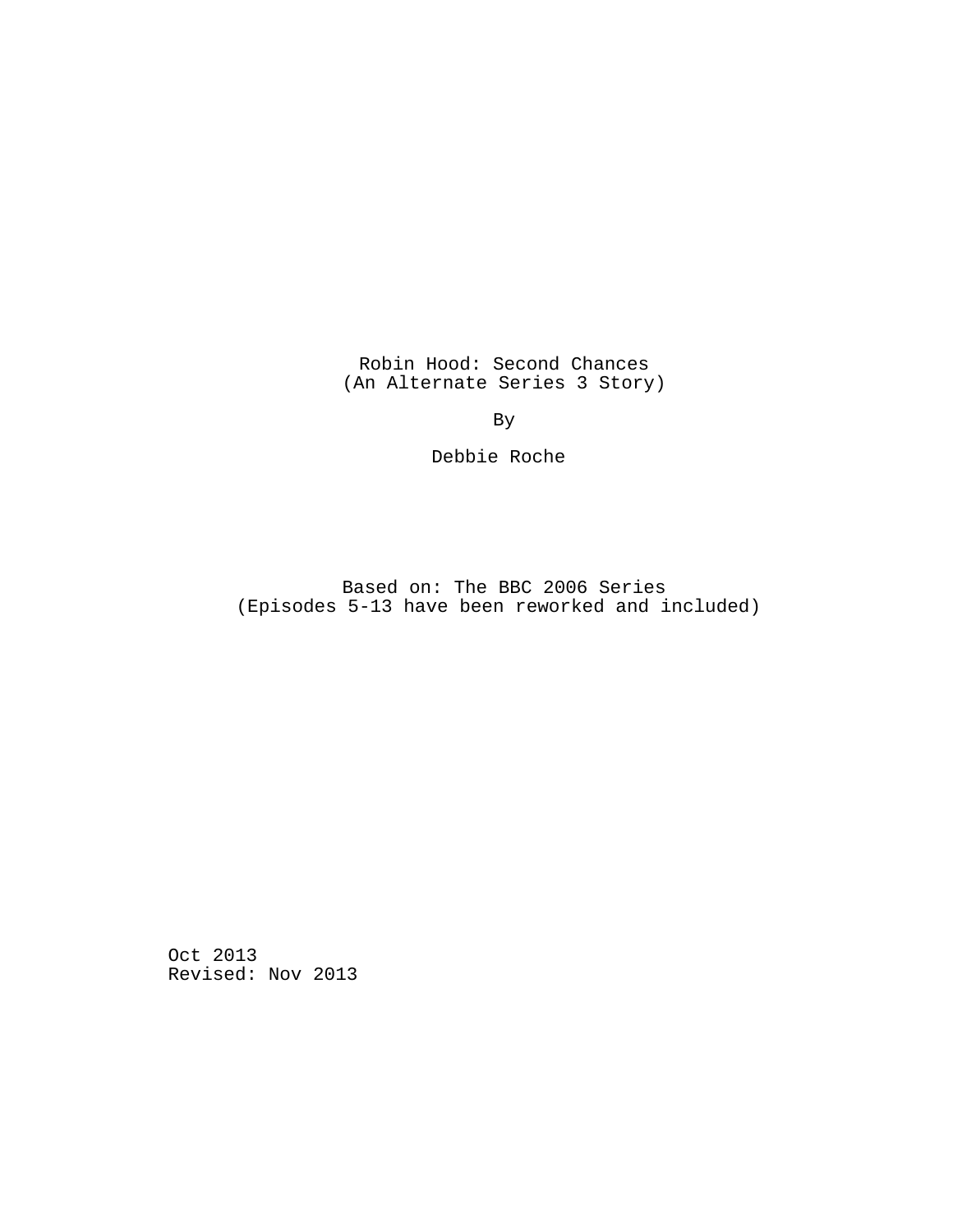#### **Author's Note**

.

.

.

.

This story changes the ending of Episode 13 Series 2. Marian still dies, but not by Gisborne's hand. It then follows our characters in an alternate Series 3.

Series 3: Episodes 1-4 have been dropped. Episodes 5-13 have been incorporated into this story, with a little reworking.

1. Kate - never joined the gang, so she has been removed and her lines either reassigned or dropped.

2. Gisborne - is part of the gang so he's been added to the Outlaw scenes and removed from any scene he is in where he is on the wrong side. Any lines that were assigned to Gisborne in an episode where he is on the wrong side, have to be reassigned to another character. (ie: Episode 5. In the aired version Gisborne commands the Black Elite. In my version it is a man named Harrison.)

Scenes that've been taken from an episode, have been labeled with the episode number in brackets in the scene header as follows:

1. (305) - scene is from Series 3, Episode 5, and appears as aired.

2. (305R) - scene is from Series 3, Episode 5, and has been reworked (location/character changes, dialog added/removed,  $etc.$ ... $)$ 

3. (305M) - scene is from Series 3, Episode 5, and has been merged (2 or more scenes due to restructure)

4. (305MR) - scene is from Series 3, Episode 5, and has been merged and reworked -- (2 or more scenes due to restructure)

Any scene not indicated with an episode number, is an ORIGINAL scene.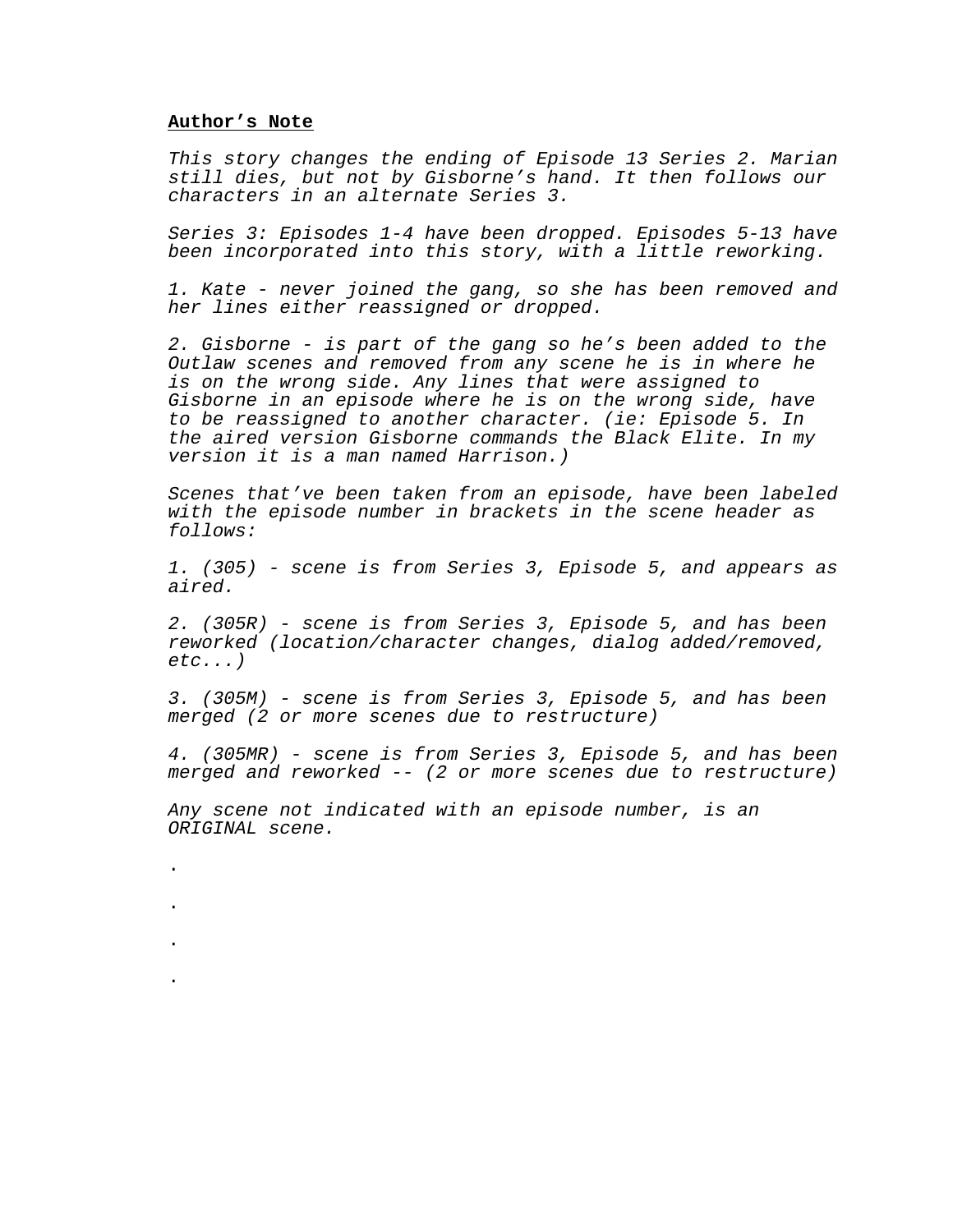# 1 (213R) MAIN SQUARE - FOUNTAIN 1

KING RICHARD's horse walks into the square. KING RICHARD's head falls limply forward. He slides off the horse, near the fountain, grasping at his shoulder. GISBORNE appears at the end of the square, beyond KING RICHARD. MARIAN comes out from between the buildings and sees KING RICHARD on the ground. Then she sees GISBORNE.

### MARIAN

Guy!

GISBORNE draws his sword. MARIAN races across the square to confront GISBORNE. She runs past KING RICHARD and holds up her hands as she comes to a halt facing GISBORNE.

### MARIAN

Stop! It's over, Guy.

GISBORNE's eyes are intensely focused on the fallen KING RICHARD.

> GISBORNE (mad) Get out of the way.

GISBORNE advances steadily towards KING RICHARD. MARIAN keeps herself in front of him, walking backwards with her hands still up.

### PAN TO:

2 BEHIND MARIAN 2

ROBIN, MUCH, LITTLE JOHN, WILL, DJAQ, and ALLAN come down the stairs. ROBIN sees MARIAN and is about to run to her. ALLAN grabs him.

> ALLAN Wait. Let her talk to him. She can talk him down. Trust me.

ROBIN gives ALLAN a look, and then against his better judgment, he nods "okay".

PAN TO: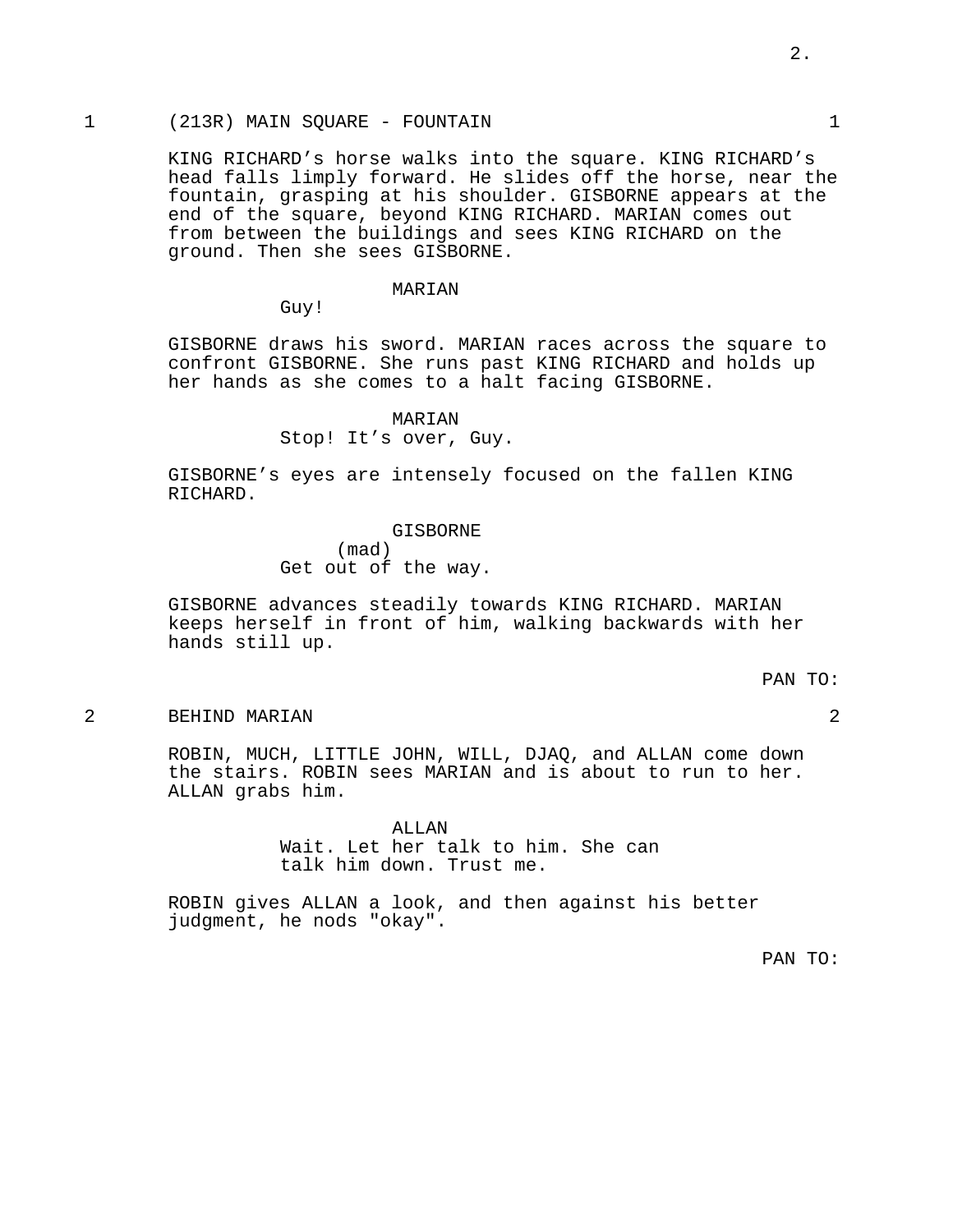GISBORNE (mad) I said, out of the way, Marian.

MARIAN (pleadingly) You don't want to do this.

GISBORNE (still mad) Marian, I...

MARIAN (pleadingly) Guy. Look at me. Look at me. (beat) This isn't you. (beat) You are better than this.

GISBORNE Marian, get out of...

MARIAN Please. For me. Stop.

GISBORNE looks at her. He knows she would never understand why he must do this.

> GISBORNE You don't understand. I...

MARIAN If you love me, you...

GISBORNE looks at her in disbelieve. What was that supposed to mean? Of course he loved her, didn't she know that? After everything he's done for her, sacrificed for her. Why question his feelings?

> GISBORNE I do love you. Don't you know that? I...

> > MARIAN

Guy, I...

MARIAN's line is cut short as an arrow comes flying out of nowhere and hits her in the chest. She falls.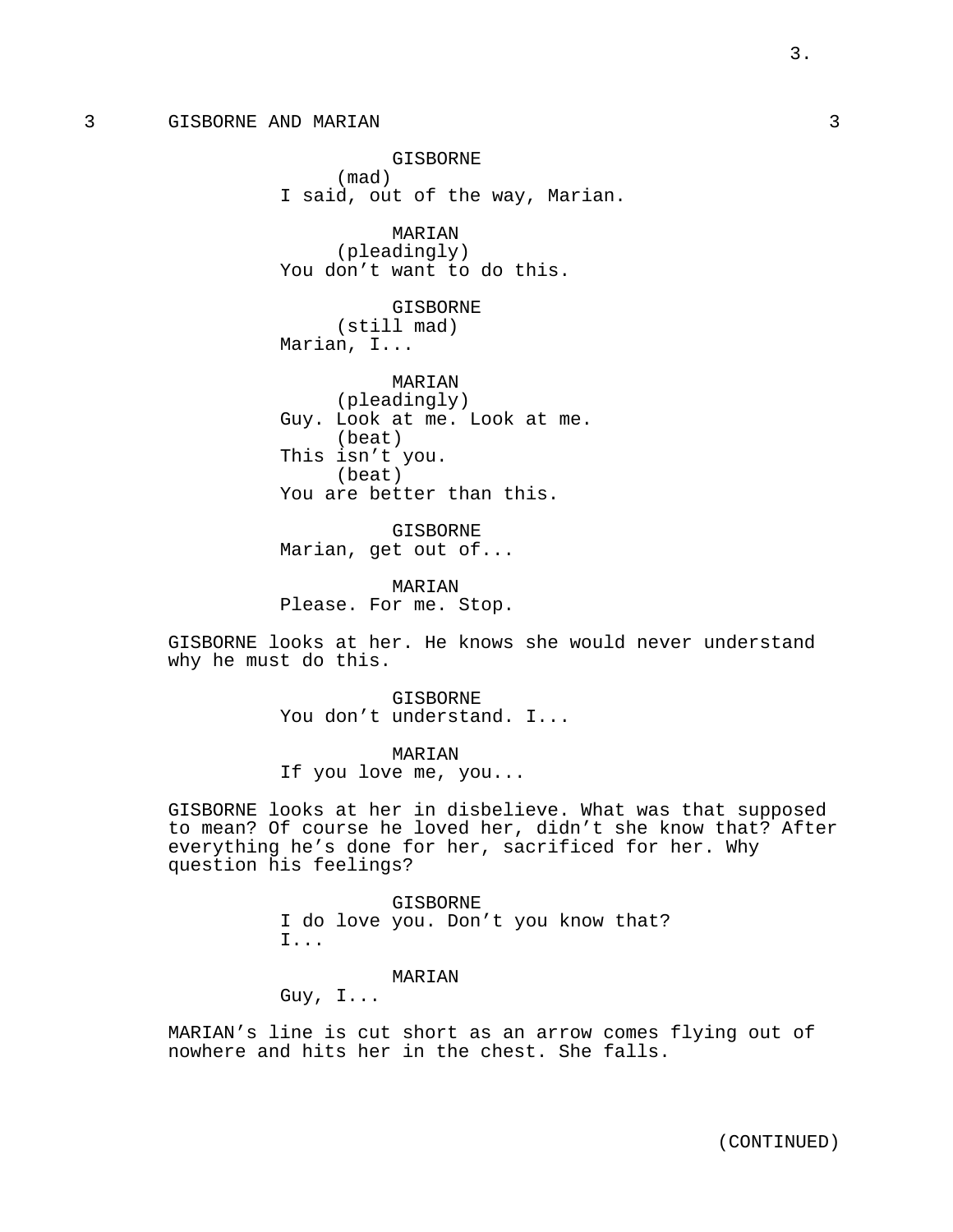## GISBORNE (screams) No!!!

GISBORNE runs to her and catches her as she falls.

PAN TO:

4 ROBIN AND GANG 4

ROBIN runs to MARIAN. The gang stay, just looking at the scene.

PAN TO:

5 GISBORNE AND MARIAN 5

GISBORNE (tears start to show) Marian?

GISBORNE strokes her face.

MARIAN (smile) Guy, I...

MARIAN's line is cut off as ROBIN reaches them.

ROBIN

Marian?

MARIAN looks at ROBIN and smiles.

MARIAN

Robin.

ROBIN takes one of her hands in his.

ROBIN

Sh.

DJAQ reaches them. ROBIN looks to DJAQ.

ROBIN (cont'd) Djaq. Help her. You have to...

DJAQ isn't sure she can.

DJAQ I don't know if I...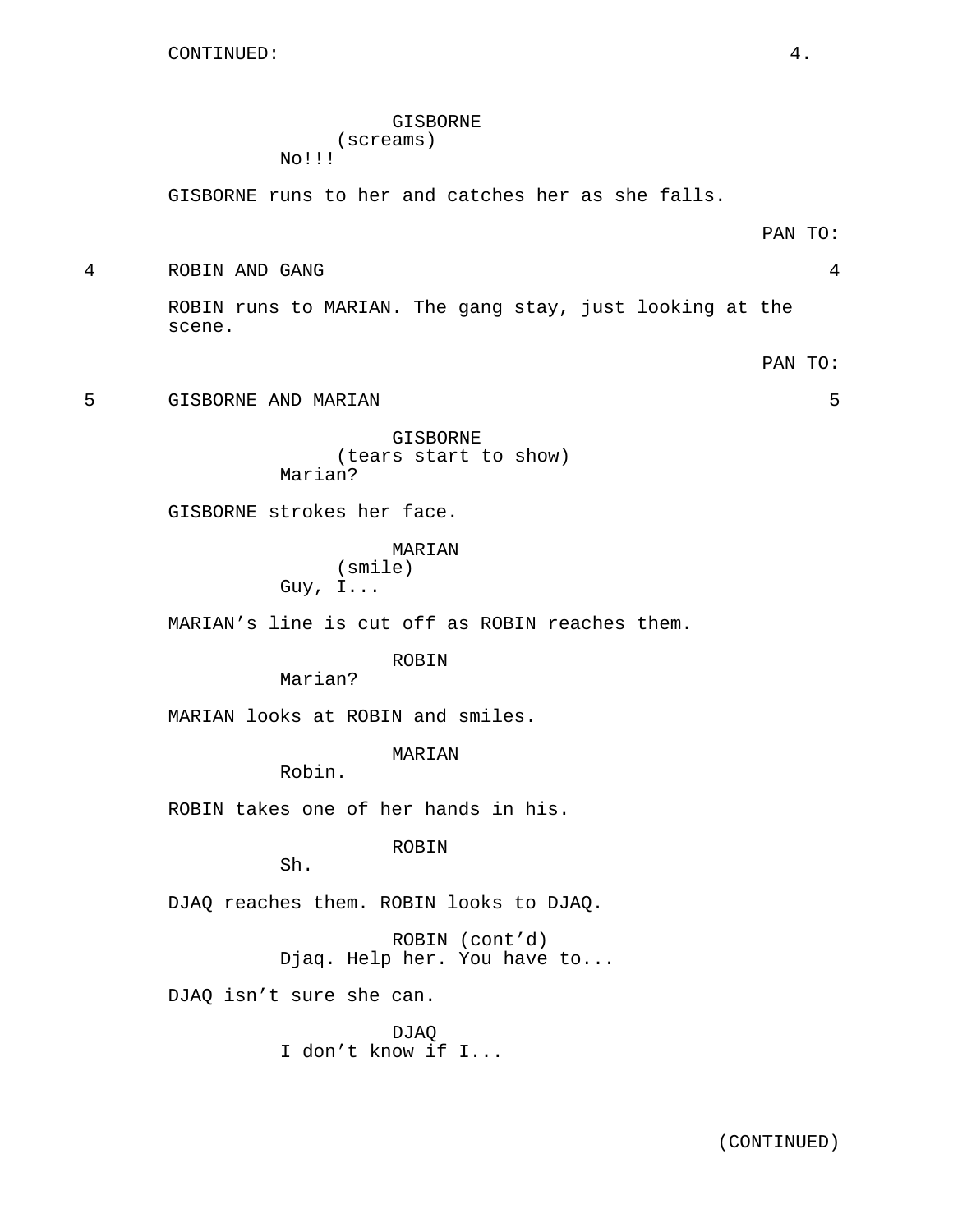ROBIN You saved her last time, you can...

GISBORNE seems to just notice ROBIN and DJAQ.

GISBORNE (raise an eyebrow) Last time?

ROBIN doesn't say anything. DJAQ signals GISBORNE to put MARIAN down. He does so, reluctantly. As he does, he notices the arrow. He recognizes it. He recoils away as if he's just been slapped. ROBIN notices the look. DJAQ inspects MARIAN's wound as ROBIN and GISBORNE talk.

```
GISBORNE (cont'd)
(disbelievingly)
```
No.

ROBIN What is it?

GISBORNE (quietly) When I get my hands on him, I'm going to kill him.

## ROBIN

Who?

GISBORNE The Sheriff. Who do you think?

ROBIN is giving GISBORNE one of those "what?" looks. GISBORNE points to the arrow.

> GISBORNE (cont'd) That's one of his arrows.

ROBIN Why would the Sheriff want to...

ROBIN's line is cut off by DJAQ.

# DJAQ

Robin.

ROBIN and GISBORNE look at DJAQ. She has a sad look on her face.

> DJAQ (cont'd) I'm sorry.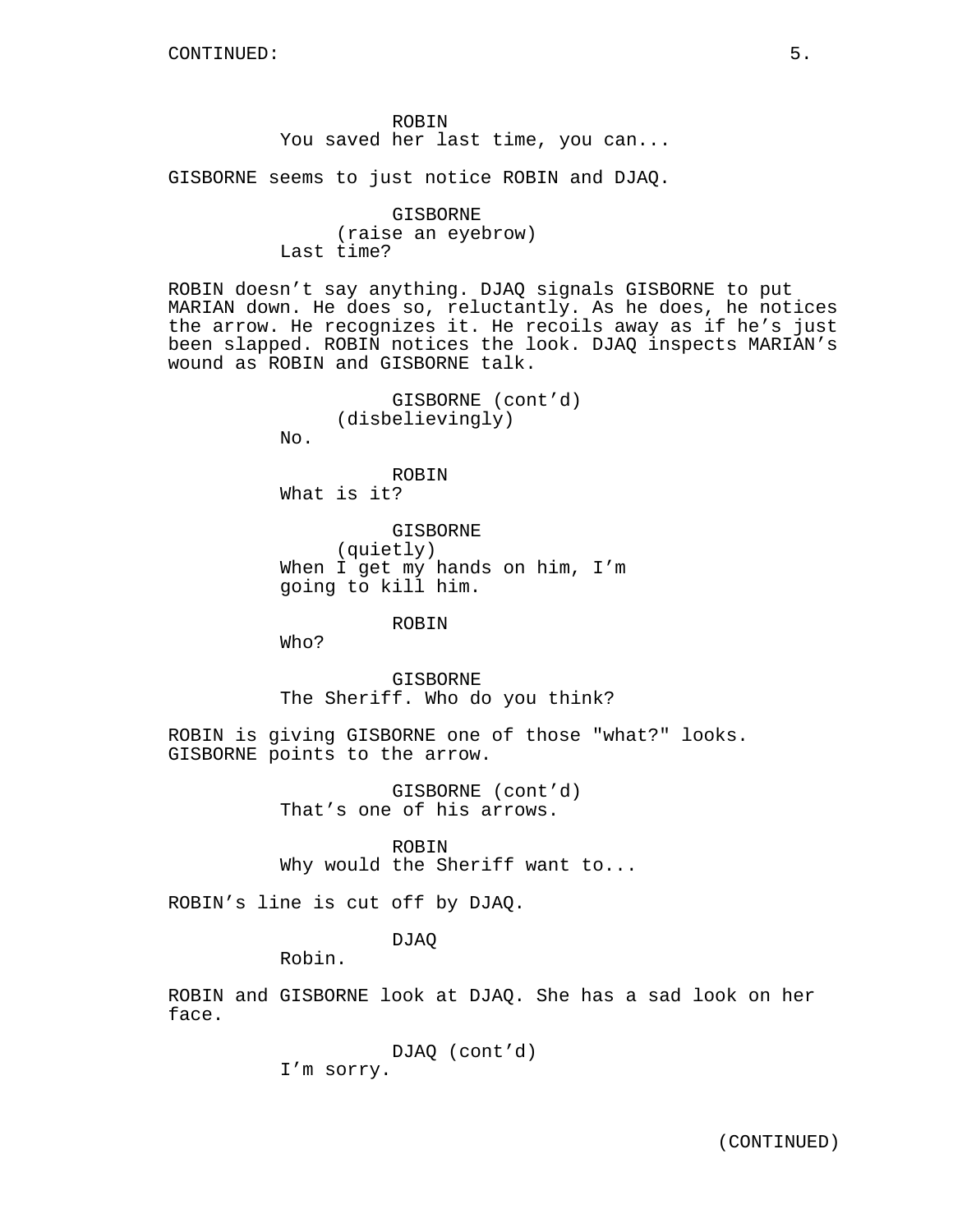DJAQ walks away and heads to the rest of the gang. ROBIN and GISBORNE go to MARIAN's side. ROBIN on the right. GISBORNE on the left. They look at her, tears in their eyes. MARIAN looks at them. [In the background DJAQ is telling the gang that MARIAN is dying.]

> MARIAN I guess this is it. (beat) Never thought I'd...

> > ROBIN

Marian, I...

MARIAN looks at him and smiles.

MARIAN Robin of Locksley. I love you.

ROBIN smiles. GISBORNE looks hurt.

ROBIN

And I you.

MARIAN looks to GISBORNE. She smiles at him. He loves that smile. That smile makes everything else bearable.

MARIAN

Guy. I...

GISBORNE Marian, don't say anything.

MARIAN

I have to. I don't want to die without saying this.

GISBORNE is curious. ROBIN is too. ROBIN wonders if he was right all along.

> MARIAN (cont'd) If things were different. If you could've only seen what I saw in you.

GISBORNE smiles. She smiles back at him. ROBIN thinks to himself, "here it comes".

> GISBORNE I'm sorry. I...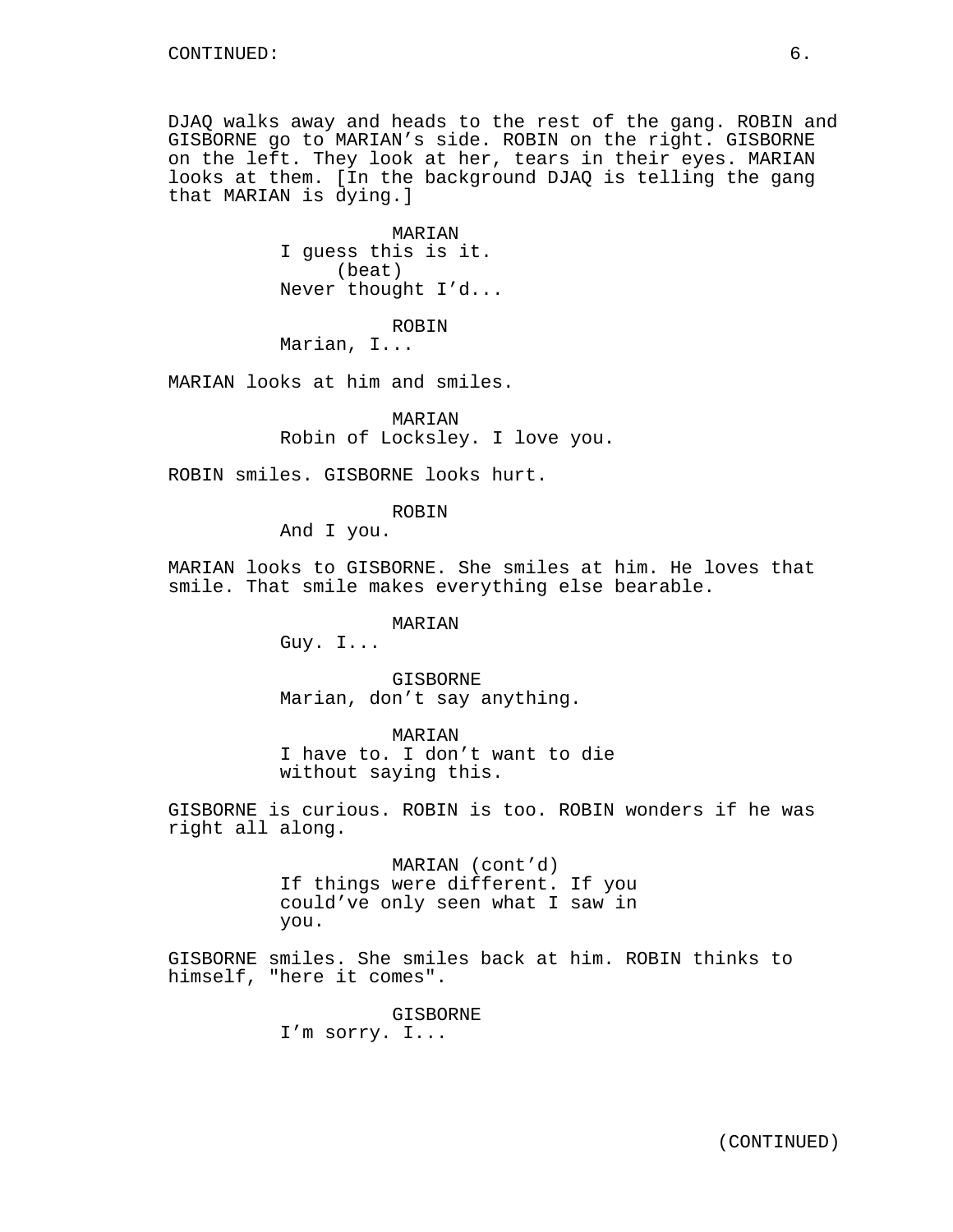MARIAN

Guy. (smile) Shut up. Please. (beat) I really did care for you. And, I did love you.

GISBORNE is surprised. ROBIN is not really that surprised. He had always suspected that she might care for GISBORNE more than she was willing to admit. ROBIN and GISBORNE exchange a look, and then look back down at MARIAN who winces. Momentary pause. MARIAN looks to ROBIN.

> MARIAN (cont'd) I'm sorry. I...

ROBIN takes her right hand in his, kisses it, then smiles at her. Before he can say anything, she continues.

MARIAN (cont'd)

Kiss me.

ROBIN kisses her. They break kiss. MARIAN then looks over at GISBORNE.

MARIAN (cont'd)

Kiss me.

GISBORNE kisses her. He knows this is the last time he will ever kiss her. It is a soft, gentle, loving kiss. They break the kiss. MARIAN looks from GISBORNE to ROBIN and then back at ROBIN. She takes their hands in hers and brings them together over her.

> MARIAN (cont'd) Now, promise me one thing.

> GISBORNE / ROBIN Anything.

MARIAN Don't kill each other. This isn't your fault. I...

MARIAN gasps in pain.

MARIAN (cont'd) Promise me.

GISBORNE / ROBIN I promise.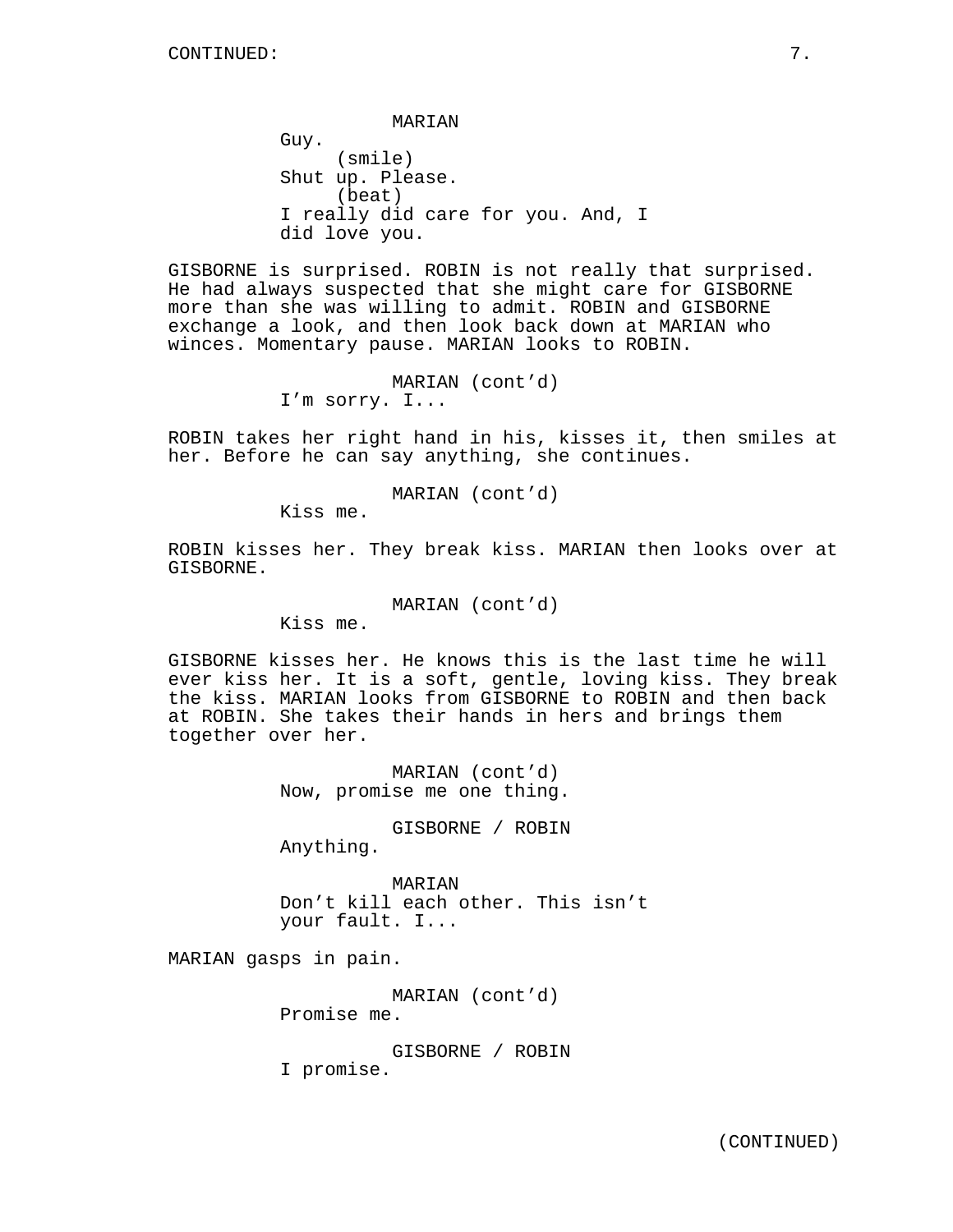MARIAN smiles at them one last time, then dies. GISBORNE and ROBIN look at her.

GISBORNE / ROBIN (cont'd)

Marian?

No reply. GISBORNE and ROBIN both lower their heads in grief.

PAN TO:

## 6 (213) THE GANG 6

The camera focuses on the gang as they realize that MARIAN is dead. WILL has his arms around DJAQ, who has her head in his chest, and is crying. MUCH is crying. ALLAN, WILL, and LITTLE JOHN all have tears in their eyes.

DJAQ has removed the arrow from KING RICHARD, and bandaged his arm. KING RICHARD is standing with the gang.

CUT TO:

7 (213R) BURIAL 7

ROBIN, MUCH, ALLAN, LITTLE JOHN, WILL, DJAQ, KING RICHARD, and GISBORNE are standing around a freshly dug grave. Nearby is another burial mound with a Crusader's shield on it. It is CARTER's.

GISBORNE is feeling like an outsider. He knows the band of outlaws don't really want him here, but MARIAN meant something to him too. More than just something. She was his world. He would do anything for her. And now she is gone. The love of his life. The one good thing in his world.

MUCH is leaning on a spade.

LITTLE JOHN is leaning on his staff.

ALLAN is just standing there. He knows how much Marian meant to both ROBIN and GISBORNE. And he knows that Marian really did care for both of them. He'd seen the way she acted around GISBORNE and knew that deep down she really did love him. If things had only been different she and Guy might have had a chance. He is torn between his loyalty to ROBIN and his loyalty to GISBORNE. He has gotten to know and see a side to GISBORNE that the others haven't. The side that loved Marian and would do anything for her. He knows that both ROBIN and GISBORNE are feeling the same thing right now.

DJAQ hangs off of WILL's arm. WILL has his arm around DJAQ.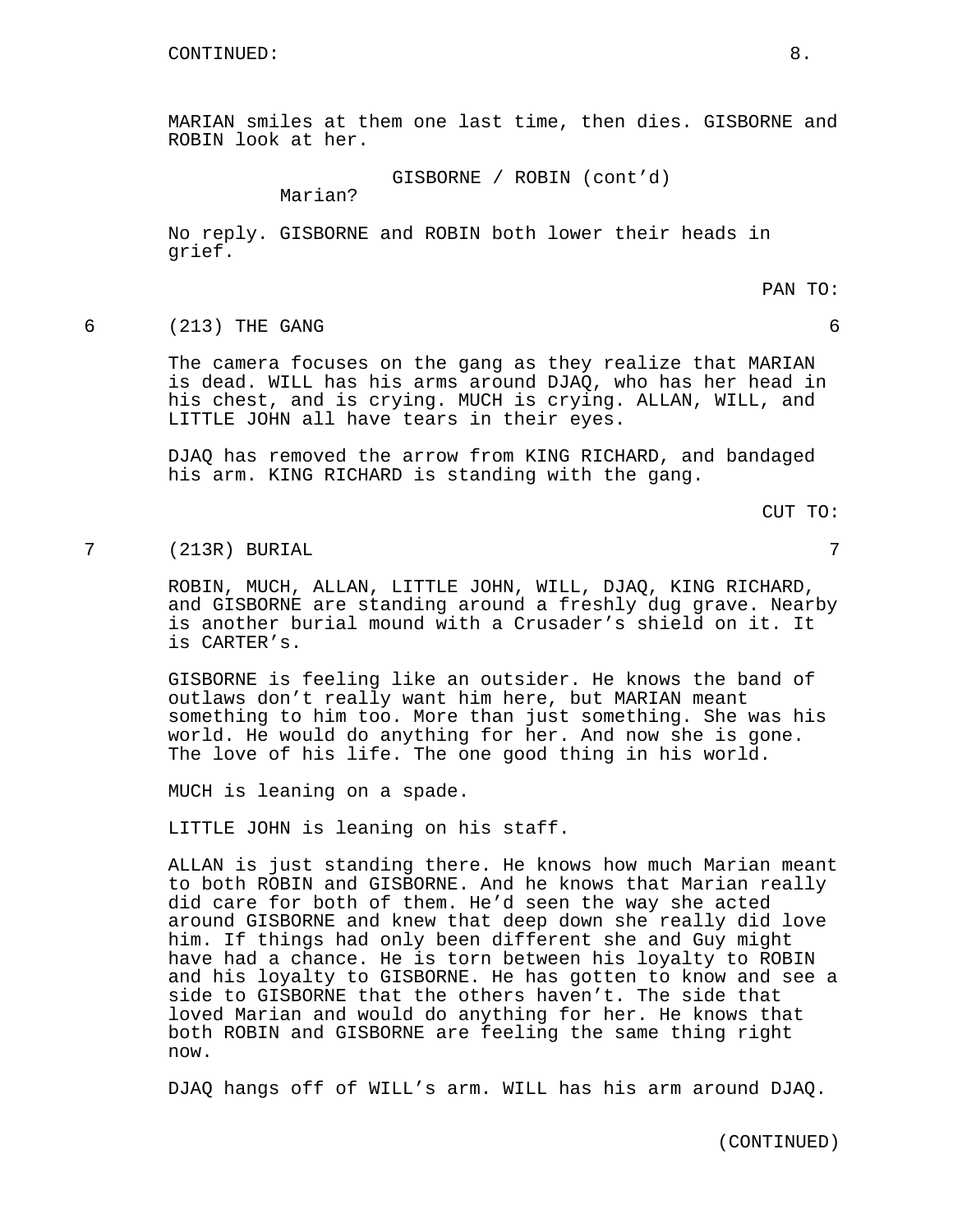ROBIN and GISBORNE are both staring at MARIAN's body in the grave. Both remember all the times they spent together.

CUT TO: 8 MONTAGE OF GISBORNE AND MARIAN FLASHBACKS 8 Various moments Gisborne and Marian have shared from Series 1 and Series 2. CUT TO: 9 (213) MONTAGE OF ROBIN AND MARIAN FLASHBACKS 9 Various moments Robin and Marian have shared from Series 1 and Series 2. RETURN TO: 10 BURIAL 10 Camera stays with the solemn looking group for a few more seconds then fades out. FADE TO: 11 KING'S CAMP - KING'S TENT - A FEW HOURS LATER 11 KING RICHARD is standing outside his tent. GISBORNE is kneeling in front of him, head lowered, seeking forgiveness for all he has done. They are alone. GISBORNE I'm sorry, sire. I... KING RICHARD I forgive you. GISBORNE looks up at KING RICHARD, confused. KING RICHARD

motions him to rise.

PAN TO:

12 ROBIN AND HIS GANG 12

They are sitting around looking over at GISBORNE and KING RICHARD.

> MUCH What do you think they are talking about?

> > (CONTINUED)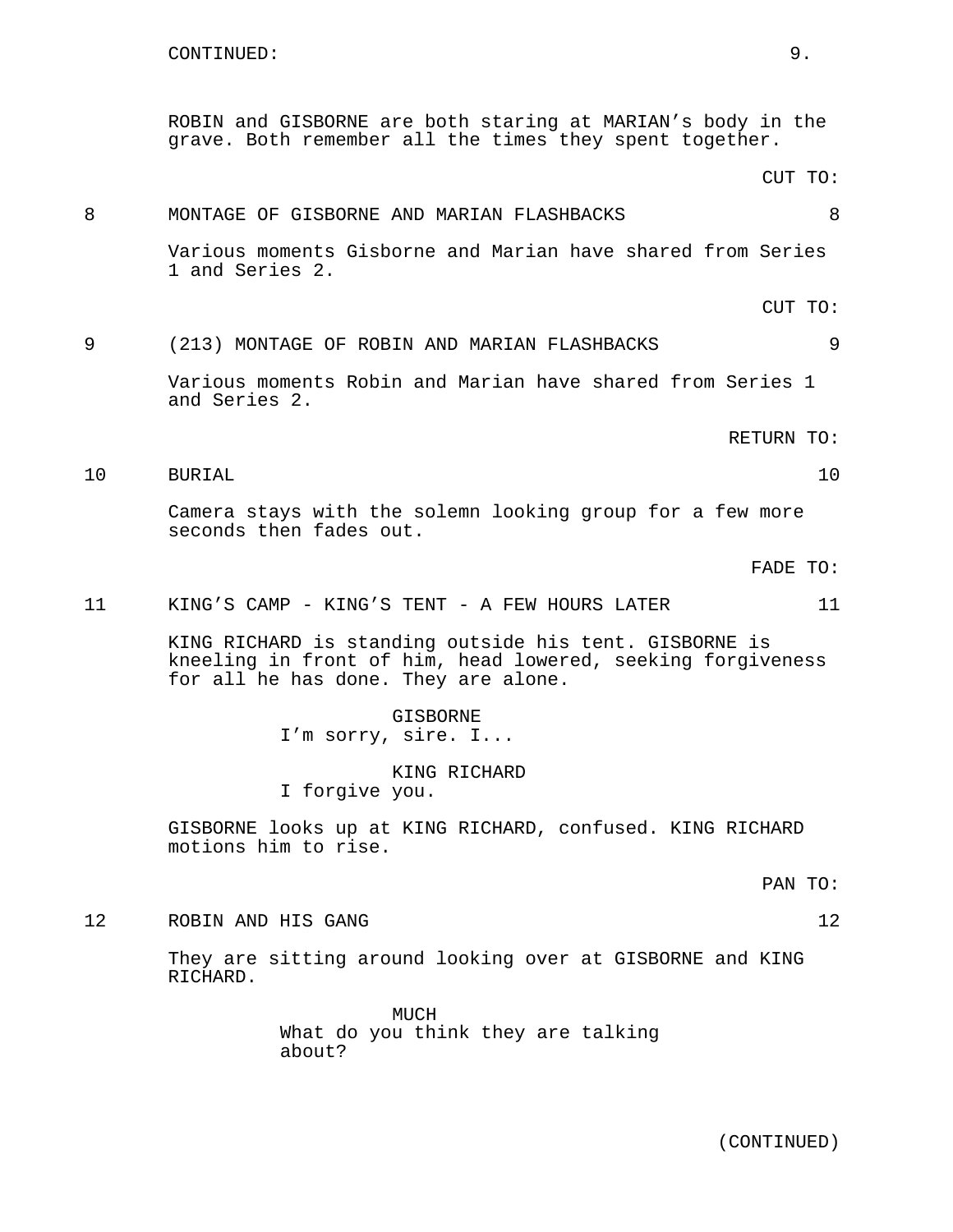ROBIN (curiously) Not sure.

Pause. WILL and DJAQ give each other the "Should we tell them" look. WILL clears his throat. All eyes turn to him.

> WILL Djaq and I have an announcement.

EVERYONE thinks they know what it will be. WILL takes DJAQ's hand.

> WILL (cont'd) We won't be going back with you. (look at Djaq) We're staying.

EVERYONE is shocked, but not really surprised.

DJAQ Don't try to stop us.

DJAQ looks at ROBIN.

DJAQ (cont'd) Robin. I have been honoured to have fought at your side. (beat) But it is time for me to...

DJAQ looks at WILL, and corrects her line.

DJAQ (cont'd) Us, to leave.

WILL I'm sorry guys, but I...

ROBIN Don't be silly. (smile) It's okay.

WILL and DJAQ smile.

MUCH When will you be leaving?

WILL and DJAQ look at each other.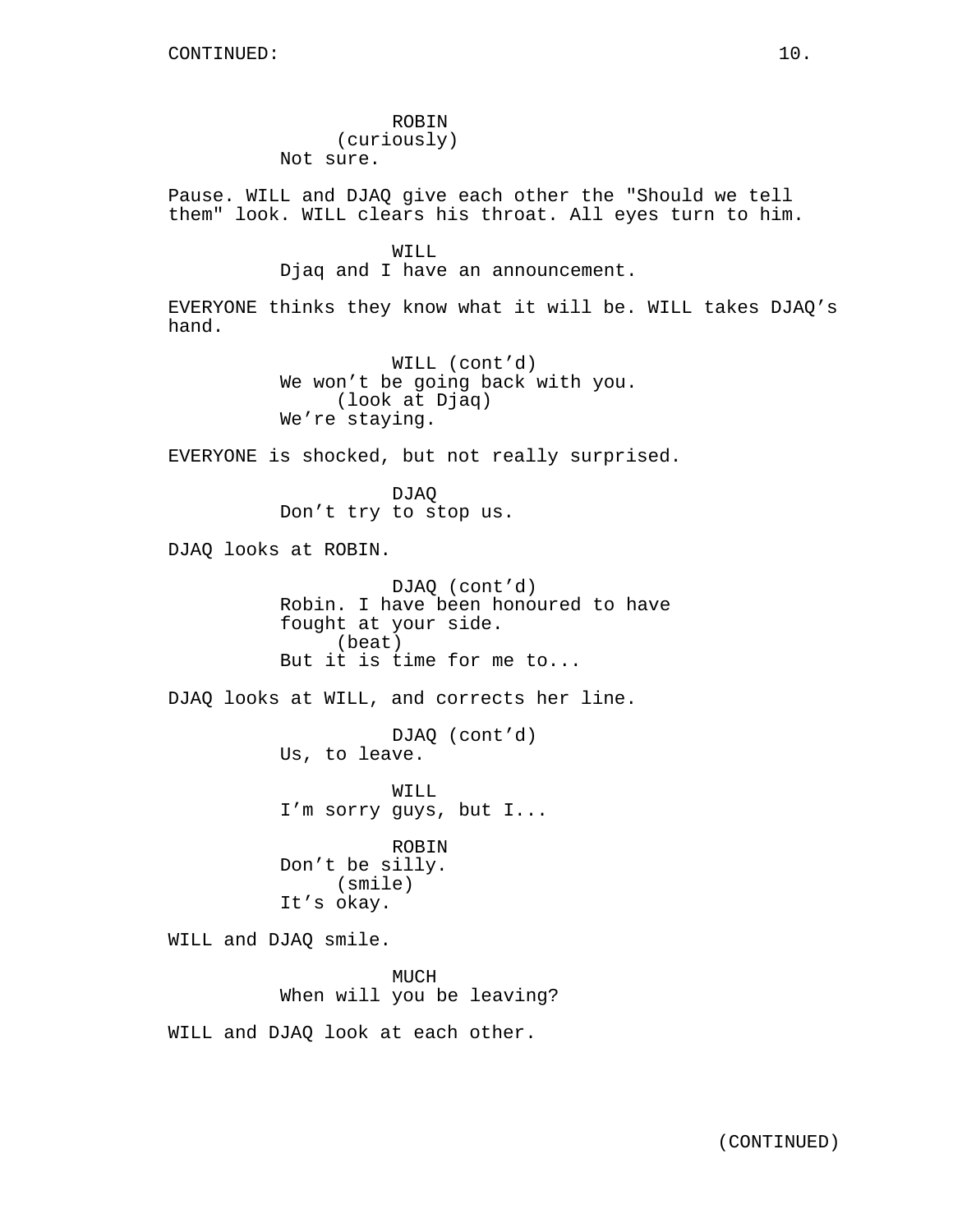# WILL

Now.

The gang say their goodbyes to WILL and DJAQ. ROBIN looks over at GISBORNE and KING RICHARD who are still deep in conversation.

PAN TO:

13 KING'S TENT 13

KING RICHARD is looking at GISBORNE. He is waiting for a reply. GISBORNE appears to be thinking. Neither notice ROBIN approach. KING RICHARD addresses GISBORNE.

> KING RICHARD So, what do you think?

When it looks like GISBORNE isn't going to answer, ROBIN does.

ROBIN

About what?

GISBORNE looks at ROBIN. How long had he been there? And how was it he always seemed to able to sneak up on him?

> GISBORNE Working together. (beat) You and me.

ROBIN laughs.

ROBIN Together? Us? Are you serious?

KING RICHARD

Yes. Quite.

ROBIN stops laughing.

KING RICHARD (cont'd) If you two worked together, you...

ROBIN (skeptically) I don't know.

KING RICHARD looks at ROBIN.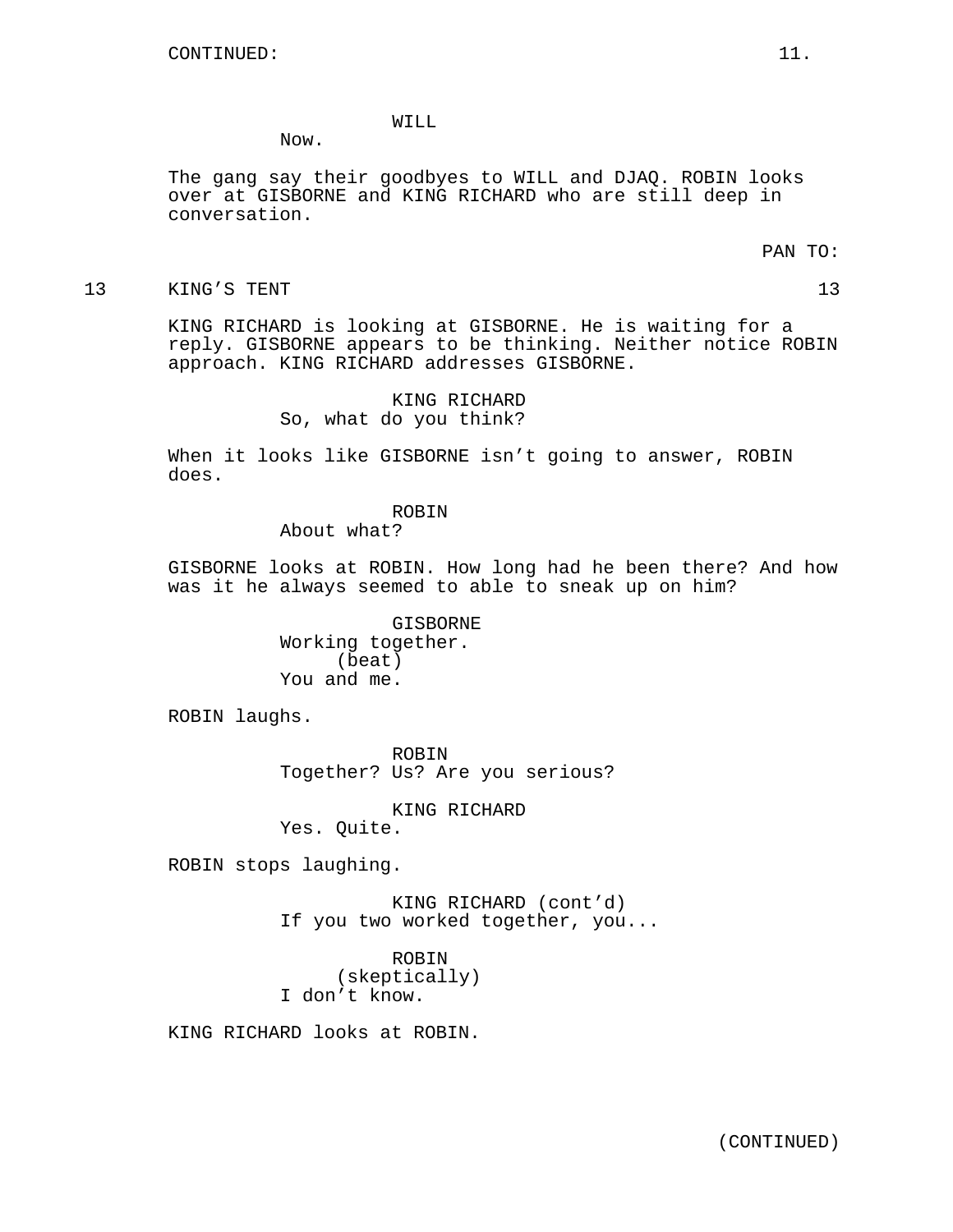KING RICHARD Robin, I knew your father.

KING RICHARD looks at GISBORNE.

KING RICHARD (cont'd) And yours.

KING RICHARD addresses them both.

KING RICHARD (cont'd) What would Malcolm and Roger think if they saw you now?

ROBIN and GISBORNE look at each other, and then at the ground. KING RICHARD places a hand on ROBIN's shoulder, and a hand on GISBORNE's shoulder.

> KING RICHARD (cont'd) I know a lot has happened since then. (beat) What's done is done. You can not undo it. But you can start to fix it. Make it right.

KING RICHARD gives them each a final glance, and then walks into his tent. ROBIN and GISBORNE look at each other.

> GISBORNE What do say, Robin? (beat) You think we can work together?

GISBORNE offers ROBIN his hand. ROBIN looks at it.

GISBORNE (cont'd) For Marian?

ROBIN accepts GISBORNE's hand as he says the next line.

# ROBIN

For Marian.

ROBIN and GISBORNE shake hands.

PAN TO: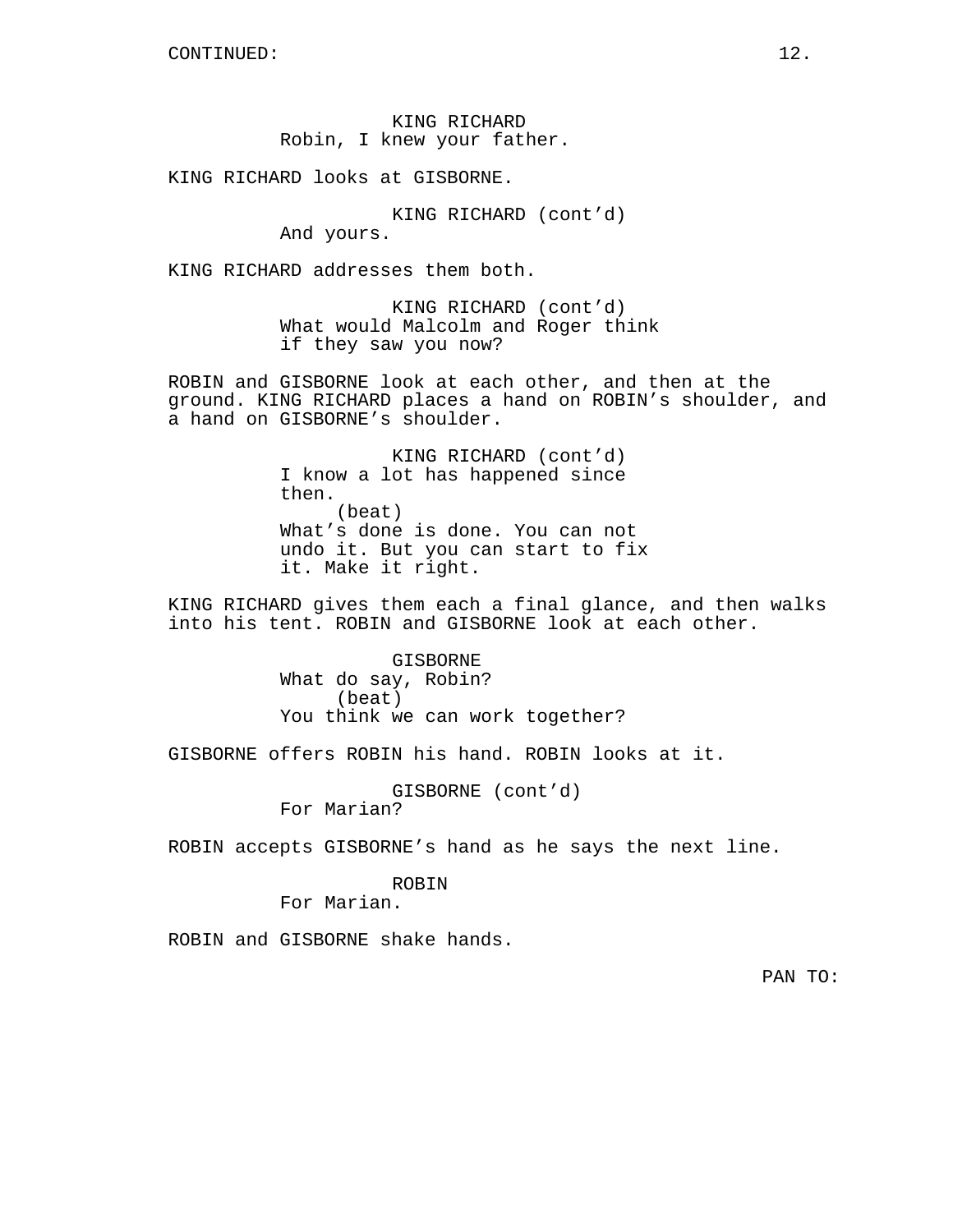14 ROBIN'S GANG 14

WILL and DJAQ are gone. LITTLE JOHN is watching ROBIN and GISBORNE. ALLAN and MUCH are talking.

> ALLAN He really did love her.

MUCH assumes ALLAN is talking about ROBIN and MARIAN.

MUCH Of course he did. Robin and Marian...

ALLAN gives MUCH a look.

ALLAN Not Robin. Guy.

MUCH is surprised by the use of GISBORNE's first name.

MUCH

Guy?

ALLAN

Yeah. (beat) I seen him with her. He is... was... different around her.

MUCH Different? How?

ALLAN Protective. Attentive. Caring.

MUCH

Allan, I...

ALLAN When he caught and unmasked The Nightwatchman and saw Marian...

MUCH is surprised. This is news. Marian had never mentioned that Gisborne knew.

> MUCH Gisborne caught...

ALLAN (defendingly) What did he do? Did he turn her in? No. He asked me to disguise myself (MORE)

(CONTINUED)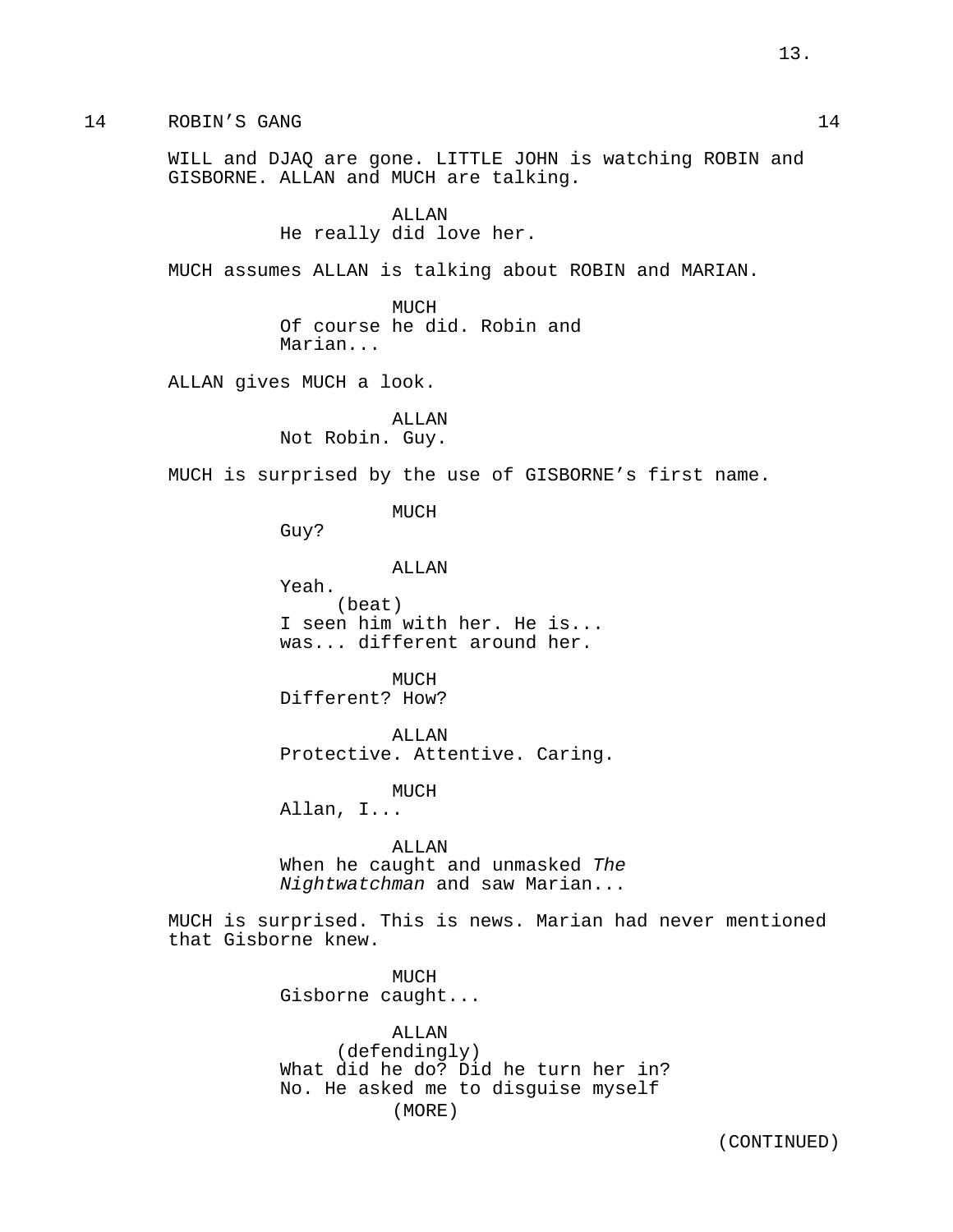ALLAN (cont'd) as The Nightwatchmen and escape. He protected her. And that wasn't the only time. (beat) I'm telling you, he loved her. He really did. Probably more than...

ALLAN's line is cut off by LITTLE JOHN.

LITTLE JOHN Sh. Robin and Gisborne are coming this way.

MUCH / ALLAN

Together?

LITTLE JOHN Looks like it.

ROBIN and GISBORNE reach the gang. MUCH, ALLAN, and LITTLE JOHN look at them questioningly. ROBIN can tell his men are curious.

> ROBIN Men, say hello to our new member.

ROBIN smiles. The gang all look surprised.

MUCH

What?

ROBIN You heard me. Guy is joining us.

MUCH raises an eyebrow. Did Robin just call Gisborne Guy?

GISBORNE The King asked that we join forces and... (beat) ...Robin and I agree.

GISBORNE's not used to calling ROBIN by his first name. Ever since Robin returned it's been Locksley or Hood. He wonders for a moment if he ever will get used to calling him Robin.

The gang also notice the use of first names.

GISBORNE continues after only the slightest pause.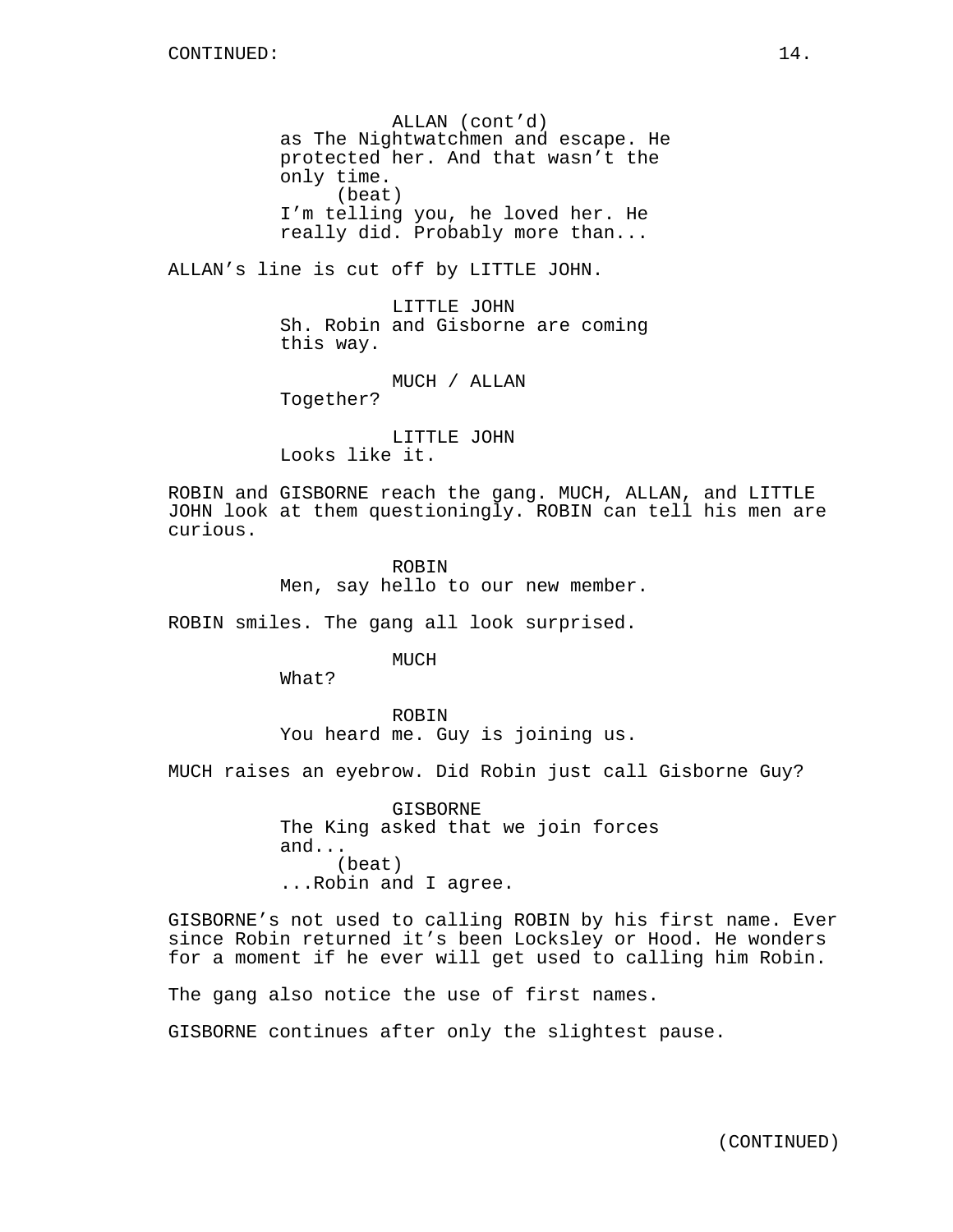GISBORNE (cont'd) The Sheriff must be stopped.

LITTLE JOHN Agreed. But how do you...

GISBORNE smiles that cunning smile of his. ALLAN recognizes the smile.

> ALLAN I know that smile. That is not good.

GISBORNE looks to ALLAN and goes to him. He places a hand on his shoulder.

> GISBORNE Looks like we will be working together again, Allan.

GISBORNE positions himself beside ALLAN, and puts his arm playfully around ALLAN's neck. ALLAN gets a "great, terrific" look on his face.

FADE TO:

15 SHERWOOD FOREST - OUTLAW CAMP - 1 MONTH LATER 15

ROBIN is tossing and turning, sleeping restlessly.

MUCH wakes up and goes to his side.

GISBORNE is tossing and turning, sleeping restlessly. [Note: He now wears one of the "dog tags" that everyone in the gang wears.]

ALLAN wakes up and goes to his side.

LITTLE JOHN is fast asleep. Snoring.

ALLAN (to Much) We have to do something.

MUCH (to Allan) Like what?

ALLAN They've been like this for over a week.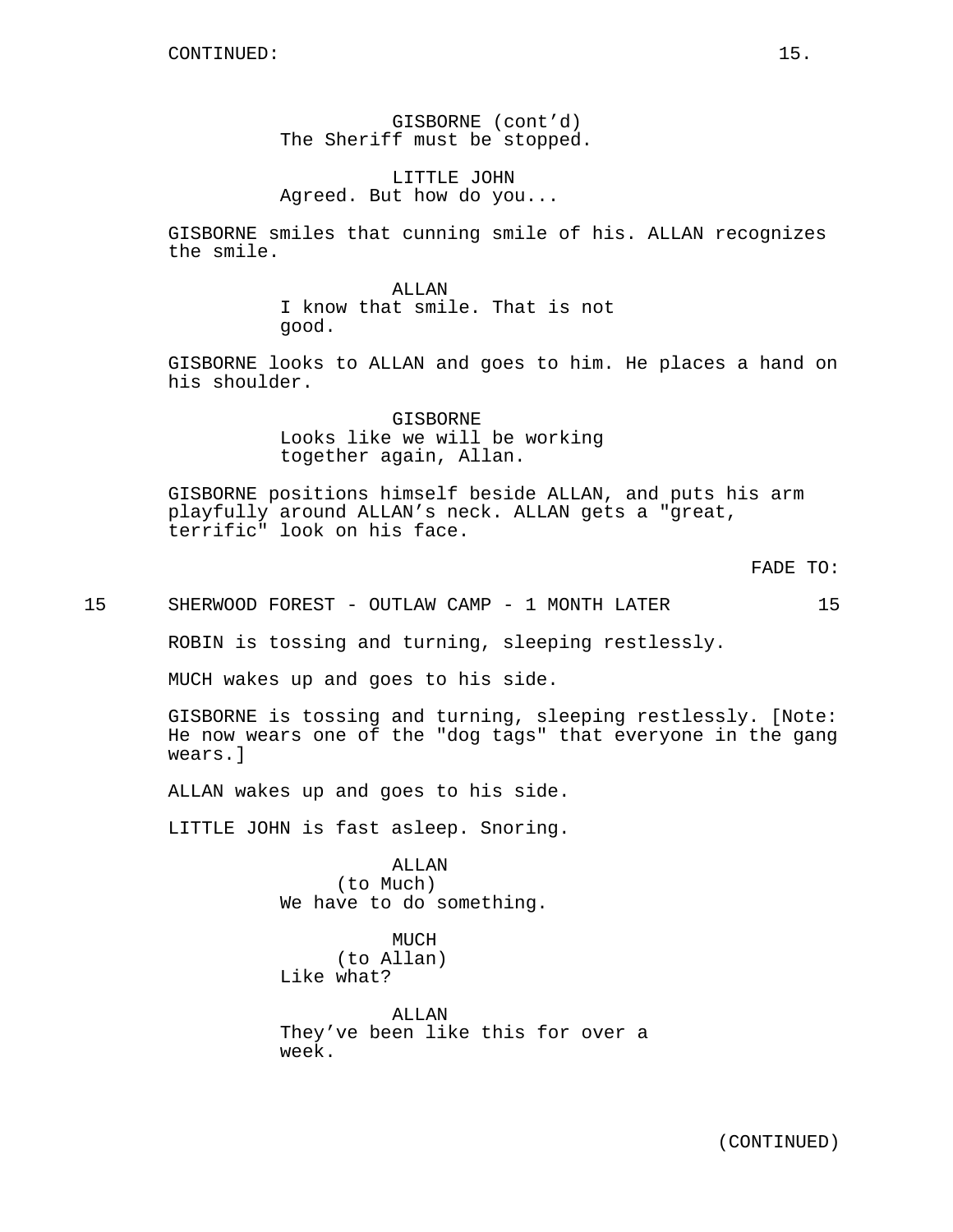**MUCH** I know. But what...

ALLAN They can't keep going like this. They need their sleep.

MUCH looks at ROBIN full of concern and worry. ALLAN looks at GISBORNE the same.

FADE TO:

## 16 NOTTINGHAM - ALEHOUSE - NEXT AFTERNOON 16

ALLAN walks in and sits at a table in the back corner. Trying not to be seen. A man, named TUCK, dressed in a grey monk robe sees him enter and follows him to the table. TUCK can tell he is troubled.

> TUCK What has you so troubled, my son?

ALLAN answers, not looking at TUCK.

ALLAN

(lie) Nothing.

TUCK raises an eyebrow and sits at the table across from ALLAN. TUCK notices ALLAN's "dog tag".

> TUCK It is not nothing. (beat) You are one of Robin Hood's men, are you not?

ALLAN looks at TUCK questioningly. How did he know that?

TUCK (cont'd) I am Brother Tuck. (beat) Maybe I can help?

ALLAN wonders if he should tell him. ALLAN decides to only partially tell him.

ALLAN

It's Robin.

TUCK raises an eyebrow in concern. Could he be too late? Did he come all this way for nothing?

(CONTINUED)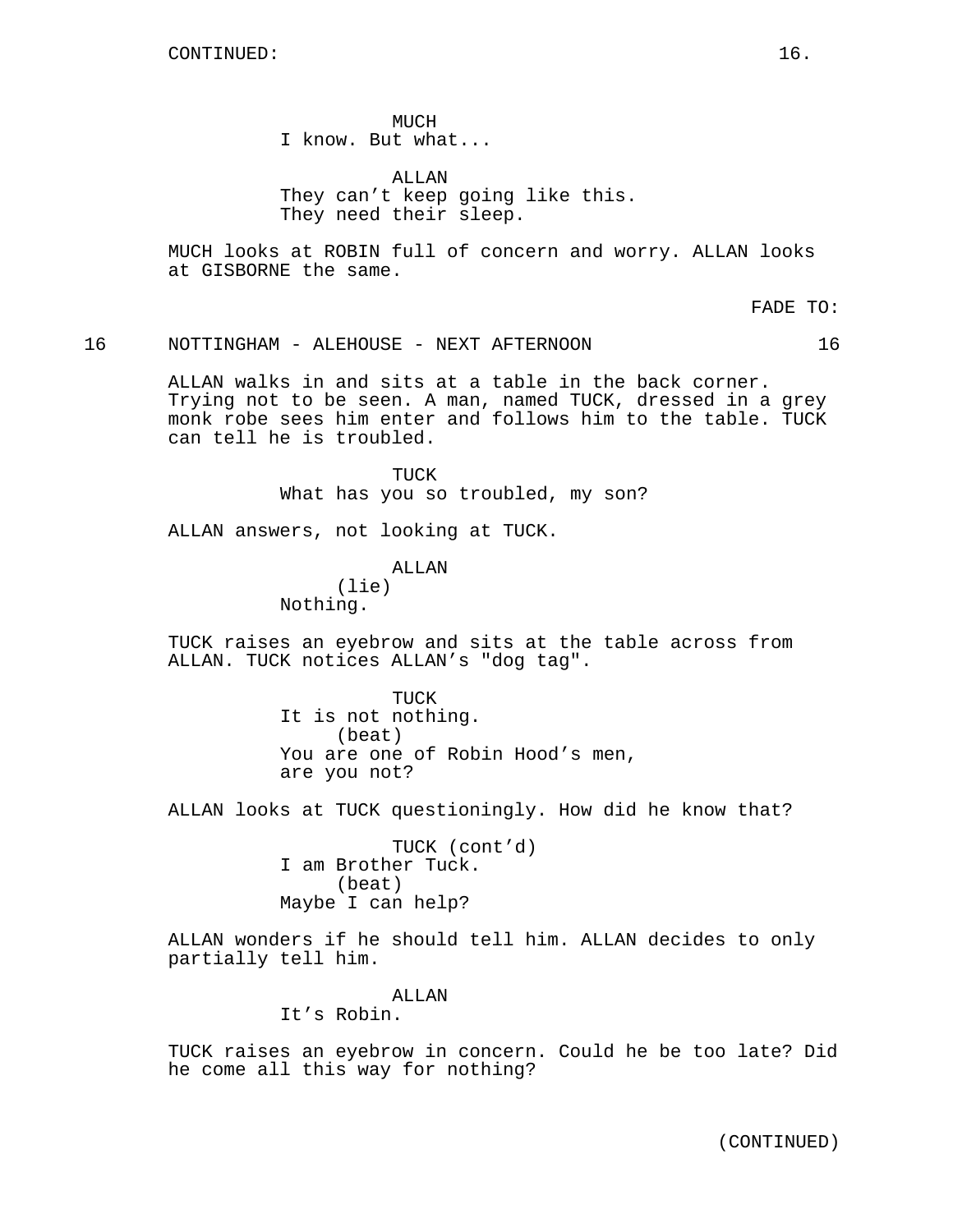TUCK Is he hurt?

ALLAN No. At least, not physically.

Momentary pause. TUCK waits for ALLAN to continue.

ALLAN (cont'd) He's been having a lot of sleepless nights lately.

TUCK

I see.

ALLAN looks at TUCK, hopefully. ALLAN leans in over the table.

> ALLAN Is there something you can give him, or do for him, to help him sleep?

TUCK thinks.

TUCK

Maybe. (beat) Restless sleep is usually the sign of something weighting heavily on the mind. On the soul. (beat) If you could take me to him...

ALLAN gives TUCK a look. Should he? Should he bring this monk to the camp? He would do anything to help Guy and Robin, but can he trust him?

TUCK continues his line without a pause.

TUCK (cont'd) ...I will see what I can do.

ALLAN thinks a little longer. Then decides it is worth the risk.

ALLAN

Okay.

ALLAN and TUCK rise from the table and exit.

CUT TO: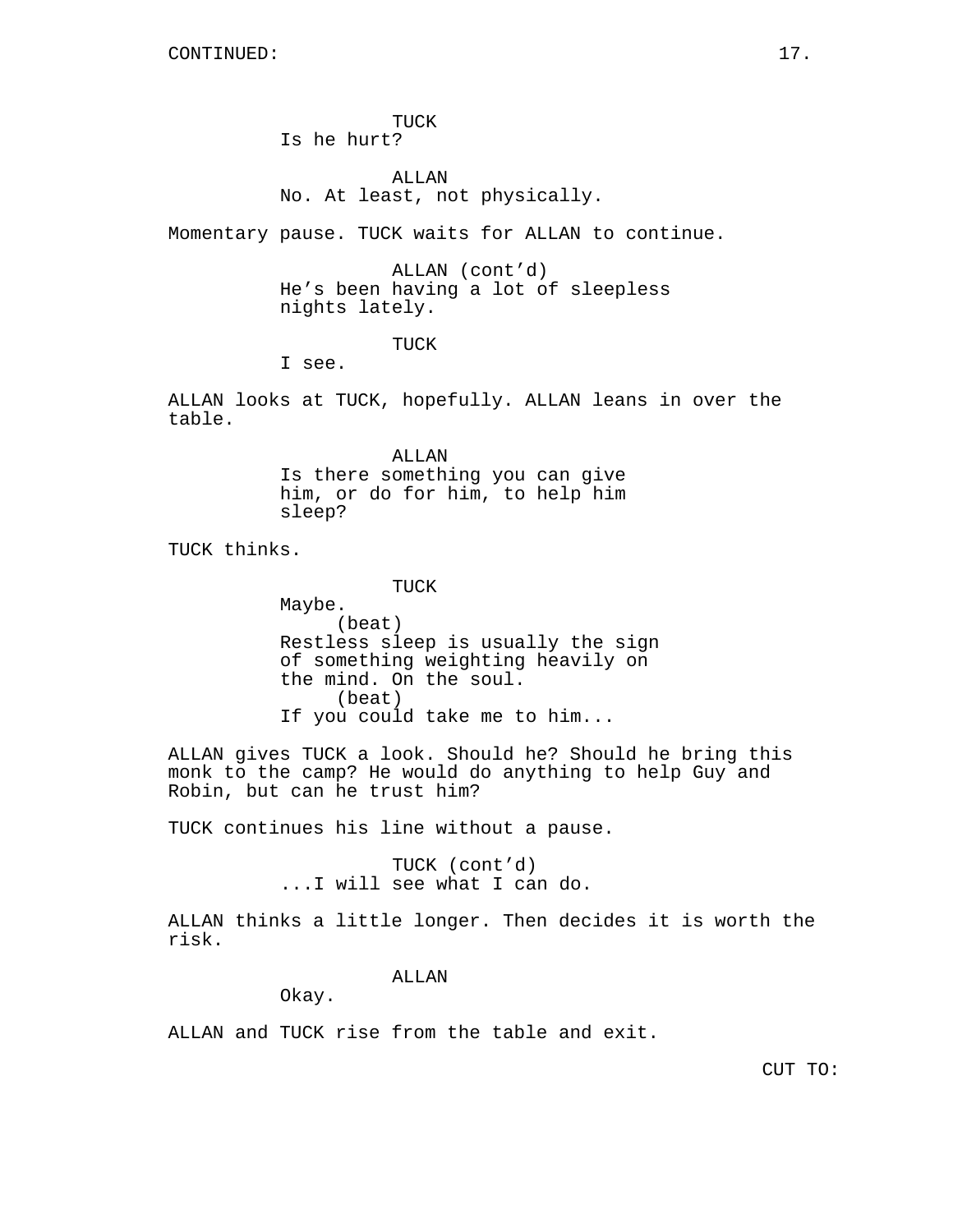17 SHERWOOD FOREST - PATH TO OUTLAW CAMP 17

TUCK and ALLAN are walking in silence. TUCK can tell ALLAN is hiding something. ALLAN is a few paces in front of TUCK.

## TUCK

# There is more isn't there?

ALLAN stops walking and turns to TUCK.

# ALLAN

What?

TUCK continues walking and stops beside ALLAN.

TUCK It's not just Robin you are worried about.

ALLAN doesn't answer. ALLAN's silence is confirmation to TUCK that he is right.

> TUCK (cont'd) There is someone else.

ALLAN gives TUCK a look.

TUCK (cont'd) Someone who means more to you than Robin. Someone whose identity must remain a secret.

ALLAN wonders how TUCK knows all this.

ALLAN

How...?

TUCK I am right, aren't I?

TUCK gives ALLAN a look. ALLAN pauses for a moment.

### ALLAN

Yes.

TUCK Don't worry Allan, it is Allan right?

ALLAN nods.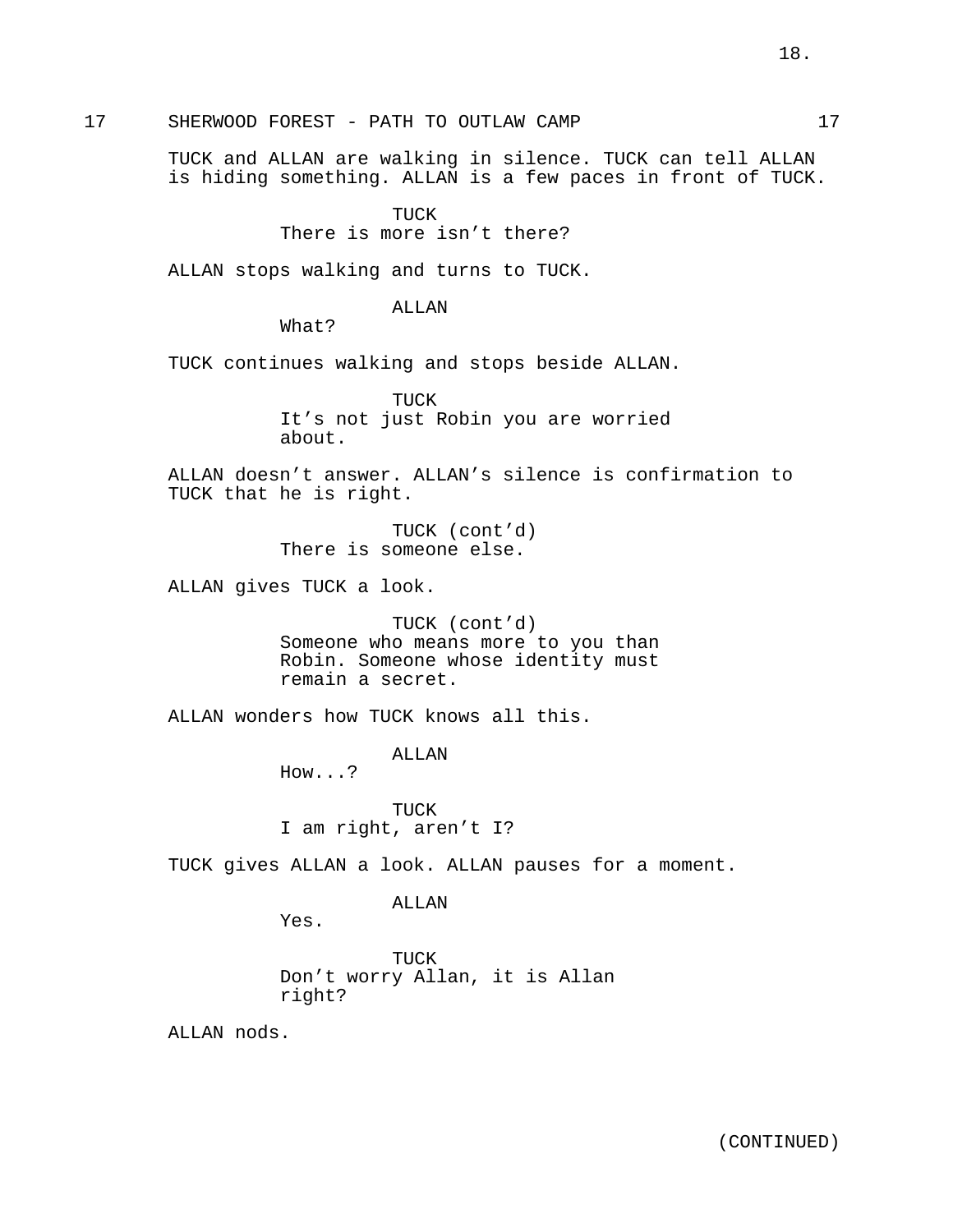TUCK (cont'd) You can trust me.

TUCK starts walking again, saying line as he does.

TUCK (cont'd) Besides, I know who it is.

ALLAN looks at TUCK with a "what" look, and starts walking again.

JUMP TO:

18 OUTLAW CAMP - ABOUT 1/2 HOUR LATER 18

LITTLE JOHN and MUCH are gone. ROBIN and GISBORNE are alone. GISBORNE is sharpening his sword, ROBIN is making arrows. ROBIN looks at GISBORNE.

> ROBIN How did you sleep last night?

GISBORNE answers without looking up from his sword.

GISBORNE

Not good.

## ROBIN

Me neither.

GISBORNE looks up from sword at ROBIN.

GISBORNE We can't go on like this, Robin. We need...

ROBIN hears something. He holds up his hand in a "quiet" gesture. GISBORNE tights his grip on his sword.

> GISBORNE (cont'd) (quietly) What is it?

ROBIN (quietly) Someone is coming.

GISBORNE gets to his feat, sword at the ready. ROBIN is about to ready his bow when he hears a bird call. ROBIN relaxes. GISBORNE looks at him.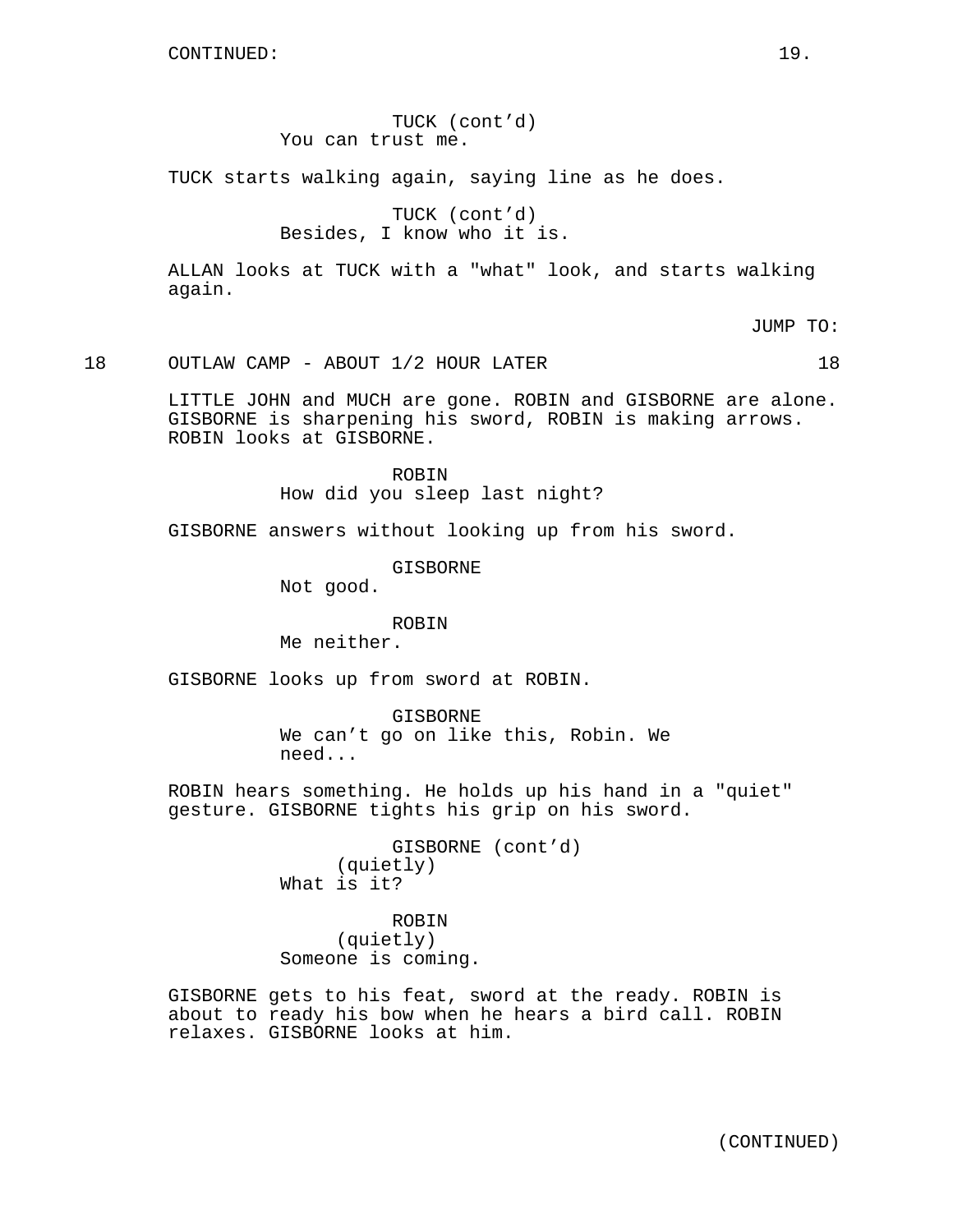ROBIN (cont'd)

Allan.

GISBORNE is about to say something, when he remembers the bird call, and puts down his sword.

> GISBORNE That wasn't a bird.

> > ROBIN

Nope.

# GISBORNE

A signal.

ROBIN flashes GISBORNE that infuriating smirk that he use to hate so much. ALLAN and TUCK enter.

> GISBORNE (cont'd) Who's your friend?

ALLAN This is Brother Tuck. He's here to help.

GISBORNE (curious) With what?

TUCK looks from ROBIN to GISBORNE. He figures that the man with arrows is ROBIN and the other one must be who he suspected. TUCK thinks to himself, "So the rumours were true."

> TUCK I hear you are having trouble sleeping.

ROBIN and GISBORNE look at each other, and then at ALLAN.

ROBIN

Allan?

ALLAN I was worried about you. Both of you.

TUCK looks at ROBIN.

TIJCK As well he should be. A leader is no good to his men if he doesn't get enough sleep, Robin.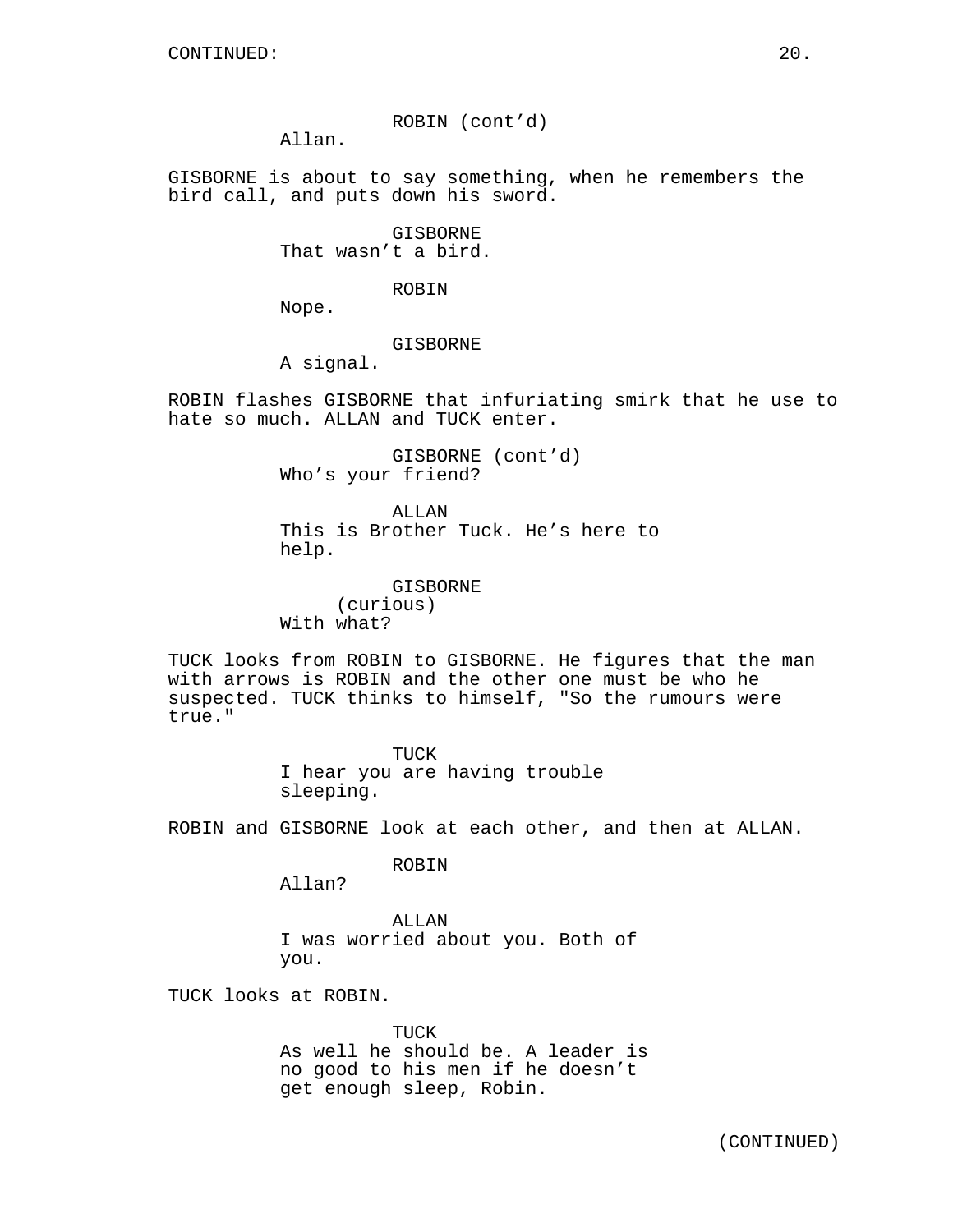ROBIN, GISBORNE, and ALLAN look at TUCK. TUCK gets a thoughtful look on his face.

> TUCK (cont'd) You know, years ago, when I left this country, the people of this nation were proud, strong, full of spirit. Now I come back to find their backs broken, their hope shattered. Everywhere I go I see fear and suspicion haunting their faces. And yet everywhere, I hear one name. Even from the mouths of children. One name, whispered in hope. One name that keeps the flame of England burning...Robin Hood.

TUCK looks at ROBIN, smiling.

TUCK (cont'd) You are Robin Hood.

ROBIN nods in agreement. TUCK looks at GISBORNE.

TUCK (cont'd) You too are well known, Sir Guy of Gisborne. Although, at the moment, for entirely different reasons.

GISBORNE gives TUCK a look.

TUCK (cont'd) You know the Sheriff is going crazy trying to find you!

GISBORNE Good. After what he did he better pray he never finds me.

TUCK gives GISBORNE a look. Momentary pause. TUCK looks to ALLAN.

> TUCK Leave us alone.

ALLAN I don't know. I...

TUCK You want me to help them?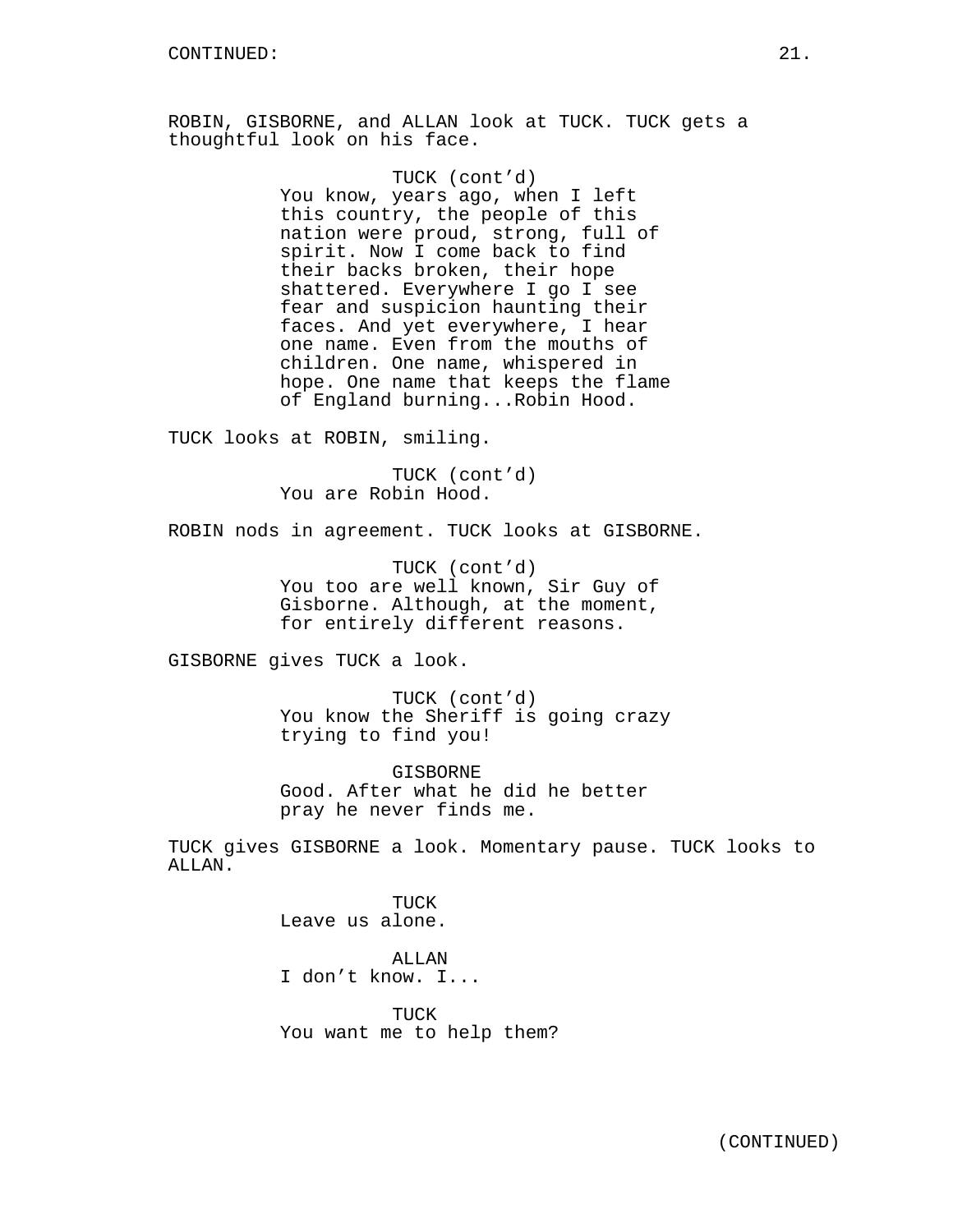## ALLAN

Yes.

# TUCK Then please, leave.

ALLAN looks to ROBIN and GISBORNE. ROBIN gives him an "It's okay, go" look. ALLAN leaves. TUCK watches ALLAN leave, then looks to ROBIN and GISBORNE.

JUMP TO:

### 19 OUTSIDE DOORWAY - ABOUT 90 MINUTES LATER 19

ALLAN is pacing near the door. LITTLE JOHN and MUCH approach. They spot ALLAN pacing and wonder what's up.

MUCH

Why are you...

ALLAN raises a finger to his lips signaling them to be quiet.

## ALLAN

Shh.

LITTLE JOHN (curious)

Why?

LITTLE JOHN waits for ALLAN to answer. ALLAN doesn't. After a few seconds LITTLE JOHN continues.

> LITTLE JOHN (cont'd) What's going on, Allan?

Before ALLAN can answer, TUCK exits. LITTLE JOHN and MUCH are startled. LITTLE JOHN addresses TUCK.

> LITTLE JOHN (cont'd) Who are you?

> TUCK I am Brother Tuck. I have been tending to your friends.

MUCH (deeply concerned) Tending? What happened? Is Robin...

TUCK holds up his hands in a "stop-like" gesture.

(CONTINUED)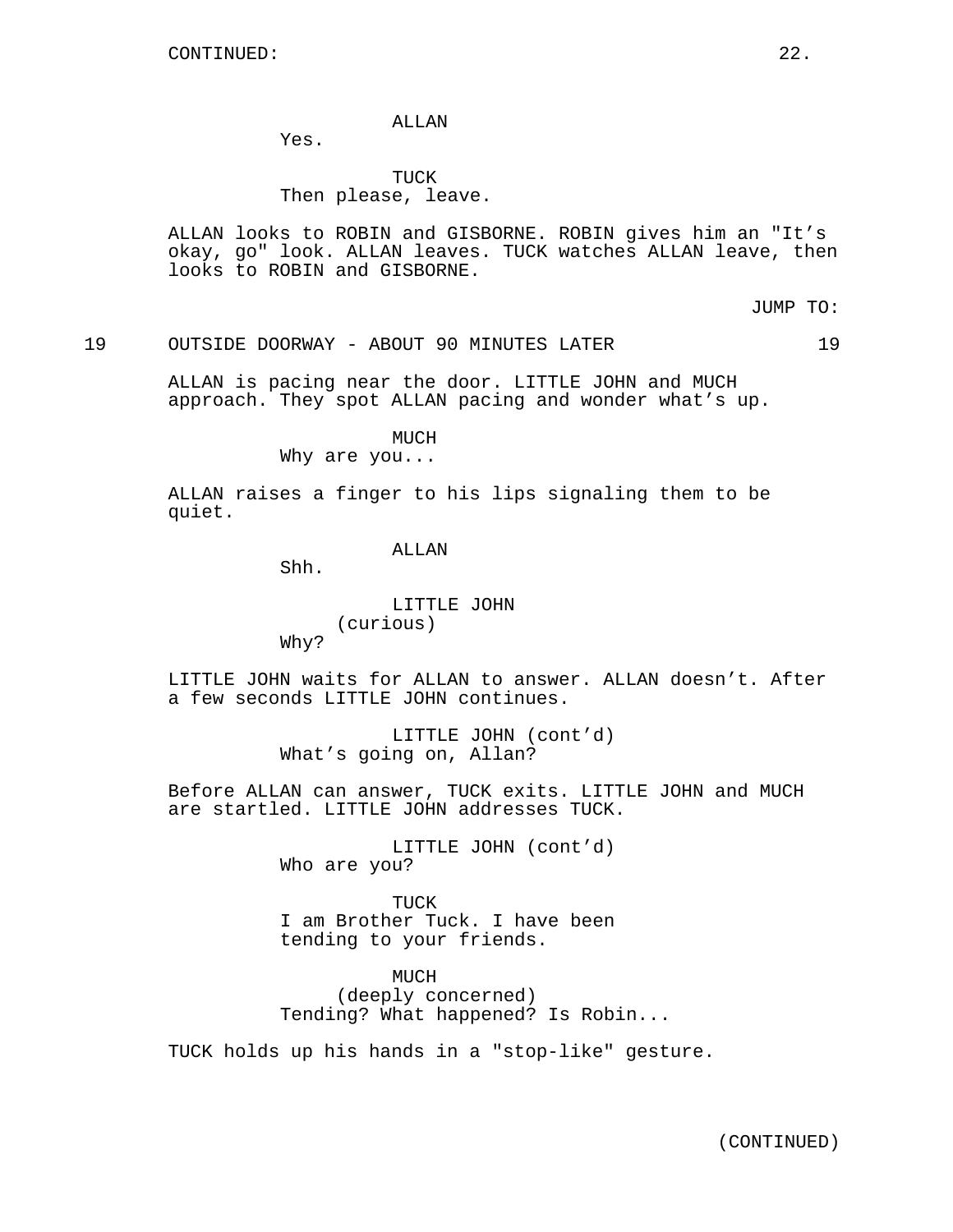TUCK They are both fine.

MUCH breathes a sign of relief. TUCK looks to ALLAN.

TUCK (cont'd) They should sleep better tonight. And every night after.

## ALLAN

Thanks.

TUCK Any time, my son.

ALLAN If something should happen, how can we find you?

TUCK is about to answer when ROBIN appears in the doorway. He leans on the side and addresses TUCK.

> ROBIN I don't suppose you'd like to stick around for a while?

GISBORNE appears in the doorway and leans on the other side. He looks to TUCK. TUCK looks at ROBIN and smiles.

#### TUCK

I would be honoured.

ROBIN smiles. GISBORNE rolls his eyes and goes back inside. ROBIN heads to TUCK.

## ROBIN

Great.

ROBIN offers TUCK his hand.

ROBIN (cont'd) Welcome to the gang.

TUCK takes ROBIN's hand.

FADE TO: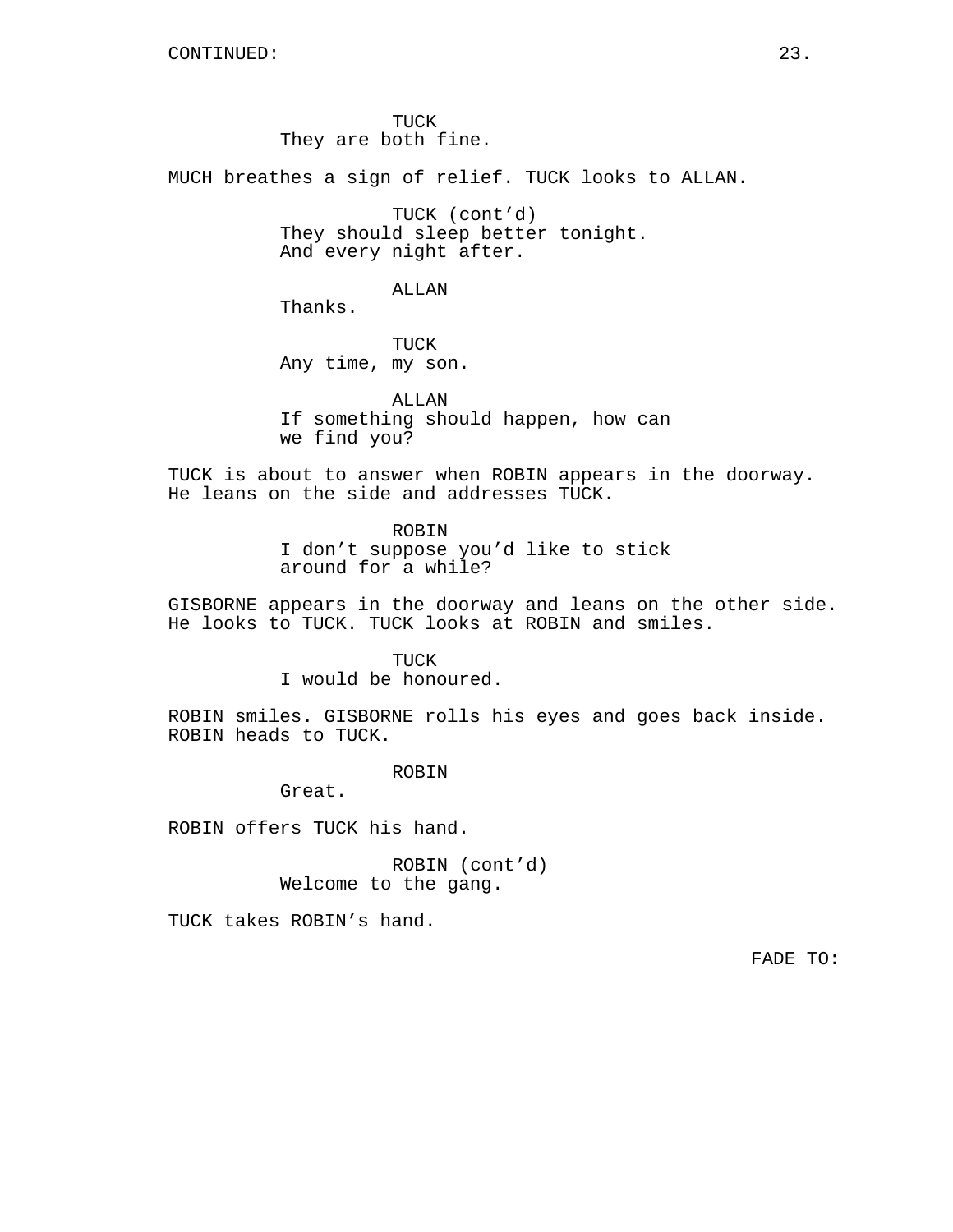20 SQUIRE THORNTON'S MANOR - SHEWSBURY - 2 WEEKS LATER 20

Lady ISABELLA Thornton is pacing the room. A servant enters.

SERVANT The monk has returned, m'lady.

ISABELLA (smiles) Show him in.

SERVANT

Yes m'lady.

The servant exits. ISABELLA walks over to a cabinet, unlocks it, and removes a small vial. She walks over to a table that has goblets and a pitcher of wine. She empties the contents of the vial into a goblet, and then fills the goblet with wine. She is pouring wine into a second goblet when the door re-opens. ISABELLA looks up. The servant enters, followed by the monk. It's TUCK. ISABELLA picks up both goblets, and addresses the servant.

#### ISABELLA

Leave us.

The servant leaves. ISABELLA walks towards TUCK as he walks toward her. ISABELLA offers TUCK the goblet with the drug in it.

> ISABELLA Brother Tuck, I hope you bring good news.

TUCK says his line as he accepts the goblet ISABELLA is offering.

TUCK

I do.

ISABELLA (smile) Well, let's drink to that.

ISABELLA drinks from her goblet. TUCK takes a big drinks from his.

> ISABELLA (cont'd) You've been gone for a long time. I was starting to worry.

ISABELLA takes another sip from her goblet.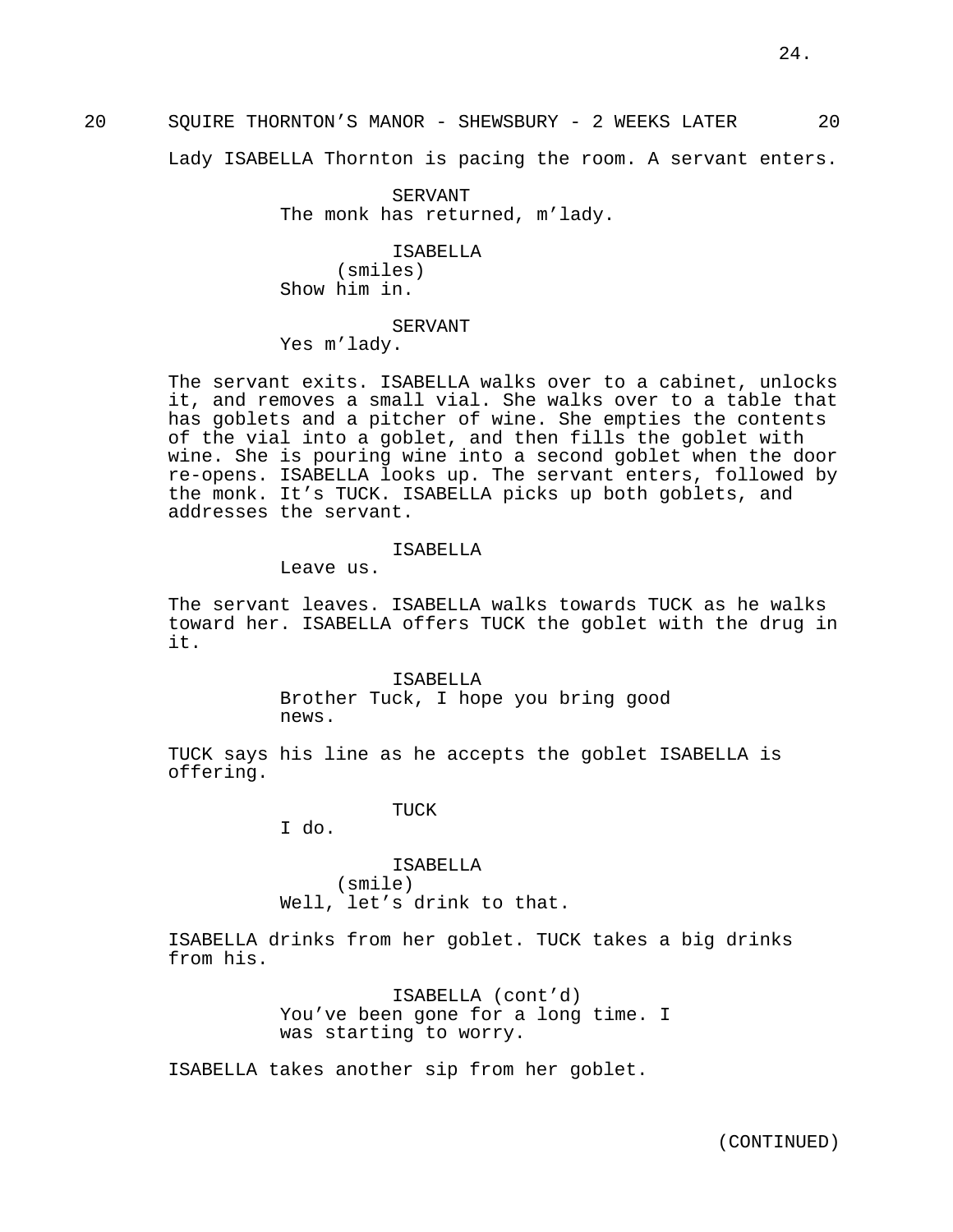TUCK As you can see, m'lady, I am fine. TUCK takes another big drink from his goblet. ISABELLA Yes. That you are. (beat) So, what news do you bring me? TUCK (smile) I found him. TUCK finishes his drink. ISABELLA (surprise/joy) Really? TUCK Yes. ISABELLA Where? TUCK Nottingham. ISABELLA (curious) Nottingham? TUCK Yes. ISABELLA Why on Earth would he go back there? TUCK looks at her with raised eyebrows. Back? What did she mean back? ISABELLA (smile)

Revenge. Has to be. He always did have short fuse. And, he knows how to carry a grudge.

TUCK is about to say something, but his vision starts to go blurry, and he starts feeling dizzy. ISABELLA looks at TUCK and can see the drug is starting to take effect.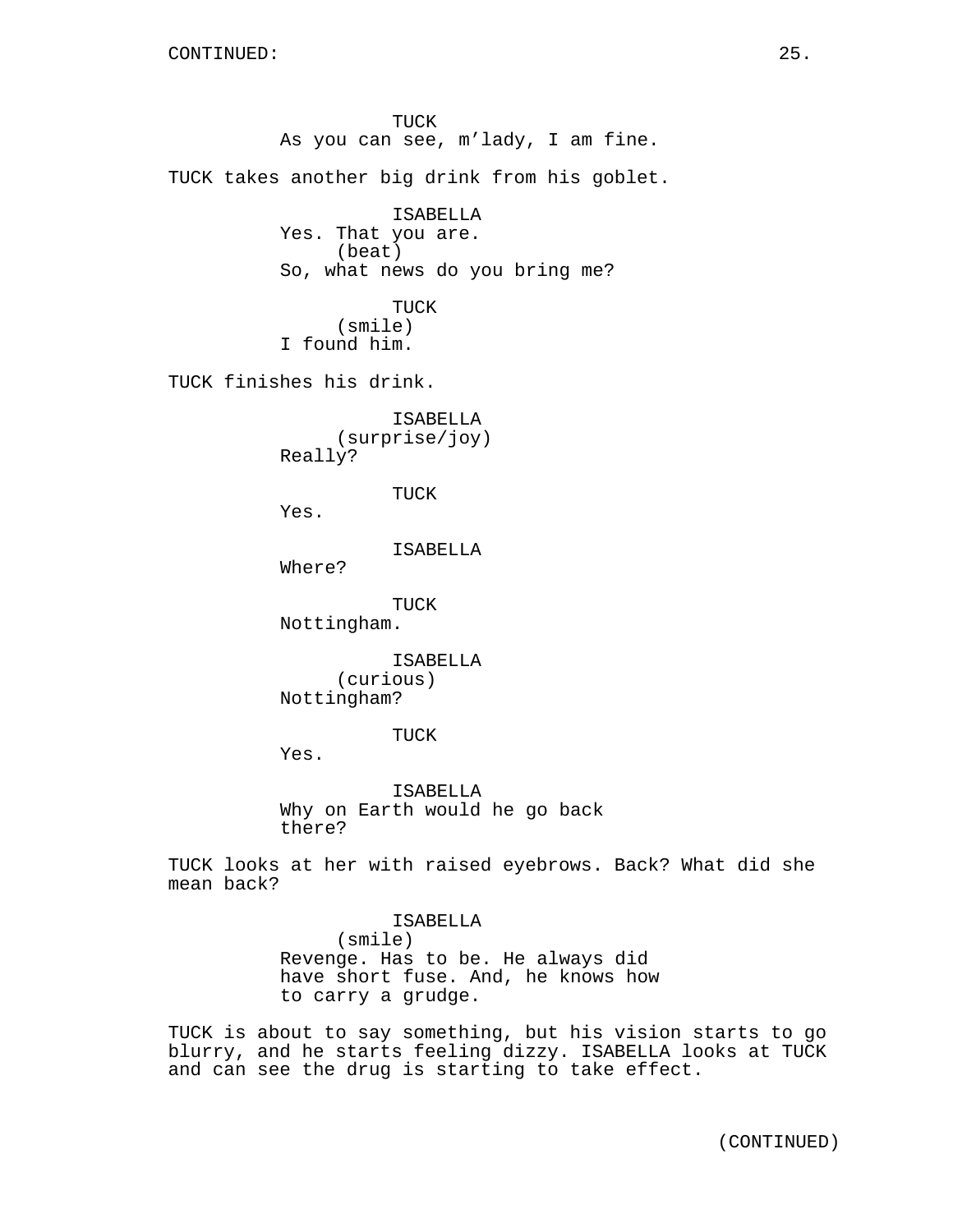ISABELLA Where, exactly, in Nottingham, is he? TUCK He's... He's... TUCK realizes that ISABELLA must have drugged the wine. TUCK You, drugged, me. ISABELLA Yeah. Sorry about that. (beat) When you wake up, you will forget that we know each other. (beat) If we ever meet again, you will not recognize me. TUCK Why? Why did you... ISABELLA I can't have you telling my husband what I am planning. TUCK But I... I don't... What are you plan... ISABELLA Tell me where in Nottingham he is? TUCK is fading fast. He realizes she is up to something. He decides to not tell her where the man she seeks truly is. TUCK Castle. ... Sheriff. ... He is... TUCK passes out. ISABELLA (smile) So, he's managed to get himself into the Sheriff's good graces.

> This is perfect. (beat) Now I just have to figure out how to get out of here.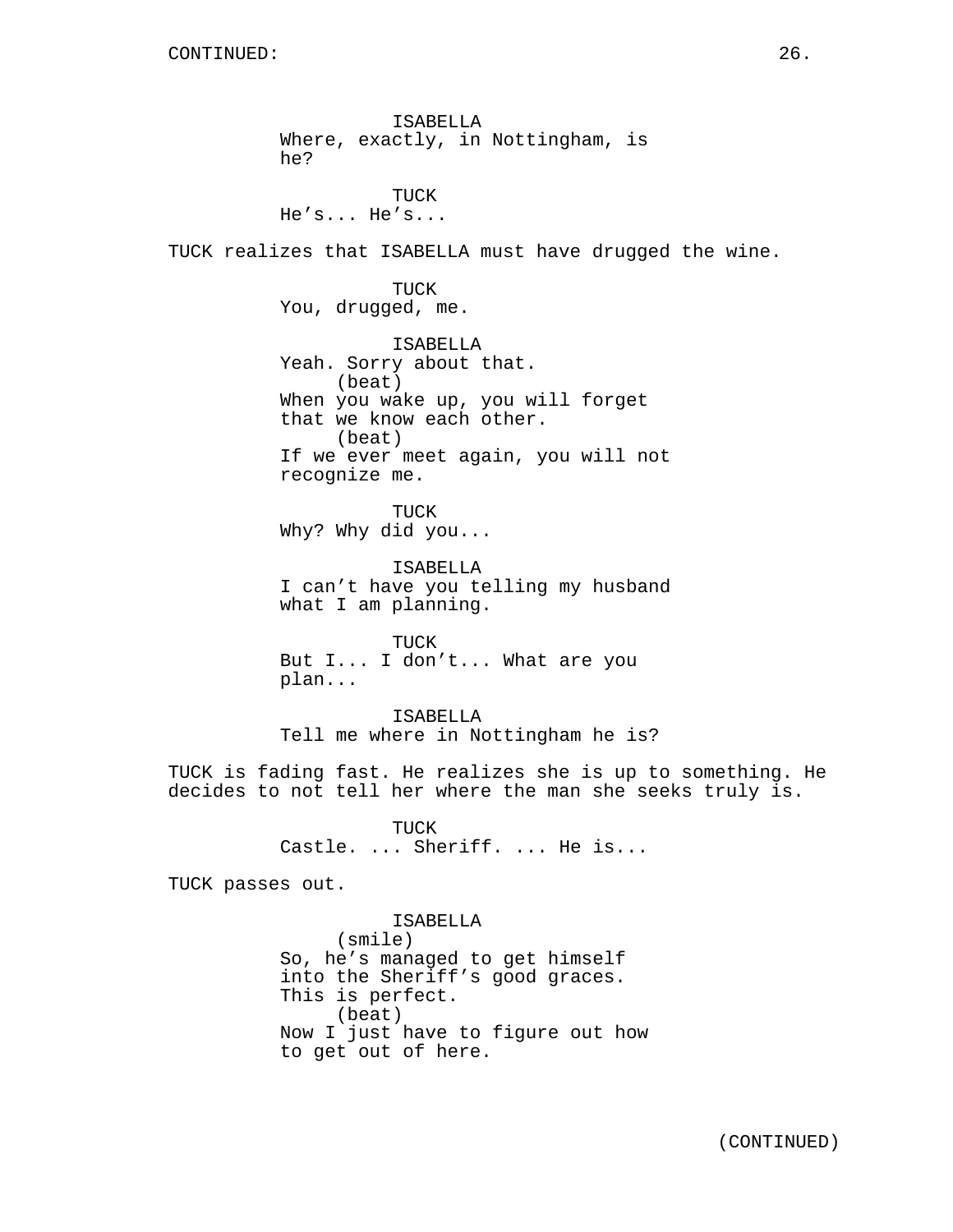As ISABELLA thinks, the servant comes back in the room. She sees TUCK on the ground and gasps. ISABELLA turns to face the servant.

> ISABELLA Fetch a guard. The Monk has collapsed.

The servant looks at ISABELLA not really believing her.

SERVANT Yes, m'lady.

The servant leaves. ISABELLA returns to pacing and thinking. A few moments later a guard enters. He sees TUCK on the ground. ISABELLA has her back to them.

> GUARD What do you want me to do with him?

ISABELLA addresses the guard without looking at him.

ISABELLA Take him to the cross roads, and leave him.

GUARD Yes, m'lady.

The GUARD picks up TUCK and leaves.

FADE TO:

21 SHERWOOD FOREST - OUTLAW CAMP - 2 DAYS LATER 21

ROBIN, MUCH and LITTLE JOHN are sitting over near a fire. GISBORNE and ALLAN are sitting away from the group talking. ALLAN looks over at ROBIN, and then back at GISBORNE.

> **ALLAN** Don't tell Robin I said this but... (beat) I think Marian really did care for you.

GISBORNE looks at ALLAN.

ALLAN (cont'd) More than she'd've cared to admit.

GISBORNE remembers MARIAN saying that before she died. He can still hear her voice in his head.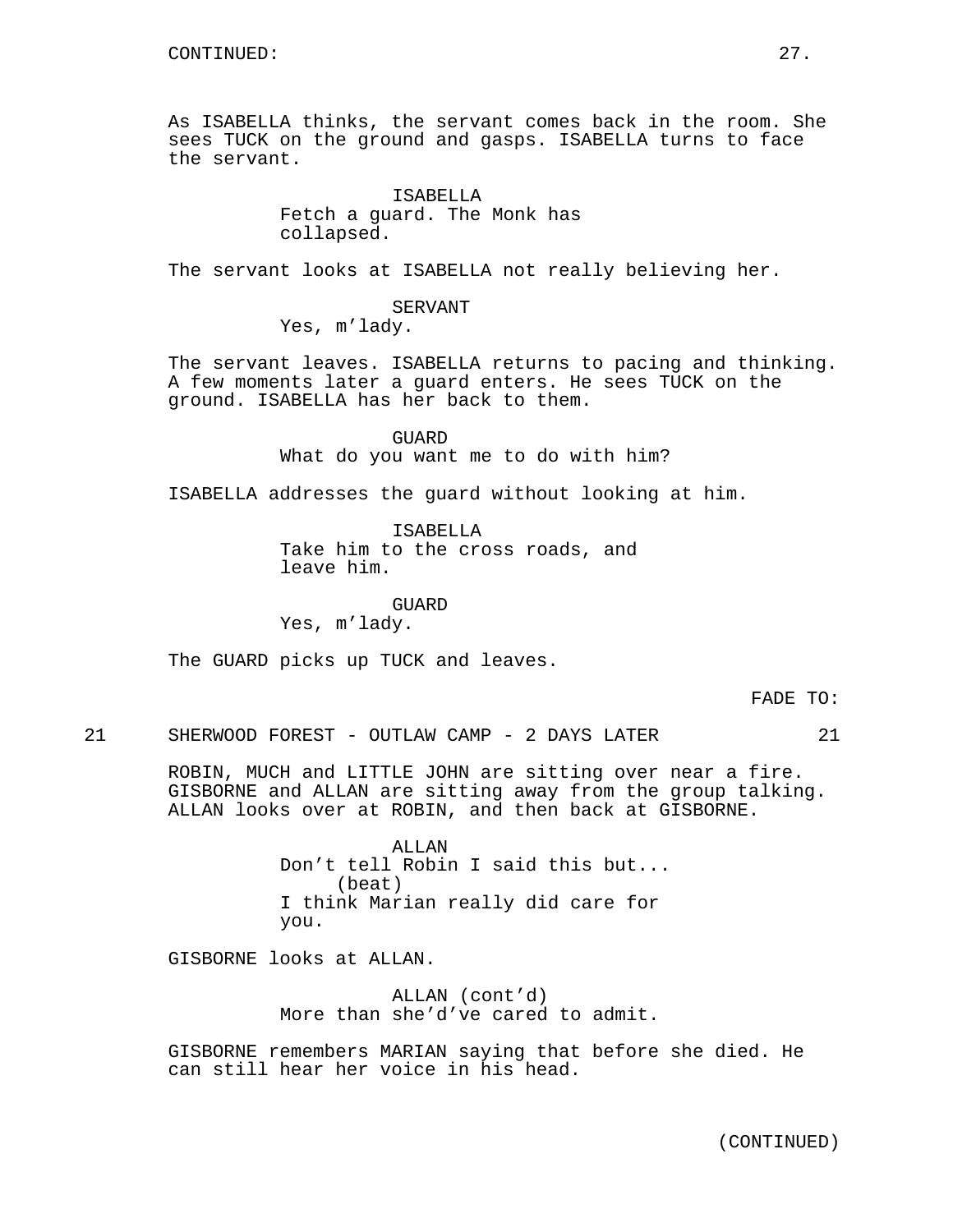MARIAN (VO) Guy, I really did care for you. And, I did love you.

GISBORNE thought he must have been dreaming, but if ALLAN is saying the same thing...

> GISBORNE You think so?

ALLAN gets a "yeah, duh" look on his face.

# ALLAN

Yeah.

GISBORNE (raise an eyebrow) You're not just saying that?

ALLAN You forget that I actually saw her with you, and I saw her with Robin.

GISBORNE raises an eyebrow. He hadn't really thought of that before.

> ALLAN (cont'd) She really did care for you, couldn't you tell?

GISBORNE Not sure what to believe. She used me more than once.

ALLAN Guy. Trust me. It wasn't all an act. She really did care.

GISBORNE

Hmm.

GISBORNE looks at the ground.

## ALLAN

And one more thing. I honestly believe that you loved her more than Robin ever did, ever could.

GISBORNE looks back at ALLAN.

ALLAN (cont'd) How many times did you put your neck on the line for her?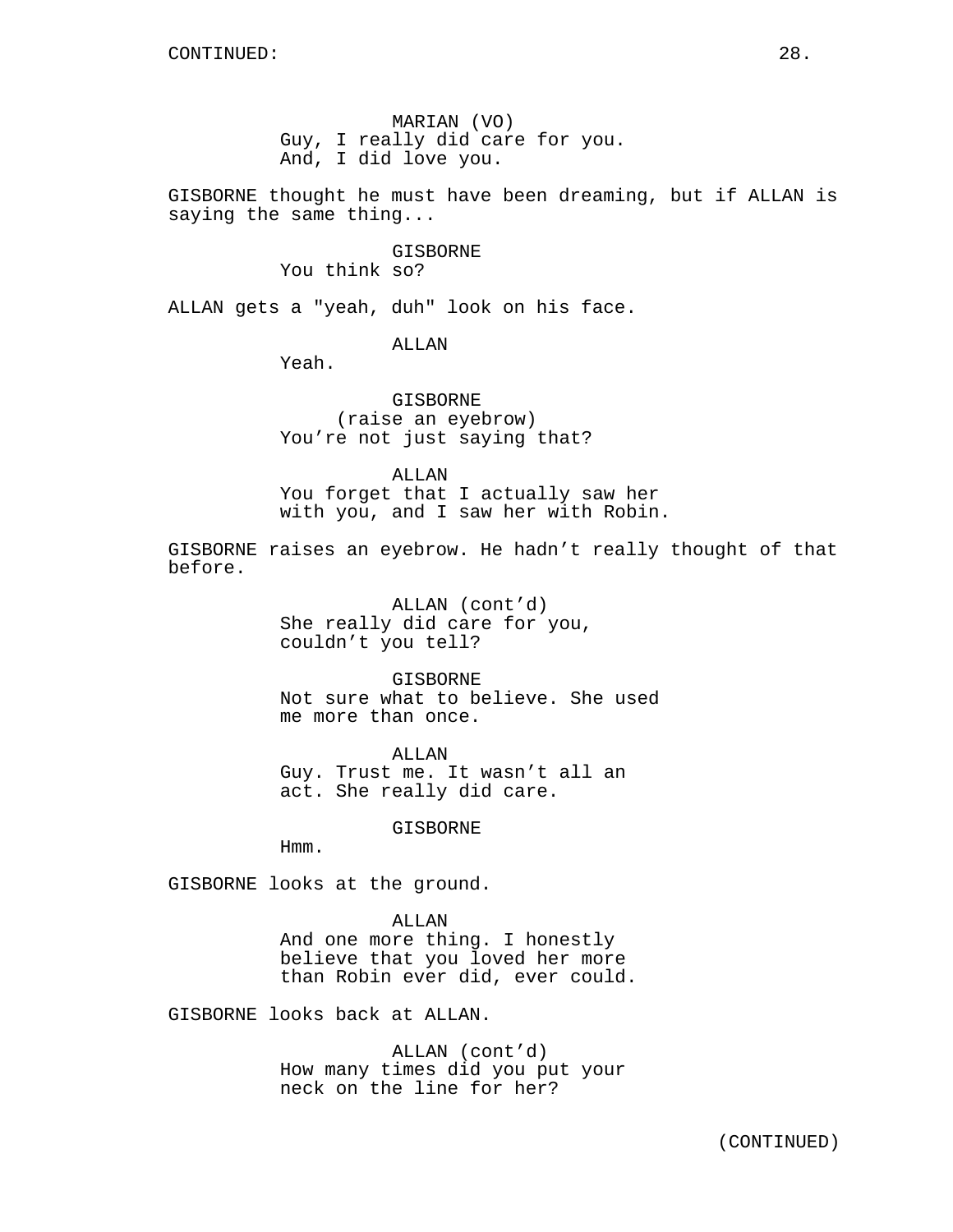GISBORNE thinks.

ALLAN (cont'd) When did Robin ever do that?

GISBORNE looks over at ROBIN.

ALLAN (cont'd) She also defended you, and came to your rescue, more than once.

GISBORNE looks back at ALLAN.

ALLAN (cont'd) Didn't she convince the Sheriff to surrender the diamonds to save your life?

GISBORNE remembers the incident.

ALLAN (cont'd) Didn't she convince the Sheriff to trade Djaq for you?

Silence.

ALLAN (cont'd) She didn't have to do that, did she?

GISBORNE realizes ALLAN is right.

GISBORNE No. She didn't.

GISBORNE looks at ALLAN, smiles, and places a hand on his shoulder.

> GISBORNE (cont'd) Thanks, Allan. I...

ALLAN (smile) Don't mention it. That's what friends are for.

GISBORNE gives him a look.

GISBORNE

Friends?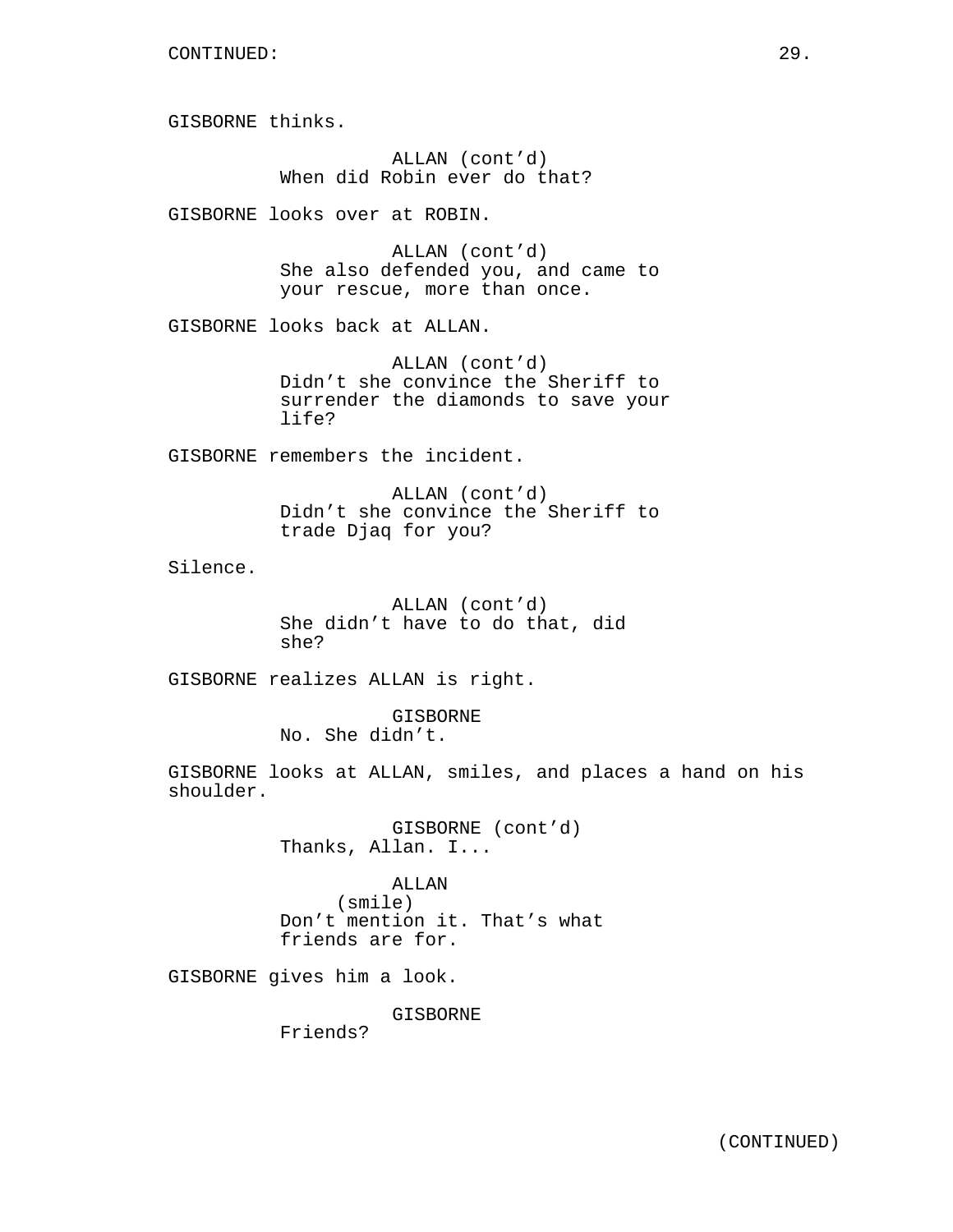ALLAN

Yeah.

GISBORNE Haven't had a "friend" in a long time.

ROBIN looks over. GISBORNE rises and heads over to the fire. ALLAN watches GISBORNE walk away, waits a few seconds, then follows.

> MUCH (to Robin) How long did Tuck say he would be gone?

ROBIN He didn't.

MUCH He's been gone for days, you think we should go look for him?

GISBORNE sits at the fire.

**GISBORNE** Tuck can take of himself.

MUCH I know, but...

ROBIN gives MUCH a look.

ROBIN

Much, shut up.

MUCH gives ROBIN a look. ALLAN sits at the fire. MUCH is about to say something, but he notices that ROBIN and now GISBORNE are giving him that look. He says nothing.

FADE OUT:

22 SHERWOOD FOREST - PATH - 3 DAYS LATER 22

A woman (named DEBORAH) is walking down the path. She appears to be looking for someone or something.

CAMERA PANS to show a figure watching her from the bushes. The figures exits the bushes and sneaks up behind DEBORAH. It's ROBIN.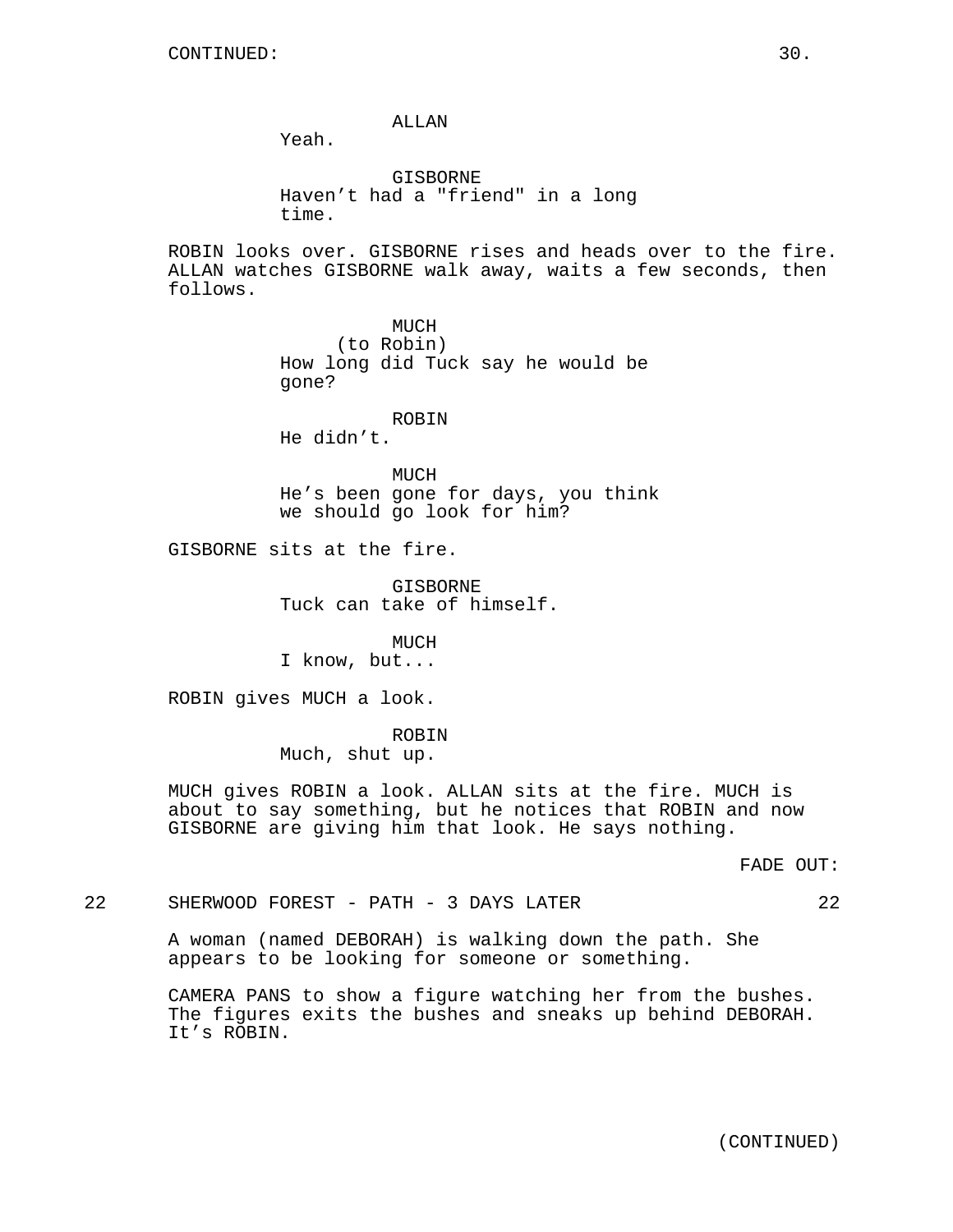## ROBIN

Boo!

DEBORAH jumps and spins around. ROBIN laughs. She recognizes him.

## DEBORAH

Robin. You...

DEBORAH raises a hand as if to slap him. He grabs it.

### ROBIN

Easy.

ROBIN smiles. DEBORAH smiles back.

ROBIN (cont'd) So, Deborah....

ROBIN leans on his bow and continues line without stopping.

ROBIN (cont'd) What has you roaming the mighty Sherwood alone?

Silence. She has a concerned look on her face. ROBIN remembers that she appeared to be looking for something, or was it someone?

> ROBIN (cont'd) Did you loose something?

> > DEBORAH

No I... (beat) I was looking for someone.

Momentary pause. ROBIN looks at her with raised eyebrows.

ROBIN

In the forest? Who were you...

DEBORAH gives him a "who do you think" look.

# DEBORAH

You actually.

ROBIN looks at her confused. Why would she be looking for him?

ROBIN

Me?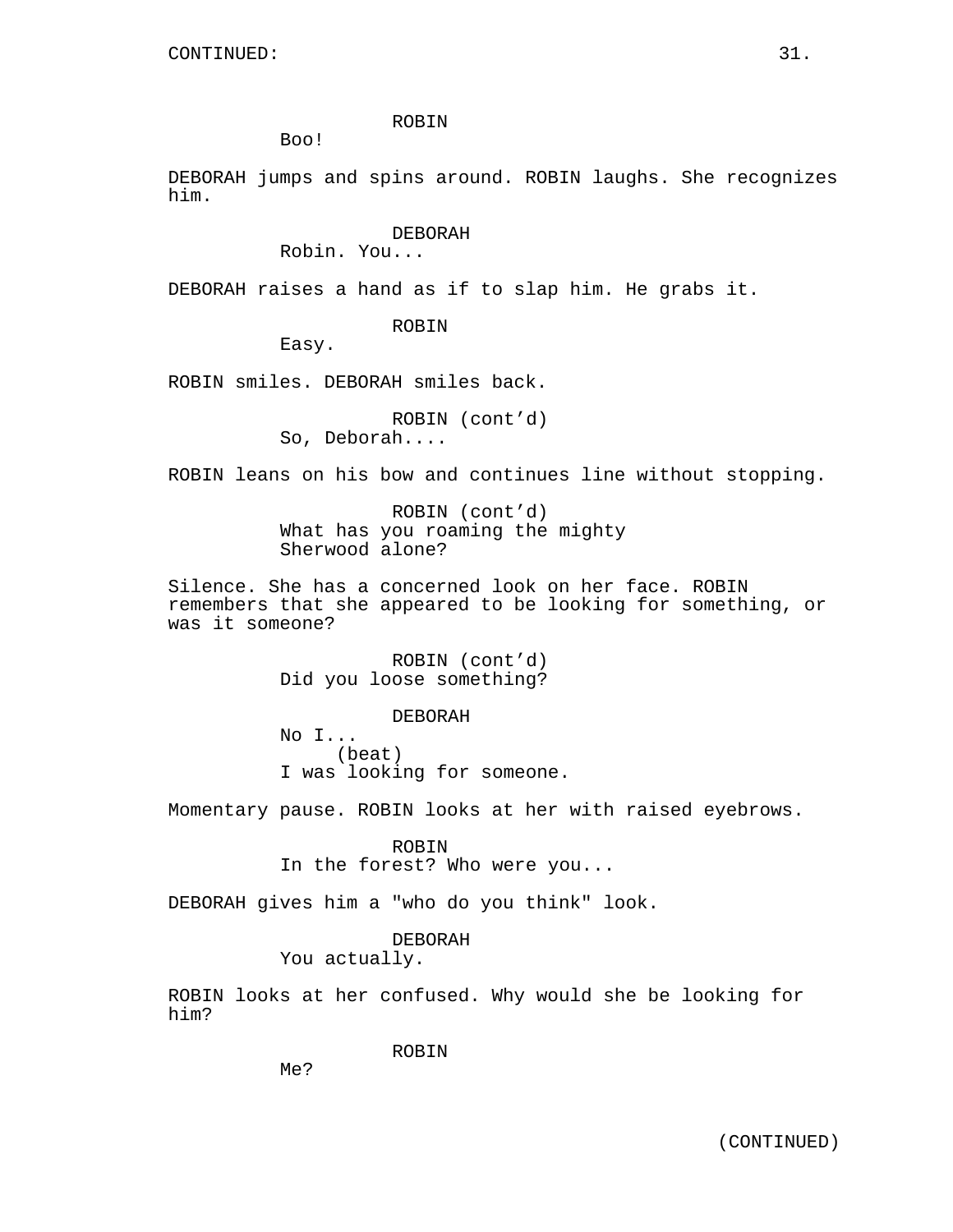### DEBORAH

Yes.

# ROBIN

Why?

# DEBORAH I need your help.

ROBIN is curious. DEBORAH starts to wonder if this was a mistake. Maybe he won't help her. ROBIN waits a few seconds for her to continue. When she doesn't, he prompts her.

> ROBIN What can I help you with?

DEBORAH I need you to help me find... (2 beats) ...someone.

## ROBIN

Who?

No reply. ROBIN prompts her again.

ROBIN (cont'd) Deborah, I can't find someone if I don't know who...

## DEBORAH

Sir Guy.

ROBIN raises an eyebrow. Was she serious?

ROBIN Sir Guy? Of Gisborne?

DEBORAH Is there another?

## ROBIN

(mutter) One is enough.

DEBORAH (concern) Robin, please. No one has seen him in months. It's not like him to be away for so long. I'm really starting to worry.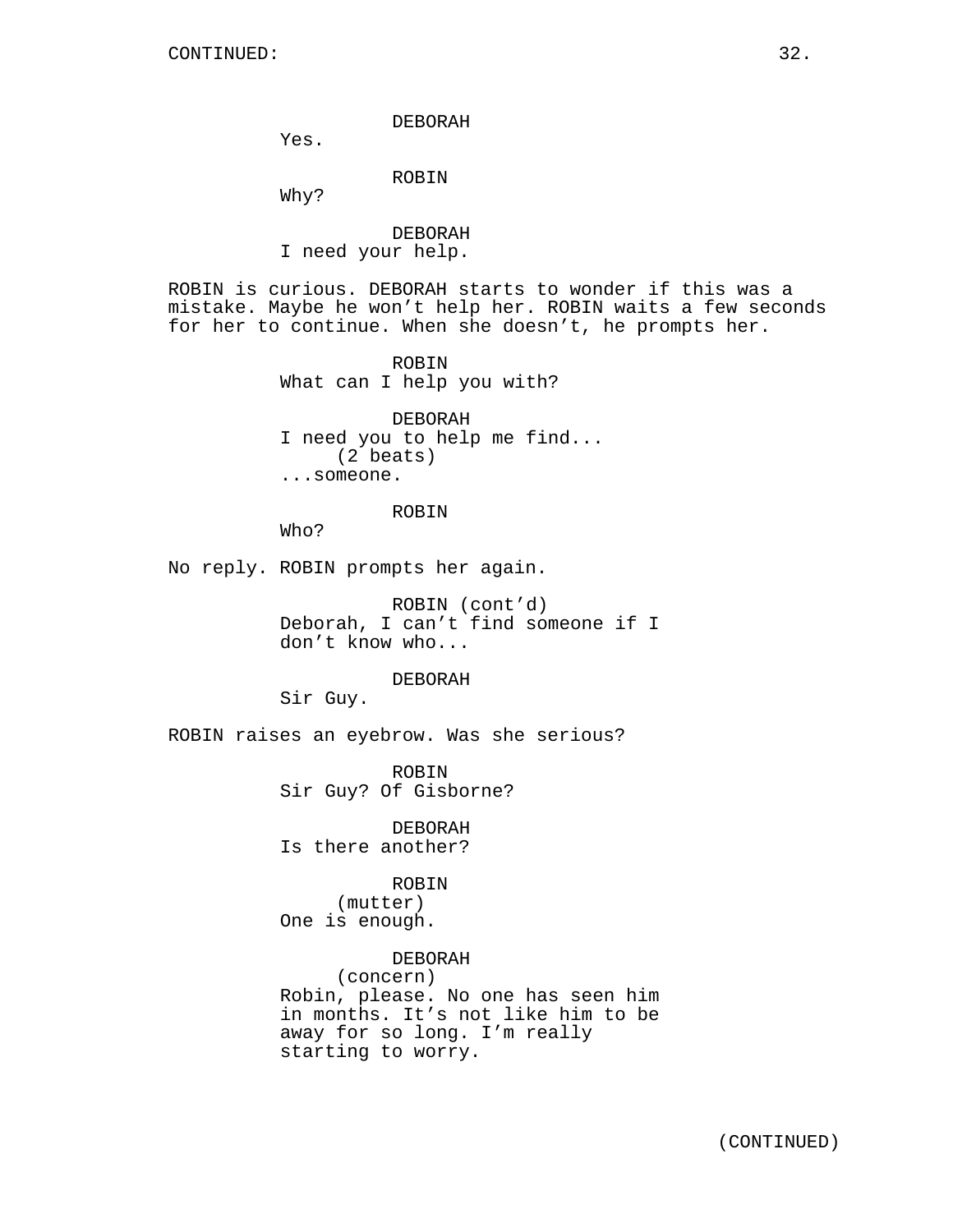ROBIN He can take care of himself.

DEBORAH I know but, I don't want history to repeat itself. Last time...

He remembers what happened the last time. He looks at her.

ROBIN That was different.

DEBORAH I know. But still, I...

ROBIN

Why?

DEBORAH (confused) Why what?

ROBIN

Why do you want me to find him?

ROBIN says the next line not really meaning it. But since GISBORNE's involvement with the gang is still not commonly known, he needs to keep up appearances. (There is no pause between lines.)

> ROBIN (cont'd) Locksley is better off without him.

ROBIN turns and starts to walk off, knowing she will stop him.

> DEBORAH How long have we known each other?

ROBIN stops, and turns back to face her.

# ROBIN

A long time.

# DEBORAH

(pleadingly) He's not a monster, Robin. You know that.

ROBIN Yeah. I know.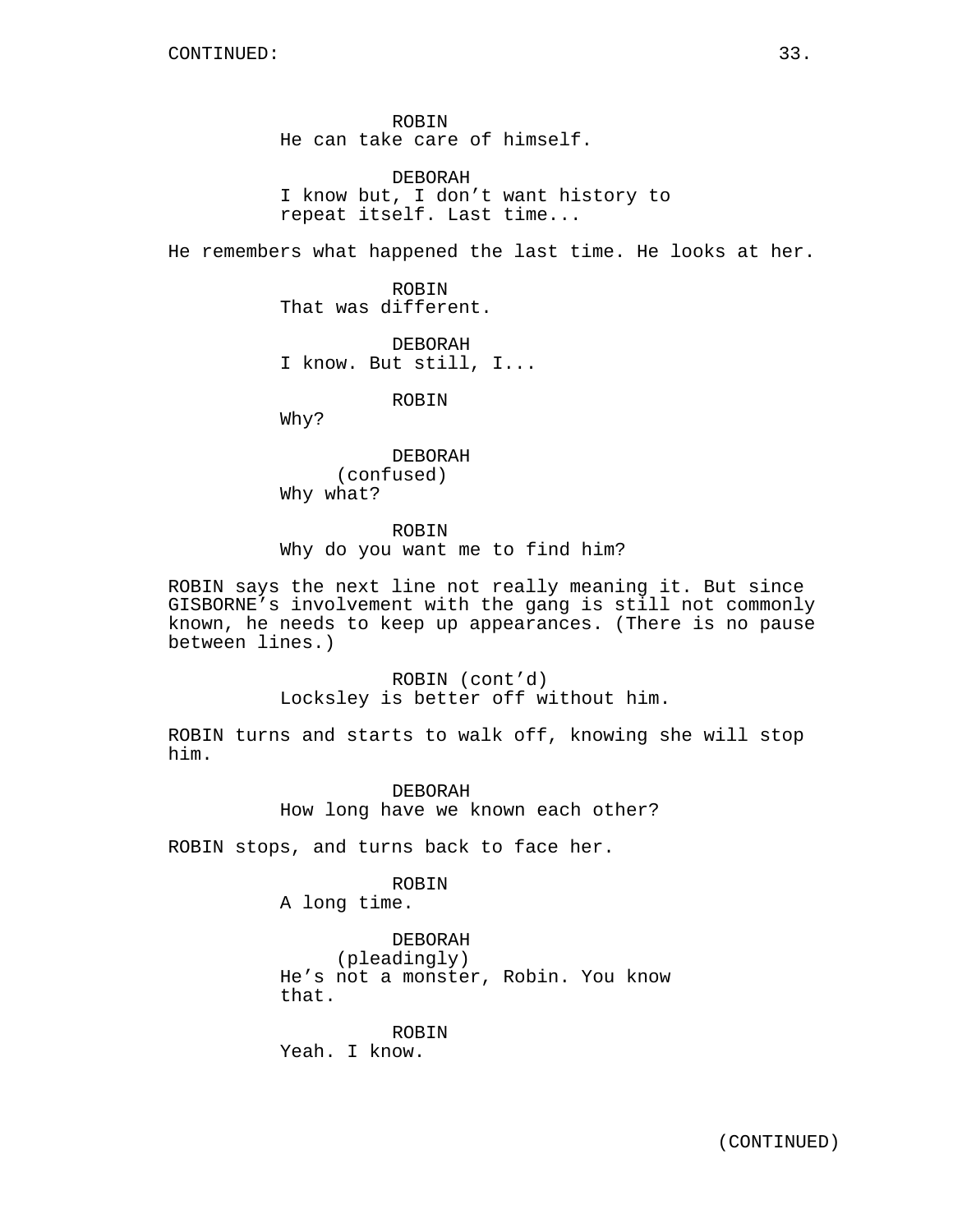#### DEBORAH

It's not like him to just vanish. He hasn't been to Locksley Manor in months. He hasn't been to Nottingham or the Castle either. I've checked. It's like he's just...

ROBIN can hear the concern in her voice and gives in.

## ROBIN

Okay.

DEBORAH You mean that?

ROBIN

Yes.

ROBIN goes to her and places a hand on her shoulder.

ROBIN (cont'd) I'll help you.

DEBORAH (smile) Thank you.

ROBIN

Come on.

ROBIN and DEBORAH walk off.

CUT TO:

23 OUTLAW CAMP - ABOUT 1/2 HOUR LATER 23

MUCH appears to be cooking. LITTLE JOHN is sitting alone. GISBORNE is off to one side, daydreaming. ALLAN enters. All eyes turn to him.

> ALLAN Robin is coming.

MUCH I hope he brought dinner.

ALLAN

No. (beat) But he is bringing someone.

Everyone raises an eyebrow. Before anyone can say anything, ALLAN continues.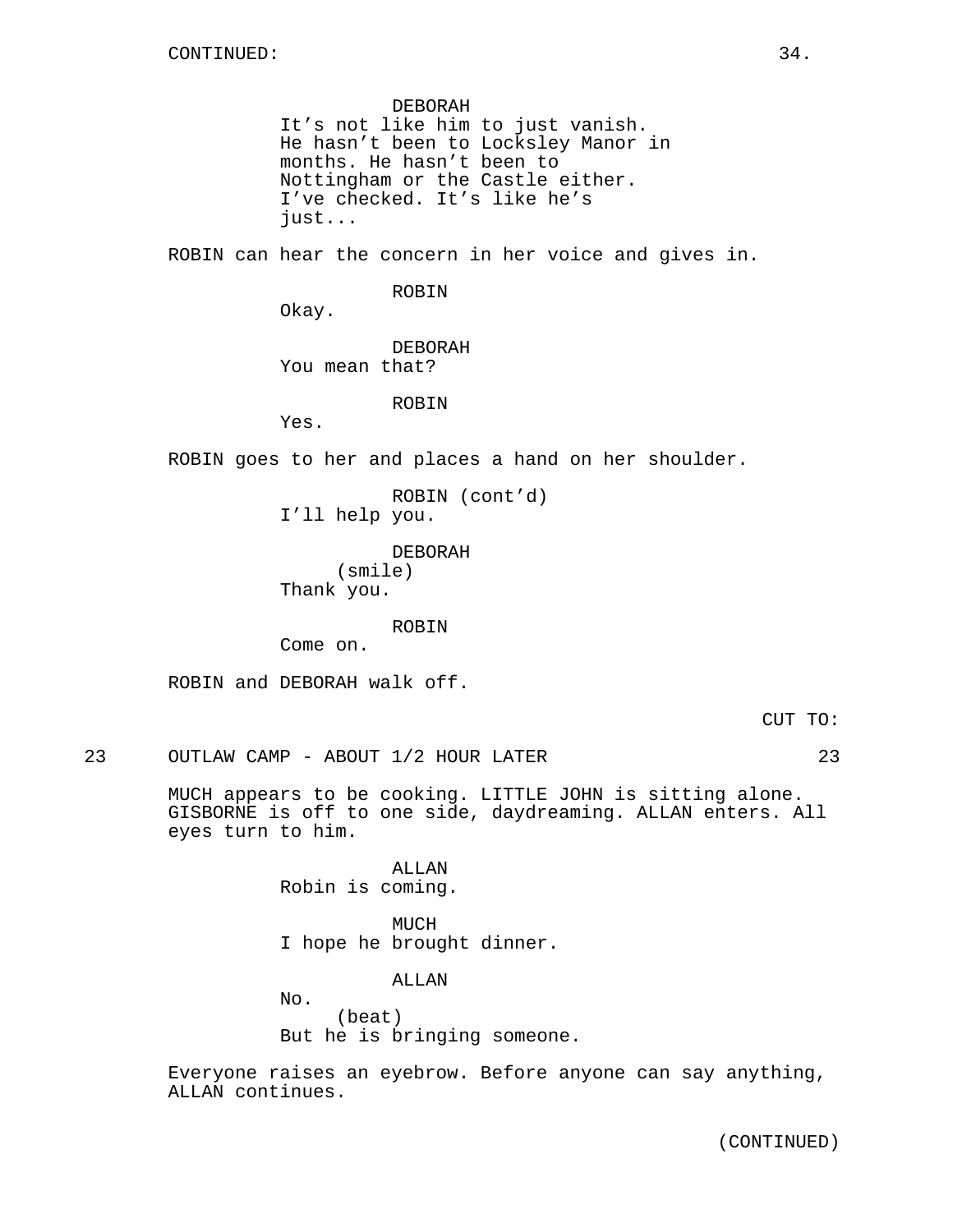ALLAN (cont'd) A woman.

LITTLE JOHN / MUCH

A woman?

LITTLE JOHN and MUCH run to the door to get a look.

GISBORNE (mutter) So much for a secret base.

FOCUS ON: DOORWAY. CAMERA positions itself behind MUCH.

MUCH Hang on. I know her.

ALLAN

You do?

**MUCH** She's from Locksley.

FOCUS ON: GISBORNE. GISBORNE is curious and ventures over.

FOCUS ON: DOORWAY. GISBORNE recognizes her.

GISBORNE (mutter) Deborah.

MUCH hears what GISBORNE says and looks at him.

MUCH That's right. Deborah.

GISBORNE turns and walks away.

FOCUS ON: GISBORNE. CAMERA follows GISBORNE as he heads away from the group to a shadowy part of the camp. He is almost hidden. You might not see him if you didn't know he was there.

FOCUS ON: DOORWAY. MUCH looks at GISBORNE.

MUCH (cont'd) You know her then, I take it.

FOCUS ON: GISBORNE

GISBORNE Yes. You could say that.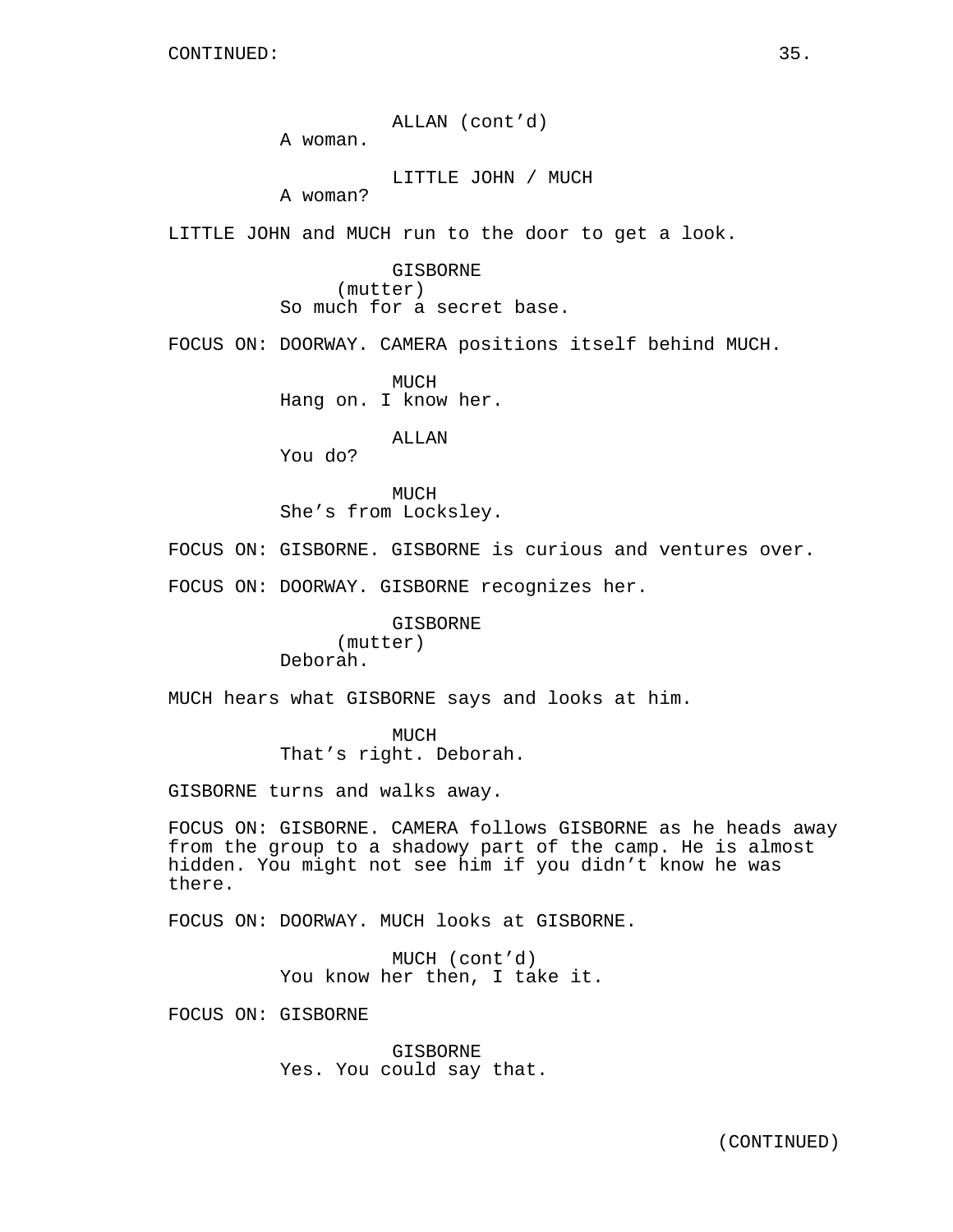FOCUS ON: DOORWAY. MUCH realizes that of course Gisborne knows her.

> MUCH (feeling a little stupid) Of course you do. I mean she does work in Locksley Manor. And you...

> > LITTLE JOHN

Sh.

Group goes silent.

CAMERA moves to behind MUCH and we see ROBIN and DEBORAH approach.

FOCUS ON: FIRE. MUCH, LITTLE JOHN, and ALLAN head to the fire and sit down. GISBORNE stays where he is.

FOCUS ON: DOORWAY. ROBIN and DEBORAH enter. ROBIN notices LITTLE JOHN, MUCH, and ALLAN at the fire and looks around and sees GISBORNE off in a corner. ROBIN lets GISBORNE know that he knows he is there but will not say anything. ROBIN motions DEBORAH to join the gang at the fire. They head over.

FOCUS ON: FIRE. ROBIN and DEBORAH sit. ROBIN looks at DEBORAH.

> ROBIN Let me introduce everyone.

ROBIN indicates MUCH.

ROBIN (cont'd) You already know Much.

DEBORAH

Yes.

MUCH and DEBORAH nod to each other. ROBIN looks to LITTLE JOHN.

ROBIN

John....

LITTLE JOHN and DEBORAH nod to each other. ROBIN looks at ALLAN.

ROBIN (cont'd)

...Allan.

ALLAN and DEBORAH nod to each other.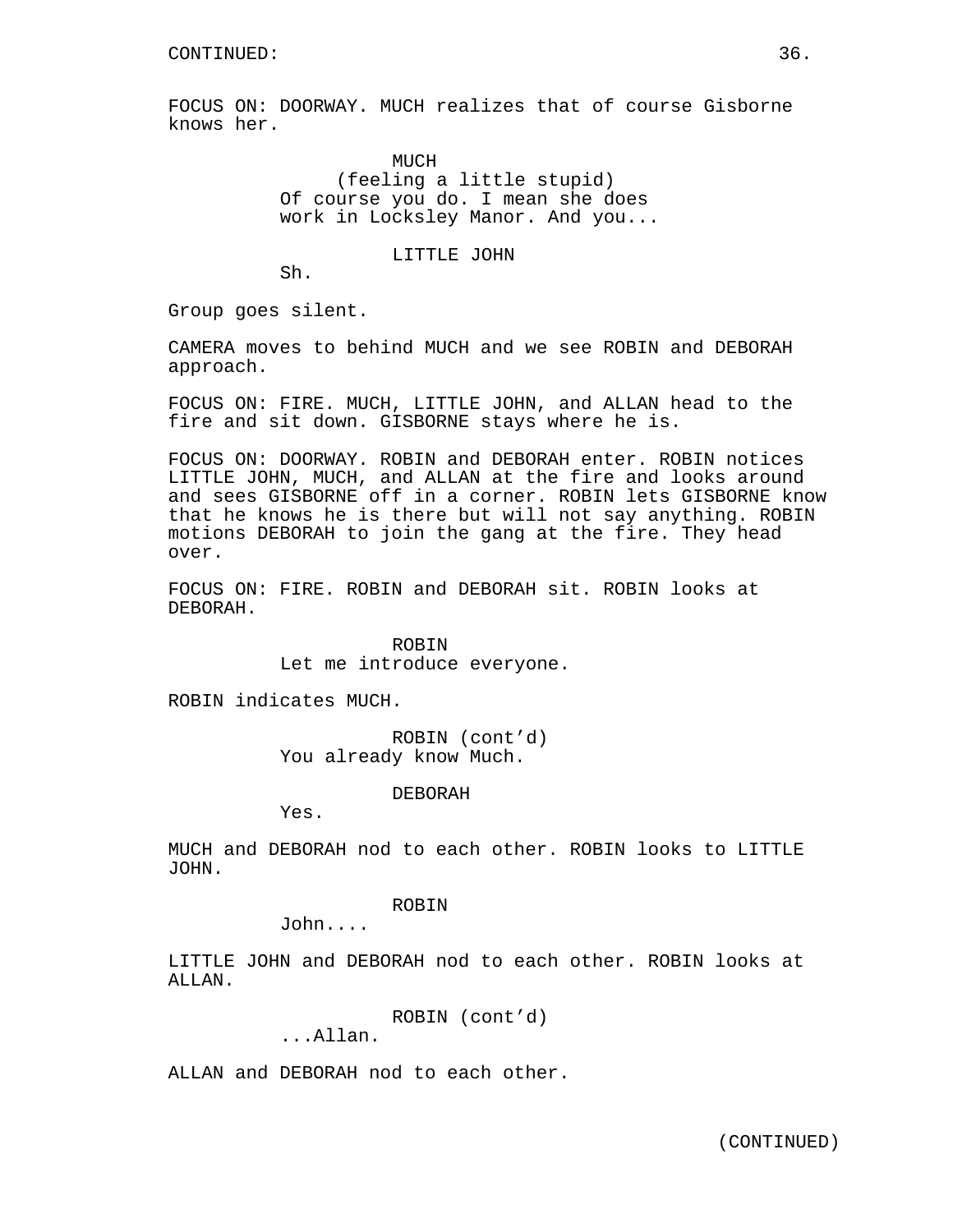ROBIN (cont'd) Men, this is Deborah.

ALLAN gives ROBIN a "you forgot Guy" look. ROBIN gives ALLAN a "no I didn't" look. DEBORAH looks at ROBIN.

> DEBORAH Where's everyone else?

ROBIN They're around.

ROBIN looks over at GISBORNE.

LITTLE JOHN So, what brings you to...

ROBIN She has asked for my help in finding someone.

#### MUCH

Who?

ROBIN glances at GISBORNE again. No one notices.

ALLAN Come on. Who is it? Who does she want...

ROBIN (smile) That's the best part.

Momentary pause. Everyone looks at ROBIN.

ROBIN (cont'd) I don't have to find him.

Everyone is confused. Including DEBORAH.

DEBORAH What? You said you would...

### ROBIN

And I have.

Everyone is still confused.

MUCH What do you...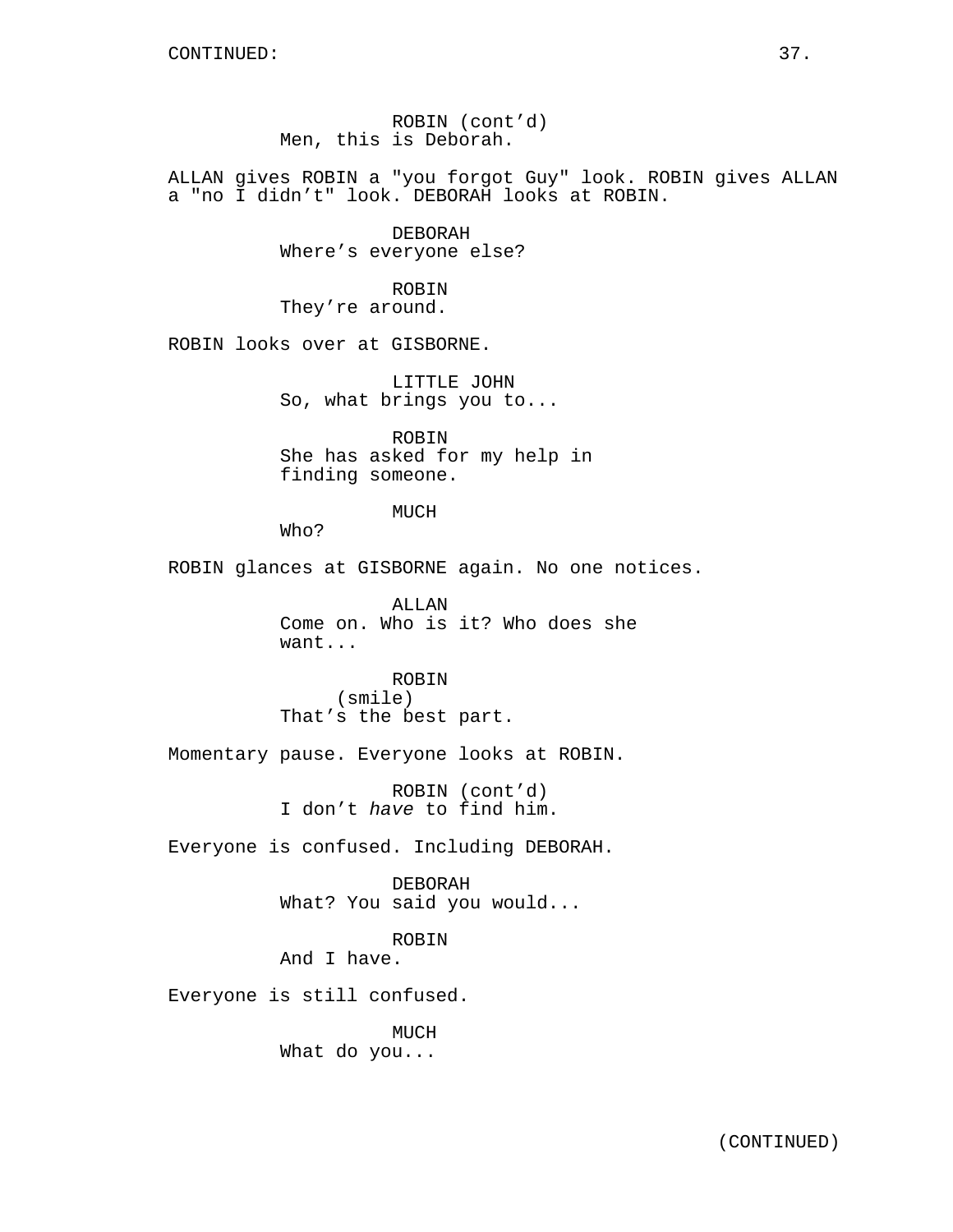ROBIN I don't have to find him, because he isn't missing.

DEBORAH Of course he is.

ROBIN No he isn't. He's right here. (beat) Aren't you, Guy?

DEBORAH What? Here? Where? I don't...

GISBORNE walks out. DEBORAH rises.

GISBORNE

Deborah.

### DEBORAH

Sir Guy.

She goes to him. The gang is stunned.

GISBORNE

What are you...

DEBORAH reaches him and kisses him. The gang all raise their eyebrows. ROBIN smiles and shakes his head from side to side. DEBORAH and GISBORNE break kiss. GISBORNE looks a little stunned.

> DEBORAH This is where you've been all this time?

> > GISBORNE

Well, I...

DEBORAH With Robin?

GISBORNE

Yes.

DEBORAH hugs him, tightly. The gang are watching them wondering what is going on. GISBORNE gives ROBIN a look.

> DEBORAH I looked everywhere for you.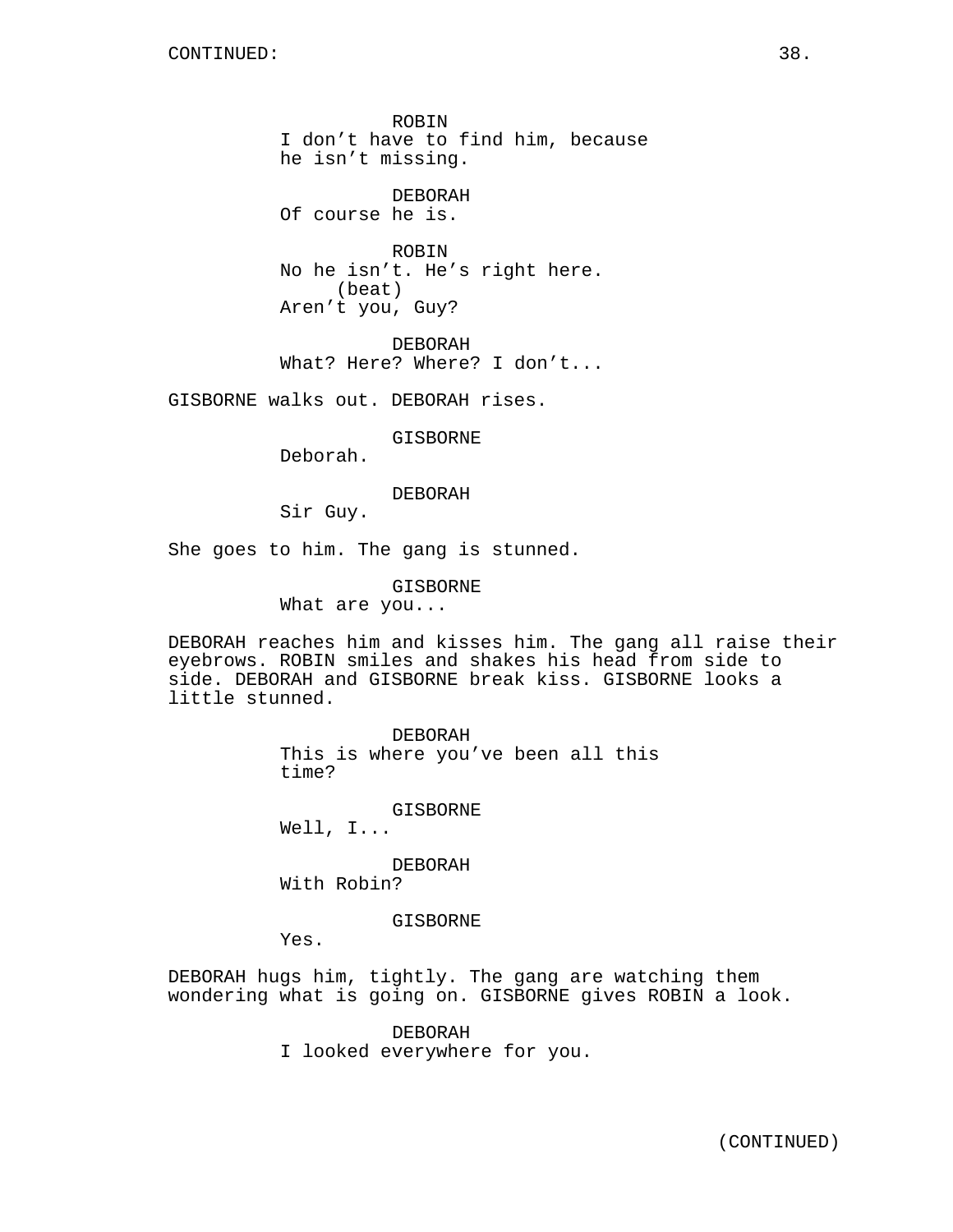ALLAN (mutter) Obviously not everywhere or you would have...

ROBIN gives him a look. ALLAN shuts up. DEBORAH breaks the hug and looks at GISBORNE.

> DEBORAH No one. And I do mean no one. Has seen you in months.

GISBORNE (mutter) Kinda the plan.

GISBORNE looks at her, and raises an eyebrow.

GISBORNE (cont'd) (concerned) Why are you looking for me?

DEBORAH

I... I...

DEBORAH's not sure how to really answer. Should she tell him she loves him? That she always has? It's obvious he doesn't remember her, but it was so long ago. And he has changed so much. She finally finishes the sentence.

> DEBORAH (cont'd) (quietly) I miss you.

She thought she was being quiet, but she forgot where she was. These guys could hear a twig snap a mile away.

LITTLE JOHN and MUCH stifle a laugh. ROBIN and ALLAN say nothing.

> GISBORNE You miss me?

DEBORAH Yes. Is that so hard to believe?

GISBORNE I don't think anyone has ever said that to me before.

DEBORAH Well I did. I do.

Momentary pause.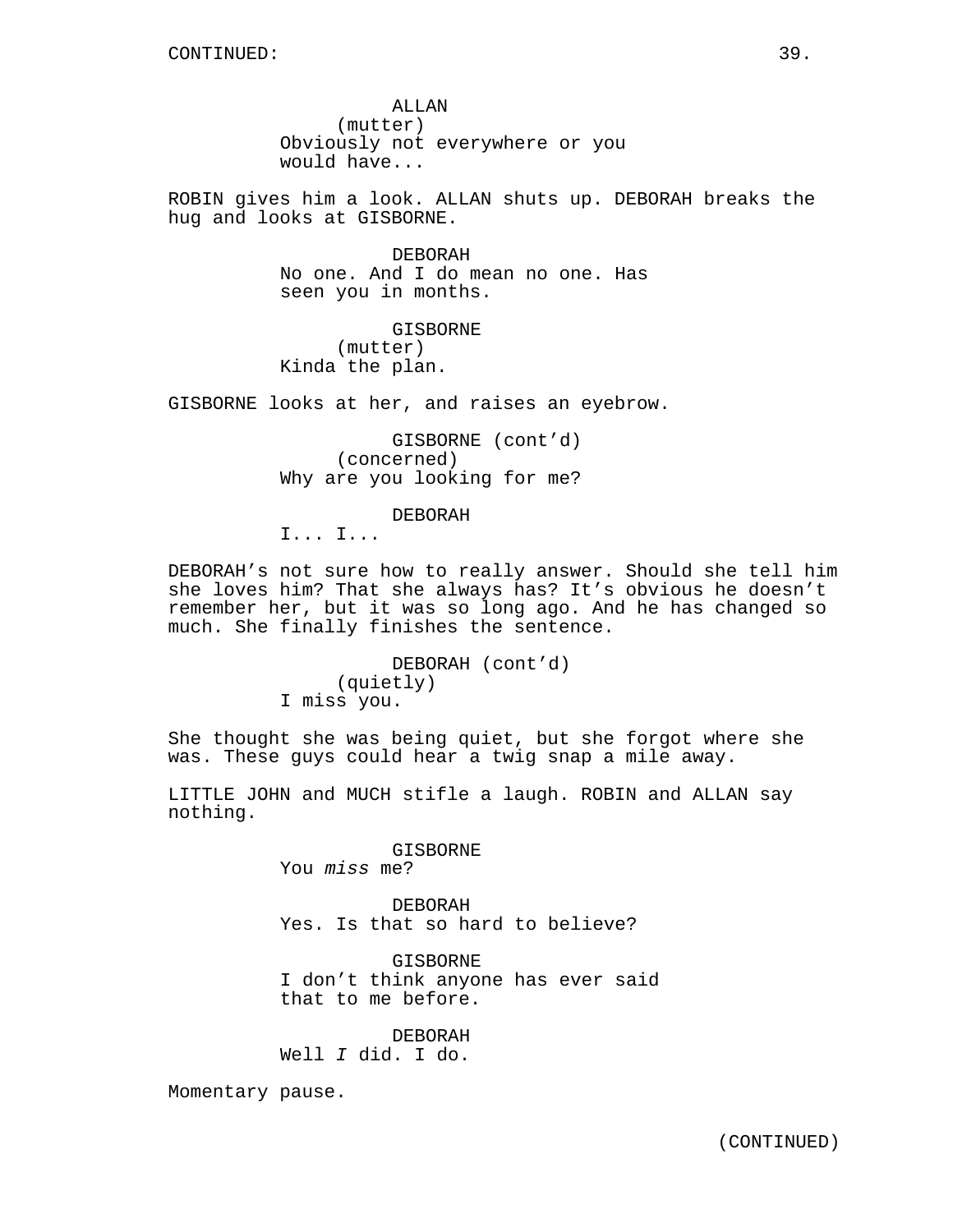DEBORAH (cont'd) You aren't always the nicest person, Sir Guy...

LITTLE JOHN (mutter) That's an understatement. DEBORAH ...But you're all I have.

ROBIN gives LITTLE JOHN a look. LITTLE JOHN gives ROBIN a "sorry" look back.

Momentary pause.

DEBORAH (cont'd) Working for you let me see a side of you that hasn't been seen in years. I know how much you...

GISBORNE gives her a look.

GISBORNE You think you know me?

DEBORAH Sir Guy, I...

GISBORNE You don't know me. No one does.

ALLAN That's not true.

GISBORNE gives ALLAN an icy stare. ALLAN shuts up. GISBORNE walks away from DEBORAH. She looks over at him. His back is now to the group. She looks at ROBIN. ROBIN gives her a "go to him" look. DEBORAH walks over to GISBORNE. ROBIN watches, ready to interfere if he has to. But he doesn't think he will have to. DEBORAH places a hand on GISBORNE's arm.

> DEBORAH (pleadingly) Please, m'lord. Come home. Come back to...

GISBORNE doesn't look at her. He looks at the ground.

GISBORNE (sadly) I can't. Too much has...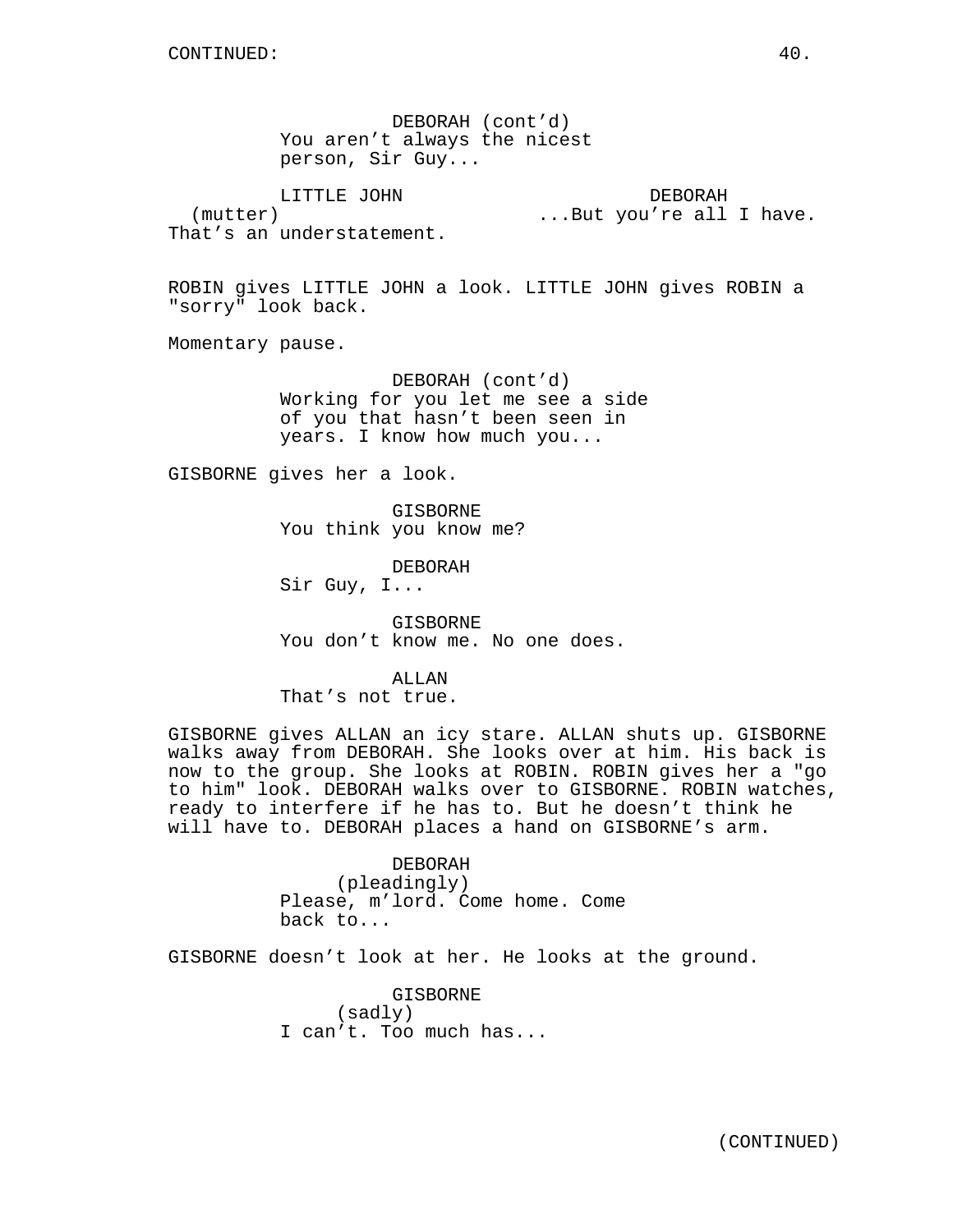DEBORAH (still pleading) Please.

GISBORNE turns and faces her. DEBORAH removes her hand from his shoulder. He gives her a look. A look she has seen many times before. A look that says "I'm sorry. I can't". No one says anything. After a few moments she accepts it.

> DEBORAH (cont'd) (sadly) Okay. (beat) At least I know you are all right. (beat) Just know, that if you ever...

GISBORNE (smile) Thanks.

DEBORAH smiles back at him. She's missed his smile. He doesn't smile often, but when he does, it makes her feel so good.

> DEBORAH Walk me back to Locksley?

> > GISBORNE

Sure.

DEBORAH and GISBORNE head for the doorway. As they pass ROBIN stands.

> DEBORAH See ya later, Robin.

ROBIN (smile) Later, Deborah.

DEBORAH hugs him and whispers in his ear.

DEBORAH (whisper) Thank you.

ROBIN looks at GISBORNE. They share a look. ROBIN and DEBORAH break the hug. DEBORAH and GISBORNE exit. ROBIN sits back down to notice that LITTLE JOHN, MUCH, and ALLAN are all staring at him.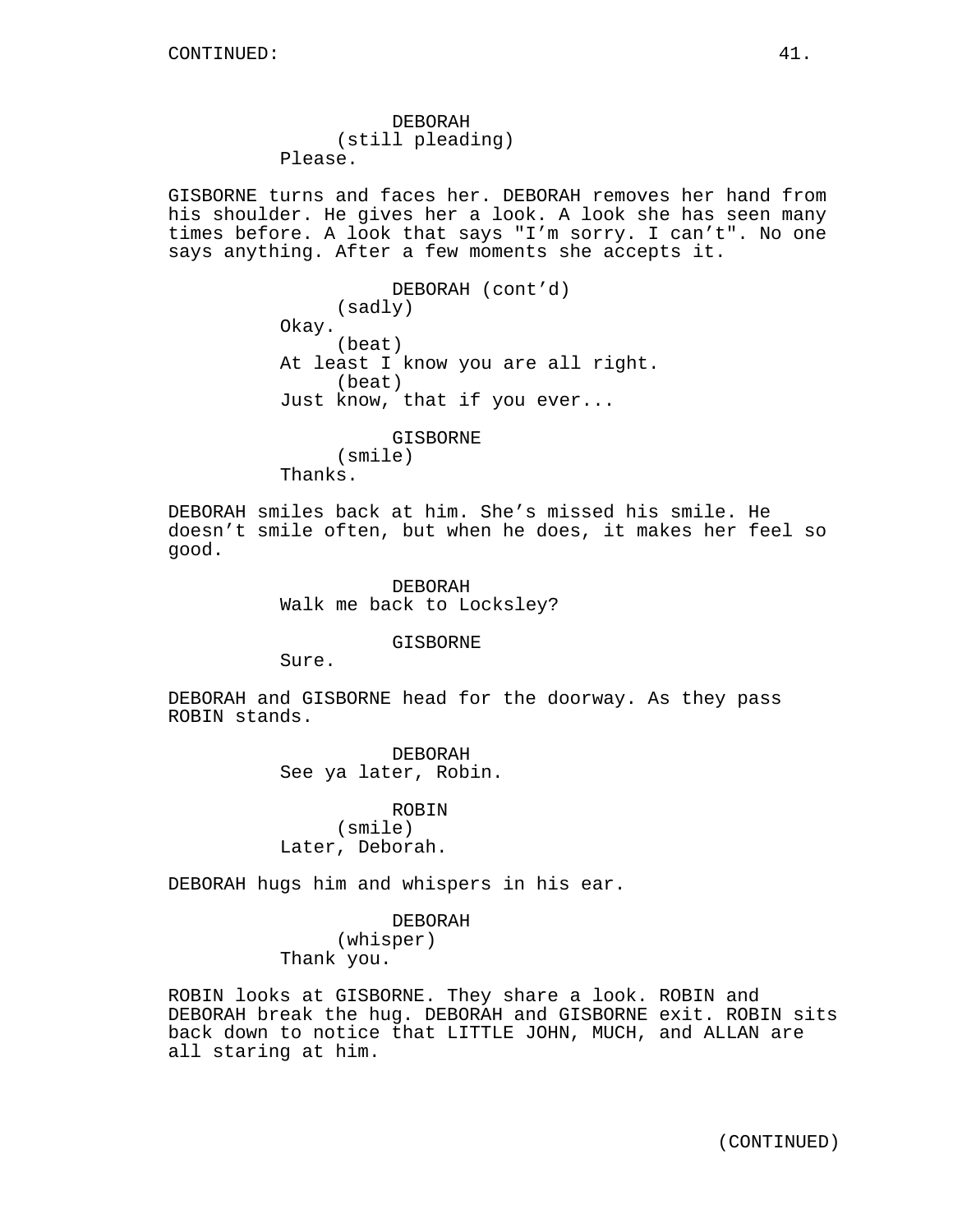ALLAN Okay. Out with it.

ROBIN looks to ALLAN.

ROBIN

What?

LITTLE JOHN Why did you really bring her here?

ROBIN (play innocent) What do you mean?

LITTLE JOHN You could have told her you knew where he was without bringing her here.

Momentary pause. ROBIN gives in.

ROBIN I thought Guy needed to know that he wasn't alone. That someone cared about...

MUCH

What?

ROBIN He keeps a lot bottled up. (mutter) Always did. (normal) It's not good.

ALLAN (understandingly) And you thought she could...

ROBIN

Yeah.

ALLAN thinks that ROBIN may be right. He'd seen DEBORAH a few times when he was at Locksley Manor. He thought he'd caught Guy looking at her when no one was looking. And he was pretty sure the only reason Guy never made any moves on her was because of Marian.

ROBIN knows DEBORAH has always had a "thing" for GISBORNE. He never understood why.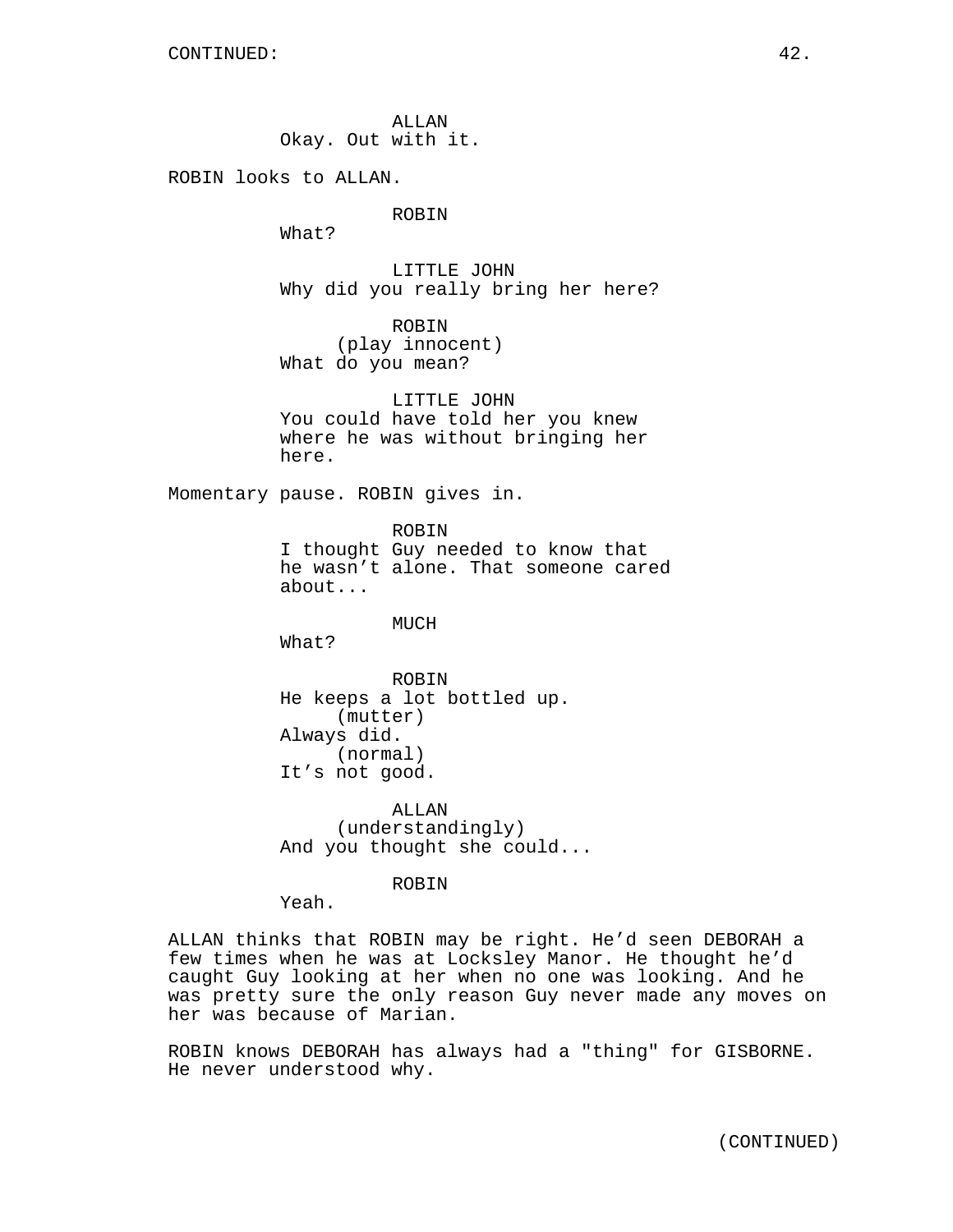ROBIN (cont'd) Look, it's obvious that she really cares and...

ALLAN And you wanted to play Cupid.

LITTLE JOHN (look at Allan) For Gisborne? Why would...

ROBIN

Why not?

ALLAN knows that Guy is still grieving Marian.

ALLAN I don't think he's ready.

Everyone looks at ALLAN. ALLAN gets a "what" look on his face.

MUCH

Not ready?

ALLAN I think I know him better than you do. I mean I did work with him for a few months.

LITTLE JOHN Don't remind us.

ROBIN doesn't want a fight to break out.

ROBIN

John.

ALLAN rises and looks to ROBIN.

ALLAN This could back fire, Robin.

ROBIN

I doubt it.

ALLAN gives ROBIN a look.

ROBIN (cont'd) What could possibly go wrong?

Silence. MUCH thinks of something.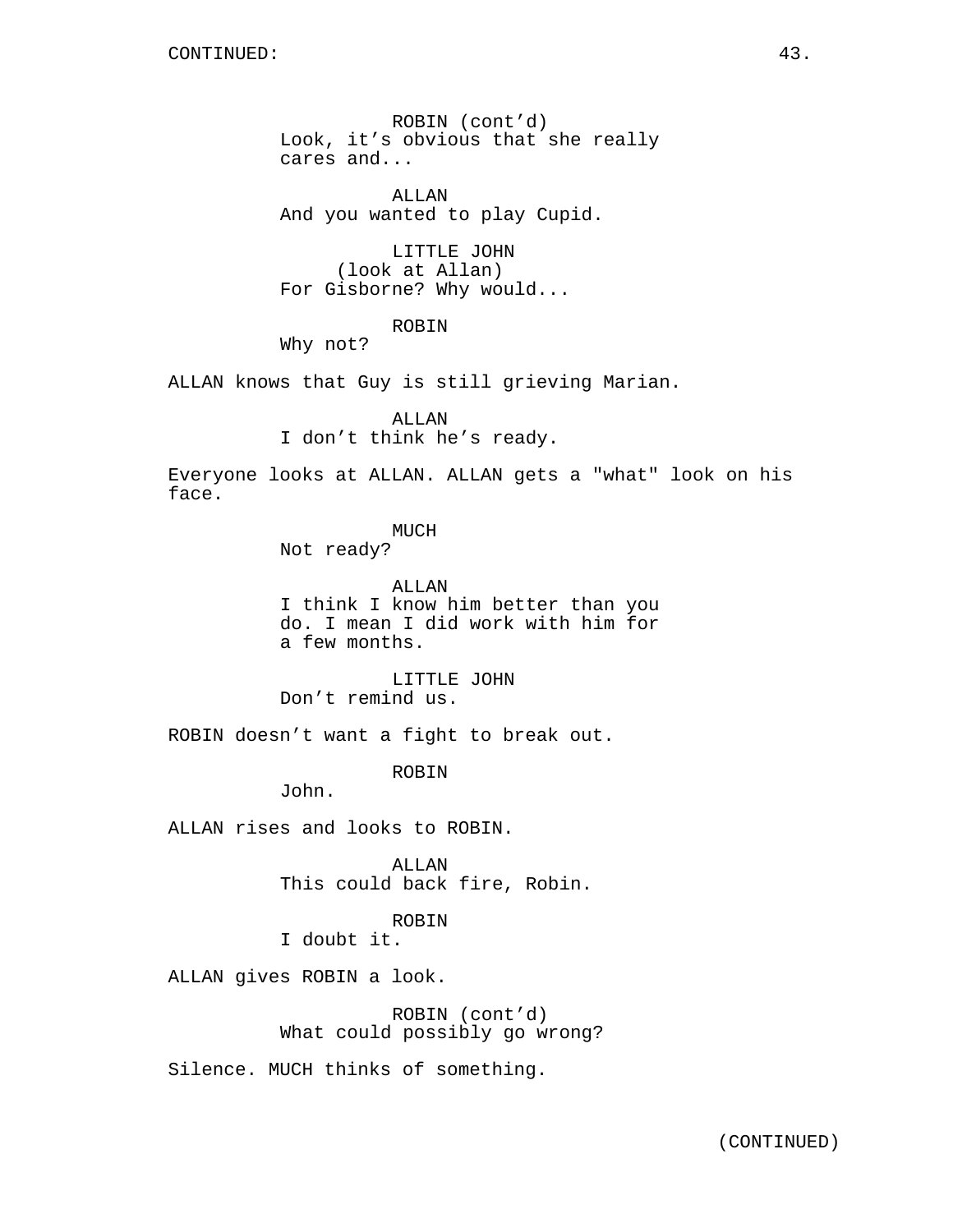MUCH He could decide that she is right. And...

Everyone looks at MUCH. MUCH continues his line without stopping

> MUCH (cont'd) ...go back.

MUCH notices the looks and gets defensive.

MUCH (cont'd) I mean, it is possible. He could see Locksley, think of everything he's given up, and go back.

ROBIN No. He wouldn't.

MUCH You don't know that.

ROBIN

Yes. I do.

LITTLE JOHN thinks he hears something in ROBIN's voice. Why was ROBIN so sure Gisborne wouldn't leave.

> LITTLE JOHN What makes you so sure he won't?

> > ROBIN

I know him. He...

ROBIN stops himself. Should he tell them? Could he tell them?

## CUT TO:

24 FOREST PATH TO LOCKSLEY 24

GISBORNE and DEBORAH are walking, side-by-side, quietly. After a few moments GISBORNE breaks the silence.

> GISBORNE Did you mean what you said back there?

DEBORAH looks at him.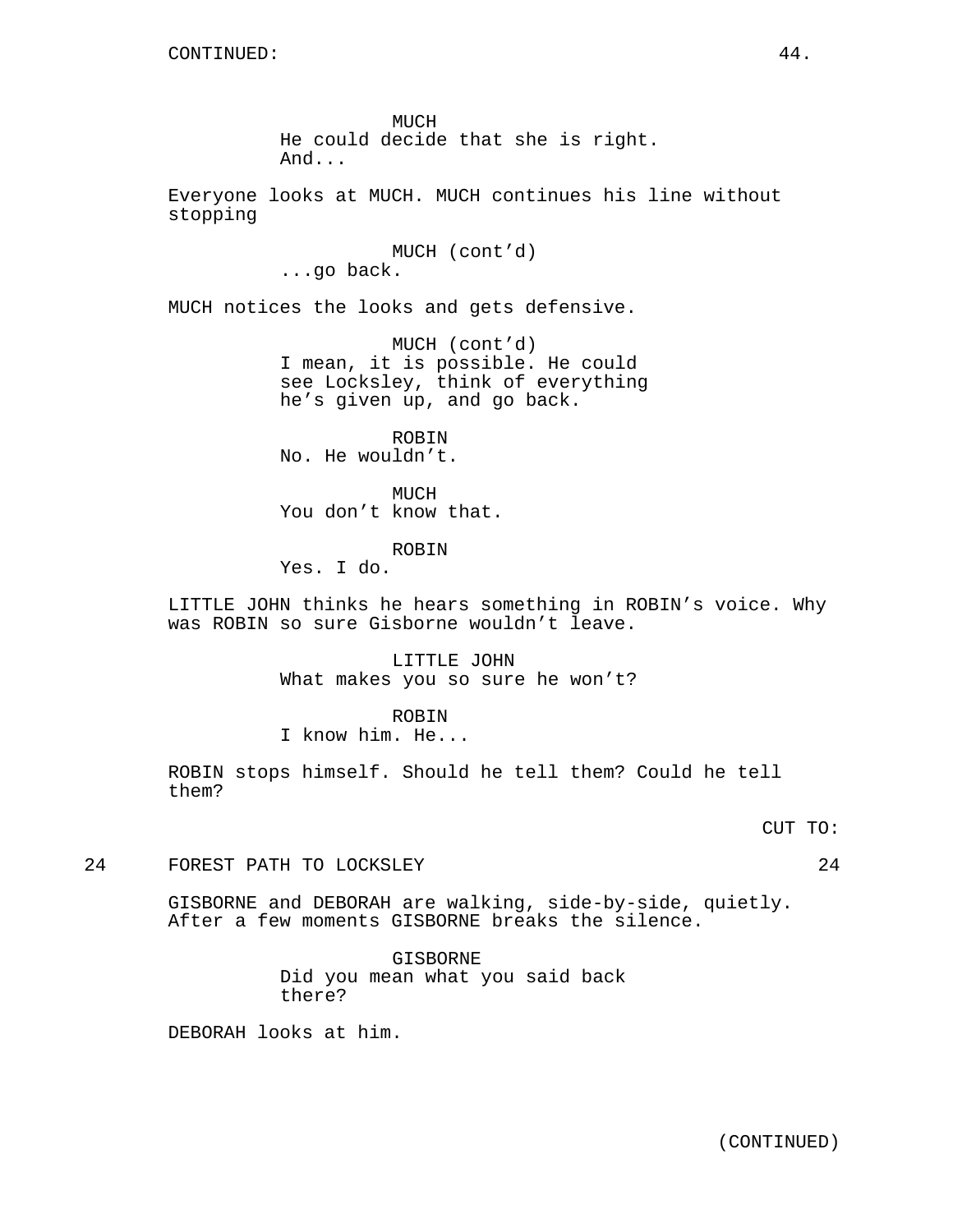DEBORAH

Every word.

GISBORNE looks at her.

GISBORNE You really missed me?

> DEBORAH (smile)

Yes.

GISBORNE stops walking. DEBORAH stops.

GISBORNE

Why?

DEBORAH Isn't it obvious?

GISBORNE looks at her with a raised eyebrow. She goes to him.

> DEBORAH (cont'd) I've seen the way you look at me when you think no one is looking.

GISBORNE looks to the ground. She lifts his head up.

DEBORAH (cont'd) I tried to let you know that you I feel it too. Always have. I wanted you to know that you could have me. I wanted you to know that it could be like it was be...

GISBORNE

I...

DEBORAH raises a finger to his lips, shushing him.

DEBORAH I know your heart belongs to her. It will always belong to her. She...

GISBORNE brings his hand to the side of her face and cups it.

> GISBORNE Deborah, I...

DEBORAH smiles. He has that look again.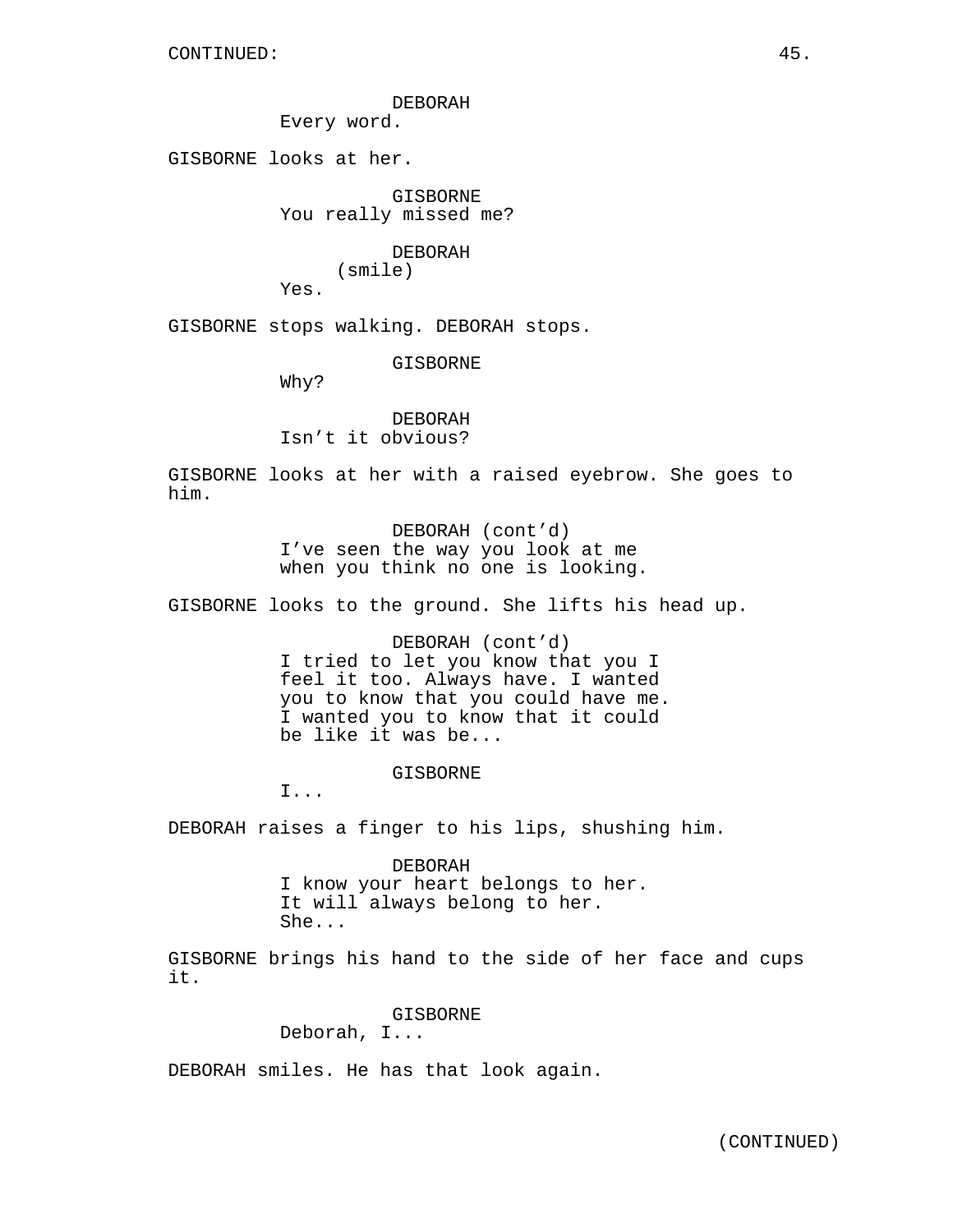DEBORAH Kiss me, m'lord.

GISBORNE (smile) Guy. Call me Guy.

DEBORAH (smile) Kiss me, Guy.

GISBORNE kisses her.

CUT TO:

25 LOCKSLEY 25

The SHERIFF and some guards ride into the village.

PAN TO:

26 OUTSIDE LOCKSLEY MANOR 26

The SHERIFF and his men stop outside the manor house.

SHERIFF Well, let's go see where he is!

The SHERIFF dismounts.

SHERIFF (cont'd) (yell) Gisborne!!!!!

The SHERIFF enters the house, still yelling for Gisborne.

SHERIFF (cont'd) (yell) Gis-borne!!!!

The CAMERA stays outside focused on the door as the SHERIFF searches the entire house yelling for Gisborne. After a few moments he exits. Not happy. The SHERIFF yells at the Villagers.

SHERIFF (cont'd) Where. Is. He!!! MALE VILLAGER #1 I don't know m'lord.

The SHERIFF looks at him disbelievingly.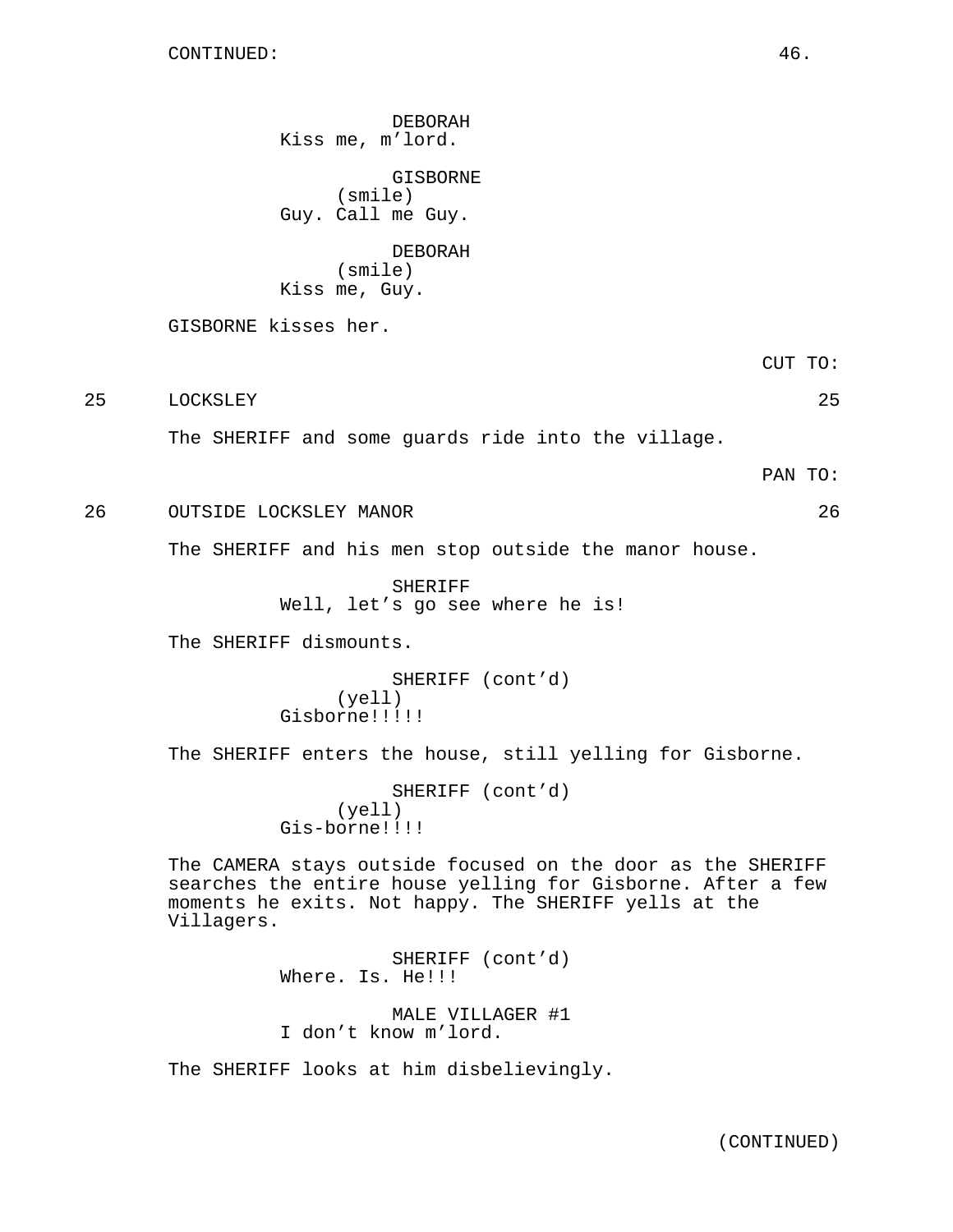SHERIFF You expect me to believe that?

MALE VILLAGER #1 It's the truth, m'lord.

The SHERIFF looks around addressing the entire village.

SHERIFF He is lord of this village! Surely you've seen him!

MALE VILLAGER #2 No, m'lord.

The SHERIFF looks at the man.

MALE VILLAGER #2 (cont'd) He's not been seen in months, m'lord.

SHERIFF I don't believe you.

MALE VILLAGER #2 Why would I lie, m'lord?

The SHERIFF thinks. The villager was right. These peasants are no fan of Gisborne's. If they knew anything they'd tell him. Wouldn't they? The SHERIFF looks around.

PAN TO:

27 HILLSIDE OVERLOOKING LOCKSLEY 27

GISBORNE and DEBORAH are approaching. They hear the ruckus going on in the village and approach to a spot where they can observe.

CAMERA positions itself behind GISBORNE and DEBORAH.

They see the SHERIFF and his men. They can hear them as well.

> SHERIFF Search the entire village.

GISBORNE looks unhappy. Down below the guards start to search the village.

> GISBORNE The Sheriff.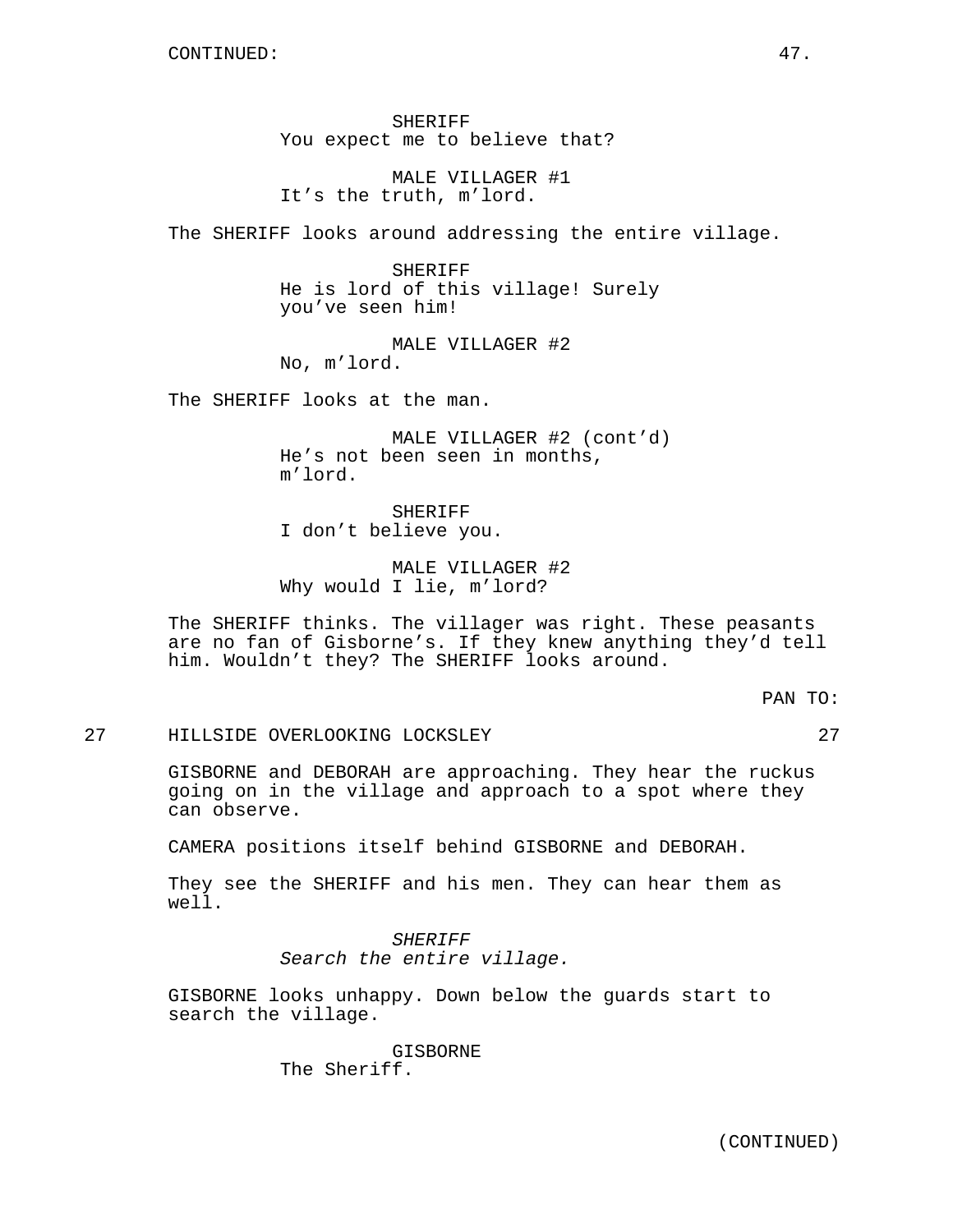## DEBORAH

# Wonder what he wants?

DEBORAH's question is answered as the SHERIFF bellows from below.

#### SHERIFF

GISBORNE!!!!

GISBORNE looks at DEBORAH.

#### GISBORNE

Me.

The SHERIFF bellows from below again.

SHERIFF Come out, come out, where ever you are?

GISBORNE gets a look of pure hatred on his face.

GISBORNE I've waited long enough. This ends here. Now.

DEBORAH

No.

#### GISBORNE

What?

DEBORAH If you go down there, alone, he'll...

A voice sounds from behind them.

ROBIN Maybe we can help.

GISBORNE and DEBORAH turn and see ROBIN, MUCH, LITTLE JOHN, and ALLAN.

> GISBORNE Following me, Robin?

## ROBIN

No.

GISBORNE gives him an "Oh really" look.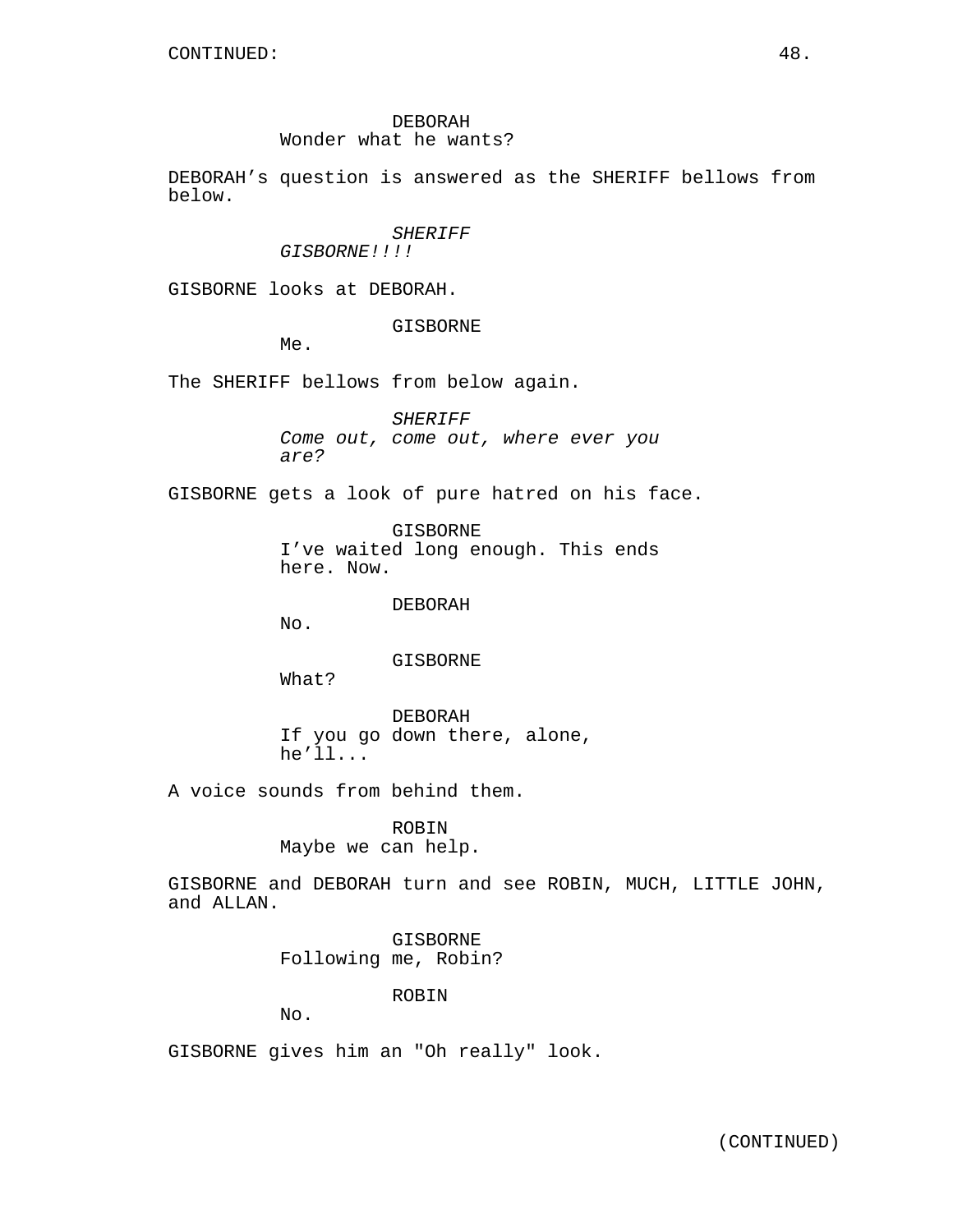ROBIN (cont'd) We spotted the Sheriff and his men in the forest and followed them here.

GISBORNE

Oh.

ROBIN (smile) We've been here for a while. (beat) You guys been up here the whole time?

GISBORNE and DEBORAH look at each other. DEBORAH speaks without thinking.

> DEBORAH No. We just got here.

MUCH Just now? What took you so long to get here? You left...

ROBIN gives MUCH a "shut up, Much" look. MUCH gets it.

MUCH (cont'd)

Oh.

GISBORNE looks at ROBIN.

GISBORNE So. You got a plan?

ROBIN smiles. GISBORNE used to hate that smile, but he is getting to like it.

JUMP TO:

28 LOCKSLEY 28

A guard approaches the SHERIFF.

GUARD He's not here, m'lord. We've searched everywhere.

SHERIFF (yell) Well he didn't just vanish! He has to be...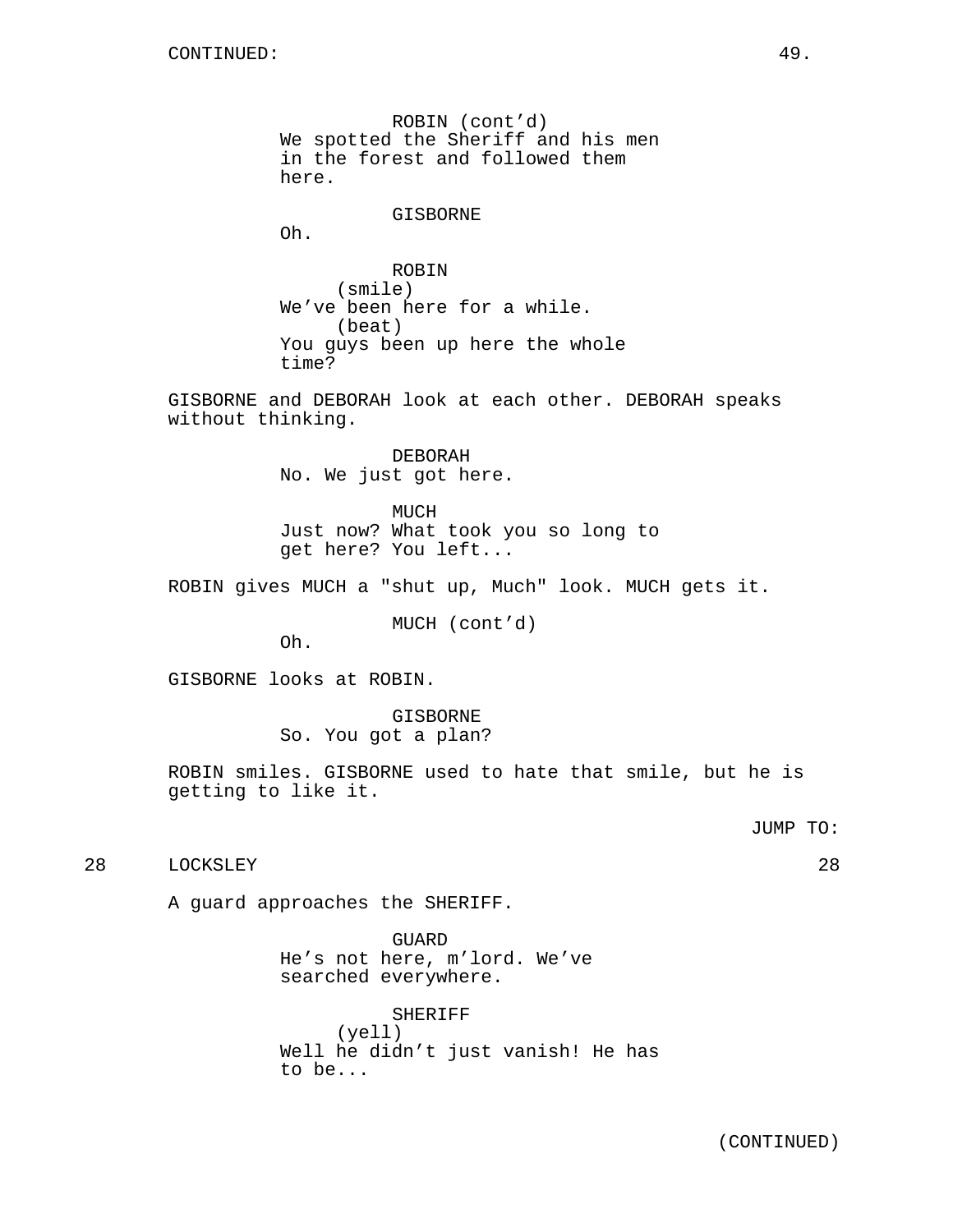The SHERIFF stops talking as he sees a young woman enter the village. He calls to her.

SHERIFF (cont'd)

You!

DEBORAH stops and looks at the SHERIFF.

SHERIFF (cont'd) Come here!

DEBORAH goes to the SHERIFF. As she draws closer the SHERIFF thinks he recognizes her. The SHERIFF dismounts and waits. DEBORAH reaches him.

> SHERIFF (cont'd) You work in the Manor House, don't you?

DEBORAH Yes, m'lord.

SHERIFF (smile) Good.

The SHERIFF gets in her face.

SHERIFF (cont'd) Your master. (beat) Where is he?

DEBORAH looks at him questioningly.

DEBORAH

Sir Guy?

SHERIFF Do you have another Master?

DEBORAH No, m'lord.

Momentary pause.

SHERIFF

Well?

DEBORAH I don't know, m'lord. I... He hasn't been here in months.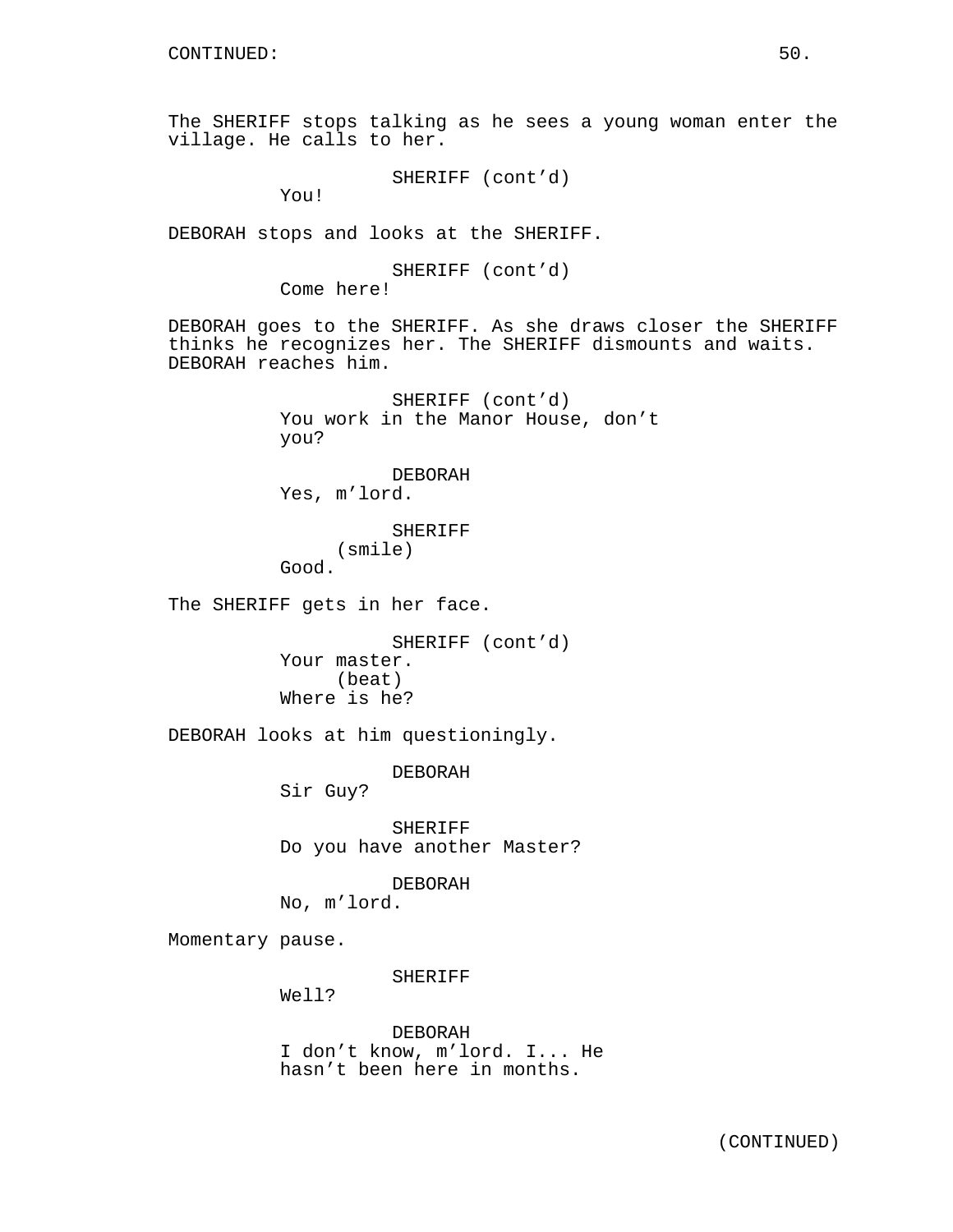### SHERIFF

Damn!!!!

The SHERIFF turns his back on her. Momentary pause.

DEBORAH

But...

The SHERIFF turns back to face her.

SHERIFF

But?

DEBORAH I can't be certain, but...

SHERIFF Yes, yes, spit it out woman.

DEBORAH I think I just saw him in the forest.

SHERIFF (raise eyebrow) The forest? What would...

DEBORAH I'm not saying it was him, m'lord. He looked...

SHERIFF But it could have been?

DEBORAH Yes, m'lord.

The SHERIFF thinks to himself, then he looks at two guards.

SHERIFF You two, go check it out.

The SHERIFF addresses the rest of the guards as the two men he just signaled out mount their horses and ride off.

> SHERIFF (cont'd) The rest of you, back to the castle.

The SHERIFF mounts his horse and leaves with the rest of his guards. The villagers return to what they were doing before the Sheriff arrived.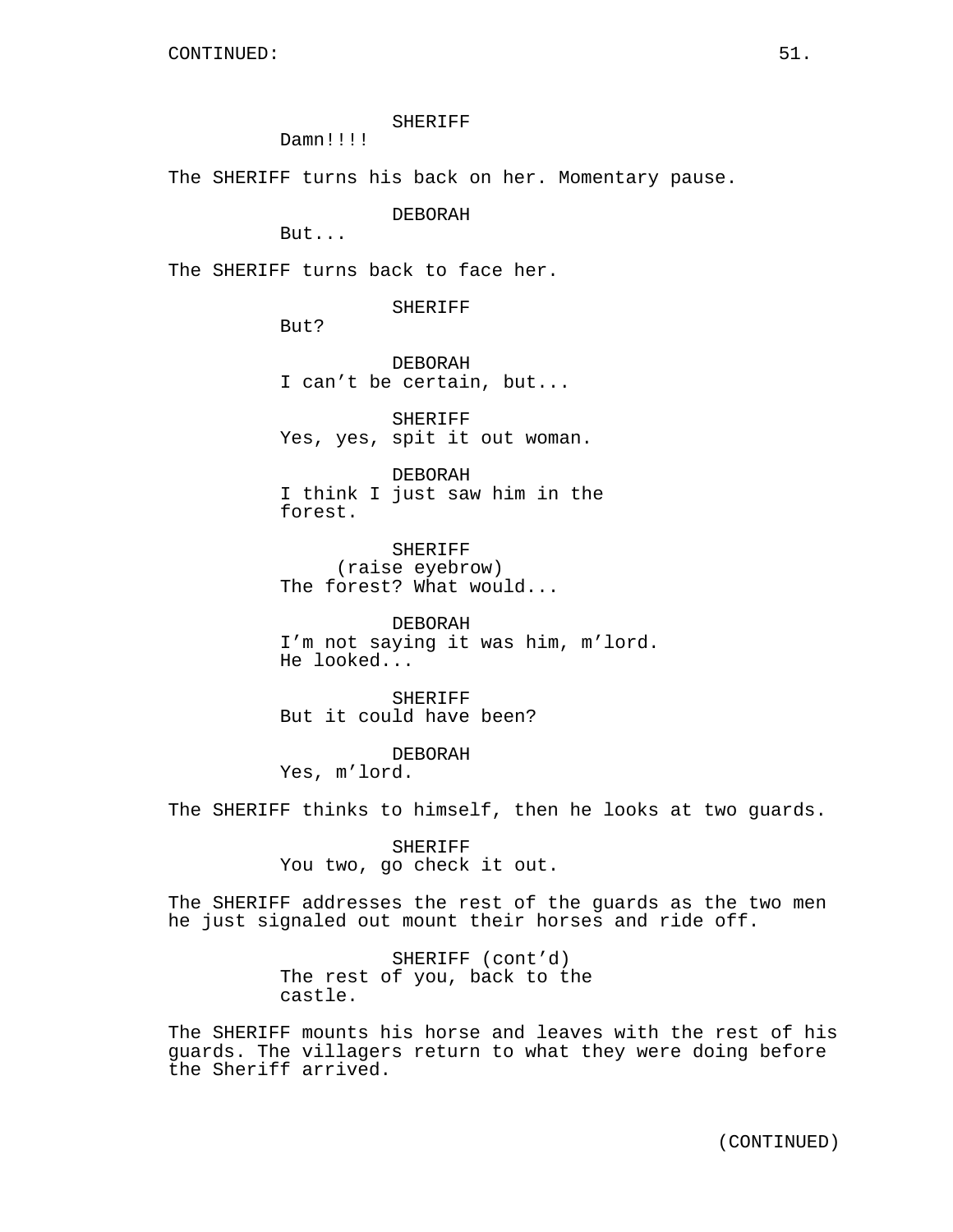DEBORAH looks up the hillside where she knows Guy and ROBIN's men are hiding. DEBORAH heads to the Manor House.

CUT TO:

### 29 FOREST CLEARING - NIGHT - 1 WEEK LATER 29

GISBORNE and DEBORAH are standing by a stream. It is a starry night. The moon is full. GISBORNE is behind her. His arms are around her waist. She is leaning back, against his chest. GISBORNE whispers in her ear.

> GISBORNE It is getting late.

DEBORAH sighs.

GISBORNE (cont'd) I should get you back.

DEBORAH Do you have to?

GISBORNE We've been over this, D. I...

DEBORAH But I want to stay here. With you.

GISBORNE I know, but...

DEBORAH turns in his arms and looks at him.

DEBORAH Then stay with me. At Locksley.

**GISBORNE** You know I can't. It's too dangerous.

GISBORNE lovingly strokes the side of her face.

DEBORAH Just for the night.

He looks at her. He knows what would happen if the Sheriff caught him.

> GISBORNE The Sheriff has spies everywhere. He...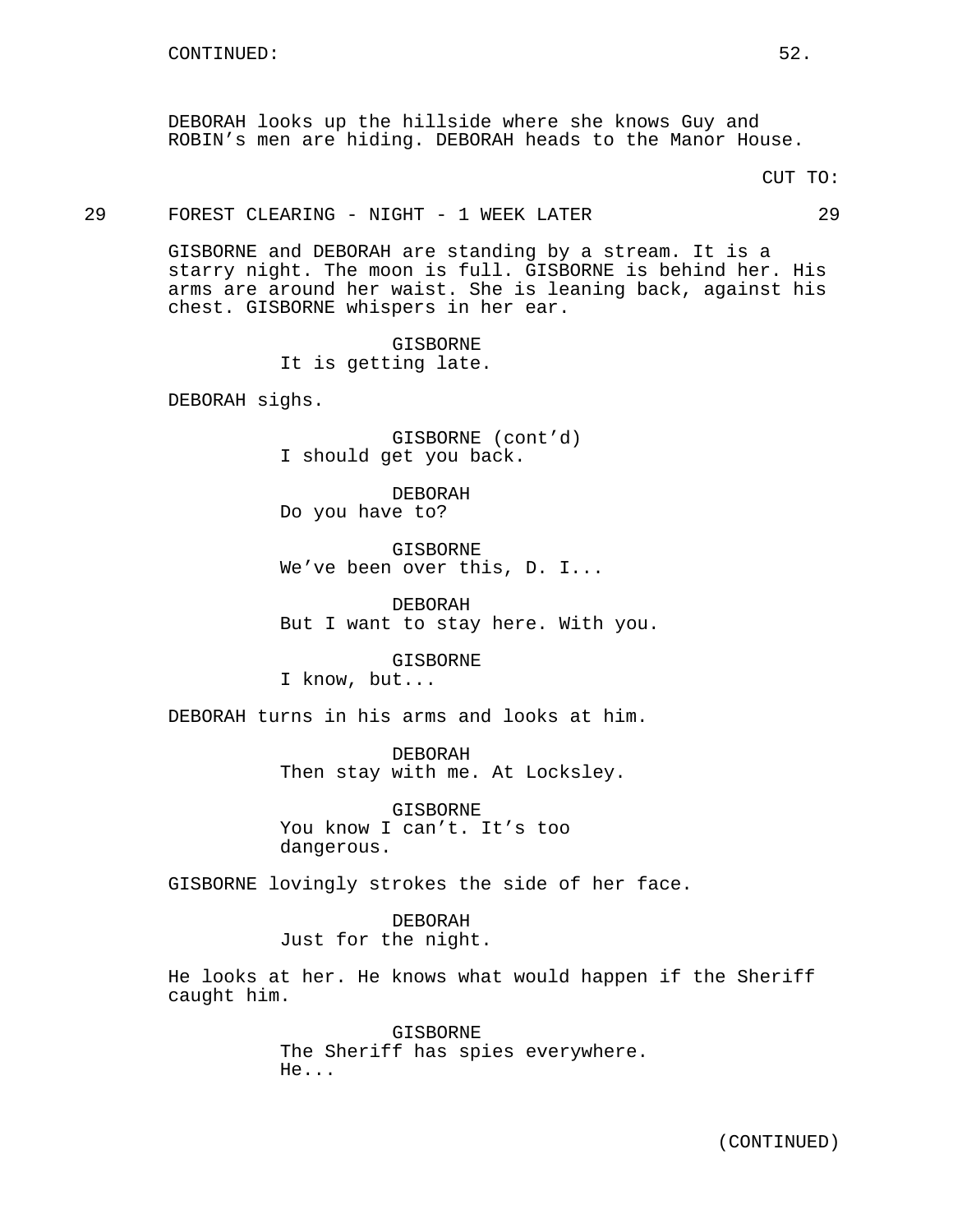### DEBORAH Not at the Manor House.

GISBORNE raises an eyebrow. DEBORAH puts her arms around his neck.

> DEBORAH (cont'd) (smile seductively) How long has it been since you've slept in a real bed?

GISBORNE thinks to himself, "Too long".

DEBORAH (cont'd) Come on. No one will know.

GISBORNE thinks a little longer, then reluctantly, agrees.

GISBORNE

Okay.

DEBORAH smiles and kisses him.

JUMP TO:

30 LOCKSLEY - HEADING TO MANOR HOUSE 30

GISBORNE and DEBORAH are sneaking through the village on the way to the Manor House. They pass a house close to the Manor house and don't notice the man near the window. MAN watches GISBORNE and DEBORAH sneaking past.

> MAN (quietly) He's back!

MAN waits till he can no longer see GISBORNE and DEBORAH then runs out of the village.

PAN TO:

31 MANOR HOUSE - INSIDE 31

Door opens. GISBORNE and DEBORAH enter. GISBORNE looks around. He's missed this place. He didn't realize how much until just now. DEBORAH takes GISBORNE's hand in her's and leads him to her room.

PAN TO: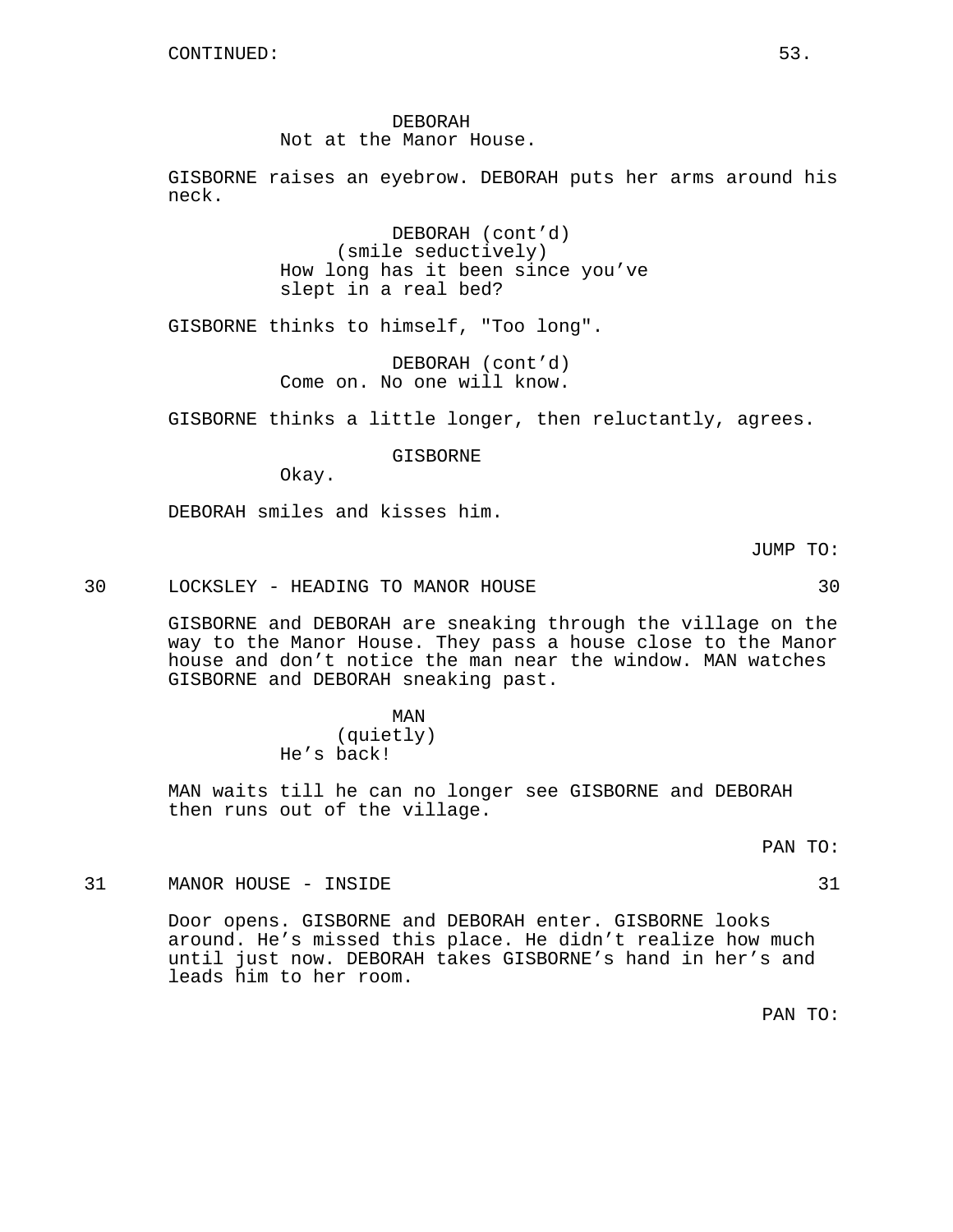# 32 BEDROOM 32

DEBORAH and GISBORNE enter. GISBORNE swoops her up in his arms and carries her over to the bed. He places her down on the bed. They undress each other. (Note: GISBORNE does not take off his "dog tag". It stays.) They make love.

FADE OUT:

#### 33 NOTTINGHAM - CASTLE - GREAT HALL - NEXT MORNING 33

SHERIFF is sitting in his chair, daydreaming. He is wondering where GISBORNE is. A guard enters.

> GUARD M'lord, there is a man from Locksley here to see you.

The SHERIFF perks to attention at the mention of Locksley.

SHERIFF

Locksley?

GUARD Yes, m'lord. He arrived last night.

SHERIFF What does he want?

GUARD Wouldn't say, m'lord. Said he'd only talk to you.

The SHERIFF is curious.

SHERIFF Show him in.

GUARD Yes, m'lord.

The guard goes to the door and motions someone in from outside. A man enters. It is the man that spotted Gisborne and Deborah last night. The guard brings the man to the SHERIFF. The SHERIFF looks at the man.

> SHERIFF Well, what is it?

MAN (smile) He is back, m'lord.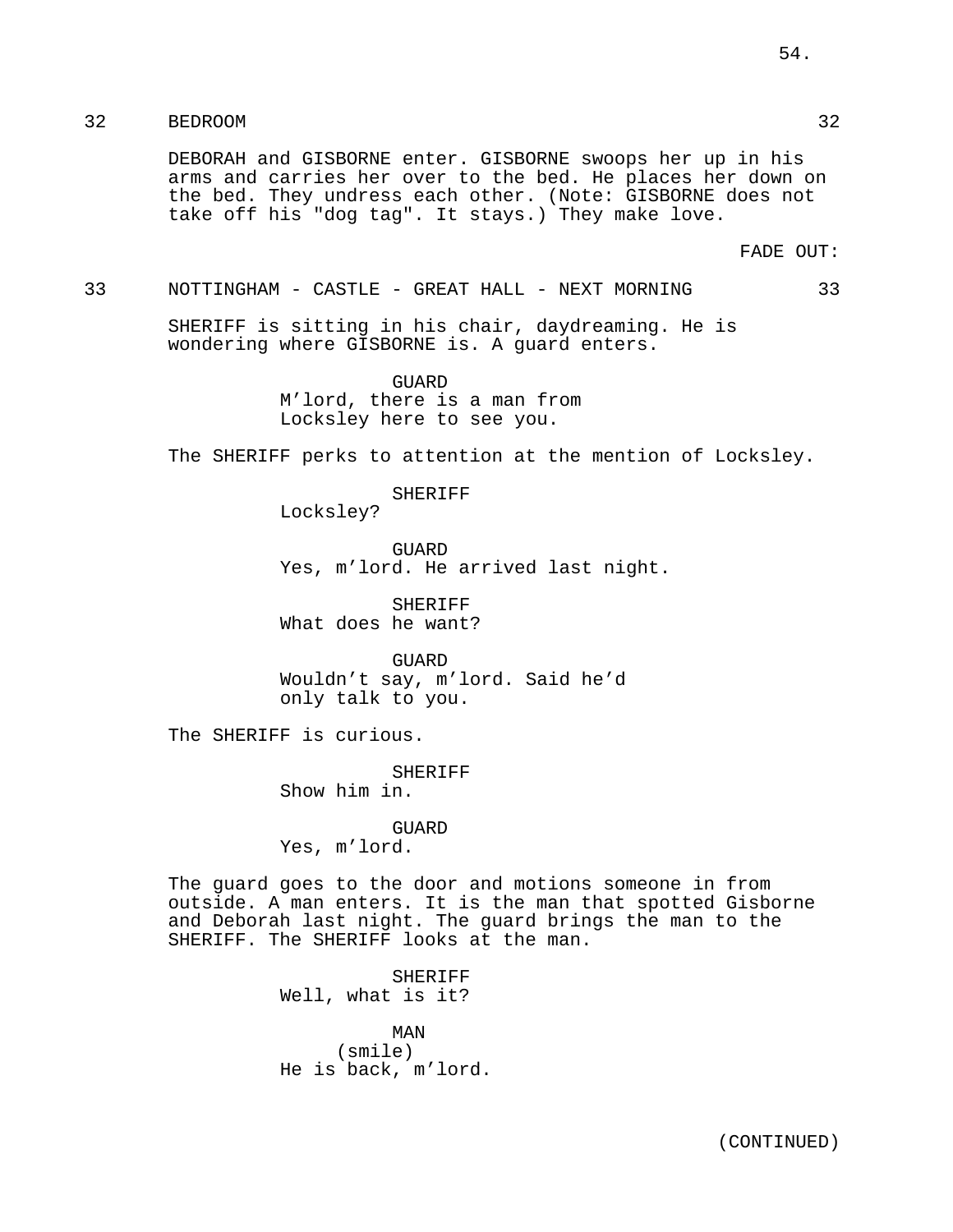SHERIFF (raise eyebrow) Who's back?

MAN Sir Guy, m'lord.

SHERIFF sits at attention.

SHERIFF

Gisborne?

MAN

Yes, m'lord. I saw him last night.

SHERIFF

Where?

MAN Locksley, m'lord. Heading to the manor house he was, m'lord.

SHERIFF is intrigued.

SHERIFF

Hmmm.

MAN And he wasn't alone, m'lord.

> SHERIFF (curious)

Oh?

MAN Deborah was with him, m'lord.

SHERIFF (raise eyebrow) Who?

MAN She works at the Manor House, m'lord.

The SHERIFF thinks he knows the woman.

SHERIFF 5'6", brunette, blue eyes, big...

MAN (smile) Yes, m'lord. That's how I knew it was him. If she hadn't have been (MORE)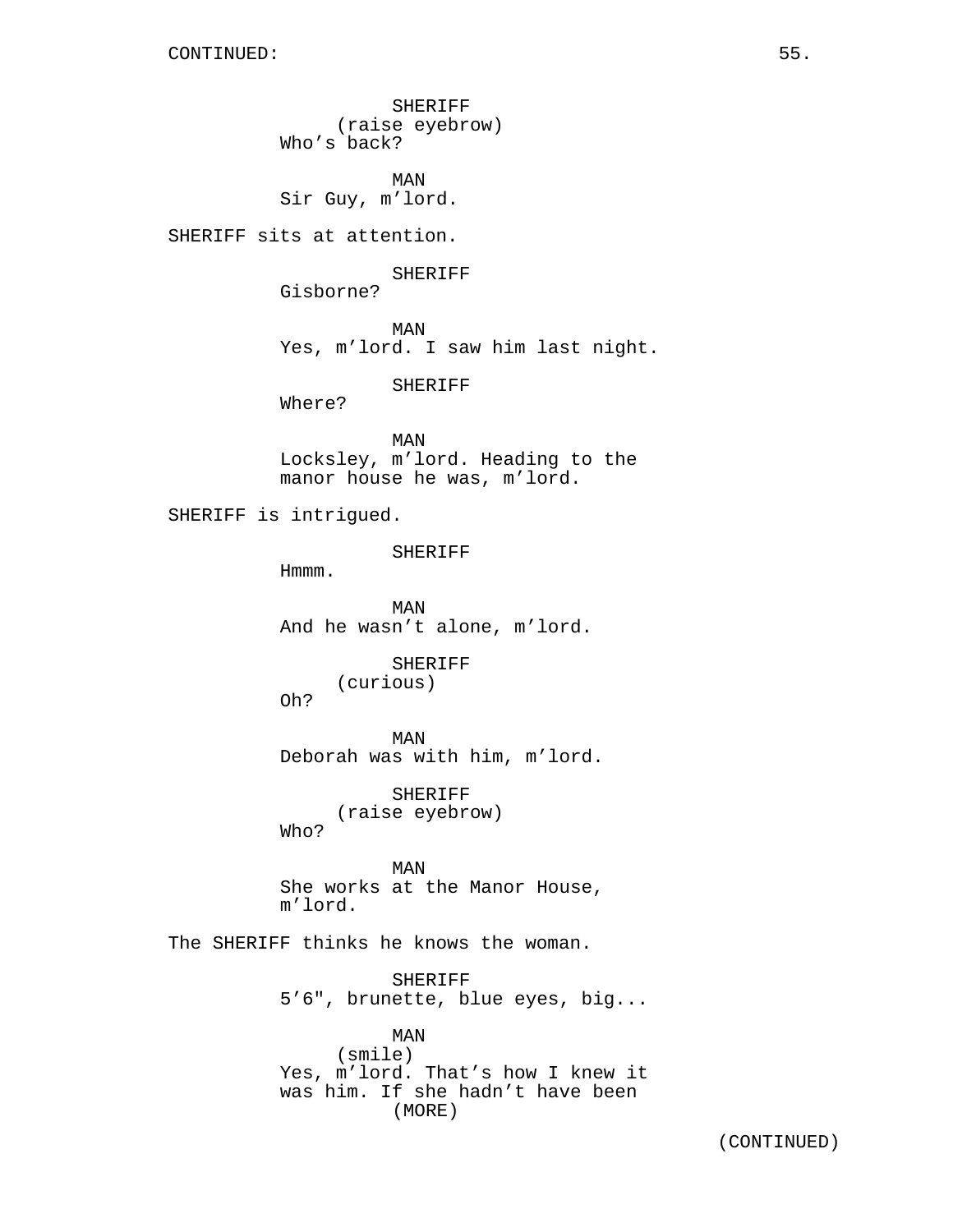MAN (cont'd) there, I wouldn't have recognized him, m'lord.

The SHERIFF smiles.

SHERIFF Gisborne, Gisborne, Gisborne, when will you learn.

The man looks at the SHERIFF.

MAN I don't suppose there is a reward for this information, m'lord?

The SHERIFF looks at him and smiles.

SHERIFF Reward? (beat) Of course.

The man smiles. The SHERIFF looks at the guard and signals him to take the man away.

> SHERIFF (cont'd) Guard. Take him to the dungeon.

MAN (confused) M'lord?

SHERIFF Last time I checked, betraying your master was still a crime.

MAN Betraying? I...

SHERIFF

Silence.

The Guard takes the man away.

JUMP TO: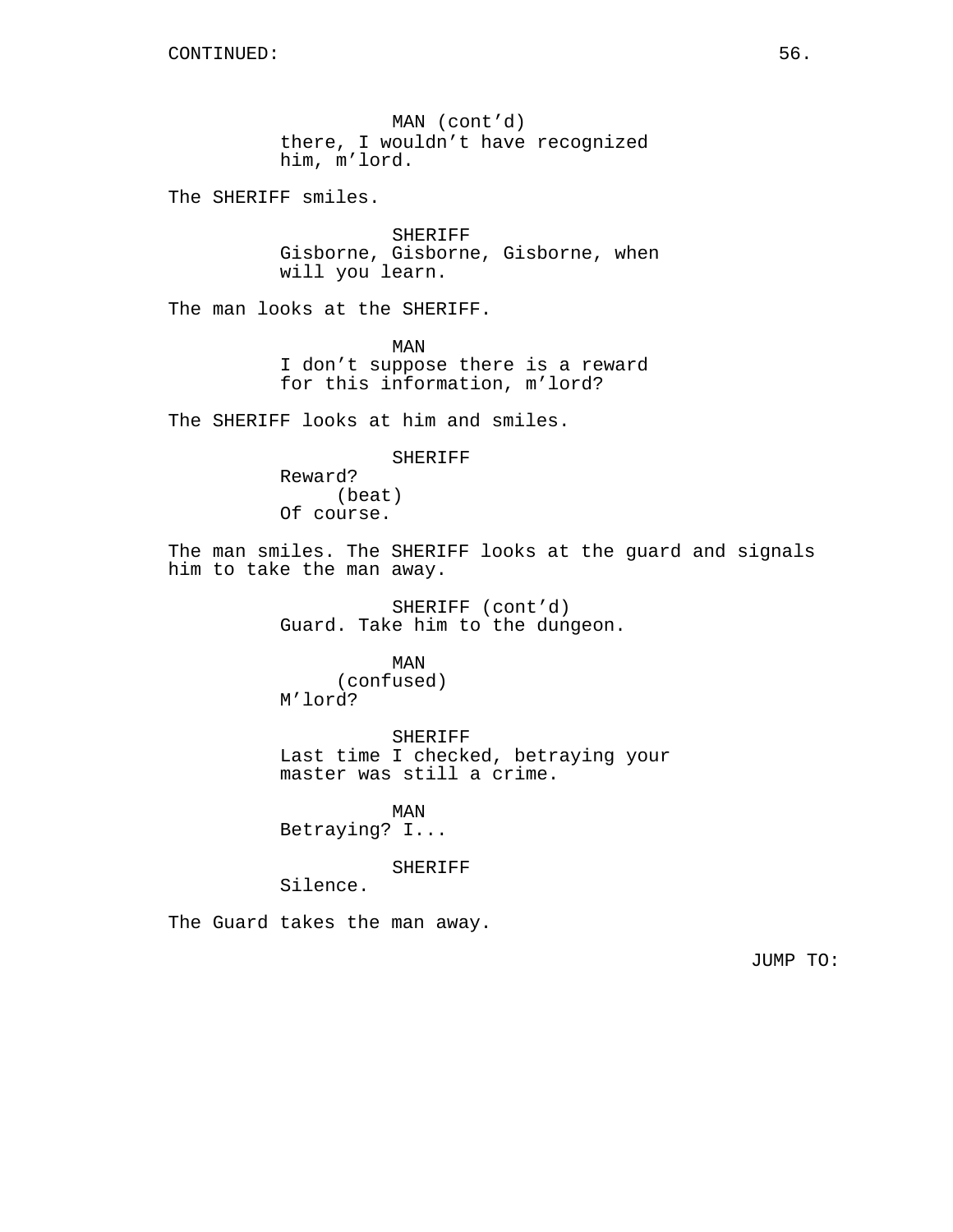34 LOCKSLEY - MANOR HOUSE - BEDROOM 34

GISBORNE and DEBORAH are asleep. DEBORAH wakes first. She turns over and sees GISBORNE asleep on his back. He looks so peaceful.

DEBORAH turns to the bedside table and opens the drawer. She reaches in and pulls out a box. She opens the box. It contains a necklace with a black arrow pendant. She runs her fingers along the pendant, trying not to cry.

> DEBORAH (mutter) So long ago. Can you have finally found your way back to me, my love? Can we...

GISBORNE stirs. She puts the box back in the table, closes the drawer and turns to him. He opens his eyes.

> DEBORAH (cont'd) Sleep well?

GISBORNE Better than I have in a while.

DEBORAH

(smile)

Good.

DEBORAH rolls onto him. GISBORNE looks at her.

GISBORNE I really should be going. Robin will...

DEBORAH A few more minutes won't make a difference.

She kisses him. He pulls her close to him. They make love.

CUT TO:

35 OUTLAW CAMP - 2 HOURS LATER 35

ROBIN, MUCH, ALLAN, and LITTLE JOHN are getting ready to head out.

> ROBIN Who saw him last?

Silence. After a few seconds ALLAN speaks up.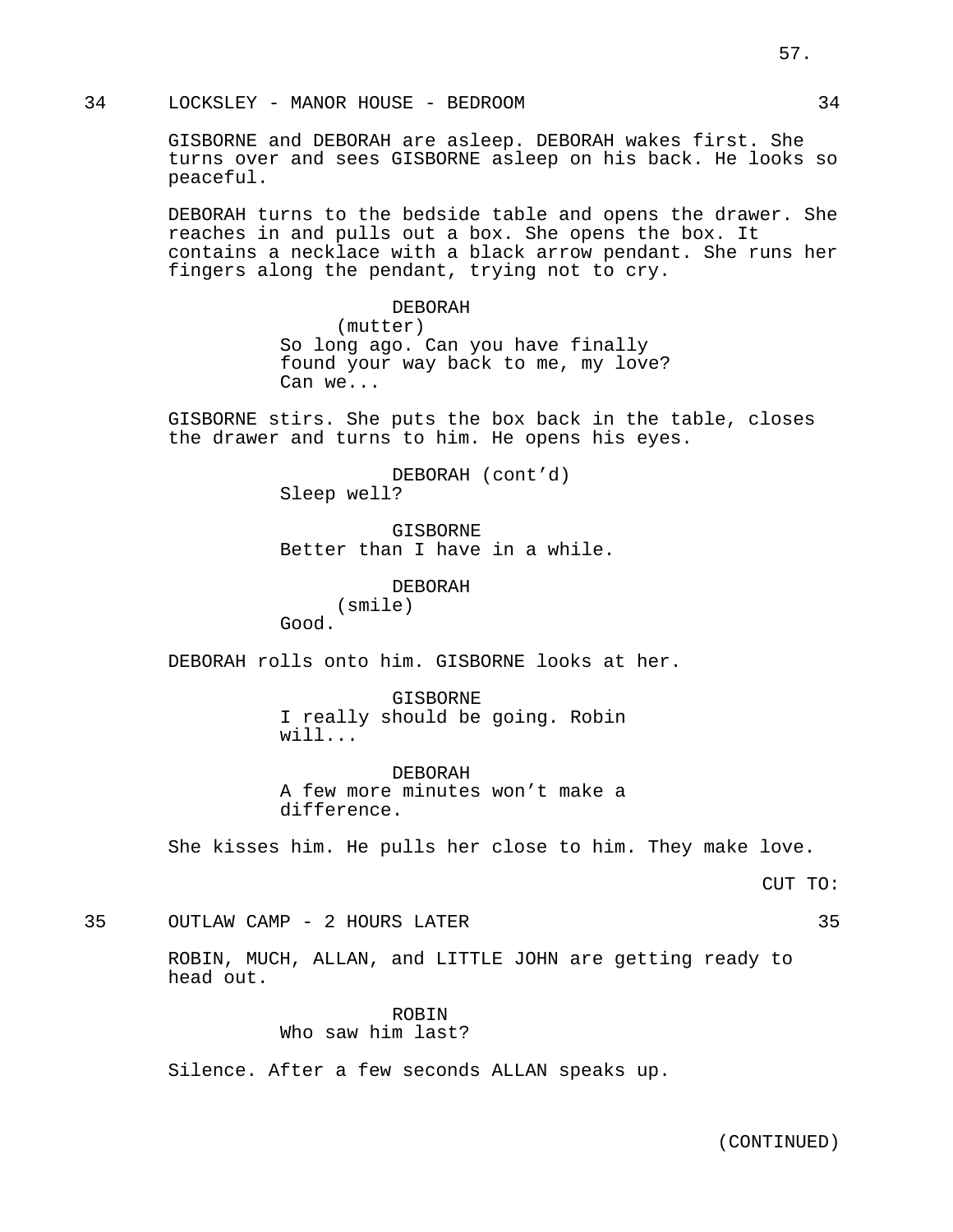ALLAN I know he was meeting Deborah last night. Maybe...

ROBIN looks to ALLAN.

### ROBIN

Deborah?

ALLAN Yeah. They've been spending a lot of time together lately.

ROBIN

Really?

ALLAN Guess you were right.

LITTLE JOHN Robin, we can't wait for him. We have to...

The door opens and GISBORNE enters. All eyes turn to him. LITTLE JOHN looks to ROBIN.

> LITTLE JOHN (cont'd) Now, can we go?

> > GISBORNE

Go? Where?

ROBIN signals the men to move out. ROBIN looks at GISBORNE as he passes him.

> ROBIN I'll explain on the way.

ROBIN and GISBORNE leave.

36 LOCKSLEY - MANOR HOUSE 36

DEBORAH is daydreaming of GISBORNE. She is holding the necklace with the black arrow pendant in her hands.

> DEBORAH Tonight I will show you this and see if you remember when you...

The door swings open. She jumps, startled, and hides the necklace in a fist. Two guards grab her. She struggles as they drag her out.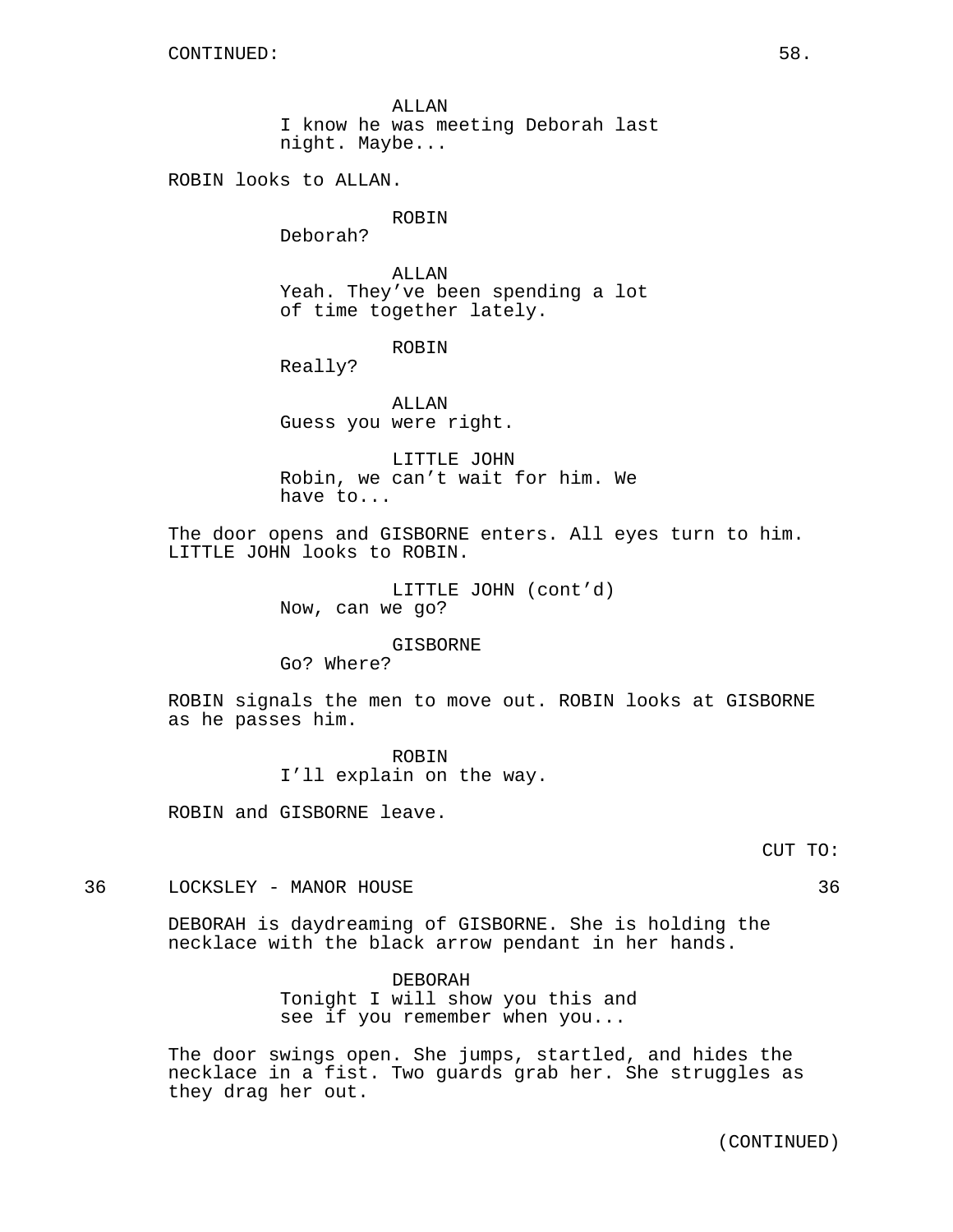## DEBORAH Let go of me!!!

They drag her out.

# 37 OUTSIDE 37

The SHERIFF is outside the main door on his horse. The guards exit with DEBORAH. DEBORAH is about to protest again, but she sees the SHERIFF. The SHERIFF smiles his evil smile and glares at her. DEBORAH tries to jerk her hand free. (Note: She does this so she can drop the necklace off to the side on the ground behind her. No one notices.) The guards tighten their grasp on her.

> SHERIFF You lied to me.

## DEBORAH

What?

SHERIFF Lying is not tolerated. (beat) And collaborating, is...

DEBORAH (raise eyebrow) Collaborating, m'lord?

SHERIFF You have been seen in his company. You know where he is. (beat) You will tell me where he is, or you will die.

DEBORAH looks at him.

DEBORAH

Never.

SHERIFF

What?

DEBORAH I will not betray...

SHERIFF Then you will die.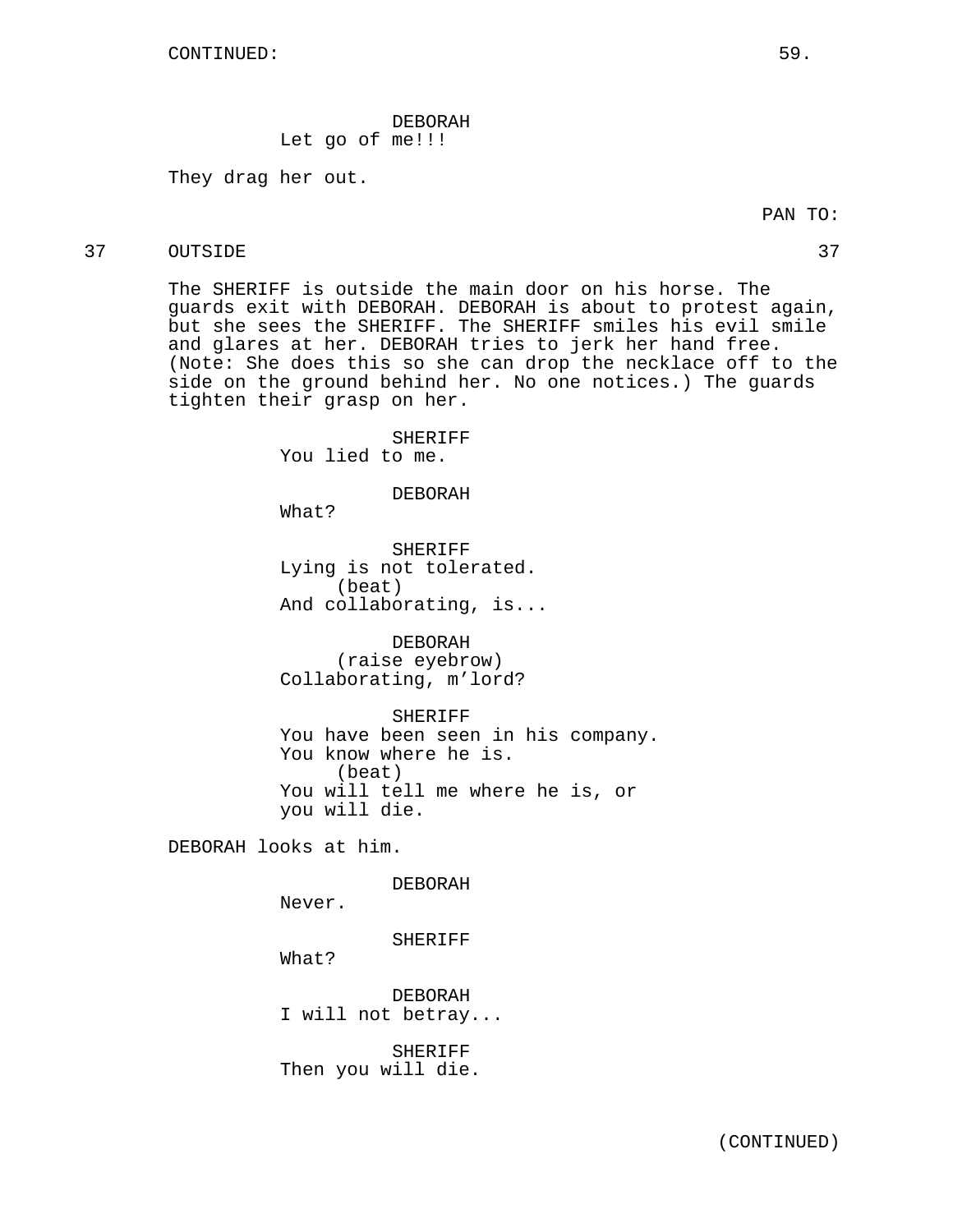DEBORAH looks worried. She starts to struggle. The SHERIFF looks at another guard, and signals him over.

GUARD Yes, m'lord? SHERIFF Kill her. GUARD Yes, m'lord. DEBORAH gets a look of shock. Guard draws his sword and heads to her. The SHERIFF looks at DEBORAH. SHERIFF That's right. You will die here. Now. No one will come to save you. I've made sure of that.

DEBORAH raises an eyebrow. What did he mean by "he'd made sure".

> SHERIFF (cont'd) Care to change your answer?

DEBORAH Do what you must. I will not betray Guy.

SHERIFF (raise eyebrow) Oh, Guy, is it?

The SHERIFF gives the guard the signal. The Guard kills her. The two guards holding her drop her. She falls to the ground. The SHERIFF and the guards ride off.

The villagers, who for the most part have been hiding and staying out of the way, gather around. They are not sure what to do.

Once the SHERIFF and his men are out of sight, two men pick up DEBORAH's body and bring her back inside the Manor House. The rest of the villagers return to what they were doing.

JUMP TO: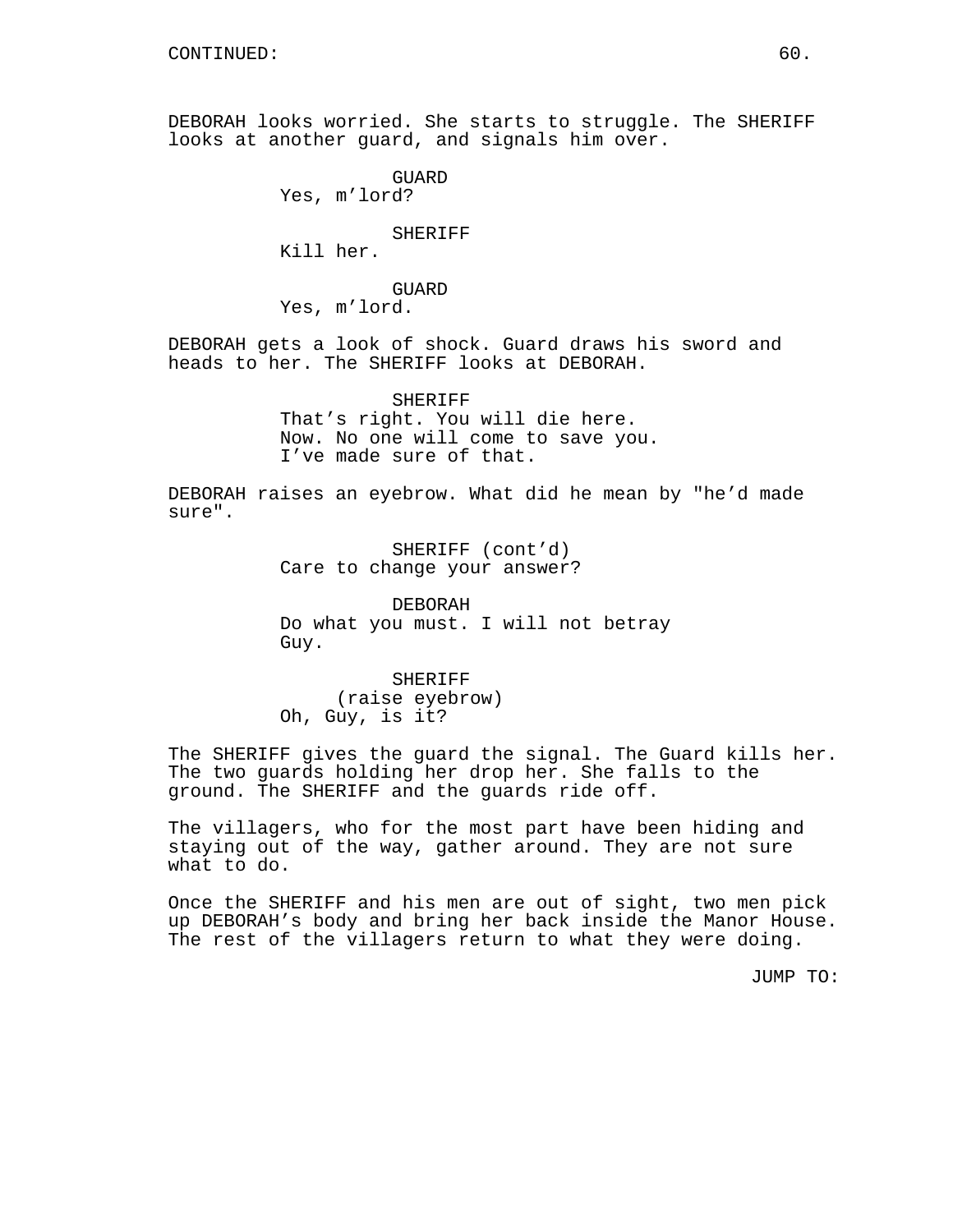ROBIN and the gang have stopped a convoy. All the guards are dead, except for one who is tied to a tree. ROBIN's men have been searching the wagon. It is empty.

LITTLE JOHN

Nothing.

ROBIN

You sure?

ALLAN

Yeah.

**MUCH** I don't understand?

The guard starts snickering. GISBORNE goes over to him.

GISBORNE What's so funny?

GUARD You've been had, Sir!

ALLAN

What?

GUARD Don't you get it? This was a diversion. To keep you from...

The GUARD stops talking. LITTLE JOHN addresses him.

LITTLE JOHN

From what?

The GUARD is quiet. GISBORNE advances, and brings his sword to the guard's neck.

GISBORNE

Tell me?

Silence. GISBORNE presses the sword closer to the man's skin.

GUARD

Locksley.

Everyone exchanges looks.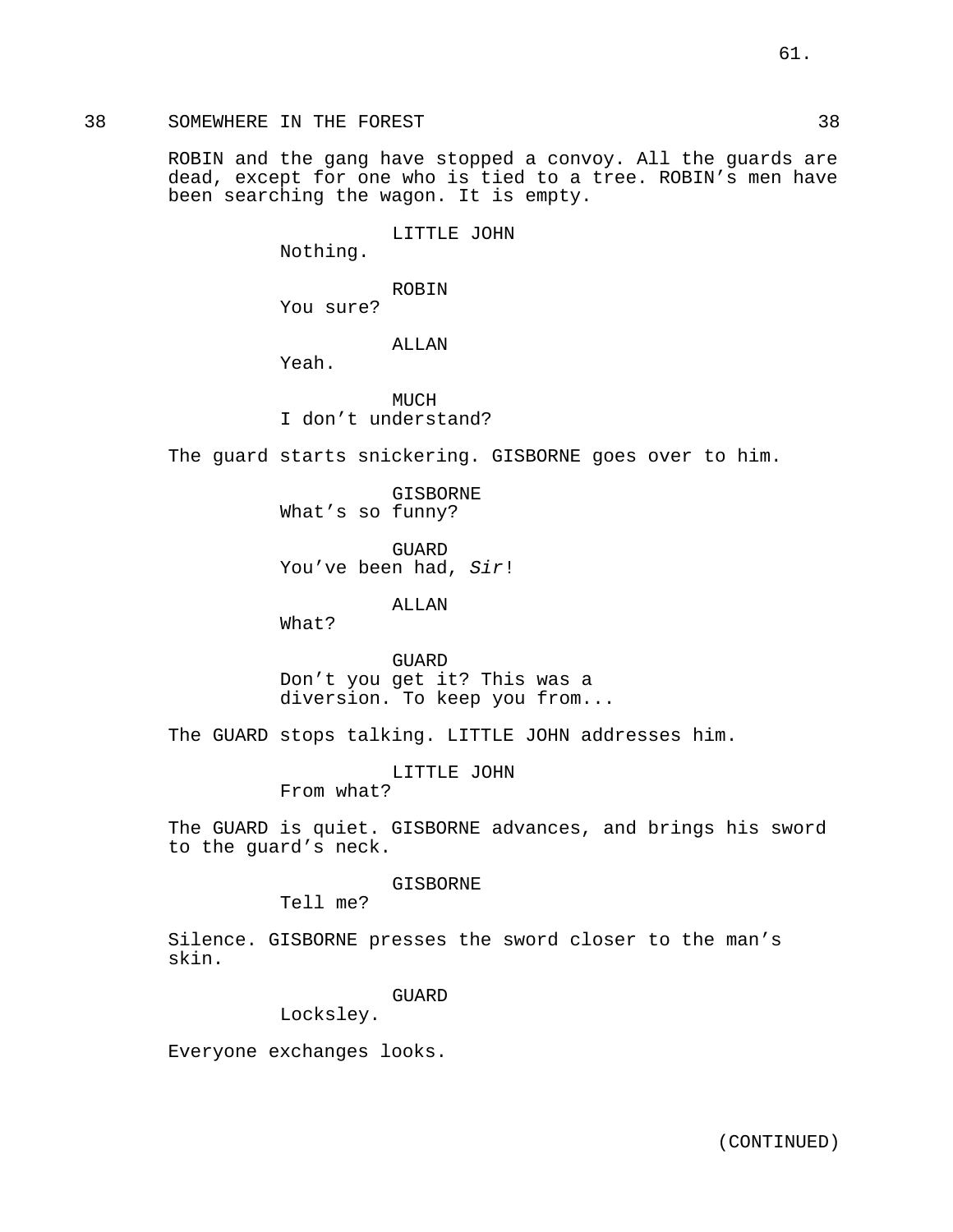GISBORNE

Why?

GUARD Don't know. The Sheriff just said he had a matter to attend to there and didn't want Robin Hood interfering.

Guard laughs.

GUARD (cont'd) Wait till he finds out that you're now helping Hood. He...

GISBORNE kills him, then stares at the body.

ROBIN What did you...

GISBORNE pulls the sword out.

MUCH (interrupt) What do you think the "matter" is that the Sheriff has to...

GISBORNE looks at ROBIN, and they share a look.

GISBORNE

Deborah!

GISBORNE runs off, heading to Locksley.

ROBIN

Guy! Wait!

ROBIN runs after him. The rest of the gang run after ROBIN.

JUMP TO:

39 LOCKSLEY - MANOR HOUSE 39

The door flies open. GISBORNE enters.

GISBORNE

Deborah?

The few villagers that were in the house all snap to attention at the sound of their Master's voice.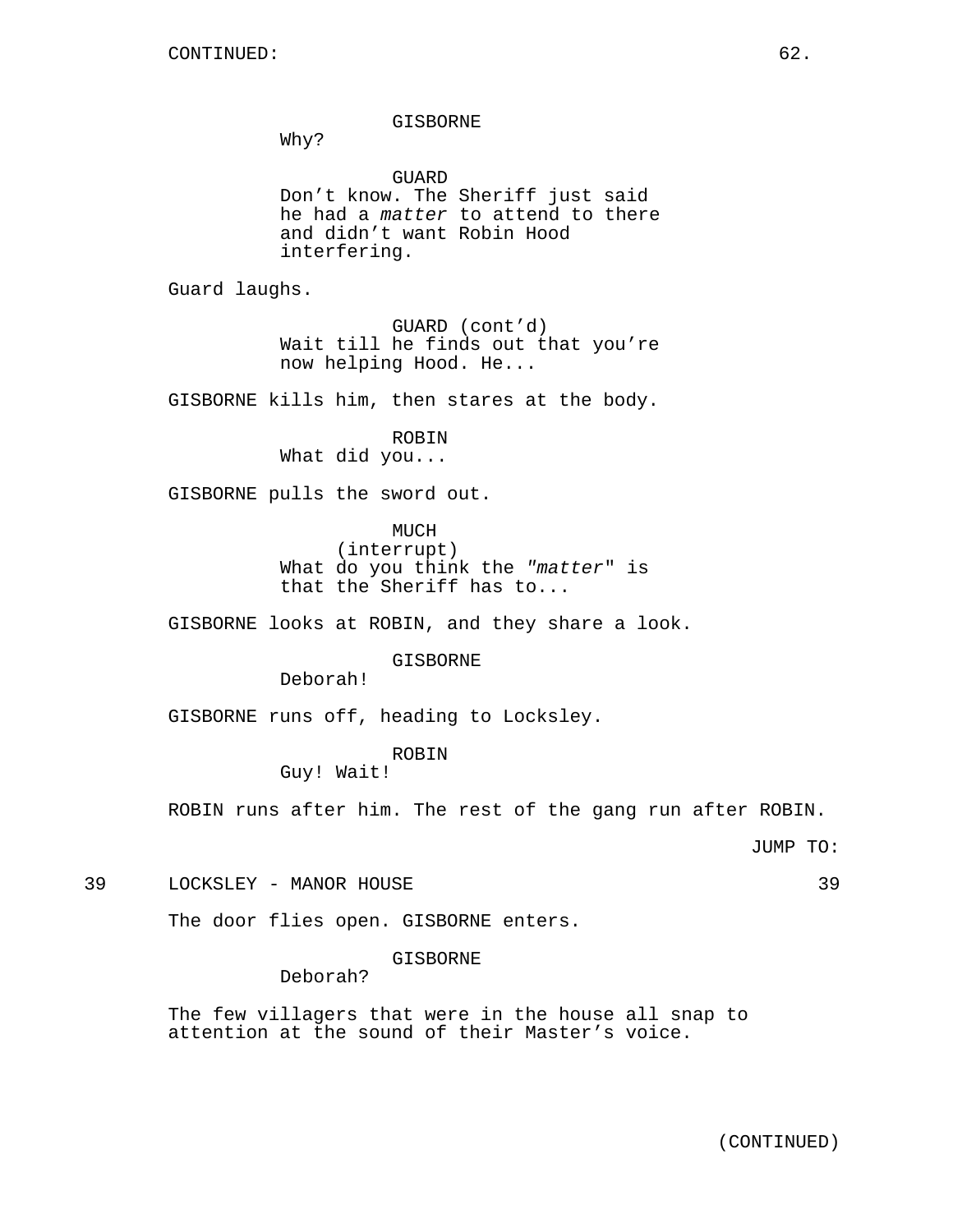GISBORNE (cont'd)

De...

GISBORNE notices the crowd in the "living room". The group appear to be gathered around something. GISBORNE gets a very bad feeling.

GISBORNE (cont'd)

Move!

Everyone moves. He sees DEBORAH's body.

GISBORNE (cont'd)

No!

GISBORNE runs over to her. ROBIN and gang enter the house and see DEBORAH. They stop. The villagers all run out of the house.

FOCUS ON: GISBORNE. GISBORNE reaches her.

GISBORNE (cont'd) D. I'm sorry. I...

GISBORNE cradles her head in his arms, stroking her hair and face. He starts to cry.

FOCUS ON: ROBIN AND HIS GANG. ROBIN signals his men to leave. They leave. ROBIN goes to GISBORNE.

FOCUS ON: GISBORNE. GISBORNE feels a hand on his shoulder. He looks up. It's ROBIN.

> ROBIN I'm sorry, Guy. I...

GISBORNE is about to say something, when he notices a young boy is still there. GISBORNE addresses the boy.

> GISBORNE What happened?

BOY (nervous) The Sheriff, m'lord. He ordered one of his guards to kill her.

ROBIN

Why?

**BOY** She wouldn't tell him what he wanted to know.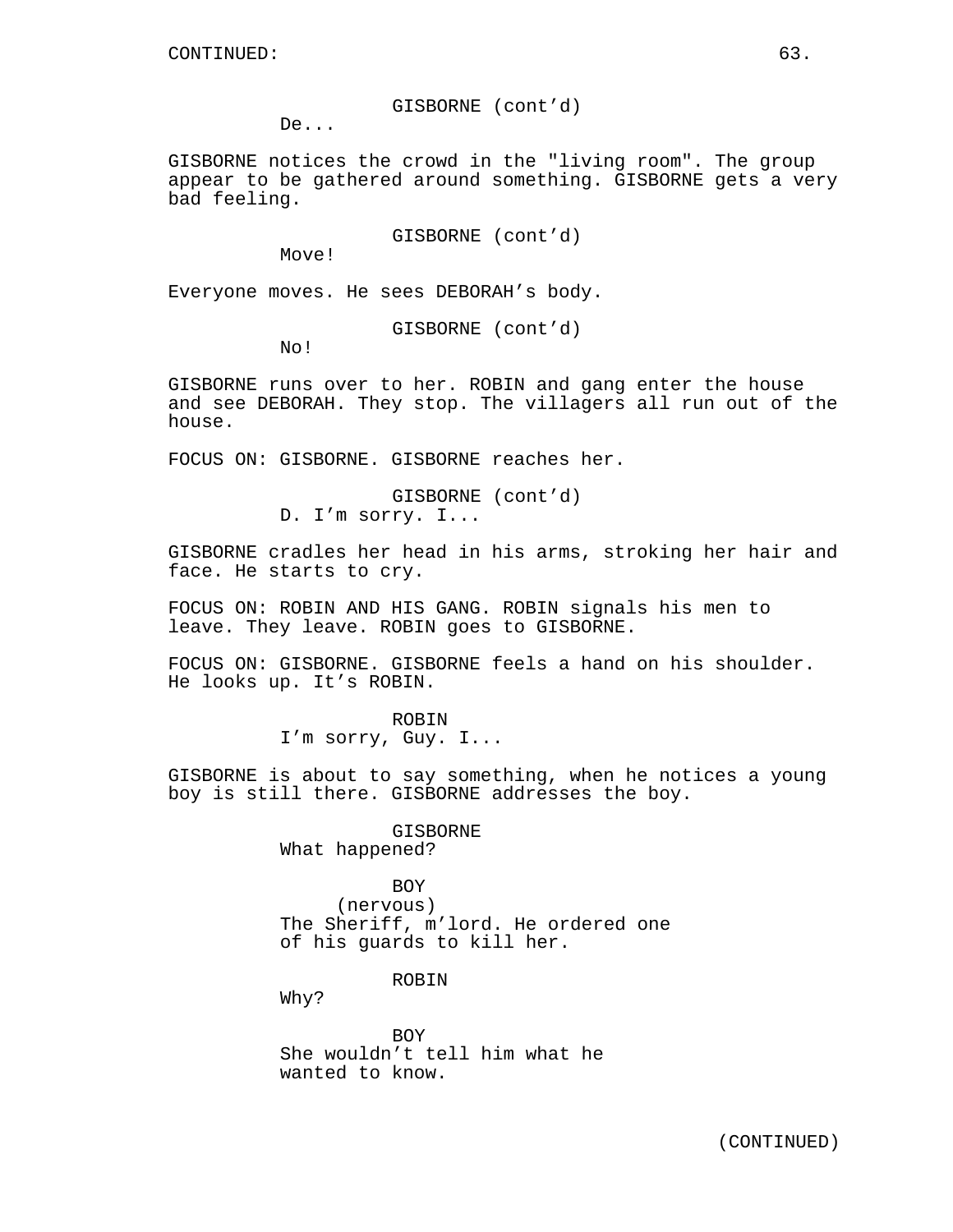GISBORNE

Which was?

**BOY** He wanted you, m'lord. He said she'd lied to him and that he knew that she knew where you were because she had been seen with you.

Silence. The boy comes over.

BOY (cont'd) She wouldn't tell him, m'lord. She...

ROBIN gives the boy a "thank-you" look. The boy leaves. GISBORNE looks back at DEBORAH. ROBIN looks at GISBORNE.

> ROBIN I'll wait for you outside.

ROBIN leaves.

CONTINUE TO:

40 OUTSIDE 40

ROBIN exits. Out of the corner of his eye, he notices something shining in the sunlight. He bends down to pick it up. It's the necklace Deborah dropped earlier. He picks it up, strokes it, and puts it in his pocket. He looks back at the closed door behind him, then turns and heads to the gang.

JUMP TO:

41 ABOUT 30 MINUTES LATER 41

ROBIN, MUCH, ALLAN, and LITTLE JOHN, are all waiting for GISBORNE. ROBIN is leaning on his bow. ALLAN is spinning his sword on its tip on the ground. LITTLE JOHN is leaning on his staff. MUCH is pacing.

> LITTLE JOHN We should be leaving, Robin.

MUCH He's right. We've been here too long.

ALLAN looks to the Manor House. He wonders why Gisborne hasn't come out yet. ROBIN address LITTLE JOHN and MUCH.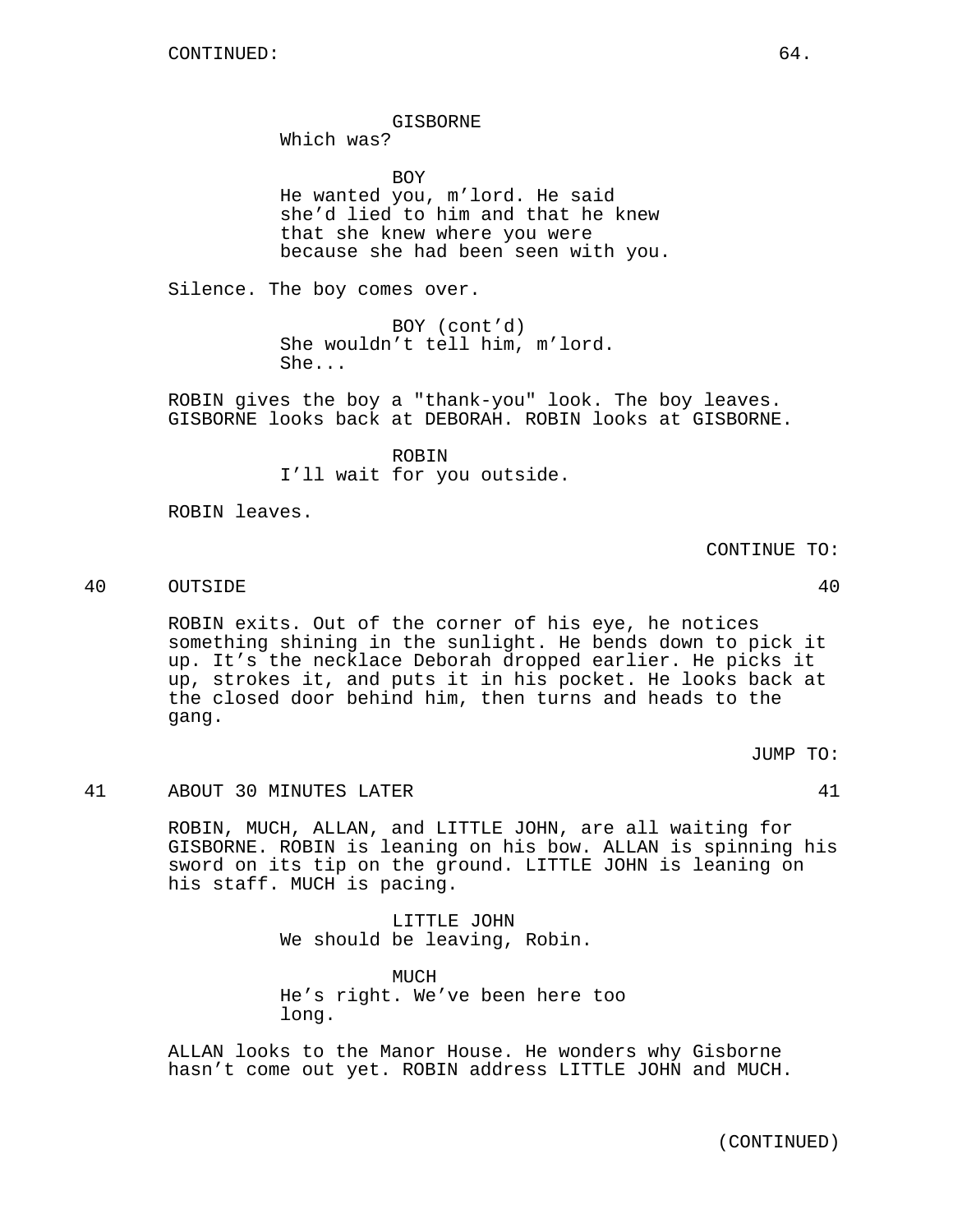ROBIN Go if you must. But I'm staying.

MUCH

Robin.

ROBIN I'm not leaving him alone.

ALLAN is still looking at the Manor House. He gets a feeling that something is not right. He puts his sword in his belt, and heads to the house. MUCH sees him.

> MUCH Where's he going?

### ROBIN

Leave him.

MUCH looks at ROBIN. He can't believe how much Robin has come to accept Gisborne over the last few months.

ROBIN looks over at ALLAN as ALLAN is entering the house, and continues his line.

> ROBIN (cont'd) Allan might be able to...

ROBIN's line is cut short as ALLAN immediately comes back out.

### ALLAN

He's gone!!!

ROBIN runs to the house. MUCH and LITTLE JOHN follow.

# 42 INSIDE 42

ALLAN reenters, followed by ROBIN, then MUCH, then LITTLE JOHN. The place is empty.

> ROBIN He must have snuck out the back.

MUCH You think he's gone to confront the Sheriff.

ALLAN notices that DEBORAH's body is gone.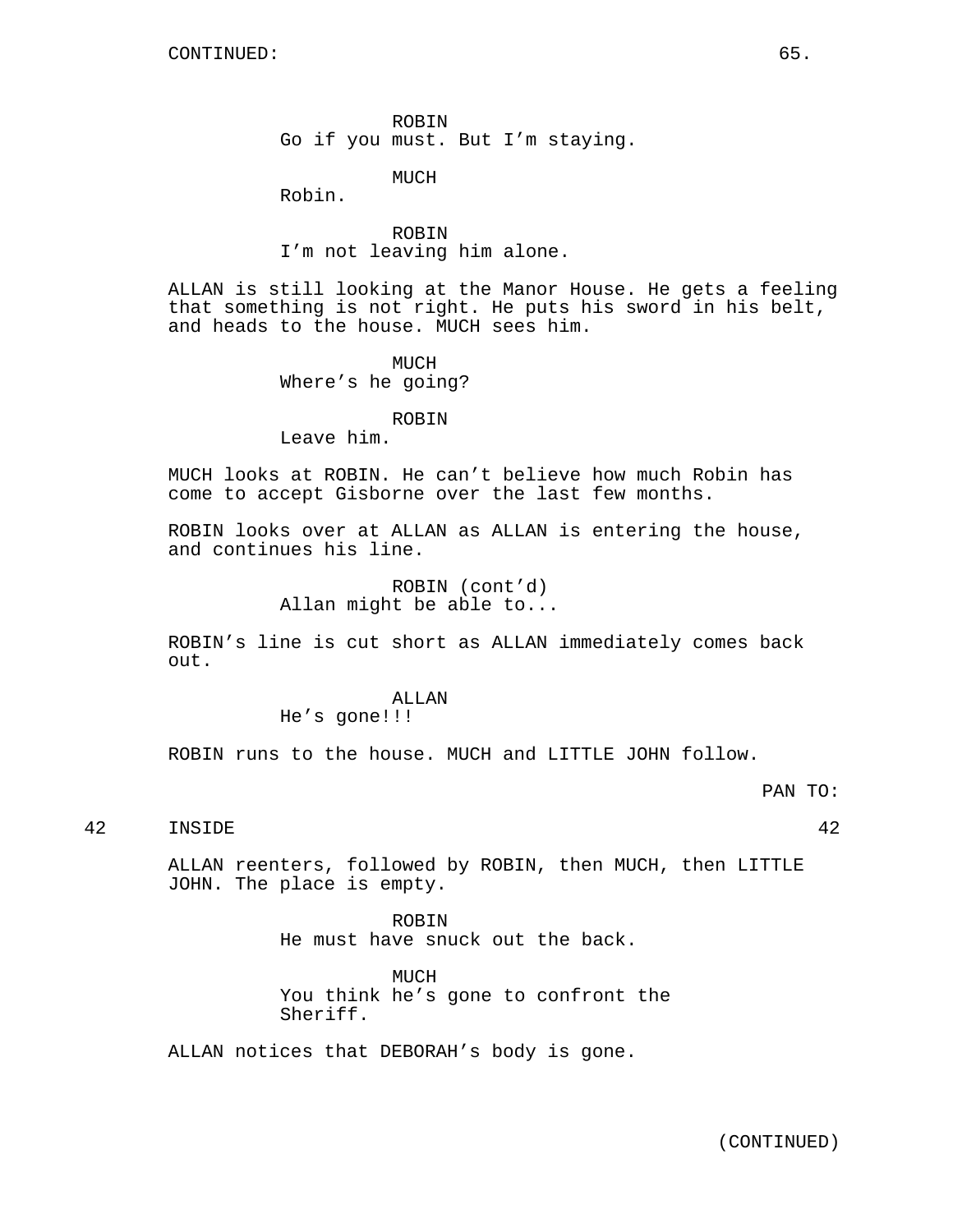ALLAN

 $N<sub>O</sub>$ .

ALLAN points to where DEBORAH was. Everyone looks.

ALLAN (cont'd) I think he's...

ROBIN

Yeah.

ROBIN looks to MUCH and LITTLE JOHN.

ROBIN (cont'd) Go back to camp.

MUCH What are you...?

ROBIN Allan and I will look for Guy.

ALLAN raises an eyebrow, and gives ROBIN a look.

ALLAN Why do I have to...

ROBIN (turn and look at Allan) You know him, don't you?

ALLAN Yeah, sorta. But so do you.

ROBIN wonders what ALLAN meant by that. Does he know? Could Gisborne have told him? ALLAN is not sure what ROBIN is thinking. The look he is giving him could mean a few different things.

ALLAN (cont'd)

Okay.

LITTLE JOHN and MUCH leave. ROBIN looks at ALLAN.

ROBIN

Where would he have taken her?

ALLAN thinks.

CUT TO: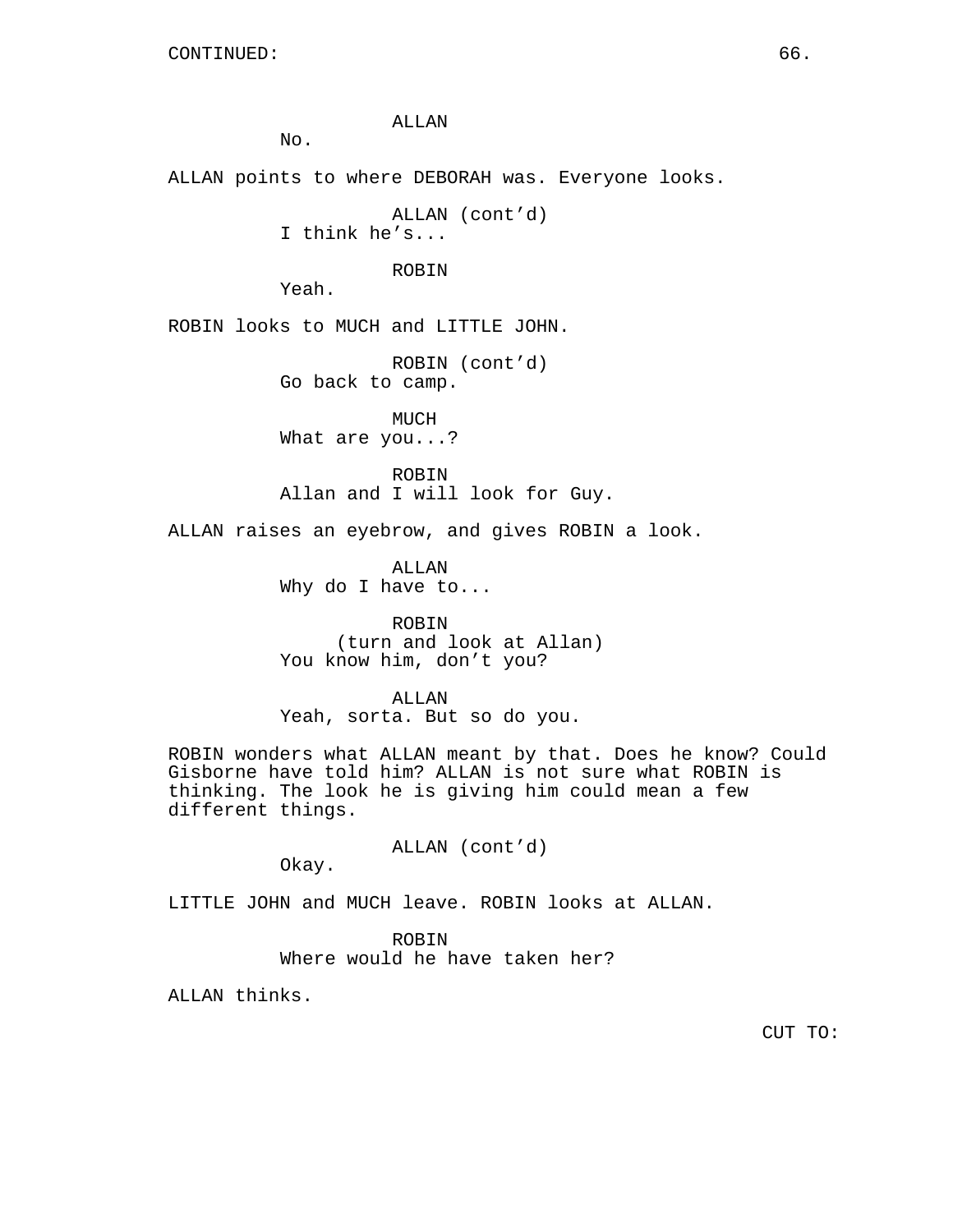## 43 SOMEWHERE IN THE FOREST 43

GISBORNE is kneeling by the grave he has just made for DEBORAH. He has now buried two women killed by the Sheriff. GISBORNE has his head down.

# GISBORNE I'm sorry. I never should have let you talk me into spending the night in Locksley.

GISBORNE is about to say something else, when he senses someone behind him. He's amazed how his senses have heightened since joining ROBIN. Not only can he sense someone behind him, but he knows who it is.

> GISBORNE (cont'd) Not as stealthy as Robin, are you Allan?

GISBORNE turns to look at him.

ALLAN I wasn't trying to be.

GISBORNE Did he send you after me?

ALLAN

(lie)

 $N<sub>O</sub>$ .

GISBORNE looks at him. He knows he is lying and gives ALLAN that look that let's him know he knows he is lying.

> ALLAN (cont'd) He's worried about you.

GISBORNE I can take care of myself. I don't need Robin to...

ALLAN Guy, it's me. You don't have to pretend with me. You're not alone. We...

GISBORNE Maybe this was a mistake.

GISBORNE gets up and walks over to tree. He leans on the tree. ALLAN looks over at him.

67.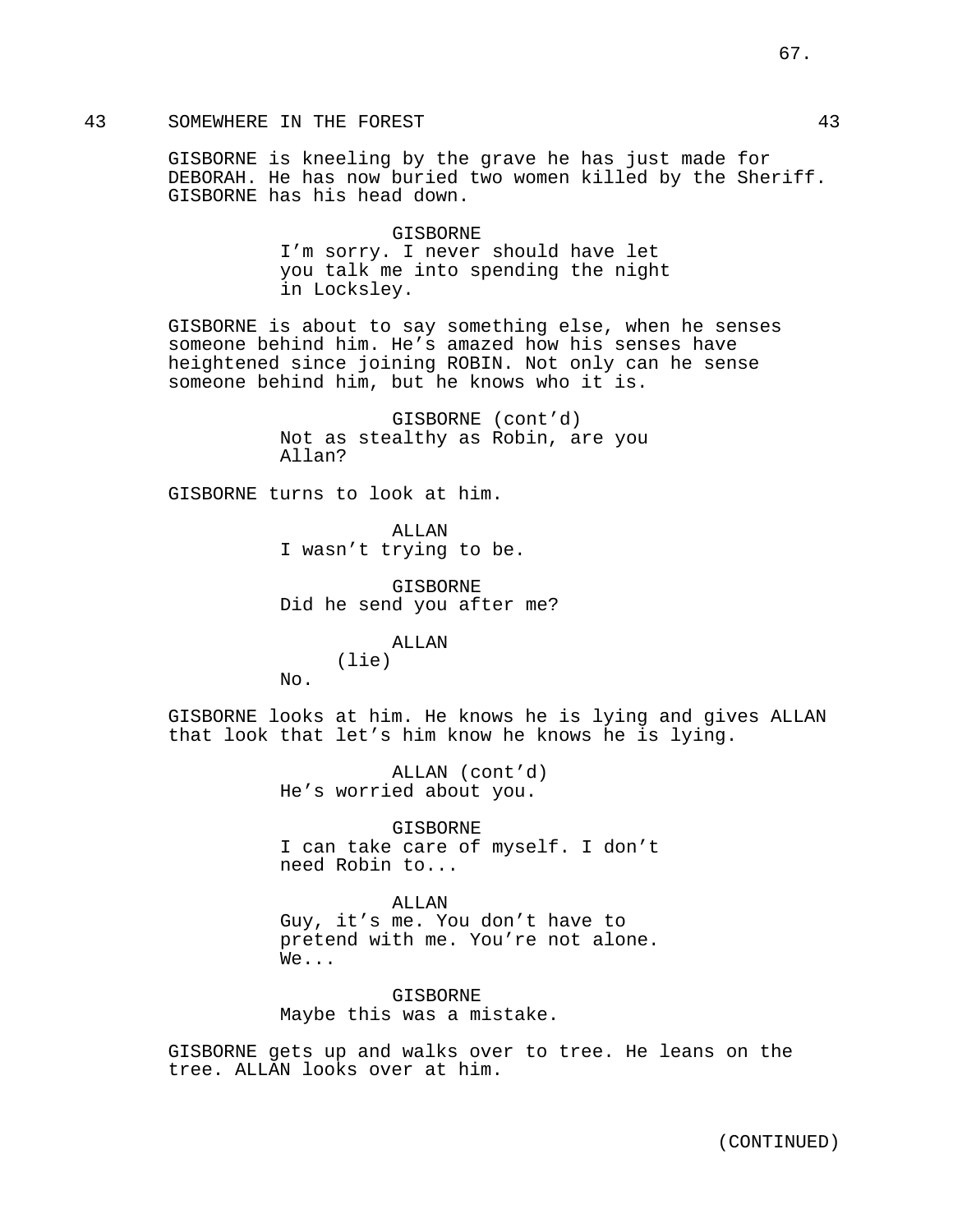ALLAN Maybe what was a mistake?

GISBORNE doesn't answer. ALLAN walks over to him.

ALLAN (cont'd) Guy, I...

GISBORNE

Maybe I should just...

GISBORNE looks at his "dog tag".

GISBORNE (cont'd) ...give this back.

ALLAN And do what? Go back to your old life? Go back to the Sheriff?

Silence. After a few seconds, ALLAN continues.

ALLAN (cont'd) You can't.

GISBORNE (look at Allan) It would be so easy. It...

ALLAN No. You've come so far. Marian would be so proud.

The mention of MARIAN's name stirs something in GISBORNE. He looks at ALLAN.

> GISBORNE You think so?

ALLAN Yes. The you that is standing in front of me right now, is the you that she always knew was there. The you that she loved. (beat) You can't throw it all away now, Guy.

GISBORNE sits, head down. ALLAN sits beside him.

GISBORNE Sometimes I think I'm cursed.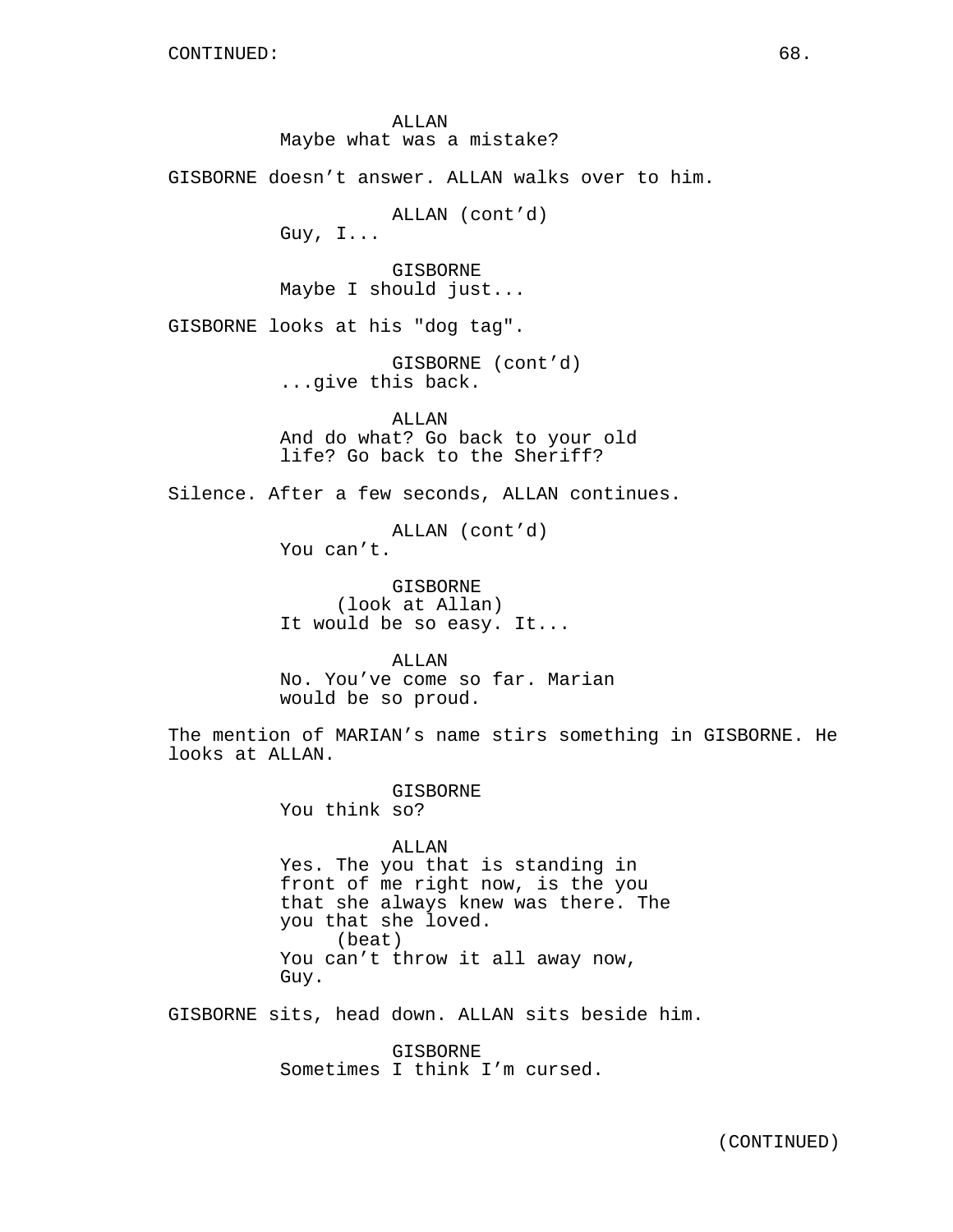ALLAN (raise eyebrow) Cursed? GISBORNE My whole life. Nothing has ever gone my way. Everyone I love dies. Silence. ALLAN doesn't know what to say. He waits for GISBORNE to continue. GISBORNE (cont'd) First my parents. Then Marian. Now Deborah. I.. ALLAN You still have me. GISBORNE looks at him. GISBORNE Thanks. GISBORNE rises. ALLAN rises too. GISBORNE (cont'd) I think I need to be alone. ALLAN Not a good idea. GISBORNE Allan, I'm okay. ALLAN's not sure about that. He can tell he's up to something. He has that look. GISBORNE knows ALLAN will not leave. GISBORNE (cont'd) I'm sorry. ALLAN (confused) For what?

GISBORNE

This.

GISBORNE punches ALLAN, knocking him out. GISBORNE looks down at ALLAN.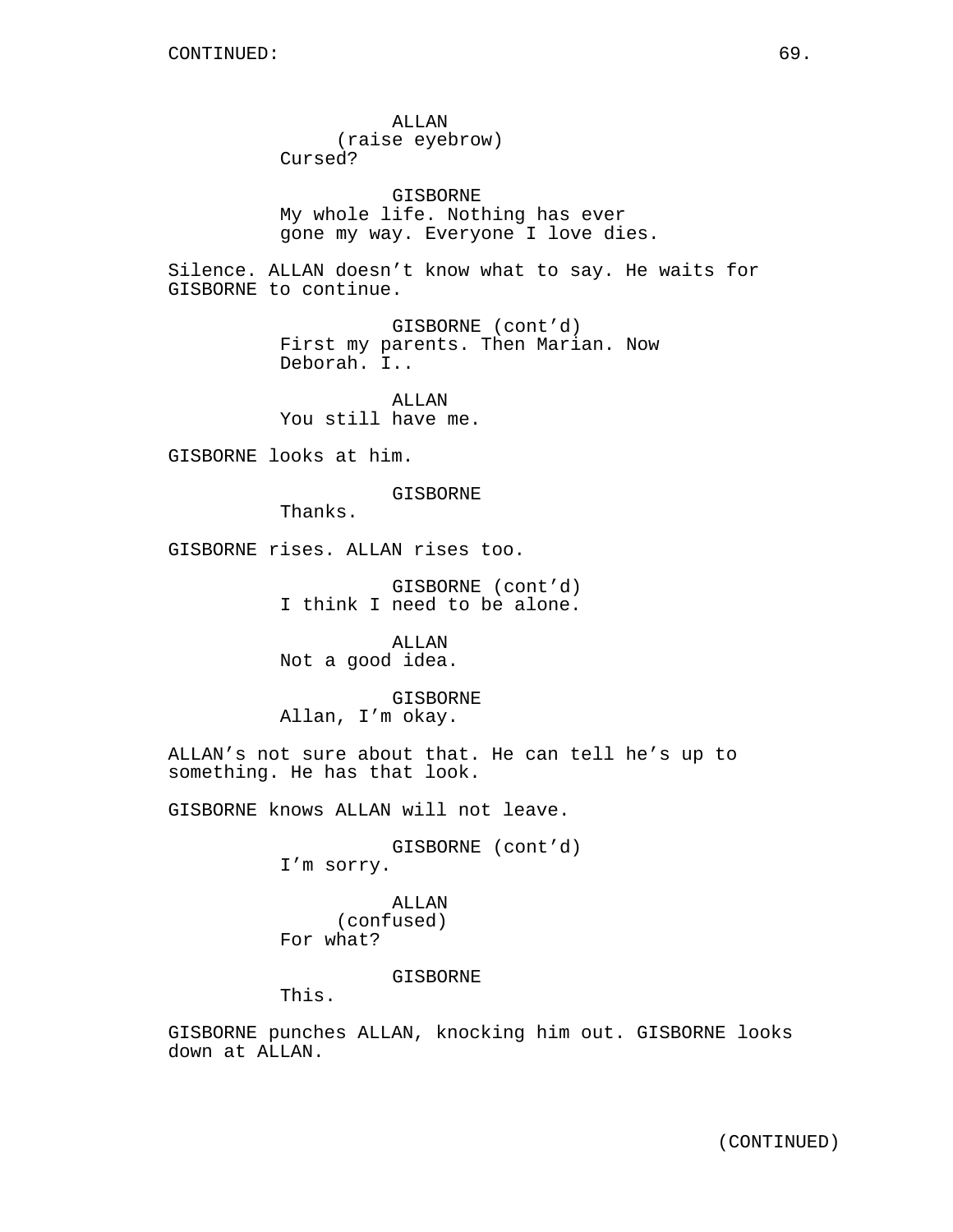GISBORNE (cont'd) Really sorry. But I have to do this.

GISBORNE runs off.

## 44 NOTTINGHAM - OUTSIDE CITY GATES 44

ROBIN is hiding just outside the gates, waiting. Lines of people flowing into and out of the city.

> ROBIN (VO) Maybe Allan found him? Maybe he won't be foolish enough to try to...

ROBIN spots GISBORNE.

ROBIN (VO) Then again. Maybe he will be.

ROBIN blends into the crowd and follows GISBORNE into the city.

PAN TO:

45 CITY 45

ROBIN is discretely following GISBORNE. Or so he thinks. GISBORNE has learned a lot since joining the gang. Like how to know when you are being followed.

FOCUS ON: GISBORNE. GISBORNE senses he is being followed and turns a corner.

FOCUS ON: ROBIN. ROBIN follows. As he turns the corner someone grabs him.

FOCUS ON: ROBIN and GISBORNE. GISBORNE slams ROBIN up against the wall, sword at his neck. GISBORNE does not know who it is, yet

> GISBORNE Why are you...

> > ROBIN

It's me.

GISBORNE removes the hood.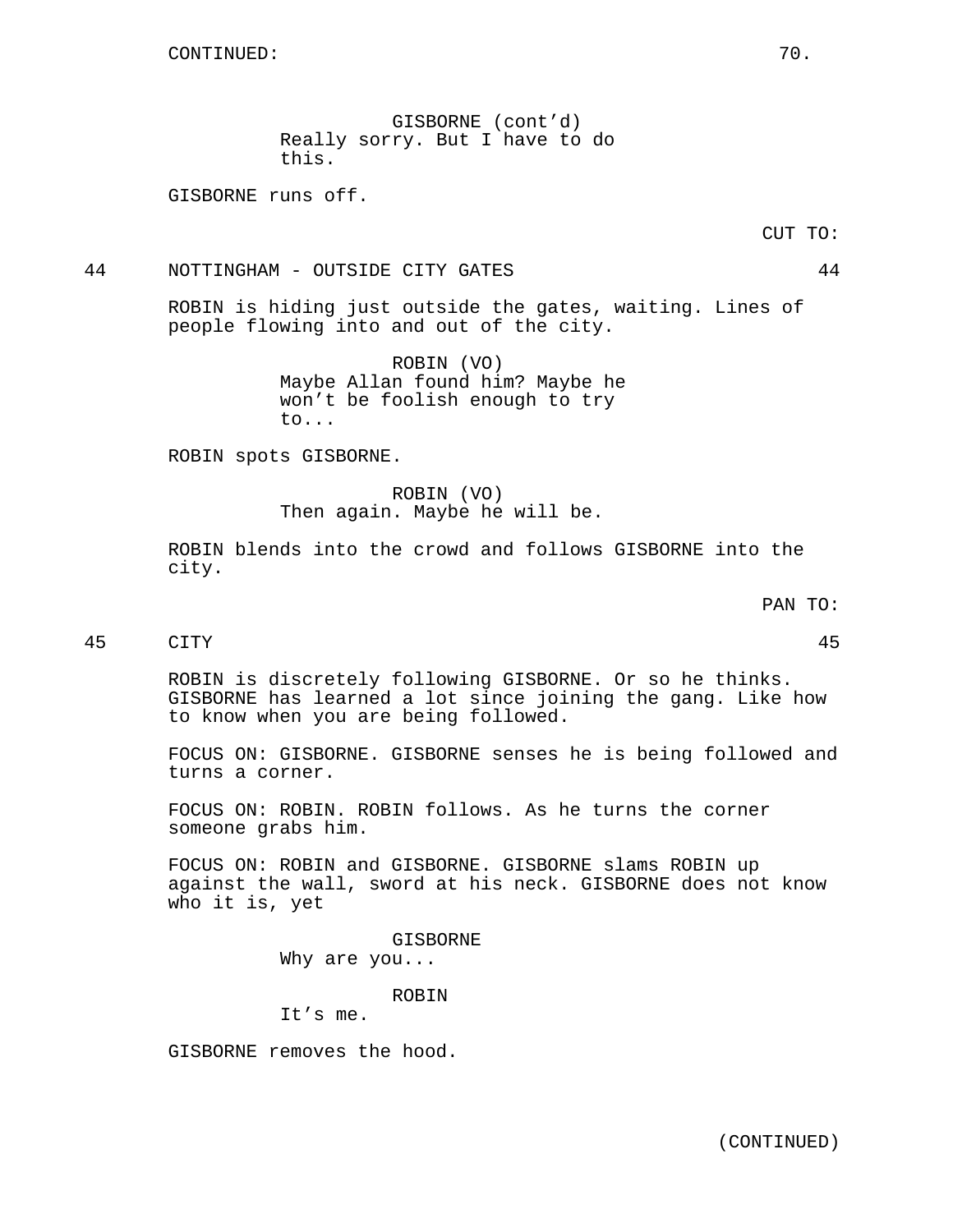### GISBORNE

Robin.

ROBIN gives him a "can you let me go" look. GISBORNE lets him go.

JUMP TO:

46 CASTLE - GREAT HALL 46

The SHERIFF is pacing. His thoughts are interrupted when a Guard enters.

> GUARD M'lord, Sir Guy is back!

# SHERIFF

Really?

GUARD

Yes. He's been spotted in the city on the way to the Castle. And... He's not alone.

### SHERIFF

Not alone?

GUARD (smile) He has Hood, m'lord.

#### SHERIFF

Hood?

GUARD Yes, m'lord.

SHERIFF Gisborne's come home. And he's brought me a present.

GUARD raises an eyebrow. The SHERIFF looks at the guard, dismissing him.

> SHERIFF (cont'd) Leave me.

GUARD Yes, m'lord.

GUARD leaves.

JUMP TO: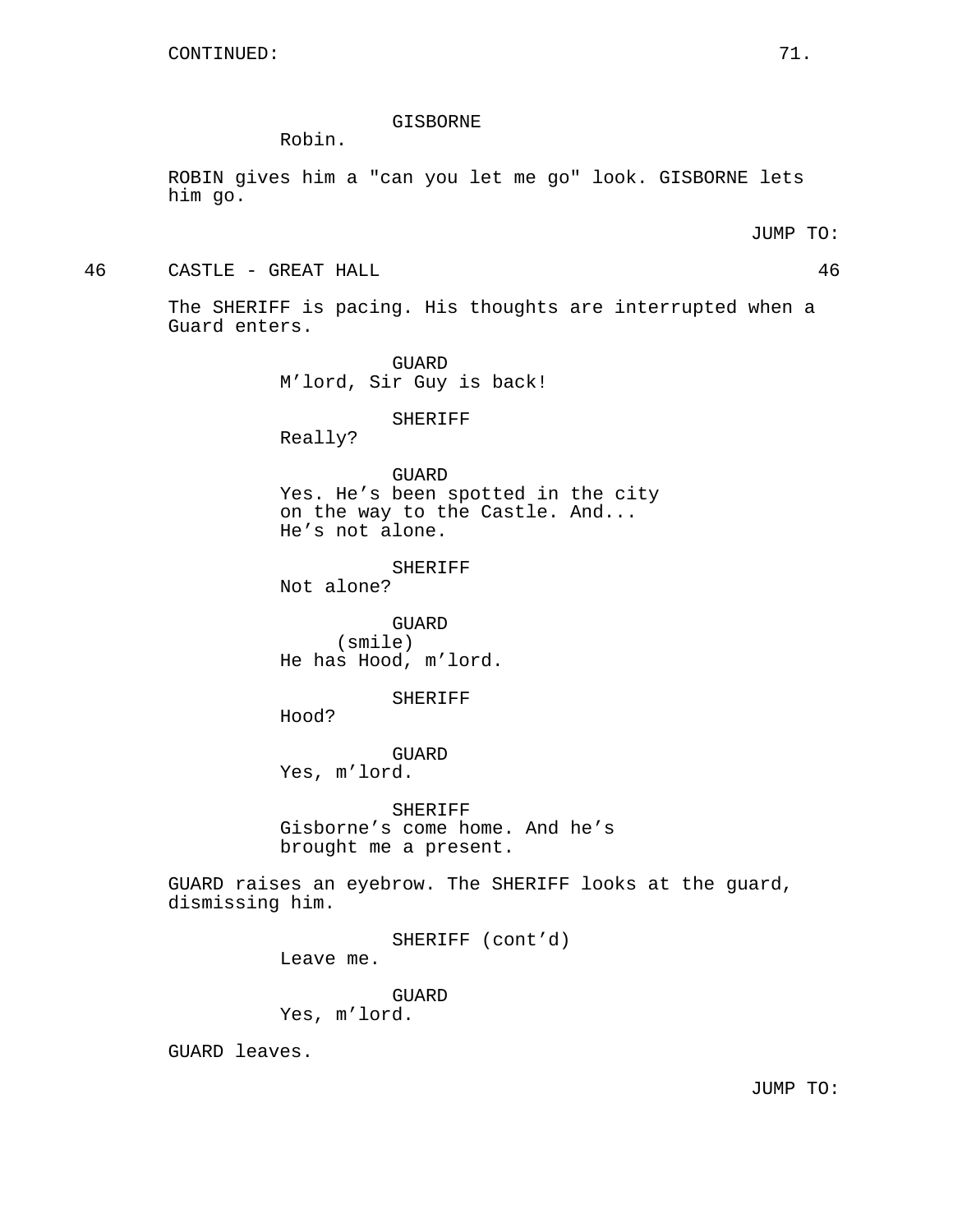47 HALLWAY 47

ROBIN and GISBORNE are walking through the castle heading to the Great Hall.

> GISBORNE You shouldn't have followed me.

ROBIN I didn't follow you. I just suspected that you might show up here.

GISBORNE gives him a look.

ROBIN (cont'd) Guy, you need to calm down.

GISBORNE grabs ROBIN and slams him against the wall.

**GISBORNE** Don't tell me what to do! I don't take orders from you! I...

GISBORNE stops talking. He let's ROBIN go.

GISBORNE (cont'd)

Sorry.

ROBIN It's okay, Guy. This arrangement is still new to both of us. It will take a while to get used to it.

GISBORNE continues down the hall. ROBIN following.

48 GREAT HALL 48

The SHERIFF is pacing again, muttering to himself.

SHERIFF Gisborne. Back. I wonder what he's been up to. I wonder if all the rumours are true? (beat) I hope he's still not pining over Marian. (beat) He better...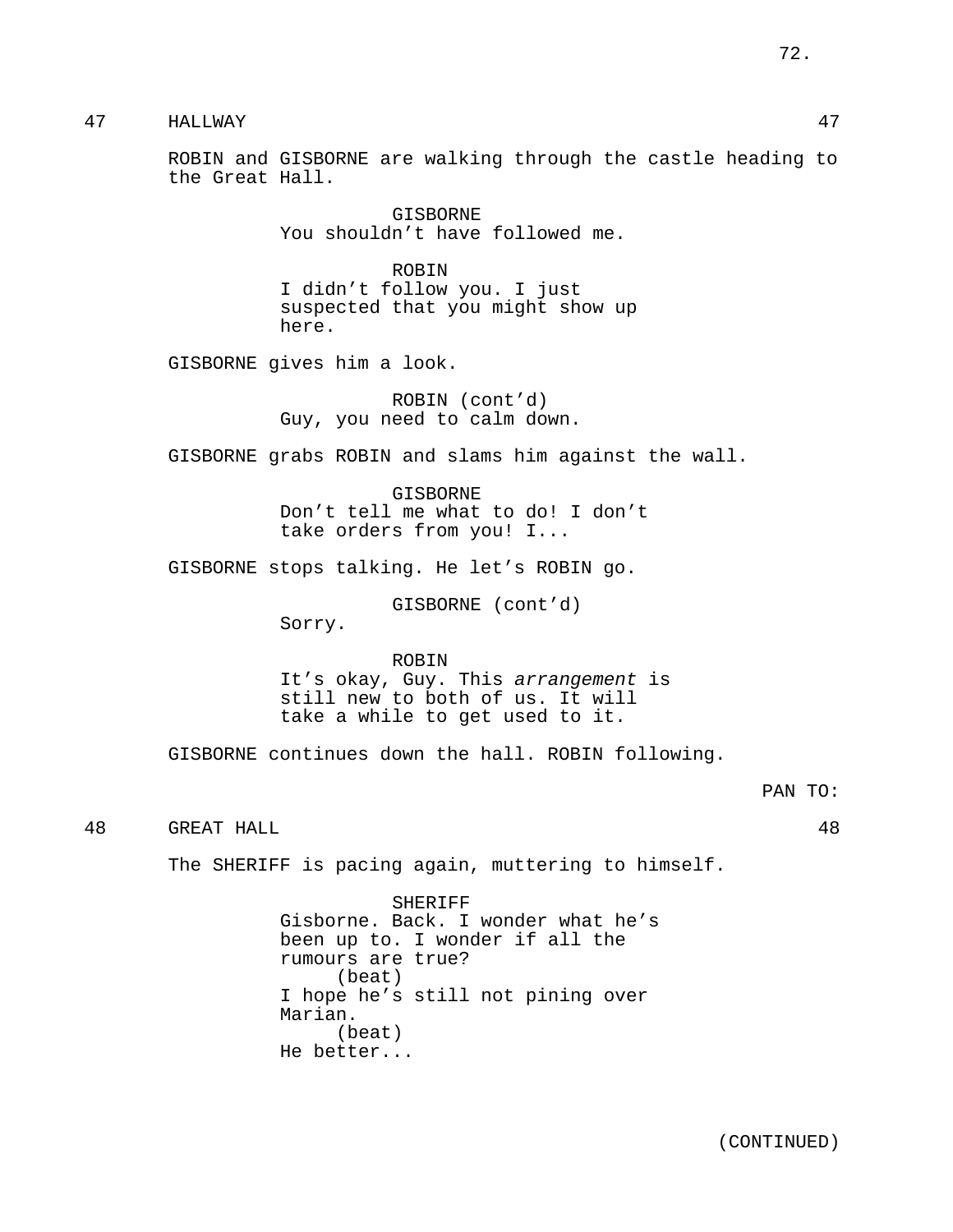The SHERIFF's thoughts are interrupted by a commotion outside the door. The SHERIFF looks to the door as it comes crashing in. GISBORNE and ROBIN enter. But something looks different. They seem to be together. Maybe all those rumours were true.

> SHERIFF (cont'd) Ah, Gisborne. The prodigal son returns. And with Hood, how thoughtful.

GISBORNE and ROBIN advance. The SHERIFF starts to feel uneasy. He's not sure why. Then he notices the "dog tag" around GISBORNE's neck.

> SHERIFF (cont'd) You didn't? Tell me you didn't?

GISBORNE gives him a "what" look.

SHERIFF (cont'd) You did. Really? After all I've done for you?

GISBORNE Done for me?

GISBORNE glares hard at the SHERIFF.

SHERIFF I loved you like a son. And you loved me like a father once. I know you did. Don't deny it.

GISBORNE is still glaring at the SHERIFF.

GISBORNE All you've ever done is make my life hell! If it wasn't for you...

GISBORNE is getting madder and madder. But the SHERIFF continues to taunt him, continues to push his buttons. ROBIN watches, waiting to jump in if either of them looks like they are about to go to far.

> SHERIFF If it wasn't for me, you'd be nothing. Nothing!!

The SHERIFF gets an evil smirk on his face.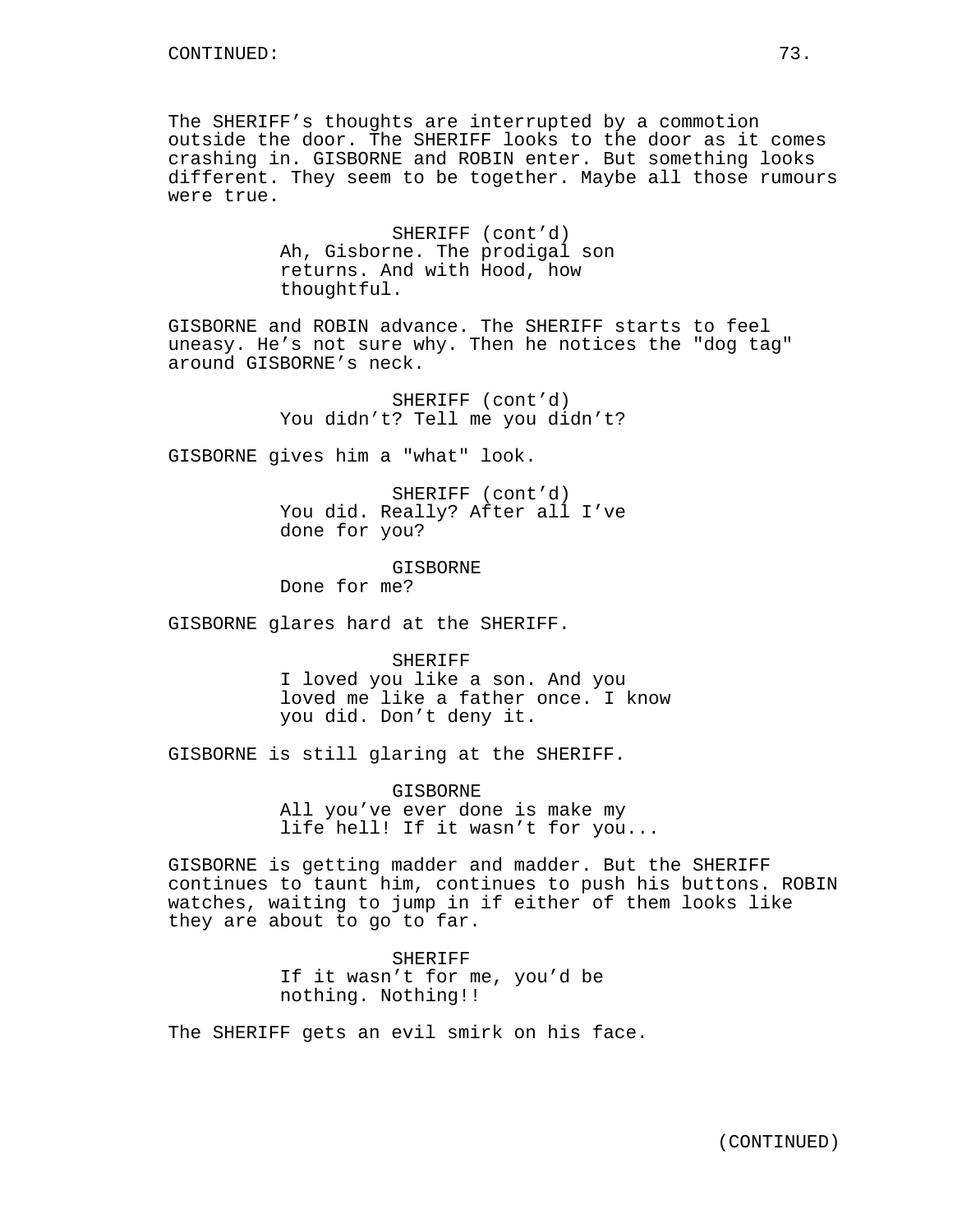SHERIFF (cont'd) Sir Guy of Gisborne. There hasn't been a Gisborne in over 20 years. I don't think anyone even remembers where is was.

ROBIN gets a look on his face. He does.

SHERIFF (cont'd) I brought you in. I saw something in you. I made you my right hand. And this, this is how you repay me, Gisborne? You owe me your...

GISBORNE draws his sword.

GISBORNE I owe you nothing. You represent everything that is loathsome in a man.

SHERIFF (smile evilly) I thought you loved that about me. I was always fond on you, Gisborne. Not overly fond, but fond.

GISBORNE raises his sword.

GISBORNE

I hate you.

ROBIN thinks to himself. "Okay, enough of this. I'm going to put a stop to it."

> ROBIN Guy, don't.

GISBORNE Robin stay out of this.

SHERIFF So, it's Robin now.

GISBORNE Shut up. You have destroyed everything I ever cared about.

SHERIFF Oh boo hoo. Poor little...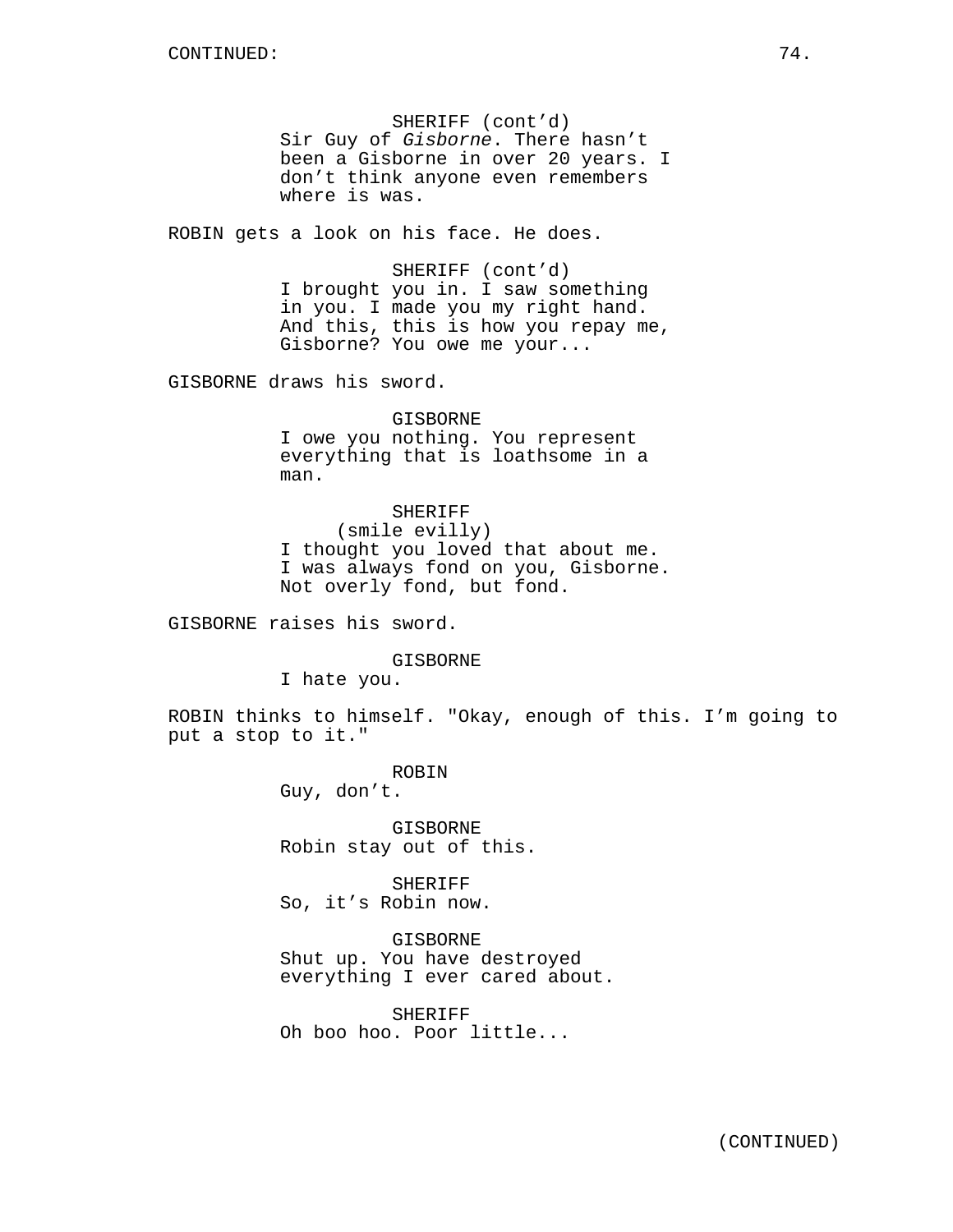GISBORNE If it wasn't for you, I...

SHERIFF If it wasn't for me, you'd still be...

ROBIN can tell the SHERIFF isn't helping matters.

#### ROBIN

You can't do this Guy. You can't.

GISBORNE He killed Marian and...

### SHERIFF

Marian. Always Marian. Grow up Gisborne. I did you a favour. She was using you. From day one.

GISBORNE You're wrong. She cared for me.

SHERIFF Sure she did. Keep telling yourself that.

GISBORNE I know she did. And she was right. You are poison. (smile) You have no idea how much pleasure this is going to give me. You are going to die slowly. And I'm going to watch the venom drain from your body as you die. (beat) I should have listened to her. I should have left you like she asked. If only...

SHERIFF What? You think she would have married you? Really? How many times did she betray you. How many times did she...

GISBORNE lunges at him.

GISBORNE

Shut up!!!

The SHERIFF can see the look in GISBORNE's eye. He's never seen him so angry. The SHERIFF looks at ROBIN for help.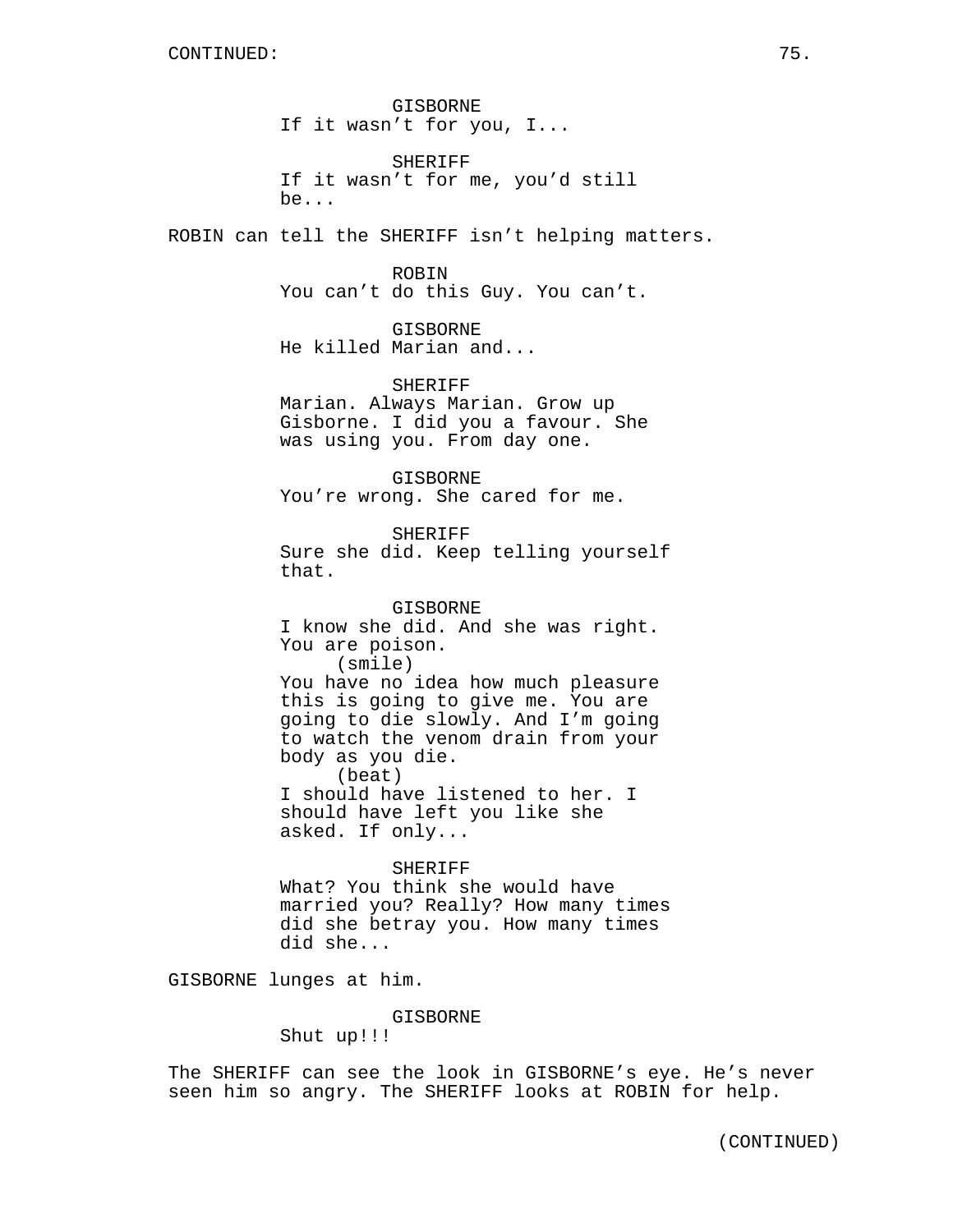ROBIN

Guy. Stop.

GISBORNE stops. SHERIFF breathes a sign of relieve.

ROBIN (cont'd) He's not worth it.

SHERIFF He's right. I'm not.

ROBIN You've worked so hard to turn your life around. Don't...

GISBORNE But he deserves it. He...

ROBIN Yes he does. But..

The SHERIFF looks at ROBIN. ROBIN starts to slowly advance on GISBORNE.

> GISBORNE No buts. I have to do this. For Marian. For Deborah.

ROBIN reaches GISBORNE and places his hand on the sword.

ROBIN Have you forgotten what will happen to Nottingham if you kill him?

GISBORNE had been so caught up in his own rage that he must have.

GISBORNE

I...

ROBIN I know how you feel. I want him dead too. But... (beat) ...this isn't the way to do it.

ROBIN takes the sword from GISBORNE.

ROBIN (cont'd) Come on, let's go.

ROBIN looks at the SHERIFF.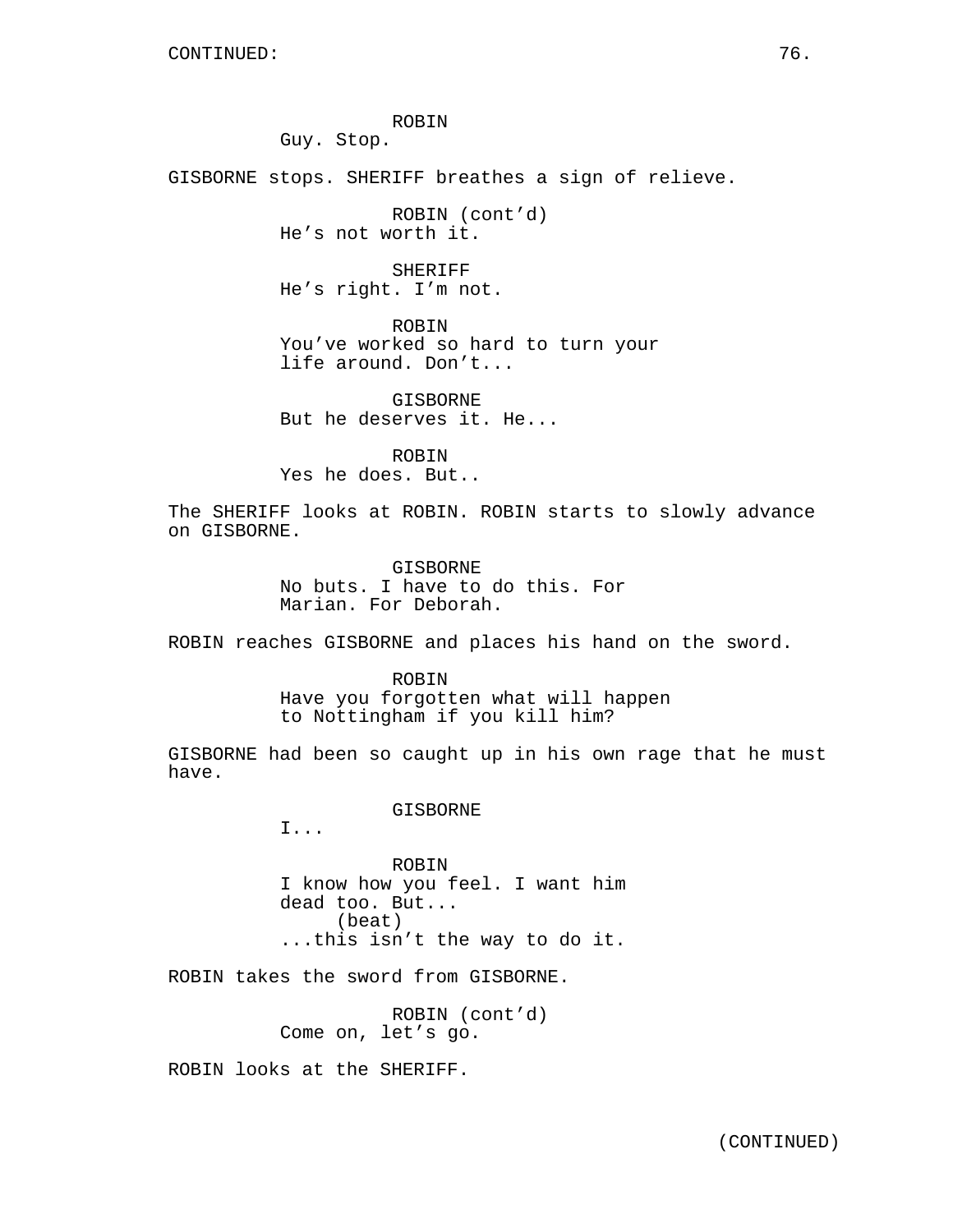ROBIN (cont'd) Don't follow us.

The SHERIFF, grateful to be alive, nods affirmatively. GISBORNE and ROBIN exit.

JUMP TO:

49 OUTLAW CAMP 49

The camp is deserted. TUCK enters, and noticing that he is alone, lies down on his bunk and goes to sleep.

JUMP TO:

## 50 A FEW HOURS LATER **50 SO SO SO SO SO SO**

The gang return to camp. ROBIN notices TUCK asleep.

ROBIN Tuck's back.

ALLAN Wonder where he's been all this time.

GISBORNE Wonder all you want, Allan. He won't tell you.

ALLAN What makes you say that?

GISBORNE Just a feeling.

LITTLE JOHN If he wanted us to know , he would have told us where he was going before he left.

TUCK starts to wake up.

ALLAN Hey! Welcome back.

TUCK (confused) Back?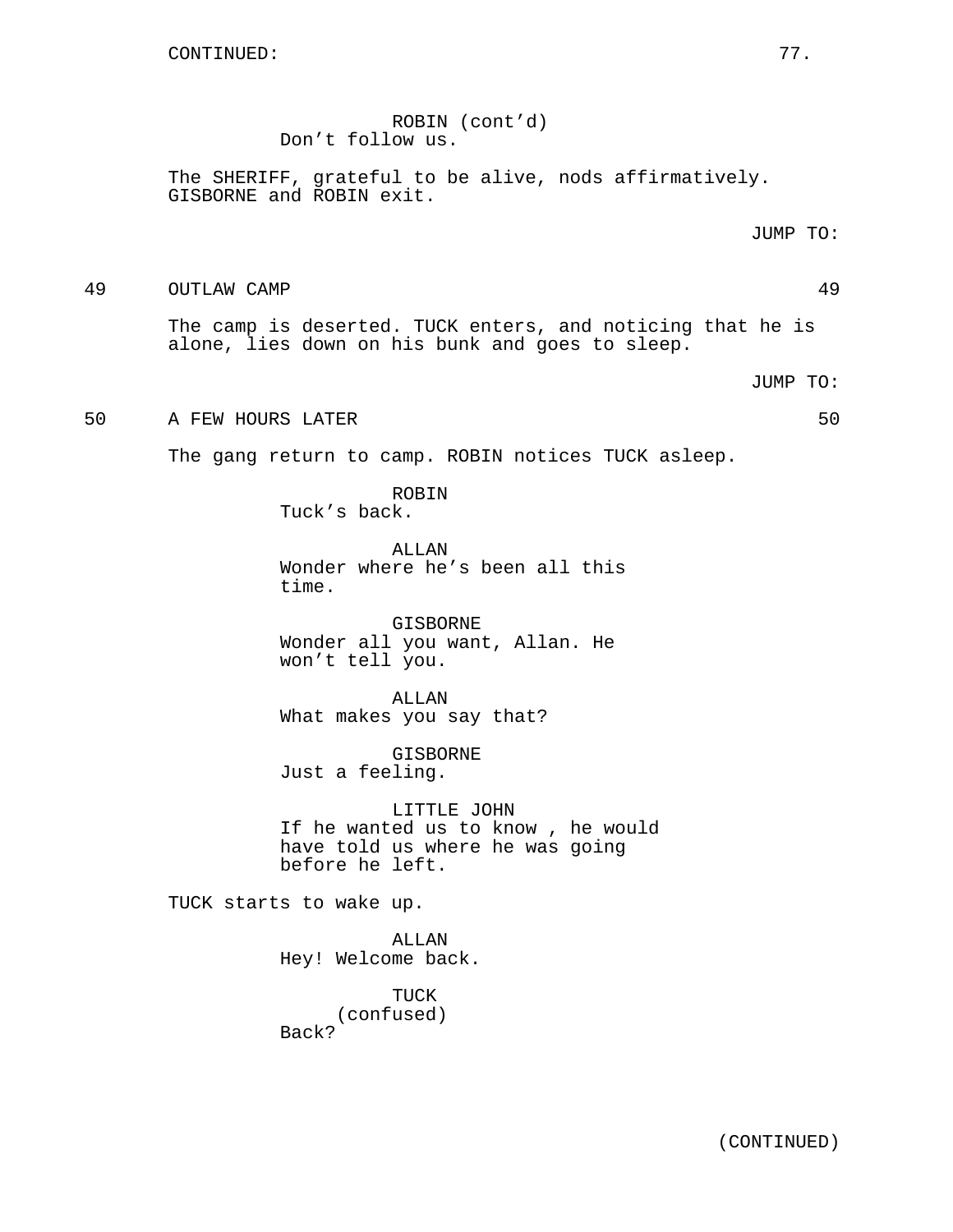ALLAN Yeah. You've been gone for weeks.

TUCK

Weeks?

ROBIN and GISBORNE exchange a look.

ROBIN Yes. Weeks.

TUCK Really? I... I can't seem to

recall...

TUCK looks confused. ROBIN and GISBORNE exchange another look.

> GISBORNE (to Robin) I don't like this.

ROBIN (to Gisborne) It could be nothing, but then again it...

TUCK looks at ROBIN and GISBORNE.

TUCK I'm right here you know.

LITTLE JOHN You really don't remember where you've been for the last...

TUCK

No.

GISBORNE What's the last thing you do remember?

TUCK thinks.

FADE TO: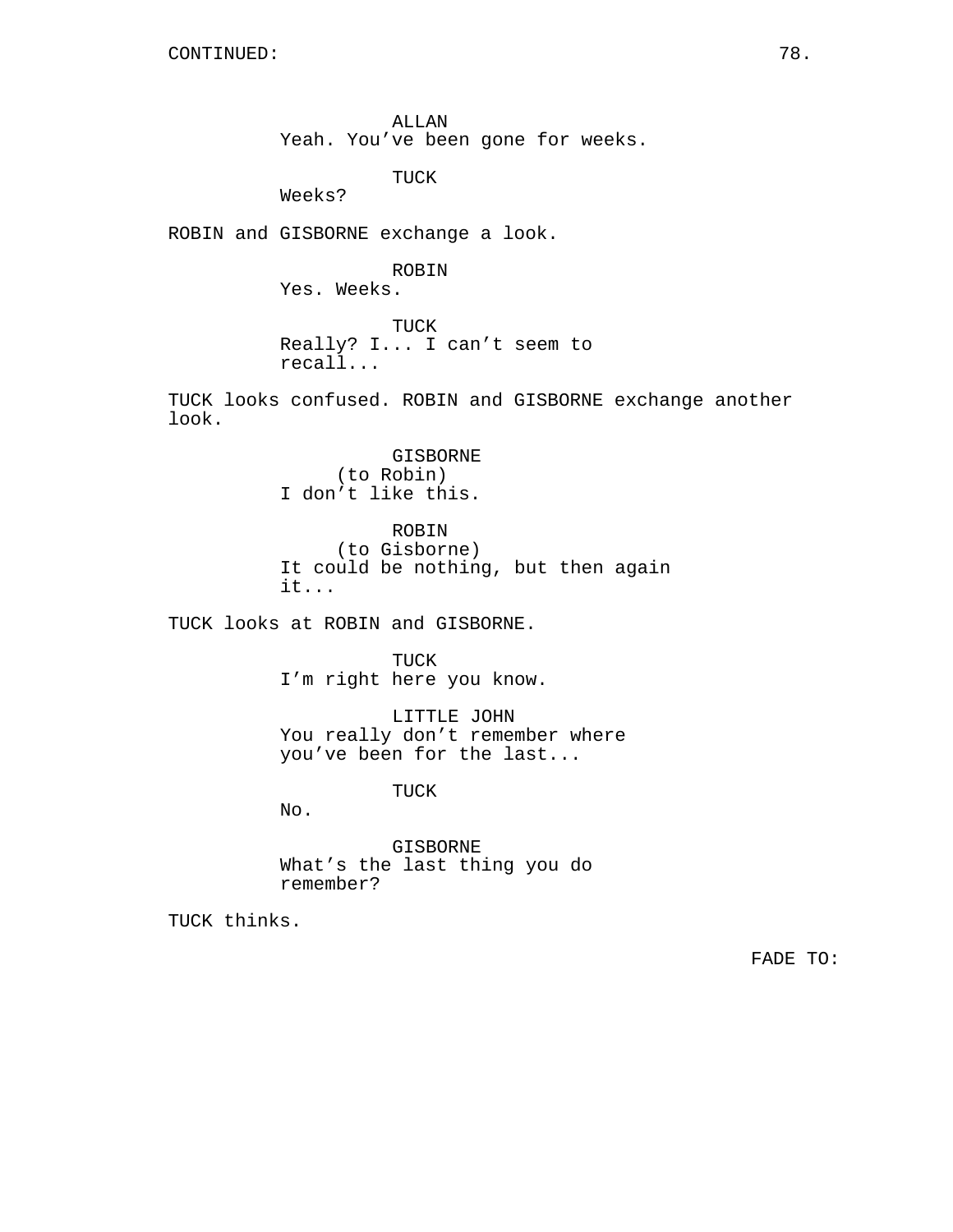ISABELLA races on horseback.

Two riders in black, with a crest of three yellow circles on their chests, follow her just as quickly.

ISABELLA slows her horse, dismounts, takes a jewelery box and a purse out of the saddlebags, slaps the horse away and disappears behind a tree.

The riders go past suspecting nothing.

ISABELLA spins around the tree as they pass, keeping out of sight. After they're gone, she steps quickly across the path to a hollow log and sets the box and purse inside. She pulls vines out to cover them when she hears a horse snort behind her.

She turns her head to look and sees one of the men standing, the other still on his horse. The standing man pulls out a short length of rope. ISABELLA gets to her feet, thinks a moment then lets out a breath and raises her eyebrows briefly. She holds her hands out together and steps forward.

> ISABELLA I suppose I should just come quietly.

The man slaps the rope on top of her wrists and ISABELLA raises her arms to throw off the rope, then kicks the man in the stomach and flips him over her back. She kicks him down again, pulls his sword out and approaches the man on horseback. The horse rears. She blocks his sword twice and then pulls him off the horse. The first man runs up and grabs her from behind and pulls her hands behind her.

ISABELLA (cont'd)

No! No!

ISABELLA grunts as the rope is pulled tightly around her wrists.

> ISABELLA (cont'd) Please, no.

The man pushes her forward, picks up his sword and holds it to her back, the length of rope in his other hand.

> ISABELLA (cont'd) You know what he'll do to me.

> > (CONTINUED)

79.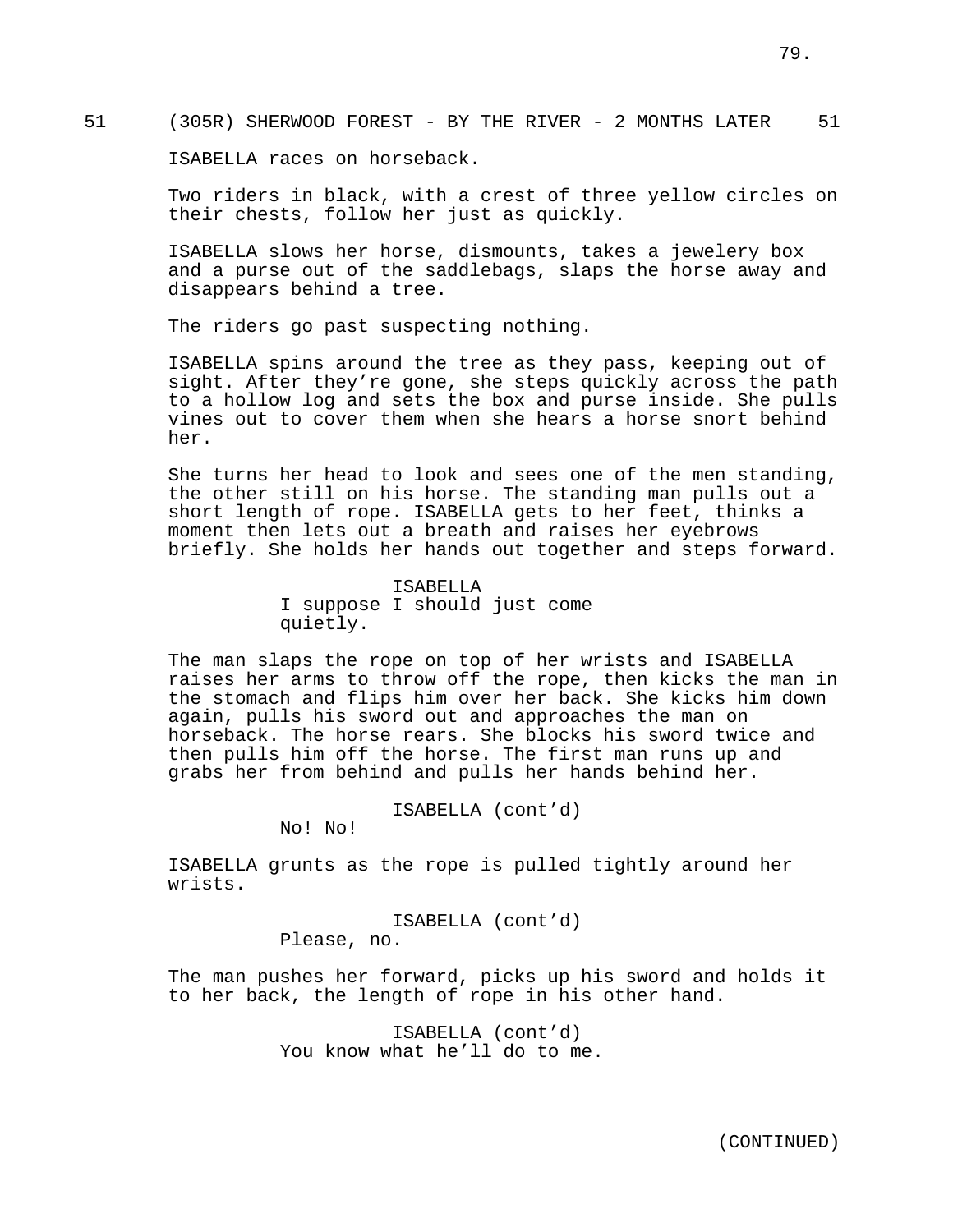ROBIN, who has been watching out of sight the entire time, lets an arrow fly and it cuts the rope. The man turns on ROBIN. ROBIN blocks twice with his bow as ISABELLA runs out of the way a few steps behind them. ROBIN punches the first man and turns to the second. He turns the man's sword aside with his bow, then side slaps him with it. ROBIN turns back to the first man.

> ROBIN Robin Hood. The pleasure's all yours.

The first man shields his eyes to look at ROBIN.

ROBIN (cont'd) I think it's time you were on your way.

The man gets up staring at ROBIN.

ROBIN (cont'd)

Now!

The men run off. ISABELLA tries to pull her hands free. ROBIN goes over to ISABELLA.

> ROBIN (cont'd) Here, allow me.

ROBIN unties her hands.

ROBIN (cont'd) There you are.

ISABELLA turns around and is immediately entranced by ROBIN. ROBIN sees it and smiles.

> ROBIN (cont'd) So, tell me, why would two of Squire Thornton's men pursue you all the way from Shrewsbury?

ISABELLA It wasn't me they were after. They were in pursuit of my mistress.

ROBIN chuckles silently, disbelievingly.

ROBIN Your mistress?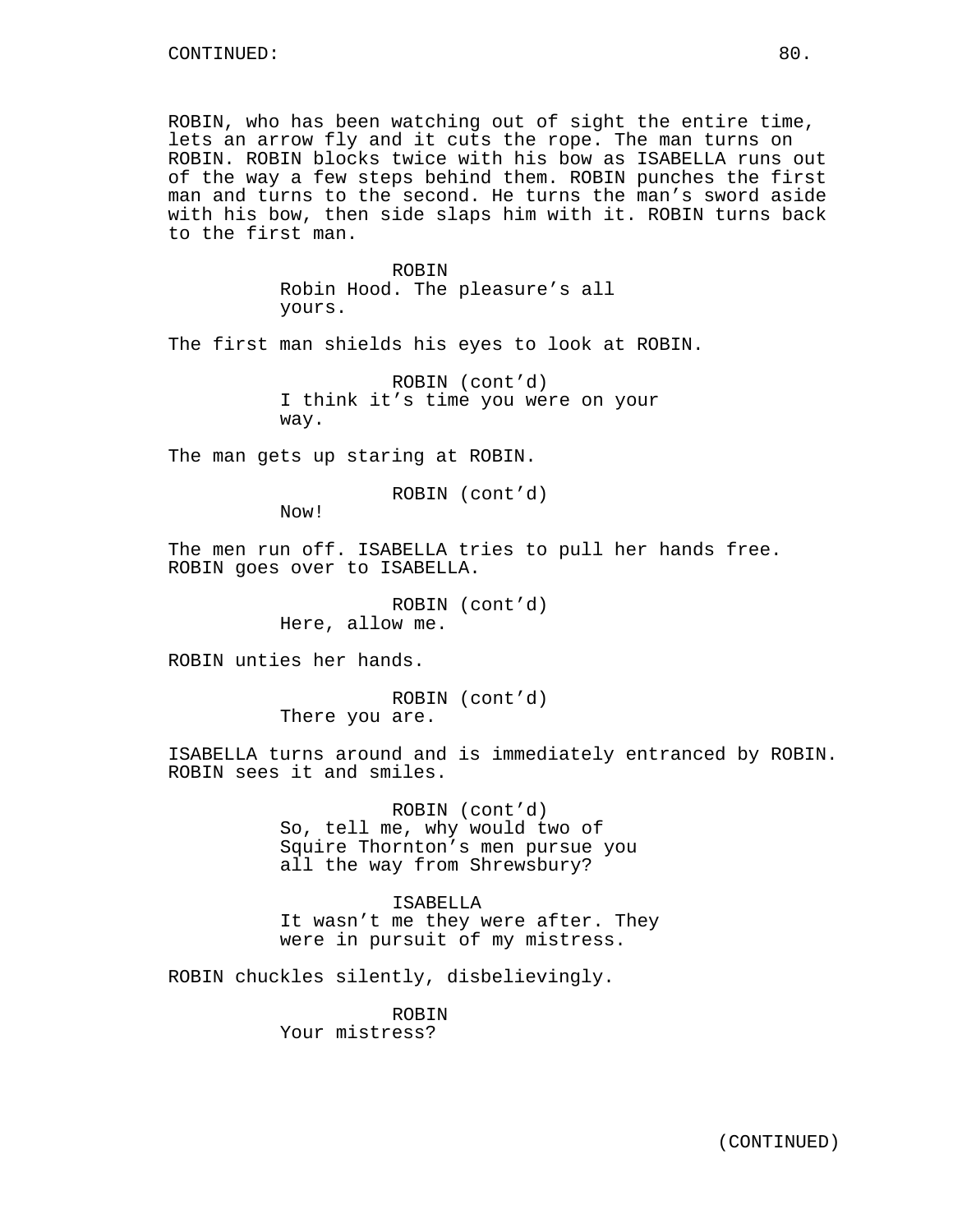ISABELLA

Well, I would hardly be much of a decoy in my maid's apron. I was helping her escape.

ROBIN Escape from what?

ISABELLA Her marriage.

ROBIN

But the squire sent men after her. You know, some might consider that an act of love, wouldn't they?

ISABELLA Squire Thornton has never loved my mistress.

ROBIN hangs his head.

ISABELLA (cont'd) Now if you'll excuse me, my mistress awaits me in Nottingham.

ISABELLA turns to go, but ROBIN catches her right arm.

ROBIN Whoa, wh-wh-wh-wh-wh-whoa!

ISABELLA raises her left fist to hit him, but he catches it and chuckles.

> ROBIN (cont'd) Whoa! All right. You can't just go to Nottingham alone. It's too dangerous.

ROBIN switches to a more gentle grip on her wrists.

ROBIN (cont'd) I'll take you there... safely, if you tell me your name.

ISABELLA

Isabella.

ROBIN nods and smiles. They stand there a moment, then ISABELLA wiggles her fingers.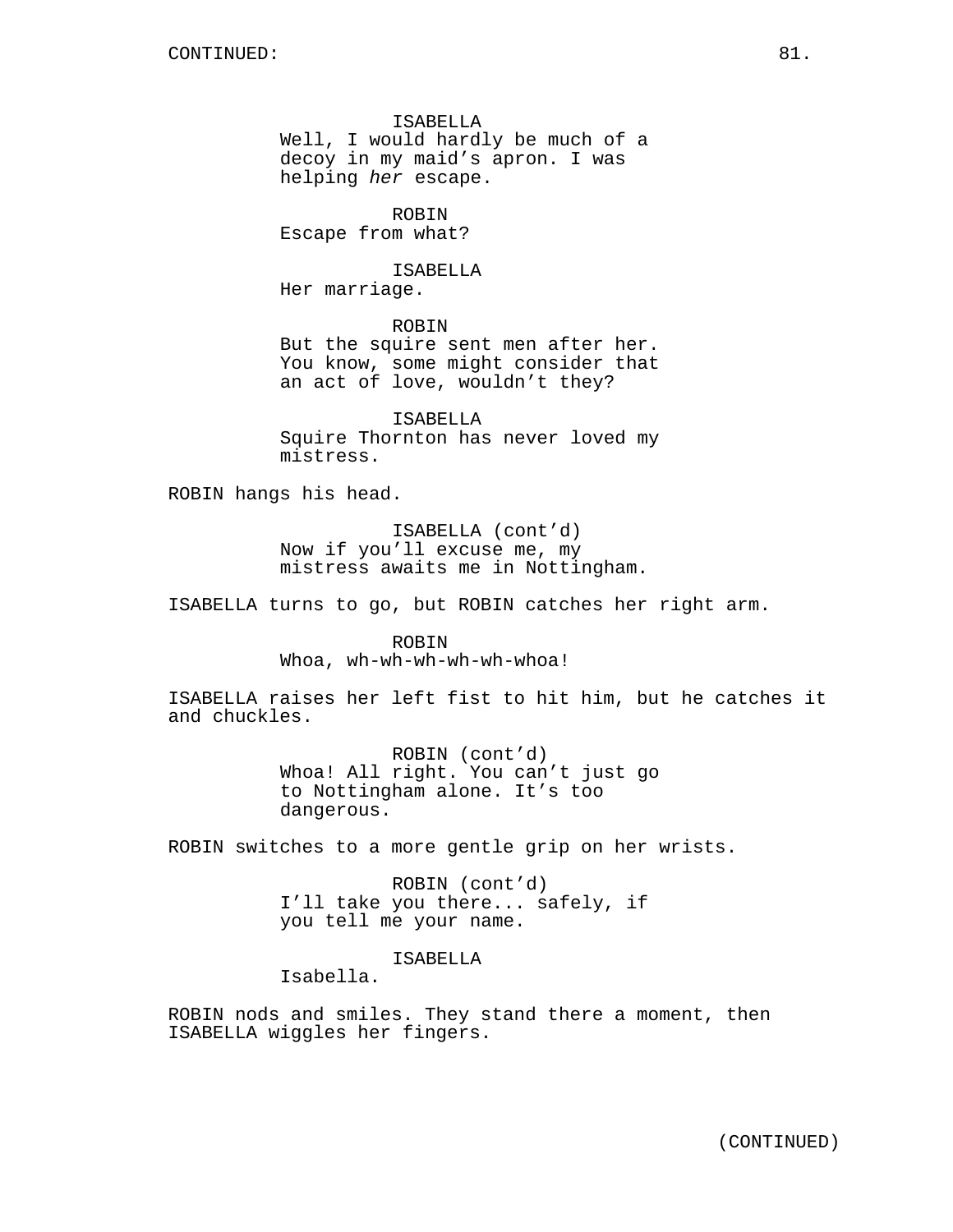ISABELLA (cont'd) Will it be necessary for us to hold hands throughout?

ROBIN chuckles, then lets go of her left wrist.

#### ROBIN

I'm sorry.

ROBIN stands still, a bit entranced by her beauty.

ISABELLA In all seriousness, I would like the use of my other arm.

A horse whinnies in the distance.

ROBIN Sh-sh. Come here quick! Quick!

ROBIN pulls ISABELLA behind the tree.

ROBIN (cont'd) Come here, come here.

ROBIN pulls ISABELLA's back to him and wraps his arm around her.

FOCUS ON: HARRISON. A man named HARRISON, leads a line of Prince John's Black Elite troops, all on horseback, down the path. HARRISON stops and looks around. Behind him is a flag bearer, the rest of the men have shields. The flag is a red and black checkerboard design with a yellow griffin on it. The shields have the same design on them.

## HARRISON We're close. Keep moving.

A horse whinnies. HARRISON turns to his right and continues on.

FOCUS ON: ROBIN. ROBIN frowns, releases ISABELLA and steps into the path, watching where the men have disappeared to.

CUT TO:

52 (305R) SHERWOOD FOREST - BLACK ELITE CAMP 52

In front of two large tents, some soldiers are practicing a shield turtle. Others are dueling with swords or spears. In the back is an enormous red crate. [Note SERGEANT is spouting orders in the background.] HARRISON's table is on the opposite side of the camp. If HARRISON looks straight

(CONTINUED)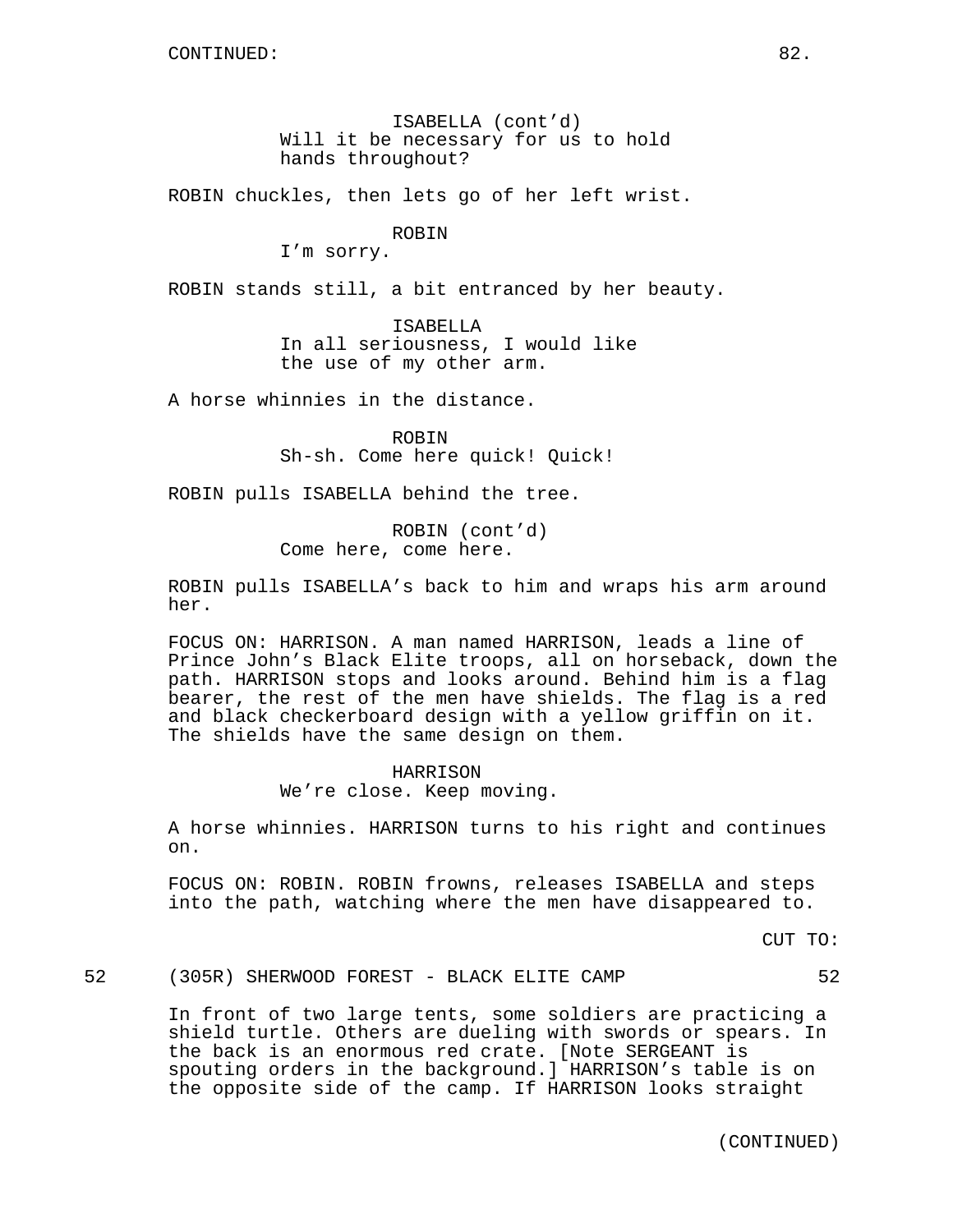ahead he can see the crate. The soldiers practice in the middle of the camp between HARRISON and the crate.

> SERGEANT (VO) Keep together, lads! Move slowly. Slowly forward. Tighter! Close grouping! Right! Come on! Put some energy into it! Shields higher... and... now!

HARRISON is looking over the maps he has. One is of Nottingham and the area surrounding it. Another is a map of the forest and the river. He looks up at the troops and the red crate behind them.

## SERGEANT (VO) Move in closer together!

The gate suddenly opens and the troops form a turtle facing it, then they separate neatly to reveal the SHERIFF riding in on his white horse. He and HARRISON exchange long looks, then HARRISON bends back down over his maps, unfazed. The SHERIFF dismounts and walks over to him.

### SHERIFF

So... Prince John sent you to Nottingham with a mission, and yet nobody saw fit to tell me. The last time I checked, I was still the Sheriff.

HARRISON The Prince is still waiting for his thousand crowns. His patience wears thin.

HARRISON starts for the tent to get another map.

SERGEANT (VO) Protect yourself, come on!

**SHERIFF** As indeed does mine. What's the mission?

HARRISON returns with the map.

HARRISON He wants me to kill Robin Hood.

One of HARRISON's men approaches. HARRISON hands the man the map. The man leaves.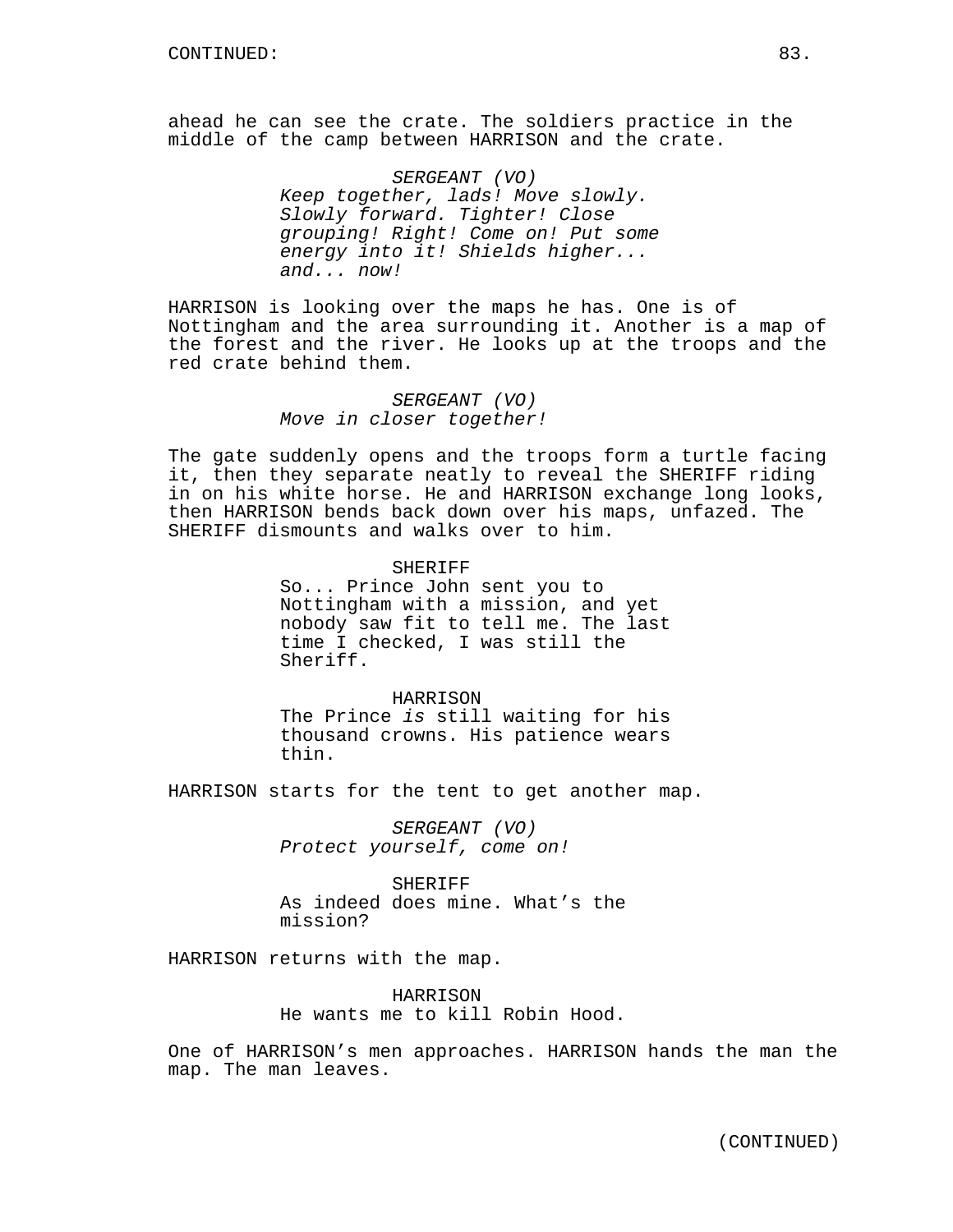SERGEANT (VO) Come on, people!

SHERIFF (chuckle) I'm sure he does.

The SHERIFF chuckles again.

HARRISON I will command the mission without incompetent, ill conceived interference from others.

SHERIFF No. You will fail like...

HARRISON Not this time. The Prince has furnished me with a weapon not even your Robin Hood can escape.

### SHERIFF

What weapon?

HARRISON smiles, then turns and leaves, still smiling. The SHERIFF frowns, wondering if there's something more to the plan, something maybe involving him.

CUT TO:

53 (305R) SHERWOOD FOREST 53

MUCH, ALLAN, LITTLE JOHN, TUCK, and GISBORNE are walking. MUCH is carrying a rough bow and two dead rabbits.

> MUCH All I'm saying is I shot them. It'd be nice if someone else offered to cook them.

ALLAN sees ROBIN approaching.

ALLAN

Robin!

ROBIN and ISABELLA run out of the trees.

ROBIN Turn back! We've got company!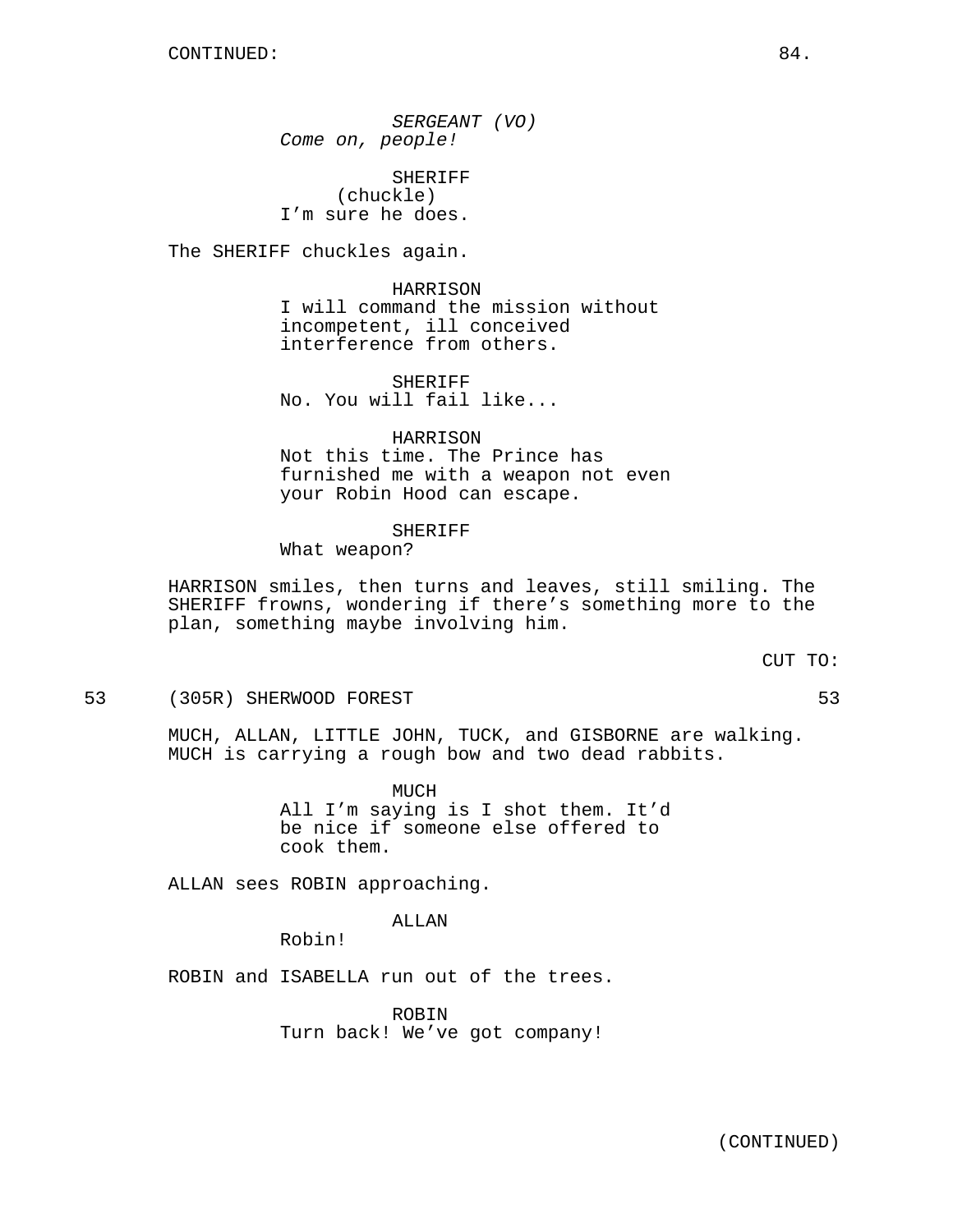#### MUCH

What?

## ALLAN

So I see.

LITTLE JOHN looks back the way they came. ROBIN looks to ALLAN. He is about to explain that ISABELLA is not the "company" he was referring to. ISABELLA notices TUCK and hopes that the drug really does what it claimed. If he recognizes her, her plan will be over before it starts.

ROBIN

No. There are...

LITTLE JOHN runs back, having seen troops.

#### LITTLE JOHN

Robin...

ROBIN Come on! This way!

TUCK

Go, go!

The Black Elite ride after them. They chase them through a meadow.

> ISABELLA What are we doing? We can't outrun them!

ROBIN Don't worry. We're not going to.

TUCK

Follow me!

TUCK jumps into a short ravine. GISBORNE, LITTLE JOHN, MUCH, then ALLAN follow. ROBIN and ISABELLA approach the edge. ISABELLA balks.

ISABELLA

We can't!

ROBIN Yes, we can! Jump!

ROBIN and ISABELLA, holding hands, jump into the ravine. The horsemen slow and stop at the edge, unable to follow.

HARRISON goes to the front and watches them run along the bottom. ISABELLA slips and ROBIN pulls her back up.

(CONTINUED)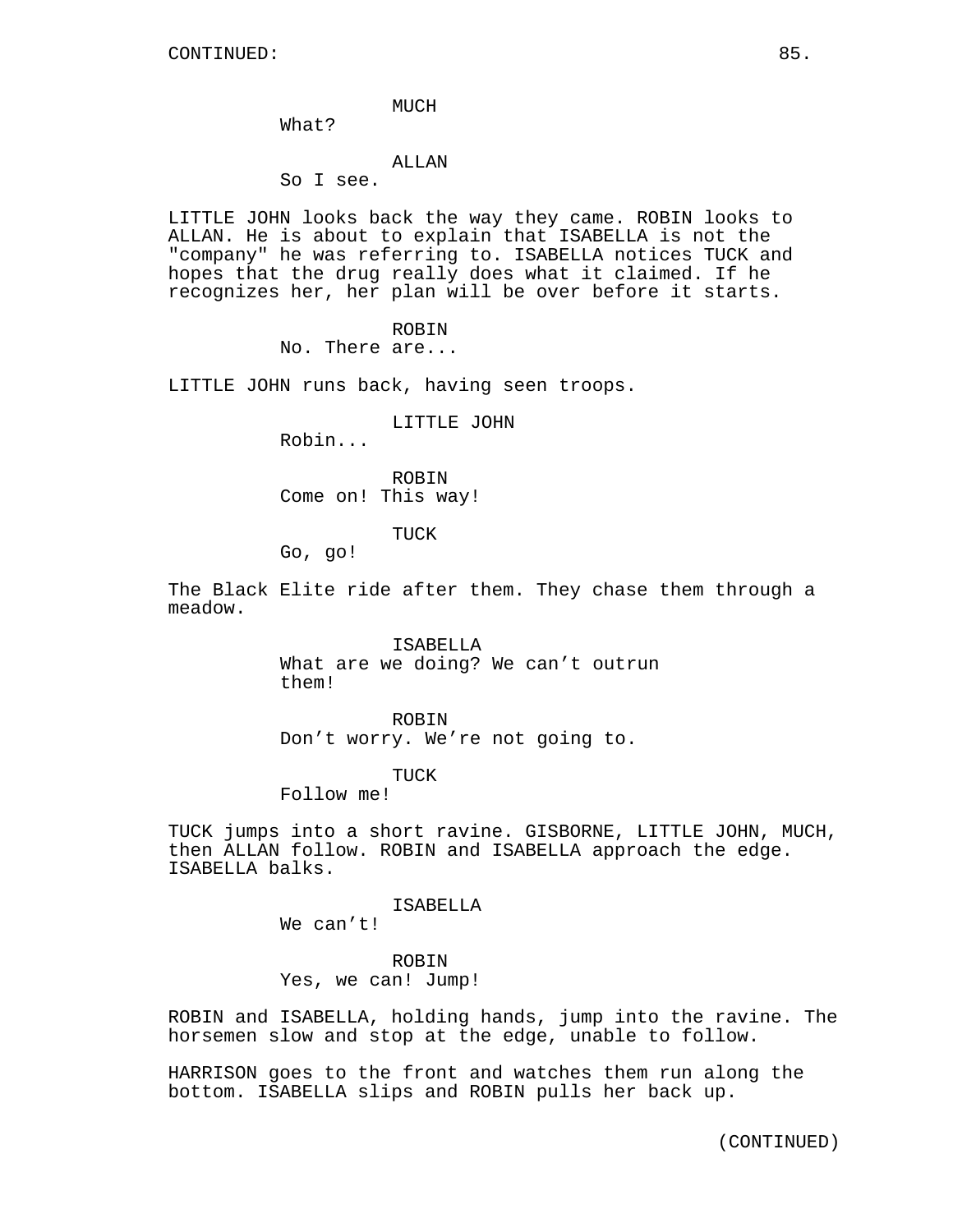ROBIN (cont'd) Quickly! Come on! Come on!

PAN TO:

# 54 (305R) FOCUS ON: SOLDIERS 54

HARRISON holds out his hand to a man, who gives him a map. HARRISON studies it.

> HARRISON (unperturbed) It's time. Get the weapon into position.

> > JUMP TO:

55 (305R) FOCUS ON: GANG 55

#### ROBIN

Go, go!

GISBORNE, TUCK, MUCH, ALLAN and ISABELLA run down the hill. ROBIN comes last checking behind him frequently. ISABELLA, exhausted and not watching where she's going, falls into a low spot.

> ROBIN (cont'd) Come on, come on.

ROBIN bends down, helps her up and they run through the tall rocks. TUCK stops by a rock wall as LITTLE JOHN runs ahead.

> LITTLE JOHN I'll see if the road's clear.

The rest of the gang stop. LITTLE JOHN comes back.

LITTLE JOHN (cont'd) No, they're closing in.

ROBIN Right. We're making it too easy for them. We have to split up.

MUCH Split up? We should stick together!

ROBIN Listen to me. We've got Prince John's elite guards after us.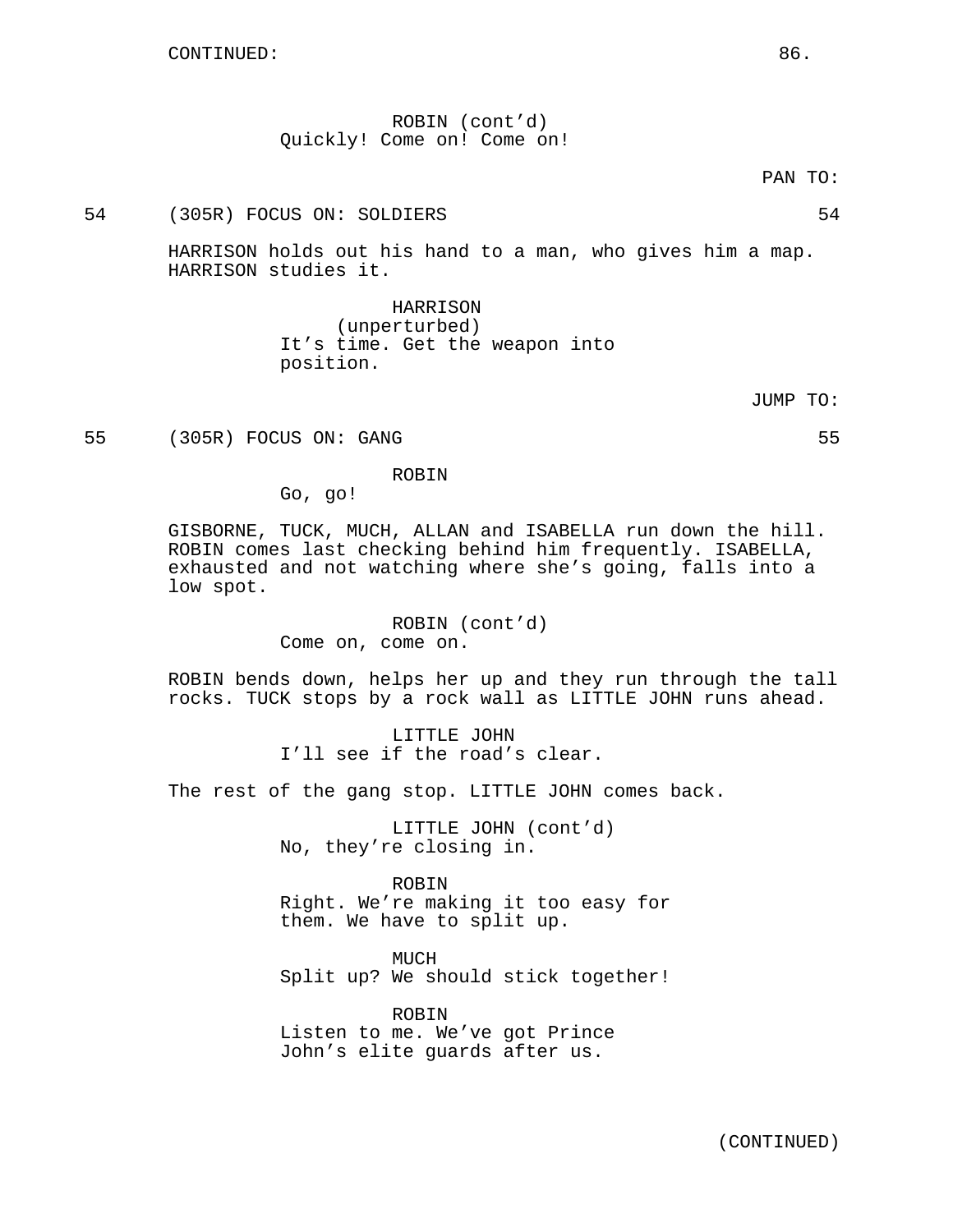TUCK They're taking us seriously.

ROBIN slaps TUCK's chest.

GISBORNE So, he finally did it. There was talk about sending them before I left.

ROBIN I'll lead them away.

ROBIN turns to go.

TUCK

Yeah.

#### MUCH

What?!

ROBIN (turn back) I'll be fine. Just go to Nottingham. I'll meet you there. Get out of the forest as quick as you can.

ALLAN Nottingham? Are you mad?

In the following line, ROBIN says "mistress" in such a way as to let ISABELLA know he still does not believe that.

> ROBIN That's the last place that they'll look. And she needs to meet up with her "mistress". Guy, I need you to make sure she gets there safely.

GISBORNE nods. There is something about this girl that seems familiar. Did he know her? Had they met?

> LITTLE JOHN You're sending Gisborne to...

ISABELLA raises an eyebrow.

ISABELLA

Gisborne?

All look at her. ISABELLA is both happy and sad.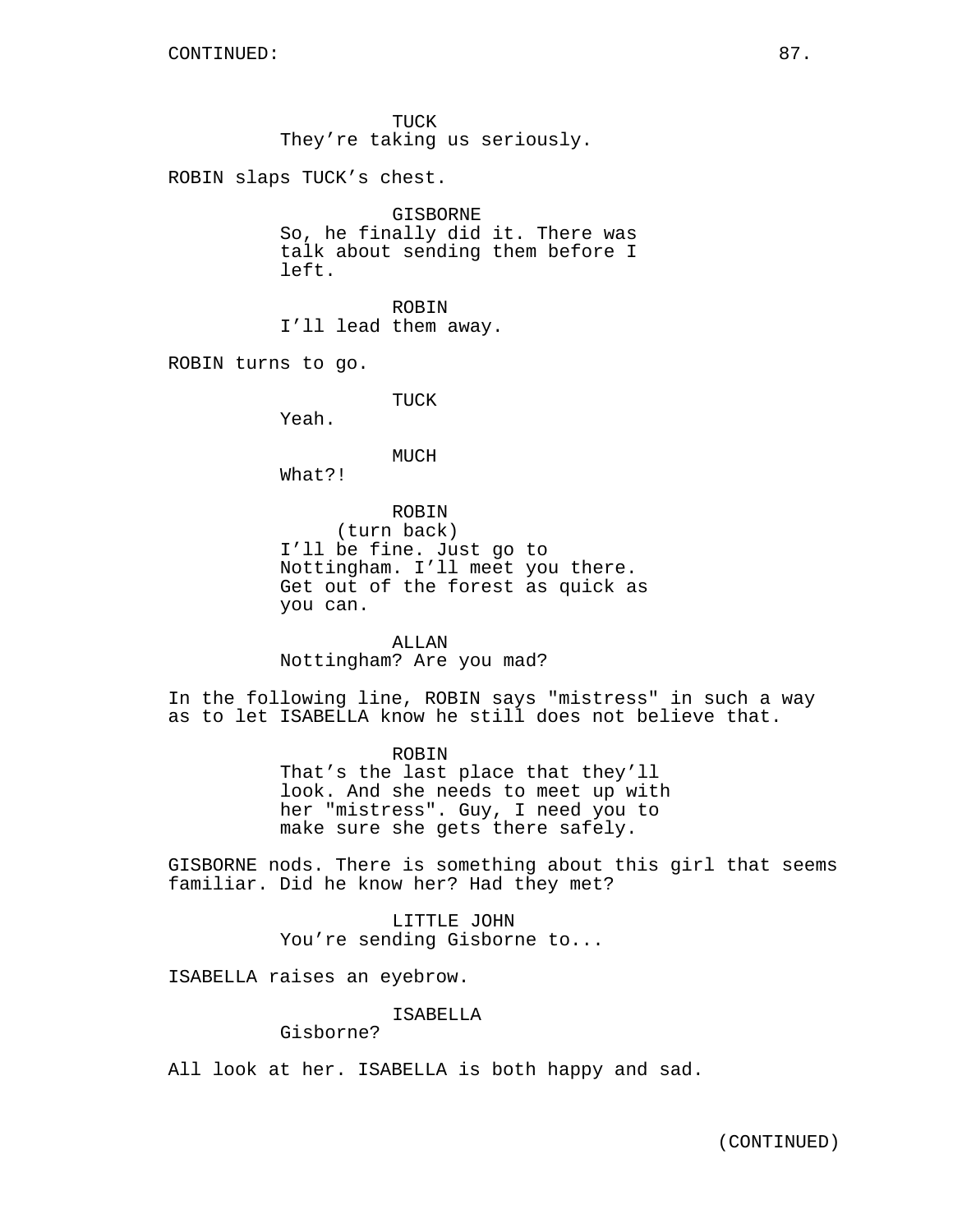ISABELLA (cont'd)

Guy!

GISBORNE and ISABELLA stare at each other.

ISABELLA (cont'd) Mon frère doux.

ROBIN stares incredulously at them both. Did she just say "my sweet brother?"

> GISBORNE (stunned) Isabella?

ISABELLA hugs him. MUCH, TUCK, LITTLE JOHN, and ALLAN look at them, not sure what is going on. ROBIN looks at GISBORNE.

> ROBIN Frère. That's French for brother, is it not?

GISBORNE looks at ROBIN.

GISBORNE

Yes.

ISABELLA stops hugging him.

GISBORNE (cont'd) She's my little sister.

ALLAN looks at GISBORNE with a confused look. ROBIN looks at ISABELLA again, thinking of the girl he knew so long ago.

> ALLAN Sister? You said you had no family?

ISABELLA We haven't seen each other in...

GISBORNE What are you doing here?

ROBIN hears the guards getting closer.

ROBIN Hate to break up this family reunion, but those men are still after us? We have to get out of here.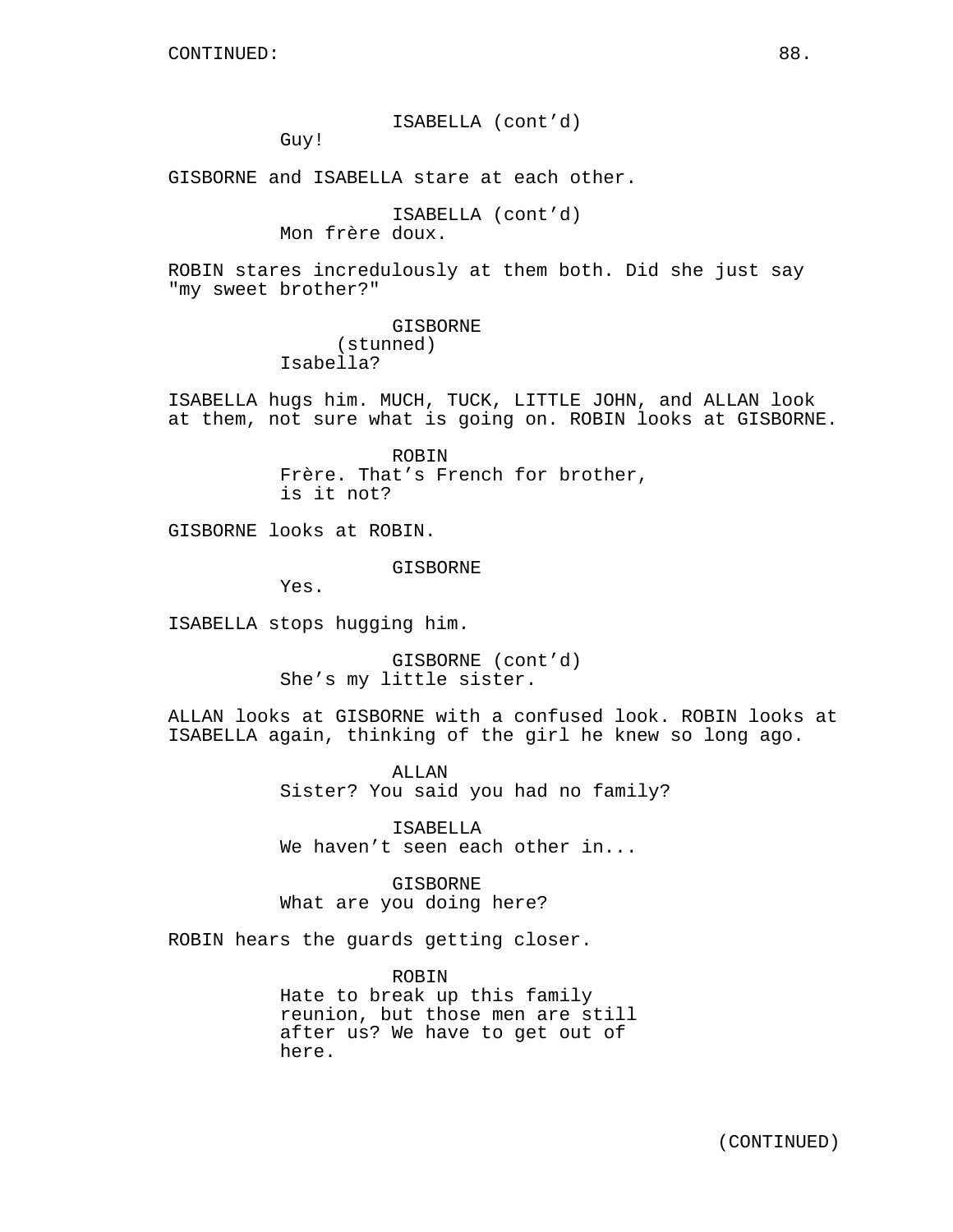Everyone nods in agreement. ROBIN is not sure why ISABELLA really wants to go to Nottingham, but now is not the right time to ask questions. He decides to stick to the plan and maybe discover what she is up to along the way.

> ROBIN (cont'd) See ya in Nottingham.

ROBIN slaps TUCK's shoulder and runs off.

MUCH Robin, wait!

ROBIN keeps going.

TUCK Listen, listen, listen. Guy, Isabella, go north, take the cliff road. Allan, Much, go west through the marshes.

LITTLE JOHN Tuck, I'll go east.

TUCK Good man. I'll go south. Go, go!

GISBORNE (to Isabella) Follow me.

The gang go their separate ways as the CAMERA pans up to show soldiers appearing on the rocks above them and all around them.

56 (305) NOTTINGHAM - CASTLE - GREAT HALL 56

The merchants have been assembled. They're whispering amongst themselves when the door under the balcony squeaks open and the SHERIFF enters, taking off his gloves.

> TREASURER The merchants are here as per your instructions, sir.

The SHERIFF walks through the people.

SHERIFF Yes, I can see that. Let's get on with it.

The SHERIFF addresses the merchants.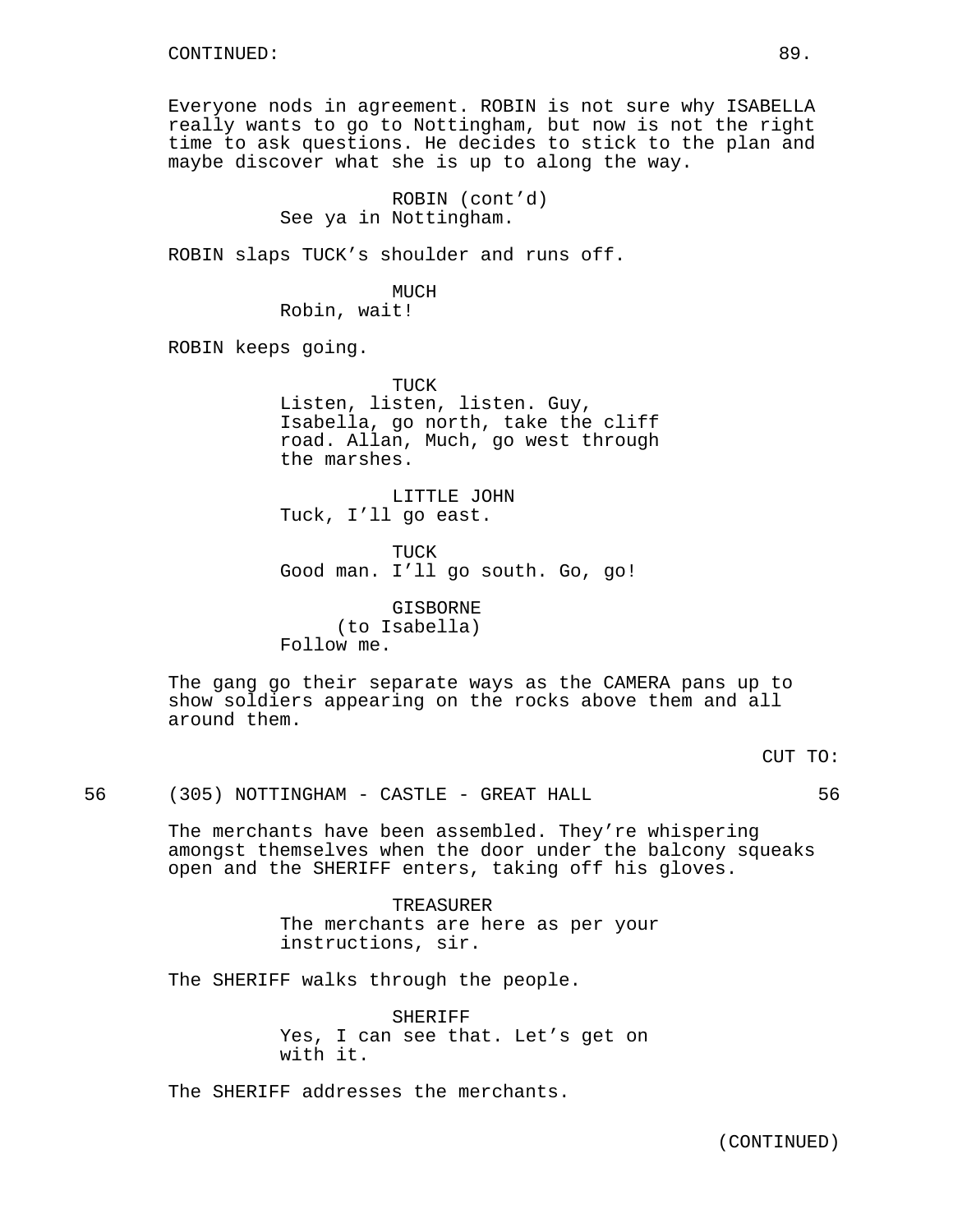SHERIFF (cont'd) Thank you... (beat) ...for coming on such short notice.

The SHERIFF stands behind the table with a ledger.

SHERIFF (cont'd) I thought we would get the boring business of paying our taxes out of the way nice and early this month.

The SHERIFF lays his gloves down on table and looks up.

SHERIFF (cont'd) Unless of course... (sit) ... anybody has a problem with that?

The TREASURER draws his sword. The merchants look at each other.

> TREASURER Step forward with your contribution.

One merchant comes forward and places a purse in the TREASURER's outstretched hand. The TREASURER squeezes it, and it's nearly empty.

> SHERIFF Business is very slow these days, very slow. Must be, hmm? Because you would not short-change me, would you? Because...

TREASURER ...if you short-change the Sheriff you short-change Prince John.

The merchants all turn to leave, some muttering.

SHERIFF What was that?

The SHERIFF stands and comes around the table.

SHERIFF (cont'd) Hmm? You dare to cast aspersions on my relationship with Prince John, hmm? Because your fate is in my hands, hmm? A word in the right (MORE)

(CONTINUED)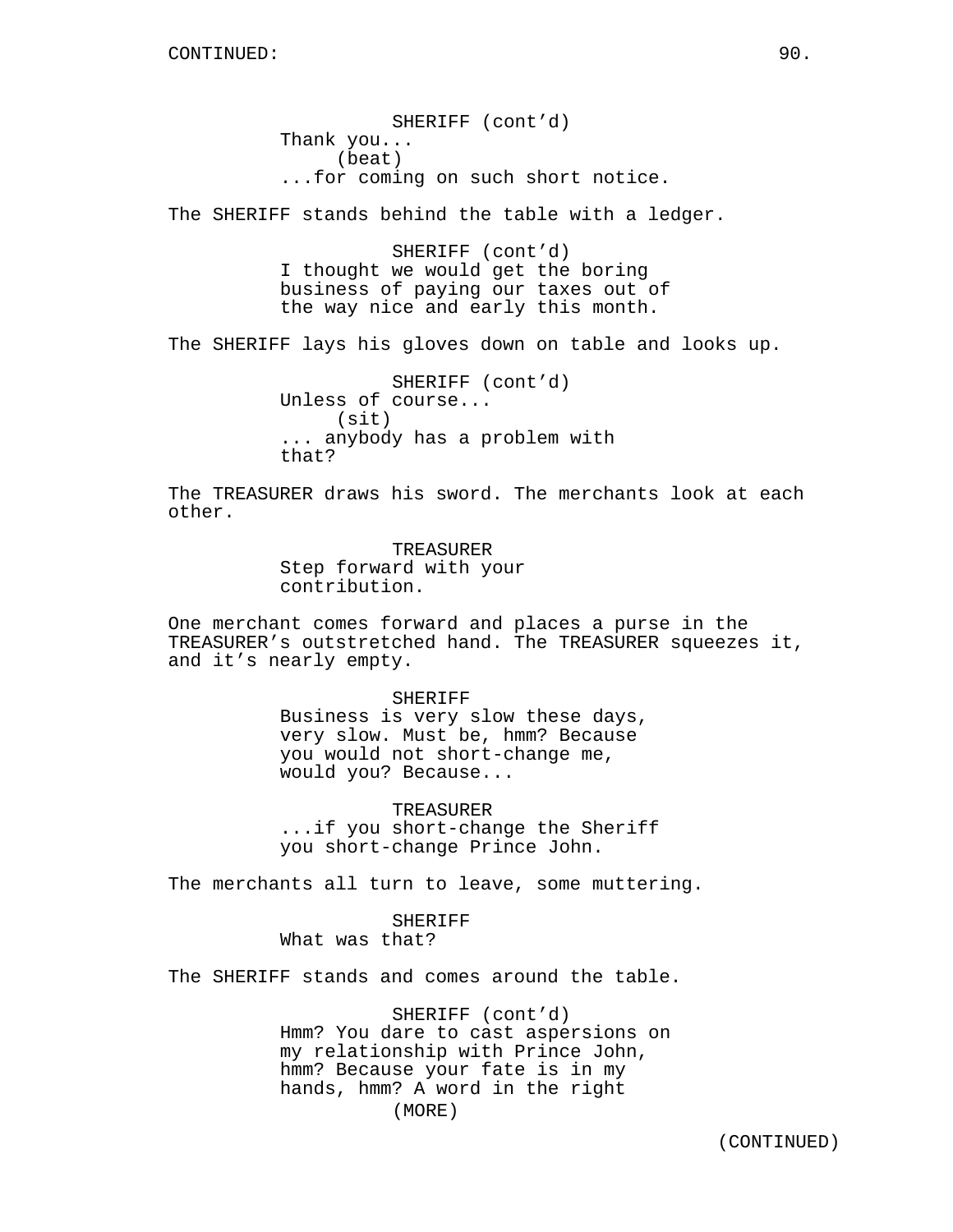SHERIFF (cont'd) ear, a whisper in the right direction.

The SHERIFF grabs the merchant's collar.

SHERIFF (cont'd) (roar) I am still the Sheriff!

CUT TO:

57 (305) SHERWOOD FOREST - FOCUS ON ROBIN 57

ROBIN runs. Soldiers steadily march behind him.

JUMP TO:

#### 58 (305R) GISBORNE AND ISABELLA 58

GISBORNE and ISABELLA walk quickly. Thunder crashes. They stop when they see soldiers. GISBORNE draws his sword.

> GISBORNE Black Elite.

They step forward a bit, standing backs together.

GISBORNE (cont'd) There's more of them. Why aren't they attacking?

ISABELLA Would you prefer if they did?

GISBORNE grabs her hand.

GISBORNE

Let's go!

They run off to the right of their original direction. The soldiers come out from behind a tree each, and follow.

JUMP TO:

59 (305) TUCK 59

TUCK checks behind him, then turns forward again to face a band of soldiers, 2 on horseback, 8 on foot with shields.

> SERGEANT Shields! Together!

The soldiers form a shield turtle.

(CONTINUED)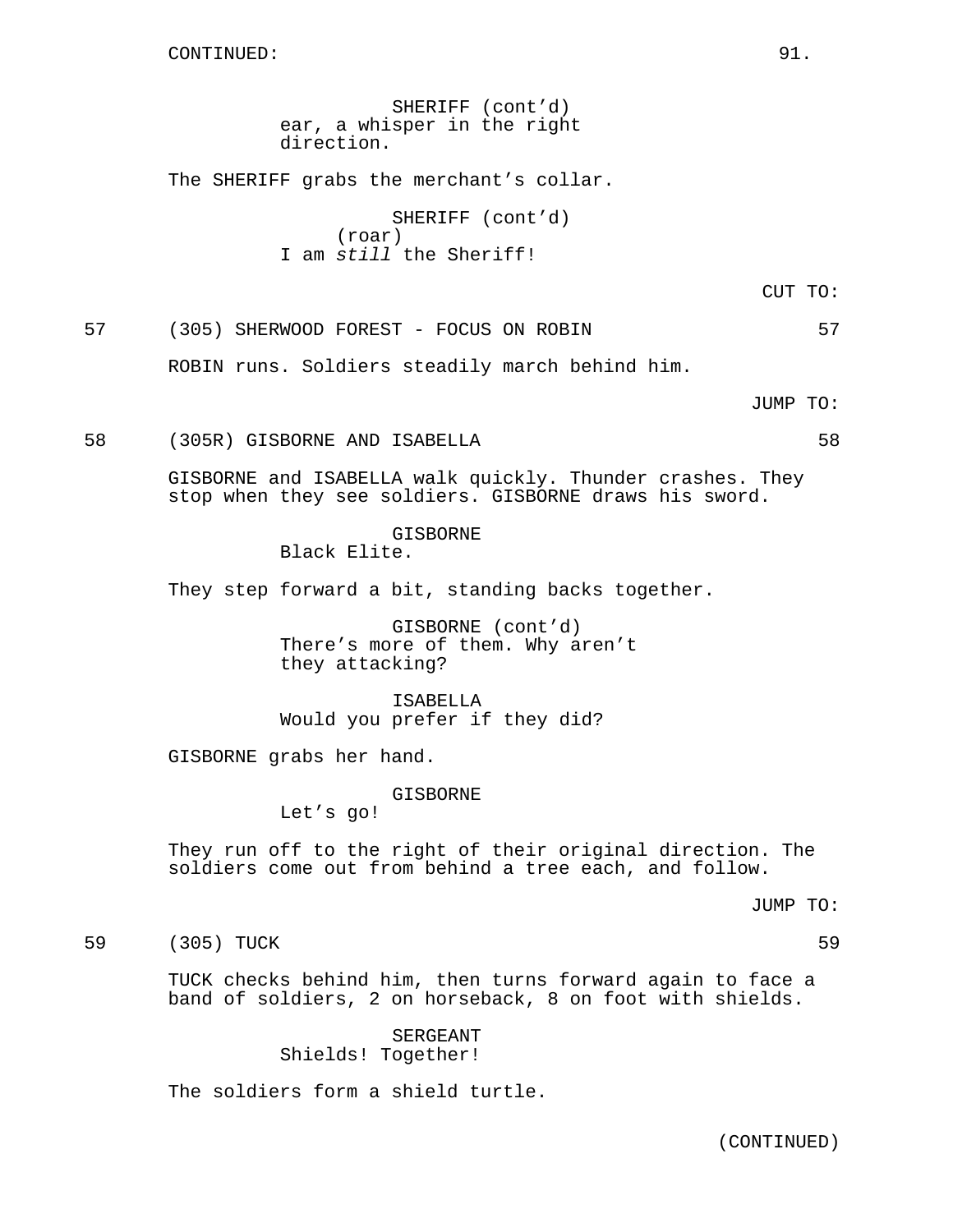SERGEANT Right, lads, shields up!

The shields open, then close. TUCK stares, ready for them to attack. TUCK turns around to find another way but they do nothing more.

CUT TO:

60 (305) NOTTINGHAM - CASTLE - GREAT HALL 60

The TREASURER puts a coin into a wooden bowl. The SHERIFF is watching, sitting in his chair.

> SHERIFF Do you even know how to count?

The TREASURER looks up anxiously, quill in hand.

SHERIFF (cont'd) Where the hell is my treasurer?

TREASURER You killed him, sir.

The SHERIFF kicks the money chest off the table. The TREASURER stands up at attention.

> SHERIFF Anybody can see that that is nowhere near enough!

The SHERIFF advances on the TREASURER.

SHERIFF (cont'd) (quietly) Years of loyal service. That's worth more than coins and dead outlaws, isn't it?

The TREASURER remains silent. The SHERIFF kicks the TREASURER in the shins.

> SHERIFF (cont'd) (shout) Isn't it?!

TREASURER Yes, sir! It is, sir!

SHERIFF Apparently not. (beat) (MORE)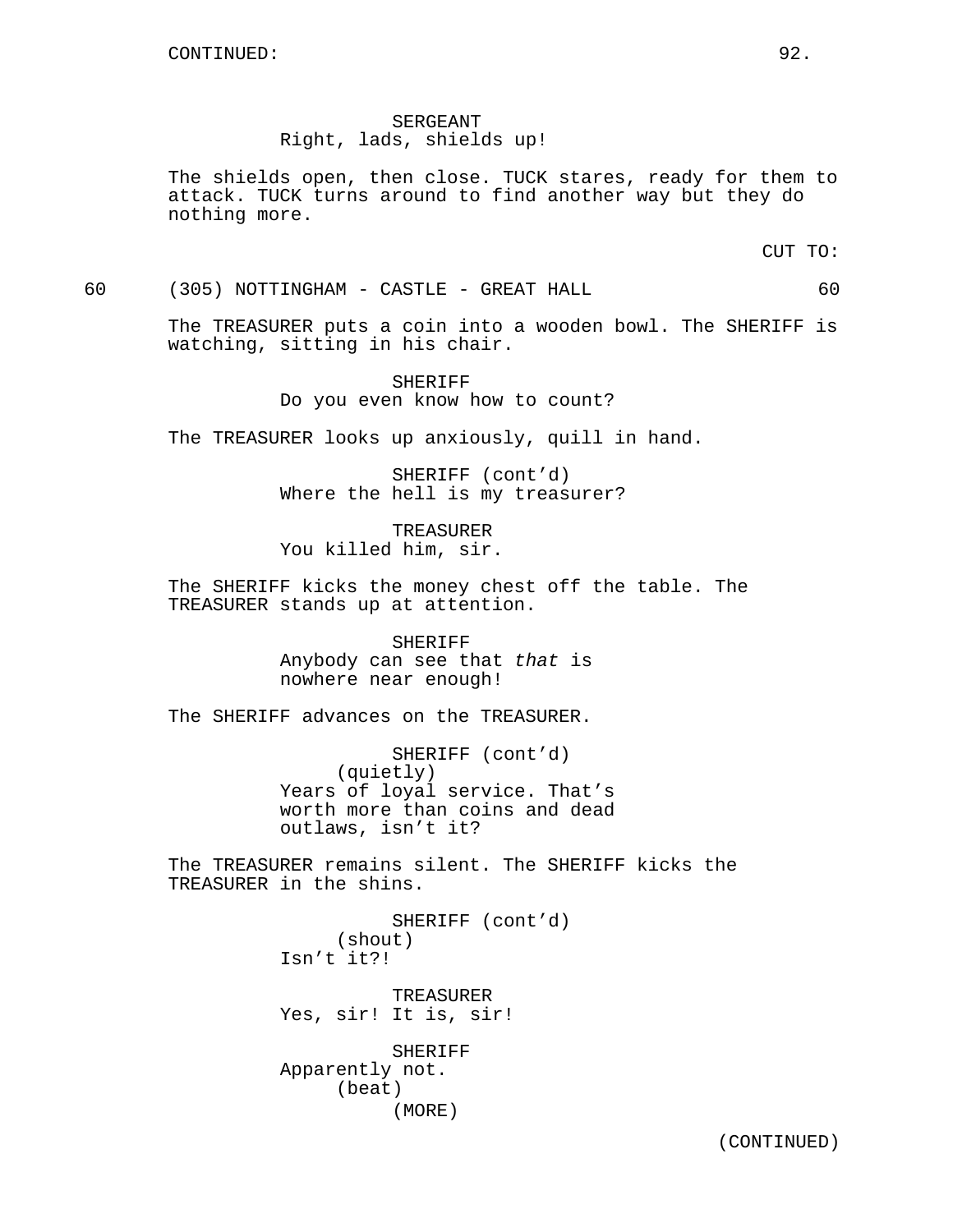SHERIFF (cont'd) Very well. I shall pledge my allegiance in gold. (beat) Come with me. Bring that book.

The SHERIFF leaves. The TREASURER closes and takes the book from the table and follows.

> SHERIFF (cont'd) We're going to make money.

> > CUT TO:

61 (305) NOTTINGHAM - MARKETPLACE 61

The SHERIFF and the TREASURER press through the crowd.

TREASURER It's market day, sir. It's always congested on market day.

SHERIFF Yes, yes, you're quite right.

The SHERIFF puts his hands together eagerly with a clap.

SHERIFF (cont'd) So, something needs to be done. (point) There. (yell) You!

The SHERIFF approaches a couple with two cows.

SHERIFF (cont'd) Two cow family, are we?

MAN Yes, sir.

SHERIFF That'll be two crowns.

The SHERIFF looks to the TREASURER.

SHERIFF (cont'd) Well, don't just stand there, man, take the money.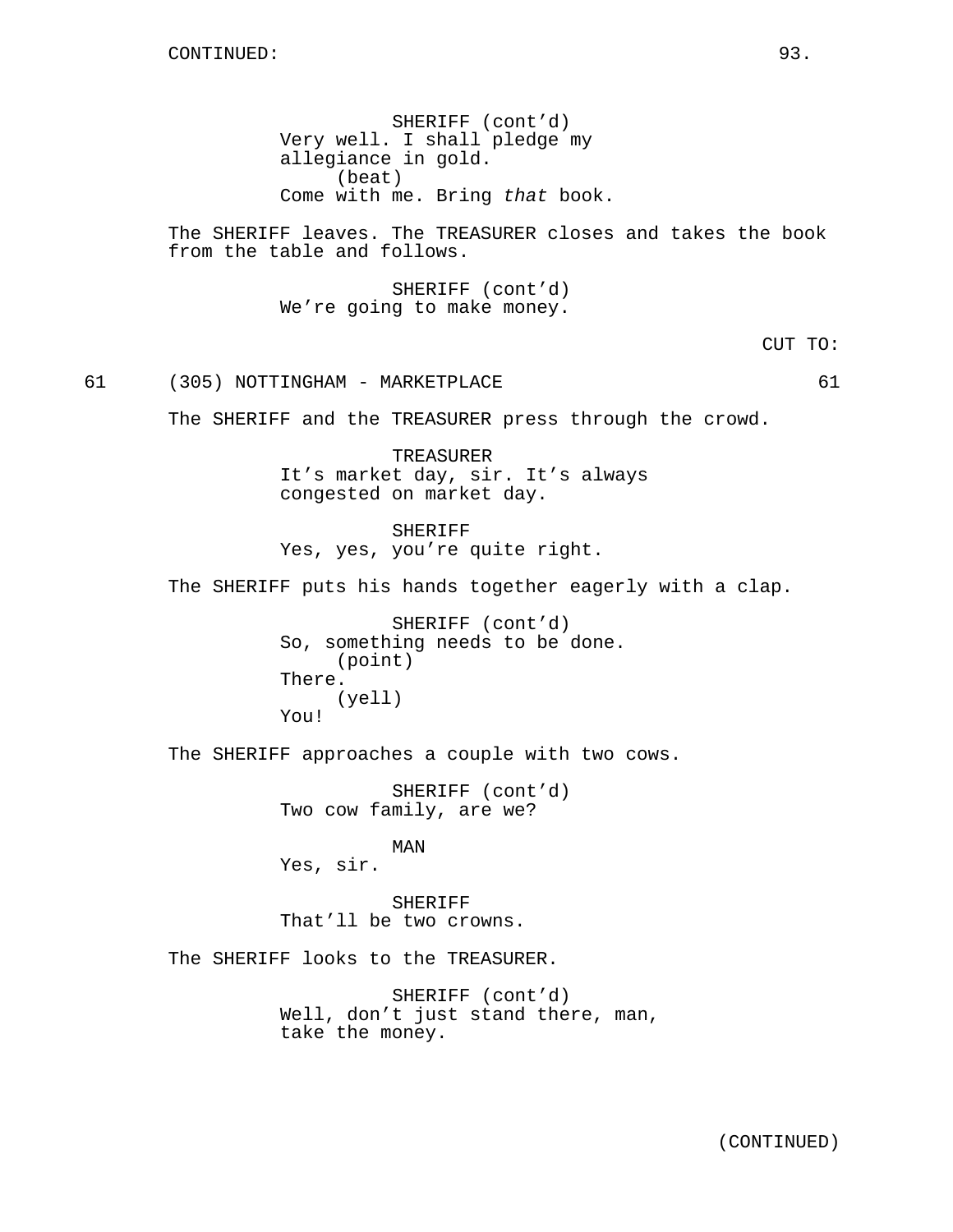TREASURER

Yes, sir.

The TREASURER looks at the man.

TREASURER (cont'd)

Two crowns.

The SHERIFF turns.

SHERIFF Stop! How many goats have you got there?

The SHERIFF steps aside. The cow man is still searching his pockets. The TREASURER holds out his purse.

> TREASURER Where's your two crowns?

> > CUT TO:

62 (305) SHERWOOD FOREST - THUNDERSTORM 62

LITTLE JOHN sneaks through the trees in the rain. He hears the sounds of grunting and clanging.

Five boys in a wagon watch a woman, with a sword in each hand, fight two men who also have swords.

The woman is knocked on her back and LITTLE JOHN intercedes. He blocks and punches one man (named GIZMO) in the stomach with his staff. The other man (named TITUS) is also hit in the stomach, and then upside the head.

LITTLE JOHN looks around.

LITTLE JOHN Anyone hurt?

He sees the woman at his feet and pulls her up.

BERTHA

No.

BERTHA punches LITTLE JOHN in the jaw with her left fist and he falls over backwards, dazed.

> BERTHA (cont'd) But you are.

LITTLE JOHN slowly sits up, grunting.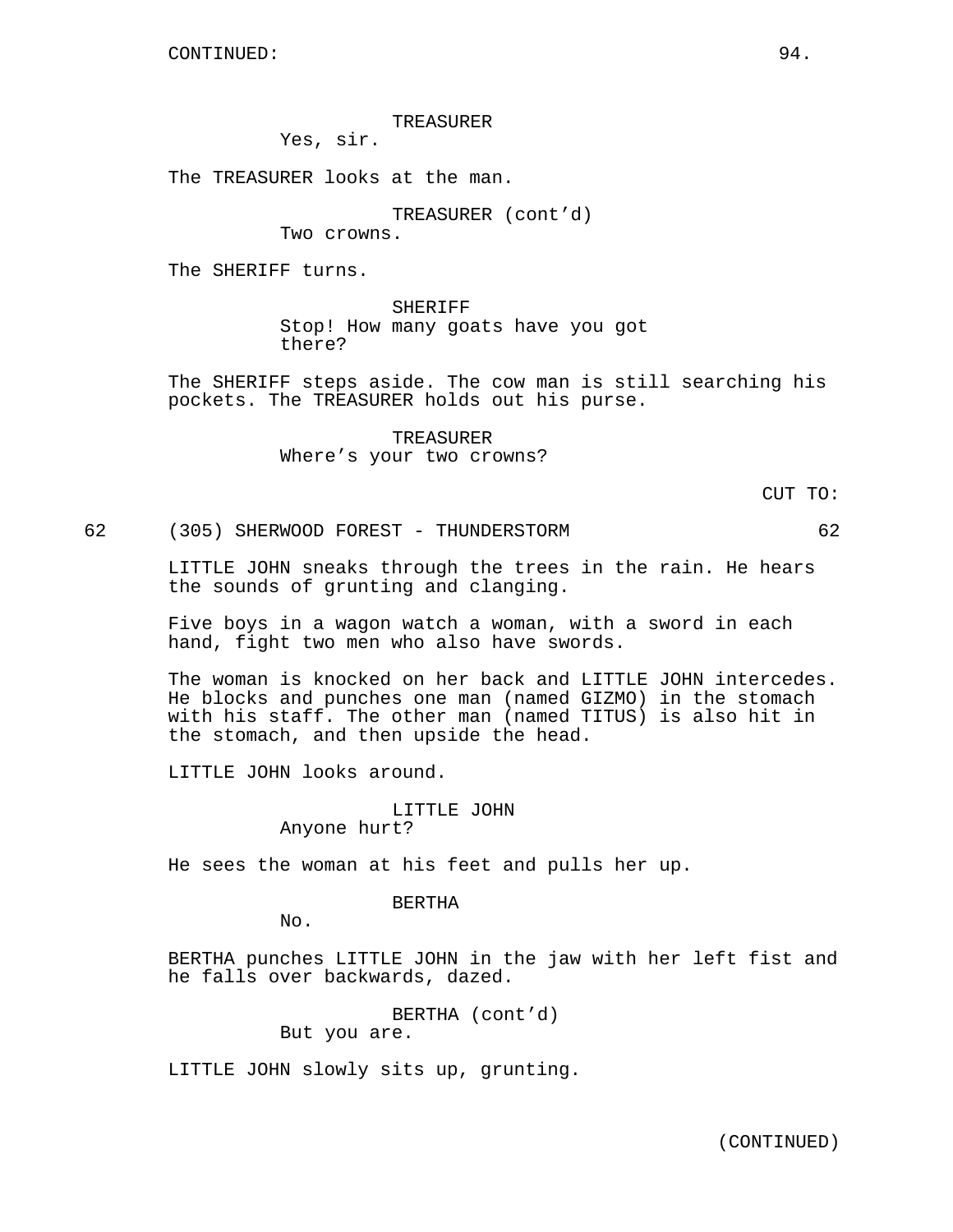#### LITTLE JOHN

Oh!

A small boy (named WALT) sits at his side, smiling. LITTLE JOHN sighs and looks away. WALT pokes the bruise on his cheek.

### WALT Does that hurt?

### LITTLE JOHN

Yes!

LITTLE JOHN looks up and sees BERTHA wrapping GIZMO's arm. TITUS is lifting a small log up and down behind his head. The wagon with the boys is behind GIZMO.

> LITTLE JOHN (cont'd) (sigh) I thought you were being attacked.

LITTLE JOHN gets up.

BERTHA

No. I was training my men, although watching you and Gizmo...

BERTHA pulls the splint tight as the boys help WALT into the wagon.

> BERTHA (cont'd) ...maybe I'm out of a job.

LITTLE JOHN (Rub cheek) Oh, I'm sorry. I didn't...

BERTHA Don't worry. You've got Titus training hard.

BERTHA steps to LITTLE JOHN and spreads her arms wide, presenting herself.

> BERTHA (cont'd) Bertha of Bath.

LITTLE JOHN nods and looks away, not knowing the name.

BERTHA (cont'd) (impatiently) Of Bertha's Circus Maximus... famous from Huddersfield to Haltemprice?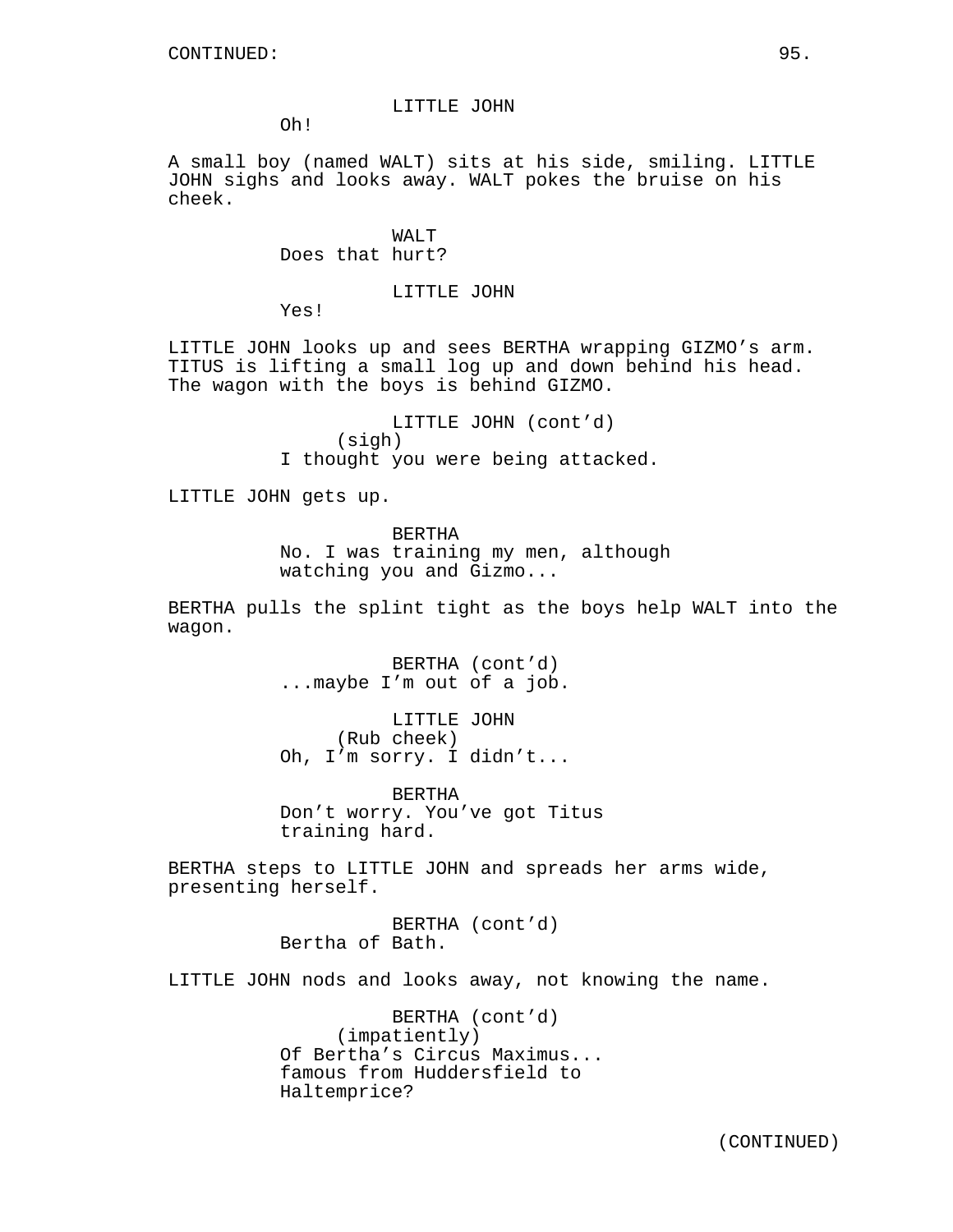LITTLE JOHN shakes his head. BERTHA puts her hands on her hips in disbelief.

> BERTHA (cont'd) Where you been?

LITTLE JOHN Here, mainly.

BERTHA frowns and a horse whinnies in the distance. They both look in that direction and see Black Elite approaching.

> LITTLE JOHN (cont'd) I've got to go.

> > BERTHA

Why?

LITTLE JOHN That's Prince John's men. They're looking for me.

BERTHA thinks quickly. LITTLE JOHN turns to go. BERTHA grabs his staff.

> LITTLE JOHN (cont'd) Please! I'm an outlaw, one of Robin Hood's men. If they capture me...

BERTHA Which is exactly what they will do if you run.

BERTHA turns to the wagon. WALT hands her a dirty piece of white cloth. She offers it to LITTLE JOHN.

> BERTHA (cont'd) Here, trust me.

> > LITTLE JOHN

I don't...

BERTHA pushes him behind TITUS and GIZMO. Three horsemen stop in front of them, while the foot soldiers surround them. BERTHA ties the cloth over LITTLE JOHN's nose and mouth.

> LITTLE JOHN (cont'd) This is not going to work.

BERTHA No-no-no-no. Keep your head down.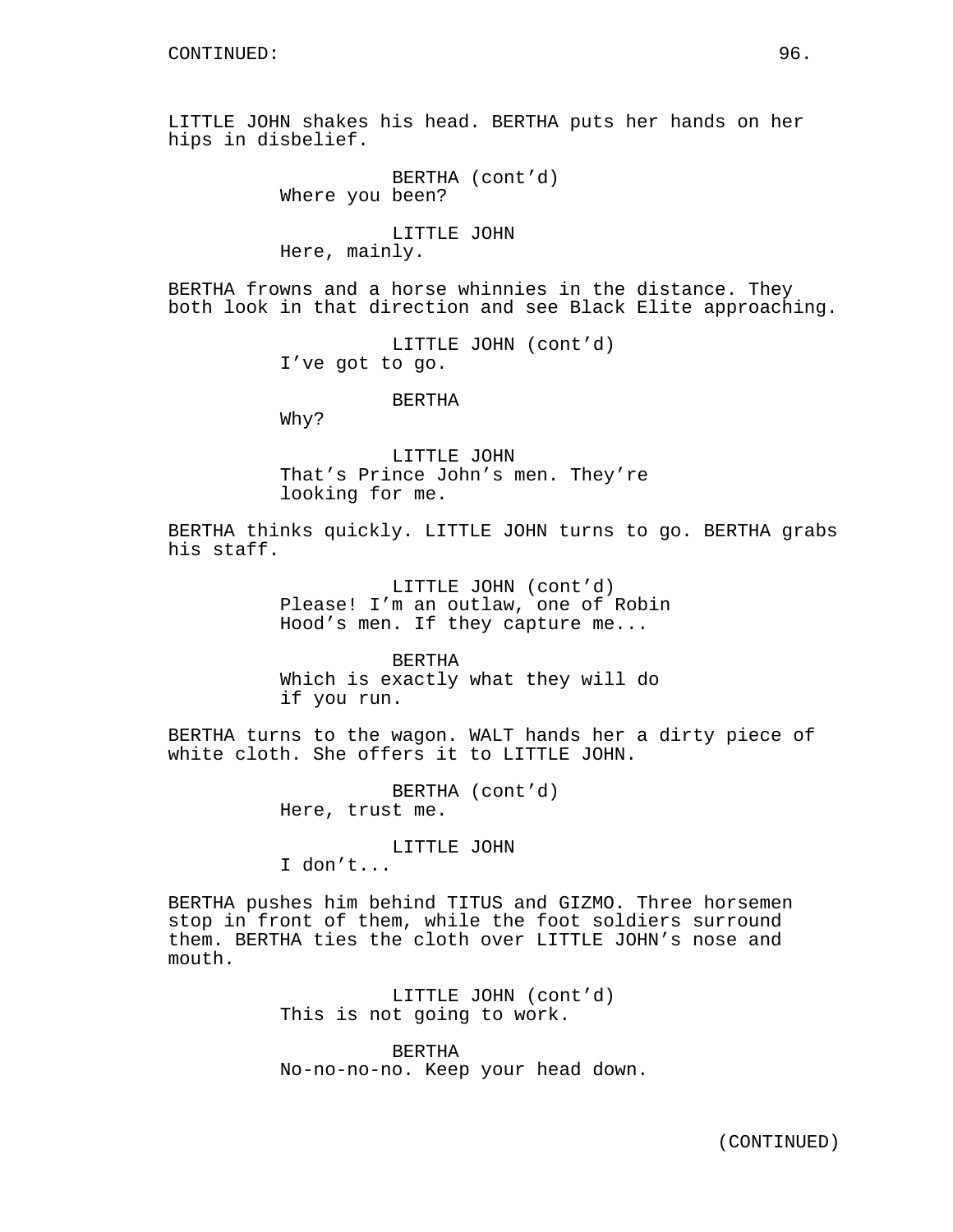A guard hands off his shield, dismounts and approaches BERTHA. BERTHA smiles grandly and slyly, a hand on one hip.

> BERTHA (cont'd) How can I help you, officer?

ELITE GUARD Name... and purpose in this forest.

BERTHA I see, straight to business, is it? Suit yourself. (put arms out) I'm Bertha, of Bertha's Circus Maximus. (turn to right) These are my gladiators... (turn to left) ...my little band of helpers, and we're on our way to Nottingham.

The guard looks over all the faces, and shows interest in LITTLE JOHN's. LITTLE JOHN keeps his head down.

> ELITE GUARD What's wrong with him?

The guard steps forward. BERTHA puts a hand to the guard's chest.

### **BERTHA**

He's a leper.

LITTLE JOHN coughs. The guard looks at BERTHA, then steps back, repulsed.

> ELITE GUARD Begone, woman. The forest is no place for you to be today.

The guard walks back to his horse.

BERTHA I was getting that impression already, but thank you for the advice.

The guard mounts, takes back his shield and they all leave. LITTLE JOHN pulls down the cloth.

> BERTHA (cont'd) (Whisper to men) Let's get out of here.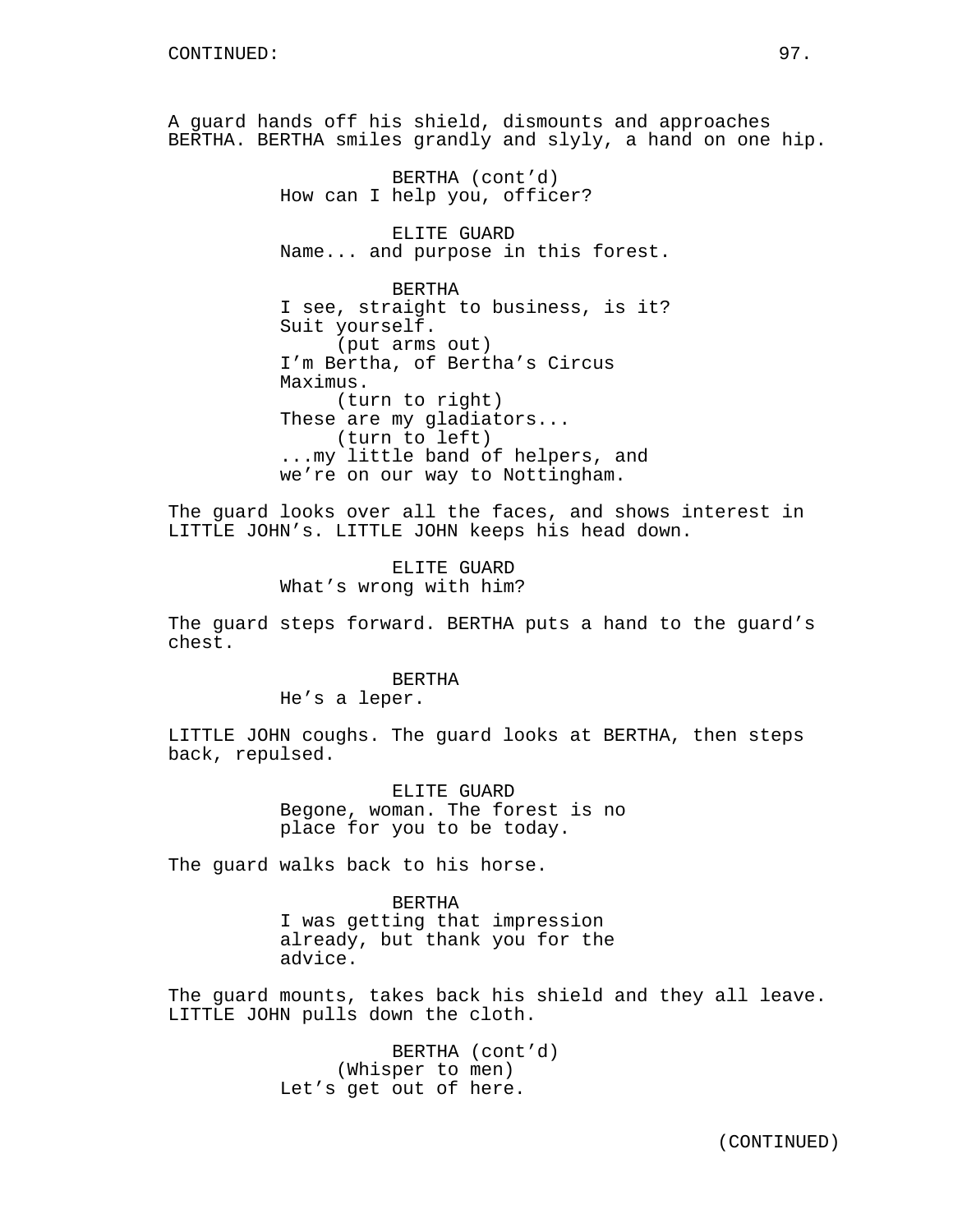LITTLE JOHN nods.

CUT TO:

63 (305) SHERWOOD FOREST - ROBIN 63

ROBIN runs. He stops by a tree to catch his breath. He looks behind him and sees the Black Elite still closing in. An arrow whistles and sinks into the tree trunk right by his head.

> ROBIN (determined) All right.

ROBIN looks back at his quiver with a single arrow in it.

ROBIN (cont'd)

Damn.

ROBIN pulls out the arrow.

CUT TO:

64 (305) SHERWOOD FOREST - LITTLE JOHN 64

BERTHA pats one of the horses pulling the wagon. TITUS is looking at the horse's back foot.

> TITUS This is going to slow him down a bit.

BERTHA This is all we need.

BERTHA gives a frustrated sign, and turns to LITTLE JOHN, with WALT.

> BERTHA (cont'd) This could take a while. Keep an eye out for company.

WALT stares at LITTLE JOHN. LITTLE JOHN wonders what the kid is looking at.

> LITTLE JOHN (annoyed) What?

WALT Are you a giant?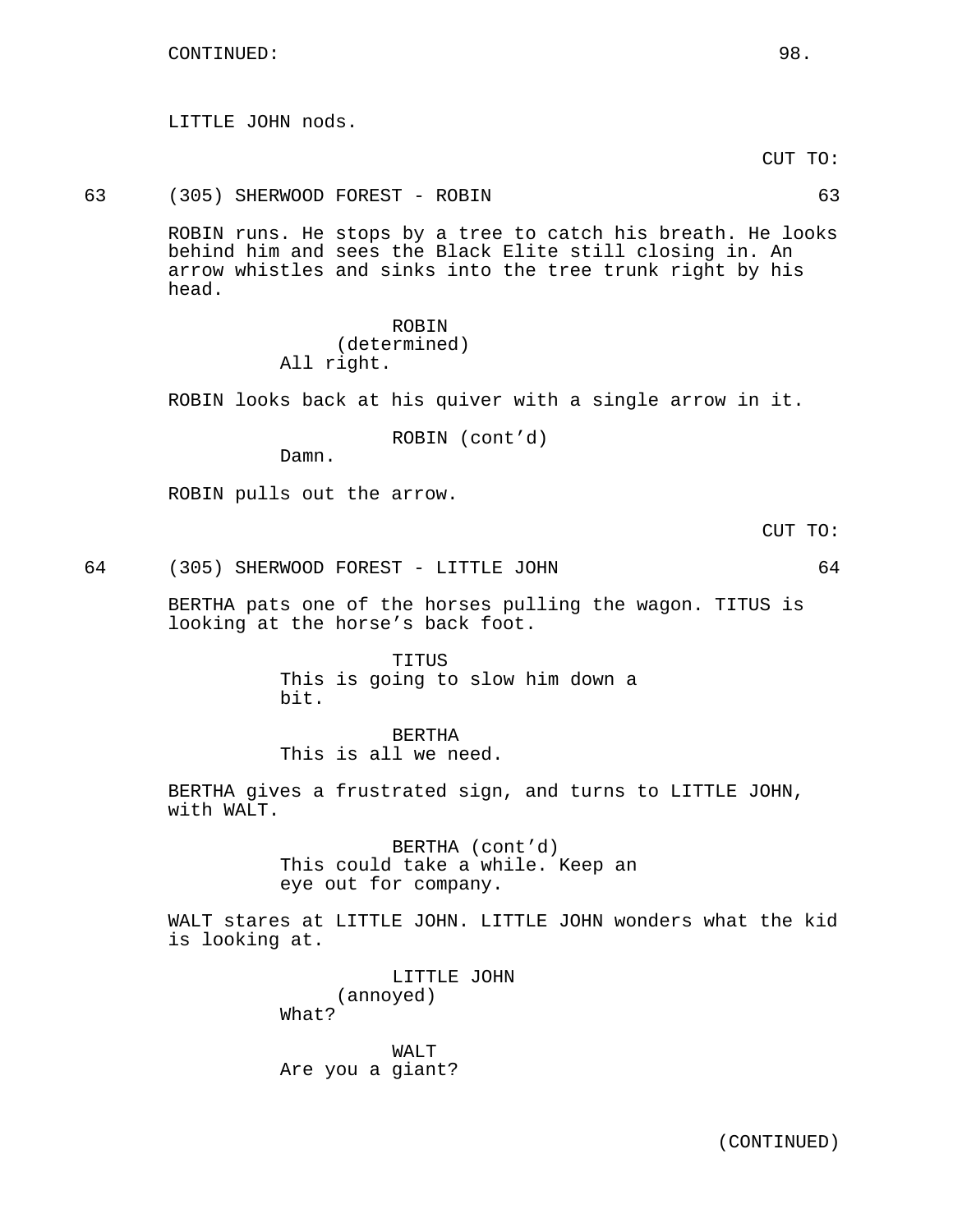# LITTLE JOHN No. Are you a gladiator?

LITTLE JOHN immediately growls at WALT, who laughs and runs off.

> LITTLE JOHN (cont'd) (to Bertha) Are they all yours?

BERTHA Er... not by birth.

They both chuckle.

WALT<sub>T</sub> She saved us.

BERTHA Eh, Walt, don't be silly.

WALT She did! None of us had anyone. We'd have starved to death.

BERTHA Hey! That's enough!

BERTHA turns to LITTLE JOHN.

BERTHA (cont'd) I find them on my travels. Begging or thieving. I take in as many as I can. I feed them, I clothe them. I'm only doing what anyone else would.

LITTLE JOHN I wish that was true.

BERTHA Hey, you could help us.

LITTLE JOHN

How?

BERTHA When we get to Nottingham, fight for us.

BERTHA turns to the boys for their approval.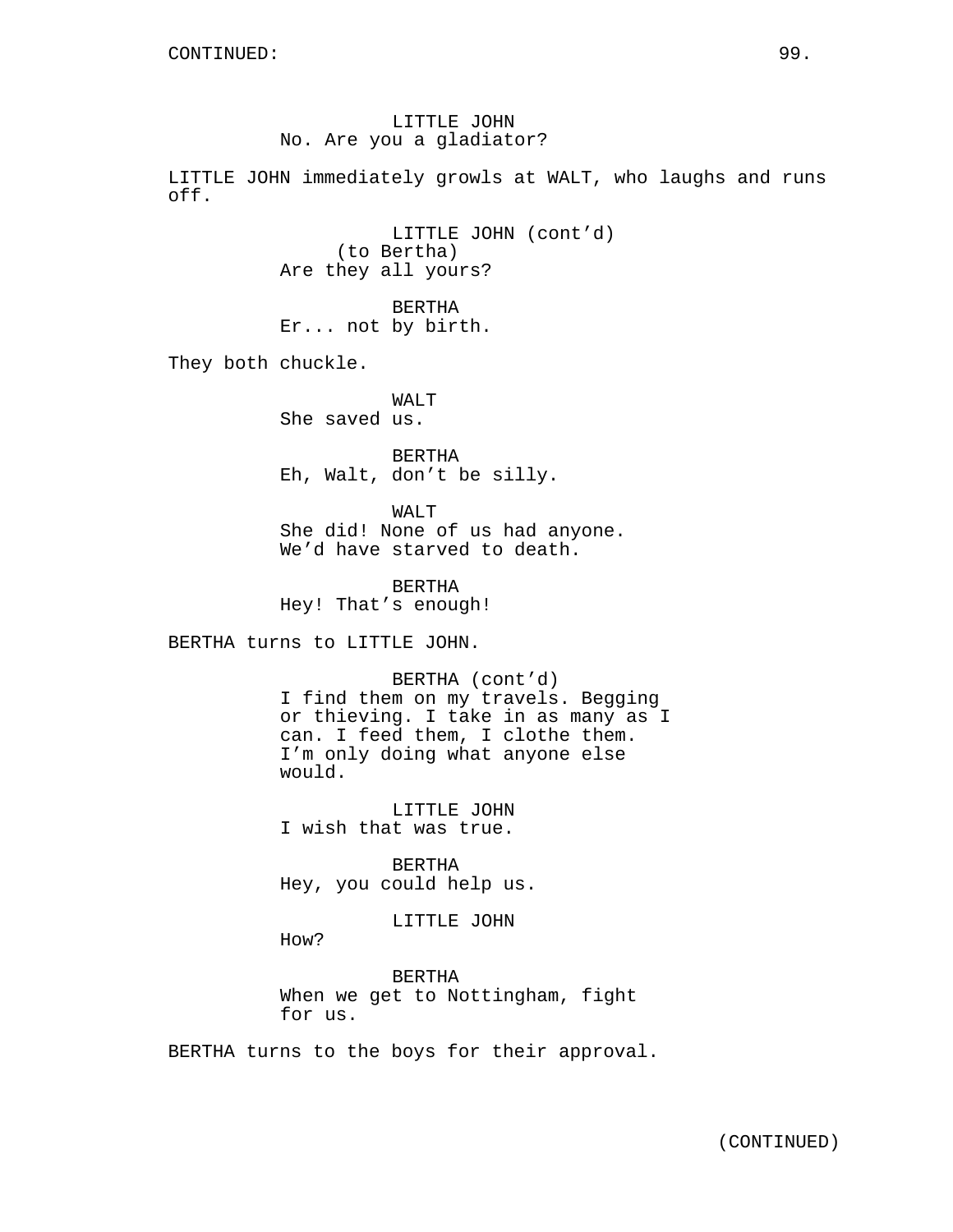BERTHA (cont'd) Yeah? In the show.

The boys cheer.

LITTLE JOHN No, that wouldn't be helping you. That would just put all of you in more danger.

BERTHA We'd disguise you again. It was you that put Gizmo out of action.

LITTLE JOHN (sigh) No, I can't.

BERTHA I can't cancel the show.

BERTHA puts on a pitiful face.

BERTHA (cont'd) Or if I do it will be a long cold winter for us all.

LITTLE JOHN (look at the boys, sigh) All right. I'll stay with you.

BERTHA laughs and the boys cheer.

LITTLE JOHN (cont'd) Until my friends make it to Nottingham.

BERTHA turns to the boys. LITTLE JOHN turns around.

LITTLE JOHN (cont'd) (mutter) If my friends make it to Nottingham.

CUT TO:

65 (305R) SHERWOOD FOREST 65

ALLAN and MUCH, panting, run into GISBORNE and ISABELLA, who are also panting. ALLAN gasps as he almost crashes into GISBORNE.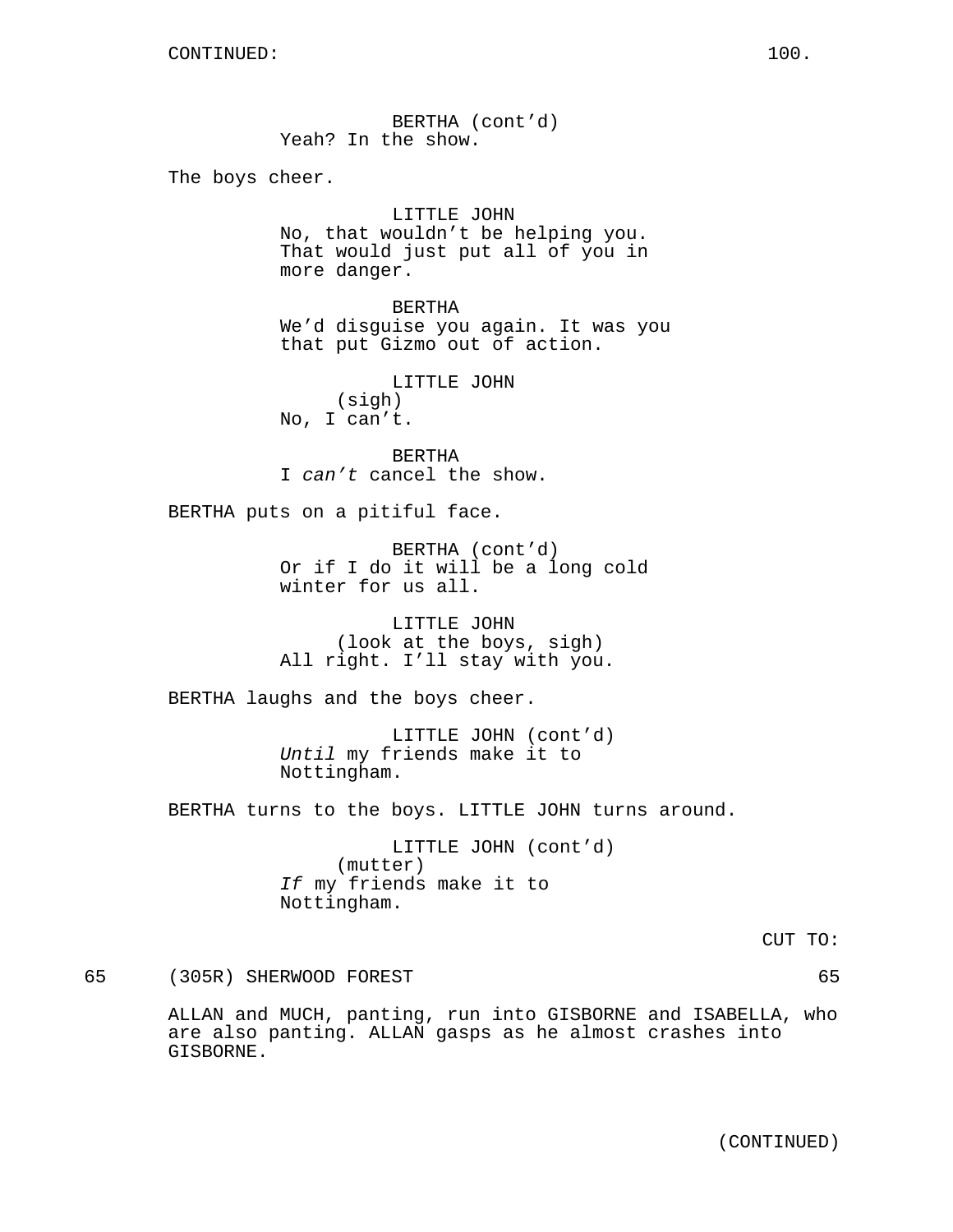GISBORNE I thought you were heading west!

MUCH We were. You're meant to be heading north.

GISBORNE We're trying, but there's Black Elite at every turn.

ALLAN sees movement coming at him. He's about to draw his sword when he recognizes TUCK running at him.

> ALLAN There must be hundreds of men.

TUCK Yeah, there are, and they seem to know exactly where we're going.

ROBIN runs in.

ROBIN

Or where they want us to go.

The gang are silent, trying to catch their breath.

ROBIN (cont'd) We've been herded!

MUCH Like sheep.

ROBIN

Like lambs... to the slaughter. They've been tracking us, they've exhausted our arsenals. I've one arrow left!

GISBORNE So how do we get out of here?

ROBIN (look behind) Well, there's only one way left to go. (jerk head to left) Come on. Quickly.

ISABELLA, TUCK, ALLAN and GISBORNE take off after ROBIN. MUCH looks behind himself, then follows.

They run a short way and ROBIN stops.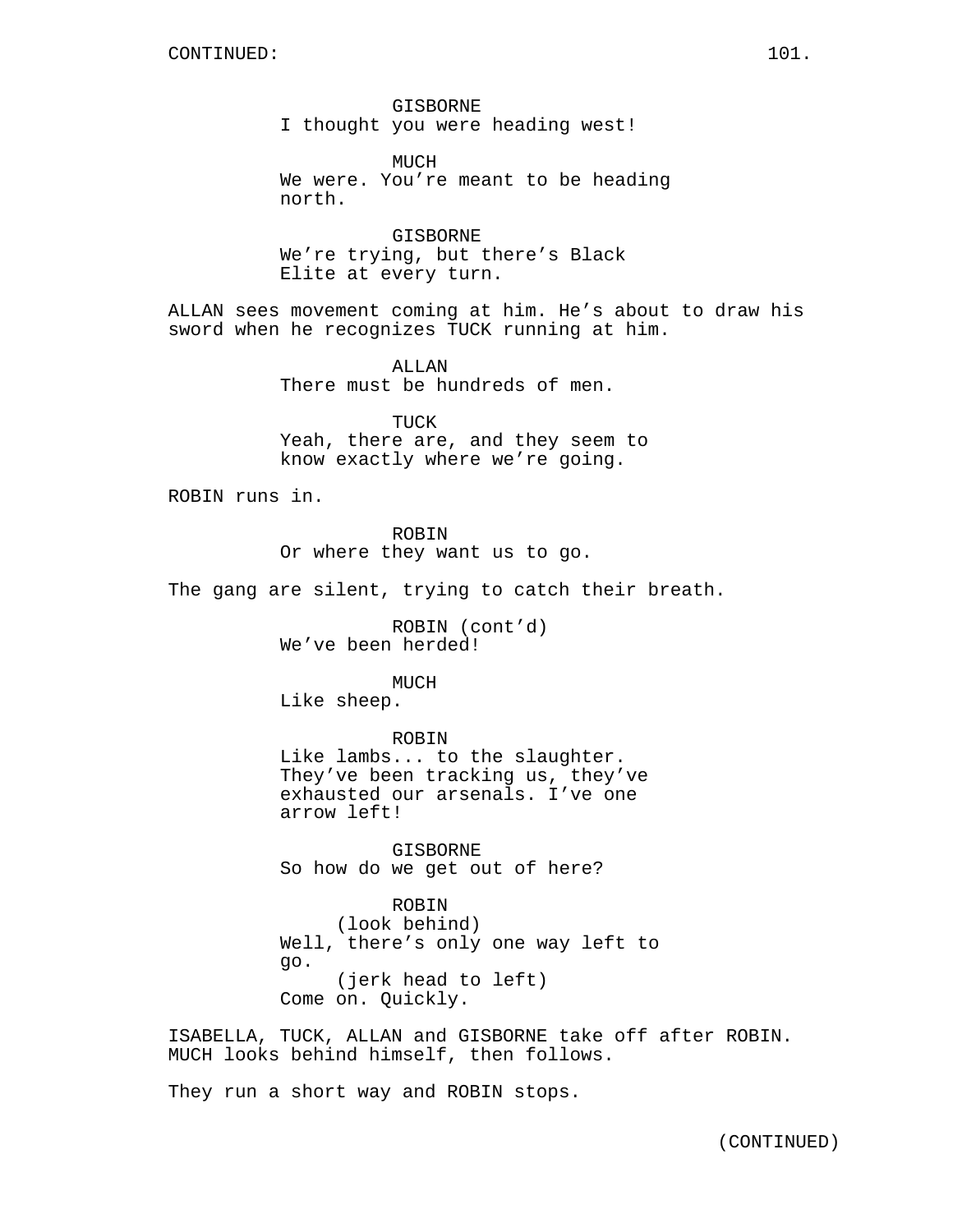ROBIN (cont'd) They're coming. This way.

ROBIN turns around but can only go a few steps before he sees the soldiers closing in. GISBORNE turns around.

#### GISBORNE

What now?

The elite guards are quickly closing in.

ROBIN

Come on.

He stops when he catches up to ISABELLA. GISBORNE looks at ROBIN.

# GISBORNE

Where now?

MUCH Back that way!

GISBORNE pushes ISABELLA forward.

GISBORNE Go, go, go, go!

The Black Elite close in, walking shield to shield.

The gang run towards them. MUCH at the rear walking backwards with his sword out.

The guards form a turtle and slowly advance.

The gang exit the trees to a large clearing where HARRISON and more troops await them.

HARRISON sits quietly on his horse, a flag bearer and the red crate behind him.

> ROBIN I take it you're in charge.

HARRISON (smile) Yes. And be assured, Robin Hood, that your death will be real this time. Not rumoured.

ROBIN Prince John must have great confidence in you for him to give you all these men.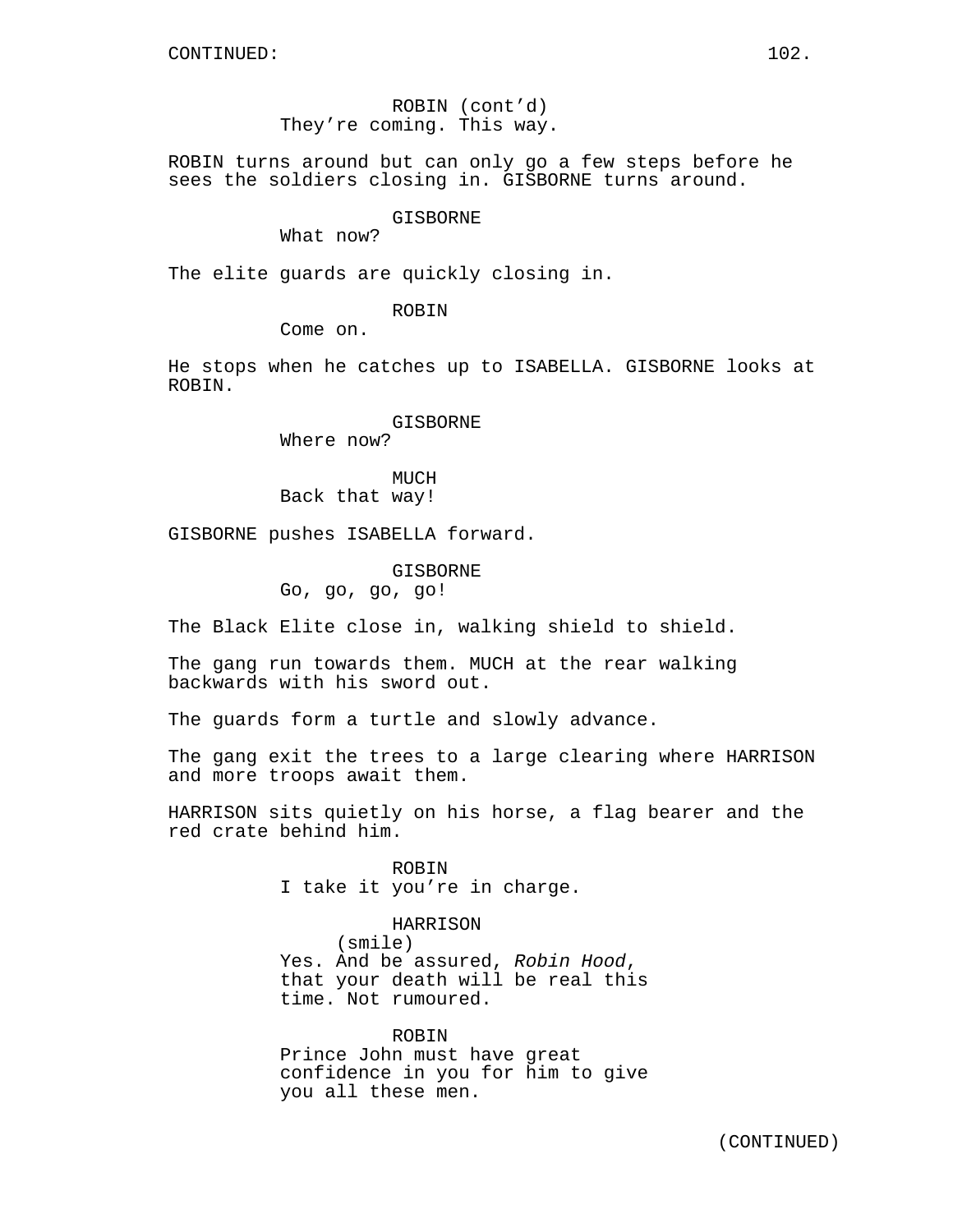HARRISON smiles and turns his horse around, as does the flag bearer.

The red crate, with a square door, stands alone, with a guard on top holding a rope handle.

> MUCH (uneasily) What's he got in there?

ROBIN (flustered) How should I know? Just ready yourself.

MUCH How can I ready myself if I don't know what I have to be ready for?

GISBORNE Then just be ready for anything!

The gang wait, shifting their feet while the troops clear to the side.

ROBIN checks behind him, and the turtle are still there.

The guard pulls up the rope to open the square door. A lion quickly crawls out and roars.

The gang jump back all shouting in alarm. ROBIN pulls his last arrow out again and readies it, holding his bow down.

> **ALLAN** What the hell...?

MUCH Are you ready for that?

HARRISON Seemed a rather apt way to dispatch such virulent supporters of the Couer de Lion. He hasn't been fed for days! I wanted him ready for you!

The lion has stopped and is staring at the gang.

The guards start to bang their swords and spears against their shields in a rhythm.

The lion steps forward.

The gang retreats a step or two.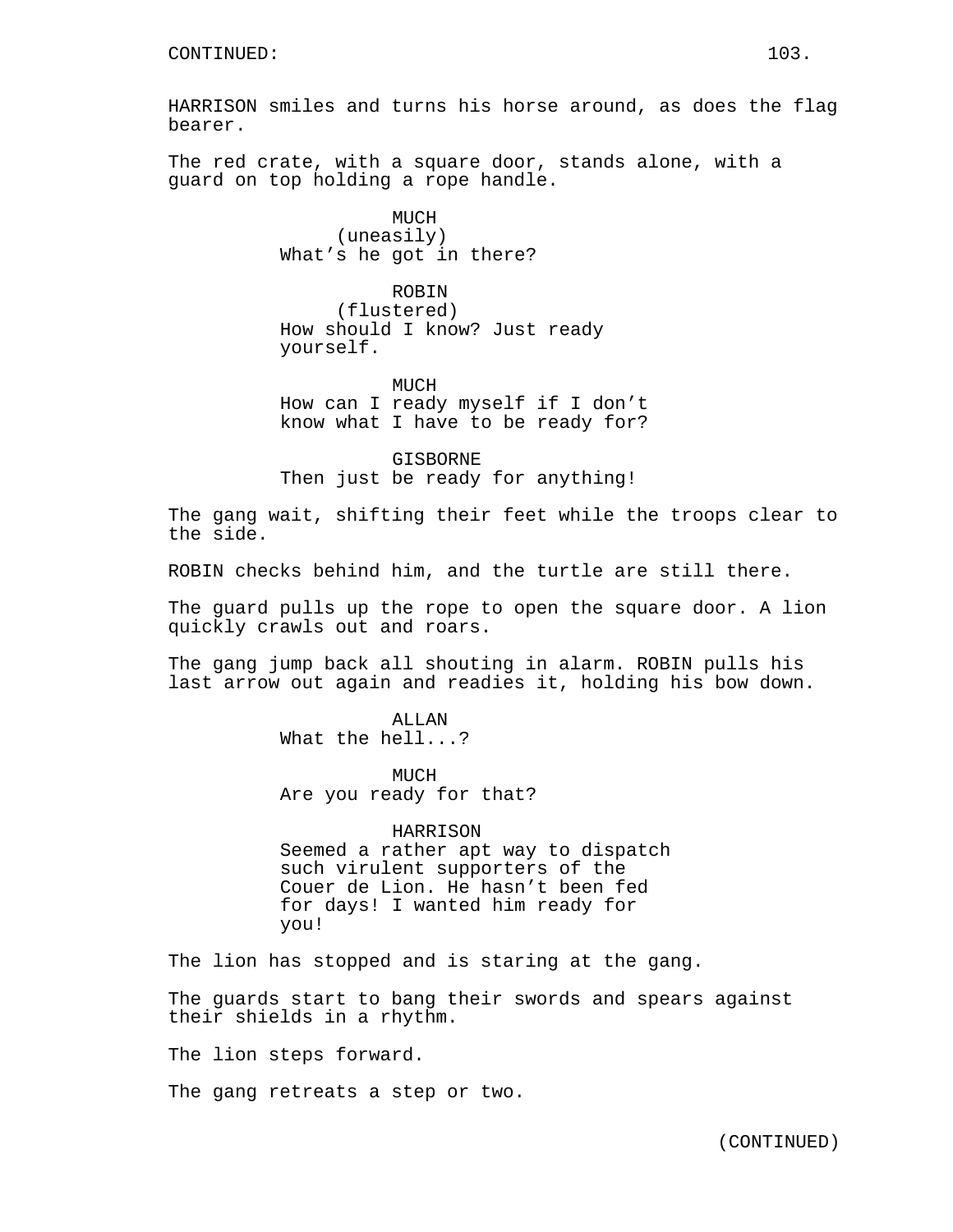The turtle open and close their shields with a clatter to let the gang know they're still there. The other troops begin to close in behind the lion, still beating their weapons against their shields.

The lion paces.

**ROBIN** Just stay together.

ISABELLA Robin, are you as good a shot as they say you are?

GISBORNE looks at ISABELLA.

ROBIN (not bragging, but annoyed) Of course I am.

ISABELLA pulls out two small cloth bags. The lion roars. MUCH yells.

> ALLAN Calm down! They can smell fear, you know.

MUCH Oh, really?

TUCK (to Isabella) What are you thinking?

The gang take small steps backwards. ISABELLA hands a bag to TUCK.

> ISABELLA Throw this as far away from us as you can. Robin, you hit it in the air.

ROBIN nods, eyes on the lion.

ROBIN Tuck, can you take the other?

TUCK

Yeah.

ISABELLA Now everyone cover your eyes. Don't breathe this in.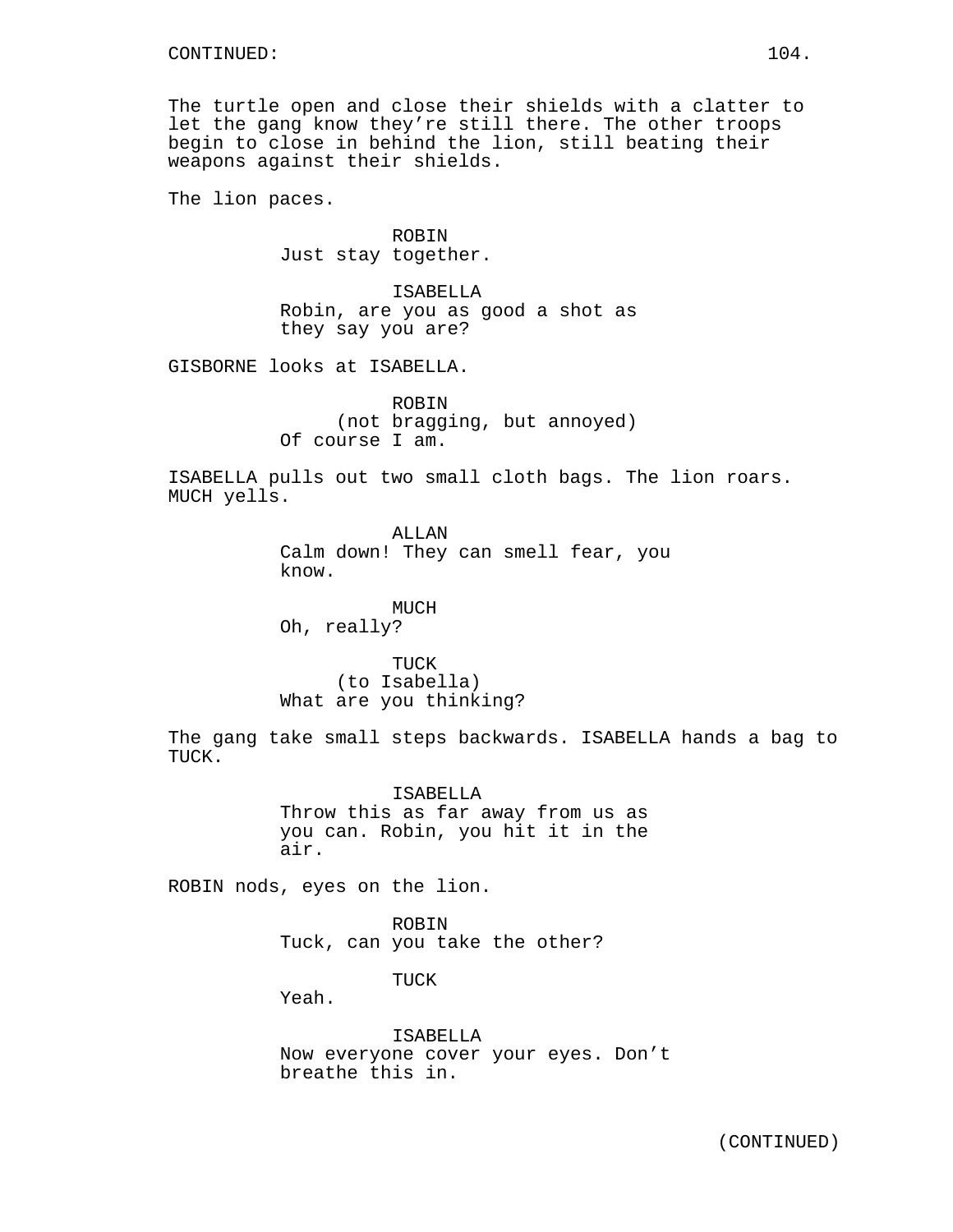TUCK On three. Ready?

#### ISABELLA

Yeah.

TUCK One... two... three!

ISABELLA throws her bag up. ROBIN shoots it and the bag explodes into a fine powder which drifts down onto the troops and the lion.

HARRISON pulls a black handkerchief out and puts it to his face.

TUCK throws his bag at the turtle, then quickly draws his knife from his sleeve and throws it at the bag and it explodes over the turtle.

The lion turns around. The guards cough and fall to the ground.

> HARRISON (muffled) Get it back in the damn box!

The lion falls to ground, roaring.

TUCK

Go, go!

MUCH

Run!

Some horses rear and the soldiers try to rein them in.

HARRISON (to two soldiers) You men, with me.

HARRISON and the two soldiers start their horses forward as the gang run coughing past the incapacitated turtle.

> TUCK Mustard powder!

ROBIN (to Isabella) Nice work!

MUCH leads them back through the forest. After they are a safe distance away, ROBIN stops them.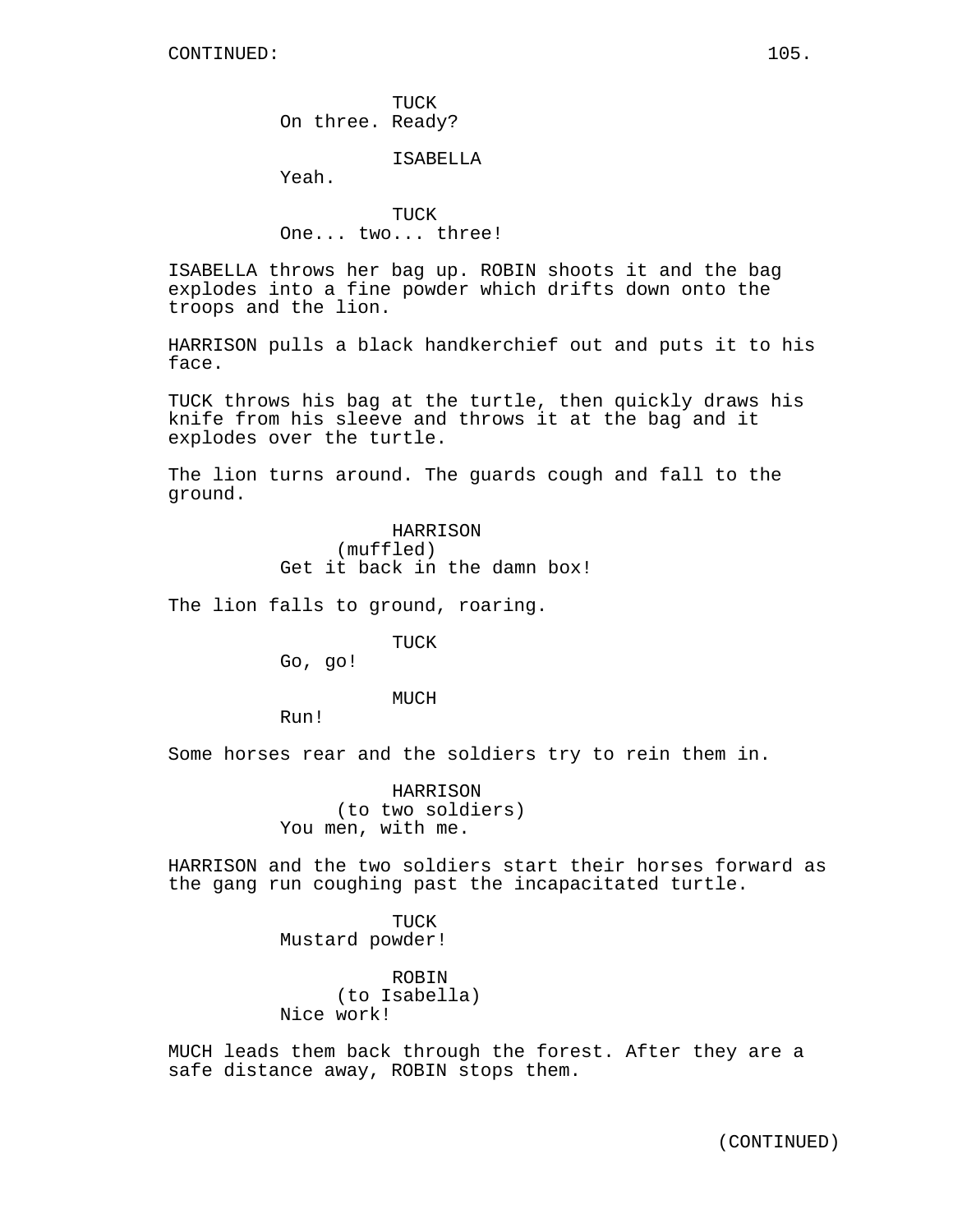ROBIN (cont'd) Wait, wait, wait!

ROBIN stops and turns to ISABELLA.

ROBIN (cont'd) And where exactly did you find mustard bombs?

The gang stop running.

ISABELLA Does it really matter?

TUCK passes ROBIN and ISABELLA.

TUCK I think it does.

ISABELLA I believe the words you are looking for are "thank you."

ROBIN walks over to MUCH.

ROBIN Right, it won't take long for them to regroup.

ROBIN hands his bow to MUCH.

ROBIN (cont'd) You need to go back to camp and rearm, all right?

ROBIN motions to GISBORNE.

ROBIN (cont'd) Guy, with me.

GISBORNE, knowing what ROBIN is planning to do, agrees.

GISBORNE

Yeah.

MUCH Where are you going?

ROBIN Back to the camp, to see what else they've got, to see if and where they are vulnerable.

ALLAN notices that LITTLE JOHN is missing.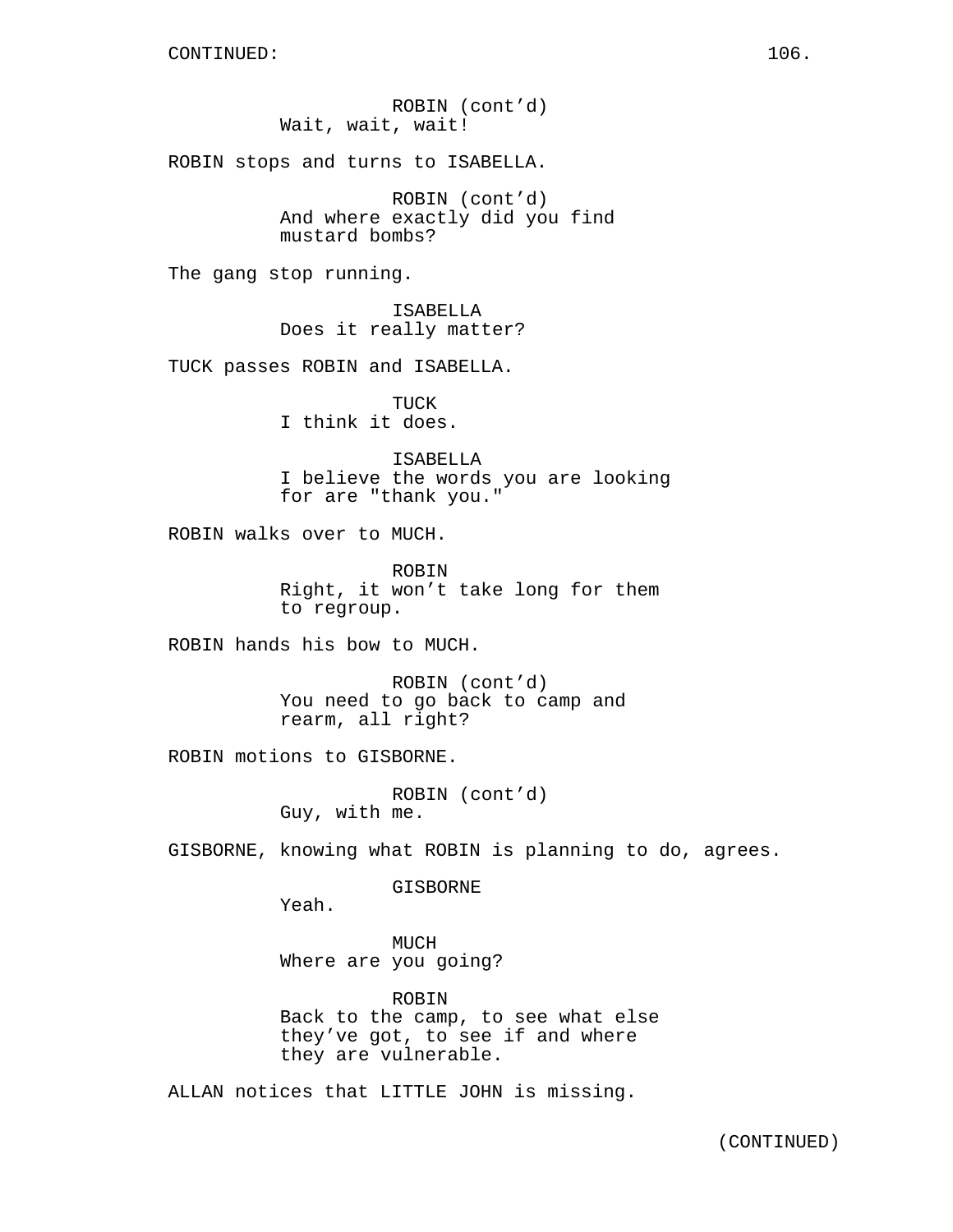ALLAN Hang on. Where's John? Why didn't he get rounded up with the rest of us?

ROBIN bends over, frustrated and exhausted.

TUCK

Well, there's two possible answers to that. One, he might have made it to Nottingham, and the other...

MUCH (interrupt) I don't want to know the other one.

ROBIN Much, just go back to the camp and rearm, all right?

ISABELLA looks at ROBIN.

ISABELLA

I should go with you.

ROBIN is curious as to why she would want to come with them. So is GISBORNE. ROBIN wonders why she's really here. So does GISBORNE. She could be a trap. If so, he doesn't want her to know where the camp is. ROBIN is about to say something but GISBORNE, who has been thinking the same thing, beats him to it.

> GISBORNE I think that would be a good idea.

GISBORNE and ROBIN share a look.

ROBIN I agree. The camp should be on a need-to-know basis and... (point at Isabella) ...you don't need to know.

ISABELLA nods. ROBIN turns and leaves to head back to the camp. GISBORNE holds out his arm for ISABELLA to go first. She nods and follows after ROBIN. GISBORNE follows her.

CUT TO: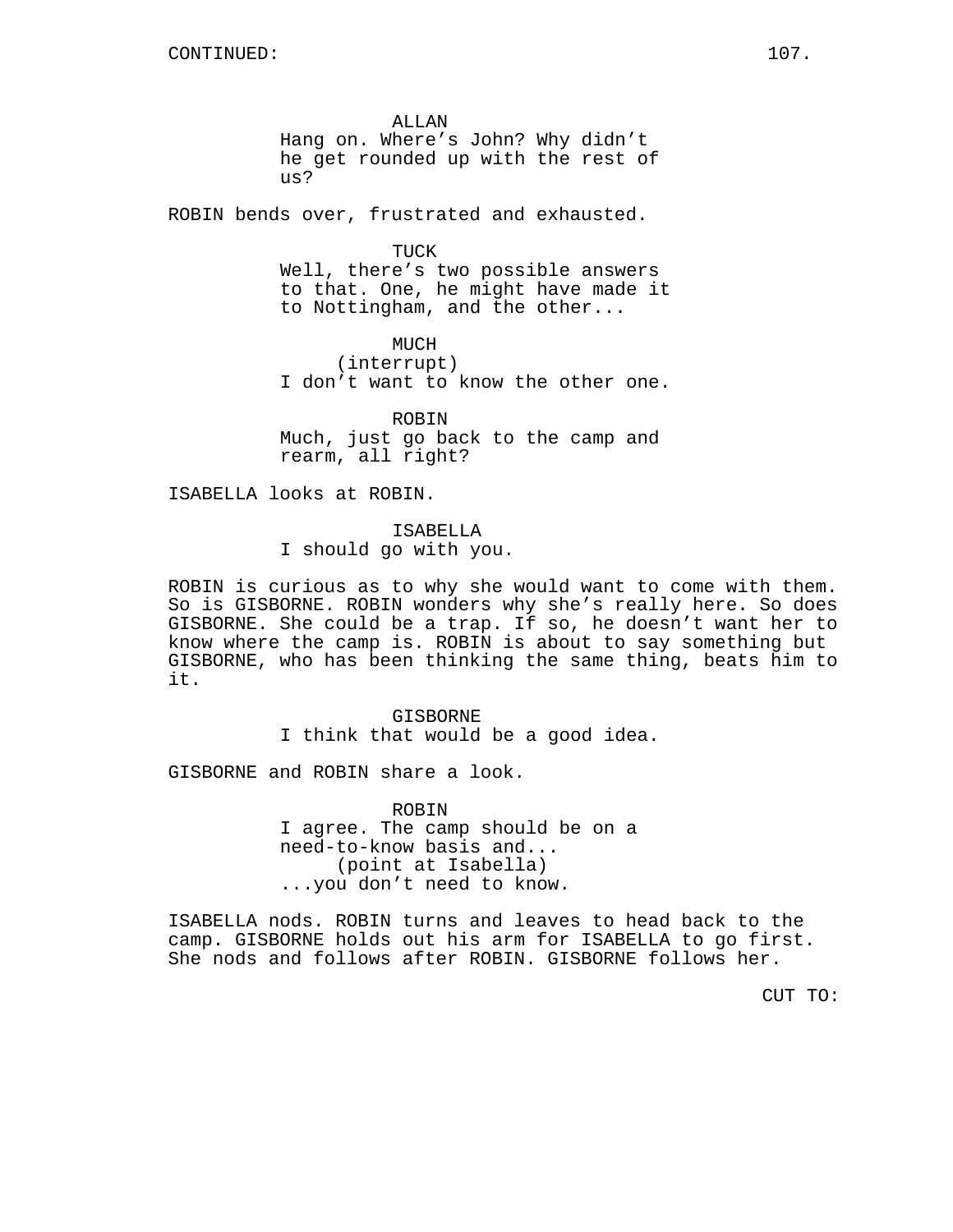66 (305) NOTTINGHAM - MARKETPLACE 66

The boys are twirling colourful ribbons and some let them sail into the crowd.

BERTHA drives the wagon in behind them, with LITTLE JOHN walking shirtless and with the cloth over his face next to it.

WALT is on TITUS' shoulders, announcing to all.

WALT Bertha's Circus Maximus! Ladies and gentlemen, it's your lucky day! Bertha's Circus Maximus is in town! Place your bets here to add some extra excitement!

BERTHA stops the wagon.

BETHA

Whoa.

TITUS puts WALT down. GIZMO places the point of his short sword onto a table and stands with his chest out.

BERTHA leans over to LITTLE JOHN, looking at GIZMO.

BERTHA The ladies love him.

WALT

Get going and show me your money! Place your bets. Be a winner!

67 (305) THE SHERIFF 67

The SHERIFF, already in the marketplace collecting new taxes, sees BERTHA.

> SHERIFF (to Treasurer) Bring her to see me.

The TREASURER steps forward.

CUT TO: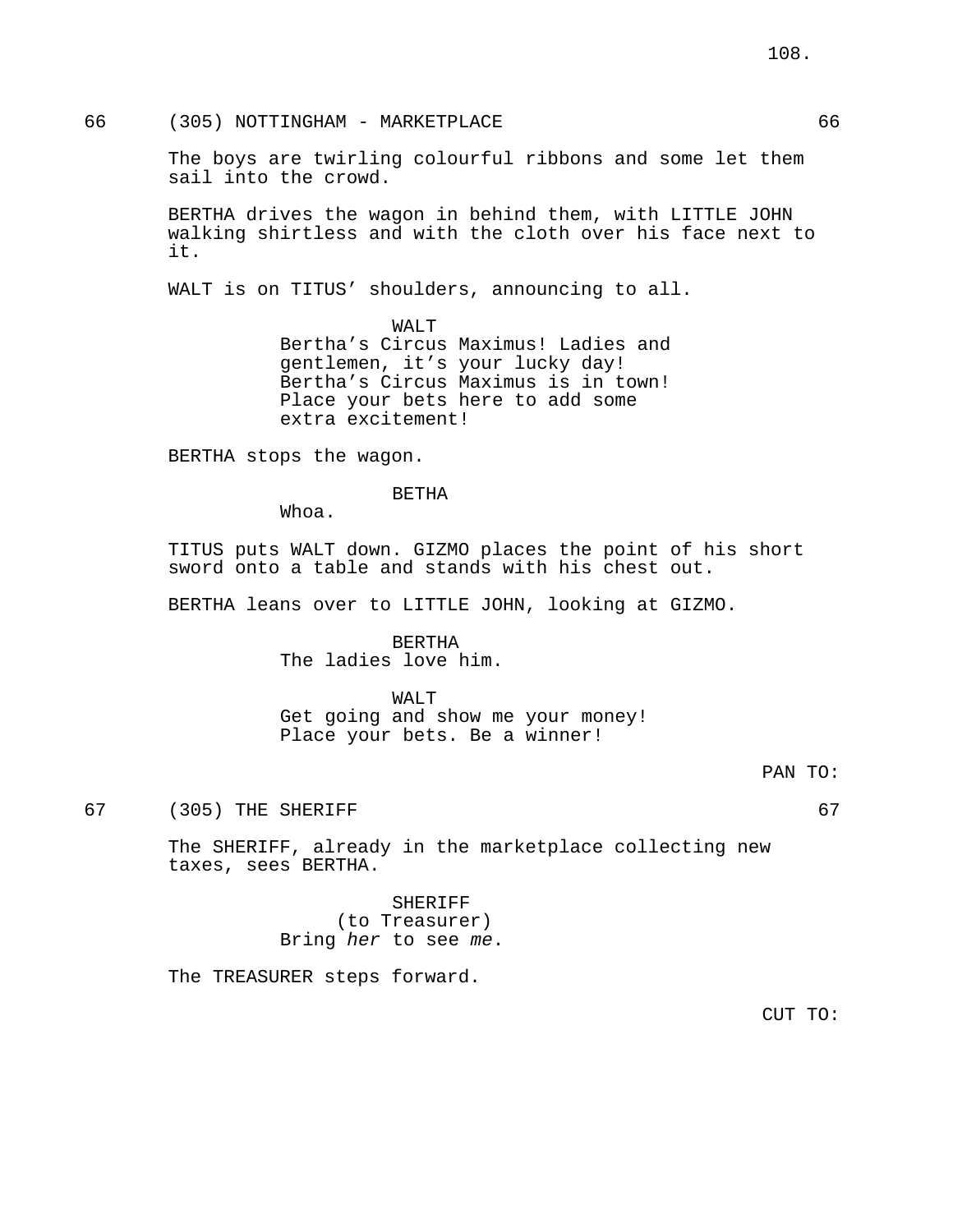68 (305) NOTTINGHAM - CASTLE - GREAT HALL 68 BERTHA enters under the balcony, escorted by two guards. The SHERIFF is standing in front of the table, waiting. BERTHA bows.

> SHERIFF No need for that, Bertha.

BERTHA looks up, frowning.

SHERIFF (cont'd) I don't expect it from old acquaintances.

#### BERTHA

Vasey?

## SHERIFF

Sheriff... Vasey. Let's not dispense with all formalities. Now, the last time we spoke, I told you that if I ever saw you in Nottingham again, that I would kill you, but... here you are.

BERTHA

(shrug slightly) In my defense, I heard you were no longer Sheriff.

SHERIFF Why shouldn't I be? Who told you that?

BERTHA (try to recover gracefully) I was told you'd moved on to better things.

SHERIFF Well, unfortunately for you, it was a lie.

The SHERIFF chuckles. BERTHA bows and starts to turn to leave.

> SHERIFF (cont'd) (snap fingers) Not so fast. I assume you're here to alleviate the locals of their purses.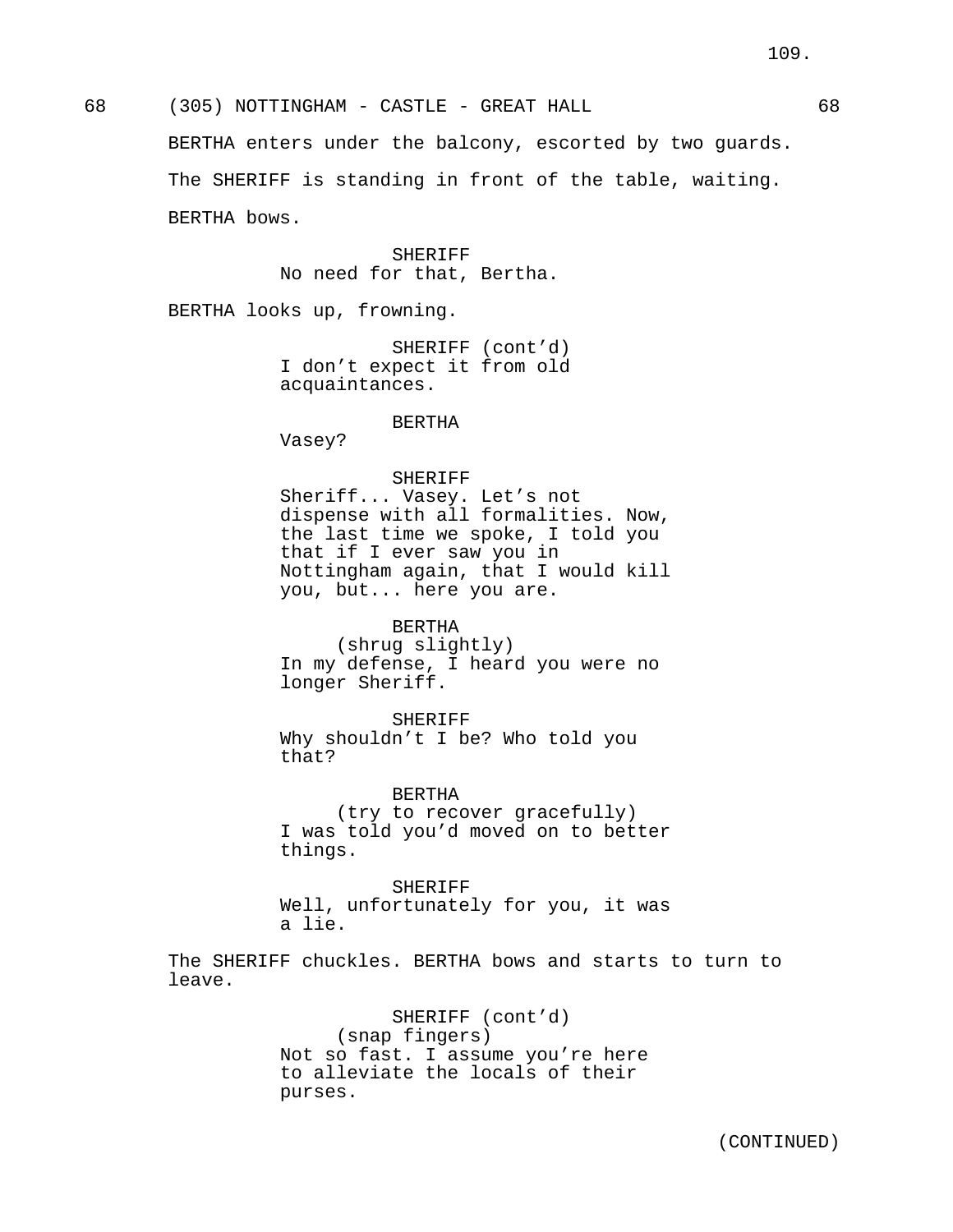BERTHA I go where the audiences are.

SHERIFF No, you go where men are prepared to gamble... on your fixed fights.

BERTHA (offended) Fixed? My fights are for real.

SHERIFF (chuckle) Let's not insult each other, Bertha.

BERTHA (quick sigh) How much do you want?

SHERIFF (hold up fingers) Two hundred crowns.

BERTHA's jaw drops in amazement. The SHERIFF turns to walk around the table.

> SHERIFF (cont'd) Anything else you make you can keep.

BERTHA (scoff) I can't make that in a day! There won't be anything over.

SHERIFF That's your problem.

The SHERIFF sits at the table.

BERTHA I can give you half.

SHERIFF (calmly) Then I shall only half hang you.

The guards step forward. BERTHA puts her hand up.

BERTHA

Wait.

BERTHA goes to the Sheriff.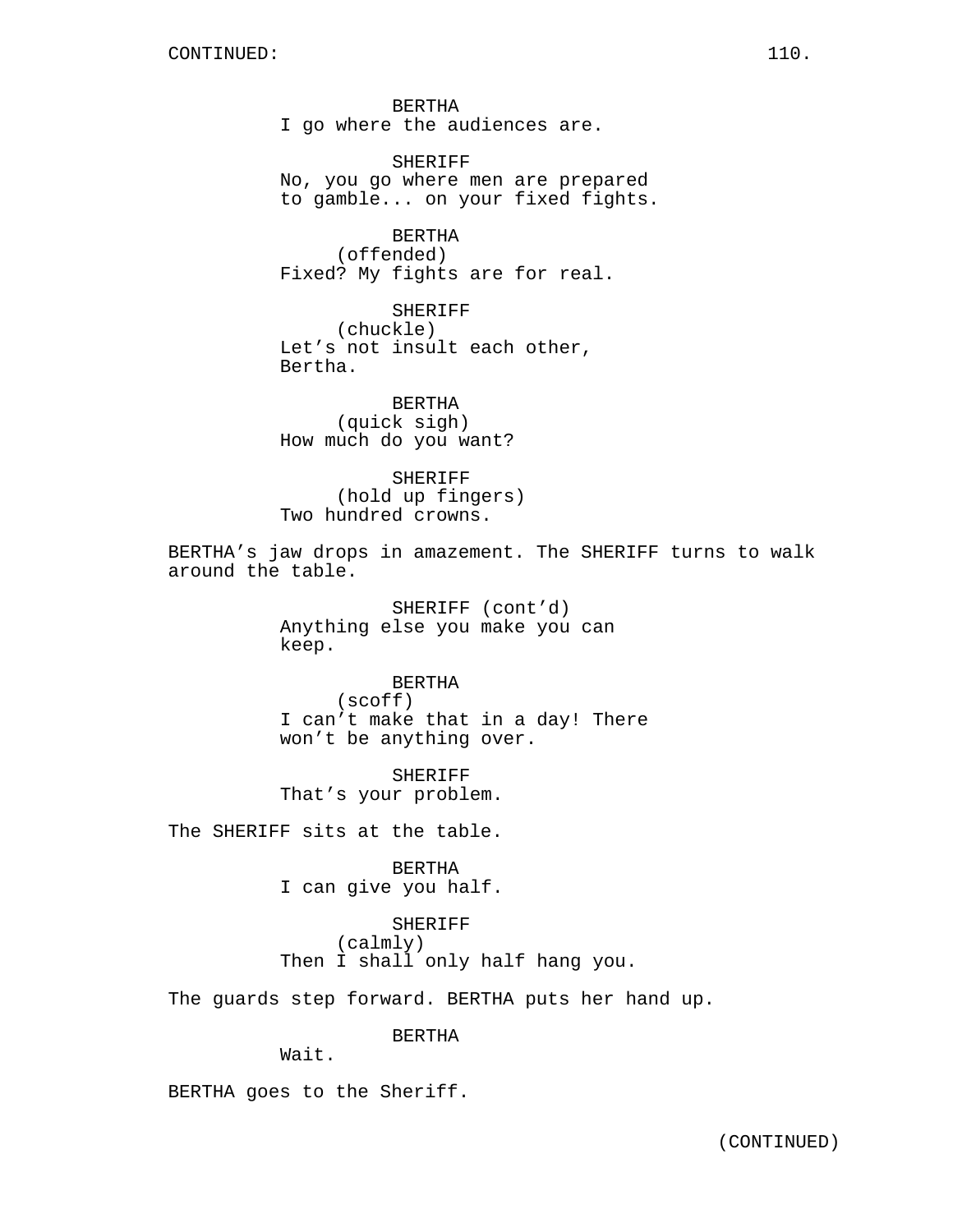BERTHA (cont'd) I could settle the debt with...

BERTHA flirts with the SHERIFF, placing her hand on him.

BERTHA (cont'd) ... something better than money.

SHERIFF (throw off her hand) There's no such thing.

The SHERIFF nods to the guards, signaling them over. They approach again.

> BERTHA (think quickly) What about one of Hood's outlaws?

The SHERIFF holds up his fingers in a "wait" gesture, and the guards stop.

> BERTHA (cont'd) What if I told you I could have him killed in your market square for all to see this afternoon?

SHERIFF (think greedily) You can really do this?

BERTHA Would it be worth a hundred crowns to you?

> SHERIFF (nod)

Yes.

JUMP TO:

69 (305) NOTTINGHAM - MARKETPLACE 69

The children are playing in the background. LITTLE JOHN watches WALT from around a corner, out of sight of any guards, as TITUS and GIZMO set up a large pole for the ring. WALT is throwing rocks at an unseen target.

> TITUS Who's got the rope? It has to go over there.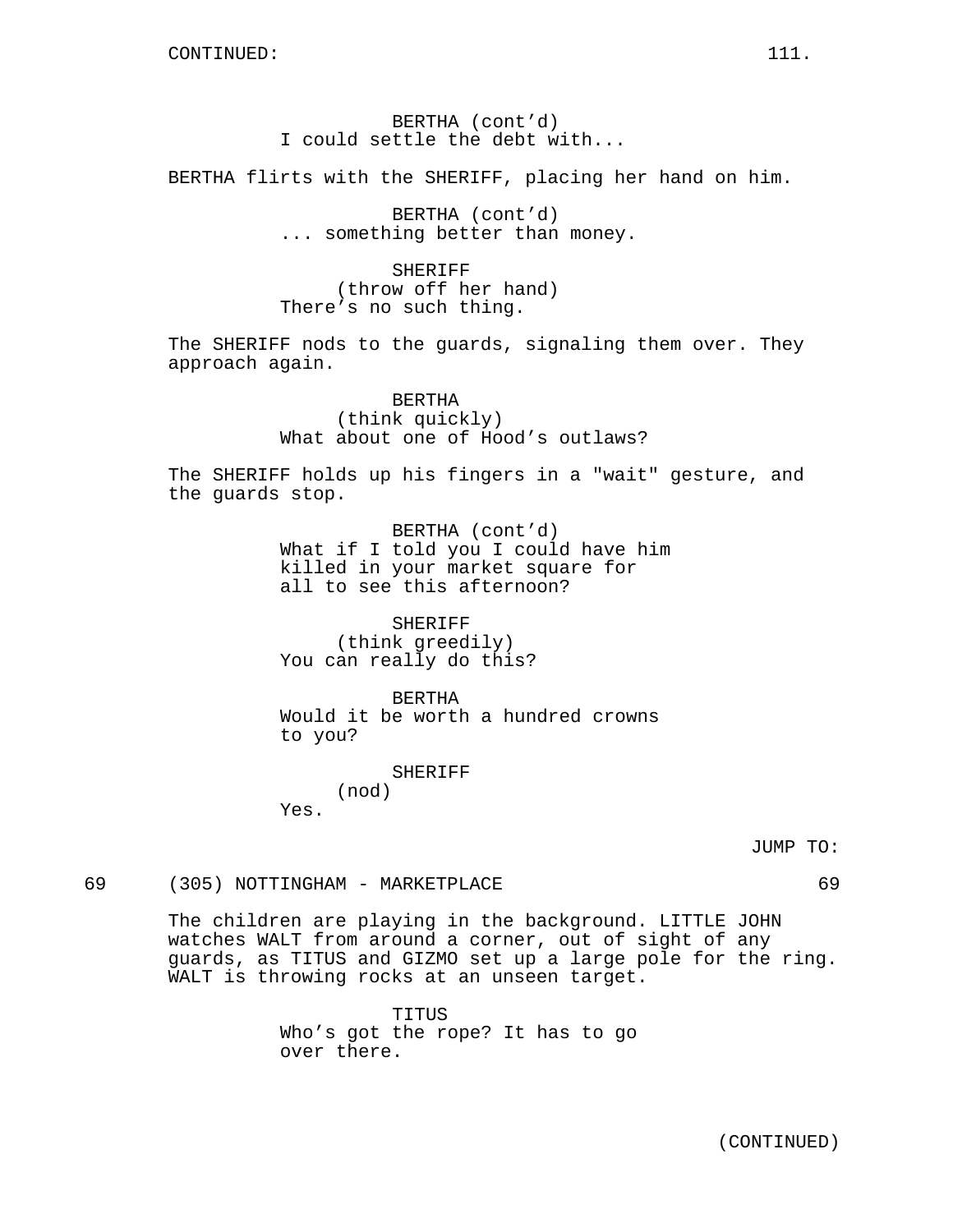GIZMO Right, then.

TITUS

You ready?

GIZMO

Ready.

TITUS Right. Heave!

The men pull the rope to raise up the pole, then one of the boys, playing, falls into GIZMO's sore arm. GIZMO immediately drops the rope and howls in pain.

LITTLE JOHN, seeing that the pole is falling right onto WALT, runs in and snatches WALT away. They fall to the ground and the pole slams down next to them.

> TITUS (VO) That was close. Someone give me a hand over here!

LITTLE JOHN sits up with a groan.

LITTLE JOHN Walt, are you hurt?

WALT (awed) You saved my life!

LITTLE JOHN tries to stand, but his foot slips out from under him and he sits down hard.

> LITTLE JOHN What? Oh. I saved you from a sore head.

WALT No, I was nearly dead.

LITTLE JOHN (scoff) Very well.

BERTHA arrives from the castle.

BERTHA (solemnly) Children?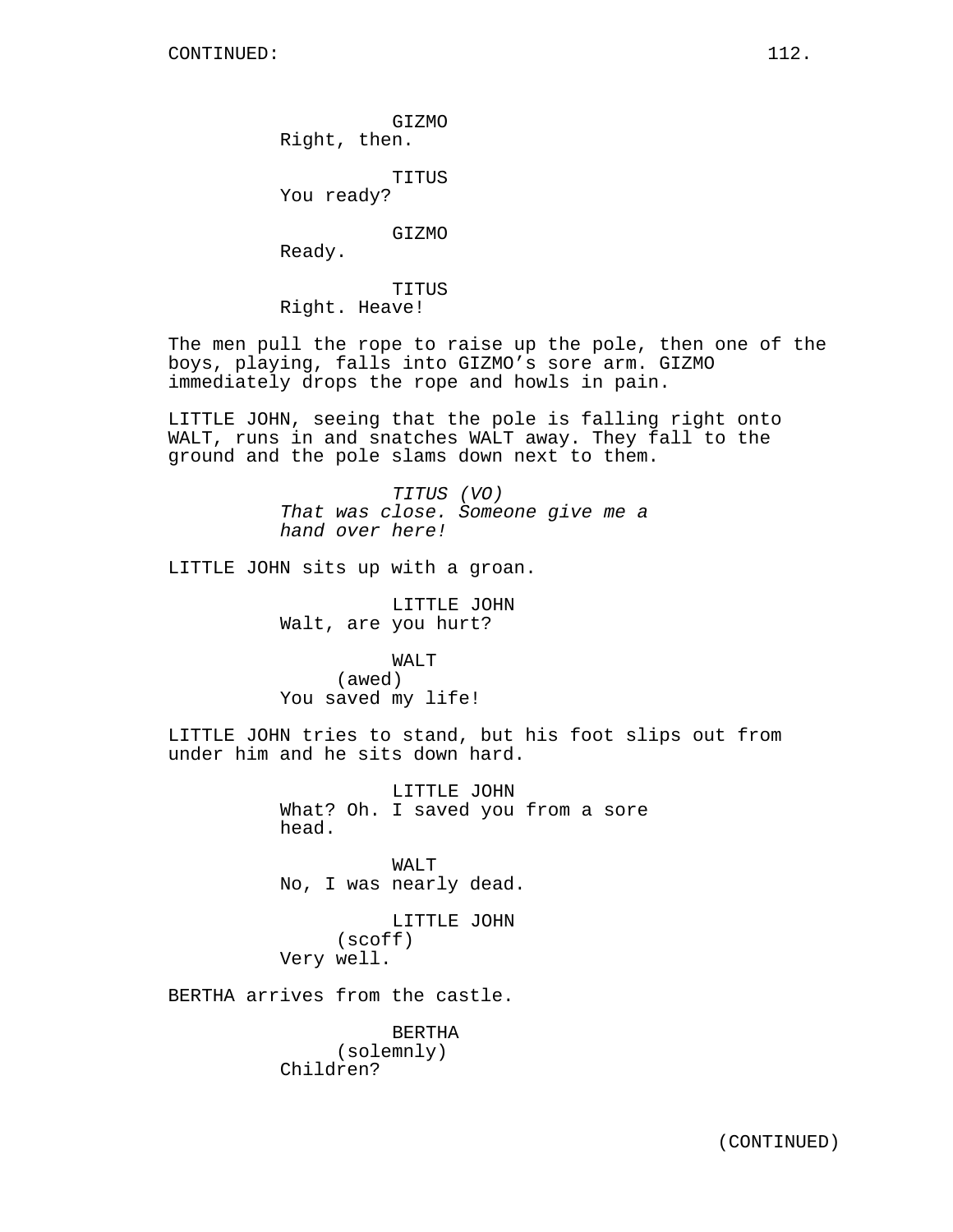All but WALT come to her and she sends them to the side of the marketplace.

> WALT Now I have to save your life in return.

LITTLE JOHN No, no. There's no need.

WALT No, I have to!

LITTLE JOHN looks at the boy's bright face and sighs.

LITTLE JOHN

All right.

WALT smiles and they shake hands, one exaggerated shake, then WALT goes over to BERTHA.

70 (305) BERTHA 70

WAT.T What did I miss?

BERTHA sighs and shakes her hands in frustration.

BERTHA

Oh! (quietly to the boys) We're rigging tonight's fight.

In the background, LITTLE JOHN goes over to TITUS. [Note: the conversations in bold are in the back ground]

> **LITTLE JOHN (VO) What are you playing at?**

BERTHA So I want you to take as many bets as you can on our new gladiator.

**(Little John tugs on the rope.)**

**LITTLE JOHN (VO) That should be tighter.**

WALT Awww, does that mean he's going to be the loser?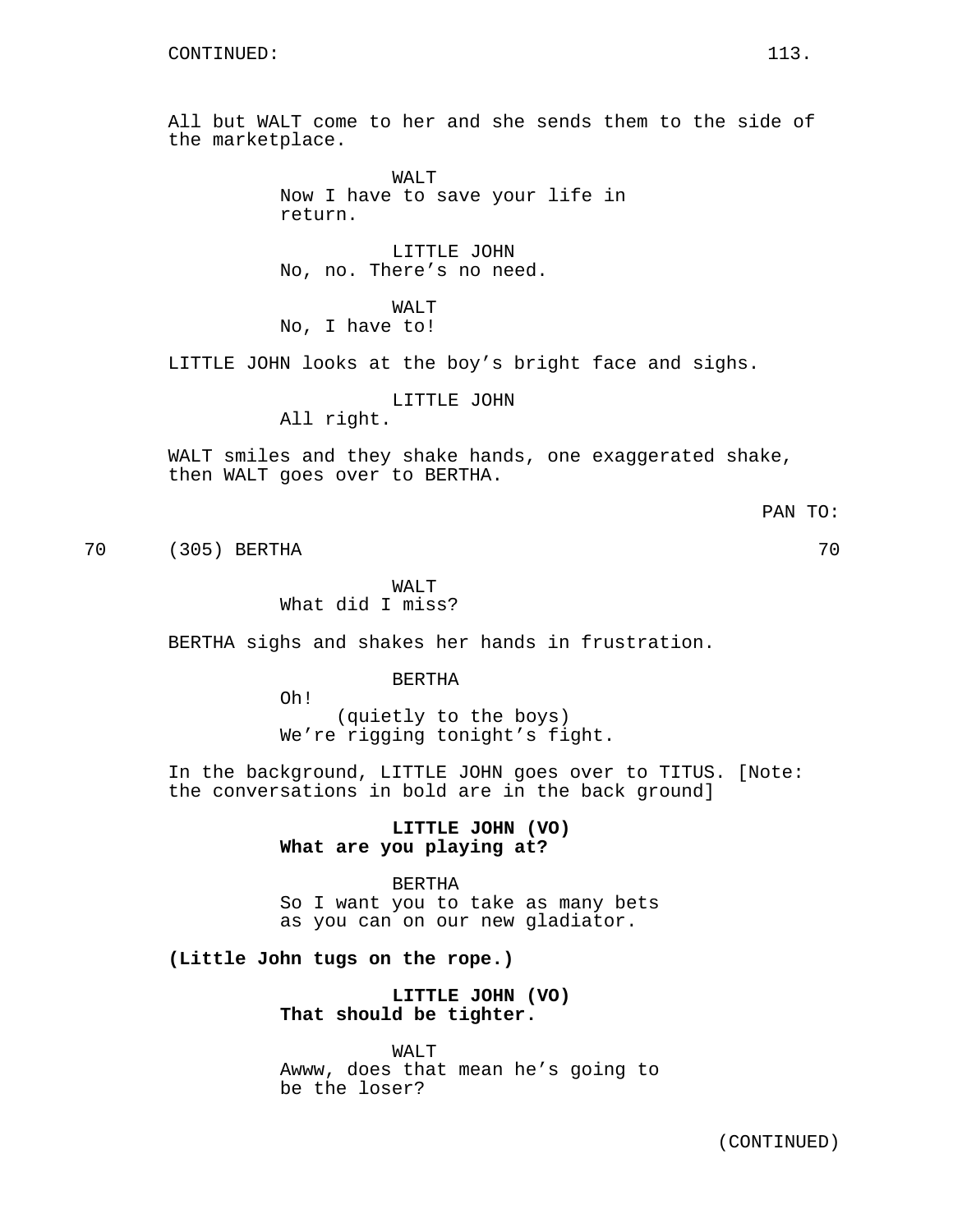BERTHA grabs WALT's shoulder.

BERTHA Why don't you say that a bit louder?

WAT<sub>T</sub> Does he have to?

BERTHA Oh, for heaven's sake, Walt! (smile, calm) He can win next time. Right, off you go. (call after them) And make sure you give good odds! Go, go, go!

**TITUS (VO) It has to go over there.**

**BERTHA** (to Titus) Hey!

BERTHA motions for him to come over. **Little John pulls the cloth back over his face.**

> BOYS (VO) Place your bets here! Place your bets! Be a winner! Place your bets here!

> > BERTHA (quietly to Titus)

We've had a special request...

WALT has come back to BERTHA, but she doesn't see him. She continues without stopping.

> BERTHA (cont'd) ...for tonight's fight. Our new attraction appears for one... night... only. At the end of the fight I want you to kill him.

She motions with her fingers across her throat. TITUS and BERTHA nod in agreement.

WALT

No!

BERTHA grabs WALT by the ear.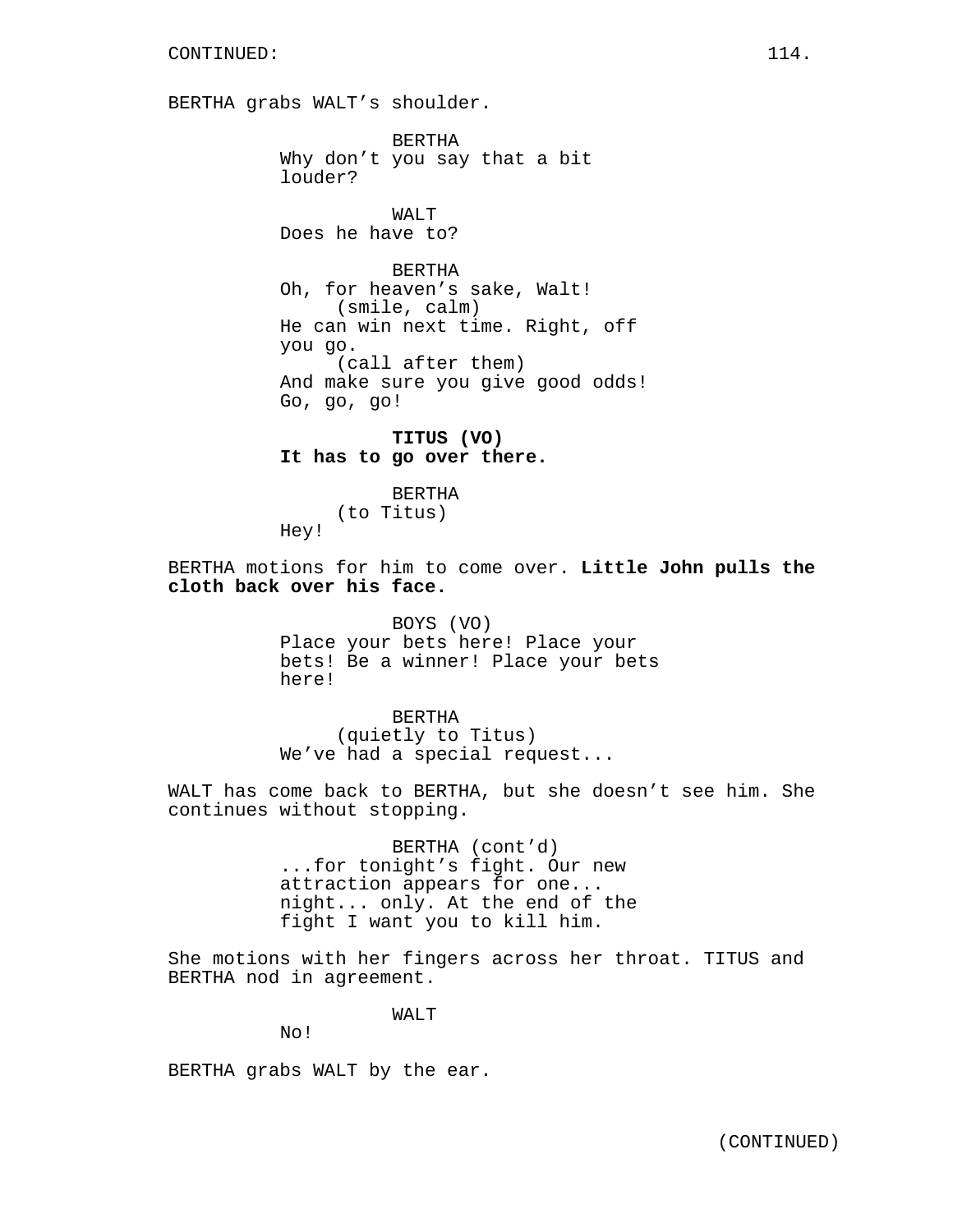BERTHA You know what they do to little pigs with big ears?

WALT You're hurting me!

BERTHA They take them to market!

BERTHA leads WALT off by the ear.

CUT TO:

71 (305R) SHERWOOD - BLACK ELITE CAMP 71

GISBORNE, ISABELLA, and ROBIN, sneak around the outside of the camouflaged partitions.

ROBIN and GISBORNE peek between the partitions.

ROBIN Looks like they've been here a while.

GISBORNE Yeah, and they could be here a lot longer. They've picked a good position. Only one way out, easy to defend.

ROBIN Well, there's no-one defending it now! Where are they?

Unbeknownst to ROBIN, HARRISON and two guards are standing right behind him.

> HARRISON Where we've been all along...

ROBIN jumps around to face him, drawing his knife. GISBORNE turns around too. He looks at HARRISON with a "this guy looks familiar" look.

> HARRISON (cont'd) ...one step ahead.

ROBIN and HARRISON circle each other, giving themselves room away from the partitions, then fight.

GISBORNE and ISABELLA each take on a guard.

ISABELLA kicks hers and takes his sword.

(CONTINUED)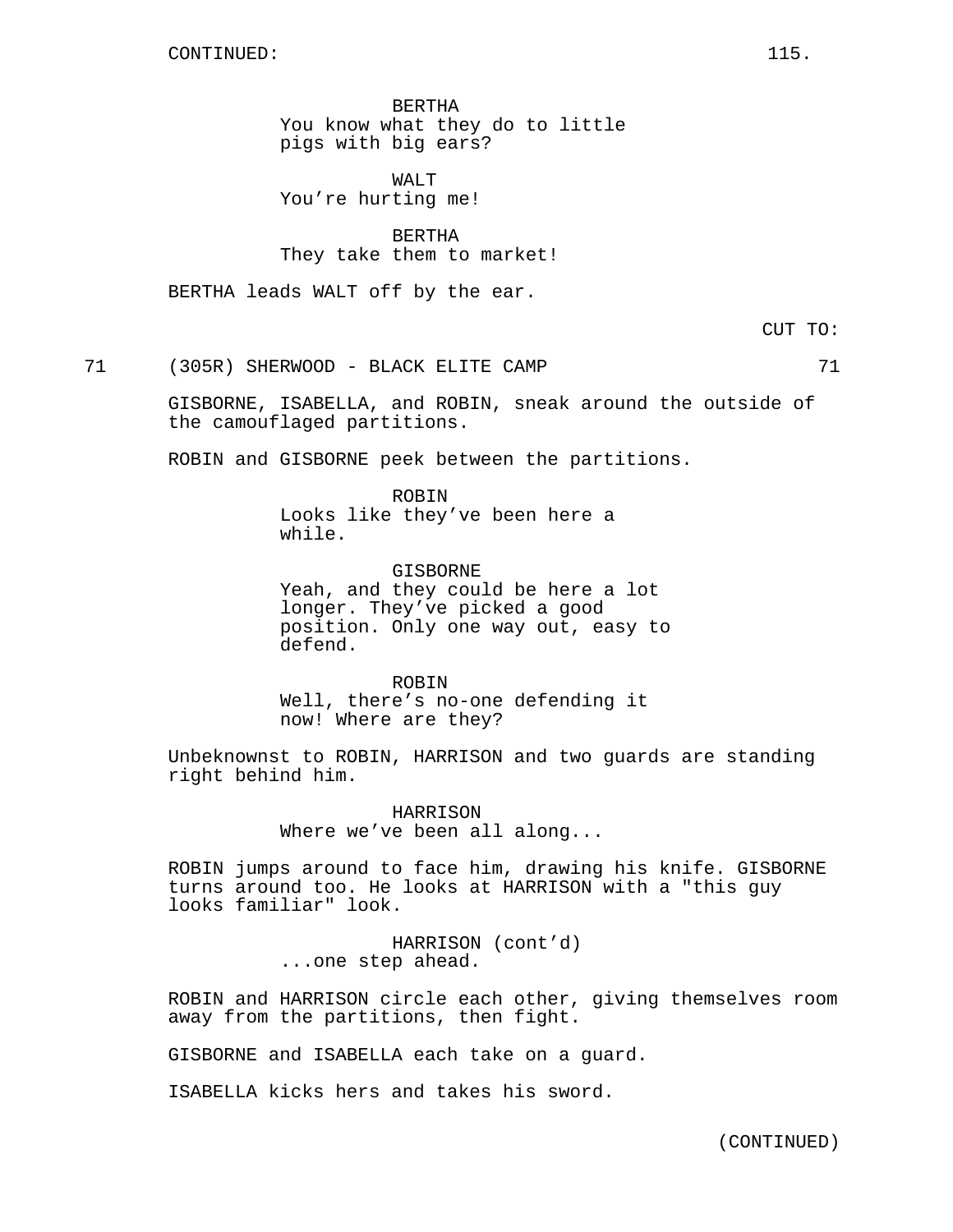GISBORNE draws his sword and blocks a sword.

ROBIN charges HARRISON. HARRISON grabs ROBIN's arm and takes his feet out from under him. ROBIN falls backwards to the ground.

GISBORNE and ISABELLA see ROBIN down. Both rush over to defend him.

HARRISON holds his sword over his head with both hands and brings it down, but GISBORNE trusts his sword in its path and blocks HARRISON's with a ringing clang.

ROBIN takes advantage of HARRISON's distraction and kicks him in the ribs, knocking him to the ground.

ISABELLA and GISBORNE help ROBIN up. Then they run out of the camp, into the forest. HARRISON watches them run as he gets up. He yells at his guards.

> HARRISON (cont'd) After them!

HARRISON realizes why the man with ROBIN seems so familiar.

HARRISON (cont'd) (quietly) Gisborne? So that's where you've been.

 $C$ UT  $TO:$ 

72 (305R) SHERWOOD FOREST - OUTLAW CAMP 72

ROBIN, MUCH, ALLAN, and GISBORNE are in the camp.

[TUCK is not. TUCK is making sure ISABELLA is out of the way for a while.]

ROBIN leans his arms on the rope ladder, peering through it. They have been discussing a plan. MUCH is not happy.

> MUCH Well, I'm not happy about it.

ALLAN When are you ever?

ROBIN starts to put on his belt.

MUCH Robin cannot just walk into that camp... alone, with no means of (MORE)

(CONTINUED)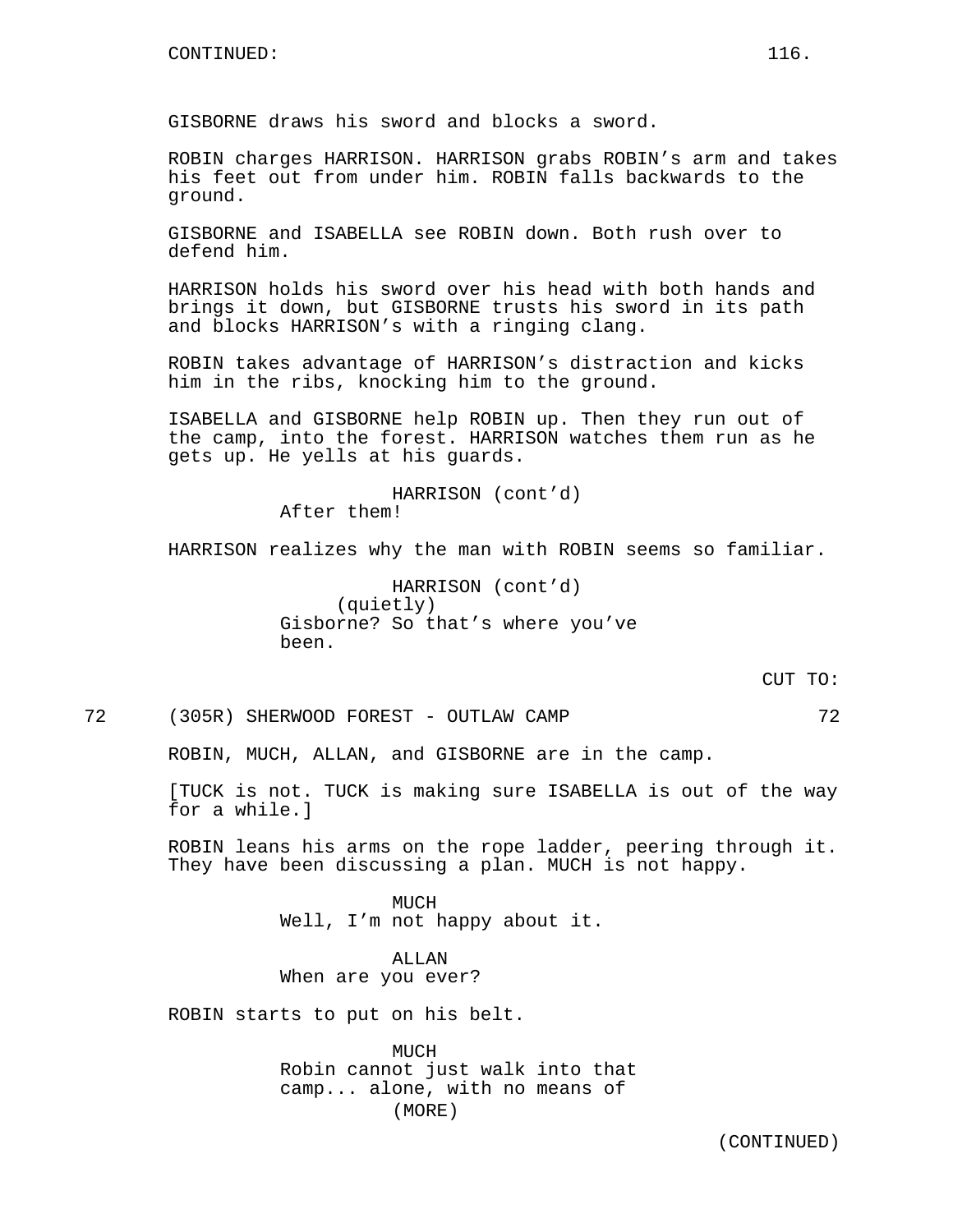MUCH (cont'd) defense against Black Elite and a massive cat!

GISBORNE If we storm in there, we'll be shot down in a moment. Robin has to look like he's surrendering.

ALLAN looks at ROBIN.

ALLAN It's not one of your better plans, is it?

ROBIN, finished with his belt, leans on the ladder again and looks at ALLAN with wide and impatient eyes.

> ALLAN (cont'd) You know, maybe if we waited...

GISBORNE (interrupt) Waited for what?

ALLAN turns and walks a few steps.

GISBORNE (cont'd) It's a good plan.

ALLAN turns around to face in again.

GISBORNE (cont'd) Robin won't be undefended for long. (turn to Allan) Allan, let's go.

GISBORNE and ALLAN go.

ROBIN (to Much) Go tell Tuck what's going on, and meet us there.

ROBIN leaves.

CUT TO: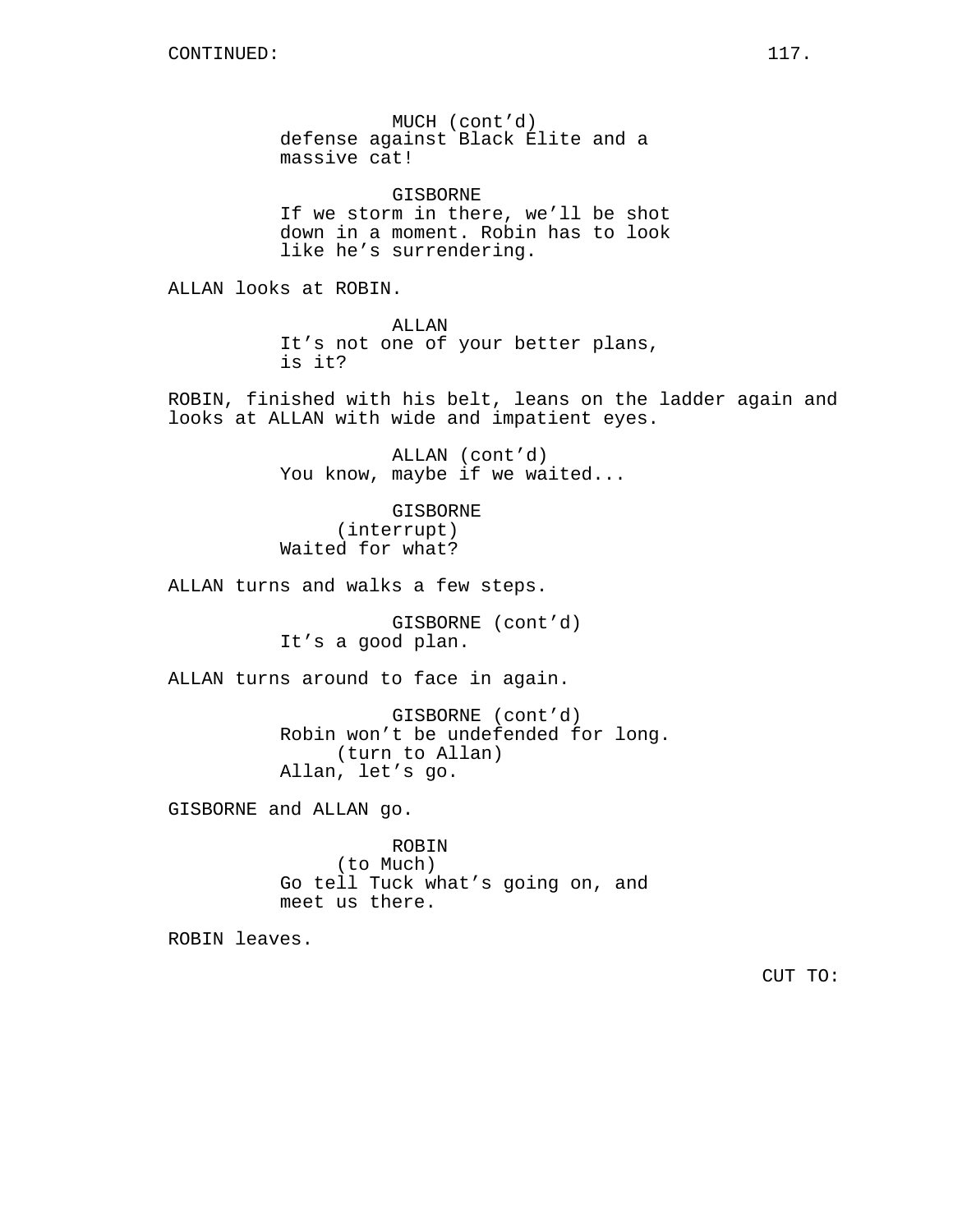# 73 (305) NOTTINGHAM - MERCHANT HOUSE 73

BERTHA has WALT with her.

BERTHA He may look small, but he's strong and he's very smart.

MERCHANT Sounds like trouble to me.

BERTHA

Not too smart, no need to worry about an impertinent tongue, though you could always have it cut out.

BERTHA smiles. The merchant puts his hand on WALT's chin to look at him closely.

> MERCHANT Give you ten crowns.

BERTHA No, I'm thinking twenty crowns.

MERCHANT (look at Bertha) Not likely.

BERTHA

Fifteen.

The merchant grunts.

BERTHA (cont'd) Thirteen, final offer.

MERCHANT All right. Deal.

The merchant takes WALT's arm.

WALT Please don't sell me! I won't say anything to him!

The merchant places the coins on BERTHA's outstretched hand.

WALT (cont'd) I'll keep quiet!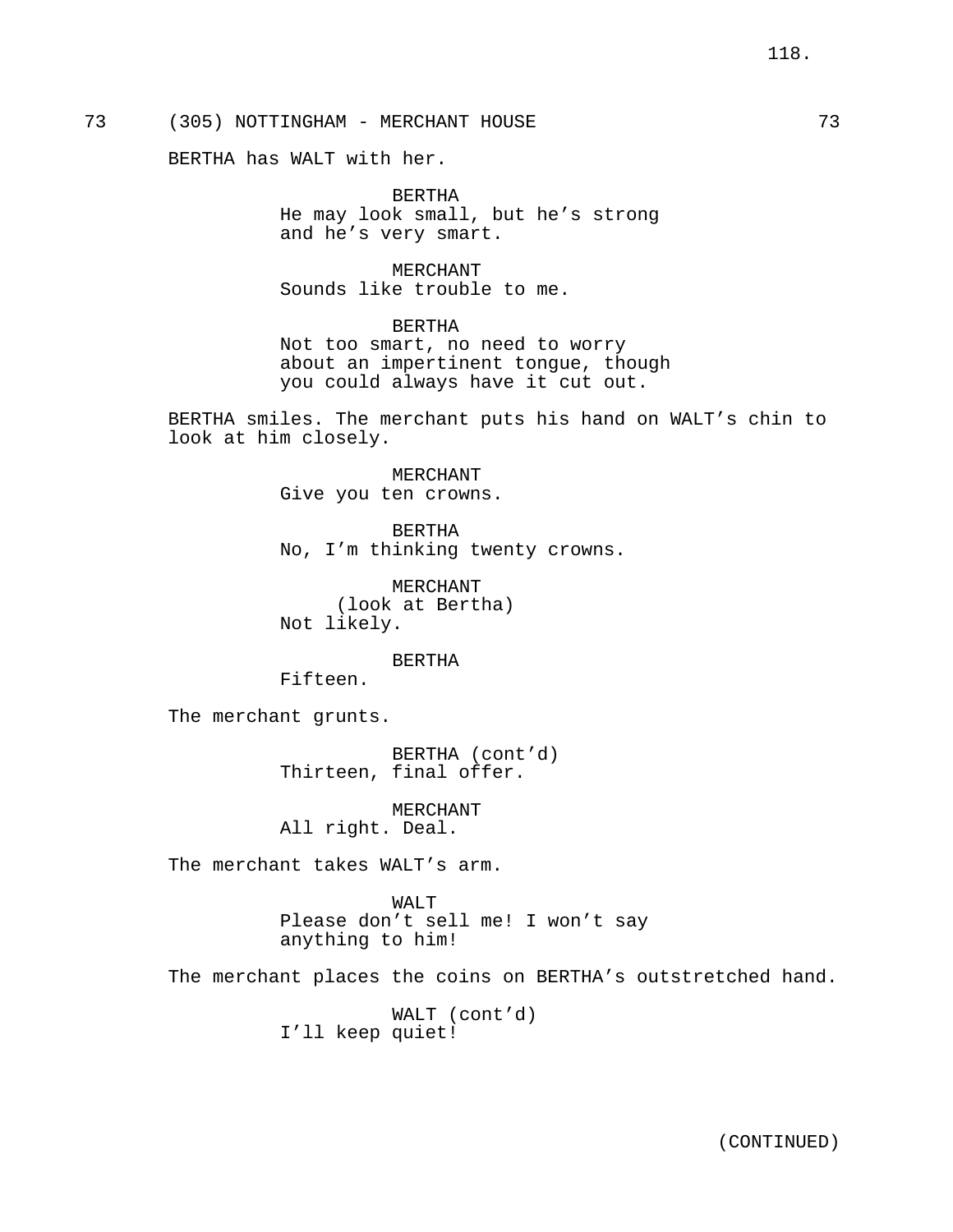BERTHA (quietly) I wish I could believe that.

BERTHA leaves.

74 (305) NOTTINGHAM - MARKETPLACE 74

TITUS and GIZMO practice their swordplay.

LITTLE JOHN is watching the boys among the bettors.

BOYS Come on! Place your bets here!

MAN 1 Tuppence to win!

MAN 2 Come here and I'll go up to thruppence!

BOY Is that all you've got?

The boy is slapped upside the head.

BERTHA Nearly show time, lads!

BERTHA sits next to LITTLE JOHN.

BERTHA (cont'd) And... we got the Sheriff watching.

LITTLE JOHN's eyes widen.

BERTHA (cont'd) Let's make sure we give him what he wants.

LITTLE JOHN What's that?

BERTHA A fight... the near death. Blood, guts...

LITTLE JOHN Hey, I don't want to hurt him.

TITUS laughs.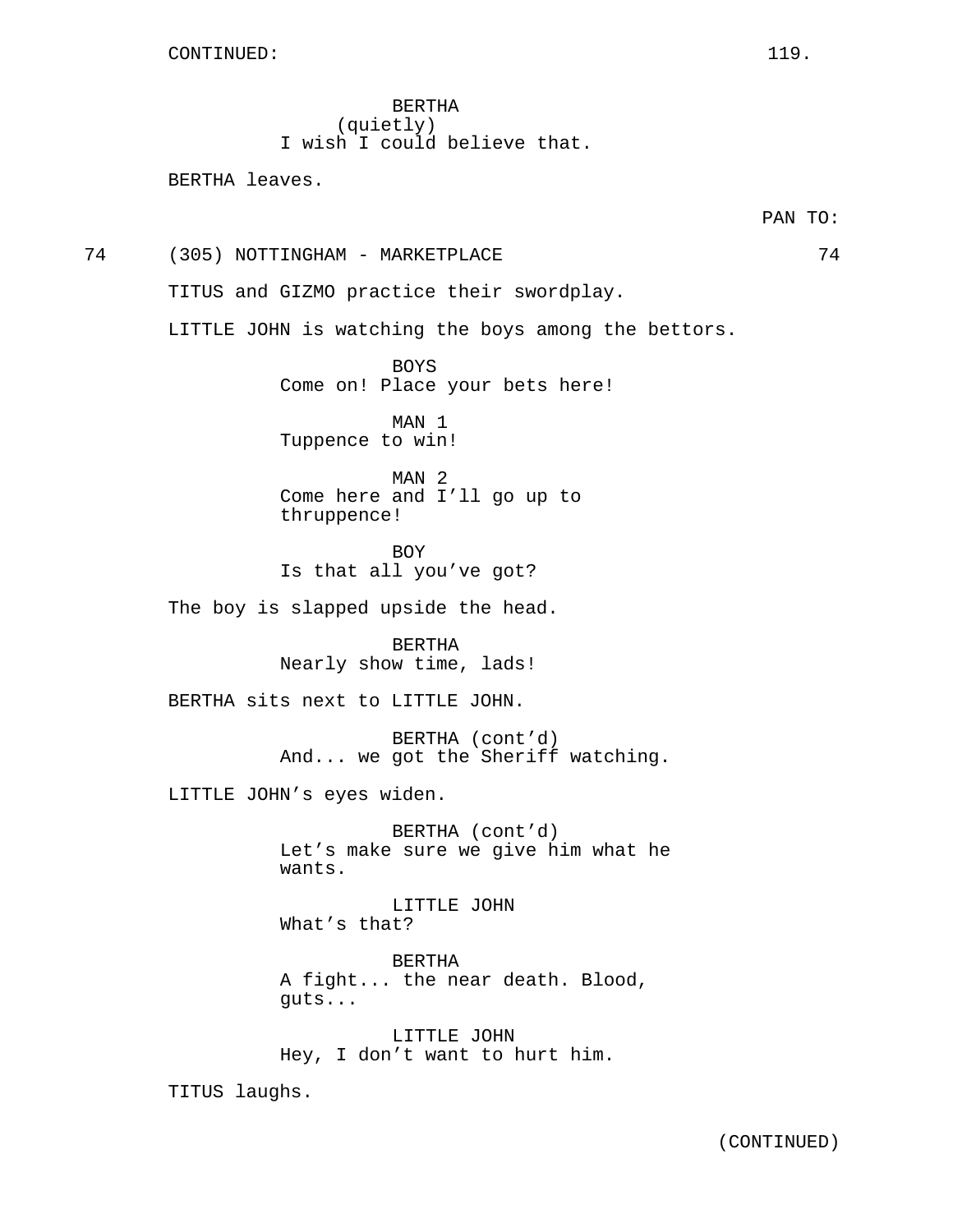BERTHA Don't worry, you won't. You'll be losing this bout.

LITTLE JOHN What? Why?

BERTHA Why do you think?

BERTHA looks around for eavesdroppers.

BERTHA (cont'd) The Sheriff. He wants it rigged so he can clean up on the bets we take. And if we don't make enough, he will hang us all. All you got to do is you watch out for my signal.

BERTHA wiggles her finger.

BERTHA (cont'd) You see that, you go down and you stay down.

LITTLE JOHN Stay down.

BERTHA If you do that, then the Sheriff gets what he wants. If you don't, we won't get out of here alive.

LITTLE JOHN Well, you're not giving me much choice, are you?

BERTHA pats his arm and he walks away.

MAN 1 Oh, I'll just have a penny on the little guy.

TITUS steps over and pulls tight the cloth he's wrapping around his hand.

CUT TO: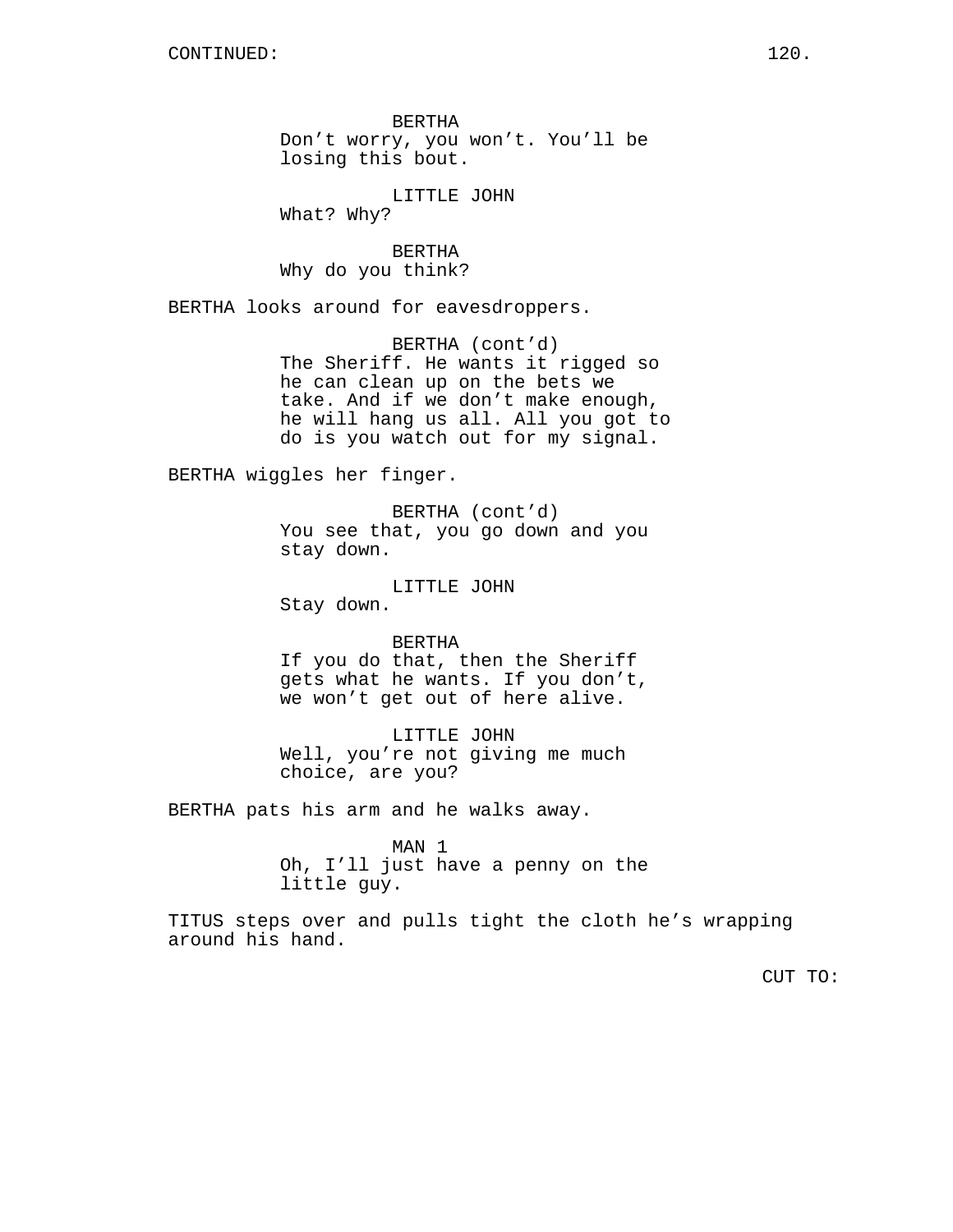ROBIN struts in through the gate. HARRISON turns around. ROBIN walks in with his hands up. The guards line up on either side.

HARRISON holds up his hands to the guards, then motions them to move aside. ROBIN puts his hands up behind his head, looking around.

> HARRISON Welcome. (beat) I wasn't expecting your visit. ROBIN (chuckle) Well I find that very hard to believe. (beat) So... would you like to hear my demands?

HARRISON (amused) Demands? (chuckle and fold arms) Please, demand away.

ROBIN It's quite simple, really. Get out of my forest.

HARRISON Yeah, that's a reasonable request. Let me think. (point at Robin) Kill him.

HARRISON turns away and the guards close in on ROBIN. ROBIN turns and runs to the red crate.

ROBIN

Now!

A net drops over a group of guards.

ROBIN climbs up on the crate.

HARRISON snaps back around.

More guards come in the gate.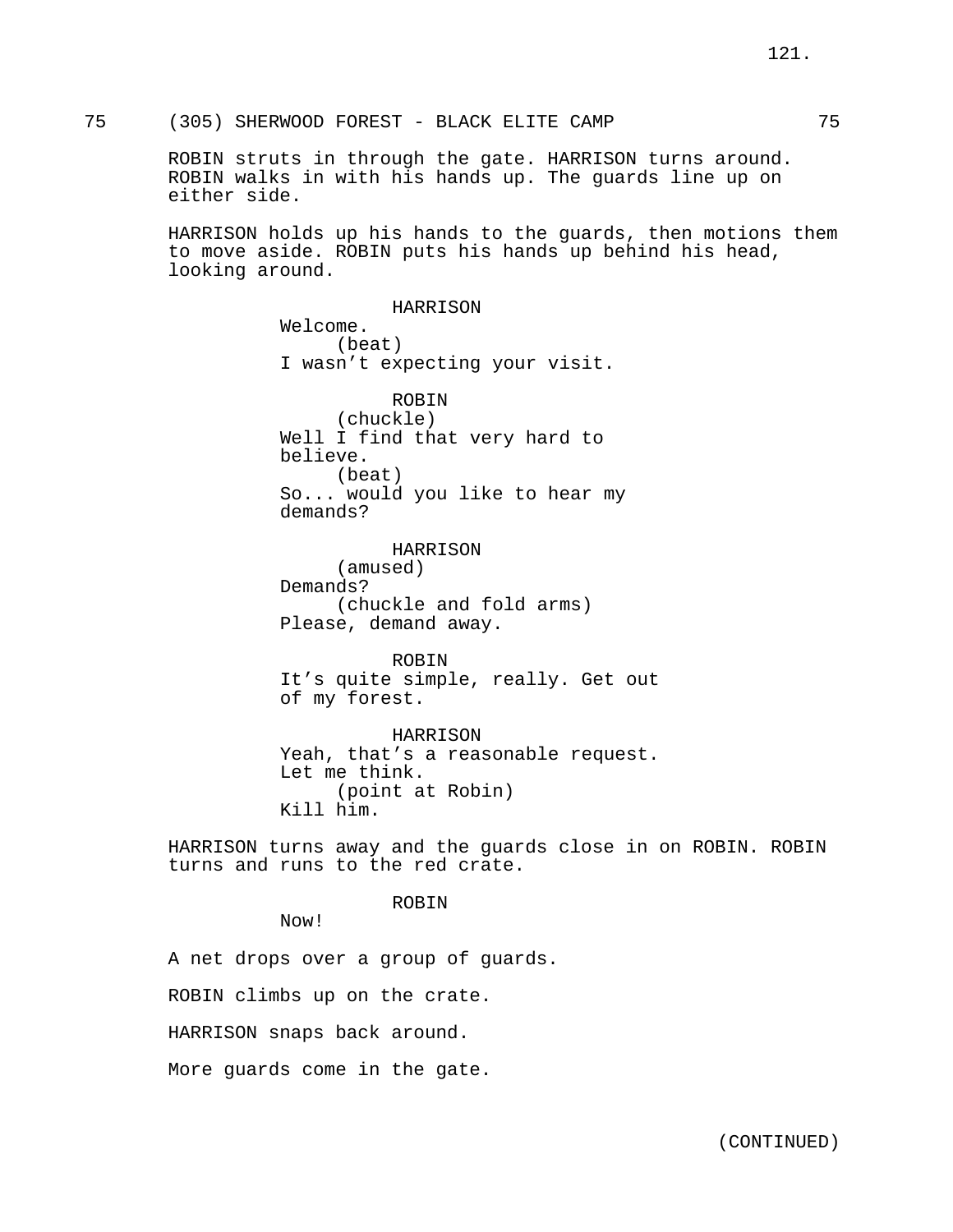ROBIN opens the crate's door and the lion immediately jumps out.

## HARRISON

Guards!

The lion growls and the guards run. ROBIN jumps off the crate and runs for the gate.

HARRISON chases him, but the gate closes in front of them as ROBIN stands facing them with his arms outstretched.

76 OUTSIDE 76

ROBIN Let's see how many of your men he can stomach?!

# 77 INSIDE 77

The lion paces and the guards scramble out of its way.

78 OUTSIDE 78

ROBIN runs to GISBORNE and ALLAN who are waiting on the outside.

## ROBIN

Come on!

GISBORNE picks up ROBIN's bow and ALLAN his quiver before running after him.

> ROBIN (cont'd) Let's find John!

> > CUT TO:

# 79 (305) NOTTINGHAM - MARKETPLACE 79

GIZMO, in an artistic bull's head, calls to the crowd as the boys shout for some last-minute bets.

> GIZMO Gather round! It's almost show time!

He gives the crowd a moment to assemble.

GIZMO (cont'd) Put your hands together for Bertha of Bath!

GIZMO points at BERTHA with his sword.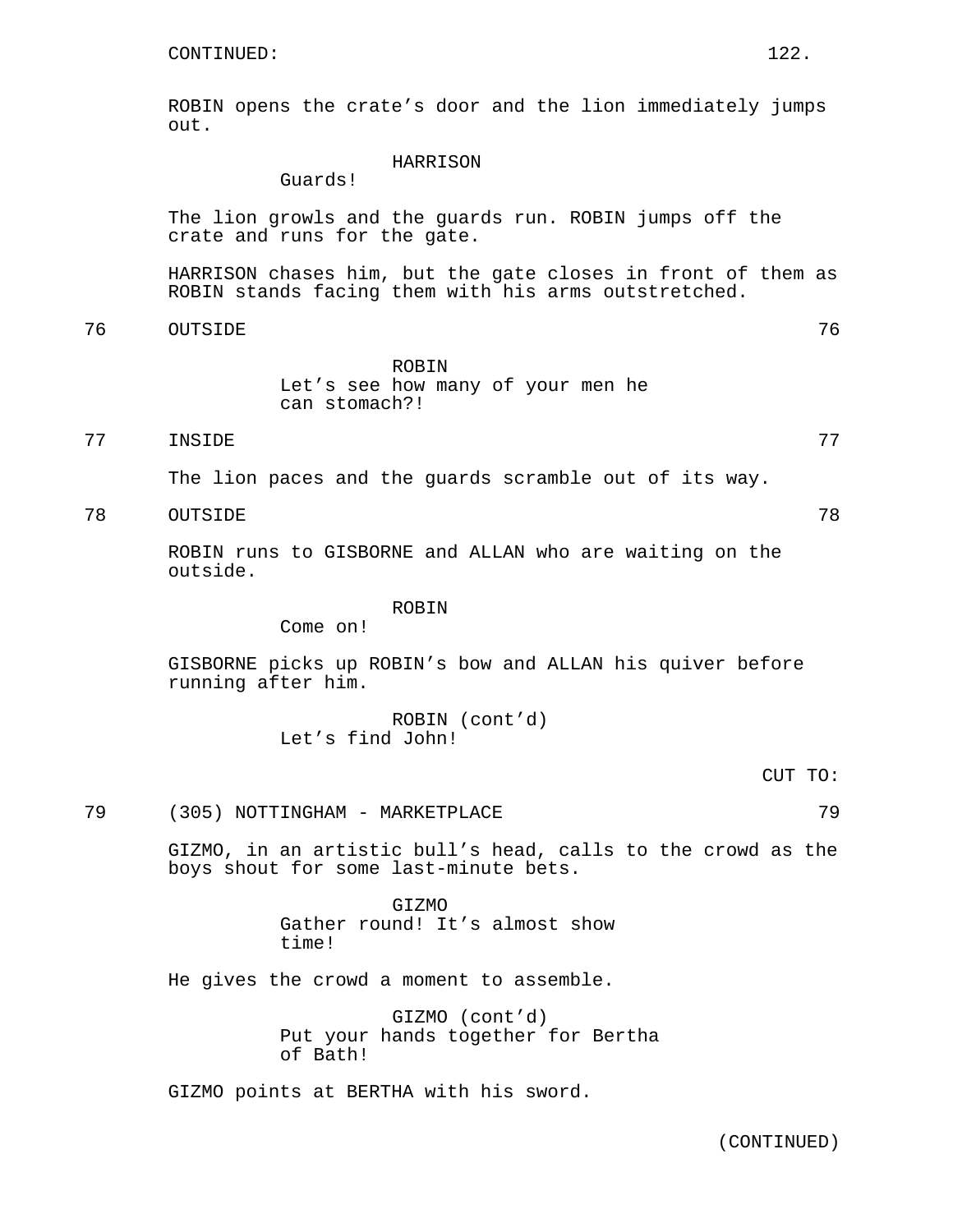BERTHA comes out with a scowl, looking for the SHERIFF. The SHERIFF is sitting in his chair overlooking. She catches his eye and the SHERIFF nods.

LITTLE JOHN comes out, sees the SHERIFF and quickly puts on his lion mask.

BERTHA climbs into the ring.

BERTHA Ladies, Gentlemen... (bow to the Sheriff) ...honoured guests...

The SHERIFF raises a finger to BERTHA.

BERTHA (cont'd) Tonight, you are truly in for a treat! You may have thought the ancient art of the gladiator was gone, but no!

BERTHA cracks the whip and the crowd cheers.

BERTHA (cont'd) Tonight... you're in for a dazzling display of their swordplay! Welcome our gladiators warmly!

TITUS, in a bald, scowling man mask, and LITTLE JOHN climb into the ring to cheers and boos.

> BERTHA (cont'd) Tonight, they fight for nothing but pride and your applause only!

The SHERIFF rolls his eyes impatiently. The crowd cheers. The SHERIFF rolls his fingers to hurry up.

> SHERIFF (mouth words) Let's get on with it.

BERTHA sees him and nods.

BERTHA

So... (climb out of ring) ...without further ado... Gladiators, ready?

TITUS and LITTLE JOHN each tap their sword against their shield once.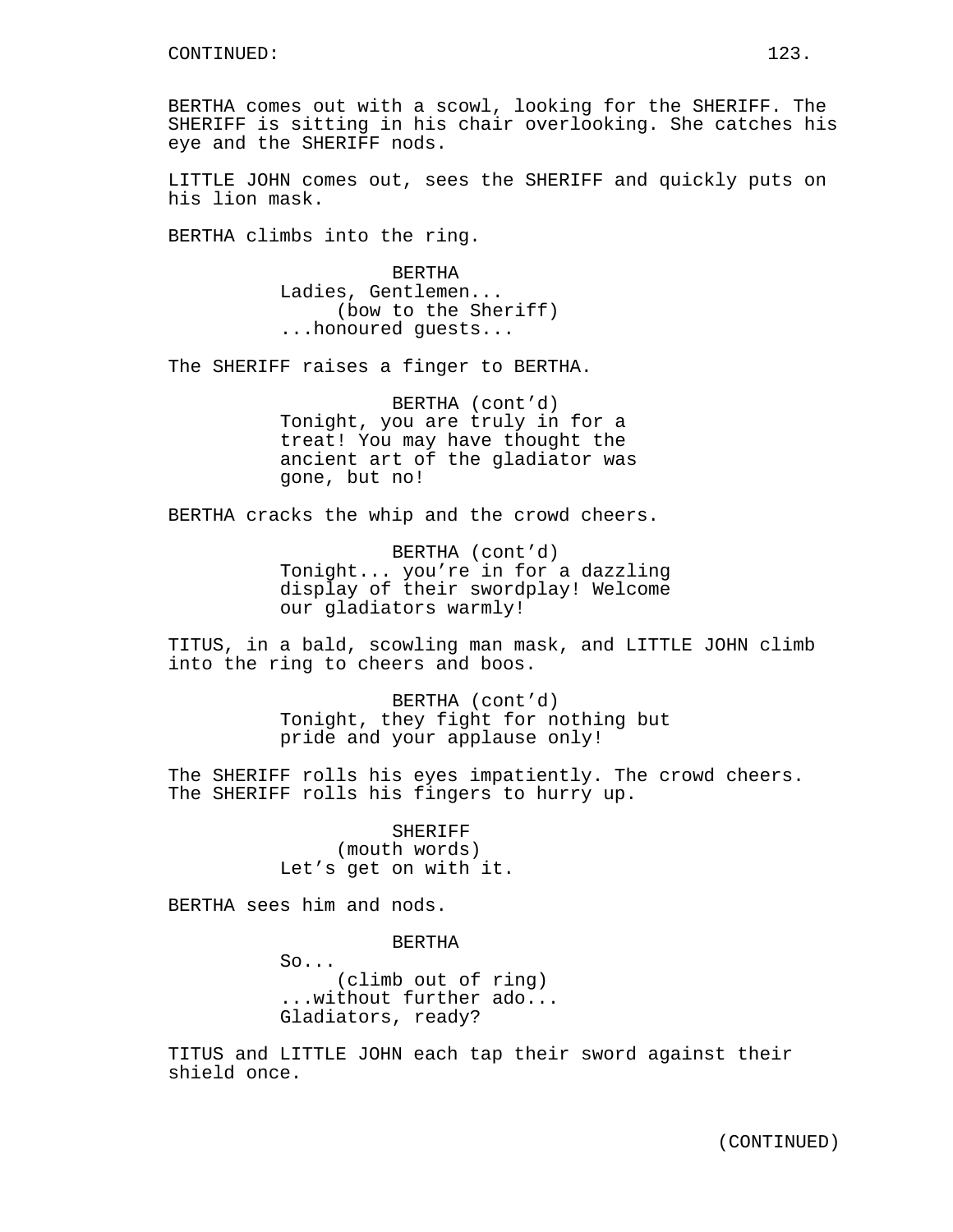BERTHA (cont'd) (crack whip) Fight!

The crowd cheers and claps. TITUS attacks first. LITTLE JOHN blocks with his shield, his sword, and attacks then both together and TITUS kicks him in the stomach. TITUS attacks again. LITTLE JOHN blocks with the shield and then swings his sword at TITUS. TITUS blocks the blow with his sword and swings his shield around, hitting LITTLE JOHN in the shoulder and pushing him into the rope. LITTLE JOHN turns to face him. TITUS attacks and LITTLE JOHN blocks with his shield, then swings his sword, but TITUS defends with his shield. TITUS rams his shoulder into LITTLE JOHN, pushing him back into the rope again.

BERTHA watches them, glancing at the SHERIFF, smiling at the fact that TITUS is winning.

TITUS kicks LITTLE JOHN in the back, and the big man is thrown forward. LITTLE JOHN regains his balance and turns to face his adversary again. He blocks with his shield and attacks TITUS, who also blocks with his shield, then parries and punches LITTLE JOHN in the face with his shield. LITTLE JOHN spins round, then punches TITUS's back with his shield, sending him into the rope.

The boys cheer.

80 (305) NEARBY STREET 80

The merchant pulls WALT along by the arm.

WALT Let me go!

MERCHANT Behave yourself!

## WAT<sub>U</sub>T

I don't want to come! Please!

PAN TO:

81 (305) LITTLE JOHN 81

LITTLE JOHN attacks with his sword, but TITUS blocks with his shield, spins round and elbows LITTLE JOHN, who then knocks TITUS' sword away with his.

PAN TO:

PAN TO: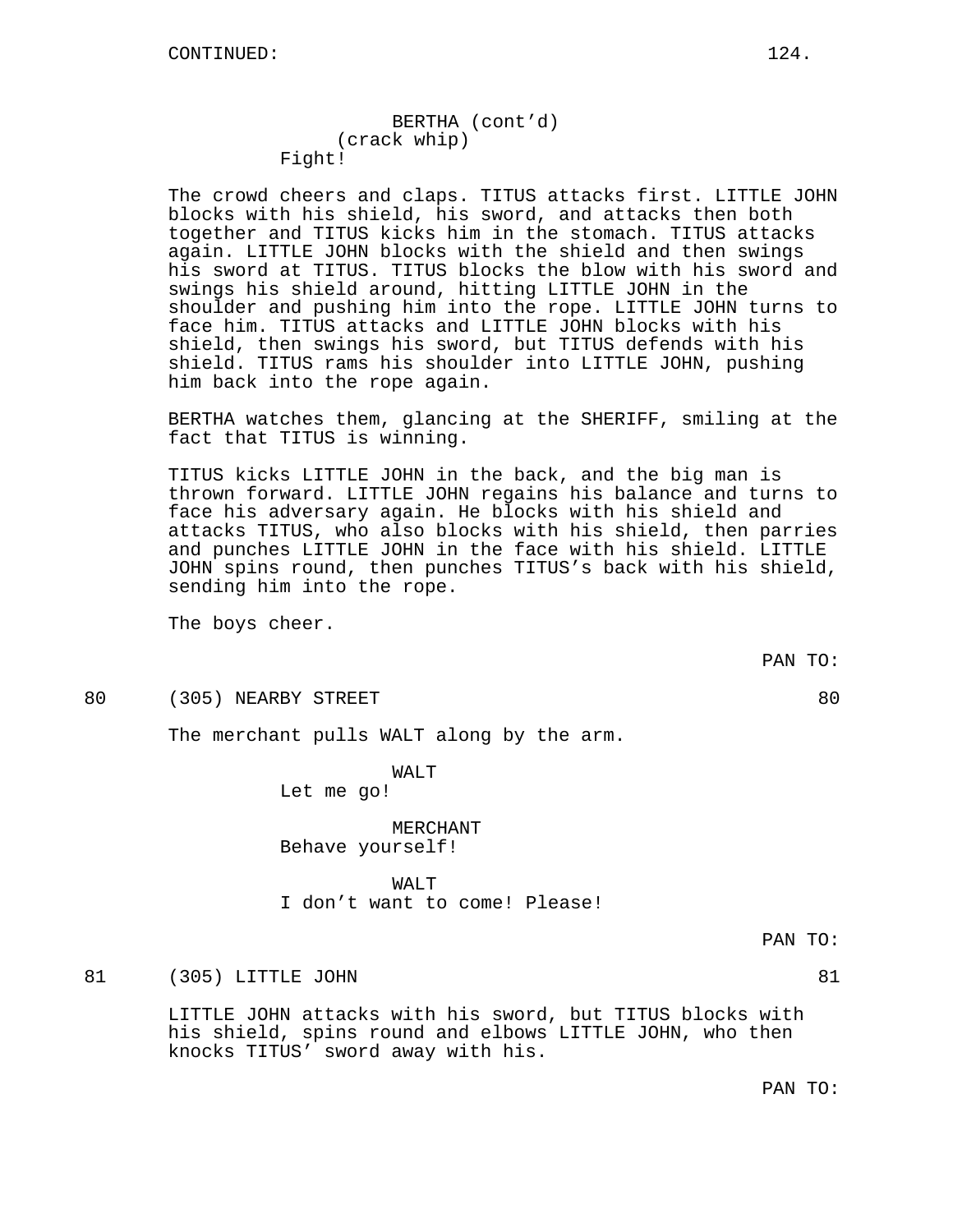82 (305) WALT 82

## MERCHANT You belong to me now, so shut up!

WALT bites the hand holding him and runs to the marketplace.

PAN TO:

83 (305M) BERTHA AND RING 83

BERTHA (mutter) That's it, don't go down just yet.

LITTLE JOHN, not used to fighting with a sword and shield, is learning quickly as he goes. He pushes TITUS off him, blocks with his sword low, then twists it up and over. He steps back as TITUS swings his sword across at him. TITUS attacks and LITTLE JOHN blocks with his shield.

TITUS and LITTLE JOHN continue to fight, striking and blocking alternately until LITTLE JOHN spins round and hits TITUS' back with the sword butt, forcing TITUS into the ropes.

The boys cheer.

TITUS comes back to fight. They alternate blows and LITTLE JOHN kicks him in the chest.

BERTHA sees the SHERIFF watching and frowning.

LITTLE JOHN hits TITUS with his shield and kicks him again as BERTHA circles the ring to LITTLE JOHN.

> BERTHA (cont'd) No, you fool! You're supposed to be the loser!

LITTLE JOHN deflects TITUS' sword and punches him with his shield, sending him into the ropes.

PAN TO:

84 (305) WALT 84

WALT grabs at people, trying to push through the crowd.

WALT Let me through!

PAN TO: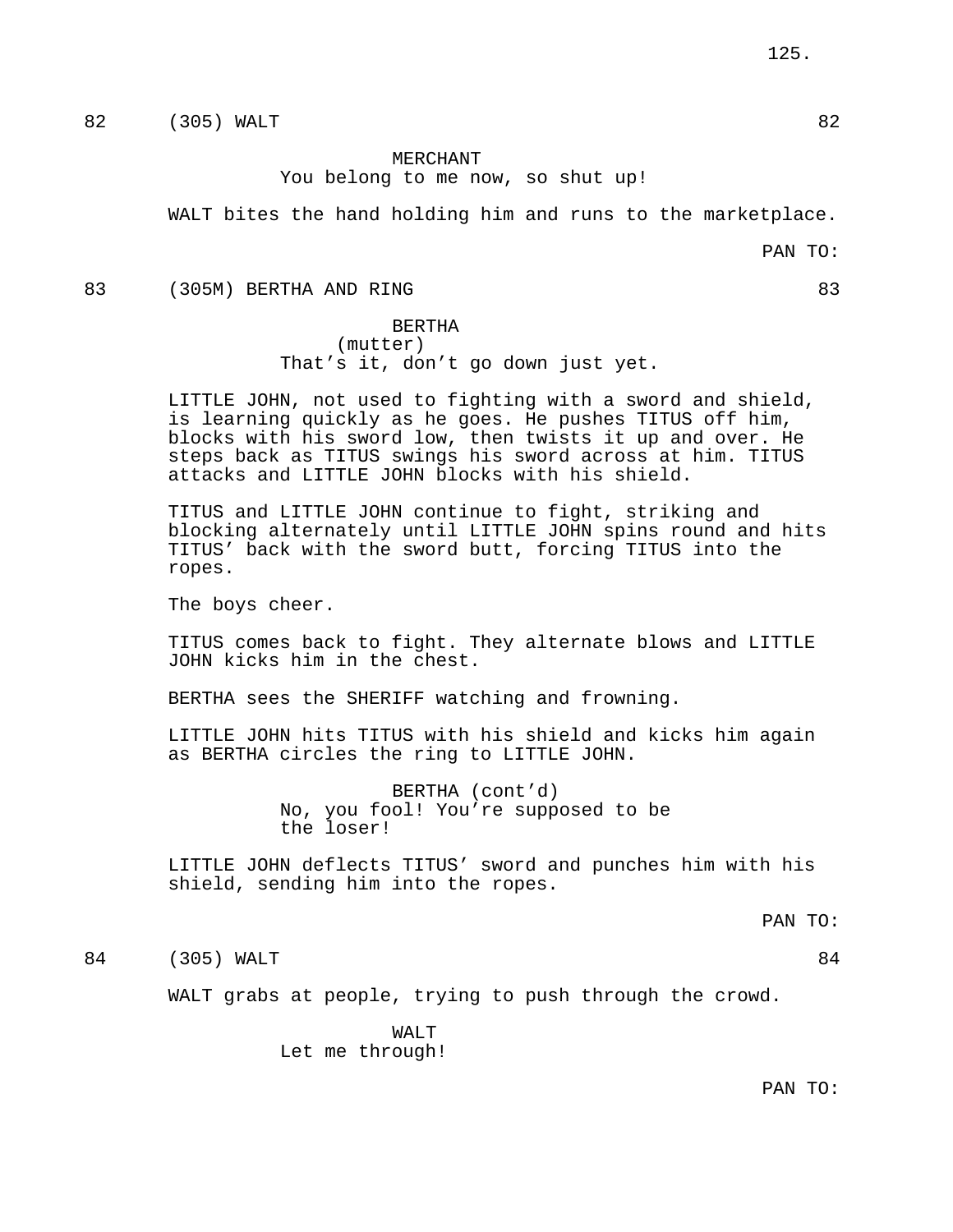# 85 (305) LITTLE JOHN 85

LITTLE JOHN roars in triumph, then sees BERTHA wiggling her finger. LITTLE JOHN tilts his head. BERTHA nods and he slumps his shoulders and hangs his head.

> WALT Let me past!

BERTHA (nod. Hiss) Yes!

LITTLE JOHN stands and turns to TITUS just in time for TITUS' fist to hit his jaw. LITTLE JOHN falls to his hands and knees.

BOYS

Ooh!

WALT Let me through! Out of the way!

LITTLE JOHN looks up at BERTHA, who clenches her fist and nods. TITUS stands with his sword as WALT climbs into the ring.

> WALT (cont'd) No! He's going to kill you! No!

WALT stands between TITUS and a kneeling LITTLE JOHN, his hands outstretched. LITTLE JOHN pushes WALT aside and takes TITUS' feet out from under him, then kicks him in the head, knocking him out cold.

The crowd cheers.

BERTHA is holding on to WALT through the ropes.

WALT (cont'd) She told him to do it! I heard! That's why she sold me!

LITTLE JOHN takes of his mask and glares at BERTHA.

LITTLE JOHN

What?!

BERTHA He's exaggerating. That's what he does. You know how he goes on!

The SHERIFF stands up, visibly angry at the turn of events.

126.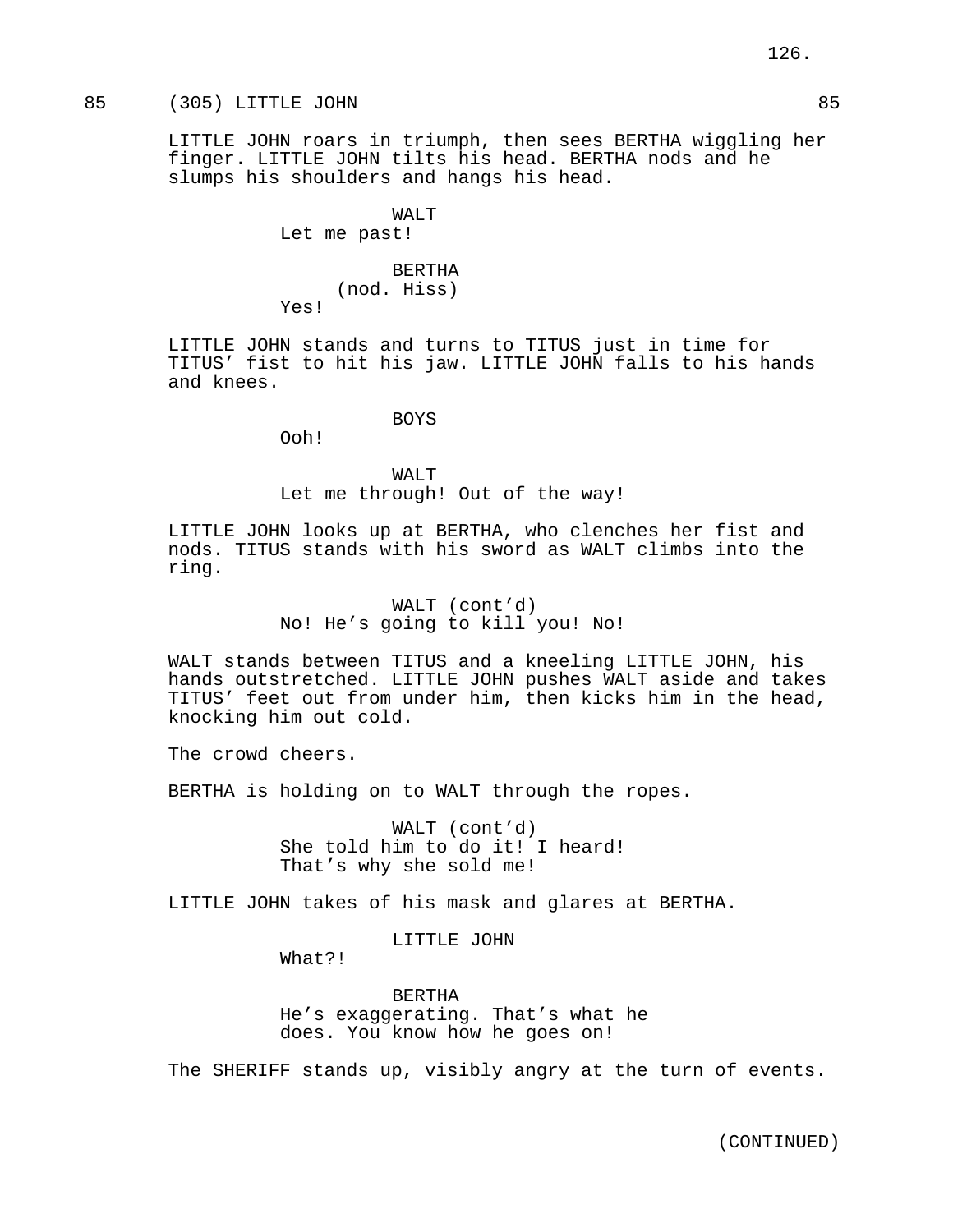WALT No, I'm telling the truth to save your life just like I said I would!

SHERIFF (point at Bertha) I warned you what would happen the next time you crossed me! (point at Little John) Kill him! Arrest the others!

The guards run in to obey.

LITTLE JOHN jumps out of the ring.

LITTLE JOHN Follow me, boys!

## SHERIFF

Stop them!

BERTHA pulls WALT down the steps of the ring. LITTLE JOHN sits and rolls under the ropes, but is stopped by GIZMO

GIZMO

Stop!

GIZMO attacks with his sword. LITTLE JOHN ducks it twice, punches him.

## **SHERIFF**

Kill them!

LITTLE JOHN grabs WALT off the steps to the ring.

LITTLE JOHN (to Bertha) You sold him?

BERTHA and LITTLE JOHN run towards the town gate, between the buildings, with the other boys trailing along.

> BERTHA I had no choice! The Sheriff said...

WALT No! She sold me 'cause I heard her talking about killing you!

LITTLE JOHN

What?!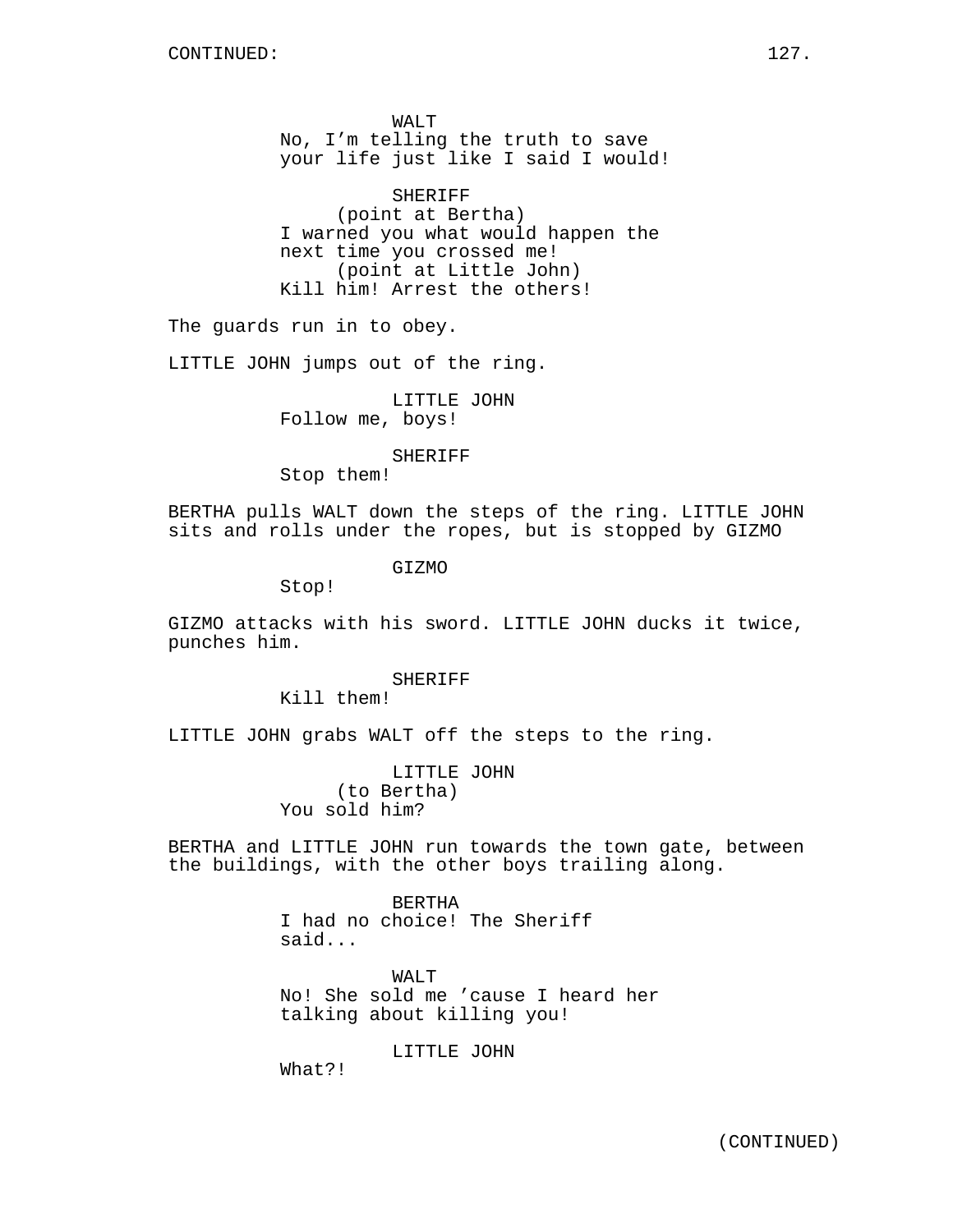WALT She was going to get Titus to do it!

BERTHA stops.

BERTHA No, you don't understand. If I didn't do what the Sheriff told me, he was going to kill us all.

From seemingly nowhere, but from the building next to BERTHA, the SHERIFF speaks as guards line up behind her.

> SHERIFF What an excellent idea.

The SHERIFF steps outside between BERTHA and LITTLE JOHN, waving at WALT.

BERTHA turns to run but a guard steps up and grabs her arm.

SHERIFF (cont'd) So... exactly how far did you think you'd get, Bertha? We had a deal.

LITTLE JOHN (firmly) The deal is off. You do not touch those children.

SHERIFF No, no. I just want the money from the wagers. She's welcome to the slaving money.

LITTLE JOHN glares at BERTHA.

LITTLE JOHN

What?

SHERIFF Oh, I suppose she told you that she took the children off the streets out of the goodness of her heart?

The SHERIFF pats his heart.

BERTHA (pleading) Look at them. They're healthy and well fed.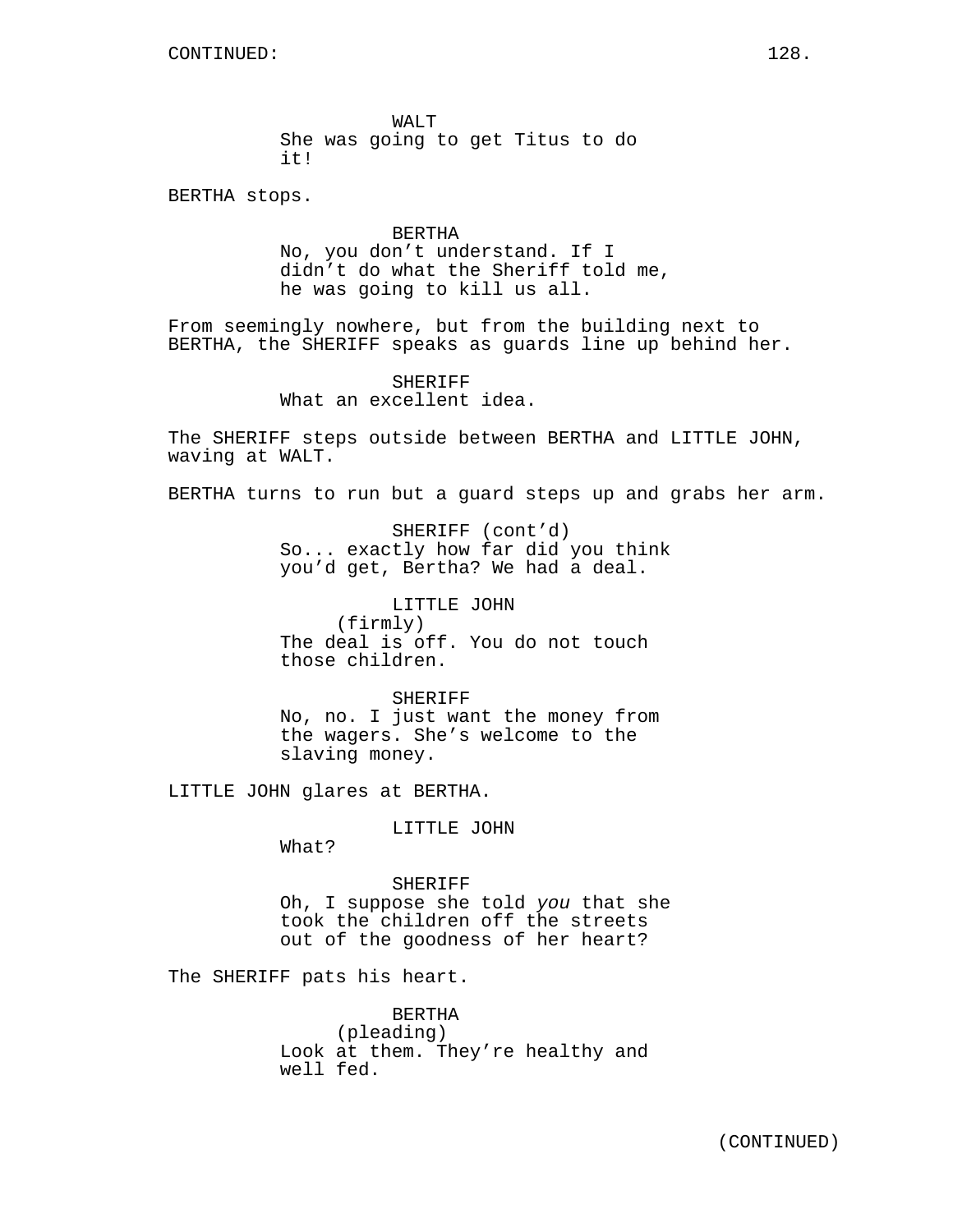SHERIFF Healthier children fetch a bigger price! She's been doing it for years, taking waifs, strays, off the streets, fattening them up and then selling them on at the end of the season.

# LITTLE JOHN

Have you?

BERTHA, her face pitiful, shrugs slightly.

SHERIFF (chuckle) Yes, not this year, though. Take her to the dungeons.

Two guards each grab an arm and escort BERTHA away, leaving four.

> SHERIFF (cont'd) Oh, and, er, arrest those.

The SHERIFF points at the boys and turns around. LITTLE JOHN steps in front and turns his staff to horizontal.

> LITTLE JOHN (intensely) Leave... them... be.

The SHERIFF walks away.

SHERIFF Somebody kill that man.

LITTLE JOHN fights off the initial attack, turning the swords away with his staff, then stands ready as they regroup. He swings his staff around, parries two swords at once, then two more from the other side, but he is surrounded, trapped against the wall.

> LITTLE JOHN (to boys) Run!

WAT.T Come on, boys! Run!

WALT and the boys run past the gate, which has only one door open, and right into ROBIN and the gang.

ROBIN rushes in, bow with arrow ready and drawn, MUCH gathers the boys together.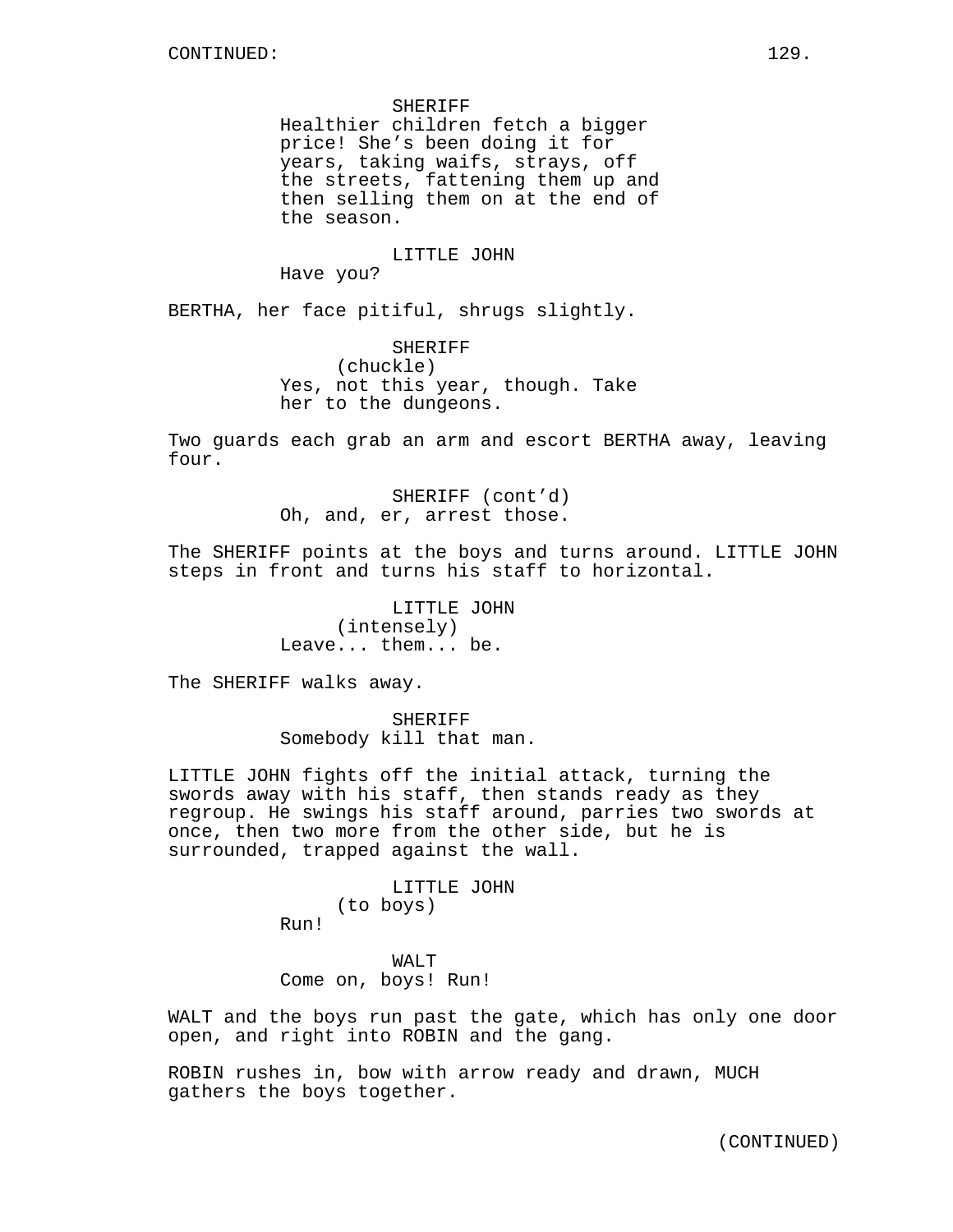ROBIN I leave you alone for one minute, John!

ROBIN points his bow at the guards in turn.

ROBIN (cont'd) Get back! Get back!

GISBORNE and ALLAN run in, swords ready, and fight off the guards. LITTLE JOHN takes his place next to ROBIN near the gate and fights off a guard.

> ROBIN (cont'd) It used to safe for children in Nottingham!

LITTLE JOHN fights off one more guard, then guides the boys outside.

The SHERIFF pulls a guard in front of him as a shield.

SHERIFF So says the outlaw!

The boys run out the gate. LITTLE JOHN backs out. TUCK, MUCH, LITTLE JOHN, GISBORNE, and ROBIN stand in the gate. ROBIN with bow still drawn. GISBORNE gives the SHERIFF a mock salute, and pulls the gate closed in front of them.

SHERIFF (cont'd)

After them!

FOCUS ON: Outside the gates. The boys run down the bridge. LITTLE JOHN puts his staff in the hooks, effectively barring the gate closed.

FOCUS ON: Inside. The guards try to push it open.

FOCUS ON: Outside the gates. ROBIN and gang run down the bridge.

FOCUS ON: Inside. The SHERIFF kicks a guard.

SHERIFF (cont'd)

Open it!

The SHERIFF hits another guard in the helmet.

SHERIFF (cont'd) Idiots! Open it!

The SHERIFF kicks the guard again, who kicks a third guard. The SHERIFF kicks the first guard again.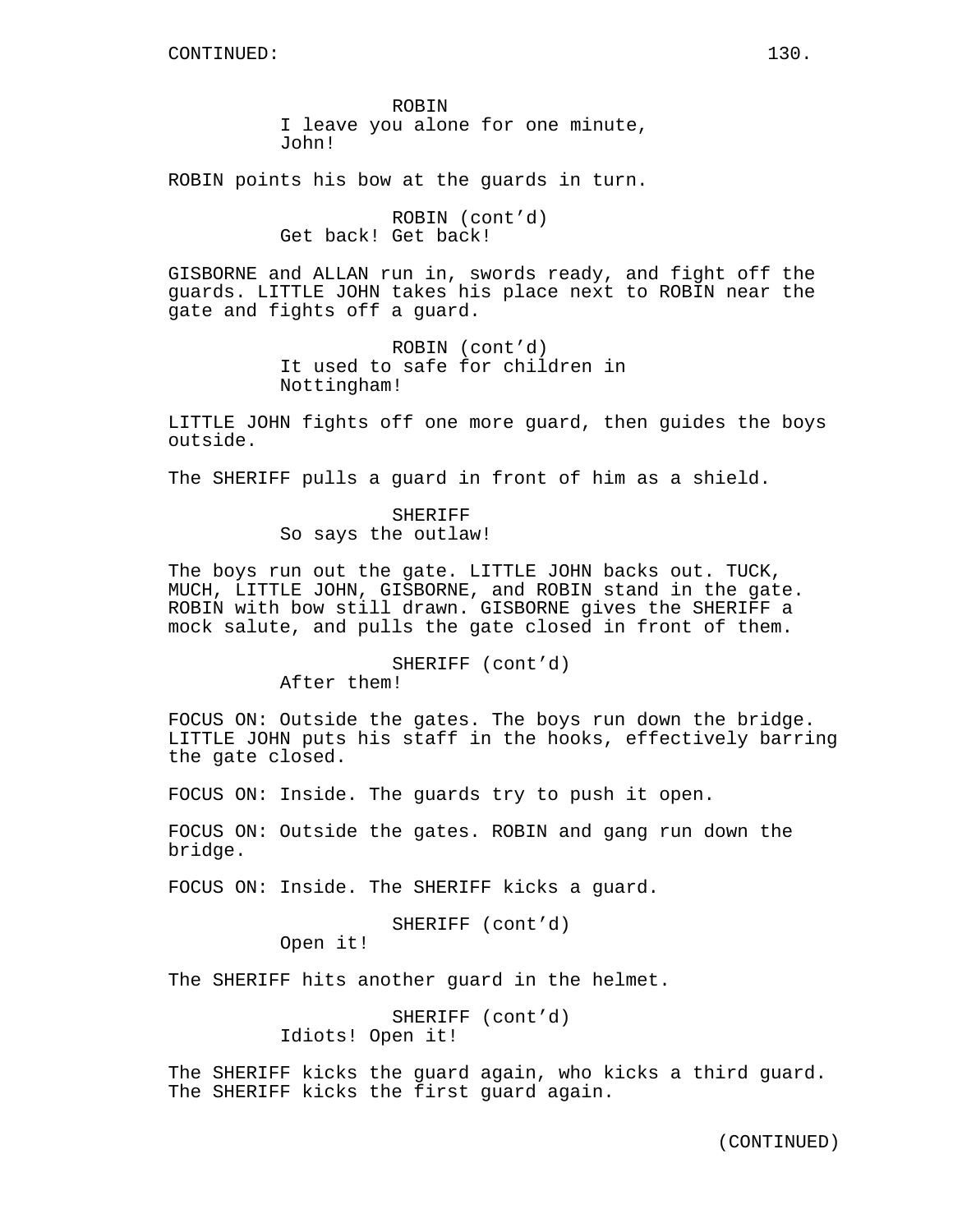## 86 (305R) ORPHANAGE NEAR LOCKSLEY 86

ROBIN, MUCH, ALLAN, and TUCK say goodbye to the boys.

BOY Who will watch out for me now?

TUCK You're safe now. No-one's going to hurt you. Everything's going to be Fine. Betty's going to look after you.

LITTLE JOHN is with WALT and BETTY at the front door. LITTLE JOHN shakes hands with BETTY.

LITTLE JOHN

Thank you.

LITTLE JOHN rubs WALT's head and leaves. WALT runs after him.

WAT<sub>T</sub>

John!

LITTLE JOHN stops. WALT gives him a big hug.

WALT (cont'd) I want to stay with you.

LITTLE JOHN sighs and kneels in front of WALT

LITTLE JOHN I know, but it wouldn't be safe. I have a job to do, Walt. Helping other people who are in trouble. I can't do that if I'm looking after you.

ROBIN goes up to BETTY. The gang give their last hugs to the other boys.

> WALT But I could look after you. (to Robin) I saved his life.

ROBIN smiles at WALT.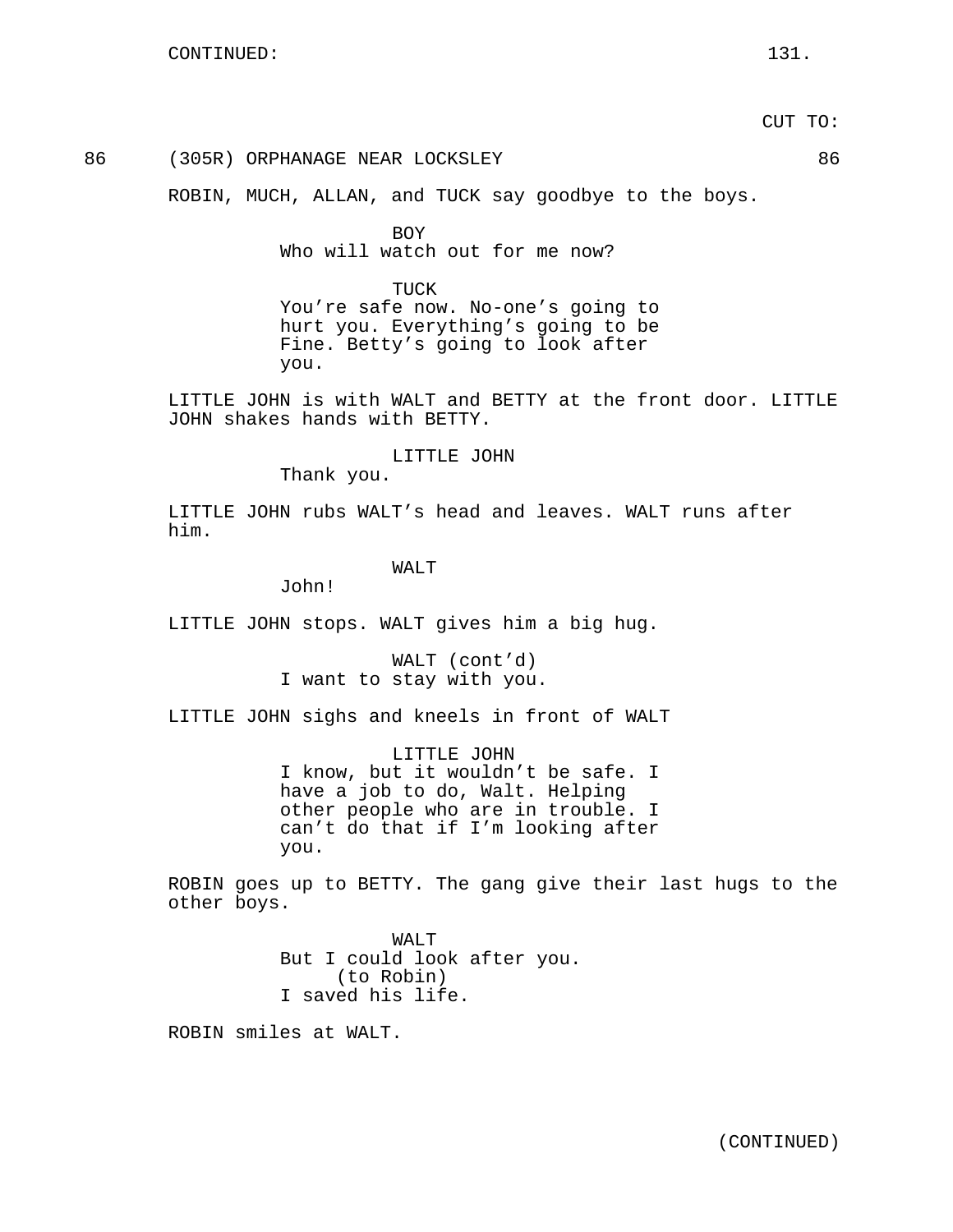LITTLE JOHN Walt... LITTLE JOHN shakes his head. WALT Will I ever see you again? LITTLE JOHN (stand with a sigh) I hope so. WALT and LITTLE JOHN shake hands. TUCK (to another boy) Good luck. Take care of your brother. MUCH Take care of each other. BOY Thank you. The gang head off. ALLAN walks up to ROBIN. ALLAN Where's Guy? ROBIN With Isabella. ALLAN gets an "oh" look on his face. CUT TO: 87 (305MR) SOMEWHERE IN THE FOREST 87 GISBORNE (turn to Isabella) So, why are you really here, sis? ISABELLA I could not endure another day.

> GISBORNE So what? You just walked away? (point at her) You were joined in holy matrimony!

> > (CONTINUED)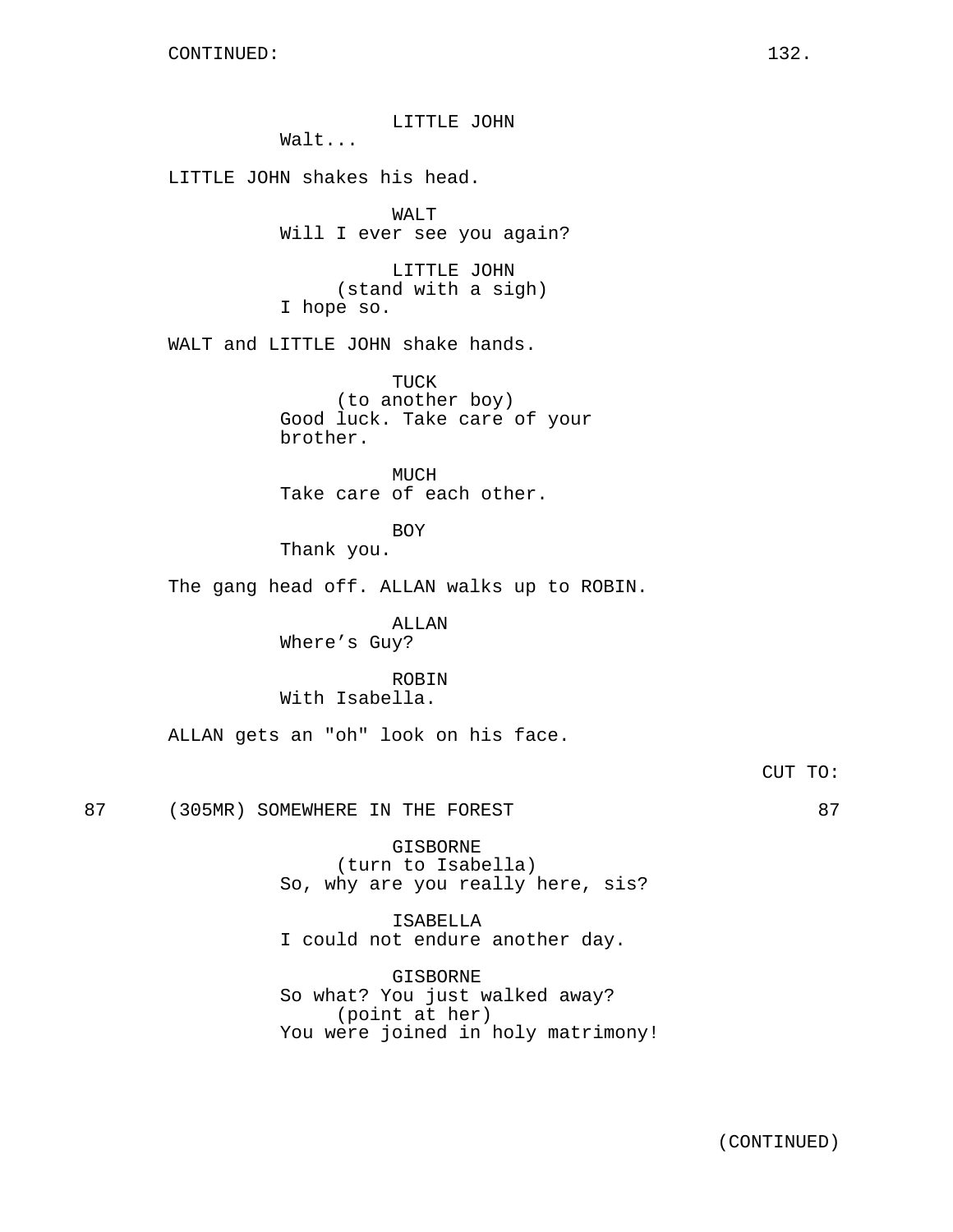ISABELLA I was only a thirteen-year-old girl. (beat) Why did you give me to Squire Thornton?

GISBORNE ignores her. He really doesn't want to get into it. It was so long ago, things were so different then.

> ISABELLA (cont'd) Why won't you answer me? Don't you owe me that at least?

GISBORNE I owe you nothing. I did what was best.

#### ISABELLA

For who, you? You did nothing but condemn me to hell and I demand to know why.

GISBORNE You're a foolish girl and you do not understand the world.

ISABELLA No, I understand perfectly. I just want to hear it from you.

He looks away.

ISABELLA (cont'd) Why did you give me away?

Silence.

ISABELLA (cont'd) I said, why did you give me...

GISBORNE (quietly) Because he offered a fair price for you, that's why.

ISABELLA is shocked.

GISBORNE (cont'd) I'm sorry. I...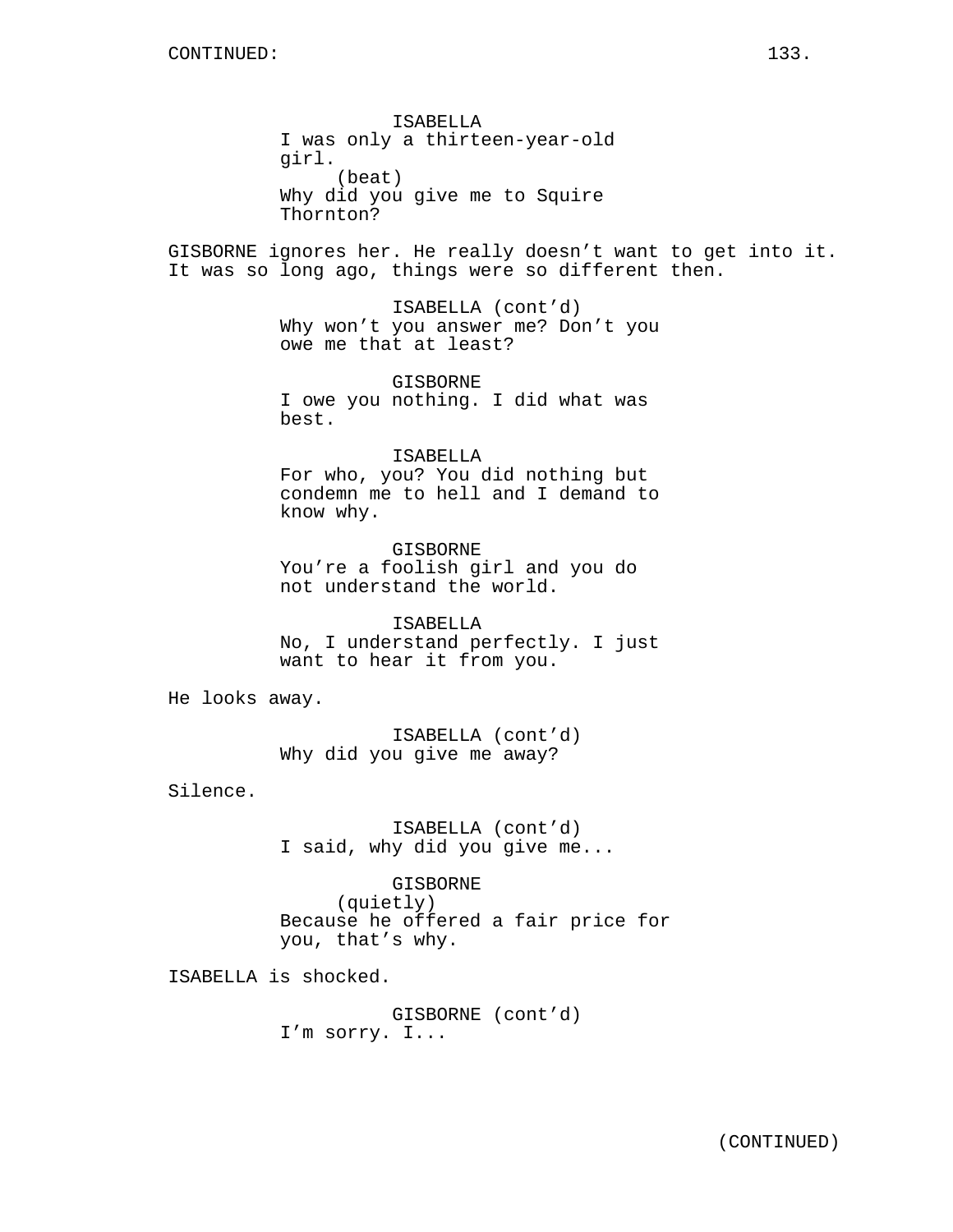ISABELLA Do you have any idea what he has done to me?

He faces her.

ISABELLA (cont'd) Guy, I'm your sister... I... came to ask for protection.

## GISBORNE

Really? And what if I were to send you back to your husband?

## ISABELLA

Then you'd be condemning me to a life of misery for a second time. Only this time you'd be doing it knowingly. Guy, I don't believe you knew the damage you were doing when you sent me to Squire Thornton...

He turns away.

ISABELLA (cont'd) ...but now you do. Surely you must feel some obligation towards me, a sense of loyalty, duty? Please... do not send me back to my husband.

GISBORNE thinks for a moment. Then looks at her.

GISBORNE Very well. But you can't stay here. (beat) I can not offer you the protection you seek in the life I now lead. (beat) I can talk to Robin. He might be...

ISABELLA Hood? Why would he help me? He doesn't know me. He...

GISBORNE realizes that ISABELLA doesn't know who ROBIN really is.

> GISBORNE You don't know.

# ISABELLA

Know what?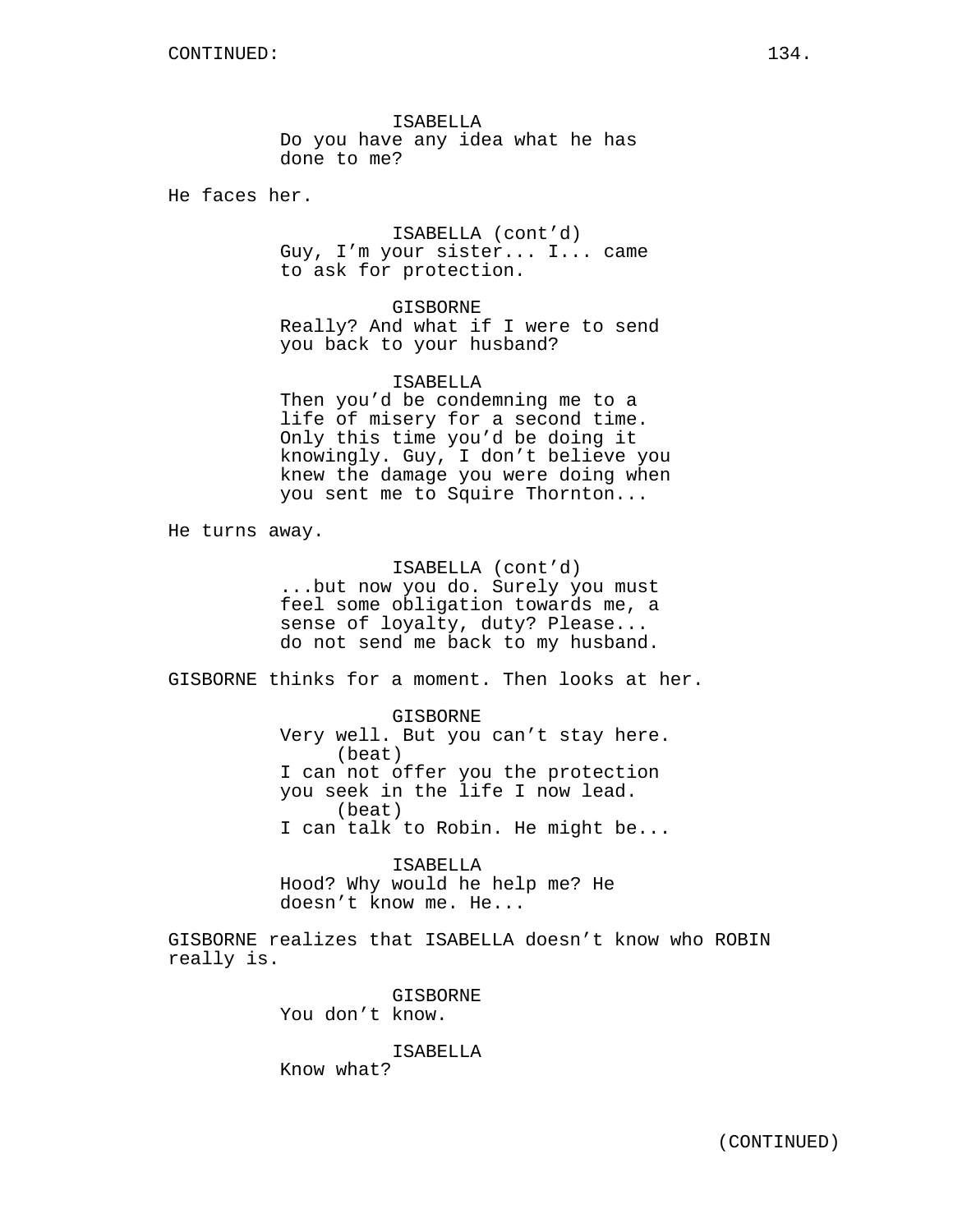GISBORNE Robin Hood is Robin of Locksley.

ISABELLA (surprise) Robin of Locksley? Really?

## GISBORNE

Yes.

(beat x2) You will be safe where you are, for now.

ISABELLA Thanks. I will wait to hear from you.

ISABELLA hugs GISBORNE. Then walks off. GISBORNE walks off in the other direction.

CUT TO:

88 (305R) NOTTINGHAM - CITY GATES 88

The camera is inside the city, focused on the gates.

The gates open. HARRISON stands there with his horse as the staff that LITTLE JOHN had used to hold the gates closed earlier, clatters to the ground. HARRISON looks at the staff as it hits the ground, then looks up to see the SHERIFF approaching.

The SHERIFF recognizes the man from their earlier encounter. And can tell from the look on his face that he has not been successful.

> SHERIFF (chuckle) Can I help you?

HARRISON I have come to offer my services, lord Sheriff.

SHERIFF Did you now?

HARRISON Since Gisborne has joined the outlaws, you need a new right hand.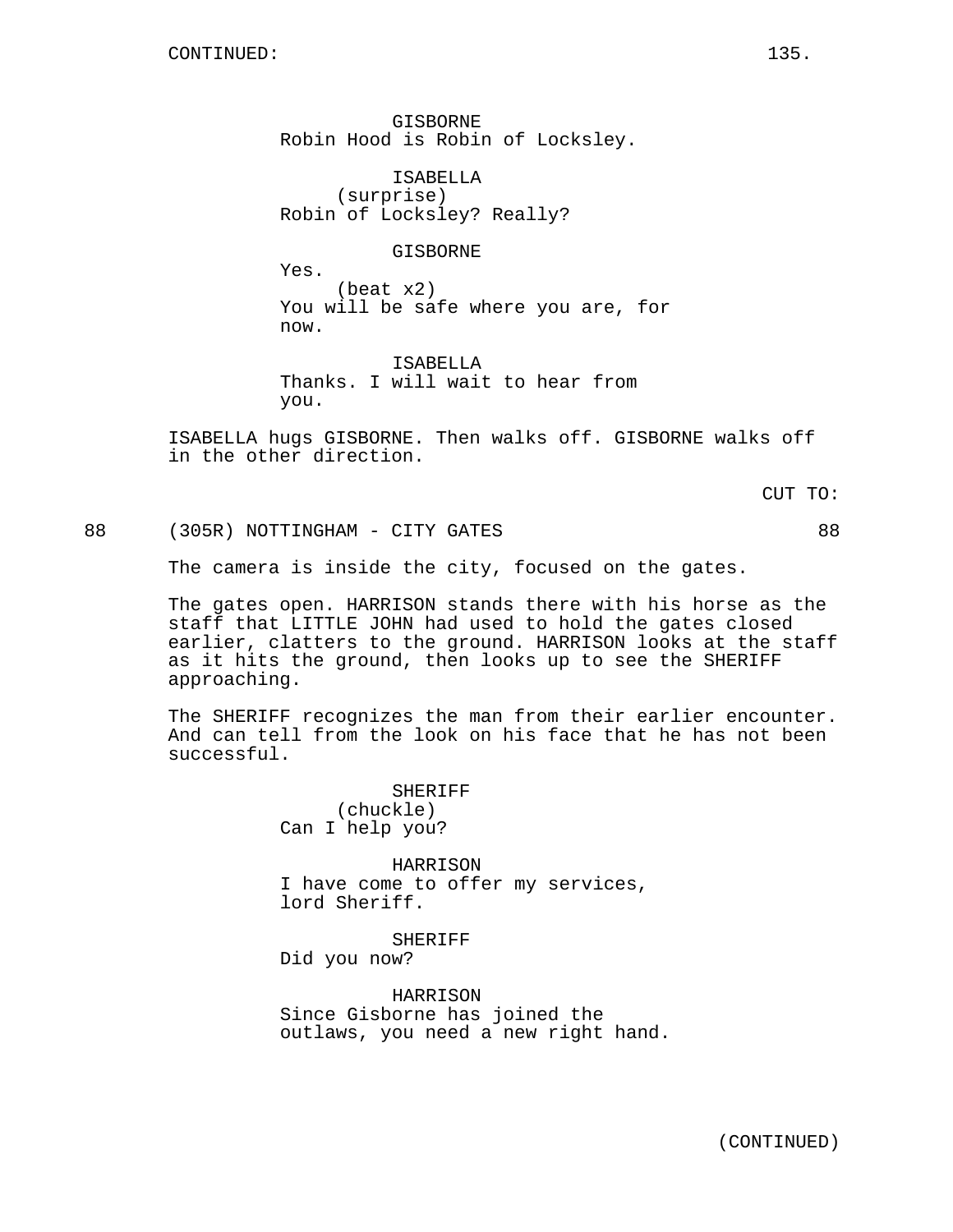SHERIFF And you think you are right for the job?

HARRISON I'm sure Prince John will vouch for me, m'lord.

The SHERIFF thinks. HARRISON might make a nice replacement. After all he couldn't be any worse.

> SHERIFF Very well. Maybe now Prince John will remember why he put me in command!

The SHERIFF looks at HARRISON and waves him in. The SHERIFF walks away as HARRISON pulls the horse inside.

FADE TO:

89 (305R) BY THE RIVER **89** 

ISABELLA peers into the hollow log where she hid her valuables, but coils and stands, finding the log empty. She stares at it, perplexed.

ROBIN comes out from behind the tree where he was watching, and waiting for her, holding out her purse.

> **ROBIN** Is this what you're looking for?

ISABELLA steps forward to grab it from him.

ISABELLA That's mine!

ROBIN throws her arm off and shakes his head.

ROBIN Not your mistress'? (softly) Why didn't you tell me you were Guy's sister, and wife to Squire Thornton?

ISABELLA I couldn't tell you I was Lady Thornton.

ISABELLA pits her hand on ROBIN's.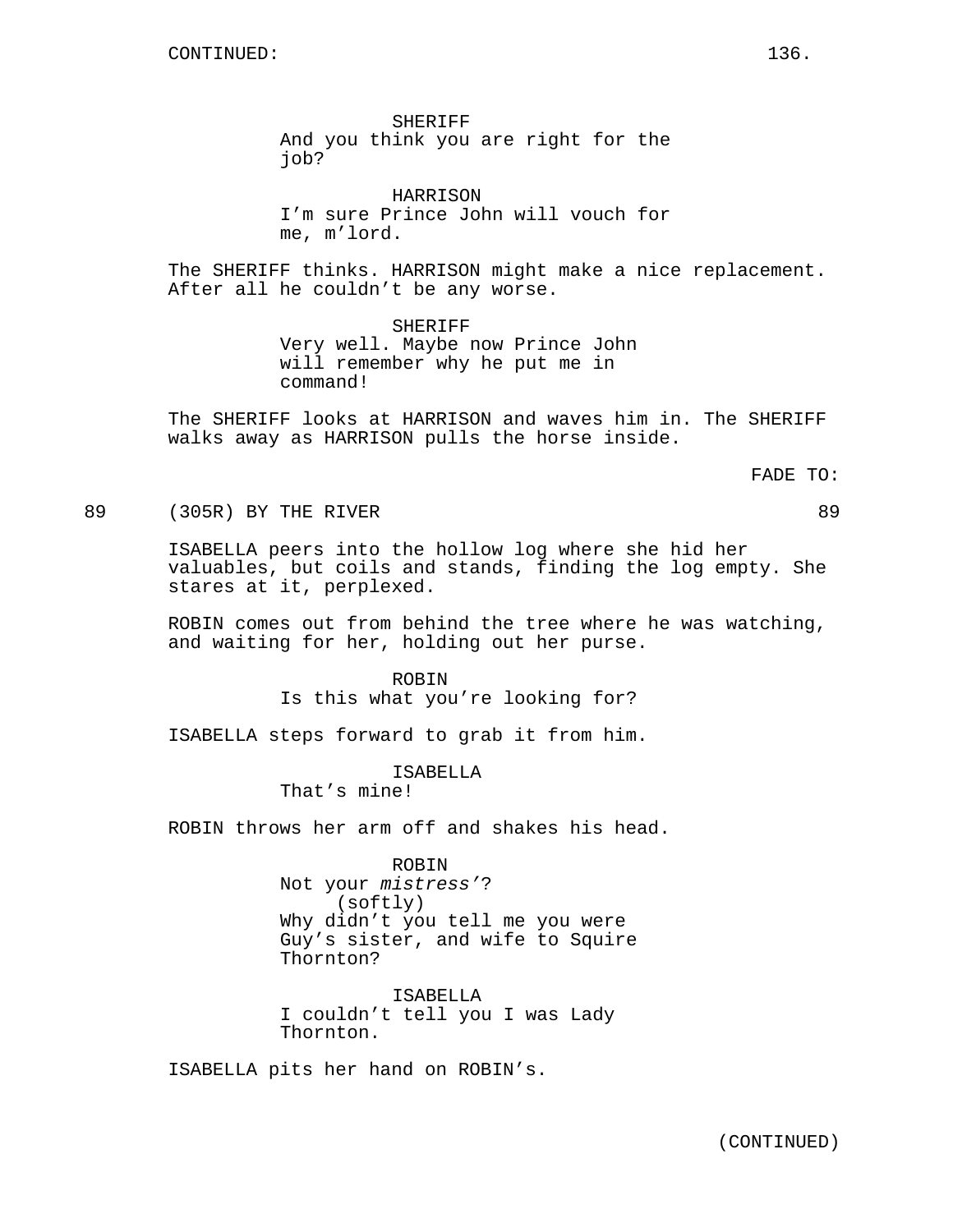ISABELLA (cont'd) You're Robin Hood. I know what you do to nobles.

ROBIN (sincerely) You are not just any noble, Isabella. And I never turn my back on someone in true need.

ISABELLA Good. 'Cause that's exactly what I am.

ROBIN rubs a thumb along her cheek and hangs his head a moment.

> ROBIN We can't turn back time. If I could, I would have tried to stop you and Guy from leaving that day.

ISABELLA reaches out to touch ROBIN's cheek.

ISABELLA And if I'd known that Robin Hood was Robin of Locksley I would have told you who I was from the start. (beat) The last time we saw each other, we were just kids. And look at us now.

ISABELLA laughs.

ISABELLA (cont'd) One little incident changed our lives forever. Mine. Yours. Guys. If only...

ROBIN looks into her eyes, trying to determine if she is still up to something. He's not quite sure. She looks sincere, but looks can be deceiving.

ROBIN holds up her purse. ISABELLA knows he will not be giving it back so tells him he can keep it.

ISABELLA (cont'd)

Keep it.

ROBIN I will make sure this donation goes to good use.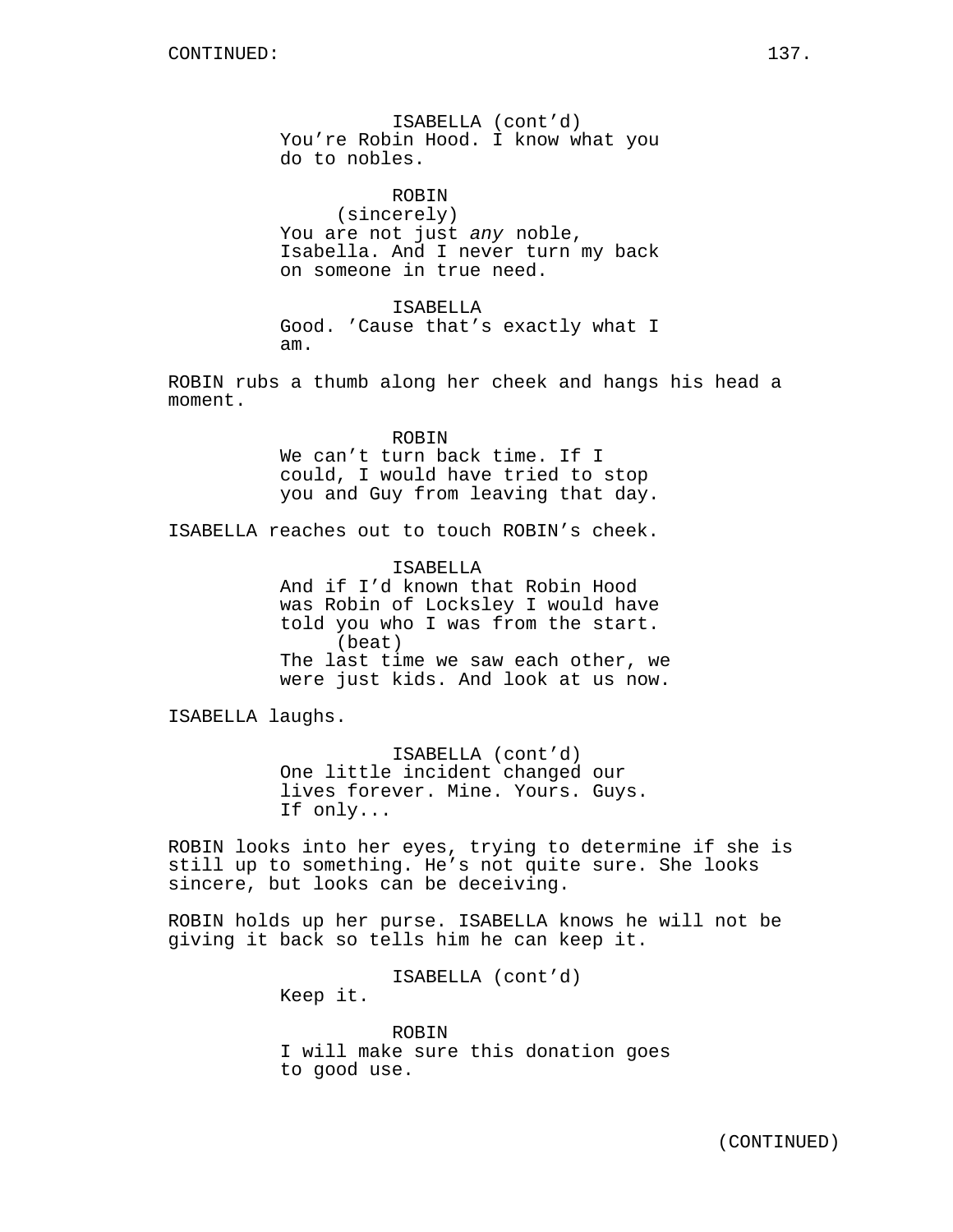ROBIN walks away. ISABELLA takes a step forward to watch him go, thinking to herself, "Can I do this? Should I do this?"

JUMP TO:

90 (306R) SHERWOOD FOREST - 1 MONTH LATER 90

Soldiers gallop through the forest on horseback, bringing HARRISON to PRINCE JOHN's camp.

JUMP TO:

91 (306R) PRINCE JOHN'S CAMP - PRINCE JOHN'S TENT 91

Soldiers bring HARRISON into PRINCE JOHN's tent and throw him to the ground before his throne.

> PRINCE JOHN Do you love me, Harrison?

HARRISON (softly, gruffly) Yes, sire.

PRINCE JOHN lets out his breath.

PRINCE JOHN I'm so pleased to hear it because I don't think the Sheriff loves his prince. (beat) No. (beat) I don't think he does at all. (beat) My time is almost here, Harrison.

HARRISON, on his knees, raises his head a bit, staring at PRINCE JOHN's feet.

> PRINCE JOHN (cont'd) You know my father Henry, God rest his soul, wanted me to be King, not my brother Richard. (beat) Me. (beat) King. (beat) That was his wish. (deep breath) And I will be... soon. (beat) (MORE)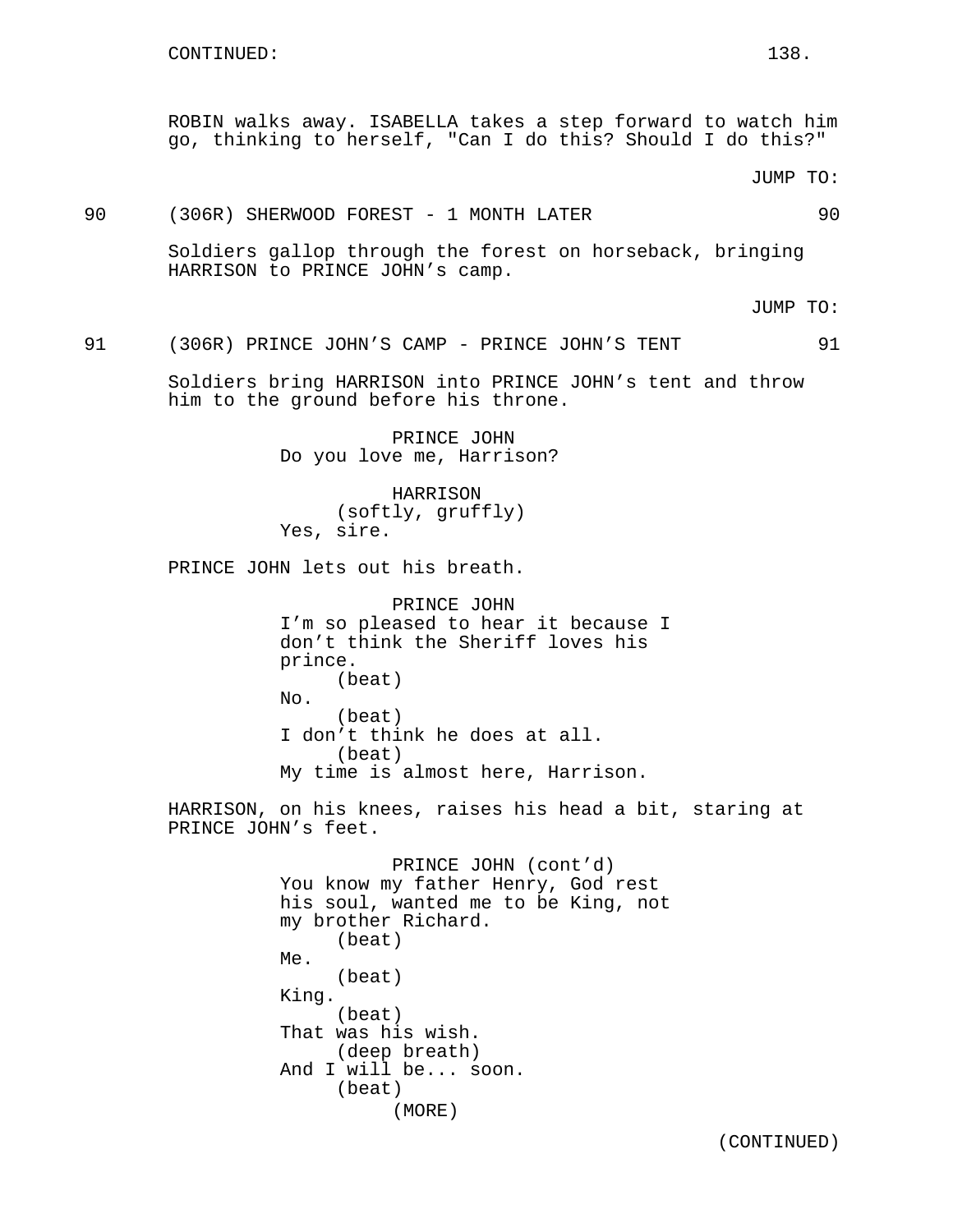PRINCE JOHN (cont'd) My father taught me to surround myself with only those most loyal, with only those who love me. HARRISON raises his head a bit more to stare at PRINCE JOHN's knees. PRINCE JOHN (cont'd) (lean forward) You'd make a fine Sheriff, Harrison. HARRISON looks in PRINCE JOHN's eyes. PRINCE JOHN (cont'd) I'm confident in that. HARRISON straightens his back, still on his knees. PRINCE JOHN (cont'd) Does it please you that I have such confidence in you? HARRISON (softly, gruffly) Yes, sire. PRINCE JOHN Hmm... (lean back) Robin Hood isn't dead. HARRISON slumps his shoulders in shame. PRINCE JOHN I told you, I told the Sheriff. (beat) I wanted Robin Hood dead. His blood is a gift I covet and yet no-one gives it me. (beat) If the Sheriff loved Prince John... (beat) ...he would give it me. And yet I do not have it, ergo he doesn't love me. (beat) Well, I will have blood. HARRISON looks at the ground, closes his eyes tightly, thinking his end is near.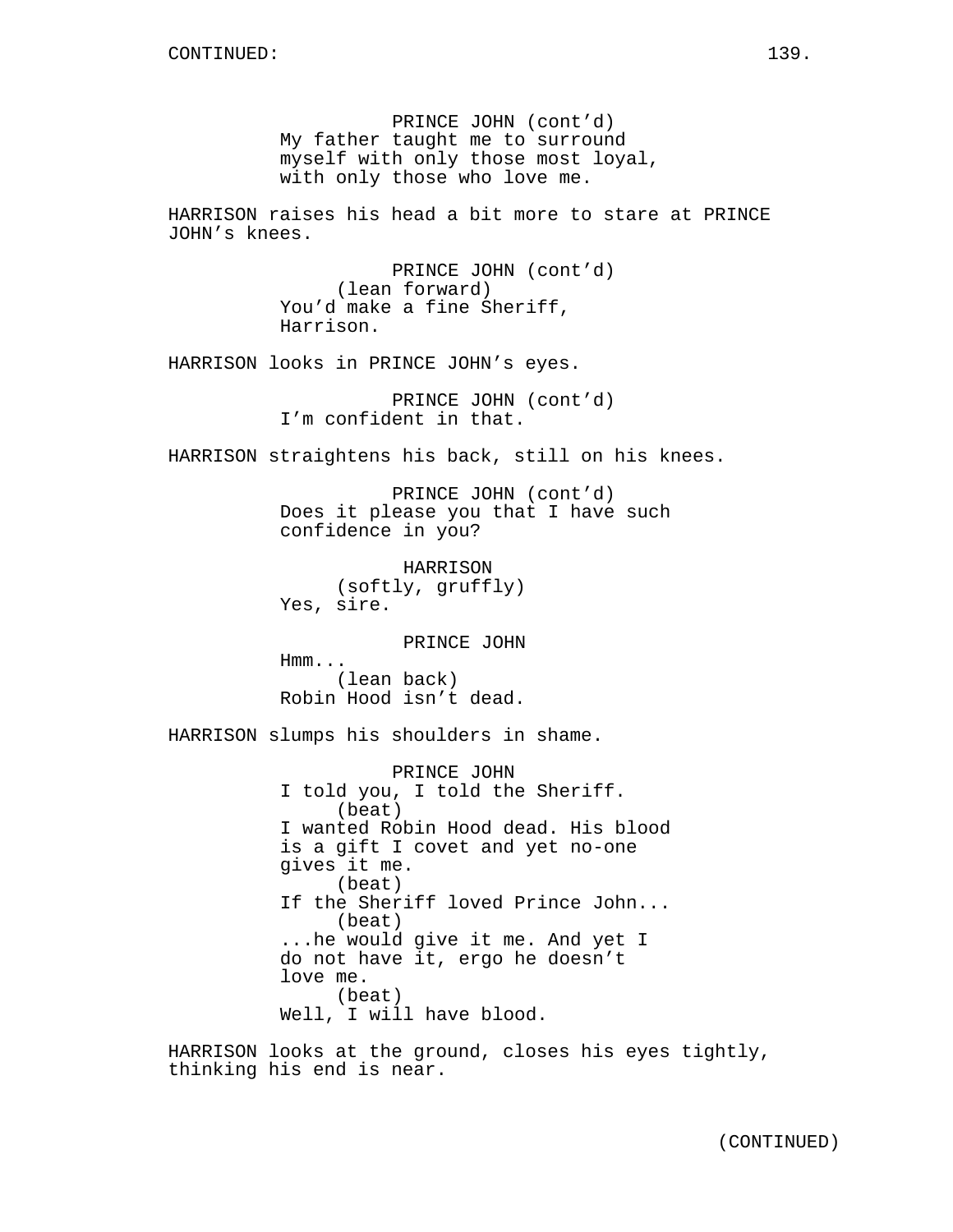PRINCE JOHN (cont'd) The Sheriff's blood. HARRISON opens his eyes, raises his eyebrows, and looks up. PRINCE JOHN leans forward again. HARRISON slowly straightens. PRINCE JOHN (cont'd) You will kill the Sheriff for me, Harrison, discreetly. (beat) Only the two of us will know. (beat) A private secret we can share. PRINCE JOHN puts a hand on either side of HARRISON's head. PRINCE JOHN (cont'd) And you will do this for me, Harrison... (beat) Because you love me. PRINCE JOHN smiles. CUT TO: 92 (306R) SHERWOOD FOREST - NEAR PRINCE JOHN'S CAMP - NEXT DAY 92 ROBIN, ALLAN, LITTLE JOHN, GISBORNE and TUCK are walking down a road when MUCH comes running to meet them. MUCH Wait! ROBIN (chuckling) All right. MUCH (look behind) Prince John and his soldiers have made camp (point behind) down there.

ROBIN

What?

ROBIN looks to where MUCH is pointing.

(CONTINUED)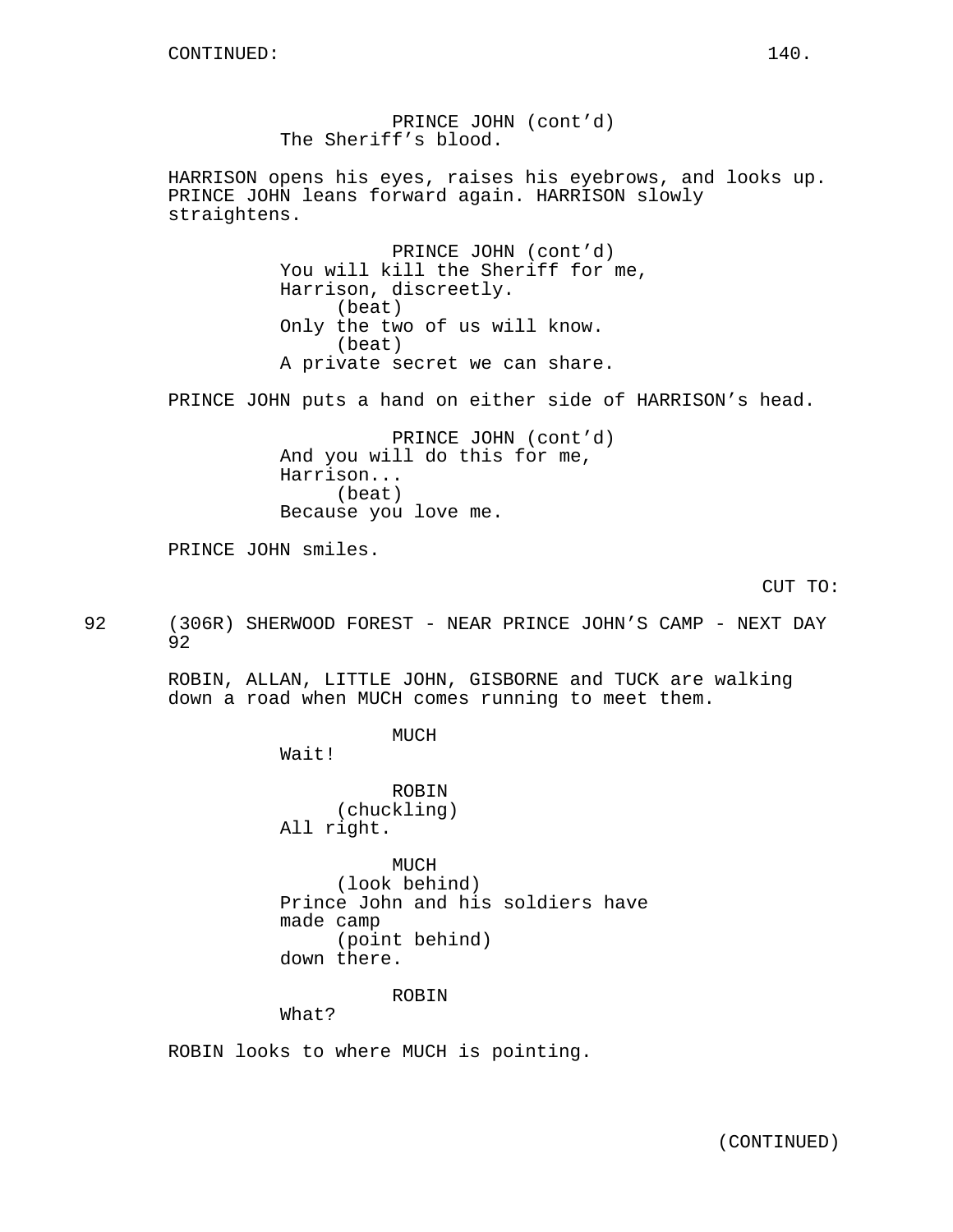GISBORNE

How many men?

MUCH

Thousands.

LITTLE JOHN

No!

MUCH

Hundreds.

GISBORNE (admonishingly) Much!

ROBIN glances at ALLAN.

MUCH I didn't stop and actually count them! I can't actually count.

They hear a horse neigh and see two soldiers, one with PRINCE JOHN's banner, come galloping down the path.

# ROBIN

Run! Run!

The gang scatter.

## JUMP TO:

93 (306R) SHERWOOD FOREST - OUTLAW CAMP 93

ROBIN has drawn a map in the dirt marking the roads with a trace of his finger and placing twigs and rocks as landmarks.

> ALLAN What are they doing in the forest?

GISBORNE Well, it's obvious, isn't it?

ALLAN (still confused) Yeah, all right.

ROBIN When they break camp, they use the North Road to get to Nottingham.

LITTLE JOHN steps over the map.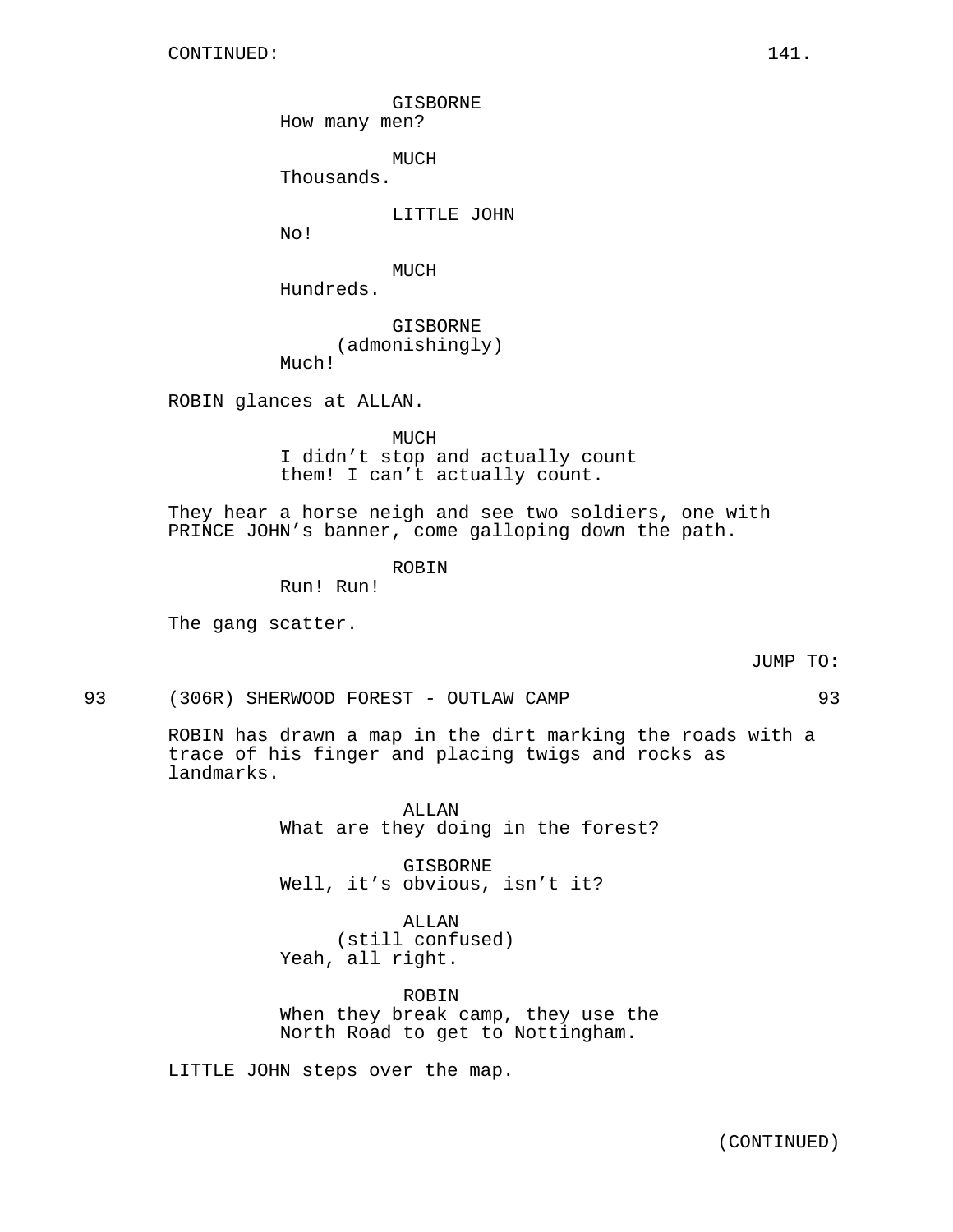LITTLE JOHN Why is he coming?

TUCK He's visiting all the nobles throughout England to grease their palms.

ROBIN steps over the map.

ROBIN He's trying to buy their loyalty before King Richard returns, isn't he?

ALLAN What, he thinks it can be bought?

TUCK He knows it can. He's buying the nobles and their men to seize the throne so that King Richard returns to King John's England.

ROBIN Every noble he buys will bring us closer to civil war. And a war between Prince John and King Richard... (beat) It will tear this country apart.

LITTLE JOHN (thinking)) If he's going to buy them, he'll be carrying gold.

The gang realize he's right.

GISBORNE And lots of it.

ROBIN thinks, chewing on his thumb. He lets out his breath with a hiss.

> ROBIN Well... (beat) We stop him stealing the crown... (beat) by stealing his gold.

TUCK, GISBORNE, and LITTLE JOHN chuckle. ALLAN says his line then smiles.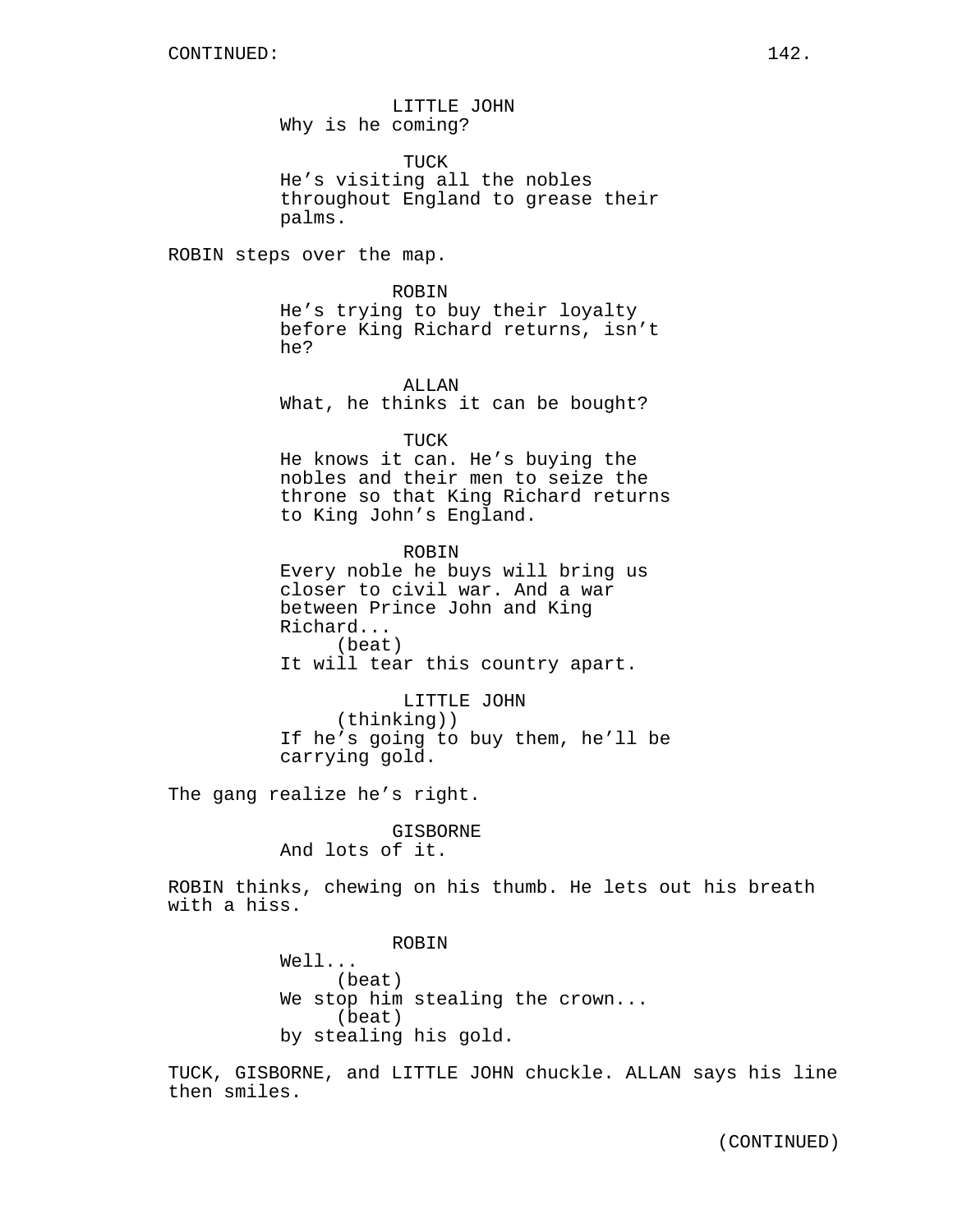ALLAN This is mad.

LITTLE JOHN Yes, it is. Utterly mad.

GISBORNE (seriously) He'll have a small army with him.

ROBIN steps forward and kneels over the map.

ROBIN Right, our only advantage is surprise. The best place to mount an attack is here...

ROBIN stabs the map repeatedly with a sharpened stick.

ROBIN (cont'd) .. outside Locksley. So we're going to have to find more men.

GISBORNE (nod affirmatively) Let's do it.

## JUMP TO:

94 (306R) NOTTINGHAM - CASTLE - INTERIOR CORRIDOR 94

The SHERIFF walks through a wide corridor, alert. Out of habit, he starts to yell for Gisborne.

SHERIFF

Gis....

The SHERIFF remembers Gisborne is gone.

SHERIFF (cont'd) (mutter) Never thought I'd actually miss Gisborne. Good help is so hard to find.

HARRISON steps out from behind a pillar, his hand on a knife stuck in the back of his belt. He boldly and quickly strides forward, his boots loud on the stone floor. The SHERIFF turns around. HARRISON stops to face him, his head held high.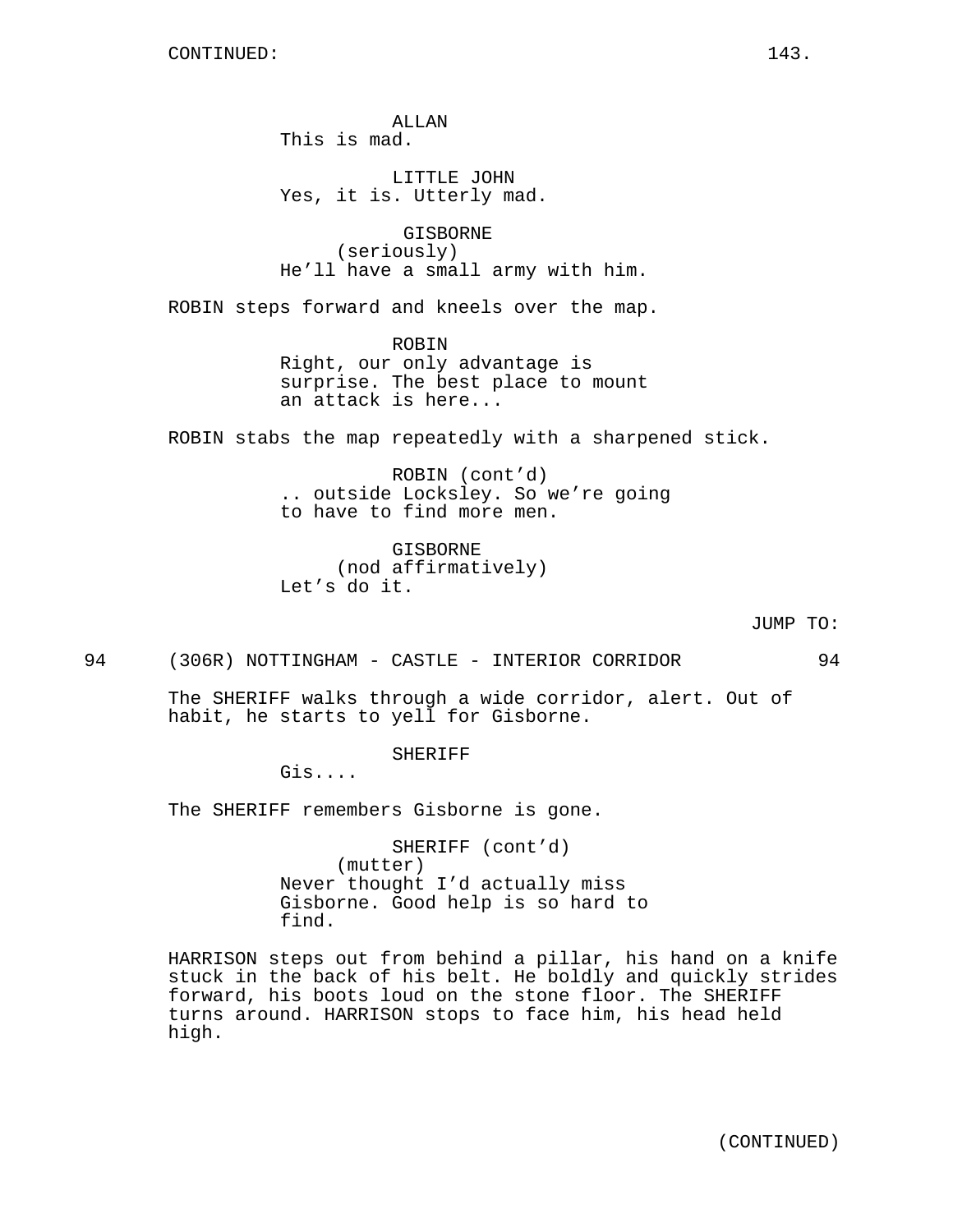SHERIFF (cont'd) Ah, Harrison, isn't it?

HARRISON (quietly) Yes, m'lord.

SHERIFF I've been looking for you.

HARRISON fingers the knife still in his belt.

SHERIFF I've, er, been thinking about our relationship.

HARRISON raises an eyebrow on the word relationship. The SHERIFF continues his line without stopping.

> SHERIFF (cont'd) We should work on it?

The SHERIFF circles HARRISON, who is careful to keep himself facing the SHERIFF.

> SHERIFF (cont'd) Don't you think? (beat) I know you come highly recommended. From the Prince himself no less. (beat) You've been here for, what a week now?

HARRISON nods in agreement.

SHERIFF (cont'd) ...and I don't think we have gotten off on the right foot.

HARRISON crosses his arms in front.

SHERIFF (cont'd) You see, your predecessor and I, had an understanding, and, in the light of Prince John's visit, well, I think we should make our relationship stronger.

HARRISON gives a gracious nod.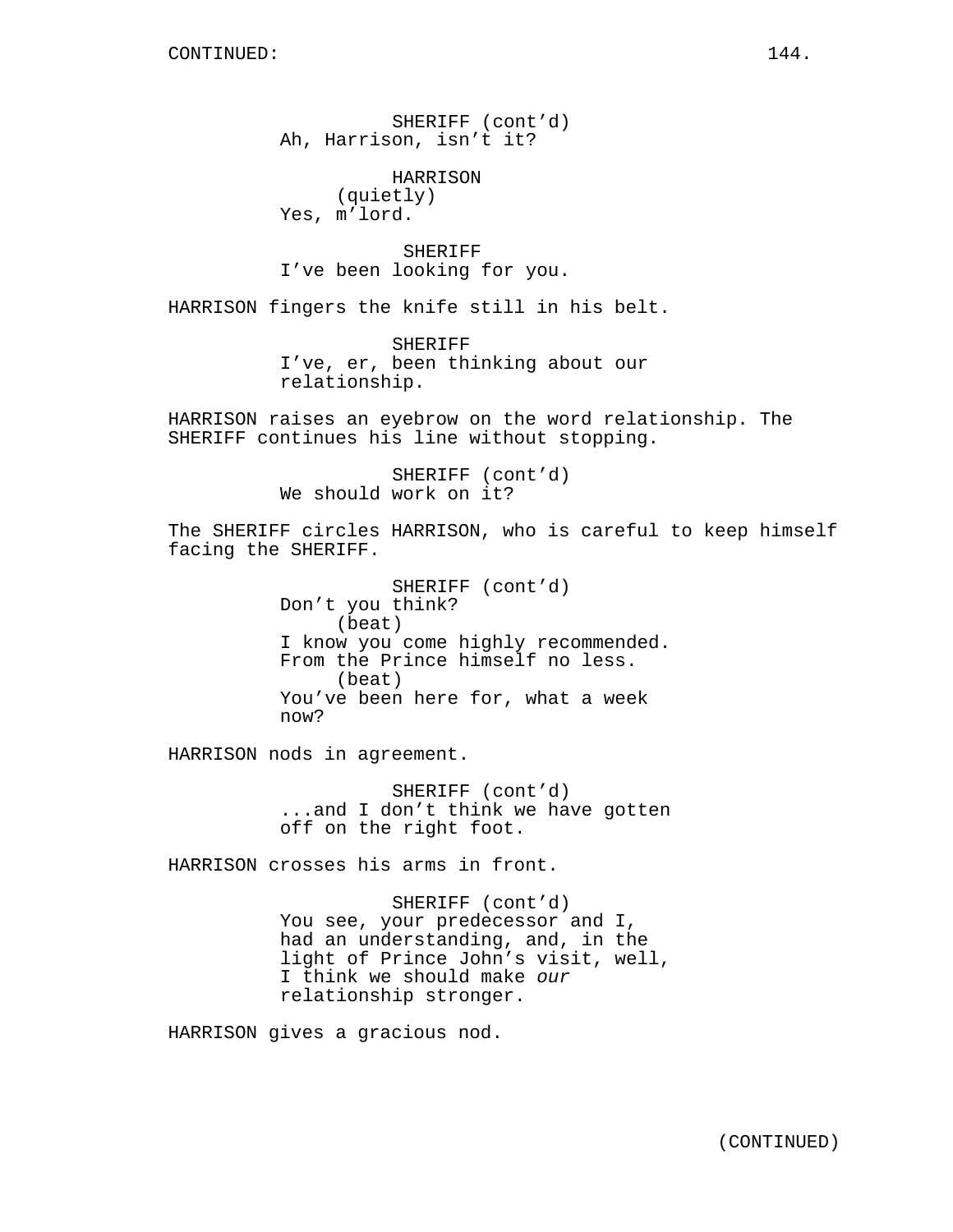## SHERIFF (cont'd) The best way forward...

The SHERIFF and HARRISON walk together down the corridor.

SHERIFF (cont'd) ...is unity. Between you and me, hm? Standing strong, together, don't you think?

The SHERIFF stops. HARRISON says nothing. The SHERIFF steps in front, his back to HARRISON. HARRISON reaches for his knife and is about to pull it out when the SHERIFF turns around.

> SHERIFF (cont'd) The man is a tyrant. We both know that. And he's dangerous. The only way we're going to survive is... unity.

The SHERIFF holds his arms out, inviting HARRISON to embrace him. HARRISON returns the gesture and steps forward, then grabs his knife and steps behind the SHERIFF. Suddenly a door opens and a guard exits. HARRISON whips the knife behind his back. The guard sees them in this strange position, but doesn't see the knife.

> GUARD Sorry, m'lord. I....I hope I'm not interrupting.

> > SHERIFF

No... no, not at all. We were just having a nice little... philosophical chat. Weren't we, Harrison?

The SHERIFF looks back at HARRISON.

#### HARRISON

Yes, m'lord.

GUARD (to the Sheriff) There is someone here to see you, m'lord.

SHERIFF Ah. Visitors. I wonder who it could be.

The SHERIFF leaves. The door squeaks open, then closes. HARRISON turns around and puts the knife back into his belt.

(CONTINUED)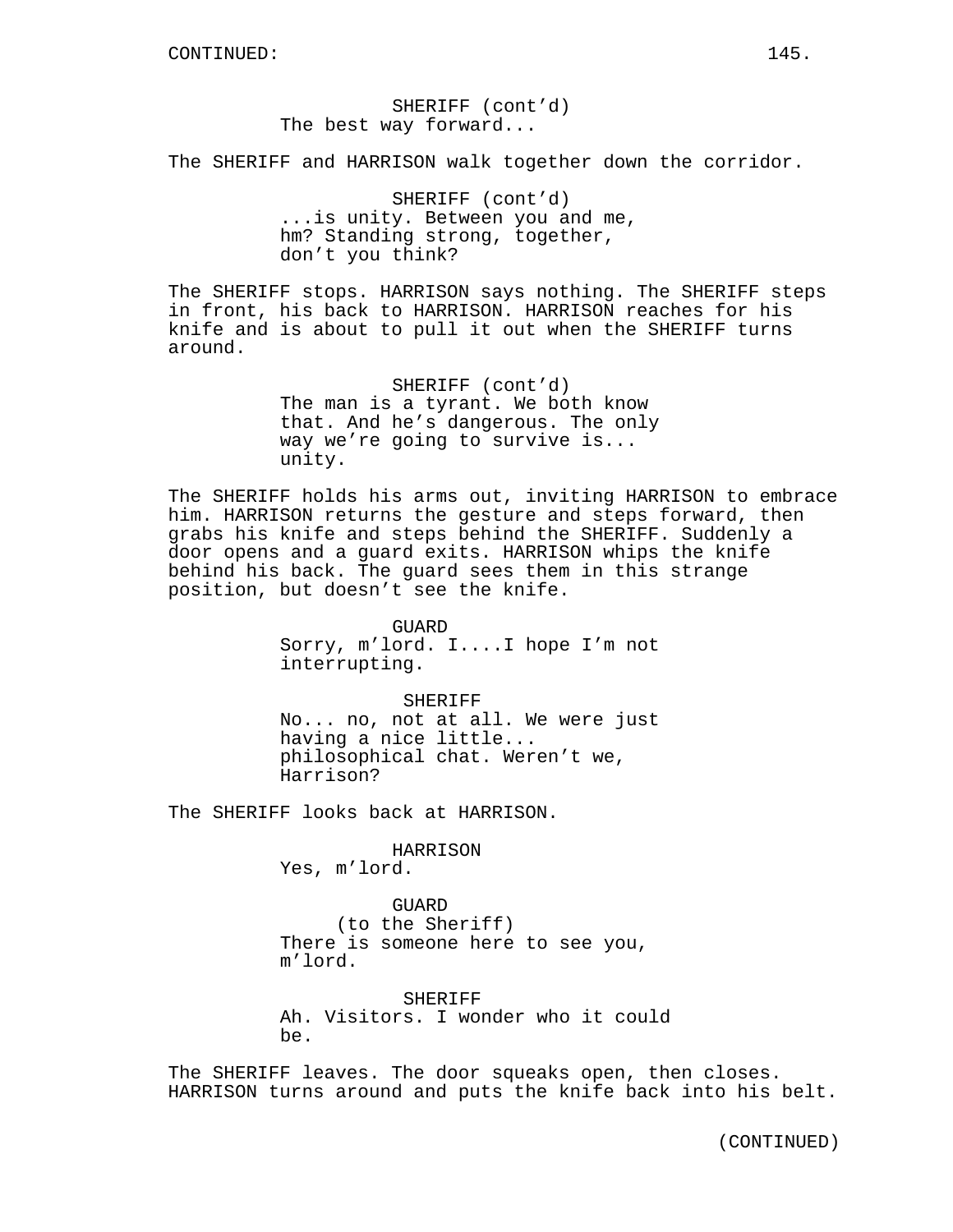JUMP TO:

95 GREAT HALL 95

ISABELLA is waiting for the SHERIFF. The SHERIFF enters with the GUARD. The guard introduces them.

> GUARD Isabella of Gisborne, m'lord.

The SHERIFF raises an eyebrow at the name Gisborne.

SHERIFF

Gisborne?

GUARD Yes, m'lord.

ISABELLA looks at the SHERIFF.

ISABELLA I have come to see Guy.

SHERIFF

Guy?

ISABELLA

My brother.

SHERIFF Your brother?

ISABELLA

Yes.

Momentary pause. The SHERIFF tries to size her up. His next line is referring to the fact that Gisborne is not here.

SHERIFF

Not here.

ISABELLA (play dumb) Where is he?

SHERIFF Don't know. Don't care.

ISABELLA Look I came to see my brother, and I'm not leaving until...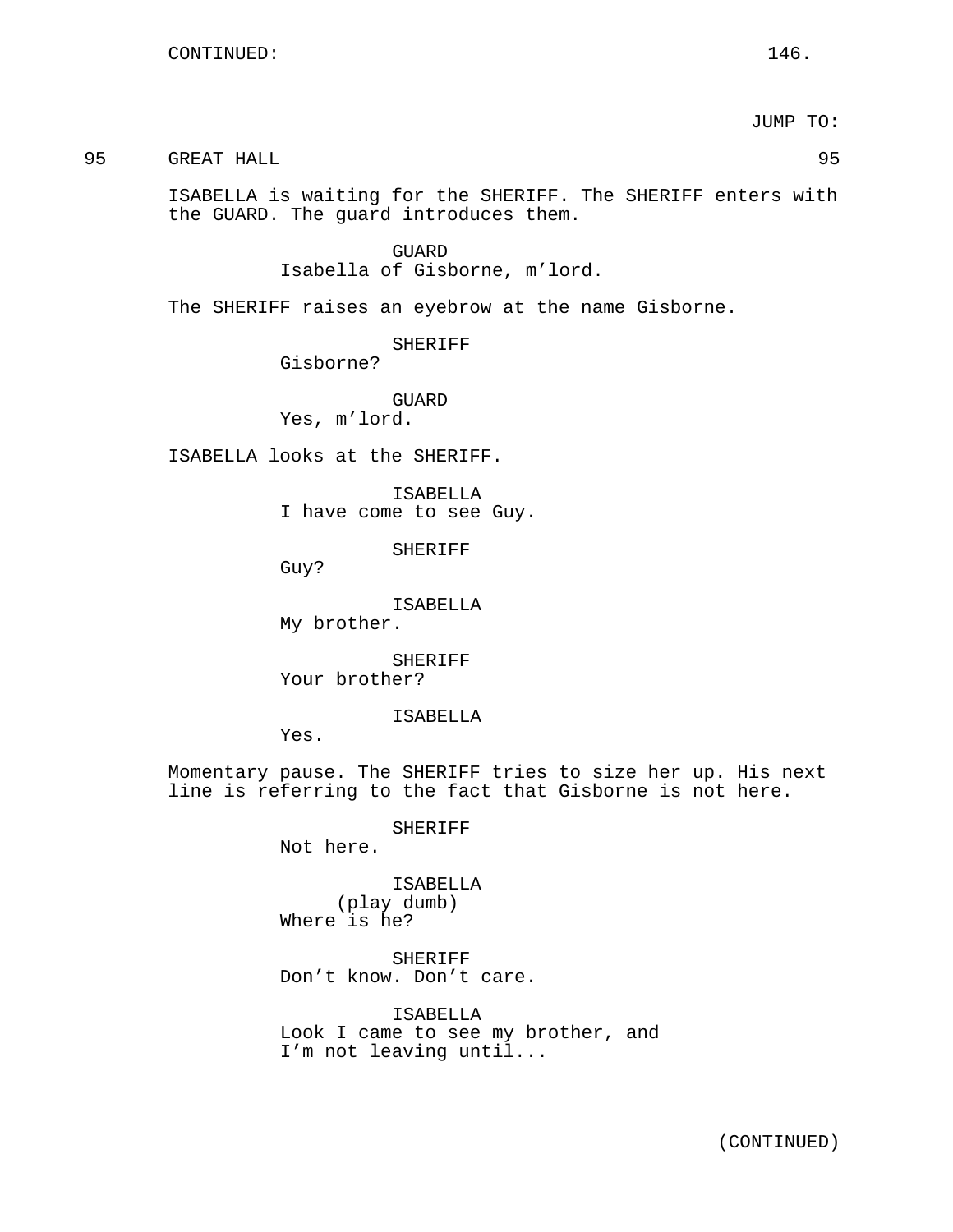SHERIFF Then try Sherwood. ISABELLA The forest? SHERIFF Yes the forest. Is there another Sherwood? ISABELLA Why would he be... SHERIFF Haven't you heard? (beat) He's teamed up with Hood. ISABELLA is silent. So he knows. Better think quick. ISABELLA Then I have come in vain. Sorry to have bothered you. I shall go. ISABELLA turns to go. The SHERIFF stops her. SHERIFF Wait. ISABELLA turns back to the SHERIFF. SHERIFF (cont'd) Are you really his sister? ISABELLA Yes. SHERIFF Prove it. ISABELLA (raise eyebrow) M'lord?

SHERIFF Gisborne always claimed to have no family. If you expect me to believe that, all of a sudden, out of the blue, he has a sister? You'll have to prove it.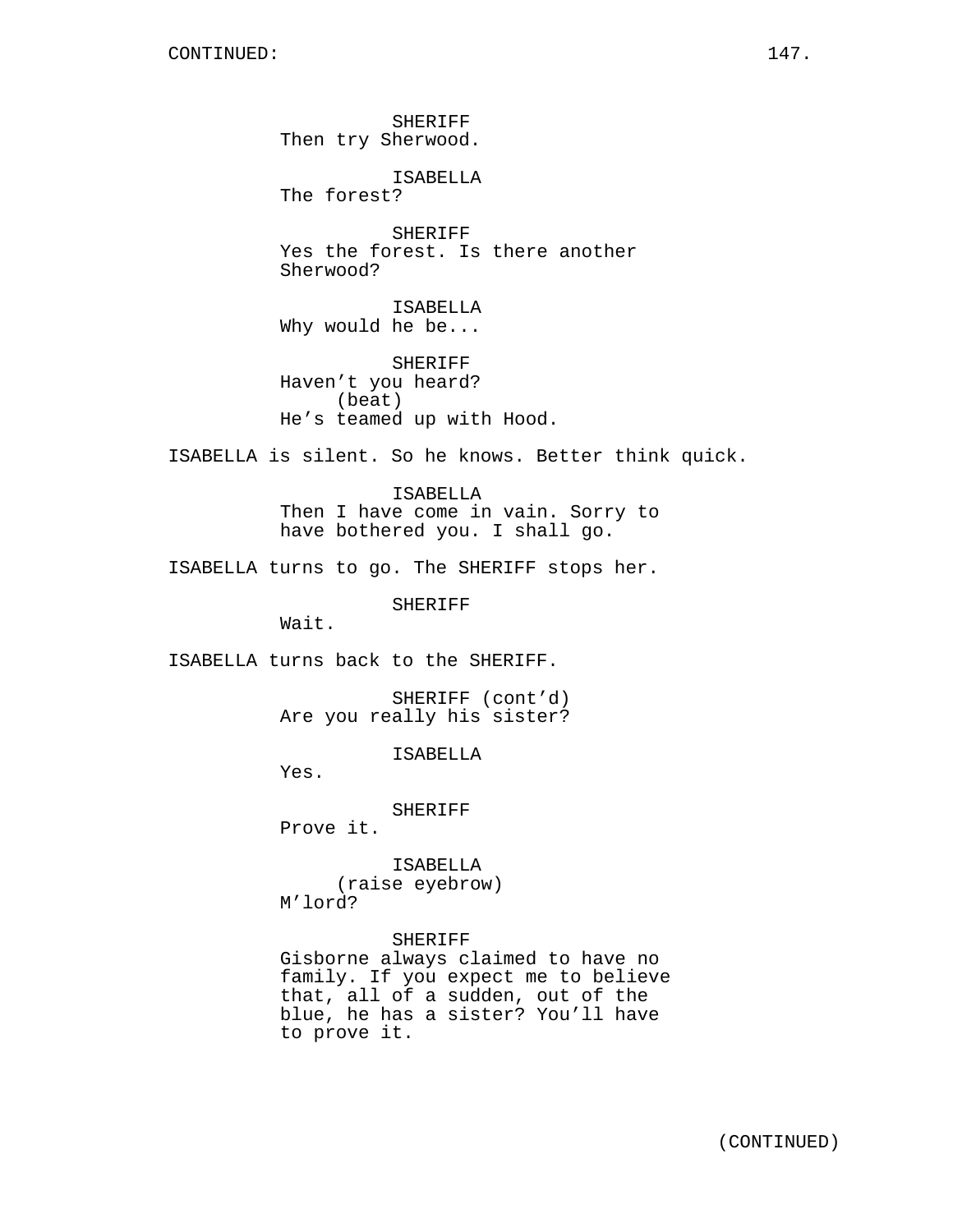ISABELLA

How?

SHERIFF Tell me something about him, that is not known by all.

ISABELLA

Like what?

SHERIFF That is for you to decide. If you really are his sister, then it should be easy.

ISABELLA thinks. The SHERIFF stares at her, waiting.

ISABELLA He has a tattoo on...

SHERIFF Old news. Try again.

ISABELLA thinks.

ISABELLA Our mother, Ghislaine, was French.

SHERIFF Again, old news.

ISABELLA thinks.

SHERIFF (cont'd) One more chance. Better make it good.

ISABELLA thinks.

ISABELLA The Gisborne estate was part of Locksley.

The SHERIFF raises an eyebrow.

SHERIFF

What?

ISABELLA Malcolm of Locksley gave the land to our father, Roger.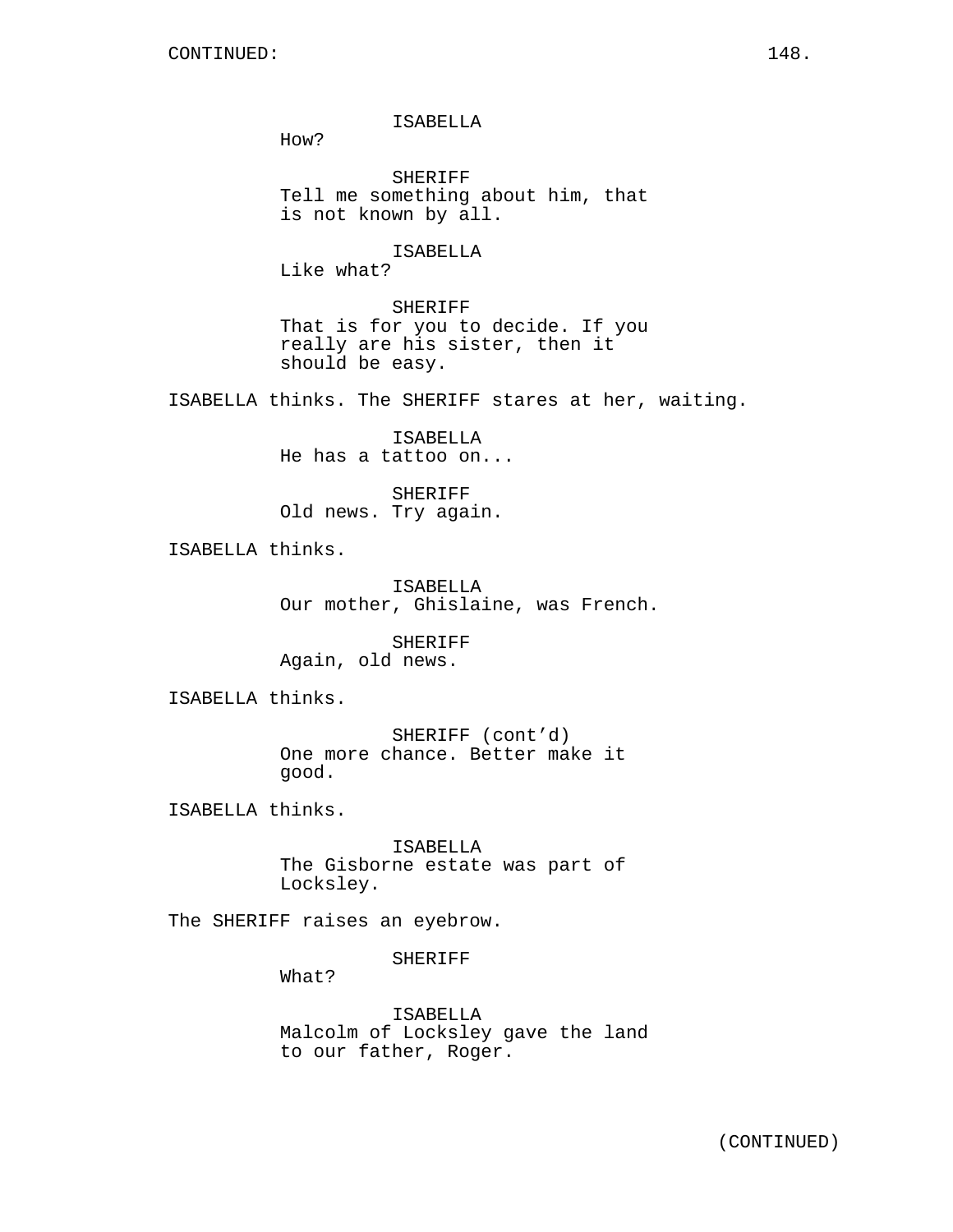SHERIFF Really. Locksley?

ISABELLA Yes. And when our father died, the land reverted back to the Locksley estate.

SHERIFF

Why?

ISABELLA

Why what?

SHERIFF Why did it revert back? Why didn't it pass on to...

#### ISABELLA

Our parents were killed in a fire at the estate house. And Guy and I left after that, never looking back.

SHERIFF (confused) Why leave?

ISABELLA (head down) Our parents weren't the only victims. Lord Malcolm was also killed in the fire.

SHERIFF

(curious) Really.

#### ISABELLA

Yes. Guy blamed himself for the fire. And he figured that if he stuck around others would too. He figured the best thing for us would be to leave. That was 20 years ago. (beat) I've never told anyone that before.

The SHERIFF thinks.

#### SHERIFF

Locksley? That would explain Gisborne's desire to manage the lands while...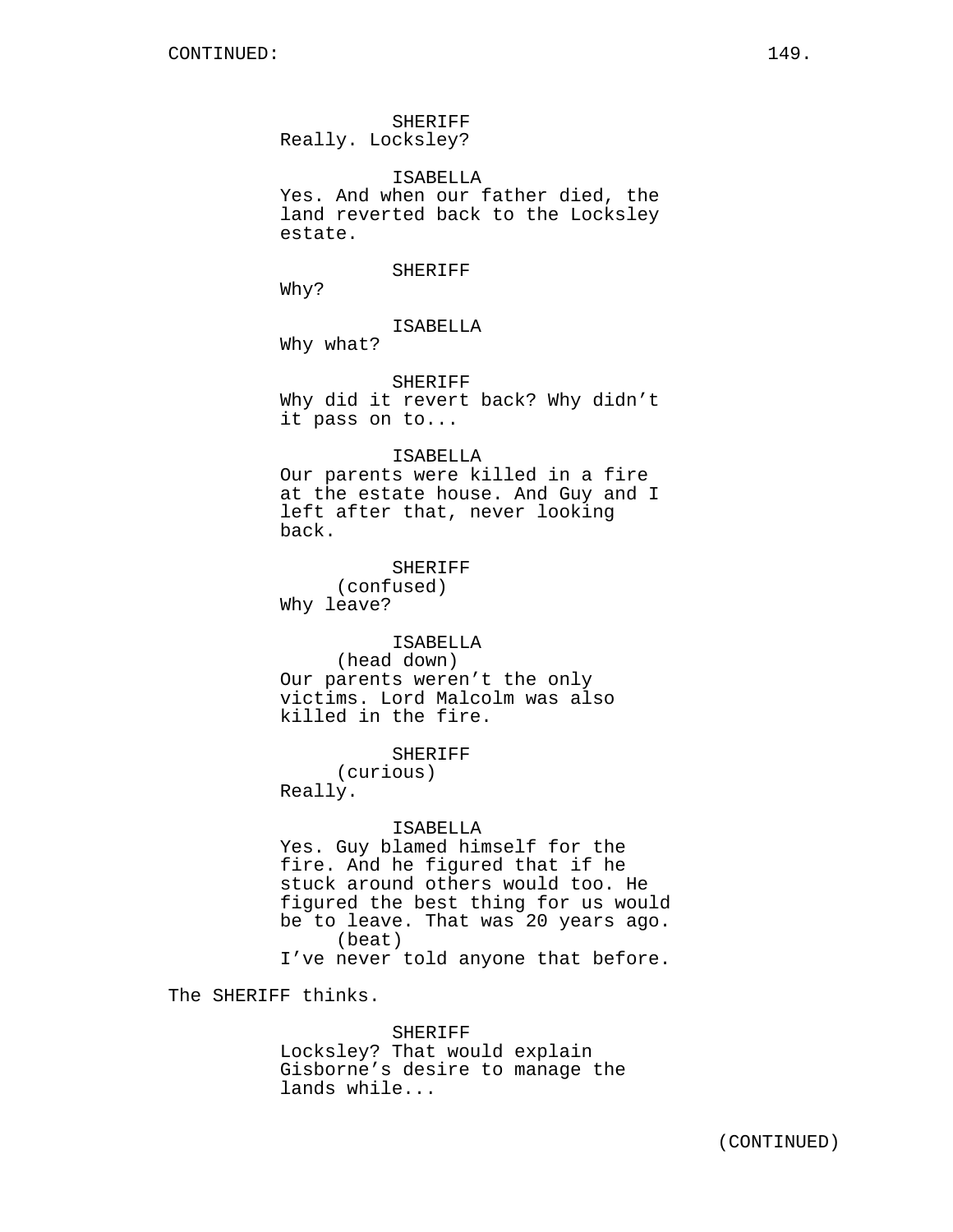The SHERIFF thinks of something.

SHERIFF (cont'd) Wait. If the Gisborne Estate was part of Locksley, that means that Guy and Robin would have grown up together.

ISABELLA (pretend not to see the issue) Yes.

SHERIFF says next line more to himself than ISABELLA.

SHERIFF Why did he not say anything? Why?

ISABELLA Why should he? What difference does it make?

SHERIFF Big difference. He never mentioned, not even once, that he knew Hood.

ISABELLA (play dumb) Hood? You mean Robin Hood? What does...

The SHERIFF looks at ISABELLA. He realizes she doesn't know that Robin Hood and Robin of Locksley are the same person.

> SHERIFF Robin Hood, is Robin of Locksley.

ISABELLA pretends this is news.

ISABELLA

Really?

SHERIFF says next line more to himself than ISABELLA.

SHERIFF I wonder why he never mentioned it?

ISABELLA Well it was 20 years ago. Maybe he forgot.

SHERIFF No. Gisborne never forgets anything. Ever. He can carry a grudge for...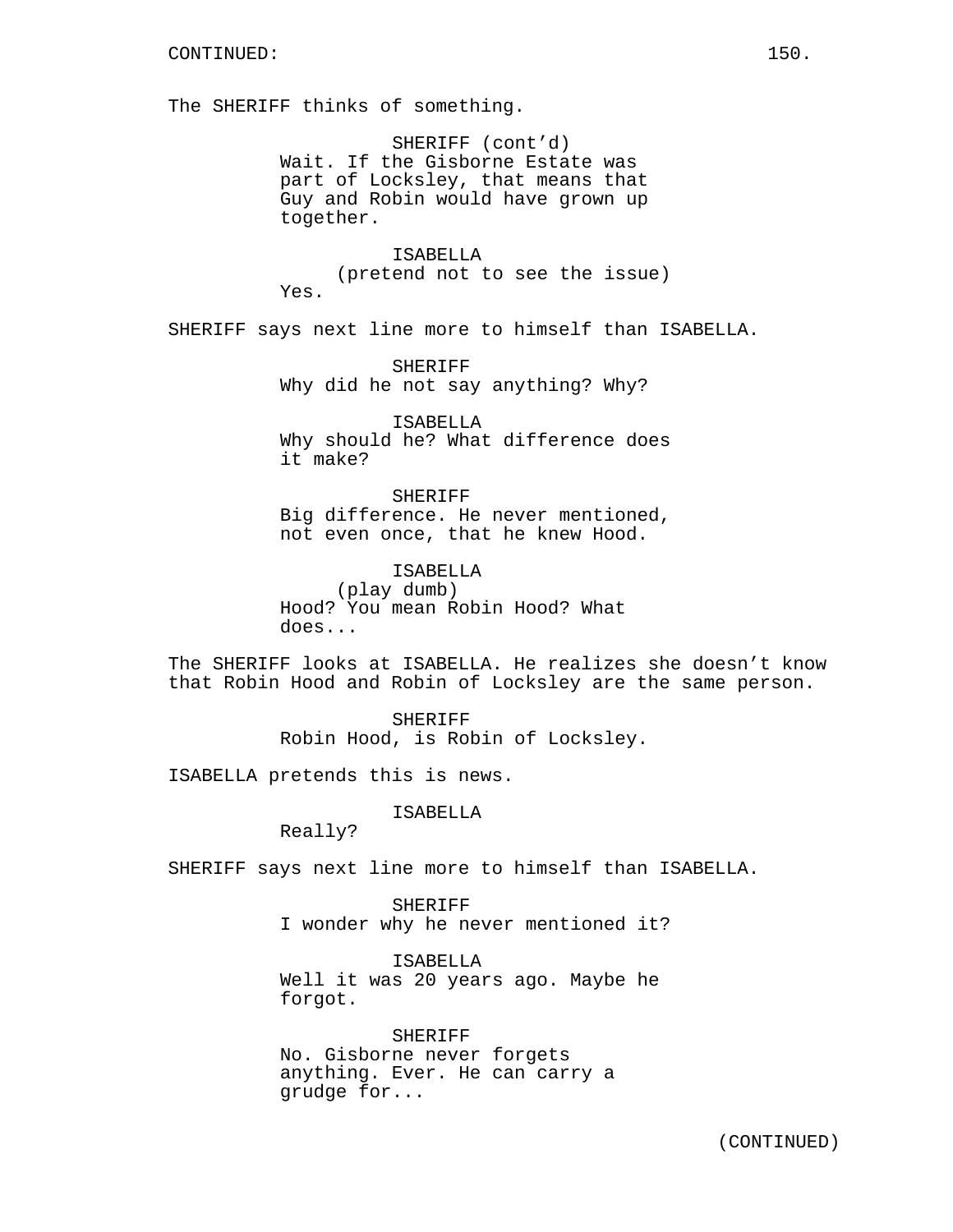96 CASTLE HALLWAY 96

HARRISON is walking down the hall. A guard passes.

GUARD Ah, sir?

HARRISON

Yes?

GUARD The Sheriff would like to see you in the Great Hall.

HARRISON wonders what the SHERIFF wants this time.

HARRISON (mutter) What now?! (to guard) Dismissed.

Guard leaves. HARRISON heads to the Great Hall.

JUMP TO:

97 GREAT HALL 97

SHERIFF So, tell me more.

ISABELLA

About?

SHERIFF Hood and your brother. Their relationship.

ISABELLA Relationship?

SHERIFF Were they friends?

ISABELLA laughs. The SHERIFF raises an eyebrow.

ISABELLA Friends? Not really. Guy always wondered why mother kept pushing (MORE)

(CONTINUED)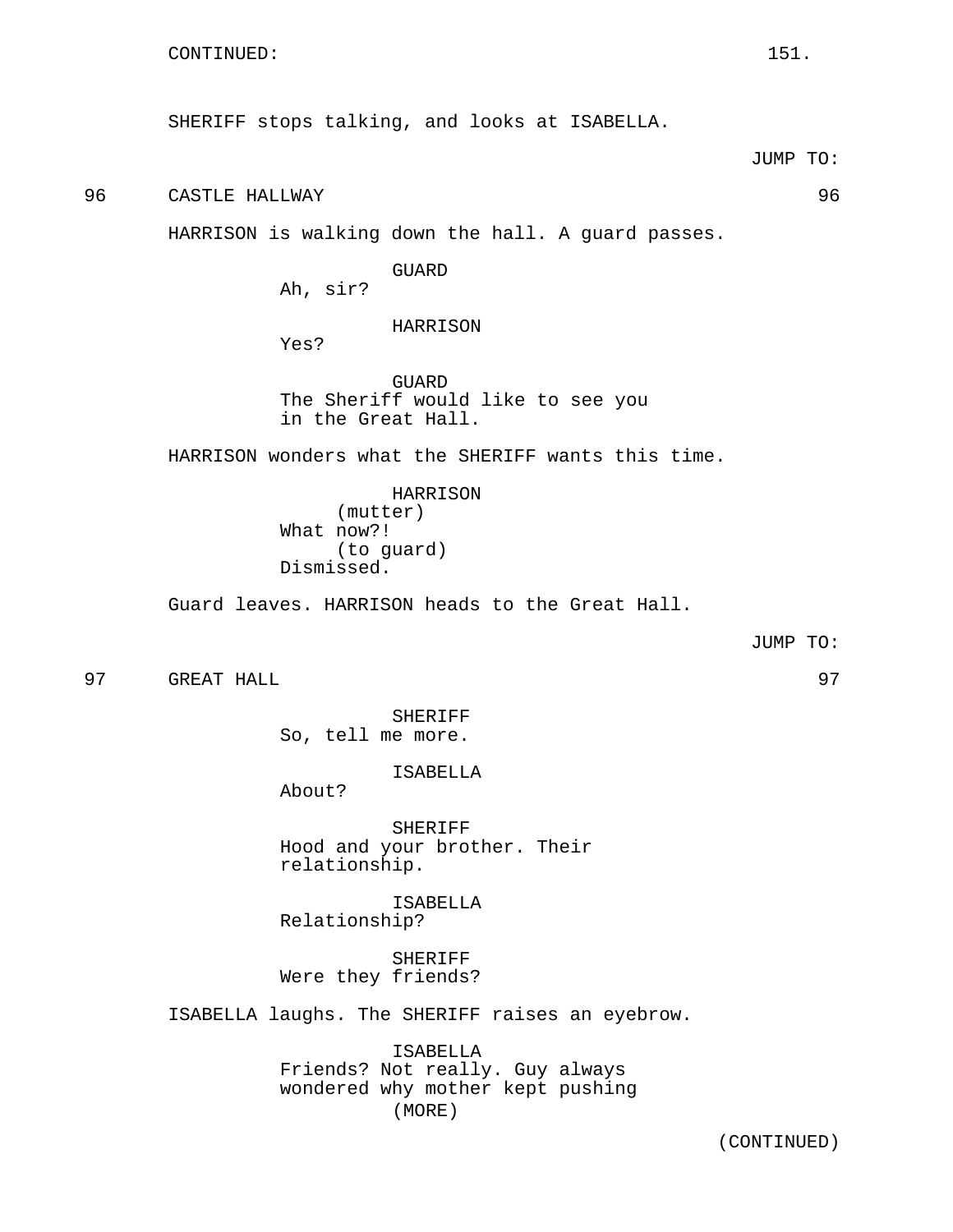ISABELLA (cont'd) him to be nicer to Robin when, in his words, he was such an insolent little brat.

SHERIFF

He still is.

Momentary pause.

ISABELLA Robin always had a knack for finding trouble. Or was it trouble always found him. (beat) Guy was usually dragged into it as well. (beat) I remember Guy saying that if anyone else did what Robin did, they would have been severely punished or worse. (beat) But Robin always seemed to come out unscathed.

SHERIFF

Still does.

The door at the top of the stairs opens. ISABELLA and the SHERIFF look up to see who it is. It's HARRISON. The SHERIFF calls to him.

> SHERIFF (cont'd) Ah Harrison. Join us.

HARRISON enters.

98 TOP OF STAIRS 98

HARRISON notices the woman with the SHERIFF. He recognizes her from the showdown with Robin Hood.

> HARRISON (mutter) I wonder who she is, and what she wants.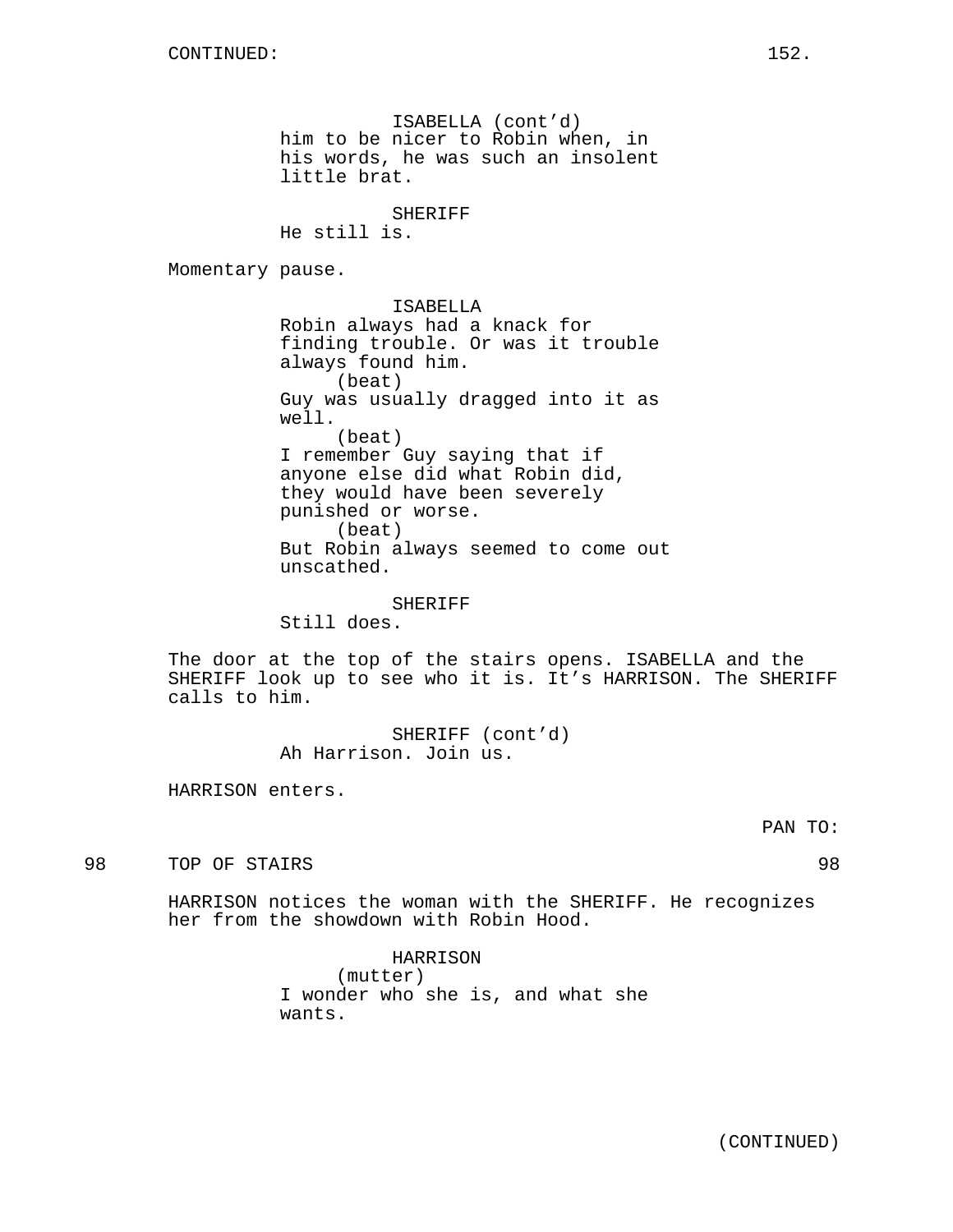HARRISON goes to the SHERIFF and ISABELLA. As he gets closer, ISABELLA recognizes his as the guy with the lion from the forest. She realizes everything she just went through could be for nothing if he recognizes her. HARRISON reaches them.

> SHERIFF This is Isabella of Gisborne.

HARRISON raises an eyebrow at the name.

SHERIFF (cont'd) Sir Guy's sister.

HARRISON nods a "hello" to her. She returns the nod.

SHERIFF (cont'd) She will be staying with us for a while.

HARRISON is curious.

SHERIFF (cont'd) Show her to one of the guest rooms.

HARRISON

Yes m'lord.

HARRISON indicates that ISABELLA should come with him. ISABELLA nods a "thanks" to the SHERIFF and follows HARRISON out of the hall. SHERIFF watches them walk out.

> SHERIFF (mutter) Sister, eh? So, the plot thickens.

99 CASTLE HALLWAY 99

HARRISON and ISABELLA are walking down a hall. HARRISON checks to make sure no-one is around.

> HARRISON Are you really Gisborne's sister?

> > ISABELLA

Yes.

Momentary pause.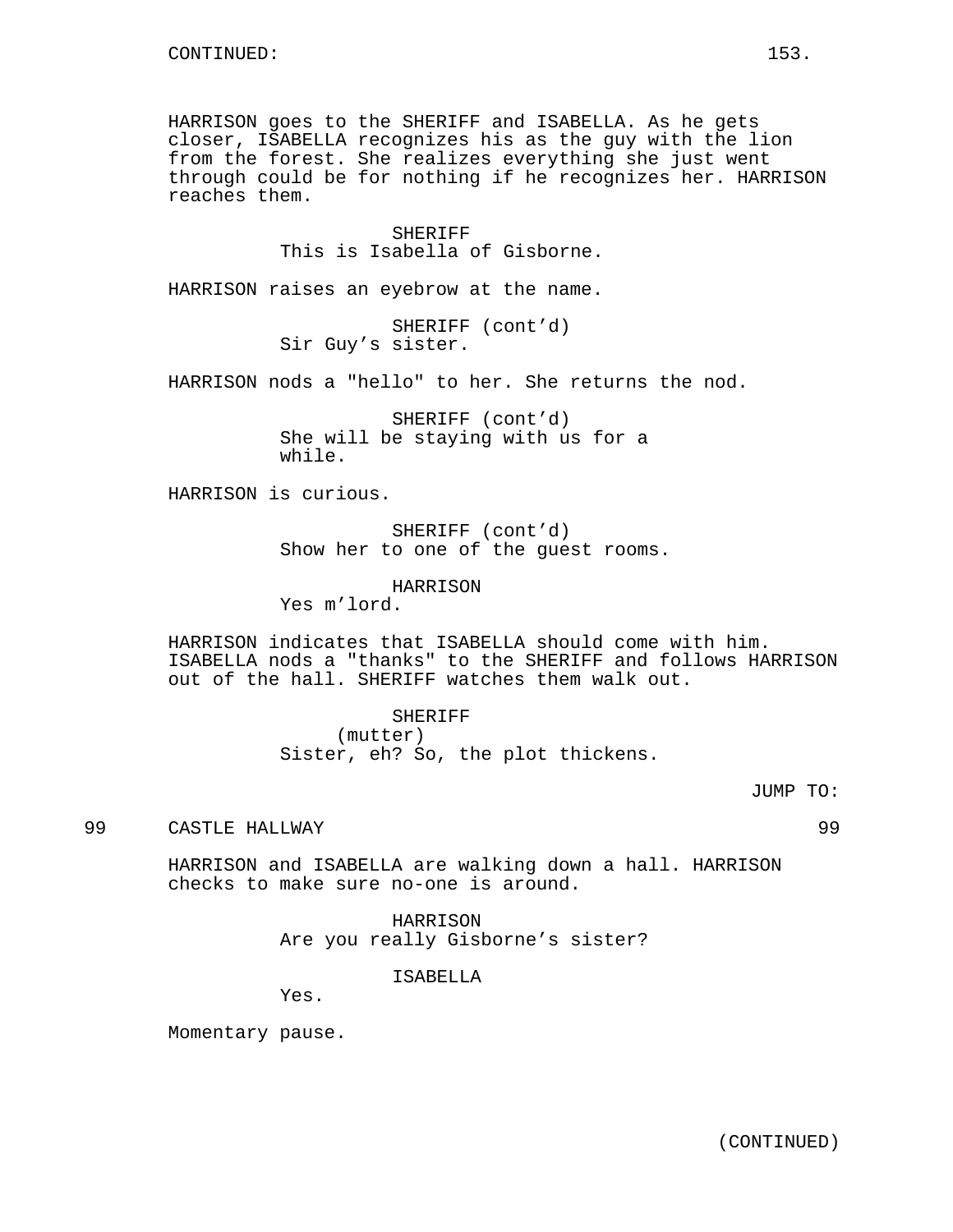HARRISON What were you doing in the forest with Hood?

ISABELLA gets a look on her face pretending not to know what he is talking about.

> HARRISON (cont'd) I saw you. More than once. So don't pretend you don't know what I'm talking about.

> ISABELLA I was trying to get here. To see my brother. Robin Hood saved me from some men who were chasing me, and offered to escort me to Nottingham. All would have been fine if you and your men hadn't...

#### HARRISON

Yeah.

Momentary pause.

ISABELLA So where is that lion now?

HARRISON On his way to some circus, I reckon.

They reach a door and stop.

CONTINUE TO:

100 DOOR TO ISABELLA'S ROOM 100

They stop outside the door.

HARRISON You can stay here.

ISABELLA

Thanks.

HARRISON (quietly) If I were you, I'd turn around and leave as soon as you can.

(CONTINUED)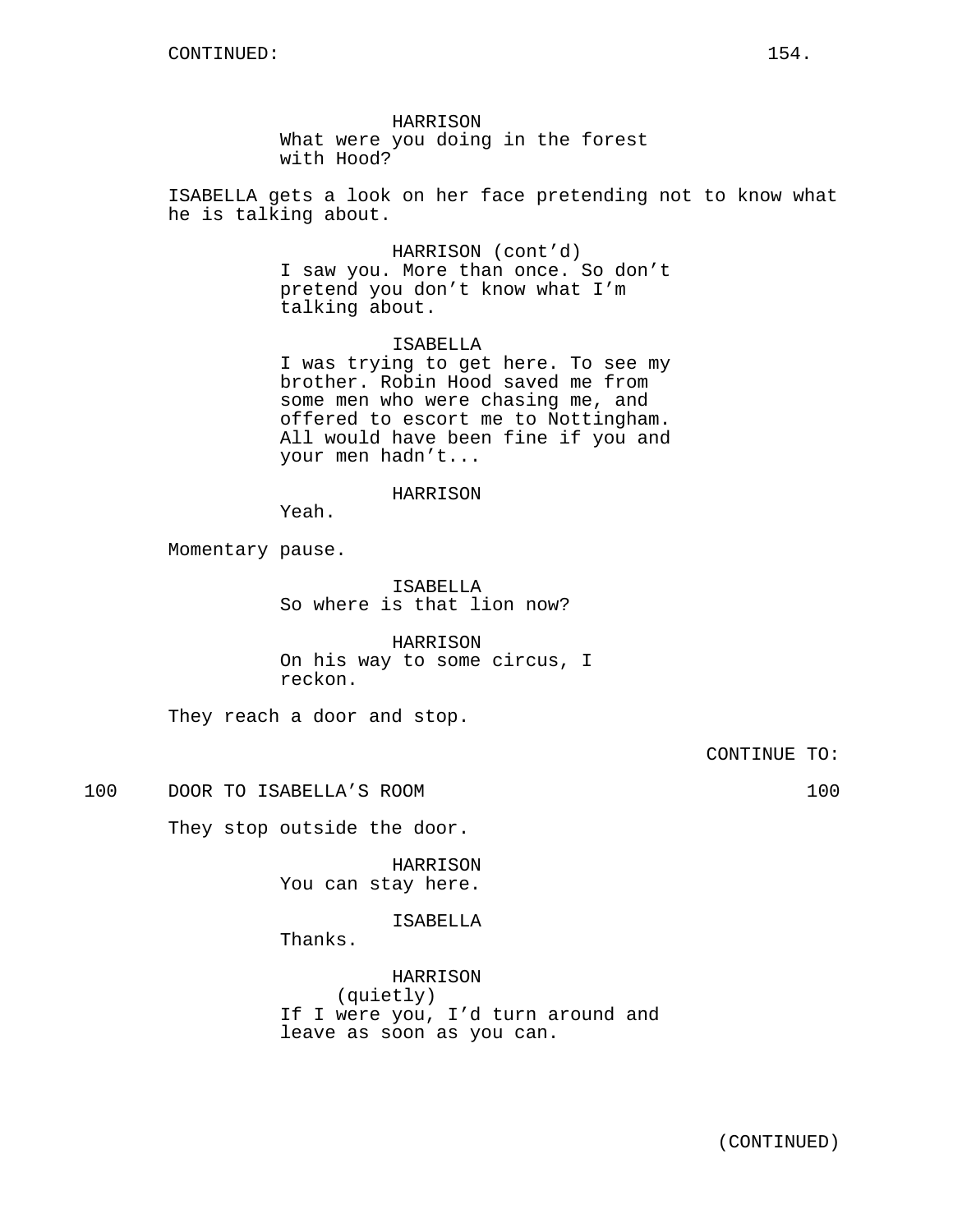## ISABELLA

Why?

HARRISON There are things at play here that could...

HARRISON pauses. ISABELLA waits a few moments then prompts him to continue.

> ISABELLA (curious) Like what?

> > HARRISON

(seriously) I owe your brother my life. And since he has apparently joined Hood's gang, I may never get the chance to repay him personally. But I can protect you. You are his sister. Therefore you are my

sister.

ISABELLA looks at him confused.

ISABELLA Protect me?

HARRISON Be careful, m'lady. Trust no-one.

ISABELLA Does that include you?

HARRISON I will protect you as long as I can.

HARRISON nods to her, turns, and leaves. ISABELLA watches him go, then opens the door and enters her room. Door closes.

JUMP TO:

101 SHERWOOD - WAY TO LOCKSLEY 101 101

ROBIN, MUCH, GISBORNE, ALLAN, TUCK and LITTLE JOHN are walking through the forest on the way to Locksley.

A whistle sounds.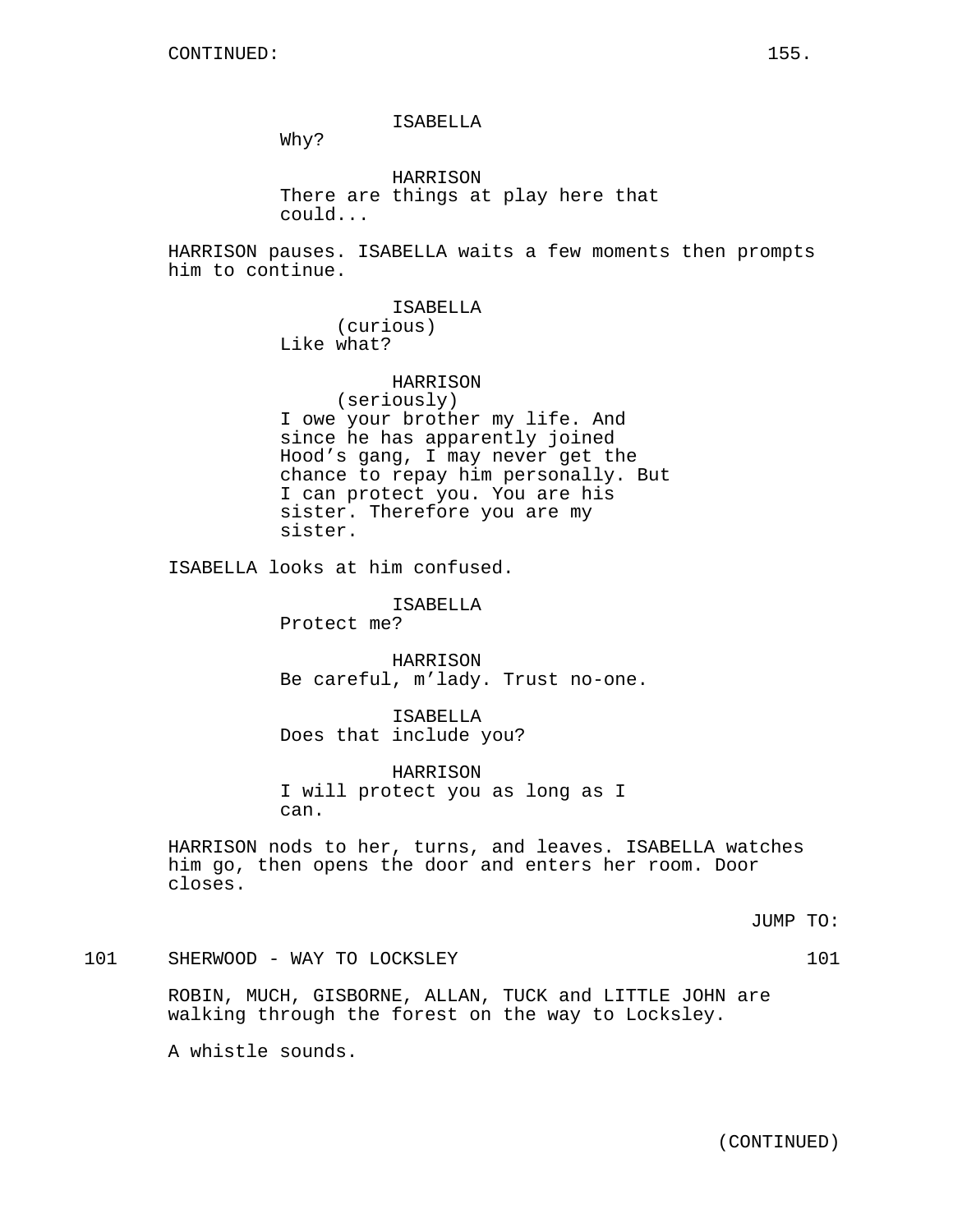ROBIN holds up his hand in a "halt" gesture. Everyone stops. ROBIN turns around and places a finger on his lips in a "sh" gesture. Silence. ROBIN listens. After a few seconds, the whistle sounds again. ROBIN looks to GISBORNE, then addresses the men. ROBIN You head to Locksley. ROBIN looks to GISBORNE again. ROBIN (cont'd) Guy, with me. GISBORNE nods in agreement. MUCH looks to ROBIN. MUCH Where are you... ROBIN looks to MUCH. ROBIN We'll catch you up. Go. The gang heads off. ROBIN goes to GISBORNE. GISBORNE Isabella? ROBIN Isabella. Whistle sounds again. ROBIN and GISBORNE run off. JUMP TO: 102 SHERWOOD - MEADOW 102 ISABELLA is waiting. Her horse is off to the side. ROBIN and GISBORNE arrive. ISABELLA It worked. I'm in.

ROBIN and GISBORNE smile. ISABELLA looks at GISBORNE.

(CONTINUED)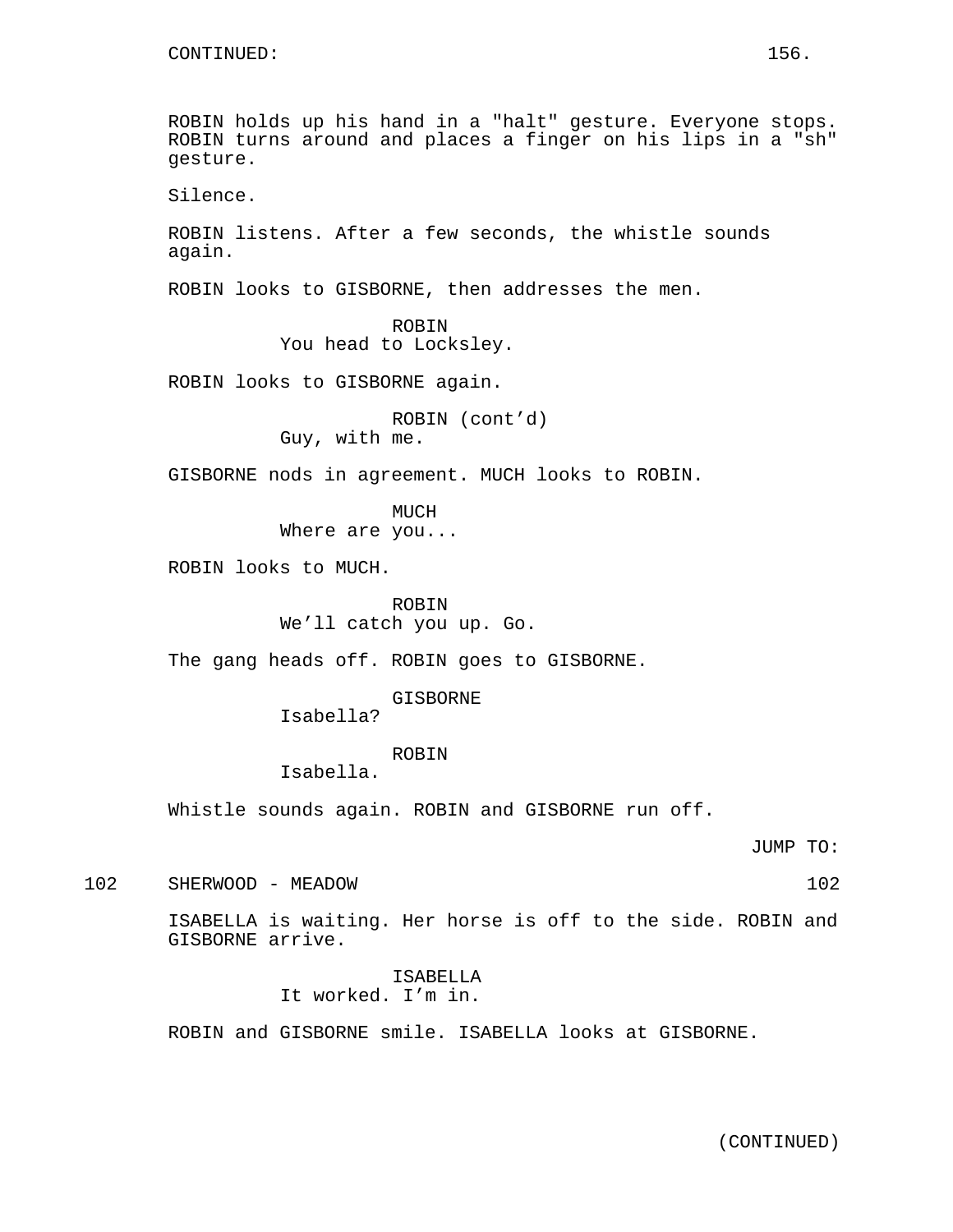ISABELLA (cont'd) Do you know a man named Harrison?

GISBORNE

Harrison?

ISABELLA

Yes.

GISBORNE thinks. After a few seconds ISABELLA continues.

ISABELLA (cont'd) He said he owed you his life.

GISBORNE

Yes. I think I...

GISBORNE remembers something.

GISBORNE (cont'd) Wait. He was the man with the lion. I thought he looked familiar.

ROBIN

You know him?

GISBORNE Knew him. Haven't seen him in about 7-8 years.

GISBORNE looks to ISABELLA.

GISBORNE (cont'd) Why do you ask?

ISABELLA He's your, how should I say, replacement.

GISBORNE

I see.

ISABELLA He said since he owed you his life and might never be able to repay you, he would "protect" me while I was at the castle.

GISBORNE Protect you? From what?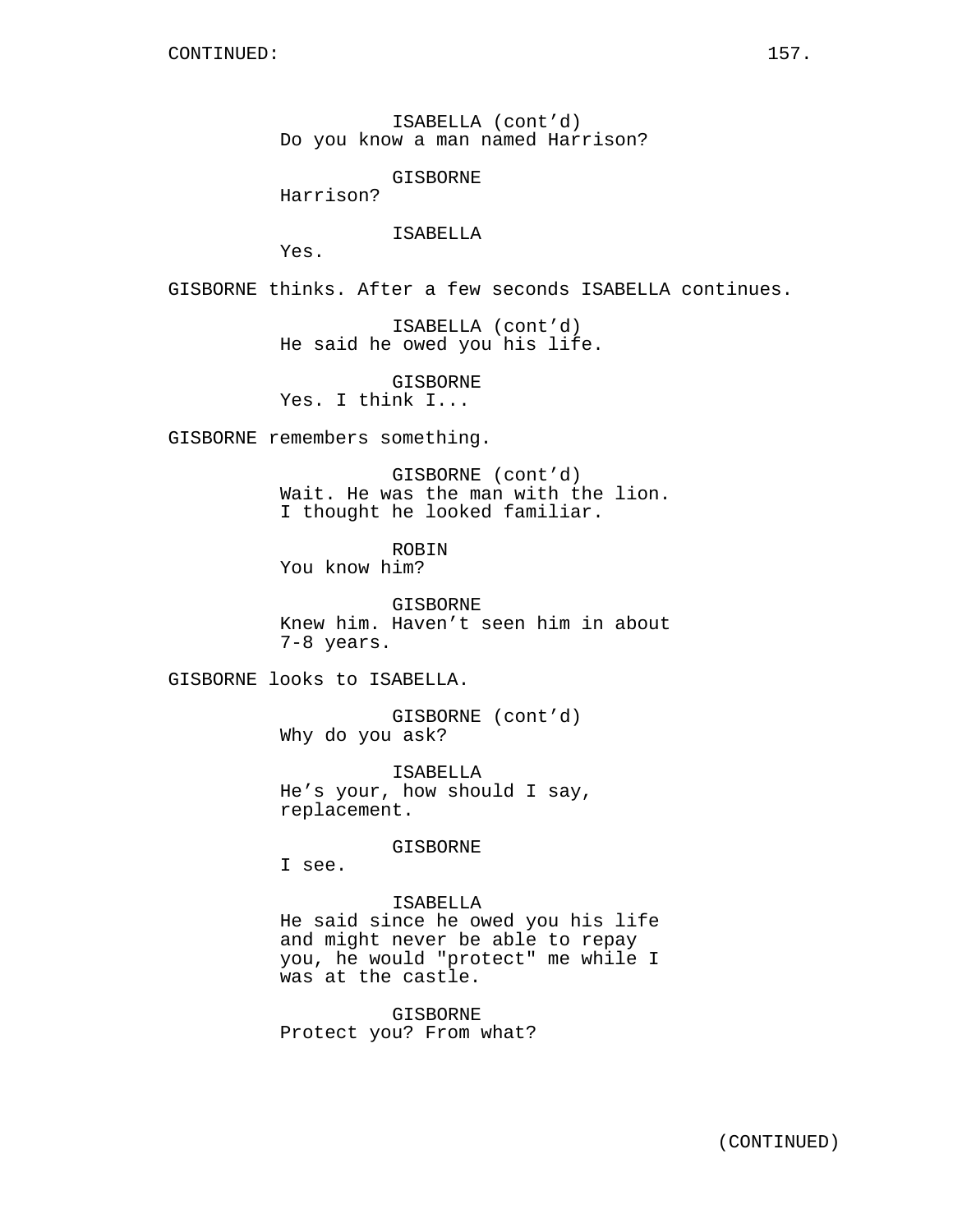ISABELLA He wouldn't say. But I get the feeling he is up to something. ROBIN Like what? ISABELLA You don't think he is planning to kill the Sheriff and... ROBIN He can't. ISABELLA Why not? GISBORNE The Sheriff is protected by Prince John. ISABELLA What? ROBIN It's true. GISBORNE Prince John made him a promise. If he should die an unnatural death, then the county of Nottingham and everything in it shall be obliterated. ROBIN Every town and village will be burned to the ground. GISBORNE Every man, woman, and child, hanged. ISABELLA Are you two serious? That's mad. ROBIN But it's true. GISBORNE

Almost happened once.

FADE OUT AND INTO FLASHBACK: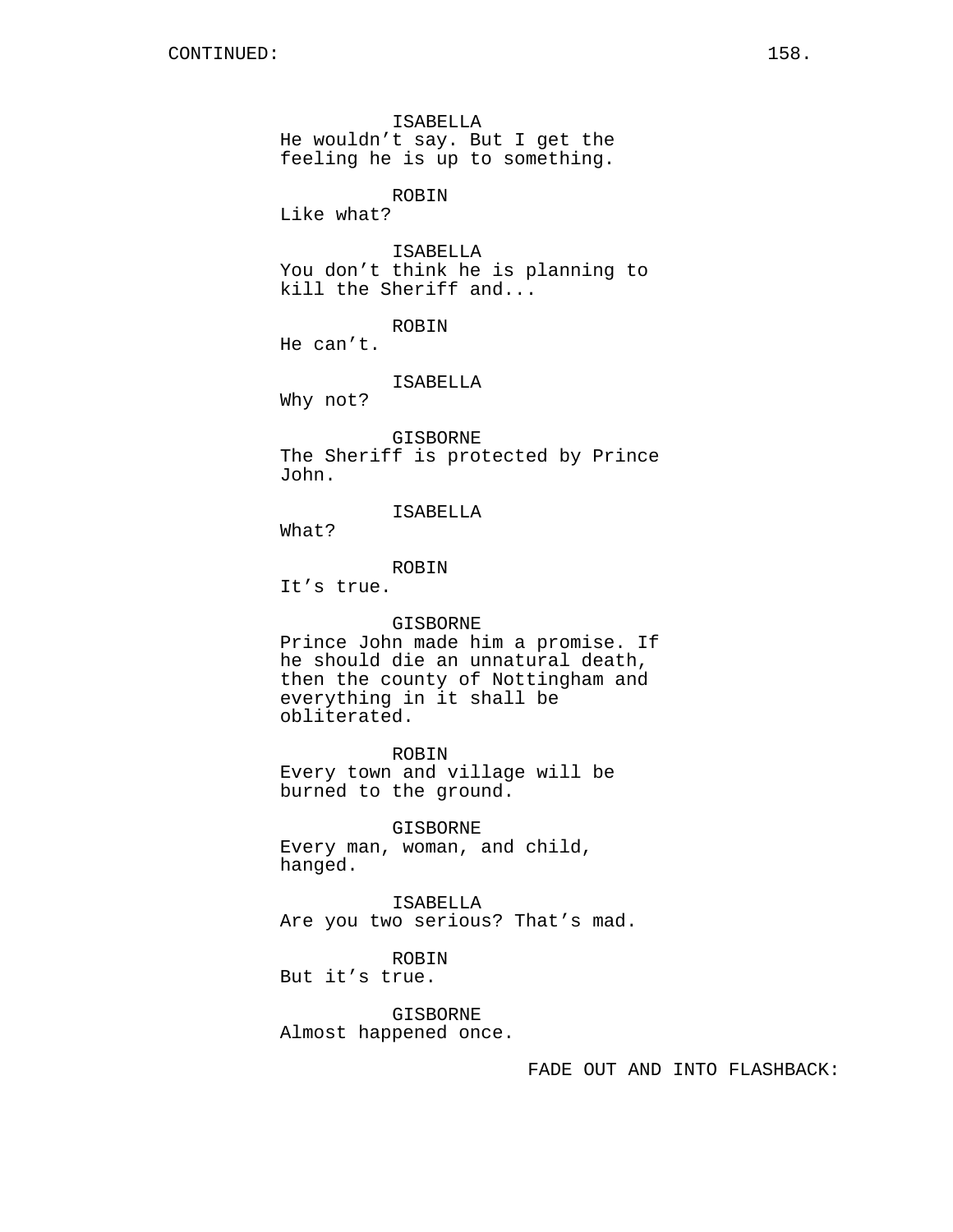# 103 FLASHBACK TO EPISODE 210: WALKABOUT 103

GISBORNE recalls the events the episode. As the Sheriff voice is heard bellowing "GISBORNE!!!!" we....

FADE OUT AND RETURN TO THE PRESENT:

# 104 MEADOW 104

ISABELLA has been listening to the story. ROBIN never really knew what happened inside the castle that day. Marian and Will never spoke of it. Now he did.

> ISABELLA But the Sheriff wasn't dead he was just missing.

GISBORNE That didn't matter to Jasper. The point is Prince John means it.

#### ROBIN

As much as we want the Sheriff dead, we can not kill him.

GISBORNE Keep an eye on Harrison. He might not know about the deal the Sheriff has with Prince John.

ISABELLA

I'll try.

Momentary pause.

ROBIN We have to be off, so be careful.

#### ISABELLA

(smile) Of course.

GISBORNE brings her horse over. ISABELLA gets on the horse and rides off. ROBIN and GISBORNE head to Locksley.

JUMP TO: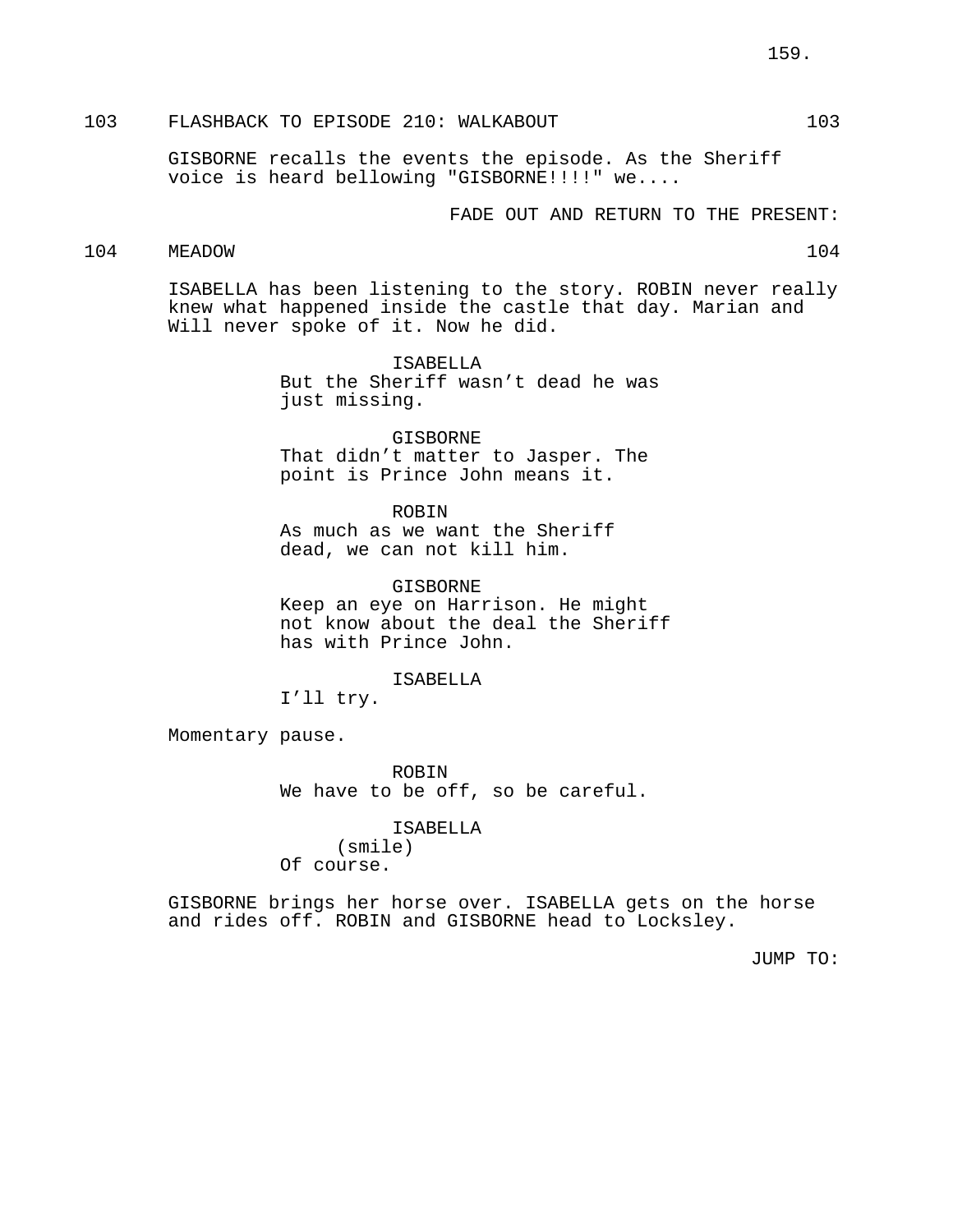105 (306R) LOCKSLEY 105

ROBIN, TUCK and GISBORNE walk through the village, gathering the men together. LITTLE JOHN keeps watch.

> ROBIN But we need your help and you know us. We fight for England and we fight for King Richard.

> GISBORNE We must stop Prince John. We must!

ROBIN So let's steal his gold, thwart his ambition.

TUCK He's a pretender and not our king.

This is not treason. Help us.

JUMP TO:

106 (306R) SHERWOOD FOREST - NEAR LOCKSLEY 106

The gang and their recruits hide behind the trees.

PRINCE JOHN's train comes through. It's a coach, two outriders and several soldiers.

ROBIN shoots the coach driver with an arrow and then he, the gang, and the villagers charge the train.

LITTLE JOHN puts his staff through a rear wheel, then punches a soldier.

ROBIN pulls out his sword and climbs into the driver's seat.

Next to ROBIN, TUCK blows a pipe dart at one of the outriders. He falls to the ground and the other starts forward.

#### ROBIN

(to Tuck) Good shot. Look out!

The second outrider has turned his horse around and is getting ready to fight. ROBIN points at him with his sword. Two villagers run downhill with a rope tied between two long tools, and knock down several soldiers with it. LITTLE JOHN fights one. TUCK pulls off the other outrider. ROBIN uses his sword and blocks a soldier, then jumps off the coach. GISBORNE pulls a soldier off his horse, then runs behind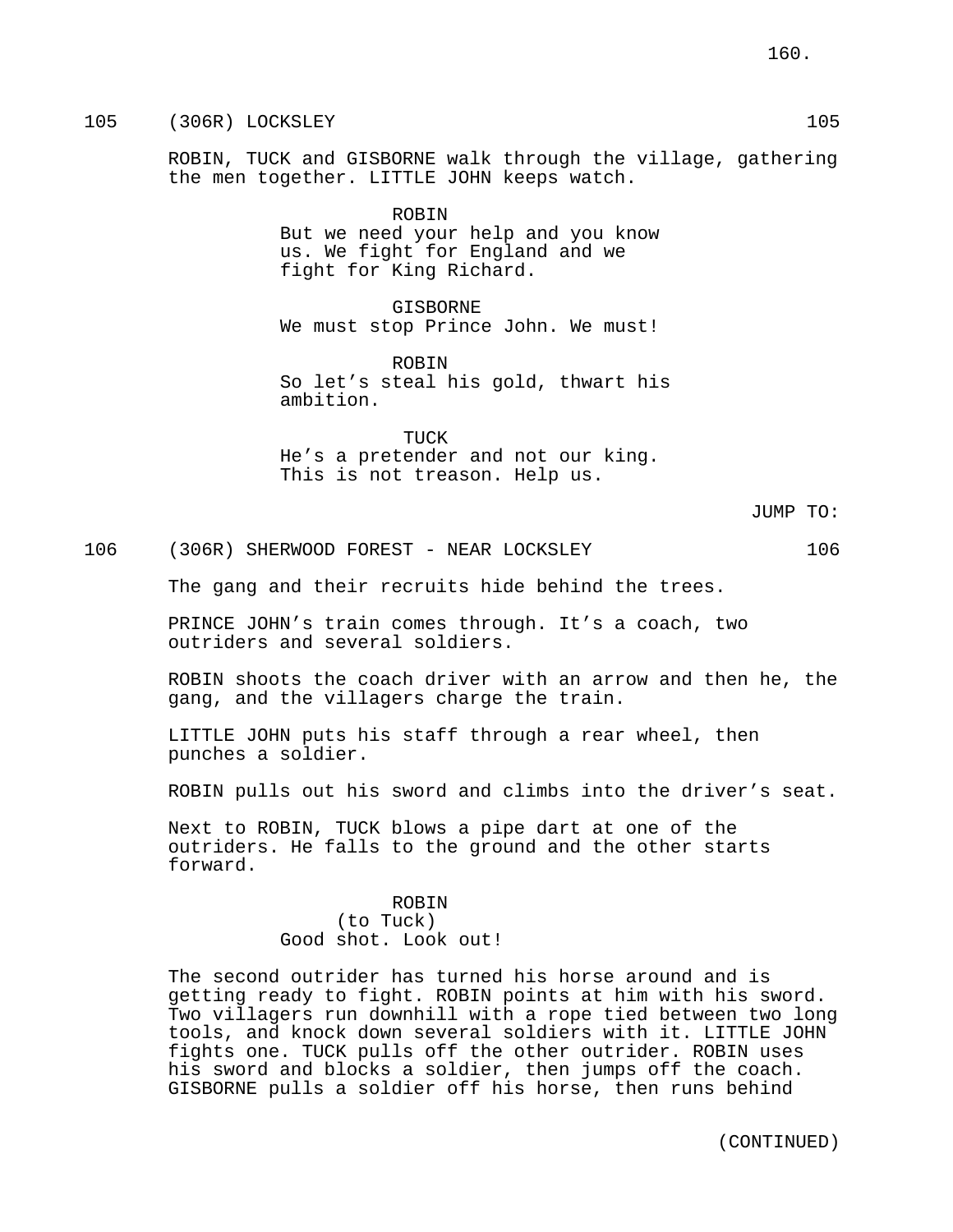ALLAN to fight more. ALLAN attacks with his dual swords. GISBORNE wounds a soldier, then runs to defend ALLAN's back. A guard off screen throws a knife and it hits GISBORNE in his left side. GISBORNE looks at the knife. MUCH fights on. GISBORNE looks at the knife again, and falls backward, to the ground. LITTLE JOHN knocks out a soldier with his staff. ALLAN punches out a soldier. More soldiers run off. ROBIN pushes a soldier into the side of the coach, slices his back, then peers inside the coach. ALLAN runs over to the coach not seeing GISBORNE, on the ground, behind him. MUCH runs to the coach. TUCK is on the other side. A well-dressed man is inside, looking warily at them all.

#### PALMER

Hello.

MUCH Good God, we've captured Prince John.

ROBIN and TUCK each open a door. ROBIN pulls PALMER out.

## ROBIN

Come here.

TUCK climbs through the coach. ROBIN lets PALMER go.

PALMER (timidly) I'd be very grateful if you might spare my life.

ALLAN and MUCH lift a chest off the back of the coach and set it on the ground.

LITTLE JOHN

The gold.

LITTLE JOHN stabs at the lock with the butt of his staff. ROBIN and TUCK each grab one of PALMER's arms and drag him to the chest.

#### ROBIN

Let's go.

LITTLE JOHN (VO) This has to be the gold.

LITTLE JOHN bends over the chest, pulls off the broken lock and flips open the clasp. LITTLE JOHN opens the chest and it's empty.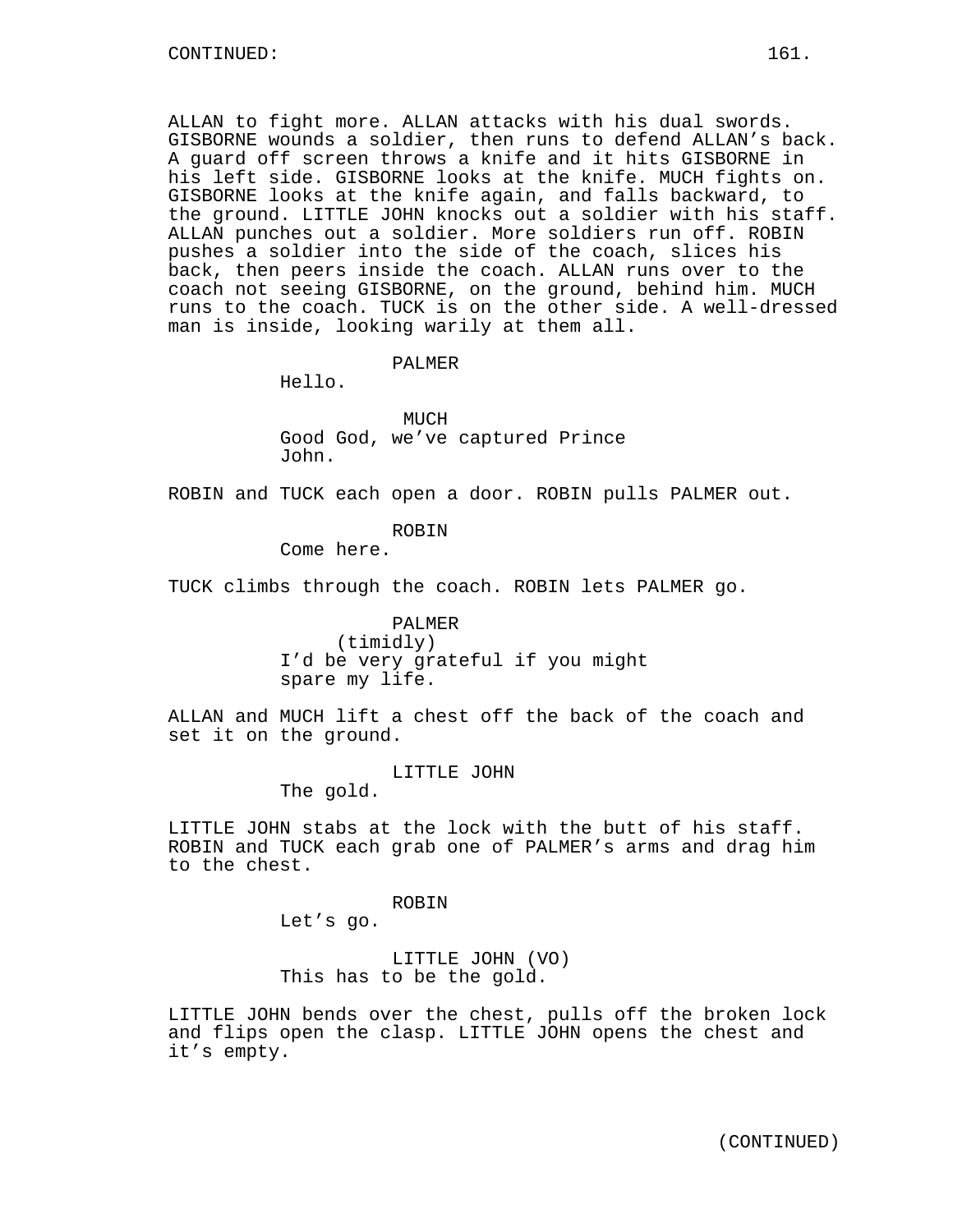LITTLE JOHN

Nothing.

LITTLE JOHN slams the lid open. ROBIN stands up and faces PALMER. LITTLE JOHN stands.

> LITTLE JOHN (cont'd) Absolutely nothing!

> > ROBIN

Well, Prince John is a coward. If this were Prince John, his soldiers wouldn't desert him. He'd try and buy our allegiance. This is his double!

ALLAN realizes that GISBORNE is missing.

#### ALLAN

Where's Guy?

ALLAN looks around and sees GISBORNE lying on the ground. He rushes to him, dropping his sword on the way.

**ALLAN** 

Guy!

ROBIN is quick on his heels. ALLAN lifts his head into his arms.

ALLAN (cont'd)

Guy.

GISBORNE I'll be all right.

ALLAN

Sh-sh.

GISBORNE's breathing quiets and he passes out.

#### ALLAN

Guy! (beat) Guy!

ROBIN and ALLAN stare at each other fearing the worst. TUCK, MUCH and LITTLE JOHN come over. PALMER follows. ROBIN hangs and shakes his head.

> ROBIN Lay him down. Come on, give him some space.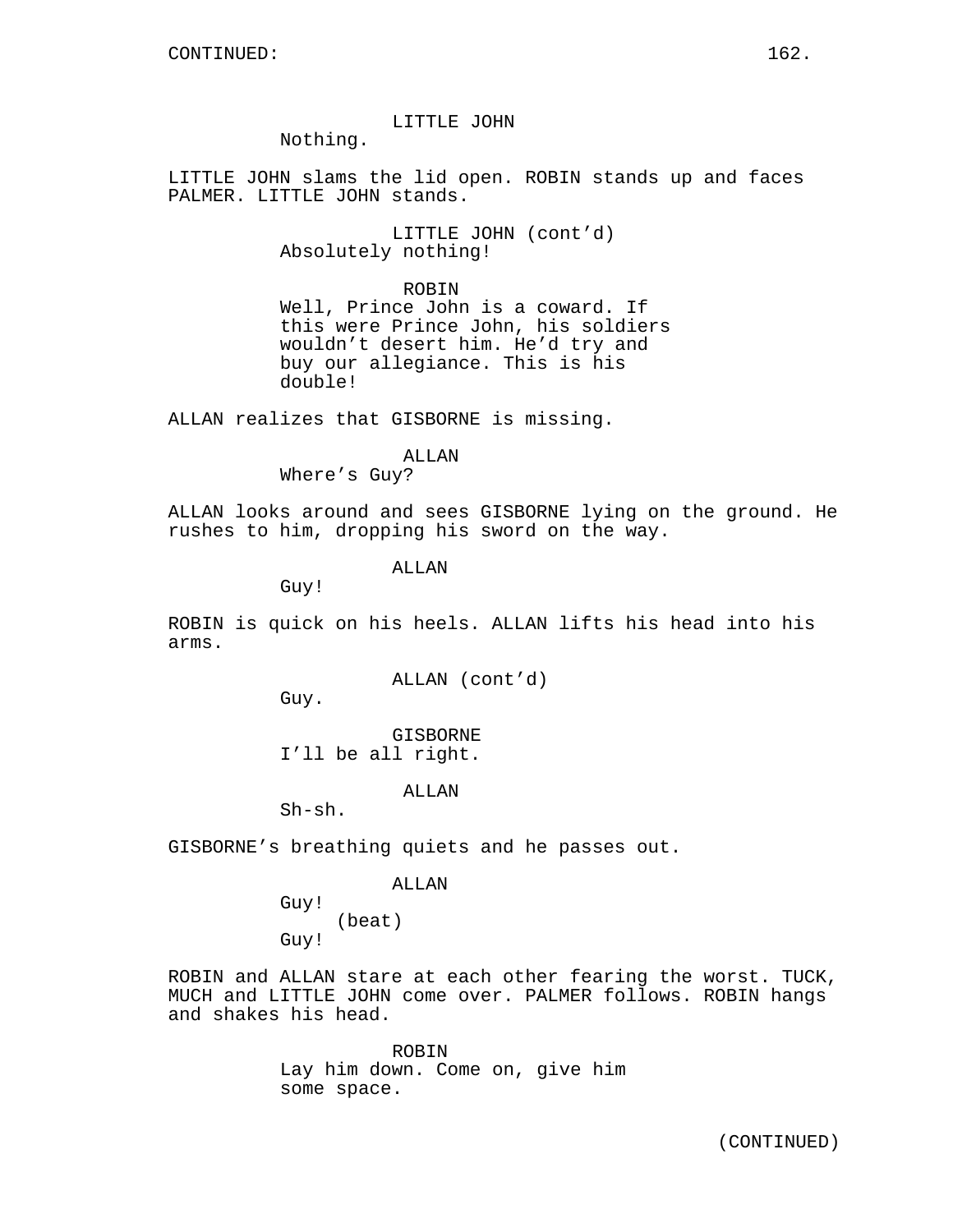ALLAN lays GISBORNE's head down and steps back. TUCK kneels beside GISBORNE, his fist to his mouth, thinking. ROBIN is confused as to why TUCK is doing nothing. PALMER watches.

> ROBIN (cont'd) What is it?

TUCK If I remove it, the bleeding could kill him, could cause more damage.

ALLAN looks away. TUCK looks at MUCH.

TUCK I need the bark of an elm tree and some nettles to grind. Go, please.

MUCH nods, and he and ALLAN run off.

PALMER

A poultice.

ROBIN, TUCK, and LITTLE JOHN look at PALMER.

PALMER (cont'd) Quite effective. It draws out the evils while keeping the wound clean.

PALMER dashes forward and pulls the knife out of GISBORNE. GISBORNE gasps.

> TUCK What are you doing?

PALMER To leave it in would kill him.

PALMER presses his hands to the wound.

PALMER

I shall will the blood back into his body while you prepare the poultice, then we'll need to re-balance his humours.

**ROBIN** 

Who are you?

PALMER Benjamin Palmer, physician to Prince John.

TUCK tilts his head, amazed.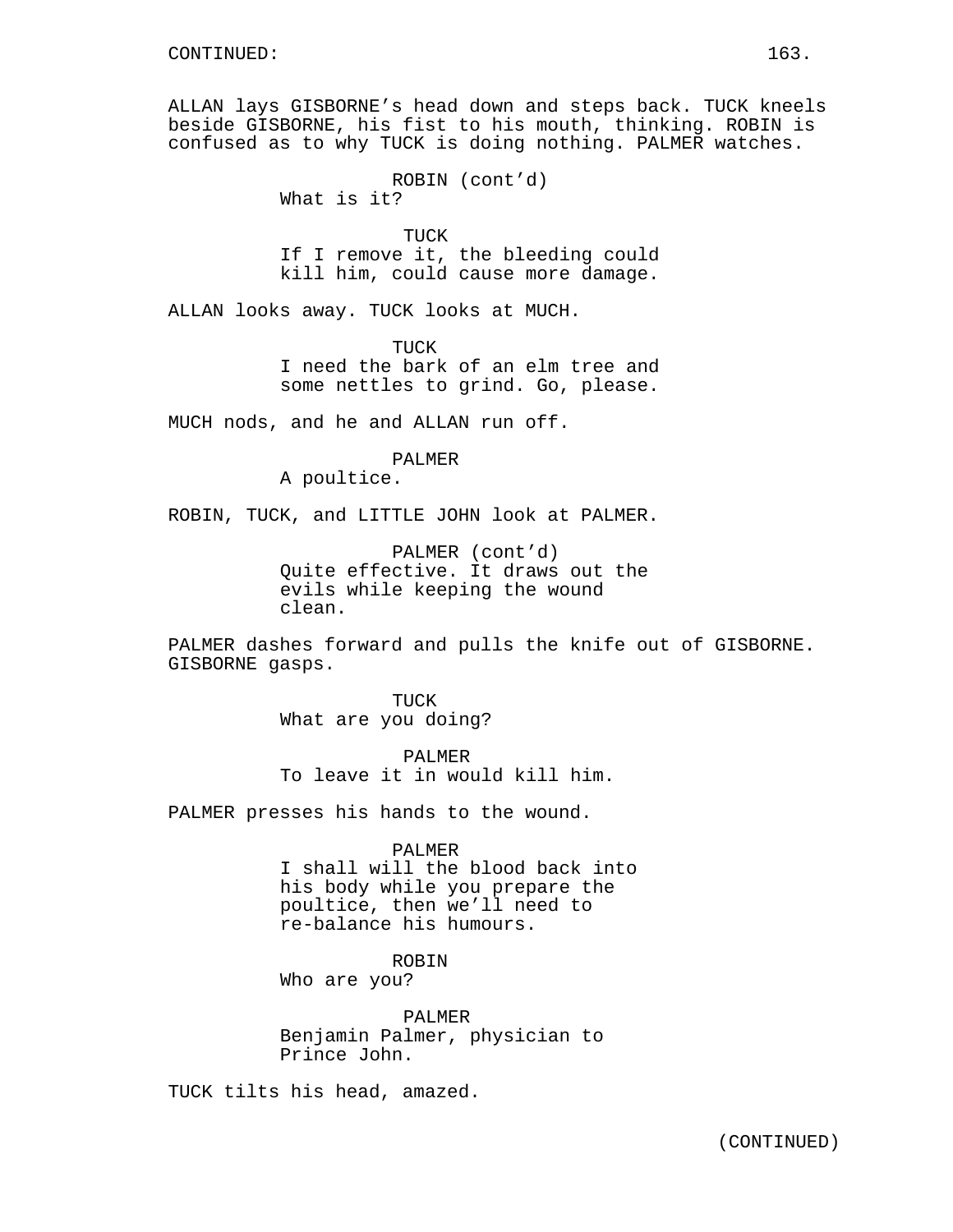PALMER (look up) But neither his supporter nor his apologist.

### JUMP TO:

#### 107 (306R) A WHILE LATER 107 (306R) A WHILE LATER

TUCK bandages GISBORNE's wound, PALMER looking on. ROBIN sits under a tree nearby, spinning GISBORNE's sword on its point on the ground in front of him. MUCH sits next to him. ALLAN and LITTLE JOHN stand nearby.

> PALMER Two soldiers reported seeing assassins in the forest.

ROBIN looks at MUCH.

PALMER (cont'd) The Prince needed a double. He couldn't cancel his dinner with the Council of Nobles tomorrow and there was no-one else. I could have refused, but I'd have been beheaded.

ROBIN chuckles.

PALMER (cont'd) Mind you, my predecessor was beheaded because he couldn't find a case of scrofula.

ROBIN And what's scrofula?

TUCK looks up from his bandaging.

TUCK It's a very rare disease.

PALMER So rare I can't find a case of it either.

TUCK Legend has it, it can only be cured by the touch of a king.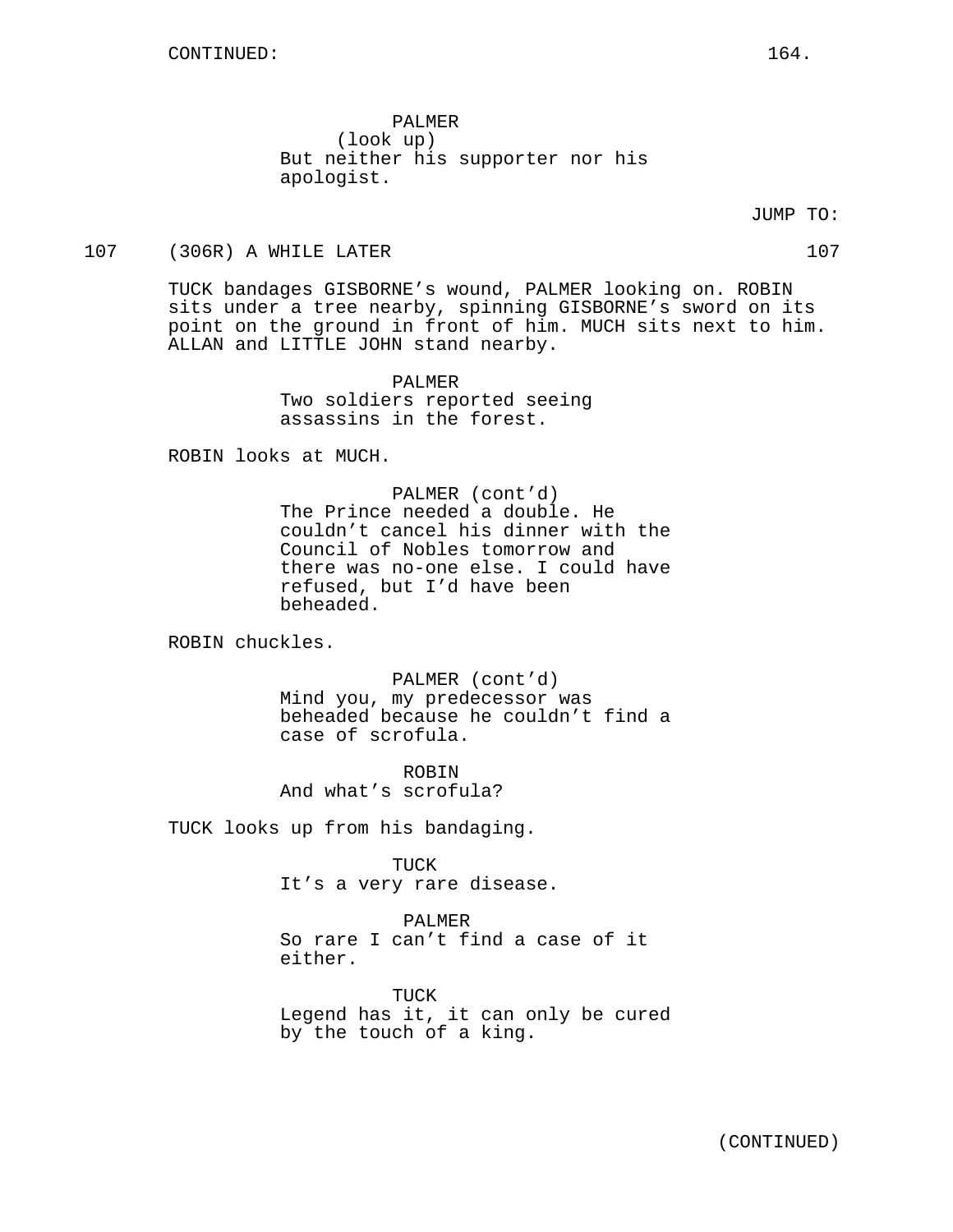ROBIN So why would he want to find a case of it then?

PALMER Prince John's obsessed with it.

TUCK He once saw his father, Henry, successfully cure a child with scrofula.

ROBIN sneers, guessing it was a ruse.

ALLAN My father told me that when I was a kid.

LITTLE JOHN I heard it as well.

PALMER Prince John brought me with him hoping I might find a case of scrofula for him to cure. (beat) Like his father did. (Beat) To prove that he's the rightful king of England, not his brother Richard.

ROBIN nods, understanding now.

PALMER Of course there's absolutely no evidence that a king's touch cures anything. But as I'd like to keep my head, I... I... I'll not be the one to tell him.

GISBORNE wakes up. He is pale and sweaty. He lifts his head. ROBIN sets aside the sword.

> GISBORNE Can I have some water, please?

Surprisingly MUCH jumps up.

MUCH I'll get it!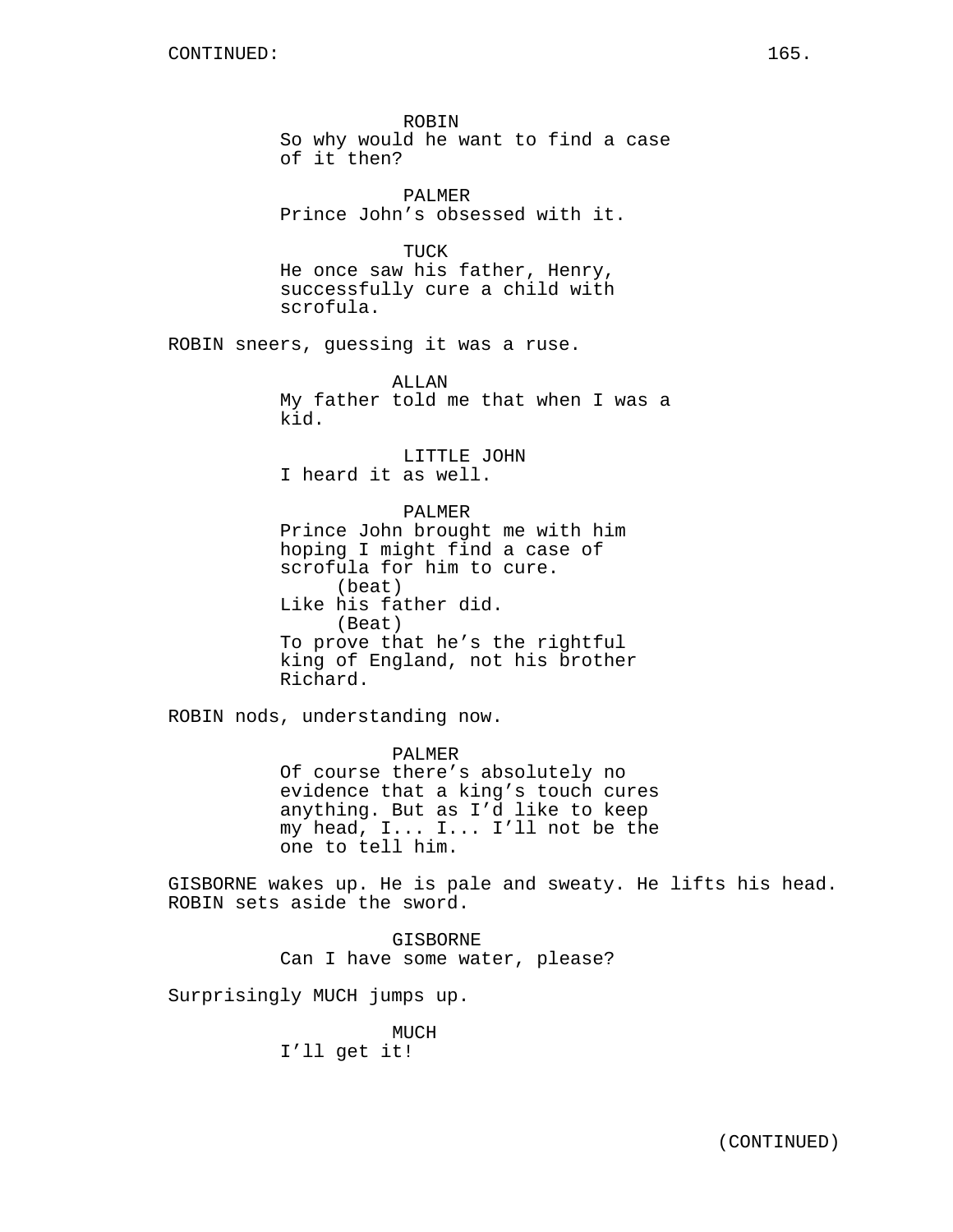## ALLAN

I'll go.

ROBIN watches them both race off, then calmly stands with the water flask and leans over GISBORNE.

ROBIN

Here you go.

ROBIN holds GISBORNE's head up.

ROBIN (cont'd)

Here.

GISBORNE drinks.

# GISBORNE

Thank you.

ROBIN (smile) You might be out of commission for a few days, but you'll live.

## GISBORNE

Thanks.

## ROBIN (jokingly) Hey, we did fine without you before, I'm sure we can survive a few days without you, now.

GISBORNE tries to laugh. But it hurts. He places a hand on his side. ROBIN smiles.

JUMP TO:

108 (306R) A WHILE LATER 108 (306R) A WHILE LATER

ROBIN, PALMER, ALLAN, and MUCH walk off to the side.

ROBIN Thank you for helping to save his life. You're free to go.

ALLAN Yes, thank you.

PALMER (look at them) Thank you all... (to Robin) (MORE)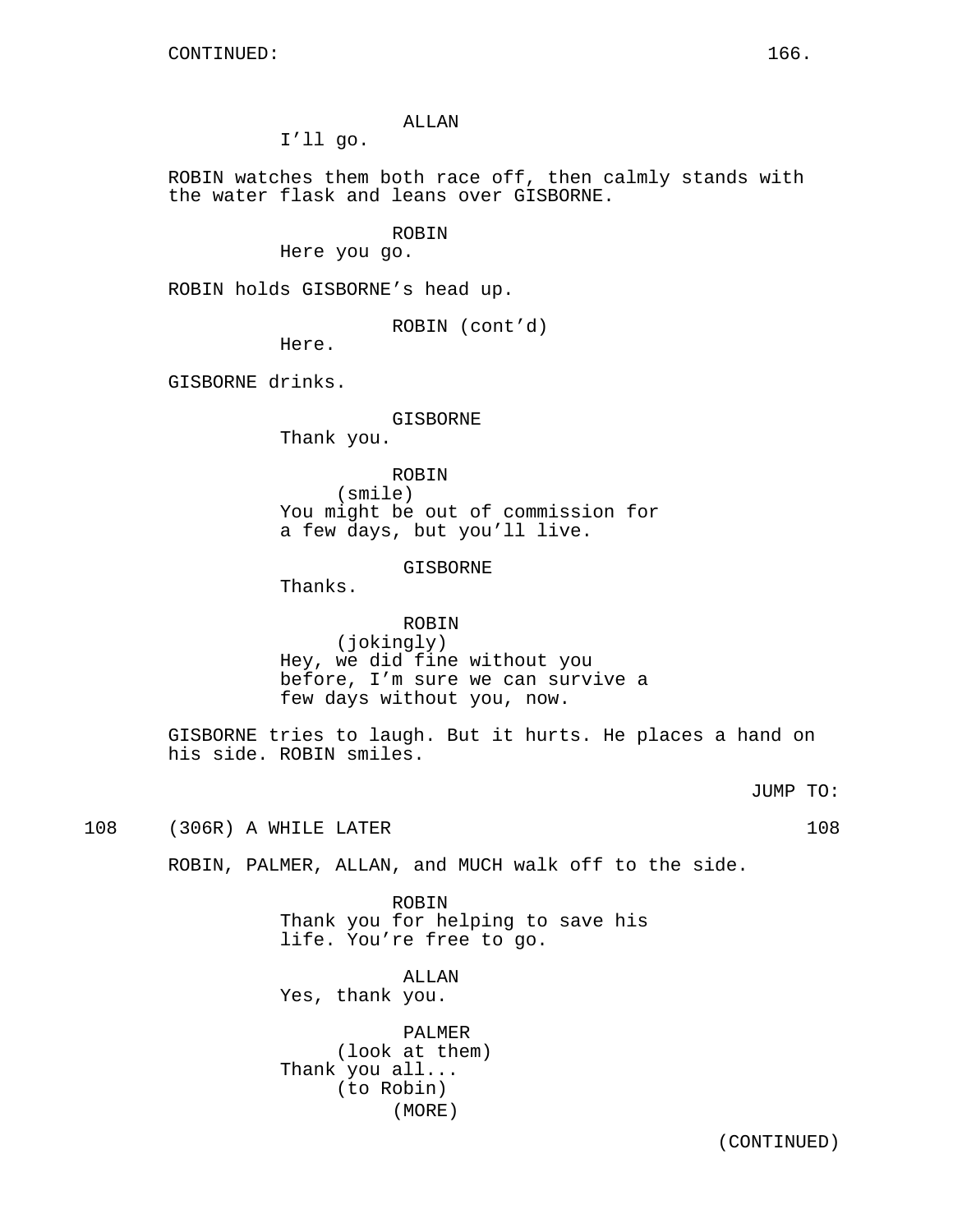PALMER (cont'd) ...Thank you for not killing me.

ROBIN So... will you go back to Prince John?

PALMER Well... I suppose I should.

ROBIN

Right.

ROBIN looks to ALLAN.

ROBIN (cont'd) Tie him up.

ALLAN looks questioningly at ROBIN. PALMER is confused.

CUT TO:

# 109 (306) NOTTINGHAM 109

The royal train arrives in town. PRINCE JOHN rides in an open carriage. The townsfolk cheer and throw rose petals on the street in front of him.

PAN TO:

### 110 (306R) CASTLE - COURTYARD 110

There is a bell faintly ringing in the background. The SHERIFF steps out of the main doors. HARRISON behind him. The carriage enters through the portcullis. ISABELLA comes out behind HARRISON.

The carriage stops. PRINCE JOHN gets out, scowling at the SHERIFF.

The SHERIFF comes down the steps, arms outstretched.

SHERIFF Welcome to Nottingham, Your Highness.

The SHERIFF bows.

PRINCE JOHN You're still alive.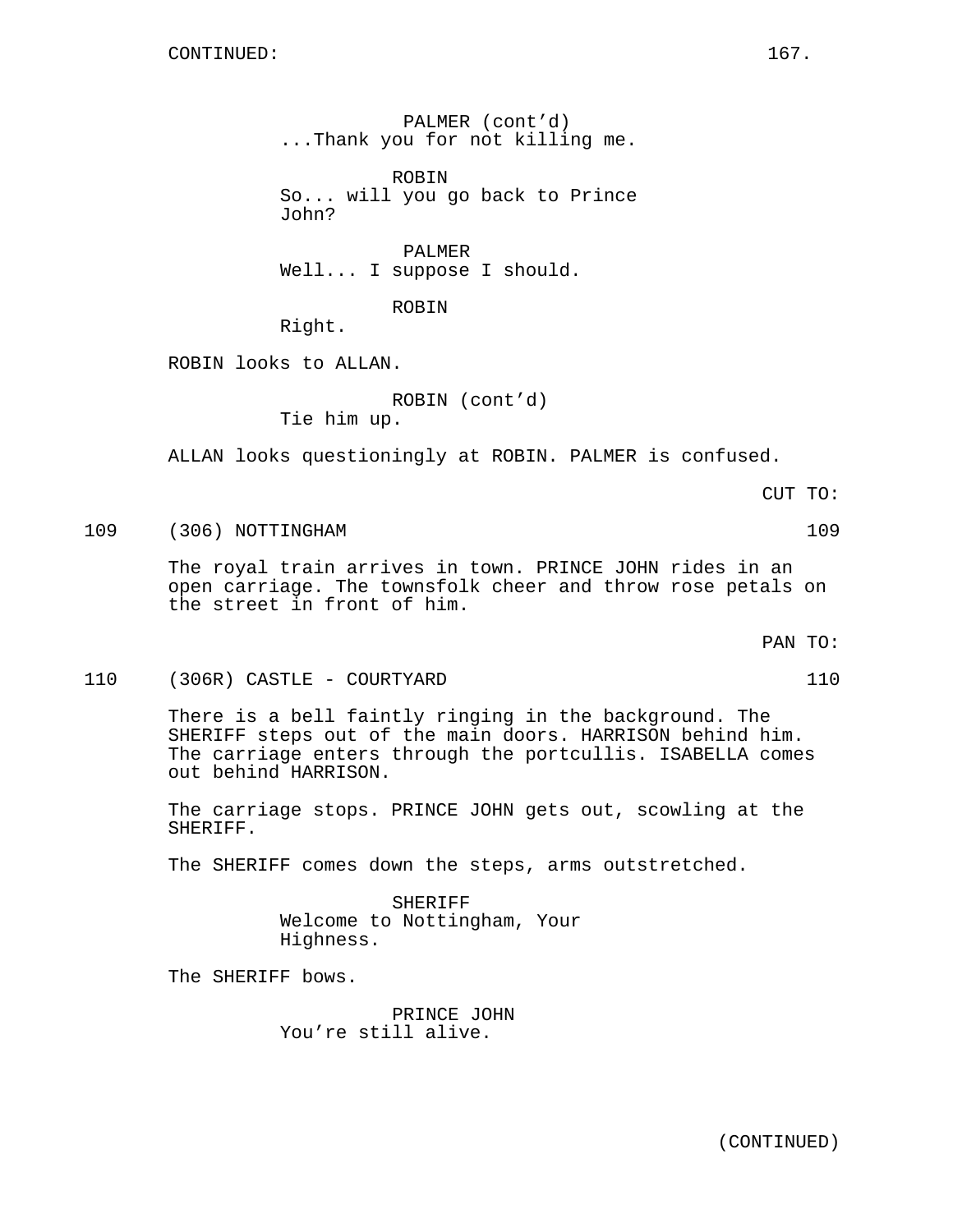SHERIFF (stand) Yes, of course.

PRINCE JOHN

How surprising.

HARRISON shows a strained face.

PRINCE JOHN I don't particularly like surprises.

PRINCE JOHN goes up the steps, glaring at HARRISON, then stops at ISABELLA. The SHERIFF glares at HARRISON.

> PRINCE JOHN (cont'd) What's your name?

ISABELLA (smile slyly) Isabella.

PRINCE JOHN

Lovely!

PRINCE JOHN lifts her chin up.

PRINCE JOHN (cont'd) Italian or Spanish?

ISABELLA Which do you prefer?

PRINCE JOHN smiles and chuckles. ISABELLA chuckles too. They hear horseshoes on the cobblestones and PRINCE JOHN turns and steps towards it.

A soldier leads in a horse with PALMER face down over its back, his hands tied and a cloth tied over his face. The soldier unties him and PALMER stands facing PRINCE JOHN. He takes off his blindfold and chuckles nervously.

PRINCE JOHN

Speak.

PALMER Congratulations. We were ambushed, not you. Y... y... your plan worked, Your Highness. Y... your brilliance is unsurpassed.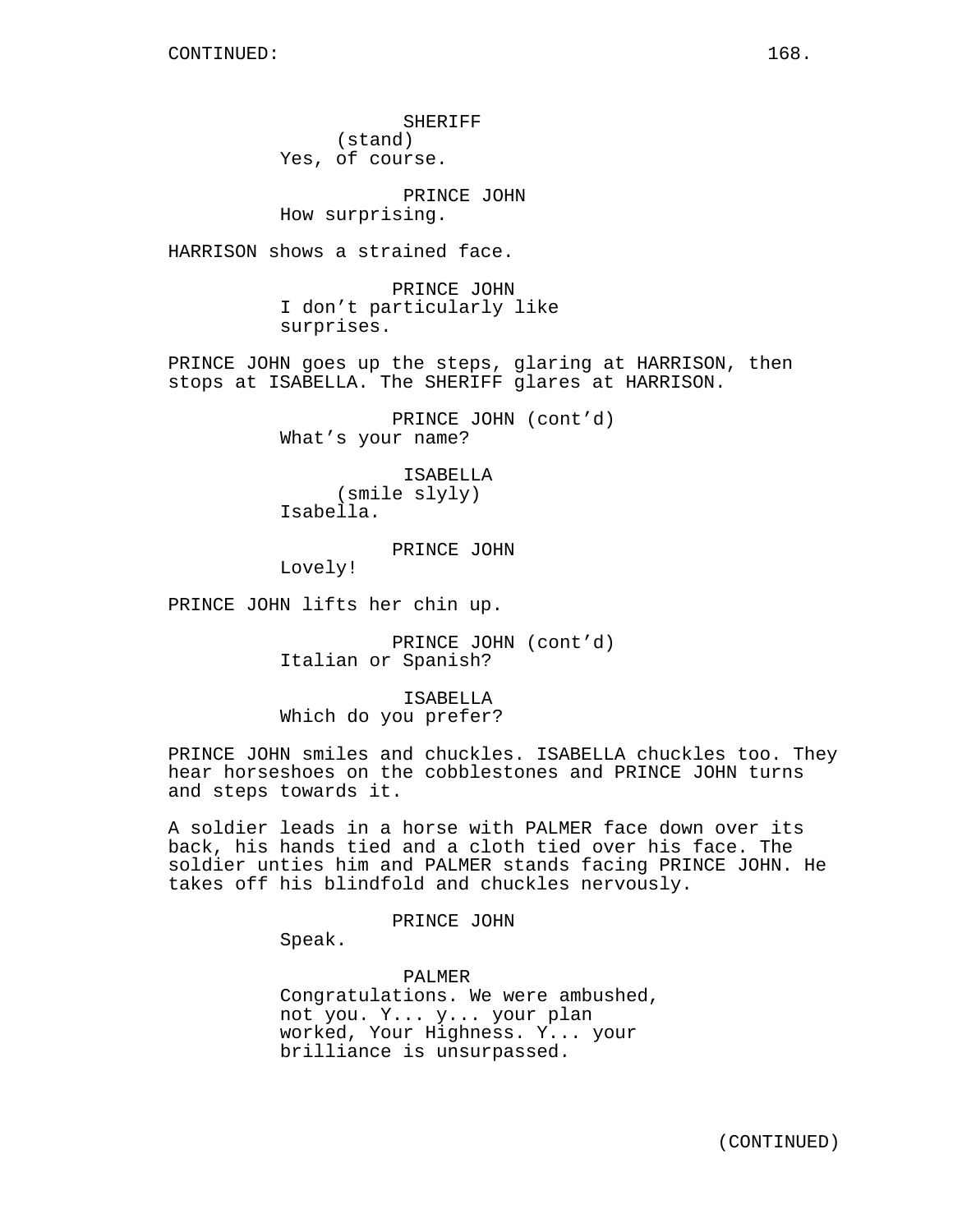PRINCE JOHN Who attacked you?

PALMER

Robin Hood.

PRINCE JOHN closes his eyes in fury, then turns around and heads for the castle door.

PRINCE JOHN

Harrison.

HARRISON follows PRINCE JOHN. The SHERIFF watches them go.

PRINCE JOHN (cont'd) (heading up the steps) Prove your loyalty to me. Rid me of him.

ISABELLA, the SHERIFF, a bouncing PALMER, and guards, follow PRINCE JOHN and HARRISON up the steps.

JUMP TO:

111 (306) OUTSIDE SHERIFF'S QUARTERS - A SHORT WHILE LATER 111

The SHERIFF is approaching his room. He spins around, watching suspiciously, then backs up to the door, opens it and enters the room.

PAN TO:

112 (306R) SHERIFF'S BEDROOM 112

He quickly closes the door, listening for sounds behind it. He continues to walk backwards, then hears a tap and pulls his knife out of his coat.

PRINCE JOHN is sitting on his bed.

PRINCE JOHN Do you love me, Sheriff?

The SHERIFF turns around.

SHERIFF With all my heart, sire.

PRINCE JOHN stands, with a pained face.

PRINCE JOHN Would you give your life for me?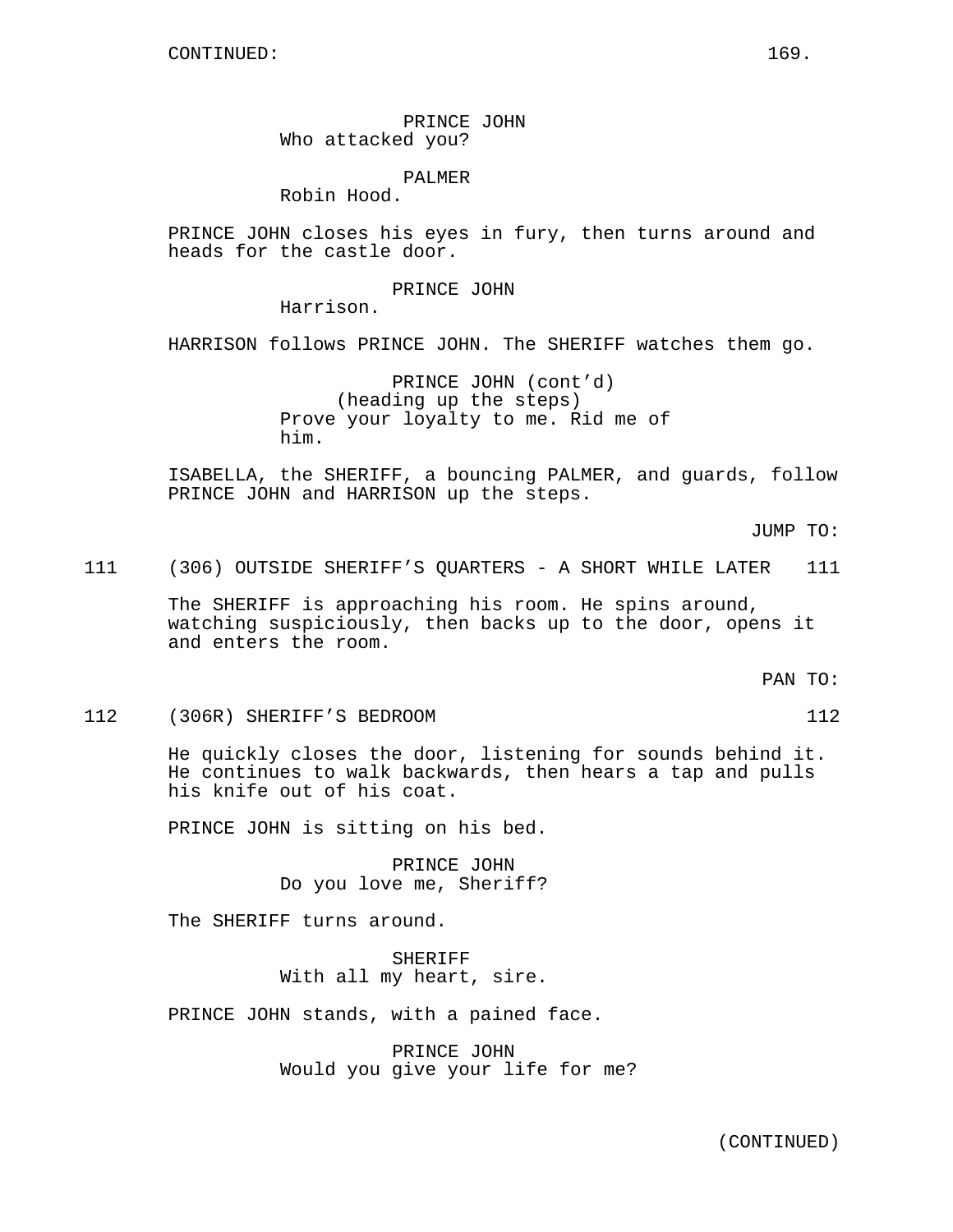SHERIFF My life? (no hesitation) Is that all? Of course. PRINCE JOHN Would you take a life for me? SHERIFF Even easier to answer. PRINCE JOHN stops in front of the SHERIFF. PRINCE JOHN Harrison has so disappointed me. SHERIFF (confused) Disappointed? PRINCE JOHN Obedience, loyalty and love, is it too much to ask? (beat) A king requires all three. (beat) Who's more loyal to me, Sheriff? (beat) You or Harrison? SHERIFF Of course, I am, sire. My loyalty is infinite. PRINCE JOHN Good. (beat) Then prove it to me. (beat) Rid me of Harrison, Sheriff. (beat) Quickly, discreetly. We don't want to disturb our noble guests with this messy business. (beat) Kill him for me, Sheriff. SHERIFF

A privilege, sire.

A pause, then PRINCE JOHN glances at the door and slightly jerks his head that way.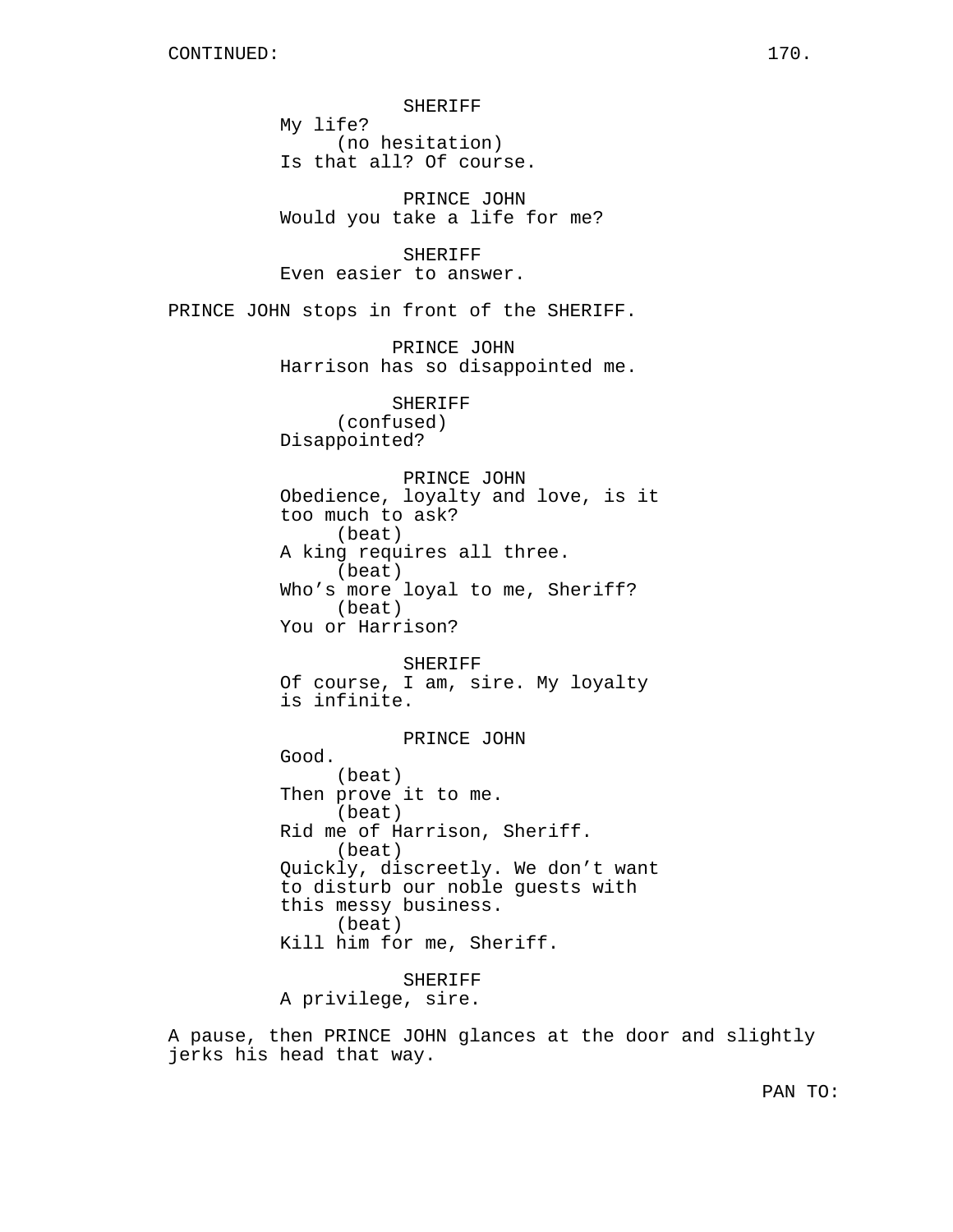HARRISON waits behind a pillar. He sees PRINCE JOHN leave the room. PRINCE JOHN catches his eye and continues on. Then the SHERIFF comes out. HARRISON's anxious face glares at him. The SHERIFF glares back.

JUMP TO:

114 (306R) THE GREAT HALL 114

PRINCE JOHN, ISABELLA, HARRISON, and the SHERIFF are having dinner in the Great Hall as a piper and drummer entertain.

PRINCE JOHN's throne is at the head of the table. On the left side of the table are ISABELLA, PALMER, and three other men. On the right side of the table are the SHERIFF, HARRISON, a man, and a woman.

A serving boy puts two bowls of dried plums between the SHERIFF and HARRISON, who are sitting with their backs to the fireplace.

PRINCE JOHN is fingering his mustache.

PRINCE JOHN And where were you attacked?

PALMER Near a village.

SHERIFF Locksley village.

HARRISON takes a dried plum and is about to eat it, then he stops and looks at the serving boy.

> PALMER We fought courageously, but we were dreadfully outnumbered.

**SHERIFF** No doubt the villagers helped the outlaws.

The SHERIFF watches HARRISON give a plum to the serving boy to try.

> PALMER And eventually I was captured...

The boy chews the plum.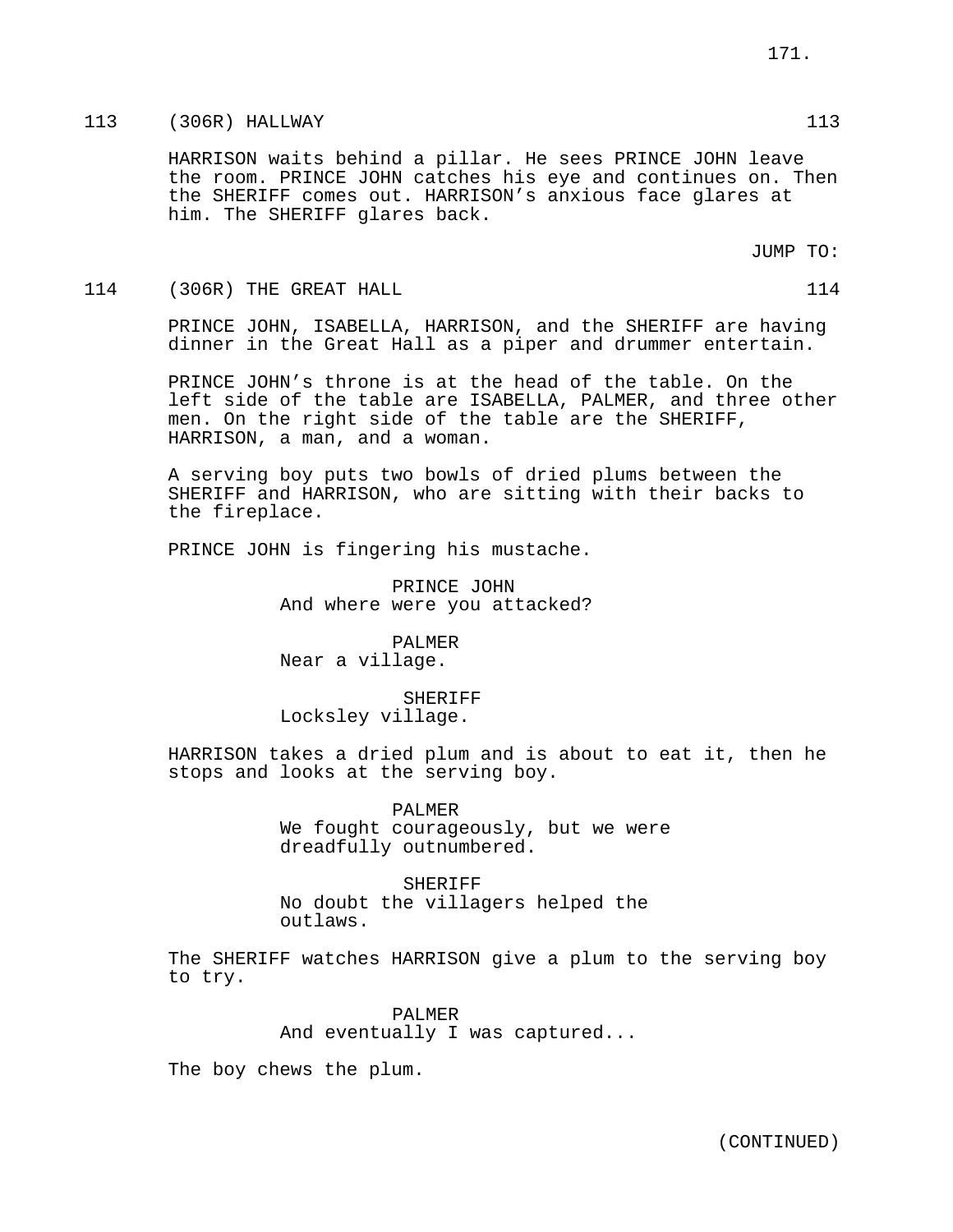PALMER (cont'd) ...by Robin Hood himself.

SHERIFF Or so he said.

HARRISON waves off the boy.

SHERIFF (cont'd) I mean, we've all been proved wrong in the past...

HARRISON is quickly popping plums into his mouth.

SHERIFF (cont'd) ...haven't we, Harrison?

HARRISON looks up from his plums.

PRINCE JOHN But this time Robin Hood was fooled.

The SHERIFF looks at HARRISON's bowl, scratching his chin.

PALMER Yes, Your Highness.

PRINCE JOHN (chuckle) Excellent. And was he angry... (beat) ...that I'd made such a fool of him?

PALMER (smile) Very angry.

PRINCE JOHN Did he curse us?

PALMER

Fulsomely.

PRINCE JOHN (stand) Wonderful!

HARRISON leans over to the man next to him. The SHERIFF quickly switches bowls and takes a plum from his new dish as HARRISON raises his goblet to his lips.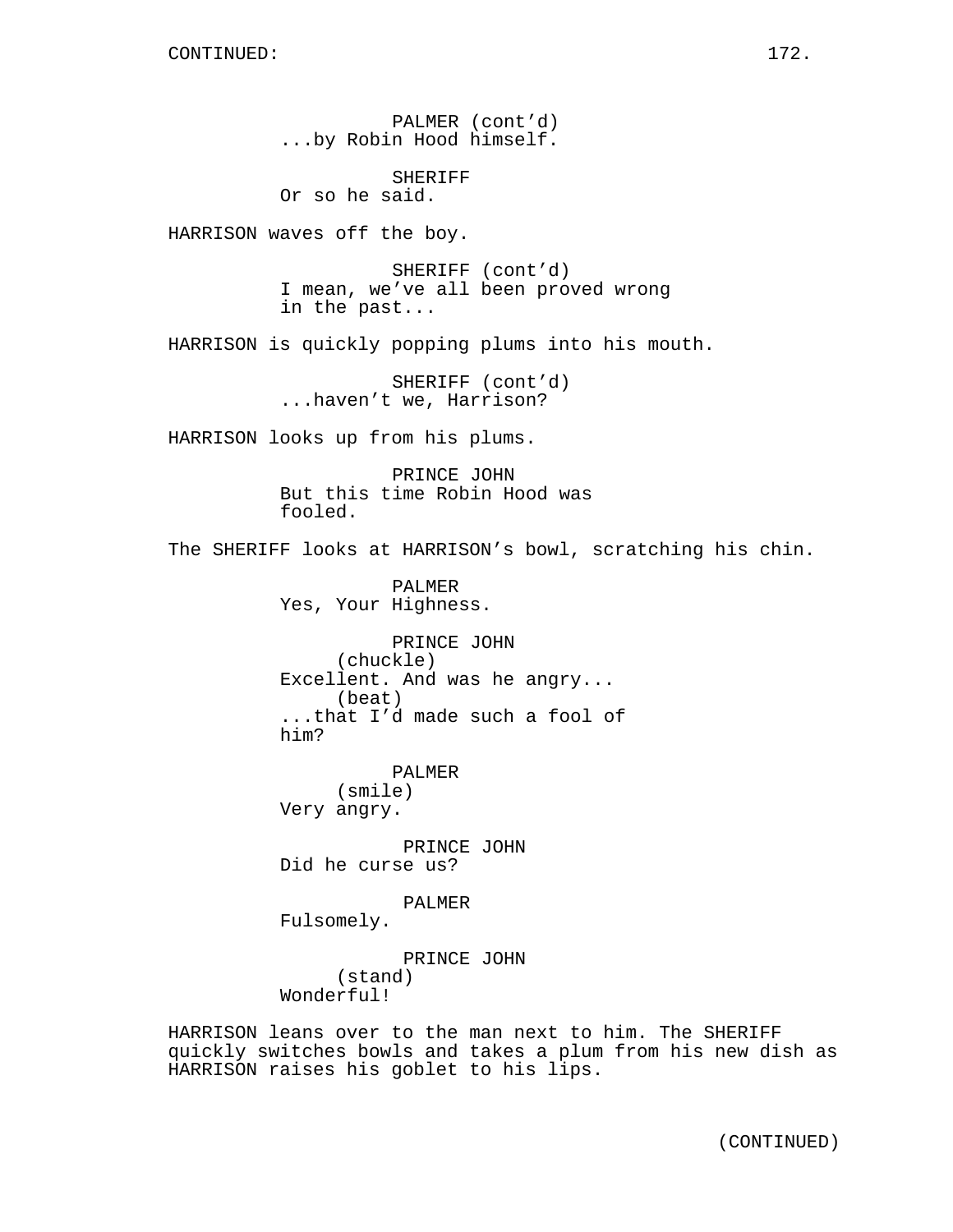PRINCE JOHN stands behind PALMER's chair, and leans on the back of it. PRINCE JOHN What did he say? PALMER (face falls) Oh, I... I... I couldn't, Your Highness. PRINCE JOHN Oh, please, tell me exactly what he said. PALMER But Your Highness... PRINCE JOHN Do you not love me? PALMER (smile) Of course. PRINCE JOHN Well, then say! PRINCE JOHN smiles sweetly. PALMER thinks. PALMER He called you a coward. The music stops. PRINCE JOHN freezes, the smile still on his face. PALMER He said only a coward would have a double. Everyone else at the table freezes. Not daring to make a move. PRINCE JOHN's smile falls a bit and he raises his head. PRINCE JOHN Arrest him. Two guards step forward. The music starts back up. PRINCE

> SHERIFF With pleasure... and what shall I charge him with?

JOHN takes his seat. Everyone starts to breathe again.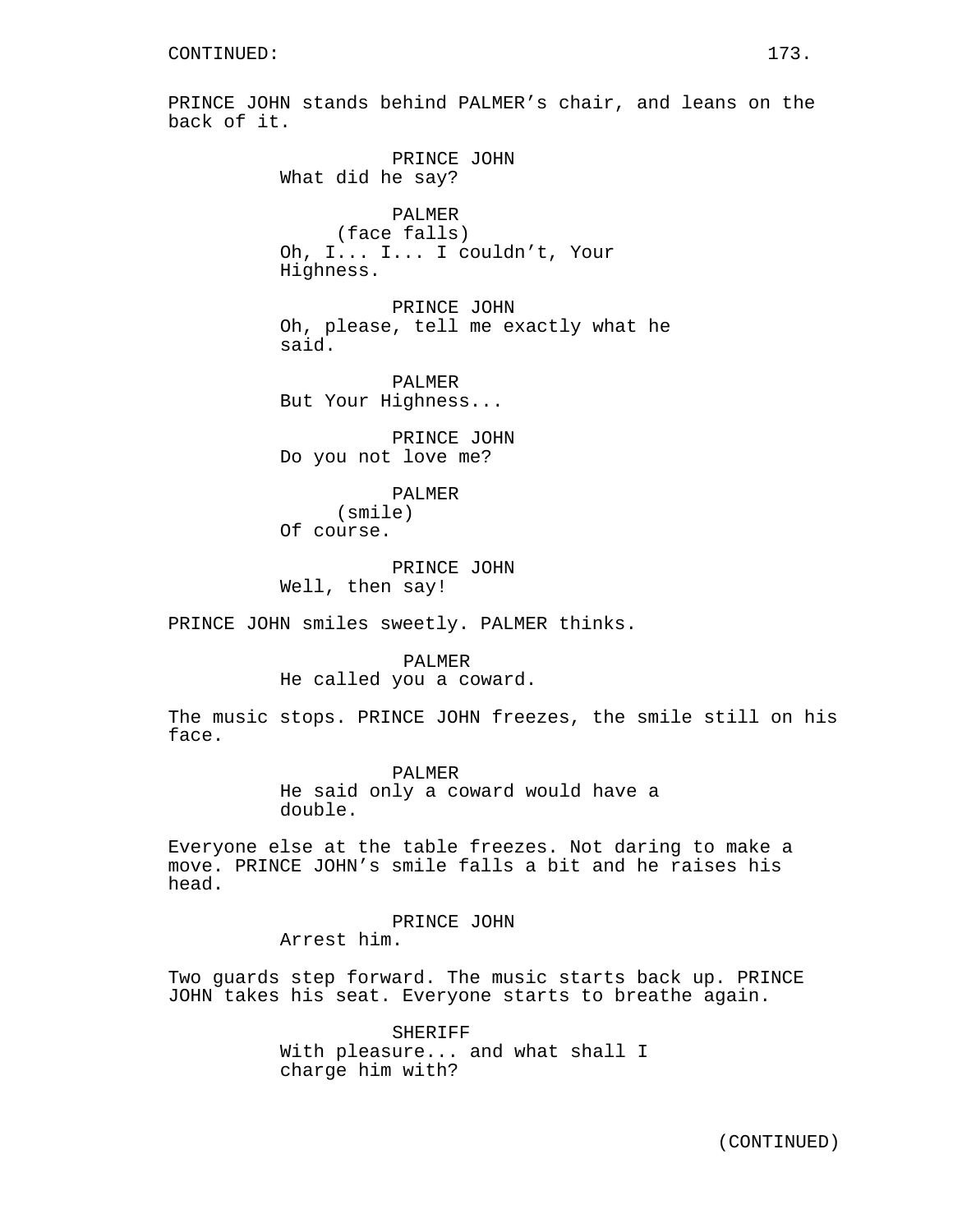PRINCE JOHN (impatiently) Impersonating the Prince Regent.

PALMER (being dragged away) If it makes any difference, sire, I... I didn't agree with him.

PRINCE JOHN sits slouched, hand to his head. ISABELLA eats a grape.

> PRINCE JOHN Where is this village of Locksley? I want to see it.

> > JUMP TO:

115 (306R) LOCKSLEY 115

The villagers are applauding and cheering. The village is decorated with garlands and flowers. Two men bring a pig on a spit, ready to be roasted, past rows of long tables. The villagers stand and applaud as they pass by and set it over a fire between the manor and the church.

FOCUS ON: Manor House. PRINCE JOHN's carriage arrives from behind Locksley Manor. HARRISON, the SHERIFF, and ISABELLA, ride in on horseback. ISABELLA to the right of PRINCE JOHN and HARRISON and the SHERIFF on his left side.

> PRINCE JOHN These villagers helped attack me? Why? They look so lovely.

The carriage stops.

FOCUS ON: Villagers.

ISABELLA (VO) Looks like a wedding.

FOCUS ON: Prince John.

PRINCE JOHN I love weddings. (smile and stand) I shall speak with them. (to Isabella) You'll join me?

PRINCE JOHN gets out of the carriage. ISABELLA dismounts. HARRISON and the SHERIFF watch from their horses. PRINCE JOHN walks with ISABELLA towards the people.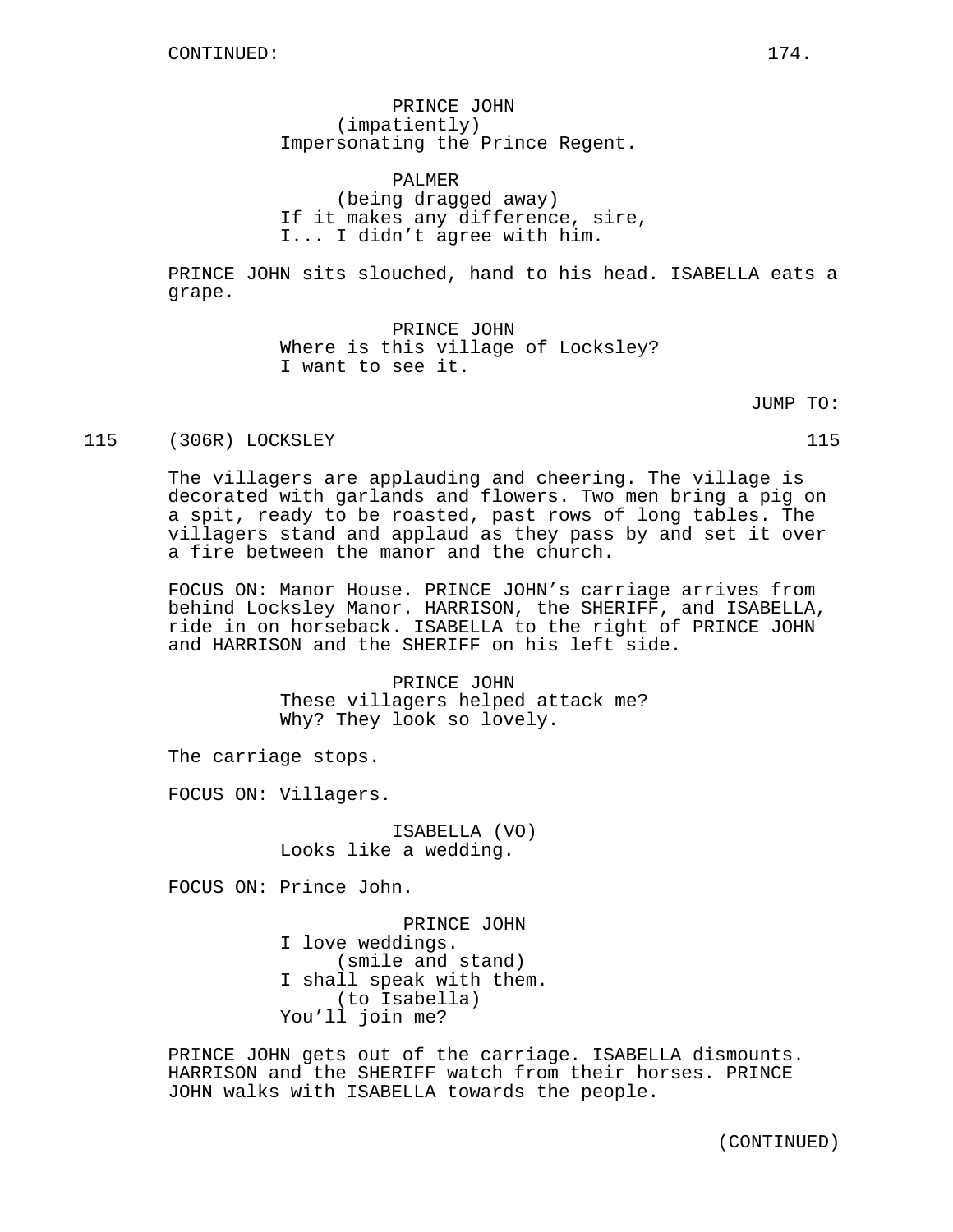PRINCE JOHN They are sad little creatures really, aren't they?

ISABELLA remains quiet.

PRINCE JOHN (cont'd) I sense disagreement.

ISABELLA One cannot disagree with one's king.

PRINCE JOHN

King? (stop) You see me as your King? How delightful of you. I wish others accepted me as readily as you do.

ISABELLA Perhaps I've had the good fortune to know you better than most.

PRINCE JOHN

Perhaps. (continue walking) And perhaps you'd like to get to know me better still.

ISABELLA chuckles.

PRINCE JOHN (cont'd) Ah, you'll make me work for my conquest.

ISABELLA Was not France more valuable because it was fought for?

PRINCE JOHN Hah! You make this such good sport.

ISABELLA chuckles. A boy comes up with a flower for PRINCE JOHN. A few men follow him.

> PRINCE JOHN Hello, young man. (take the flower) Oh, thank you.

ISABELLA walks forward.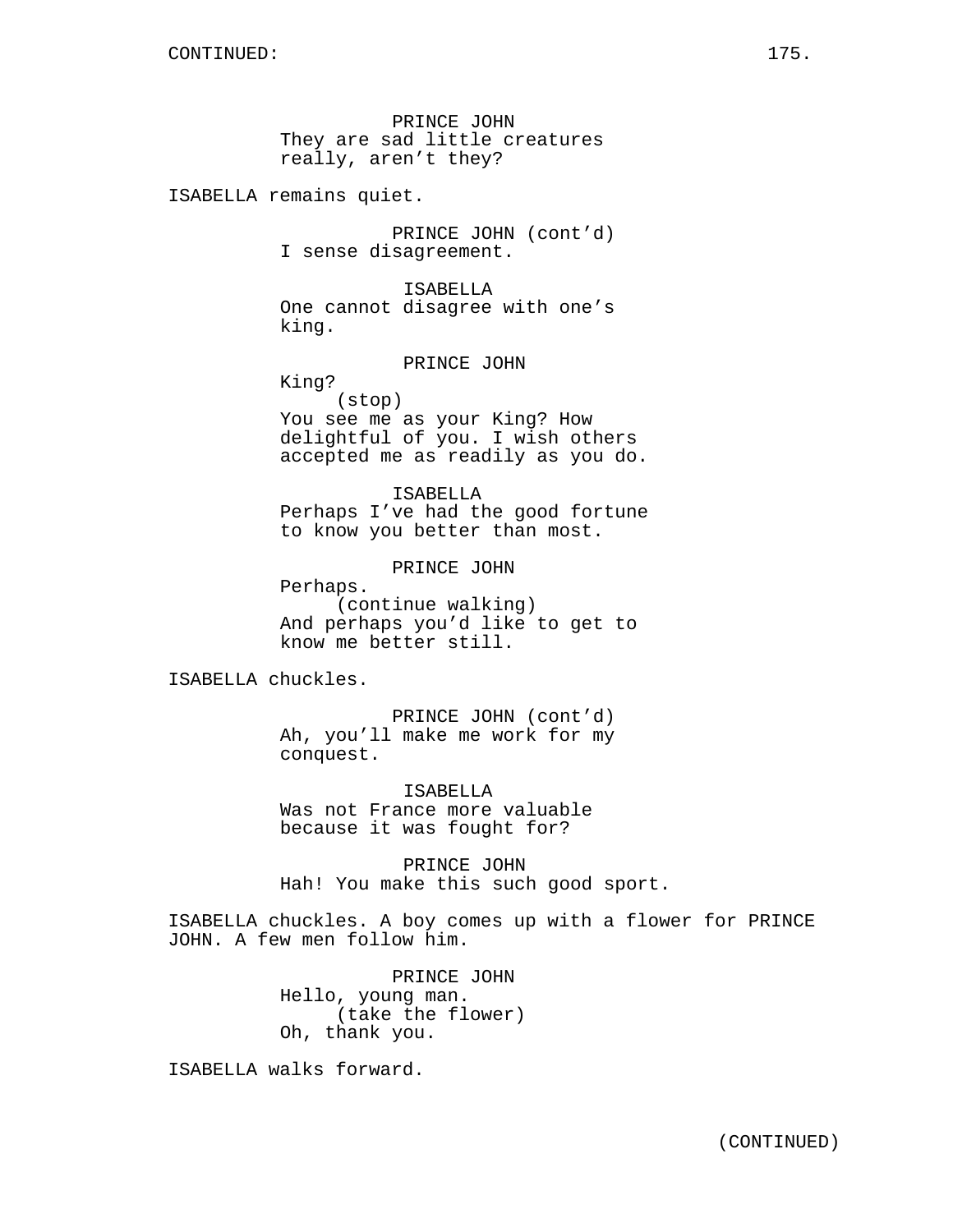VILLAGE MAN (VO) Would His Highness give us his blessing?

The MAN stretches his arm out to welcome him forward.

ISABELLA They would be honoured if you would bless the bride and groom.

PRINCE JOHN

Of course.

PRINCE JOHN smiles and exaggeratedly swaggers forward.

PRINCE JOHN (cont'd) Hah! Are you the bride and groom?

BRIDE / GROOM Yes, sir, Your Highness.

PRINCE JOHN holds his hand over the couple.

PRINCE JOHN I wish you prosperity and happiness.

BRIDE / GROOM (bow) Thank you, sir.

PRINCE JOHN And I'm so glad that I could bring you sun today.

The villagers laugh. PRINCE JOHN chuckles, turns and walks back to his carriage.

The church bell rings and the villagers make their way to the church.

PRINCE JOHN steps into the carriage and ISABELLA mounts her horse. PRINCE JOHN waves and smiles at the villagers, who wave back.

> PRINCE JOHN Wait until they're all inside the church and then burn it to the ground.

PRINCE JOHN smells his flower. ISABELLA is shocked. The last villager waves at PRINCE JOHN, and he waves back. ISABELLA is panicked for them.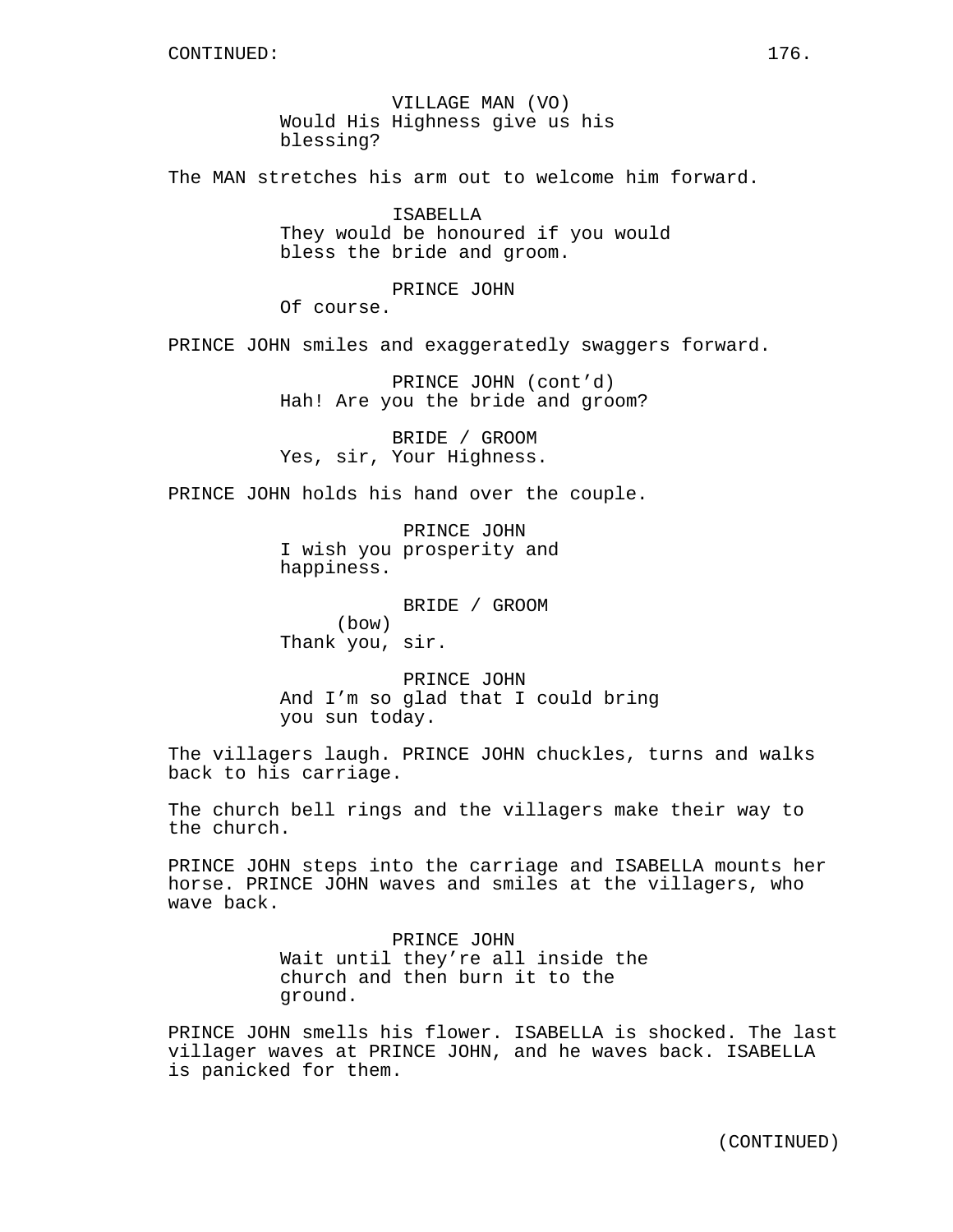#### PRINCE JOHN (cont'd) Burn it.

Two soldiers on horseback with cold torches gallop forward. The church doors close. They hold the torches to the flames under the pig to light them. One gallops by and throws the torch onto the roof. It lights the shingles, then drops to the ground and the wall is quickly engulfed in flames.

PRINCE JOHN smiles.

A third soldier runs forward and puts a stick through the handles, barring it closed. The second torchbearer lights the walls on the other side. ISABELLA can't help but watch. The flames rise and the people inside scream. The doors shake but don't open.

JUMP TO:

#### 116 (306R) SHERWOOD FOREST - OUTLAW CAMP 116

TUCK peels a carrot with his knife. LITTLE JOHN tastes the soup, makes a face, looks at TUCK, then sets the spoon back in the pot. GISBORNE lies in a bunk and ALLAN feeds him a spoonful of soup. ROBIN sits on a log opposite them, watching. He swings his feet off, comes over and sighs.

> GISBORNE I'll be fine, Robin. It's just a scratch.

LITTLE JOHN (to Tuck) We're already too late. The gold is in the castle.

ROBIN turns to LITTLE JOHN.

ROBIN Then we'll steal it back.

LITTLE JOHN It's dangerous.

ROBIN It's too dangerous not to.

MUCH comes running in.

MUCH Prince John's burning Locksley.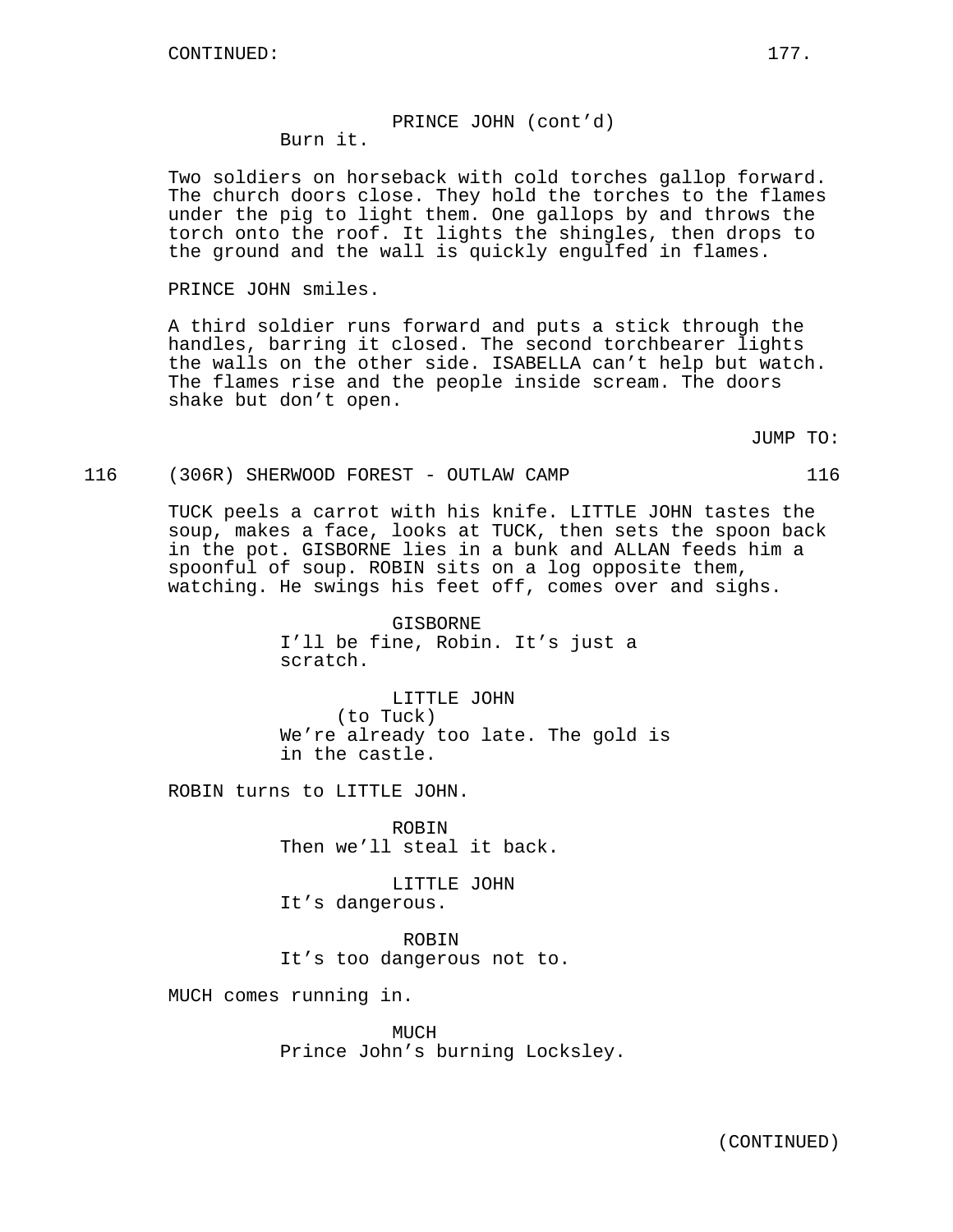GISBORNE makes a move to get up. But ROBIN holds him down and gives him a look. GISBORNE gives ROBIN a look that says, "okay. But..."

JUMP TO:

117 (306R) LOCKSLEY 117

A soldier lights a wooden cross outside the church as PRINCE JOHN laughs. Inside, people are crying and screaming. The doors rattle and finally break open. The villagers come out, coughing. PRINCE JOHN calls out to them.

> PRINCE JOHN You're being punished! For intolerable disloyalty to me!

The bride and groom run out holding hands, stop and listen.

PRINCE JOHN (cont'd) For harbouring and assisting Robin Hood and his outlaws! And may God forgive you!

The bride, groom and villagers run and women scream as the soldiers upset the lavish tables. The flames rise on the church.

> VILLAGE MAN 1 To the river, quick!

> VILLAGE MAN 2 More buckets!

VILLAGE WOMAN We need more water here!

VILLAGE MAN 1 Bring more water!

The men race with buckets from the pond.

PRINCE JOHN (whine) No, no, no, no, no! They're trying to put the fire out.

PRINCE JOHN turns to the SHERIFF and HARRISON.

PRINCE JOHN (cont'd) That's not what I want!

The villagers dump water on the flames but the church is completely engulfed.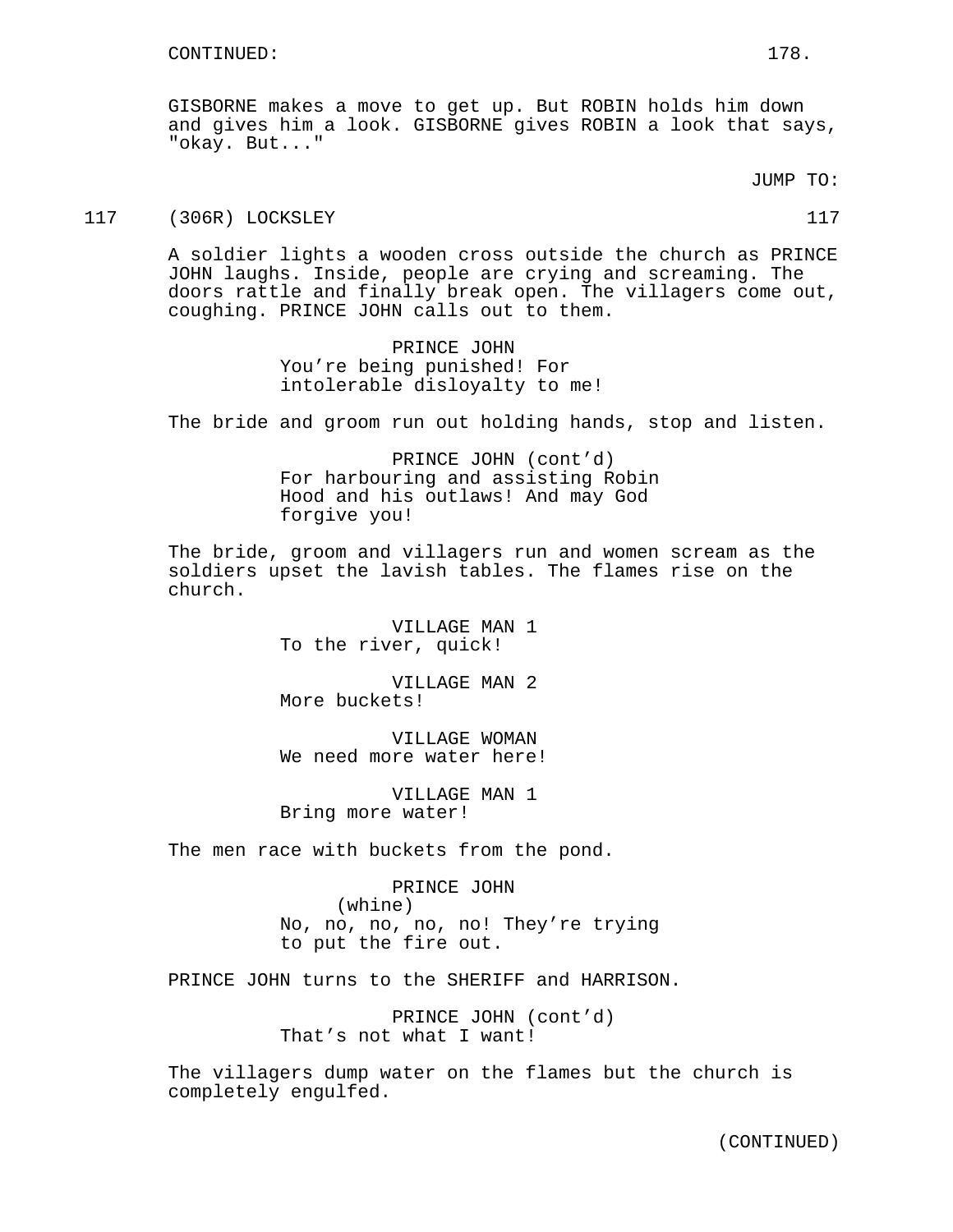PRINCE JOHN (cont'd) Stop them, the both of you! Go on!

VILLAGE MAN 1 Come on, hurry up!

The SHERIFF and HARRISON gallop their horses forward.

PRINCE JOHN This should be entertaining.

VILLAGE MAN 1 You lot, hurry up! Get the buckets!

The villagers splash water on the flames.

VILLAGE MAN 2

Faster!

VILLAGE MAN 1 Bring more water, quickly!

VILLAGE MAN 2 I've got two here!

A soldier sets fire to the back wall. PRINCE JOHN sits, watching.

> ISABELLA Do you want them to love you?

PRINCE JOHN Of course. And I think they do love me. But I will have respect as well as love.

ISABELLA Any landowner can subjugate his serf. Only a king can liberate them. A benevolent king is loved.

PRINCE JOHN But I am benevolent.

He looks at ISABELLA, amazed, and double takes.

VILLAGE MAN 1 Everyone over here, quick! It's spreading!

A man goes to the pond to refill his bucket.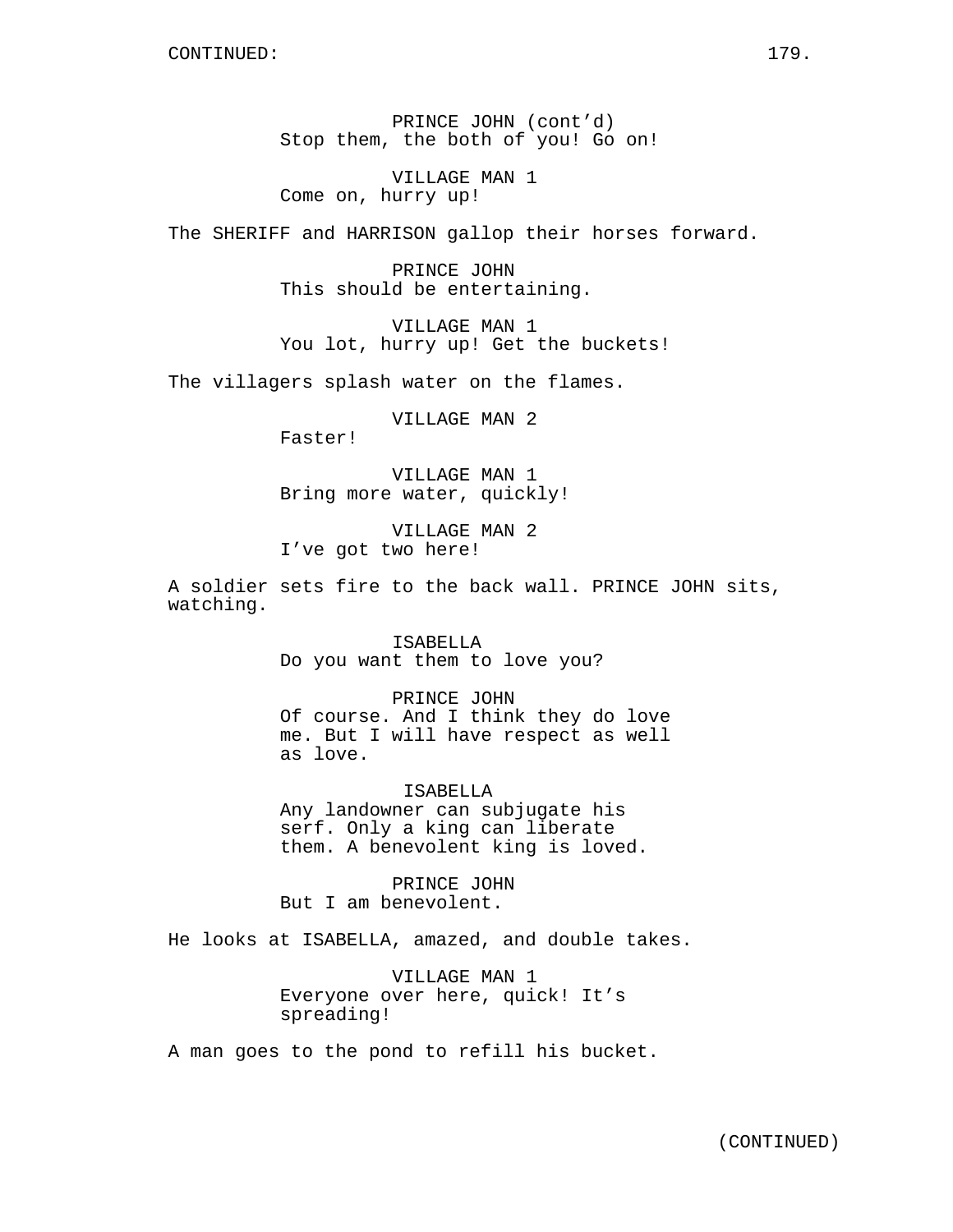VILLAGE MAN 1 We need more help!

# VILLAGE MAN 2

Come on!

A man pours water on the freshly lit wall. The SHERIFF pulls the man aside.

> SHERIFF Get out of the way! Get out of the way!

A soldier holds HARRISON's horse for him and HARRISON dismounts. The SHERIFF throws the village man to the ground.

#### SHERIFF:

Go, peasant!

HARRISON draws his sword and sees the SHERIFF standing near an overhang of the church. HARRISON growls, and with all his might knocks out a supporting pole and the overhang crashes to the ground. The SHERIFF screams, then is silent. HARRISON watches, smiles with satisfaction and turns away. The SHERIFF peeks out at HARRISON from under the wagon where he had rolled and sees a bow and arrow on the ground in front of him. He crawls out, picks them up and aims at HARRISON's back as HARRISON approaches two other village men.

# HARRISON

Back off and your lives will be spared!

The SHERIFF lets his arrow loose just as another village man approaches HARRISON from behind with his axe raised.

> VILLAGE MAN 2 I'll kill you. Ah!

The SHERIFF's arrow hits the would-be assassin in the arm and he falls to the ground. HARRISON turns around, sees the man fall, then looks up at the SHERIFF. The SHERIFF lowers the bow, a grimace on his face. HARRISON smirks and waves at the SHERIFF. The SHERIFF smirks and waves back.

#### SHERIFF

Oh, bother.

HARRISON turns to the two men.

# HARRISON

Back off!

The church is all flames.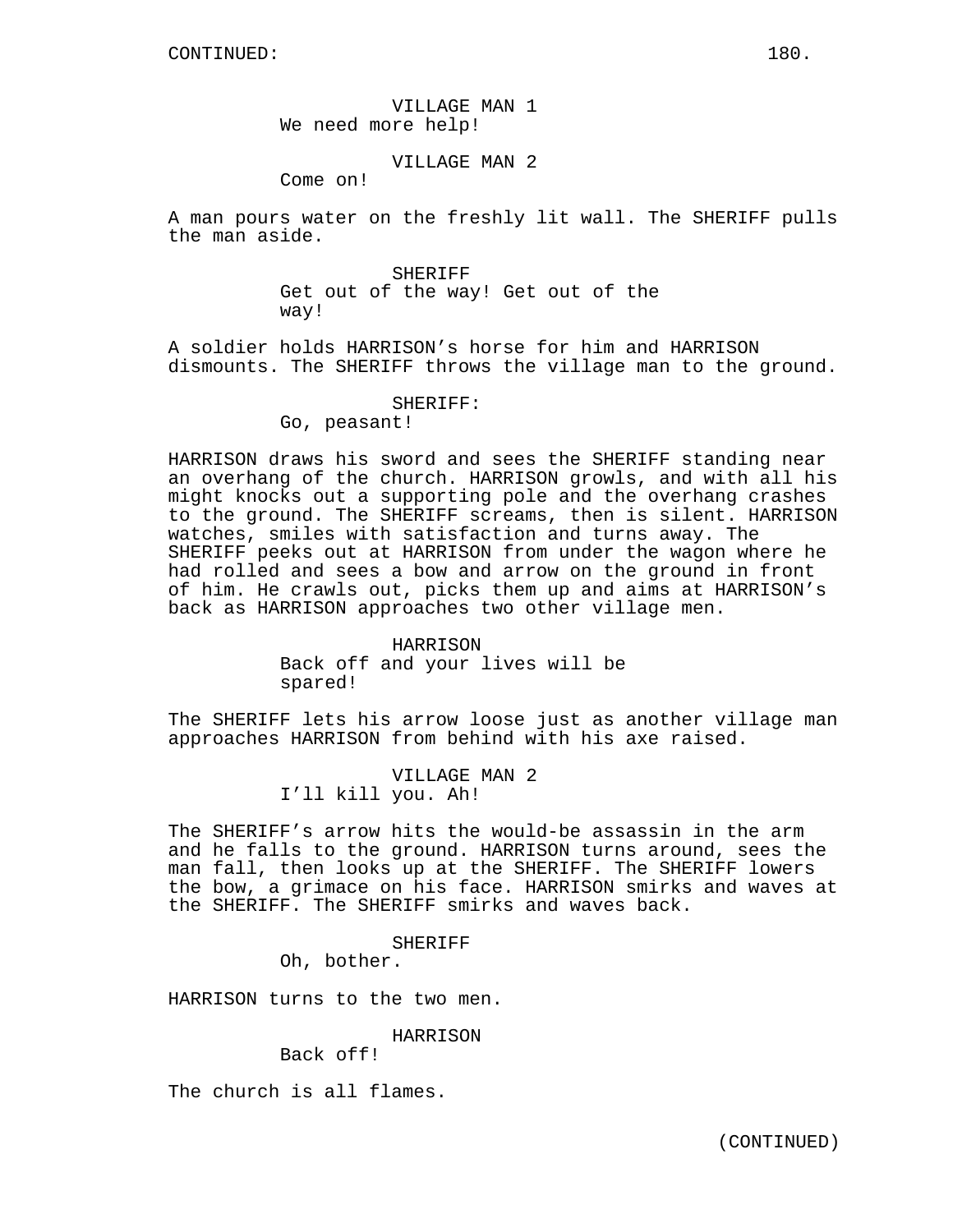PRINCE JOHN walks towards it and looks back at ISABELLA, smiling proudly. ISABELLA stares in disdain. PRINCE JOHN laughs, watching, then gets back in the carriage. HARRISON and the SHERIFF come back on their horses.

> PRINCE JOHN Bored now. (to guard) Make sure it's burned to the ground.

ISABELLA starts her horse, unable to watch any more. PRINCE JOHN chuckles at ISABELLA.

> PRINCE JOHN Ah, I love the refusal before the surrender.

PRINCE JOHN smiles and briefly raises his eyebrows. The SHERIFF smiles. HARRISON smirks briefly.

The church continues to burn.

The soldiers and the carriage quickly leave. They take the road back towards the Manor house and exit the same way they came in. The SHERIFF and HARRISON follow behind him. PRINCE JOHN tosses his flower out.

ROBIN and the gang, (minus Gisborne), arrive from the other end of the village and engage the few soldiers left behind, incapacitating them all.

LITTLE JOHN

Come on!

ROBIN Come on! Come on! Let's go!

ROBIN has organized the gang and the villagers into a bucket brigade. ISABELLA joins it next to ROBIN by the pond and hands him a bucket.

ISABELLA

Take this.

ROBIN You should be burning it down, not trying to save it, shouldn't you?

ISABELLA This was once my home too, remember?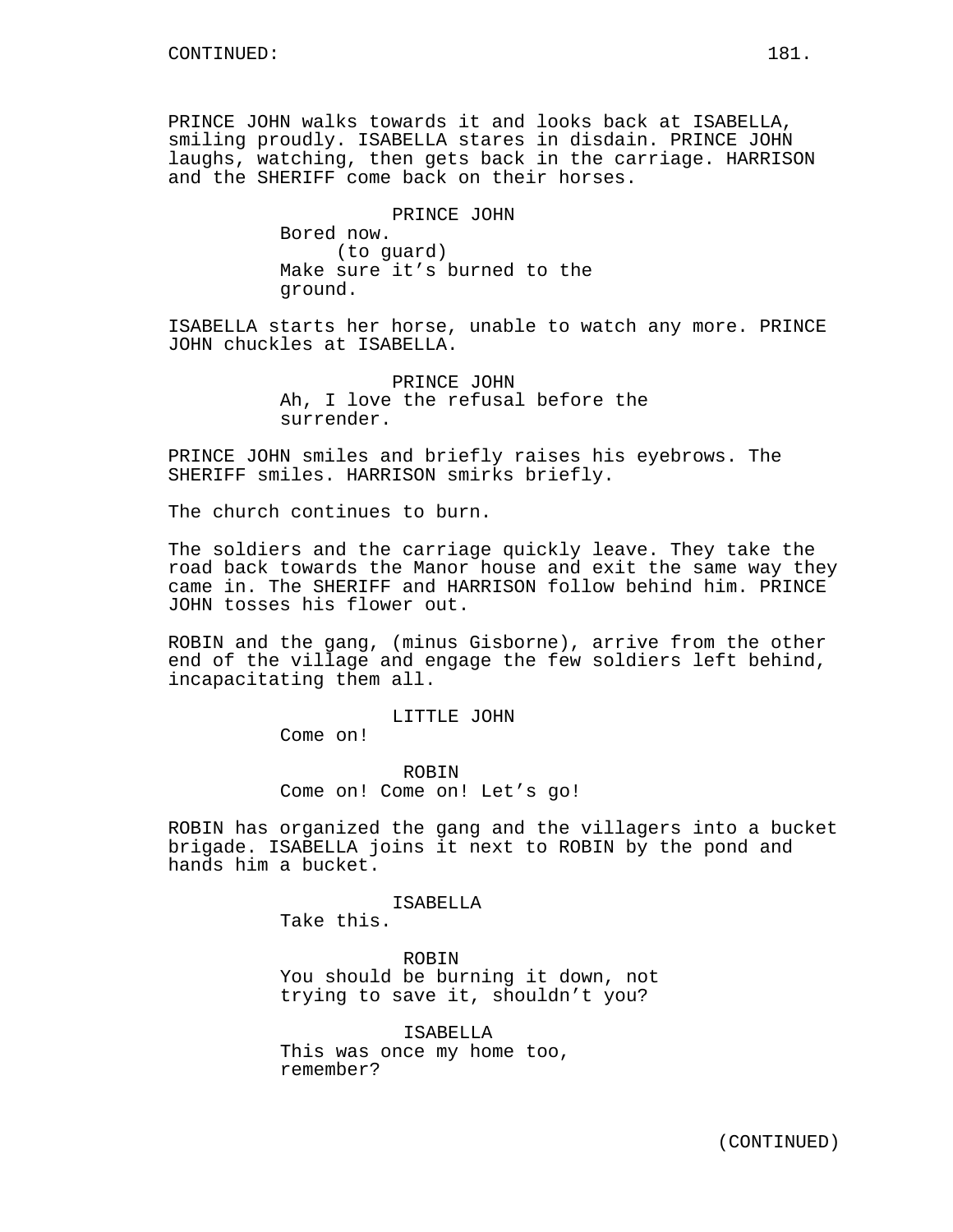ISABELLA turns for another bucket, but ROBIN hears the building collapsing and pulls her out of the way.

The bucket brigade stops as the people realize there's no saving the church. The front upper wall falls in. The belfry falls into the roof causing the entire front of the church to collapse under the weight. The side walls fall in. The rest of the roof caves in.

JUMP TO:

118 (306R) LATER 118 (1898)

Only smoldering timbers remain. ROBIN brings a cup of water from the well over to ISABELLA.

# ROBIN

Isabella.

ISABELLA turns.

ROBIN (cont'd)

Here.

ROBIN holds out the cup. ISABELLA takes it and drinks.

| JUMP |  |
|------|--|
|------|--|

119 (306R) MEADOW NEAR LOCKSLEY 119

ISABELLA readies her horse, which she had tethered out of sight of Locksley before coming back to help. ROBIN comes up to her with his bow and quiver in hand.

> ALLAN (questioningly) Robin?!

ROBIN looks back at him, and ALLAN points in the other direction.

> ROBIN I'll catch you up!

## ALLAN

Right!

MUCH Come on, let's go.

ALLAN and MUCH jog off.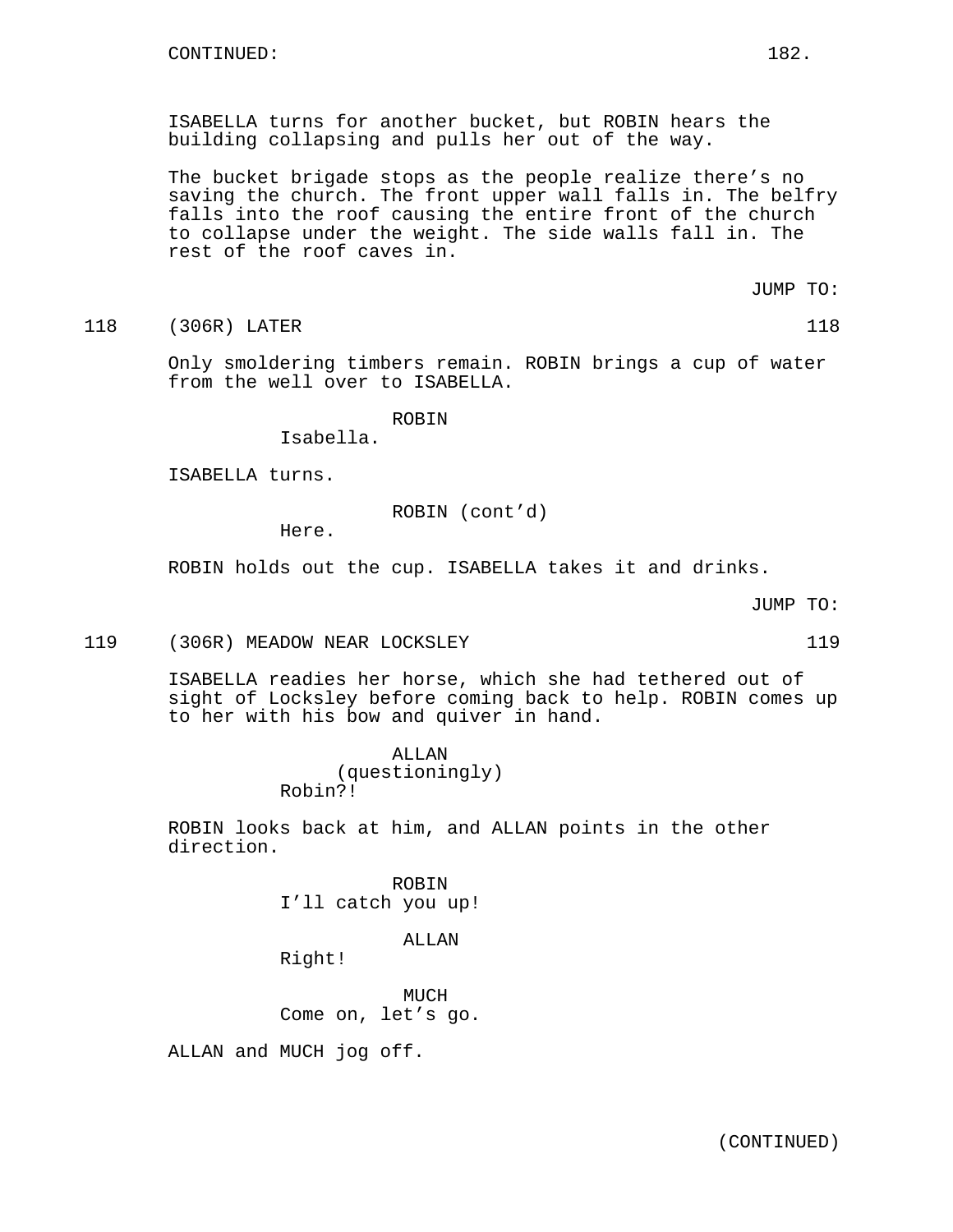ROBIN So!... Will you go back to Nottingham?

ISABELLA (sigh) That was the plan.

ROBIN Right. Well, you know where I am if you need my help, eh?

ROBIN turns to go.

ISABELLA You're Robin Hood. Shouldn't you be robbing me, not helping me?

ROBIN scratches the back of his head, tosses his things to the ground and rolls up his sleeve.

> ROBIN Yeah, you're right, I am.

ROBIN turns to face ISABELLA and motions to her.

ROBIN (cont'd) Give me your necklace.

ISABELLA (disbelief) You're robbing me?

ROBIN stares bluntly at her a moment, then puts his hand to her neck, pausing just before he touches her, then gently reaches around her with both hands to take it off.

> **TSABELLA** (chuckle) See, I like this necklace.

ROBIN pulls it away.

ROBIN Are you going to help me?

ISABELLA Help you? This is not the way to go about it.

ROBIN Give me your rings.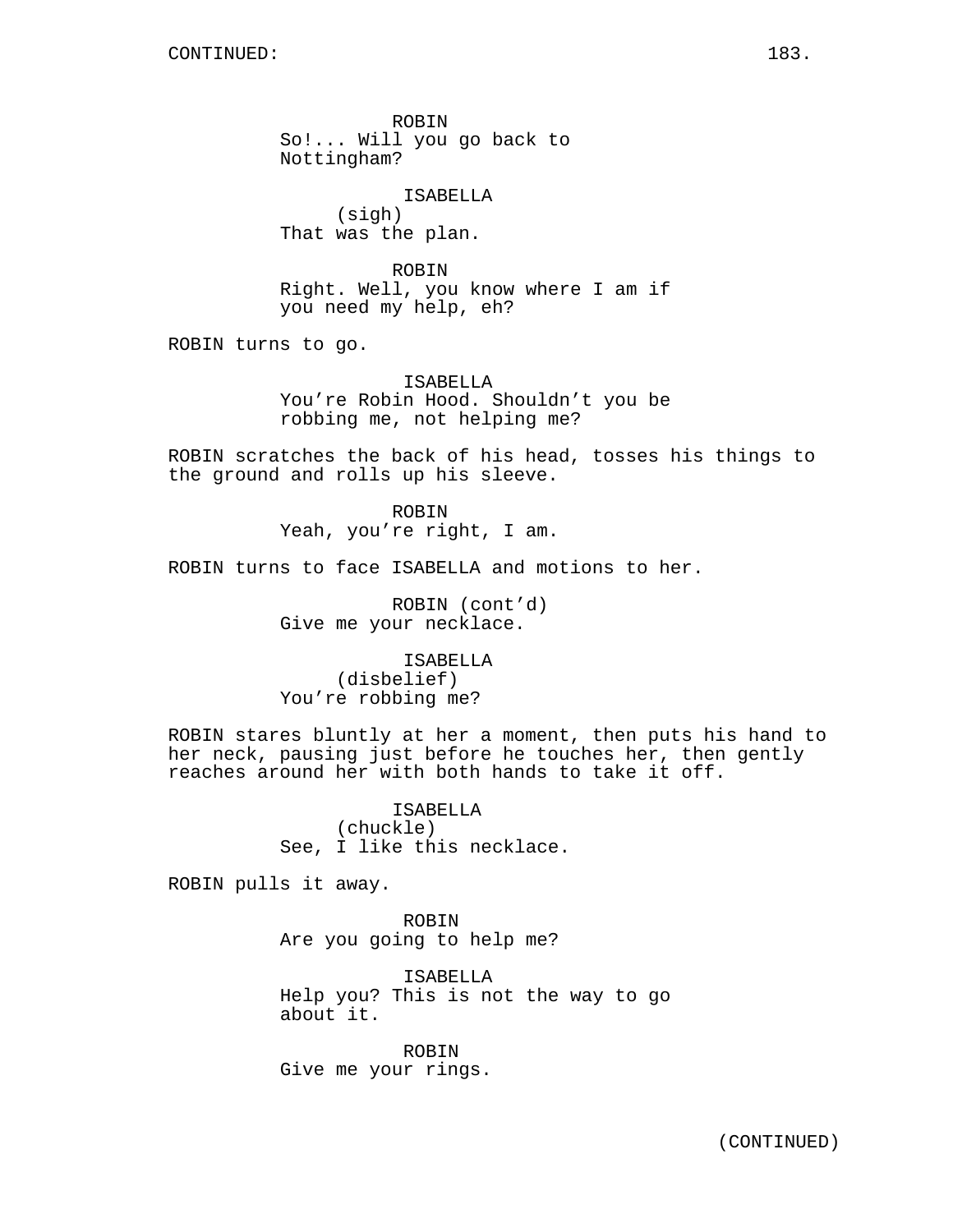# ISABELLA

Er...

She takes a ring off each index finger.

# ROBIN

Because you don't want Prince John to think we cooperated, do you?

ISABELLA Anything else you might want?

ROBIN Mm-hm. I want to undermine Prince John's claim to be the legitimate King of England and humiliate his ambition.

She frowns.

ROBIN And I'm prepared to die to stop him.

ISABELLA You might be more effective alive.

ROBIN Will you help me?

### ISABELLA

Yes.

She pulls up her skirt and unties a purse wrapped around her left thigh. ROBIN chuckles.

> ISABELLA Give this to the people of Locksley.

Coins clink as she hands him the purse.

ISABELLA (cont'd) Help them rebuild their church.

ROBIN nods, staring at her.

ROBIN So you defy Prince John.

ISABELLA (shake head) He begs my defiance.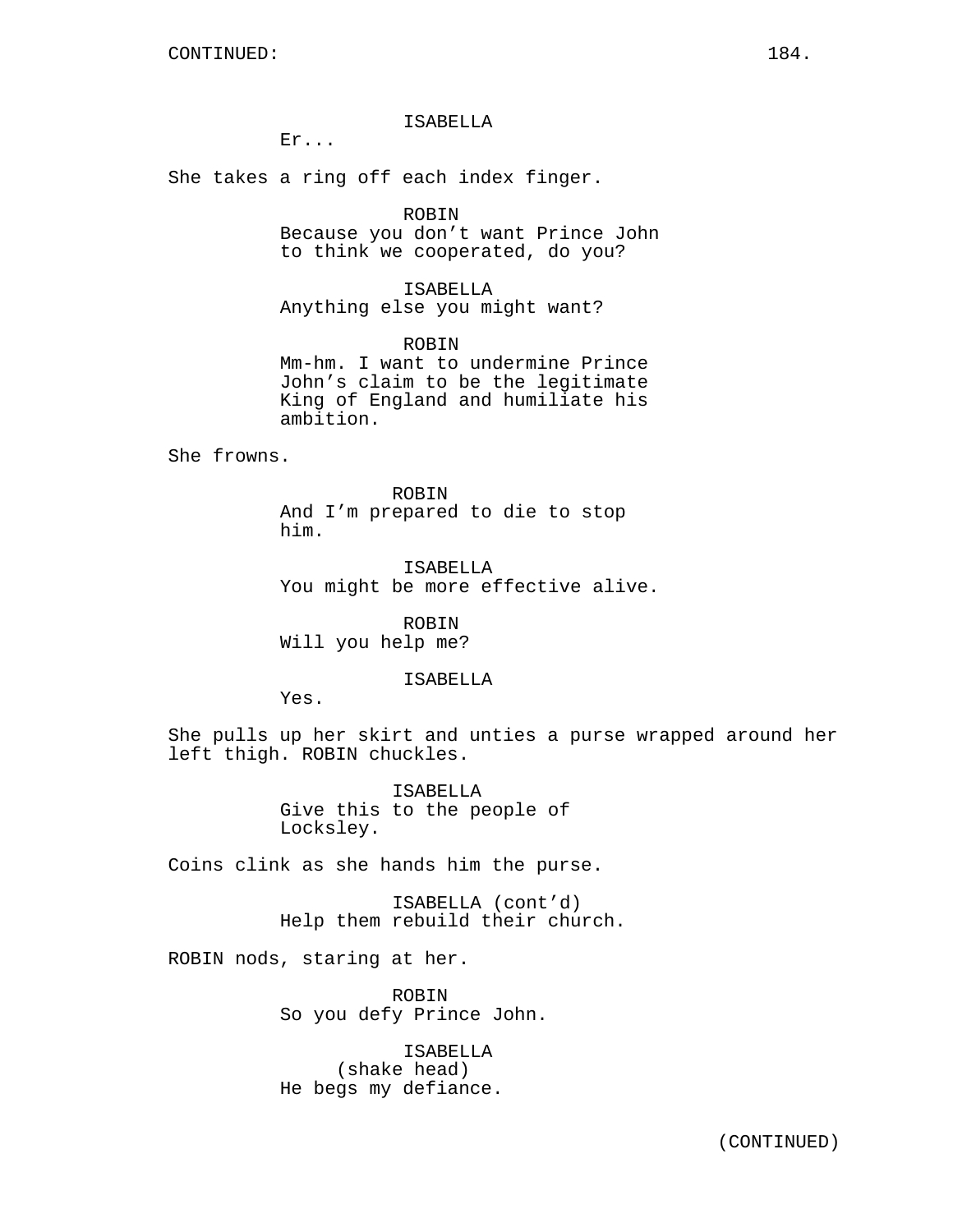ROBIN tosses ISABELLA's purse to the ground. They stare at each other. ROBIN strokes her cheek.

> ROBIN So... is there anything else... (smile slightly) ...that I might steal?

#### ISABELLA

Perhaps.

They stare another moment, then ROBIN leans in a bit, pauses to see her reaction, then gives her a quick kiss on the lips. He sees her eyes are still closed and wraps his arms around her and gives her a longer kiss. Afterwards, ISABELLA keeps her eyes closed and puts a finger to his lips.

# ISABELLA (weakly) Stop thief.

ISABELLA opens her eyes. ROBIN chuckles and kisses her again.

JUMP TO:

120 (306R) SHERWOOD FOREST - OUTLAW CAMP 120

ROBIN takes off the cloth that is covering ISABELLA's eyes, then steps into the "kitchen."

ISABELLA looks at the uncertain faces of the gang. GISBORNE is sitting up on his bed. ALLAN sits with him.

ISABELLA chuckles nervously and steps forward. She says her line to ROBIN in a "politely but not meaning it" way.

**TSABELLA** 

It's nice.

ISABELLA sees GISBORNE.

ISABELLA (cont'd)

Guy?

She goes to him. She notices he is hurt.

ISABELLA (cont'd) You're hurt.

GISBORNE Just a scratch. I'm fine.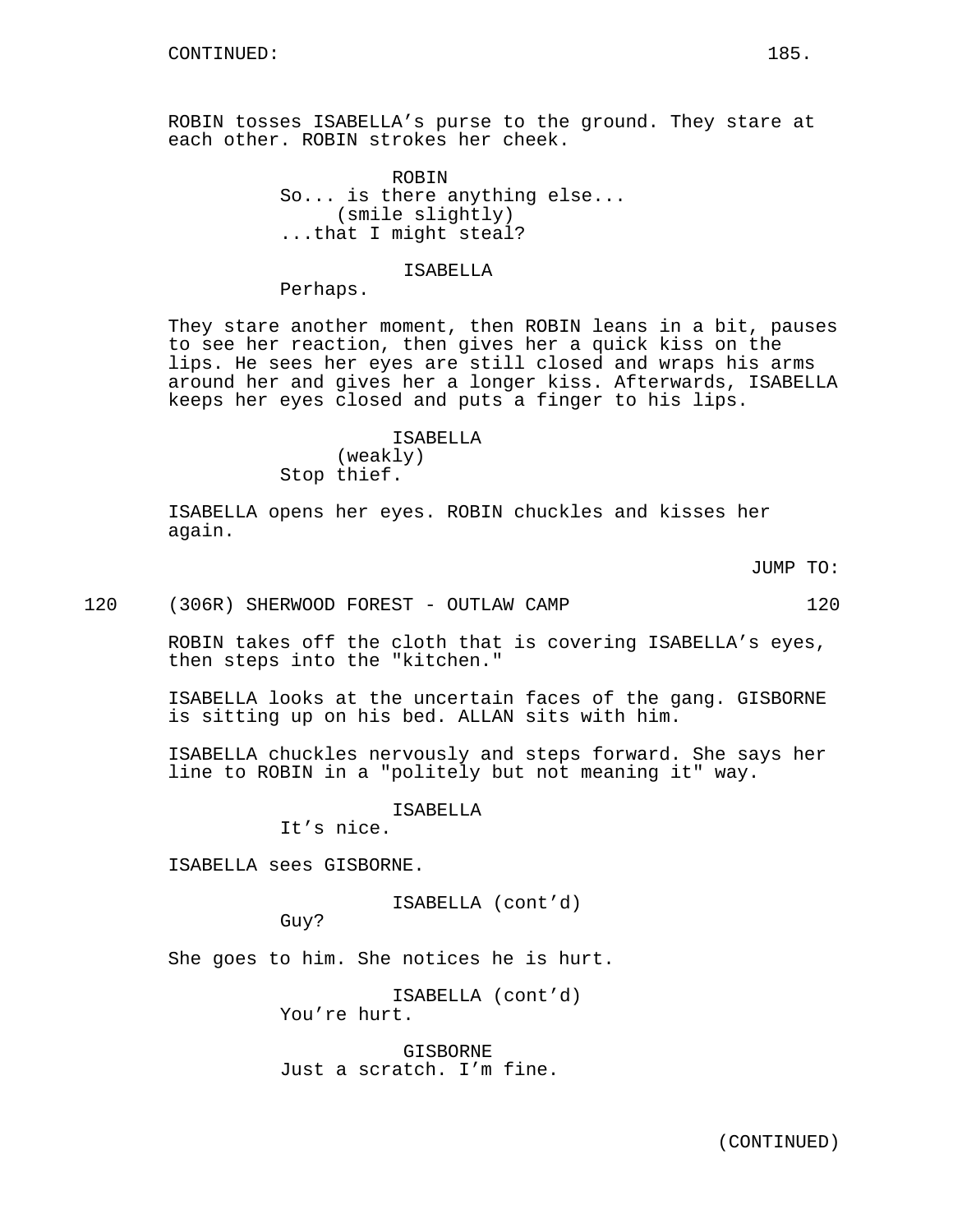GISBORNE gives ROBIN a "why is she here" look. ROBIN addresses the gang.

> ROBIN She said she can help us.

ROBIN looks at ISABELLA.

ROBIN (cont'd) Didn't you?

ISABELLA Yes. I.... I can get you into the castle.

TUCK You want us to trust her with our lives? We're still not sure she is on our side?

**GISBORNE** She is my sister. She will do what I say.

ISABELLA gives him a hard look. GISBORNE realizes that didn't come out the way he meant. He is about to say something else, but MUCH jumps in.

> MUCH But she lives in the Castle. She could be..

ROBIN I trust her. Guy trusts her. That's enough.

ISABELLA gives ROBIN a look. GISBORNE notices and wonders what it means.

> ALLAN All right, so she gets us in the castle. Then what?

> MUCH Well, then we get captured and I presume killed.

ROBIN turns away, flustered with the gang. ISABELLA is uncomfortable. TUCK is thinking. He gets an idea.

> TUCK The "king's evil!"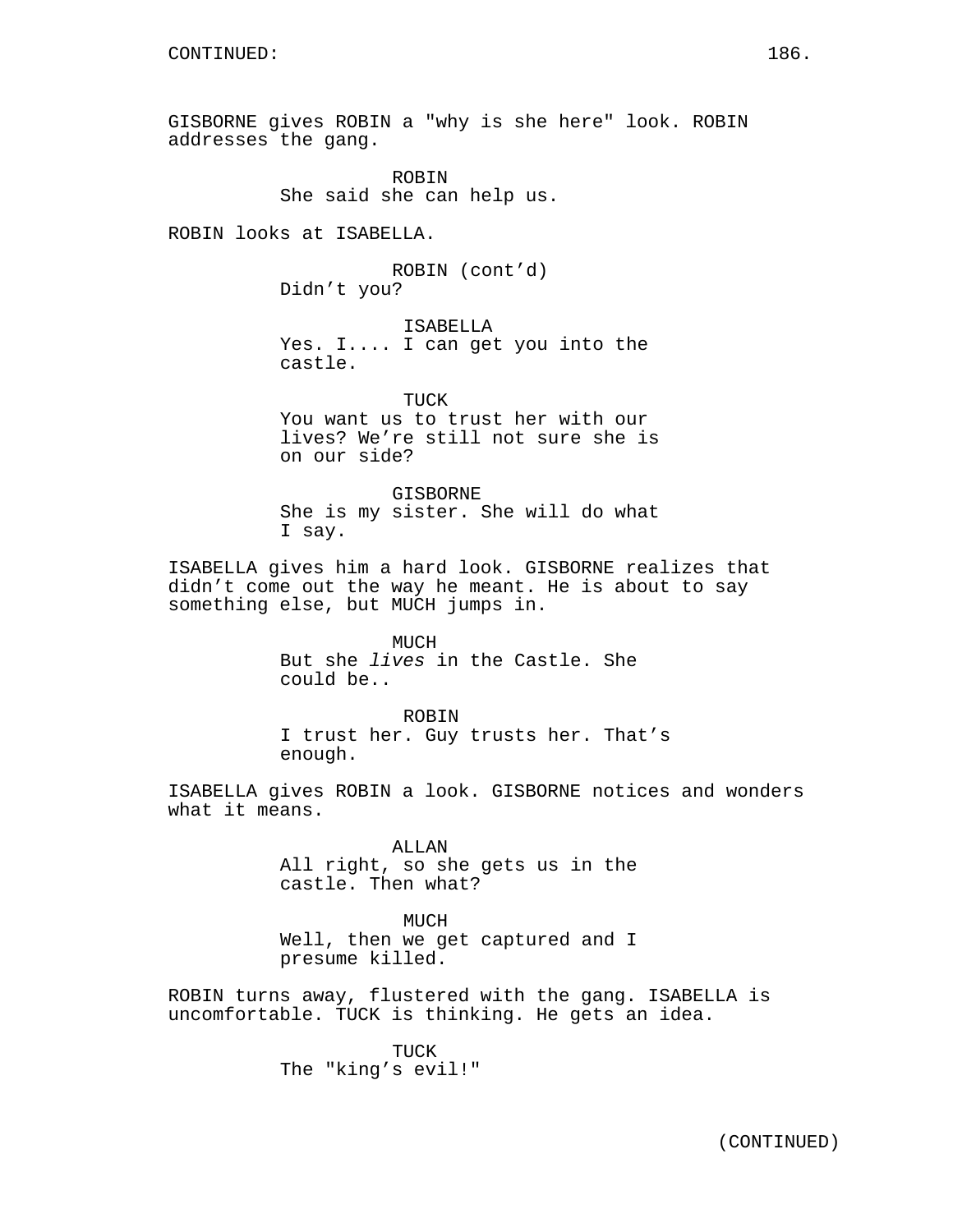MUCH "The Prince," Tuck. The Prince is evil.

TUCK goes to the storage place for his red book.

TUCK Oh, no, no, no, no, no, no.

TUCK comes back and sits.

TUCK (cont'd) Prince John is searching for a victim, of scrofula.

ROBIN frowns, shifts his feet, thinking along with TUCK.

ROBIN So he can repeat that same feat, prove his divine right to the throne, yeah?

TUCK We give him a victim. I can make a potion which brings out red blisters on the neck which looks exactly like scrofula.

ROBIN So the nobles all assemble in the Great Hall, in comes Prince John with his victim, he touches him...

TUCK (interrupt) ..fails...

ROBIN ...then we humiliate him.

LITTLE JOHN Which distracts the nobles while we steal the gold.

MUCH That might work.

MUCH jumps down from his perch and looks at TUCK's book.

ROBIN Right. Isabella can get us in, and apart from Guy here, Allan... (chuckle in anticipation) (MORE)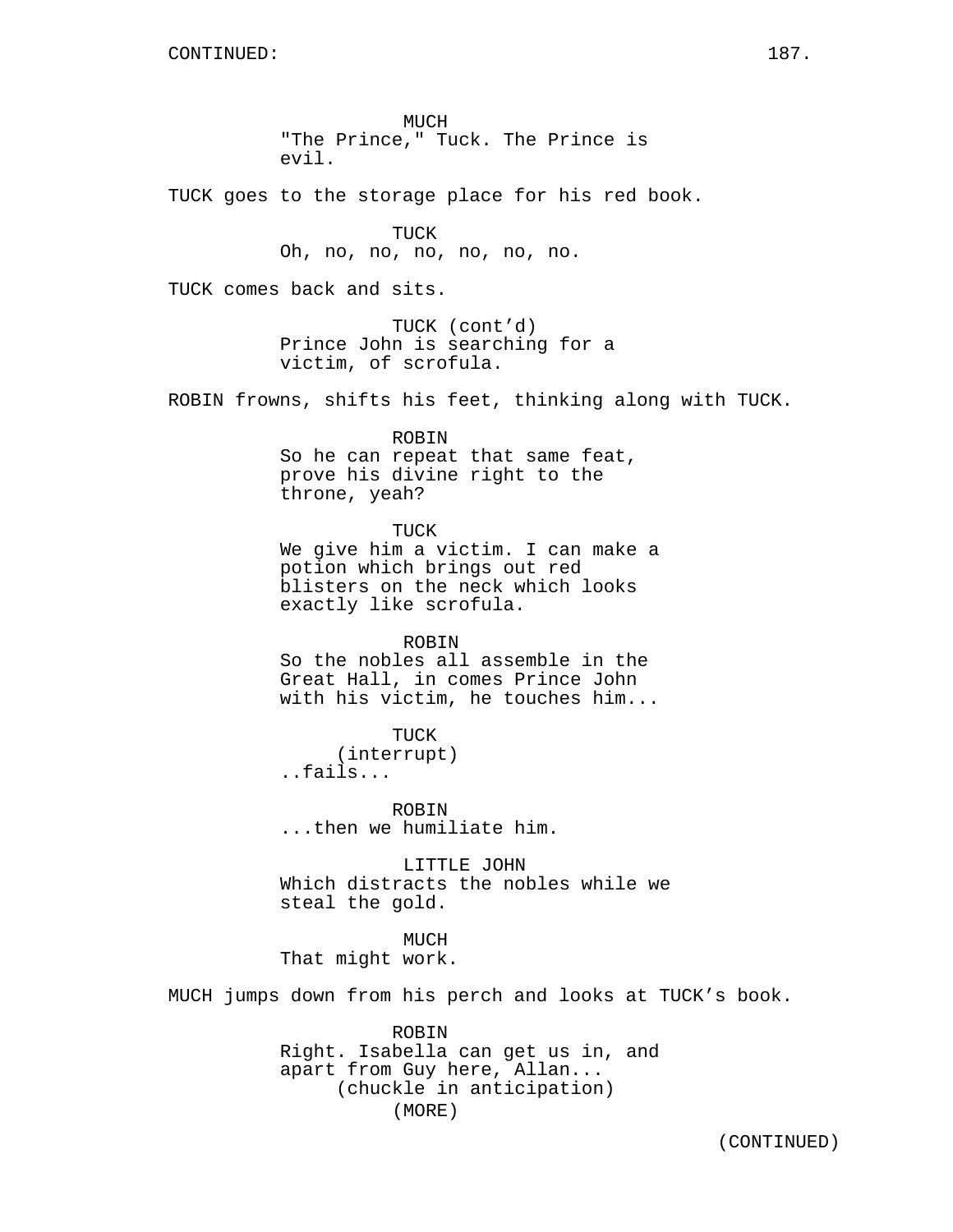ROBIN (cont'd) ...knows the castle better than the rest of us. (look at Allan) So you can get us out.

## ALLAN

There's a trap door in the cloisters... now if we lower a rope down we can get into a tunnel that leads directly out of the castle. We won't even be seen.

ROBIN

So come on, what do we think? We can convince Prince John, can't we?

Silence.

TUCK (stand) Benjamin Palmer, the physician! We helped him, he owes us. He'll convince Prince John.

ROBIN (look to Isabella) You should know him. If he's part of the Prince's entourage, you can get to him.

ISABELLA No. He's due to be executed tomorrow.

GISBORNE Well, there's no reason why he shouldn't help us then. Is there?

ROBIN

Right.

ISABELLA smiles at ROBIN, chuckles, then seriously says next line.

> ISABELLA I won't fail you...

ISABELLA looks at everyone, and lingers on GISBORNE.

ISABELLA (cont'd) ...any of you.

The gang remains silent.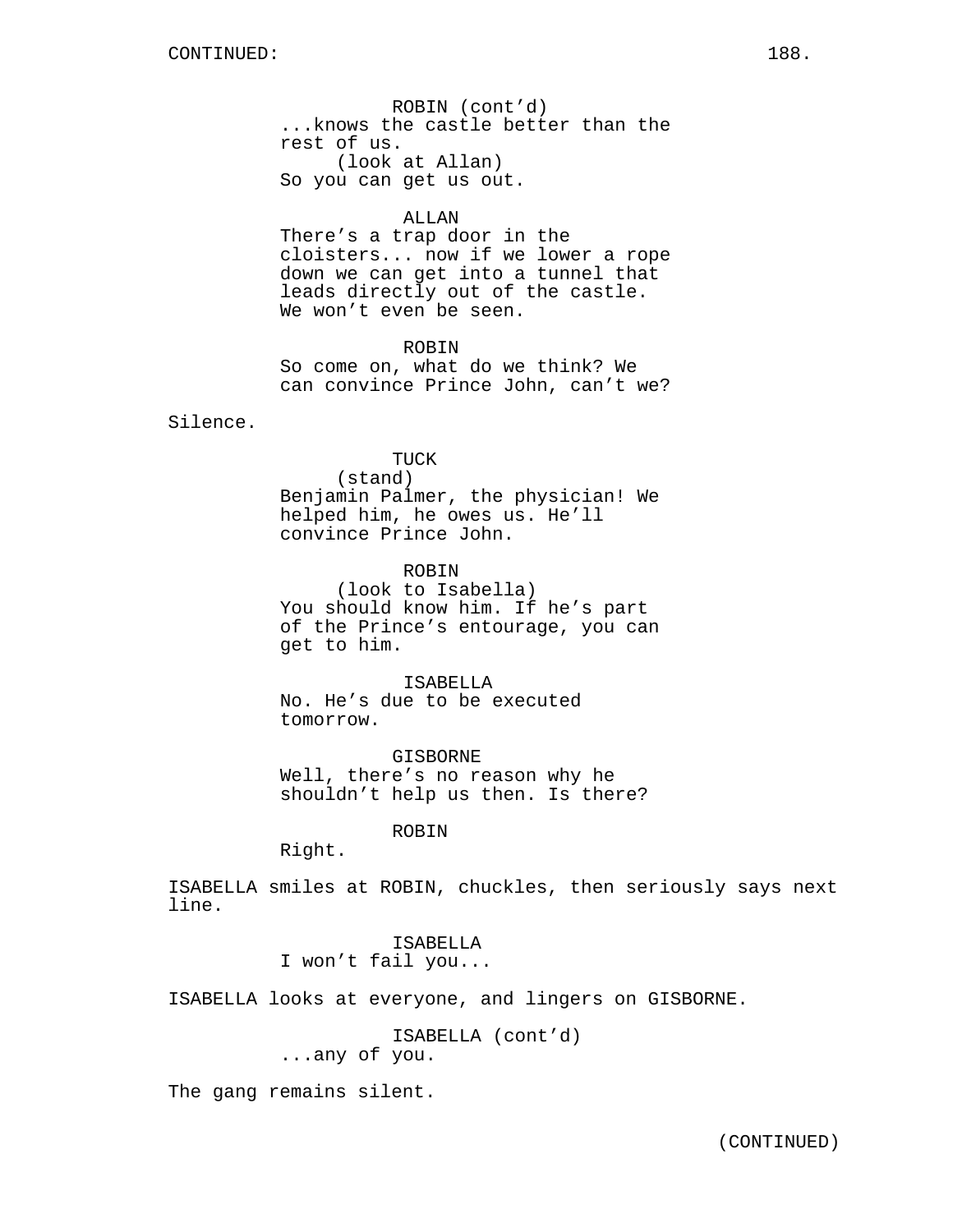TUCK We, er, still need a victim.

ROBIN I think I know someone who can help.

JUMP TO:

# 121 (306R) NOTTINGHAM - CASTLE - COURTYARD 121

PALMER is sitting in the birdcage on the ground in the middle of the courtyard. ISABELLA rides in on her horse.

GUARD

Send for the groom!

The guard holds the horse while ISABELLA dismounts. She sees PALMER in the cage and is about to go to him when she sees HARRISON and rushes to him instead, playing the victim of Robin Hood.

#### **TSABELLA**

They are beasts! Hood and his outlaws, they've robbed me.

ISABELLA runs her fingers through her hair. HARRISON puts his hands on his hips, listening.

> ISABELLA (cont'd) Stole my jewelery. Look at me.

The CAMERA pans up to cloister as ISABELLA continues talking.

PAN TO:

122 (306R) SHERIFF AND PRINCE JOHN 122

The SHERIFF and PRINCE JOHN are watching from the cloister. (ISABELLA and HARRISON can be heard off camera)

> PRINCE JOHN (referring to Isabella) She's lovely, isn't she?

ISABELLA (VO) I was so scared.

PRINCE JOHN (indicating Harrison) He will be dead before supper, yes?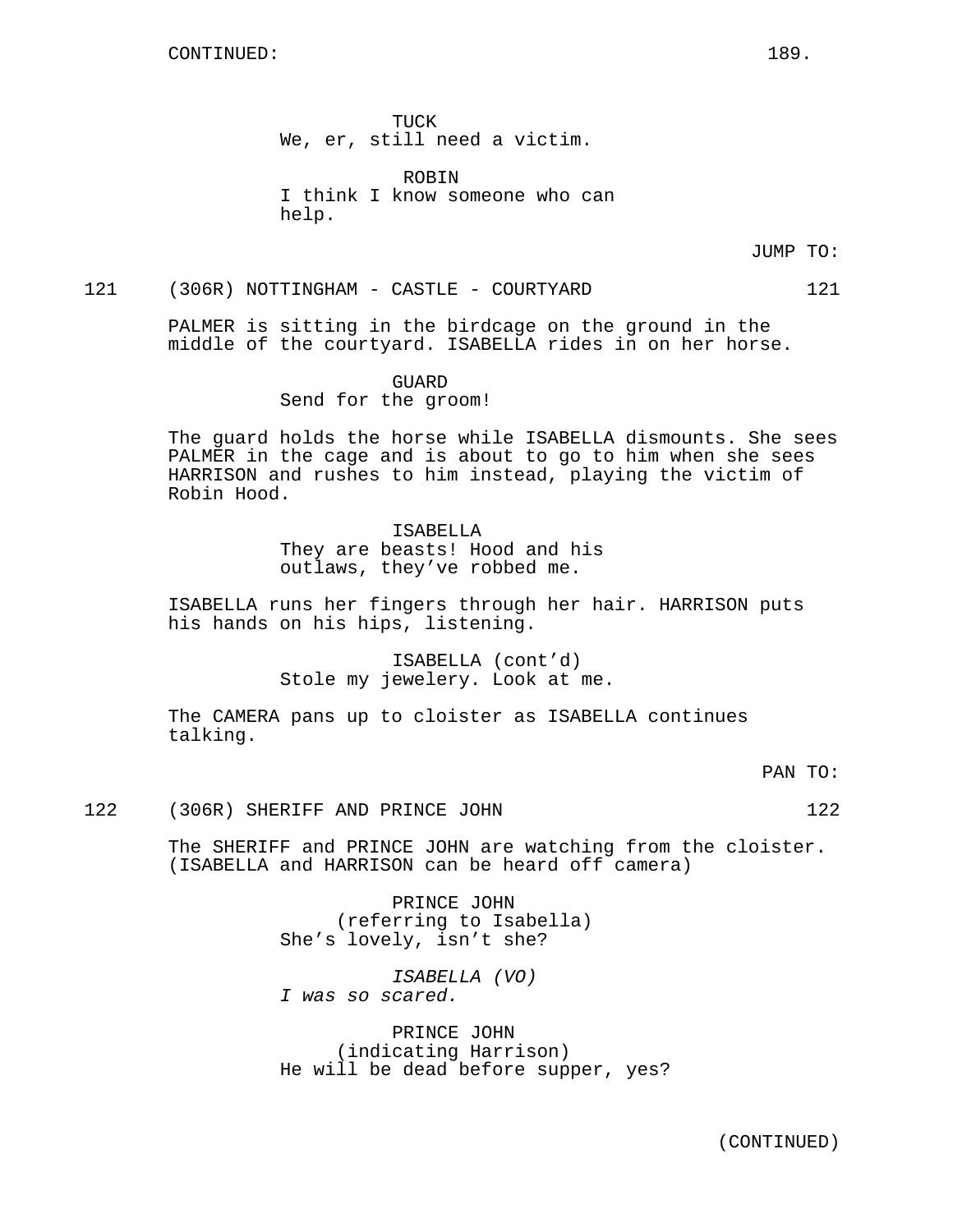HARRISON (VO) Well, you should have come back with us and not tried to...

SHERIFF Well, I wouldn't set a place for him myself, sire.

PRINCE JOHN Mm. Have her brought to me.

PRINCE JOHN walks off. The SHERIFF looks down into the courtyard.

JUMP TO:

123 (306R) GREAT HALL 123 (306R) 123

ISABELLA is in the center of the room, recounting her story of Robin Hood to the nobles and PRINCE JOHN.

PRINCE JOHN is sitting on his throne opposite the balcony. The SHERIFF sits on his right, and HARRISON sits on his left.

ISABELLA looks around her, then approaches a nearby guard.

ISABELLA Then I took the sword in my hand... (beat) ...and tugged it from its sheath...

The onlookers gasp as ISABELLA pulls out the guard's sword. PRINCE JOHN looks alarmed, totally engrossed in the tale. ISABELLA slowly sweeps the sword around, then approaches PRINCE JOHN. Four guards step forward with their spears, then retreat when they see there is no danger.

PRINCE JOHN

Ooh!

ISABELLA And I put the sword to the soft part of his throat.

She puts the sword at PRINCE JOHN's throat.

PRINCE JOHN

And?

ISABELLA steps back to the middle of the room.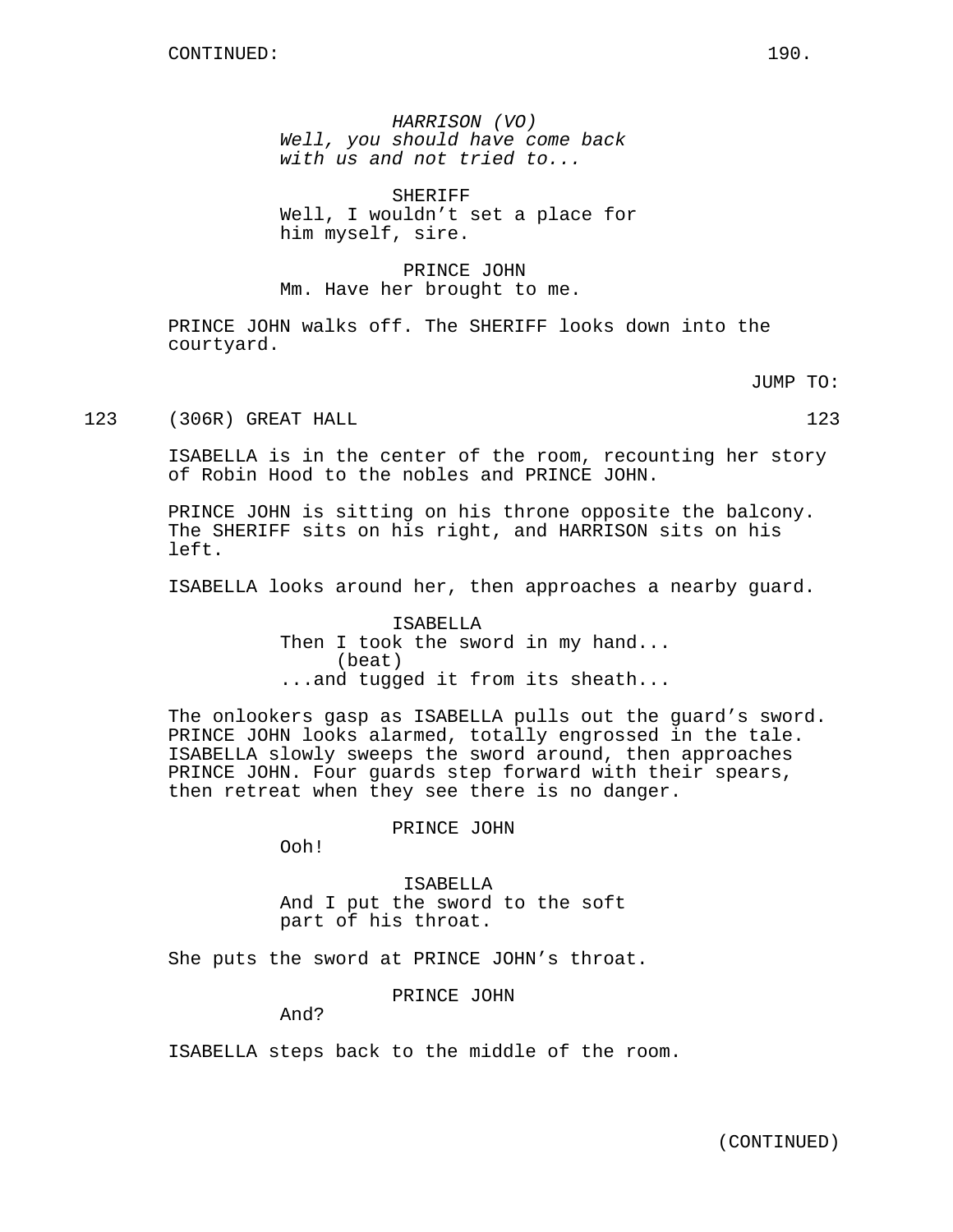ISABELLA Dozens of outlaws appeared from nowhere. And I shouted, "Long live King John!"

ISABELLA drops the sword and throws back her head and arms.

PRINCE JOHN Oh, you adorable girl! Everyone leave us!

ISABELLA lifts her head upright while the nobles mumble and leave the hall. ISABELLA turns around, watching PRINCE JOHN. The SHERIFF and HARRISON pass her, followed by the guards.

> PRINCE JOHN (stand) You spoke to them... (beat) ...the villagers... (beat) ...as you tried to put out the fire?

> > ISABELLA

Yes.

PRINCE JOHN (sigh) Why do the people not love me as you love me, Isabella?

ISABELLA You burnt their church to the ground with them in it.

PRINCE JOHN pauses a moment, thinking.

PRINCE JOHN Yes... and?

ISABELLA The people want to love you as their King. (beat) If you can prove your divine right to the nobles, then the people will follow.

PRINCE JOHN Do you think?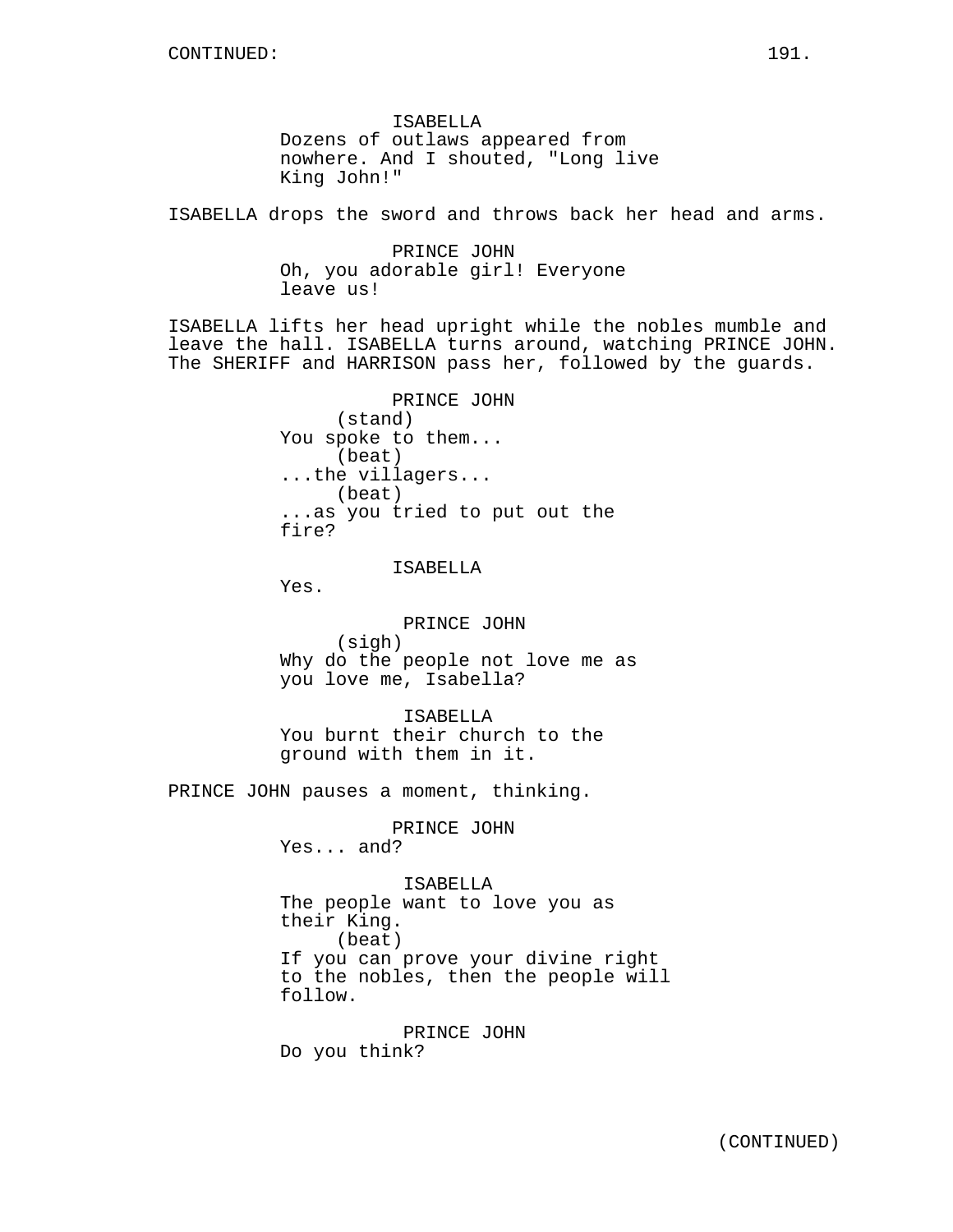ISABELLA Yes... King John.

PRINCE JOHN Oh, you adorable girl.

His head drifts, thinking of the sound.

PRINCE JOHN (cont'd) Say it again.

ISABELLA (whisper seductively) King... John.

PRINCE JOHN revels in the words again.

PRINCE JOHN It does sound good. (turn) It is my divine right.

PRICE JOHN sighs.

ISABELLA You must prove it to everyone.

PRINCE JOHN looks gratefully at ISABELLA.

JUMP TO:

124 (306) COURTYARD 124

PALMER sits cross-legged in the birdcage. ISABELLA runs down the steps to him. PALMER stands as he sees her approaching.

> ISABELLA You are going to help me.

PALMER (confused) Am I?

ISABELLA The Sheriff is going to execute you. This is your last chance to save yourself.

PALMER Mm. You've convinced me.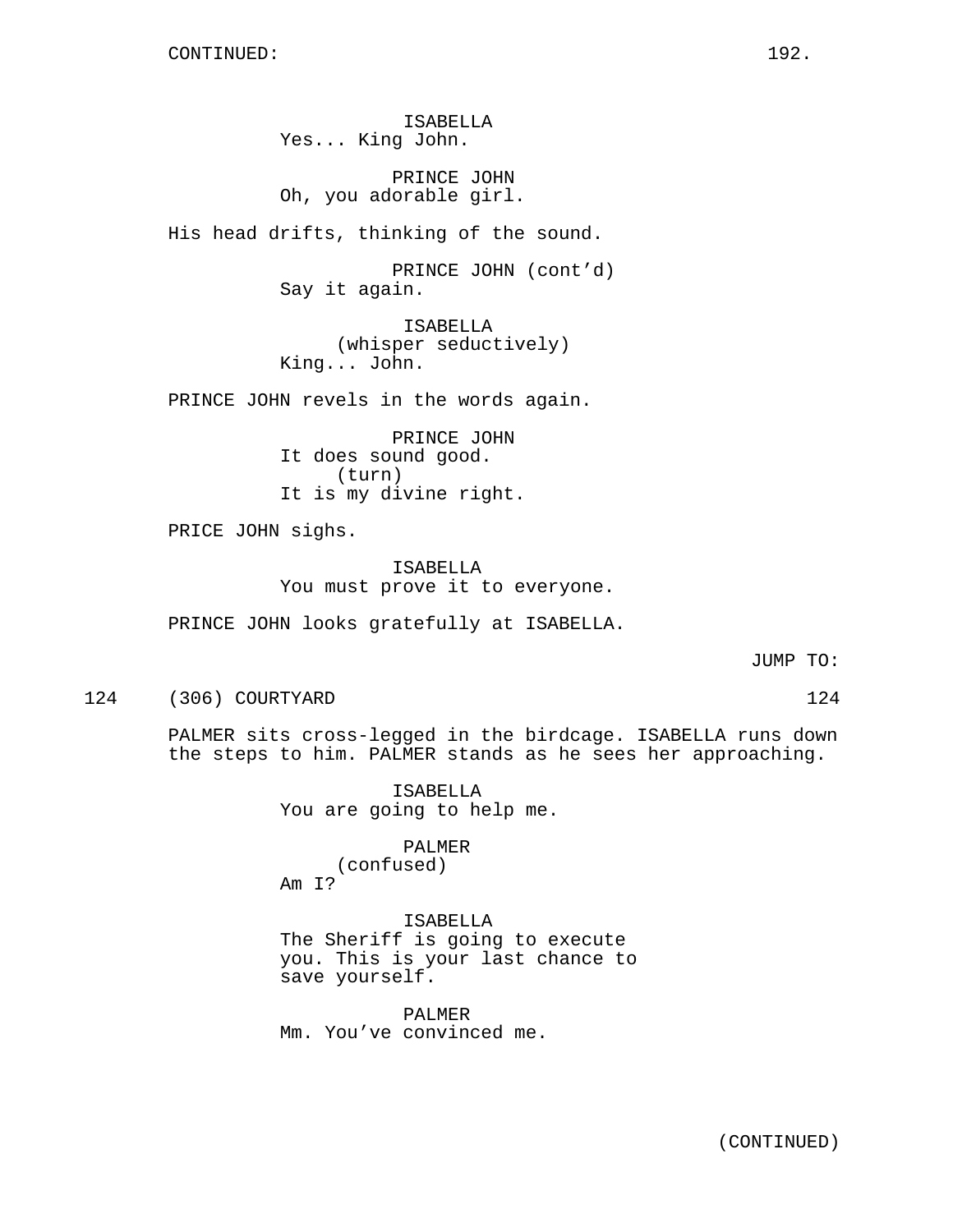PRINCE JOHN Where is he?

PRINCE JOHN comes quickly down the stairs. ISABELLA runs to him, pointing back at PALMER.

> ISABELLA Our prayers have been answered, sire.

PRINCE JOHN Has he really found a victim of the disease? Really?

ISABELLA He saw a woman in Locksley. I couldn't believe my ears.

PRINCE JOHN (to Palmer) Is it true?

PALMER

Yes.

PRINCE JOHN Oh, this is so exciting!

PALMER

I saw the poor pitiful woman when Robin Hood held me captive. I was sure it was scrofula.

PRINCE JOHN Why didn't you tell me?

PALMER

Because you put me... because the Sheriff put me in this cage.

PRINCE JOHN (to Isabella) What does the Sheriff think he's doing? The man's my physician! (to Palmer) Are you sure it's scrofula?

PALMER

Yes.

ISABELLA catches his eye with her finger and puts it to her chin.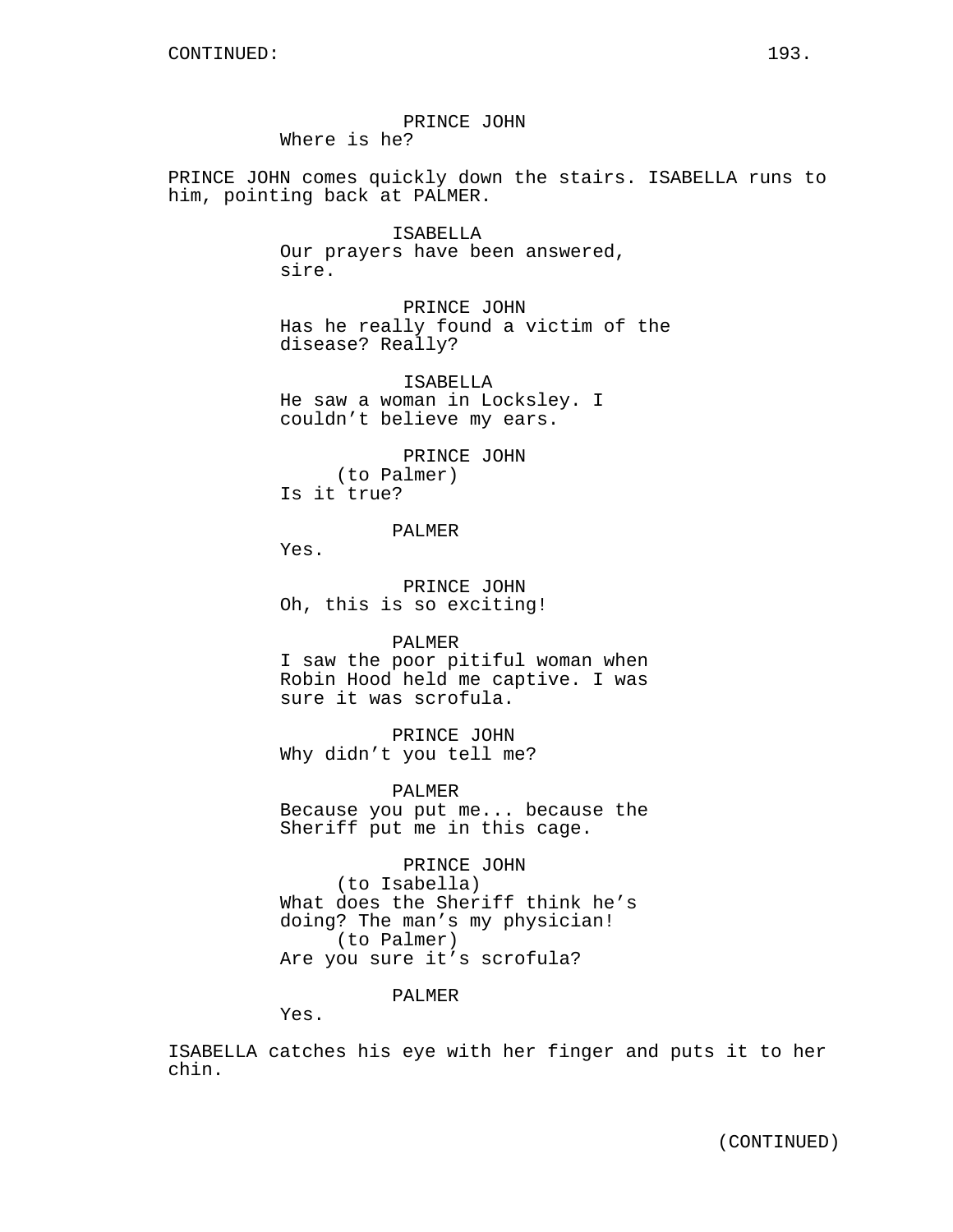PALMER (cont'd) Completely and utterly certain.

PRINCE JOHN The nobles will have their proof of my divine right to be King. Physician, you will bring this woman to me tonight. In front of all the nobles... I will cure her and prove myself their rightful King.

PRINCE JOHN turns and leaves. PALMER looks wide-eyed at ISABELLA. ISABELLA smiles at him and follows PRINCE JOHN. Guards come forward to release PALMER from his cage.

JUMP TO:

125 (306R) OUTSIDE THE CASTLE WALLS - NIGHT 125

A hooded ISABELLA leads the gang along the outside wall. ROBIN carries his bow and quiver and wears a cloak. The gang follow.

> ISABELLA He's given each of the nobles a casket full of gold, too much for them to carry on their person. It will be in their rooms.

They arrive at an iron gate.

ISABELLA (cont'd) There'll be five trumpet fanfares.

MUCH

Five.

ISABELLA (open gate) On the fifth, you have to be ready to escape.

ROBIN Right, and I'll make a distraction.

MUCH, ALLAN and LITTLE JOHN go through the gate. TUCK takes the village girl, ANNA, aside. ANNA wears a cloak, cloth cap and headscarf. ROBIN waits at the gate.

TUCK

Five, good.

TUCK holds up a vial and looks at ANNA.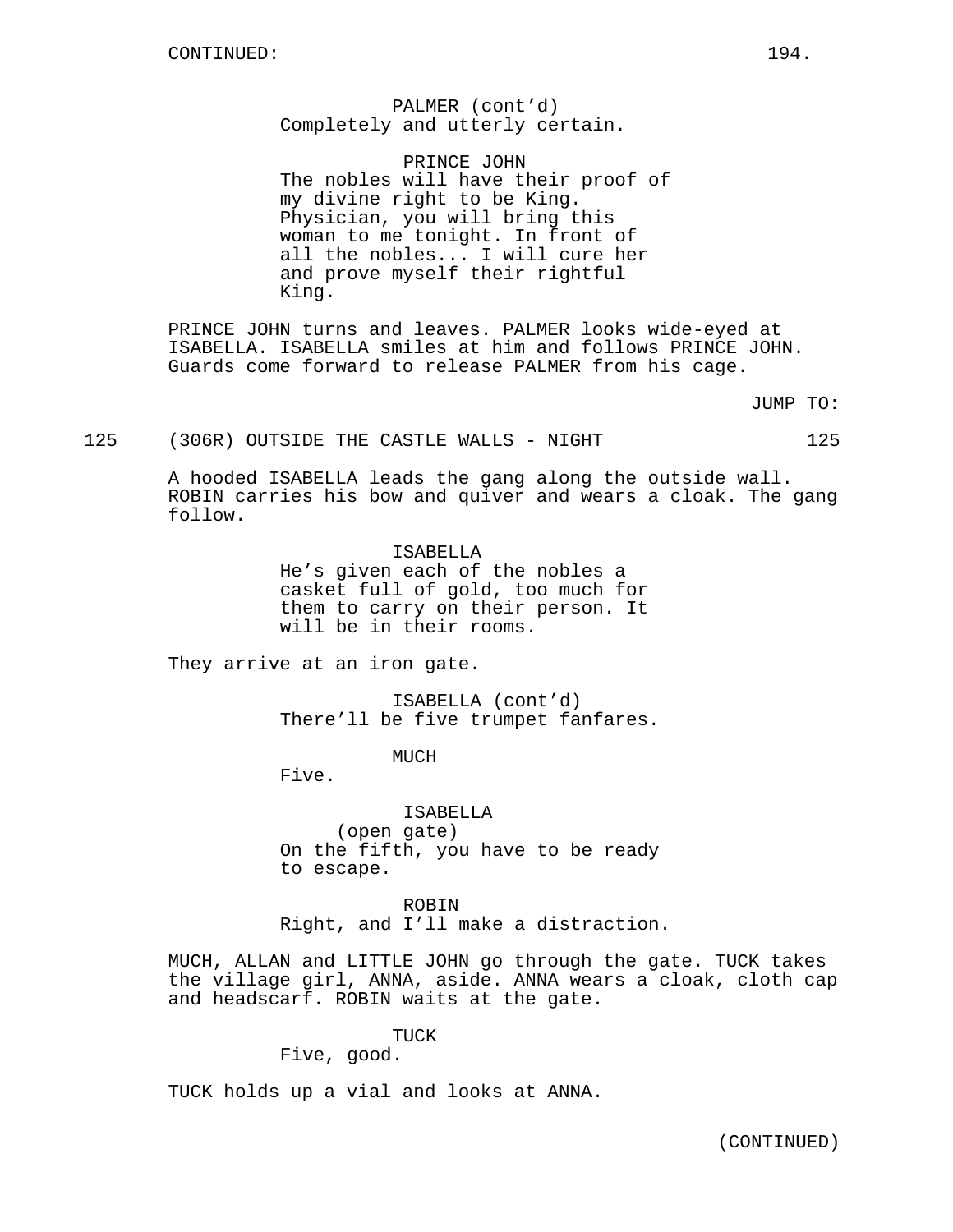TUCK (cont'd) Drink this. The marks will be gone by tomorrow.

ANNA looks at ROBIN as TUCK uncorks the vial. She hesitates a moment, then takes it and drinks.

JUMP TO:

126 (306R) GREAT HALL 126 (1998) 126

The first fanfare sounds.

PRINCE JOHN enters through the upper doors onto the balcony as the nobles applaud. PRINCE JOHN leans on the banister a moment, reveling in the adulation, then goes down the stairs.

Meanwhile, ISABELLA enters through the lower doors underneath and ushers ROBIN and ANNA to the side opposite the stairs where PALMER is waiting.

A dozen guards follow PRINCE JOHN down the stairs.

ROBIN (whisper to Palmer) Thank you for helping us.

#### PALMER You're welcome.

ANNA waits nervously. ROBIN looks at her.

ROBIN (whisper to Anna) After the fifth blast, be ready for my signal.

ANNA nods.

ROBIN (cont'd) (to Palmer) Don't worry, we won't leave you behind.

PALMER (chuckle nervously) Very optimistic.

PRINCE JOHN sits on his throne at the far end.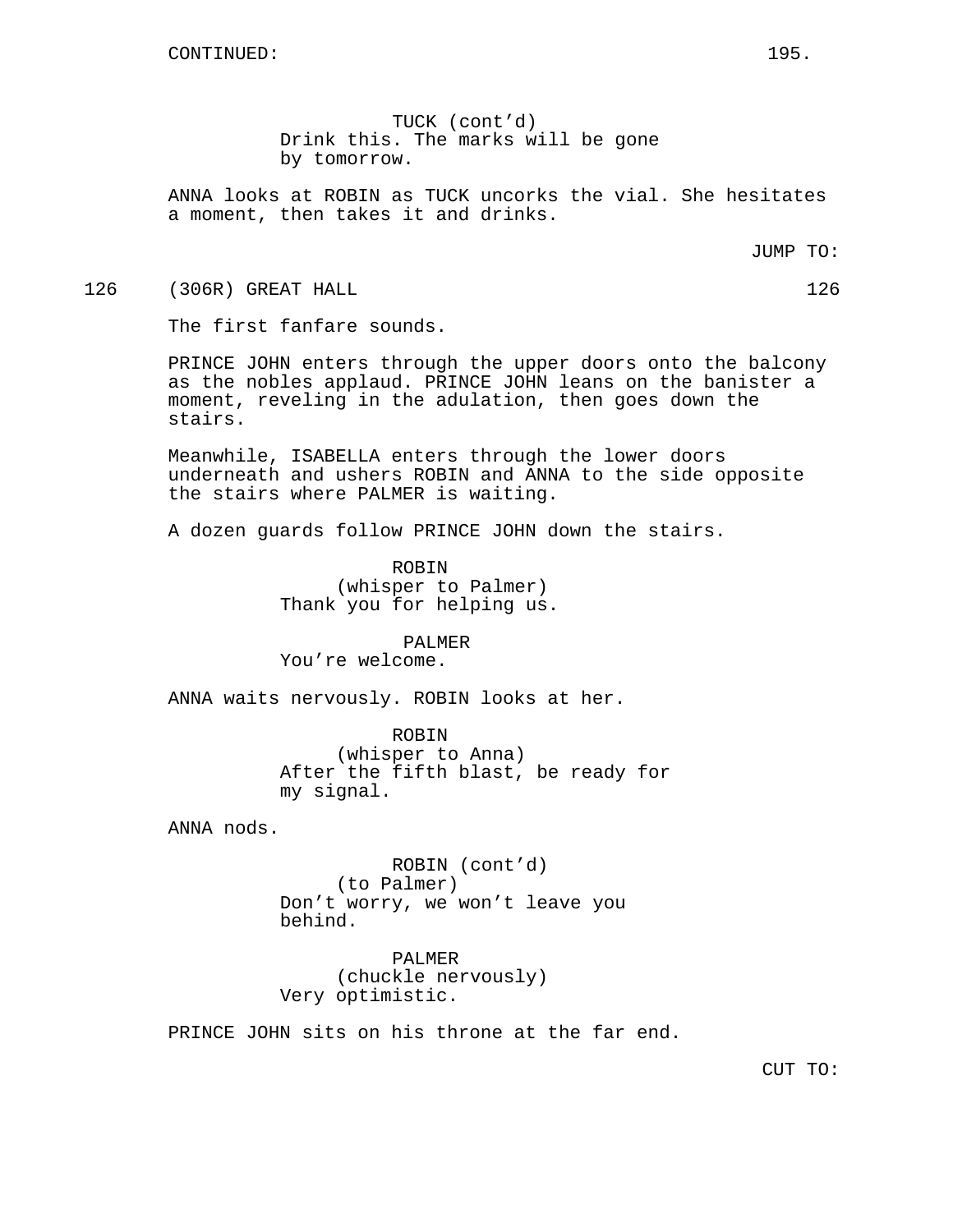LITTLE JOHN, MUCH, and ALLAN defeat two guards. TUCK follows.

They split up: TUCK and LITTLE JOHN search the guest rooms and MUCH and ALLAN ready their escape.

> MUCH Where is this trap door?

ALLAN I think it's down here.

MUCH

You think?

## ALLAN

Yeah.

ALLAN walks down a corridor and MUCH follows.

128 (306) GUEST ROOM 128

LITTLE JOHN empties a small box of gold into a sack. The second fanfare plays.

JUMP TO:

129 (306R) THE GREAT HALL 129 (306R)

# PALMER

Was that the second fanfare?

ISABELLA draws PALMER forward to PRINCE JOHN.

ISABELLA

Good luck.

A page sets out a cushion in the middle of the floor. The nobles are standing along both sides of the room. As PALMER reaches the cushion, he announces.

PALMER

Bring the poor afflicted woman forward.

ISABELLA escorts ANNA to the center of the room. ANNA kneels on the cushion. ISABELLA takes her place at PRINCE JOHN's side. PALMER stands behind ANNA and pulls off her headscarf, revealing large blisters on her neck and lower jaw.

JUMP TO: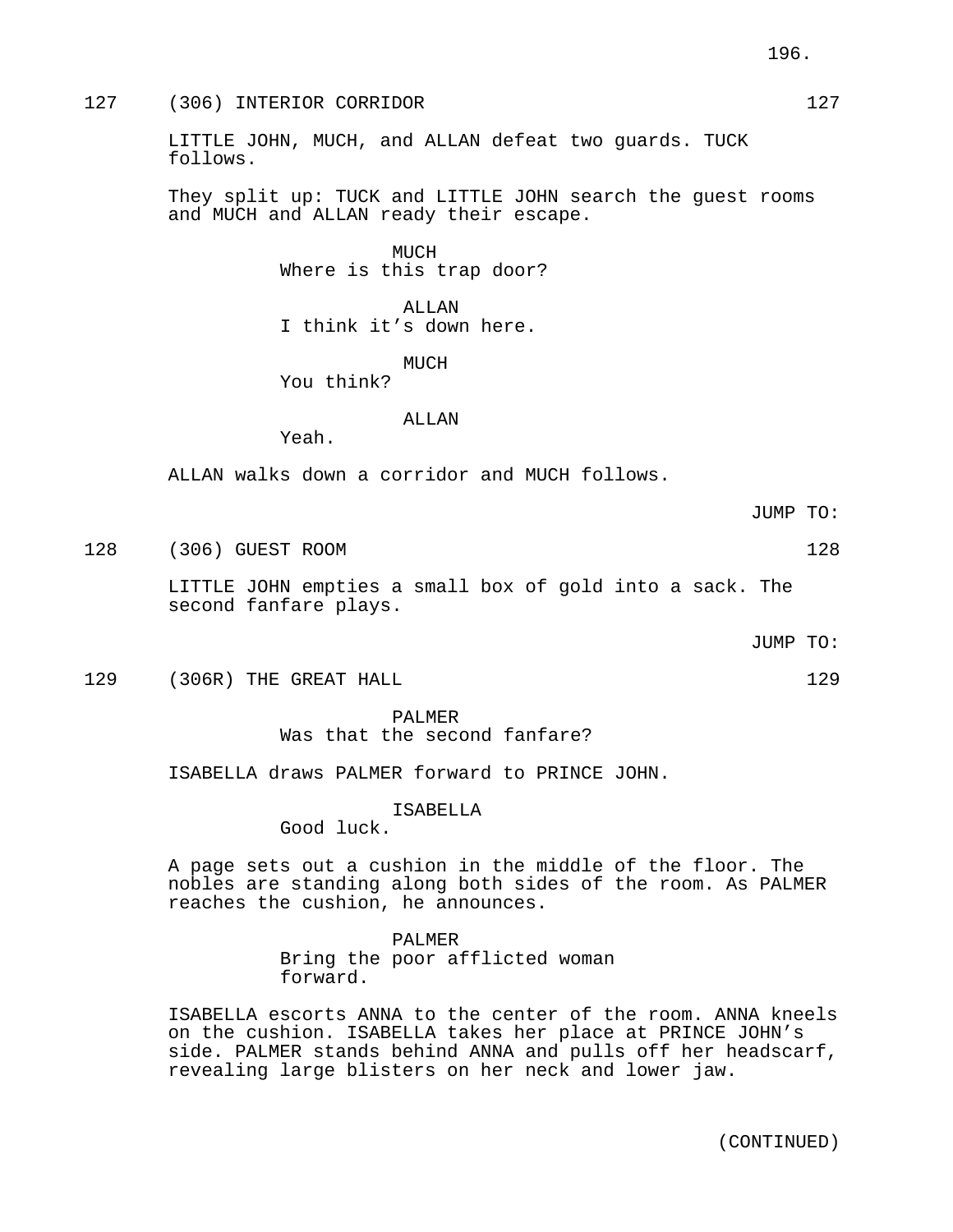PALMER (cont'd) This woman has scrofula...

PRINCE JOHN grimaces as sounds of disgust sound from the crowd.

> PALMER (cont'd) ...the "king's evil," and can only be cured by the touch of a king.

PRINCE JOHN closes his eyes, steeling himself, rises with his hands up, and approaches ANNA.

> PRINCE JOHN I shall now lay my hands upon this... (beat) young woman... (beat) cure her of her affliction... (beat) and save her life.

PALMER When she's cured, Prince John will be revealed, like his father before him, to be the rightful King of England.

PRINCE JOHN closes his eyes.

PRINCE JOHN I command you now, in the name of all things holy, to leave this body now and never to return.

PRINCE JOHN puts his hands on either side of the ANNA's face, over the blisters.

The third fanfare plays.

130 (306R) CHAPEL 130

The SHERIFF peeks in the door. HARRISON is kneeling at the altar. The SHERIFF walks along the wall and stands behind the altar. HARRISON looks up at him.

> SHERIFF Harrison. (scoff) What are you doing here?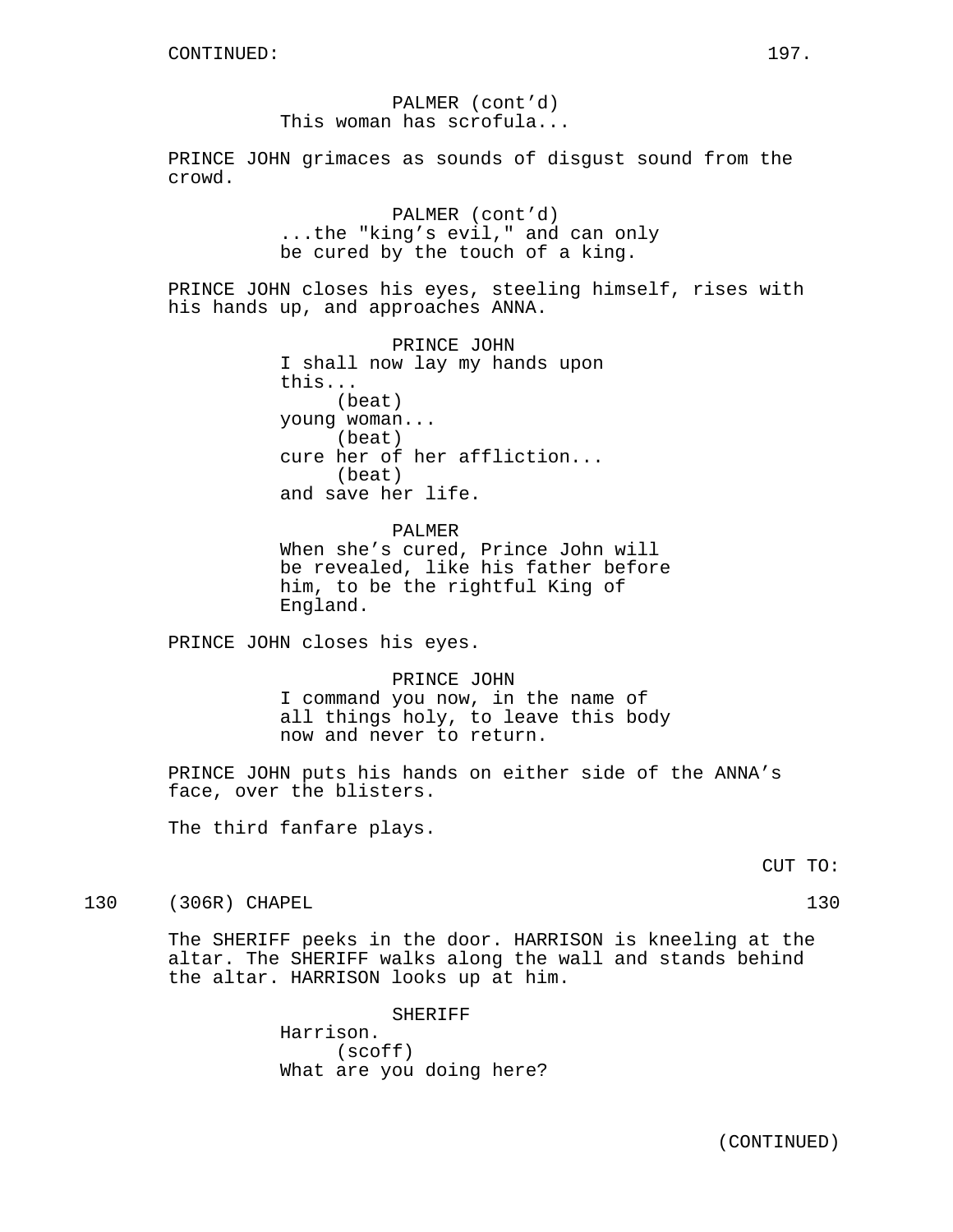HARRISON suddenly draws his sword and takes a hack at the SHERIFF. The SHERIFF steps aside to avoid it. HARRISON stabs, and the SHERIFF steps the other way. HARRISON swings and the SHERIFF ducks. The SHERIFF picks up a thick wooden candlestick and blocks twice, then kicks HARRISON back. They fight on, and the SHERIFF, with the candlestick, knocks HARRISON on his back to the floor. The SHERIFF brings down the candlestick, but HARRISON rolls over and kicks back the SHERIFF. HARRISON swings his sword. They fight and crash through a window into the corridor.

CONTINUE TO:

### 131 (306R) CORRIDOR 131

HARRISON has the SHERIFF at the point of his sword and is slowly advancing on him. HARRISON swings his sword at the SHERIFF. The SHERIFF retreats. HARRISON swings his sword. The SHERIFF ducks behind a pillar and the sword hits it. The SHERIFF pulls a torch off the wall and holds it out at HARRISON. HARRISON retreats a step, then attacks. The SHERIFF grabs his arm and swings the torch at him. HARRISON ducks, then punches the SHERIFF in the kidney. The SHERIFF swings the torch back over HARRISON's head.

CUT TO:

# 132 (306R) THE GREAT HALL 132 (306R)

PRINCE JOHN pulls his hands off ANNA. The nobles applaud. The page brings a bowl of water to PRINCE JOHN for him to rinse his hands.

ISABELLA shifts in her chair as the fourth fanfare plays. ROBIN nods. ISABELLA starts to clap as PRINCE JOHN takes his seat and leans back with his eyes closed.

> PRINCE JOHN Has the disease been cured?

ANNA shifts uneasily as PALMER peers closely at her.

PALMER (disappointingly)) No, sire.

The nobles gasp and murmur.

PALMER (cont'd) The woman is not cured.

PRINCE JOHN stares blankly at the ANNA as ROBIN smiles triumphantly.

(CONTINUED)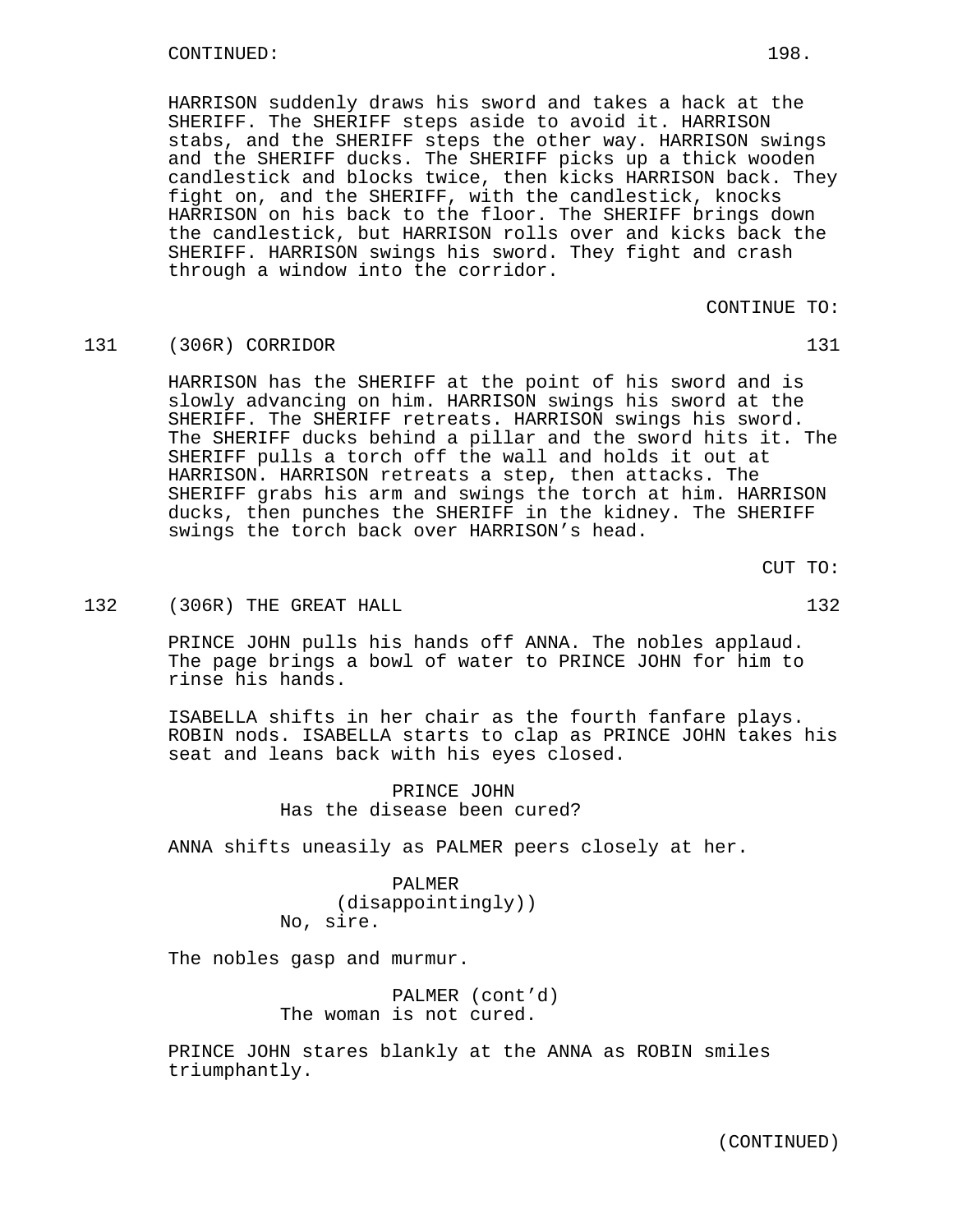PRINCE JOHN How can this be?

There is silence in the hall. PRINCE JOHN stands.

PRINCE JOHN (cont'd) (shout) How can this be?!

The nobles gather around ANNA.

CUT TO:

133 (306R) DUNGEONS 133

The SHERIFF and HARRISON tumble down the stairs to the dungeons. The SHERIFF gets up first.

SHERIFF

(panting) Did Prince John put you up to this? He asked me to kill you, do you hear me, Harrison?

HARRISON sits up slowly as the SHERIFF advances.

SHERIFF (cont'd) This is nothing but sport for him. Putting us up against each other?

HARRISON kicks the SHERIFF, and the SHERIFF drops his sword.

HARRISON This isn't for Prince John.

HARRISON grabs the SHERIFF's coat and throws him into the wall, then punches him in his back. He grabs him again and throws him up against the opposite wall. The SHERIFF doubles over and HARRISON pulls him to standing.

> HARRISON (cont'd) This is for me! And a promise I made.

HARRISON punches the SHERIFF to the ground and picks up his sword.

> HARRISON (cont'd) A promise to get rid of you.

The SHERIFF turns over on to his back, hiding a knife lying on the steps under him.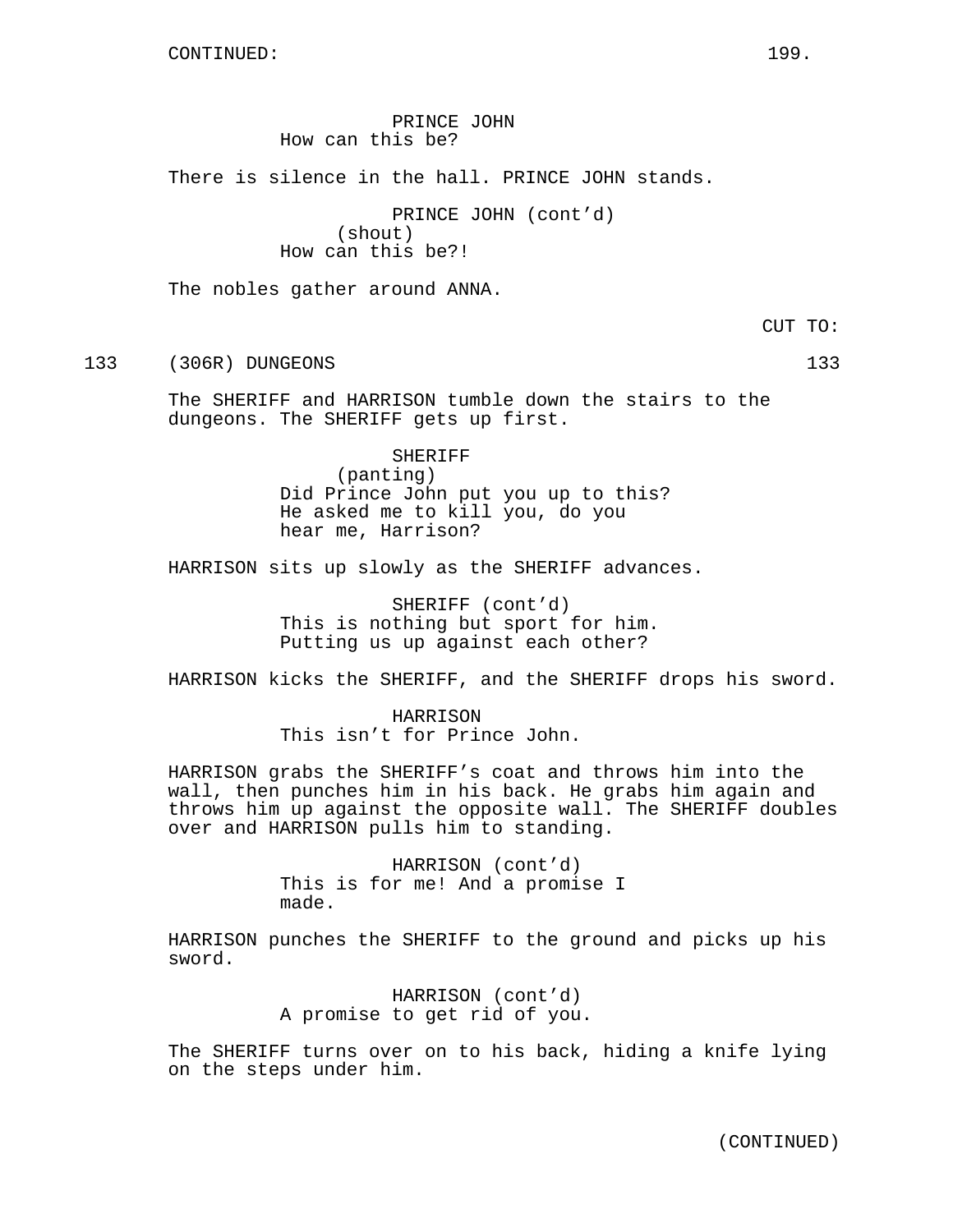SHERIFF Quickly, quickly, please, I beg you.

HARRISON holds his sword to the SHERIFF's throat as the SHERIFF feigns fear.

> SHERIFF (cont'd) Have mercy on me. Don't disgrace me. Kill me quickly.

HARRISON hesitates, then raises his sword over his head. The SHERIFF quickly sits up and stabs HARRISON in the thigh with the knife and lets it go, still stuck in the leg. HARRISON roars with pain, doubles over and drops the sword. The SHERIFF kicks HARRISON in the head. HARRISON falls back to the floor, gets himself up and cries out in rage. The SHERIFF picks up the fallen sword. HARRISON grabs the SHERIFF's arm and punches him in the stomach, then the SHERIFF elbows him and kicks him. HARRISON struggles backwards up the short stairs towards a cell, groaning in pain as the SHERIFF advances. HARRISON scrambles backwards.

134 (306) GUEST ROOM 134 (306) 134

The fifth fanfare sounds. TUCK and LITTLE JOHN hold another box of gold.

> TUCK That's five. We'd better go.

> > CUT TO:

135 (306R) THE GREAT HALL 135 (135)

PRINCE JOHN stands in front of ANNA. PRINCE JOHN shouts at ANNA.

> PRINCE JOHN I order you to be cured!

ROBIN steps out with an arrow laid on his bow.

PRINCE JOHN (shout) I order you to be cured!

ROBIN aims. ANNA ducks as she hears the bow twang. The arrow whistles past PRINCE JOHN's head and lands in the wall just above the throne. ISABELLA immediately stands and draws attention to the arrow.

CUT TO: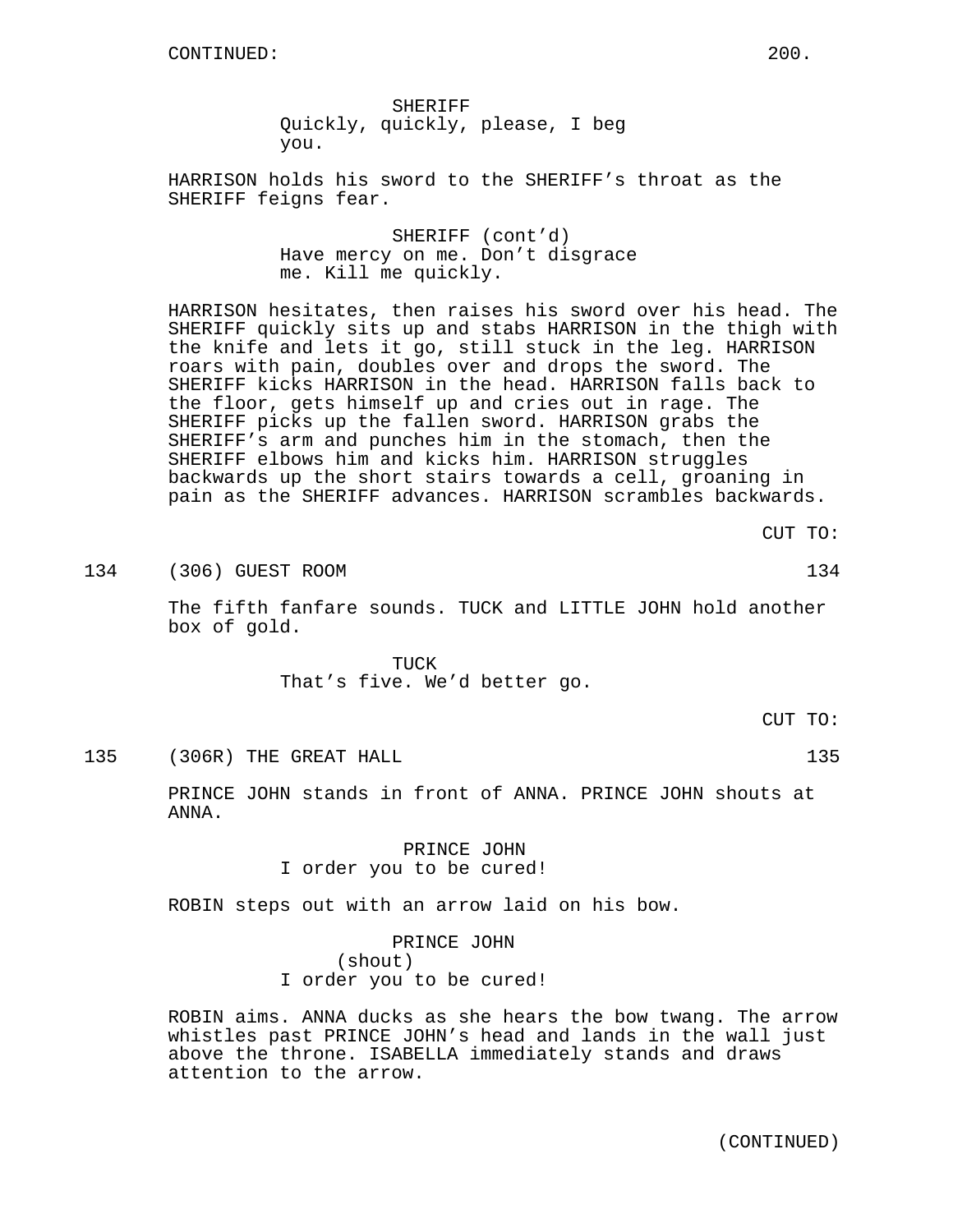# ISABELLA (melodramatically) Oh, good lord! It can't be!

The nobles and PRINCE JOHN gather round her.

# PRINCE JOHN

What is it?

PALMER pulls ANNA to her feet and they run towards the door. ISABELLA looks at ROBIN.

## ISABELLA

Robin Hood.

ROBIN, PALMER, and ANNA run out the door.

ROBIN Palmer, the door!

# PRINCE JOHN

Get him!

ROBIN and PALMER close the doors and ROBIN puts the bar down.

PRINCE JOHN

Get him!

ISABELLA smiles.

GUARD (VO) After them!

CUT TO:

136 (306R) CLOISTER 136 136

A square hole is in the floor and a rope hangs down into it. ALLAN, TUCK, and MUCH surround it. LITTLE JOHN is keeping watch.

> LITTLE JOHN They're coming.

# MUCH

Quick!

ROBIN, ANNA, and PALMER run in. LITTLE JOHN gets out of their way. TUCK looks at ANNA.

(CONTINUED)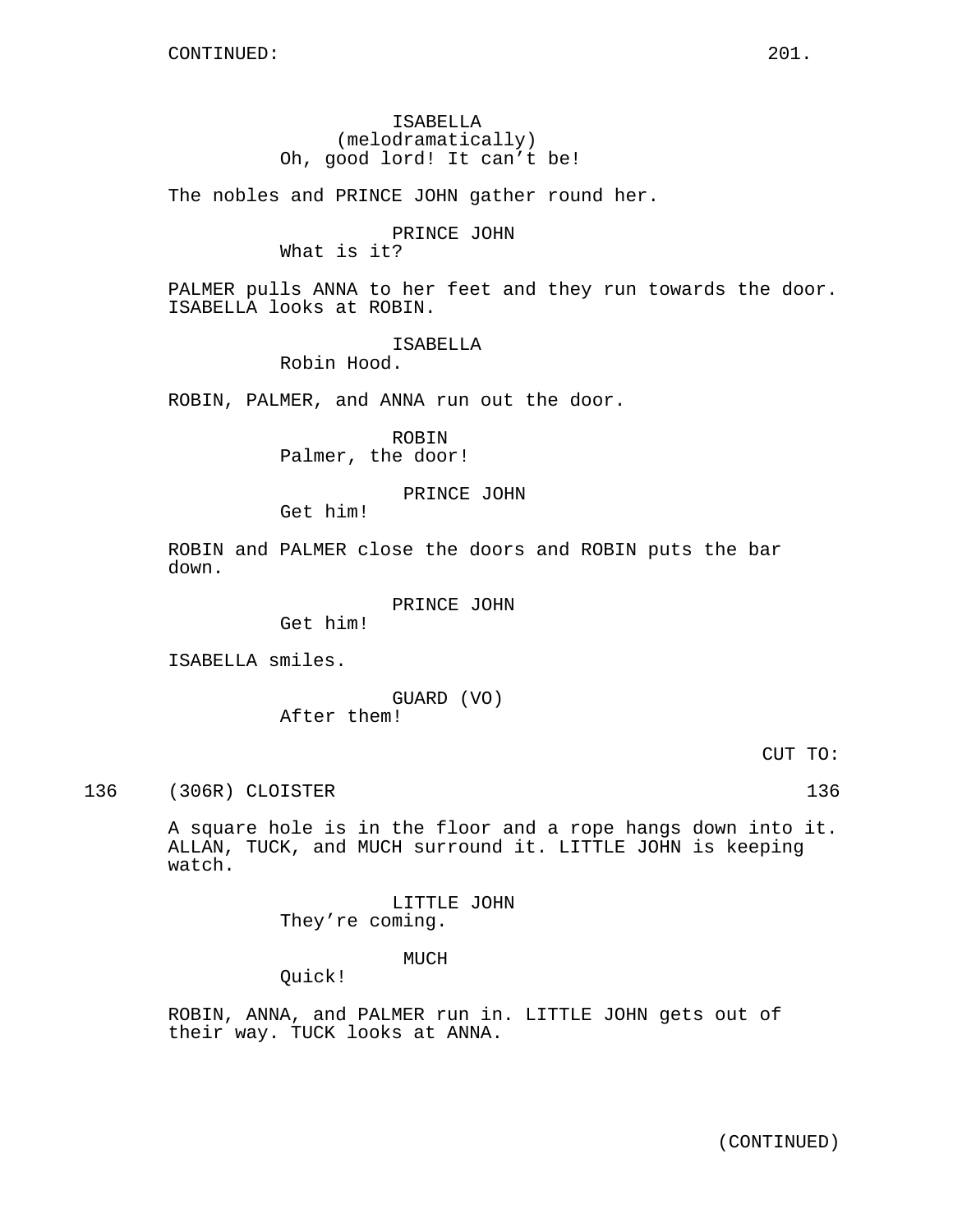TUCK

Come on!

MUCH

Take that.

MUCH holds out the rope to ANNA.

MUCH (cont'd) Down you go. As quick as you can. (to Palmer) You're next.

CUT TO:

137 (306R) DUNGEONS 137

HARRISON punches the SHERIFF, then grabs him from behind. HARRISON pushes the SHERIFF forward into the wall, then kicks his behind, turns him around, pushes his back into the wall several times, then punches him in the stomach and pins his shoulders to the wall. The SHERIFF grabs the knife still stuck in HARRISON's leg. HARRISON roars in pain and grabs the knife. The SHERIFF punches him. HARRISON staggers away The SHERIFF picks up the sword.

CUT TO:

#### 138 (306R) BATTLEMENTS 138

HARRISON staggers along the battlements, the knife still in his leg. The SHERIFF follows with the sword. The SHERIFF stabs at HARRISON. HARRISON ducks aside. The Sheriff swings and HARRISON ducks. The SHERIFF holds it overhead and HARRISON grabs his arm, then elbows him in the head, grabs his neck and pushes his head over the parapet. HARRISON slams the SHERIFF's hand into the merlon until the sword drops over the side, then holds both his hands on the SHERIFF's throat. HARRISON pulls his dagger out and holds it above his head. The SHERIFF knees HARRISON in the groin. HARRISON swipes with the dagger, then stabs at the SHERIFF. The SHERIFF catches his arm and punches it, causing HARRISON to drop the dagger. The SHERIFF backslaps HARRISON. HARRISON falls into the gap between two merlons, one hand on each keeping him from falling. The SHERIFF shifts the knife in HARRISON's thigh. HARRISON howls. HARRISON looks up at the SHERIFF. HARRISON adjusts his grip on the stones. The SHERIFF grabs HARRISON's feet and pulls them over HARRISON's head. HARRISON now hangs from the merlon with one hand. The SHERIFF retrieves the dagger and holds it over HARRISON. HARRISON pulls the knife out of his leg and stabs the SHERIFF in the chest just as the SHERIFF is about to stab him. HARRISON grabs the stones with both hands. The SHERIFF

(CONTINUED)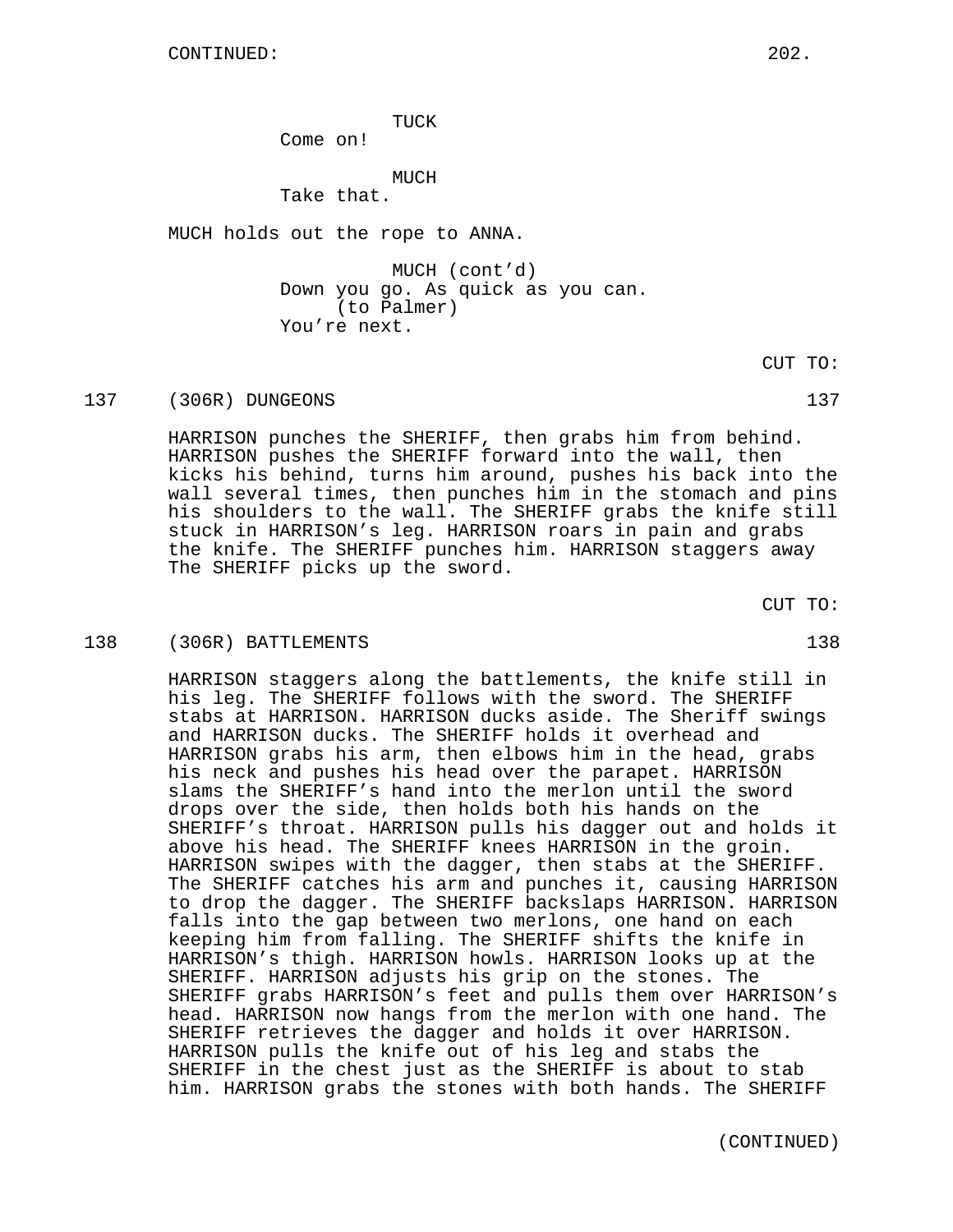drops the dagger, staggers backwards, then leans on a merlon. HARRISON pulls himself up over the parapet onto safe ground. The SHERIFF lowers himself to sit on the floor.

> SHERIFF Harrison... don't trust him.

The SHERIFF puts a hand on HARRISON's foot.

SHERIFF (cont'd) Do you hear me?

The SHERIFF breathes hard.

SHERIFF (cont'd) Nothing... is what it seems. Nothing.

The SHERIFF dies. HARRISON stares at him.

CUT TO:

139 (306R) THE GREAT HALL 139

Two tables run the length of the hall. The nobles sit around the one closest to the fireplace. PRINCE JOHN sits at the center of the other, his back to the wall. ISABELLA sits at his right. An empty chair is to his left. PRINCE JOHN stands, visibly disappointed and depressed.

> PRINCE JOHN (slurring) I pray you will remember my generosity and my gifts to you all. All I ask for in return is your loyalty and your love.

PRINCE JOHN sits and the feast commences. PRINCE JOHN looks to ISABELLA.

> PRINCE JOHN (cont'd) (justifyingly) It wasn't scrofula. It couldn't have been.

ISABELLA Of course not, sire.

PRINCE JOHN Say it. (beat) Like you did before. (beat) (MORE)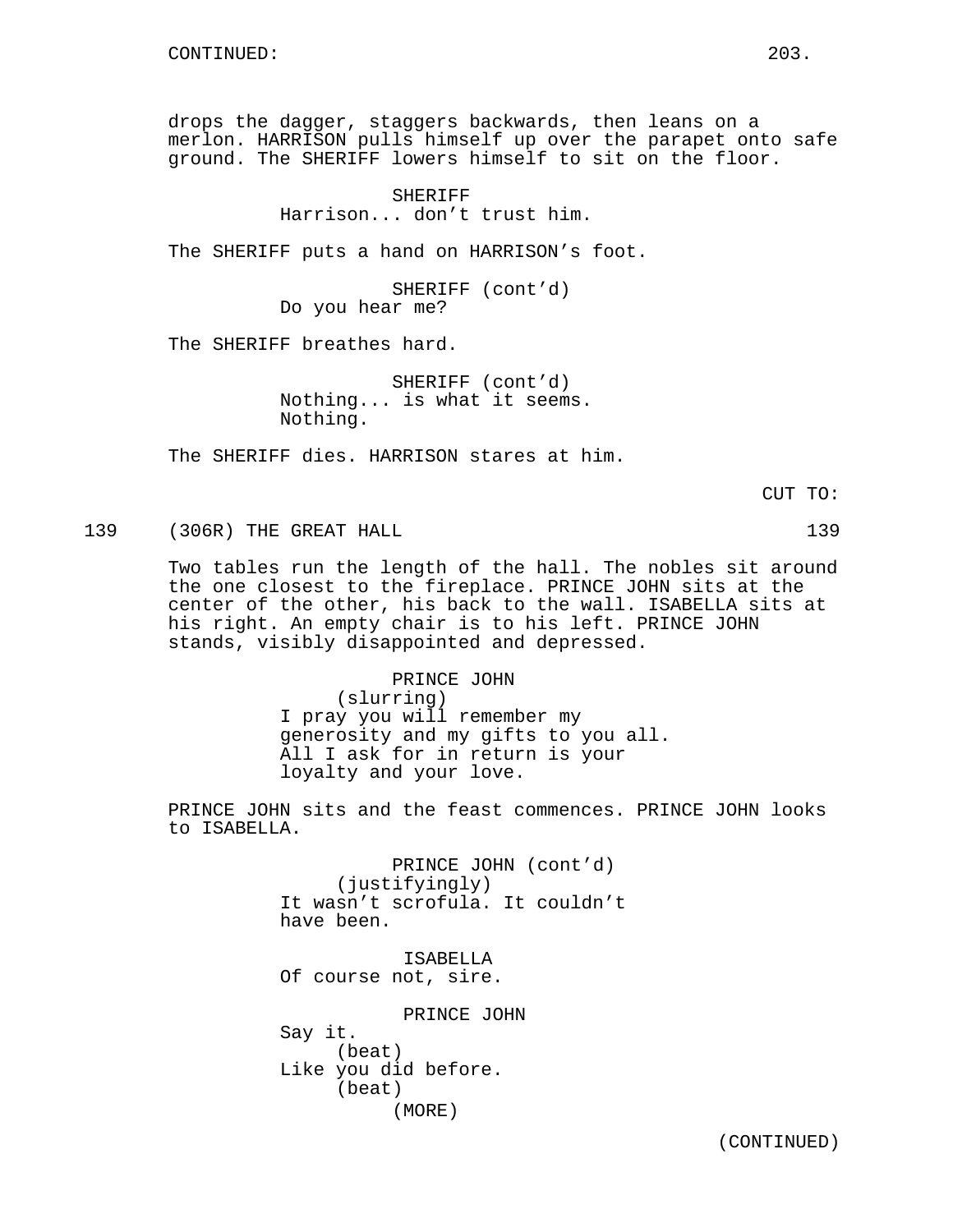PRINCE JOHN (cont'd)

Say it.

# ISABELLA

(whisper) King John.

# PRINCE JOHN It does sound good.

ISABELLA smiles. Footsteps slowly approach. HARRISON steps around a blue-and-black banner. PRINCE JOHN motions him over. HARRISON sits in the empty chair, sighs, places the SHERIFF's jeweled tooth on the table and looks up at PRINCE JOHN. PRINCE JOHN chuckles, smiles slightly, then stands. ISABELLA looks at HARRISON.

> PRINCE JOHN It is with great sadness that I must announce the death of the Sheriff of Nottingham. He has been murdered by the villainous Robin Hood.

The nobles murmur. PRINCE JOHN picks up ROBIN's arrow from the table.

> PRINCE JOHN (cont'd) These outlaws must be stopped.

PRINCE JOHN snaps the arrow in two on the word "stopped." ISABELLA and HARRISON exchange looks. ISABELLA has a feeling that it has HARRISON who killed the Sheriff, and not ROBIN or one of his men. ISABELLA quietly stands and raises her goblet.

> ISABELLA Long live Prince John!

The nobles and HARRISON stand.

ALL. Long live Prince John!

PRINCE JOHN (sit and lean back) Long live me.

PRINCE JOHN smiles. ISABELLA and HARRISON glare at each other as they drink, then sit. HARRISON wonders just how much ISABELLA knows. PRINCE JOHN puts his hand on HARRISON's arm.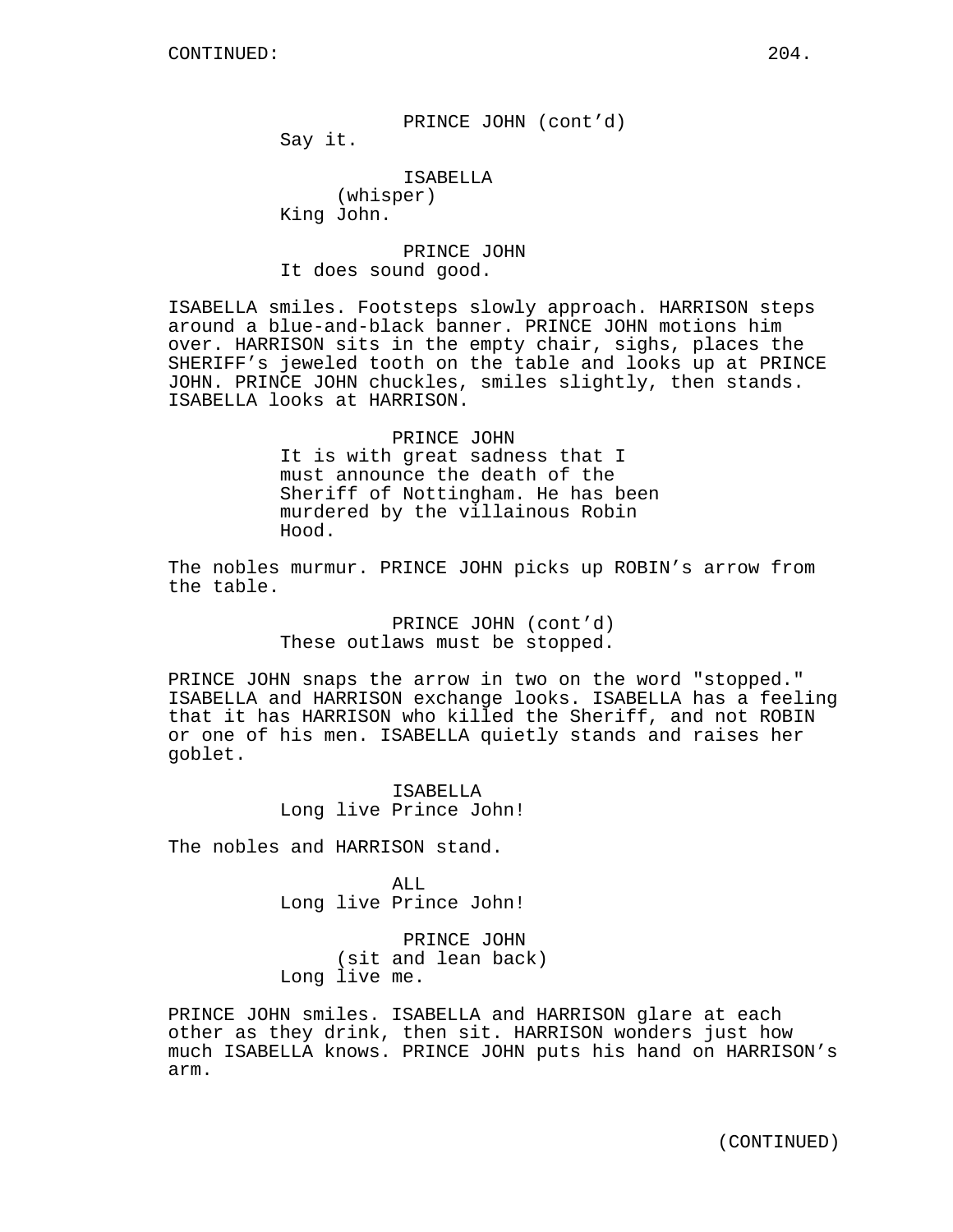PRINCE JOHN Tell me all about it.

JUMP TO:

140 (306R) SHERWOOD FOREST 140

ROBIN, GISBORNE, MUCH, ALLAN, LITTLE JOHN, and TUCK laugh as LITTLE JOHN empties a bag of gold coins onto kneeling TUCK and ROBIN's outstretched hands. PALMER kneels by TUCK and ROBIN. ALLAN and MUCH stand behind them.

ROBIN

Well, come on!

TUCK Come on! Friends, my gold is yours.

The laughter continues.

**MUCH** I don't believe it.

141 NOTTINGHAM - CASTLE - GREAT HALL 141

Everyone is gone except ISABELLA and PRINCE JOHN.

ISABELLA Is it true?

PRINCE JOHN Is what true?

ISABELLA That you had a deal with the Sheriff that if he were to die an unnatural death, that you would burn Nottingham to the ground?

PRINCE JOHN

Oh that.

PRINCE JOHN doesn't continue.

ISABELLA So it is true. PRINCE JOHN

What if it is?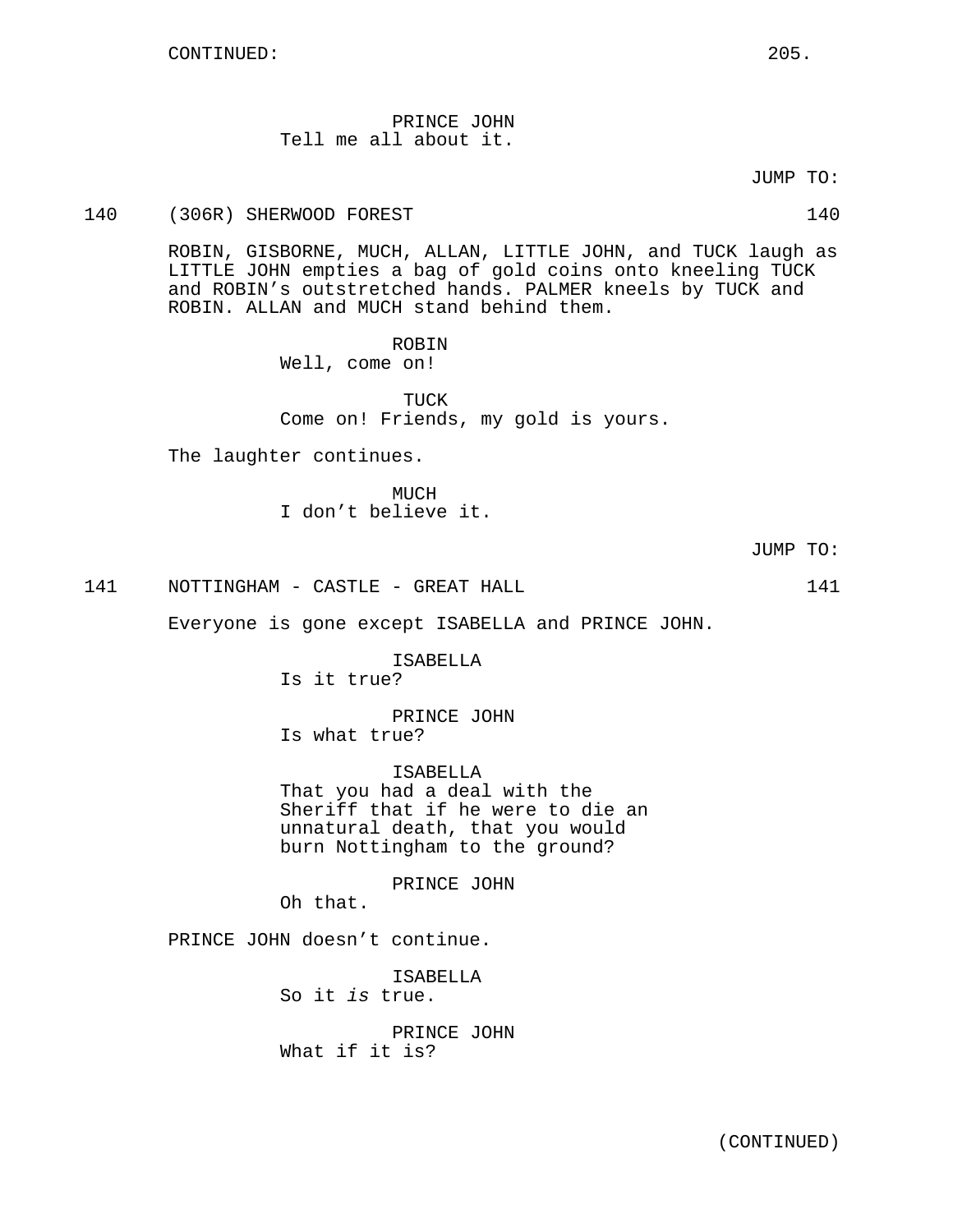ISABELLA If it is, now that he is dead, and he didn't die a natural death...

ISABELLA pauses. PRINCE JOHN sees where she is going.

ISABELLA (cont'd) If I asked you to spare Nottingham, would you?

PRINCE JOHN

I...

ISABELLA gives him a look.

PRINCE JOHN (cont'd) I might be persuaded to change my mind.

ISABELLA smiles. PRINCE JOHN smiles.

JUMP TO:

142 (306) NOTTINGHAM - CASTLE - EXTERIOR CORRIDOR 142

The SHERIFF's body is on a cart. A guard pulls a narrow cloth over it, leaving the right arm exposed. The SHERIFF raises his index finger a bit, and as the cart starts, clenches his fist.

JUMP TO:

143 SHERWOOD FOREST - OUTLAW CAMP - NEXT DAY 143

ALLAN, GISBORNE, ROBIN, LITTLE JOHN, and TUCK are sitting around. MUCH stops in the doorway with an "I can't believe it" dazed look on his face. ALLAN looks up and notices the look.

> ALLAN You okay? You look like your best friend just died.

MUCH doesn't say anything. Everyone else looks at MUCH. ROBIN and GISBORNE get an eerie feeling.

ROBIN

Much?

MUCH (monotone) He's dead.

(CONTINUED)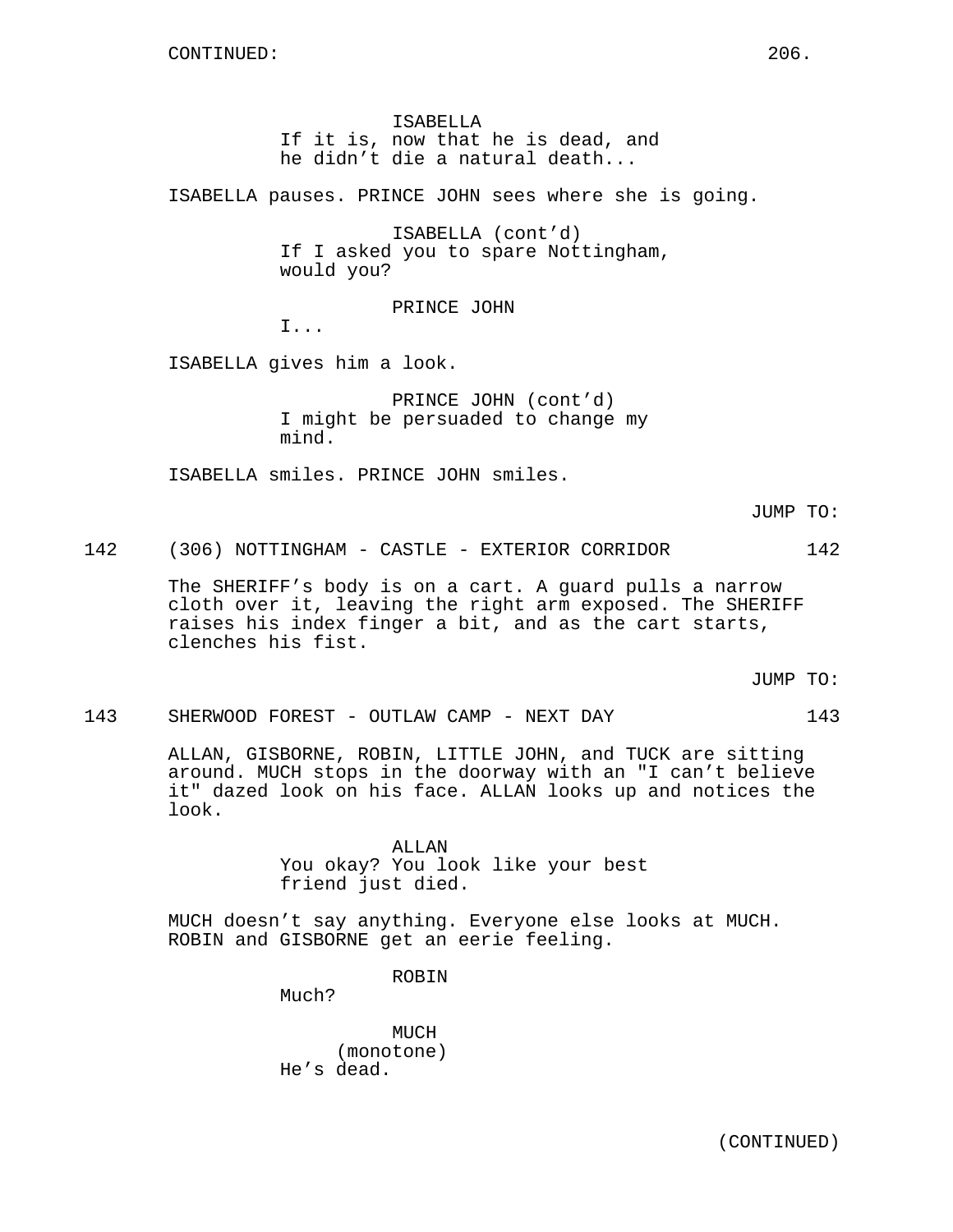LITTLE JOHN Who's dead?

MUCH The Sheriff.

ROBIN and GISBORNE exchange a look. MUCH continues.

MUCH (cont'd) Last night. While we were...

ALLAN No way. Really?

MUCH Prince John is saying that he was killed by Robin Hood!

LITTLE JOHN looks at GISBORNE.

GISBORNE Don't look at me. I was in no condition to take him on last night.

ROBIN thinks, and heads for the exit. GISBORNE thinks he knows where ROBIN is going.

> GISBORNE (cont'd) Wait for me.

ALLAN looks at them.

ALLAN Where are you going?

ROBIN To find out what happened.

TUCK Want company?

ROBIN No. Guy and I can handle it.

ROBIN and GISBORNE leave. MUCH and ALLAN watch them leave.

JUMP TO: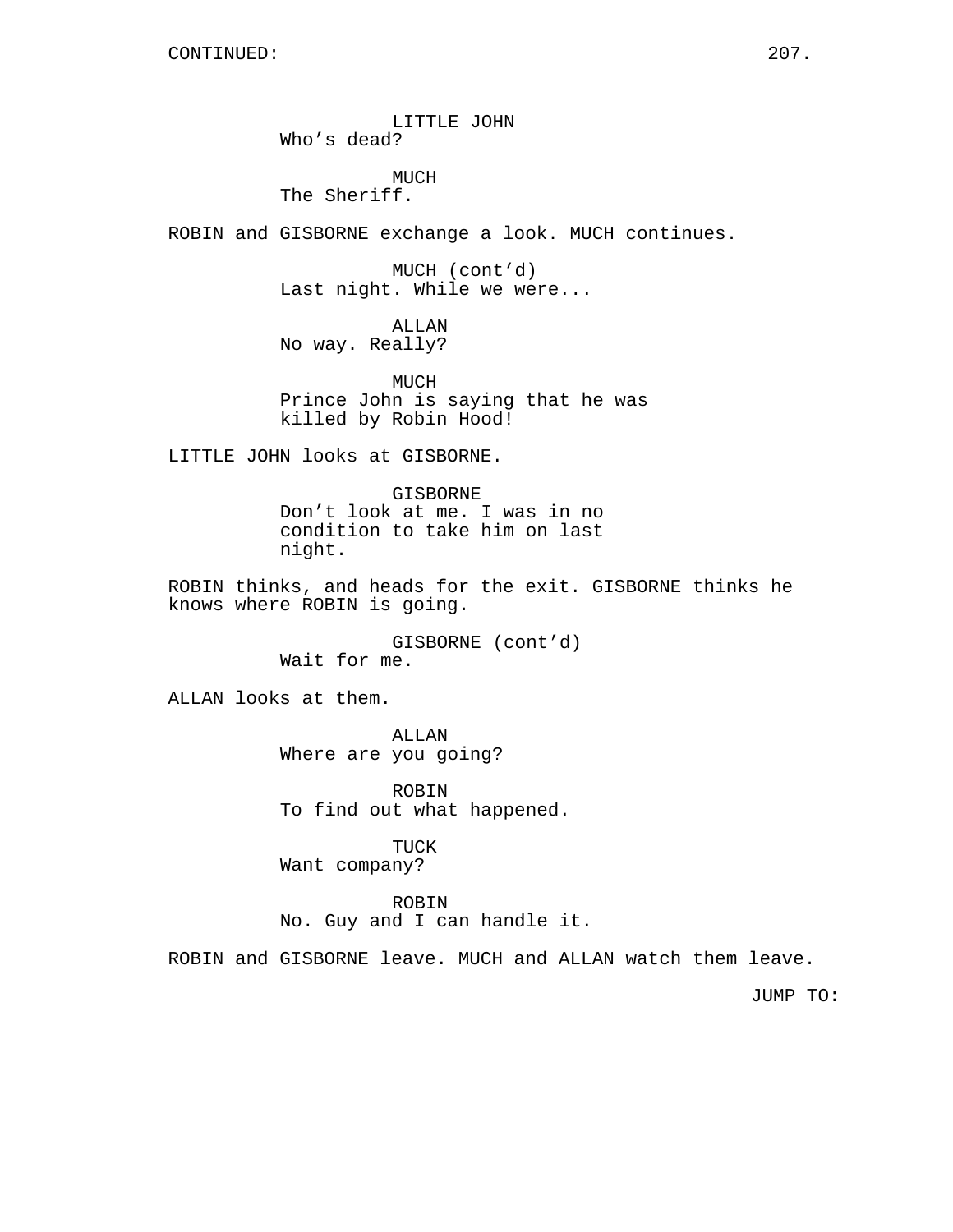144 SHERWOOD FOREST - MEADOW 144 ROBIN and GISBORNE arrive to find ISABELLA already there. ISABELLA You heard. GISBORNE Is it true? Is he dead? ISABELLA Yes. ROBIN It wasn't us. ISABELLA I know that. GISBORNE You can't go back there. It's not safe. ISABELLA I'll be fine. ROBIN But Nottingham will be... ISABELLA No it won't. Prince John promised me. GISBORNE (raise eyebrow) And you believe him? ISABELLA Yes. He has withdrawn the deal. GISBORNE Really? Just like that? ISABELLA Yes. He said it was a verbal deal and no proof of it existed. He said if anyone asks he could say the

Sheriff was lying.

Momentary pause.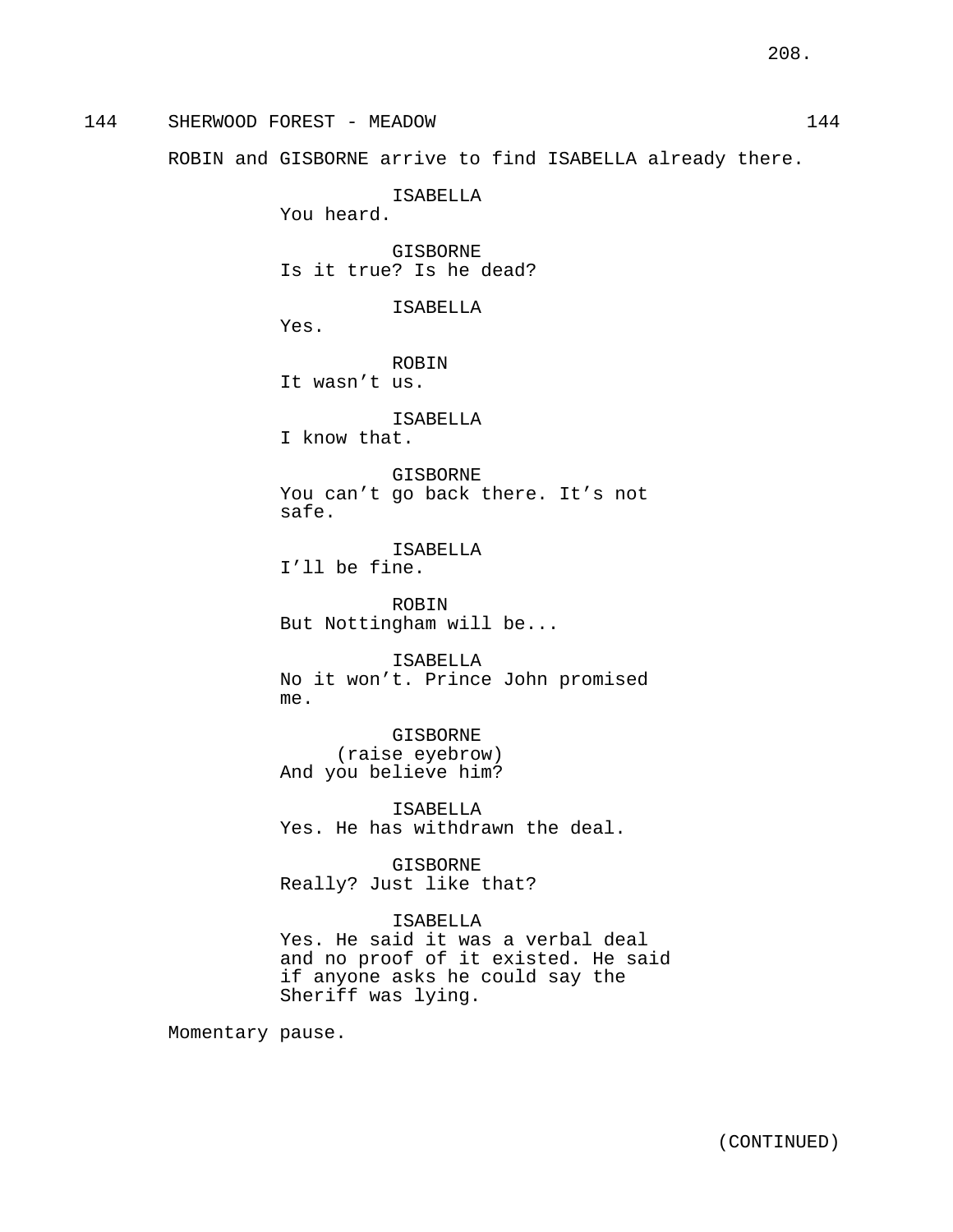ROBIN So what happened?

ISABELLA I think Harrison did it. I can't prove it. But I'm pretty sure it was him. He and the Sheriff were acting pretty weird around each other.

ROBIN and GISBORNE exchange a look.

ISABELLA (cont'd) Well, I better be getting back.

ISABELLA turns to leave. ROBIN grabs her arm.

ROBIN Be careful. We can't protect you behind the...

## ISABELLA

(smile) Don't worry. Harrison has promised to protect me, remember.

ROBIN

Right.

ISABELLA looks at ROBIN's hand on her arm. He removes it. GISBORNE looks at ROBIN.

> GISBORNE Come on, Robin. We should go.

> > ROBIN

Yeah.

ROBIN and GISBORNE leave. ISABELLA goes to her horse, mounts, and rides off.

JUMP TO:

145 (307) LOCKSLEY - 3 WEEKS LATER 145

The sun shines brightly over the parched earth. Flies buzz over a dry riverbed of sticks and stones. The villagers have set up awnings to shade them from the sun, but they are all suffering from the heat.

TUCK and MUCH are in the village. MUCH gives an older woman, whose lips are cracked and dry, a drink from a water flask. MUCH looks up as TUCK walks by.

(CONTINUED)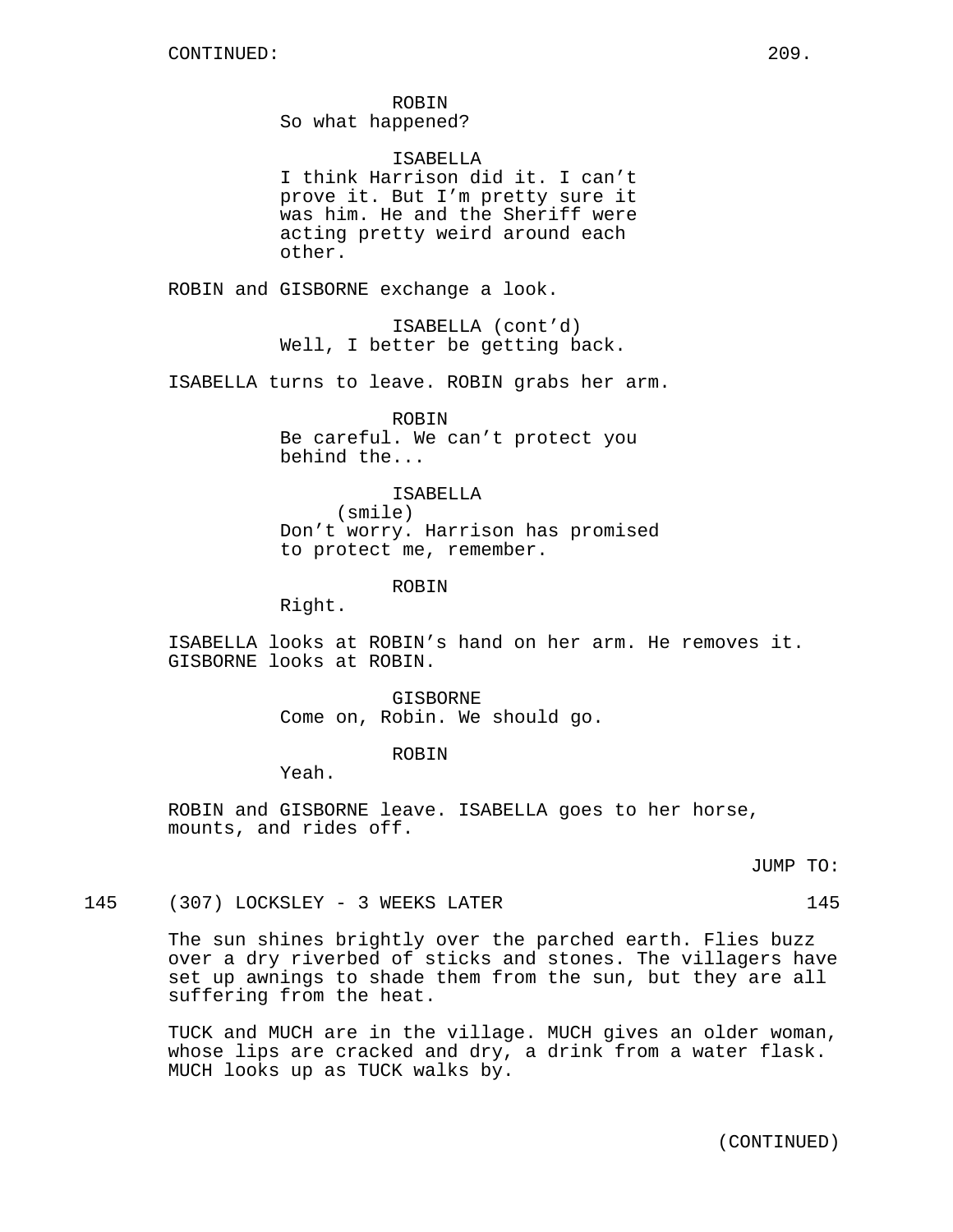MUCH That's the last drop.

TUCK

God help us.

TUCK looks behind him at the villagers, shakes his head, and walks out.

CUT TO:

146 SHERWOOD - MEADOW 146

GISBORNE and ISABELLA are in the middle of a discussion. Things appear to be getting a little heated.

GISBORNE

Don't.

ISABELLA Don't what?

GISBORNE Don't get pulled in.

ISABELLA What do you mean?

GISBORNE I can see it in your eyes, sis. You're enjoying it. You're enjoying hanging out with Prince...

ISABELLA (try to deny it) Don't be ridiculous.

She turns away from him. He grabs her arm.

GISBORNE Isabella, I know the look. I was where you are. It almost destroyed me. It cost me so much. If only I got out sooner.

ISABELLA stares at GISBORNE.

ISABELLA Well I'm not you!

GISBORNE looks at her.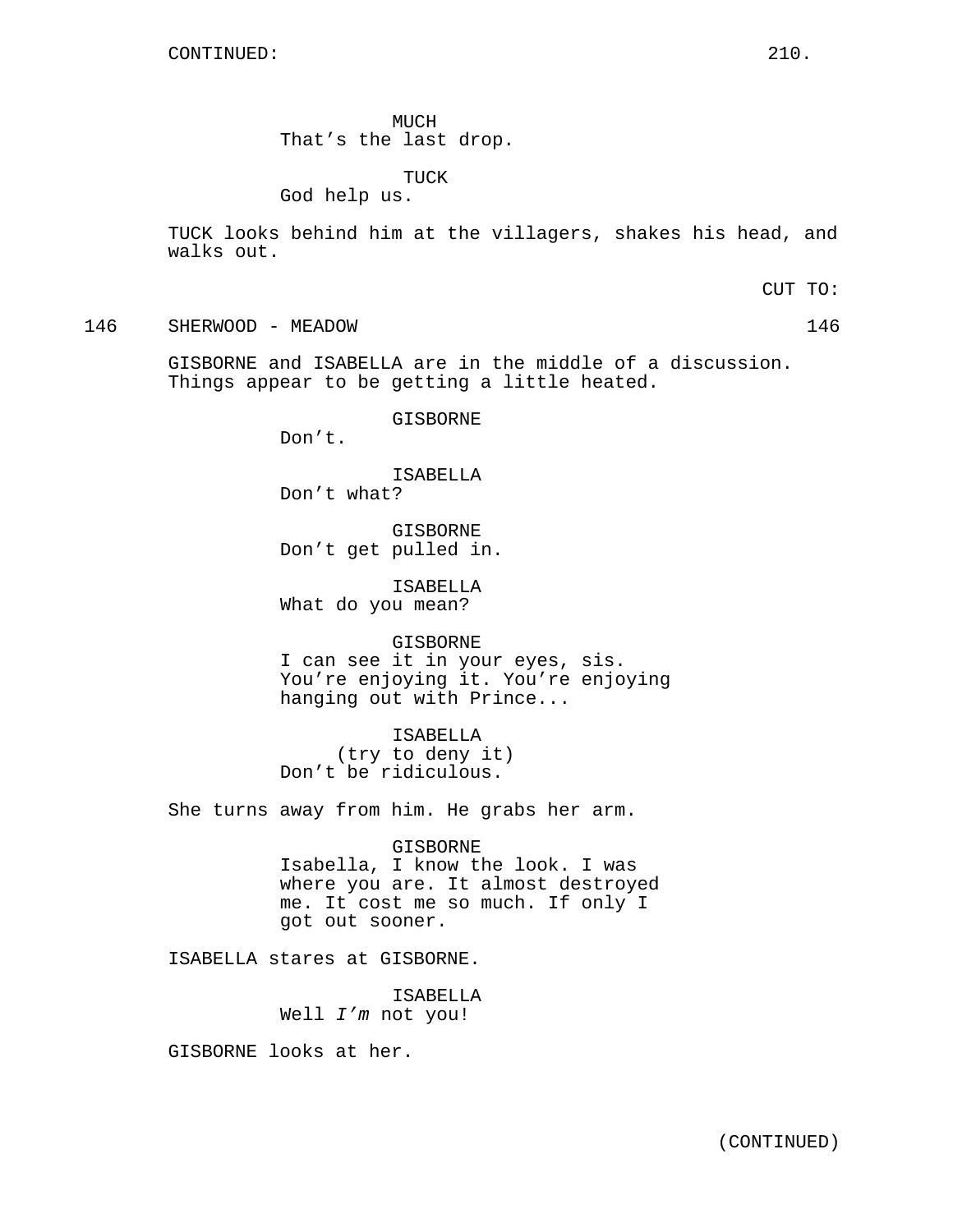GISBORNE Promise me. Promise me you won't...

ISABELLA pulls her arm free.

ISABELLA Trust me. I can handle Prince John.

They look at each in silence for a few moments.

ISABELLA (cont'd) I have to go.

ISABELLA walks over to her horse, mounts it, and rides off. GISBORNE watches her go, wondering if he's already too late.

CUT TO:

147 SHERWOOD - WAY TO LOCKSLEY 147

ROBIN is walking by himself, heading to Locksley. He sees GISBORNE walking towards him. He can tell something is wrong. ROBIN stops and waits for GISBORNE.

FOCUS ON GISBORNE. GISBORNE looks up and sees ROBIN up ahead. He walks to him.

FOCUS ON ROBIN AND GISBORNE. GISBORNE reaches ROBIN. He stops and looks at ROBIN.

> GISBORNE We have to do something, Robin.

ROBIN wonders what GISBORNE is talking about.

ROBIN

About?

GISBORNE

Isabella.

ROBIN gets an "of course" look on his face.

GISBORNE (cont'd) We have to get her out of there. We have to make her see that...

ROBIN What would you have me do? Tie her up?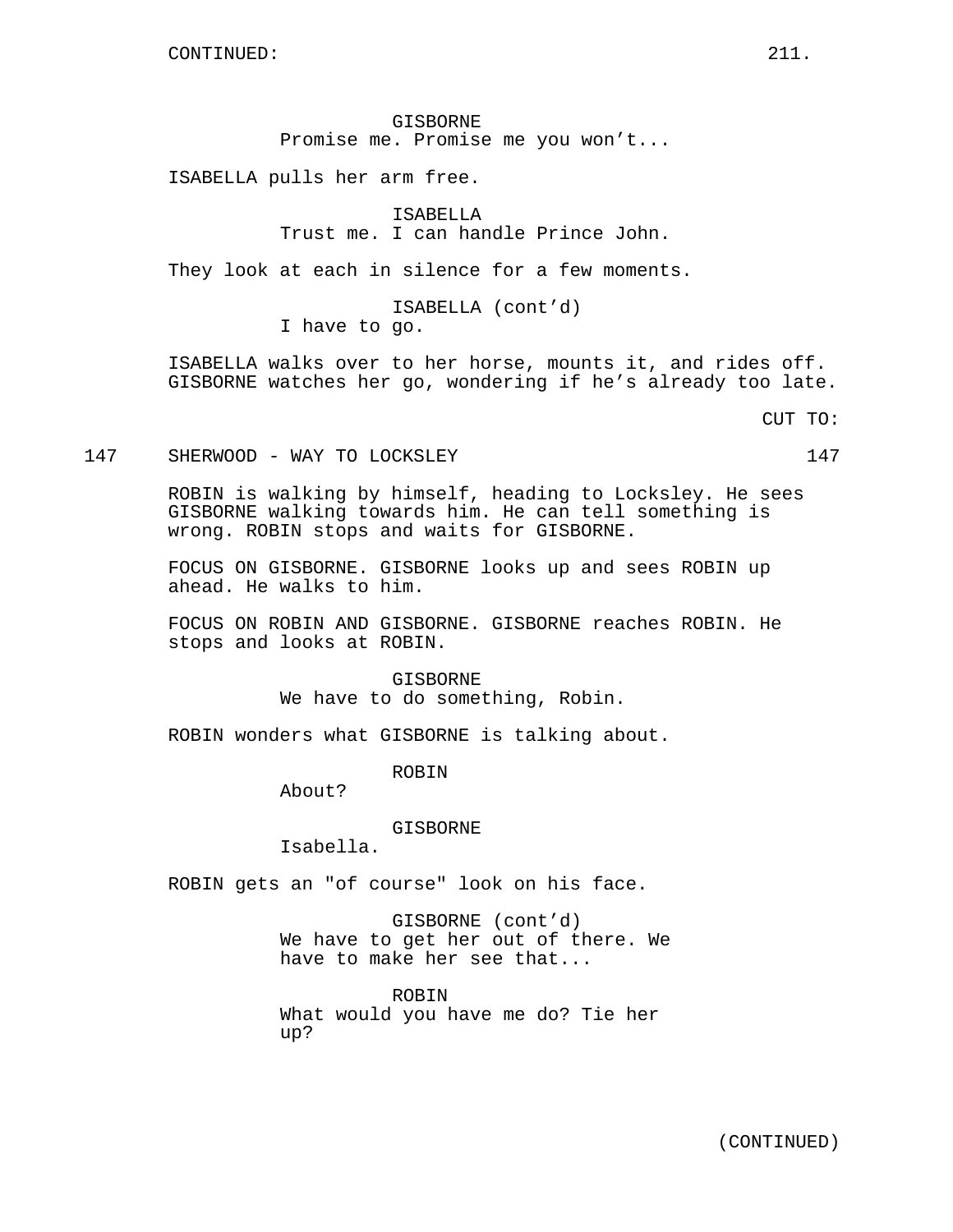GISBORNE If I thought that would work, I'd...

ROBIN Guy, I know she's your sister, but... She says she's fine, so we have to trust her.

GISBORNE That's just it. I don't think I do anymore.

ROBIN gives him a look.

GISBORNE (cont'd) She gets this look sometimes. A look I know all to well.

ROBIN thinks he knows the look GISBORNE means. He too has seen it. More than once.

> ROBIN There's nothing we can do.

GISBORNE Maybe not us, but you might be able to.

ROBIN

Me?

GISBORNE gives ROBIN the "I'm not an idiot" look.

GISBORNE I'm not blind, Robin. I've seen the way she looks at you.

ROBIN Guy, I'd never...

GISBORNE

I know. (beat) Maybe you should.

ROBIN gives him a look.

ROBIN It would never work.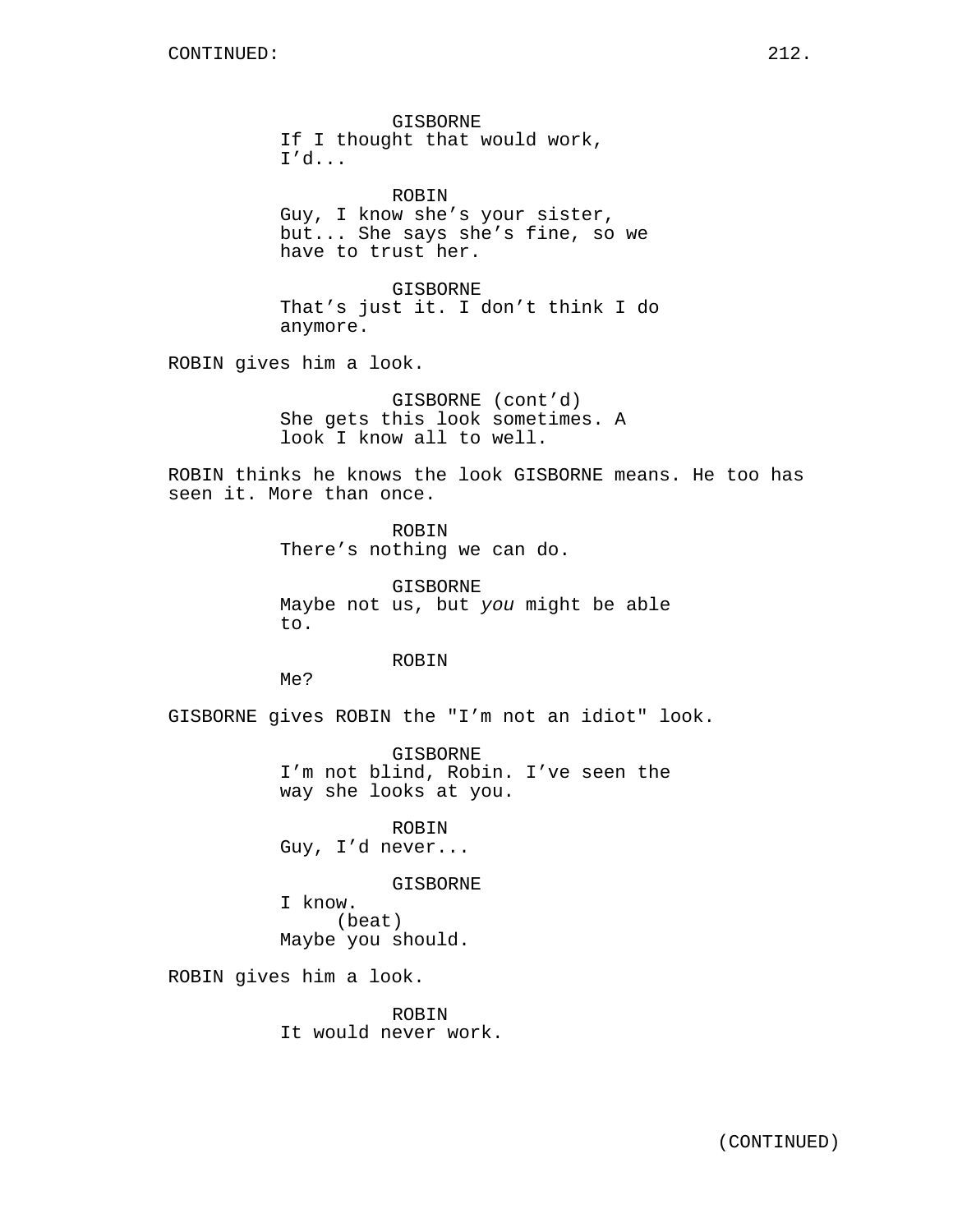#### GISBORNE

Why not?

Momentary pause as ROBIN tries to figure out how to answer.

ROBIN You know what our lives are like. Do you really want her out here living it?

GISBORNE It would be better then the path she is heading down now.

ROBIN You don't know that.

### GISBORNE

Yes I do.

ROBIN You have no proof that she...

GISBORNE No. But I've been there. And my gut feeling is that...

ROBIN Look, I promise that if, when, the time comes that you really want her out of there, I'll help you.

GISBORNE

You mean that?

### ROBIN

Yes.

GISBORNE You're not just saying that to shut me up?

ROBIN I've never lied to you, Guy.

ROBIN places a hand on GISBORNE's shoulder.

ROBIN (cont'd) You have my word.

# GISBORNE

Thanks.

Momentary silence.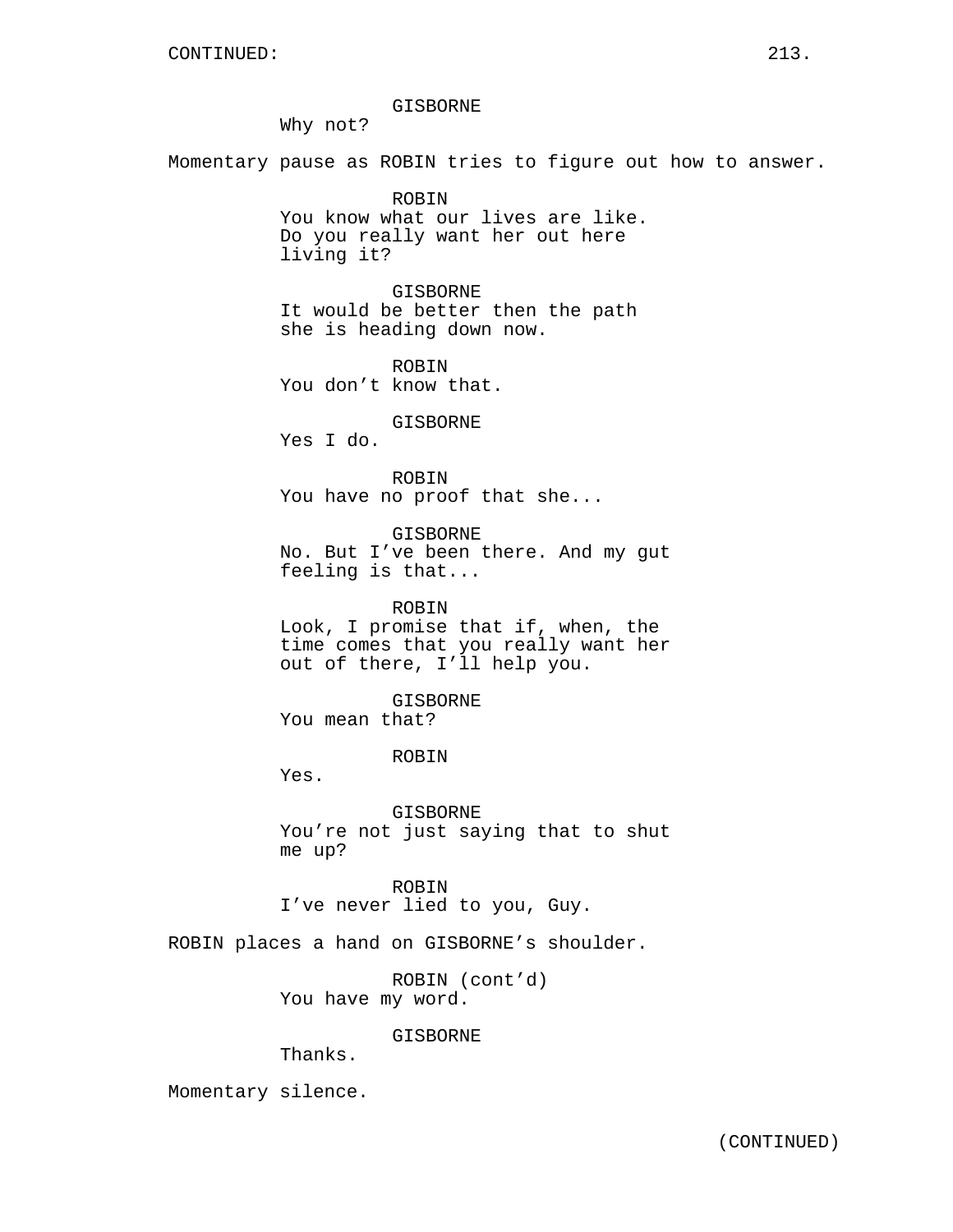ROBIN Much and Tuck are in Locksley. I'm heading there now. Want to come?

GISBORNE No. You go. I'll meet you back at camp.

ROBIN

Okay.

ROBIN walks off. GISBORNE watches him walk off. After a few seconds he continues the way he was going, back to camp.

JUMP TO:

148 (307R) LOCKSLEY - MANOR HOUSE - MAIN ROOM 148

ISABELLA, giggling, pours water from a silver pitcher into a goblet. Her hair is disheveled and damp where it sticks to her sweaty neck.

> PRINCE JOHN (to Isabella) Do you know, I don't know who's hotter, you or me.

ISABELLA hands the goblet to PRINCE JOHN.

ISABELLA Oh, it's you, sire.

ISABELLA walks around behind him.

ISABELLA (cont'd) (sultrily) You... are hot...

She dabs a cloth all around his head.

ISABELLA (cont'd)

...hot...

She looks at HARRISON and leans in closer to PRINCE JOHN and whispers in his ear.

ISABELLA (cont'd)

...hot.

PRINCE JOHN giggles. HARRISON is unamused.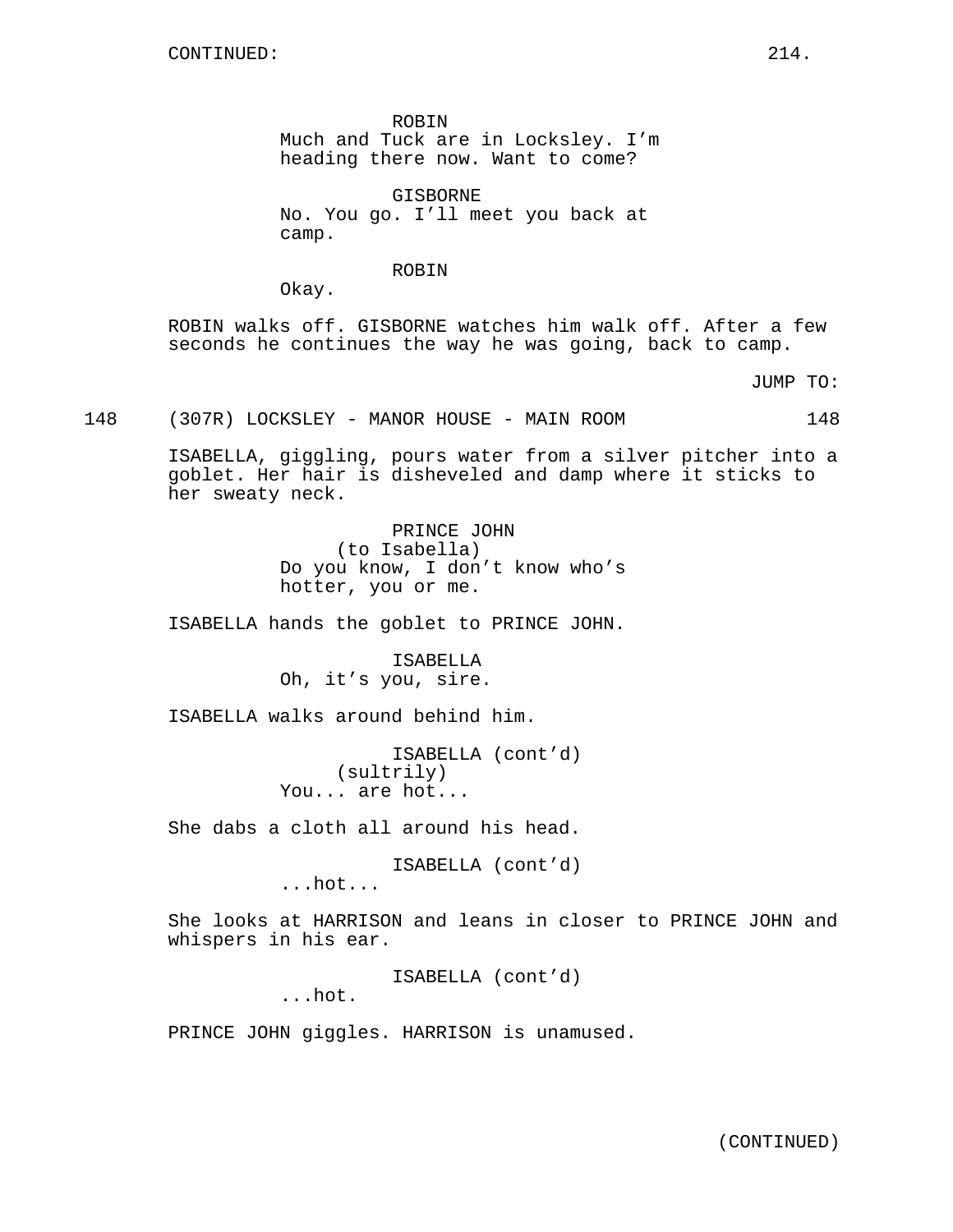HARRISON If we could get back to the business in hand, sire.

PRINCE JOHN Do we have to?

ISABELLA smiles at HARRISON.

ISABELLA I think I'll leave you to it.

PAN TO:

149 (307R) COURTYARD 149

ISABELLA pulls the front door closed behind her and sighs. She lifts up her hair with both hands to cool her neck. She looks out at Locksley, then turns around right into ROBIN.

> ROBIN Good evening.

ISABELLA (startled) Oh, God! Don't do that.

ISABELLA looks around to see if anyone is watching, then takes ROBIN's arm as he leads her around the back of the stables.

> ROBIN Sorry. Just thought I'd pop in on you.

She smiles. They turn the corner.

ROBIN (cont'd) I, em... thought you might like some of these.

He unwraps a few strawberries in a cloth.

CUT TO:

150 (307R) MAIN ROOM 150

HARRISON I need to make arrangements.

PRINCE JOHN Now, do stop whinging, Harrison.

PRINCE JOHN stands and goes to sideboard.

(CONTINUED)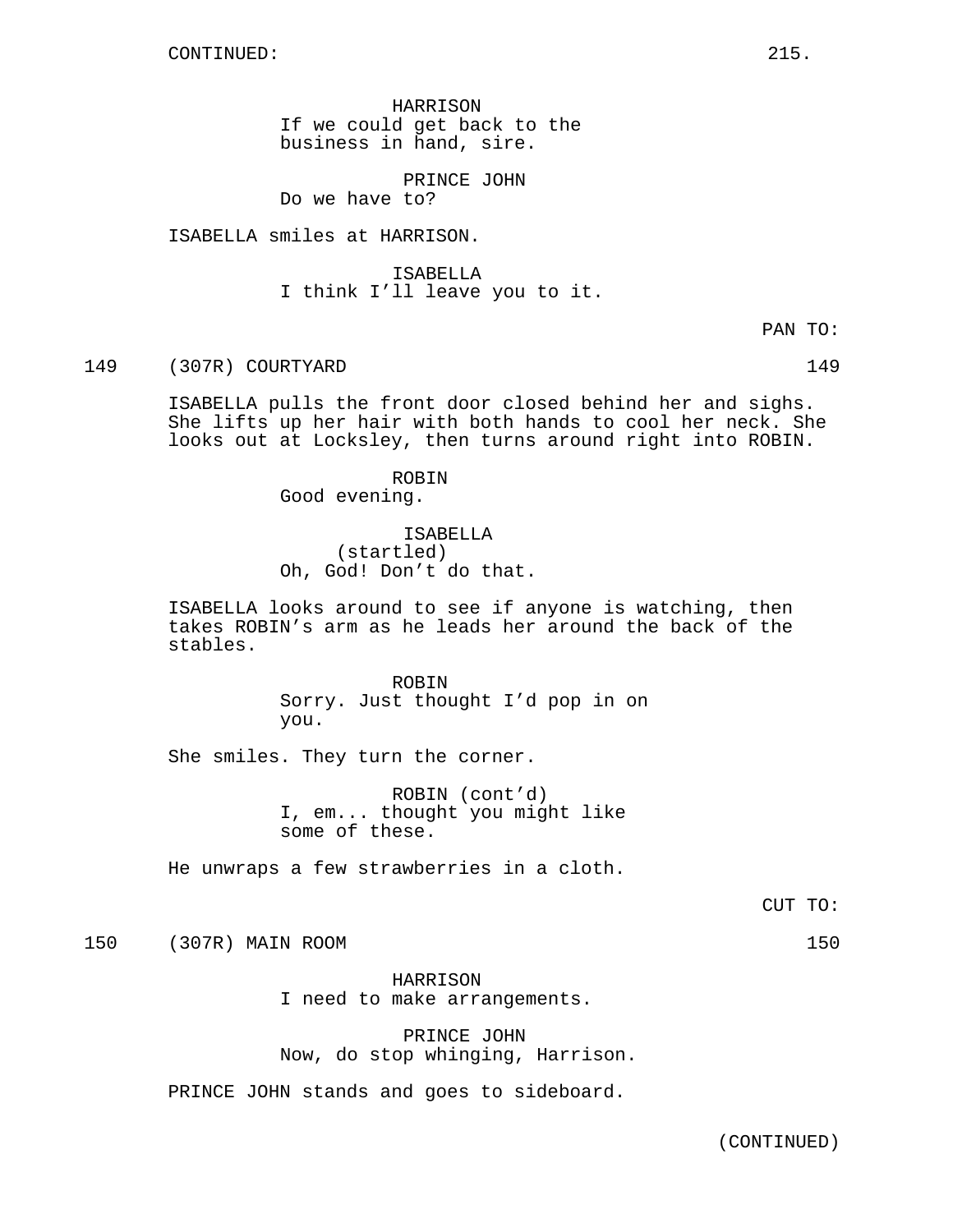PRINCE JOHN I've told you, you're as good as Sheriff already.

PRINCE JOHN turns around holding a grape.

PRINCE JOHN (cont'd) The only thing you don't have is the title or the power... (beat) ...or the castle.

HARRISON stares in disbelief.

PRINCE JOHN (cont'd) But the truth is, right now, there are more pressing matters.

PRINCE JOHN eats the grape.

HARRISON

Robin Hood.

HARRISON drinks from his goblet.

PRINCE JOHN Now obviously, he has to hang. The only problem is the people do rather insist on adoring him still.

HARRISON Well, the people are fools, sire.

PRINCE JOHN (lower goblet) Well, of course, they are.

PRINCE JOHN walks towards the rear window.

PRINCE JOHN But we need their co-operation if my plans for England are to come to fruition.

HARRISON shadows PRINCE JOHN down the middle of the room.

PRINCE JOHN (cont'd)  $So...$ (beat) I need to woo them. (beat) Make them love me.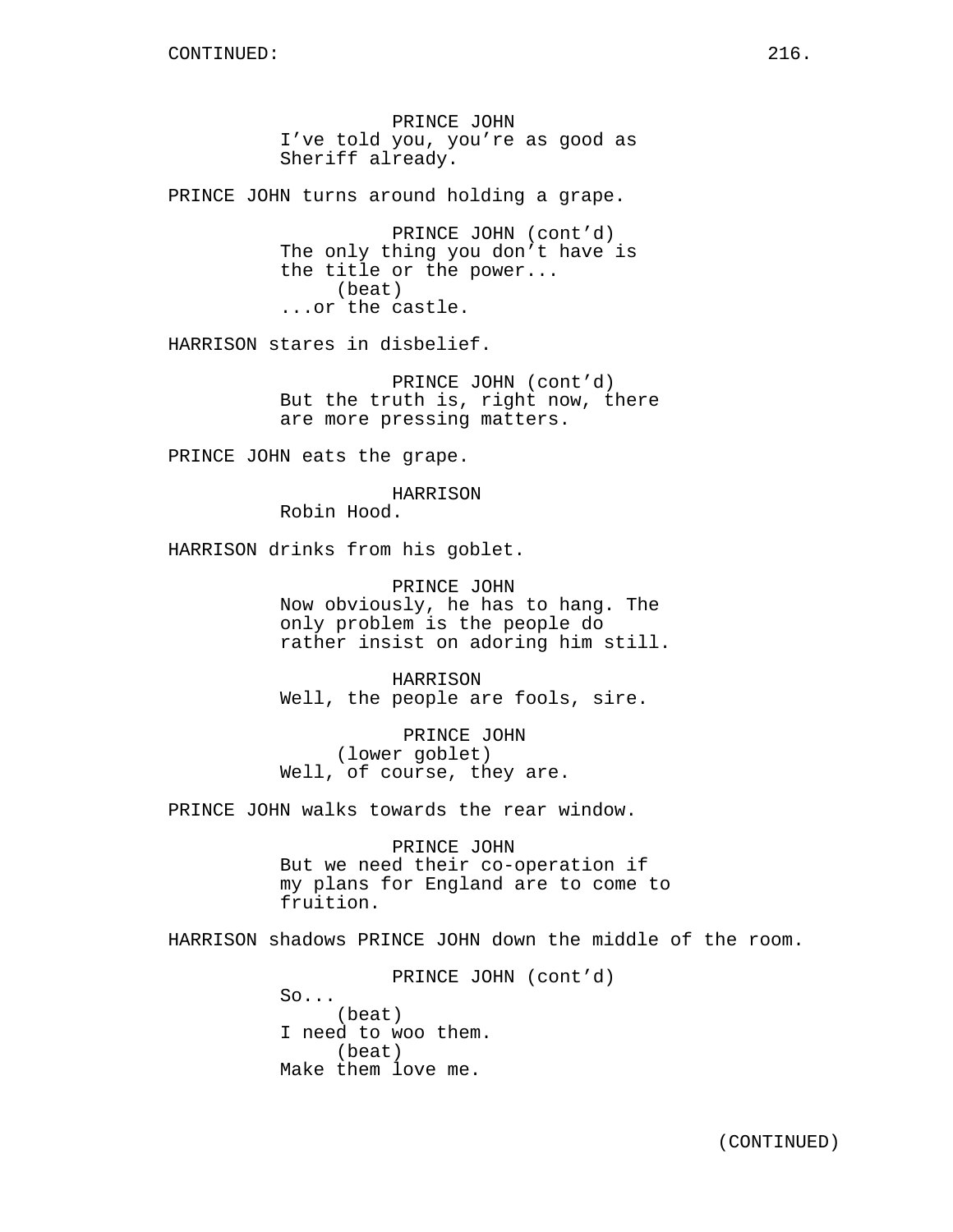HARRISON Yes, sire, but how?

PRINCE JOHN turns from the shuttered window.

PRINCE JOHN By giving them what they want, of course.

HARRISON is puzzled.

PRINCE JOHN (cont'd) What they want more than anything else with this drought. (beat) Water.

PRINCE JOHN drinks, then looks out a crack in the shutters and sees ISABELLA seductively eating a strawberry in front of ROBIN. He frowns.

CUT TO:

151 (307R) COURTYARD 151

ISABELLA

Mmm. (lick fingertip) Juicy.

PRINCE JOHN's voice can be heard off camera as he yells to the groom from the front door.

> PRINCE JOHN (VO) Prepare the horses!

ISABELLA is startled.

PRINCE JOHN (VO) I wish to leave!

ROBIN leans in and whispers in ISABELLA's ear.

ROBIN Good night, Isabella.

ROBIN takes the cloth and leaves around the back of the manor. ISABELLA, disoriented for a moment and still holding the hull of the berry, turns and watches him go. She smiles a bit slyly.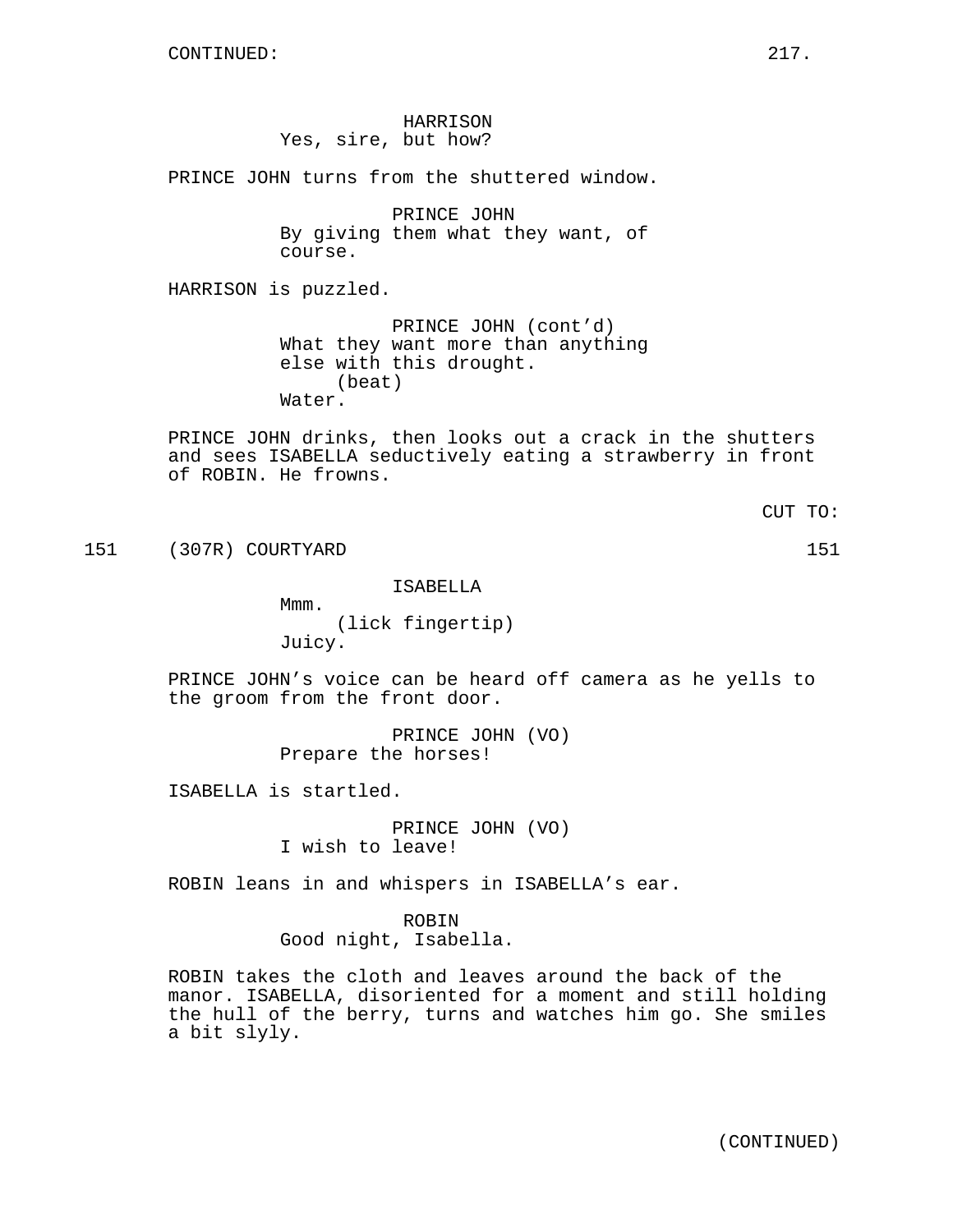ISABELLA Good night, Robin Hood.

CUT TO:

152 (307R) MAIN ROOM 152

PRINCE JOHN stands by the door, drinking. ISABELLA opens the door and comes in smiling and wipes her lip with a finger. Her face falls when she sees PRINCE JOHN and HARRISON watching her.

> PRINCE JOHN (sternly to Isabella) You'll accompany me on my trip back to the castle.

PRINCE JOHN walks away. ISABELLA wipes her lips again.

PRINCE JOHN (cont'd) We'll visit the dungeons.

JUMP TO:

153 (307R) NOTTINGHAM - CASTLE - DUNGEONS - NIGHT 153

A prisoner screams. PRINCE JOHN and ISABELLA walk towards a square hole in the floor. PRINCE JOHN has a goblet in his hand. A grate leans against the wall. PRINCE JOHN sighs, looks at ISABELLA, and puts his finger under her chin.

> PRINCE JOHN Don't be scared, my dear. I just want to show you something. Kindred spirits, you and I.

They reach the hole. PRINCE JOHN circles it.

PRINCE JOHN (cont'd) Now usually the water in here comes halfway to the top, but my men are blocking the spring that feeds it.

In the hole, guards are stacking stones against the wall.

PRINCE JOHN (cont'd) The same spring supplies all the underground water sources in Nottingham. Within the hour, every well within a ten-mile radius will be without water in this drought, which is when I shall start giving them water from my own personal (MORE)

(CONTINUED)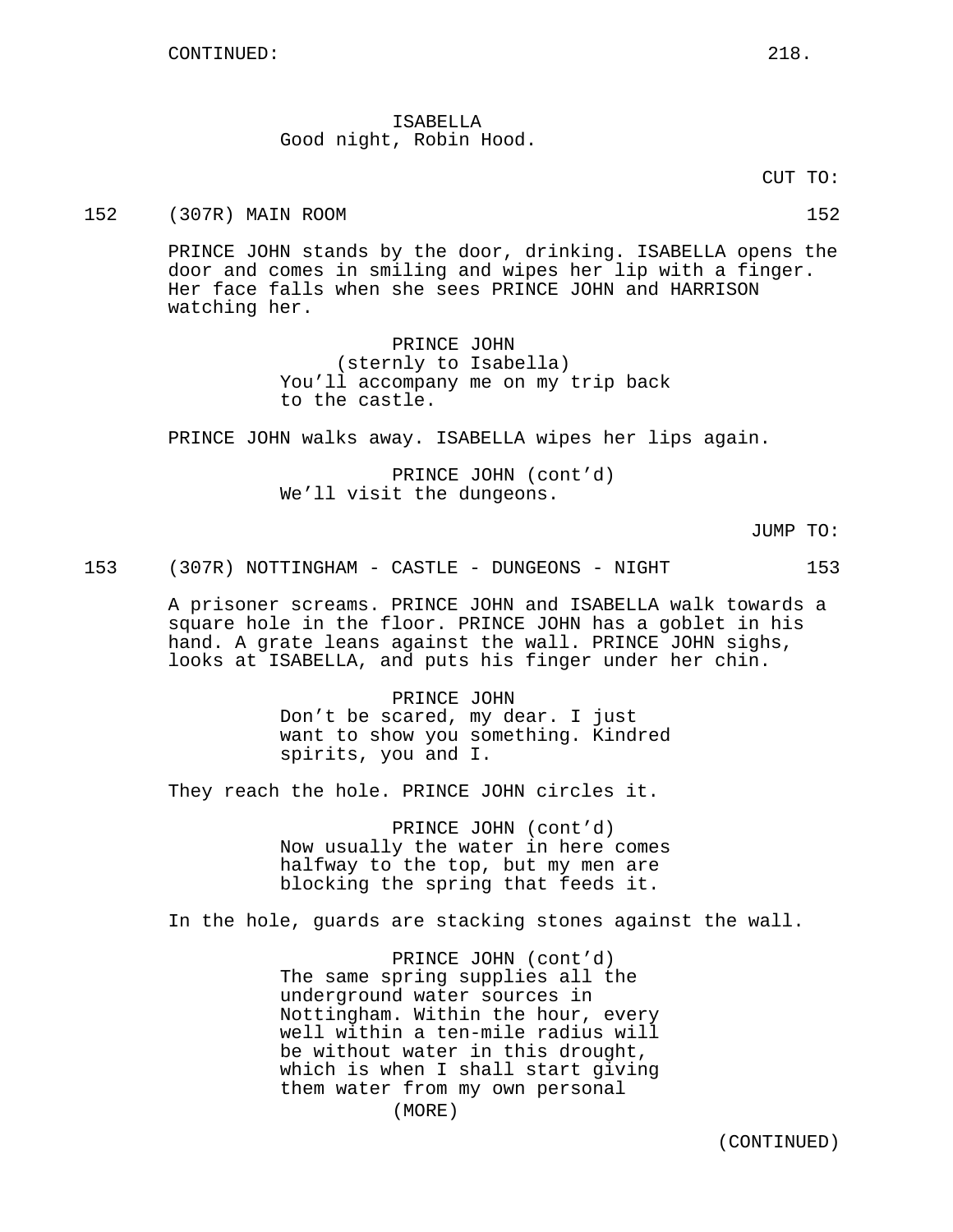PRINCE JOHN (cont'd) supplies. And then, Isabella, then they shall realize it is me they should adore, me they should worship and obey, me who is their kind and merciful father.

ISABELLA

What if they don't?

PRINCE JOHN Well, then the filthy little wretches can die of thirst.

PRINCE JOHN turns away, leaving ISABELLA to stare at his back in disbelief.

JUMP TO:

## 154 (307R) LOCKSLEY 154

A baby cries. LITTLE JOHN winds up a bucket from the well and pulls it towards him. It's empty. LITTLE JOHN looks at the woman (ELEANOR) with her baby.

> LITTLE JOHN Nothing. I'm sorry.

ROBIN hands ELEANOR his flask.

ROBIN Here, have some of mine.

ELEANOR But you need it, too.

ROBIN

Come on.

ELEANOR We'll get through this drought, Robin. I know we will.

TUCK Change is coming, Robin.

ROBIN (disheartened) Is it now?

TUCK sighs.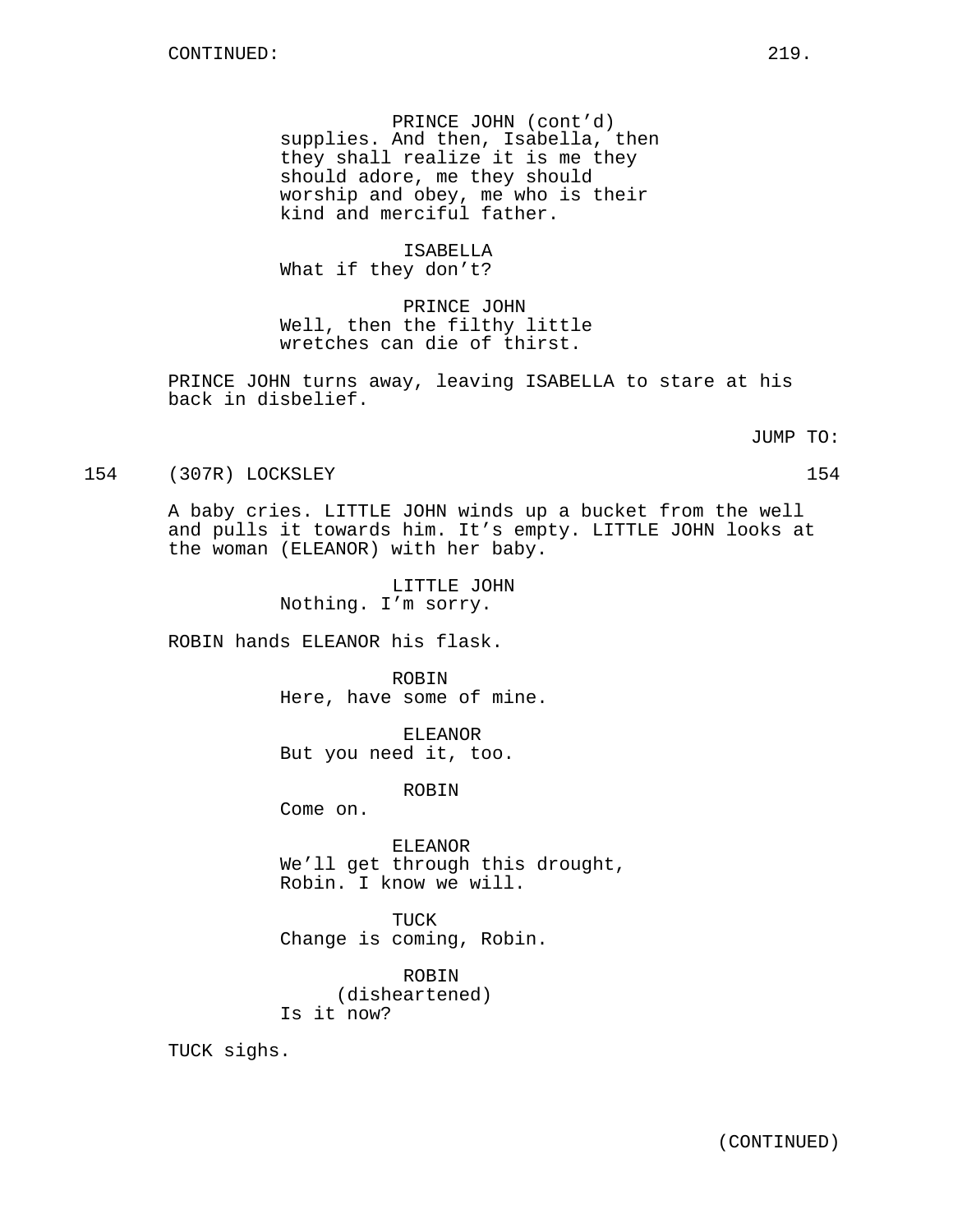ROBIN I'm beginning to wonder if we can ever really change anything.

TUCK (sigh) The Sheriff is dead. Is that not change enough?

LITTLE JOHN joins them.

ROBIN Well, in his place is the Prince who does nothing while his people's wells run dry and they die of thirst.

MUCH joins them.

ALLAN Thank goodness for me, then.

ROBIN puts his hands behind his head.

ROBIN Your recce went well?

ALLAN comes over.

ALLAN Two guards, one door, and twenty barrels of Prince John's cool fresh water hidden in a barn...

The gang sigh and/or giggle in relief.

ALLAN: ...just begging to be sampled.

JUMP TO:

155 (307R) NOTTINGHAM - CASTLE - SHERIFF'S QUARTERS 155

PRINCE JOHN sits on his throne.

HARRISON I don't believe it.

PRINCE JOHN (shout) There's no point resisting it!

PRINCE JOHN stands and advances on HARRISON.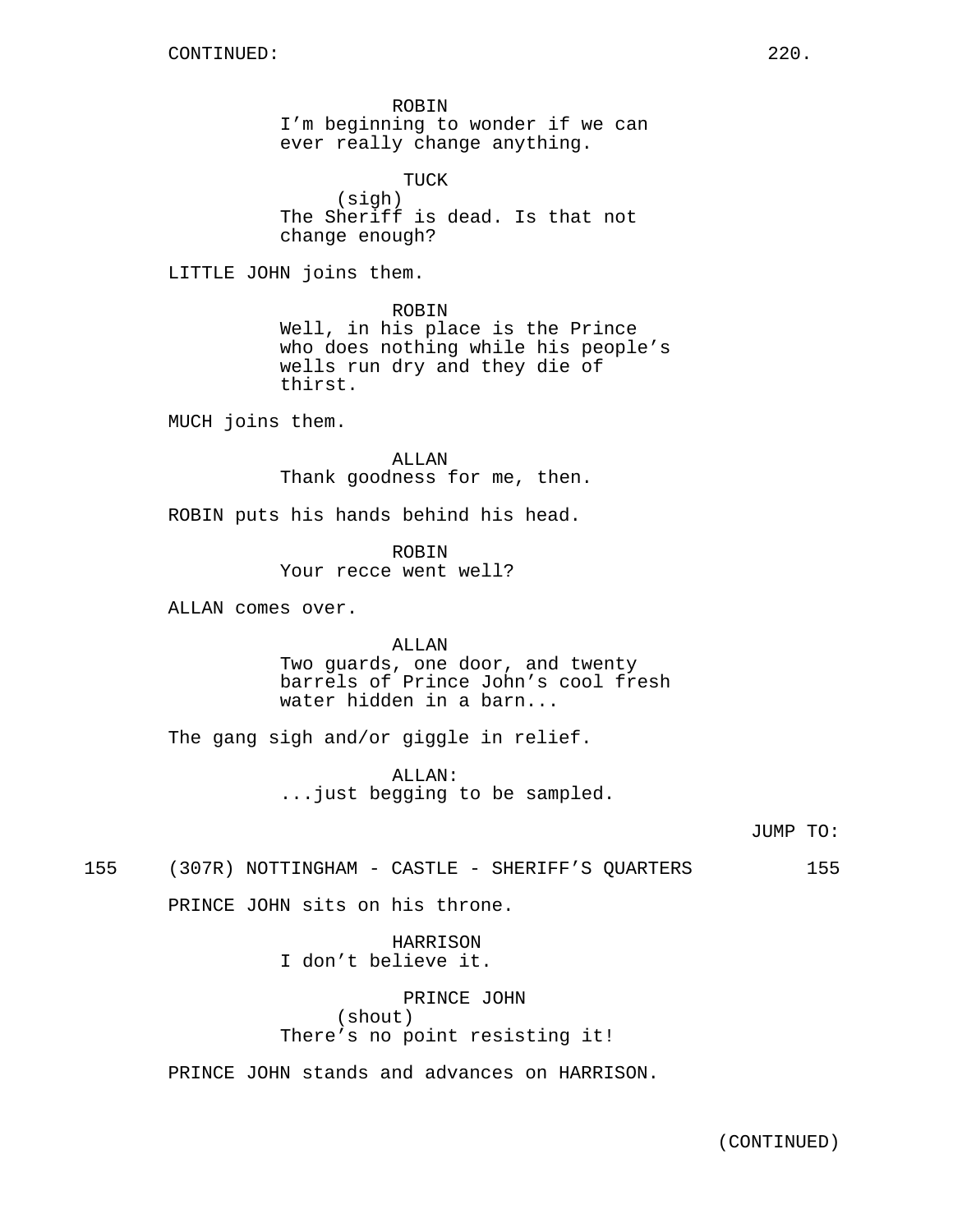PRINCE JOHN

I saw them. They were all over each other.

HARRISON Sire, is it possible that you could have misread the situation?

PRINCE JOHN Well, we'll see, won't we? Because I've set her a little trap.

#### HARRISON

A trap?

#### PRINCE JOHN

Mm. Told her all about my plan with the water. If she is in league with Hood, I suspect she'll want to find him and tell him all about it and when she does, you'll be there because you'll be following them.

#### HARRISON

And then?

PRINCE JOHN (a bit flustered) What do you expect? They're traitors. Execute them.

PRINCE JOHN circles behind HARRISON.

## HARRISON

(unsure) Both of them?

## PRINCE JOHN

Harrison, I have great plans for you. I do hope you're not suffering from any pathetic pangs of...

## HARRISON

My loyalty to you is absolute. Whatever the outcome, it shall be my hand that resolves it for you...

HARRISON turns to Prince John.

HARRISON (cont'd) ... and I promise you...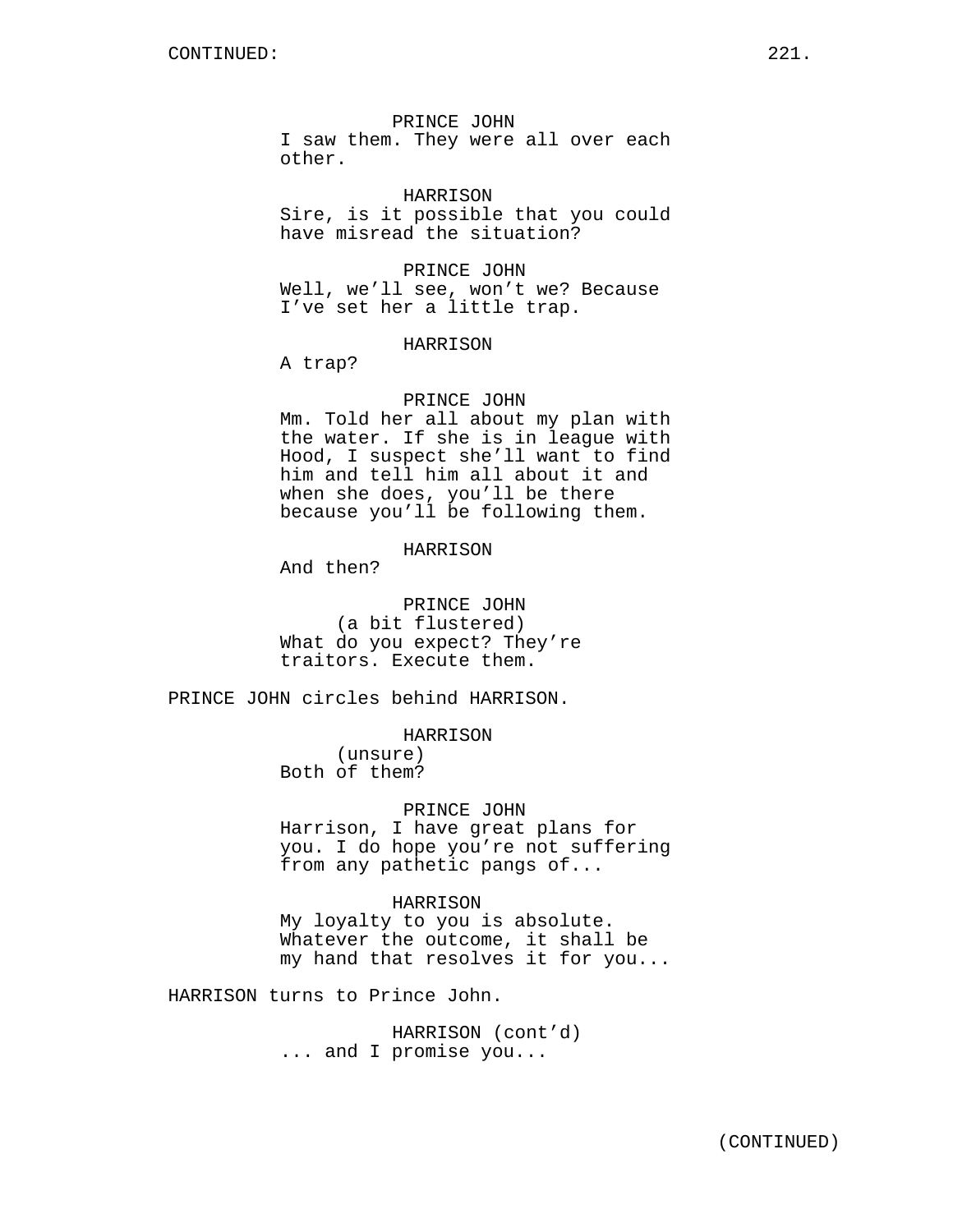PRINCE JOHN (interrupt) Yes, bored now. (turn away) Leave, please.

PRINCE JOHN sits. HARRISON leaves.

JUMP TO:

156 (307R) BARN 156

Two guards are talking quietly. The back door is ajar. TUCK pokes his head in. MUCH follows, making the door creak. TUCK holds a finger to lips.

TUCK

Shhhh.

The guards are playing a board game inside the front door. ALLAN slowly makes his way to the door, in a cloak and hood.

> ALLAN (huskily) Help me please?

The guards turn their heads to look at him.

ALLAN (cont'd)

Help me?

## GUARD

Naff off!

Behind the barrels, MUCH, with a rope, and ROBIN sneak in.

ALLAN This drought's made me so thirsty, that I... I need water, please.

GUARD There's no water here for you.

ALLAN I'm parched, sir... Please.

**GUARD** 

Get lost!

ALLAN Just a little too wet my mouth then, eh? It's as dry as a camel's bum in a sandstorm.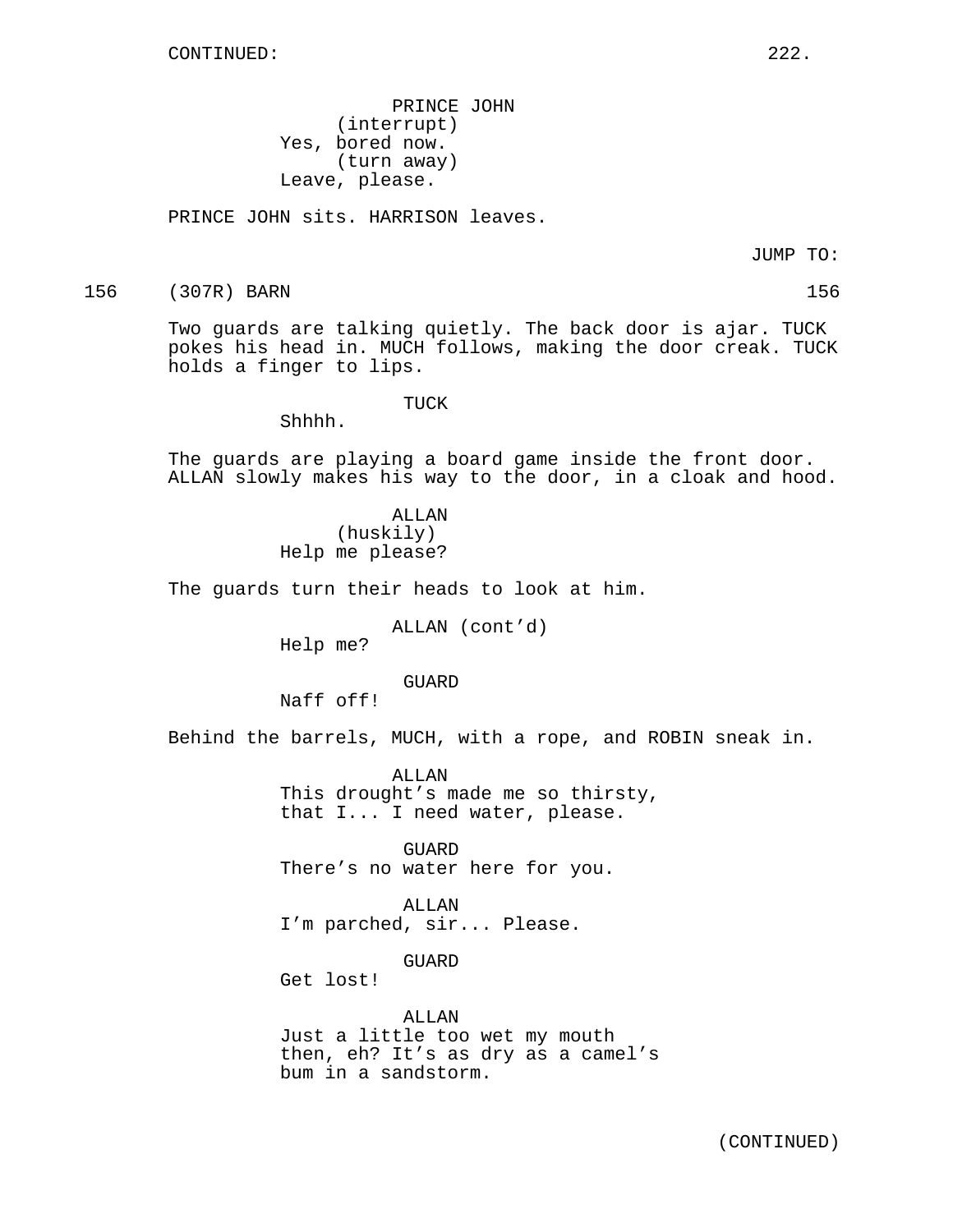GUARD

You're givin' me the hump.

The first guard stands. The second guard laughs, then stands.

## GUARD Now push off!

The two guards step towards ALLAN, the second behind the first.

> GUARD (cont'd) There's no water here for you.

ROBIN, behind them, leans his arm on a barrel.

ROBIN (cheekily) Really?

ROBIN points at the barrel with his other hand.

ROBIN (cont'd) Well, what's all this, then?

MUCH releases a barrel on a rope swing. The second guard ducks it and it knocks out the first. TUCK and MUCH catch it as it swings back.

ROBIN (cont'd)

And again!

The barrel swings forward again, knocking out the second guard. TUCK and MUCH nod at each other. ROBIN smiles. ALLAN comes in, stepping over the guards.

> ALLAN I mean, really. It's not like I asked for ice and a slice, was it?

MUCH laughs.

ROBIN Come on. (to Allan) Well done. (to all) Let's get this water to the villagers.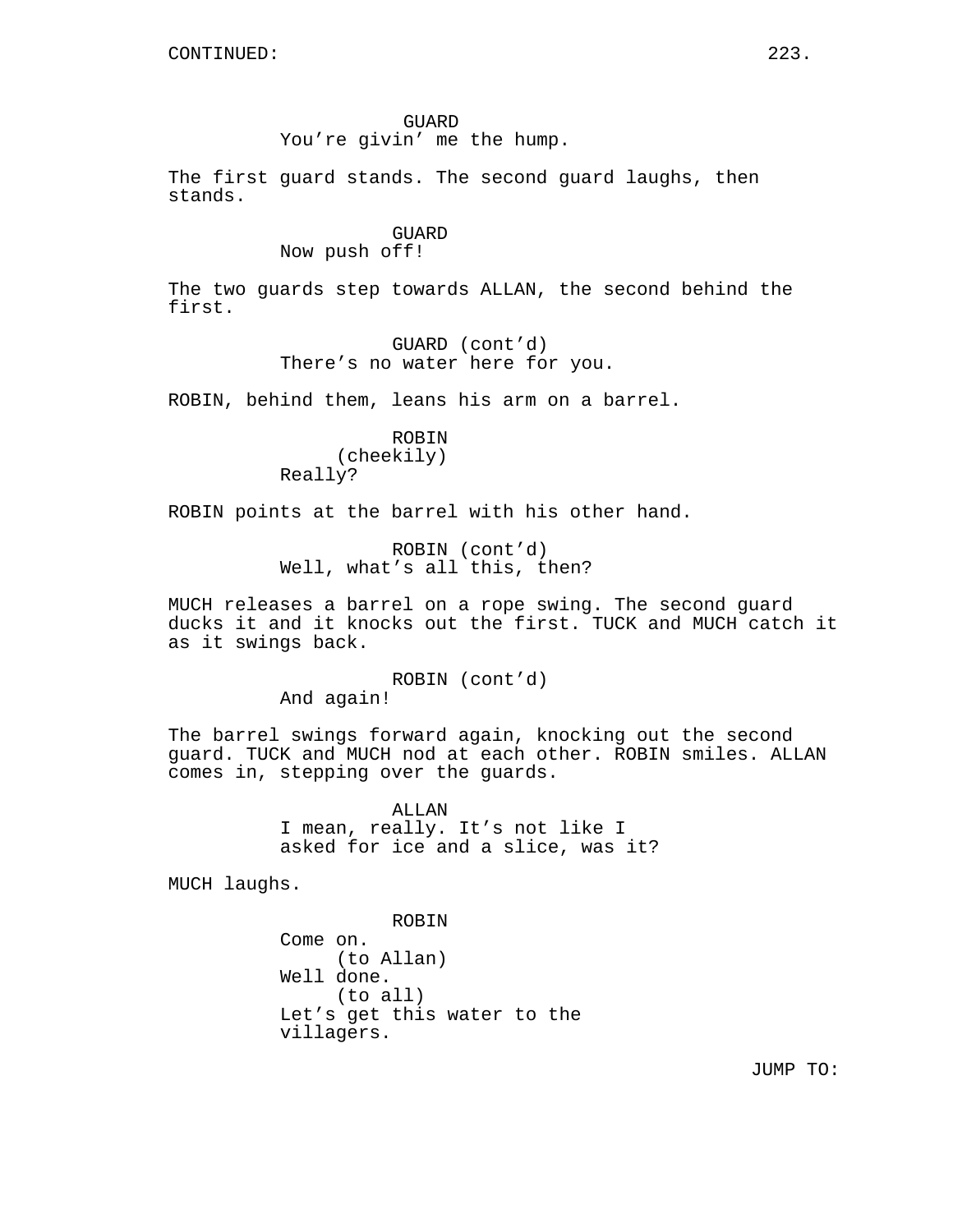The villagers are calmly lined up at the barrel. ALLAN pours water into a pitcher for an old woman. Another villager doles out some to a man.

MAN

Thank you.

WOMAN

Thank you.

ELEANOR bounces her baby, waiting in line.

ELEANOR Sh, sh, sh. It'll be fine.

ROBIN comes over.

ROBIN So what's his name then?

ELEANOR Actually, his name's Robin.

ROBIN Is it? Oh, thank you very much. That's very flattering.

ELEANOR No, after the bird.

ALLAN chuckles.

ELEANOR One landed on his crib the day he was born.

ROBIN (a bit embarrassed. Nod) Of course it did. Right, good, good.

ALLAN slightly smiles. Momentary pause, then ELEANOR lets him off the hook.

> ELEANOR Joke. It was after you.

ROBIN laughs. JACK has a pitcher of water in his hands.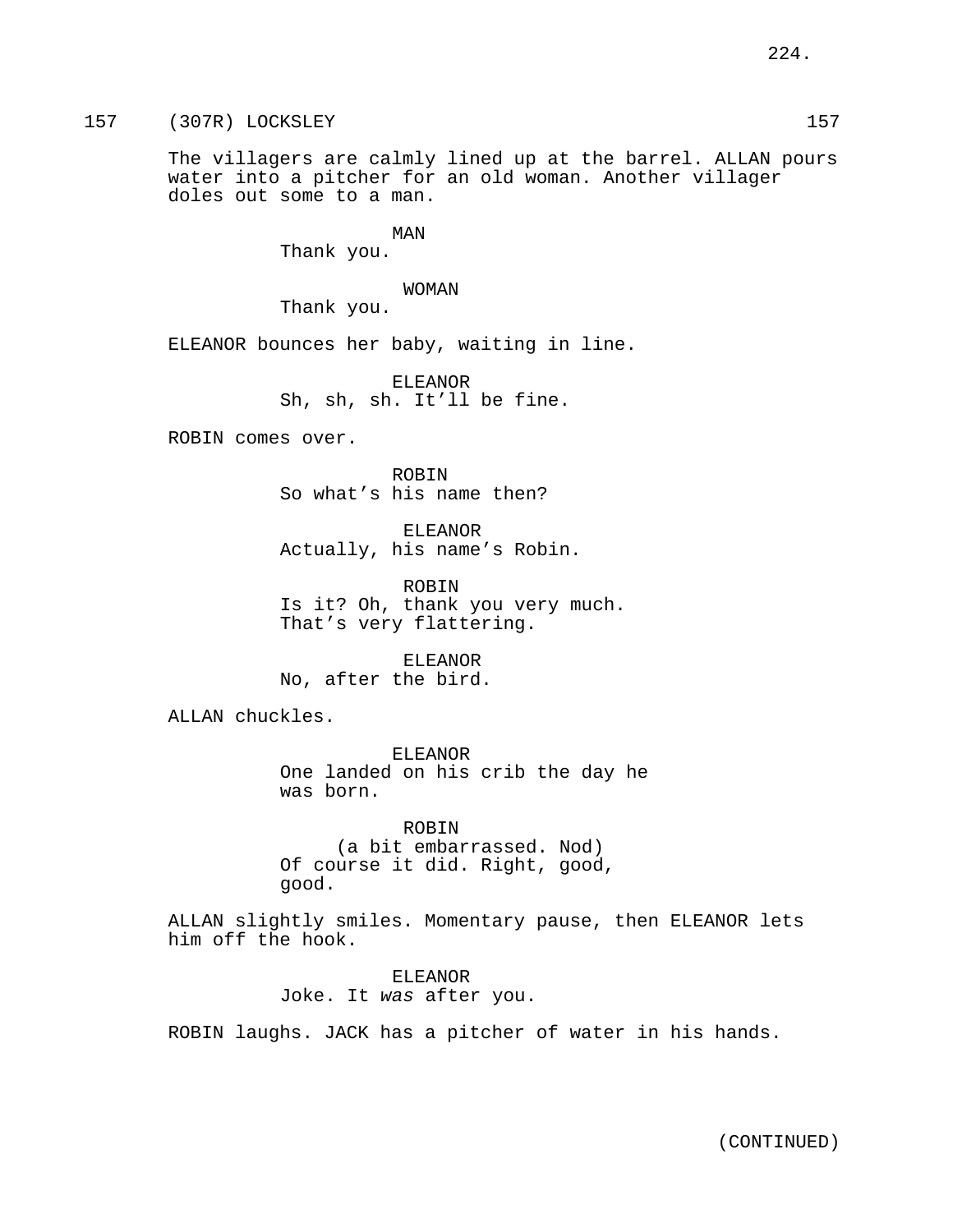JACK He's always been a poorly lad, so, er, we thought we'd give him a name of strength.

ROBIN gently tugs the baby's chin.

ROBIN

Hey, hello.

JACK steers his family away from the line. ROBIN wistfully watches them go.

> ELEANOR Let's have some water.

ROBIN turns away as MUCH comes over, but ROBIN walks away, slapping his wet cloth into his hand in despair. MUCH glances at what he saw ROBIN watching, sees the happy couple, then follows. ROBIN leans on a fence and puts the wet cloth on the back of his neck.

> MUCH Hey, what's wrong?

> > ROBIN

Oh...

ROBIN shakes his head and looks around.

ROBIN ...I envy them, Much. (beat) You know, they have (beat) nothing, and yet I envy them, (beat) their lives, because...

FOCUS ON: ELEANOR and baby Robin.

ELEANOR That's better.

FOCUS ON: ROBIN and MUCH

ROBIN ...they have each other... you know?

MUCH tries unsuccessfully to sound cheerful.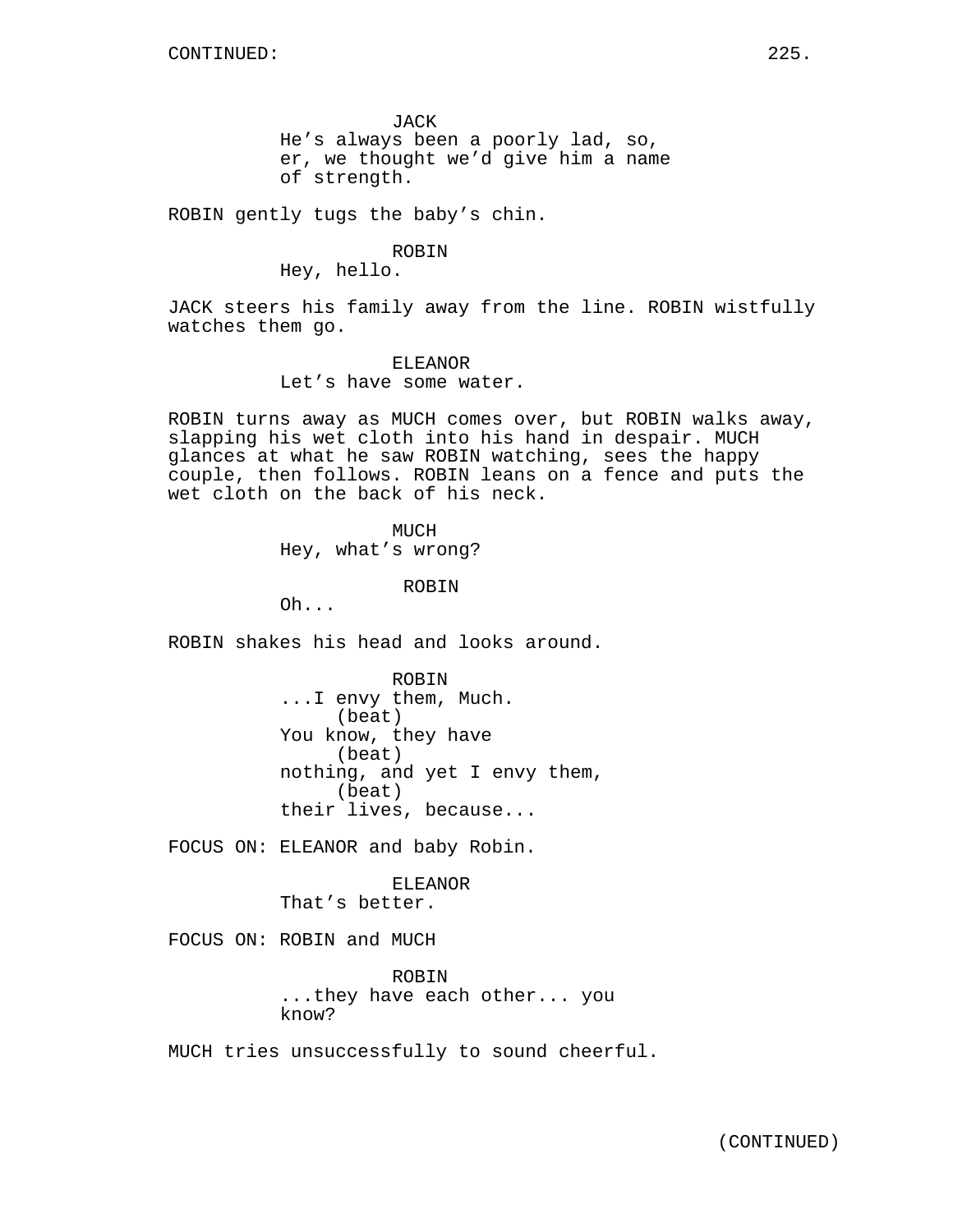MUCH Well... we've got each other.

ROBIN It's not the same though, is it?

MUCH

No, it's not.

ALLAN comes walking over.

ALLAN

Robin.

ROBIN

What is it?

ROBIN stands and goes to him.

ALLAN

Isabella just spoke to me as I was passing the manor. She said she had important information for you. She wants to meet you in the meadow.

ROBIN scratches his cheek, thinking.

ROBIN

Right, okay.

The gang are gathering to see what's up.

ROBIN (cont'd) (to Tuck) I'm going to have to leave you a while.

MUCH comes up to ROBIN.

ROBIN (cont'd) Just had a message from Isabella. I think she may have information about the problem with the well.

TUCK You think that's wise?

ROBIN (flustered) Oh, come on, Tuck. We've been through this.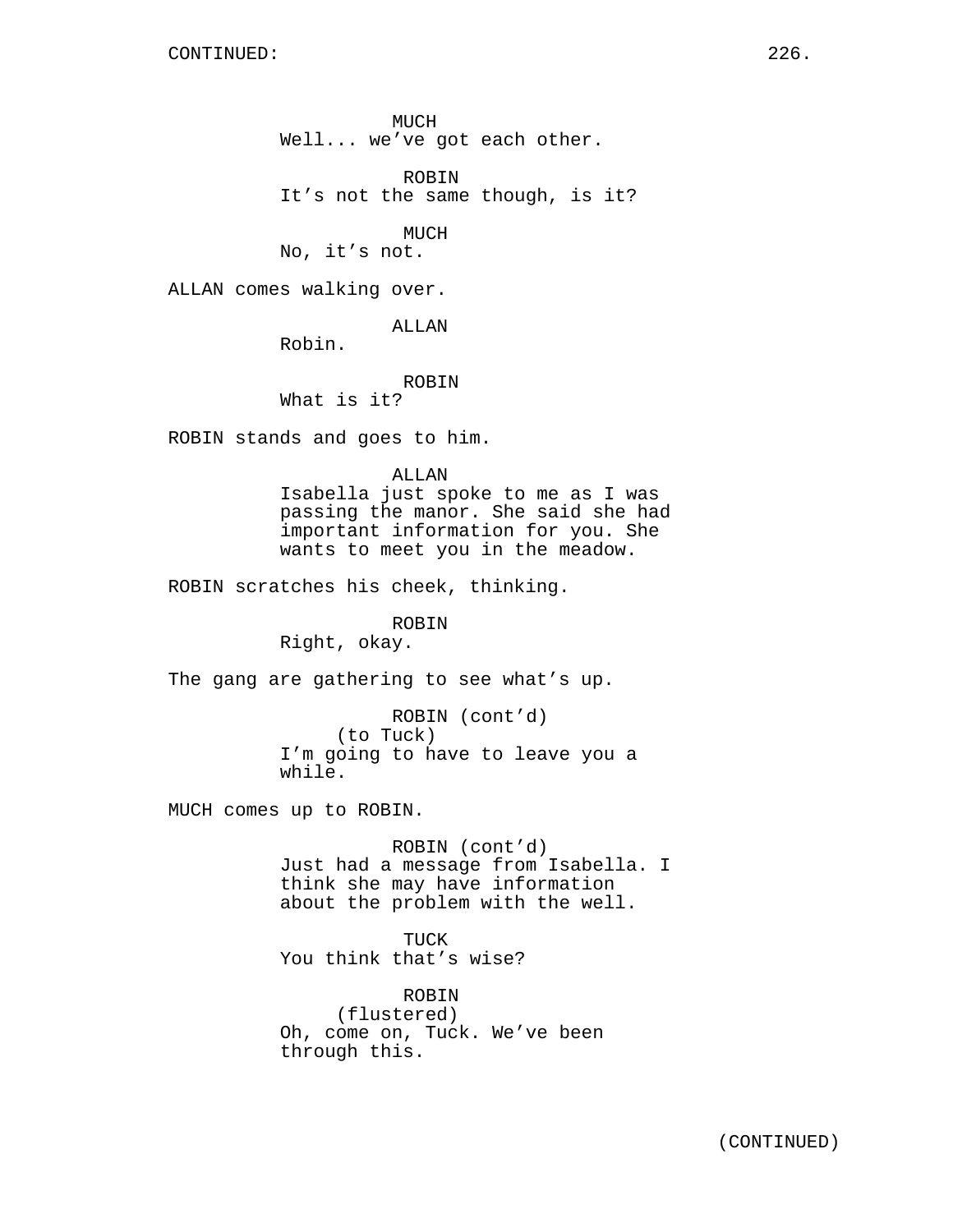TUCK My gut still tells me there's something not right about her.

LITTLE JOHN She helped us before, Tuck.

MUCH

She defied Prince John when she helped us put out the fire, huh?

TUCK

You really think she doesn't have ulterior motives? Or maybe you think she just likes you for being you?

ROBIN shows frustration with TUCK.

TUCK

The truth is Robin Hood is needed here. The water in these barrels will last each village a day or so at the most. Soon, the very old and the very young will start dying.

## ROBIN

(quietly. Keep temper) That's exactly why I should go and meet her. If she has information about the wells, then I...

TUCK

(interrupting) I hear there's water still in the Trent.

#### ROBIN

(angrily, frustrated) And I heard that there isn't. And even if I'm wrong, it's still only a temporary solution. We need something permanent and Isabella may offer us that. I'll be back. Wait for me here.

ROBIN leaves.

TUCK

Robin!

ROBIN grabs his bow and his jacket, then looks back at the gang.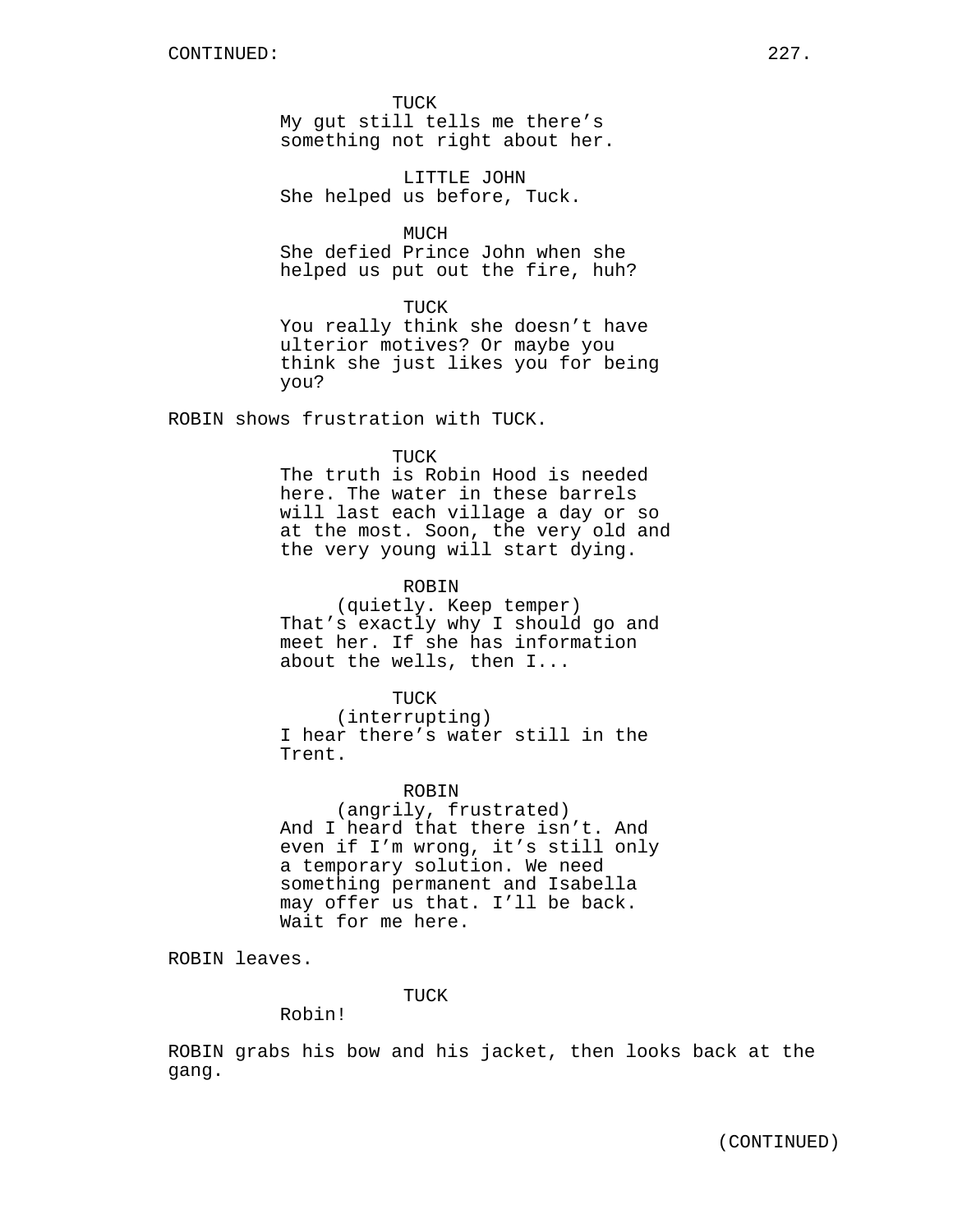# ROBIN

Wait here.

ROBIN runs off towards the meadow.

JUMP TO:

158 (307R) SHERWOOD - MEADOW 158

FOCUS ON: ISABELLA. ISABELLA walks into the meadow from the forest. She looks around for ROBIN.

FOCUS ON: HARRISON. HARRISON, still in the trees, watches her.

FOCUS ON: ISABELLA.

ROBIN (VO) Well, I am punctual...

ISABELLA, startled, turns around. ROBIN stands behind ISABELLA, his arm resting on his upright bow.

> ROBIN ...if nothing else.

ISABELLA quickly lets out her breath, smiling.

ISABELLA You have to stop doing that.

#### ROBIN

(smile) So... what's so important that you'd risk being seen with me in public?

ISABELLA seductively puts her hands on ROBIN's arm.

FOCUS ON: HARRISON. HARRISON's eyes widen.

FOCUS ON: ISABELLA and ROBIN

ISABELLA Prince John's blocked the spring that provides the water supply to the villages.

ROBIN We have to find a way of unblocking the spring then, don't we?

ISABELLA nods. ROBIN shifts his feet, listening.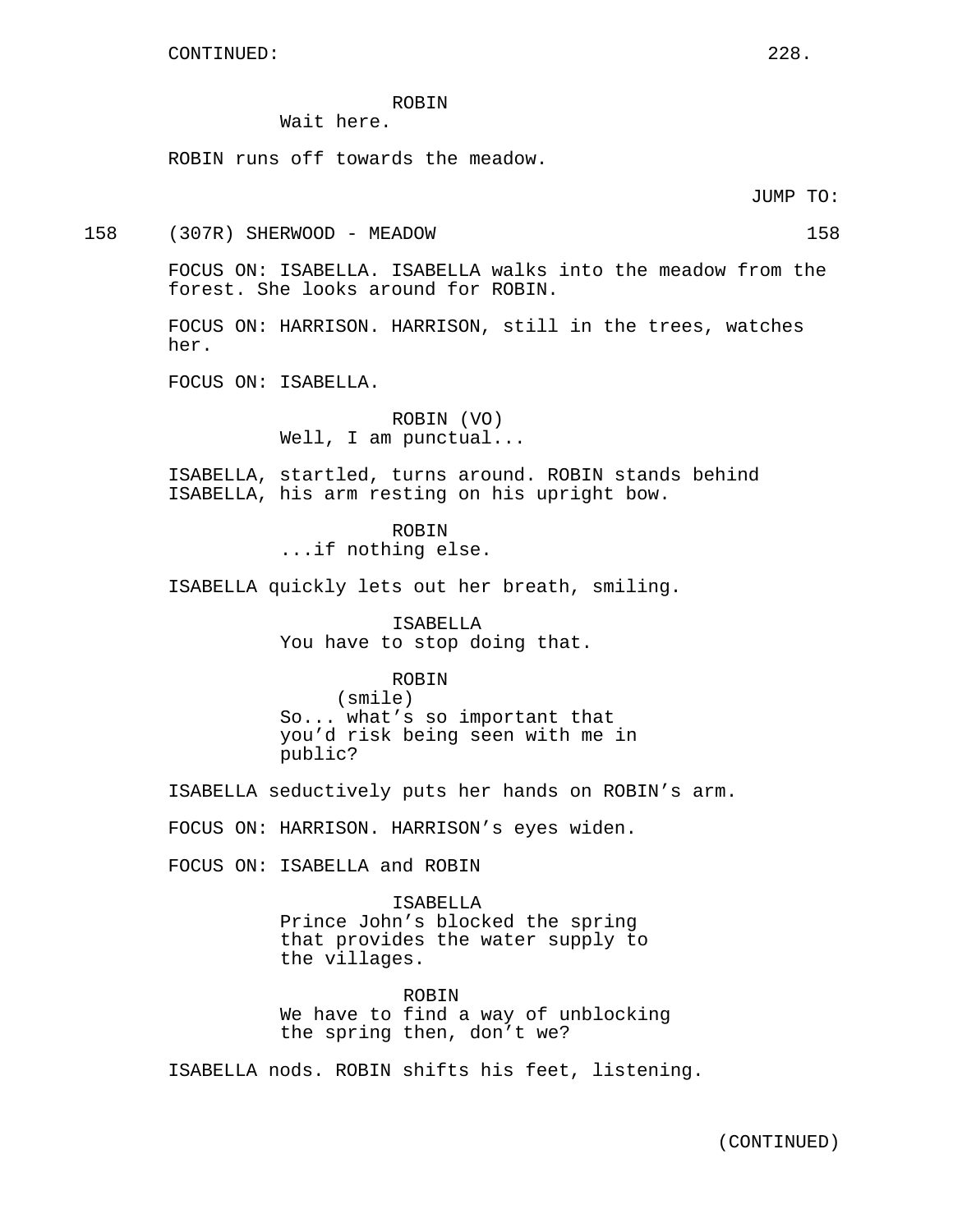ISABELLA There's another entrance to the chamber via an overflow outside the town. One of the guards told me about it. They start walking. ISABELLA (cont'd) It eventually leads to the chamber underneath the castle dungeons. If we... ROBIN chuckles at "we." ISABELLA (cont'd) ...go in that way, we can bypass the castle completely. ROBIN What do you mean... (beat) "we"? ROBIN stops and leans on the bow again. ISABELLA I mean, I can take you there myself. ROBIN (nod) Would you? (beat) And lead me straight into the dragon's lair. ISABELLA What do I have to do to make you trust me? (pause) Look, I have no interest in being on the losing side. ROBIN

(chuckle) So this is a politically motivated act.

ISABELLA (flirting) Call it what you want. Political maneuvering...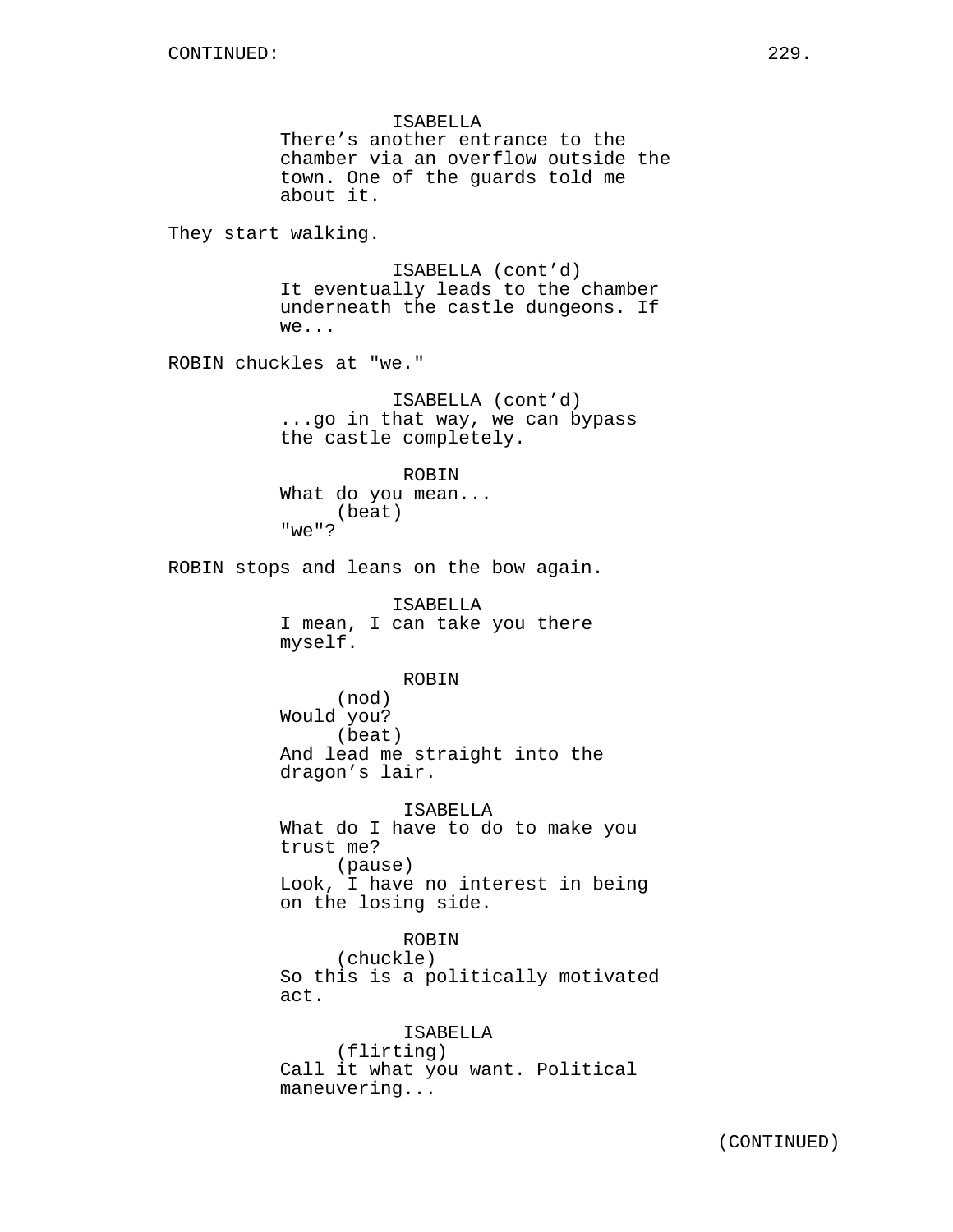ISABELLA laces her fingers in ROBIN's on the bow. FOCUS ON: HARRISON. He can't believe what he is seeing. FOCUS ON: ISABELLA and ROBIN. ISABELLA ...a naked attempt... to get you to like me more... She leans up to him. ROBIN pauses a moment, then kisses her. FOCUS ON: HARRISON. HARRISON slowly rolls back behind a tree. FOCUS ON: ISABELLA and ROBIN. ISABELLA pulls back. ISABELLA (cont'd) You can trust me, I swear. ROBIN (smile) Right. Well... ROBIN looks down, chuckles and steps back. ROBIN ...we have to go back and get the others. ISABELLA pouts. ROBIN puts a hand on her arm. ROBIN (cont'd) Because we're going to need all the help we can get. All right? And then we'll go straight to the entrance. ISABELLA silently begs him for a kiss, and he gives her a quick one. ROBIN (cont'd) Now, come on. ISABELLA tries to kiss ROBIN again, but he pulls back. ROBIN (cont'd) Come on.

ISABELLA playfully gives in, putting her hands up. They walk into the trees and ISABELLA takes ROBIN's hand.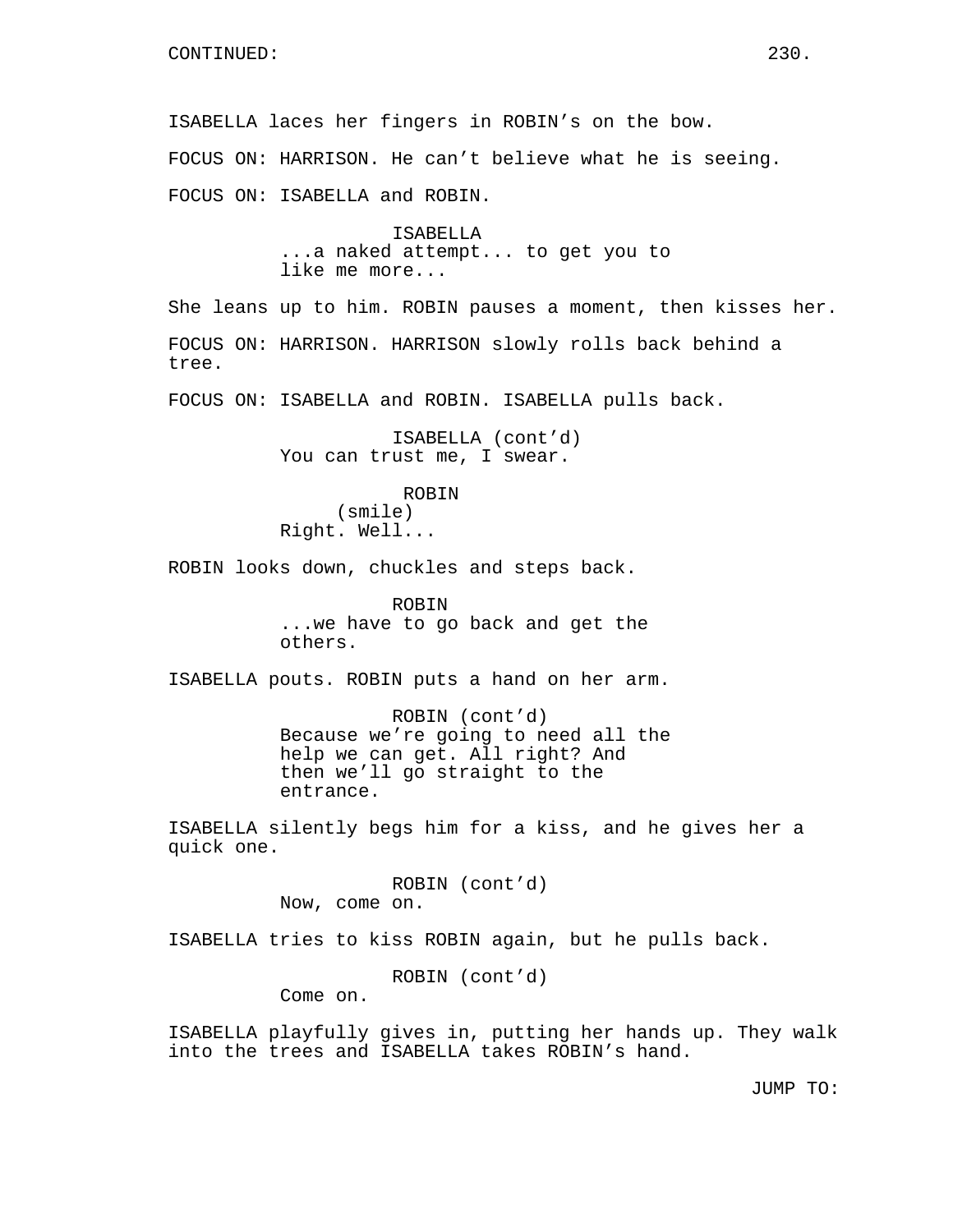159 (307R) LOCKSLEY 159

LITTLE JOHN runs through the village past TUCK.

## LITTLE JOHN

Horses! Run!

TUCK

Go!

TUCK falls in behind LITTLE JOHN and the gang drop everything to run under an awning in the background.

PRINCE JOHN enters on a white horse with guards following. The people gather round him. A wagon rumbles in carrying two barrels with the royal crest painted on them.

> PRINCE JOHN (smiling) Good morning!

PRINCE JOHN dismounts and goes to the center of the village.

PRINCE JOHN (cont'd) Good morning to you all, my, er... my children. You know, I know you've been suffering, and when you hurt... (beat) I hurt. (beat) Which is why I am here now. (beat) To dispense succour. (beat) Quench your thirst. (beat) And to give you the gift of life itself... (beat) ...through water.

PRINCE JOHN indicates the wagon.

PRINCE JOHN (cont'd) Water for every...

PRINCE JOHN sees another barrel lid with the royal crest in front of him. His face falls and he points at the stolen barrel.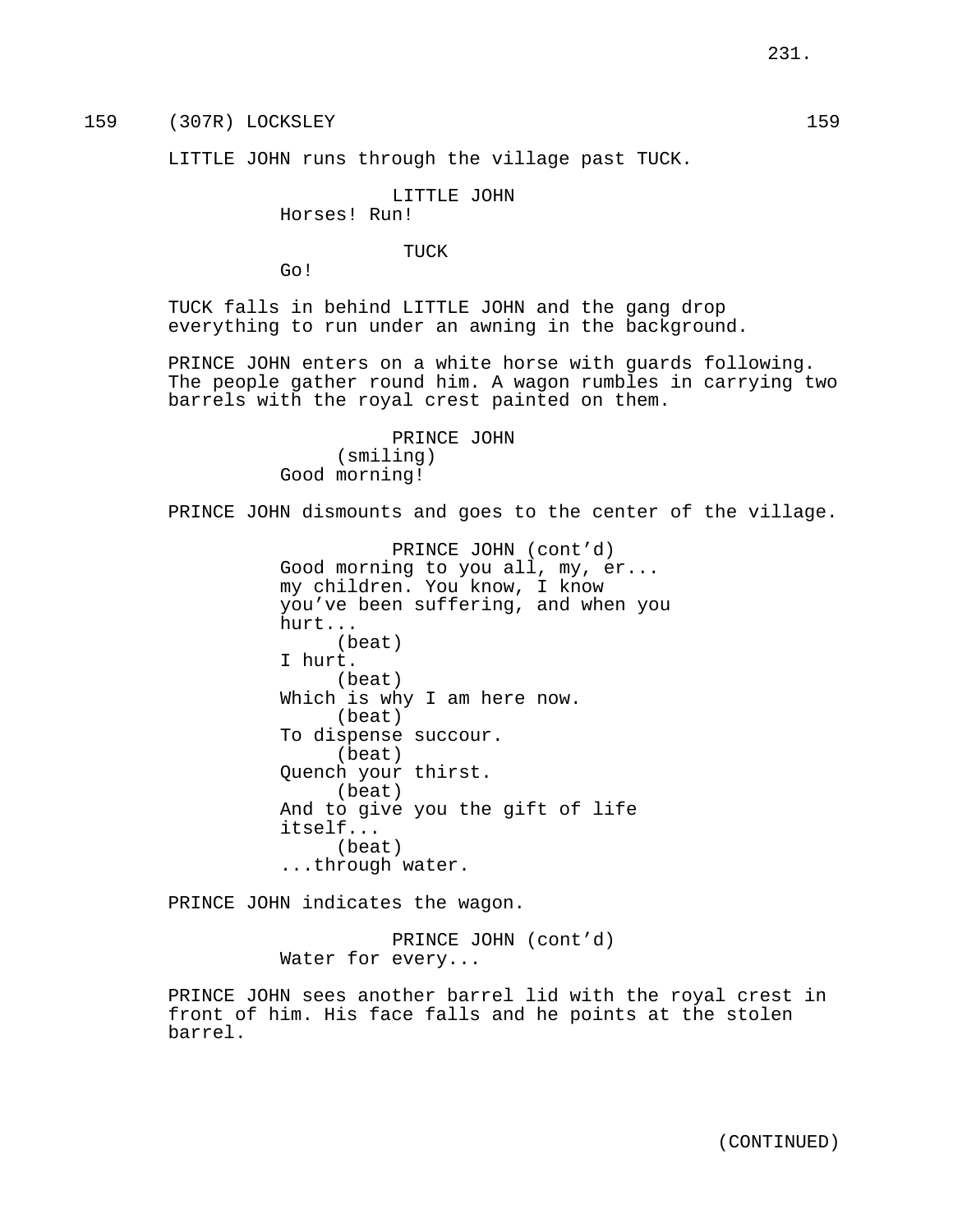PRINCE JOHN (cont'd) Where did you get that?

The villagers are silent. Some glance at the rogue barrel.

PRINCE JOHN (cont'd)

Huh?

PRINCE JOHN approaches a man and the man shies away. PRINCE JOHN holds his hand up.

> PRINCE JOHN (cont'd) Ah-ah-ah.

PRINCE JOHN smiles, chuckles, and puts a hand on the man's shoulder.

> PRINCE JOHN (cont'd) There's no need to be scared, as long as you tell the truth. You see... (beat) This water... (beat) Is mine. (beat) So... (beat) Where did you get it?

VILLAGE MAN Hood, sire.

PRINCE JOHN freezes a moment.

PRINCE JOHN

Of course.

PRINCE JOHN closes his eyes and restrains his temper.

PRINCE JOHN (cont'd)

Hood.

PRINCE JOHN turns to guards.

PRINCE JOHN (cont'd) Men, give this man a drink.

GUARD

Come here.

Two guards grab the man, one kicking him in the stomach, then they put his head in the barrel and hold it under water. JACK steps forward. PRINCE JOHN draws his sword.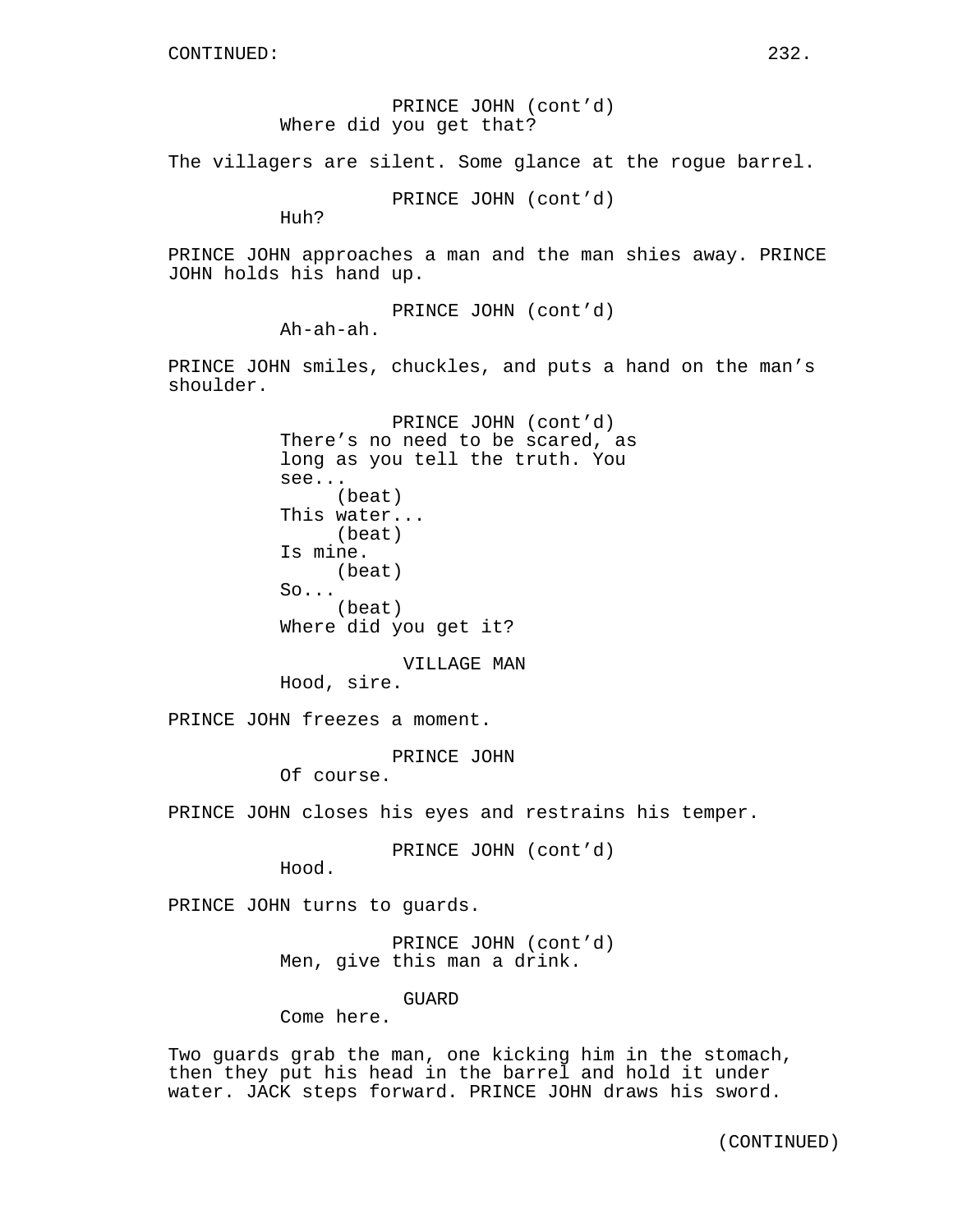PRINCE JOHN Ah-ah-ah-ah. I really wouldn't.

JACK steps back.

PRINCE JOHN (cont'd) You've seen already how your treachery pays!

PRINCE JOHN points around as he walks.

PRINCE JOHN (cont'd) You like my water so much, from now on you pay for it! (beat) A penny a gallon.

ELEANOR But sire, we don't have that sort of money.

PRINCE JOHN Well, sell something. Some grain, a cow, a grandparent, I don't care.

PRINCE JOHN walks off.

ELEANOR My baby needs water to live, sire.

PRINCE JOHN (go to Eleanor) Yes. On that we both agree.

PRINCE JOHN leaves. JACK steps behind his wife and puts his hand on her shoulder. PRINCE JOHN mounts his horse. The gang watch from their hiding place.

> PRINCE JOHN If you won't love me, then by God you'll fear me!

PRINCE JOHN nods at the guards at the barrel. They dump it and the man falls out, dead. PRINCE JOHN and the guards leave. MUCH runs out. ALLAN follows.

> LITTLE JOHN (to Tuck) What have we done?

LITTLE JOHN runs after ALLAN. TUCK slowly follows LITTLE JOHN.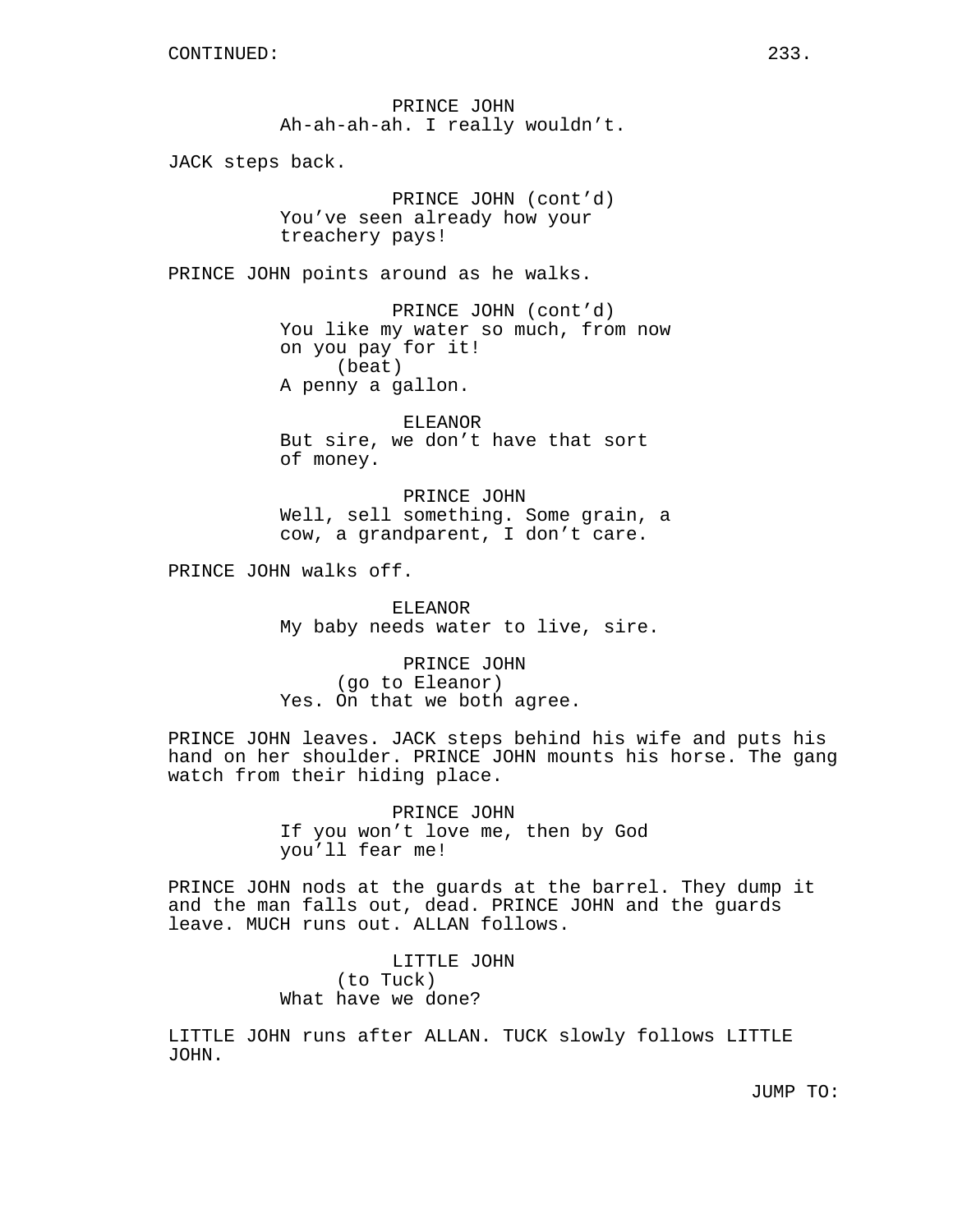160 (307R) SHERWOOD 160

ROBIN and ISABELLA walk, hand in hand. ROBIN is on ISABELLA's right side. ROBIN already knows the answer to the question he is about to ask.

> ROBIN What do you think your brother would say if he knew we were together?

> > ISABELLA

(laugh) Guy still wet the bed when he was twelve. He doesn't scare me.

ROBIN Yeah? I'll be sure to mention that to him the next time I see him.

ISABELLA laughs as HARRISON comes up behind them. He quickly puts a shackle on ISABELLA's wrist, then catches ROBIN's and does the same. ROBIN wonders how he managed to sneak up on them.

> ISABELLA (yelp at the cuff) What the...?

HARRISON pulls ROBIN's sword from its scabbard.

ROBIN It's Harrison, right?

HARRISON steps in front of them, pointing the sword at them with his left hand. HARRISON addresses ISABELLA.

> HARRISON How could you do this?

ROBIN looks at ISABELLA. Was Guy right, had she turned on them? [ROBIN and ISABELLA talk back and forth to each other as if HARRISON isn't saying anything.]

> ROBIN (to Isabella) What is this?

ISABELLA (pleadingly) Robin...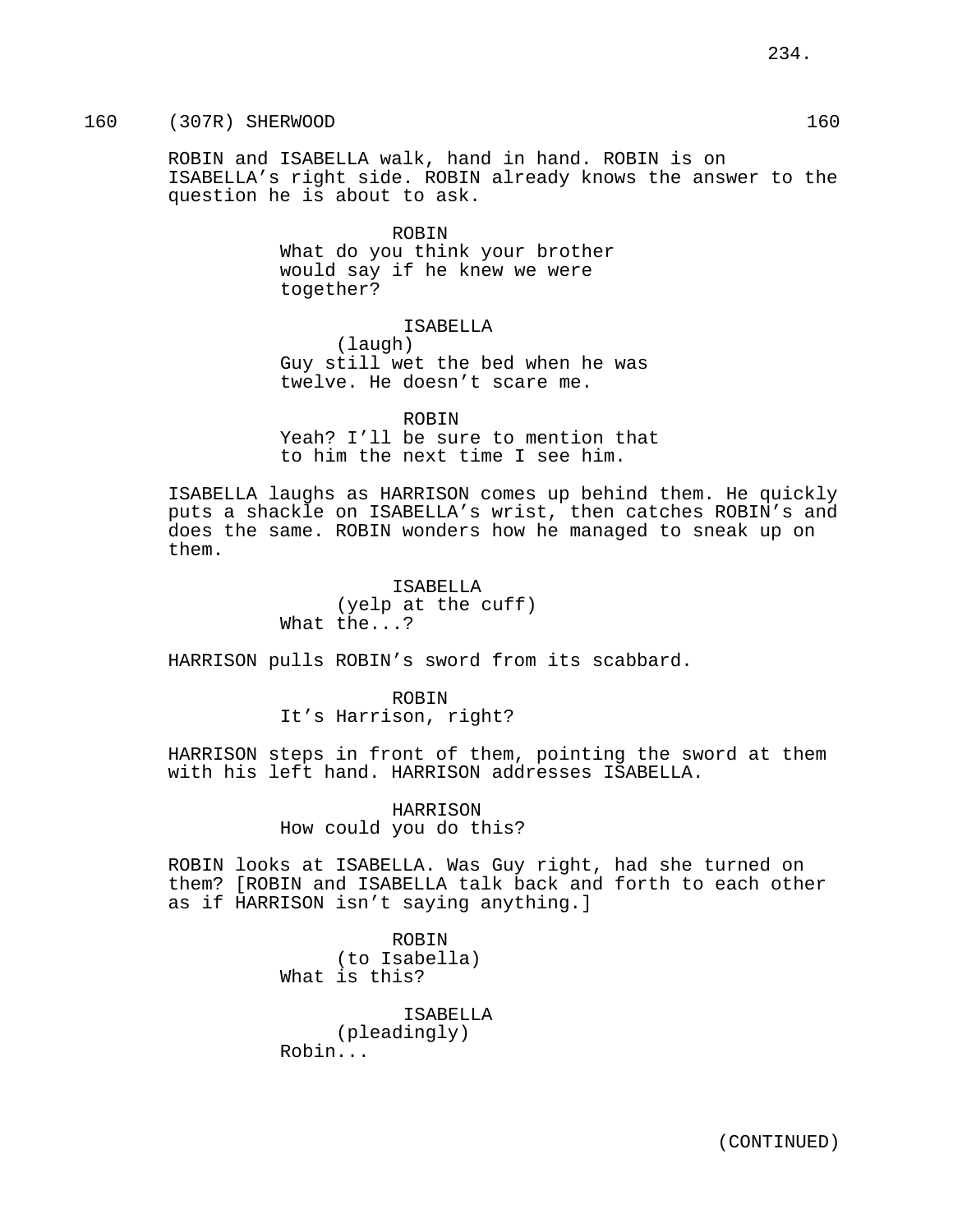ROBIN You tricked me!

ISABELLA I didn't trick you.

HARRISON Are you really with him?

ISABELLA I didn't know, I swear.

ROBIN How else would he know where we were?!

ISABELLA Well, he must have followed me!

ROBIN You're a liar!

HARRISON He's an outlaw! A murderer!

ISABELLA He shackled me! Why would he shackle me if I'd known?

ROBIN You kissed me. You made me believe that we may have a future together!

ISABELLA turns to HARRISON.

ISABELLA

Let me go!

Silence.

ISABELLA

Please.

ROBIN's eyes bounce back and forth between HARRISON and ISABELLA. HARRISON looks at ROBIN, then ISABELLA.

> HARRISON All right. I will. I'll give you another chance. For your brother. (beat) I mean, we all make mistakes, don't we?

Momentary silence.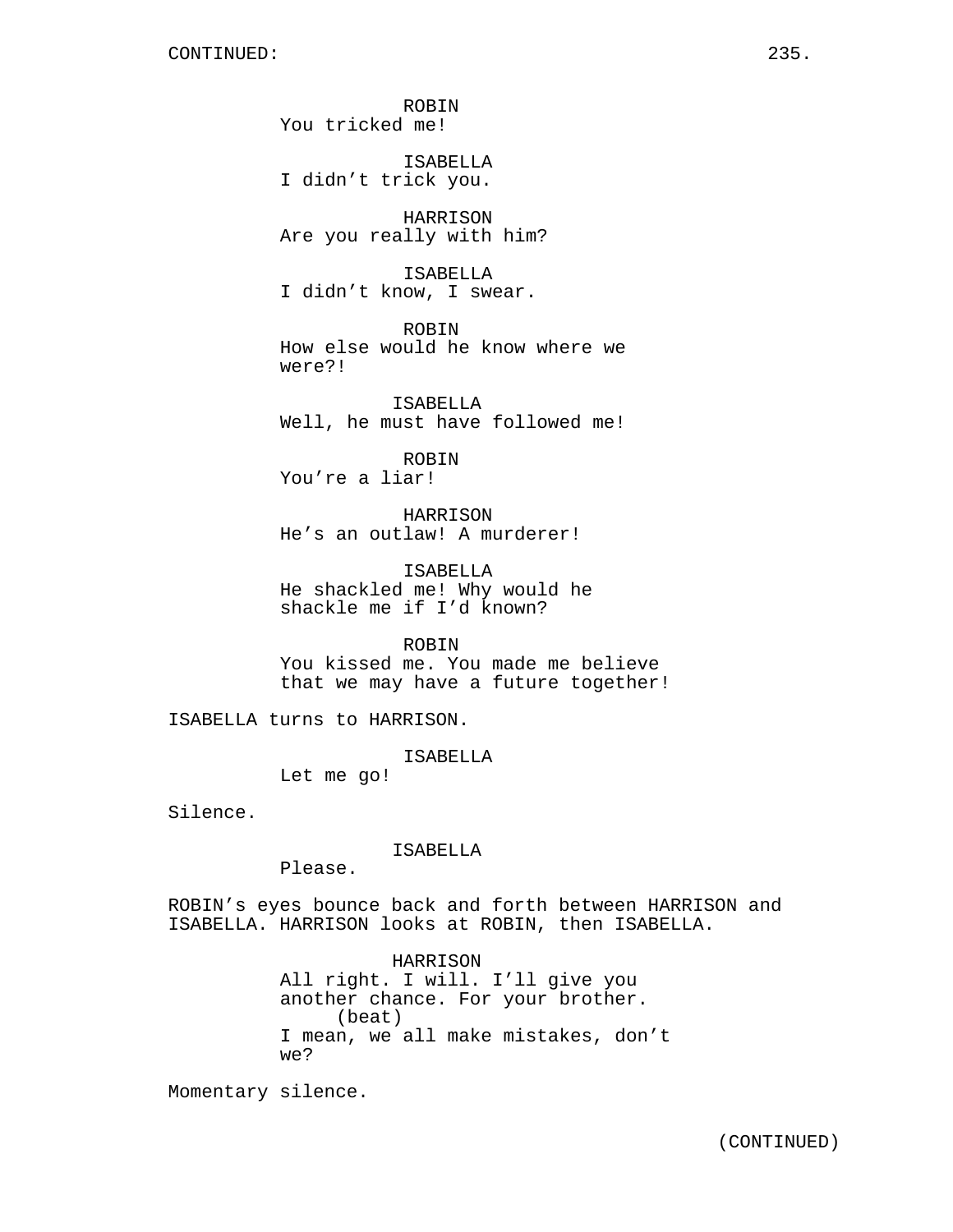HARRISON (cont'd) (to Isabella, gently) I will unshackle you.

ISABELLA

Thank you.

HARRISON On one condition.

ISABELLA (through her teeth) Why is there always one condition?

HARRISON Prove to me that you understand the terrible error you have made.

HARRISON glances at ROBIN.

HARRISON

Kill him...

ISABELLA stares at HARRISON. ROBIN glares intensely at HARRISON, then looks at ISABELLA.

> HARRISON (cont'd) ...in front of me...

HARRISON pulls out his sword from its scabbard and holds it up.

> HARRISON (cont'd) ...with this.

HARRISON points the second sword at ISABELLA.

HARRISON (cont'd) If you do that, I will lie to Prince John.

ISABELLA (warily) What does he know?

HARRISON I will tell him that he misread what he saw last night...

HARRISON holds out the hilt to ISABELLA.

(CONTINUED)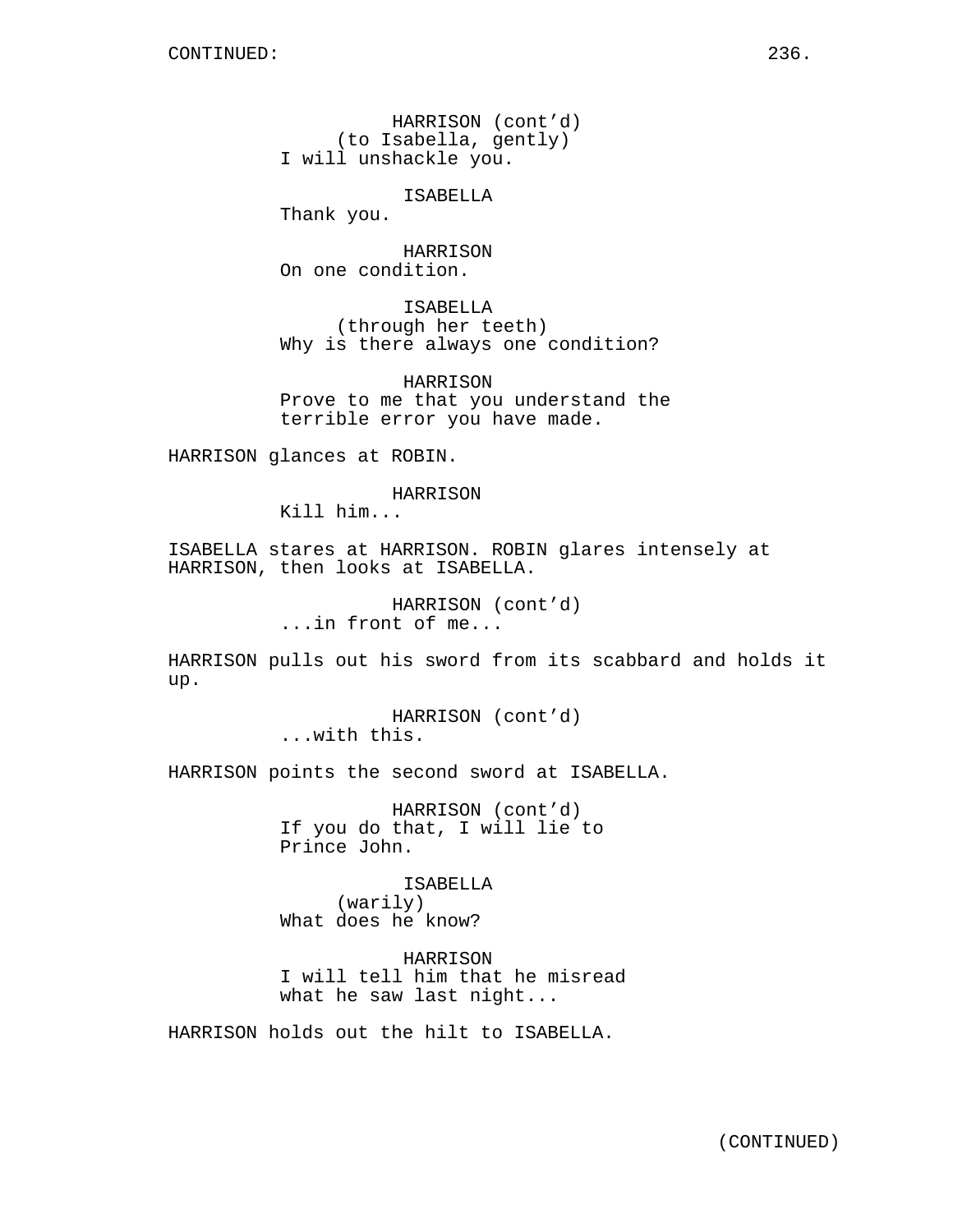HARRISON ...and your life will be spared. The debt I owe your brother repaid.

ROBIN looks at ISABELLA. ISABELLA stares, deciding.

ROBIN (disgustedly) Oh, just do it.

ROBIN looks away. ISABELLA is still. ROBIN looks at her again.

> ROBIN (cont'd) You're a rubbish kisser anyway. Just save us all the pretense and do it quickly.

ISABELLA glares at ROBIN.

ROBIN (cont'd) It'll make his day.

ISABELLA (scoff) Fine! I will, then. (to Harrison) You were right. It was obviously a mistake having anything to do with this weasel.

ROBIN warily glances at ISABELLA and HARRISON. ISABELLA looks at HARRISON.

> ISABELLA Unshackle me... and I'll put things right.

HARRISON ponders. ROBIN watches them carefully. HARRISON glances at ROBIN, then lowers the point of the sword in his left hand and lets it fall. He looks down as he reaches for the key entwined in the scabbard's belt. ROBIN punches HARRISON in the stomach with his bow. HARRISON doubles over and drops the key.

ISABELLA sees him raising the other sword over his head and pulls up ROBIN's bow to block it as ROBIN reaches down for his fallen sword.

ROBIN stabs at HARRISON, but HARRISON steps aside. ROBIN spins ISABELLA around and pulls her down to duck HARRISON's swing. They stand.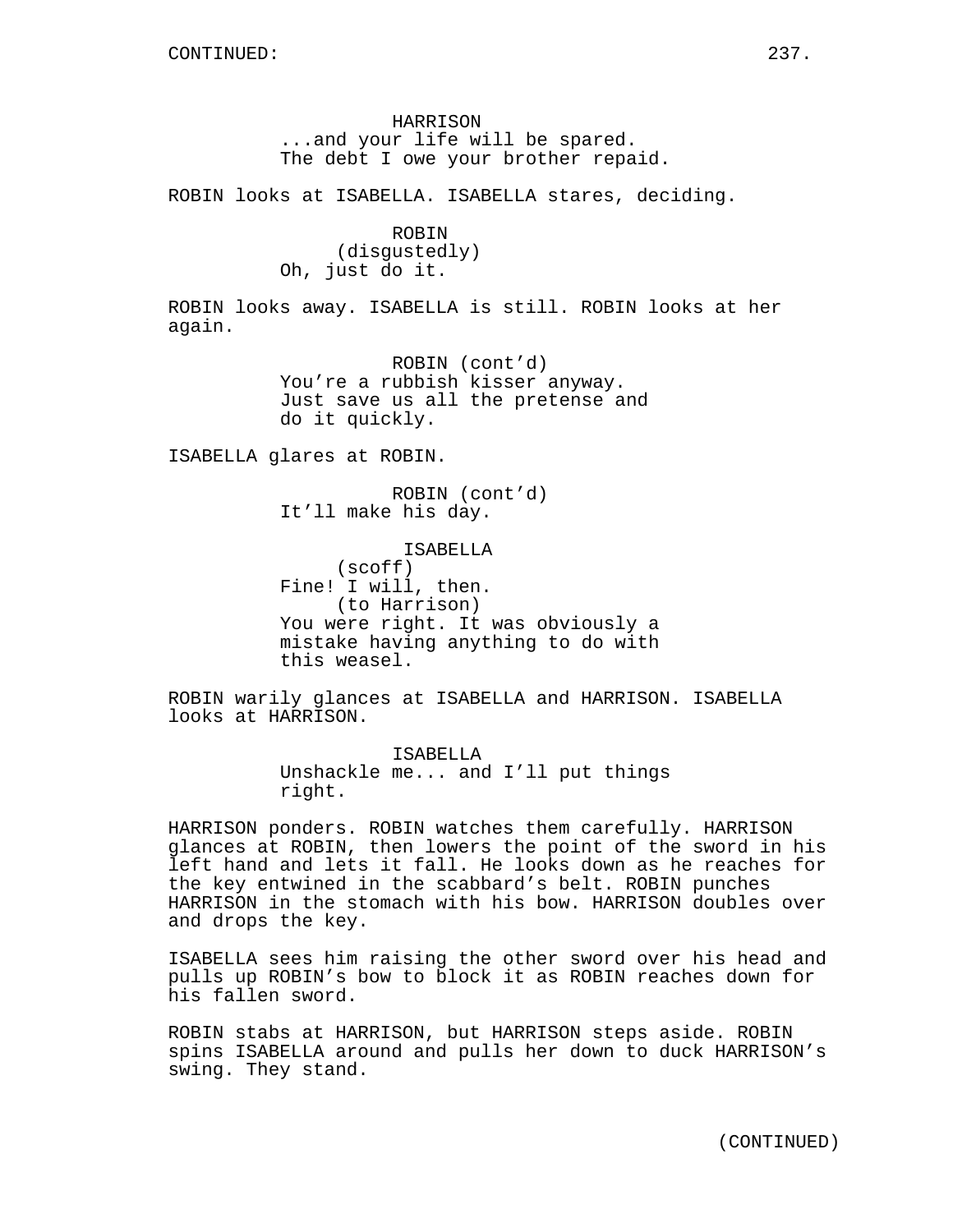ISABELLA spins round as ROBIN blocks, then she kicks their crossed swords away. HARRISON swings.

ROBIN blocks it with the gauntlet on his left forearm and swings at HARRISON. HARRISON ducks. ROBIN twists around, throwing the chain over ISABELLA's head, then grabs her from behind and throws her into HARRISON.

HARRISON grabs her left arm with his left hand and slams the hilt of his sword into her forearm, forcing her to drop the bow. He pulls her past him, pulling ROBIN along with her, and raises his sword. ROBIN is ready to block, then he back punches HARRISON with his shackled left hand, spins under the chain and stabs with the sword in his right but HARRISON deftly blocks.

ISABELLA pulls ROBIN back out of the way. HARRISON advances, swinging. ROBIN blocks with his arm, then brings his sword under and up to parry. ISABELLA sees a thick stick on the ground behind her and pulls on the chain, reaching for it and finally picks it up as HARRISON disarms ROBIN and holds him by the throat. ISABELLA swings the stick over both men's heads.

HARRISON lets go of ROBIN to block the stick with his arm. ROBIN ducks, grabbing the stick, as ISABELLA kicks HARRISON's other arm off ROBIN, who follows with a kick to HARRISON's groin. HARRISON falls back. ROBIN spins, pulling ISABELLA around him, and swings the stick into HARRISON's jaw. HARRISON falls to the ground unconscious, rolling onto his back. ROBIN also falls from the momentum and ISABELLA with him.

ISABELLA sits up, holding her arm where HARRISON hit it.

ROBIN You were going to do it.

ISABELLA What are you talking about? I was tricking him. I helped you fight him.

ROBIN (sit up) That was helping me?

ISABELLA I gave you the piece of wood, you fool.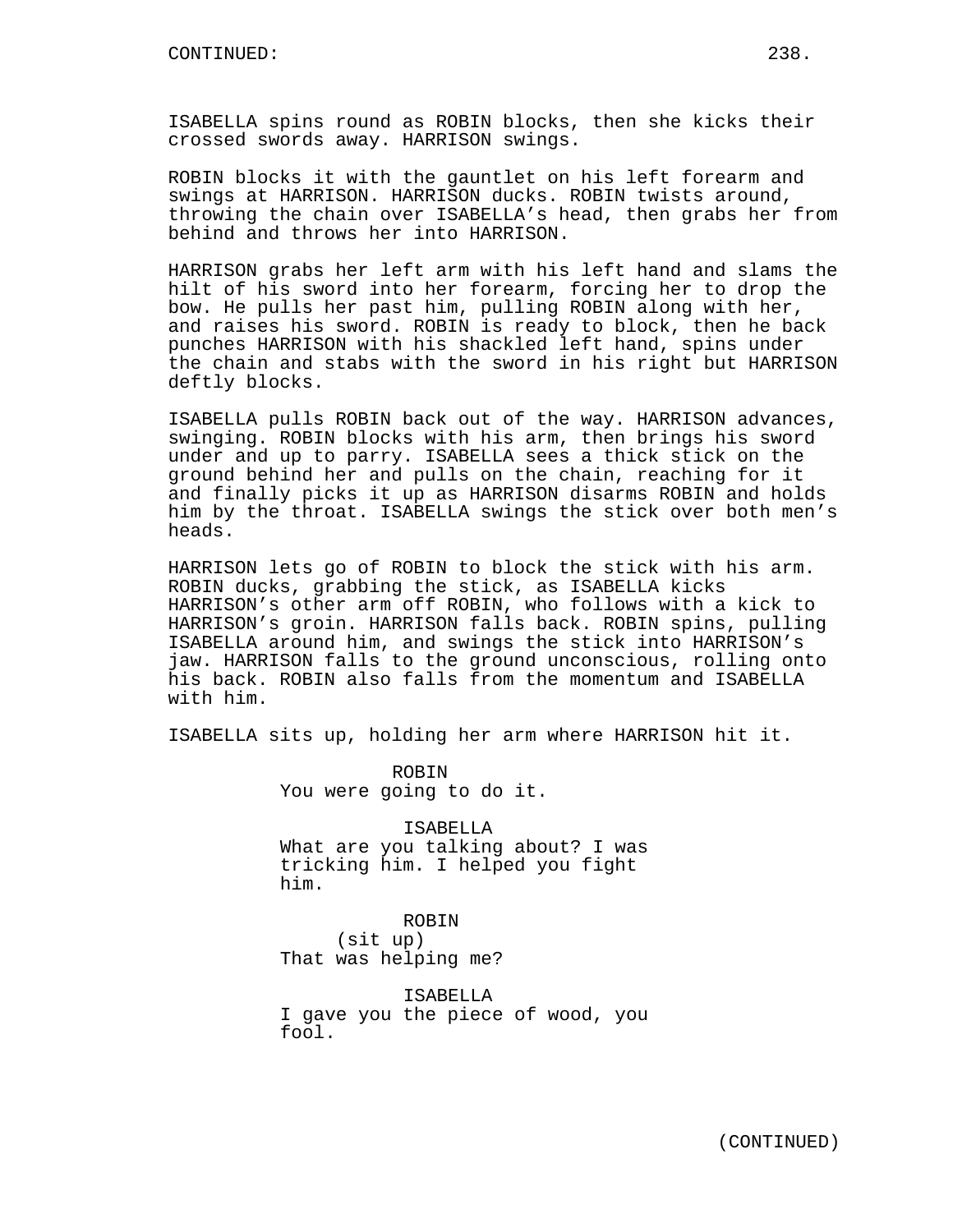ROBIN What do you mean "gave it to me"? I took it from you!

ISABELLA (sarcastically) Oh, yeah, of course you did, 'cause you are so perfect.

#### ROBIN

Oh, shut up.

ROBIN stands, and incidentally ISABELLA must, too. ROBIN walks to HARRISON. ISABELLA picks up ROBIN's sword and inspects it. ROBIN watches her, sensing her intent.

> ROBIN What are you doing?

No answer. ROBIN holds up his hands to her.

ROBIN (cont'd) Isabella, once you do it, there's no going back. There's nothing more to be said or done.

ISABELLA This will do all the talking I need.

She starts to step over HARRISON.

ROBIN Whoa, whoa, whoa, whoa.

ROBIN reaches slowly for the cross-guard of the sword.

ROBIN (cont'd) (whisper) Don't do it.

ROBIN gently grasps the guard.

ROBIN (cont'd) Come on. Give it to me.

ISABELLA lets go of the hilt and ROBIN gently takes it away. ROBIN puts the sword down behind him.

ISABELLA

Get the key.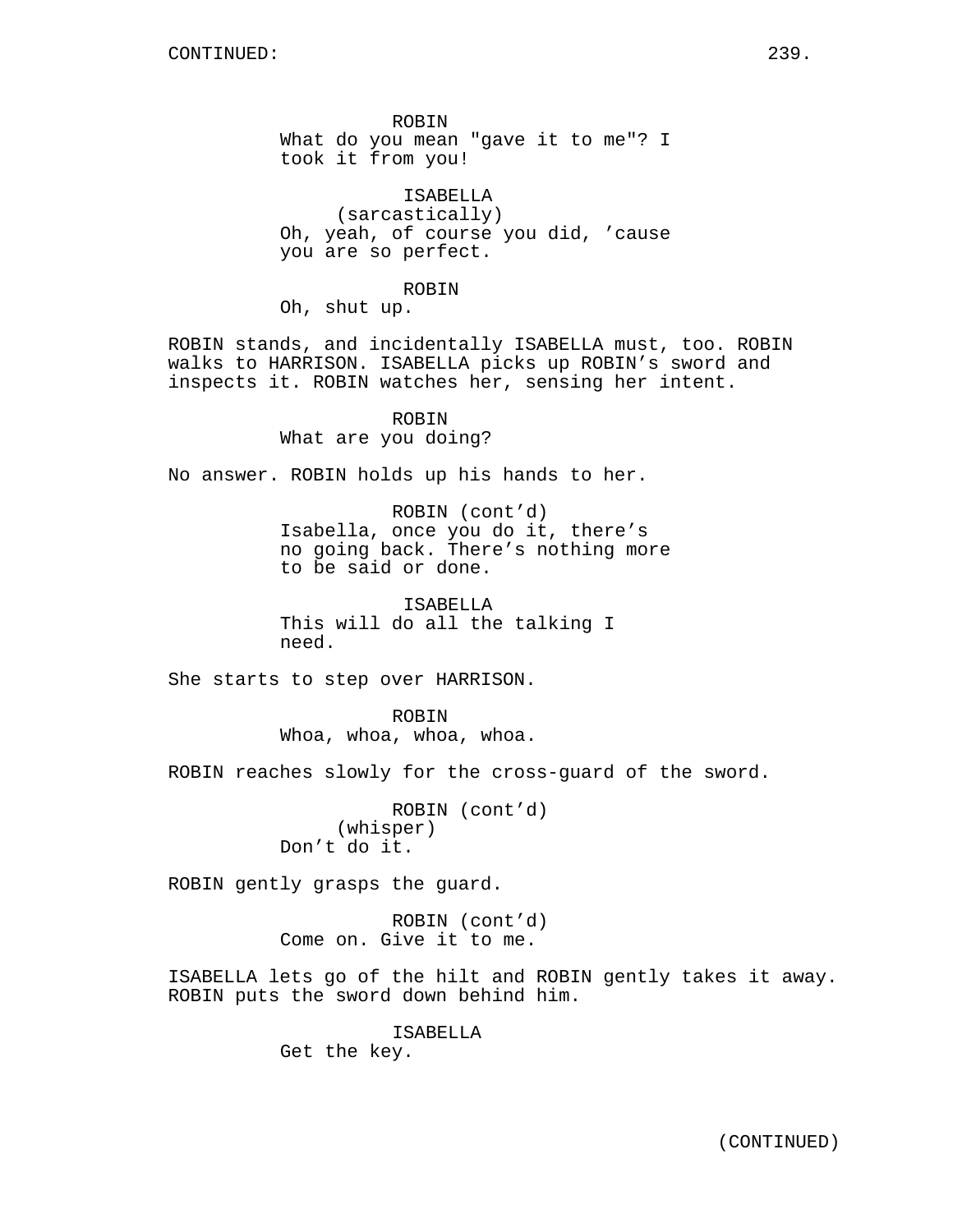ISABELLA stands. ROBIN nods and reaches into HARRISON's clenched fist for the key. It's not there. ROBIN rubs his eyes with thumb and forefinger. ROBIN (sarcastically) Great. ISABELLA (sigh) Oh, no. ROBIN Look, it's all right. It'll be fine. (think) We'll go to Clun. It's nearer than the camp and there'll be a blacksmith there. ISABELLA (look down at him) Take it back. ROBIN (stand) Take what back? ROBIN walks past ISABELLA. ISABELLA The bit about being a rubbish kisser. Take it back. ROBIN (face her. Impatiently) Fine, you're not a rubbish kisser. ISABELLA So why did you say it? ROBIN To make you angry. ISABELLA frowns at him. ROBIN

We need to tie him up.

ROBIN bends over HARRISON as ISABELLA ponders his motive.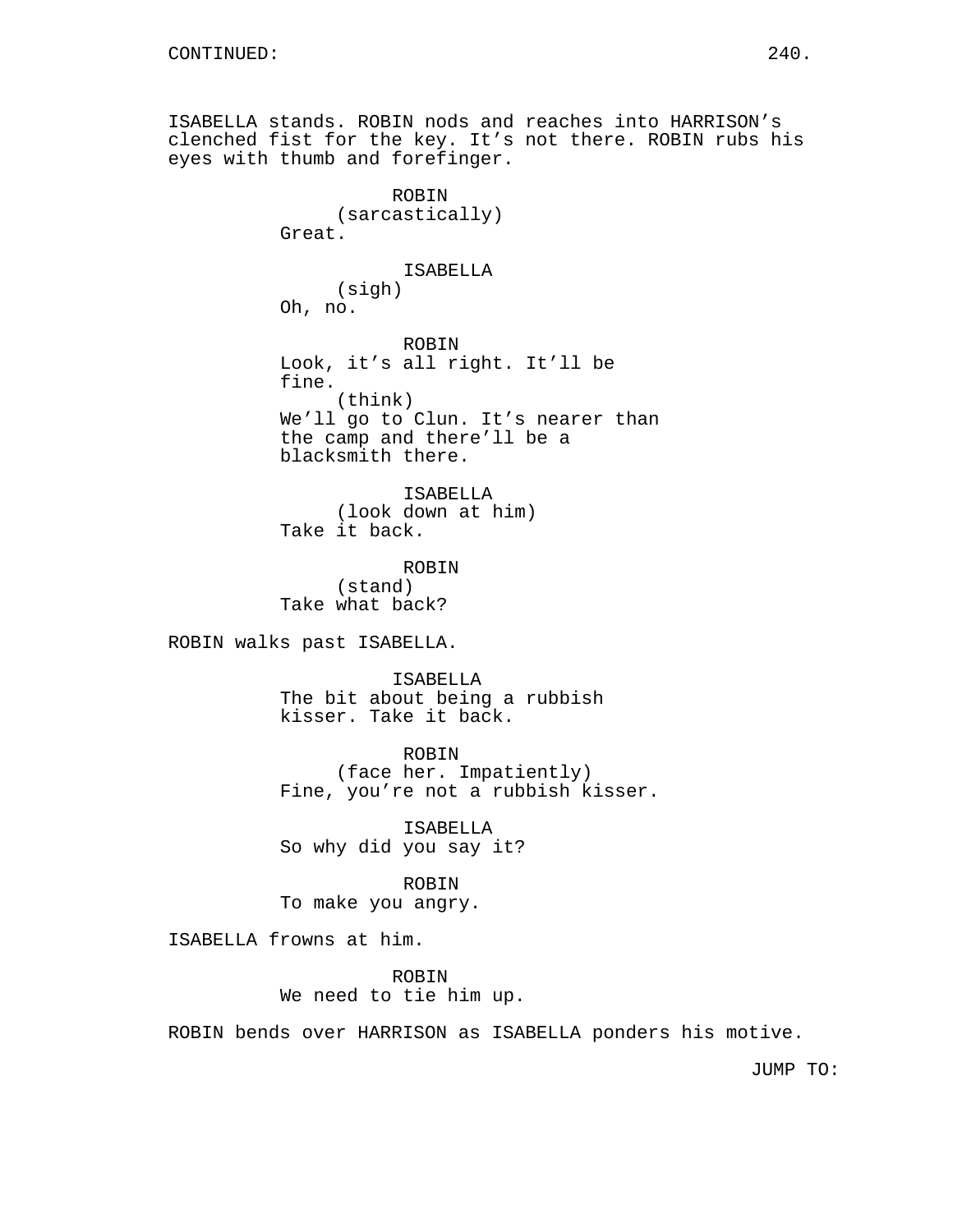PRINCE JOHN It's a fine line, isn't it, between love and hate?

He looks at the gold coin in his hand.

PRINCE JOHN (cont'd) Two sides of the same coin, really. Maybe they need to truly hate me before they can understand how to truly love me.

PRINCE JOHN thinks, sighs, and then turns to a guard.

PRINCE JOHN (cont'd) A penny a gallon. Put guards on all the roads to the River Trent. Any water in there is now requisitioned by me... for the good of the nation.

JUMP TO:

162 (307) SHERWOOD 162

ISABELLA and ROBIN, who has retrieved his sword, walk and approach a fork in the path. ROBIN takes the right path, and ISABELLA the left, until the chain pulls taut and stops them.

> ISABELLA Clun's this way.

ROBIN It's this way.

ISABELLA (scoff) I know which way it is.

ROBIN

Isabella, I live in the forest. I know which way Clun is. It's this way.

ISABELLA All right. You think I'm going to lead you into another trap, right?

ROBIN hangs his head in frustration.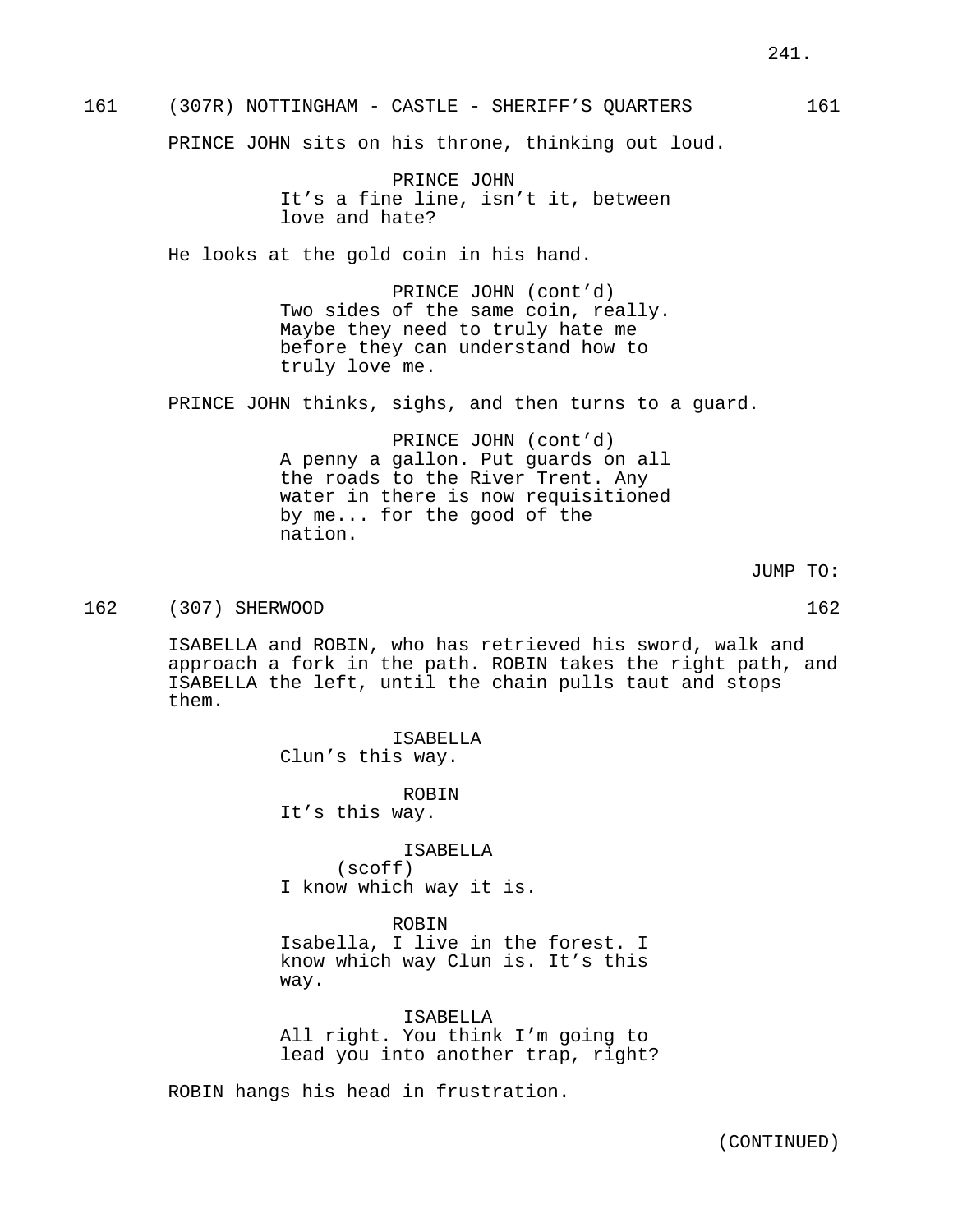ISABELLA

Fine.

ROBIN raises his head.

ISABELLA (cont'd) We'll go your way.

ROBIN (think) Well, if you think your way...

ISABELLA (interrupt) No, no, no, no, no, no.

ROBIN Then we can go your...

ISABELLA (interrupt) No, really.

ROBIN (firmly) Isabella... I am letting you have your own way. Now surely you can't get angry with me for letting you have your own way, can you?

ISABELLA You've not been out with many women, have you?

ROBIN is trying to be patient.

ROBIN

There are people who need our help and they need it fast. We can go whichever way you want, all right? But just decide.

ISABELLA

(put off) Fine.

ISABELLA starts walking down the right path. ROBIN, flustered, has to follow.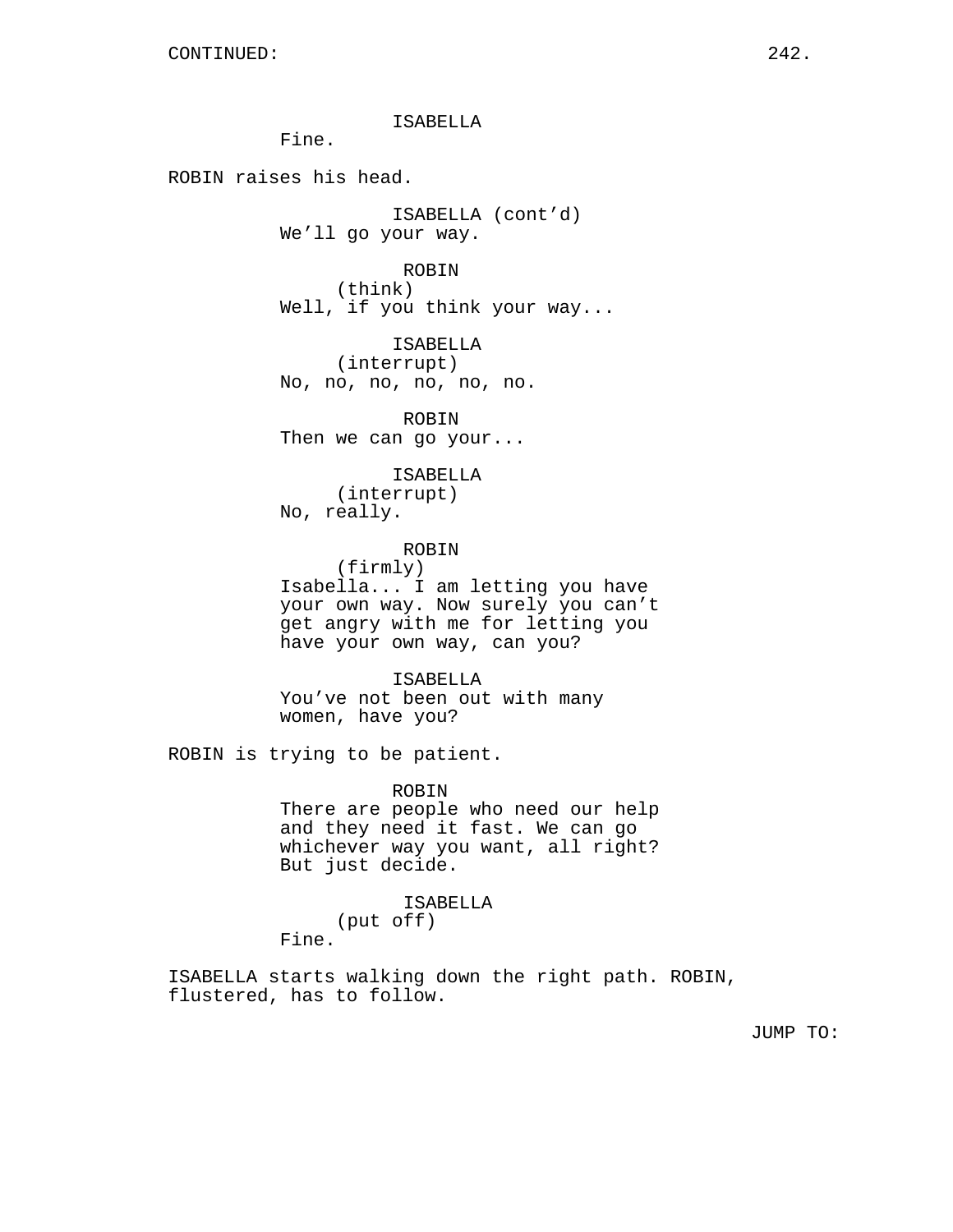## 163 (307R) LOCKSLEY 163

The sun shines brightly. LITTLE JOHN finishes talking to a woman, pats her leg, stands, and walks to the well. TUCK is with JACK, ELEANOR, and baby ROBIN.

> TUCK How long's he been this ill?

JACK Since the water ran out.

> ELEANOR (agreeing)

Mm.

(kiss baby) It's just a fever. He's going to be fine.

TUCK (nod) Absolutely.

TUCK smiles. JACK and ELEANOR exchange reassuring smiles. TUCK stands and goes over to the well. MUCH is sitting against it. ALLAN is leaning on a ladder nearby and LITTLE JOHN is standing between MUCH and ALLAN.

> TUCK (to Little John) We need to do something.

> > ALLAN

Robin told us to wait here.

TUCK

That baby has a few hours at the most. His temperature's raging. All the wells and springs around Nottingham have dried up. We need to go to the river.

LITTLE JOHN And maybe we take the weaker ones with us.

MUCH

Yes.

ALLAN But what if there is no water there?

TUCK hangs his head.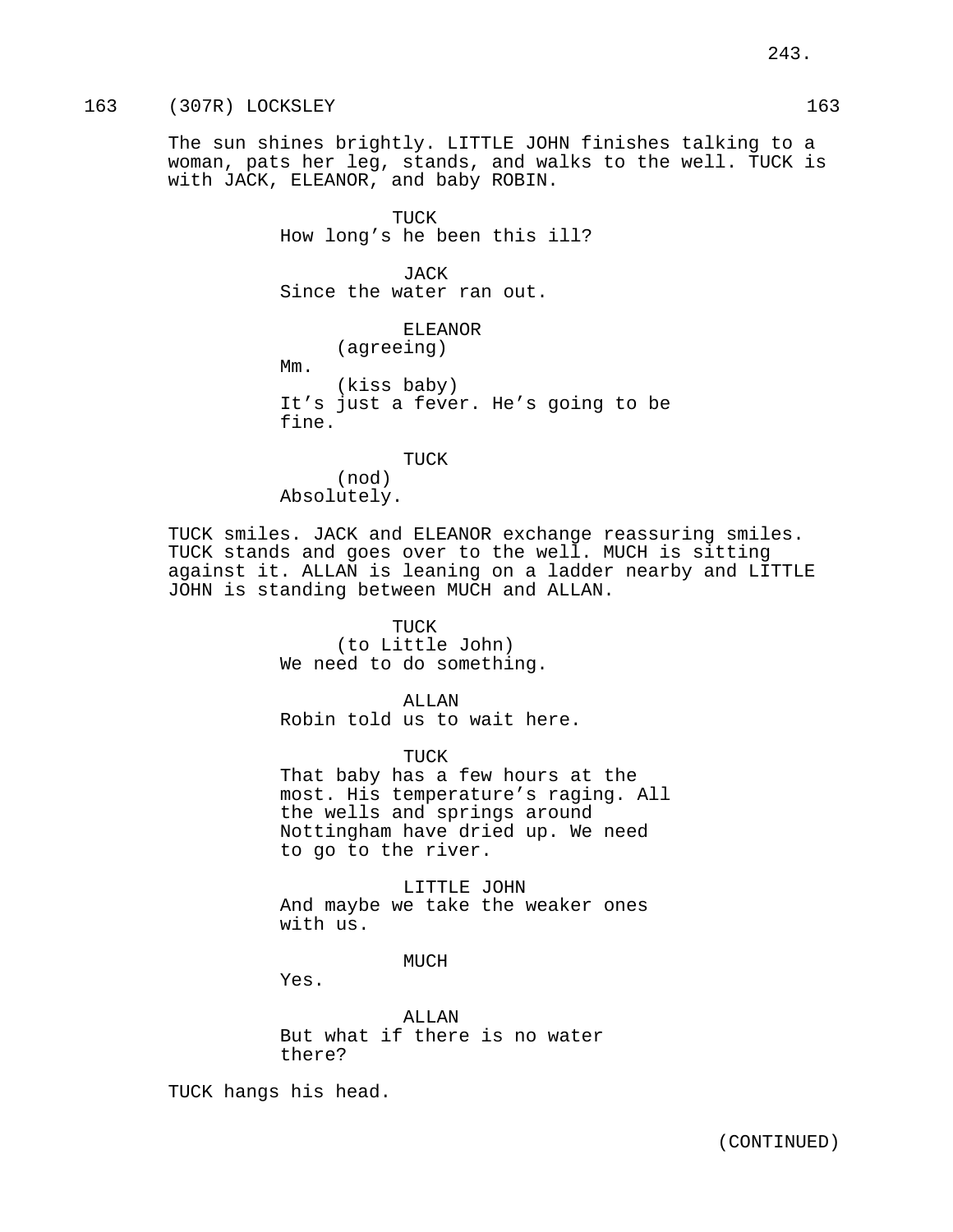ALLAN What if Robin's solving the problem with the wells? If we stay here and the water returns then everything's sorted.

TUCK That's three if's. We need to make a decision based on what we know. And we know people will die unless we take action now.

164 (307R) CLUN - BLACKSMITH'S 164

The blacksmith breaks the chain near ISABELLA's wrist, puts down his tools and opens the shackle. ISABELLA pulls her wrist out and rubs it.

> ROBIN Isabella, tell me where the entrance is.

ISABELLA looks at ROBIN as he puts his wrist down for the blacksmith.

> ROBIN (cont'd) I'll try to get to the spring source and clear it on my own. You can still try and escape.

ISABELLA Escape? To where? Harrison was my protector. Without him, I have nothing.

ROBIN

You have me.

ISABELLA stares at him, then strokes ROBIN's cheek.

JUMP TO:

## 165 (307R) SHERWOOD 165

HARRISON slowly awakens, his back to an enormous tree trunk. He tries to sit up and realizes his outstretched arms are tied round the back of the tree. He breathes heavily, pushes himself up twice to try to sit higher, looks at his left arm and pulls on the rope. He starts to pull his arms back and forth to saw the rope on the tree.

CUT TO: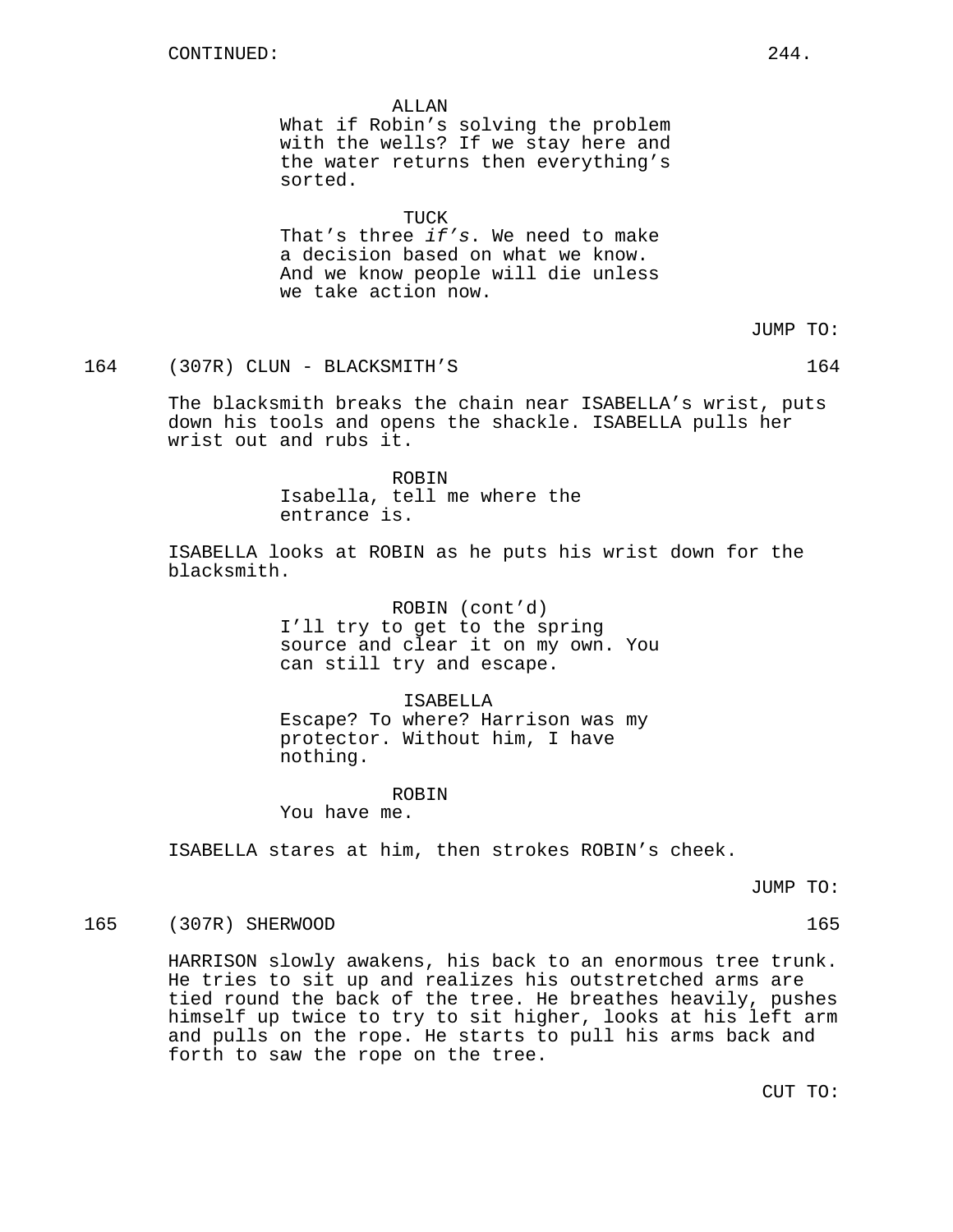ISABELLA and ROBIN walk to Nottingham (not holding hands).

ISABELLA What was she like?

ROBIN What was who like?

ISABELLA

Marian.

ROBIN walks silently for a while.

ROBIN (exhale deeply) She was Marian.

#### ISABELLA

(chuckle) Well, she must have been a pretty special woman to have such a hold over you... and my brother.

ROBIN stops and solemnly looks at ISABELLA. He says his next line knowing that it's not entirely be true.

> ROBIN She never gave your brother a reason to feel anything for her.

> > ISABELLA

And you?

ROBIN I just want to forget.

ROBIN walks on, looks at the sky and sighs. ISABELLA watches him a moment, then catches him up.

ISABELLA

Hey... (reach him) Hey, come on. We're nearly there.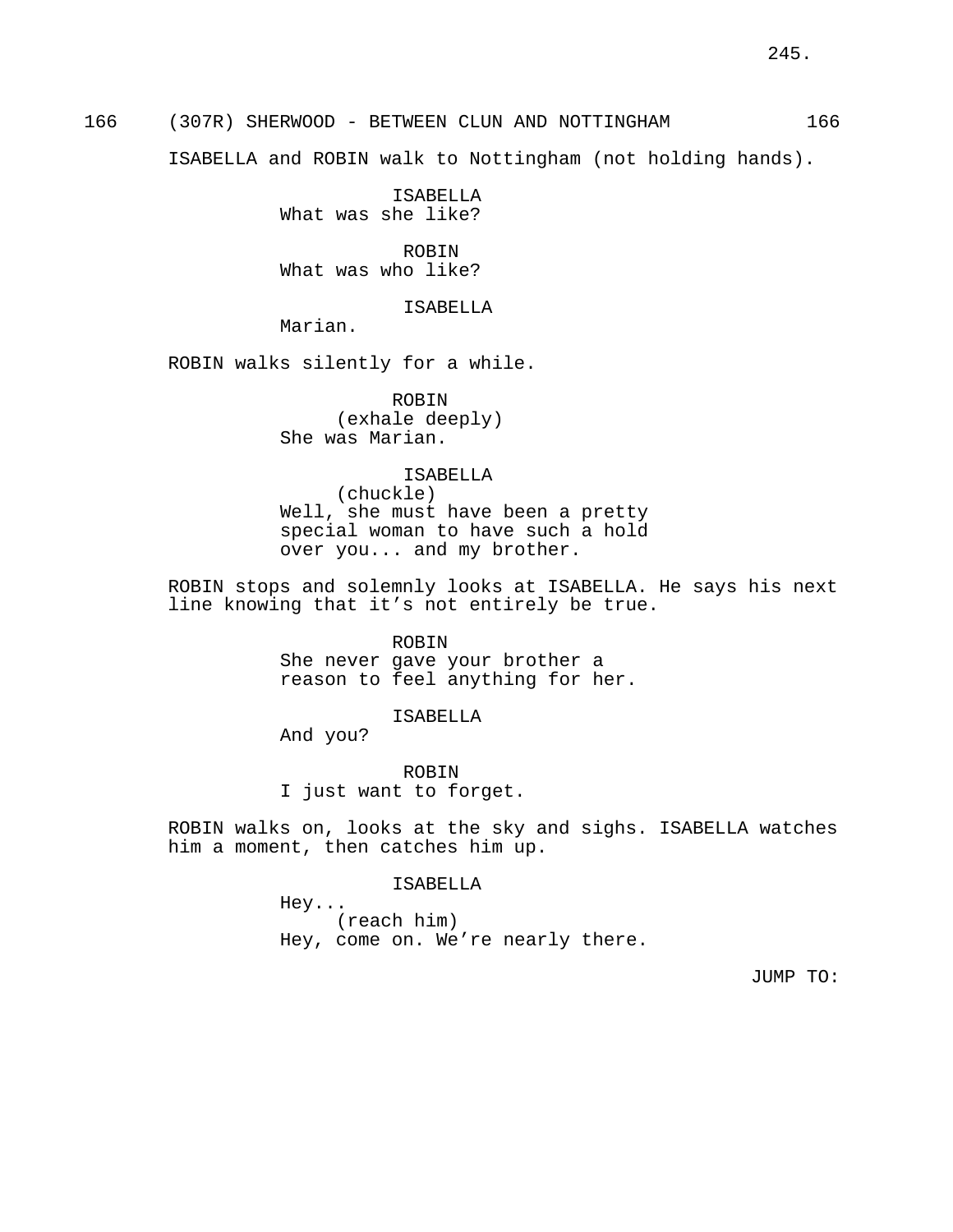167 (307R) SHERWOOD 167 (307R) SHERWOOD

HARRISON, his arms tired, slowly saws the rope. He pulls on it and it finally breaks.

HARRISON

Ah!

He quickly stands up, gets his bearings, picks a direction and runs.

JUMP TO:

168 (307R) SHERWOOD - ROAD TO THE TRENT 168

TUCK leads the gang and some of the villagers down the road. ALLAN walks behind him with ELEANOR and baby Robin.

TUCK

When I was in Anatolia, when we were really desperate, we'd find a lizard and squeeze it until the contents of its bladder emptied into our mouths.

ELEANOR What did you squeeze if you were hungry?

LITTLE JOHN (see guards ahead) Perhaps we should turn back, Tuck.

Around the bend is a cart and three guards blocking the road.

> ALLAN There is no way we are turning back.

One guard approaches them. TUCK raises his hood.

TUCK Keep your heads down and your weapons hidden. (adjust hood) John?

LITTLE JOHN nods and heads into the trees. TUCK leads the rest forward.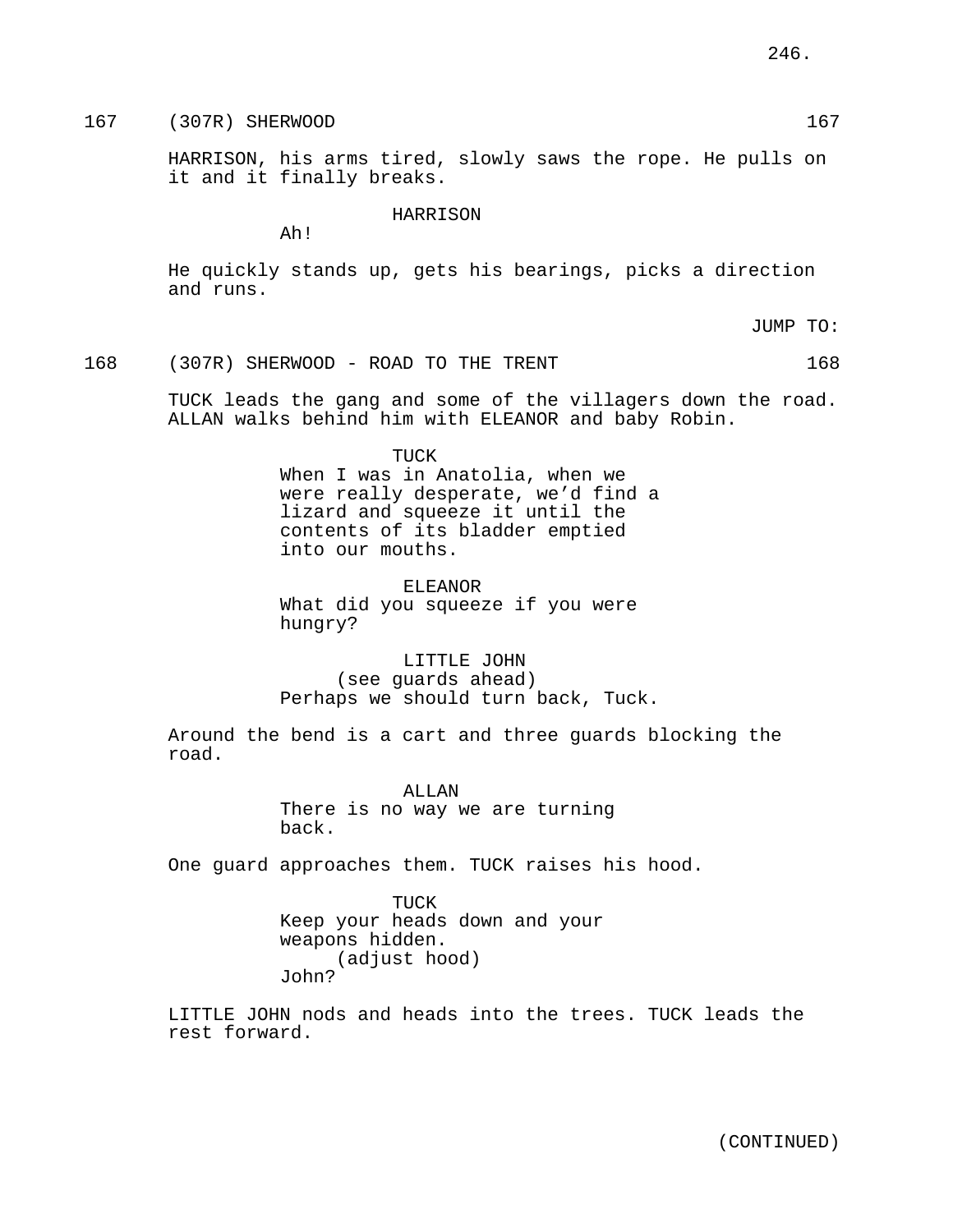TUCK (cont'd) (to guard) Good day to you, my son.

GUARD (hold up hand) No way through today. Trent's water is requisitioned by the crown.

ELEANOR We need water now.

**GUARD** Plenty available at the castle, penny a gallon.

The Guard peers into TUCK's hood.

**GUARD** Unless you're not welcome there.

The guard pulls off TUCK's hood and recognizes him.

GUARD (cont'd) Hello, Tuck.

TUCK punches the guard. The two others draw their swords and advance towards him. LITTLE JOHN comes out from behind the cart. MUCH rushes forward, ready to fight. LITTLE JOHN hits one on the back of the head, turns his staff down to block the second's sword, then knocks him out with a blow to his jaw. LITTLE JOHN nods at TUCK. MUCH puts his sword on his shoulder, shaking his head at how easily they went down. Then they hear hoof beats. Another four mounted guards approach.

> LITTLE JOHN Run! Get in the trees! Move!

The gang help everyone into the trees first, then follow them in. The horses stop.

> LITTLE JOHN (cont'd) (to villagers) Keep moving.

The gang turn to face the road but remain hidden behind the trees. The guards look around, then head back the way they came. The gang relax.

> LITTLE JOHN (cont'd) That was close.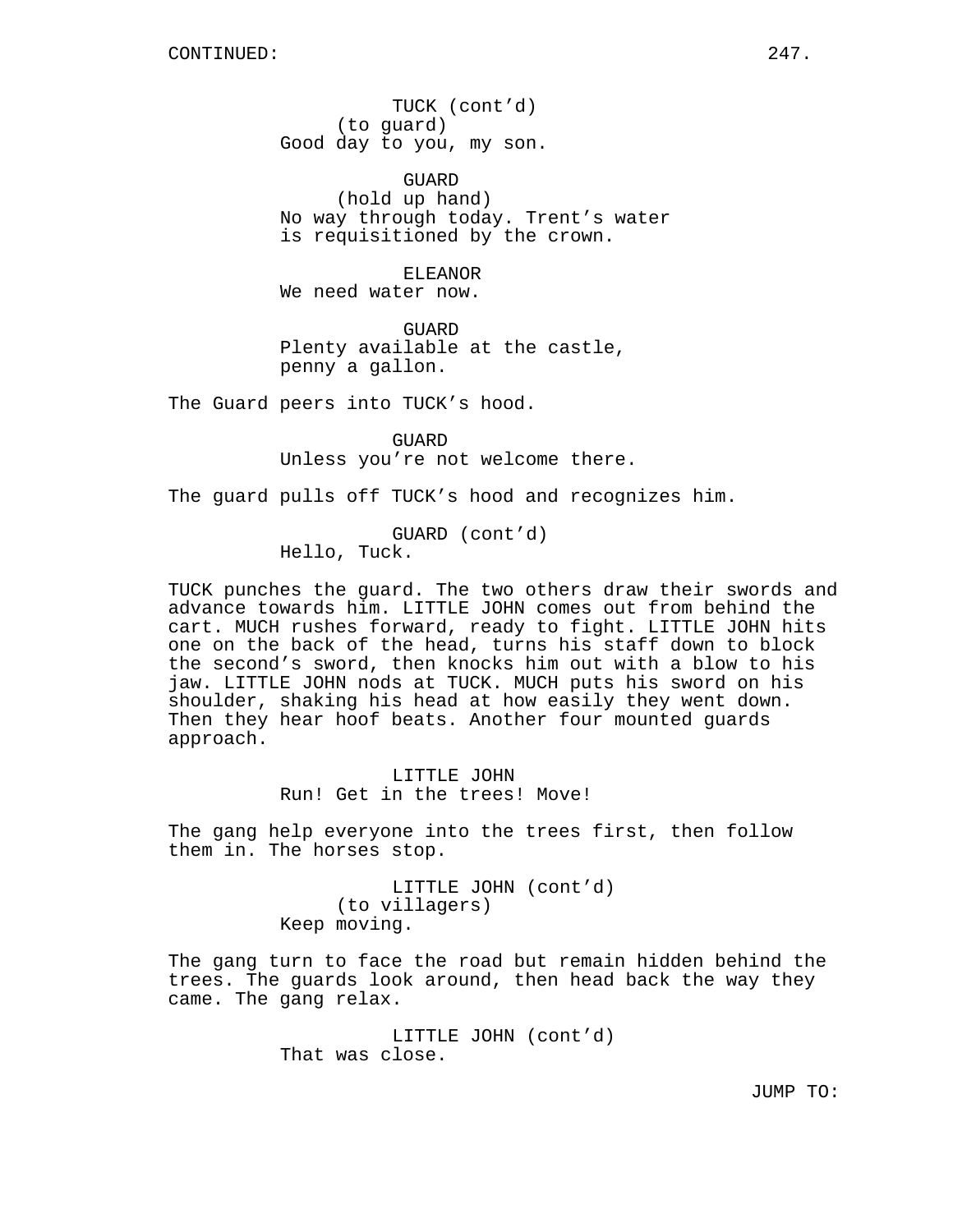169 (307) NEAR NOTTINGHAM - OVERFLOW FROM THE CISTERN 169

A rock wall has a rectangular hole in it. Its grate lies to one side.

CONTINUE TO:

#### 170 (307) INSIDE 170

ROBIN kicks out another grate with his foot. He climbs out of the narrow tunnel into the cistern.

#### ROBIN

Come on.

ROBIN lifts ISABELLA down, not unlike carrying a bride into a new home. ISABELLA and ROBIN smile at each other, then ROBIN sets her down on her feet. ISABELLA looks up.

#### ISABELLA

There's the trap door to the dungeons.

ISABELLA looks down to a rectangular hole in the wall just above the floor.

> ISABELLA (cont'd) And that's where the water flows to the wells.

ISABELLA looks at the rock pile.

ISABELLA (cont'd) The spring is somewhere under there.

#### ROBIN

Right.

He puts down his bow and quiver, and takes off his jacket.

#### ROBIN

Best get started then, eh?

ROBIN winks at ISABELLA and smiles. ISABELLA smiles back.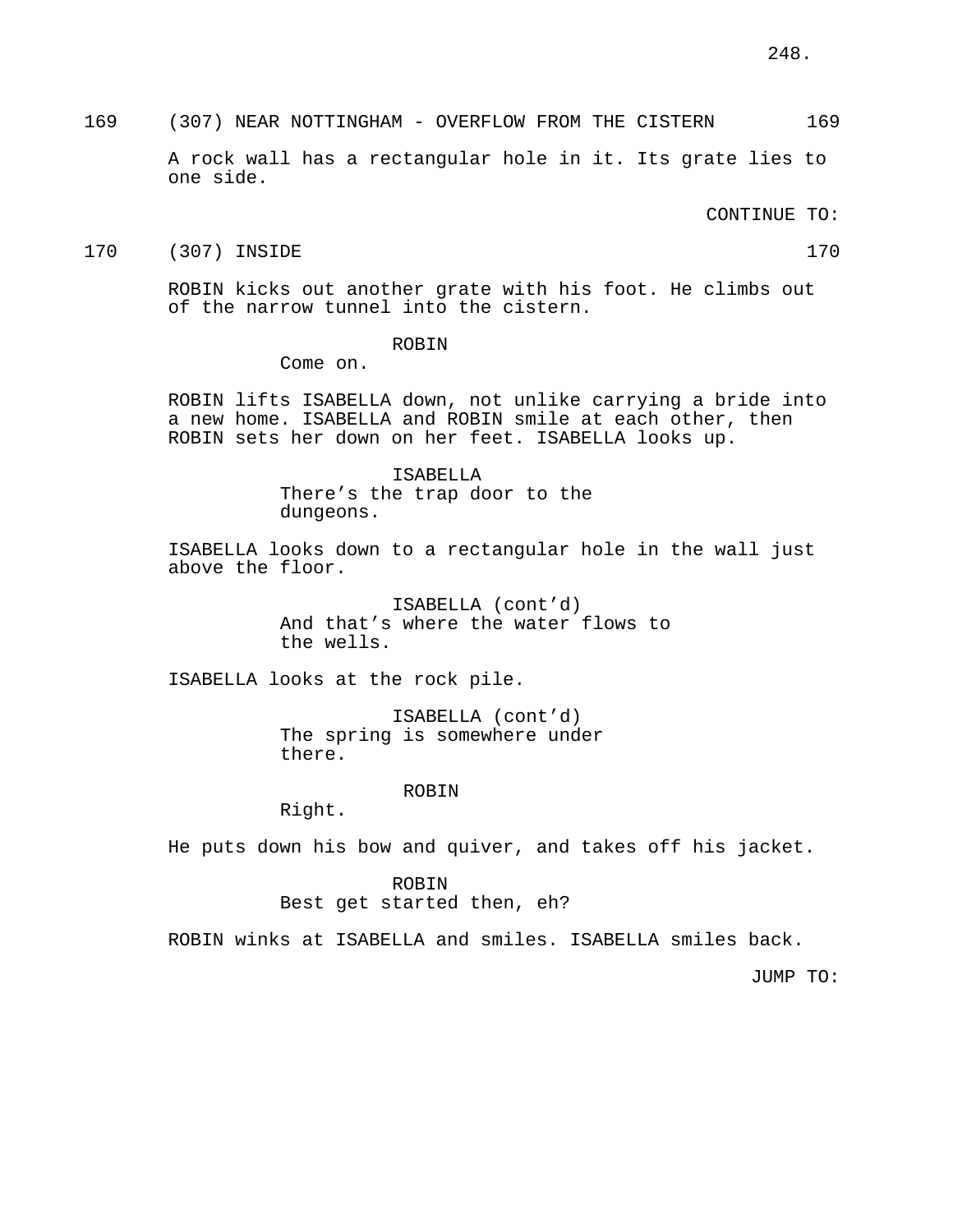The guards quickly pull open the gates. HARRISON storms in on his horse.

> HARRISON I need four men to go to the overflow entrance and block the chamber. (dismount) Now!

GUARD You heard him! Move! Move!

Four guards run out the gate.

JUMP TO:

172 (307R) CASTLE - CISTERN 172

ISABELLA and ROBIN move rocks. ROBIN pulls at a large one, and ISABELLA helps.

#### ROBIN

Come on!

They finally pull it loose and water starts to cascade down the rocks.

#### ISABELLA

We're nearly there.

Unbeknownst to them, the guards start to slide a large rectangular block into the overflow tunnel. ROBIN cups his hands under the water, nods, and offers it to ISABELLA. She drinks from his hands. The stone slides in, even with the wall. ROBIN hears it and dashes over.

#### ROBIN

Wait!

He puts his shoulder to the stone, but it doesn't budge. ISABELLA sees the stone and rushes over.

## ISABELLA

Hey!

#### ROBIN

No!

They both push on the stone but it still doesn't move. They both start looking for another way out. ROBIN gives up.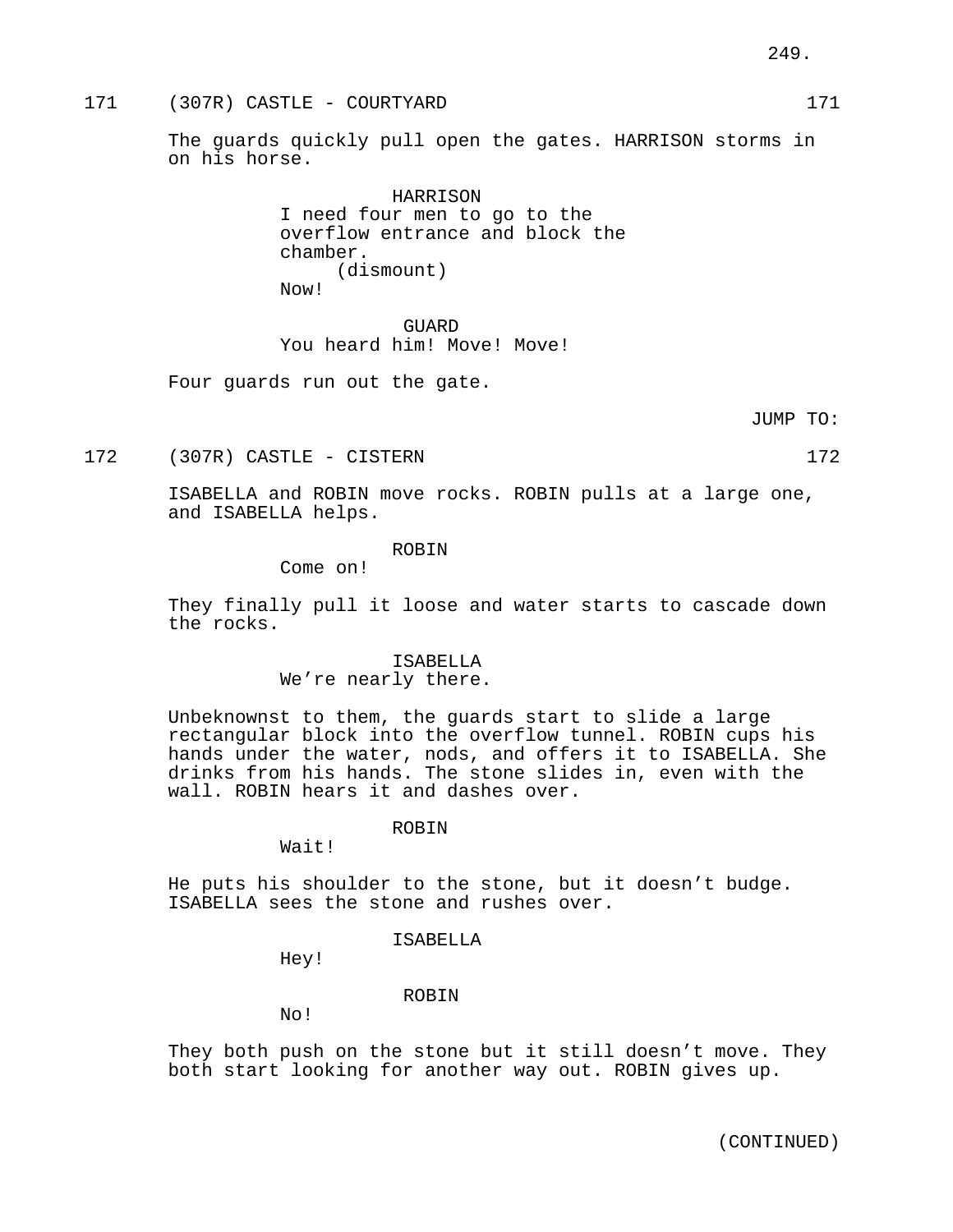## ROBIN (head down) Harrison must have escaped.

PAN UP:

173 (307R) [CAMERA BOUNCES POV FROM HARRISON TO ROBIN & ISABELLA THROUGHOUT THIS SECTION 1 2008 12:30 173

HARRISON stands above them.

HARRISON And you'd be right.

ROBIN and ISABELLA look up at HARRISON. ISABELLA goes to stand under the trap door.

> ISABELLA What are you doing?

HARRISON My duty to Prince John. Executing a traitor...

ROBIN stands next to ISABELLA.

HARRISON ...and his accomplice.

ISABELLA (with disbelief) Executing us?

HARRISON glances up at a guard, who turns a wheel on the wall. A partition slides down and closes the lower tunnel.

> HARRISON Now that all the exits are blocked, you're both going to drown.

HARRISON looks at the waterfall.

HARRISON (cont'd) The chamber will fill pretty quickly, and you'll try to tread water. (beat) You might manage a few hours, maybe even a day, who knows? (beat) But in the end, you'll just run out of energy.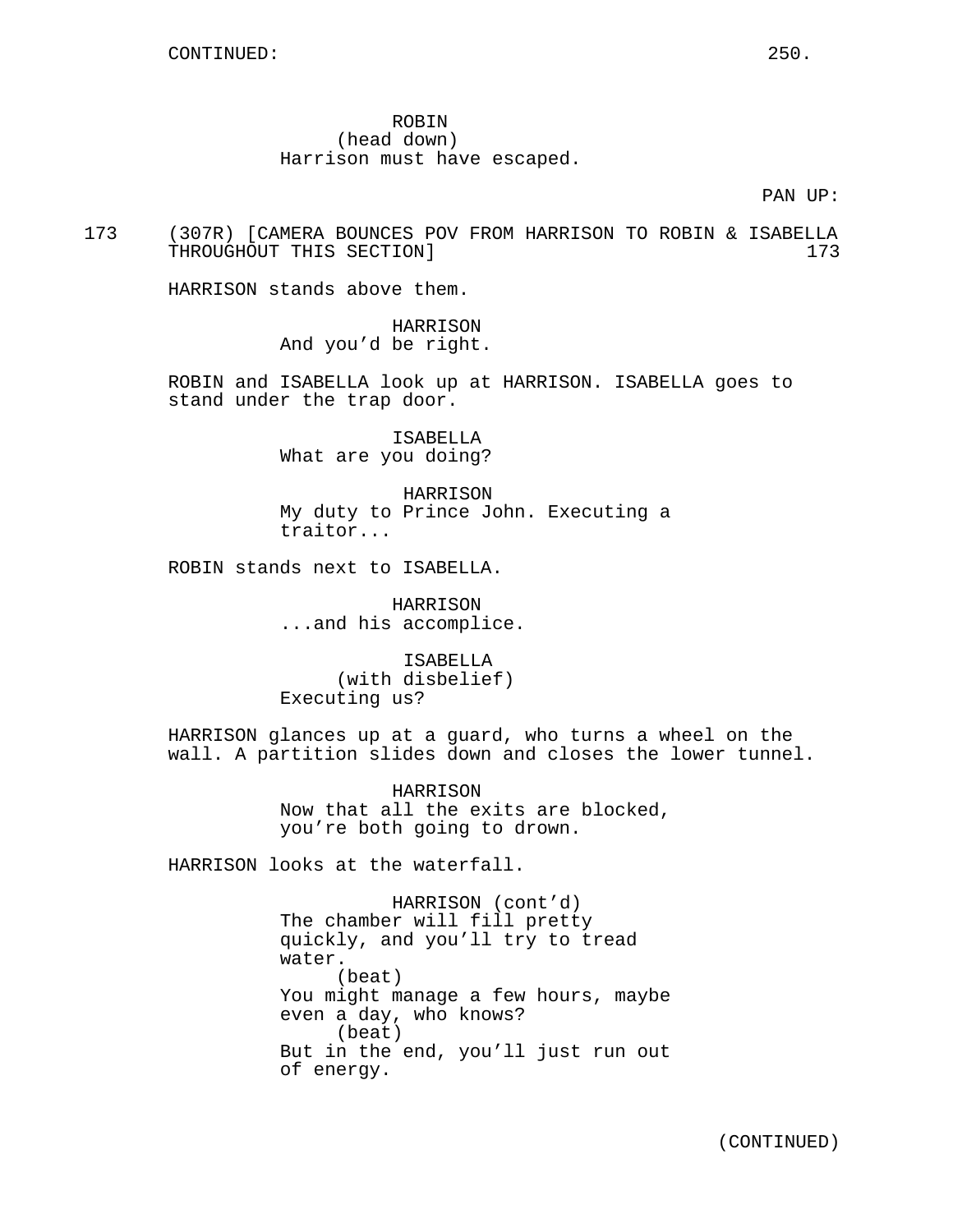ROBIN I swear, if I get out of here alive... ROBIN points up at HARRISON. ROBIN (earnestly) I will kill you! HARRISON Swear all you like, Hood. It won't make any difference. (beat) The legend dies here. (beat) Slowly and painfully I would imagine. ROBIN tries to move the stone again. HARRISON (cont'd) Meanwhile, I get to be Sheriff. (chuckle) Life is sweet, isn't it? HARRISON leaves. ROBIN stands by ISABELLA again. ROBIN Harrison! (roar) Harrison! ISABELLA Save your breath. I know him. He won't be coming back. ROBIN sighs, puts his hand on the back of his head, thinking, watching the waterfall. JUMP TO: 174 CASTLE - SHERIFF'S QUARTERS 174 The guards throw GISBORNE at PRINCE JOHN's feet, his hands tied. PRINCE JOHN Well, well, well. If it isn't Sir Guy of Gisborne! What brings you to

> PRINCE JOHN leans in to GISBORNE. GISBORNE is just glaring at him.

the castle?

(CONTINUED)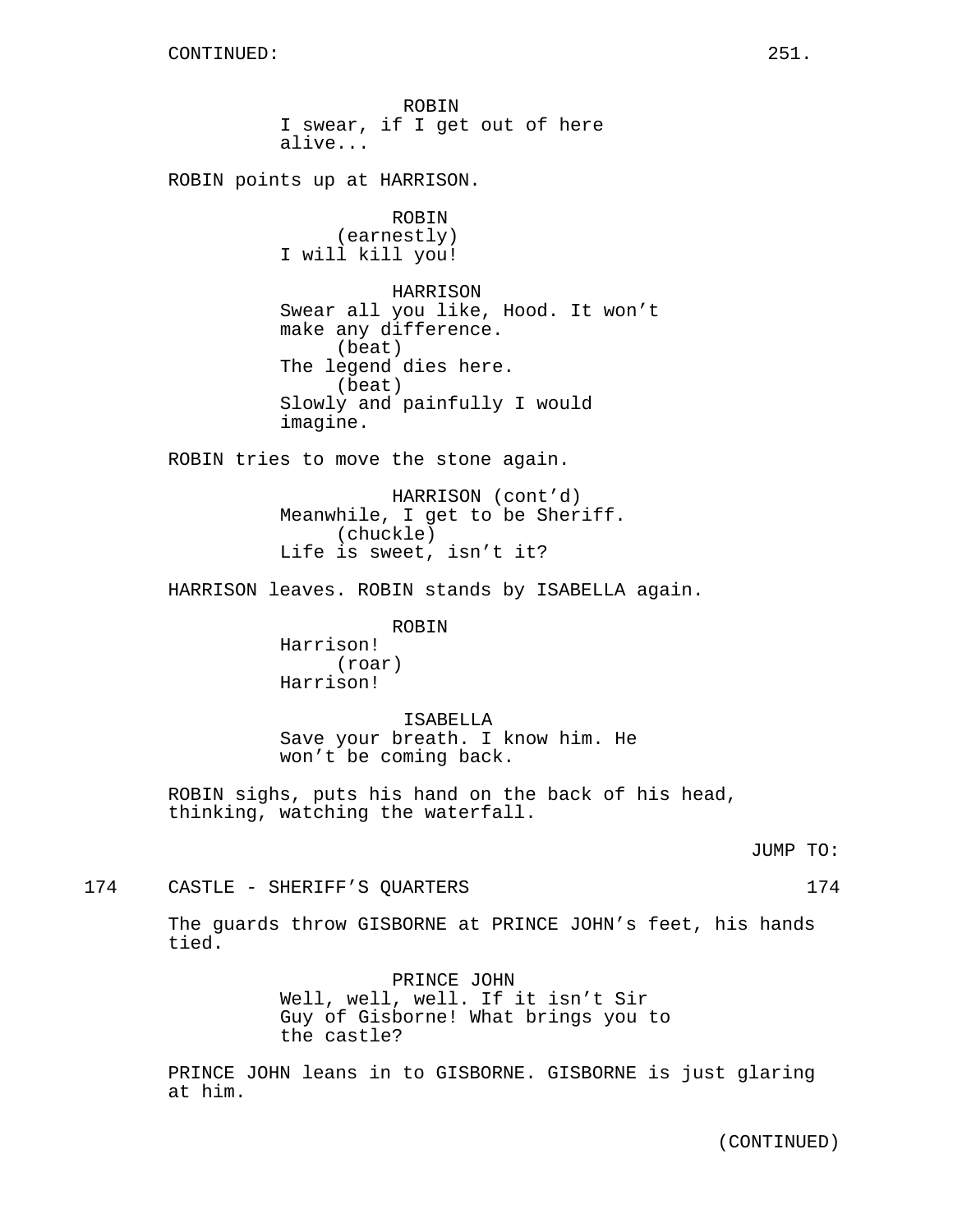PRINCE JOHN (cont'd) At a loss for words, Guy? (beat) I hear Hood has taken an interest in your sweet little sister, Isabella.

GISBORNE (feign ignorance) Isabella?

PRINCE JOHN Oh, come on, spill the beans. (step towards Gisborne) Has she turned up yet with an urgent message?

GISBORNE Robin can't stand Isabella. Why on earth would he have anything to do with her?

PRINCE JOHN stands directly in front of GISBORNE.

PRINCE JOHN Why don't you go down and relax in the dungeons? I'll pop down later for a little chat.

PRINCE JOHN signals the guards to take GISBORNE away.

JUMP TO:

#### 175 (307R) SHERWOOD 175

The gang and the villagers try another way. LITTLE JOHN leads a boy by the hand. TUCK runs up to ELEANOR.

> TUCK Here, here!

TUCK squeezes some liquid from a stick into ELEANOR's hand.

TUCK (cont'd)

There.

ELEANOR Thank you.

TUCK It's bitter, but it's perfectly safe.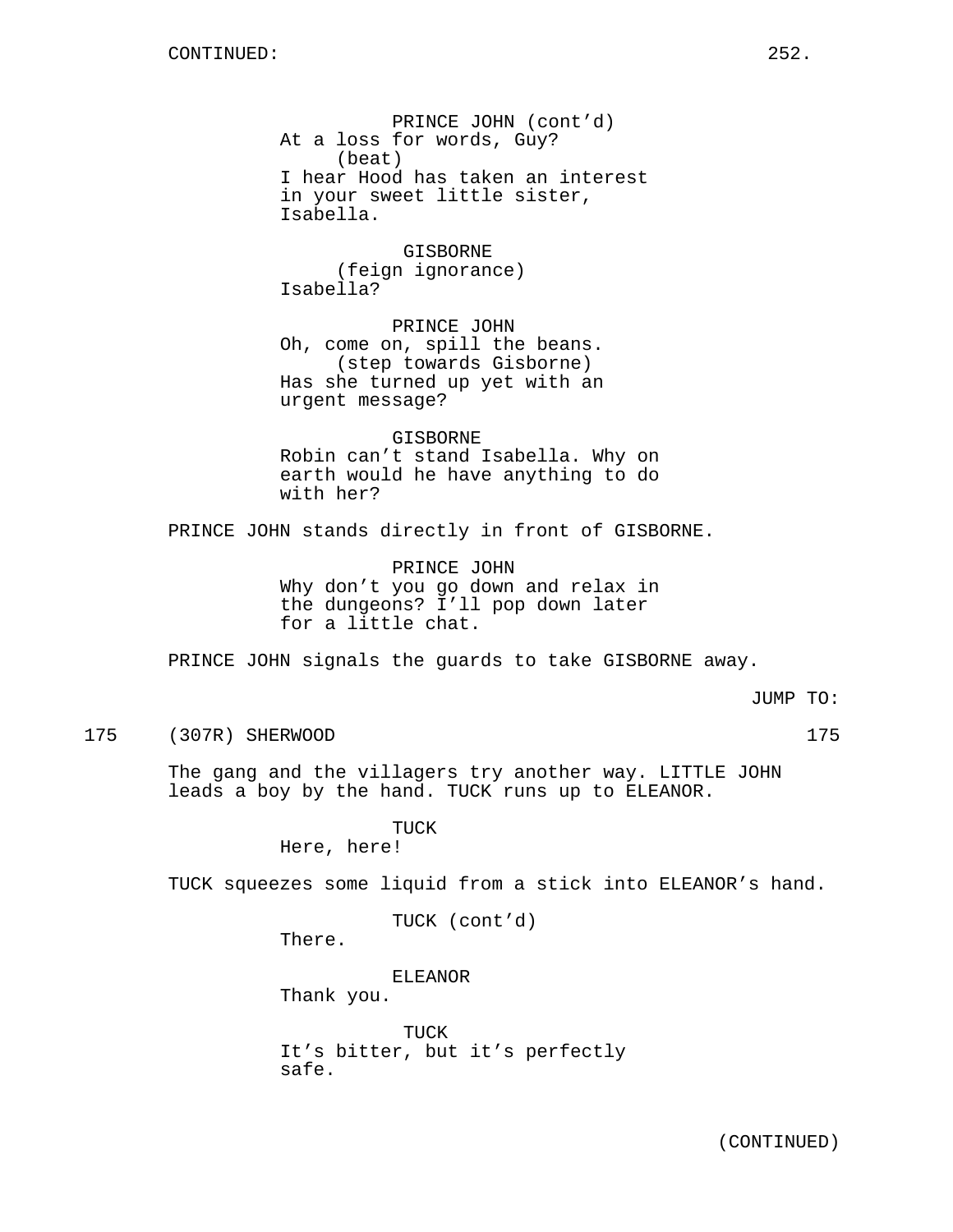ELEANOR

All right.

LITTLE JOHN

Tuck.

ELEANOR (to baby) Here we go.

She tips the liquid in her hand into baby Robin's mouth.

LITTLE JOHN This is good, but it won't keep them going for long. What do we do now?

TUCK says nothing, walking behind the villagers.

JUMP TO:

176 (307R) NOTTINGHAM - CASTLE - GREAT HALL 176

The nobles are gathered in the hall for dinner. Pipes play in the background. HARRISON comes over to a sullen PRINCE JOHN in his throne.

PRINCE JOHN

Well?

HARRISON She was as you suspected.

PRINCE JOHN She followed Hood?

HARRISON

She did.

PRINCE JOHN

And?

HARRISON (look around) And I solved the problem, sire.

PRINCE JOHN Oh, please don't go all enigmatic on me, Harrison. Are they dead?

HARRISON

Yes.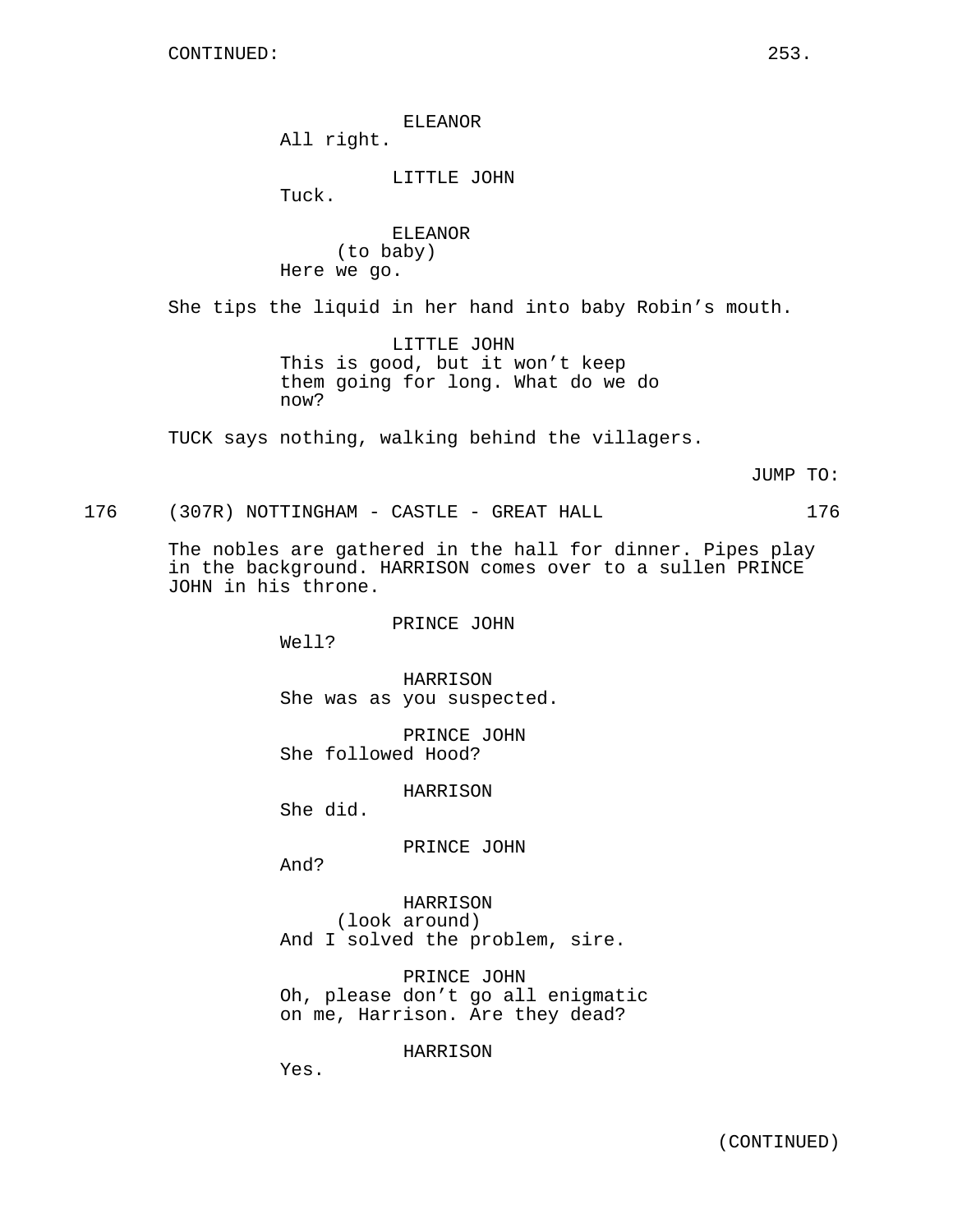PRINCE JOHN (chuckle) Well, have a drink, man. It's not every day you can celebrate killing a national treasure and his feisty little accomplice.

HARRISON (brusquely) No, I don't want a drink, sire. (with composure) I merely ask that you fulfill your side of the bargain.

PRINCE JOHN

You're right.

PRINCE JOHN grabs a ring of large keys from the table.

PRINCE JOHN You're owed that much at least.

PRINCE JOHN holds the keys up at HARRISON.

PRINCE JOHN (cont'd) There you are. Keys to Nottingham.

HARRISON puts both his hands under the ring and PRINCE JOHN lets them go. HARRISON genuinely smiles very briefly, then his face falls, feeling no different now as Sheriff. PRINCE JOHN stands.

> PRINCE JOHN (cont'd) My lords, ladies... never let it be said that I'm a man who does not deliver on his promises. Robin Hood is dead...

The nobles applaud. HARRISON is silent, wondering why he is not happy to have achieved his ambition.

> PRINCE JOHN (cont'd) ...executed by my loyal friend here. My lords and ladies, I give you the new Sheriff of Nottingham.

The nobles all rise with their goblets.

NOBLES Sheriff of Nottingham.

HARRISON politely nods at them as they drink to him. The nobles set down their goblets and applaud. HARRISON nods and sighs.

(CONTINUED)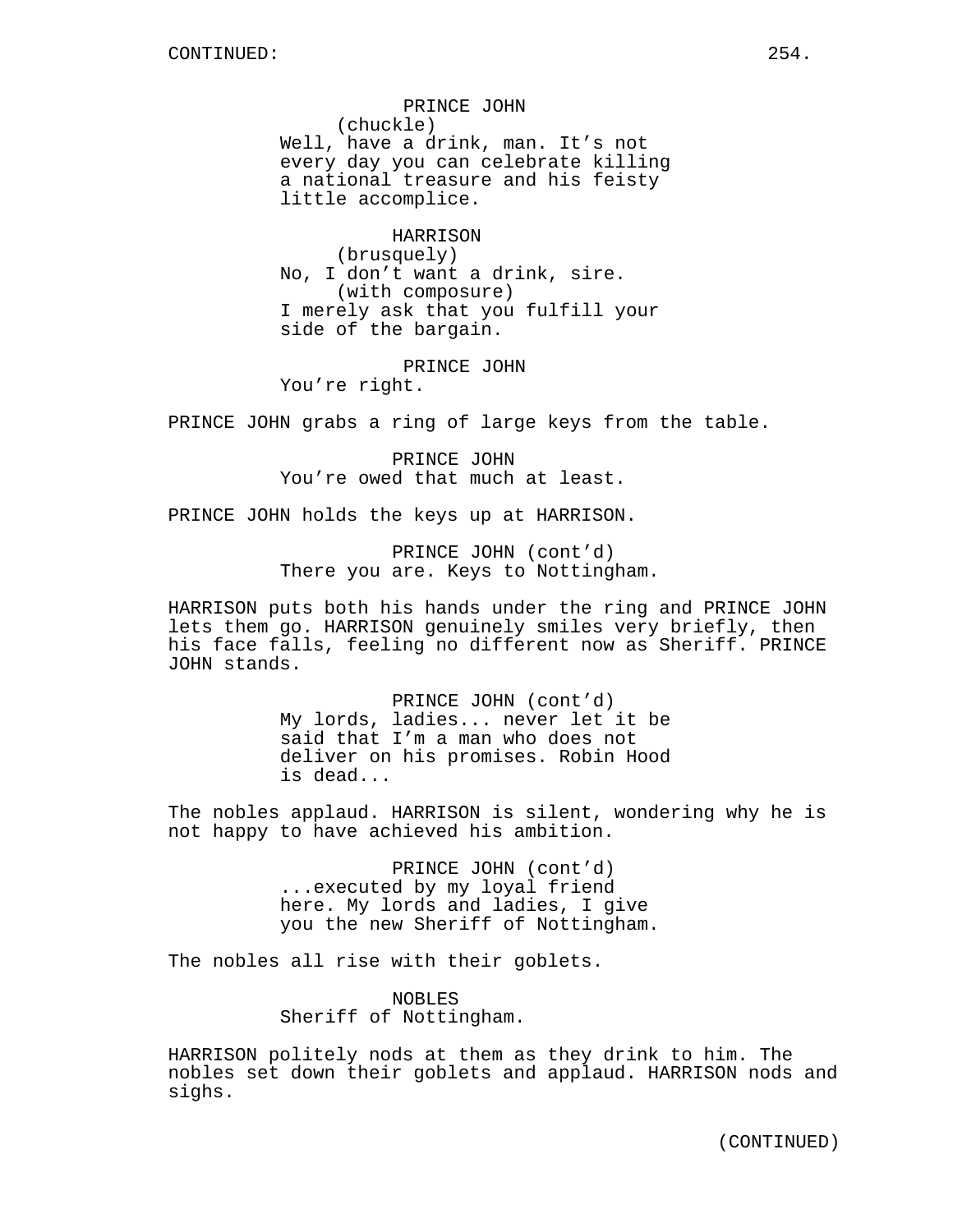PRINCE JOHN (quietly to Harrison) So, go on, do tell. Did they squeal?

HARRISON smiles and chuckles.

177 (307R) CASTLE - CISTERN 177

ISABELLA treads water. ROBIN comes up from the bottom, sputtering and gasping for air.

> ROBIN I tried to shift the stone blocking the overflow. It's too heavy.

ISABELLA Would you mind holding me? I'm freezing.

ROBIN swims over and holds her from behind.

ROBIN

Here.

ISABELLA We must be the only two people in the whole of England who are cold and wet right now.

ROBIN turns around to embrace her.

ISABELLA You know... I had a dream about you and me.

ROBIN Did you? (beat) What was it?

ISABELLA I drempt that we...we lived together...

ROBIN stares out, picturing a similar dream he once had about him and Marian.

> ISABELLA ...lived in a... a farmhouse... had a few animals, grew all our own food... and we had children.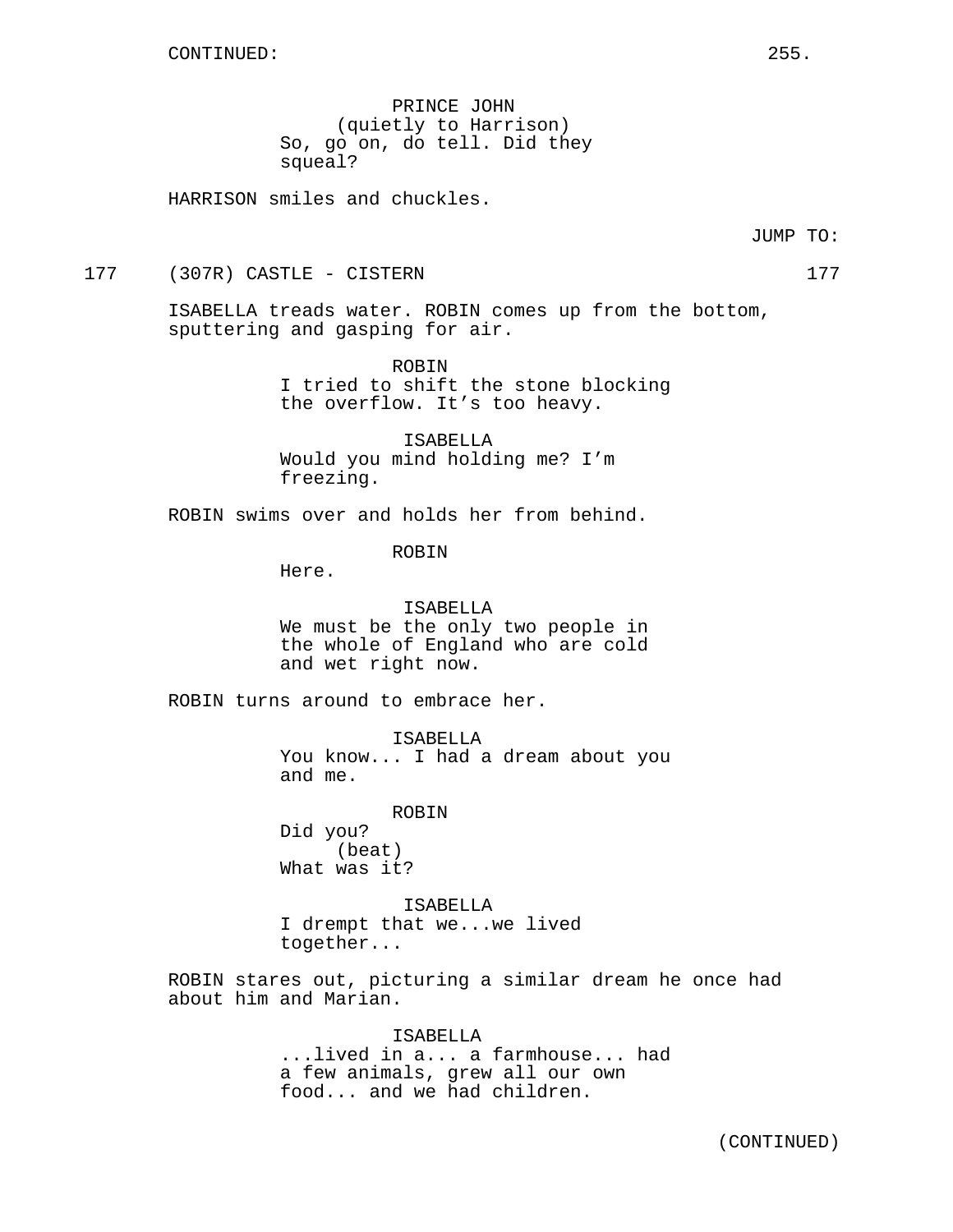ROBIN (smile slightly) How many?

ISABELLA Four. Two girls, two boys... freckles on their little knees.

ROBIN listens, wistful.

ISABELLA The boys had your... strength and your courage...

ROBIN And the girls your brains?

ISABELLA We were so happy. Hm.

ROBIN is silent as he ponders his own dream.

ISABELLA (cont'd) You probably think it sounds ridiculous.

ROBIN No. It sounds... sort of perfect.

ISABELLA hugs him tighter. ROBIN is quiet a moment. He looks up at the grate above, thinking of Marian, then spies something.

> ROBIN What's that?

He lets go of ISABELLA, who turns and looks up.

ISABELLA

What?

ROBIN (point up) There. That's a ring. (still looking up) Take your dress off.

ISABELLA

What?

ROBIN (look at her) Take your dress off. I can make a rope. I can get an arrow through (MORE)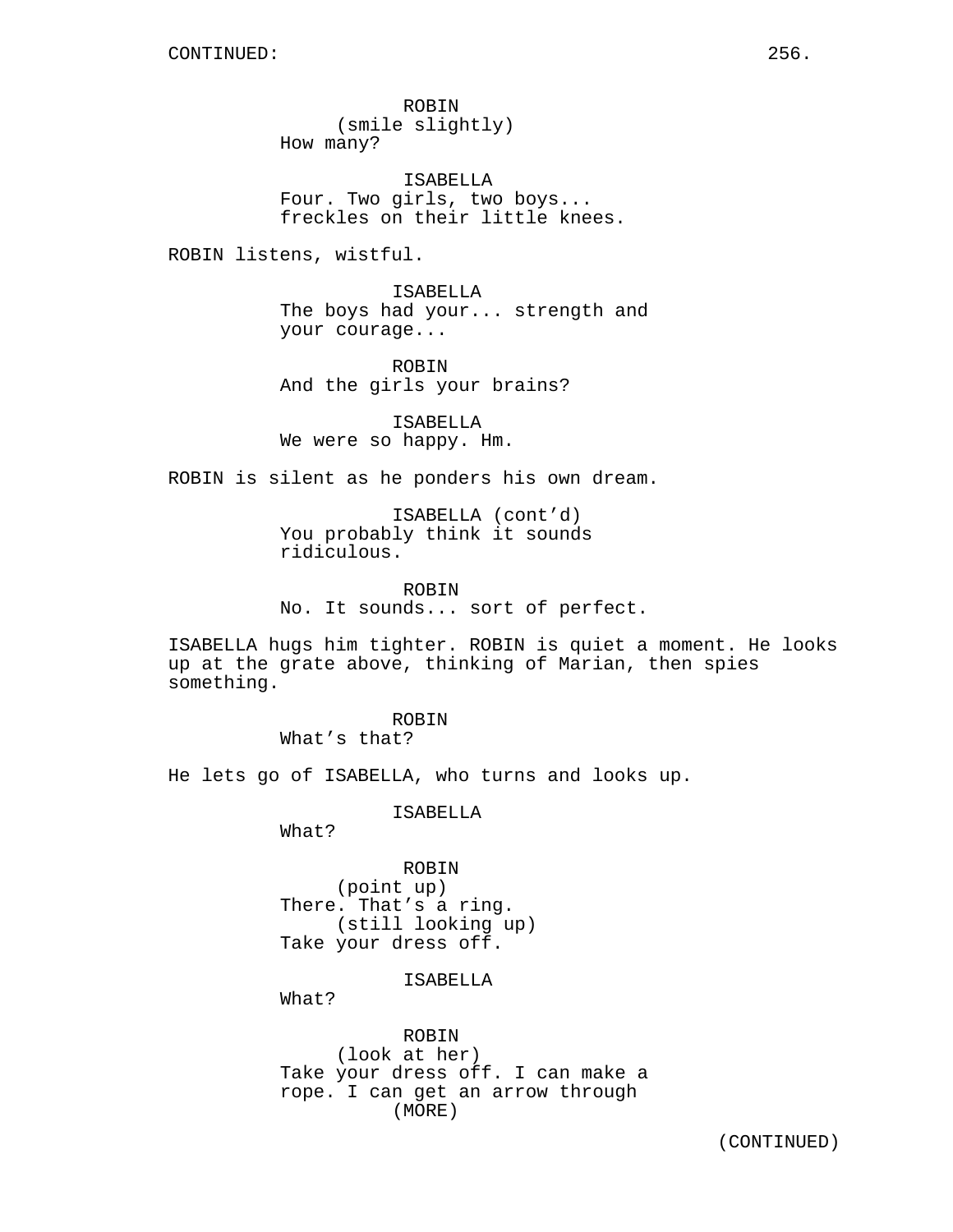ROBIN (cont'd) that ring. We can get out of here, Isabella.

ISABELLA Yeah, it sounds so simple. Getting a tiny little arrow through that tiny ring.

ROBIN You're forgetting one thing.

ISABELLA

What?

ROBIN (Nod and smile) I'm Robin Hood.

JUMP TO:

## 178 (307R) SHERWOOD - NEAR THE TRENT 178

TUCK walks forward with a divining rod. LITTLE JOHN carries a boy on his shoulders.

> LITTLE JOHN How much farther to the river, Tuck?

TUCK We're nearly there. Very nearly. I can feel it.

ELEANOR, half dazed, trips. She catches her balance and baby Robin cries.

# ALLAN

Hey!

ALLAN turns back to her.

ALLAN (cont'd) Look, let me carry him, eh?

ELEANOR possessively holds baby Robin closer

ELEANOR

No.

ELEANOR bounces baby Robin and walks on, but ALLAN stays close.

JUMP TO: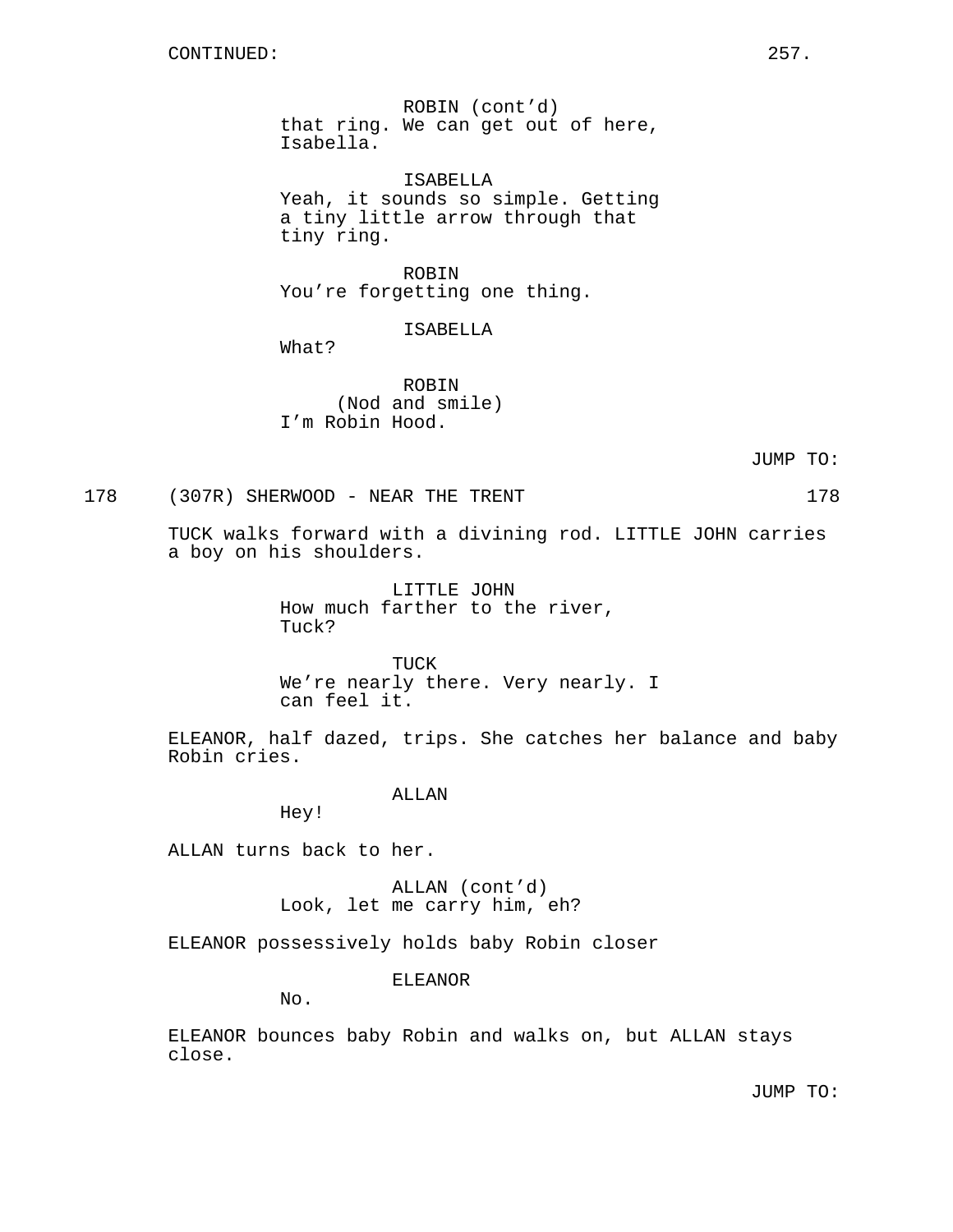ROBIN

Hold on.

# ISABELLA

Where's the bow?

ISABELLA pulls it up out of the water. ROBIN has tied the dress to the arrow and readies it in his bow.

#### ROBIN

All right?

ISABELLA says nothing.

# ROBIN (cont'd) All right. Hold on.

ROBIN aims and shoots. The arrow hits the edge of the grate and falls. ROBIN retrieves the arrow, resolves himself, readies it, aims, shoots. The arrow bounces off the wall just below the grate. ROBIN splashes the water in frustration.

> ISABELLA (with encouragement) Come on.

ROBIN readies the arrow again. He aims a bit longer, shoots, and the arrow goes through the ring, threading the dress through it.

ISABELLA (cont'd)

Yes!

ISABELLA kisses ROBIN's cheek and chuckles with happiness. ROBIN tugs on the dress to see if it will hold.

> ROBIN Yeah. I told you I'd do it.

ISABELLA kisses ROBIN on the mouth.

ROBIN (cont'd) Right. I'll climb up first and then I'll pull you up, all right?

ISABELLA

Yeah.

ROBIN starts to climb the rope.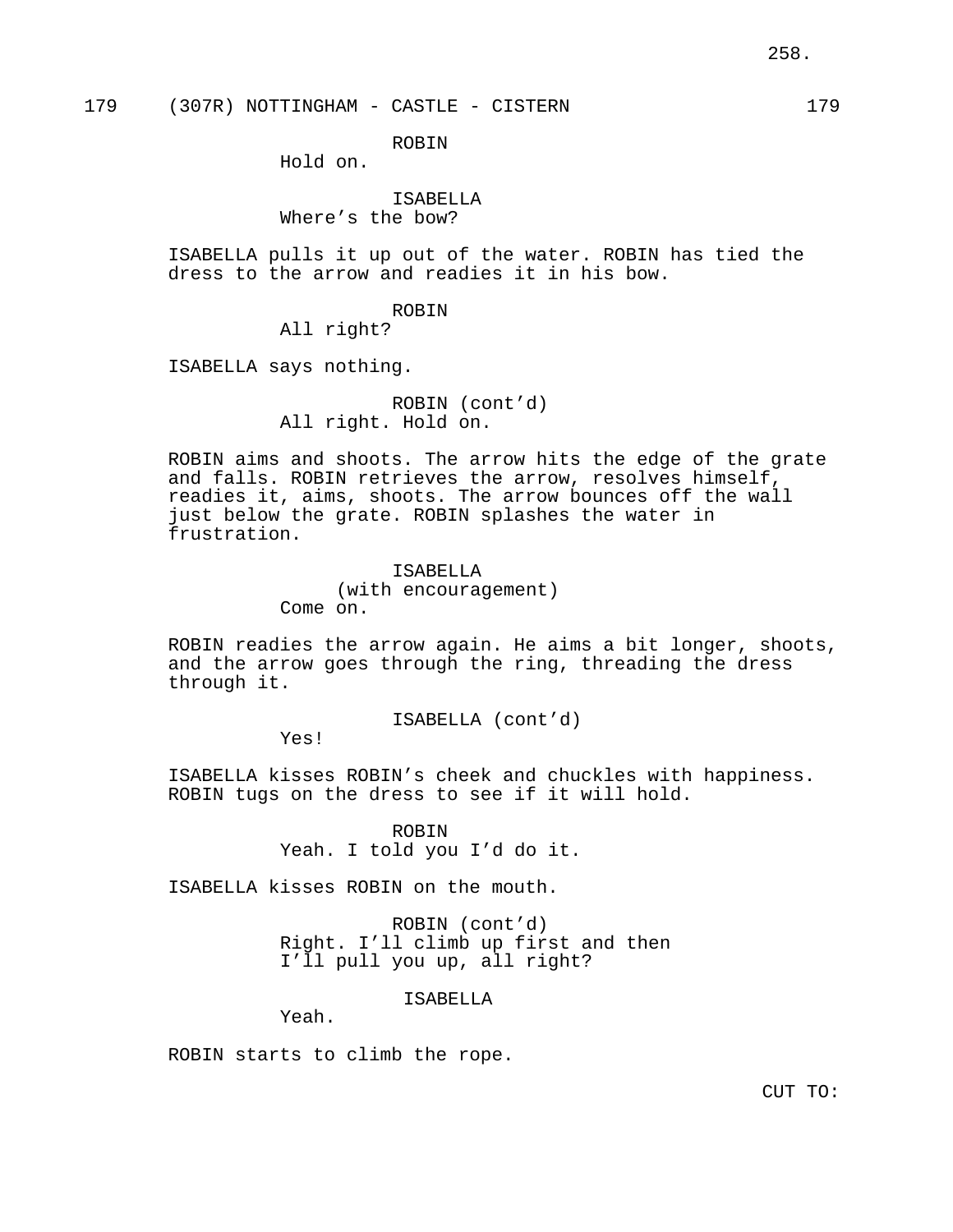# 180 (307R) INTERIOR CORRIDOR 180 PRINCE JOHN and HARRISON walk down the corridor. PRINCE JOHN chuckles as he leads HARRISON towards the dungeons. CUT TO:

# 181 (307) DUNGEONS 181

ROBIN's fingers grab the grate, push it up and aside. He pulls himself out.

- PAN TO:
- 182 (307) BELOW 182

ISABELLA ties a loop in the rope, fits her foot in it, and ROBIN pulls her up.

PAN TO:

183 (307) DUNGEON 183

When she is close to the top, ROBIN bends down to take her hand, but he can't quite reach her.

#### ROBIN

Reach!

The dress starts to tear. ROBIN and ISABELLA stretch their arms, but they still can't reach each other. ROBIN bends down farther as the dress tears through, and ROBIN grabs her hand just in time.

> ROBIN (cont'd) I've got you.

ROBIN uses all his strength to pull up a struggling ISABELLA.

> ROBIN (cont'd) Come on. Come on!

ISABELLA's hand reaches over the edge.

ROBIN (cont'd) Come on! Come on!

ROBIN helps her up and over to the floor.

ISABELLA Thank you. Thank you so much. Thank you.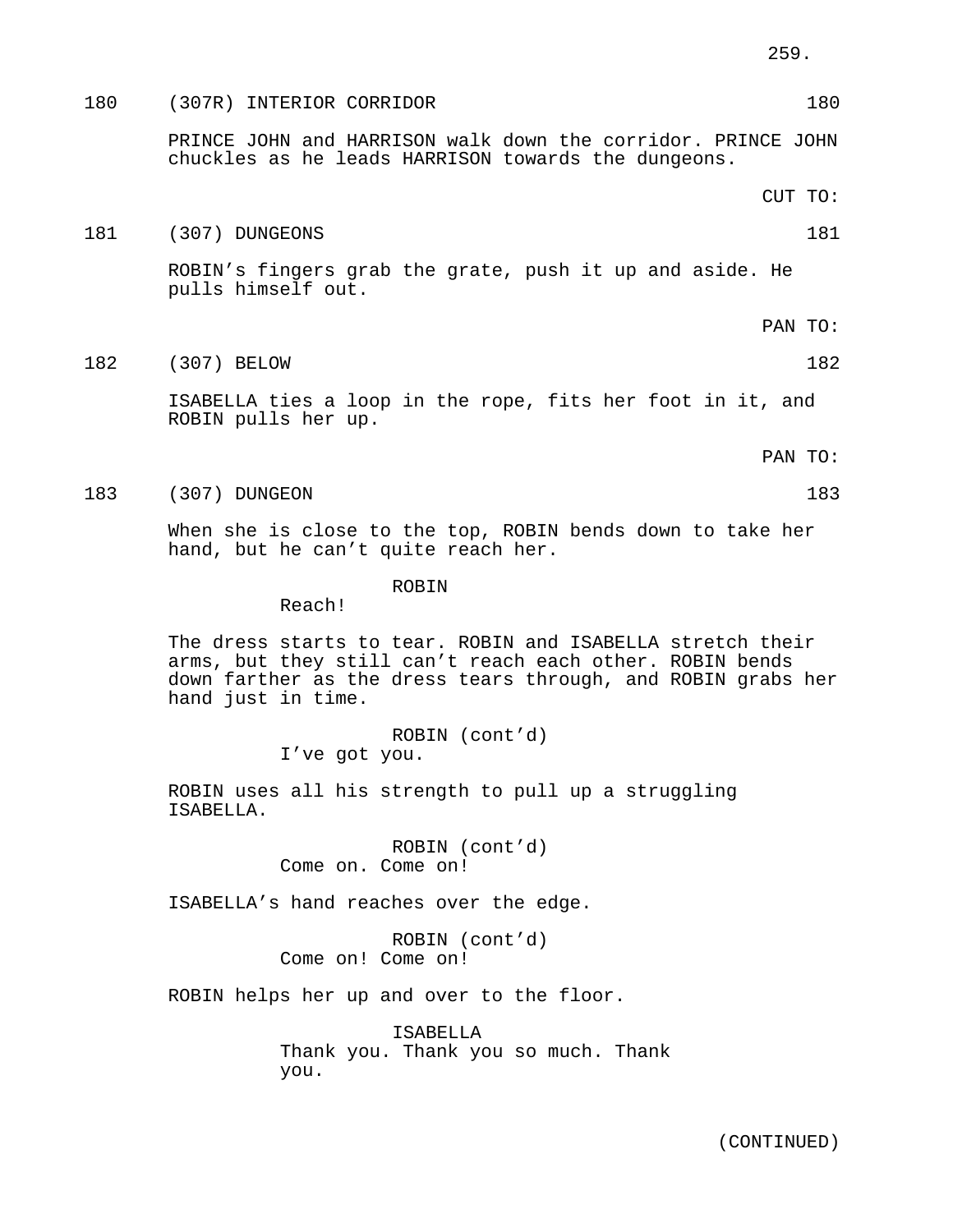Well, we're not safe yet. PAN TO: 184 (307R) CELL 184 (307R) 184 From his cell, GISBORNE sees them. PAN TO: 185 (307R) ROBIN AND ISABELLA 185 ROBIN leads ISABELLA in the opposite direction, ducking under a lit torch on the wall. ROBIN Careful. Watch out. GISBORNE (call out) Robin! ROBIN stops, turns around, and is surprised to see GISBORNE. ROBIN Guy? ROBIN runs to him. WIDEN TO: 186 (307R) DUNGEON 186 ROBIN What are you doing here? ISABELLA follows ROBIN to GISBORNE. GISBORNE Long story. ISABELLA says her line with out the slightest concern for her brother. ISABELLA

ROBIN

Robin, we've got to get out of here.

ISABELLA looks behind her.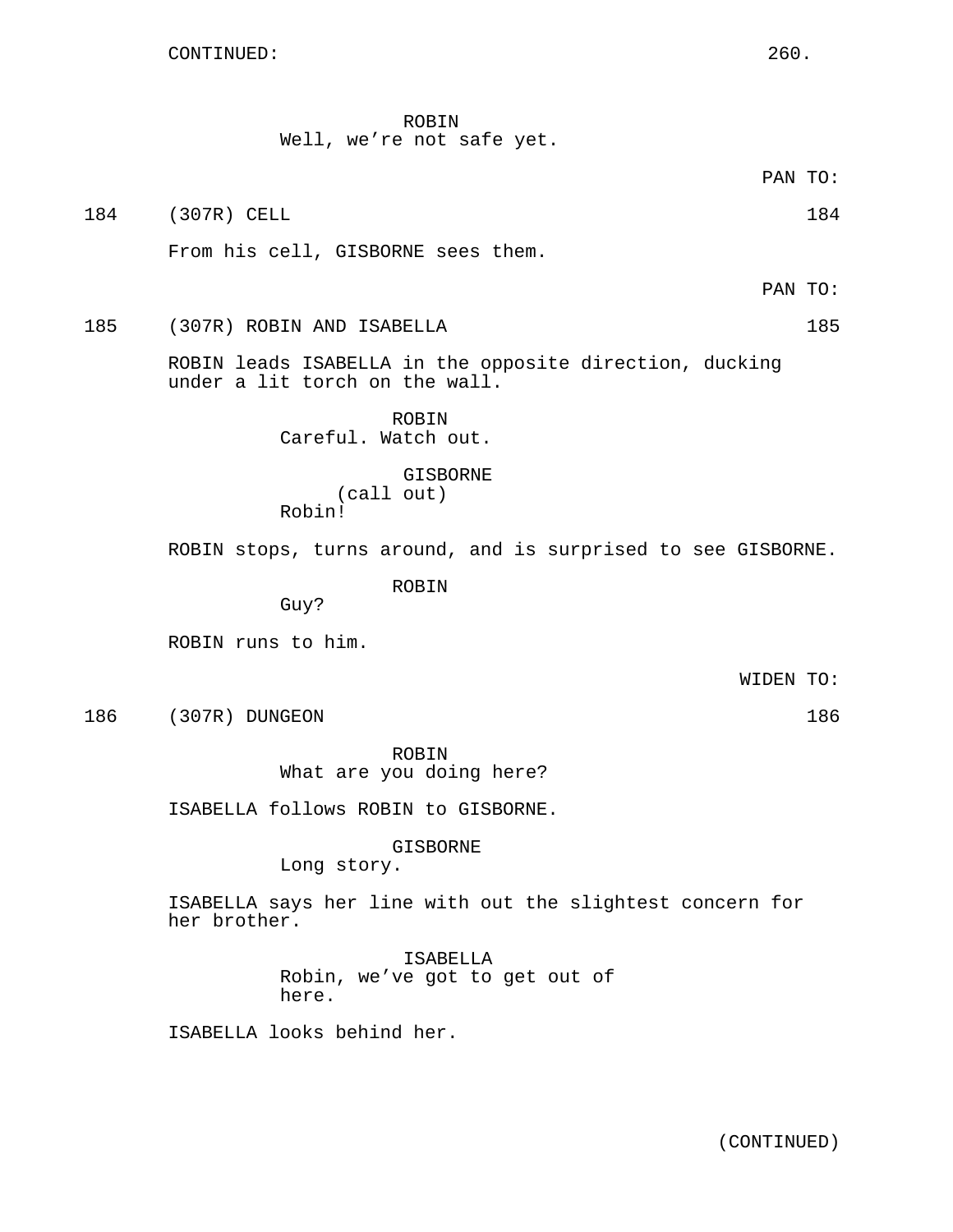ISABELLA It's only a matter of time before someone comes down.

ROBIN can't believe she would be willing to leave her own brother.

> ROBIN We can't just leave him, Isabella.

ROBIN walks past ISABELLA, looking for the keys.

ISABELLA But we've got a chance to escape...

ISABELLA turns around to face ROBIN.

ISABELLA (cont'd) ...to escape our old lives.

ROBIN walks back to GISBORNE. GISBORNE is watching ISABELLA trying to convince ROBIN to go and leave him behind.

> ISABELLA (cont'd) Come on, we've got to take this chance. Hey, listen.

ISABELLA pulls on ROBIN's arm. ROBIN faces her and she puts her hand on his arm. He still can't believe she is willing to leave her brother behind.

> ISABELLA (cont'd) What we talked about down there... the dream... it can be our dream, our reality... but we'd have to go now.

ROBIN Isabella... I like you. (beat) I really do. (beat) But I'm afraid, for me, (beat) it'll always be just a dream...

> ISABELLA (with disbelief)

What?

ROBIN ...whether I like it or not, and believe me, sometimes I hate it...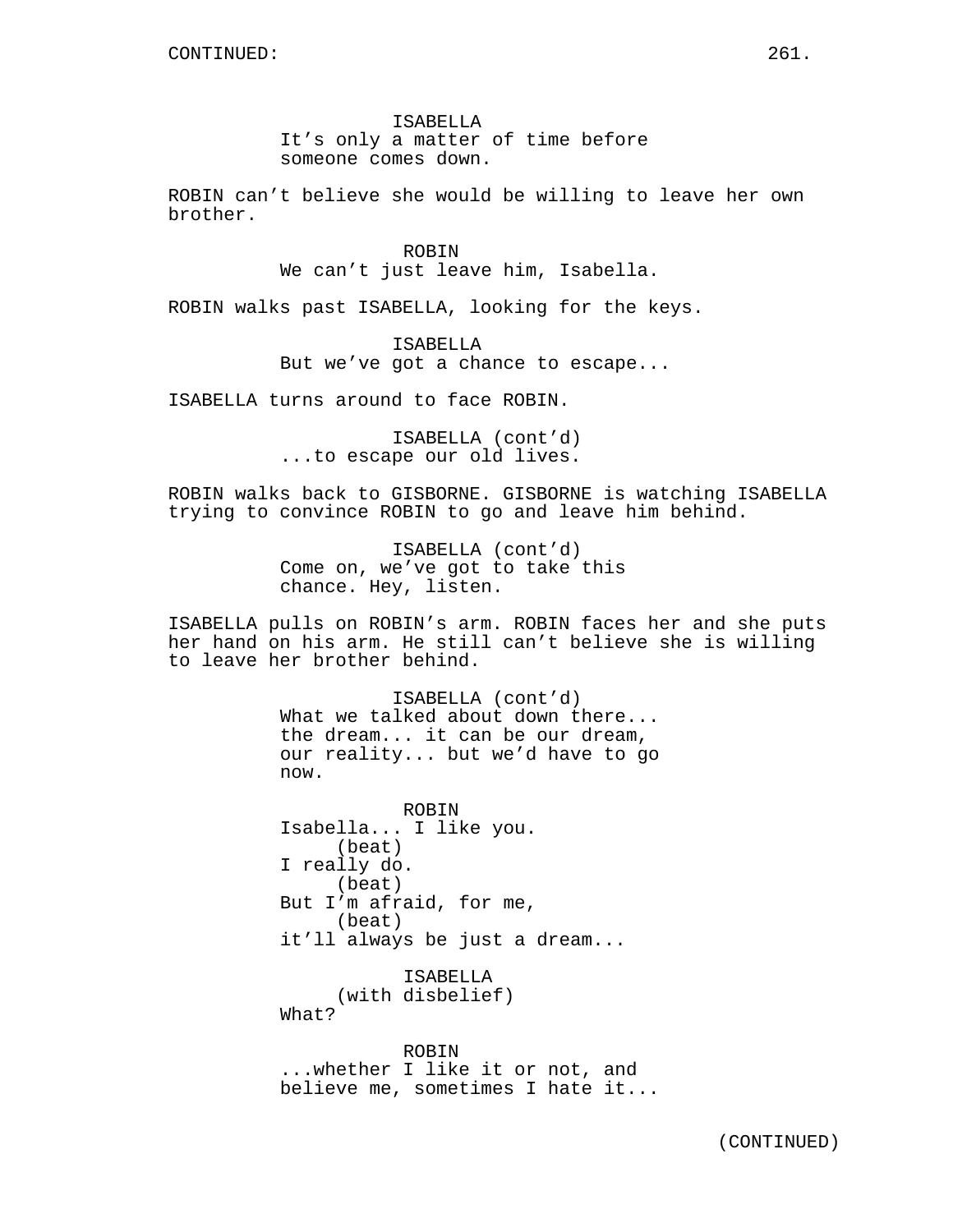(beat) But I am Robin Hood. (beat) I am an outlaw.

GISBORNE stares at them, wondering if they're really going to waste time discussing this now. ROBIN puts his left hand on the side of ISABELLA's head.

> ROBIN And I can't change that.

ISABELLA But surely, Robin, surely in time... we can... we could just start afresh,

ROBIN shakes his head.

ISABELLA ...become someone new. Come on, please.

ROBIN (interrupt) No, no. I am who I am. (beat) I tried to have it all once before. (beat) But it just caused so much pain for everyone.

GISBORNE knows ROBIN is thinking of Marian. He thinks of her too.

> ISABELLA (fiercely) No, I'm not her!

ROBIN I'm truly sorry.

ROBIN goes to GISBORNE.

ISABELLA

No!

HARRISONS voice sounds from behind ISABELLA.

HARRISON (VO)

You!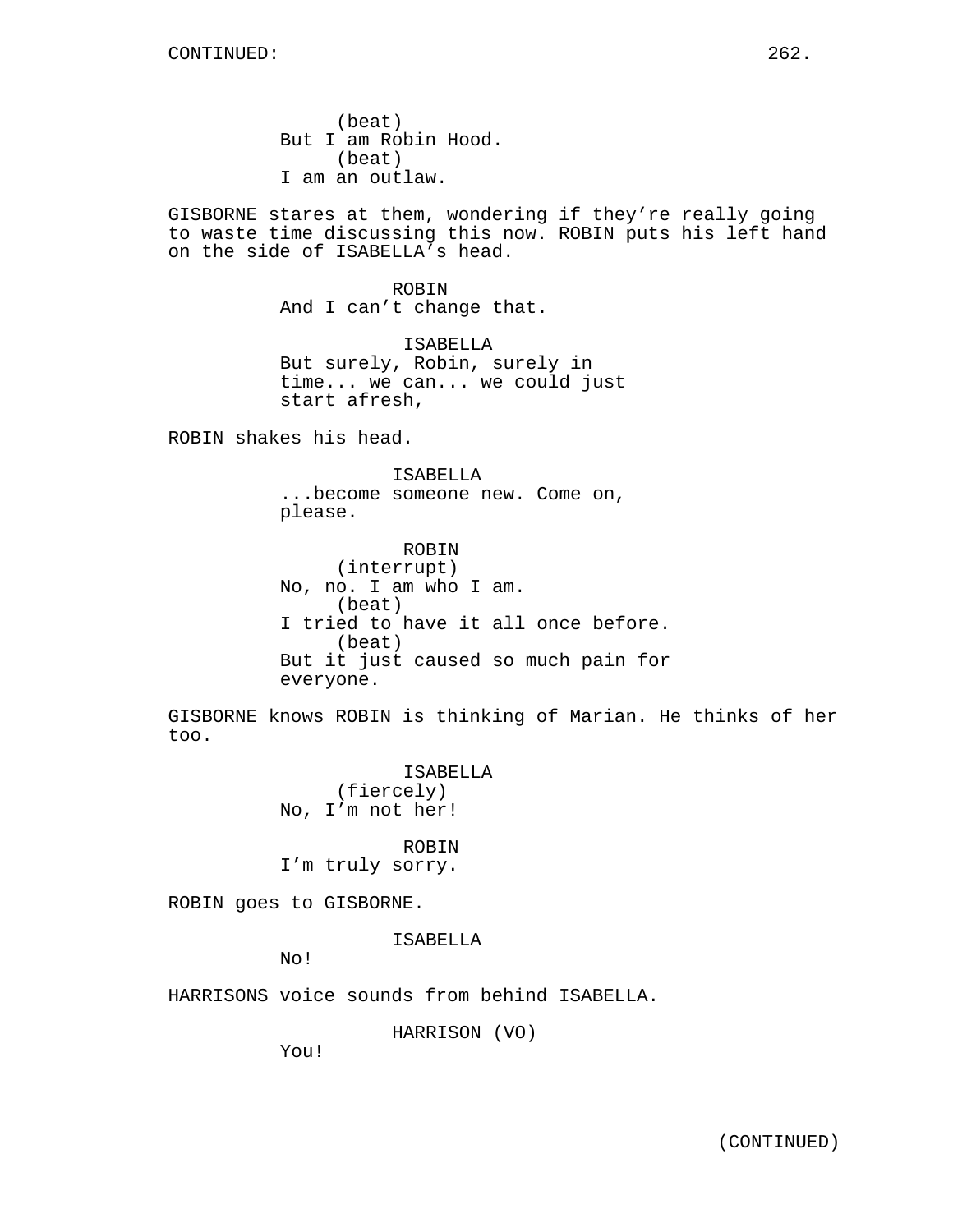ISABELLA turns around. PRINCE JOHN, the JAILER, and HARRISON, with his sword out, stand behind ISABELLA. GISBORNE watches from his cell. PRINCE JOHN draws the JAILER's sword.

> PRINCE JOHN (to Jailer) Quick! Go get the guards.

The JAILER leaves.

PRINCE JOHN (cont'd) (to Harrison) Dead, you said. Taken care of, you said.

ISABELLA steps forward.

ISABELLA He's always lied, sire.

HARRISON

Isabella!

ISABELLA takes another step.

ISABELLA In fact, he was going to let me go and not tell you about it.

PRINCE JOHN looks at HARRISON.

HARRISON

No.

ISABELLA (point at Harrison) Until I knocked him unconscious.

HARRISON

No, sire.

PRINCE JOHN You've let the team down. You let yourself down. In fact, you're a liability.

HARRISON

No.

PRINCE JOHN Harrison... (point at him) (MORE)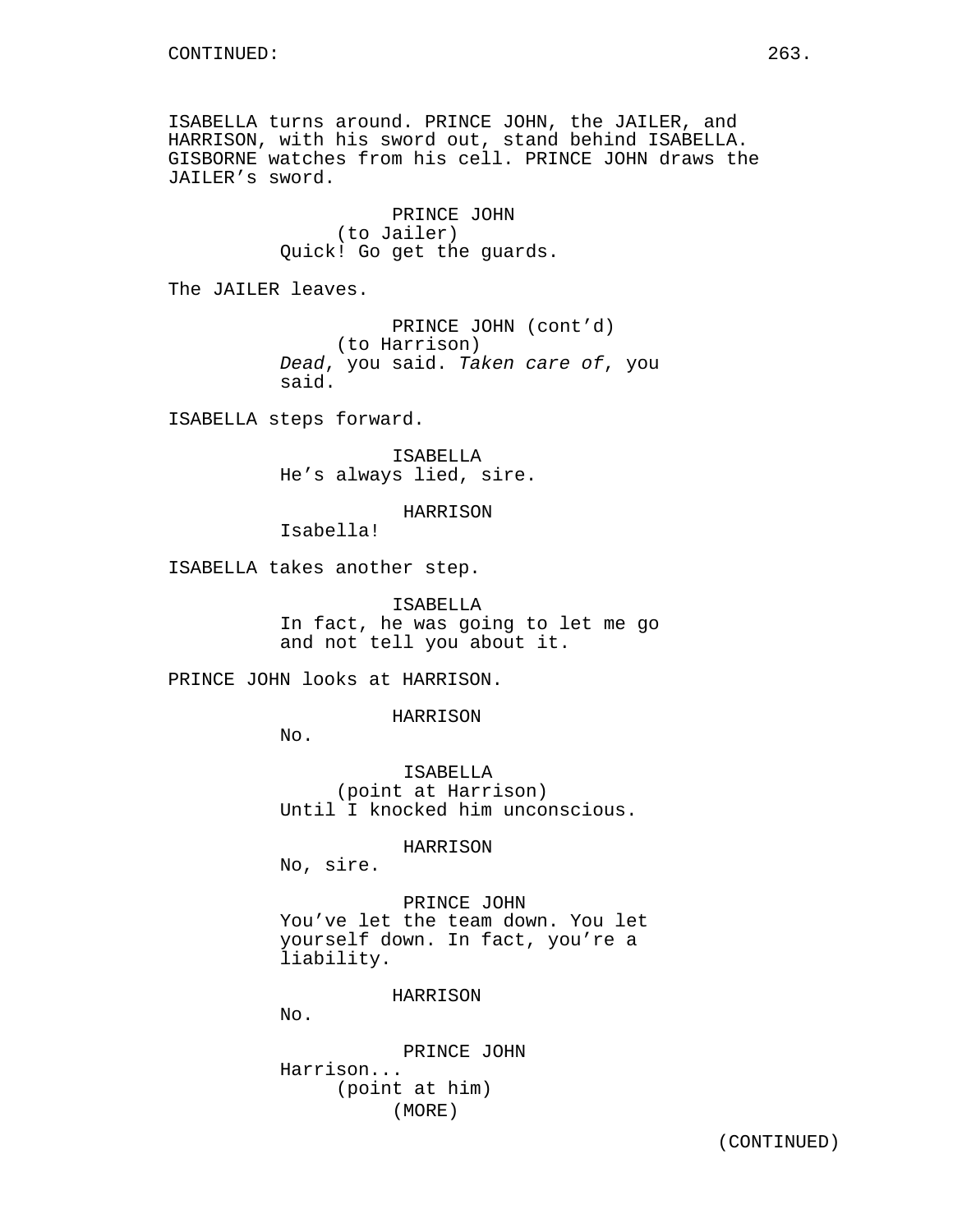PRINCE JOHN (cont'd) ...you're fired.

HARRISON No, you will not fire me. I've waited all my life for this and I will not... (turn sword to Prince John) be fired by you!

ISABELLA picks up an unlit torch.

PRINCE JOHN How dare you? How dare you threaten the monarch?!

HARRISON You're not a monarch. You're a pretender, a fake, a fraud!

ISABELLA No, no, not as big a fraud as him.

ISABELLA turns to ROBIN with hatred in her eyes.

ISABELLA I've been a fool, sire, a weak, vain woman blinded by his flattery. But now I see the truth. And I beg you, sire, let me show you how sorry I am.

ROBIN Isabella, put it...

ISABELLA (interrupt) Save your honeyed words for someone who cares... Hood.

PRINCE JOHN Be my guest!

PRINCE JOHN throws the jailer's sword at ISABELLA's feet and draws his own to face HARRISON.

PRINCE JOHN and HARRISON raise their swords at each other.

ROBIN silently draws his sword. ISABELLA picks up the sword with her left hand and faces ROBIN, who points his sword at her. ISABELLA and PRINCE JOHN each strike first. ISABELLA swings both the torch and sword together outward at ROBIN, forcing him to take several steps back.

(CONTINUED)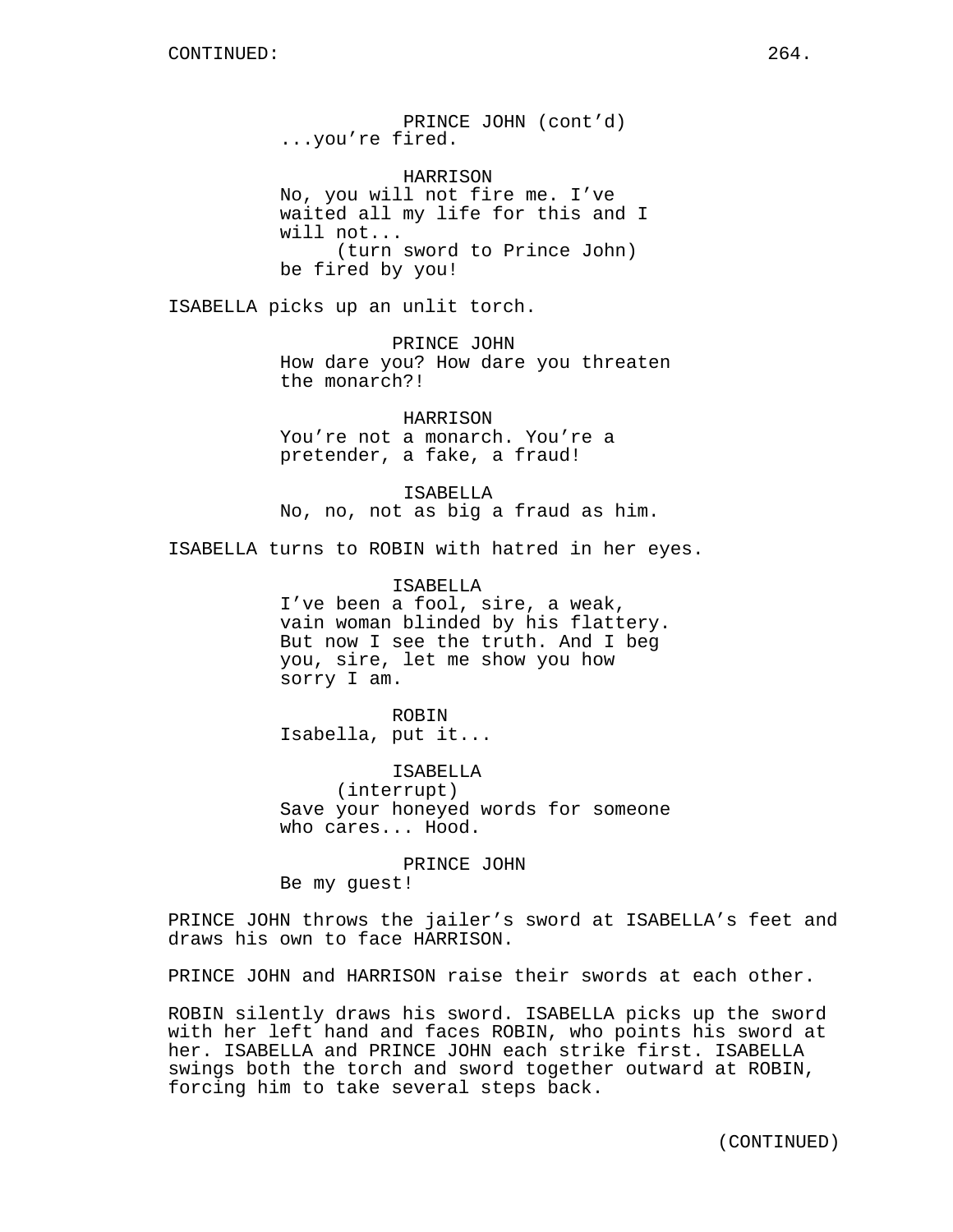PRINCE JOHN and HARRISON block and circle each other.

ISABELLA advances and spins, first swinging the torch. ROBIN ducks the torch, then holds his sword upright to block hers as it comes around. ISABELLA swings the torch overhead. ROBIN steps to the side, grabs her arm and pushes her away. ISABELLA stumbles, regains her footing, points her sword at ROBIN and swings the torch again. ROBIN blocks it. She swings the torch at his feet and he blocks it again, then twists it up and over with his sword. ROBIN attacks this time and ISABELLA blocks, holding both her weapons crossed over her head, then kicks ROBIN in the stomach.

Meanwhile, PRINCE JOHN blocks HARRISON's attack with his sword held over his head with both hands while kicking his foe in the stomach.

ISABELLA swings, then jabs at ROBIN with the torch.

PRINCE JOHN knocks the sword from HARRISON's hand.

ROBIN grabs ISABELLA's arm and punches the inside of her elbow, forcing her to drop the torch.

PRINCE JOHN swings his point across at HARRISON's chest, forcing him back, then charges him and pushes him to the wall.

ROBIN holds his arm around ISABELLA's shoulders, then throws her into HARRISON just as PRINCE JOHN is getting ready to run him through. HARRISON catches ISABELLA around the waist.

PRINCE JOHN turns to ROBIN, who invites him to take him on. PRINCE JOHN swipes at ROBIN.

ISABELLA elbows HARRISON in the ribs with her right arm, then swings her left elbow into his face and breaks free from him. She swings her sword around at him as he bends down to retrieve his own. ISABELLA swings her sword over her head and brings it down, but HARRISON can only duck and spin away.

ROBIN blocks PRINCE JOHN. Their swords are crossed in front of them and ROBIN pushes PRINCE JOHN's hands to his chest, standing with their faces together a moment before ROBIN shoves him backwards and they continue their duel.

ISABELLA swings her sword crosswise at HARRISON, who retreats. She swings again and her sword catches the keys in his belt.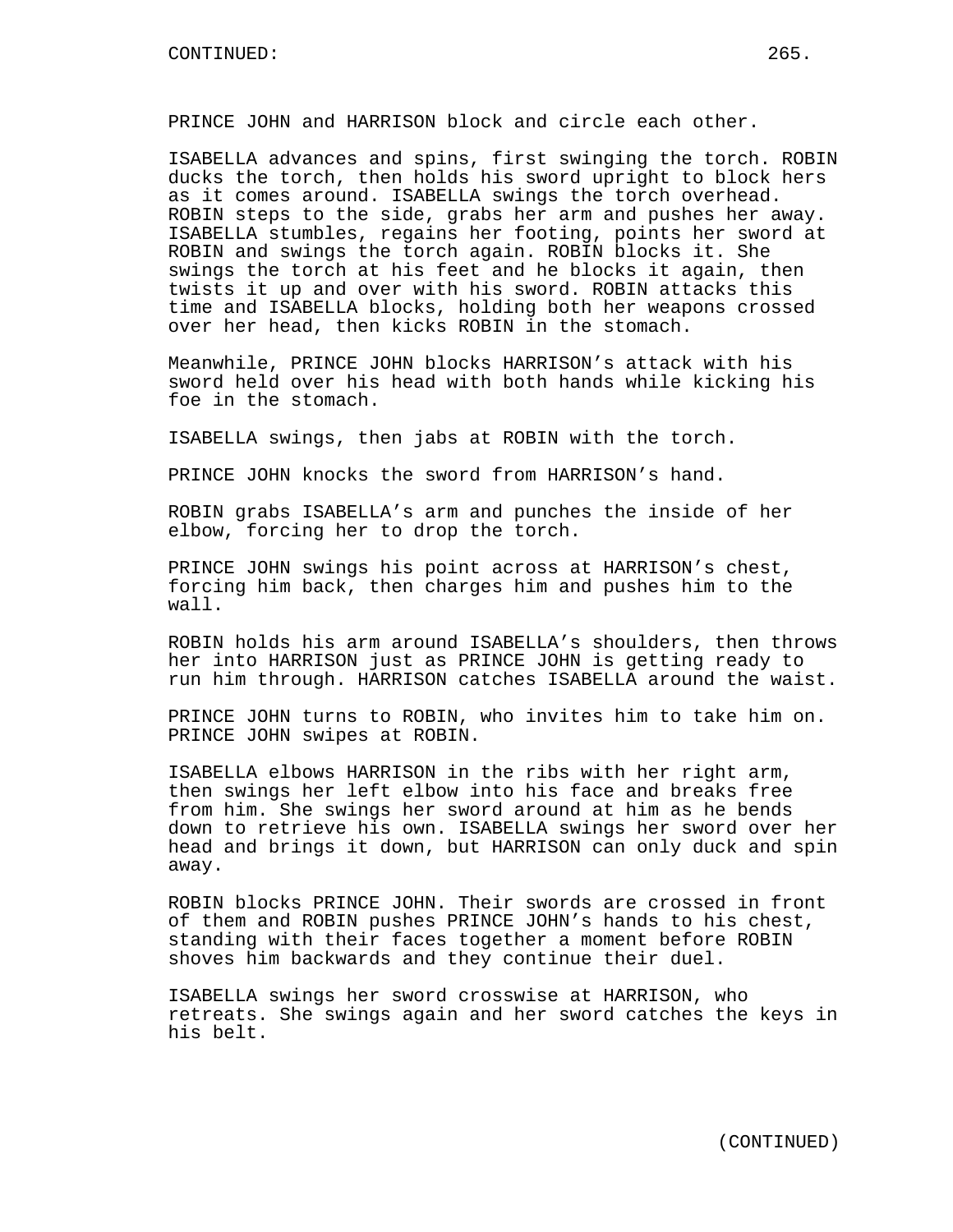The keys sail across the room, landing near GISBORNE's cell. GISBORNE stretches his arm out between the bars, but they are just out of reach. He bangs his hand on the bar in frustration.

HARRISON now has ISABELLA by the hair and he shoves her face first into a pillar. She turns and reaches out with her sword, hoping to defend herself, but HARRISON grabs her arm and knocks her sword out of her grip with his. It clatters to the floor in front of GISBORNE, who picks it up.

PRINCE JOHN swings at ROBIN, who blocks and then twists his sword up and over. ROBIN grabs PRINCE JOHN's sword arm and bends it back into a defenseless position, exposing his chest.

ROBIN kicks PRINCE JOHN's sword away and it falls through the square hole into the water. ROBIN pushes PRINCE JOHN back towards GISBORNE and swings at him mercilessly.

GISBORNE uses the sword to pull the keys towards him, then unlocks the cell door.

In front of him, HARRISON pushes ISABELLA into another pillar and holds the point of his sword at her throat as she turns around. ISABELLA backs up towards the hole.

## ISABELLA (pleadingly) Please, I...

HARRISON pushes ISABELLA into the cistern with his foot, then circles around to stand behind PRINCE JOHN, who is defenseless against ROBIN.

ROBIN swings at PRINCE JOHN, who ducks, turns, and backs towards the hole. ROBIN faces him, holding the point of his sword at him.

Behind him, HARRISON also has his sword point at PRINCE JOHN's back. ROBIN has PRINCE JOHN at his sword point at the edge of the trap door.

> PRINCE JOHN (petulantly) It's... it's not meant to be like this! (point at Harrison) Your days as a free man are over, Harrison. They're over!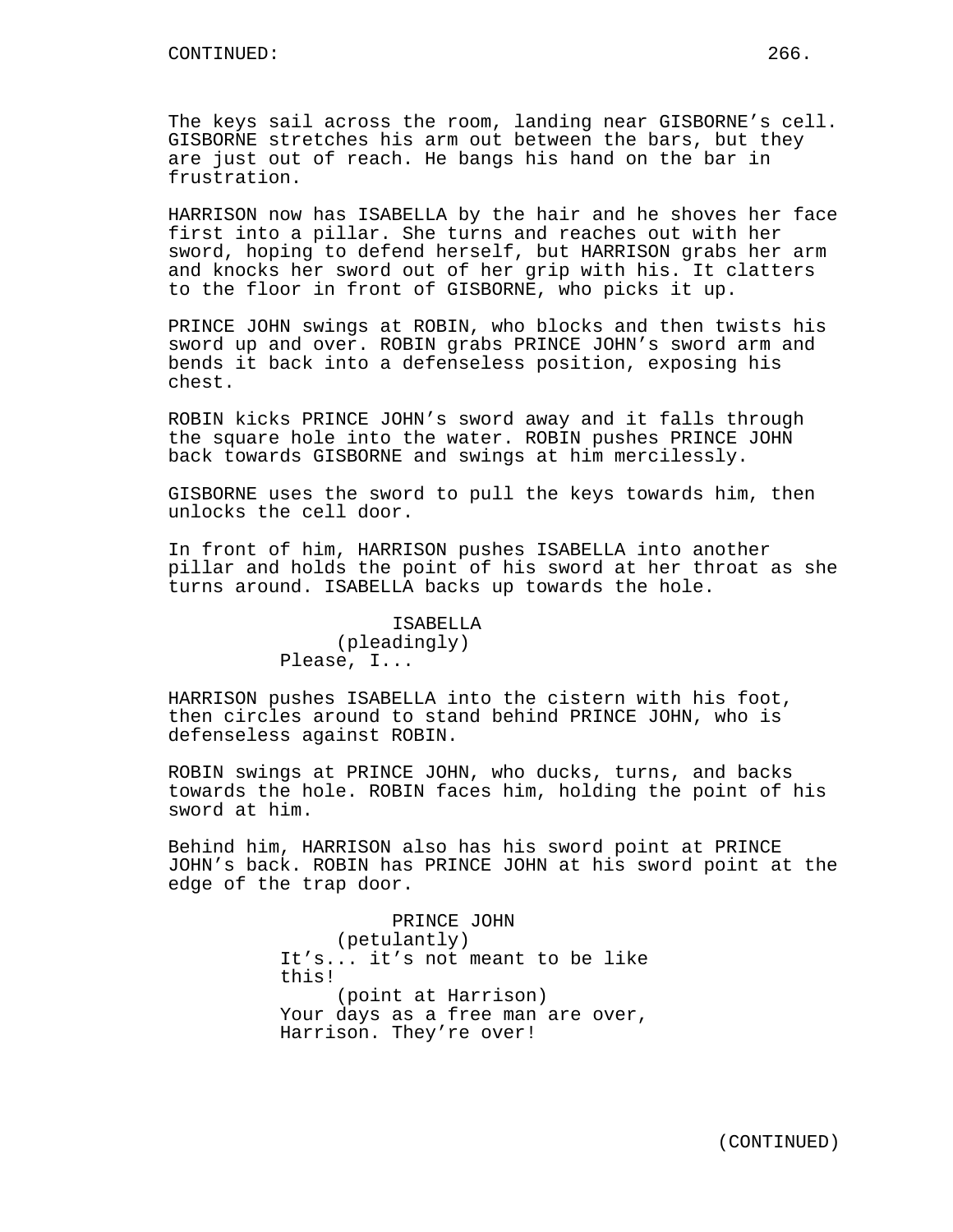Both ROBIN and HARRISON lunge forward and PRINCE JOHN jumps into the water below to escape them. HARRISON looks down into the water as ROBIN eyes him greedily. PRINCE JOHN and ISABELLA yell from below.

PRINCE JOHN (VO)

Guards!

ISABELLA (VO)

Guards!

ROBIN and HARRISON hold their swords ready.

ISABELLA (VO) I'm down here with the Prince! Come and help us!

ROBIN walks around the trap door with an evil grin on his face.

> ROBIN You're a dead man walking, Harrison.

HARRISON Never seemed to do you much harm.

HARRISON attacks first. ROBIN blocks him twice, then twists his sword up and around, then attacks.

> ISABELLA (VO) Come and help us!

HARRISON sidesteps him and punches his back with the hilt of his sword. ROBIN attacks again. HARRISON blocks. They both take a step back, then ROBIN stabs at HARRISON, who sidesteps it. ROBIN attacks from overhead. HARRISON steps aside to block, then punches him in the jaw, then with a strong turn of his arm, twists ROBIN's sword up. ROBIN loses his grip and the sword sails towards the hole. ROBIN takes several steps backwards as GISBORNE catches the sword before it falls into the cistern.

GISBORNE

Robin!

He tosses the sword to ROBIN, who catches it and faces HARRISON. GISBORNE, with ISABELLA's sword, also faces HARRISON. They both advance on him, ROBIN wearing an evil grin again. HARRISON realizes he can't fight them both.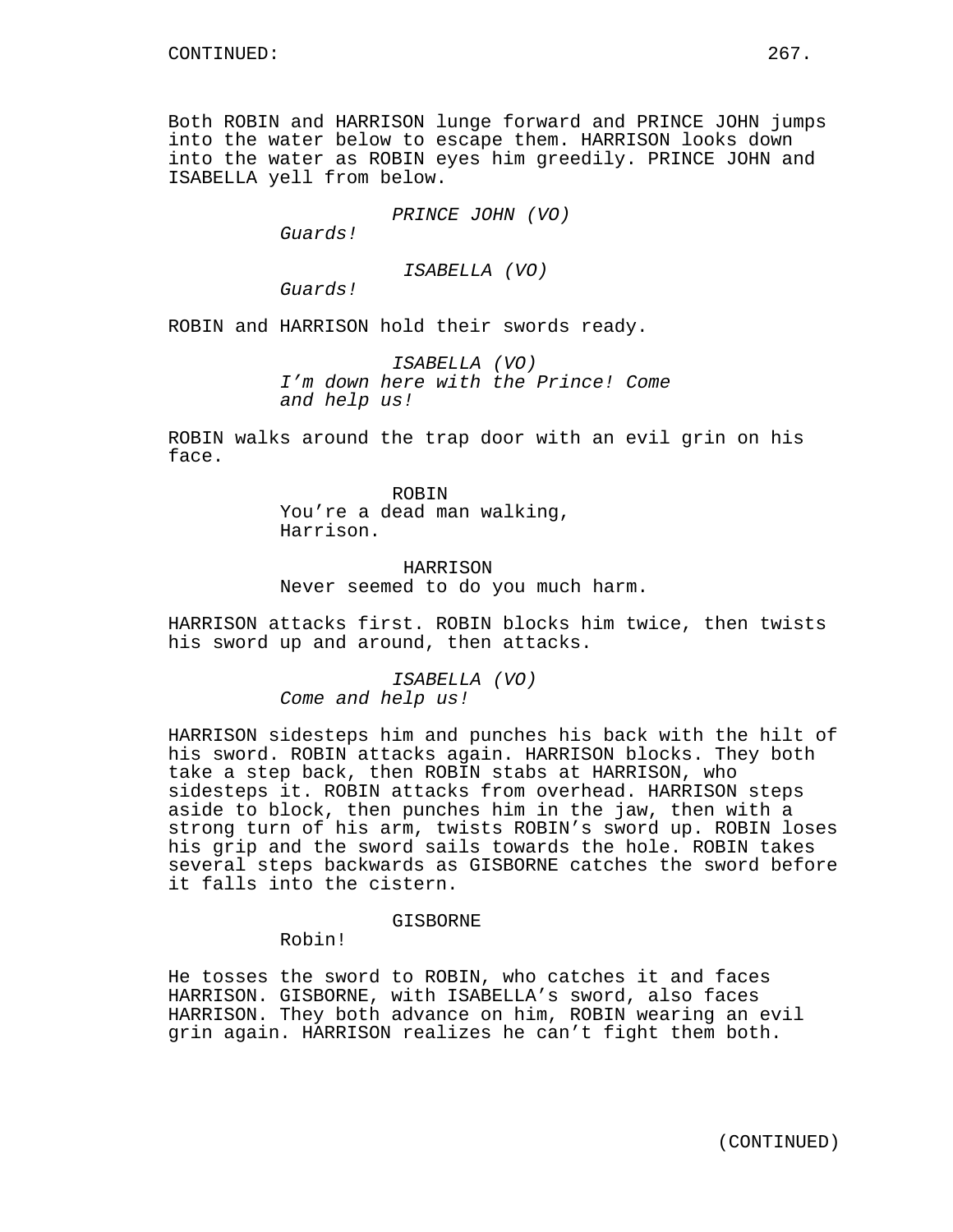### HARRISON

 $No.$ 

HARRISON glances behind him to see if the guards have arrived yet. HARRISON turns and runs out of the dungeons. ROBIN runs after him. GISBORNE pulls him back.

> GISBORNE Leave him! We have to open the hatch.

ROBIN stops and looks behind them.

ROBIN This way, come on!

ROBIN goes to the wheel on the wall. He hands GISBORNE his sword, and turns the wheel. As ROBIN opens the hatch, GISBORNE looks back to where they just left ISABELLA and PRINCE JOHN.

> GISBORNE (quietly to himself) I'm sorry.

ROBIN opens the hatch and then looks at GISBORNE.

#### ROBIN

Come on, come on!

ROBIN and GISBORNE run past the wheel and exit.

JUMP TO:

187 (307R) SHERWOOD - RIVER TRENT 187

TUCK runs towards the river.

TUCK We're here!

Everyone hurries to the river, but it is bone dry, filled with rocks and sticks. TUCK sinks to his knees.

> TUCK (cont'd) I'm sorry.

MUCH throws down a flask.

|  | TUCK (cont'd) |
|--|---------------|
|  | (hang head)   |
|  | I'm so sorry. |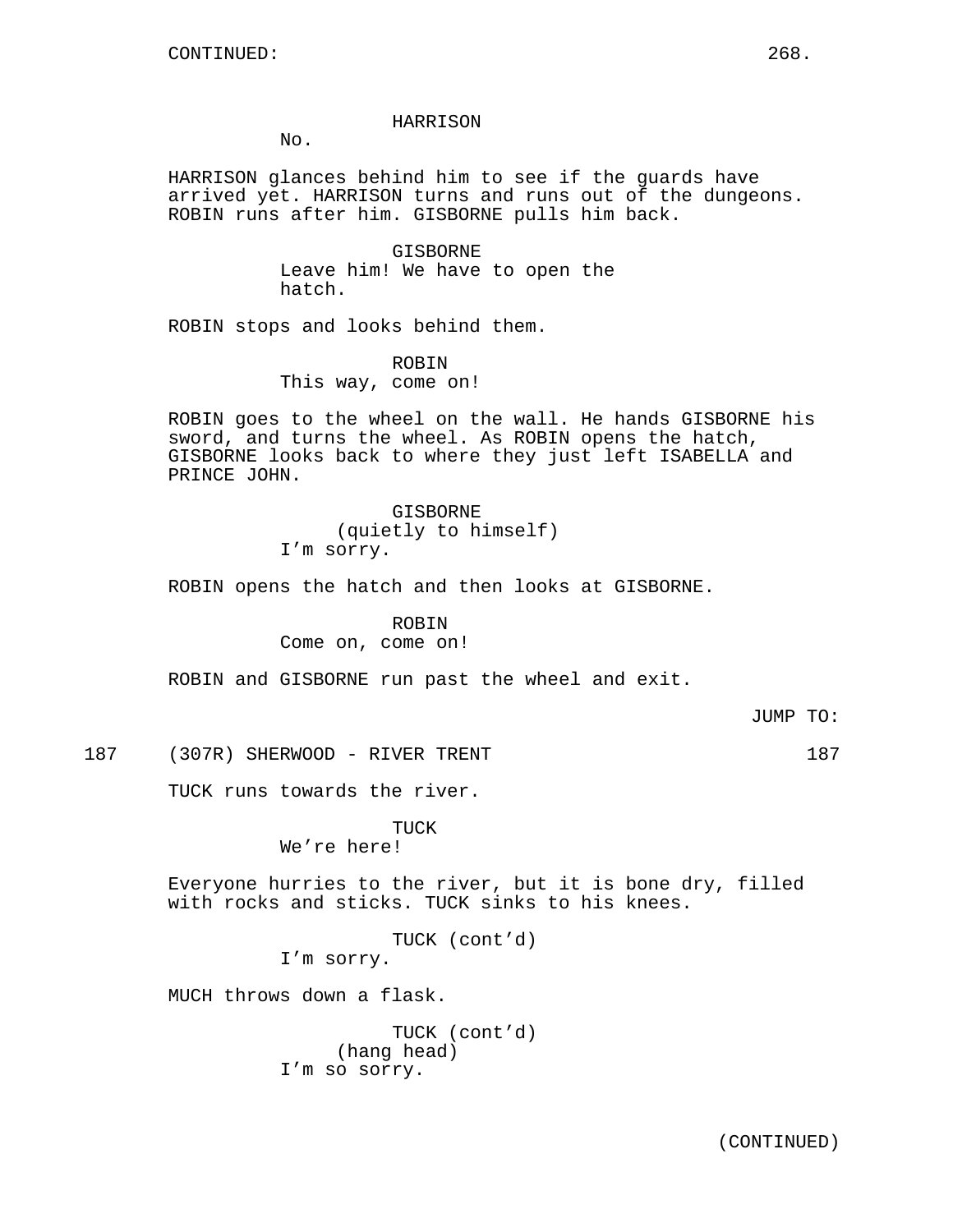ELEANOR No. Please, God, no.

MUCH stands in the dry riverbed, then turns to face upstream.

MUCH

Wait.

MUCH holds his hand up to them, listening. He walks a few steps, hears the trickling of water, then sees a bit of water starting to flow down the dry riverbed.

> VILLAGE MAN Look, there's water. Water, look!

TUCK Thank the Lord!

LITTLE JOHN steps into the riverbed.

MUCH (smile) Thank the Lord? (look at Tuck) Thank Robin.

MUCH pulls another flask on a cord off from round his neck.

JUMP TO:

188 (307R) LOCKSLEY - NEAR SUNSET 188

JACK It's full again!

JACK holds up an overflowing bucket.

JACK (cont'd) The water's come back!

JACK shakes the bucket, splashing water out. ROBIN and GISBORNE enter the village. Both have solemn looks on their faces. The villagers all come out to the well. A woman gives another old woman a cup.

> VILLAGE WOMAN Here. Drink this.

ROBIN watches them.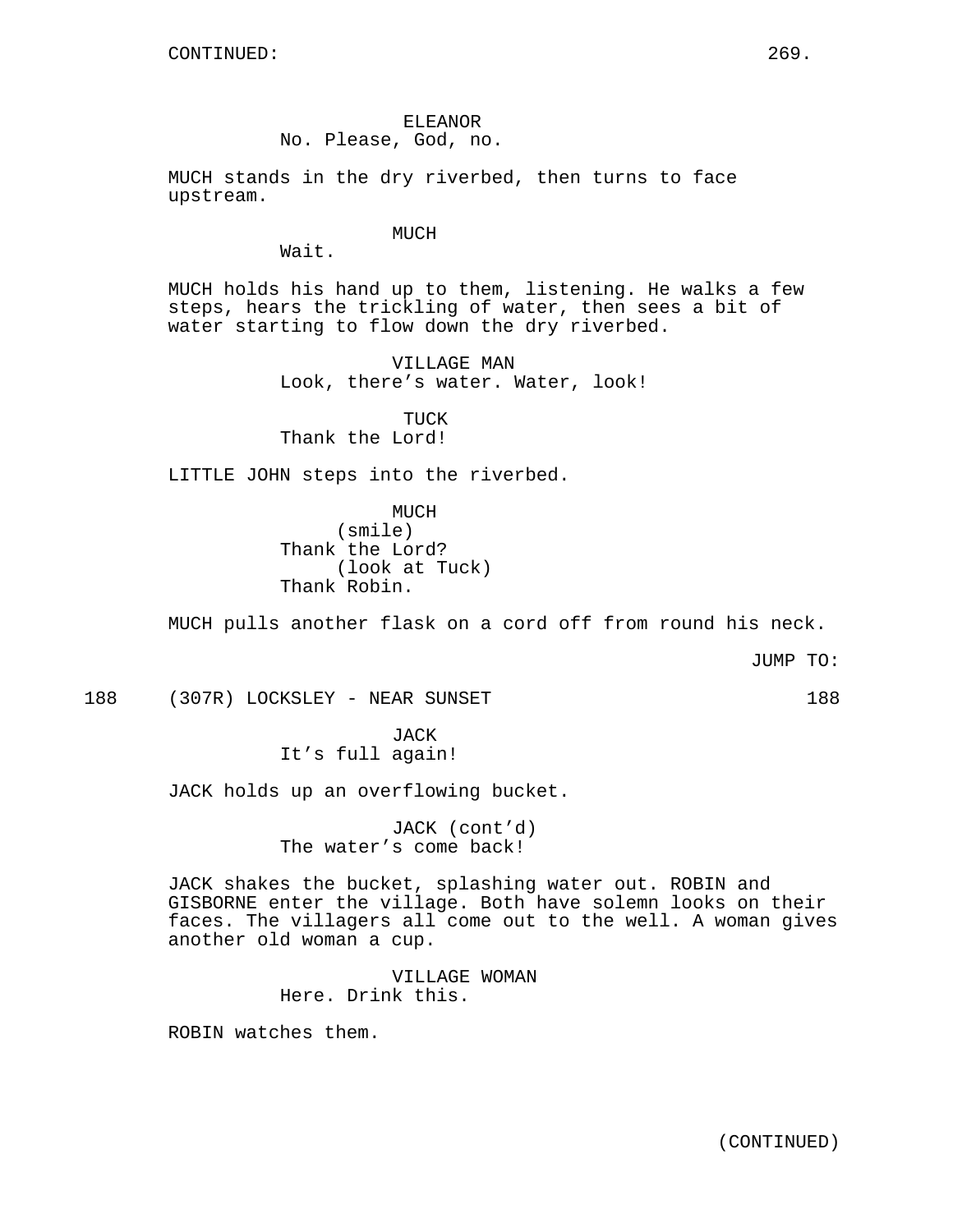ROBIN (to himself) This is what you do.

TUCK comes up behind ROBIN and puts his hand on his shoulder.

> TUCK And you do it well.

ROBIN hugs TUCK. ELEANOR runs to JACK, laughing. JACK sweeps her up in his arms, baby and all. ROBIN releases TUCK.

> ROBIN No, we do it well.

ROBIN looks at GISBORNE who looks back at him. The villagers celebrate the return of the water as MUCH hugs ROBIN. ALLAN shakes hands with ROBIN, and pats GISBORNE the back.

> ALLAN So, come on then. What happened with Isabella, eh?

ROBIN and GISBORNE exchange a look.

ROBIN Let's just say she won't be joining us just yet.

ALLAN notices the looks on ROBIN and GISBORNE's faces and realizes something must have happened, so he doesn't push. ROBIN looks back at ELEANOR with JACK and baby ROBIN.

> ELEANOR He's a beautiful boy. Yes, oh! Such a good boy.

ROBIN watches ELEANOR wistfully.

ELEANOR (cont'd) Yes you are.

ROBIN smiles back. The gang walk out of Locksley. LITTLE JOHN glares at TUCK.

> TUCK I've got a smile on my face! (arms outstretched) What a beautiful day!

> > JUMP TO: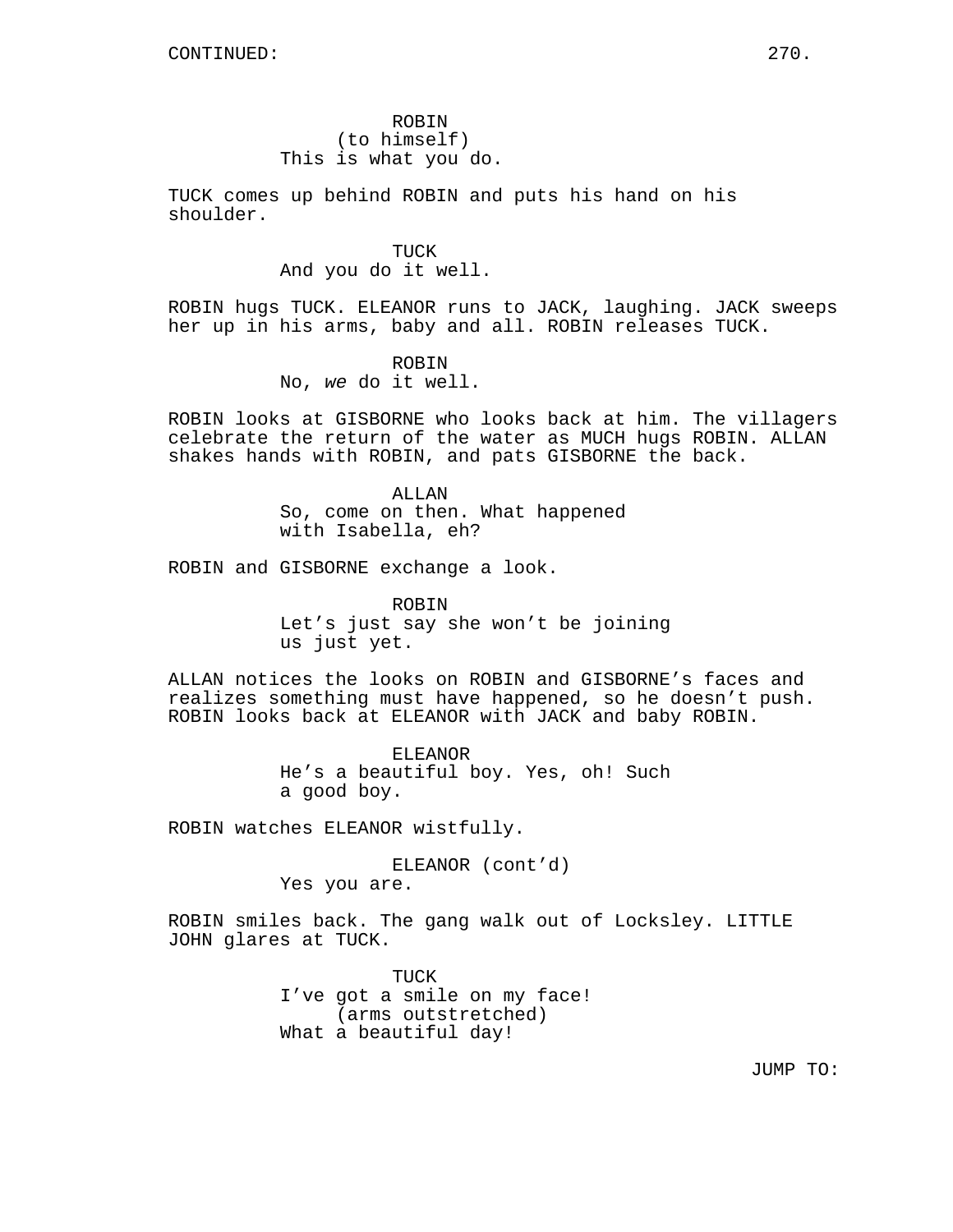189 PATH FROM LOCKSLEY TO SHERWOOD 189 2000 189

ROBIN and GISBORNE are at the front. ALLAN and MUCH are a few paces behind, in the middle. TUCK and LITTLE JOHN are pulling up the rear.

> ROBIN She made her choice, Guy. She sided with Prince...

GISBORNE I know. But...

ROBIN It's not your fault. (beat) I should have seen it coming.

JUMP TO:

190 (308) WORKSHOP - LONDON - NIGHT - 2 WEEKS LATER 190

Amid several candles, a sculptor (named DESCHAMPS) sits at a table concentrating on his work. He uses a stylus while looking through a magnifying glass mounted on a stand. An old man, (named LORD SHERIDAN), with a candle in hand, comes downstairs.

> SHERIDAN What progress, Deschamps?

SHERIDAN approaches the work table.

SHERIDAN (cont'd) The Prince is not a patient man.

DESCHAMPS studies his work, silent. SHERIDAN looks over DESCHAMPS shoulder.

SHERIDAN (cont'd)

Uncanny.

SHERIDAN holds his candle closer, but DESCHAMPS puts his hand to it, signaling it away, without looking at it or SHERIDAN.

> DESCHAMPS Not so close with the candle.

DESCHAMPS pulls his hand back.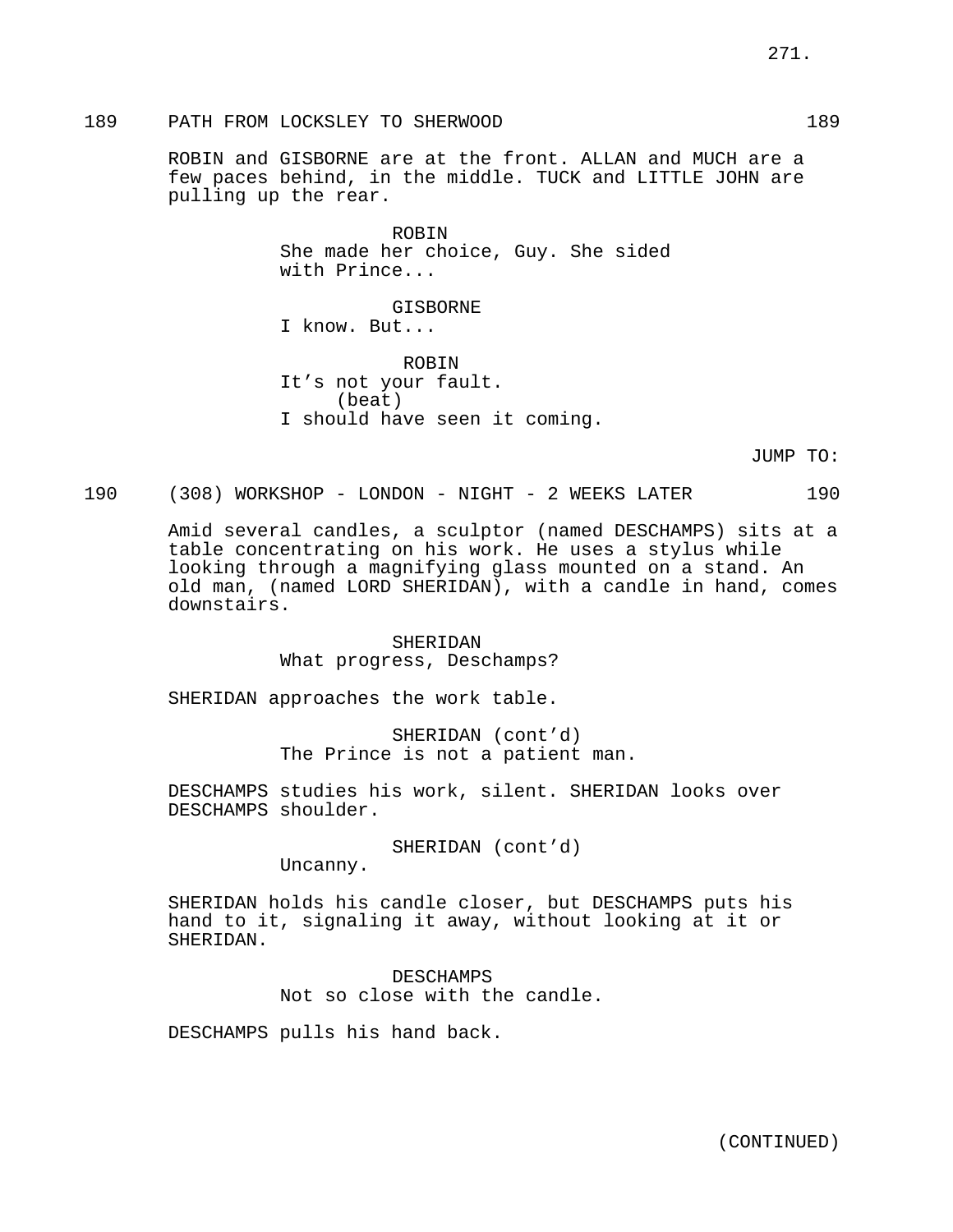SHERIDAN You are indeed an artist.

SHERIDAN turns and sets the candle down out of harms way.

DESCHAMPS It is finished.

SHERIDAN As skillful with a scalpel and brush... as I am with a dagger. (beat) You shall feel no pain, my friend.

DESCHAMPS suddenly realizes what SHERIDAN has said, but its too late. SHERIDAN holds DESCHAMPS' chin with his left hand and stabs his side with the other.

> SHERIDAN You give your life for a place in history.

DESCHAMPS slumps to the floor, guided silently by SHERIDAN. SHERIDAN rises and looks through the magnifying glass at DESCHAMPS work.

JUMP TO:

191 (308R) SHERWOOD FOREST 191

ALLAN has a round shiny tin lid in his hands and he's reflecting the sun's light onto a rock.

MUCH and ROBIN are practicing their fighting moves with branches. MUCH swings his branch down and ROBIN blocks. MUCH stabs at ROBIN. ROBIN jumps back, raising his arm.

GISBORNE is sitting under a tree sharpening his sword. He occasionally glances up at MUCH and ROBIN.

ALLAN glances at MUCH at ROBIN.

# ALLAN

(impressed) Ohh!

ROBIN attacks. MUCH blocks, then swings back across, but stops before he hits ROBIN. GISBORNE stifles a laugh.

> ROBIN Much! Come on! You don't go easy just because you're training!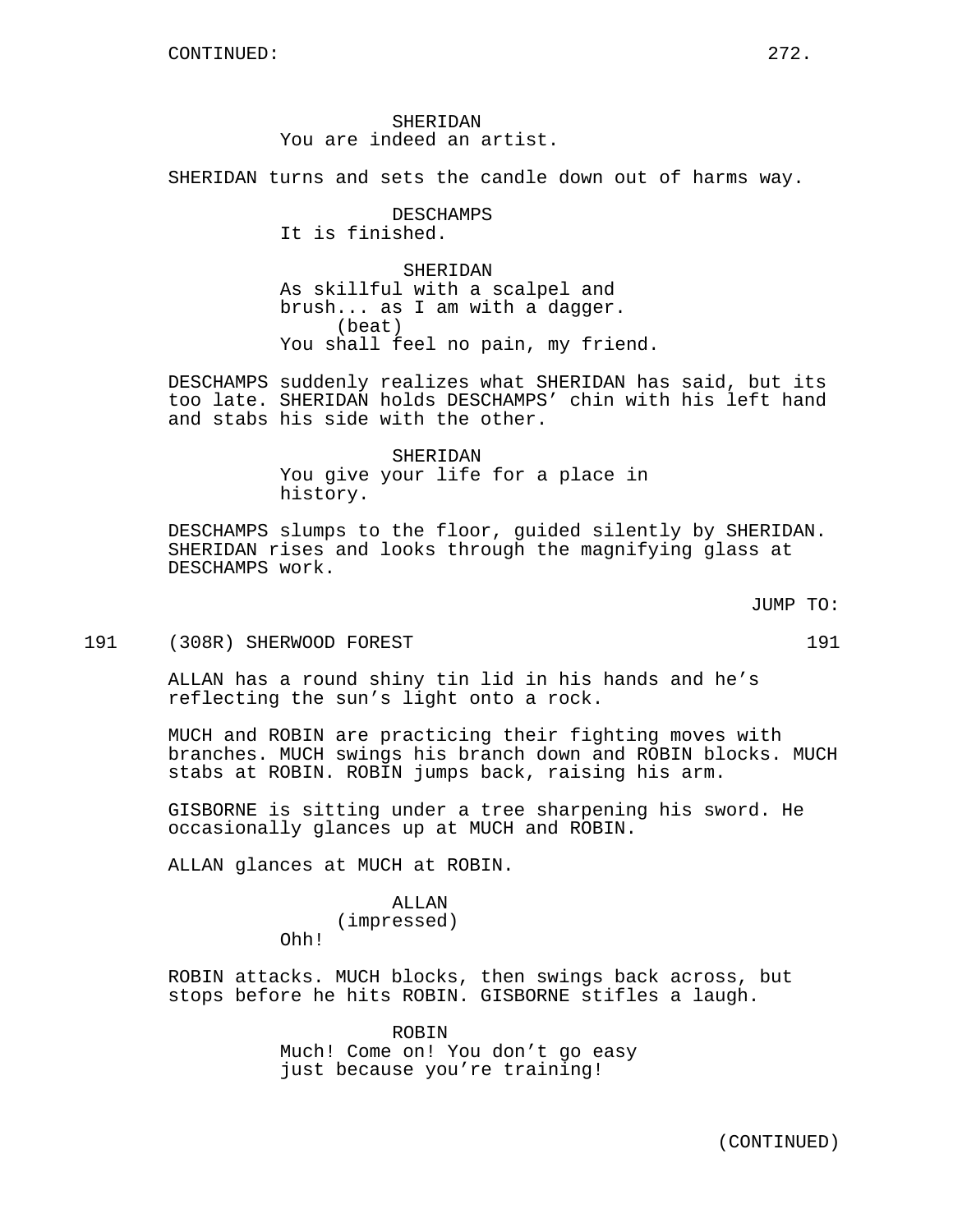MUCH

I'm trying not to hurt you.

ROBIN grimaces and turns away, flustered. He glances at GISBORNE. GISBORNE shrugs his shoulders at him in a "don't look at me" look.

> ALLAN You're not going to hurt him if you

never hit him, are you?

MUCH glares at ALLAN. MUCH places both hands on the hilt of his branch-sword and shakes the branch up and down. MUCH looks at ROBIN. He comes at him with everything and a roar, swinging largely in front of him. Just as he's approaching ROBIN, ALLAN reflects the sun in his eyes and ROBIN ducks the blow. MUCH's momentum carries him face first into a tree. He falls backwards, dazed. ALLAN laughs, totally amused.

ALLAN (cont'd)

Blinding!

MUCH (dazed)

Oh!

LITTLE JOHN and TUCK run over the hill.

LITTLE JOHN

Robin?!

ROBIN jogs over to LITTLE JOHN. Everyone looks to LITTLE JOHN.

> LITTLE JOHN (cont'd) We've just seen a royal carriage on the North Road.

TUCK Carrying the King's insignia, not the Prince's.

ROBIN looks over at GISBORNE and motions him over. GISBORNE rises and goes over. ROBIN address him on his way over.

ROBIN

Let's go.

ROBIN looks back at LITTLE JOHN.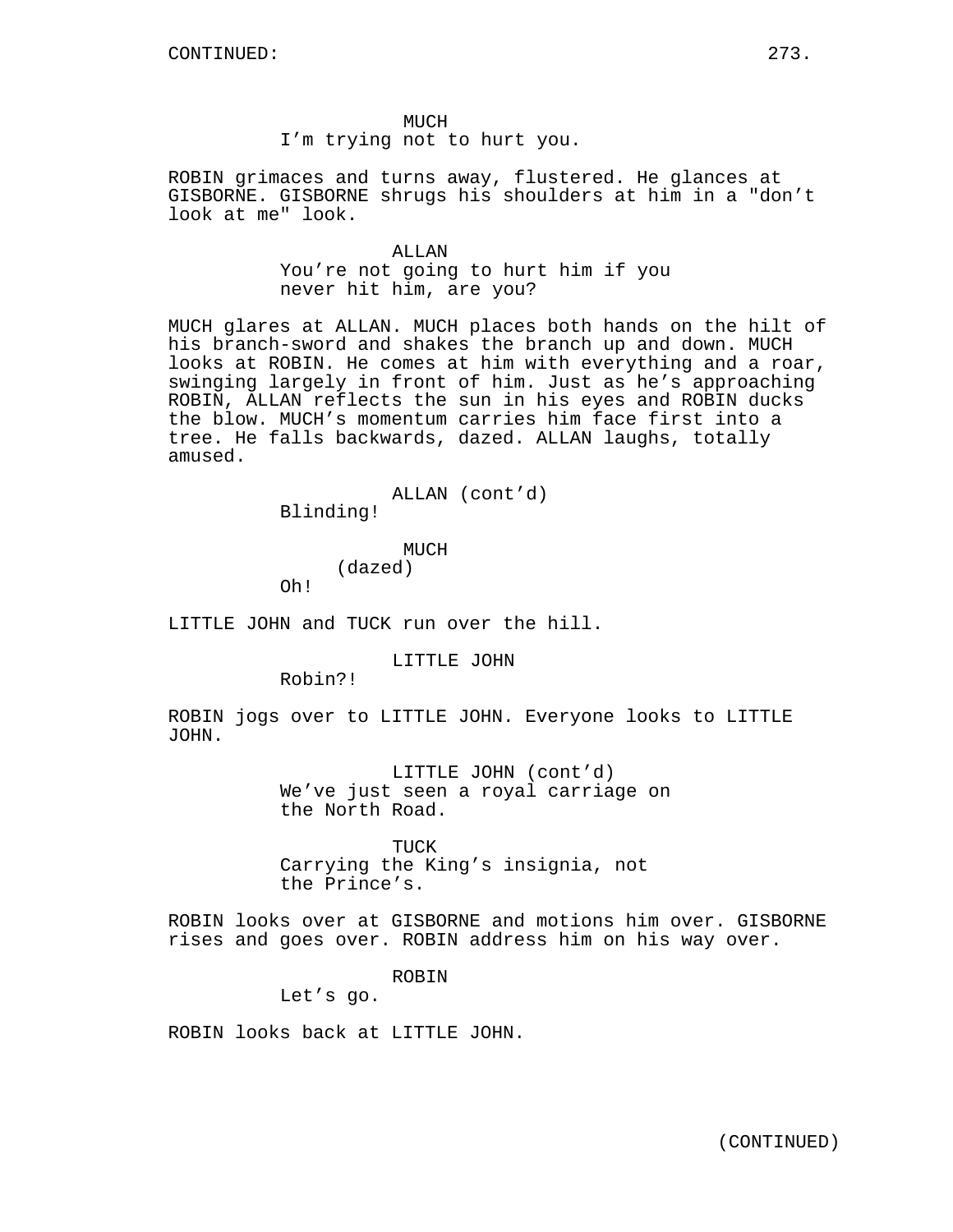# LITTLE JOHN It's heading for Nottingham.

MUCH is still trying to get up. ROBIN looks at ALLAN.

## ROBIN

# Get him up!

ALLAN pulls MUCH to his feet.

JUMP TO:

192 (308R) NOTTINGHAM - MARKETPLACE 192

SHERIDAN solemnly leads a procession of Crusaders who are carrying a coffin draped in white with a red cross through the streets.

FOCUS ON: ROBIN AND GANG. ROBIN and the gang watch from the shadows behind the crowd gathering.

> MUCH It's Sheridan.

> > ALLAN

Who?

GISBORNE Keeper of the Crown.

ROBIN He used to be the King's favourite trainer of knights.

ROBIN leans his head back on the wall, perplexed.

ROBIN

He trained me.

FOCUS ON: PRINCE JOHN. PRINCE JOHN runs out of the castle gate with an anguished look of grief as the coffin is lowered to the ground.

SHERIDAN goes to stand near the gate.

PRINCE JOHN

Oh! No!

He kneels at the coffin's head, feigning devastation and sobbing.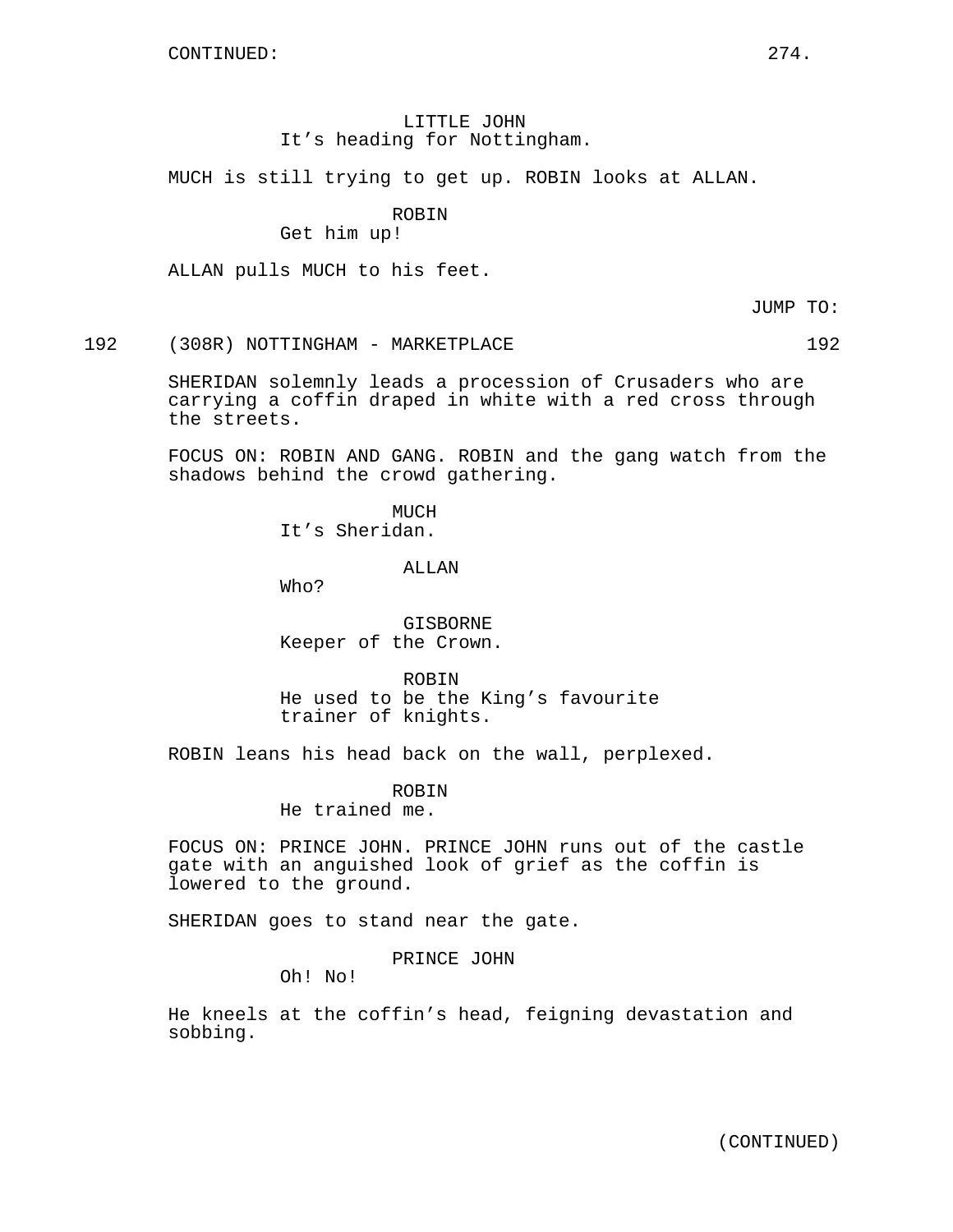PRINCE JOHN (cont'd) No, no, no, no.

He puts his face to the coffin. The Crusaders stand back.

PRINCE JOHN (cont'd)

No.

ISABELLA stands behind SHERIDAN, watching.

SHERIDAN People of Nottingham! (beat) It is to your great sadness... (beat) ...but also to your great honour... (beat) ...that you are the first to know... (beat) ...of the death of King Richard.

SHERIDAN hangs his head.

FOCUS ON: ROBIN. ROBIN's lips are pressed together tightly, not wanting to believe. LITTLE JOHN is upset at the news. ALLAN, MUCH, and GISBORNE all have looks of disbelief on their faces.

> MUCH (mouth) What?

TUCK hangs his head.

FOCUS ON: SHERIDAN.

SHERIDAN The Lionheart met his glorious end... (beat) ...in battle... (beat) ...with the infidel.

FOCUS ON: ROBIN. ROBIN shifts his feet, his eyes darting everywhere.

FOCUS ON: SHERIDAN. SHERIDAN steps forward and grasps PRINCE JOHN's hand, which is stretched out behind him. SHERIDAN helps him up. PRINCE JOHN addresses the people.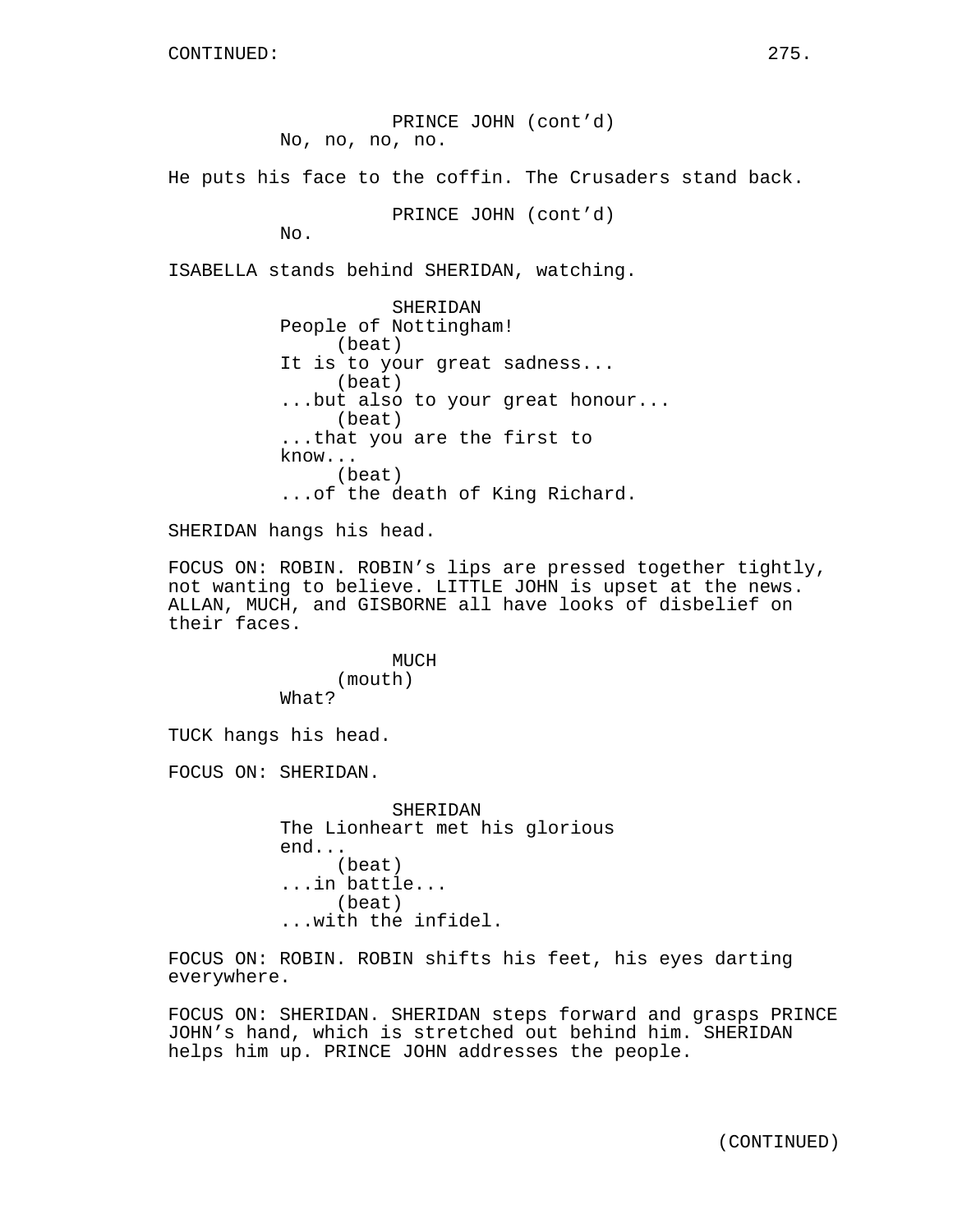PRINCE JOHN I thank you for your sympathy... (beat) and for your love. FOCUS ON: ROBIN. ROBIN lowers his chin, glaring at PRINCE JOHN. FOCUS ON: PRINCE JOHN. PRINCE JOHN (cont'd) The Archbishop of Canterbury is on his way to (beat) bless my (beat) brother's body and though these are not the circumstances I would have wished for (beat) in the interests of stability and national security (beat) he will also oversee my coronation.

PRINCE JOHN walks slowly back to the gate.

FOCUS ON: ROBIN. ROBIN continues glaring. The gang stare in disbelief.

FOCUS ON: SHERIDAN.

SHERIDAN The King is dead. (beat) Long live the King!

SHERIDAN turns towards PRINCE JOHN and kneels, head down. The Crusaders and the townsfolk do also, chanting.

> CRUSADERS / TOWNSFOLK Long live the King! Long live the King! Long live the King!

FOCUS ON: ROBIN.

LITTLE JOHN

Kneel.

LITTLE JOHN, GISBORNE, ALLAN and MUCH kneel. ROBIN remains standing. LITTLE JOHN pulls on ROBIN's cloak, and flashes him a look.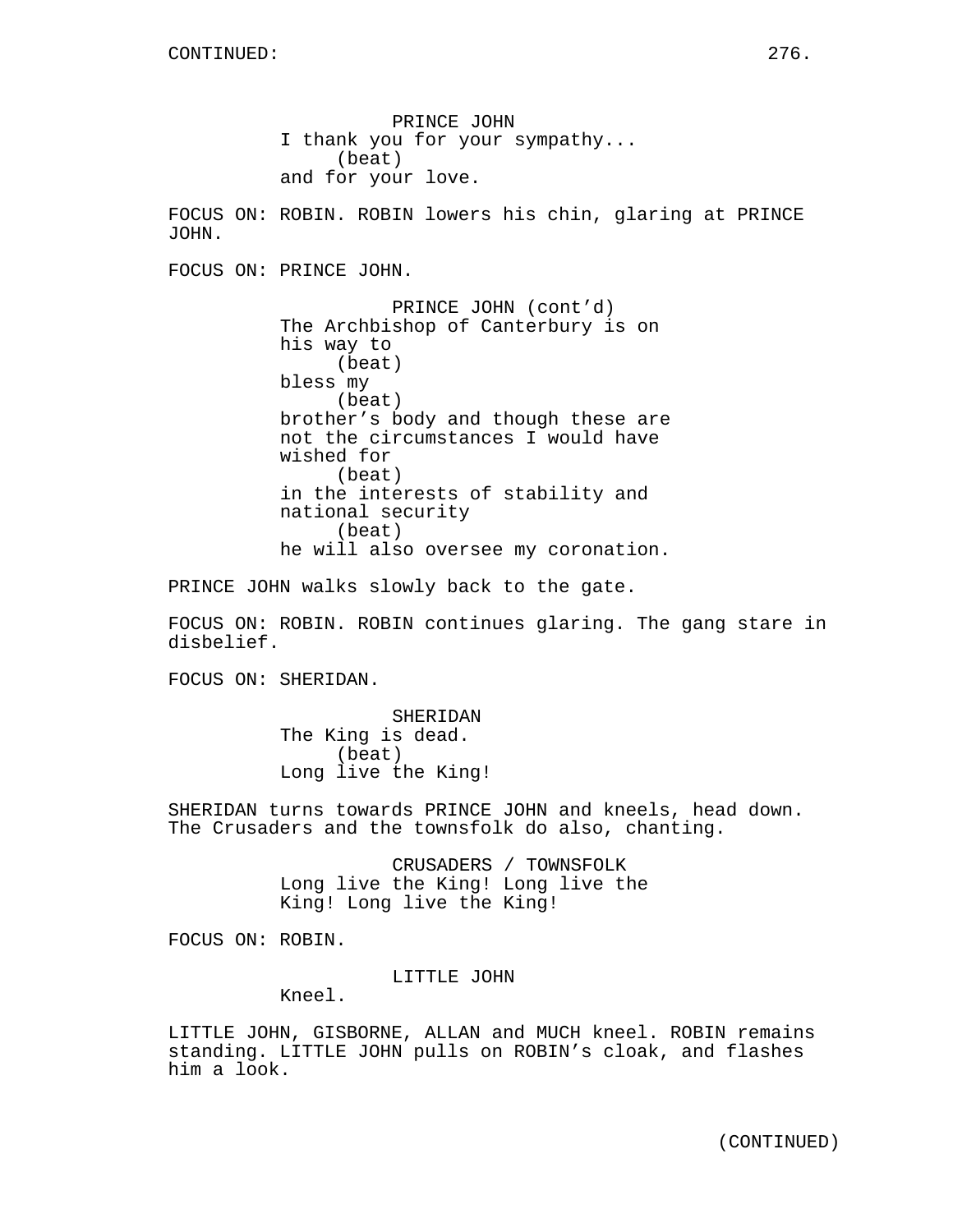LITTLE JOHN (cont'd) Get down! Get down.

ROBIN reluctantly kneels, his face showing clearly he's not happy about it, but he relents, not wanting to draw attention. LITTLE JOHN looks around to see if anyone noticed.

FOCUS ON: PRINCE JOHN.

PRINCE JOHN (to himself) Long live me.

CUT TO:

193 (308R) AN ALLEY - A SHORT WHILE LATER 193

The gang gather in the alley. ROBIN paces. TUCK fiddles with his cross. GISBORNE is leaning against the wall. ALLAN, MUCH, and LITTLE JOHN are just standing there.

> TUCK If this is God's will, then I have to question his judgment.

MUCH Well, he was a great King and a good man.

ROBIN stops in front of MUCH.

ROBIN

Don't, Much.

MUCH I'm sorry, Robin.

ROBIN (angrily) He's not dead! He can't be!

LITTLE JOHN is gently, quietly, glancing back and forth between ROBIN and the guard, making sure they're not spotted. LITTLE JOHN looks to ROBIN with a "keep your voice down" look.

> LITTLE JOHN Robin, the guards...

ROBIN (voice lower) John, I'd know if he was dead. I'd feel it!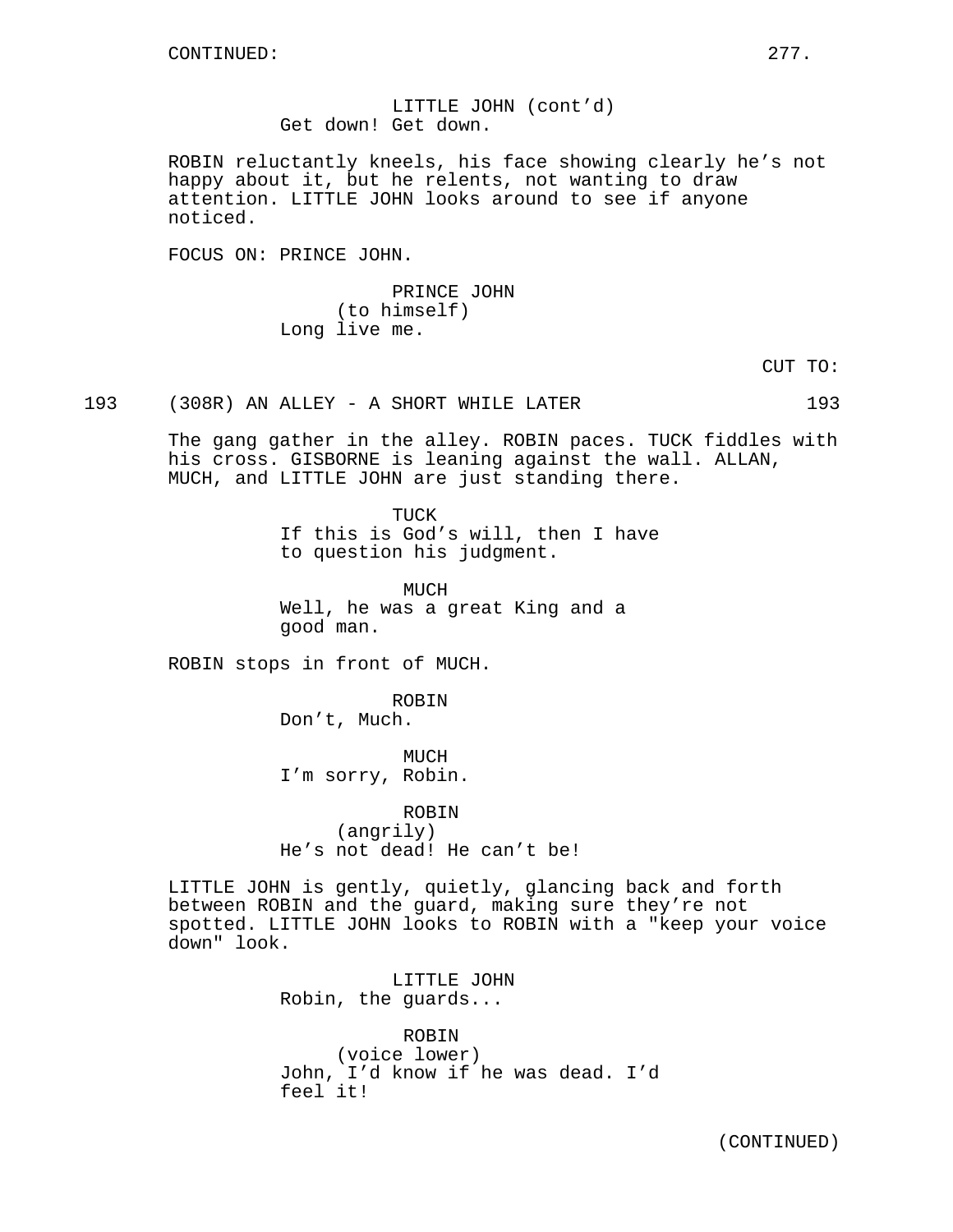LITTLE JOHN (whisper) I know. TUCK (to Robin) This Sheridan, is he a man you trust? Both ROBIN and GISBORNE answer simultaneously. GISBORNE Yes. ROBIN (confused look) He used to be one of the Kings best. But now, obviously, he's gone with Prince John. TUCK We all share your grief, Robin. ROBIN I need to see his face. (think)

I need to know for sure.

ROBIN turns and leaves. GISBORNE follows, then MUCH, then ALLAN. TUCK looks at LITTLE JOHN. LITTLE JOHN shakes his head, then they follow ROBIN.

JUMP TO:

194 (308) KIRKLEES ABBEY - SANCTUARY - NIGHT 194

Four Crusaders stand at each corner of the coffin with their backs to it. PRINCE JOHN lifts the shroud as the ARCHBISHOP comes over to look.

> ARCHBISHOP His body is in remarkable condition for a month at sea.

PRINCE JOHN The Moors, they're masters of embalming.

The ARCHBISHOP eyes PRINCE JOHN suspiciously. He walks around the head of the coffin and SHERIDAN steps up to it. PRINCE JOHN clenches his jaw, looking at the ARCHBISHOP. The ARCHBISHOP crosses himself and says "Rest in peace" in Latin.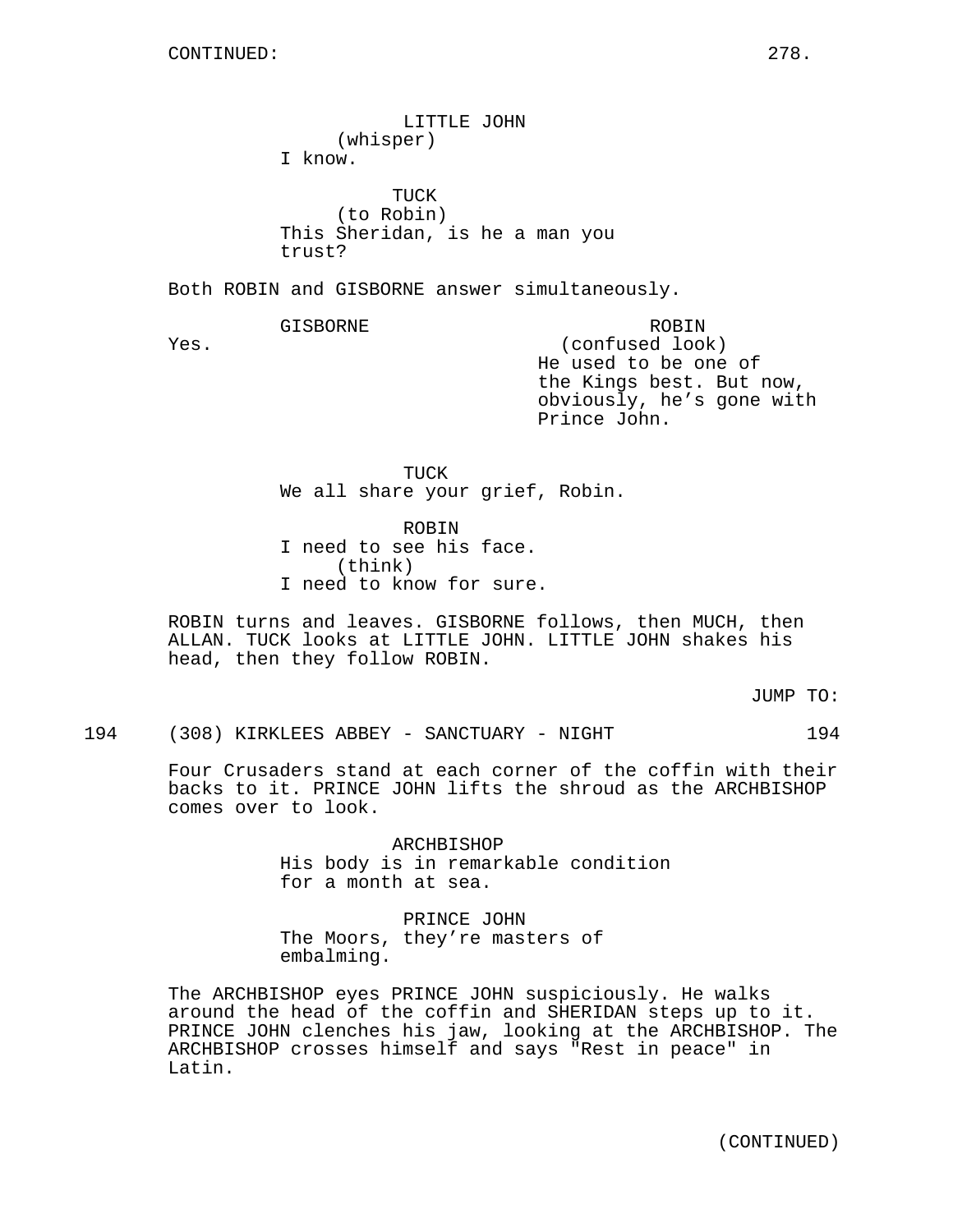# ARCHBISHOP Requiescat in pace.

PRINCE JOHN (look at Archbishop) Thank you. He's close to God now.

PRINCE JOHN stares at the ARCHBISHOP until the ARCHBISHOP looks down at the body again, then PRINCE JOHN steals a glance at SHERIDAN.

> ARCHBISHOP (look at Sheridan) Why did I not hear of this sooner?

SHERIDAN The advanced messenger came to me in London only a day before the body was due to arrive. I swore the man to secrecy before meeting it at Hull in the dead of night...

The ARCHBISHOP turns away and passes SHERIDAN. SHERIDAN continues his line without stopping.

> SHERIDAN ...and coming to the Prince forthwith.

PRINCE JOHN And rightly so, I believe. There are those who would take advantage of any interregnum to further their own ends.

ARCHBISHOP I shall consult with the Royal Council.

PRINCE JOHN I am the rightful heir, am I not?

The ARCHBISHOP looks PRINCE JOHN up and down, then looks to his left at SHERIDAN, then back at PRINCE JOHN.

ARCHBISHOP

Indeed.

There is a long pause during which PRINCE JOHN and SHERIDAN exchange glances.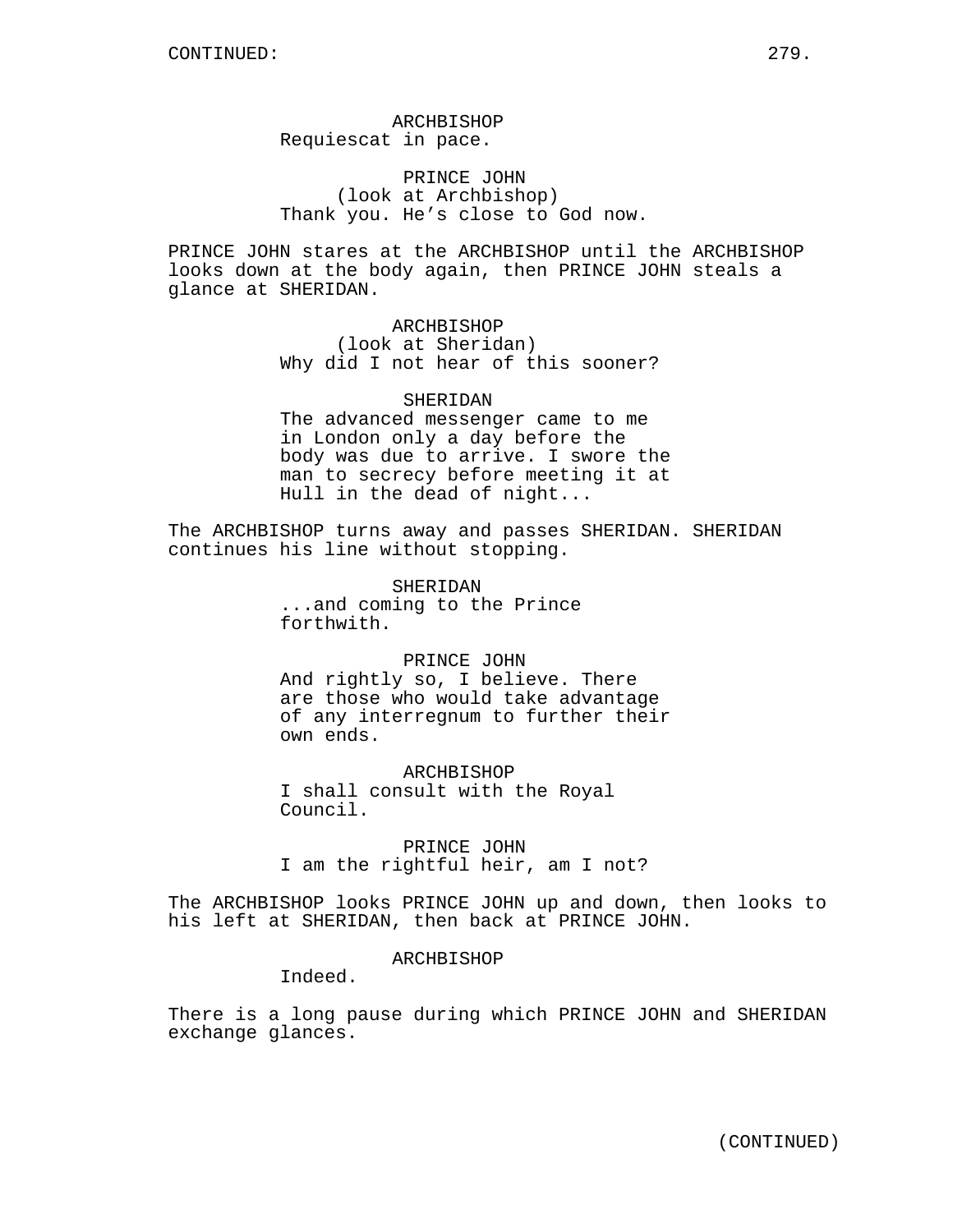ARCHBISHOP (cont'd) But first... The ARCHBISHOP walks the length of the coffin. ARCHBISHOP (cont'd) ... there will need to be a state funeral in London. PRINCE JOHN walks along the other side of the coffin. PRINCE JOHN And there shall be one. I shall see to it myself. (beat) London was my brother's seat of power, after all. (beat) But... power, as you know, is finely balanced between the north and south, and now that the tragic news is out, any delay could cause that balance to shift, which is why I propose making my seat, Nottingham, the new capital of England.

PRINCE JOHN looks at SHERIDAN and makes a slight jerk of the head towards the ARCHBISHOP. SHERIDAN steps up to ARCHBISHOP.

> SHERIDAN As the claim is uncontested, I saw no barrier in bringing the crown with me. Everything is in place.

The ARCHBISHOP looks at PRINCE JOHN, who raises his eyebrows expectantly.

#### ARCHBISHOP

So be it.

SHERIDAN We'll move his body to the crypt.

The ARCHBISHOP nods in agreement.

CUT TO: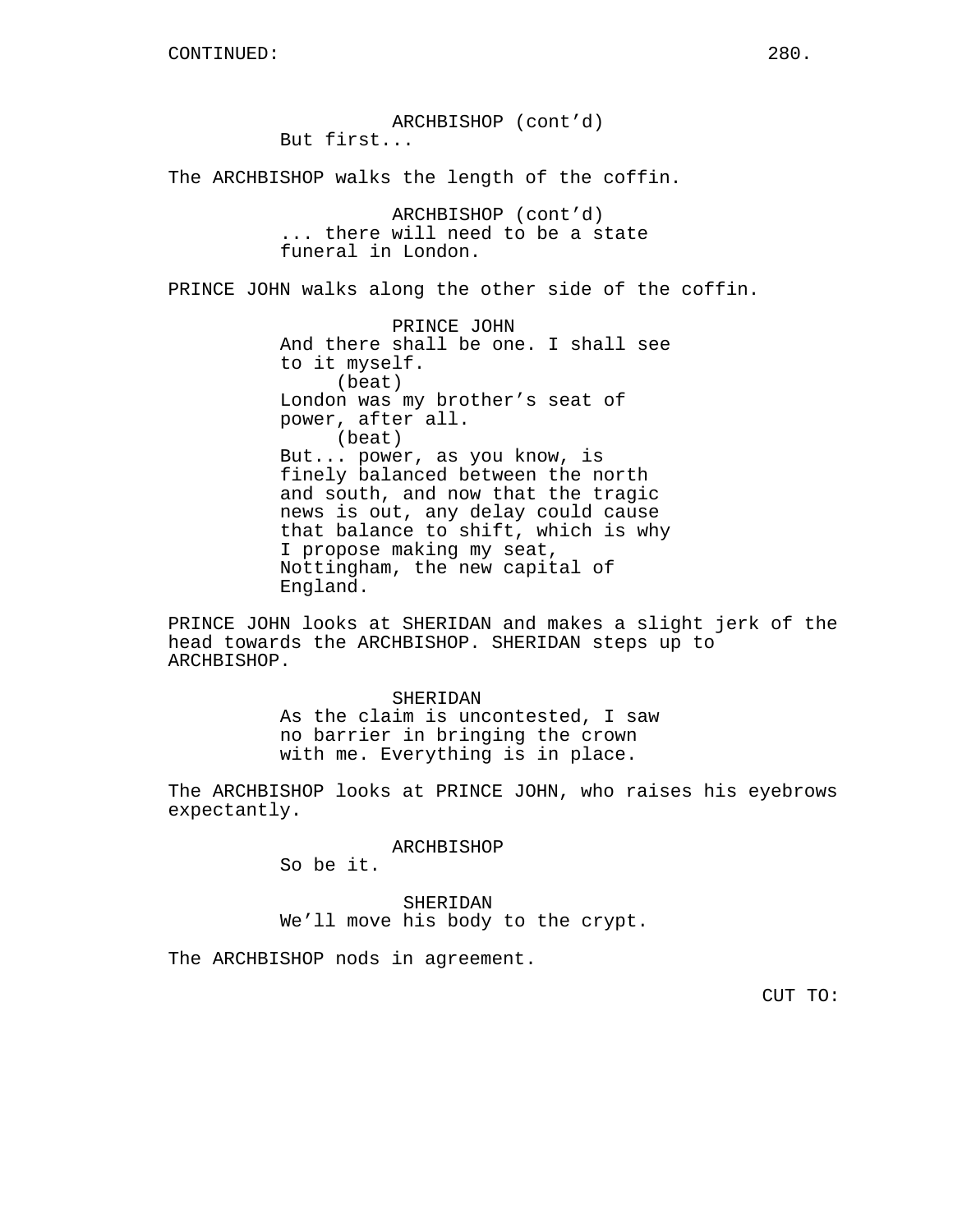# 195 (308R) KIRKLEES ABBEY - CRYPT - LATER THAT NIGHT 195

Two guards are on patrol outside the crypt.

TUCK comes around a corner and blows a dart at the guards neck.

The guard grabs his neck with a grunt and collapses. LITTLE JOHN catches him and pulls him back behind the corner.

The second guard turns around at the other corner and starts marching back.

ROBIN comes out from behind the corner with an arrow ready. He aims and shoots the guard in the back. LITTLE JOHN catches him and drags him out of sight as well.

ROBIN, GISBORNE, MUCH, ALLAN, and TUCK go to the door.

FOCUS ON: DOOR TO CRYPT. ROBIN keeps an eye out for trouble.

ROBIN

Allan.

ALLAN reaches for the lock and picks it in no time.

ROBIN (cont'd)

Good lad.

ROBIN goes through the door. GISBORNE, then MUCH, follow. ALLAN pulls the door closed behind MUCH.

ALLAN, TUCK, and LITTLE JOHN stand watch.

JUMP TO:

196 (308R) CRYPT - INTERIOR - STAIRS 196

ROBIN, GISBORNE, and MUCH make their way downstairs to the crypt. MUCH stops and shudders at the sight of the skeletons.

MUCH

Ah! (whisper) There's bodies down here!

GISBORNE scoffs.

ROBIN That's the idea, Much. Come on.

They continue down the stairs.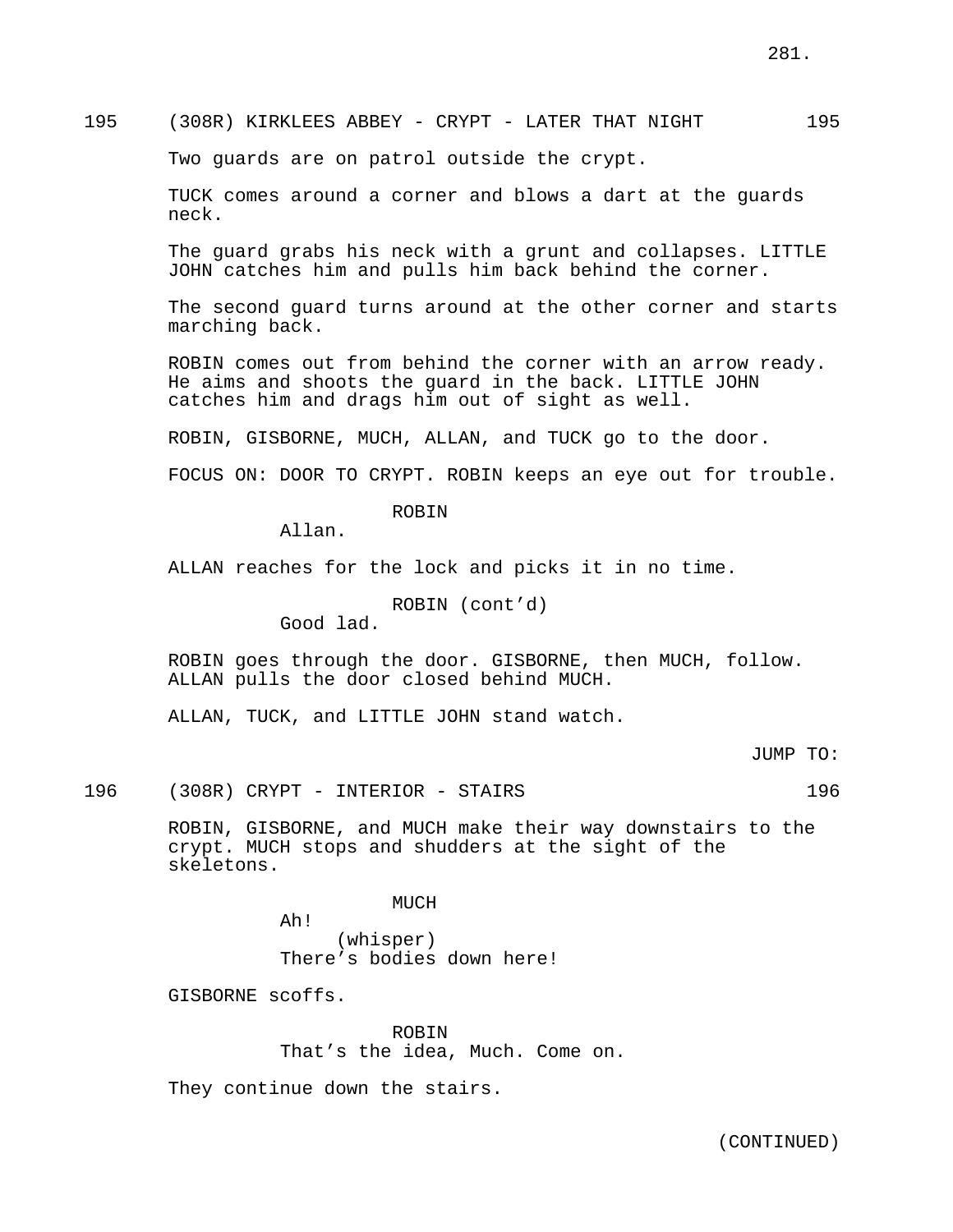FOCUS ON: BOTTOM OF STAIRS. They go to, and stop at, King Richard's coffin.

> ROBIN (cont'd) (to Gisborne) Come on. Help me get it off.

GISBORNE walks around to the other end and sets his lantern down on its edge. ROBIN nods to ask if he's ready, then pushes his end sideways as GISBORNE pushes on his end. ROBIN stands looking down at the shrouded body. MUCH watches them.

> ROBIN (cont'd) All right.

ROBIN looks up, sighs, resolves himself. His fingers touch the shroud and his left hand recoils.

> GISBORNE I'll do it if you like.

ROBIN: No. I can do this.

ROBIN tries again. He lifts up and folds back the cloth. He sighs, disappointed.

## ROBIN

It's him.

MUCH saddened by the news, goes over.

MUCH

It's true.

MUCH almost drops his candle. GISBORNE takes it from him.

ROBIN

Be careful.

GISBORNE notices something as he sees the face in the candlelight, he holds the candle to the King's face. ROBIN is about to say something when GISBORNE speaks.

> GISBORNE (impatiently) Wait!

GISBORNE holds the candle closer. ROBIN watches as GISBORNE holds the candle to the King's ear. MUCH is disgusted, thinking flesh should burn soon.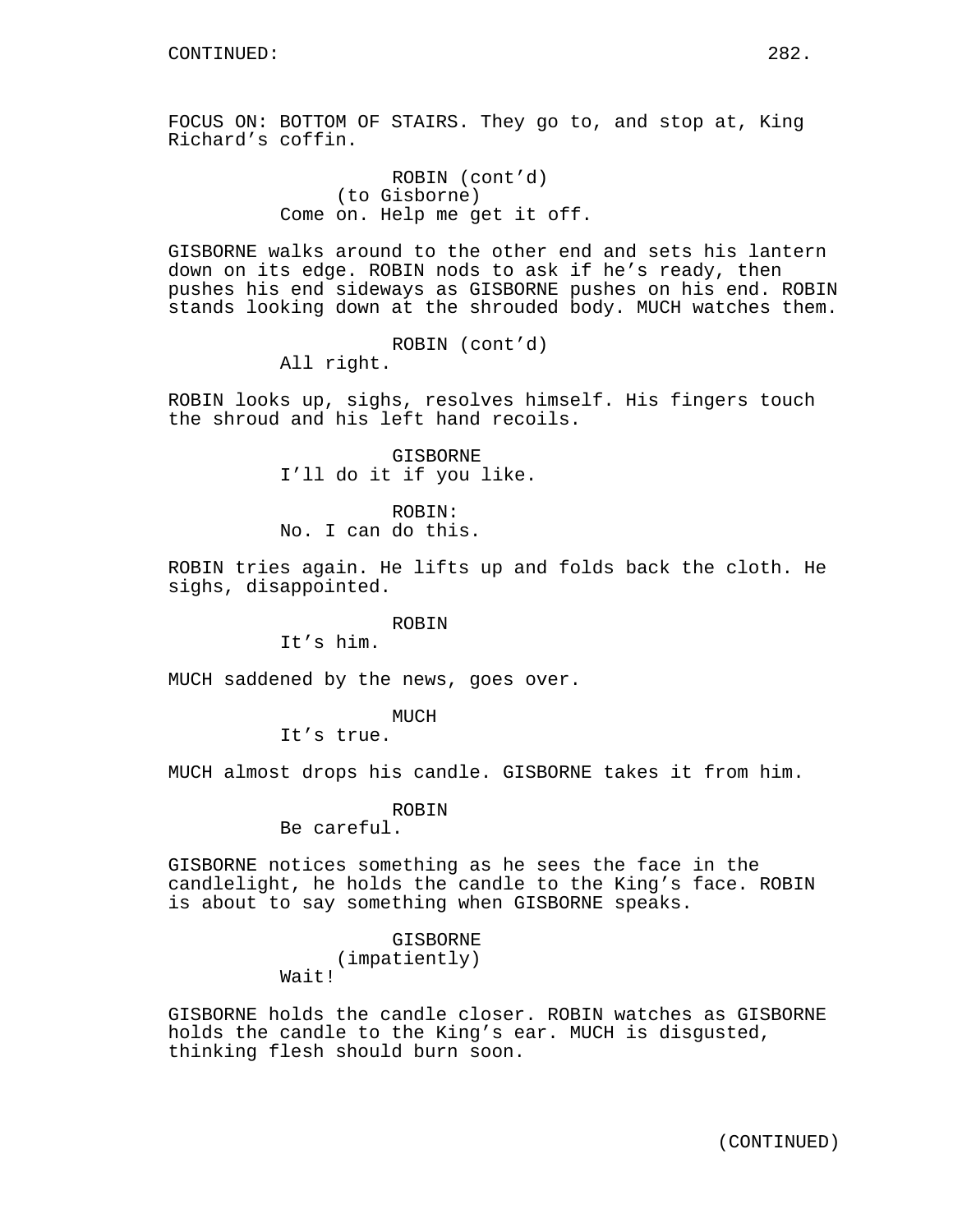MUCH Oh, God... Urgh!

ROBIN tilts his head, trying to get a good look in the dim light, as the ear starts to melt.

GISBORNE

It's wax!

ROBIN

What?!

ROBIN reaches out with a finger to touch the corpse's face.

GISBORNE It's a waxwork made to look like King Richard.

ROBIN, amazed, laughs in relief, and looks at MUCH.

ROBIN I knew it! (confidently) I knew he was still alive!

GISBORNE looks down at the corpse and thinks to himself.

GISBORNE (VO) If this is fake, that means that Prince John is up to something. And I think I know how to find out what.

He looks over at ROBIN and MUCH who are overjoyed that their friend and King is still alive.

> GISBORNE (VO) (cont'd) This is something I will need to do on my own. Once we get topside, I'll have to find a reason to get away.

> > JUMP TO:

197 (308) NOTTINGHAM - CASTLE - THE GREAT HALL 197

PRINCE JOHN spins a blindfolded nobleman in front of a large banner-map of England hanging from the ceiling. Several large pins are stuck in it. PRINCE JOHN stops the man, facing the map.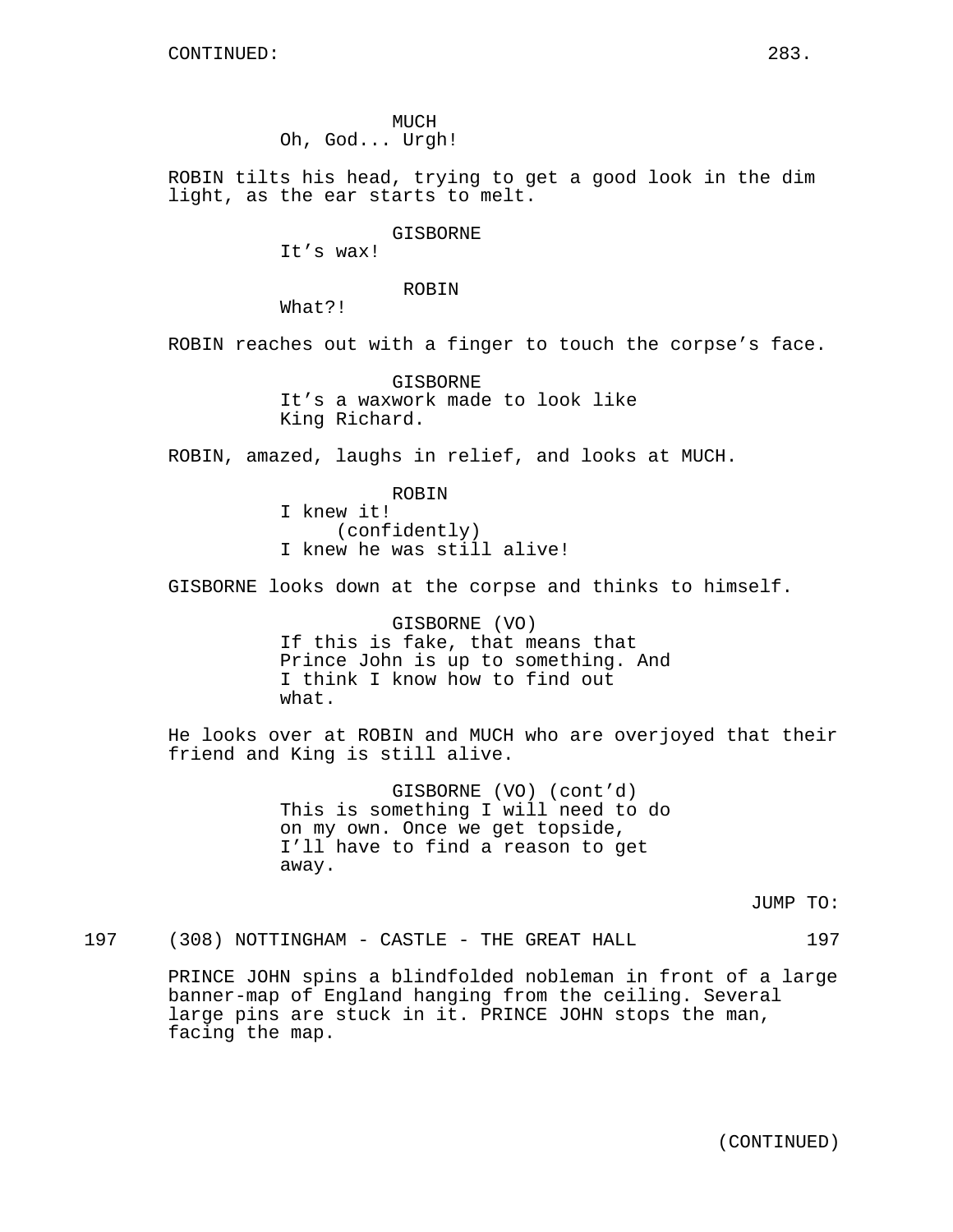PRINCE JOHN Wherever you stick the pin, the city's yours.

PRINCE JOHN steps back and the nobleman steps forward. PRINCE JOHN begins a rhythmic clap. The nobleman feels for the map, then plunges the pin in. PRINCE JOHN looks at the pin as the nobleman turns around.

> PRINCE JOHN (cont'd) Ah... Swindon. Rather you than me.

PRINCE JOHN pushes the new owner of Swindon into the crowd.

PRINCE JOHN (cont'd) Come on! Who's next? London's still up for grabs, but Nottingham's out of bounds. Don't want our prospective new capital in the hands of drunkards, do we?

Everyone laughs. PRINCE JOHN takes a grape from the table.

ISABELLA (to Prince John) So tell me, where would a King desire to put his pin?

PRINCE JOHN (spitefully) In a flatterer's eye.

PRINCE JOHN walks around the table eating the grape and ISABELLA follows.

> ISABELLA I actually wanted to give you my personal congratulations, Your Highness.

PRINCE JOHN (sneer) I'm sure you do.

PRINCE JOHN takes another grape.

ISABELLA And of course, my condolences for your late brother.

ISABELLA comes around to face him.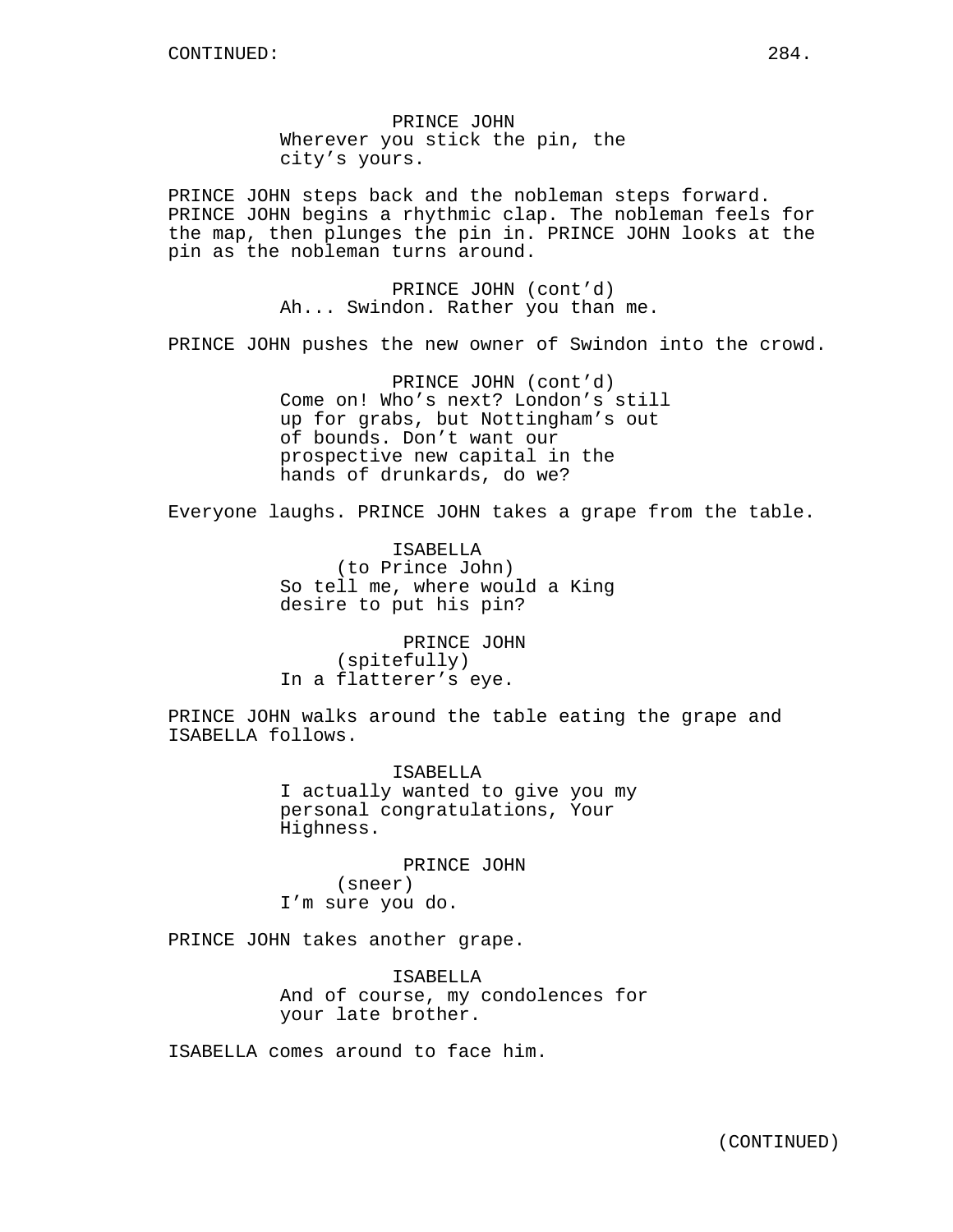ISABELLA And in the light of your increasing national responsibilities (beat) I imagine you'll need the loyal (beat) and varied services (beat) that only I could offer you as a potential Sheriff.

PRINCE JOHN Same sort of services as you offered Robin Hood?

ISABELLA

Hm? (recover) No.

PRINCE JOHN puts a grape in his mouth.

PRINCE JOHN Or that your brother once offered me?

PRINCE JOHN walks past ISABELLA to the table and picks up more grapes.

> **TSABELLA** Robin and Guy mean nothing to me. Given the opportunity, I would love to prove that to you.

PRINCE JOHN tosses and catches a grape.

PRINCE JOHN Well, why don't you prove it anyway.

ISABELLA

Hm?

PRINCE JOHN And maybe I'll... consider you along with the other candidates for Sheriff.

ISABELLA (frown) What other candidates?

PRINCE JOHN turns around to see SHERIDAN behind him.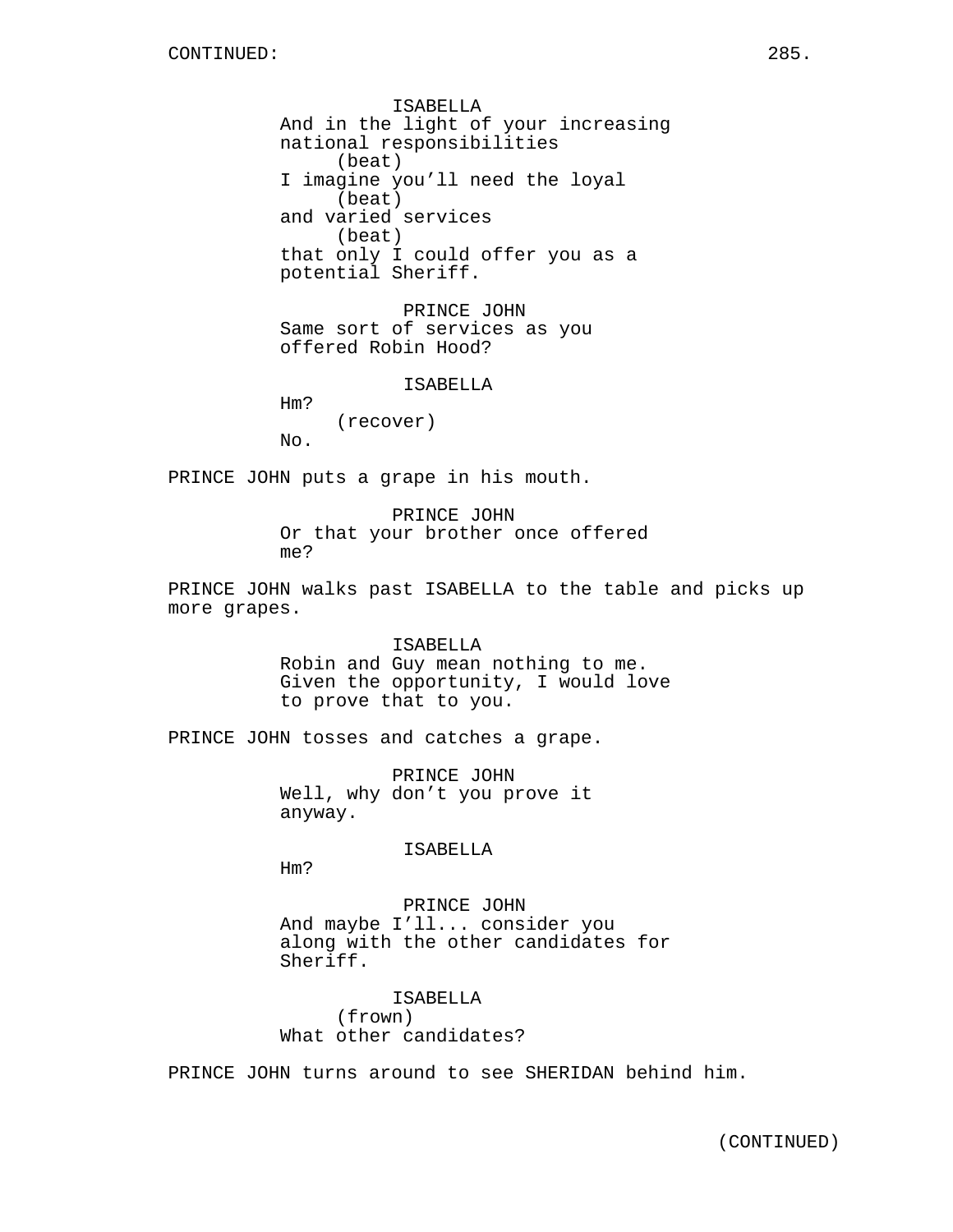PRINCE JOHN (brightly) Ah! Sheridan...

SHERIDAN bows slightly.

PRINCE JOHN (cont'd) ...my rock in these troubled times.

PRINCE JOHN puts his arm around SHERIDAN's shoulders, then wraps the other around for an embrace.

> PRINCE JOHN (cont'd) You do love me, don't you?

SHERIDAN With all my heart, sire.

PRINCE JOHN chuckles.

#### SHERIDAN

Perhaps you should use this distraction to finish our night's business at the abbey, while the Archbishop sleeps here.

PRINCE JOHN

Hm.

PRINCE JOHN puts a grape in his mouth.

PRINCE JOHN (cont'd) Have you met the Lady Isabella, Guy of Gisborne's sister?

ISABELLA smiles slightly. SHERIDAN takes her hand.

SHERIDAN

Enchanted.

SHERIDAN kisses ISABELLA's hand.

ISABELLA (flatly) I'm sure.

PRINCE JOHN Beware, Sheridan, she share's blood with an outlaw.

ISABELLA slightly glares at PRINCE JOHN, but PRINCE JOHN leaves. SHERIDAN kisses ISABELLA's cheek, then the other, pulling at her skin each time. ISABELLA deliberately pulls her hand from his grip.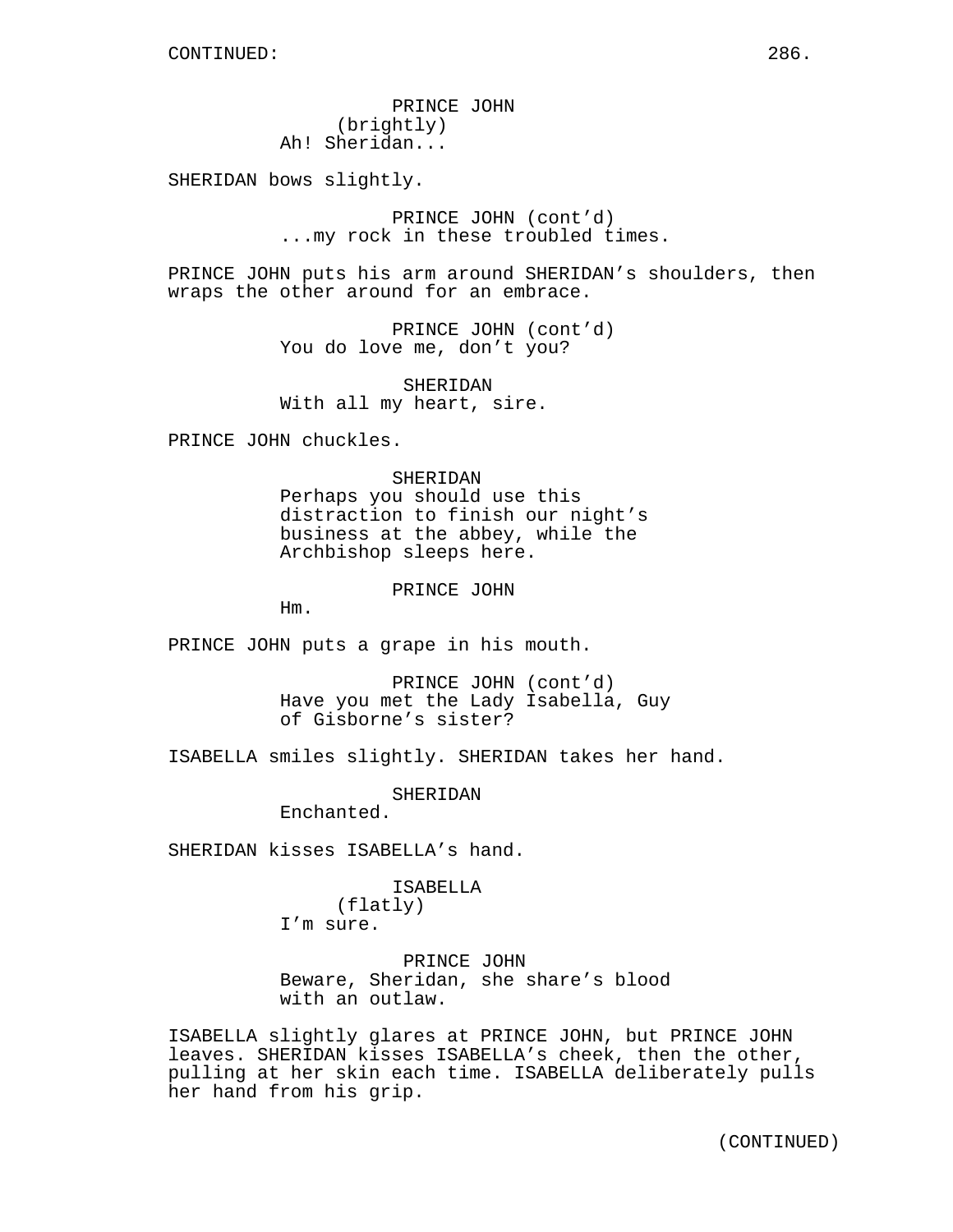CUT TO:

198 (308) KIRKLEES ABBEY - CRYPT - EXTERIOR 198

TUCK whistles a low bird call. LITTLE JOHN and ALLAN go to the door. ALLAN opens it a bit and echoes a higher-pitched whistle through it.

JUMP TO:

199 (308R) INTERIOR 199

ROBIN looks at GISBORNE and MUCH.

 $MUCH$ Where do we hide?

ROBIN (to Gisborne) Get the lid on! Get the lid on!

GISBORNE quickly goes to the foot of the coffin and he and ROBIN slide the lid into place.

ROBIN

Shhh.

JUMP TO:

200 (308) EXTERIOR 200

ALLAN whistles again. LITTLE JOHN impatiently reaches around him and pushes the door closed.

> LITTLE JOHN This way, come on!

LITTLE JOHN pulls ALLAN back around the corner. TUCK goes around the opposite corner.

FOCUS ON: PRINCE JOHN AND SHERIDAN. PRINCE JOHN and SHERIDAN arrive, on horseback. Five foot soldiers approach with them. PRINCE JOHN turns his horse around.

> PRINCE JOHN Set the bonfire in the clearing over there!

PRINCE JOHN points and dismounts.

JUMP TO: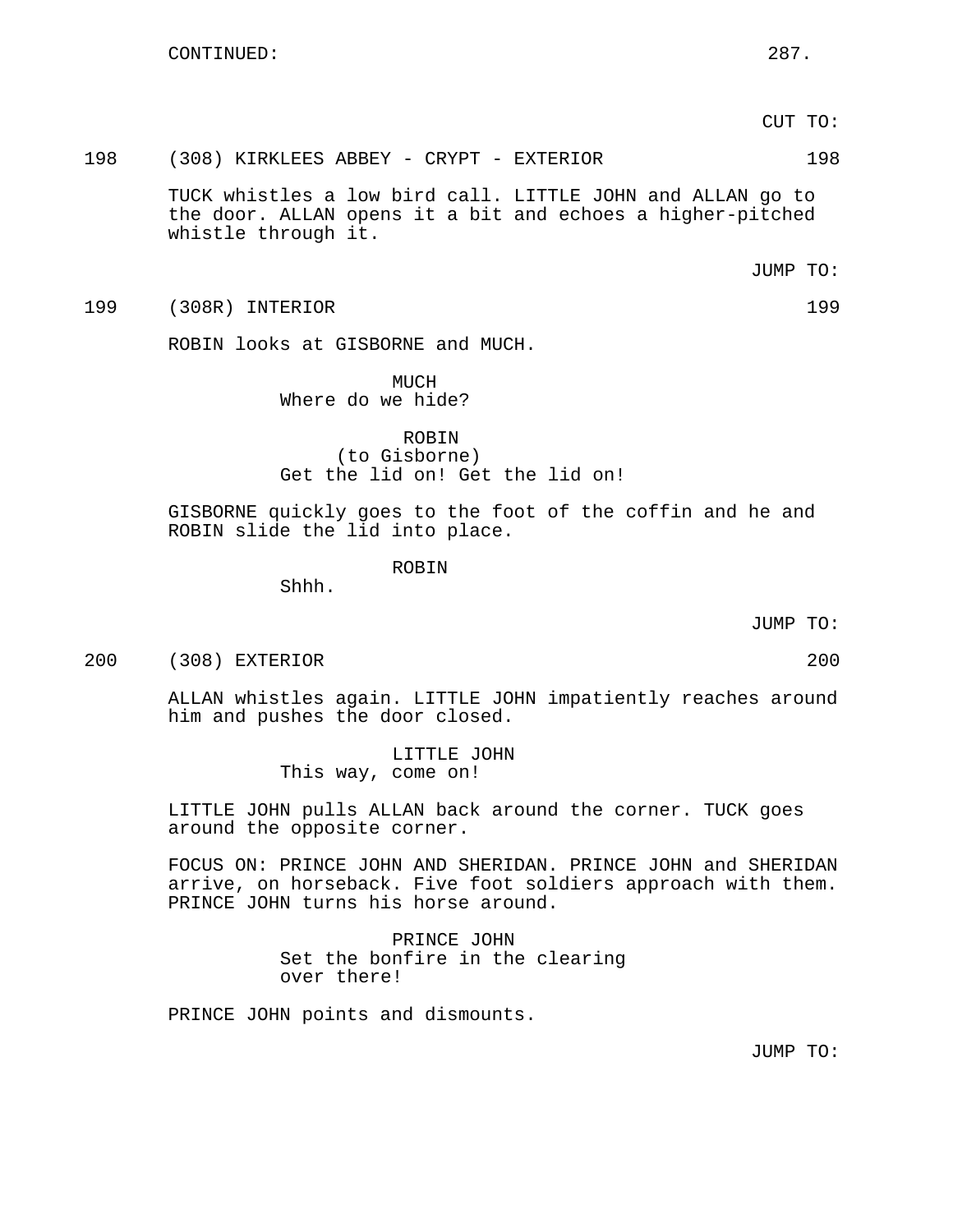201 (308R) INSIDE CRYPT - BOTTOM OF STAIRS 201

ROBIN It's time to play dead.

ROBIN motions to MUCH.

ROBIN (cont'd) Come here.

ROBIN leads MUCH to a sarcophagus.

ROBIN (cont'd) Get this lid off.

MUCH (disbelief and fright) Oh, come on, please!

ROBIN bows his head, flustered.

MUCH Do we have to?

ROBIN (urgently) Unless you want to be put in one yourself, I'd say yes. Now get it open!

MUCH blows out his lantern. GISBORNE waits by a larger sarcophagus as they hear PRINCE JOHN descending the stairs.

> PRINCE JOHN (VO) (singsong) Richard!

GISBORNE (whisper) Robin!

ROBIN goes to him.

GISBORNE (cont'd) There's no time. You're going to have to get in with me.

ROBIN gives him a look. This time last year they wouldn't be caught dead sharing a sarcophagus. But a lot has changed.

> GISBORNE You got a better option?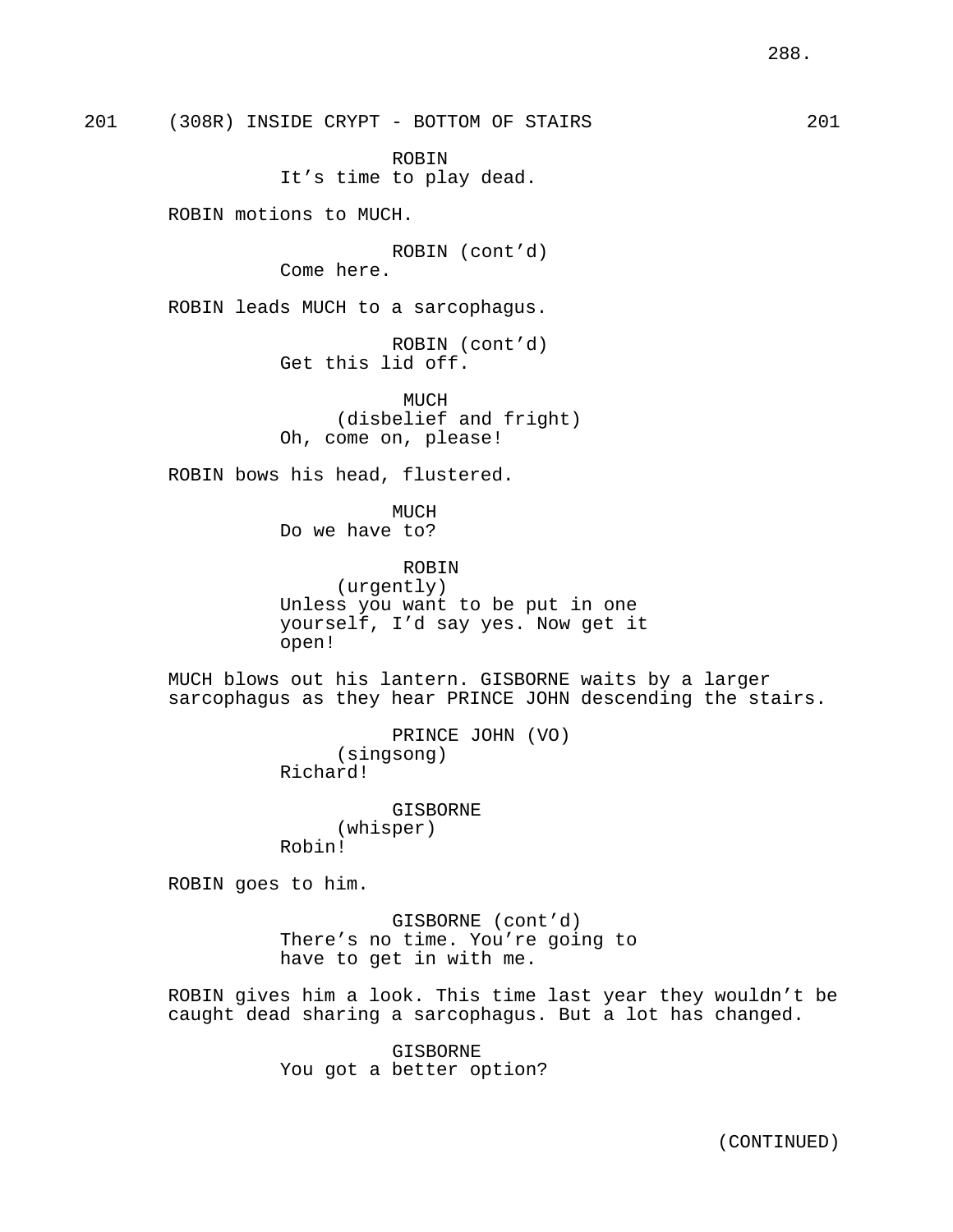ROBIN shakes his head no. GISBORNE blows out his lantern as he and ROBIN get in.

PAN TO:

202 (308R) PRINCE JOHN 202

PRINCE JOHN nears the bottom of the stairs, holding out a lantern.

> PRINCE JOHN (singsong) Oh, Richard? Dicky, Dicky, Dicky?

> > PAN TO:

203 (308) MUCH'S SARCOPHAGUS 203

MUCH sees the skull next to his face, closes his eyes and grimaces, shaking his head slightly.

> PRINCE JOHN (VO) We've come back for you.

> > PAN TO:

204 (308) PRINCE JOHN 204

PRINCE JOHN and SHERIDAN are standing over Richard's open casket.

> PRINCE JOHN Brother! There you are. (chuckle slightly) You know, I think I prefer this one to the real thing. (beat) At least this one doesn't lie and double deal (beat) and steal his brother's place on his father's throne... (beat) or in his mother's heart.

PRINCE JOHN bends to corpse's face.

PRINCE JOHN (cont'd) (whisper) I've been in your shadow too long, brother. (beat) It's my turn to step into the light

(CONTINUED)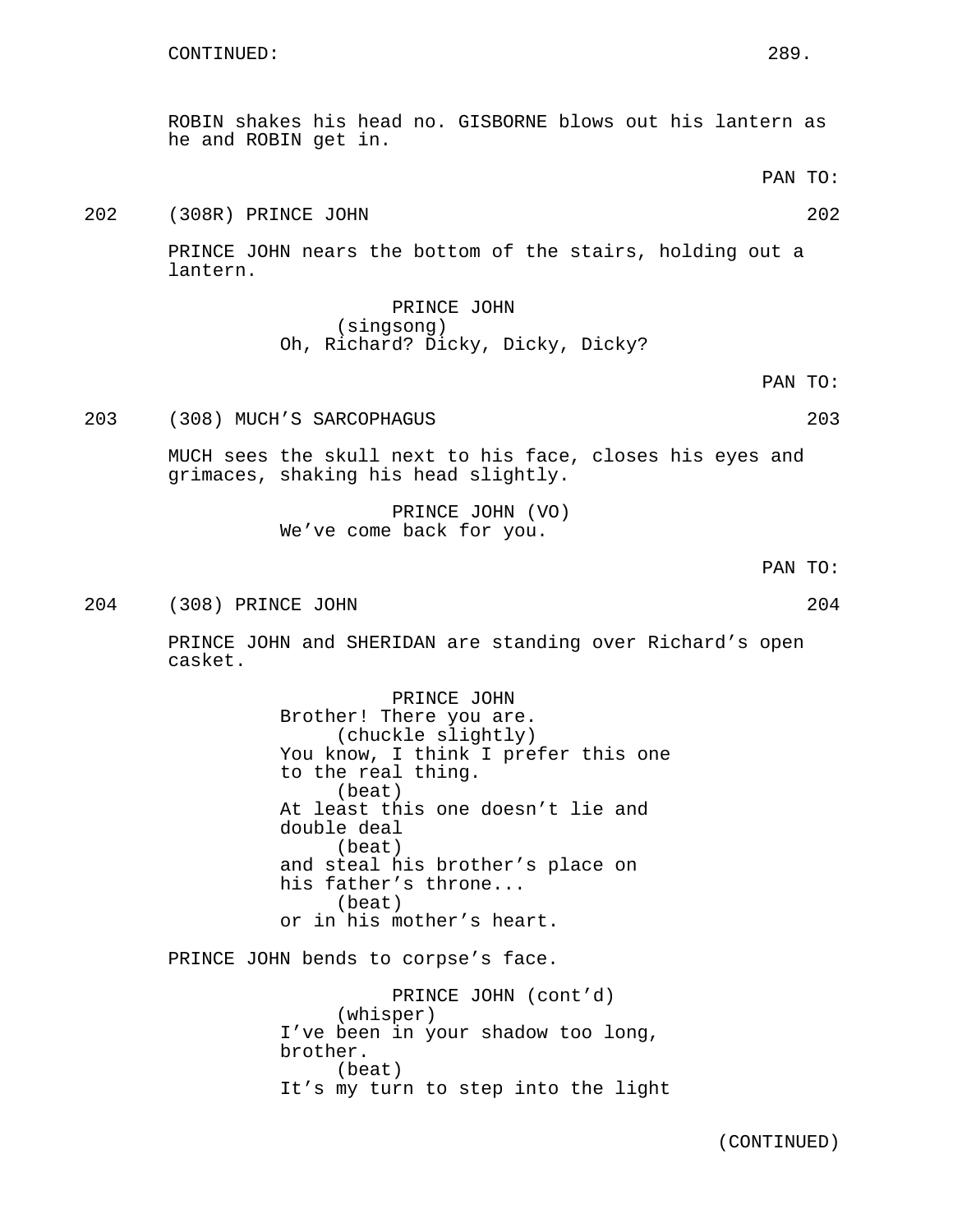(beat)

while you burn in the pits of hell!

PRINCE JOHN repeatedly punches the wax cheek with his ringed fist.

PAN TO:

205 (308R) IN THE SARCOPHAGUS 205

ROBIN starts to raise his sword but GISBORNE grabs his arm.

# ROBIN That's the only evidence!

GISBORNE puts his hand over ROBIN's mouth.

GISBORNE

Shh.

PAN TO:

206 (308) PRINCE JOHN 206

PRINCE JOHN stops, revealing a hole in the waxworks cheek. PRINCE JOHN breathes heavily. SHERIDAN glances sideways at him, stunned.

> PRINCE JOHN It's all right. (beat) We have no further use for the body. (beat) The Archbishop has seen enough of my brother's beauty to proclaim it to the world, no doubt.

SHERIDAN stares at the wax face.

SHERIDAN (flatly) Then we should proceed with the plan forthwith.

PRINCE JOHN You're not having second thoughts, are you, Sheridan?

SHERIDAN (look at Prince John) Certainly not.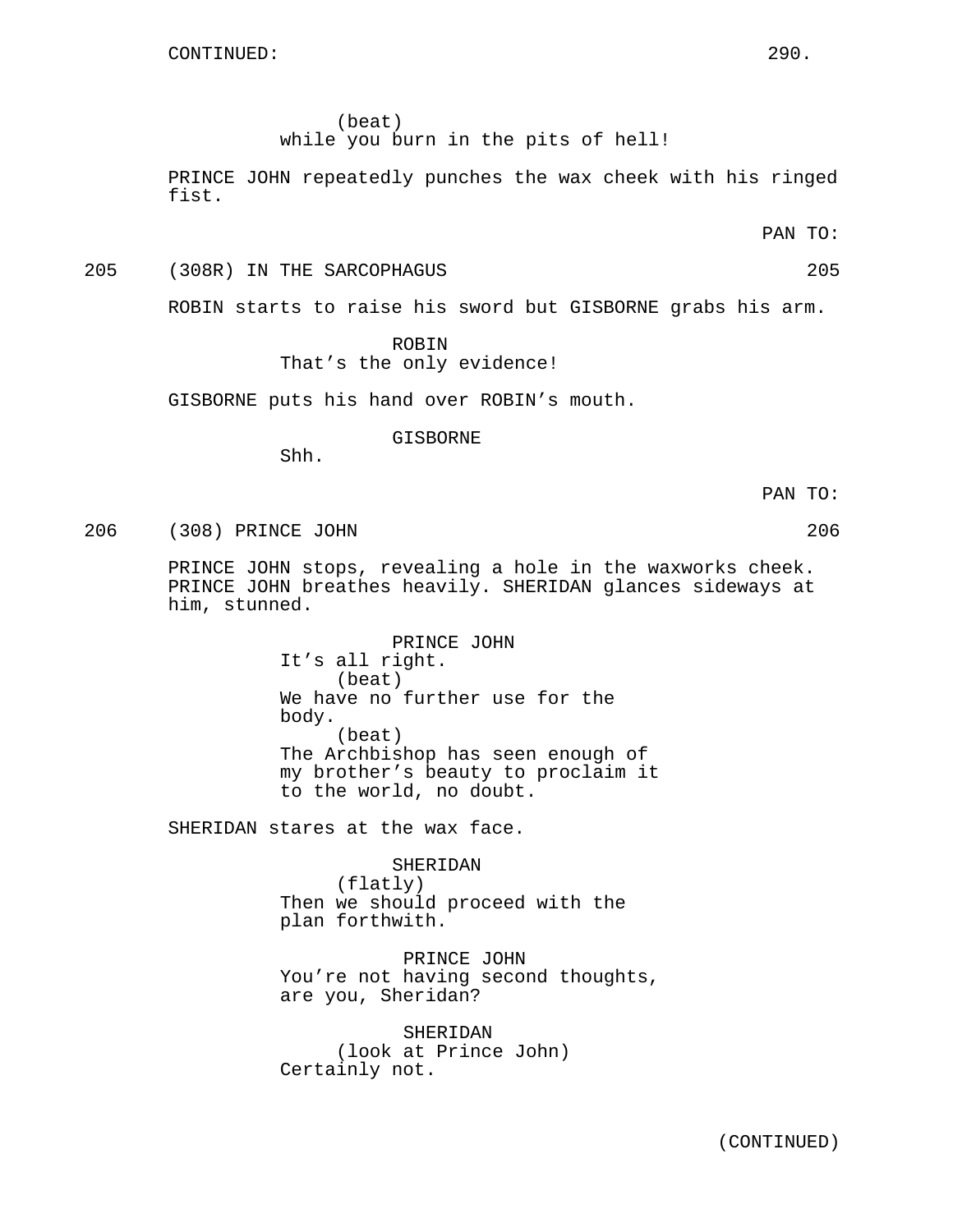PRINCE JOHN You seem nervous.

PRINCE JOHN puts his hand on SHERIDAN's back and stares in his eyes.

PRINCE JOHN

Guards!

The guards thump noisily to the coffin.

PRINCE JOHN (cont'd) Take the coffin.

PRINCE JOHN steps around SHERIDAN.

PRINCE JOHN (cont'd) If anybody asks (beat) where the body is (beat) it's gone to London for a state funeral at the Archbishop's request.

PAN TO:

# 207 (308R) INSIDE SARCOPHAGUS 207

GISBORNE takes his hand off ROBIN's mouth. ROBIN lies back, flustered.

> PRINCE JOHN (VO) By the time anybody finds out that there is no body...

> > PAN TO:

208 (308) PRINCE JOHN 208

PRINCE JOHN ...it'll be too late.

PRINCE JOHN picks up his lantern and leaves, his footfalls echoing loudly.

PAN TO: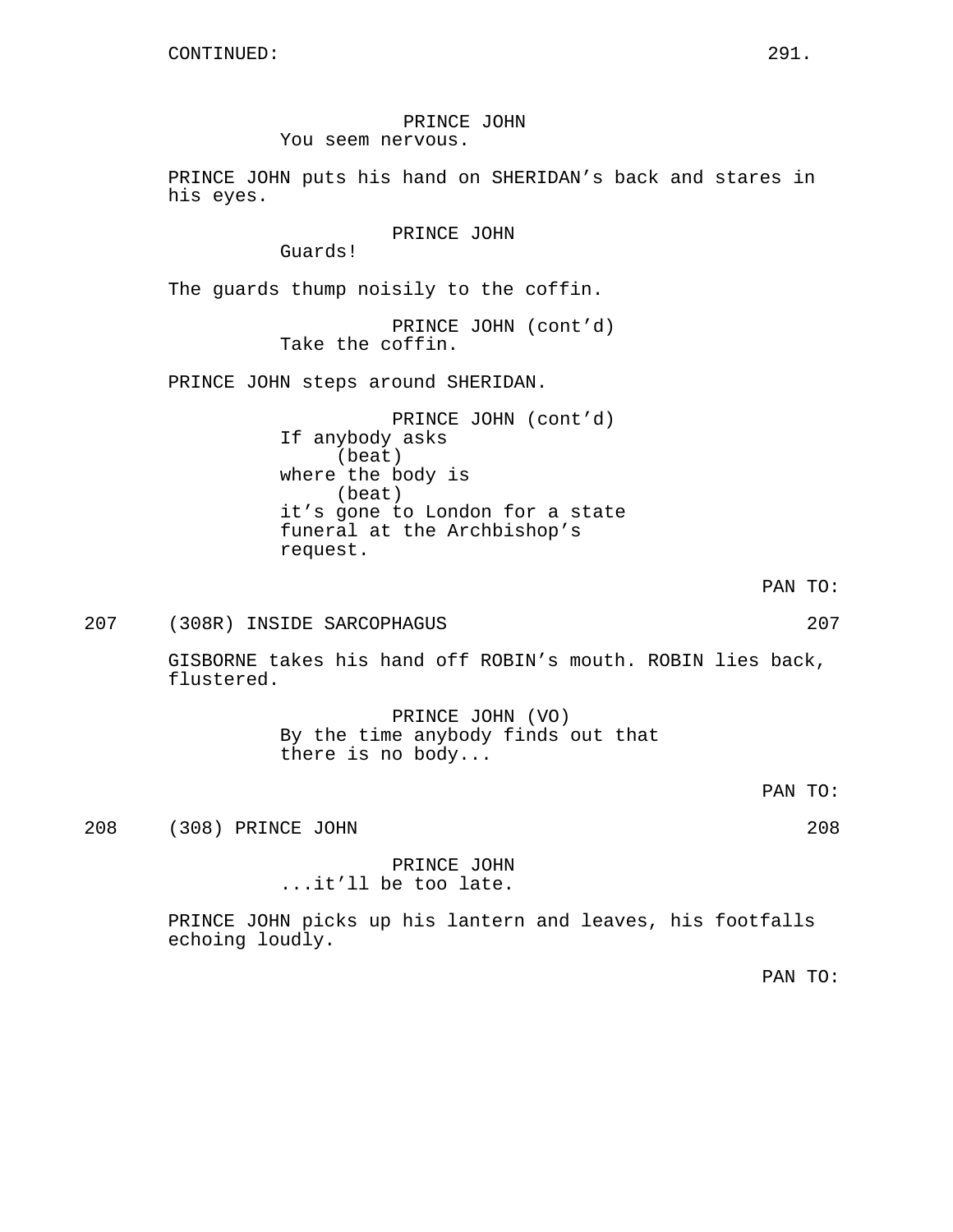209 (308MR) CRYPT - INTERIOR 209

Once PRINCE JOHN and his entourage have left, MUCH, ROBIN and GISBORNE get out of their sarcophagus'.

> ROBIN (hand to forehead) We have to stop them destroying that thing.

MUCH dusts himself off.

MUCH How? There could be loads of them.

ROBIN raises his eyebrows as a sneaky idea comes to him.

ROBIN We need a cloak.

MUCH frowns, puzzled. GISBORNE gives ROBIN a "what's he thinking" look.

JUMP TO:

```
210 (308R) CLEARING NEAR THE ABBEY 210
```
Horses neigh as PRINCE JOHN and SHERIDAN approach the bonfire. The coffin is on top of the blaze.

> PRINCE JOHN Good, good.

PRINCE JOHN and SHERIDAN circle the fire on their horses.

SHERIDAN Make sure you destroy everything.

GUARD 1

Yes, sir.

The horses neigh. The two guards mutter to themselves and sit to watch the fire as PRINCE JOHN and SHERIDAN ride off on their way back to Nottingham.

> GUARD 1 Oh, well. At least we'll be warm.

> > GUARD 2

Yeah.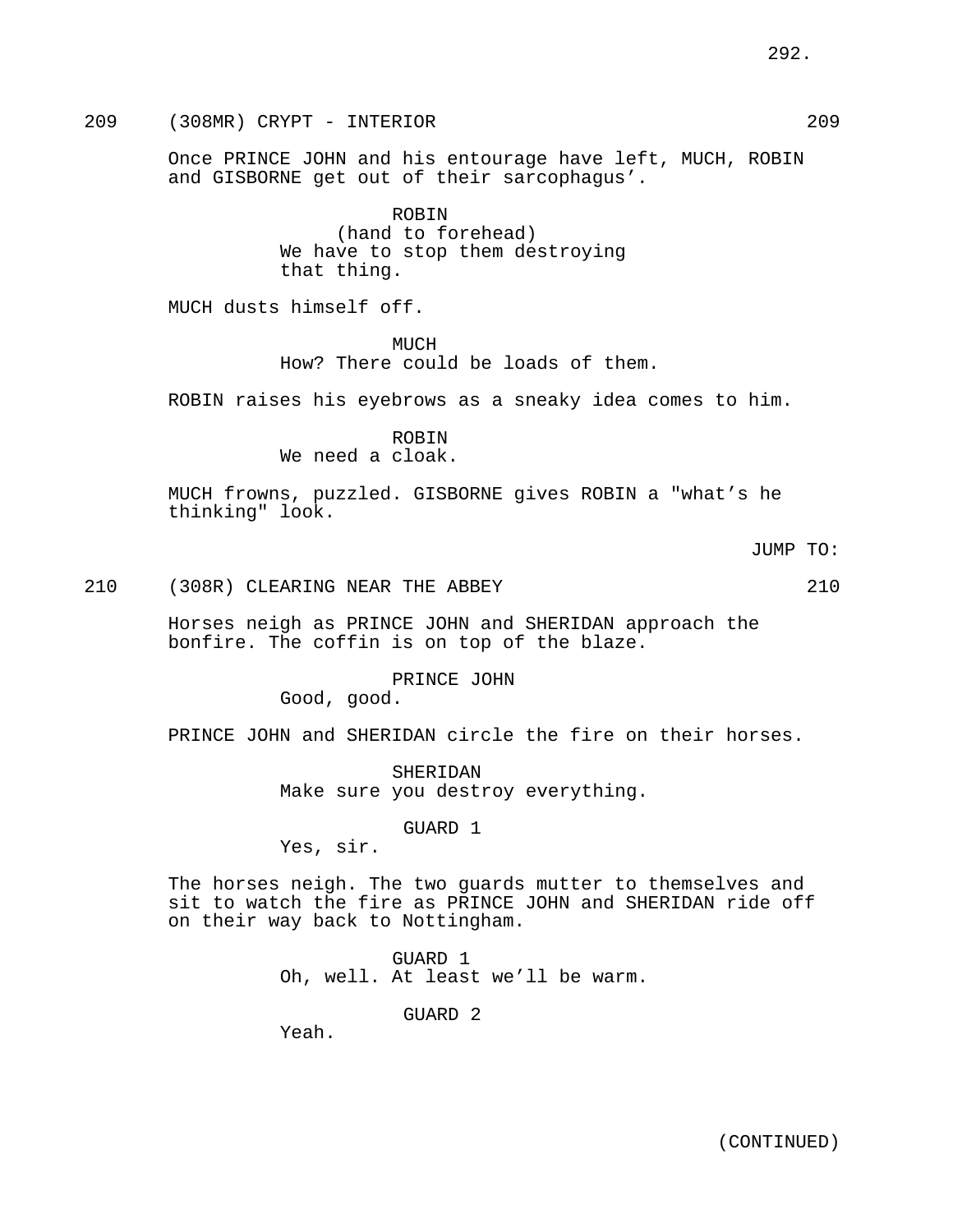The guards hold their hands over the fire to warm them. After a few moments, eerie groaning is heard behind them. The guards look at each other.

> GUARD 1 Did you hear that?

> > GUARD 2

Yeah.

They look behind them. A tall black cloak with a skull in the hood and skeletal hands poking out the sides is coming towards them. There is a wailing shriek. MUCH and ALLAN yell wickedly as the guards scream and run off.

GUARD 1

Quick! Run! Run!

ALLAN pulls the skull off his face as MUCH throws open the cloak.

**MUCH** 

Tuck!

## ROBIN

John.

TUCK (going to Much) Yeah, yeah.

TUCK helps ALLAN down as ROBIN and LITTLE JOHN go to either end of the coffin.

LITTLE JOHN

Ready?

ROBIN wraps a cloth around the metal handle.

ROBIN One... two... three.

ROBIN and LITTLE JOHN lift the coffin off the fire and set it down on the ground. They shift the lid off to reveal a skeleton with wax dripping off the bones. [Note: No one seems to notice that GISBORNE is not with them}

> ALLAN We're too late!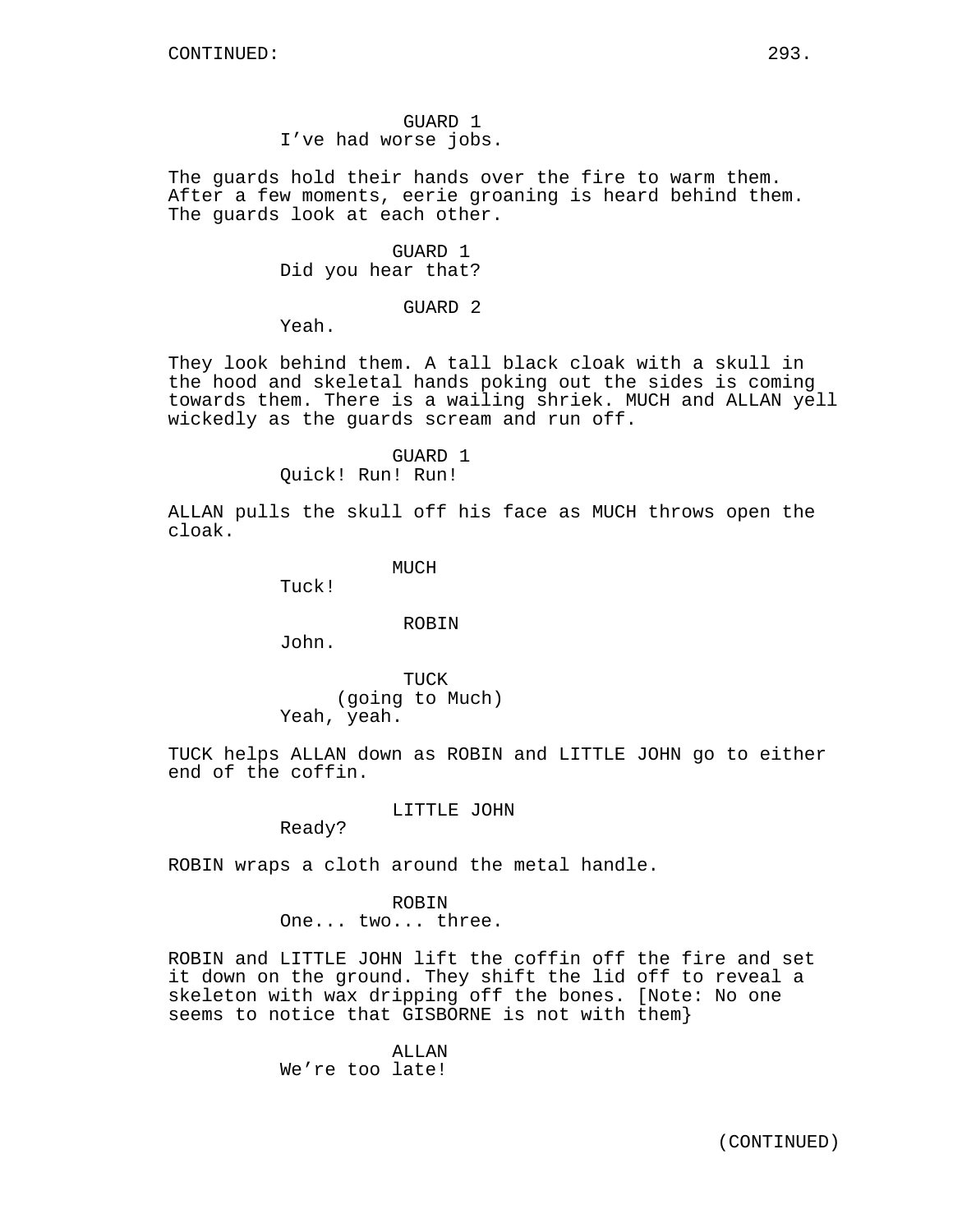MUCH No, we can still tell the Archbishop. Tell him the truth. ROBIN (frustrated) He already thinks he's seen the body. It'll be our word against theirs! TUCK We can't let the Prince take power like this. (beat) We have to stop him. (beat) Assassinate him if we have to. ROBIN

If we assassinate him, Tuck, we risk invasion! (beat) Civil war, even!

TUCK But this is treason!

#### ROBIN

I know! And I hate him as much as you do, but while Richard's away, Prince John is our only leader!

TUCK

That's all very well while he's prince, but when he's King, he can make new laws, say what he wants, do what he wants, spend what he wants.

ROBIN

Well, then, we stop him becoming King, don't we?

#### LITTLE JOHN

How?

ROBIN thinks aloud.

ROBIN Well, for a coronation to take place, you need a crown. Am I right?

The gang are silent and look at TUCK.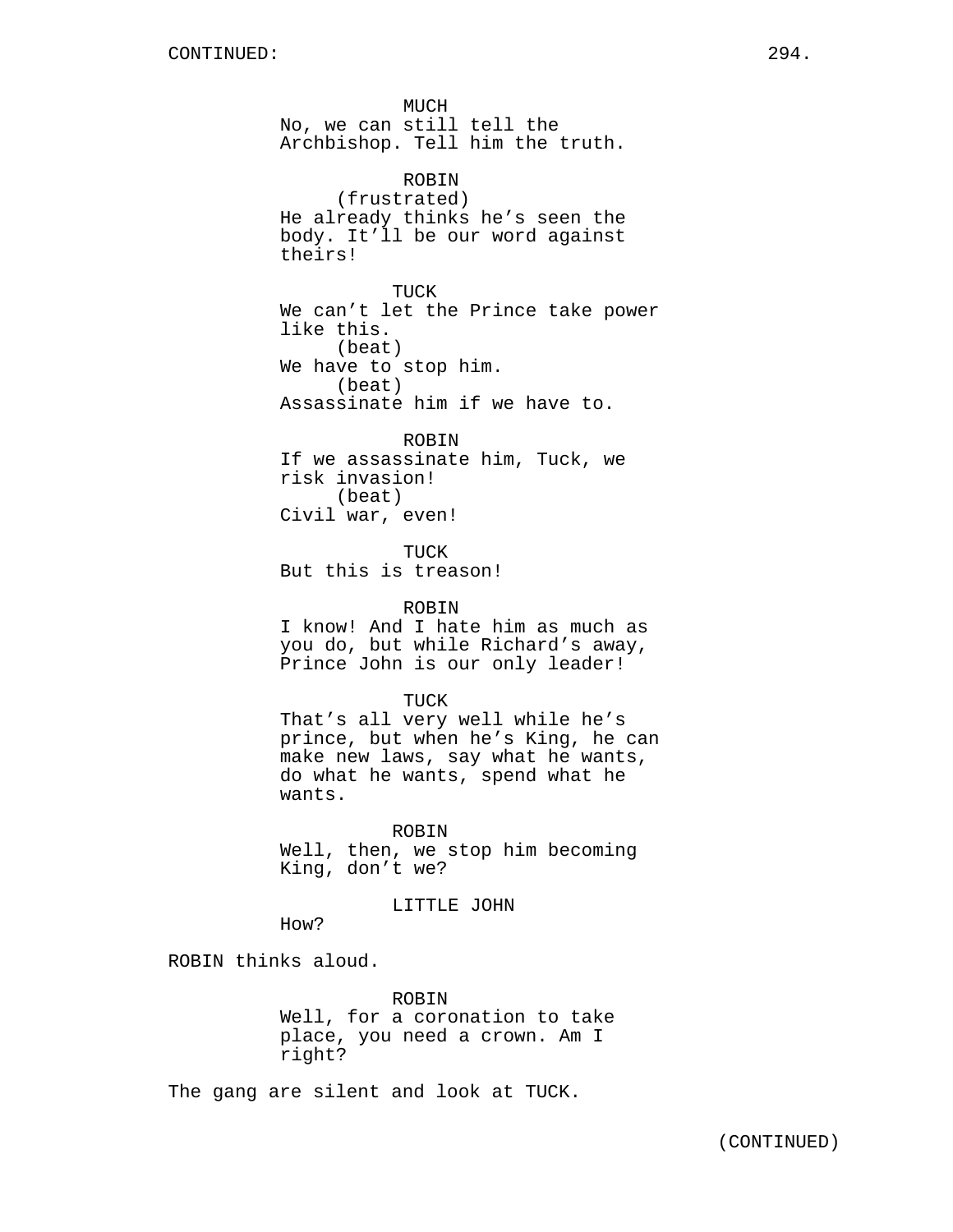ROBIN (cont'd) (decisively) Well then, we steal his crown.

CUT TO:

211 (308MR) LOCKSLEY - MANOR HOUSE - MAIN ROOM 211

ISABELLA enters holding a candelabra of two lit candles. A maid follows her in and closes the door behind her.

> ISABELLA I mean, what does Sheridan know about Nottingham anyway?

ISABELLA sets the candelabra down on the table.

ISABELLA (cont'd) Stupid old fool.

ISABELLA disgustedly brushes her cheek where SHERIDAN had kissed it earlier, then she takes a deep breath.

GISBORNE steps out from the shadows behind her.

**GISBORNE** Hello, sis. Making yourself at home, I see.

ISABELLA doesn't turn around but grabs a knife from the table and plunges it over her shoulder. GISBORNE tries to grab it but the knife cuts the back of his hand instead. He yells and pushes ISABELLA into the table. She slides along it and stumbles to the wall as GISBORNE draws his sword and slams it onto the table.

> ISABELLA (arms out, pleading) Guy, please, please, just wait.

GISBORNE For what? For you to betray me again?

He advances on ISABELLA.

ISABELLA You got what you deserved.

ISABELLA steps to the other side of the table, but GISBORNE pulls her back by her hair. A maid enters and is frightened by the scene. GISBORNE pushes ISABELLA into a post, his hand on her throat and his sword pointed at her.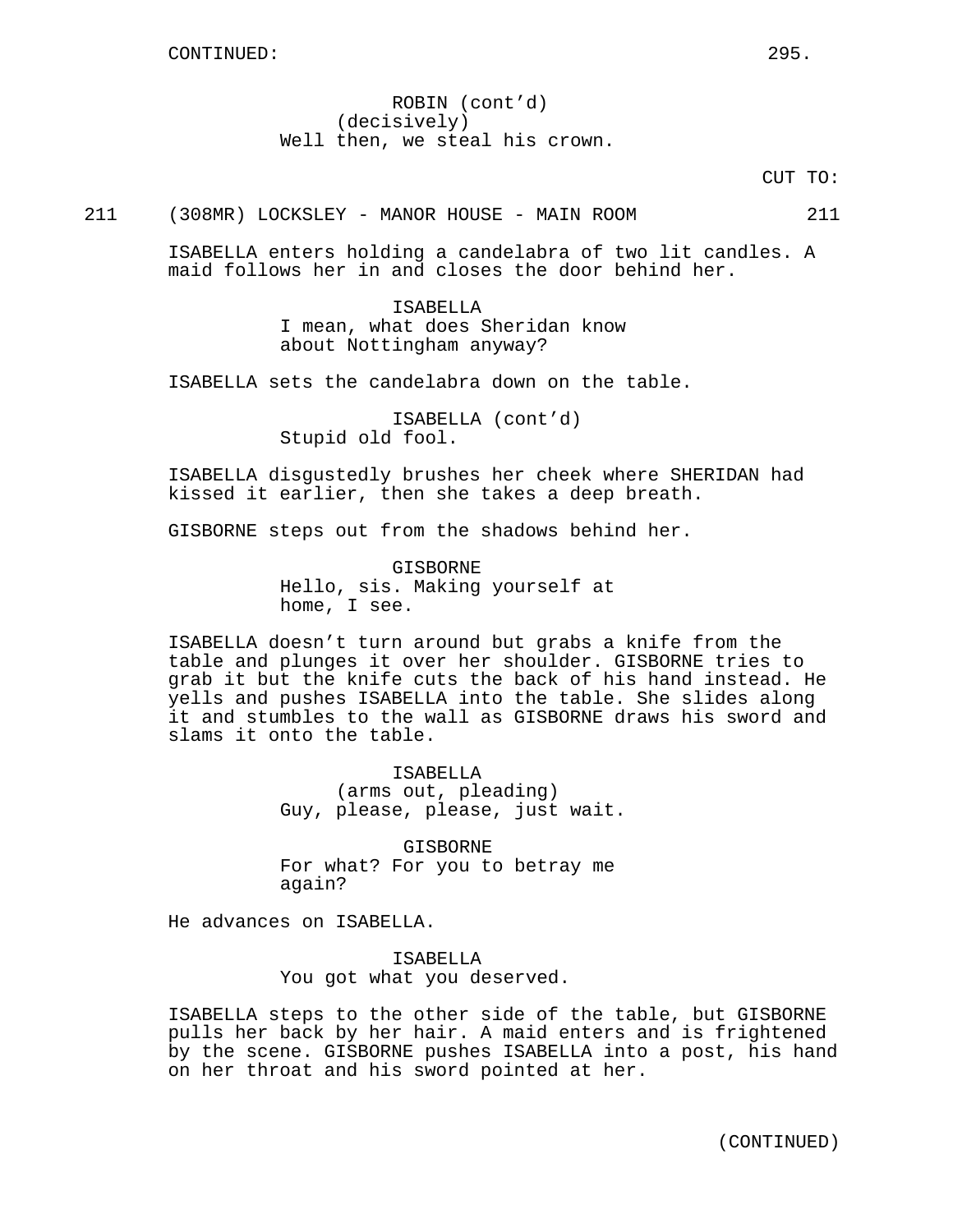GISBORNE And you... will get what you deserve? (beat) How could you turn on us like that? I trusted you. Robin trusted you. How could....

ISABELLA (stand calmly) So kill me. You did as much to me when I was a child anyway.

GISBORNE (shake head) Is that to be your dying thought?

ISABELLA

Yes.

GISBORNE stands a bit straighter, lowering his sword point slightly.

> ISABELLA Go on. (beat) End it now. (beat) Put us both out of our misery.

GISBORNE charges at her, but lays the sword blade against her throat instead of stabbing her.

ISABELLA (cont'd)

Come on!

GISBORNE does nothing. ISABELLA looks up at him.

ISABELLA (cont'd) What's wrong with you? Hanging out with Hood has made you weak. The Guy I know wouldn't hesitate. He'd kill me without a second thought.

GISBORNE blinks. He can't do it. He looks a bit lost and hangs his head. ISABELLA sees the conflict going through his mind and decides to use it. She looks at him.

> ISABELLA (cont'd) Maybe we change things.

GISBORNE looks up.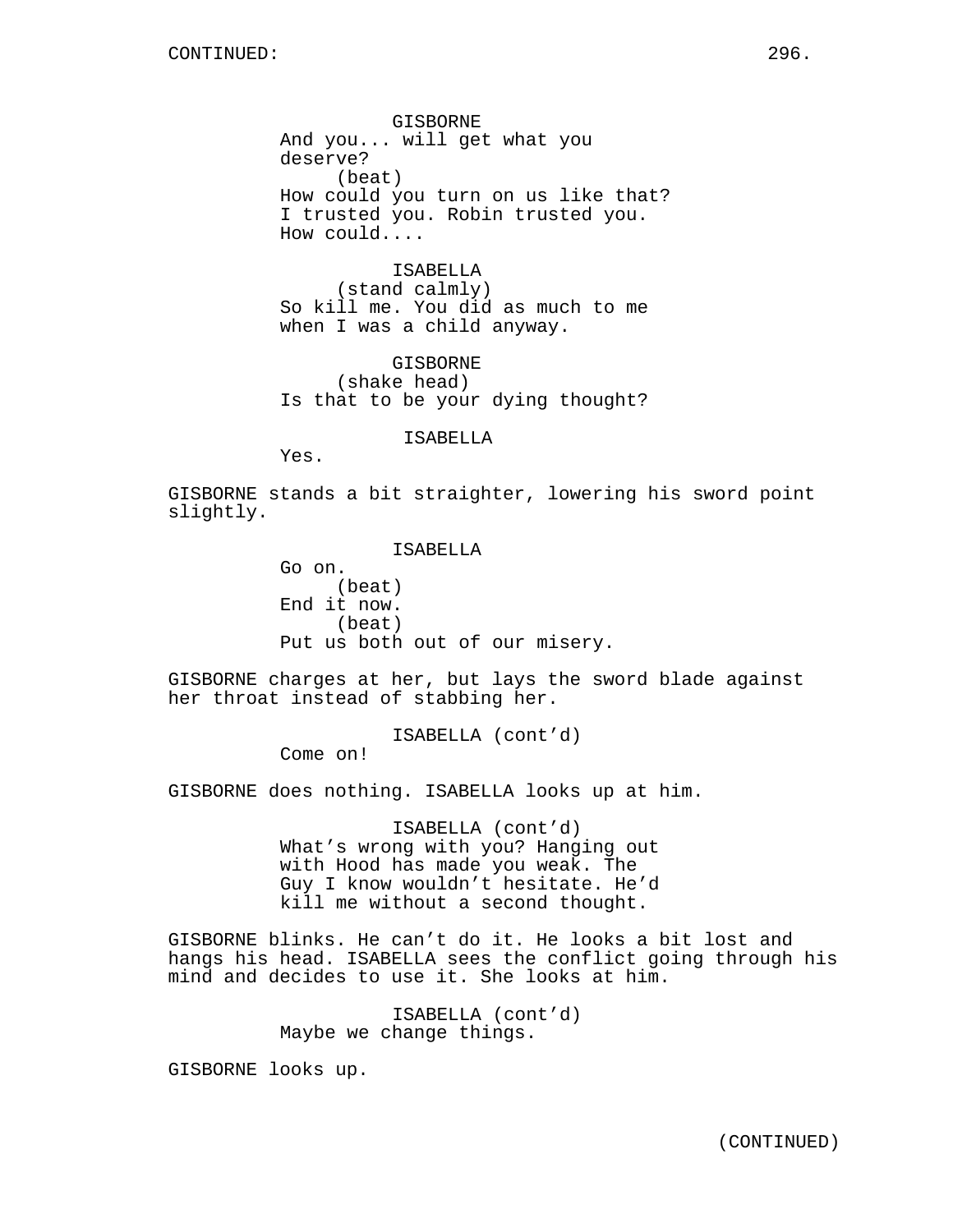ISABELLA (cont'd) King Richard is dead. Prince John is due to be crowned.

GISBORNE Is that what you think?

ISABELLA I can help you.

GISBORNE How can you help me?

ISABELLA I can speak for you. Prince John will listen to me. But for that, you need me alive. Kill me, and you kill your last chance back with the new King. Let me live, and we both get what we want.

GISBORNE stares at her, thinking, then slowly backs off. He's not sure what she's up to, but he wants to find out.

JUMP TO:

212 (308) NOTTINGHAM - CASTLE - SHERIFF'S QUARTERS 212

PRINCE JOHN holds the crown in his hands, inspecting it as SHERIDAN watches.

> PRINCE JOHN How did you control yourself looking over it every single day, hm?

SHERIDAN I am but a soldier, not a king.

PRINCE JOHN But with your help, I will be one soon.

The corners of his mouth quiver and he holds the crown out to SHERIDAN.

> PRINCE JOHN Quick! Quick! Lock it away. I don't trust myself.

SHERIDAN takes it and bows his head.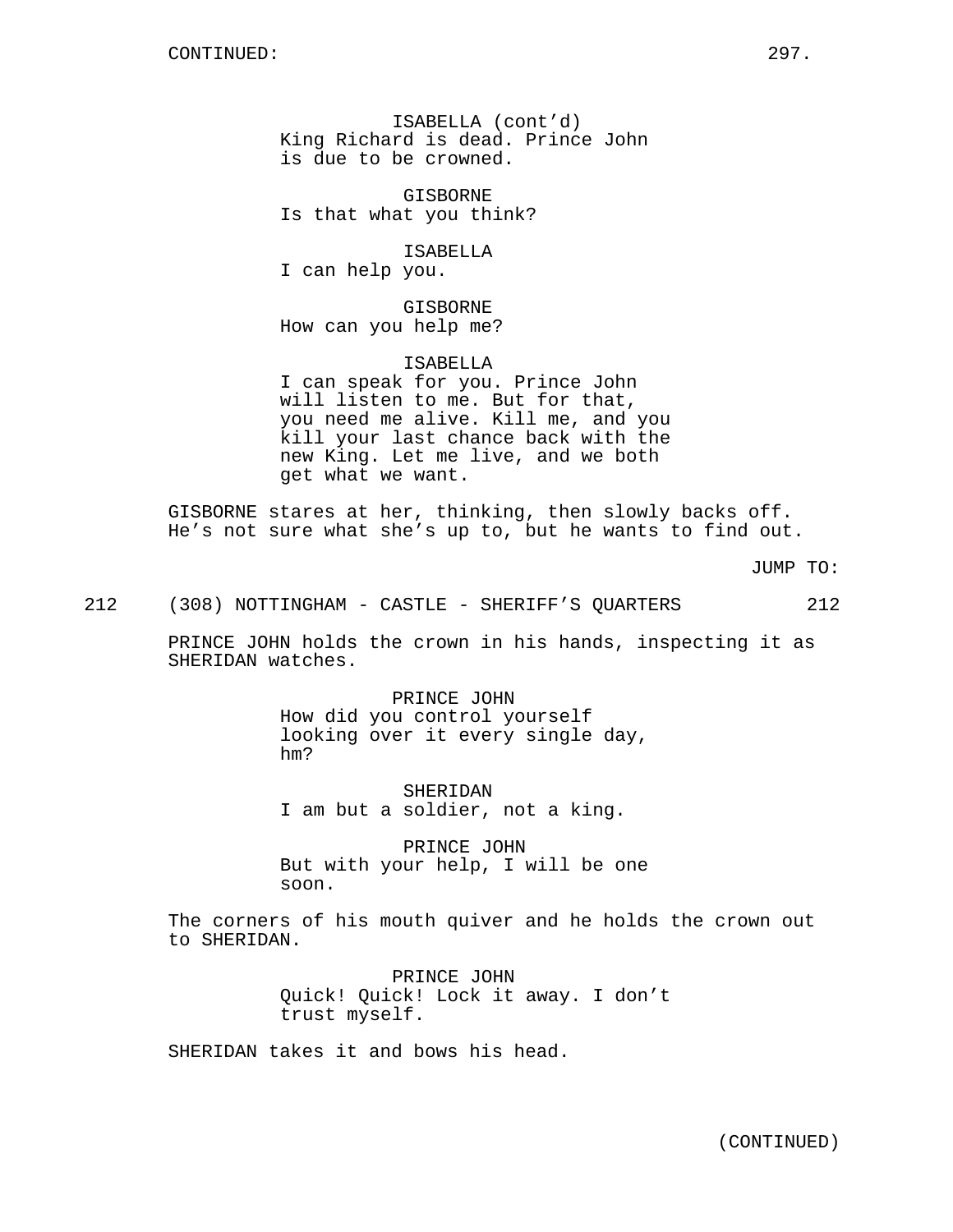PRINCE JOHN (cont'd) I shall wait until the time is right...

SHERIDAN goes to a large wooden box on the table.

PRINCE JOHN (cont'd) ...when all the world will see me shine in the role to which I am destined.

SHERIDAN places the crown in the center section of the box and closes the lid.

JUMP TO:

213 (308R) LOCKSLEY - MANOR HOUSE - MAIN ROOM - NEXT MORNING 213

GISBORNE sits at the table and pours water into a goblet while chewing. ISABELLA comes downstairs.

> ISABELLA How did you sleep?

GISBORNE (pick up goblet) With one eye open.

ISABELLA chuckles and pulls out a chair.

ISABELLA If we're going to work together, we must learn to lower our guard.

A maid sets a box on the table. ISABELLA sees the cut on the back of GISBORNE's left hand. She inhales sharply.

> ISABELLA (cont'd) Looks painful.

GISBORNE (flex hand) It's a scratch. I'll be fine.

> ISABELLA (gently)

Here.

ISABELLA holds her hand out, palm up. GISBORNE looks at it as the maid goes upstairs. He relaxes and puts his hand in hers.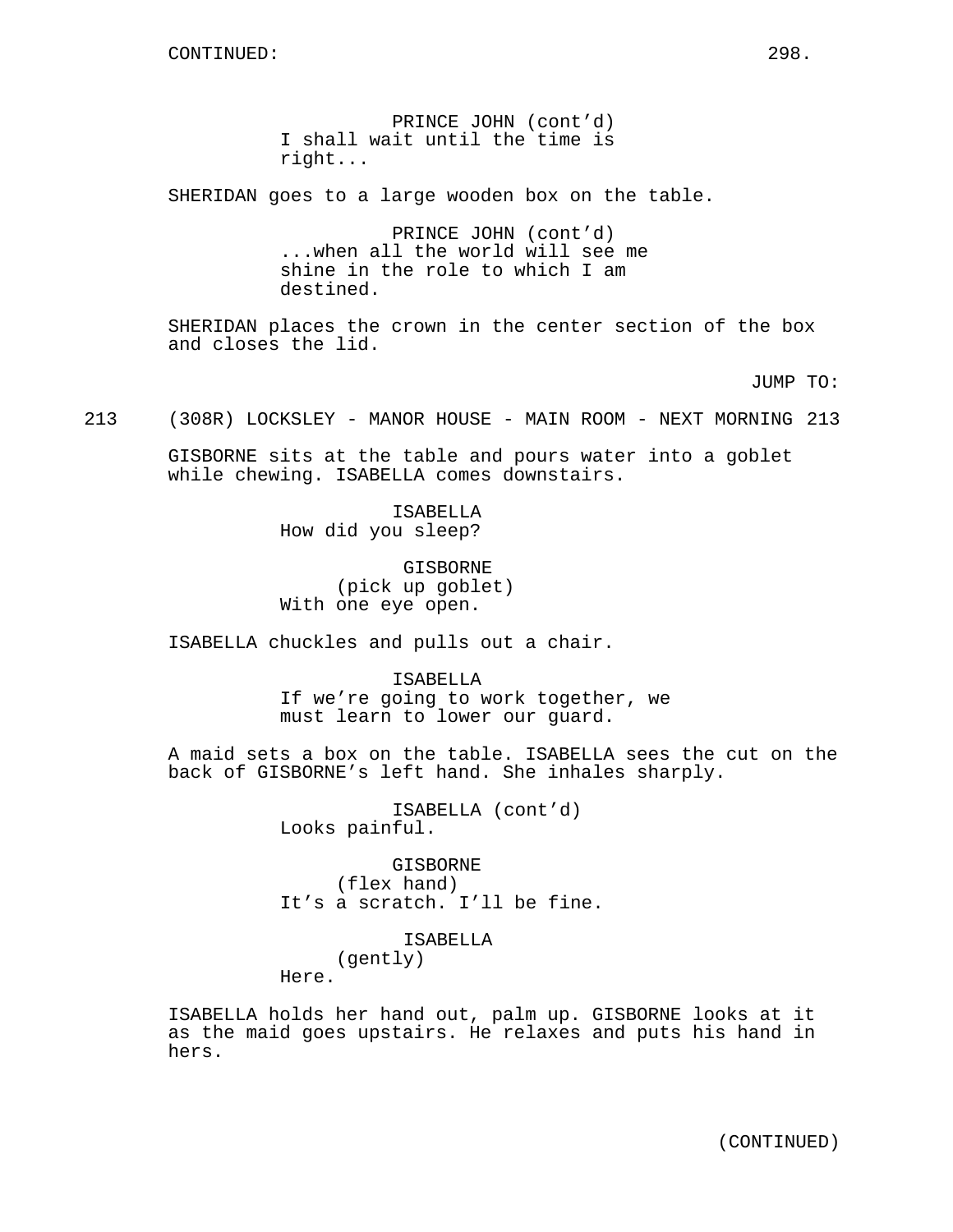GISBORNE

So...

ISABELLA examines his cut.

GISBORNE (cont'd) How am I to get back into the new King's favour?

GISBORNE drinks as ISABELLA reaches for a bowl and picks up a cloth. She sighs.

> ISABELLA I've decided to speak to him for you.

GISBORNE looks up.

ISABELLA (cont'd) On one condition.

ISABELLA looks at GISBORNE.

ISABELLA (cont'd) I need you to apologize.

GISBORNE (puzzled) Apologize?

GISBORNE looks away briefly and frowns.

GISBORNE What for? It's you who...

ISABELLA You know what for.

GISBORNE thinks he knows what she is referring to.

GISBORNE

Isabella, had I not arranged your marriage, we would still be living in some godforsaken corner of France without a penny or acre to our name.

ISABELLA Better that than to have been with him.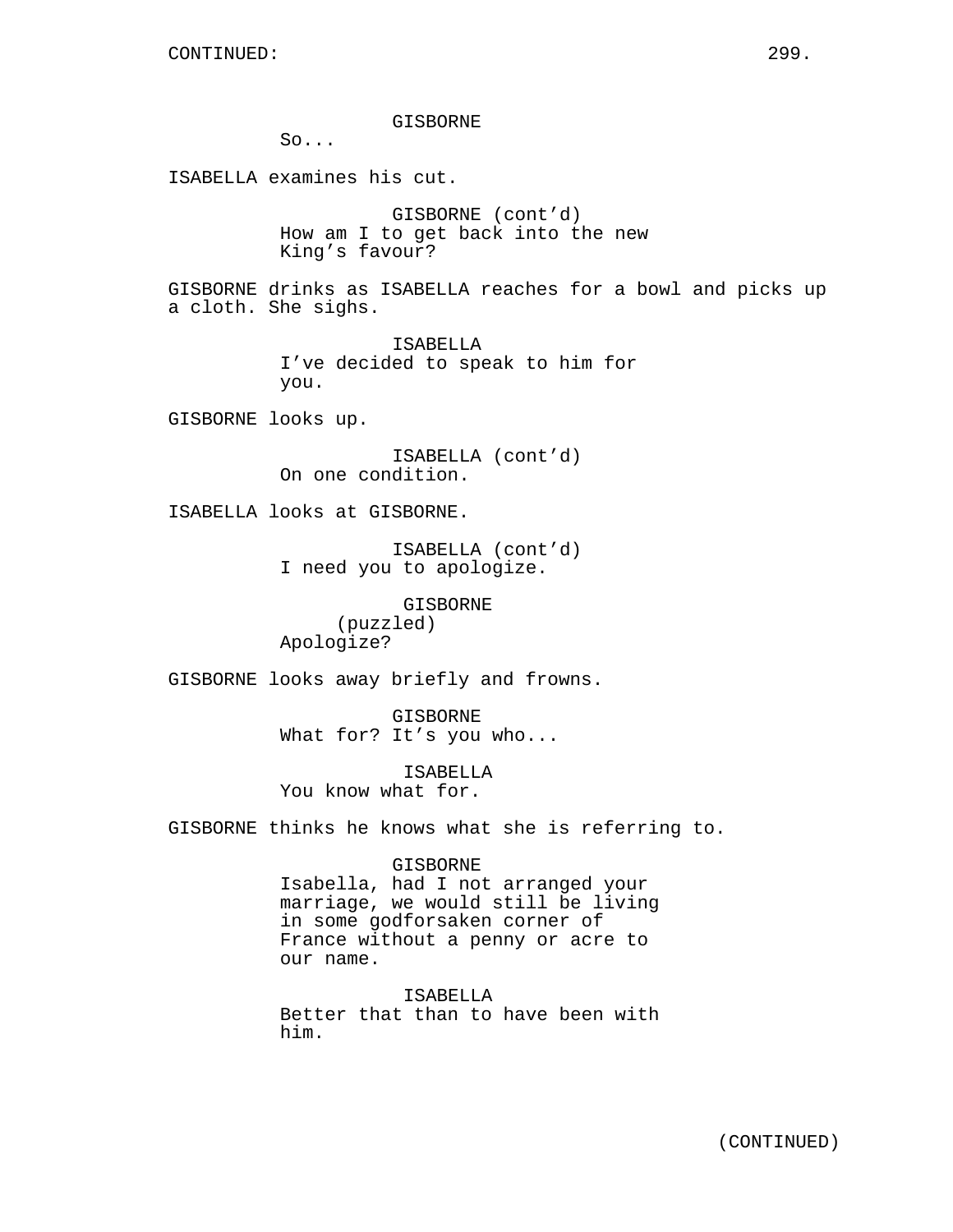GISBORNE No! It is not my fault that you failed to make the best of your chance.

ISABELLA frowns and picks up a bottle from the box, thinking. She pours a bit of the bottle's contents onto GISBORNE's wound.

> GISBORNE Instead of wasting time, I say we work out exactly what it is you're going to say to the Prince.

ISABELLA replaces the bottle in the box and works the liquid into GISBORNE's cut with the cloth.

> ISABELLA I was thinking... maybe I should just drug you and hand you in to him myself.

## **GISBORNE**

What?

ISABELLA drops GISBORNE's hand and crosses her arms.

ISABELLA I was willing to forgive you, brother... but you don't deserve my absolution.

GISBORNE looks disoriented, groans and tips the empty cup towards him to look inside. He can hear Robin chastising him for even trusting her again.

> ISABELLA (cont'd) Oh, no, no. It's not your drink.

GISBORNE looks up and ISABELLA shoves his hand away.

ISABELLA (cont'd) It's your wound.

GISBORNE's head nods forward and he slumps to the table with a groan.

> ISABELLA (cont'd) Straight into your bloodstream.

ISABELLA pulls GISBORNE's hair aside, then picks up the bottle as the maid comes downstairs.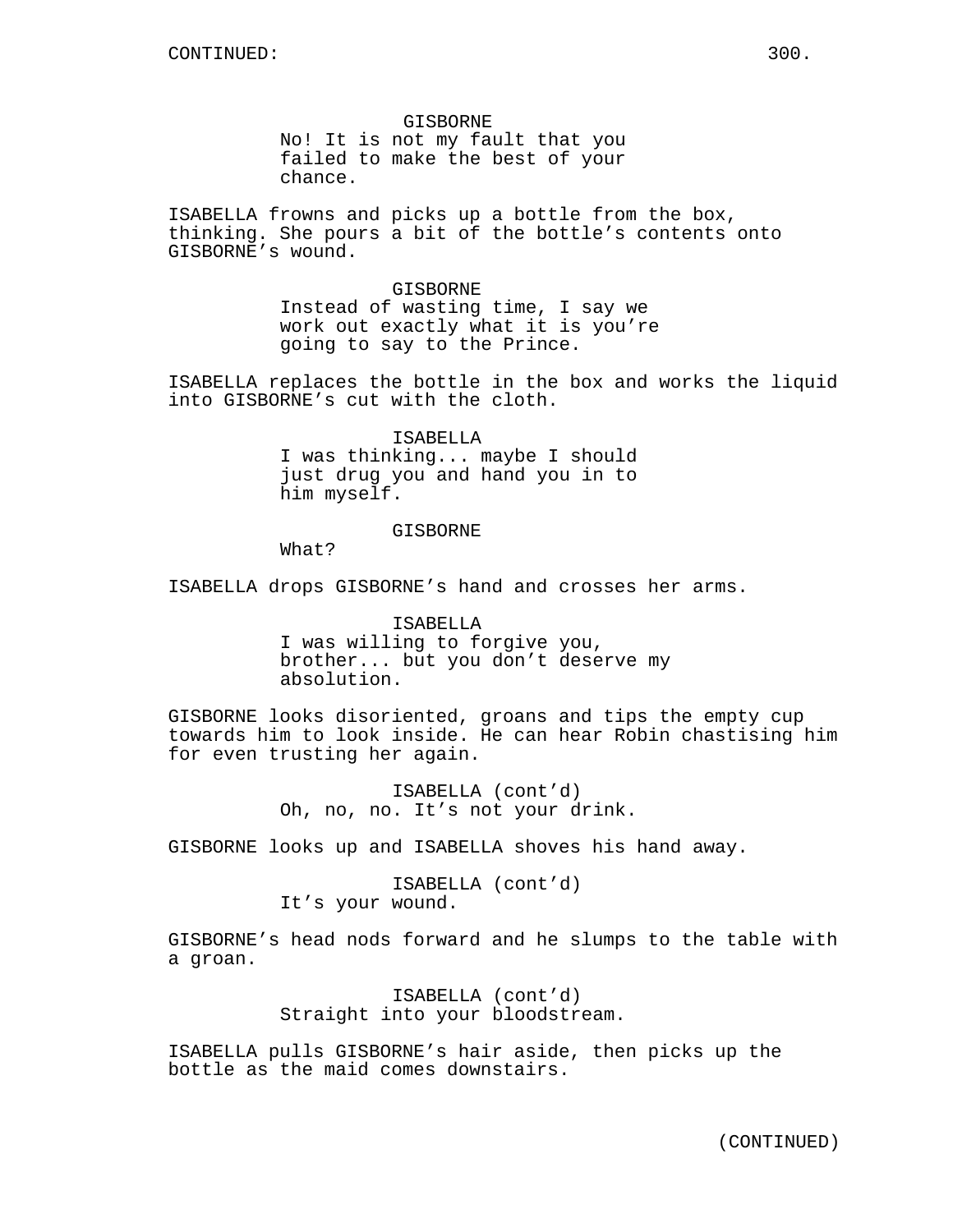## ISABELLA Concentrated Valerian Root.

GISBORNE's head lies on the table, his face pale.

ISABELLA (cont'd) Enough to knock out a horse. I doubt Lord Sheridan would have thought of that one.

ISABELLA smiles.

CUT TO:

214 (308) NOTTINGHAM - "THE TRIP TO JERUSALEM" INN. 214

SHERIDAN laughs drunkenly. ALLAN, dressed as a barman with apron and tray, pulls aside a curtain and nods quickly at ROBIN waiting inside, then speaks to SHERIDAN.

> ALLAN Private room, sir?

ALLAN gestures inside.

SHERIDAN (drunkenly) Another round for my drinking friends.

SHERIDAN pats ALLAN's shoulder, then stumbles in, putting his hand to the wall to catch himself, not noticing ROBIN, who is seated in the far corner, a hood over his head.

ROBIN

Hello, master.

ROBIN lifts off his hood and sits back smugly. SHERIDAN leans heavily on the table.

> SHERIDAN Robin of Locksley.

## ROBIN

Shh.

ROBIN slides to the near end of the bench.

ROBIN I do apologize for our surroundings... (smile slightly) ...but I'm not really a favourite with the guards.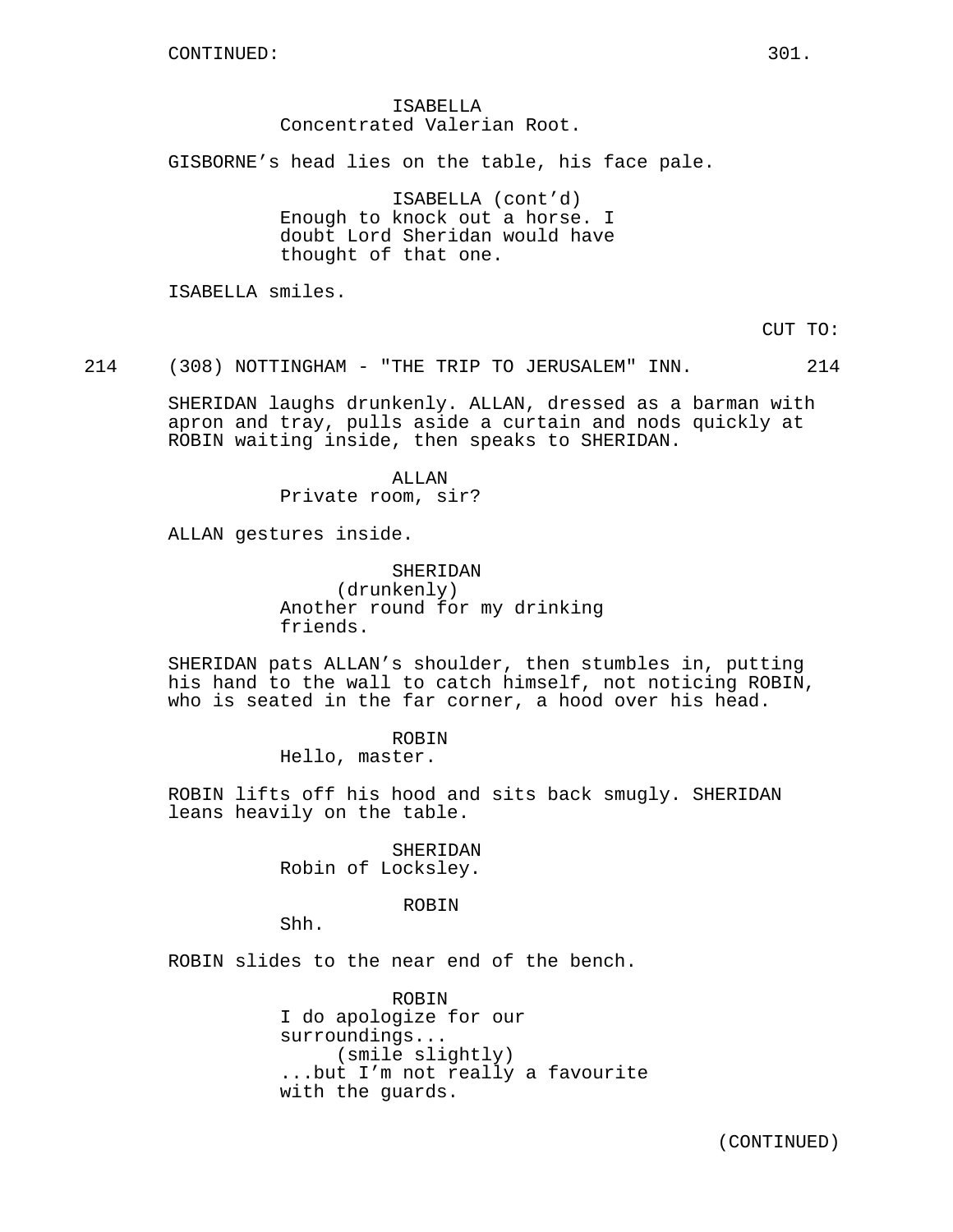SHERIDAN (sit) So it's true. (laugh) I heard tell of your feral existence. ROBIN I thought it only right to raise a toast... (nod at cup) ...to our late King. ROBIN pushes another cup towards SHERIDAN. ROBIN I know you would have been as... ROBIN looks at Sheridan for his reaction. ROBIN (cont'd) ...distraught (beat) ...as I was with the news? SHERIDAN (instantly acting) Oh, indeed. (pick up cup) But we must look to the future. ROBIN and SHERIDAN knock cups and drink. SHERIDAN You're not going to cause me any problems, are you? ROBIN What do you mean? SHERIDAN Well, I also hear that you've been making trouble for the Prince. ROBIN laughs. SHERIDAN (cont'd) And as the new Sheriff of Nottingham... ROBIN reacts slightly to that bit of news.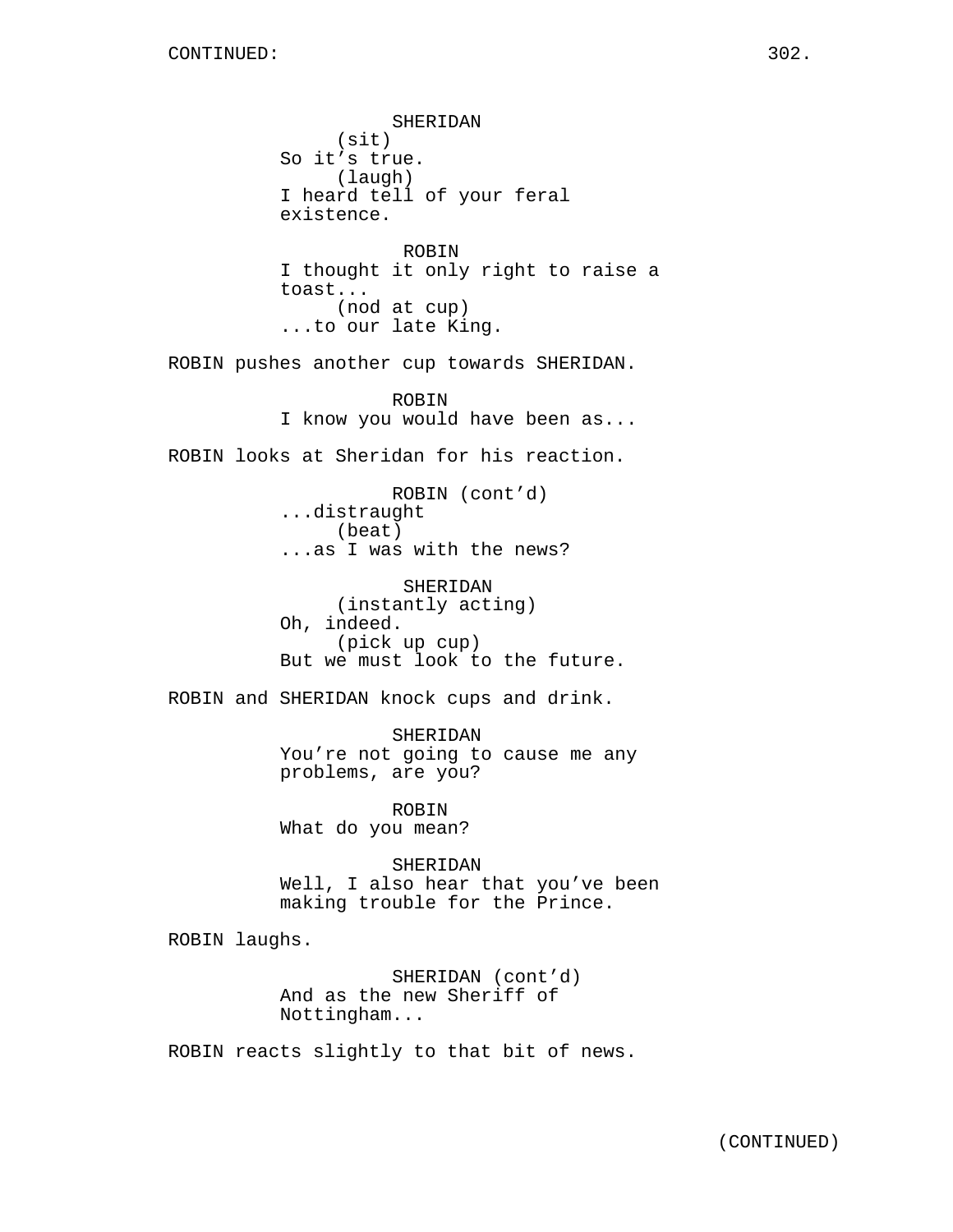SHERIDAN (cont'd) I can't allow that to happen.

ROBIN holds his hand palm up.

ROBIN

 $So.$ ...

ROBIN puts his hand to his cheek.

ROBIN (cont'd) ...you're to be the new Sheriff, are you?

SHERIDAN (proudly) Mm, and a very strict one at that!

On the word strict, SHERIDAN suddenly slams a knife point into the table between ROBIN's thumb and forefinger. ROBIN doesn't flinch, but stares open-mouthed at his hand as SHERIDAN laughs loudly. ROBIN opens his eyes and mouth wide and sarcastically laughs, too.

> ROBIN All work and no play? That doesn't sound like Lord Sheridan, the great Keeper of the Crown, to me.

SHERIDAN The crown is surrounded by outlaws... (glance at Robin) ...where outlaws fear to tread.

ALLAN steps in the door. ROBIN raises his eyebrows at him, then ALLAN leaves.

> ROBIN Well, if you're happy with the Prince, then... what problems can I possibly have?

A serving maid comes to the door as ALLAN leaves.

SHERIDAN (raise cup) To King John!

They knock cups again and drink. The serving maid steps in to SHERIDAN's right, feigning drunkenness.

(CONTINUED)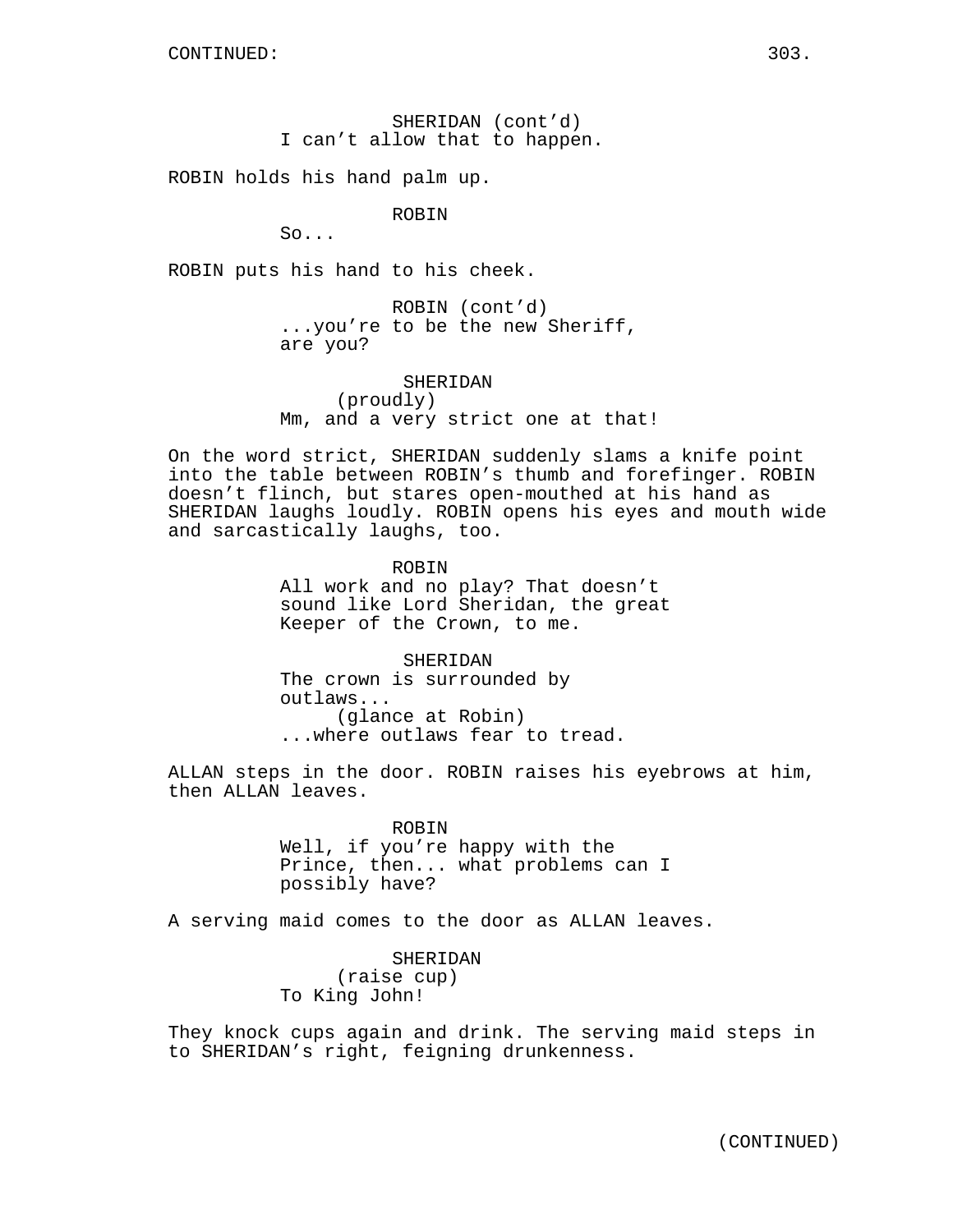MAID So, is this a private party, or can anyone join in?

ROBIN (sternly) I told you to wait outside.

SHERIDAN sees her.

SHERIDAN

Mmm.

MAID goes around SHERIDAN to his other side.

ROBIN We're talking in here.

MAID giggles and drunkenly holds out her cup.

MAID (to Sheridan) I'm sorry about this. I apologize.

SHERIDAN takes her arm.

SHERIDAN No, no, no, please... (look in her eyes) ...please. Service!

ALLAN steps in the door.

ALLAN

Sir!

SHERIDAN

Er, mead!

MAID points at SHERIDAN.

**MATD** You will make me tipsy.

SHERIDAN stares at the breasts in his face.

SHERIDAN

Oh!

ROBIN (to maid) This is private.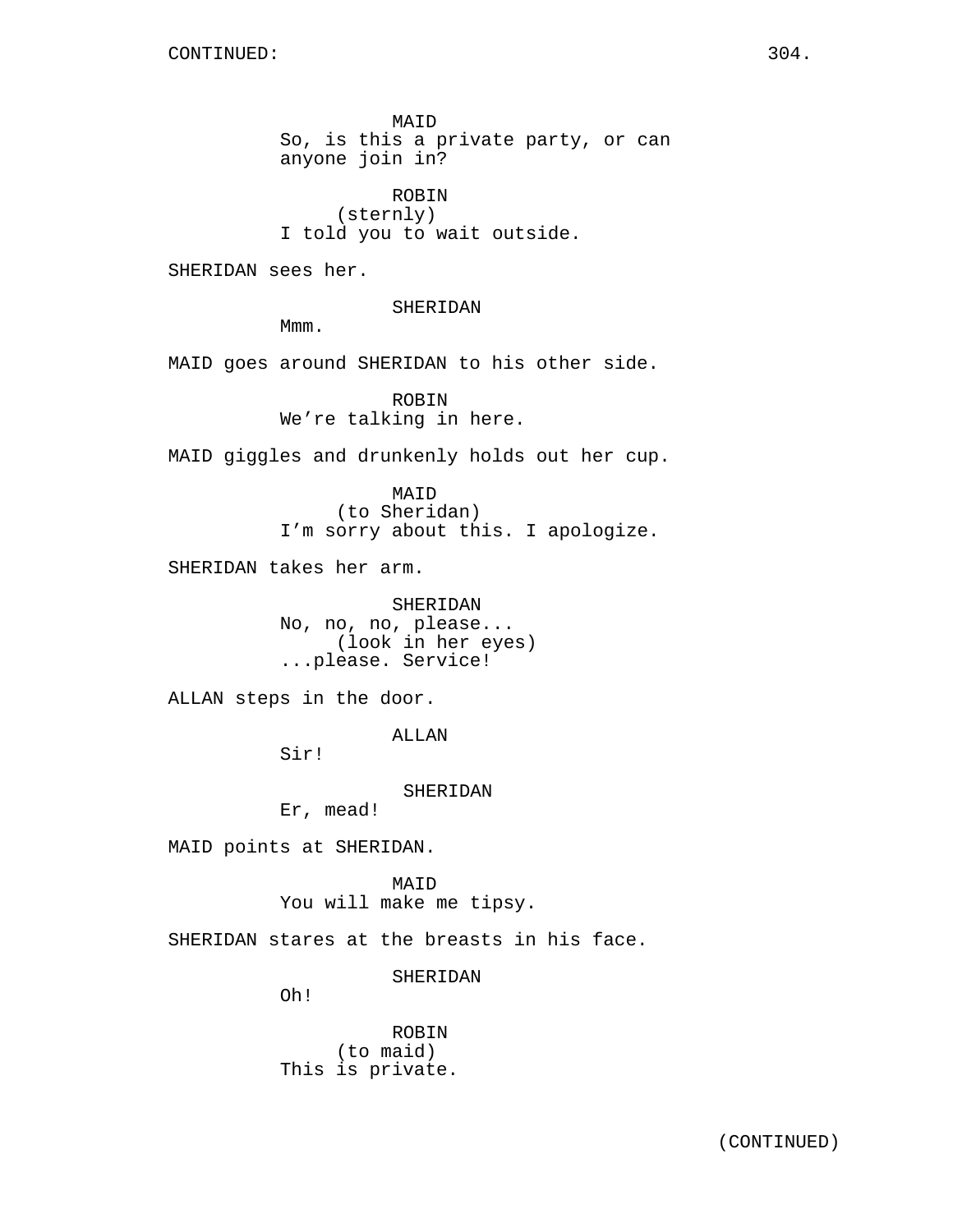Behind SHERIDAN, ALLAN cuts at SHERIDAN's belt. ROBIN points outside.

> ROBIN (cont'd) (sternly) I told you to wait outside.

MAID ignores him.

ROBIN (cont'd) (more firmly) I told you to...

MAID falls into ROBIN and spills her drink in his lap.

SHERIDAN

Oh!

Oh!

MAID (giggling)

SHERIDAN You're wet, Locksley.

ALLAN cuts through the belt and takes the keys.

ROBIN I'll go and clear this up. (nod at Sheridan) I'll be back.

ALLAN waits as ROBIN stands.

SHERIDAN (to maid) Well, delicious.

ALLAN hands the keys to ROBIN as he passes.

MAID Why, thank you.

SHERIDAN Mm. Could eat you.

ALLAN puts the knife back on the table, then leaves. MAID giggles.

CUT TO: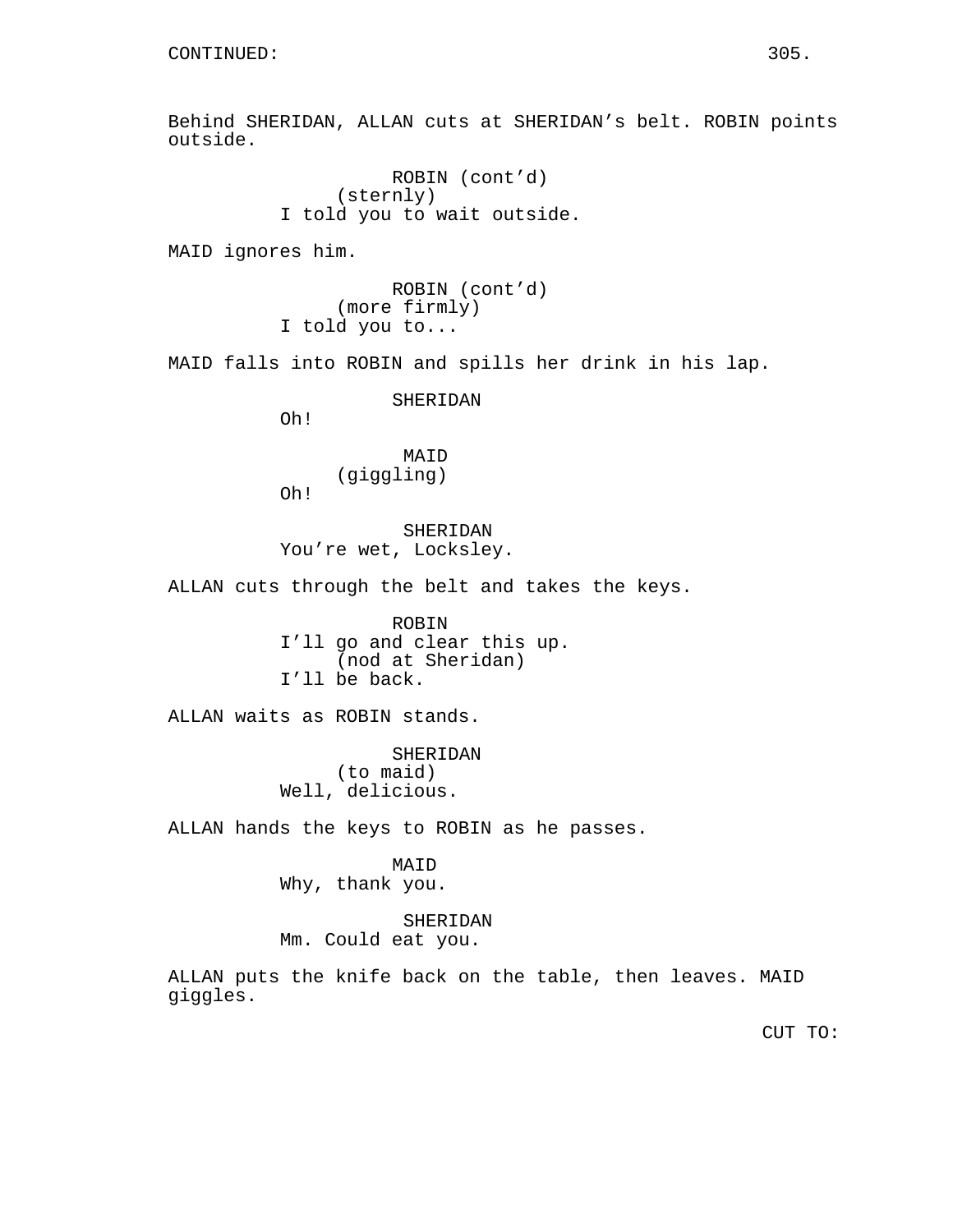215 (308) NOTTINGHAM - CASTLE - GATE 215

LITTLE JOHN leads a horse pulling a cart to the gate and stops at the guard. MUCH waits behind him. LITTLE JOHN points to a rose stuck in the halter behind the horse's ear.

> LITTLE JOHN Roses, mate... for the coronation.

The guard nods and takes the cart in. LITTLE JOHN says his line as the guard takes the cart to the courtyard.

> LITTLE JOHN (cont'd) (waves) Thanks very much.

MUCH looks around, a wheat stalk in his mouth. LITTLE JOHN goes to him.

CONTINUE TO:

216 (308) COURTYARD 216

The guard leaves the cart. TUCK and ROBIN lift up the cloth covering them and look around.

217 (308) EAST EXTERIOR CORRIDOR 217

ROBIN and TUCK walk down the corridor, then hear PRINCE JOHN coming. [Note: PRINCE JOHN's lines are all said with out stopping.]

> PRINCE JOHN (VO) Now, I want the theme of my coronation to be...

TUCK and ROBIN jump up onto the plinth of a column in the cloister.

PRINCE JOHN and the ARCHBISHOP walk down the north corridor.

PRINCE JOHN ..."out of the darkness, into the light." And I want all the guards with mirrored shields...

TUCK and ROBIN shimmy around to the back of the column.

PRINCE JOHN (cont'd) ...to reflect the glory of my leadership far and wide.

PRINCE JOHN and the ARCHBISHOP turn the corner into the east corridor.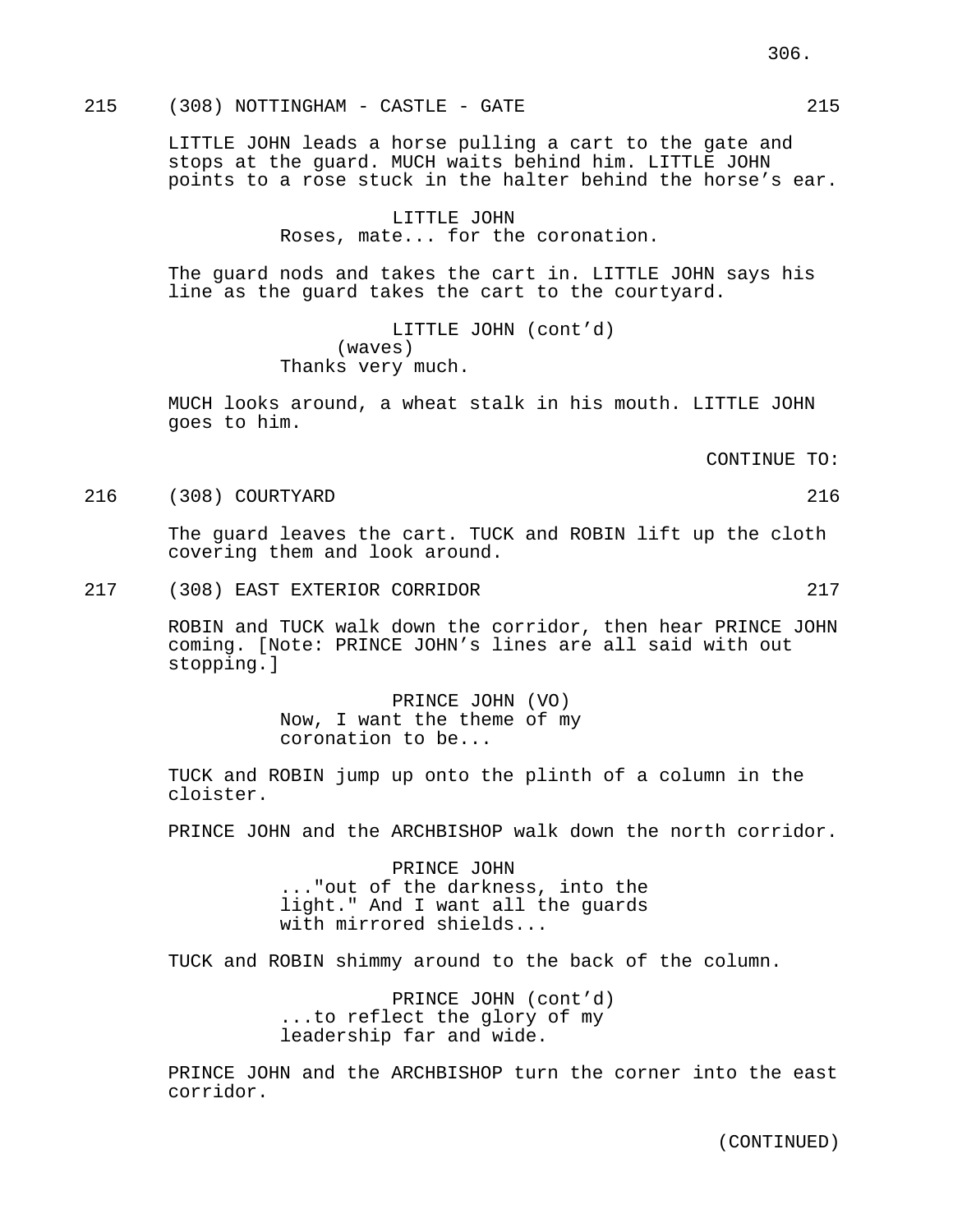ARCHBISHOP I wonder if this opulence is appropriate while people starve.

PRINCE JOHN Well, I'm giving them something to aspire to, Archbishop.

The ARCHBISHOP gives him a fatherly disapproving look.

PRINCE JOHN Oh, very well. I'll compromise. I'll use rubies instead of diamonds.

The ARCHBISHOP shakes his head in disbelief as they walk past the cloister.

TUCK peeks out. ROBIN peeks out behind him.

TUCK (sigh) Good to see he's got his finger on the big political issues of the day.

ROBIN If you were Sheridan, where would you hide the crown?

TUCK Well, you know him better than I do.

ROBIN Well, apparently not.

TUCK Come on, Robin. Trust yourself.

ROBIN (think) Oh, what did he say? (beat) Surrounded by outlaws (beat) where outlaws fear to tread.

ROBIN and TUCK look at each other.

ROBIN

It's the...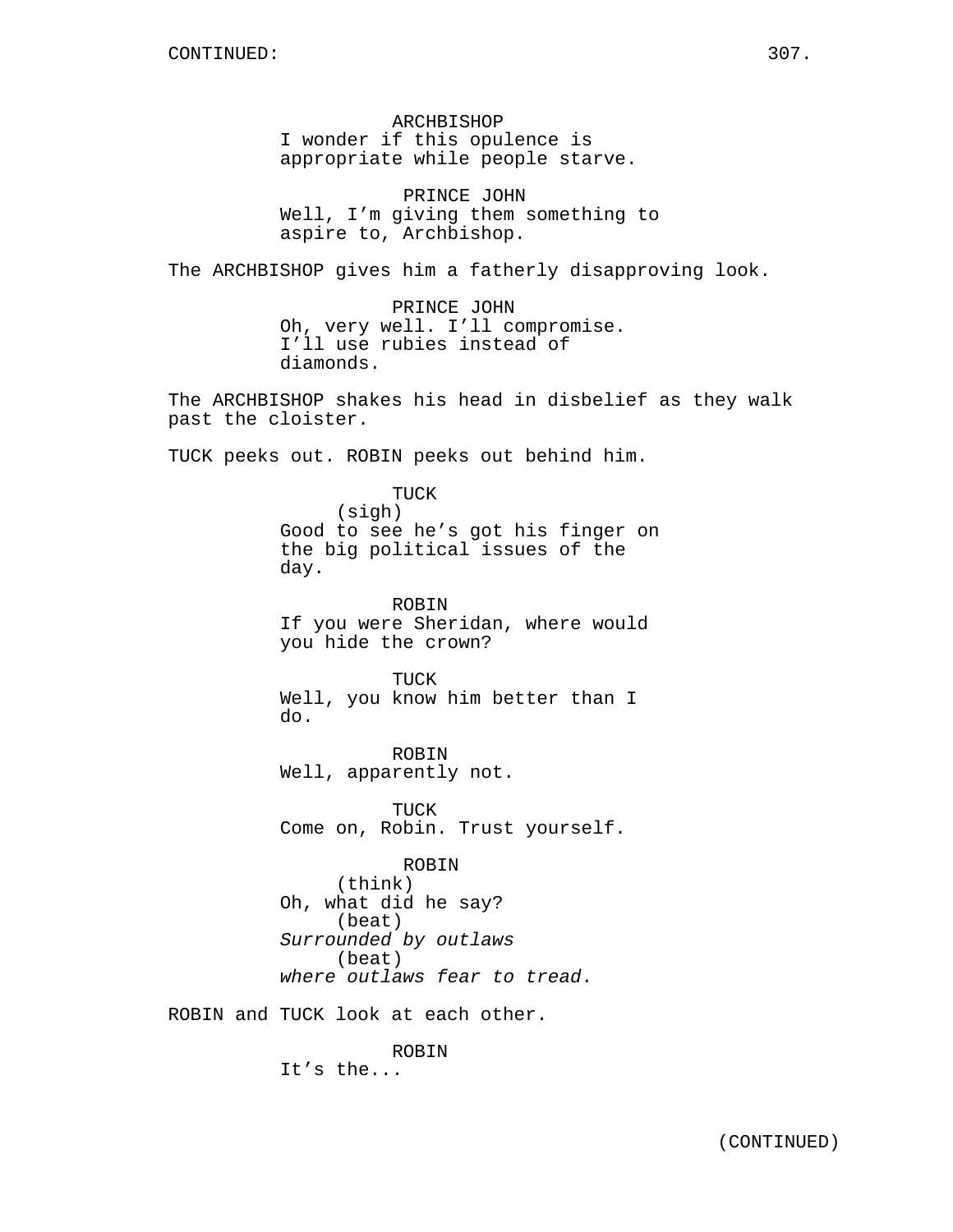ROBIN / TUCK ...dungeons!

ROBIN

Come on.

ROBIN jumps off the plinth and heads for the dungeon door.

CUT TO:

218 (308) DUNGEONS 218

The Jailer holds a roast goose leg in his hand and taunts the prisoners, who are reaching though the bars, with it.

JAILER

Here.

The Jailer chuckles. A bowstring twangs and an arrow whistles. The Jailer falls forward, into a table loaded with food, with an arrow in his spine. The prisoners gasp. ROBIN and TUCK enter.

## ROBIN

(to Tuck) Pick up his keys.

ROBIN takes off his quiver as TUCK finds the keys and unlocks the door to a cell behind them, where a large wooden box sits at the back. ROBIN and TUCK look at a series of strings which criss-cross the cell, then look at each other. ROBIN looks back at the jailer, thinking.

ROBIN (cont'd)

Hang on.

ROBIN goes to the Jailer and slaps his shoulder.

ROBIN (cont'd) Sorry, mate.

ROBIN takes the goose leg and holds it up to the first string at shoulder height, then nods at TUCK.

ROBIN (cont'd)

Ready?

TUCK

Yeah.

ROBIN strikes the leg against the string, and a dart flies straight into the thick flesh.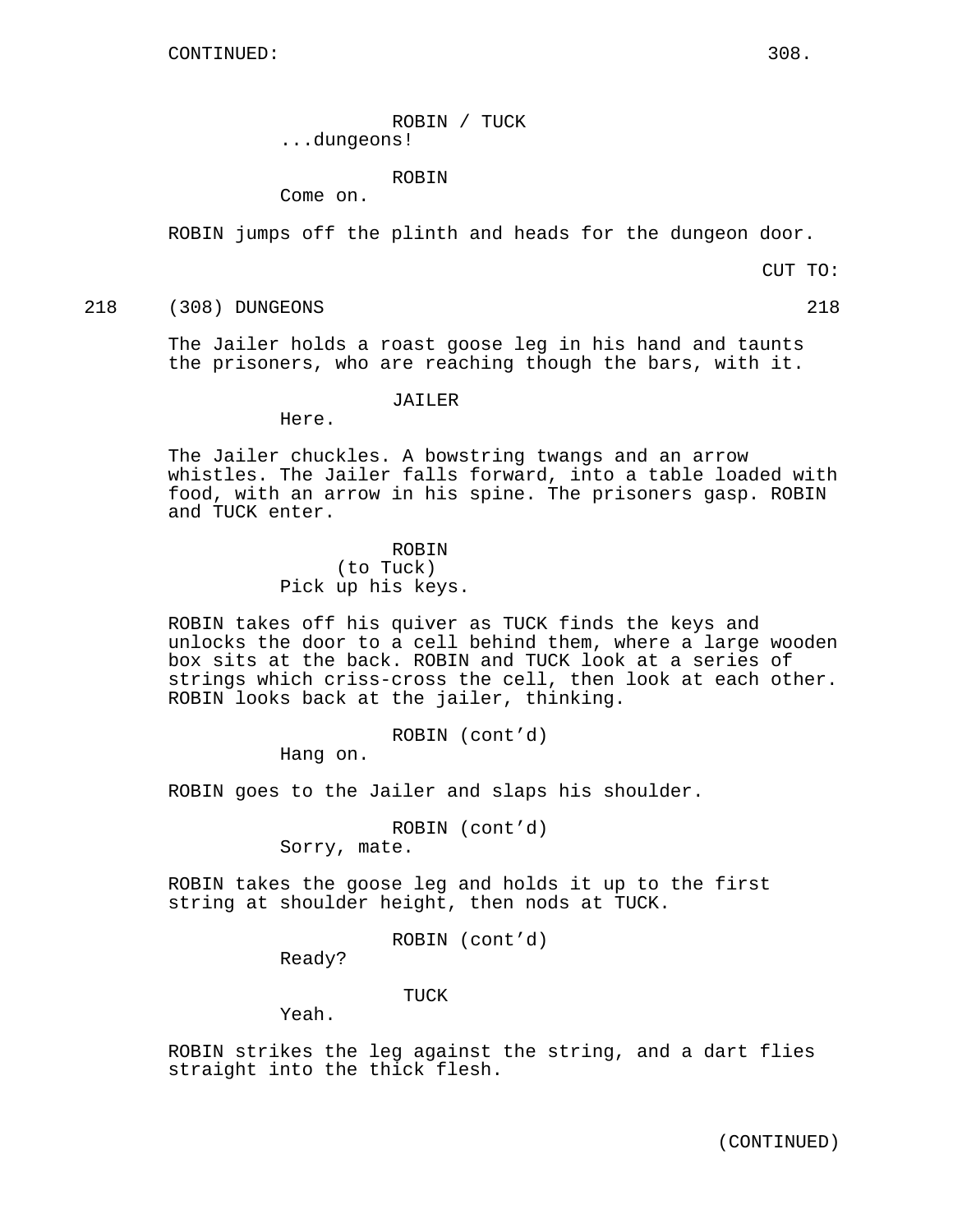ROBIN This is going to take us a bit longer than we thought, isn't it?

CUT TO:

#### 219 (308R) NOTTINGHAM - "THE TRIP TO JERUSALEM" INN 219

SHERIDAN and the MAID slam their cups on the table. SHERIDAN wipes his mouth with his hand.

> MAID (laughing) Another.

A very drunk SHERIDAN replies.

SHERIDAN No, I must go and help with the preparation for the coronation.

SHERIDAN stands uneasily. MAID jumps up.

MAID

No!

SHERIDAN Where's Robin?

MAID (feign drunkenness) I'll only let you go if you (beat) beat me (beat) at arm wrestling.

MAID lets her elbow slip off the table and they both laugh outrageously.

> MAID Oh, come on, look at those muscles.

The MAID pulls on SHERIDAN's arm.

MAID (cont'd) Now, don't you think you can beat someone my size?

She sits down with her arm up and ready.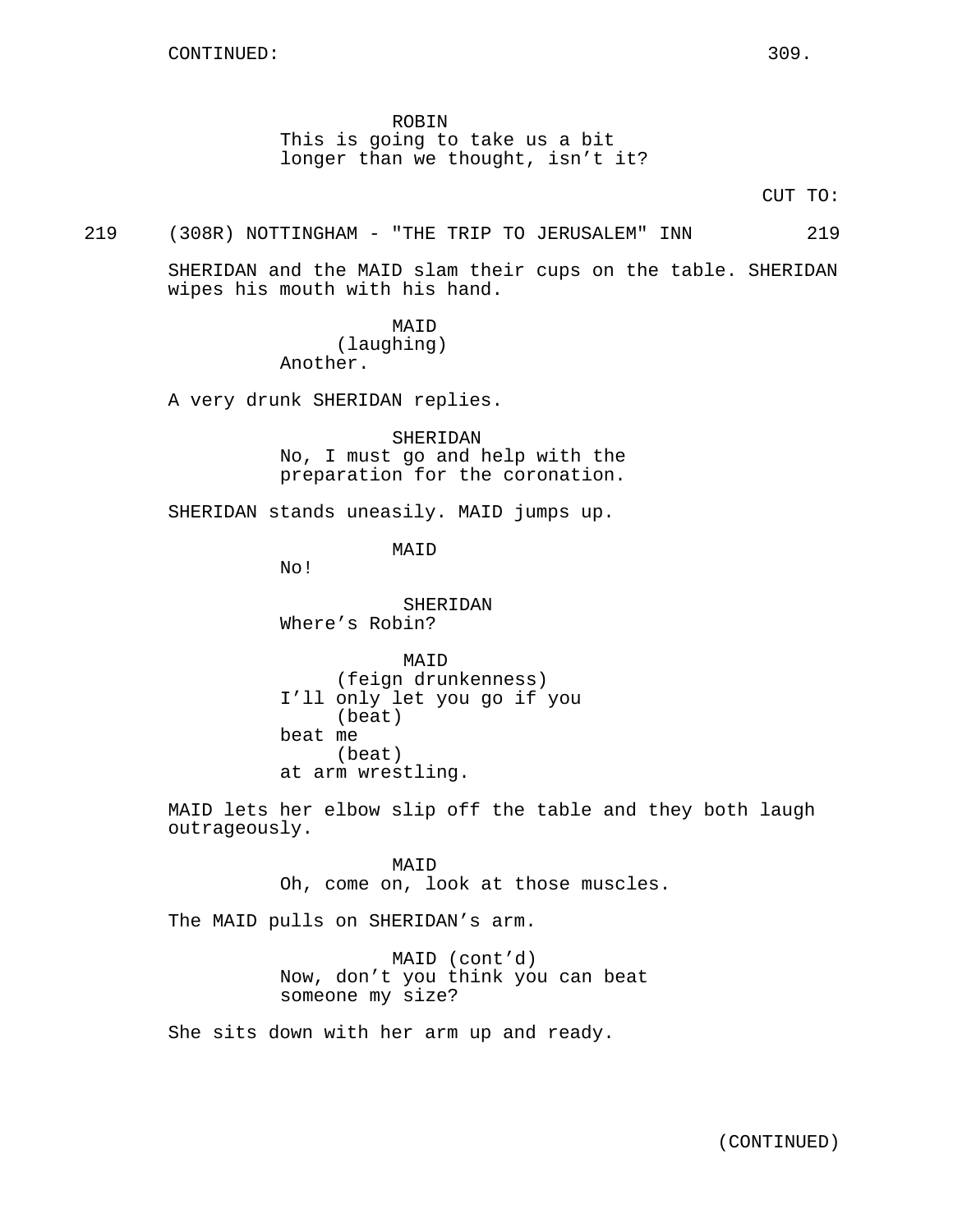SHERIDAN (still standing) Well...

SHERIDAN grips her hand, then slowly sits.

SHERIDAN (cont'd) ...if you insist.

She giggles and pulls on his hand with both of hers.

MAID

Oh... oh...

MAID suddenly tugs harder and SHERIDAN is pulled into her lap. ALLAN comes to the door then and sees them giggling together on the bench, SHERIDAN on top of her, and gets the wrong idea.

#### ALLAN

Hey!

ALLAN pulls SHERIDAN off her.

ALLAN (cont'd) Hey, get off her!

## SHERIDAN

Unhand me!

SHERIDAN faces ALLAN.

MAID

Allan!

ALLAN A plan's a plan. It's gone too far!

SHERIDAN Plan? What plan?

SHERIDAN grabs at his belt.

SHERIDAN (cont'd) My keys! Locksley!

The MAID crashes her earthenware mug against the back of SHERIDAN's head. He grabs the back of his head with both hands.

> SHERIDAN (cont'd) Oh... oh!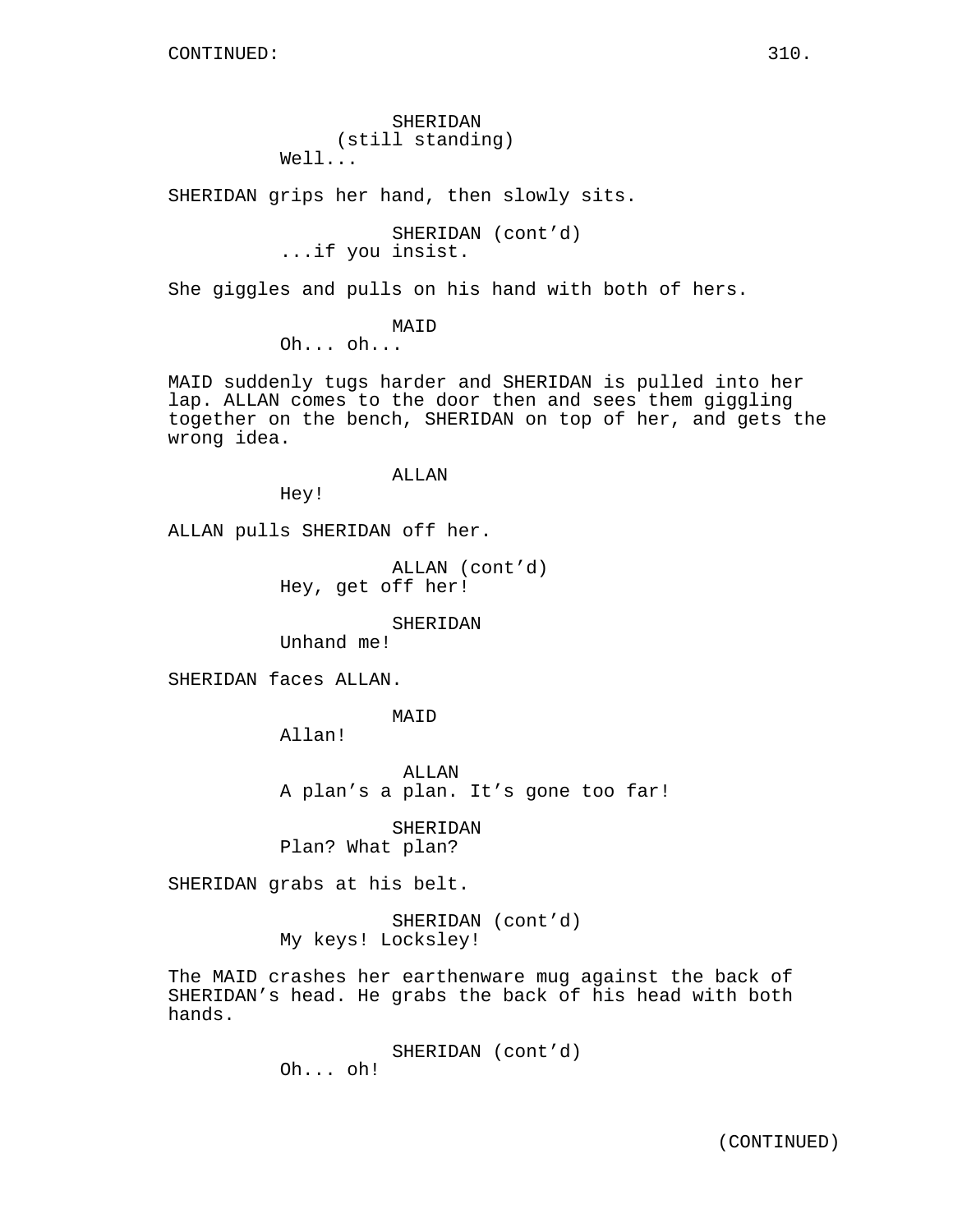SHERIDAN falls into the table. ALLAN kicks SHERIDAN in the ribs before following MAID out.

CUT TO:

#### 220 (308) NOTTINGHAM - CASTLE - DUNGEONS 220

ROBIN stands behind the first shoulder-high trip line. He takes off his sword belt and hands it under the line to TUCK, who adds it to the pile of jacket, quiver, etc., in his arms.

ROBIN faces the box, rubs his hands together, spits on them, rubs them again. He carefully crawls up the steps, lies under the lines low to the ground, rolls over, checks for lines and rolls to sit up. He steps over one, then gets down on his stomach, springs push-up like sideways under another, then steps to the wall.

TUCK sighs in relief.

ROBIN, on hands and tiptoes, steps over a line, then another. He shuffles forward, ducks under a line, then shoulder rolls over the last one. He slowly stands up at the box, peeking over the edge.

TUCK checks the door.

ROBIN pulls out SHERIDAN's keys, picks one and fits it into a slot on the front of the box. A front panel of the box slides open.

> TUCK Robin! Come on, hurry!

ROBIN glances back at TUCK indignantly, then reaches into the opening and pulls out his hand. There's a small black scorpion on it. He quickly flicks his hand to get rid of it, tripping a line behind him in the process. A dart sails across behind him.

TUCK (cont'd)

Careful.

ROBIN looks back and glares at him.

ROBIN (sarcastically) Thanks!

ROBIN gets another key and fits it into a slot on the left side of the box. A small panel in the side slides back. ROBIN starts to reach in, then pulls his hand back. He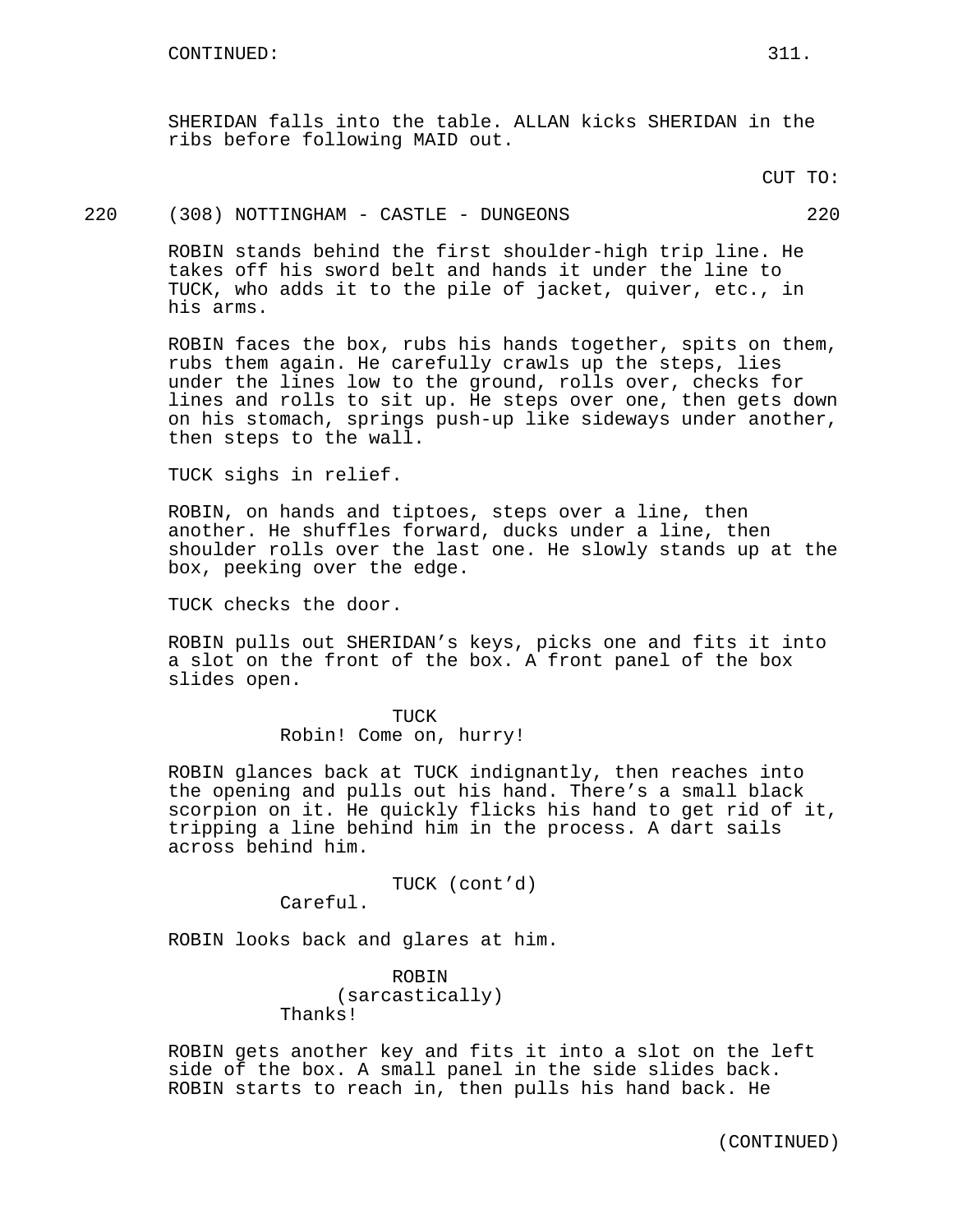chuckles nervously, thinks, then scoffs. He reaches in and the center top section rises up a couple of inches. ROBIN stands facing the front again, wiggles his fingers, and lifts the lid. Inside are a dozen more small scorpions amid the crown.

```
ROBIN (cont'd)
     (whisper)
Hallelujah.
```
TUCK smiles slightly. ROBIN gingerly reaches in, knocks a scorpion off a point, lifts it out by the points and blows and bangs on it to get the scorpions to fall off. He turns around, holding out the crown to TUCK, makes a flourish with his hands and steps back to bow slightly at TUCK, who smiles.

PRINCE JOHN's voice is heard from a hidden tunnel nearby

PRINCE JOHN (VO) The crown! Stop him!

The alarm bell tolls. TUCK looks around for the source of the voice. ROBIN pushes his shoulder into the strings and bursts through them. Darts fly behind him. He rolls under more strings, gets up then crashes through some diagonal ones. He and TUCK run away.

PRINCE JOHN appears in a doorway near the box, horrified to see the lid open. The ARCHBISHOP and SHERIDAN are behind him.

## PRINCE JOHN

What?! Hood!

The ARCHBISHOP stands next to PRINCE JOHN with a satisfied smile.

> ARCHBISHOP There can be no coronation without the crown.

The ARCHBISHOP turns and walks through the dungeons. PRINCE JOHN follows him, whining.

> PRINCE JOHN What? I'm sure another crown can be made if needs be. (hand to heart) I know the design by heart.

SHERIDAN follows. The ARCHBISHOP continues walking, down the steps.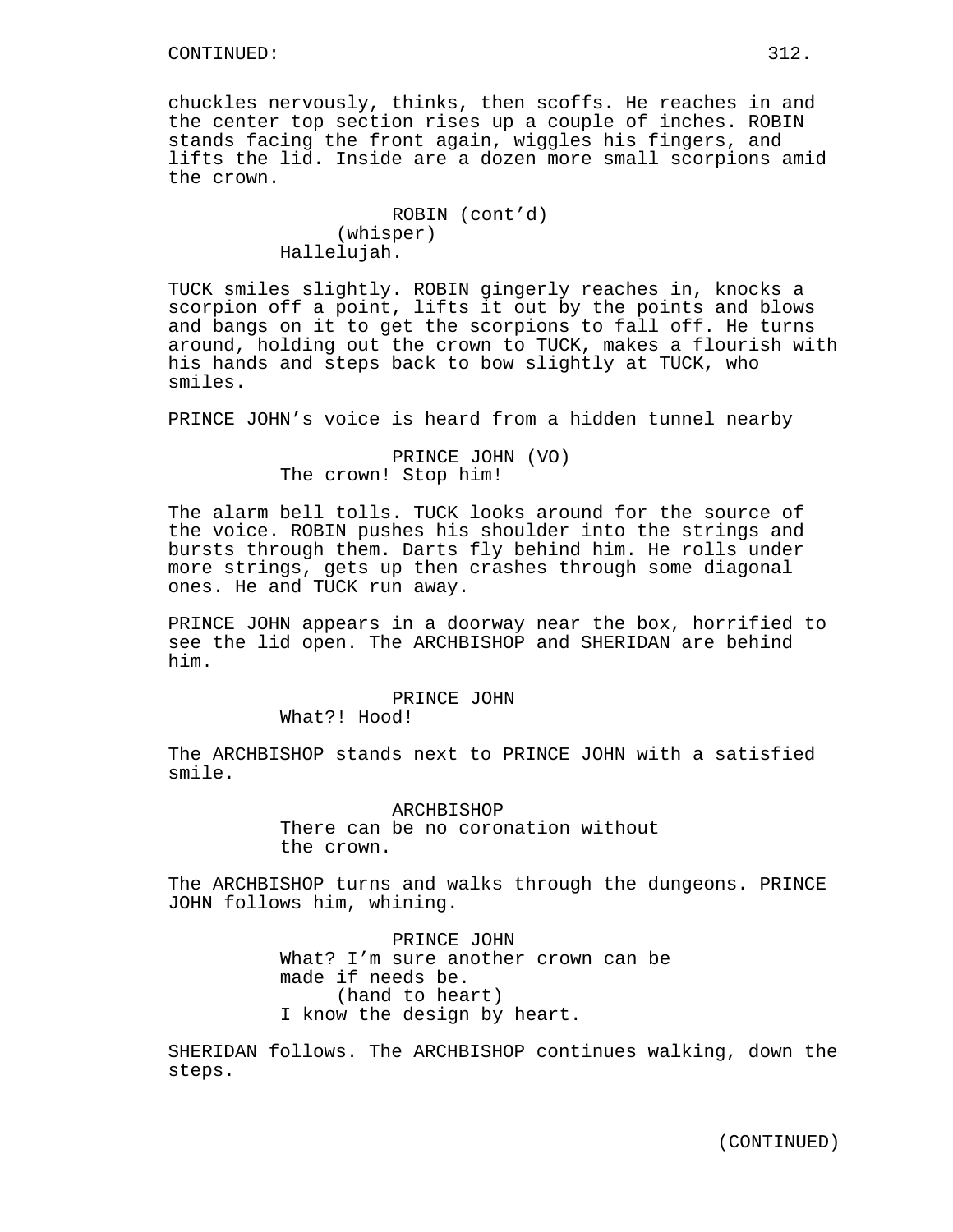ARCHBISHOP That crown was made for the coronation of Edward the Confessor. It cannot be replaced.

PRINCE JOHN stops and watches the ARCHBISHOP leave.

PRINCE JOHN (whining) Sheridan.

SHERIDAN Locksley was a former student of mine. I can get it back.

ISABELLA comes in smiling, delighted that PRINCE JOHN is unhappy with SHERIDAN.

> PRINCE JOHN (in Sheridan's face) What are you waiting for, you stupid old fool? Get me back my crown before the coronation or I'll have your head!

SHERIDAN leaves.

ISABELLA Sire, I have some very good news for you.

PRINCE JOHN (snap at her) Someone better had!

PRINCE JOHN walks out and ISABELLA follows.

After they've gone, ROBIN and TUCK peek out from behind several prisoners crowded into the cell where they hid. ROBIN smiles.

> TUCK You know, I never did get what you saw in her.

ROBIN's face falls a bit.

No.

ROBIN

(beat) I wonder what her good news is?

ROBIN looks to prisoners.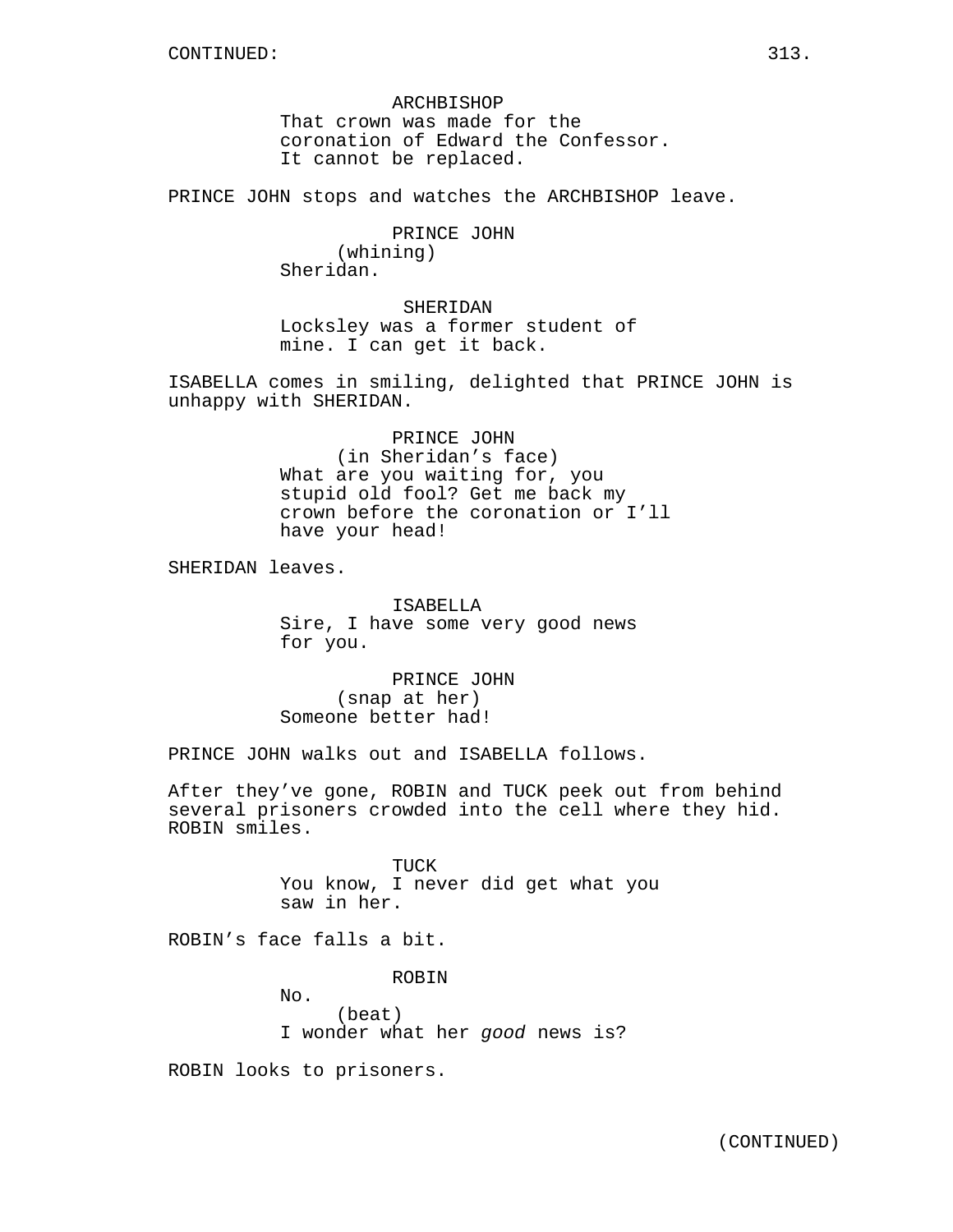ROBIN (cont'd) Right, chaps.

ROBIN pushes open the door and holds up the keys to a prisoner.

> ROBIN (cont'd) You can let yourselves out.

> > PRISONER

Thank you.

ROBIN

Good luck.

ROBIN and TUCK leave.

221 (308R) SHERWOOD FOREST - OUTLAW CAMP 221

LITTLE JOHN (from up top) They're here!

LITTLE JOHN climbs down from the top of the camp as ROBIN and TUCK run in.

MUCH

Well?

TUCK We got the crown.

ROBIN holds a cloth sack aloft.

LITTLE JOHN

Yay!

TUCK But they followed us with dogs.

Pause.

ROBIN I have to get a horse from Nettlestone... (shake bag) ... and get this crown to London.

ROBIN goes into the storage area and gets a water flask.

LITTLE JOHN

London?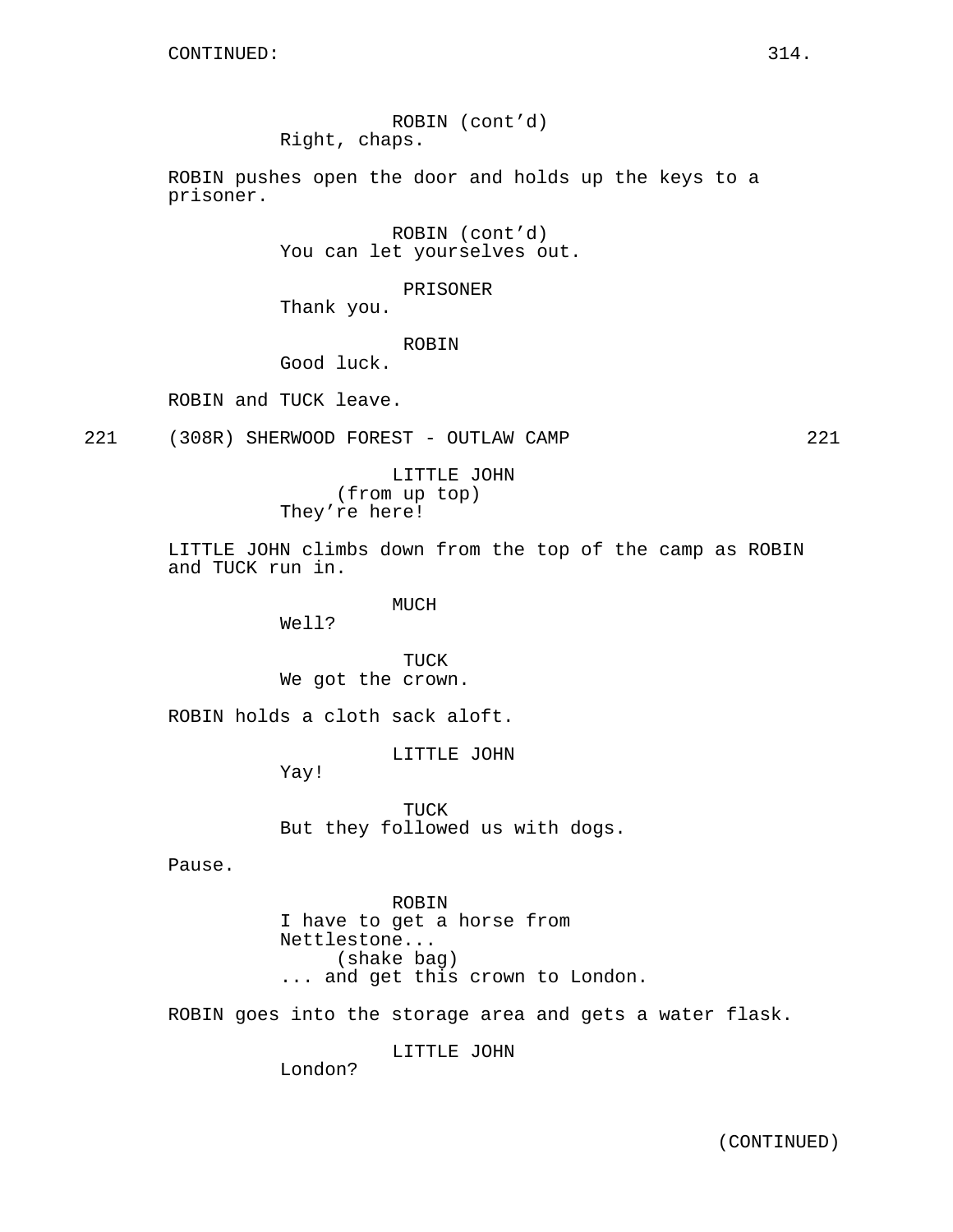ROBIN notices GISBORNE isn't around. He looks around the camp just to make sure.

# ROBIN

Where's Guy?

Silence. ROBIN looks to ALLAN.

ALLAN Haven't seen him since the Crypt. He muttered something about having to settle something and took off.

ROBIN That was last night! You haven't seen him since?

ALLAN nods negatively. ROBIN looks at everyone else.

ROBIN (cont'd) None of you?

No one answers. ROBIN wonders where he could have gone. He has a feeling that something is not right. He remembers what Isabella told Prince John and wonders if it could be connected. TUCK looks at ROBIN.

> TUCK Robin. You better get going. Gisborne can handle himself.

ROBIN nods.

TUCK (cont'd) We'll take care of the guards!

ROBIN leaves the camp hoping that Tuck is right and that Gisborne okay.

JUMP TO:

222 (308R) SHERWOOD 222

In the forest, a guard with two dogs on a leash, some foot soldiers, SHERIDAN, and two horsemen, one with a banner, walk quickly through the trees.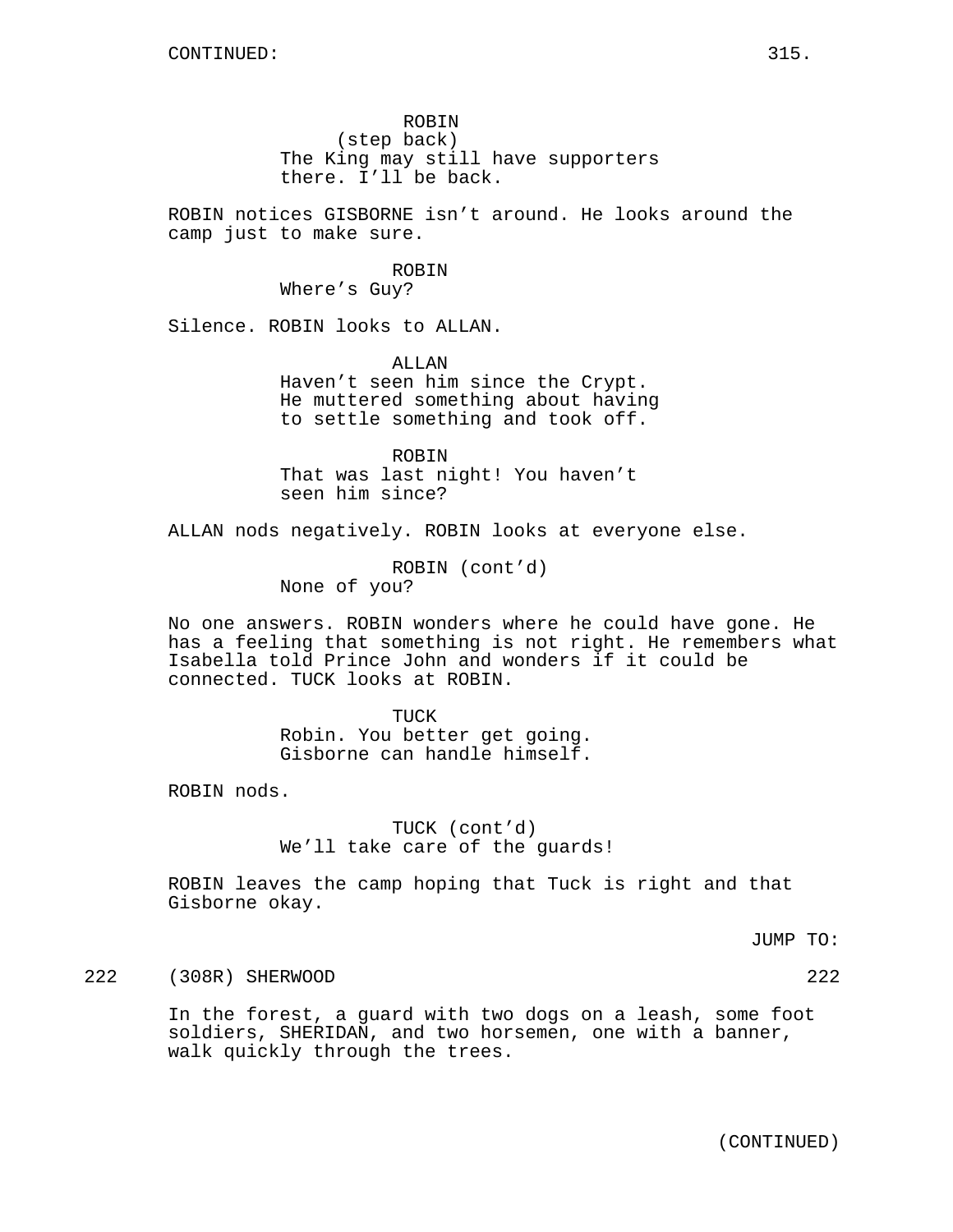SHERIDAN I coated the crown with a special scent.

MUCH, hiding behind a tree in his cloak, steps out in front of SHERIDAN.

#### MUCH

Sheridan!

SHERIDAN draws his sword as MUCH runs off. ALLAN, also in his cloak, jumps out from behind another tree.

> ALLAN More mead, sir?!

SHERIDAN Follow the bag!

TUCK comes out from behind yet another tree in his monks habit.

# TUCK

Which one?!

#### SHERIDAN

Both!

LITTLE JOHN in his cloak jumps out from a tree up on a hill.

LITTLE JOHN Oi! Old man!

LITTLE JOHN laughs and runs off.

SHERIDAN (flustered) Arrest them all!

The guards scatter in different directions following the gang.

CUT TO:

223 (308) LOCKSLEY - MANOR HOUSE - GROUND FLOOR BEDCHAMBER 223

A maid comes into the room. GISBORNE lies unconscious on the bed. He is gagged and his hands are tied over his head to a point on the wall. The maid walks around the bed to the window, looks out, then turns to gaze at GISBORNE. She smiles, steps to the bedside and leans over. GISBORNE's eyes fly open and he grabs her throat.

CUT TO: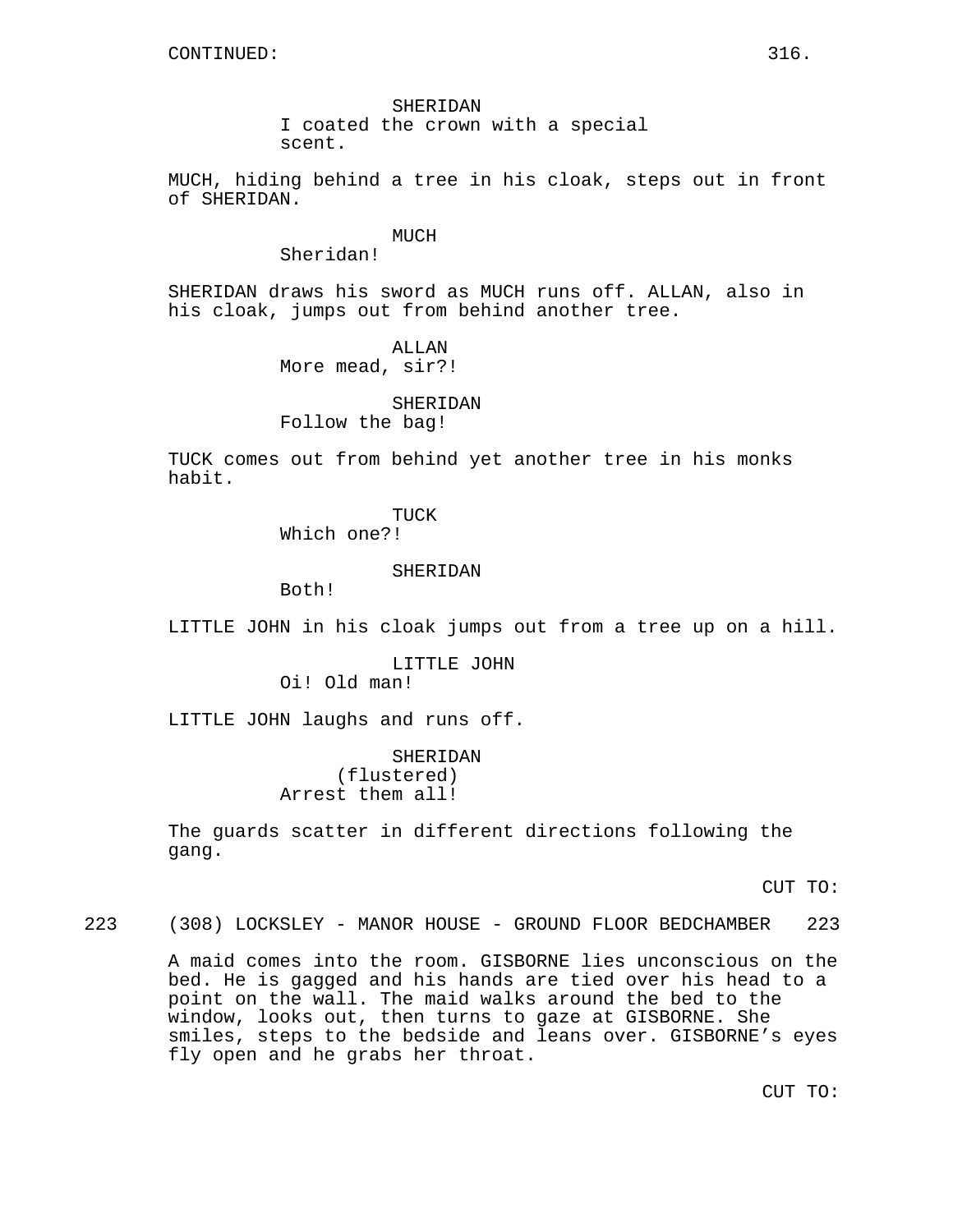# 224 (308R) SHERWOOD FOREST 224

ALLAN runs. Two foot soldiers chase him. TUCK jumps out behind the two and in front of two more who had been following ALLAN.

## TUCK The crown! The crown!

TUCK runs the other direction. MUCH, behind a tree, waits for TUCK to pass. He is about to run off but SHERIDAN and another guard sneak up behind him. SHERIDAN grabs MUCH around the waist with his right hand, snatches the sack with his left and holds it out to the guard. MUCH struggles to get free. The guard reaches into the sack and something snaps loudly. The guard yells and pulls out his hand with a rattrap clapped on it.

#### GUARD

Vermin!

SHERIDAN pushes MUCH into the tree.

SHERIDAN Where's the crown?

MUCH What crown?

SHERIDAN turns him round, puts his left arm around his neck, and puts a knife to his ribs. ALLAN runs up with a sack.

## SHERIDAN

Give me the crown or he will die!

ALLAN hears the dogs snarl and he looks around. The guard with the dogs comes down the hill.

#### ALLAN

(mutter) Dogs! Er...

The dogs bark and howl. The guard grabs the sack as SHERIDAN eyes the dogs. The guard opens it.

> SHERIDAN Wait. The dogs!

The guard pulls out a vine of stinging nettles. He cries out in pain and drops the plant. MUCH elbows SHERIDAN hard and gets away.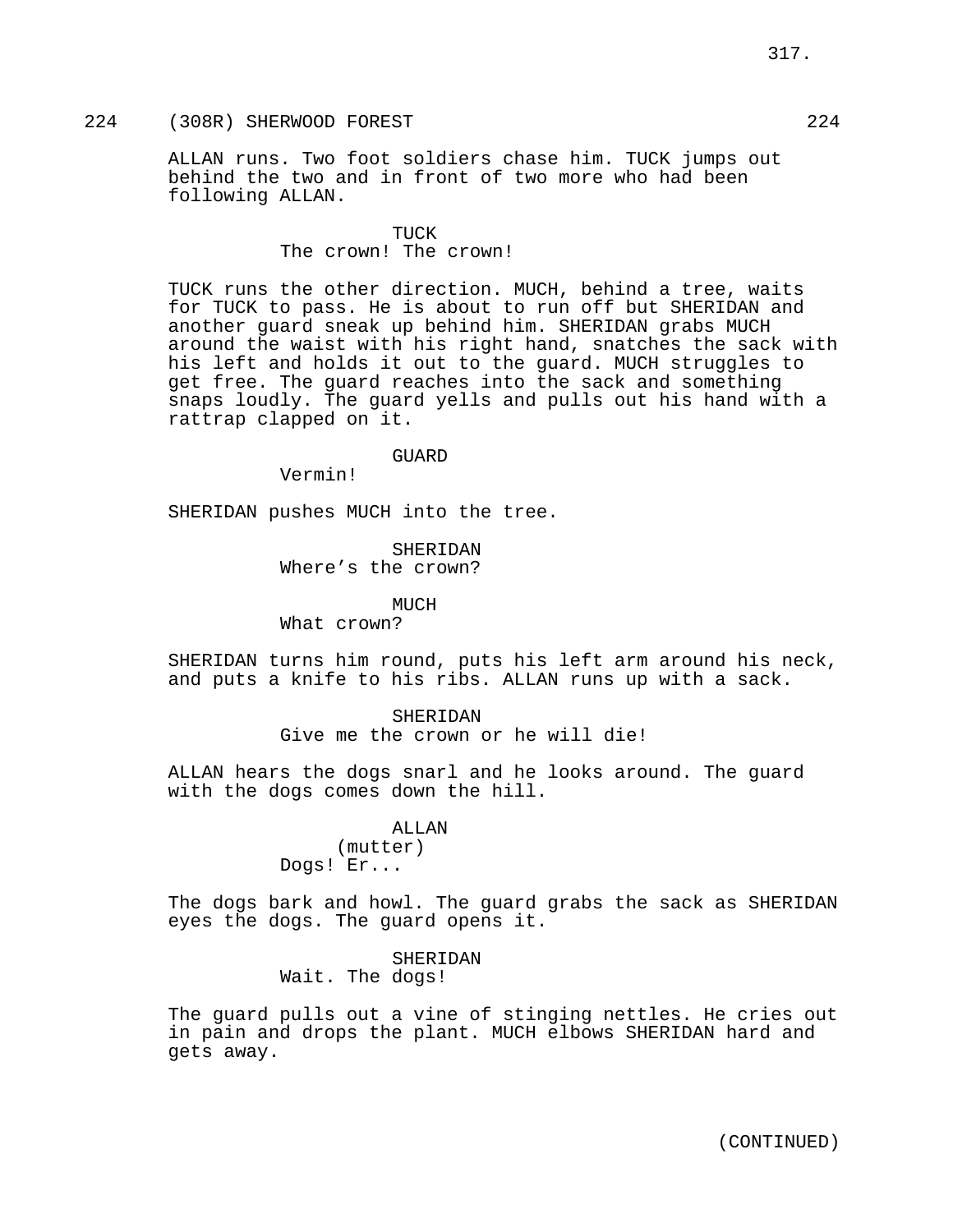MUCH

Run!

SHERIDAN staggers and leans on the tree.

SHERIDAN Leave them! We need Hood!

The dogs jump and growl.

SHERIDAN (cont'd) (to dog handler) Let the dogs go! They're picking up the scent!

CUT TO:

225 (308R) LOCKSLEY - MANOR HOUSE - GROUND FLOOR BEDCHAMBER 225 ISABELLA leads PRINCE JOHN into the bedchamber.

> ISABELLA (brightly) I wanted to give you a personal coronation gift from me.

ISABELLA goes to the opposite side of the bed.

PRINCE JOHN So you bring me to your bedchamber?

ISABELLA I give you my brother...

ISABELLA reaches for the sheet covering the body.

ISABELLA (proudly) ...Guy of Gisborne.

ISABELLA pulls off the sheet, revealing the maid, bound and gagged in GISBORNE's place. ISABELLA is shocked. Meanwhile GISBORNE steps forward from his hiding place and grabs PRINCE JOHN from behind, with a knife in his hand across the Prince's chest.

ISABELLA

Guy!

GISBORNE

Get back!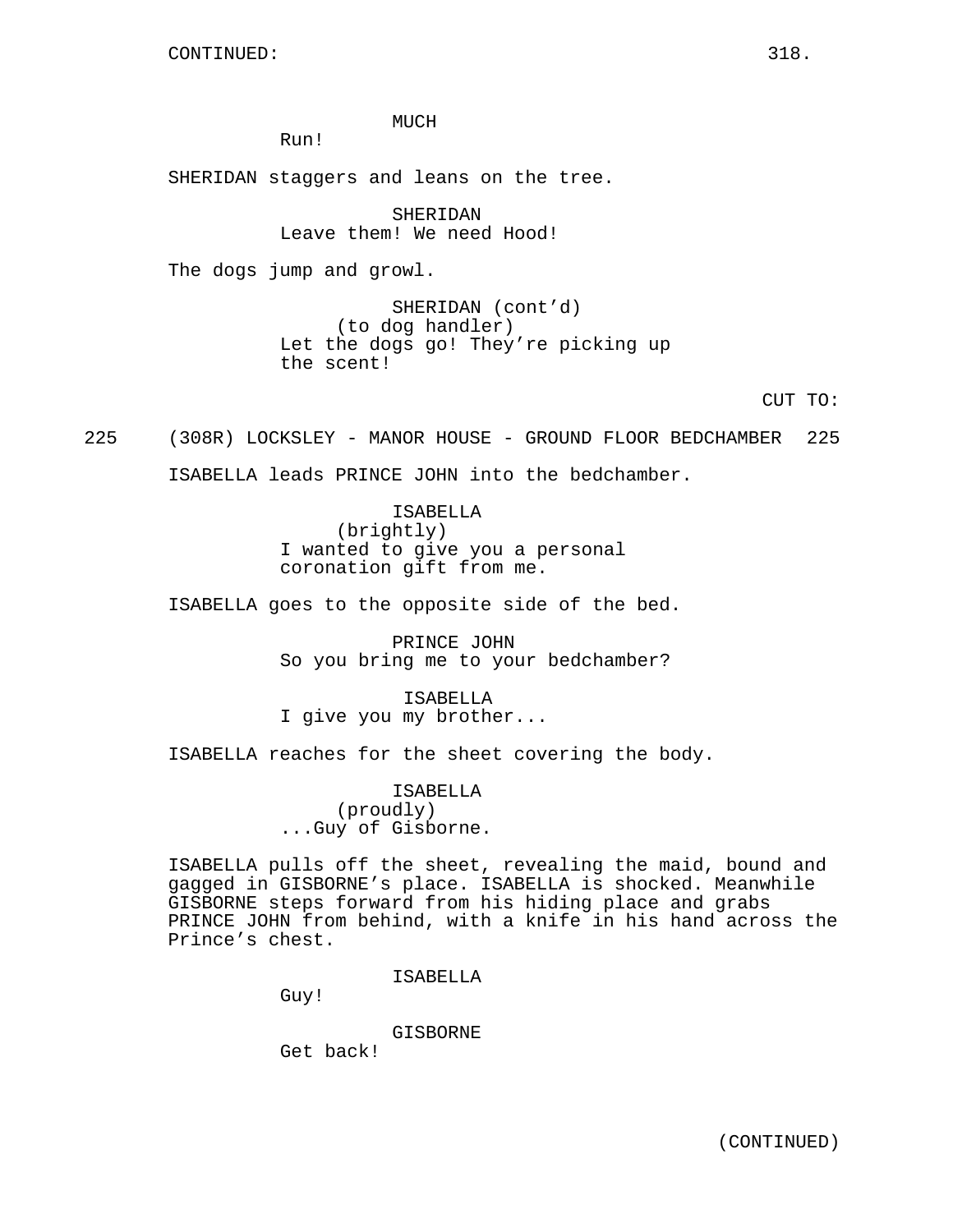## ISABELLA

Guards!

Two guards run in immediately.

GISBORNE (to guards) Get in the corner!

The guards obey.

GISBORNE (cont'd) Look what you've done to me, Isabella. You betrayed me. Again.

GISBORNE pushes PRINCE JOHN into the bedpost, which he takes nose first.

> GISBORNE (cont'd) Both of you!

## PRINCE JOHN

Ow! Ooh!

PRINCE JOHN grabs his nose. GISBORNE jumps out the door and pulls over a shelf onto the door frame, blocking the guards as items clatter to the floor. The guards scramble to push it back.

> ISABELLA (to Prince John) Are you all right?

PRINCE JOHN Guards! Arrest her! (to Isabella) If I'm disfigured for my coronation...

The guards each grab an arm. PRINCE JOHN runs out.

ISABELLA

Sire!

CUT TO:

226 (308) NETTLESTONE STABLES 226

ROBIN runs in from the trees and into the doorway of the first building. Two horsemen, who were hot on his trail, gallop past him. ROBIN watches them go, then draws his sword. SHERIDAN peeks out from around the back of the same building, his sword out, and creeps forward. ROBIN looks at the passing soldiers.

(CONTINUED)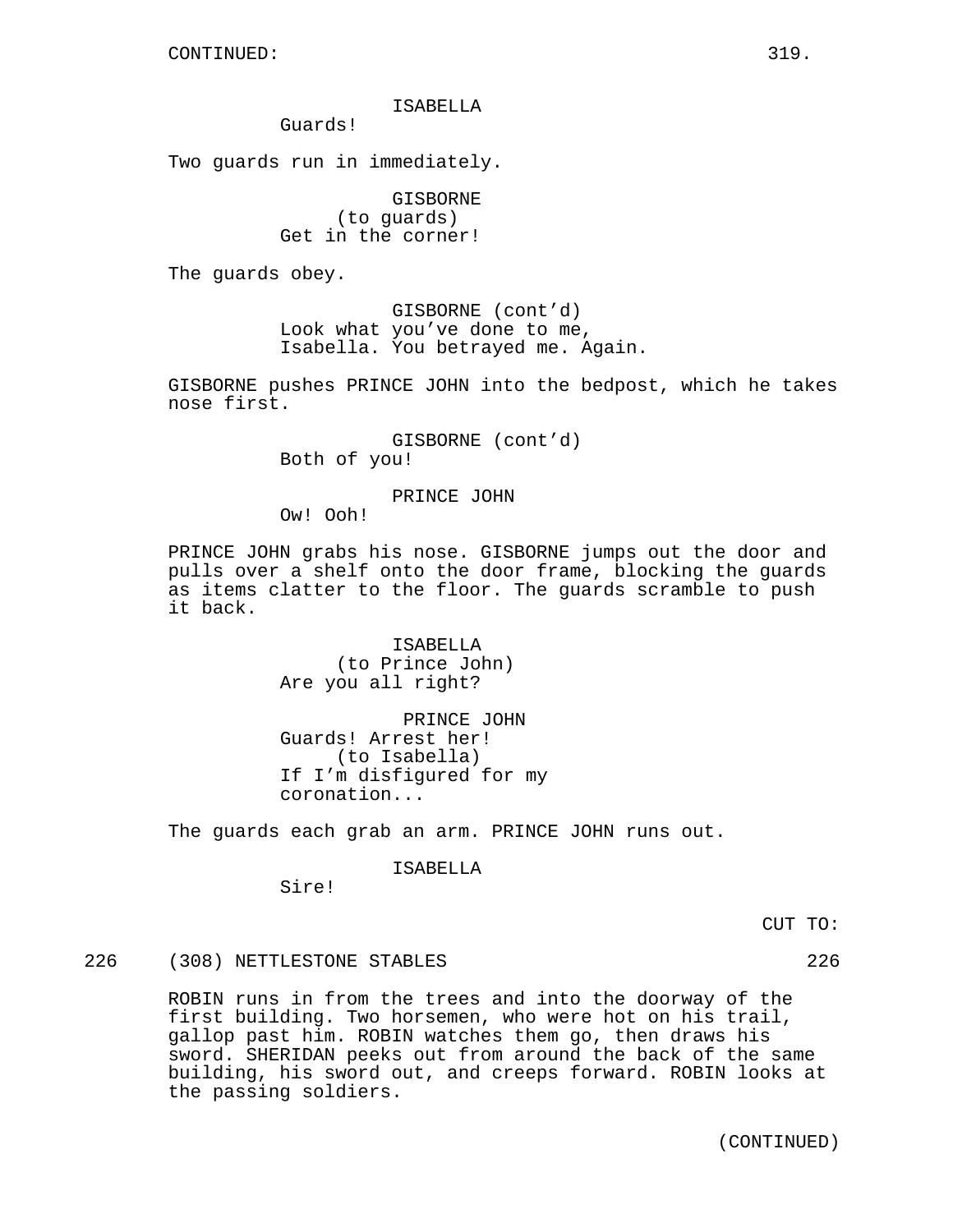# ROBIN (VO) (mutter) Idiots.

The dog handler, with quiet dogs, follows SHERIDAN. ROBIN steps out from his hiding place, sees the horsemen are not stopping, and steps out into the village, failing to check behind him. SHERIDAN silently comes up from behind and starts to reach for the sack, but ROBIN senses he's there, turns around and holds his sword at SHERIDAN's throat, and SHERIDAN simultaneously does the same. They pause a moment, then ROBIN steps back. SHERIDAN comes down with his sword and ROBIN pushes it down with his. SHERIDAN spins around, ROBIN catches SHERIDAN's free arm coming in for a punch and brings his sword under and up to push away SHERIDAN's arm. The sack goes flying. The dogs growl, go to and sniff the bag. SHERIDAN and ROBIN hold their swords at each others throats again.

#### ROBIN

You taught them well.

## SHERIDAN

Better than you.

SHERIDAN swings his sword over ROBIN's head. ROBIN ducks, then stands up. They both point their swords at the other, ready. They circle each other. ROBIN spins his sword over his head. SHERIDAN copies. SHERIDAN spins and ROBIN does the same.

> ROBIN You taught me to love the King, not lie about him.

SHERIDAN I gave the King the best years of my life, and do you know what he gave me in return?

SHERIDAN stabs at ROBIN. ROBIN blocks and swings back. SHERIDAN blocks. ROBIN kicks and SHERIDAN blocks with his hand. ROBIN swings and SHERIDAN catches his arm and swings his sword around. ROBIN somehow blocks and twists SHERIDAN's arm down, but SHERIDAN holds him firmly and puts his sword to ROBIN's throat.

> SHERIDAN (cont'd) (spitefully) Retirement. Too old to train his knights, and good for nothing but (beat) looking after his jewelery!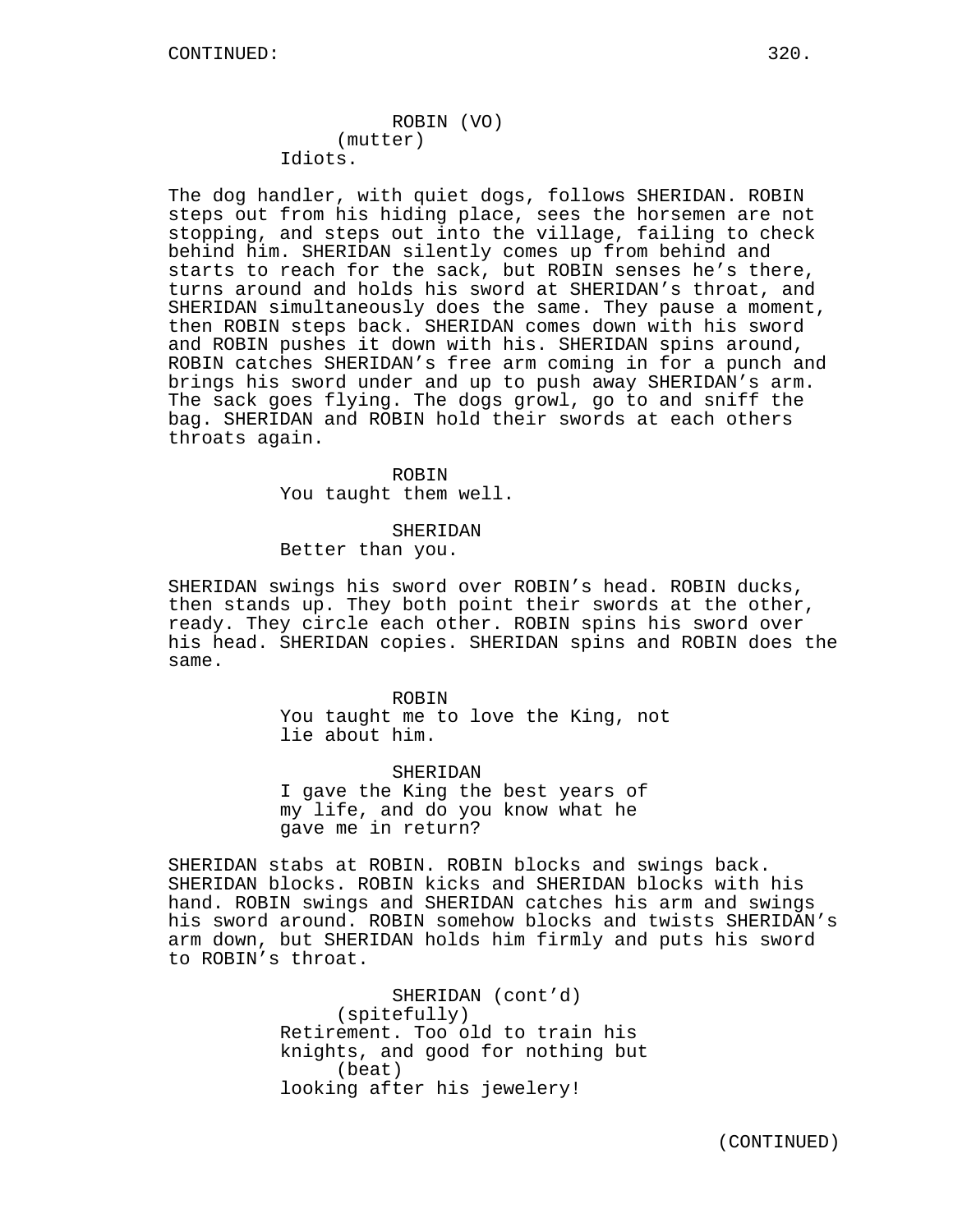ROBIN pulls himself free. They circle each other. ROBIN points at SHERIDAN with his sword.

> ROBIN He entrusted you with the crown because he loved you!

SHERIDAN Then why didn't he keep me by his side?!

SHERIDAN steps forward and swings his sword overhead. ROBIN parries twice, blocks twice, then swings the sword over and across with SHERIDAN's. ROBIN blocks, then SHERIDAN spins the sword behind his back to his left hand and swings across in front of him. ROBIN ducks. SHERIDAN swings with both hands from overhead. ROBIN kneels in front, holding his sword at both ends to block.

> SHERIDAN (cont'd) Is that the blow of an old man?

ROBIN continues to hold his sword up a moment longer, then pulls it away and punches SHERIDAN's chest, then swings his hilt into SHERIDAN's chest again. SHERIDAN steps back, catching his balance and his breath.

> ROBIN So that's what this is about, is it? (angrily) You gave up on your country for your vanity, for your ego?!

SHERIDAN If the King cared about the country, he'd be here! But he isn't!

SHERIDAN charges ROBIN, who blocks and swings SHERIDAN's sword aside. ROBIN shoves SHERIDAN's shoulder. SHERIDAN falls on his back. ROBIN steps over him and puts his sword at his throat.

> ROBIN Your time is past, old master.

SHERIDAN It still is my time.

Four crossbowmen and four swordsmen come out of the trees or from behind the building. ROBIN looks up at them and realizes he is surrounded on all sides. Two swordsmen pull ROBIN off SHERIDAN.

(CONTINUED)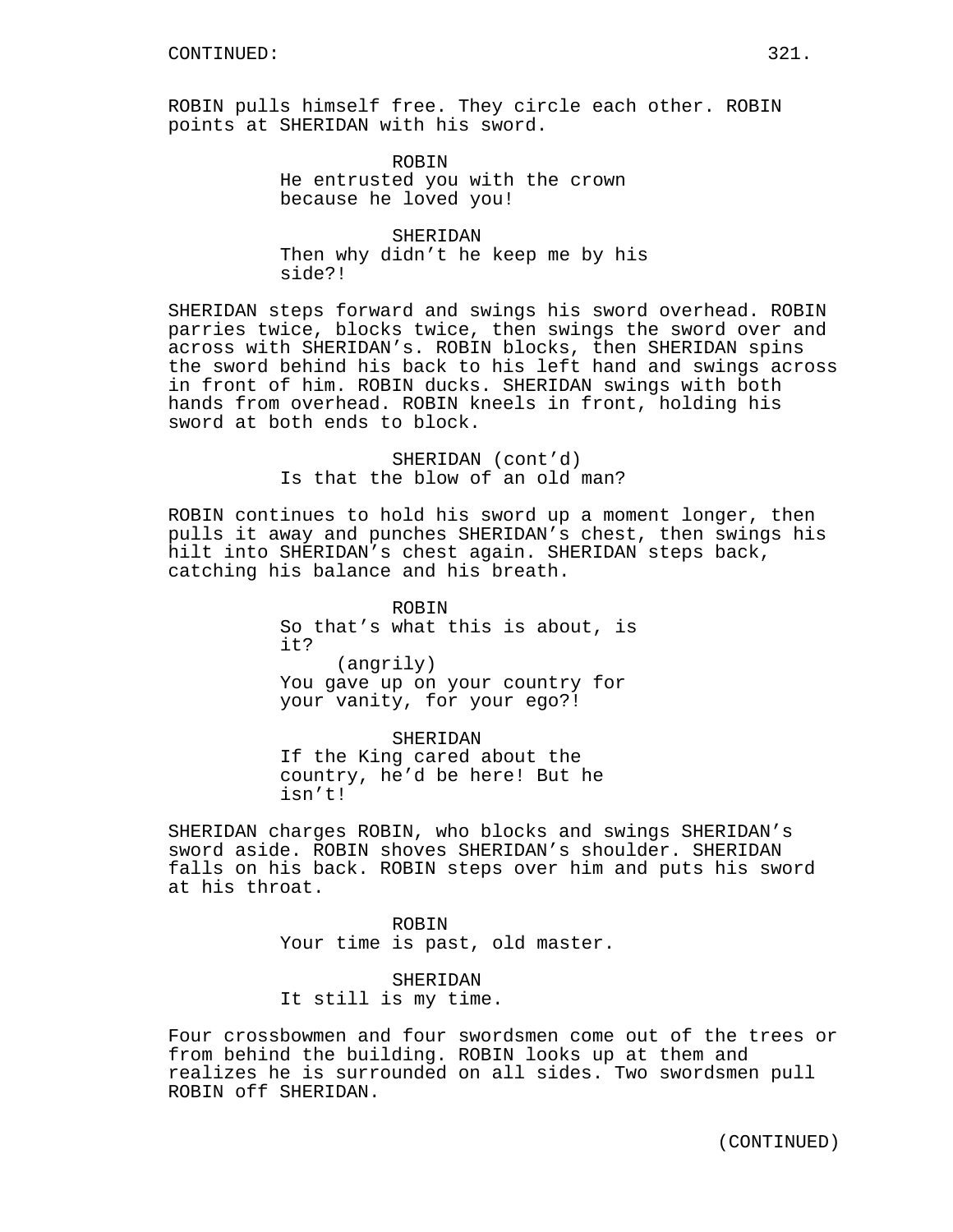SHERIDAN (cont'd) Leave him! He's mine. SHERIDAN rolls over and sits up. SHERIDAN (cont'd) Just like the crown. SHERIDAN stands, out of breath, his sword out. SHERIDAN (cont'd) (breathlessly) Out of respect for a good student, I will not kill you. (stronger) But you shall never see England again! (to guards) Take him to Hull, put him on a boat, one way. (to Robin) Farewell, Locksley!

ROBIN glares at SHERIDAN, who swings his sword quickly back and forth in his face. ROBIN is dragged away, still glaring at his old master.

CUT TO:

227 (308R) NOTTINGHAM - CASTLE - DUNGEONS 227

A guard with a torch leads PRINCE JOHN and a shackled ISABELLA down the stairs.

> PRINCE JOHN Send extra search parties to the forest around Locksley. I want Gisborne dead!

ISABELLA Sire, I want the same as you. Please just give me another chance.

PRINCE JOHN grabs ISABELLA's arm and throws her through the gate.

> PRINCE JOHN Too late. You've had your chances. Welcome to your new home.

ISABELLA Sire, please, anyone can make a mistake.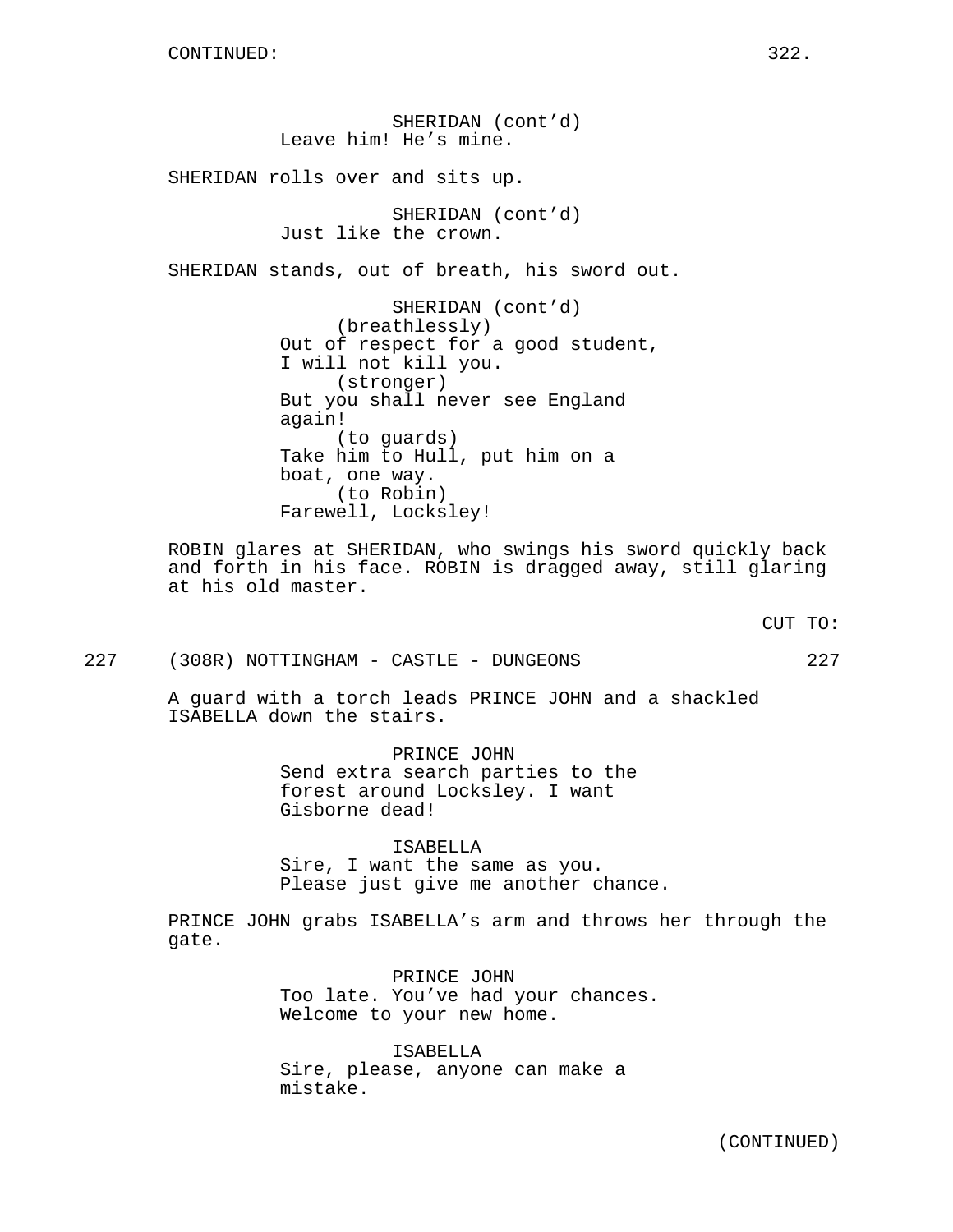PRINCE JOHN has his eyes on SHERIDAN, who is standing quietly ahead of them with the crown in his upraised hands. ISABELLA does not notice SHERIDAN.

> ISABELLA (cont'd) Look at Lord Sheridan for example.

PRINCE JOHN (sigh) Oh, Sheridan.

PRINCE JOHN steps forward. ISABELLA turns and sees SHERIDAN.

PRINCE JOHN Sheridan, how could I ever have doubted your powers of recovery?

PRINCE JOHN takes the crown.

SHERIDAN (bow head) Your Highness. (look at Isabella) Lady Isabella.

PRINCE JOHN Pay her no heed. (beat) She's a prisoner of state for aiding and abetting her terrorist brother in the attempted assassination of the new King of England.

PRINCE JOHN looks adoringly at the crown.

SHERIDAN A serious crime.

SHERIDAN steps towards ISABELLA.

PRINCE JOHN For which she will be punished as seriously as you shall be rewarded.

SHERIDAN Perhaps she merely requires the firm hand of a man to encourage her to mend her ways.

PRINCE JOHN (melodramatically) But where, where would I find such a man willing to martyr himself?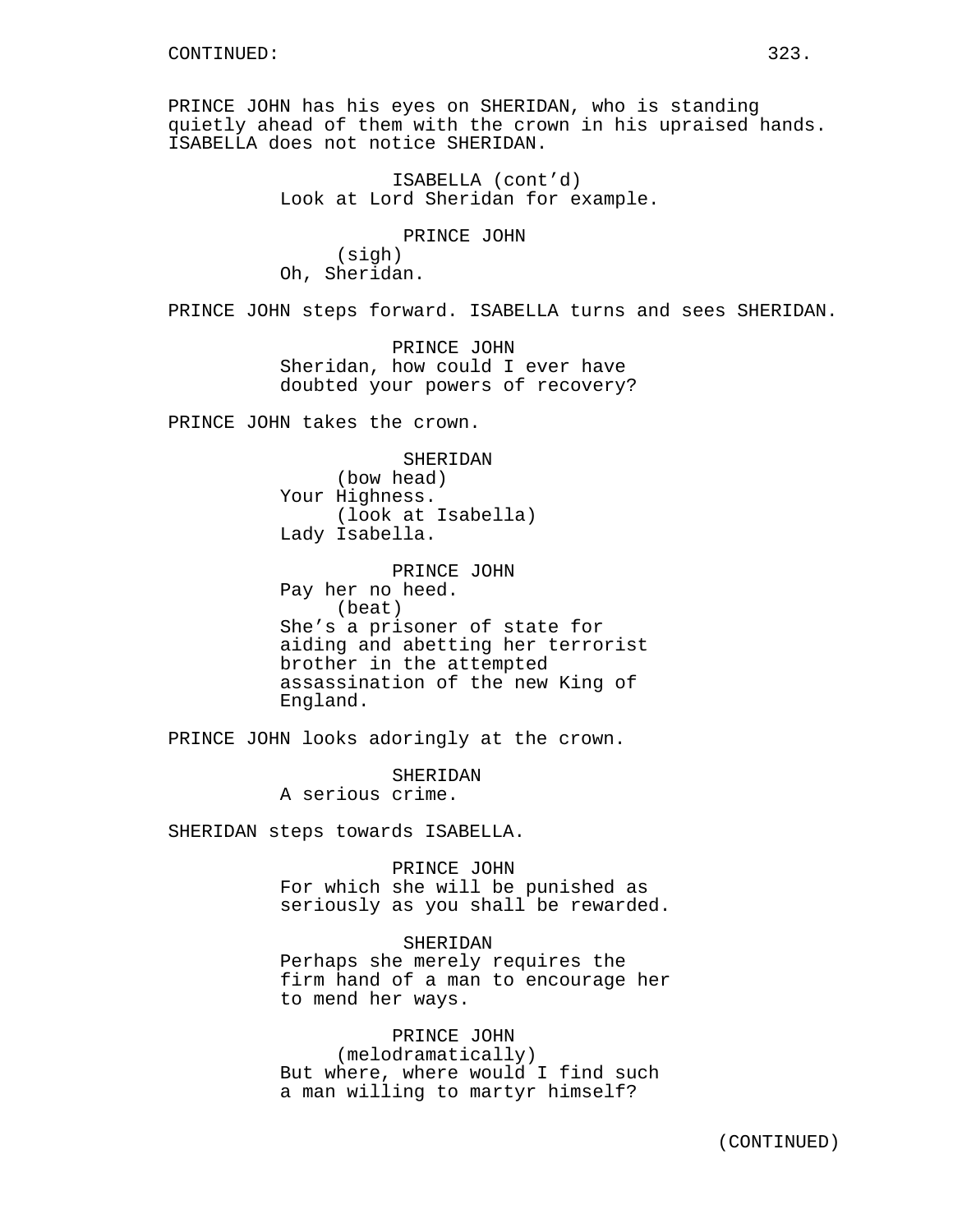SHERIDAN Always at your service, Your Highness.

PRINCE JOHN dangles the keys to ISABELLA's shackles in front of SHERIDAN.

> PRINCE JOHN She's all yours.

ISABELLA Please, sire.

PRINCE JOHN Or she'll rot alone down here.

SHERIDAN unlocks ISABELLA's cuffs.

SHERIDAN Oh, and I took the liberty of dealing with Robin Hood.

ISABELLA looks up furiously at SHERIDAN.

SHERIDAN (cont'd) I hope you don't mind.

PRINCE JOHN You'll make a fine Sheriff of Nottingham, Sheridan.

PRINCE JOHN looks sideways at ISABELLA and steps away. ISABELLA glares at him.

CUT TO:

228 (308R) NETTLESTONE 228

LITTLE JOHN runs back to the gang waiting where ROBIN was ambushed previously.

> LITTLE JOHN The stable boy says the horses are all accounted for.

MUCH sucks in his breath.

TUCK

(quietly) If Robin didn't make it, then Sheridan has the crown. If Sheridan has the crown, then Prince John can carry on with his coronation. We can't let that happen.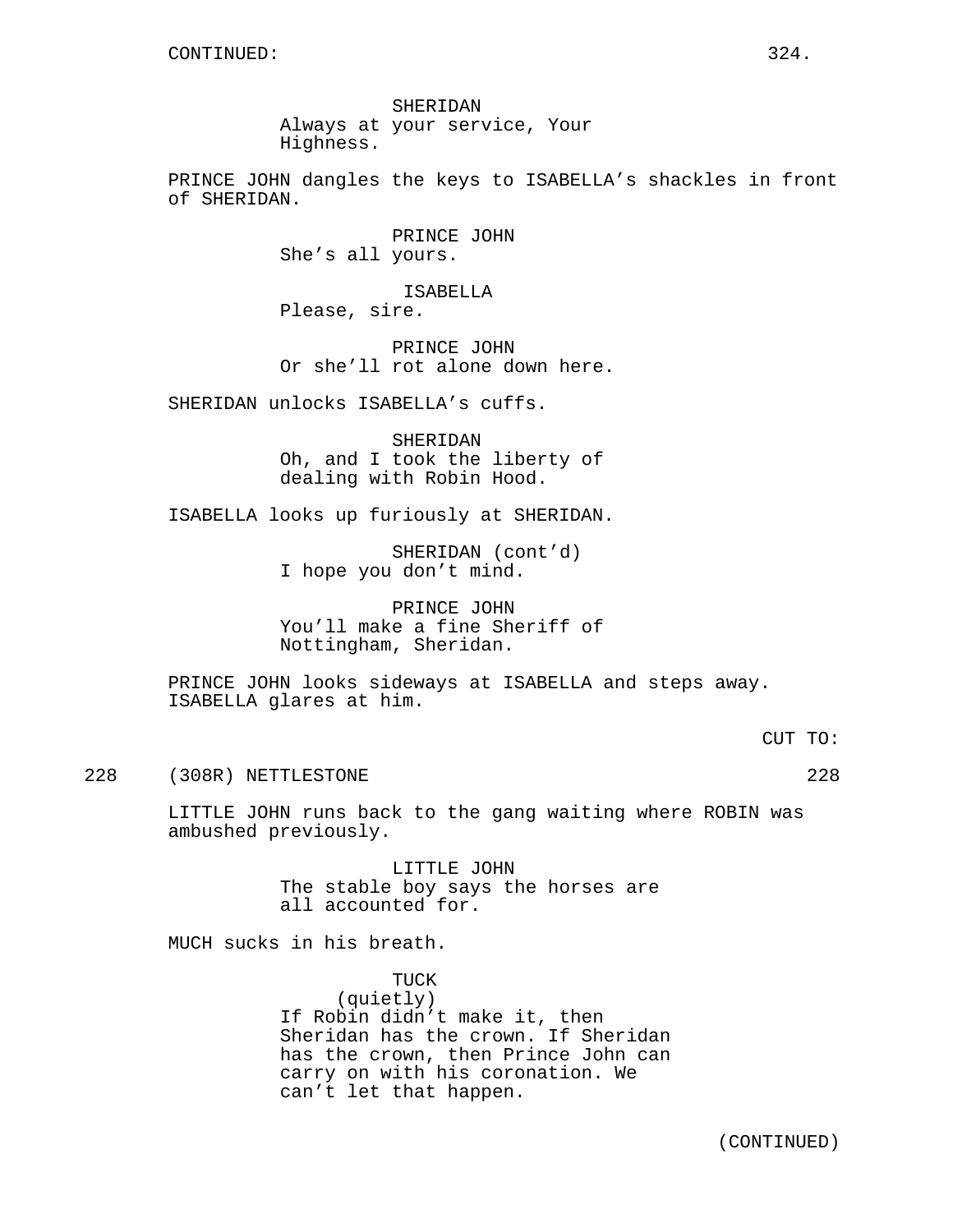MUCH What about Robin?

MUCH stares at TUCK.

229 (308) ROAD TO HULL 229

Two guards drive a wagon with a tall cloth cover over the back. It rumbles quickly through the trees. One of the guards yells back into the wagon.

GUARD 2

Shut up!

PAN TO:

#### 230 (308) INSIDE THE WAGON 230

ROBIN, lying in the back with his hands and feet bound with rope and his mouth gagged, is pounding his feet repeatedly into the rear door of the wagon. Eventually he breaks a plank free and then reaches to his feet to untie them.

231 (308) OUTSIDE THE WAGON 231 (231)

The guard notices the silence.

GUARD

Stop!

The driver stops the horses. The guards get down and draw their swords. They stab into the wagon just above the wood sides several times while making their way to the back. They look at each other and agree to open the door. The wagon is empty.

Behind them, ROBIN steps out from his hiding place and knocks out each one with the severed plank. His deed done, he throws the piece of wood on the ground and starts running back down the road.

CUT TO:

CUT TO:

PAN TO: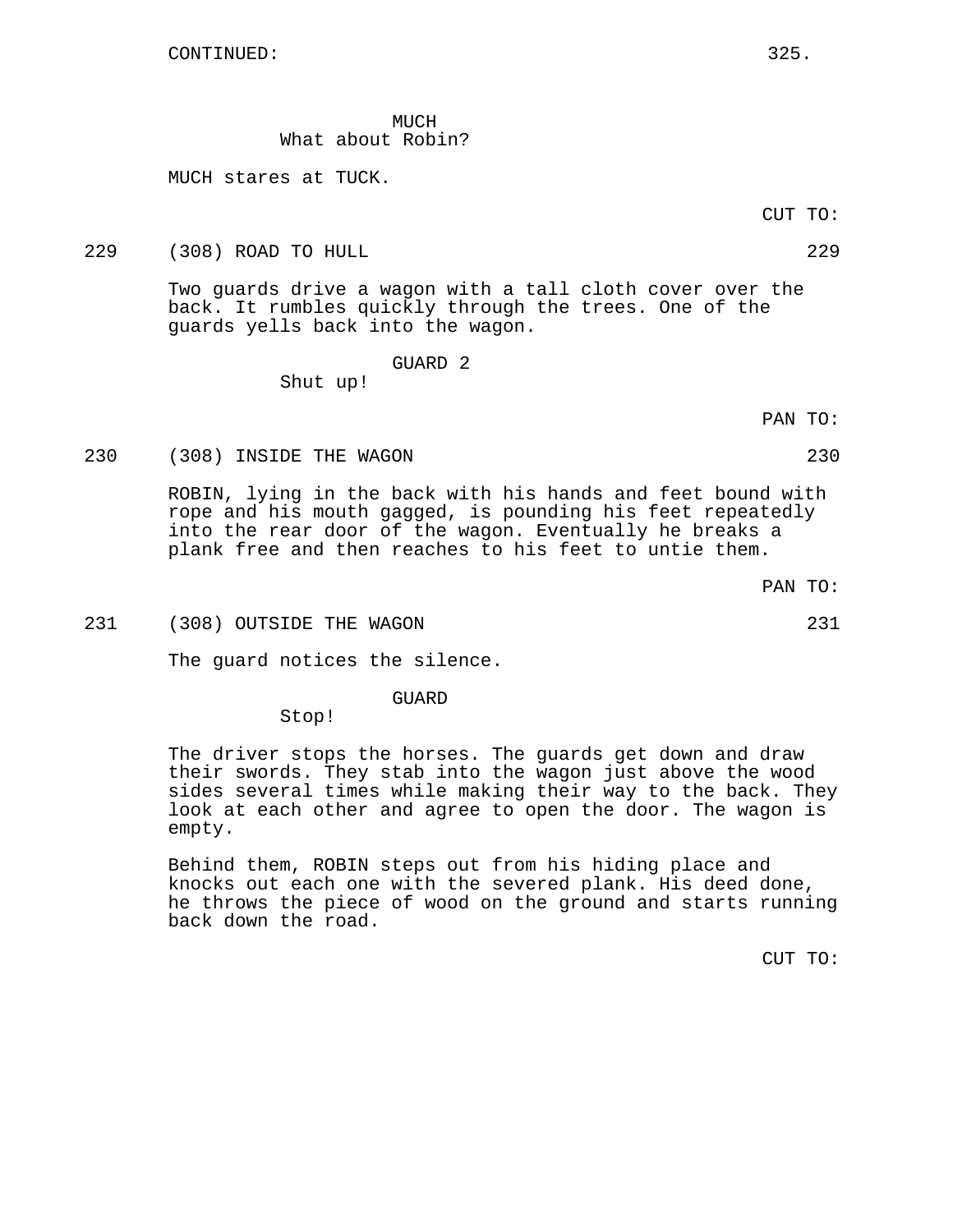The ARCHBISHOP is asleep. Footsteps approach the bed and PRINCE JOHN swiftly opens the bed-hangings.

> PRINCE JOHN Wakey, wakey, Archbishop. No rest for the wicked.

The ARCHBISHOP stirs sleepily.

PRINCE JOHN (cont'd) You've got a coronation to attend... (look up smugly) ... Mine.

PRINCE JOHN walks to the window.

PRINCE JOHN (cont'd) (quietly, smiling) All mine and no-one to stop me.

JUMP TO:

326.

233 (308R) SHERWOOD FOREST - OUTLAW CAMP 233

TUCK has made a map of the abbey in the dirt. He points at it with a sharpened stick. LITTLE JOHN and MUCH pace beside it. ALLAN is trying to concentrate on what TUCK is saying, but he's really starting to worry about Gisborne.

> TUCK These are the abbey doors. We need to go in here, here, and here... and storm the altar.

LITTLE JOHN kneels to look.

TUCK (cont'd) First one with the crown makes it out... the rest of us deal with the consequences.

MUCH nods, understanding.

TUCK (cont'd) He might have the crown, but he's not King until that crown makes it onto his head.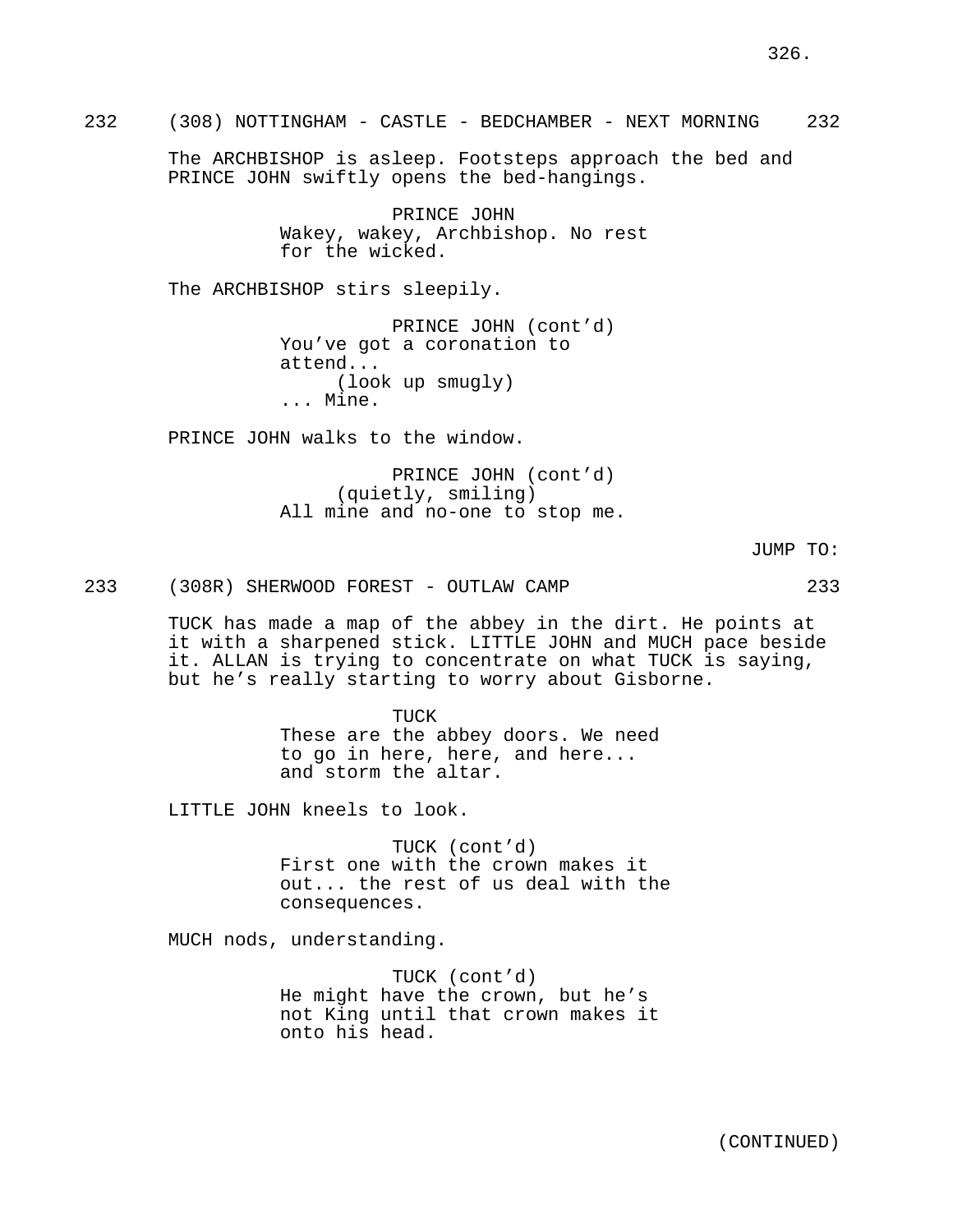MUCH Good. But doesn't storm imply that there's more than four of us?

ROBIN waltzes in.

ROBIN How about five?

LITTLE JOHN / ALLAN

Hey!

# MUCH

Robin!

ROBIN looks around and notices that Gisborne isn't there.

ROBIN Guy still not back?

Group nods negatively.

ROBIN (cont'd)

Hmm.

ROBIN goes to the storage area and MUCH stares at him as he passes, shaking his head in disbelief that ROBIN has managed to escape yet again. TUCK rises and steps back out of ROBIN's way. LITTLE JOHN gives ROBIN a look.

> LITTLE JOHN (slightly whimpering) Please tell us you've got a better plan than this one.

ROBIN (get bow and sword) I have actually. (come back) We're going to need shields... just like those ones Prince John wanted for his guards. (look at Allan) It's going to be blinding, Allan.

ALLAN frowns, puzzled.

CUT TO: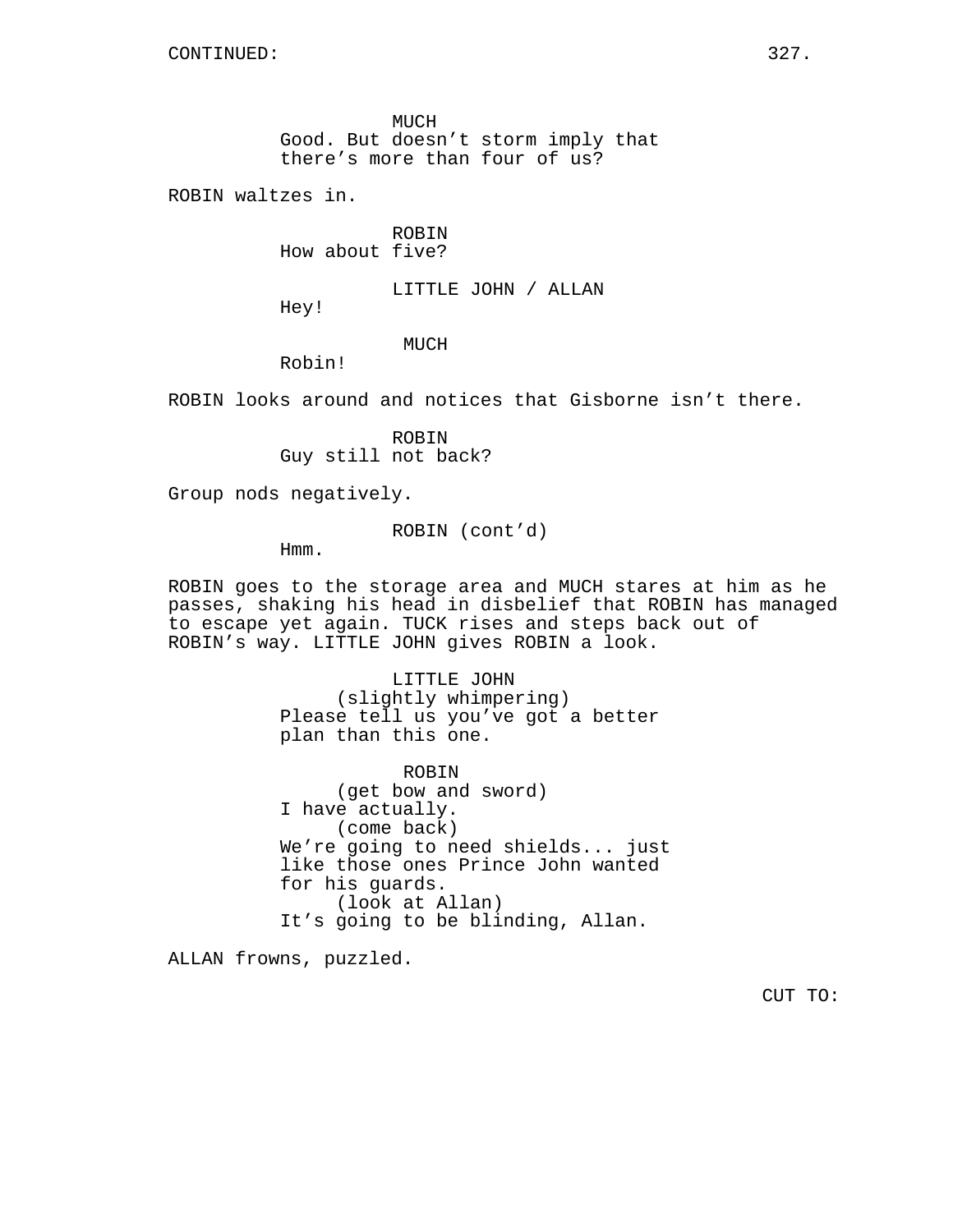The guards have shiny shields just like PRINCE JOHN wanted. They line the path to the abbey door, holding back the crowd. The people cheer and throw rose petals. PRINCE JOHN revels in the attention. He turns around, his back to the abbey, arms outstretched.

## PRINCE JOHN Do you love me?!

The people cheer louder. PRINCE JOHN closes his eyes, enraptured. SHERIDAN escorts ISABELLA on his left arm. ISABELLA is looking up at the abbey with no expression.

#### **SHERIDAN**

Smile.

# PRINCE JOHN I said, Do you love me?!

More cheers. PRINCE JOHN shakes hands with the nobles lined up by the door. Clergymen wait inside the doorway. PRINCE JOHN passes GISBORNE, dressed as a guard, who watches him with an intense look, standing just outside the door.

#### CONTINUE TO:

## 235 (308) SANCTUARY - INTERIOR 235

PRINCE JOHN enters the sanctuary, followed by clergymen and nobles in their finest. Light pours through the tall windows and the floor is strewn with red rose petals. GISBORNE slips in and slowly makes his way near the front, taking a place beside the monks near the altar. The ARCHBISHOP waits at the altar in his finest robes. PRINCE JOHN stands before him, trying to look meek and humble. The procession moves to their places at the sides. Two pages remove PRINCE JOHN's fur robe. PRINCE JOHN turns around to face the assemblage. The ARCHBISHOP makes crosses with his thumb on PRINCE JOHN's palms, chest and forehead while he speaks.

> ARCHBISHOP As kings, (beat) priests and prophets were anointed, (beat) and as Solomon was anointed king (beat) by Zadok the priest, (beat) so be thou anointed...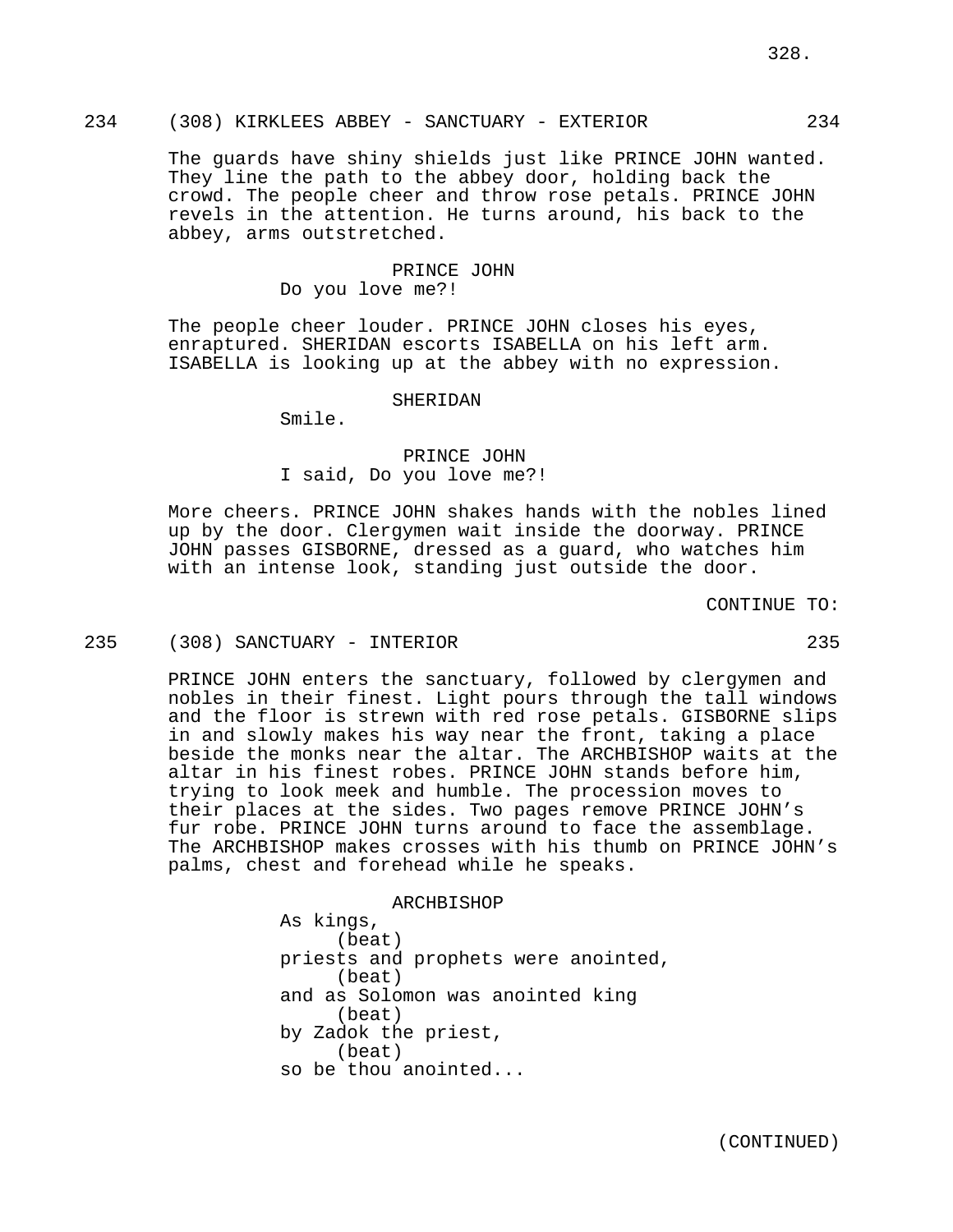PRINCE JOHN sits on his throne. The ARCHBISHOP speaks as another man hands a scepter to PRINCE JOHN.

```
ARCHBISHOP (cont'd)
The sovereign scepter
     (beat)
to do justice
    (beat)
and stop the growth of iniquity...
```
PRINCE JOHN stands facing the ARCHBISHOP. SHERIDAN places the royal fur robe around PRINCE JOHN's shoulders and fastens it at his throat.

```
ARCHBISHOP (cont'd)
The robe of righteousness
     (beat)
and the garment of salvation...
```
PRINCE JOHN sits on the throne. The ARCHBISHOP stands behind him holding the crown far over his head.

```
ARCHBISHOP (cont'd)
The crown of the faithful.
     (beat)
Bless,
     (beat)
we beseech thee, this crown,
     (beat)
and so sanctify thy servant, John.
```
The ARCHBISHOP slowly lowers the crown. Just before it can touch PRINCE JOHN's head, the doors burst open with a blinding light.

```
TUCK
     (deep voice)
Halt!
```
Four shiny shields enter. The sanctuary is engulfed in their reflected light.

> TUCK (cont'd) I am King Richard...

The two front shield-holders kneel. The other two remain standing behind the kneeling ones.

> TUCK (cont'd) ..King of the English, Duke of the Normans...

The ARCHBISHOP makes his way forward.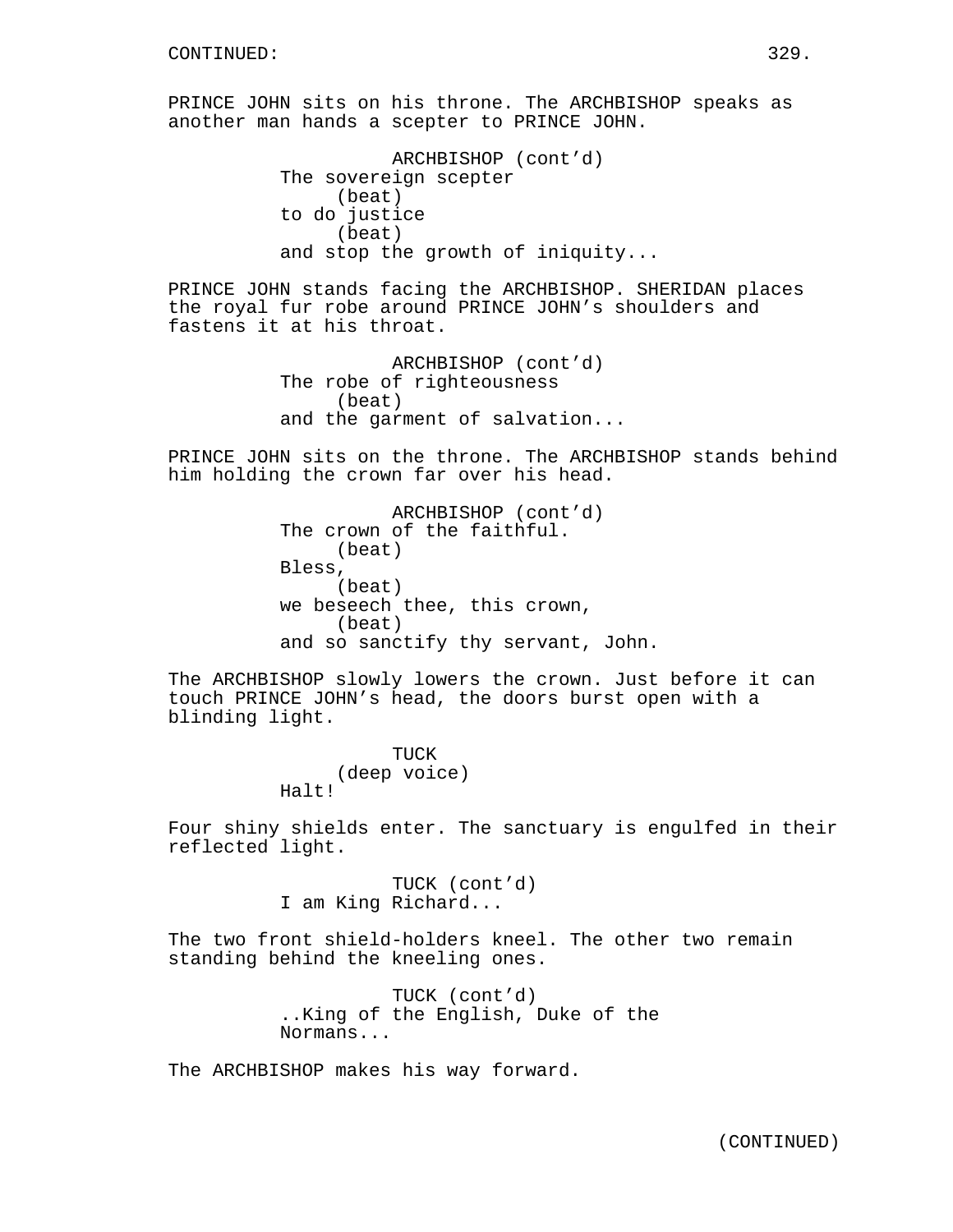TUCK (cont'd) ...and Aquitainians.

SHERIDAN (point at shields) You should be in the Holy Land!

TUCK The waxwork lives.

SHERIDAN gasps and quickly looks at PRINCE JOHN.

ARCHBISHOP (to Prince John) What is the meaning of this?

SHERIDAN rushes to kneel at the ARCHBISHOP's feet, grabbing his robes.

> SHERIDAN It was the Prince's doing, your worship! (quietly) He ordered that I have a model made of the King so he could lie about his death.

The ARCHBISHOP looks at PRINCE JOHN.

SHERIDAN (cont'd) (to Prince John) I'm sorry, sire.

PRINCE JOHN pulls SHERIDAN to the floor.

PRINCE JOHN Shut up, you stupid old fool! (look at crowd) We will finish this coronation!

ARCHBISHOP Impossible!

PRINCE JOHN looks at him.

PRINCE JOHN This is treason.

PRINCE JOHN wrestles the crown from the ARCHBISHOP and pushes him back.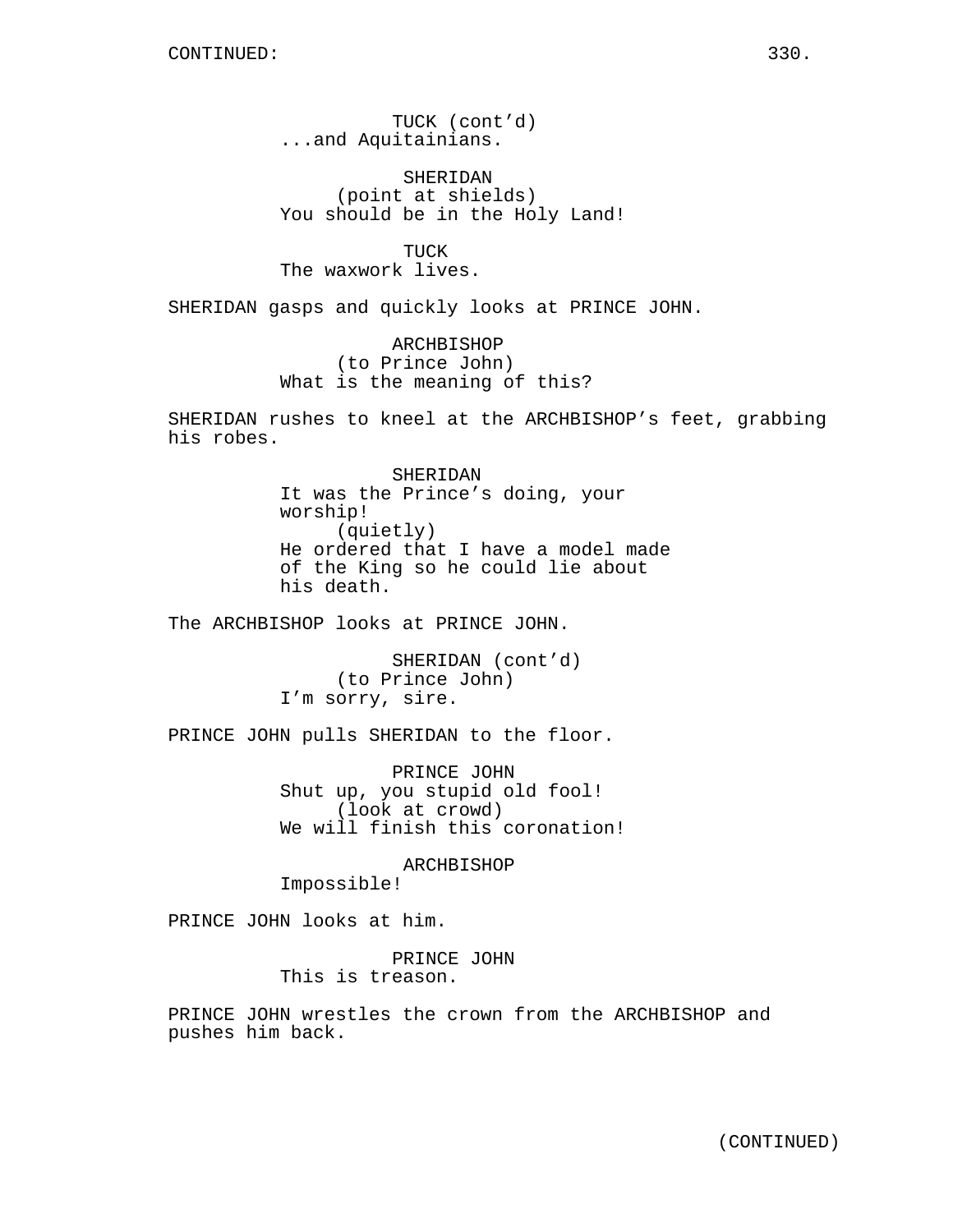PRINCE JOHN raises the crown over his head. The two upper shields part and ROBIN shoots an arrow, knocking the crown from PRINCE JOHN's hands. The crown clatters to the floor. PRINCE JOHN can see the silhouette of ROBIN and his bow between the shields.

PRINCE JOHN (cont'd)

Hood!

Everyone turns to look. Suddenly, the sanctuary darkens as clouds cover the sun. ROBIN looks up, and pushes back his hood. The others lower their shields and push back their hoods, too. The two kneeling were ALLAN and MUCH, the two standing were TUCK and LITTLE JOHN. ROBIN steps forward, an arrow ready in his bow.

> PRINCE JOHN (cont'd) You impersonate the King?!

ROBIN Just like you, Prince John.

PRINCE JOHN Arrest him!

ROBIN You can do what you want! (beat)(quieter) These people, (beat) they know the truth.

ARCHBISHOP (boldly) And so do I.

PRINCE JOHN looks at the ARCHBISHOP.

ARCHBISHOP (cont'd) I will never make you King.

PRINCE JOHN (panicked) Where's my crown?

Behind two rows of monks, a black-gloved hand raises the crown and waves it a bit.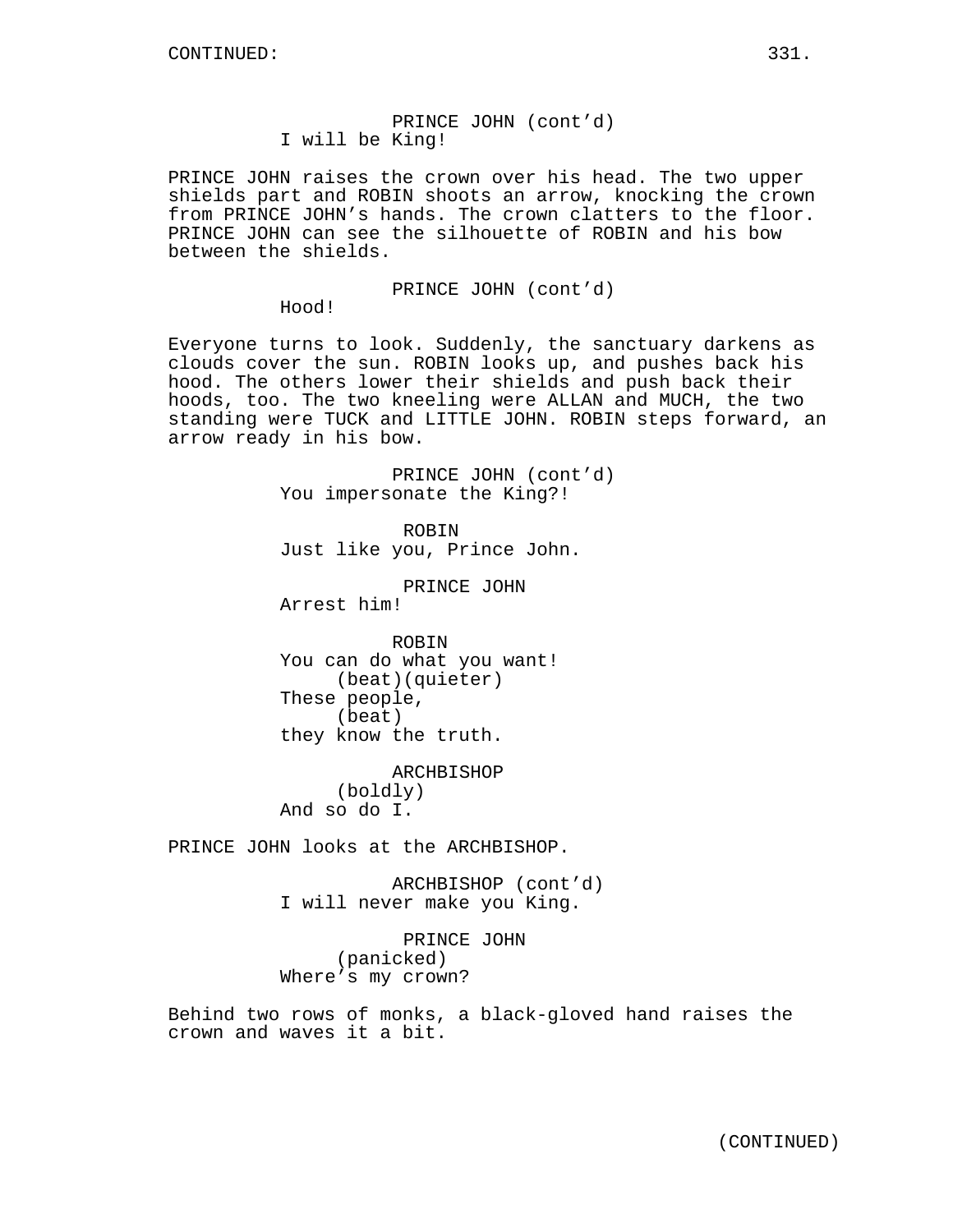GISBORNE stands up. The people gasp. ROBIN shifts his eyes to GISBORNE, wondering how he got here, and what he's up to. GISBORNE steps between the monks.

> GISBORNE (cont'd) How about... a state funeral?

GISBORNE lowers the crown and simultaneously raises a crossbow in his right hand and aims it at PRINCE JOHN, who gasps.

ROBIN

Guy.

GISBORNE turns to ROBIN.

ROBIN (cont'd) Don't do it.

The ARCHBISHOP looks at ROBIN.

ROBIN (cont'd) I know he deserves it, (beat) but with no leader at home, (beat) England could be ripped apart, (beat) torn up by war.

GISBORNE What has England ever done for me?

ISABELLA

Brother...

GISBORNE Don't think I won't shoot you, as well, after everything you've done.

ROBIN wonders what he meant by that. Something must have happened. Is that where he was?

ISABELLA

I know.

SHERIDAN pushes ISABELLA forward and PRINCE JOHN throws himself to the floor behind her. GISBORNE steps down to the floor.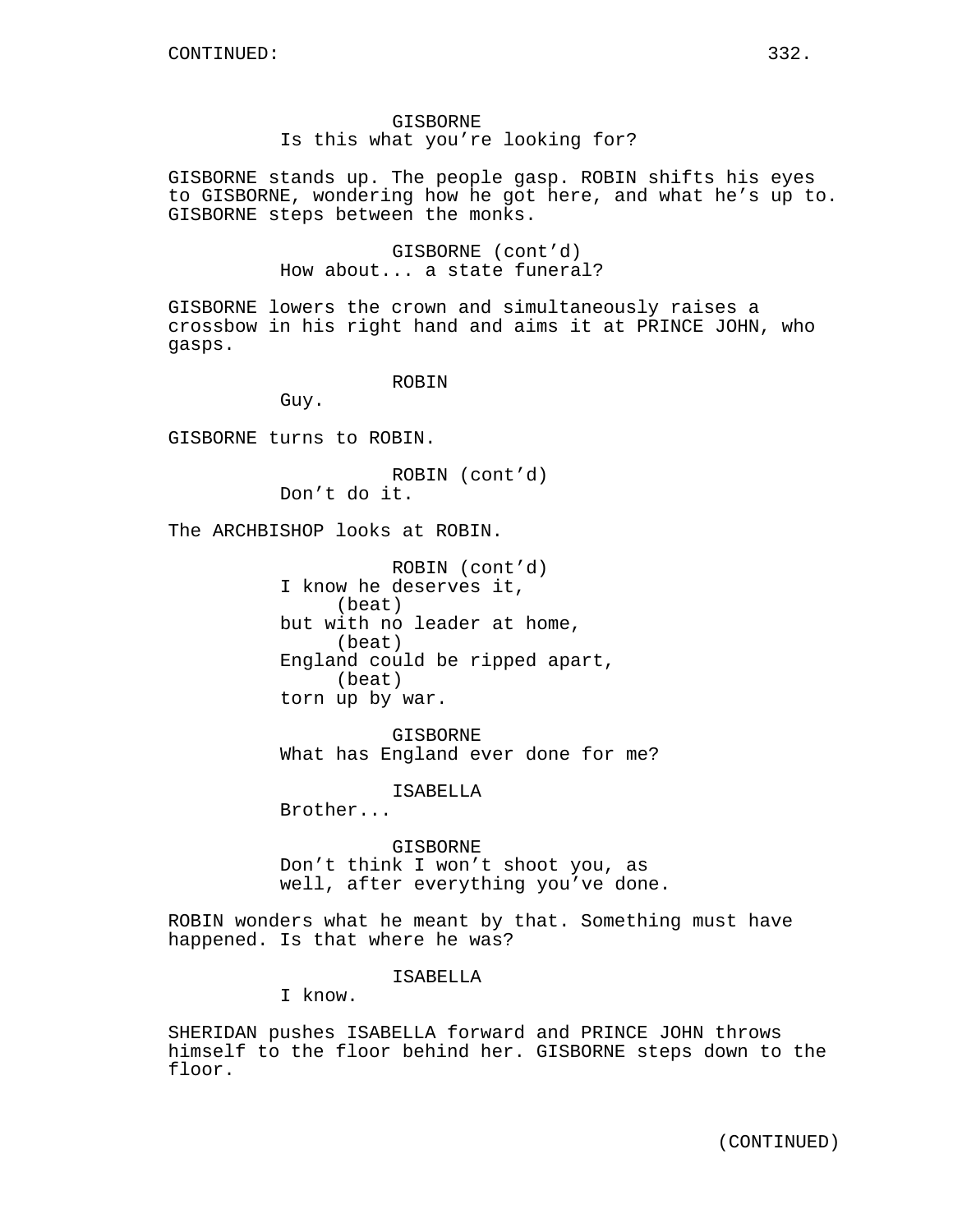ISABELLA (cont'd) But you'll have to decide which one of us you want dead the most. (beat) Prince John or me. (beat) Because as much as I hate Robin Hood, he loves his country, (beat) and he won't give you a second shot.

GISBORNE glances at ROBIN. After everything they'd been through, would he really do it. ROBIN pulls his bowstring back a bit more. He gives GISBORNE a look. GISBORNE understands the signal.

GISBORNE turns and aims at PRINCE JOHN. ISABELLA glances where the crossbow is aiming and sees PRINCE JOHN crouched at the ARCHBISHOP's feet. She starts to throw herself in front of PRINCE JOHN as GISBORNE shoots. ISABELLA takes the bolt in the arm. She screams and sails into PRINCE JOHN.

ROBIN and GISBORNE share a look. ROBIN fires and GISBORNE ducks. ROBIN and GISBORNE share another look. GISBORNE nods and heads into the crowd, still holding the crown.

ISABELLA grabs at the black-fletched bolt in her arm. She sees GISBORNE blending back into the crowd.

ISABELLA (cont'd)

Arrest him!

ROBIN glances back at his gang and they take up positions against the guards. ROBIN hopes they can distract the guards long enough for GISBORNE to get away with the crown.

> ARCHBISHOP Stop! Anyone who draws blood in the house of God will be damned for all eternity.

They all pause, then ROBIN sets down his bow and slides it to the side. TUCK tilts his head and smiles, pleased at the thought of hand-to-hand. ROBIN straightens his jacket and stands ready to fight. He smiles wickedly and motions with his hands. The gang fight with fists and shields.

A guard tackles GISBORNE, knocking him to the ground.

ROBIN throws a guard to the floor. TUCK takes out a guard.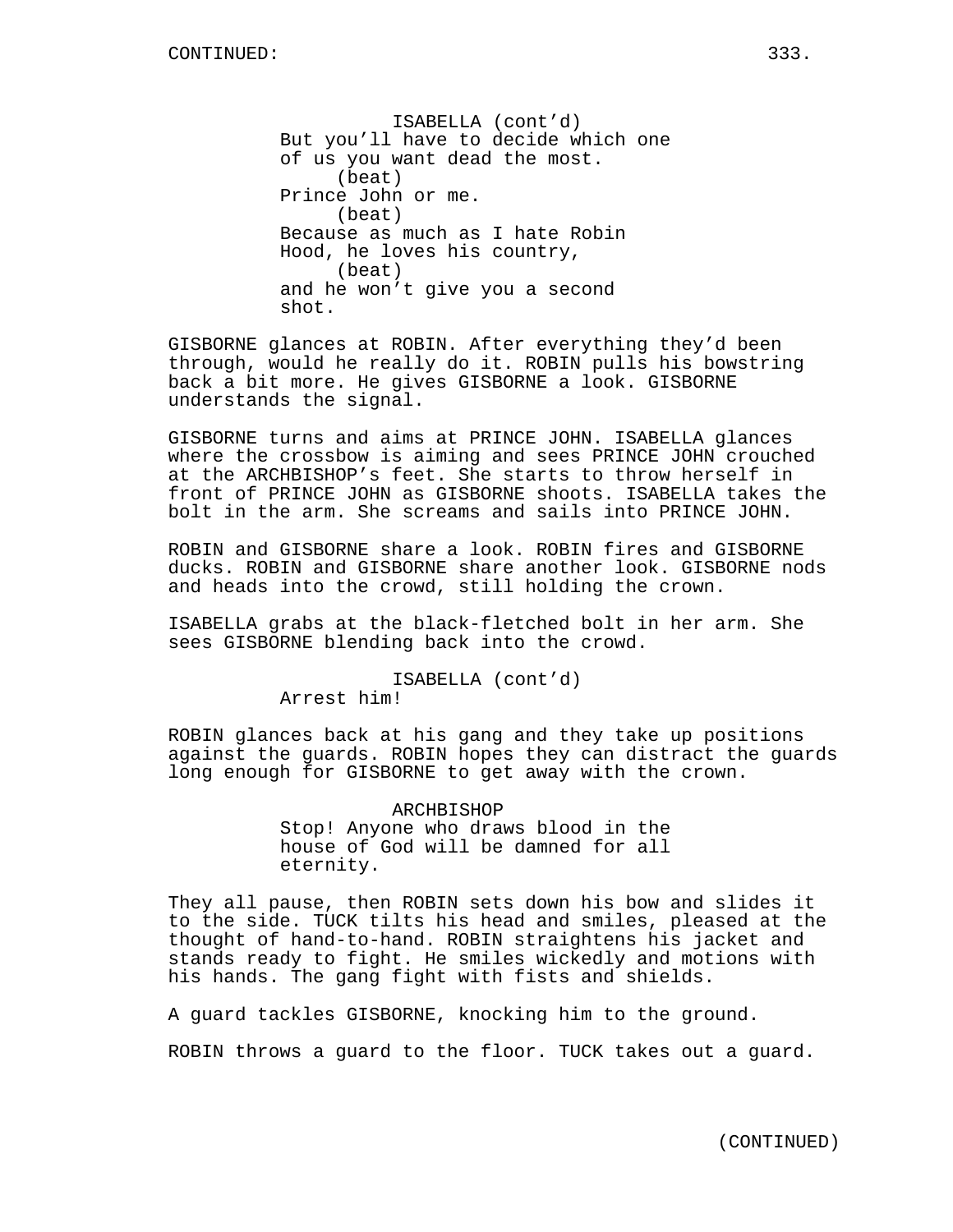## GISBORNE

Robin!

ROBIN turns to GISBORNE.

GISBORNE (cont'd)

Catch!

GISBORNE slides the crown near ROBIN's feet then tries to shake the guard off of him. PRINCE JOHN sees the crown sliding across the floor, and slowly crawls out to get it.

MUCH punches a guard. ALLAN punches another. TUCK stands by the crown.

> TUCK If God had wanted you...

PRINCE JOHN looks up at TUCK.

TUCK (cont'd) ...to have the crown, he'd have given it to you.

PRINCE JOHN hurriedly grabs at the crown but TUCK kicks it away. ALLAN picks it up.

> ALLAN I've got it!

ROBIN runs to ALLAN.

ROBIN Well, come on!

ROBIN and ALLAN follow TUCK, LITTLE JOHN, and MUCH out the doors as the crowd cheer.

> ALLAN We've got it!

PRINCE JOHN Quick! Stop them!

The ARCHBISHOP shoves him down.

ARCHBISHOP

Let them go!

ROBIN looks back at PRINCE JOHN. PRINCE JOHN grimaces. ROBIN smiles, nods, and the doors close behind him.

JUMP TO: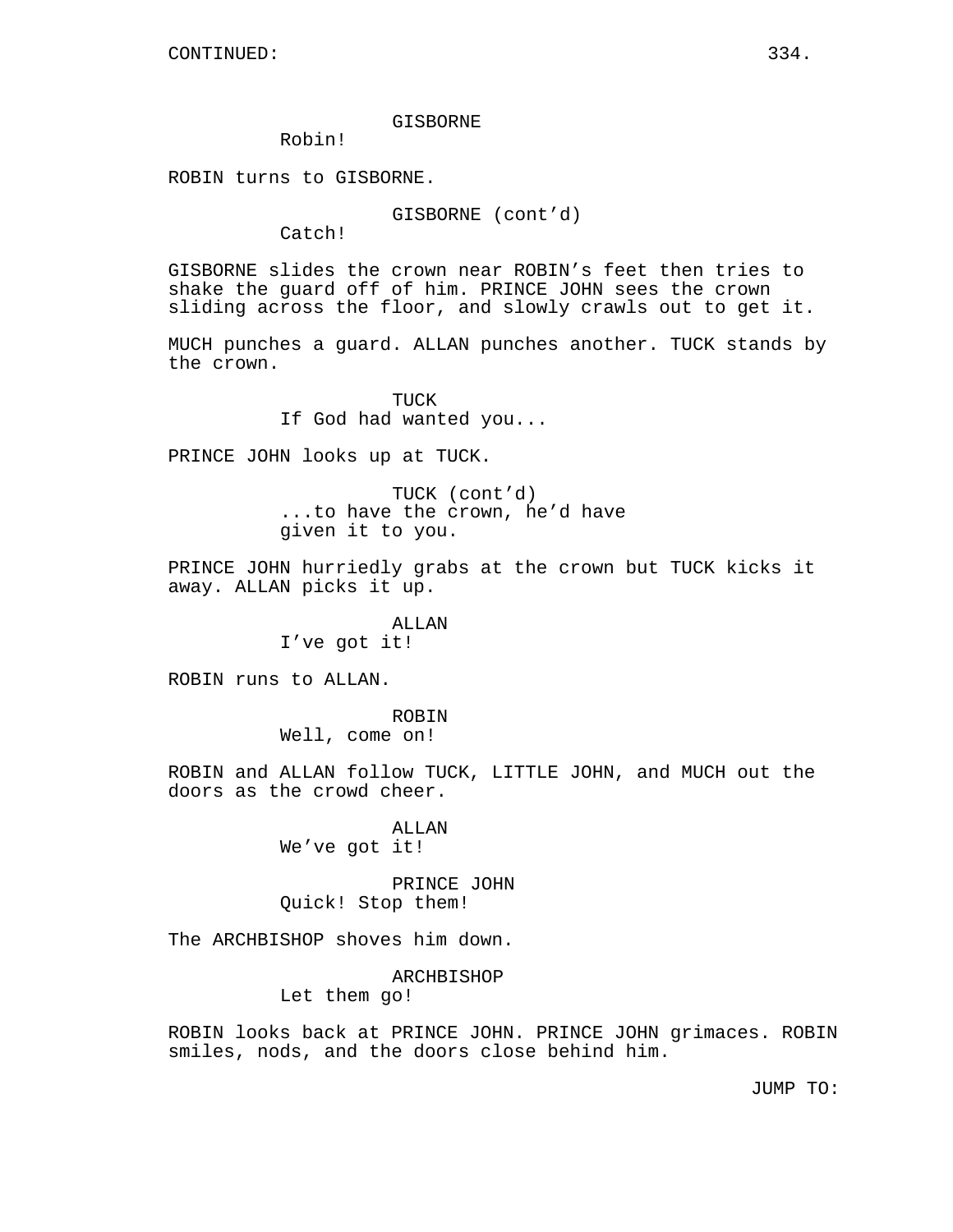236 (308R) NOTTINGHAM - CASTLE - COURTYARD - A FEW HOURS LATER 236

> Guards carry chests of PRINCE JOHN's belongings to his coach. One of them stumbles on the steps, and a couple boxes stacked on top of the last chest clatter to the ground.

> > PRINCE JOHN

Fragile!

PRINCE JOHN slaps the guard on the shoulder.

GISBORNE watches the procession from the birdcage.

PRINCE JOHN walks to the coach, hand to his head.

PRINCE JOHN (cont'd) This is what happens when you employ incompetents.

ISABELLA follows PRINCE JOHN, her arm in a sling.

In the coach sits SHERIDAN, bound and gagged.

PRINCE JOHN (cont'd) (to Isabella) I trust you will not make the same mistake... Sheriff.

SHERIDAN growls through his gag.

ISABELLA Oh, fear not, sire. By the time you return I intend to have Robin Hood in shackles alongside my brother.

GISBORNE growls. ISABELLA glances at him.

ISABELLA (cont'd) Or coffins.

ISABELLA smiles.

JUMP TO:

237 (308R) SHERWOOD FOREST - THE NORTH ROAD 237

The ARCHBISHOP is returning to Canterbury in an open carriage when he encounters ROBIN and the gang standing in the road, blocking the way. ROBIN stops the carriage as if ambushing it.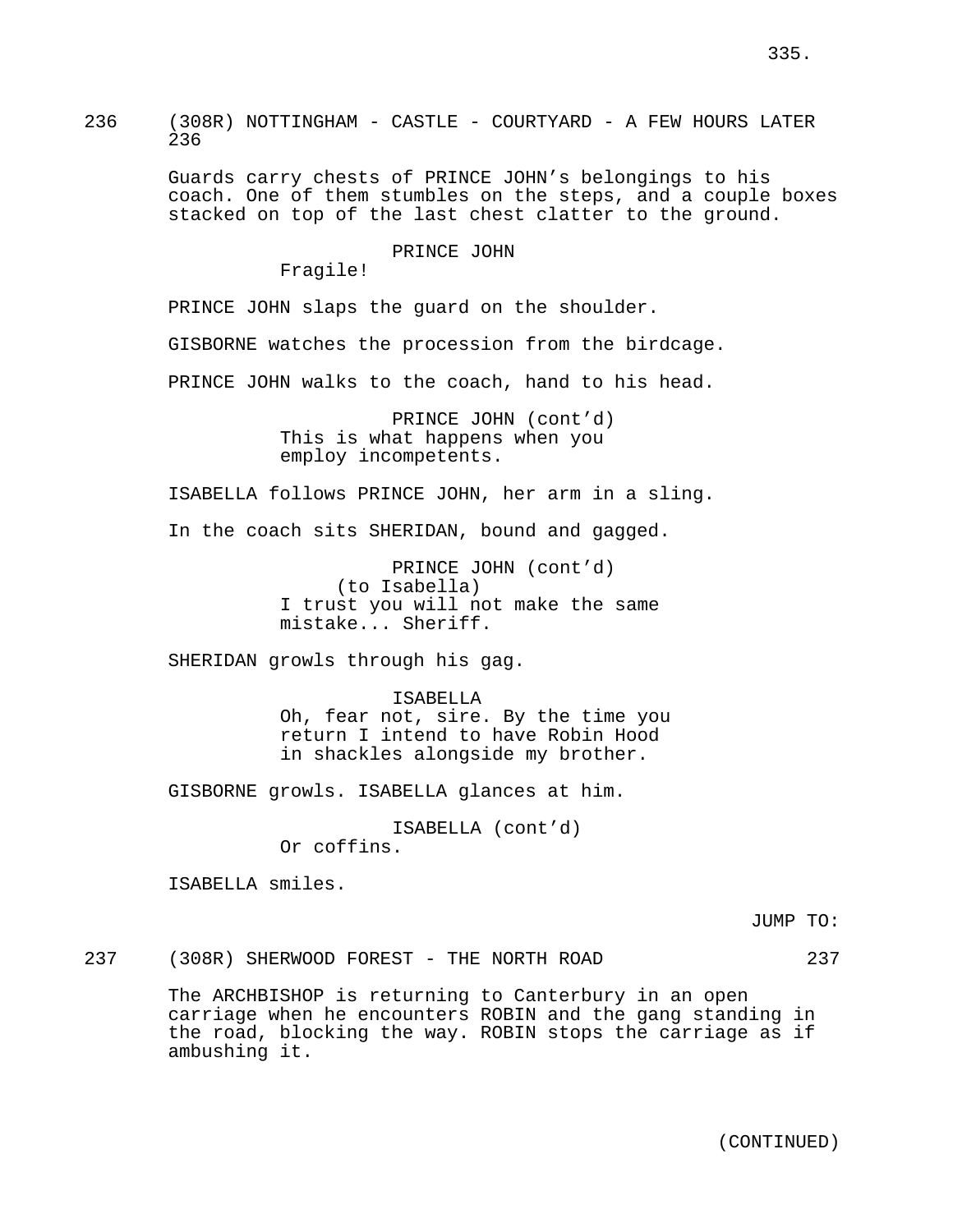## ROBIN That's far enough!

The gang slowly approach the carriage after it stops. The ARCHBISHOP stands in the carriage.

> ARCHBISHOP What is the meaning of this?

The ARCHBISHOP gets out and approaches. The gang line up in front of him. ROBIN smiles pleasantly and nods, then he and the gang kneel to the ARCHBISHOP. ALLAN holds out the crown. The ARCHBISHOP smiles at them and holds out his arms.

ARCHBISHOP (cont'd)

Stand.

They all rise to their feet.

ROBIN (a bit cheekily) You know...

ROBIN leans on his upright bow.

ROBIN (cont'd) ...I think this is the first time we've ever stopped a carriage to give gold back.

LITTLE JOHN and TUCK chuckle. The ARCHBISHOP laughs. ALLAN steps forward, holding out the crown. The ARCHBISHOP takes it.

> ARCHBISHOP Thank you, Robin Hood. England owes you a debt of gratitude.

> ROBIN (sternly) Just make sure Prince John pays it.

The ARCHBISHOP smiles at them all in turn, then goes back to his carriage. Just before he steps in, he looks back at ROBIN, but the road is deserted.

JUMP TO: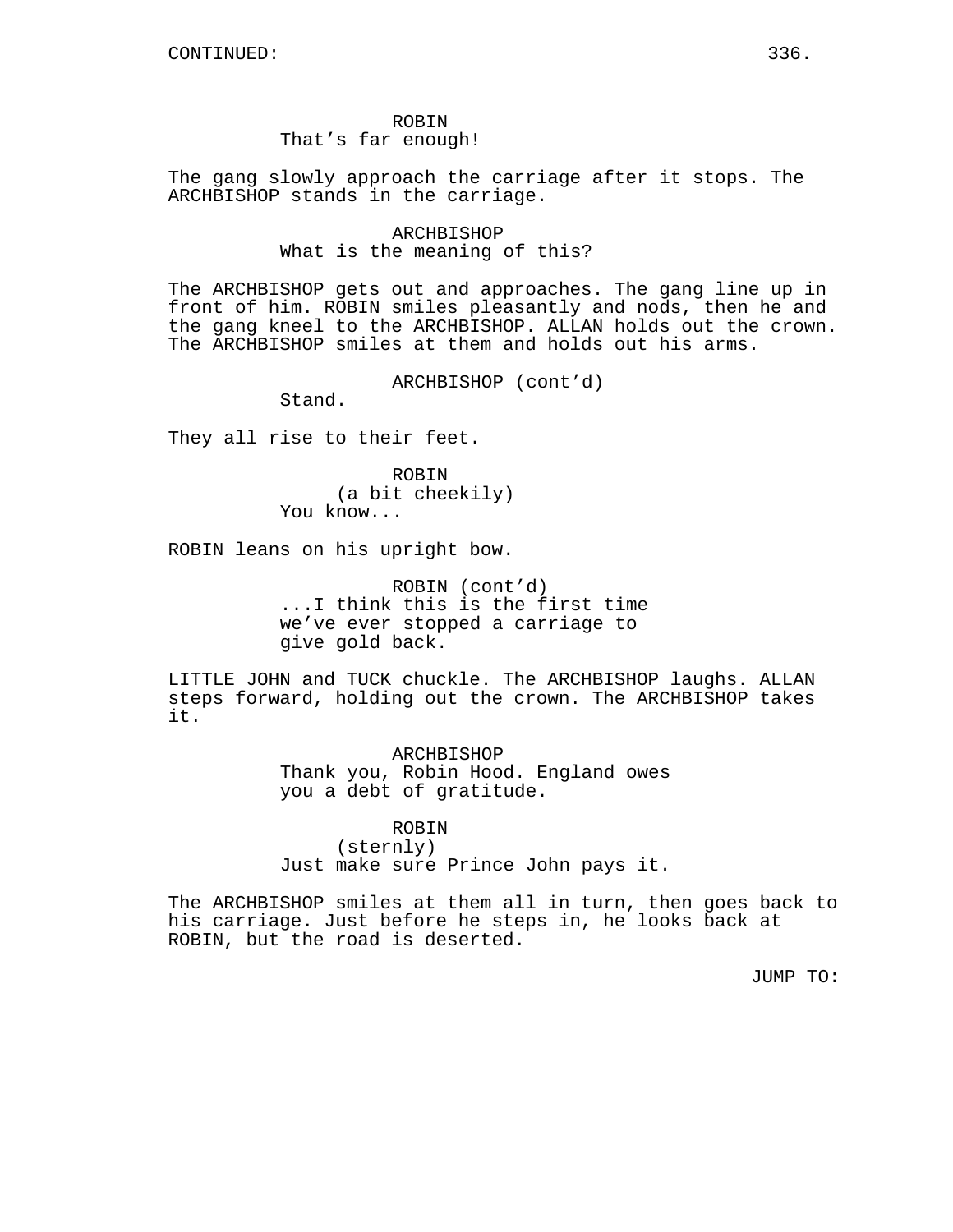238 SHERWOOD - OUTLAW CAMP 238

ROBIN, MUCH, ALLAN, LITTLE JOHN and TUCK enter. ROBIN is surprised to see that GISBORNE is not there. ROBIN drops his bow.

ROBIN

Damn!

Everyone looks at him.

MUCH

What?

ROBIN I thought he'd be here. The plan was...

MUCH

Plan?

ROBIN goes over to a bed and sits on it.

ROBIN

I'm going back.

ALLAN looks at him.

ALLAN

No. I'll go.

ROBIN gives ALLAN a look.

ALLAN (cont'd) I know a few places he might hide in if he has too.

# ROBIN

Thanks.

ALLAN leaves.

JUMP TO:

239 NOTTINGHAM - OUTSIDE CITY GATES 239

ALLAN approaches the gates. He blends in with a group of people entering the city.

CONTINUE TO: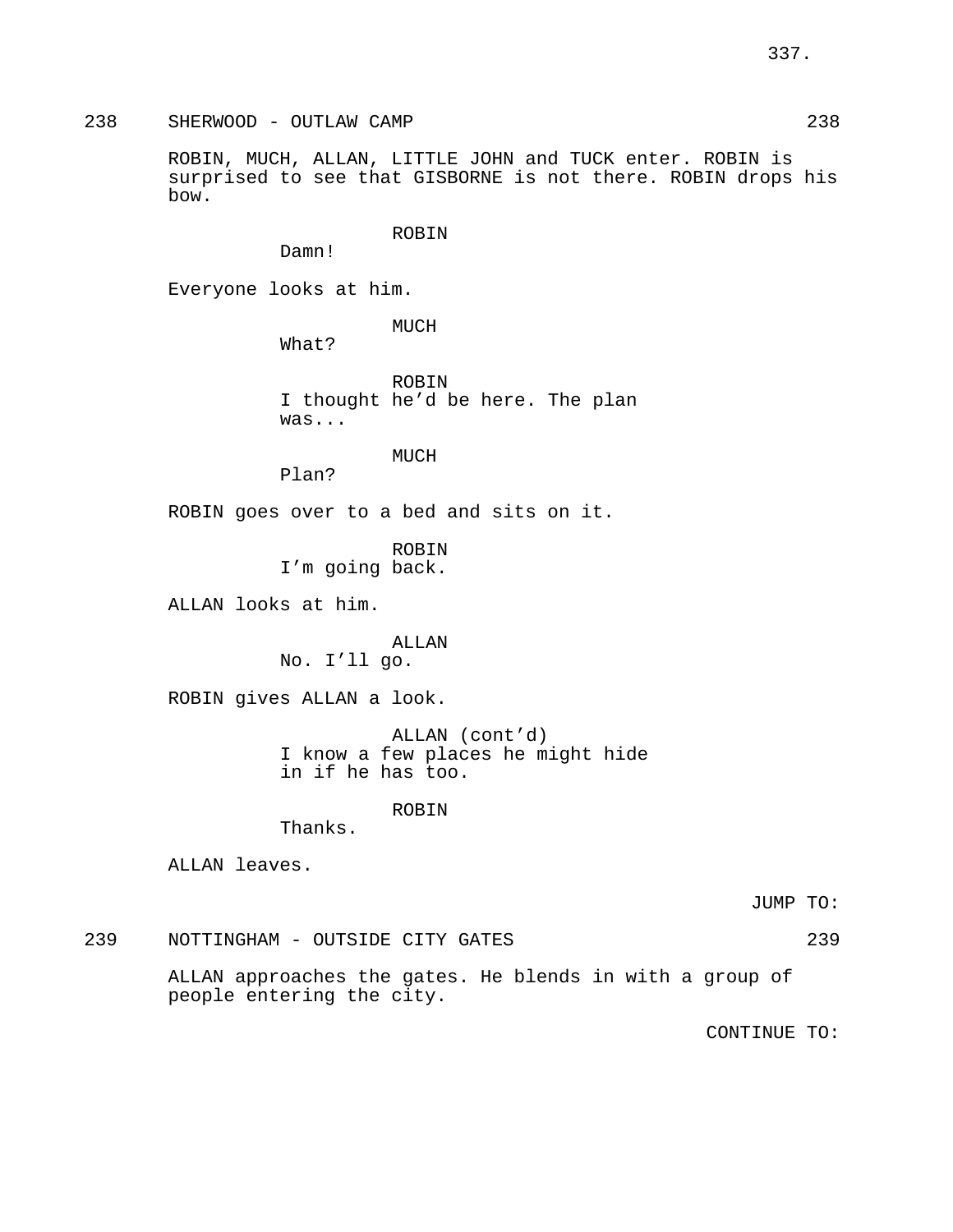240 CASTLE - COURTYARD 240

ALLAN approaches the castle and sees the birdcage with GISBORNE in it.

> ALLAN (quietly) Oh no.

ALLAN makes his way over to birdcage, making sure not to be seen.

CONTINUE TO:

# 241 BIRDCAGE 241

GISBORNE is looking like he has given up on everything. He doesn't notice ALLAN arrive.

> ALLAN Never thought I'd see you in there.

GISBORNE Go away, Allan.

ALLAN We will find a way to get you out of here. Just...

GISBORNE Don't bother.

ALLAN You don't mean that.

GISBORNE I have nothing Allan. My own sister hates me so much she put me in here. She...

ALLAN No one's perfect.

GISBORNE Please. Just go. Tell Robin...

ALLAN looks at him waiting for him to continue.

GISBORNE (cont'd) Tell Robin to leave me.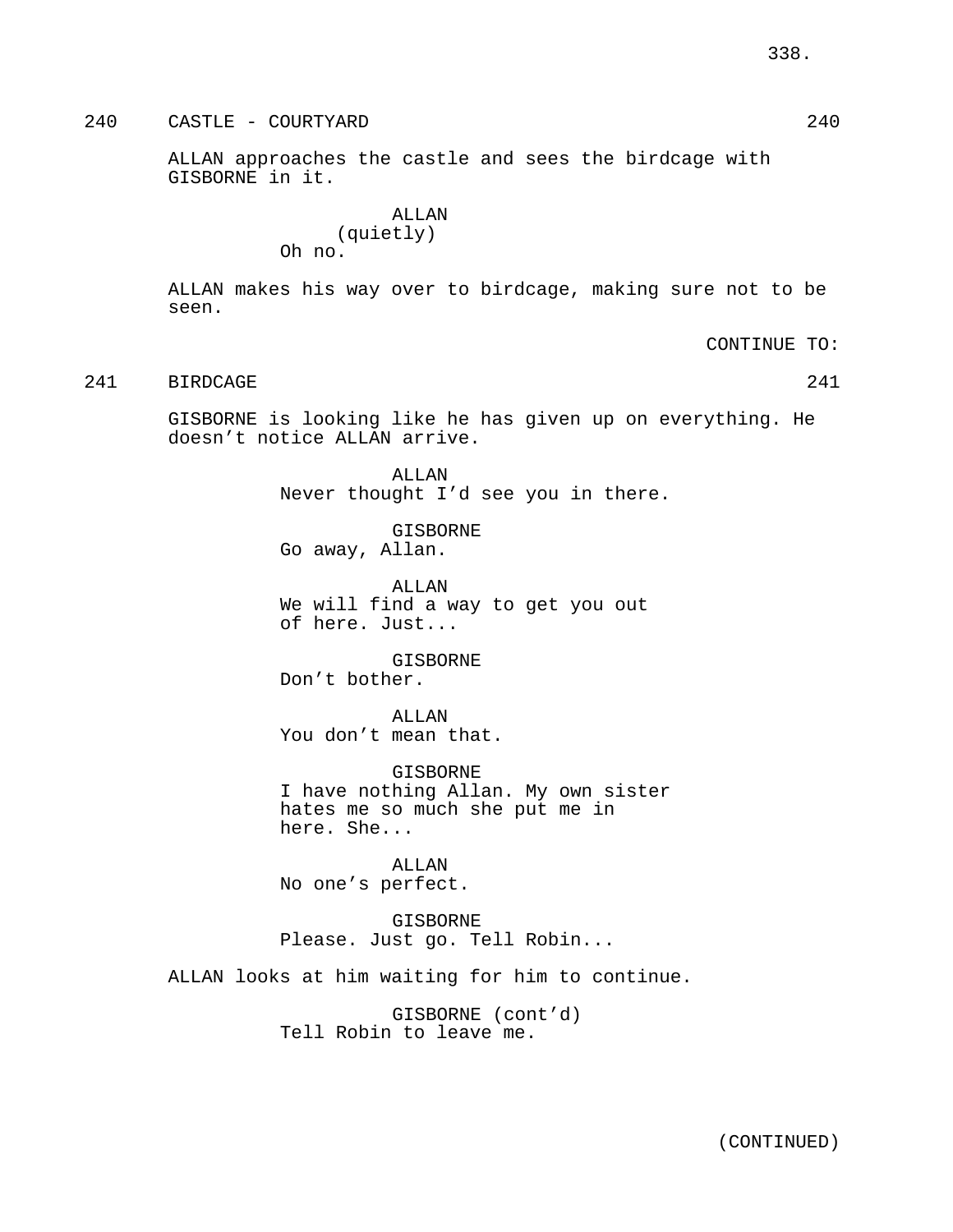ALLAN He would never do that.

GISBORNE This time last year he would have.

ALLAN A lot has changed.

GISBORNE is about to say something but sees ISABELLA heading over.

> GISBORNE You better go. She's coming.

ALLAN doesn't have to ask who the she is. He knows. He gives GISBORNE a look.

> ALLAN I'll be back. I won't leave you here.

GISBORNE gives ALLAN a "go" look. ALLAN leaves.

JUMP TO:

242 SHERWOOD FOREST - OUTLAW CAMP 242

TUCK is reading. LITTLE JOHN is resting. MUCH is cooking. ROBIN is pacing. ALLAN enters.

ROBIN

Well?

ALLAN They caught him.

ROBIN kicks a branch on the ground. TUCK looks up from his book.

> TUCK It's not your fault.

ROBIN I shouldn't have left him. I...

LITTLE JOHN Robin, he left us. He...

ROBIN He didn't leave us.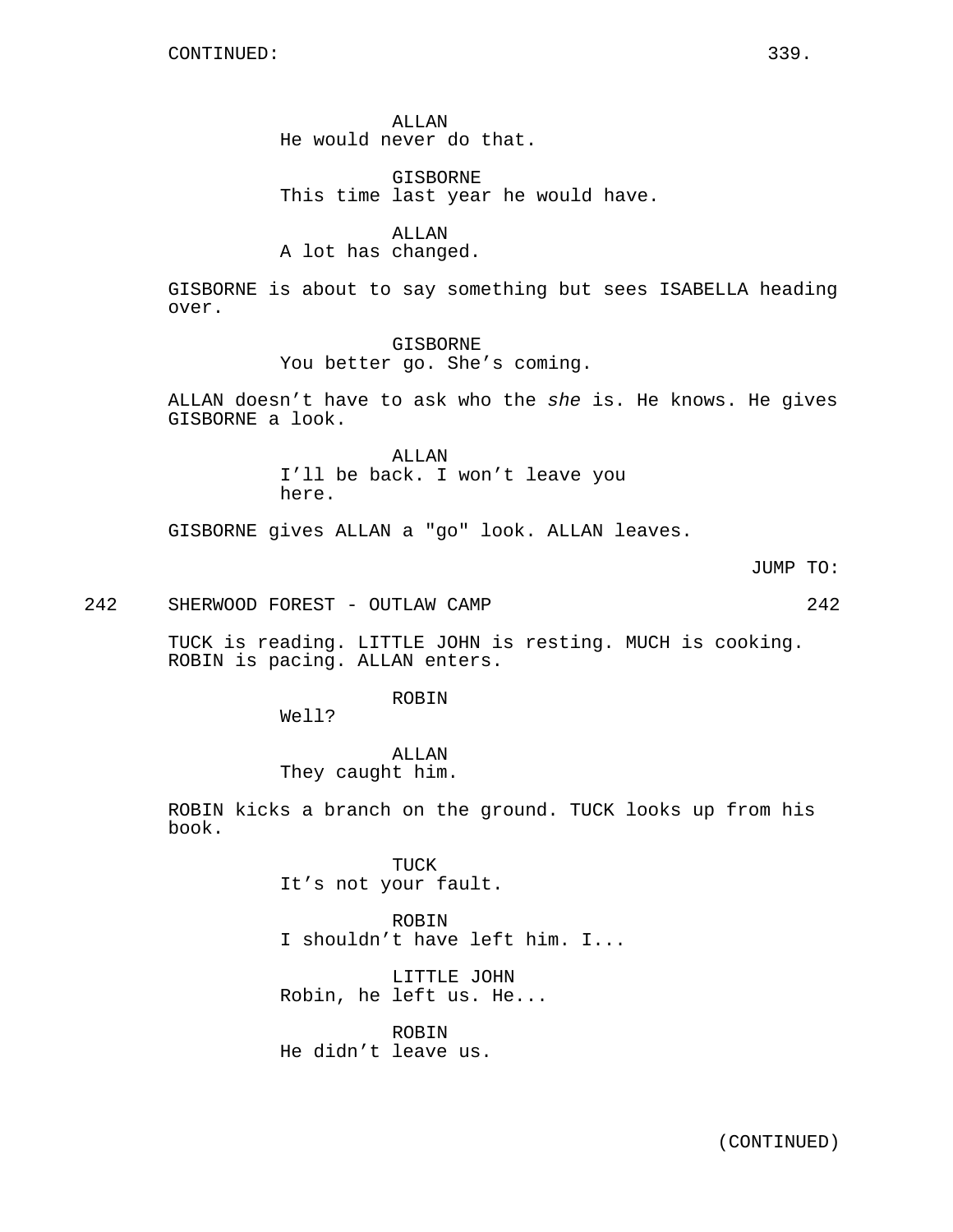LITTLE JOHN He took off on his own. Without telling anyone where he was going. If he'd've let...

ROBIN gives LITTLE JOHN a look. ALLAN steps in between them.

# ALLAN

Stop!

Momentary silence. Everyone, but ROBIN, looks at ALLAN.

ROBIN I'll think of a way to get him out. I...

ALLAN No. Guy doesn't want us to rescue him.

ROBIN

What?

ALLAN He told me to tell you to leave him.

ROBIN I'm not going to leave him. He's one of us. I will not...

ALLAN He's had it, Robin. He's given up. He...

ROBIN Allan, would I leave you? (look at Little John) Or you? (to Much and Tuck) Or you?

Silence.

ROBIN (cont'd) I will find a way to get him out.

TUCK You will have to go through Isabella.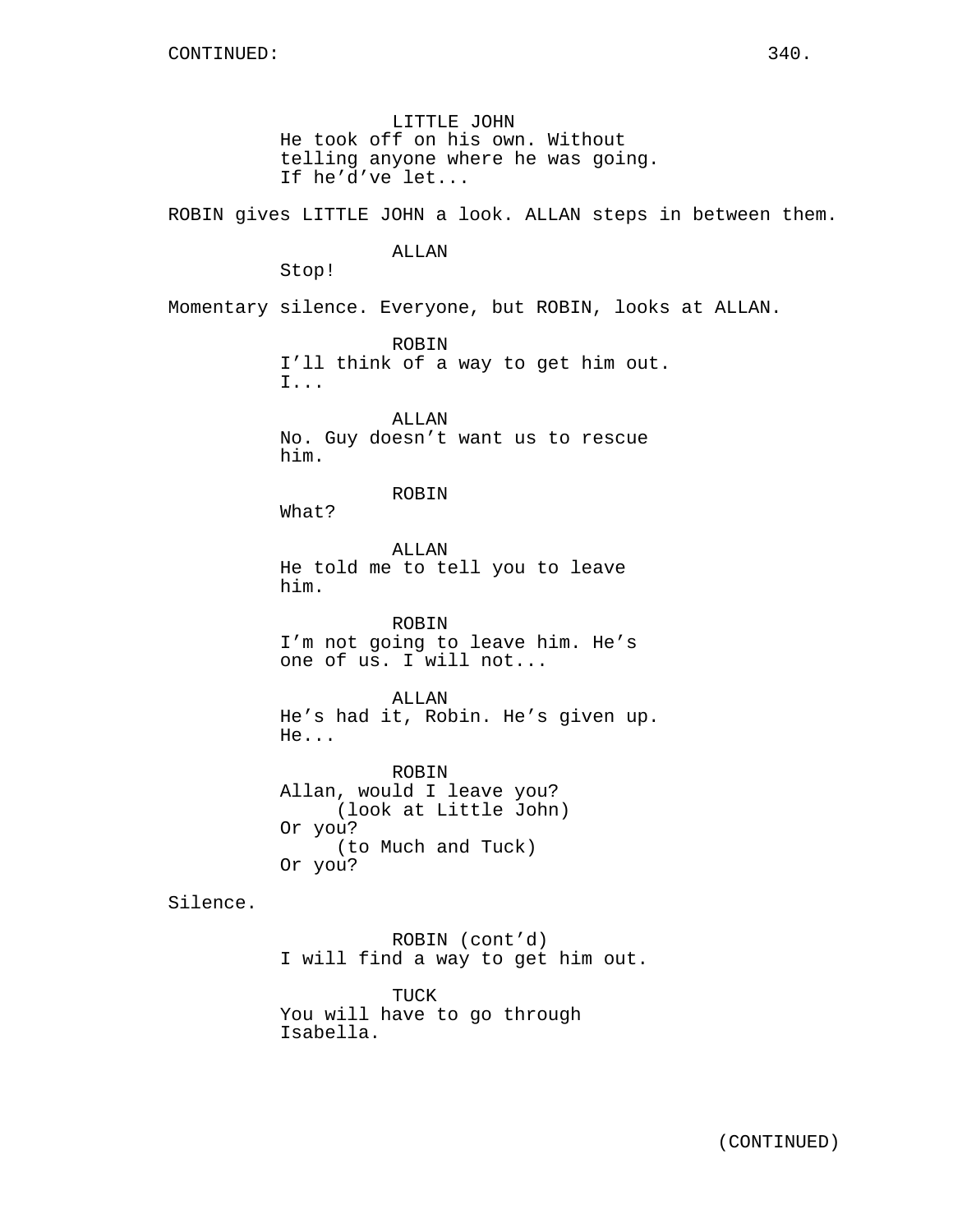ROBIN I can handle Isabella.

MUCH Really? Like you did last time?

ROBIN glares at MUCH. So does the rest of the gang. They can't believe MUCH, of all people, just said that.

> LITTLE JOHN She used you. Right from the start. She lied to you. She betrayed you. She never really cared about you or our cause.

ROBIN You don't really believe that do you?

ROBIN looks at his men. None of them can look at him. ROBIN looks to the ground.

> ROBIN (cont'd) Maybe you're right. Maybe I was seeing what I wanted to see.

ROBIN walks over to the bed and sits. He lowers his head, resting it in his hands. TUCK goes to him.

TUCK

Robin. (beat) She betrayed you. She betrayed, Guy, her own brother.

Momentary silence. ROBIN looks up at TUCK after a few moments.

> ROBIN It wasn't all a lie. I'm sure part of her really meant everything she said.

TUCK Maybe. Maybe not. Maybe she was only getting close to you so that she could get what she wanted.

LITTLE JOHN And you fell for it.

ROBIN lowers his head again, closes his eyes, and thinks. No one says anything. TUCK rises and goes back to where he was. After a few moments ROBIN looks up.

(CONTINUED)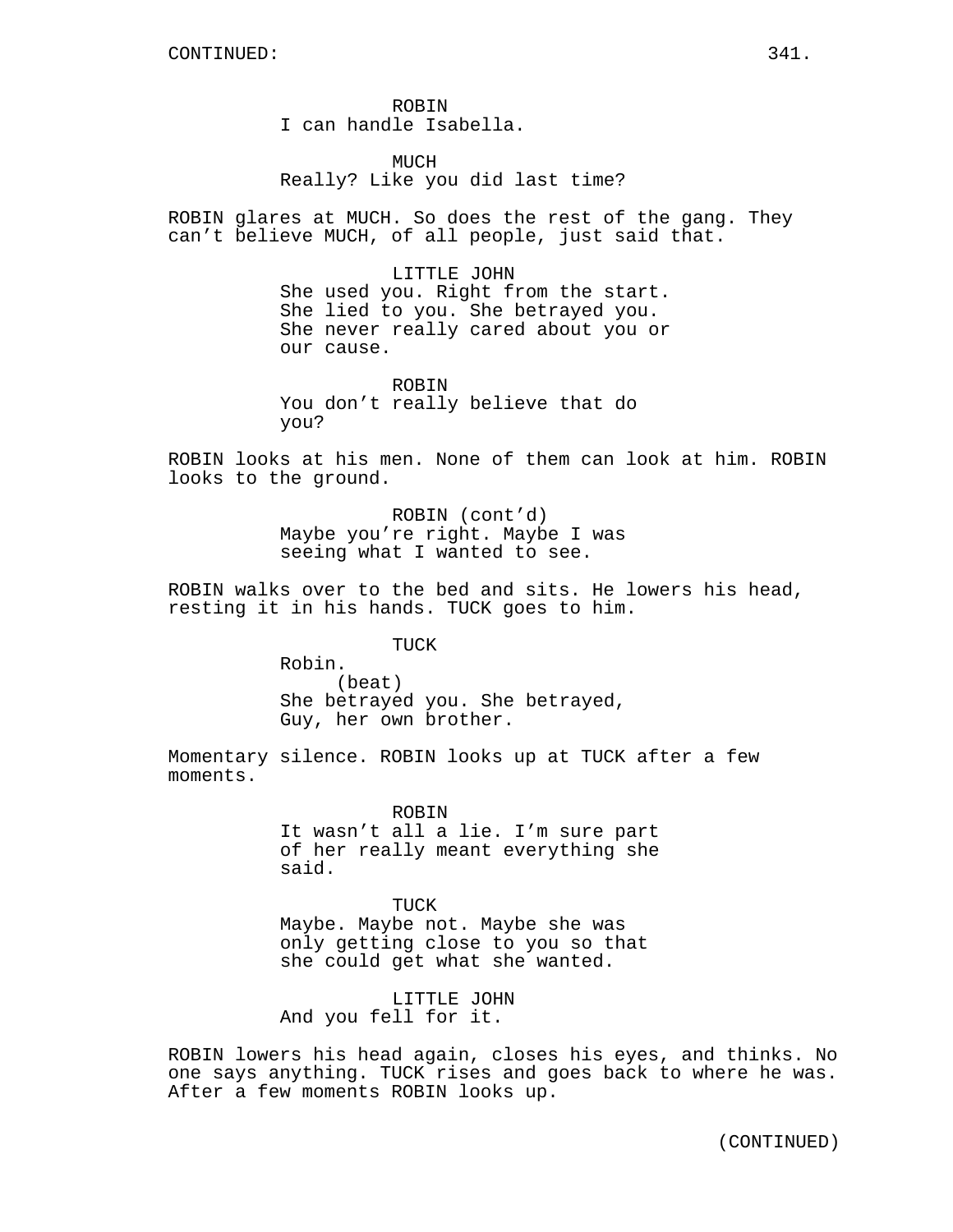ROBIN

Allan.

ALLAN goes to him and sits beside him.

ROBIN (cont'd) Where is he?

ALLAN Right now he's in the birdcage in the courtyard.

ROBIN He won't be there for long. (beat) What's the guard detail like?

ALLAN They appeared to have all the angles covered. It might be too risky to attempt a rescue while he's there.

ROBIN Agreed. It's a lot easier to break someone out of a cell.

ALLAN So what's the plan?

ROBIN Still working on it.

CUT TO:

243 NOTTINGHAM - CASTLE - COURTYARD - BIRDCAGE - NEXT DAY 243

GISBORNE is sitting in the cage, head down. He looks up and sees ISABELLA coming over.

> ISABELLA How's the view, brother?

GISBORNE It was better before you got here, sis.

ISABELLA Still the sharp tongue, I see. Maybe I should have it cut out.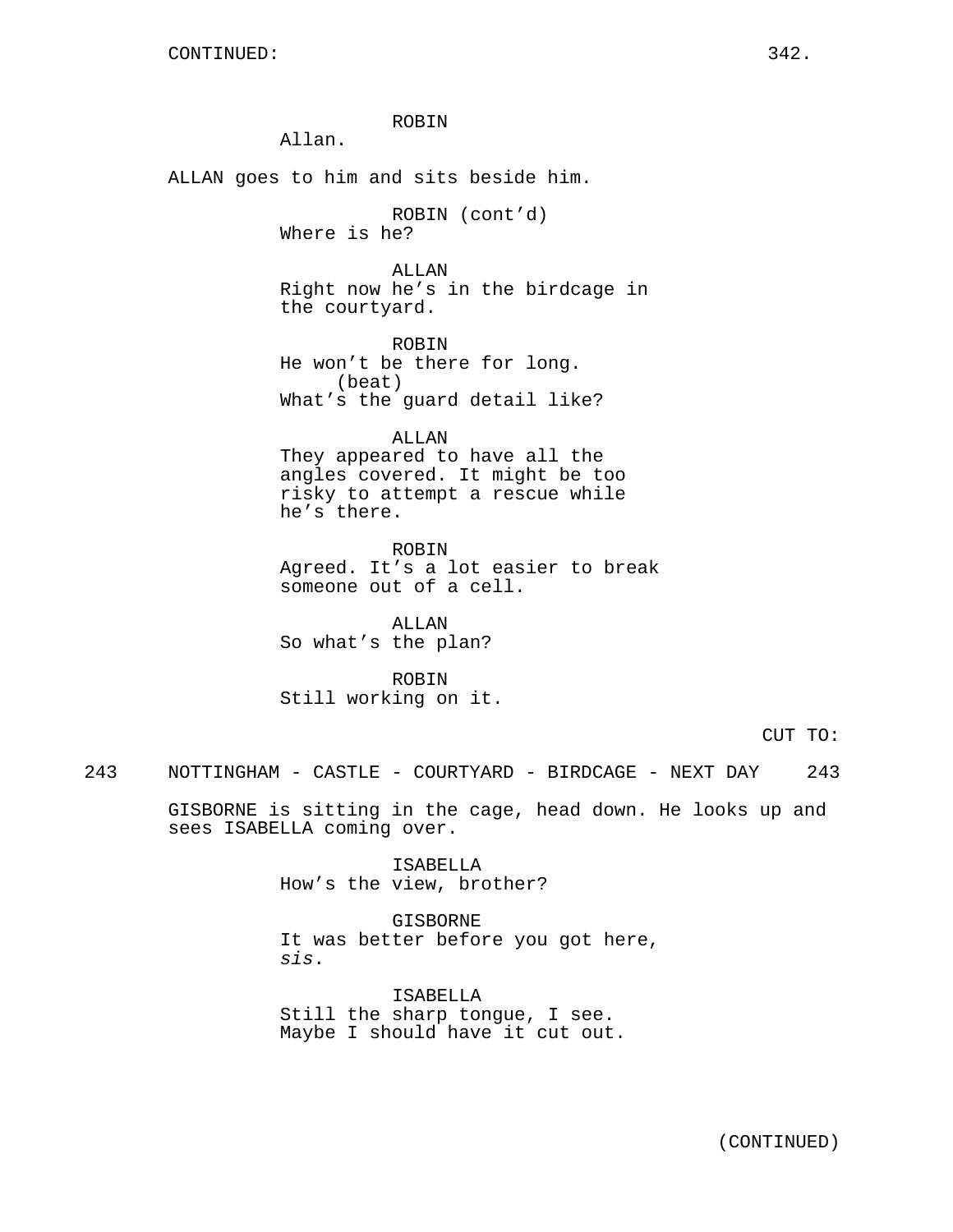GISBORNE What's happened to you?

ISABELLA Don't you approve? After all this is what you made me. I've had to fend for myself since you...

GISBORNE rolls his eyes.

GISBORNE Not that again. I thought we were past that.

ISABELLA I will never get over that. Never!

Momentary pause.

GISBORNE So, was it all a lie?

> ISABELLA (confused)

What?

GISBORNE

Robin.

ISABELLA gets an almost sorrowful look on her face.

GISBORNE (cont'd) Did you ever care for him? Or were you just using him to...

ISABELLA If I was, I'd say he had it coming, wouldn't you?

GISBORNE gives her a "what" look?

ISABELLA (cont'd) I mean, didn't he have Marian treat you the same way?

GISBORNE

No.

ISABELLA Still carrying a torch, are we brother dear?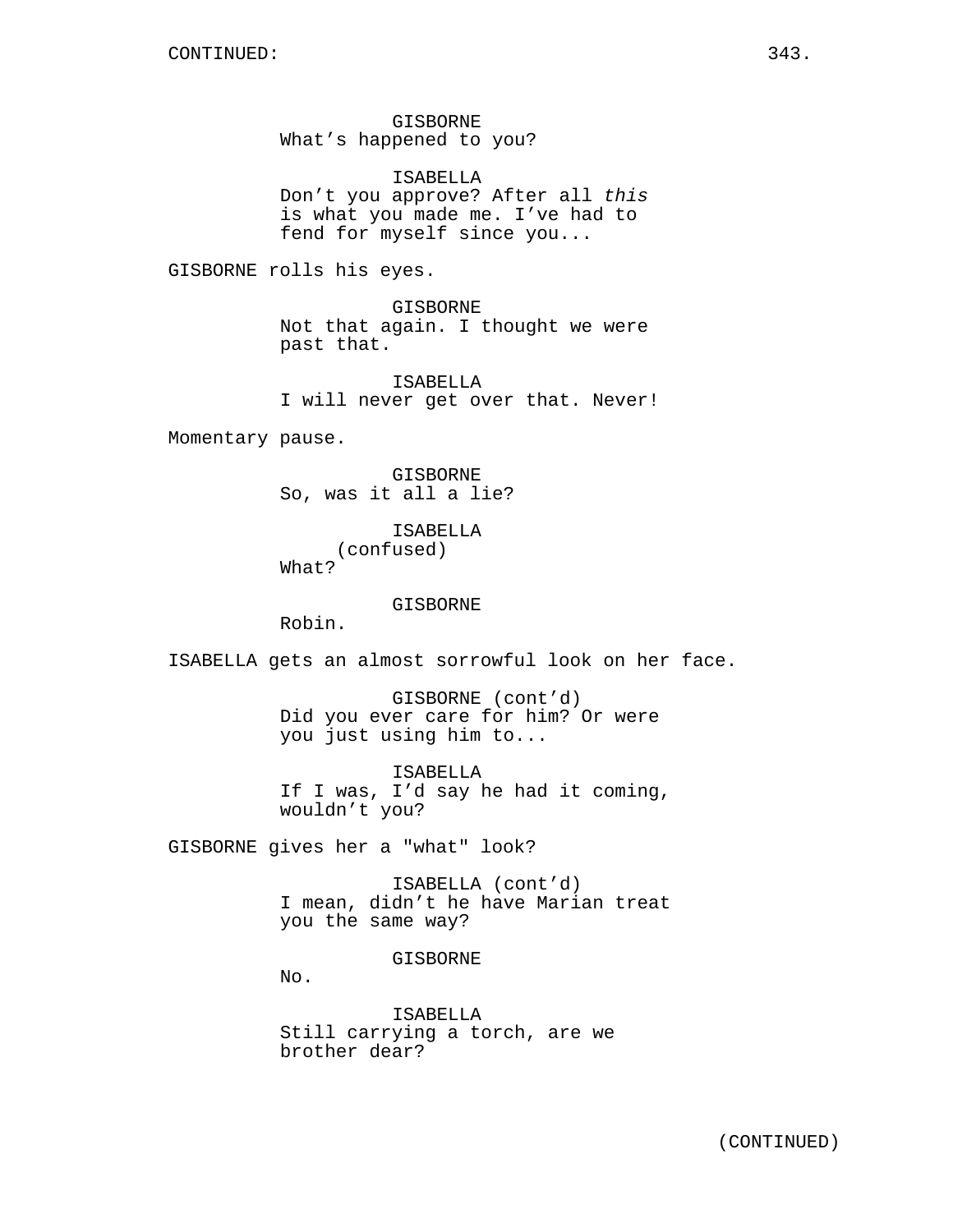GISBORNE Marian loved me. She...

ISABELLA Sure she did. She just loved him more.

GISBORNE You don't know anything about her. You can't compare...

ISABELLA Oh really. Ask yourself, who do you think put her in the position in the first place?

GISBORNE Marian was here because she wanted to be. She...

ISABELLA Are you sure? Are you sure Robin didn't ask her spy on...

GISBORNE Robin would never...

ISABELLA If Robin loved her so much, he would have kept her far away from you!

Momentary pause. GISBORNE looks at her, trying to see the sister he once loved.

> GISBORNE You really have let all of this... (look around) ...go to your head, haven't you?

ISABELLA I have what I've always wanted.

Momentary pause.

ISABELLA (cont'd) I am Sheriff. I have Locksley. I...

GISBORNE Enjoy it while you can, sis.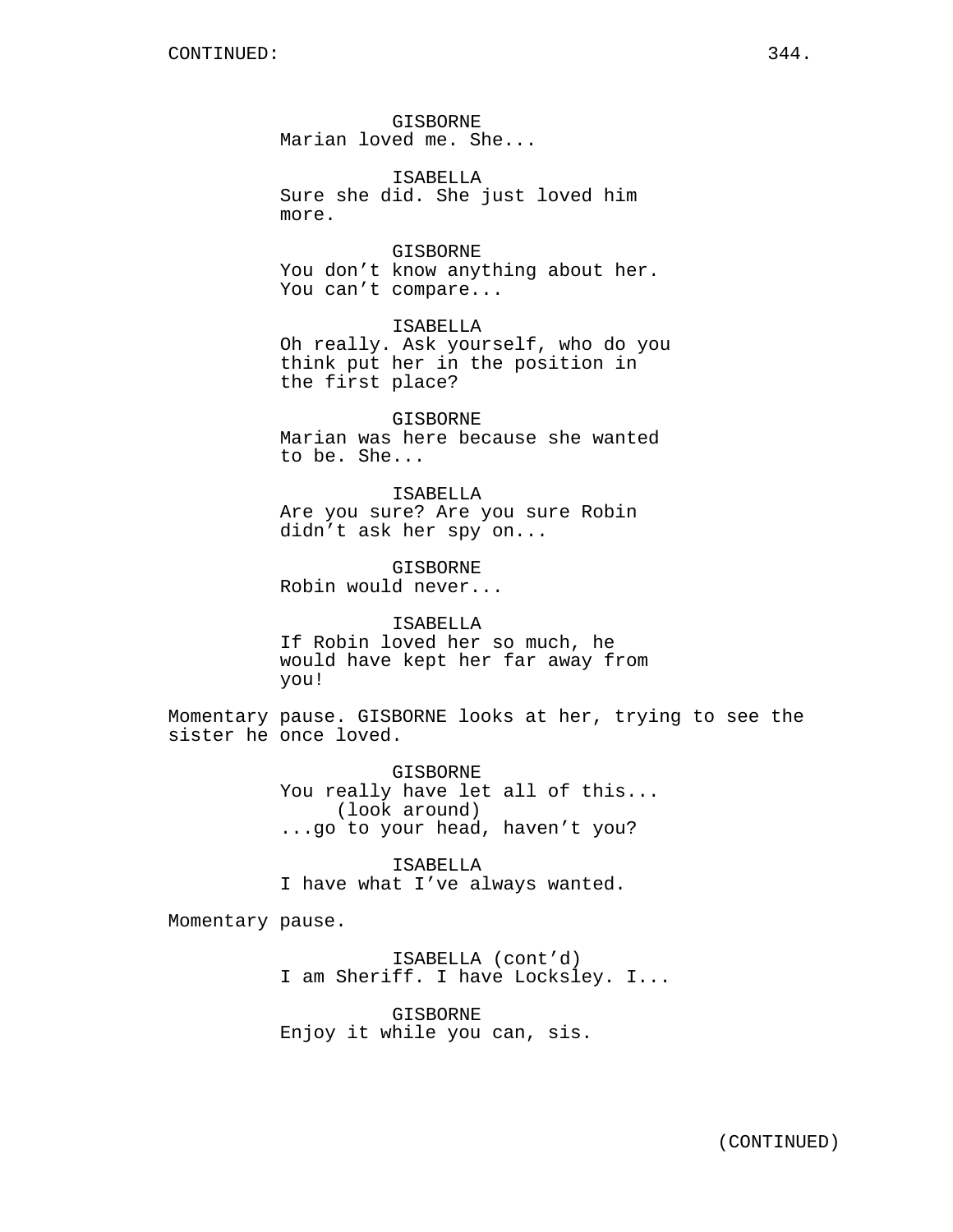ISABELLA Is that a threat?

GISBORNE

A warning.

ISABELLA You think Hood will try to rescue you?

Momentary pause. GISBORNE hopes that ROBIN will just stay away. ROBIN has to know that ISABELLA is trying to lure him here.

> ISABELLA (cont'd) I wouldn't count on it. I'll have him and his gang so busy they won't have time to think of you.

Momentary pause. GISBORNE still doesn't say anything.

ISABELLA (cont'd) Enjoy the view while you can. You're going to the dungeons tonight.

ISABELLA glares at her brother. He glares back.

ISABELLA (cont'd) If by some fluke you do manage to see Hood, tell him he will regret ever spurring me.

ISABELLA turns and walks off. GISBORNE looks at her walking away wondering if his sister is completely nuts, or if there is hope for her.

JUMP TO:

244 (309) NOTTINGHAM - CASTLE - SHERIFF'S QUARTERS - NIGHT - 2 DAYS LATER 244

> ISABELLA is asleep in her bed. Her eyes open, aware someone's in the room. She sits up, whimpers in surprise and reaches under her pillow for her knife, but it is raised up in front of her.

> > ROBIN (impatiently) Isabella...

ISABELLA gasps and turns to face ROBIN, who is sitting on the foot of the bed with her knife. Behind him is an open window with a rope hanging outside it.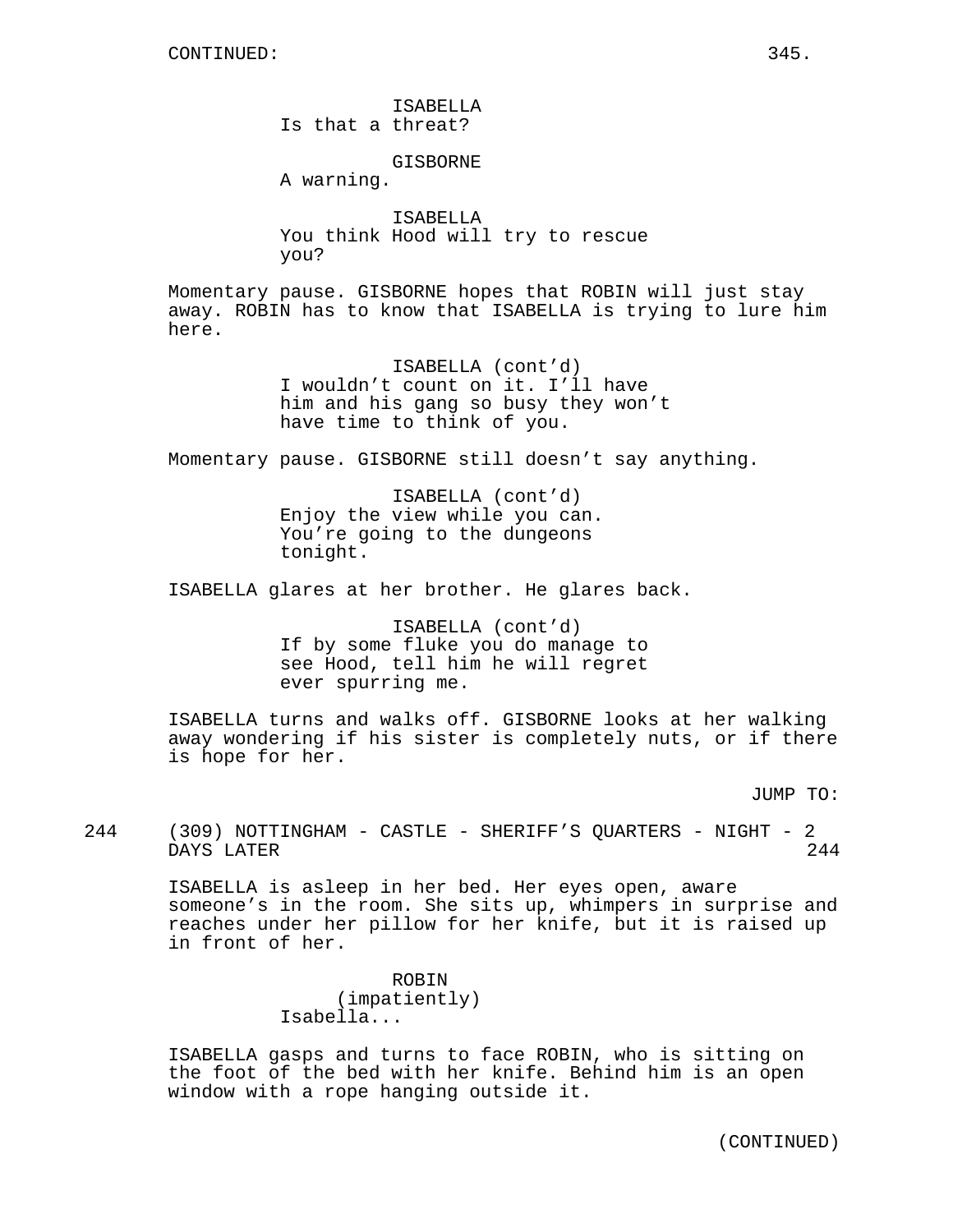ROBIN (cont'd) If I wanted to kill you, you'd be already dead.

ISABELLA What do you want?

ROBIN lowers the knife.

ROBIN I want to know why you've done a deal with the devil.

ISABELLA Why do you care?

ROBIN The Prince... (beat) is evil.

ISABELLA It's not everyday a prince asks you to be Sheriff...

ISABELLA props up on her elbow.

ISABELLA ...especially if you're a woman.

ROBIN Well, you'll be working with a traitor.

ISABELLA No, I'm working for myself. (beat) I intend to be the best Sheriff Nottingham has ever seen.

ROBIN laughs softly.

ISABELLA And you'll see for yourself tomorrow.

ROBIN No. It'll never work, because the Prince will fall... (beat) and you'll fall... (beat) unless...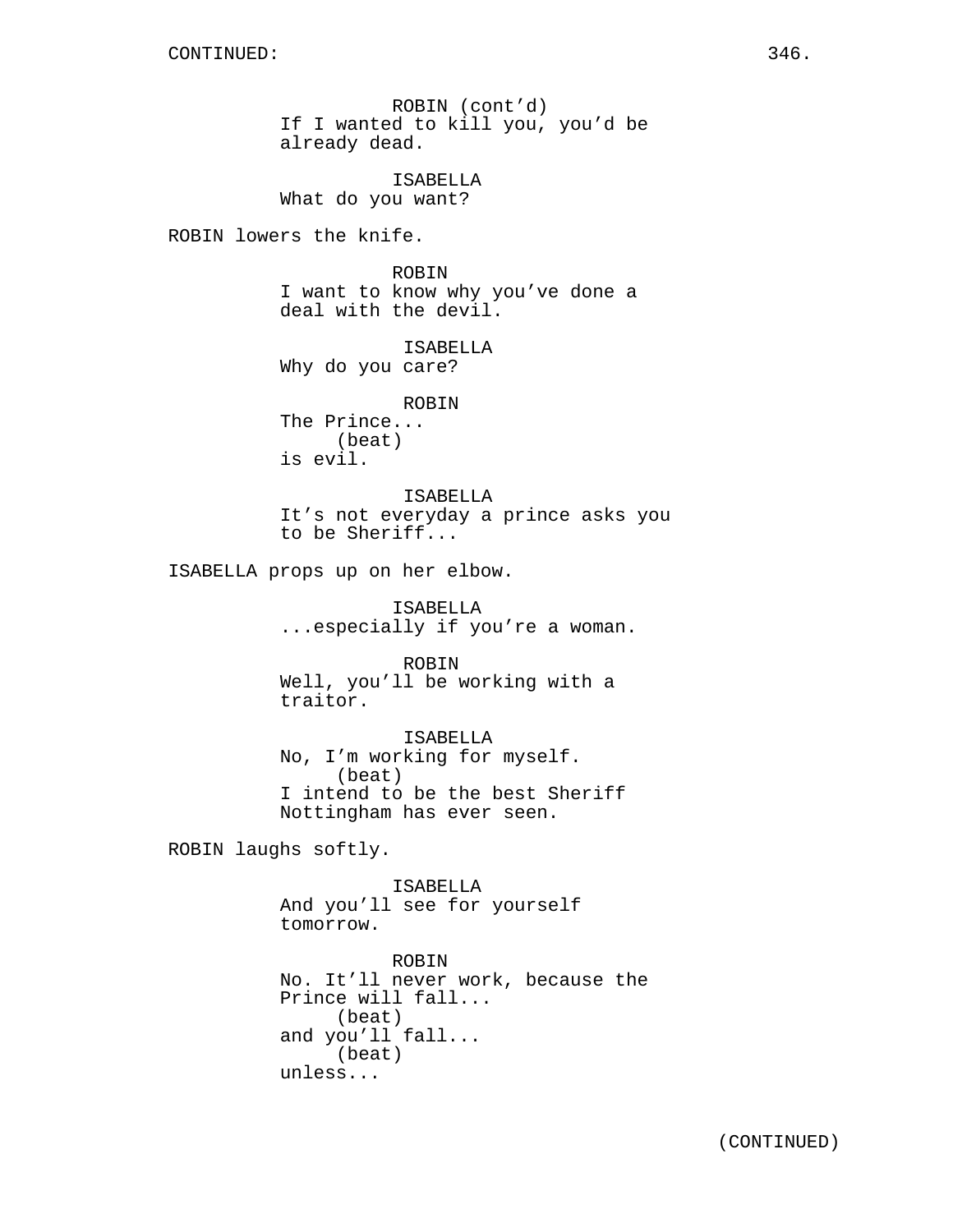ROBIN.

ISABELLA What? ROBIN Unless you work with me. (beat) Keep me in the picture, tell me the Prince's plans, (beat) ...and I'll protect you when the King returns. ISABELLA inches down to the bottom of the bed to sit next to ISABELLA

What if I don't want to be your friend?

ROBIN (sternly) Then you'll find out what it is to be my enemy.

#### ISABELLA

Hmm.

ISABELLA leans in to ROBIN's lips.

ISABELLA Are you threatening me, Robin Hood? (beat) I could destroy you whenever I choose.

ROBIN Mm. So what's stopping you?

ISABELLA yells in ROBIN's face.

ISABELLA

Guards!

ROBIN cringes at the loud voice in his ear, but doesn't back away. He slides off the bed and goes out the window, leaving ISABELLA's knife behind.

> ROBIN You think it over, Isabella. (beat) The offer's open... (beat) But not for ever.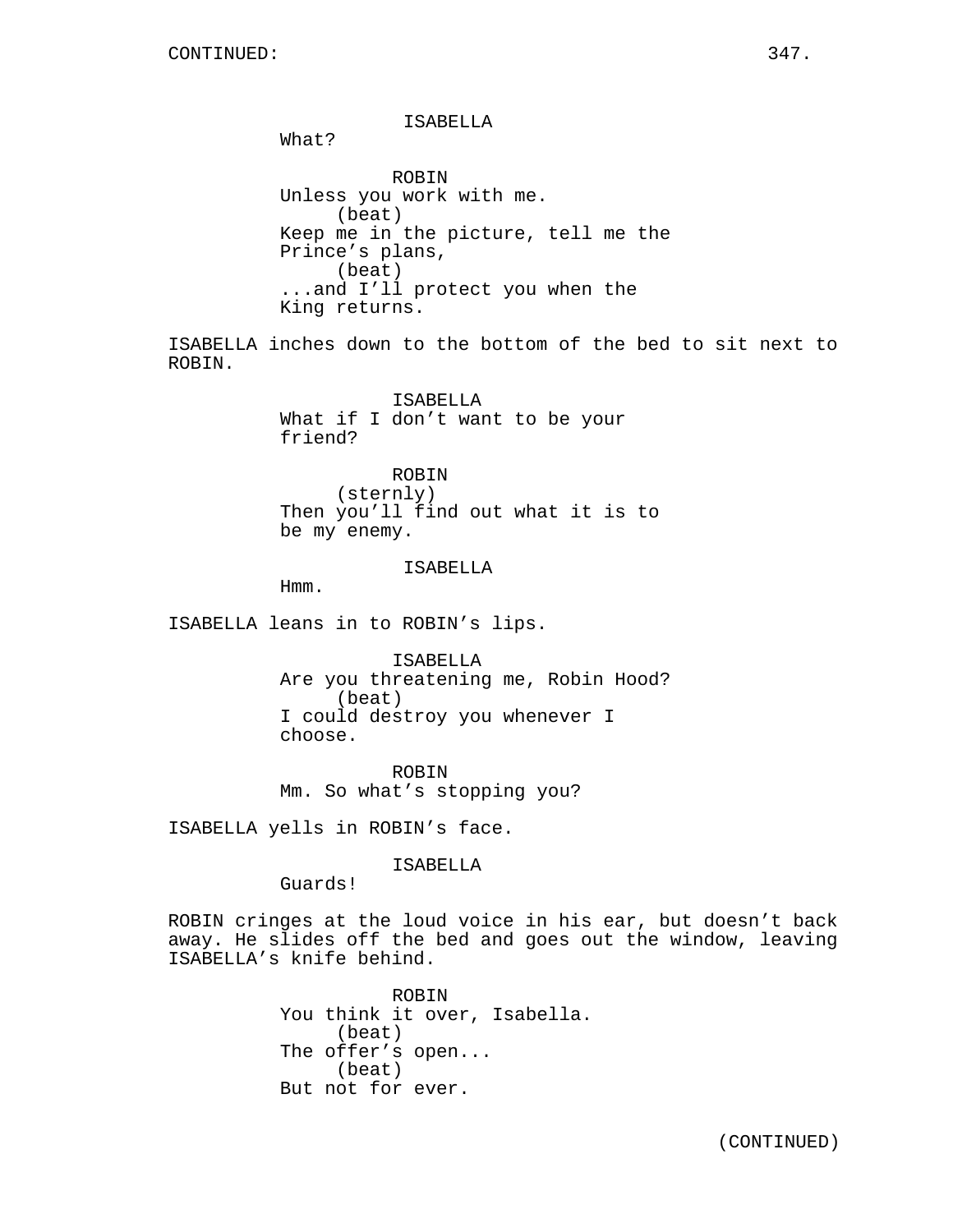her knife and goes to the window PAN TO: 245 (309) OUTSIDE WINDOW 245 ROBIN climbs down the rope suspended outside the window. PAN TO: 246 (309) INSIDE WINDOW 246 ISABELLA sees ROBIN lowering himself to the ground. The guards rush in. ISABELLA points out the window. ISABELLA It's Robin Hood! The guards do nothing. ISABELLA Well, sound the alarm! The guards run out the door. GUARD Quick! Stop him! Guard the exit! ISABELLA looks out the window, where ROBIN is still going down the rope. She puts her knife to the rope and starts sawing at it. PAN TO: 247 (309) OUTSIDE WINDOW 247 ROBIN looks up, sees what she's doing, and quickens his pace. PAN TO: 248 (309) SHERIFF'S QUARTERS 248 She cuts through the fourth and final strand and the rope snaps. PAN TO:

ROBIN goes out the window. ISABELLA slides off the bed with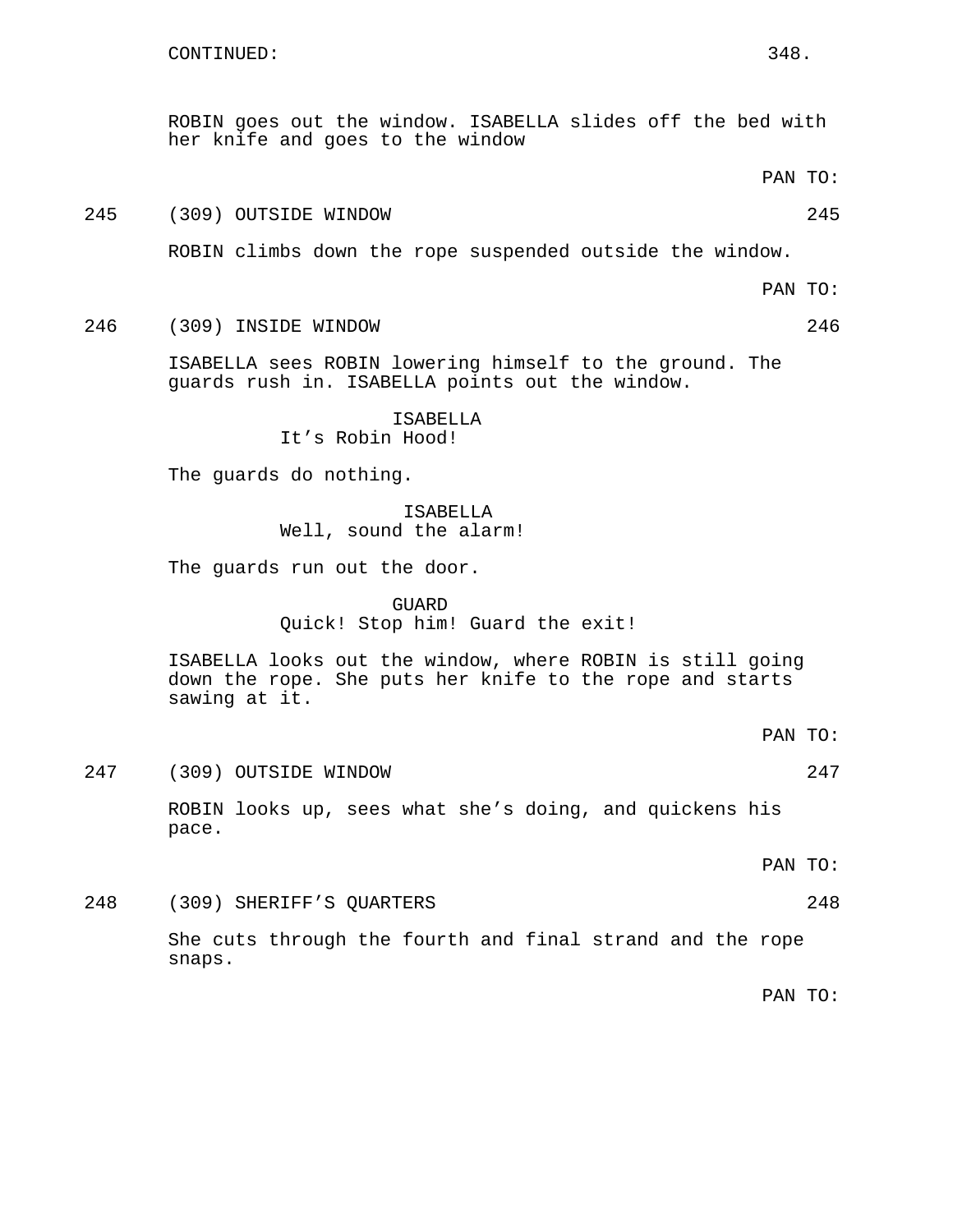249 (309) ROBIN 249

ROBIN falls with a grunt to the stone floor of the courtyard below.

The alarm bell tolls. ROBIN sits a moment, recovering from the pain, then stands and looks up at ISABELLA, perfectly fine. He chuckles defiantly at her exasperated face and saunters away.

250 (309) SHERIFF'S QUARTERS 250

ISABELLA (whisper to self) I swear...

PAN TO:

251 (309) OUTSIDE 251

Guards run out of the portcullis.

**GUARD** Find Hood! I want every corner of Nottingham searched!

The guards scatter throughout the town. After they pass, a man (named THORNTON) steps out between buildings, looking up at ISABELLA hanging out the keep's upper window.

> THORNTON Trouble, Isabella?

> > ISABELLA (VO)

Guards!

THORNTON You haven't seen anything yet.

JUMP TO:

252 DUNGEON - GISBORNE'S CELL 252

GISBORNE, is lying calmly on the floor, giving in to his depression. He is staring at his "dog tag" and thinking of everything that has happened in the last 7 months. How had everything gone so wrong.

> GISBORNE (to himself)

> > (MORE)

PAN TO: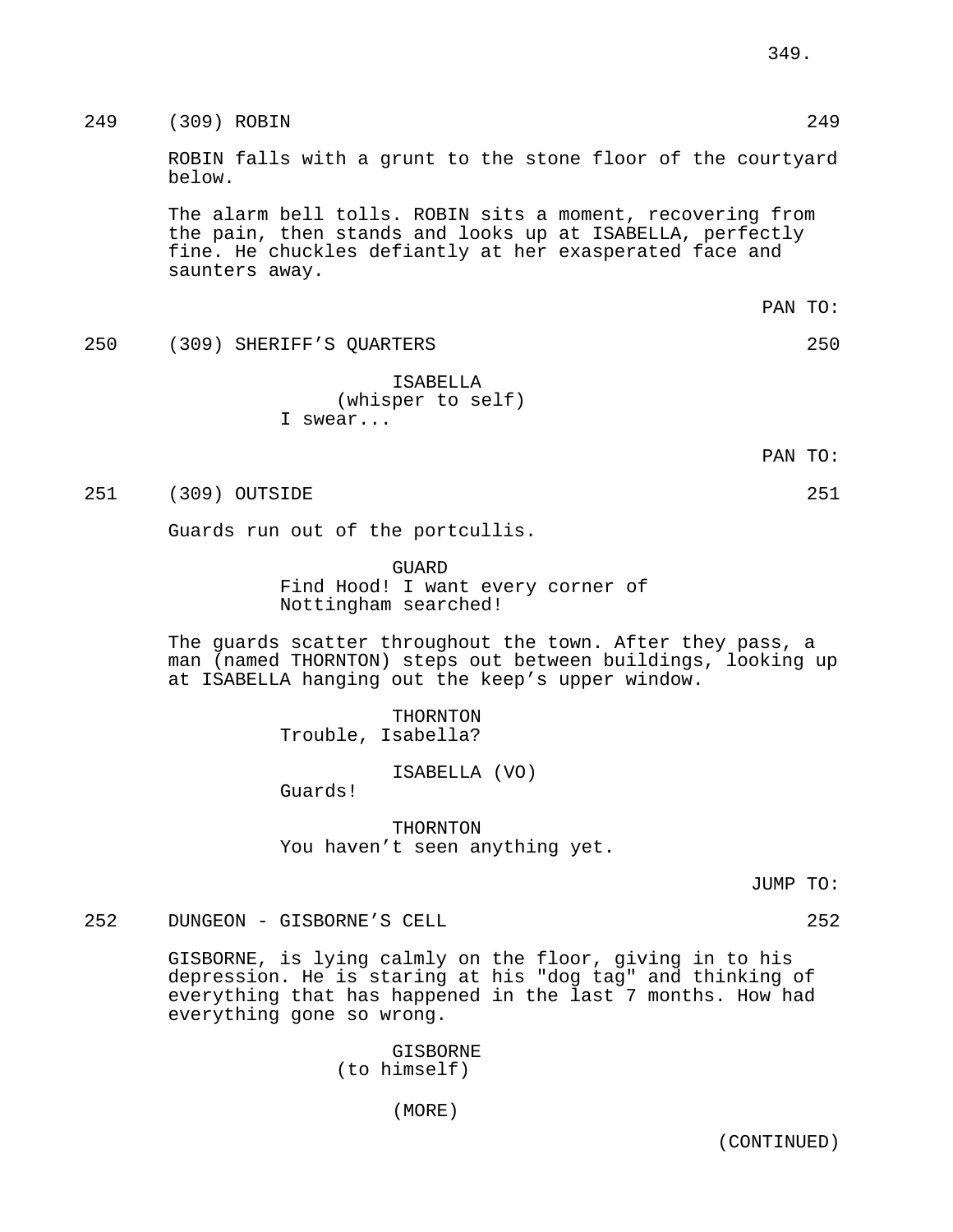GISBORNE (cont'd) Marian. Why didn't I listen to you? Things could have been so different if I'd just done as you wanted.

CUT TO:

253 (309R) NOTTINGHAM - TOWN - NEXT MORNING 253

The gang, in cloaks, walk through the town towards the castle.

> ROBIN Well, this should be interesting.

ALLAN What exactly are we doing here, again?

TUCK Robin thinks he can charm our new Sheriff into working with outlaws.

ROBIN Look, let's just see what she's made of, shall we?

They walk through the castle gate.

MUCH

Well, it's not sugar and spice and all things nice.

CONTINUE TO:

254 (309R) COURTYARD 254

At the top of the steps, ISABELLA's high-backed chair sits flanked by guards. A young lady prisoner (named MEG) stands at the bottom, a guard holding her tied hands. Around the platform, with four gallows set up ready, the townsfolk gather to watch.

> ISABELLA Meg Bennett, (beat) the Sheriff's Court has heard of your disobedience to your father... (beat) and your refusal to accept any suitors he chose for you.

MEG looks down, avoiding Isabella's eyes.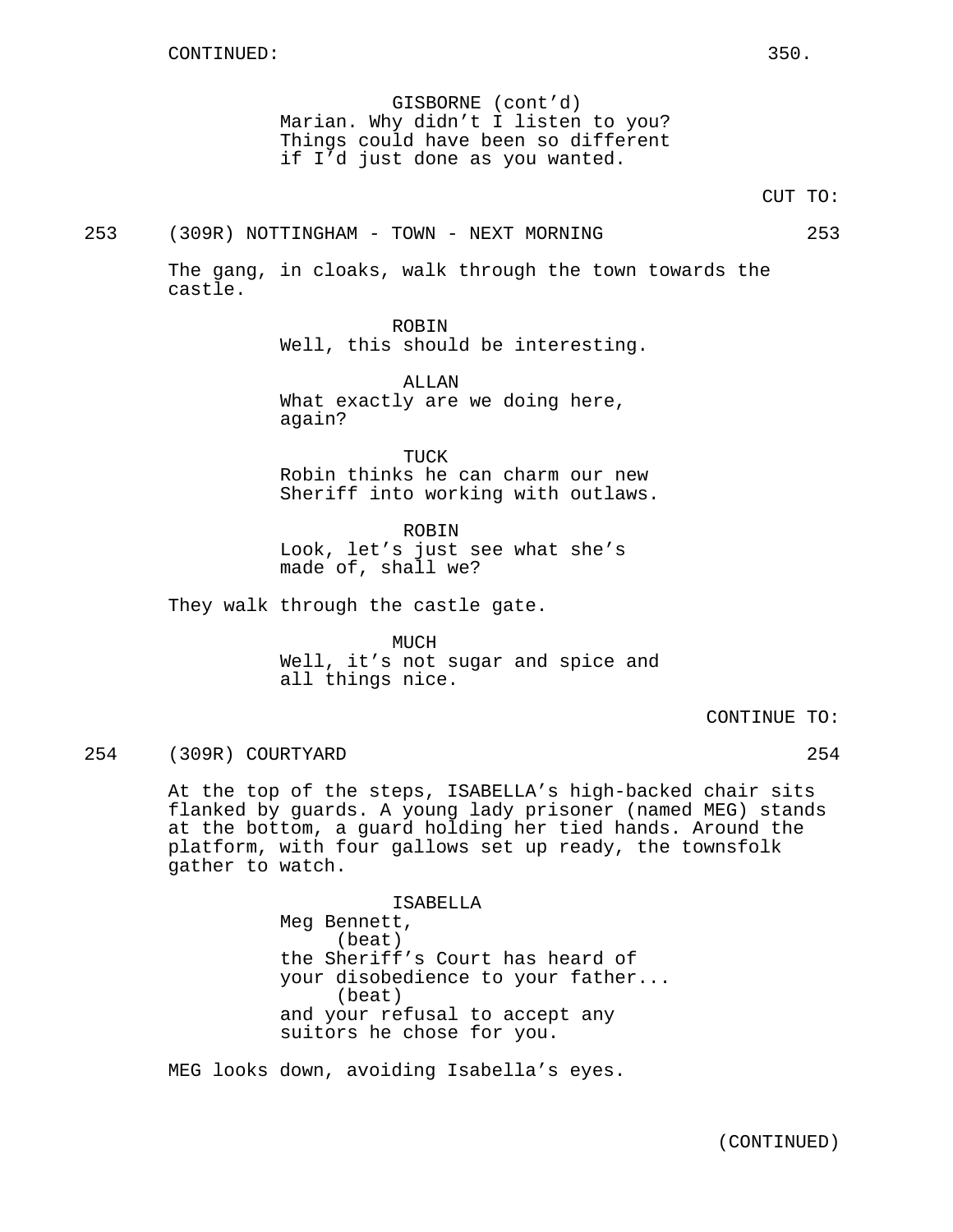MEG Lady Sheriff, one was a drunken sot, the second looked like a donkey, and the... the third was a halfwit with the brains of a tree.

The crowd chuckles. A man near the guards on the steps limps forward.

> THIRD SUITOR You little wretch!

ISABELLA holds her hand up at the man and a guard pulls him back.

ISABELLA

Please! (beat) And the fourth, you apparently bribed to go back to York with money you stole from your father.

MEG

He was a mummy's boy!

The crowd laughs again.

MEG What use is that?

ISABELLA Meg, tell the court why you acted in such a deplorable fashion.

MEG

(fiercely) Because I won't accept anyone telling me how to live my own life! I don't want to marry. Men are so... stupid!

FOCUS ON: ROBIN AND GANG. ROBIN looks around with a slight smile.

FOCUS ON: ISABELLA.

ISABELLA

Quiet!

MEG I think England would be a much better place if women were in charge.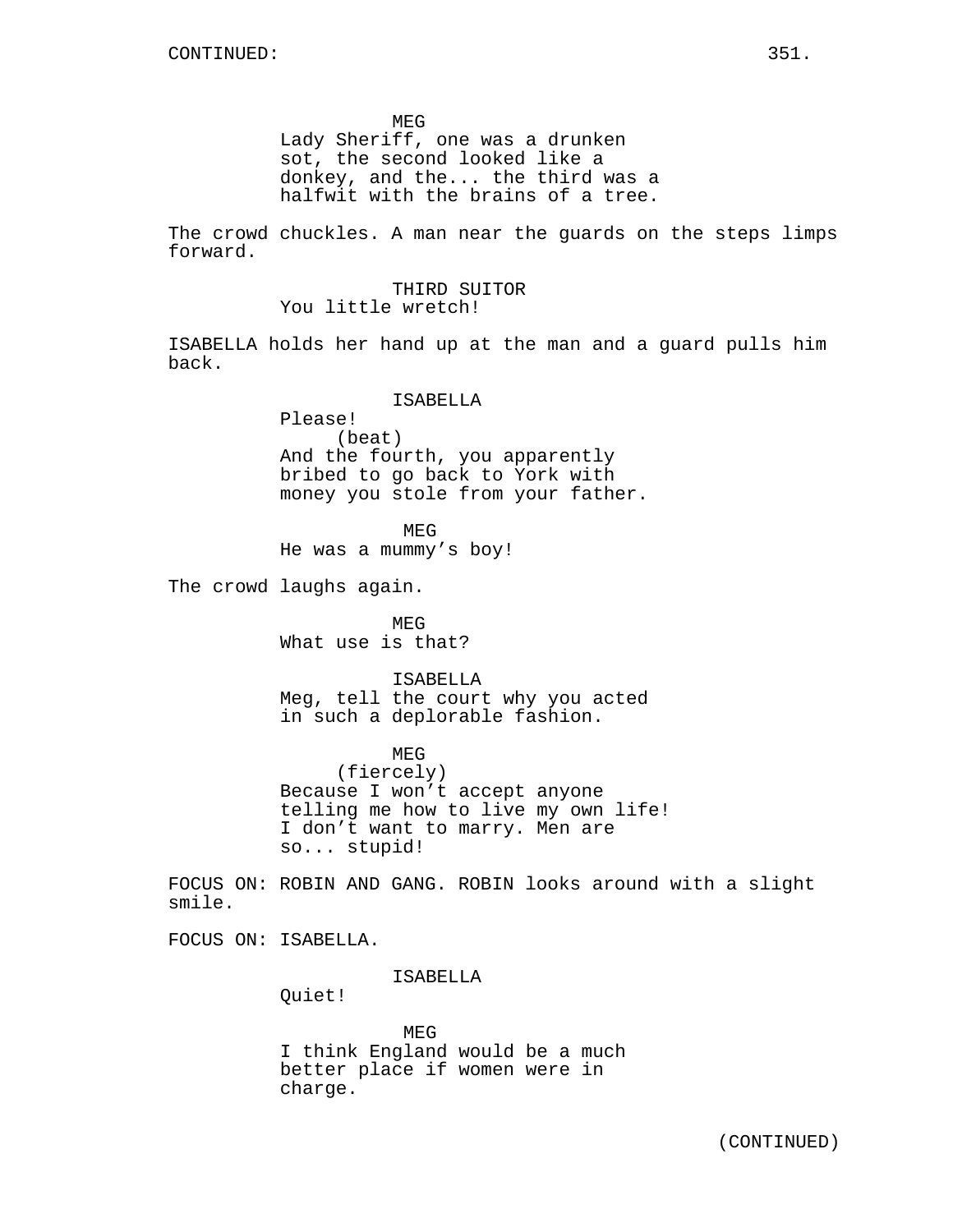FOCUS ON: ROBIN AND GANG

ALLAN (chuckle) Dream on, girl.

ROBIN looks down with a silent chuckle himself.

MUCH

Shh.

FOCUS ON: ISABELLA.

MAN IN CROWD (VO) Won't stand for that, would you?

ISABELLA

Untie her.

THIRD SUITOR

What?!

MEG

Thank you.

ISABELLA rises as MEG is untied. ISABELLA takes a step down. FOCUS ON: ROBIN AND GANG. ROBIN stares at her, dumbfounded. FOCUS ON: ISABELLA

> ISABELLA People of Nottingham. (beat) Now maybe you can see the kind of Sheriff I am. (beat) And as I've set Meg here free...

ISABELLA, with a motion, invites MEG to her side, then takes her hand.

> ISABELLA (cont'd) ...I intend to set the whole of Nottingham free!

The crowd cheer with fists in the air.

FOCUS ON: ROBIN AND GANG. The gang are silent.

FOCUS ON: ISABELLA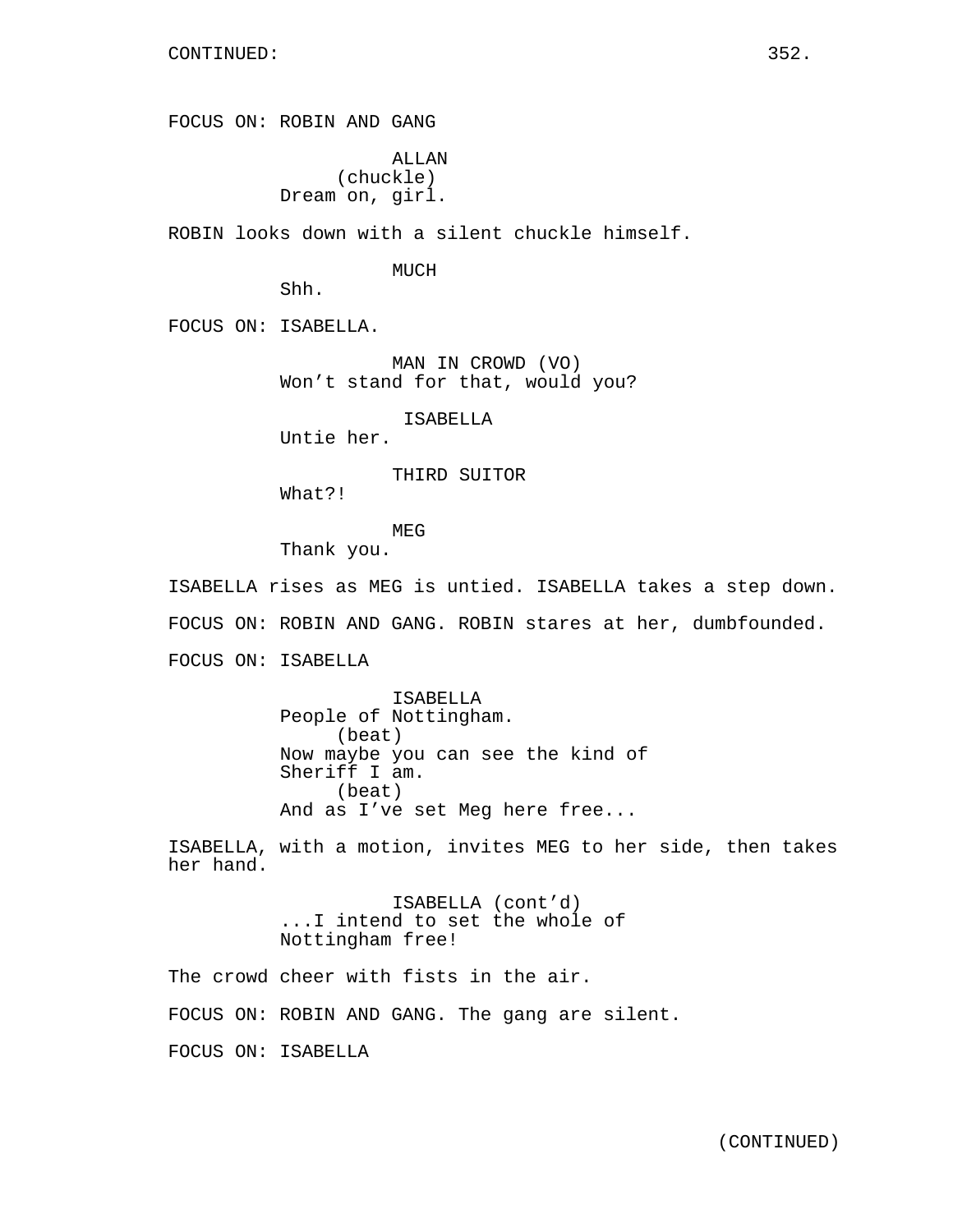ISABELLA (cont'd) To be fairer (beat) more peaceful and prosperous place for us all.

The crowd cheer again.

FOCUS ON: ROBIN AND GANG. The gang are still silent, but ROBIN looks at ISABELLA with narrowed, incredulous eyes.

FOCUS ON: ISABELLA. ISABELLA turns to MEG and leads her up the steps.

> ISABELLA (cont'd) (quietly) You are far too bright to be locked up. (beat) I think I need people like you around me.

ISABELLA stops, looks back at the crowd, then turns around to address them again.

> ISABELLA (cont'd) The last regime was brutal and corrupt. (beat) And in recognition of crimes committed against the people, (beat) my brother, (beat) Guy of Gisborne, (beat) shall be executed here on Thursday at midday.

FOCUS ON: ROBIN AND GANG. ROBIN and MUCH exchange glances as the crowd cheer. ROBIN leans into ALLAN.

> ROBIN Thursday? Doesn't give us much time.

FOCUS ON: ISABELLA. The crowd are still cheering, then naturally quiet down. THORNTON steps out from the back of the crowd, clapping slowly.

THORNTON

Bravo. (beat) (MORE)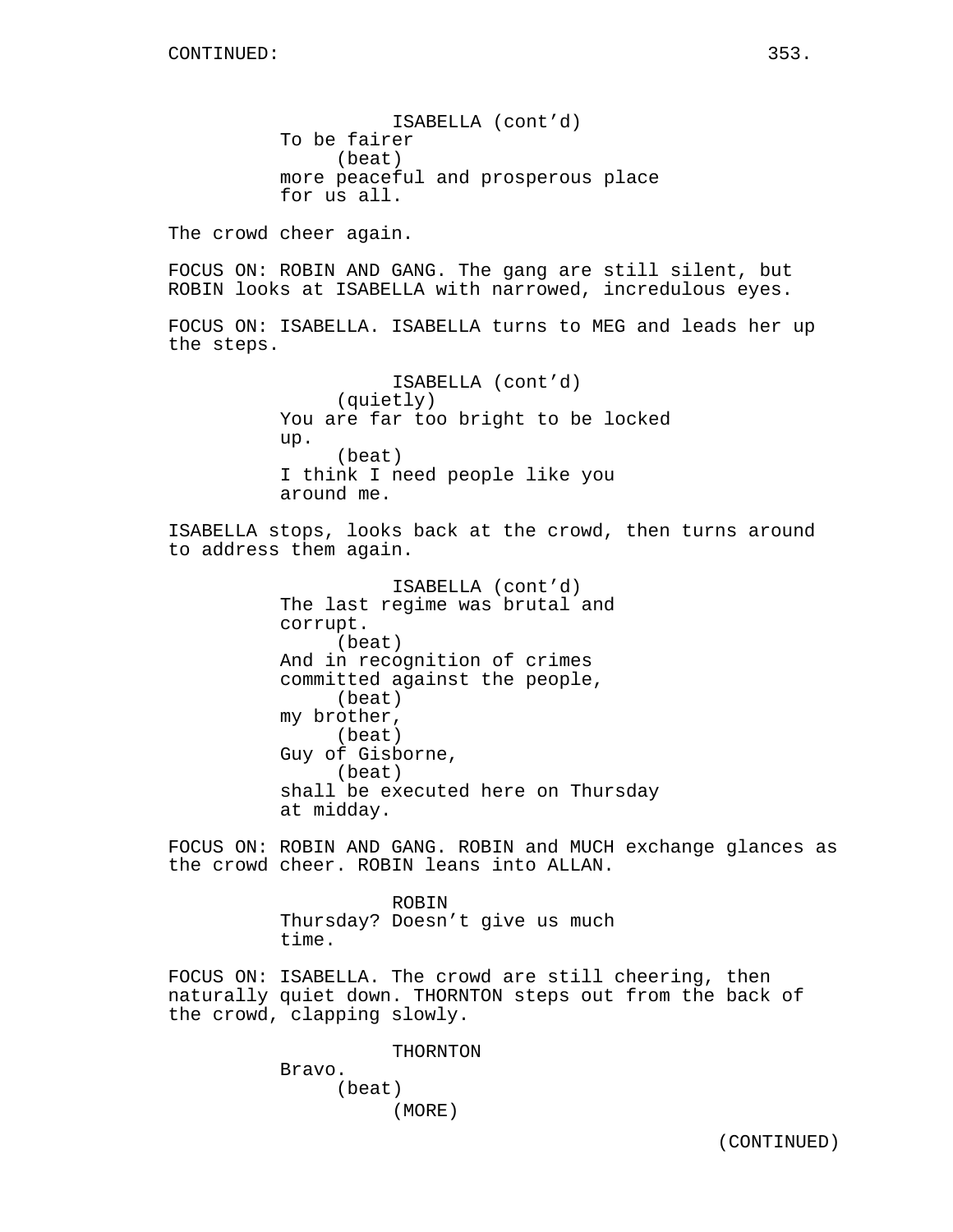THORNTON (cont'd) Isn't she marvelous?

ISABELLA stands with her hands on her hips as THORNTON comes up the steps to her, with a tall bald man, GODFREY, following in his wake.

> THORNTON (cont'd) How I've missed you. (turn to crowd) My lovely wife.

ISABELLA stiffens as THORNTON grabs her and gives her a long kiss. THORNTON pulls back as GODFREY grabs ISABELLA's shoulders, and takes her away.

> ISABELLA (quietly) Get off me.

THORNTON (address crowd) I'm your new Sheriff.

FOCUS ON: ROBIN AND GANG. LITTLE JOHN leans in to whisper something to ROBIN.

FOCUS ON: THORNTON.

THORNTON (cont'd) Thornton, at your service.

The crowd whispers amongst itself.

FOCUS ON: ROBIN AND GANG. ROBIN watches THORNTON, sizing him up.

FOCUS ON: THORNTON.

THORNTON (cont'd) I'm sure you'll understand that my wife now has me to care for, leaving me (hold arms out) to care for you. (beat) Rest assured you are in firm and capable hands. (beat, bow head) Now, if you'll excuse me, (beat) the little wife and I have some catching up to do.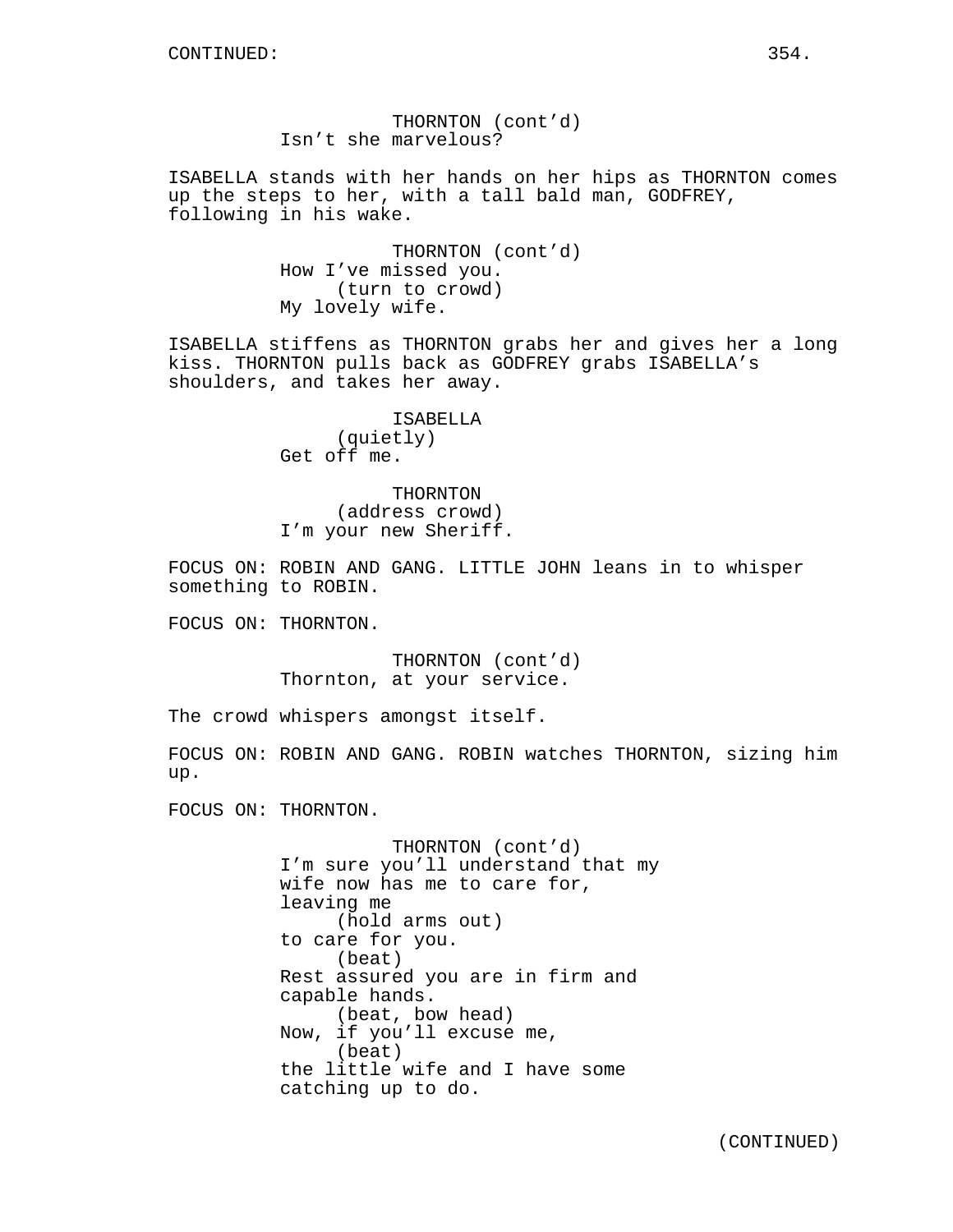THORNTON smiles, then turns to follow ISABELLA.

FOCUS ON: ROBIN AND GANG.

ROBIN (to Much) There'll be no deal with Thornton.

FOCUS ON: THORNTON. MEG looks around before following THORNTON inside.

FOCUS ON: ROBIN AND GANG.

LITTLE JOHN We should get going, Robin. The villagers will be expecting a food drop.

ROBIN

I know. You go. (thinking quickly) I need to stay here and find out his next move.

**MUCH** Fine. I'm staying, too.

ALLAN No. It's all right, Much. You go. I'll stay.

ROBIN (to Much) Go on.

MUCH nods once and leaves. MUCH is a little jealous of how much ALLAN seems to have taken his place with Robin.

ROBIN and ALLAN look at each other, wondering what will happen next.

JUMP TO:

255 SHERIFF'S QUARTERS 255

GODFREY throws ISABELLA into the room.

ISABELLA

Ow!

THORNTON You ran away! You deserted me!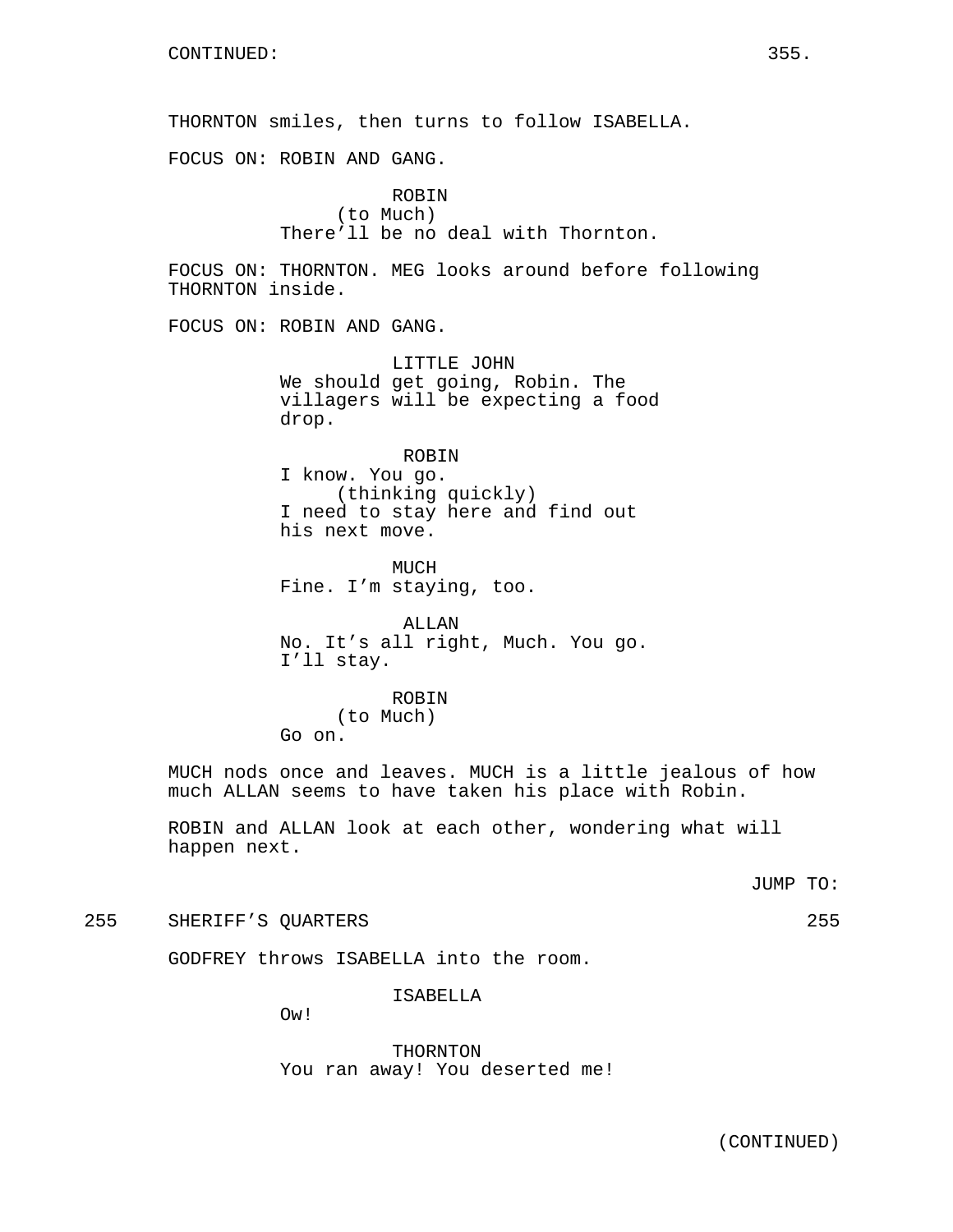ISABELLA runs from him, turning over a table, whose items clatter to the floor.

# ISABELLA

No!

She stands behind the overturned table as MEG comes in the door.

#### THORNTON

But I loved you, cared for you.

ISABELLA runs to another table on the other side of the room. THORNTON calmly walks towards her.

> THORNTON (cont'd) We were so happy together.

ISABELLA How can you say that?

ISABELLA picks up a knife from the table and swings it at THORNTON, who stops. She slowly advances and he retreats a step, then suddenly grabs her hand and pulls her into him.

ISABELLA

Ow!

MEG

Guards!

ISABELLA

No!

MEG Guards! Take him! He's attacking your Sheriff !

MEG runs at THORNTON. Two guards from another entrance come in and pull THORNTON off ISABELLA.

> GUARD That's enough! Let her go!

ISABELLA turns and holds the knife out at THORNTON again. More guards come in the main door and flank GODFREY.

> ISABELLA Take him to the dungeons!

THORNTON (loudly) Do you want Prince John to know he has a criminal for a Sheriff?!

(CONTINUED)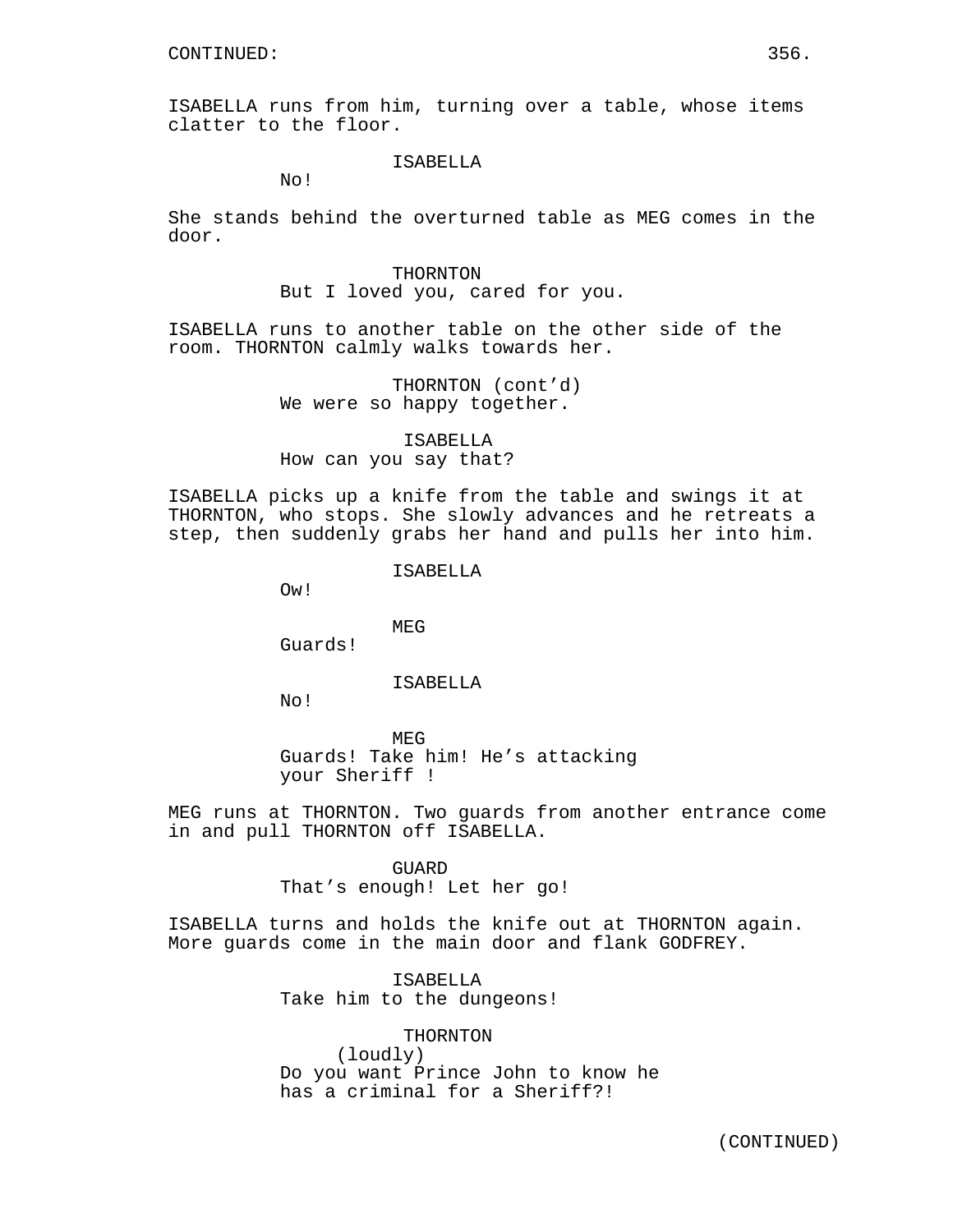ISABELLA He appointed me. He trusts me.

THORNTON You abandoned your husband, (beat) broke man's law and God's! (beat) Now my men will ride to him at nightfall if they receive no word of my safety.

ISABELLA's face falls and her knife lowers a bit.

THORNTON Release me, or it's over.

ISABELLA stands still. MEG is in disbelief. All is quiet for a few moments.

> ISABELLA (quietly) Let him go.

The guards release THORNTON. THORNTON stares a moment, sighs deeply, then takes the knife. ISABELLA has tears in her eyes. He grabs her face, making her mouth pucker.

> THORNTON (quietly) And now it's time I taught you some respect.

THORNTON turns her around and pushes her forward. MEG steps between them.

> MEG Stop it! Please! If you promise not to hurt her... I can make you rich.

THORNTON Away with her!

MEG

It's true. I know where gold coins are buried, handfuls and handfuls.

THORNTON

(stop) Where?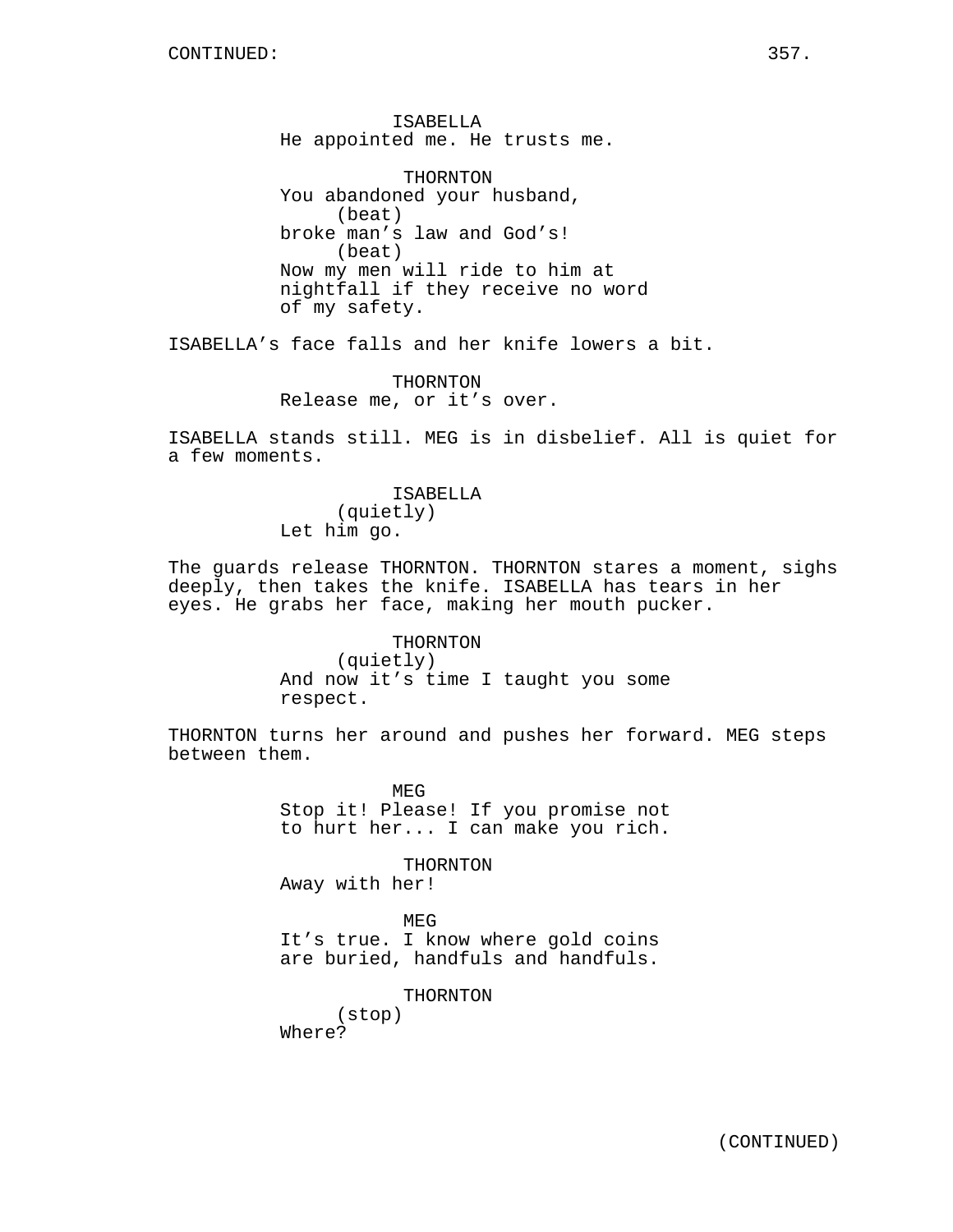MEG There's a mound. MEG looks back at ISABELLA and guards. MEG Near Dead Man's Crossing in the forest. ISABELLA I think I know it. THORNTON holds the knife at MEG. THORNTON If you've told a lie, it'll be your last. (to guard) Lock her up. ISABELLA (to Meg) Listen, I won't rest until you're free. THORNTON Ahh, look at them, boys. The ladies are getting a little emotional. The guards and THORNTON laugh. THORNTON grabs ISABELLA's arm and pulls her away. ISABELLA (to Meg) You stay strong. The guards pull MEG in the opposite direction. MEG struggles. MEG Get off me!

CUT TO:

256 (309R) "THE TRIP TO JERUSALEM" INN - EXTERIOR 256

ROBIN and ALLAN walk around to the front of the inn, each with a tall, earthenware cup in hand.

> ROBIN Thornton's dangerous.

(CONTINUED)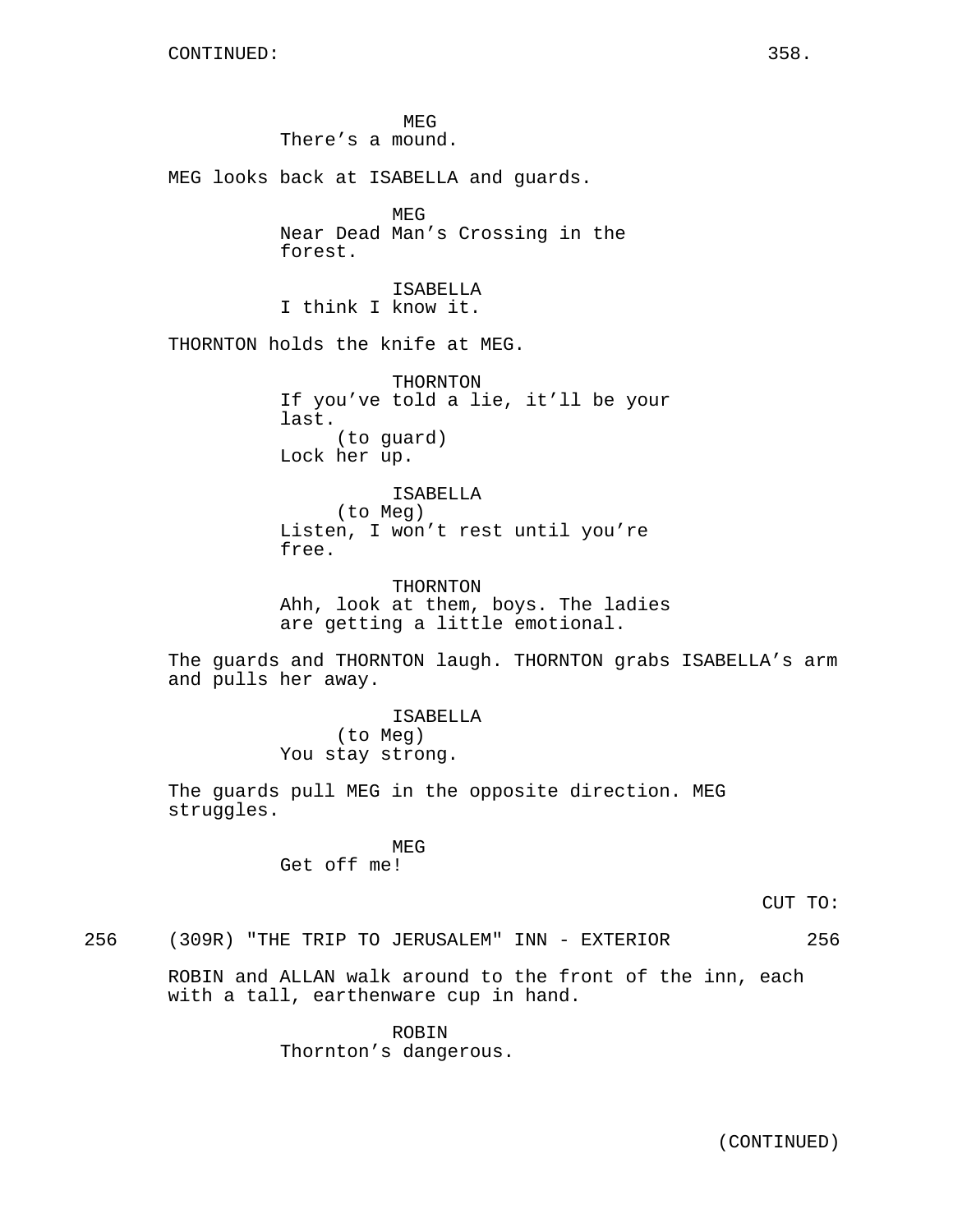ALLAN For Isabella, maybe.

ROBIN sits on a bench alongside an empty table.

ROBIN No, for Nottingham and for everyone.

ROBIN sets down his cup as ALLAN does the same and sits next to him.

> ALLAN Oh, and Isabella's an angel?

ROBIN I just think we can work together with her, unlike him.

ALLAN

Really?

ROBIN I'm not wrong!

ALLAN Can't you see?

ROBIN

See what?

ALLAN See her for what she really is?

ROBIN briefly puts the heel of his hand to his forehead.

ROBIN Why are you so angry with me?

ALLAN

Sorry. It's just after everything she's done to you, and Guy, I...

ROBIN hears a horse neighing. He motions ALLAN to be quiet. He sees a coach coming down the street with THORNTON and ISABELLA inside. ROBIN's jaw drops as he watches it pass. He exhales sharply.

> ROBIN We should probably go.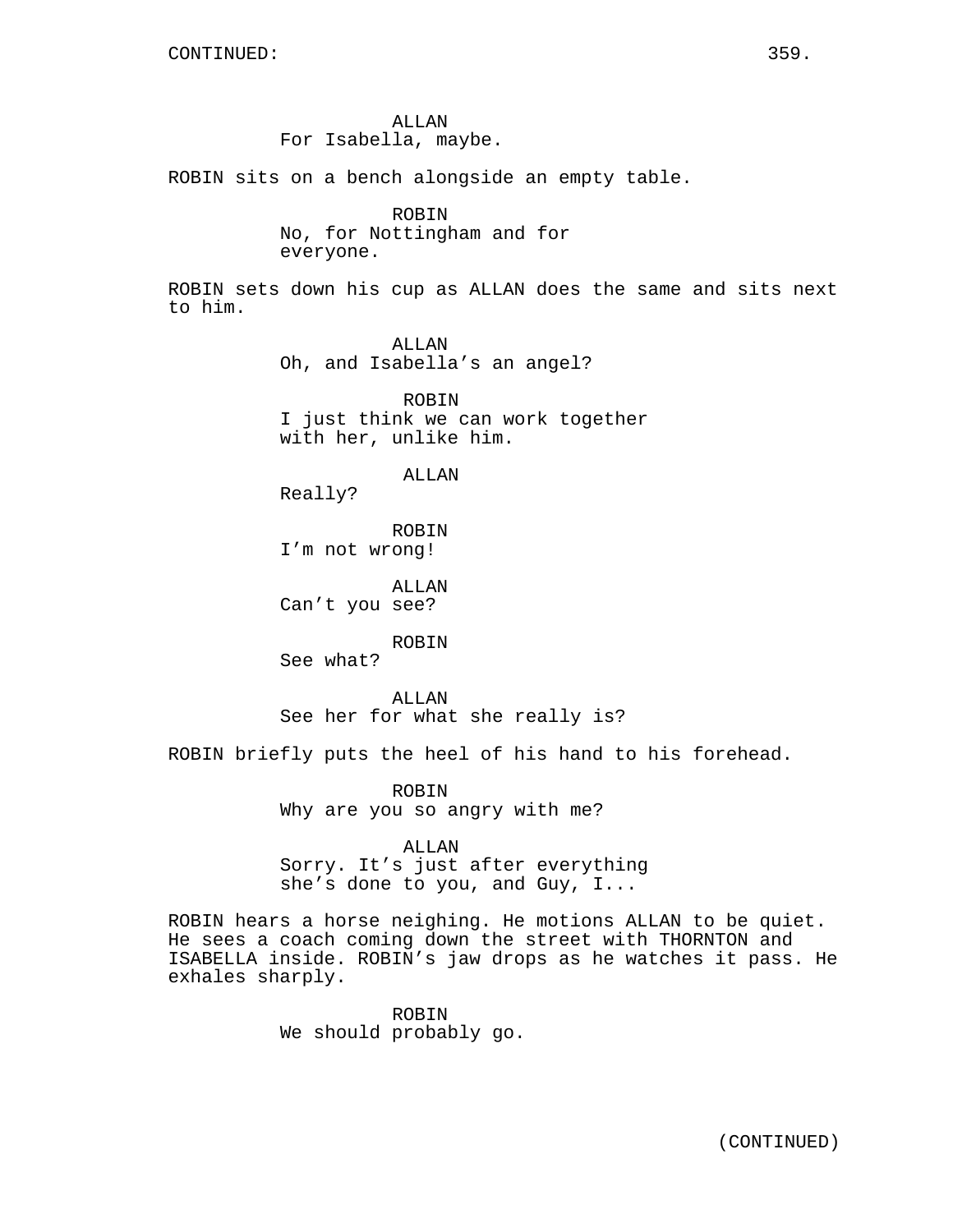ALLAN (sarcastically) Of course.

ROBIN looks at him.

ROBIN What's that supposed to mean?

ALLAN I just think we should be getting Guy out and not...

ROBIN stands up and leaves. ALLAN follows.

CUT TO:

257 (309R) CASTLE - DUNGEONS 257

The guards put MEG in a cell next to GISBORNE. GISBORNE is lying calmly on the floor, giving in to his depression. He is staring at his "dog tag".

> MEG Get off me! Let go! Ah! Don't!

MEG screams as the guard puts shackles on her wrists. GISBORNE coolly looks over. The guards leave.

> MEG (cont'd) I'll make you pay for this, you rancid brutes!

The cell door closes.

MEG (cont'd)

Oh!

(disgustedly) Men. If I had my way, they'd all disappear in a puff of smoke and the world would be a happier place.

MEG sighs, then sees GISBORNE.

MEG (cont'd) What are you staring at?

GISBORNE merely turns his head to the wall away from her.

MEG (cont'd)

I know you.

GISBORNE looks at her again. MEG goes to the bars separating them.

(CONTINUED)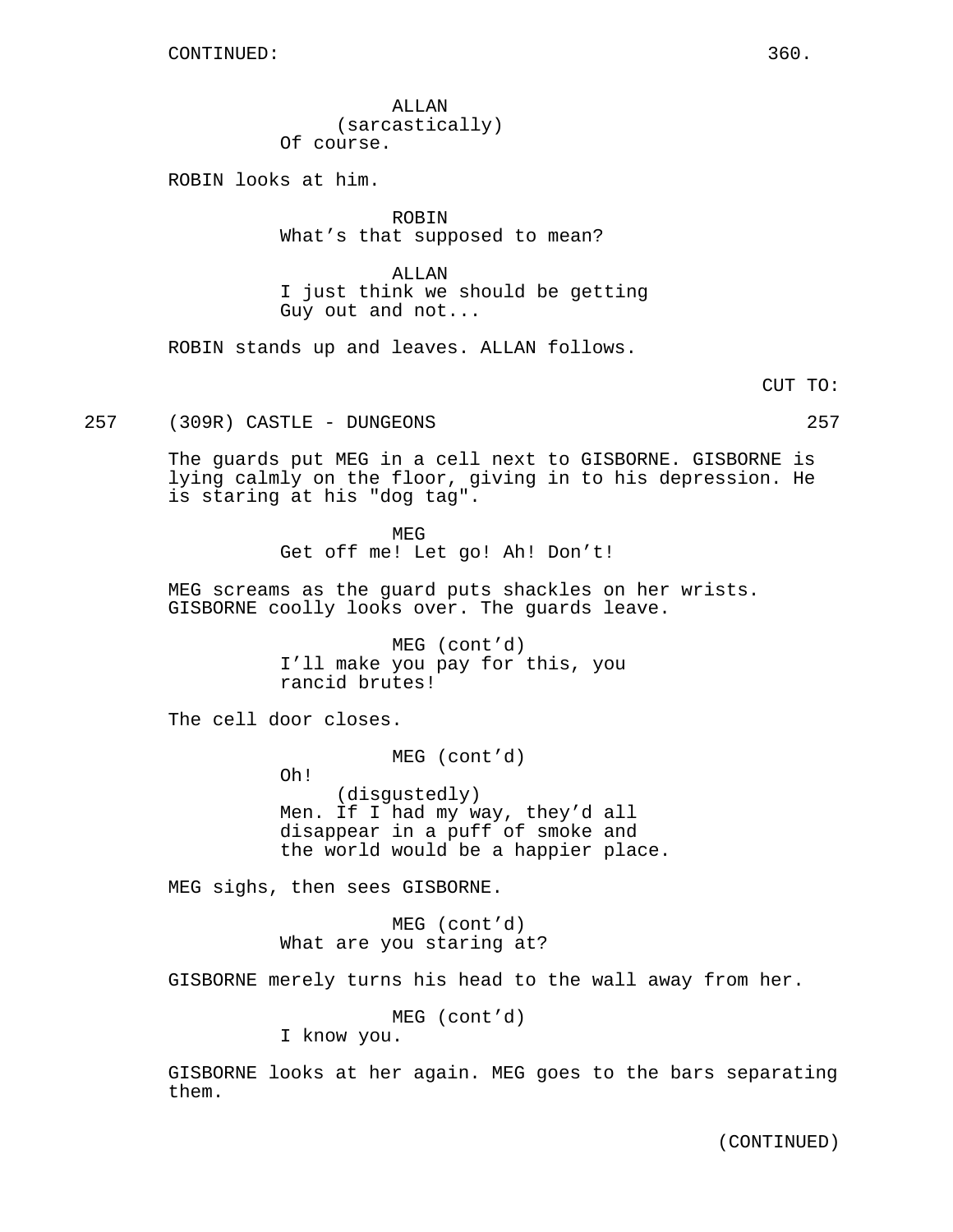MEG (cont'd) You're him, aren't you? (beat) Isabella's brother? (beat)(smugly) She's a friend of mine. GISBORNE Not that close, obviously. MEG Her nasty husband did this to me, clever. GISBORNE Thornton? (chuckle) Is he here? GISBORNE chuckles again. MEG She's terrified of him. GISBORNE Well, she shouldn't have run off and left him then, should she? MEG You always were a bit pleased with yourself. GISBORNE eyes her. MEG (a bit dreamily) I saw you once... (beat) the man in black on his black horse, (beat) the big "I am." (beat) Look at you now (beat) dirty (beat) and miserable... (beat) and small. (beat) And now you're going to be executed.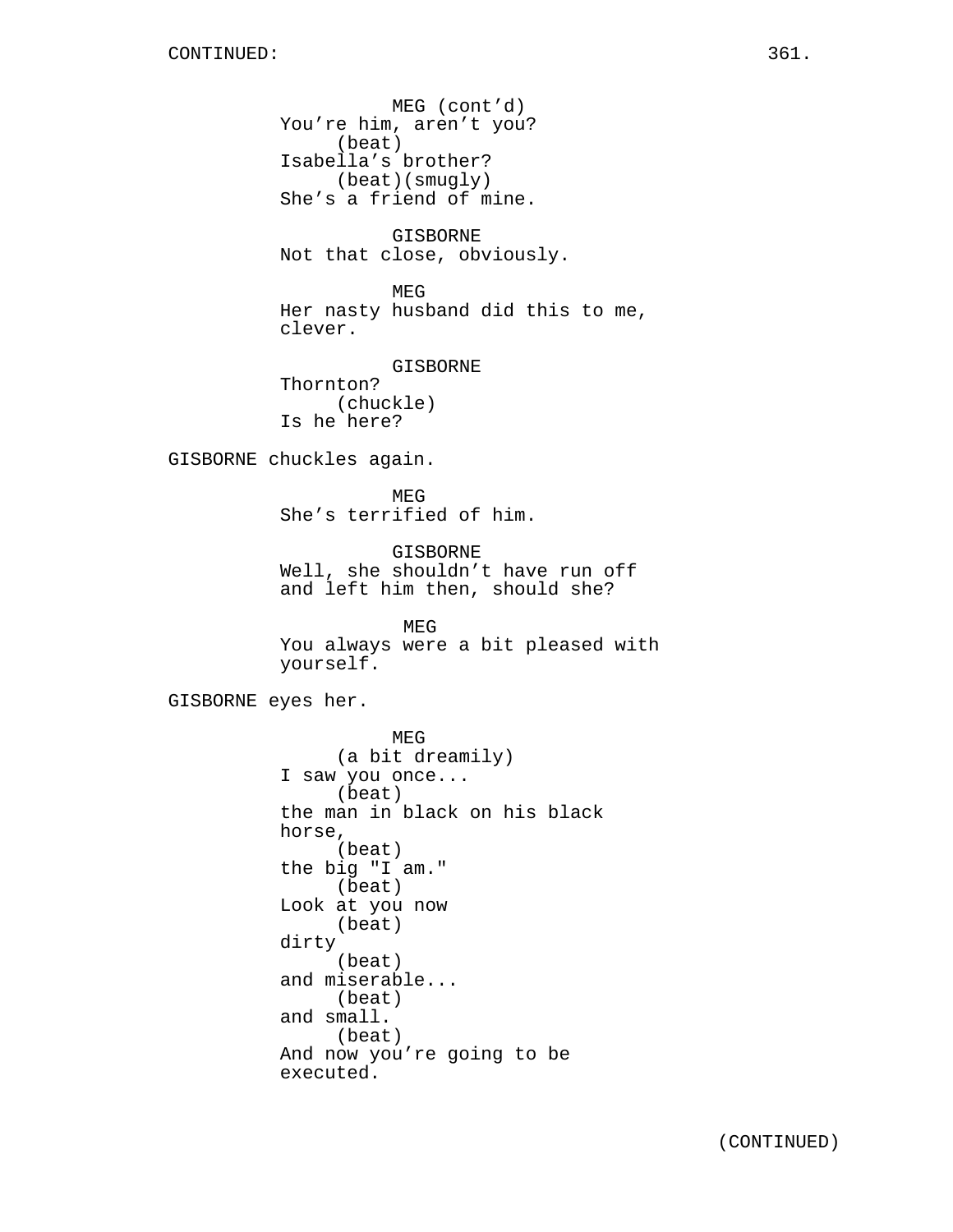GISBORNE (look sharply at Meg) By the look of it, you might not be far behind.

Momentary pause. MEG looks at him.

MEG I hope you go to hell!

MEG turns away and sits against the wall. GISBORNE mutters line quietly to himself.

> GISBORNE I'm already there.

GISBORNE turns his head back to the wall.

JUMP TO:

## 258 (309R) SHERWOOD FOREST - NEAR DEAD MAN'S CROSSING 258

ISABELLA leads THORNTON and GODFREY through the forest. She breaks through a large and tough cobweb and falls through it. THORNTON laughs. ISABELLA gets up and walks through the thick undergrowth. Then she stops.

ISABELLA

This is it.

THORNTON grabs her arm, takes a spade from GODFREY and hands it to her.

> THORNTON Get going then.

ISABELLA looks at the spade in disbelief.

ISABELLA You expect me to...

THORNTON (interrupt quietly, intensely) Don't you understand?

ISABELLA puts on a blank face, staring past him.

THORNTON (cont'd) Every time you cross me, (beat) ...every little word or action, you make it worse for yourself when I get you on my own in a small, dark room.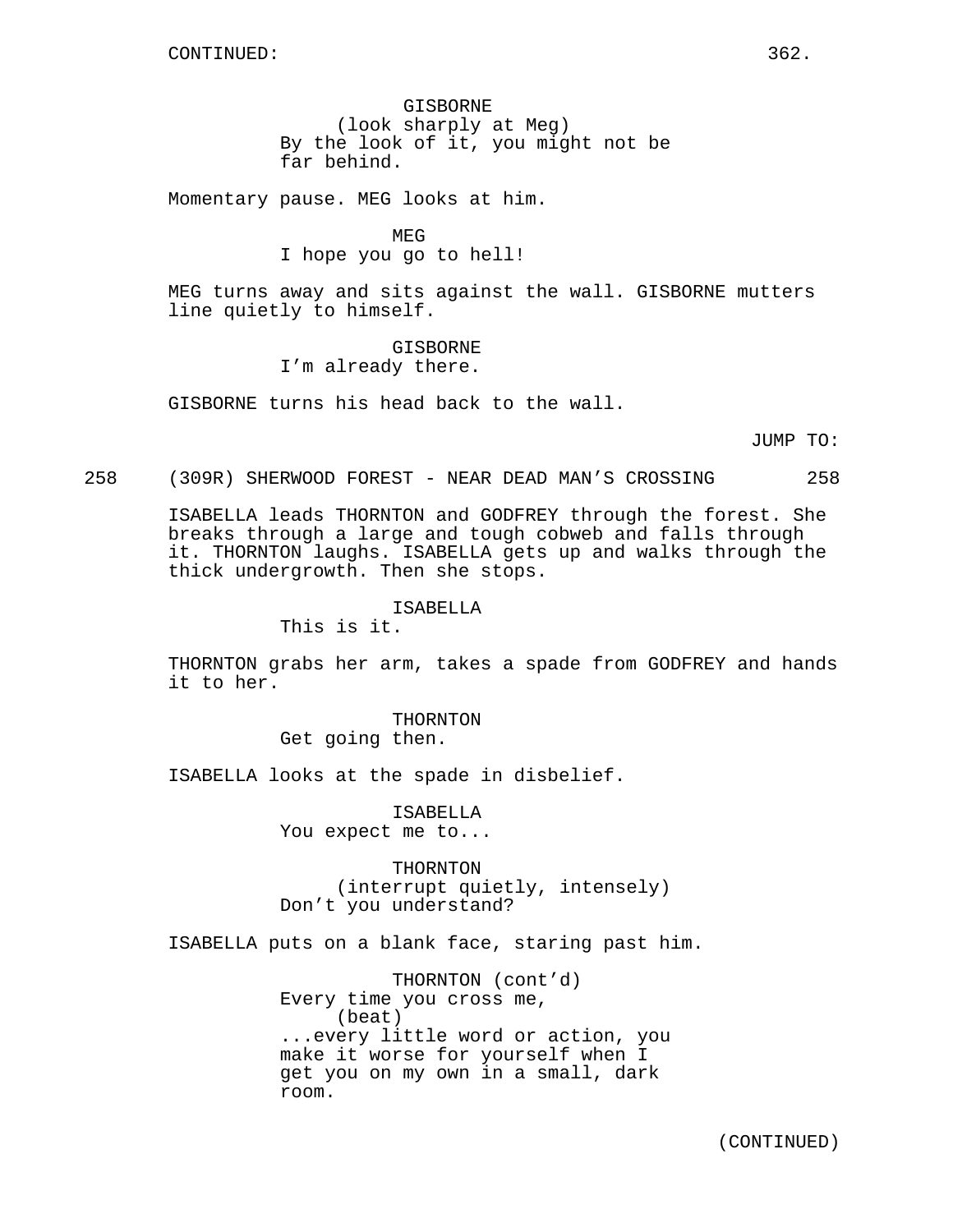(beat, feign a sweet smile) Now go on. (beat) Prove you love me. (beat) Get digging!

ISABELLA turns, walks to a spot and steps on the spade. THORNTON takes a drink of water from a flask, sloshes it in his mouth, then spits it out.

> THORNTON (cont'd) If this is a wild goose chase, I'll kill that girl.

ISABELLA hears coins rattle. She sticks the spade in the ground beside her, staring at the tall mound. She digs by hand in its side, then reaches in as far as she can. THORNTON goes to her. ISABELLA holds up a coin.

### ISABELLA

Look.

#### THORNTON

Let me see.

THORNTON pulls her out of the way. GODFREY holds ISABELLA and THORNTON reaches in where she was digging with her fingers and pulls out a handful of earth. He brushes the dirt off his palm, picks out a coin and bites it.

> THORNTON (to two guards) You, get some more men. You, what are you waiting for?

THORNTON smiles as the second guard steps forward.

THORNTON (cont'd) Get digging!

The guard politely waits for ISABELLA to step aside.

FOCUS ON: Guard as he leaves. THORNTON continues shouting orders as guard leaves.

> THORNTON (VO) Well, come on! Get on with it!

The guard passes ALLAN and ROBIN hiding in the brush.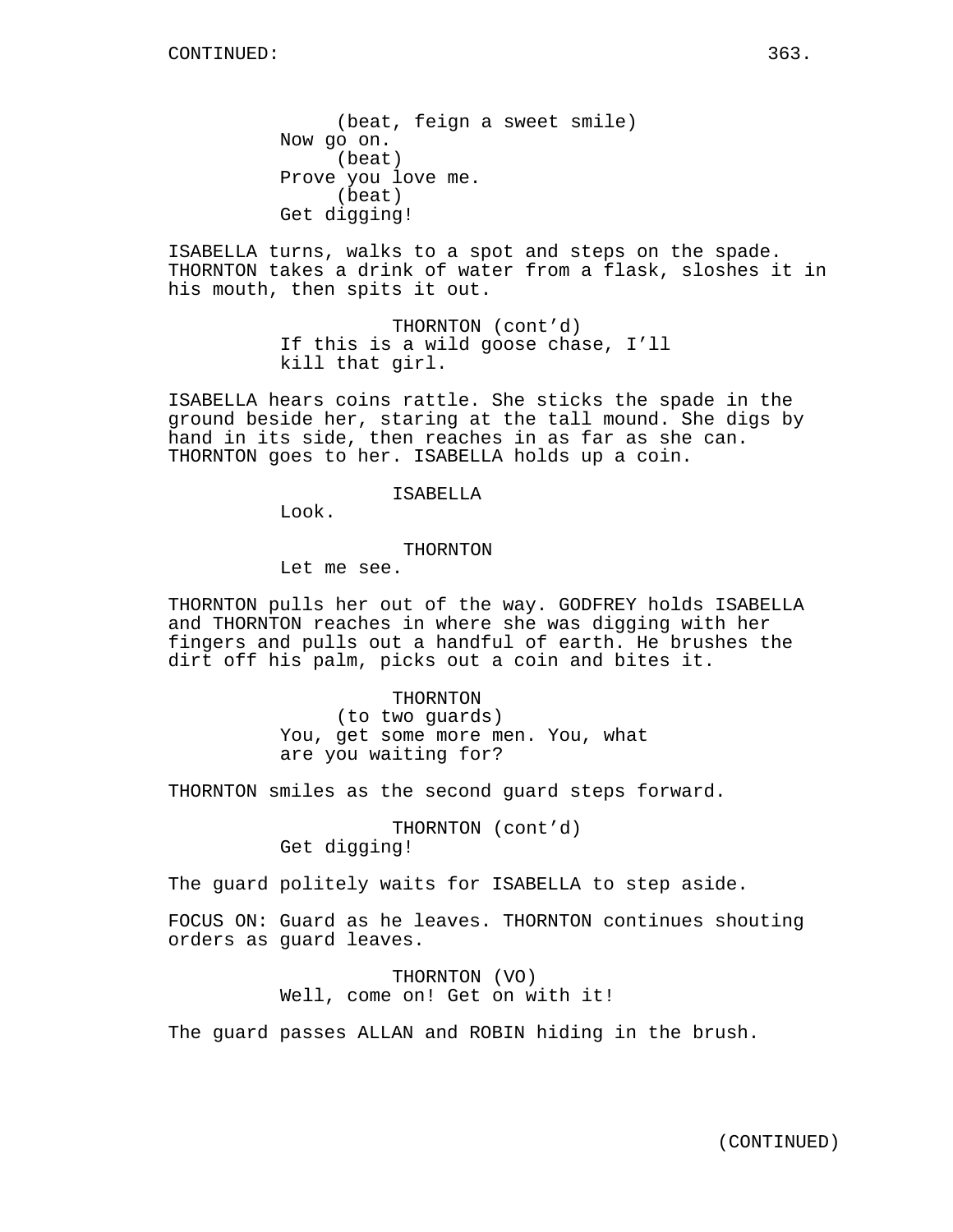THORNTON (VO) (cont'd) Not... no, no, no! Not there, you idiot!

FOCUS ON: ROBIN AND ALLAN.

ALLAN He really is a pig, isn't he?

ROBIN Yep. At last there's something you and Isabella agree on.

ALLAN is silent, thinking. THORNTON still barking orders.

THORNTON (VO) Right, you lot! I want the treasure out of here by nightfall.

ROBIN, hearing THORNTON's words, realizes he needs to get a plan in action.

ROBIN

I'd best get the others.

ROBIN stands up and takes a step behind ALLAN, then stops and looks to THORNTON again.

> THORNTON (VO) ...get with it! And the rest of you, start moving the gold to here.

ROBIN leaves as THORNTON continues ordering around the guards.

CUT TO:

259 (309) NOTTINGHAM - CASTLE - DUNGEONS 259

MEG pulls repeatedly on her chain, shrieking with frustration, trying to break it. GISBORNE is annoyed with the noise and her persistence.

> GISBORNE Just... leave it, will you?

MEG Well, it hurts!

GISBORNE sits against the wall, his hands on his head. He takes them down.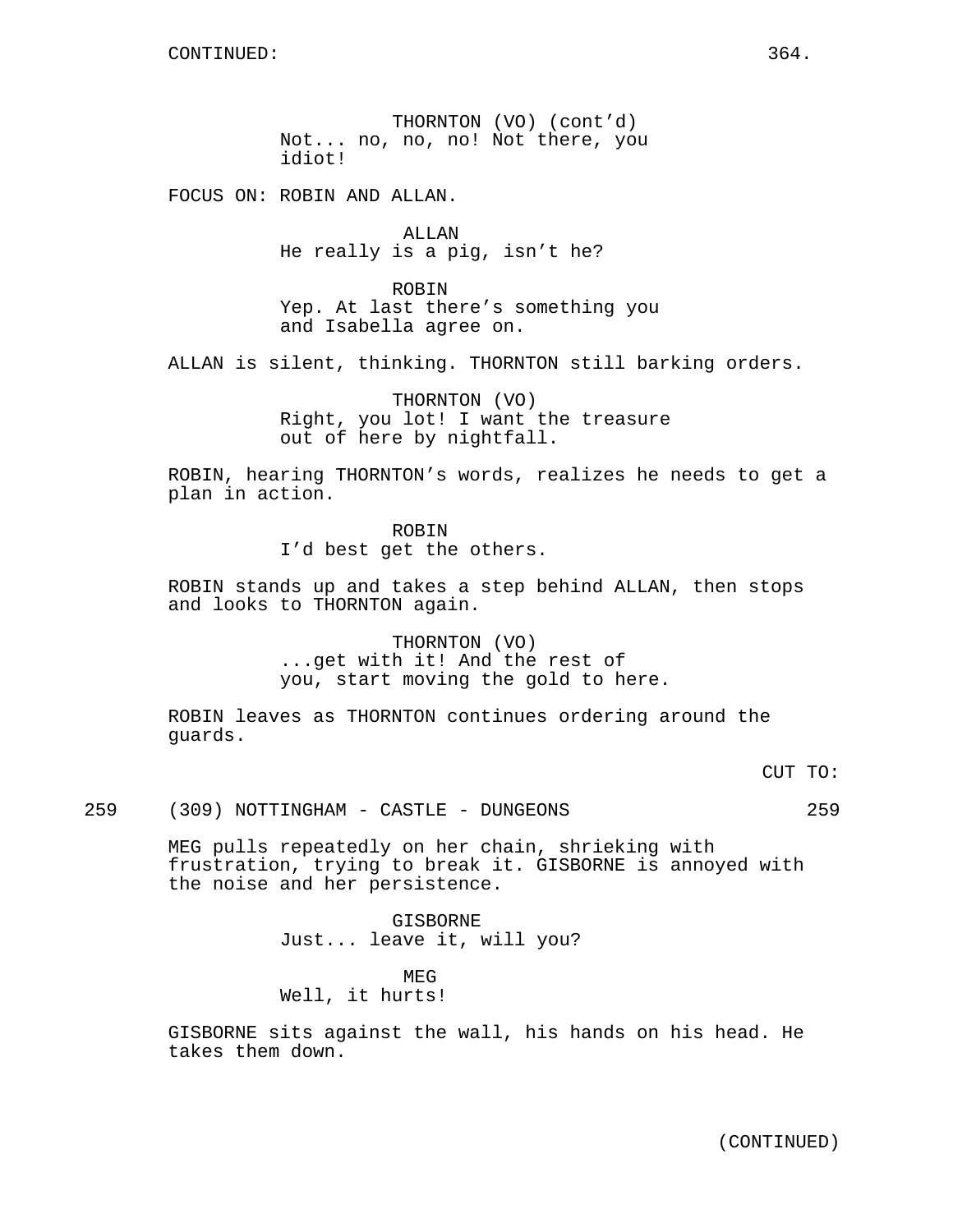GISBORNE That's why they do it. Deal with it. MEG sits against the wall, flustered. MEG I'm thirsty. GISBORNE Well then save your breath and stop whining. MEG Nasty piece of work you are, aren't you? No wonder Isabella wants you dead. GISBORNE remains silent. MEG (cont'd) What did you do to her anyway? GISBORNE looks up at the ceiling. GISBORNE Oh, give me strength. (beat) It's almost worth dying to be spared your endless chatter. MEG Oh, come on. You're here, I'm here. (beat) What else are we going to do? GISBORNE (silent a moment) I found her a husband. (beat) That's what I did. (look away) Good price, too. MEG You sold her? Your own sister? GISBORNE It was her best chance in life. It's not my fault she went and made a mess of it.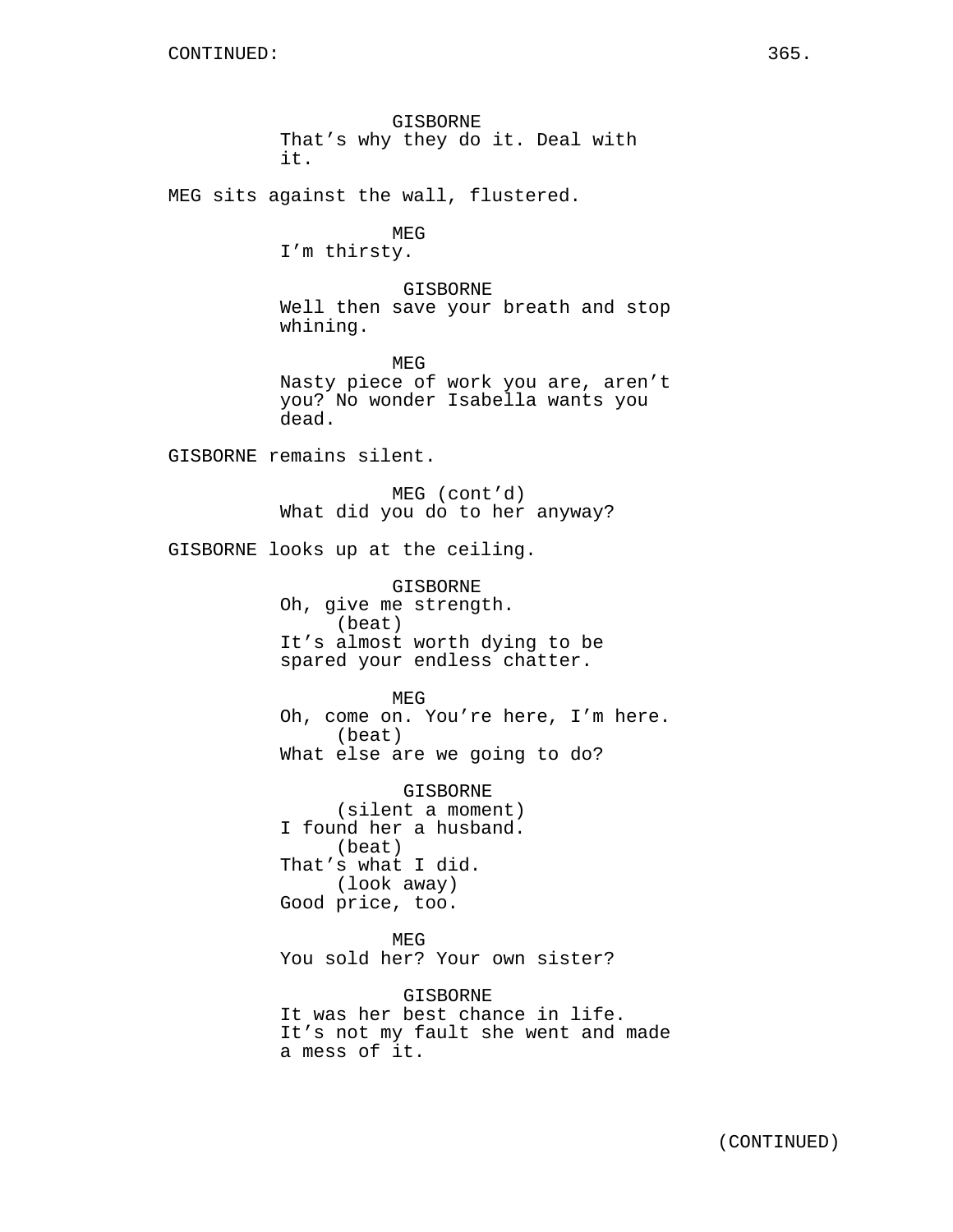MEG Well, of course, it is! All of it! You sold her to a monster! GISBORNE (quietly) You stupid girl. (beat) You know nothing about it. MEG I'm not a stupid girl! (beat) I'm Meg! MEG leans her head back on the wall. MEG (cont'd) (softer) And I'm still thirsty. Momentary pause. GISBORNE stares at MEG. GISBORNE That stone around your neck. MEG picks it up. GISBORNE Suck it. (beat) It'll make your mouth water. MEG looks at it, puts it in her mouth, sucks on it, then looks at GISBORNE, who looks sideways back at her. JUMP TO: 260 (309) SHERWOOD FOREST - NEAR DEAD MAN'S CROSSING 260 GODFREY finds a boarded up entrance. He pulls away the rotten planks. PAN TO: 261 (309R) ROBIN AND GANG 261 The gang watch from afar, hidden in the trees. TUCK Burial mound. Danish by the look of it. They placed curses on horse's heads to ward off intruders.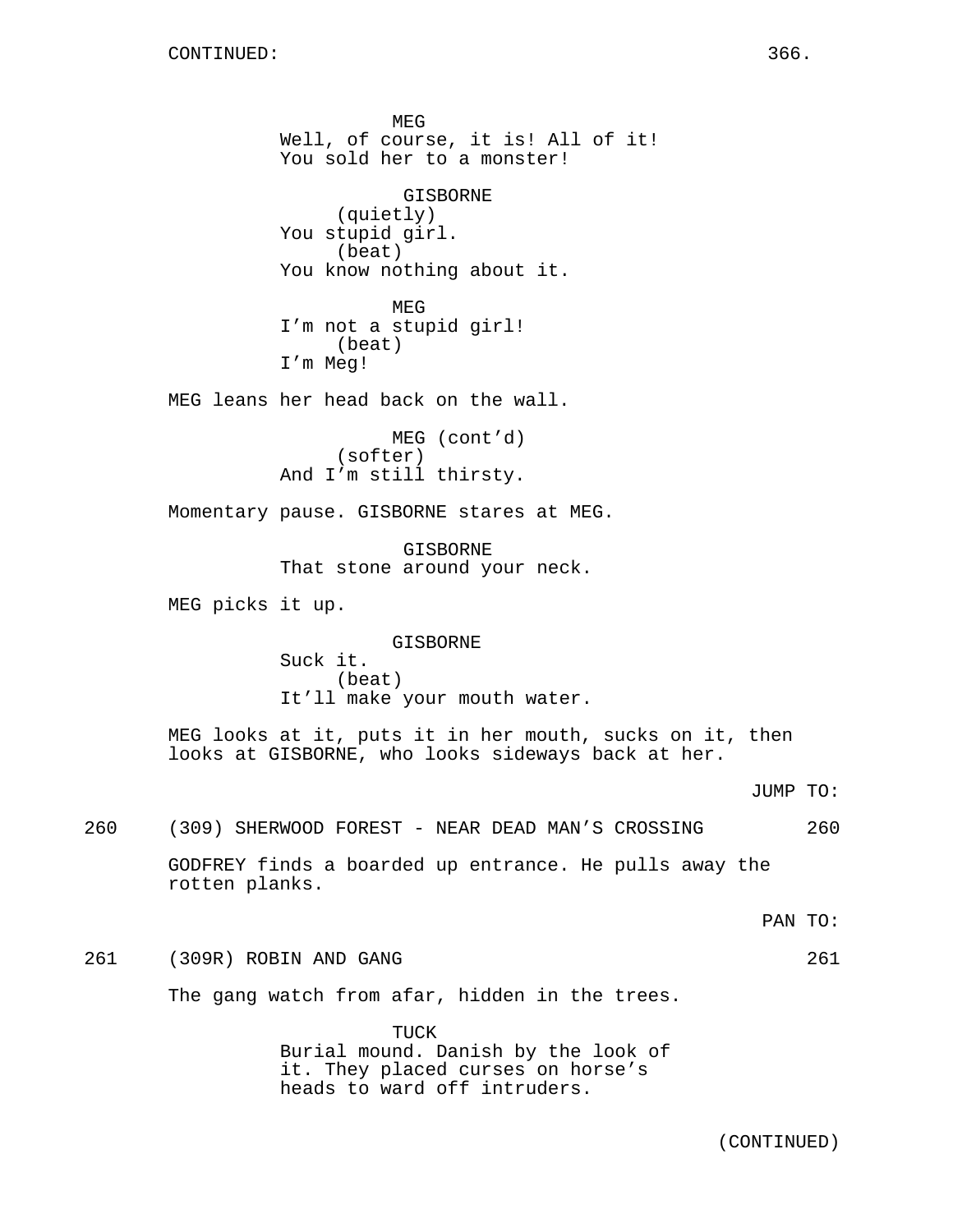MUCH turns, wide-eyed, to the mound. PAN TO: 262 (309) MOUND - INSIDE 262 GODFREY goes inside and recoils at the sight of a gold-covered horse skull, mounted on a pike. He backs out, visibly frightened. PAN TO: 263 (309) MOUND - OUTSIDE 263 THORNTON comes over to see what the commotion is. ISABELLA is in the background walking near the carriage. THORNTON What are you doing? GODFREY stands still, scared. CONTINUE TO: 264 (309) INSIDE 264 THORNTON steps inside and sees a room full of shining gold treasure piled on a replica of a Viking longship. He picks up the horse's head. CONTINUE TO: 265 (309) OUTSIDE 265 THORNTON brings it out, wailing like a ghost and brandishing it at the guards. The men are all frightened. THORNTON Get a grip! It's just a horse's head. PAN TO: 266 (309R) ROBIN AND GANG 266 ROBIN watches intensely, an idea forming if needed. MUCH leans to ROBIN.

> MICH Golden bridle, nice.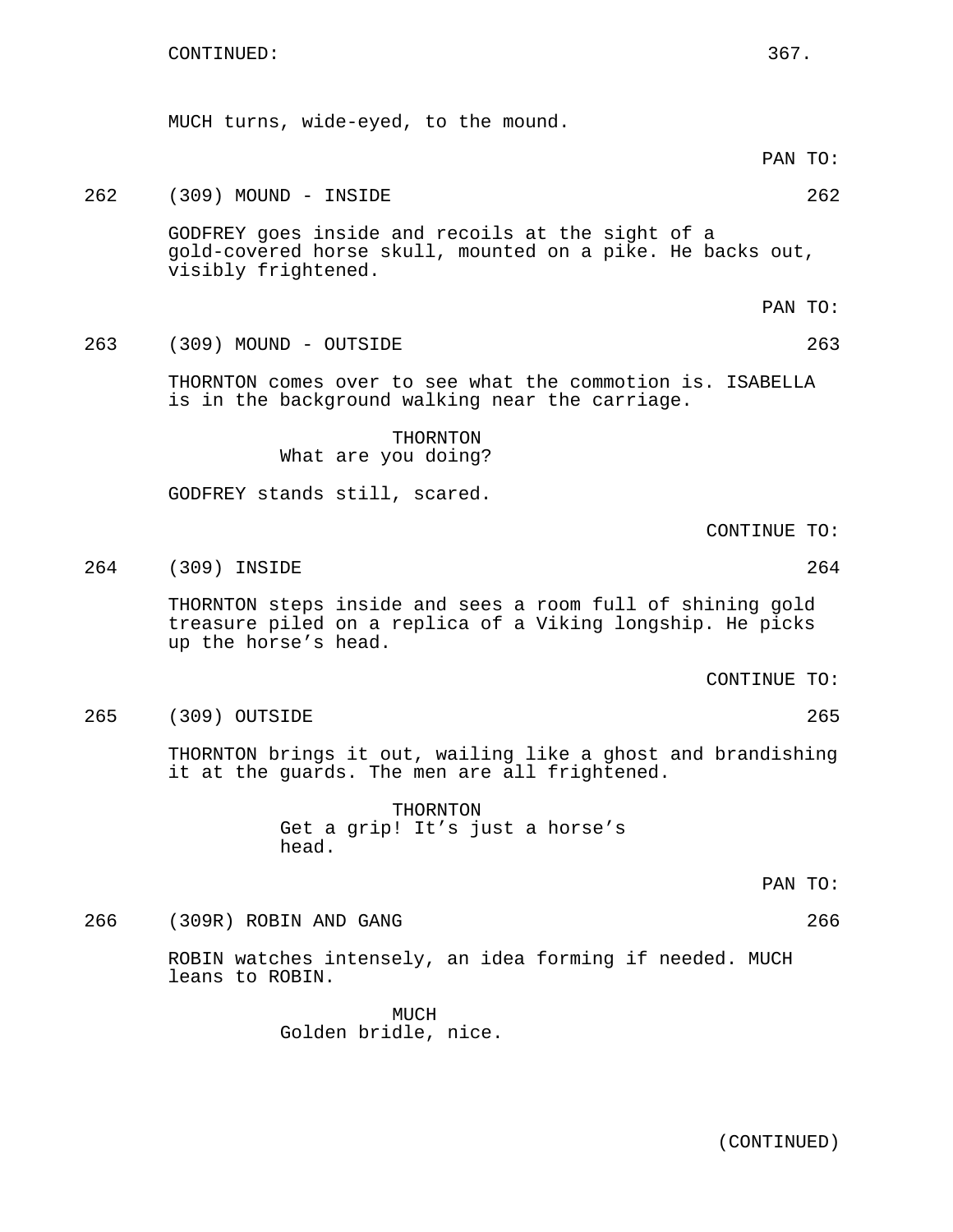TUCK Now I'd say that's a chief's. (beat) It's the treasure. (beat) They bury it with them for the long journey to Valhalla.

ALLAN Where is that? It's near Norwich, isn't it?

ROBIN rubs his forehead with his fingers trying not to laugh at ALLAN's ignorance.

> TUCK (patiently) No, Allan. Valhalla is Norse for heaven.

> > PAN TO:

267 (309) THORNTON 267

THORNTON stands behind ISABELLA and puts an ornate tarnished silver chain around her shoulders.

> THORNTON My beautiful wife.

ISABELLA stares in silence. Momentary pause.

THORNTON (cont'd) What's going on in that pretty little head of yours?

ISABELLA

Nothing at all.

ISABELLA turns her head to look back at THORNTON.

ISABELLA Just the way you like it.

She pulls the chain off her shoulders. GODFREY picks out several gold chains from a bag sitting on a tarnished silver platter to admire them. THORNTON sees him and is outraged.

> THORNTON What have you taken?

GODFREY turns to THORNTON as THORNTON draws his sword.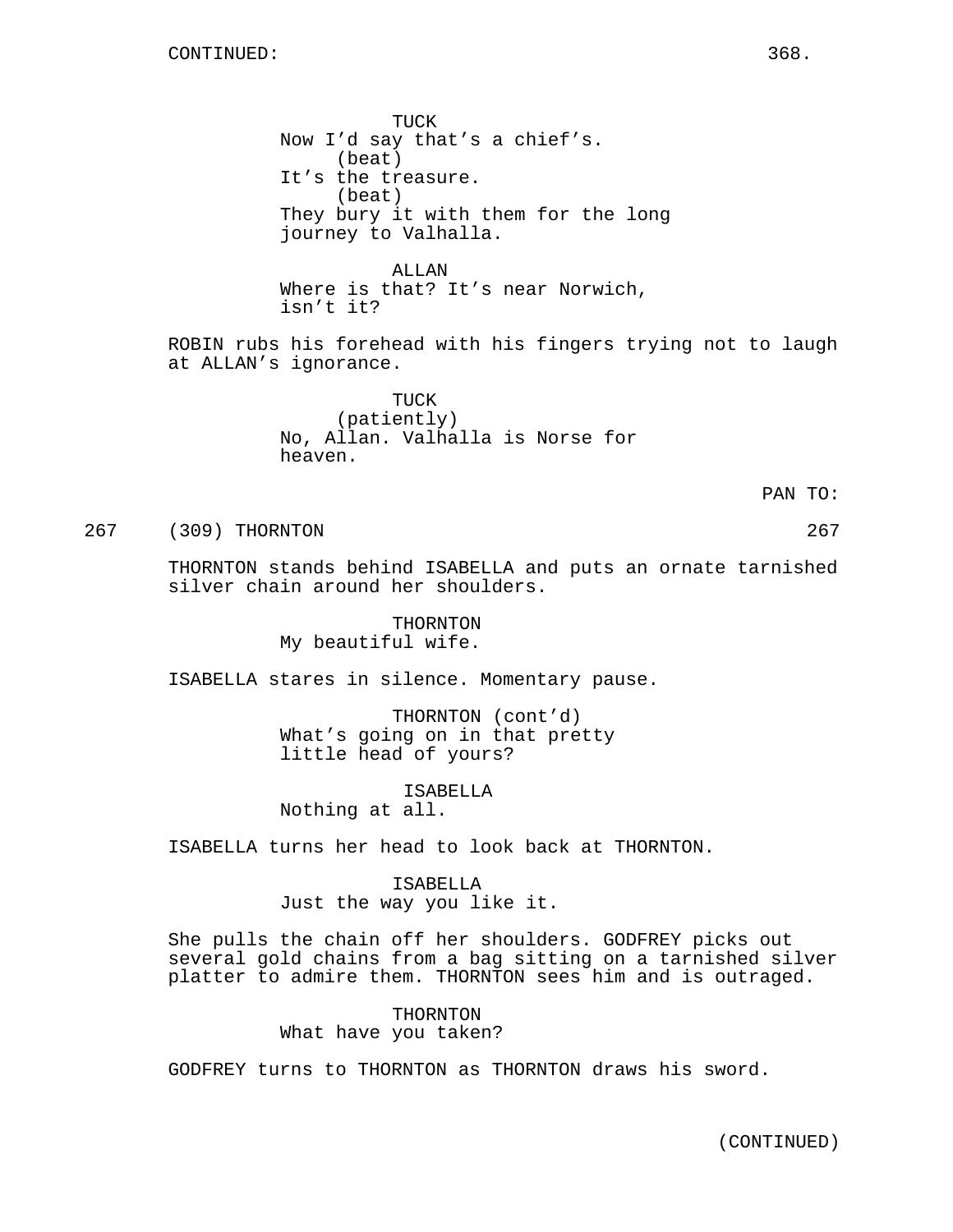THORNTON (cont'd) Steal from me, would you?

THORNTON puts his hand on GODFREY's shoulder and runs him through with the sword. GODFREY falls onto the edge of the table.

> ISABELLA He was just looking!

THORNTON looks around at the guards.

THORNTON Let that be a lesson to you all!

THORNTON pulls the body off the table.

THORNTON (cont'd) Now get the cart.

GUARD (VO) Fetch the cart!

THORNTON puts his sword away.

THORNTON The sooner the gold's back in Nottingham, the better!

GUARD (VO) You four, start loading the gold onto the cart!

ISABELLA throws the silver necklace into the platter and walks away in disgust.

PAN TO:

268 (309R) ROBIN AND GANG 268

ROBIN (intensely) Right. We get rid of him.

TUCK Let's take his gold first.

MUCH And make Isabella Sheriff again?

ALLAN (scoff) Sheriff. We'll have a donkey for an archbishop next.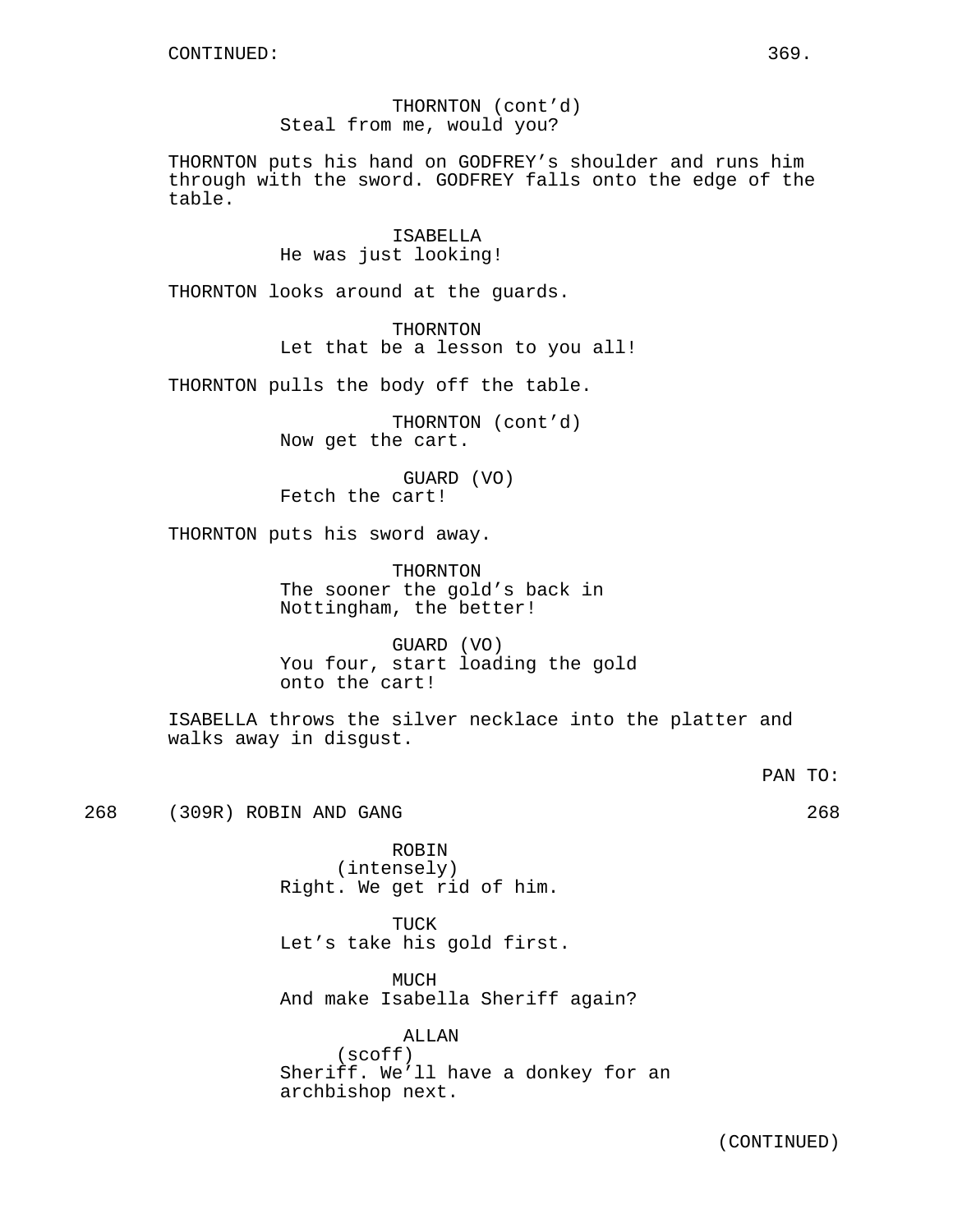ROBIN Shh. (beat) Much, I want you to stay and watch the hoard. The rest of you, come with me. (stand) Come on. ROBIN, TUCK, LITTLE JOHN, and ALLAN leave. JUMP TO: 269 (309) THE CART 269 The cart comes down the road. ALLAN, with a black cloak over his shoulder, stands in the road. He speaks with a slightly Scottish accent. ALLAN Hey, you! Stop there! Stop! (beat) Stop, I say! The carts stops in front of him. ALLAN (cont'd) You're on my land. Well, you pay me a toll, I guess we might forget about it. The guards laugh. They look at each other, and laugh more. ALLAN (cont'd) That's not very nice, now is it? TUCK climbs into the cart, stands behind the two guards, slams their heads together and pushes them off the cart. The guards fall to the ground on their backs. They sit up, dazed, and see ROBIN and LITTLE JOHN waiting to punch them into oblivion. CUT TO: 270 (309) NOTTINGHAM - CASTLE - DUNGEONS 270 GISBORNE stands with his back to the bars of MEG's cell. MEG is still sitting with her back against the wall.

> MEG Are you scared?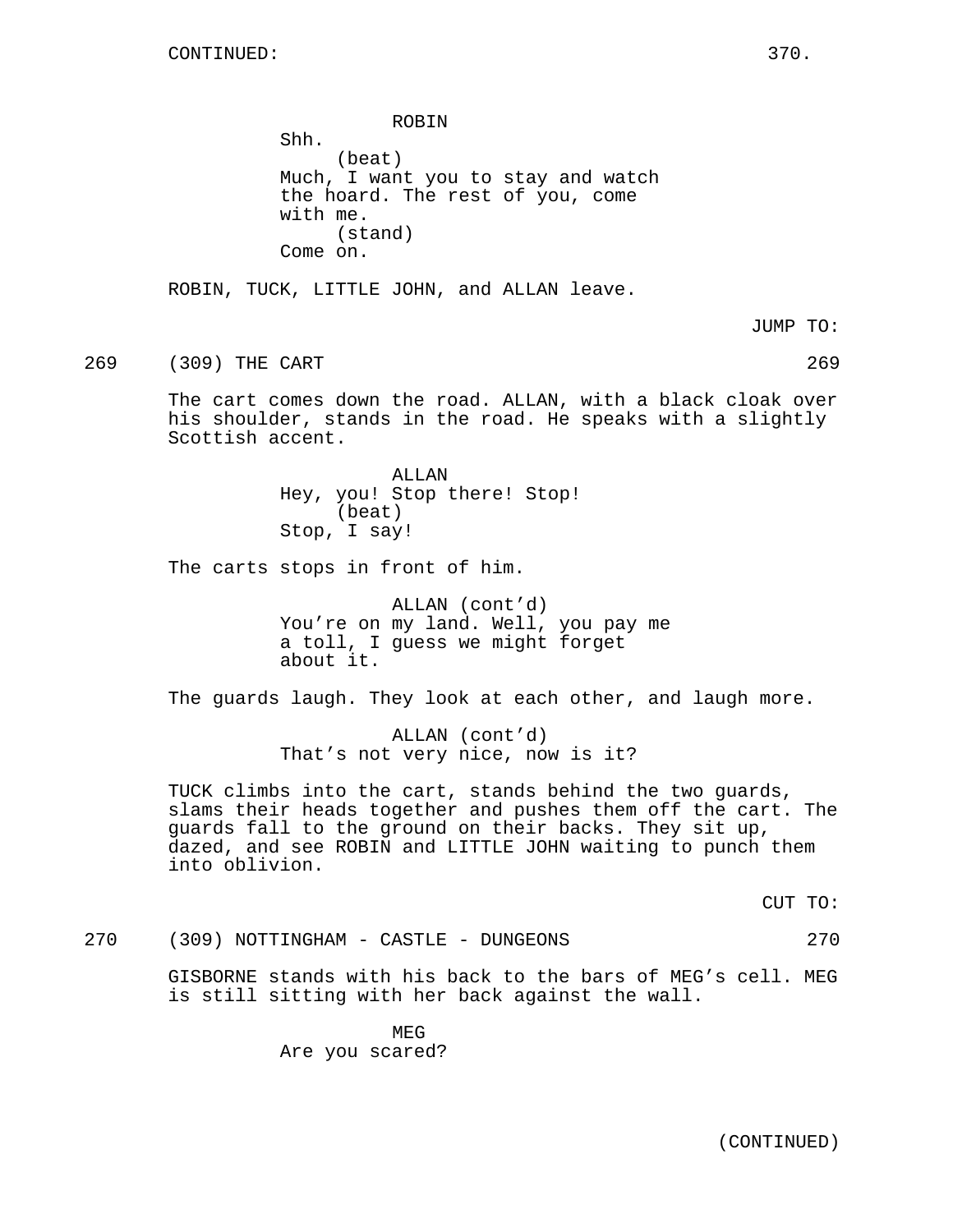GISBORNE What of? MEG (scoff) "What of?" (beat) Your date with the execution. GISBORNE (brazenly) Do I look scared? Momentary pause. MEG Actually, no. GISBORNE looks at MEG, who smiles and chuckles. MEG (cont'd) Terrible, yeah. (beat) One out of ten for personal appearance... (beat) But not frightened. (beat) I'm almost impressed. (beat) It's as if you've got a clear conscience. GISBORNE sits down. GISBORNE Well, why shouldn't I have? MEG Because of all the awful things you've done in your life. (beat) I mean, no-one (beat) actually seems sorry that you're on the way out, do they? (beat) Does that not make you sad? GISBORNE I can't help what people think of me. (beat) (MORE)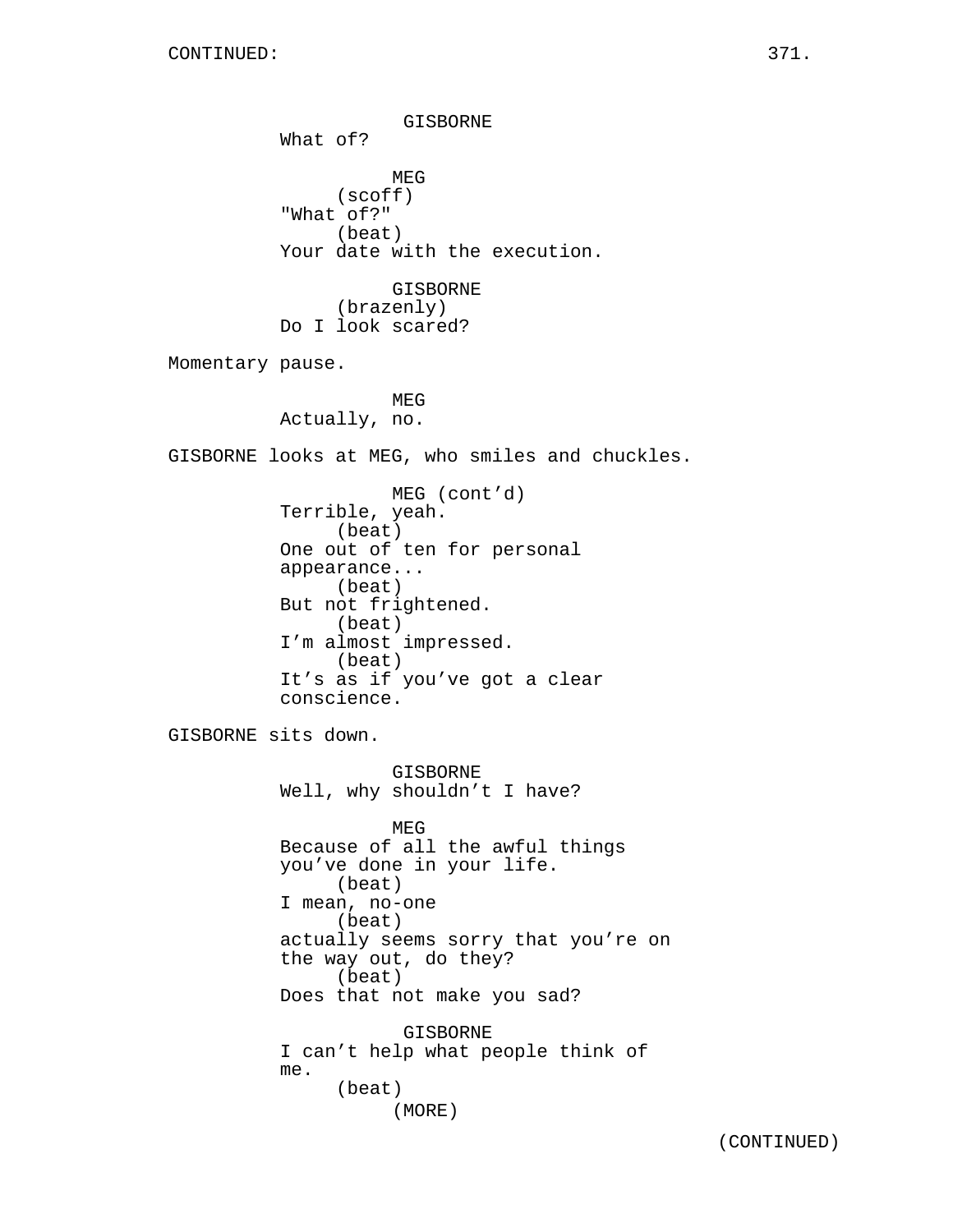GISBORNE (cont'd) What's done is done. (beat) And if I am to die, then so be it. MEG Is your life (beat) really that empty that you don't care whether you live or die? GISBORNE's eyes widen, pondering the thought. MEG picks up a stale heel of bread. She sees the maggots crawling on it. MEG (cont'd) Eughh She tosses it, unintentionally, at GISBORNE. She wipes her hands on her skirt and crosses her arms. MEG (cont'd) (quietly) I'm starving. GISBORNE reaches for the bread and calmly flicks off the multitude of pests with his fingernail. MEG watches curious and slightly amazed. GISBORNE hands her back the bread. GISBORNE (gently) Here... (beat) Keep your strength up. MEG smiles, goes up to the bars, and takes the bread. MEG There must be some good in you yet. GISBORNE (shake head negatively) You don't know me. MEG breaks off a bite and eats it. GISBORNE Besides... I thought you hated men. MEG (pause. Caught) I do.

She looks down at bread and eats another bite.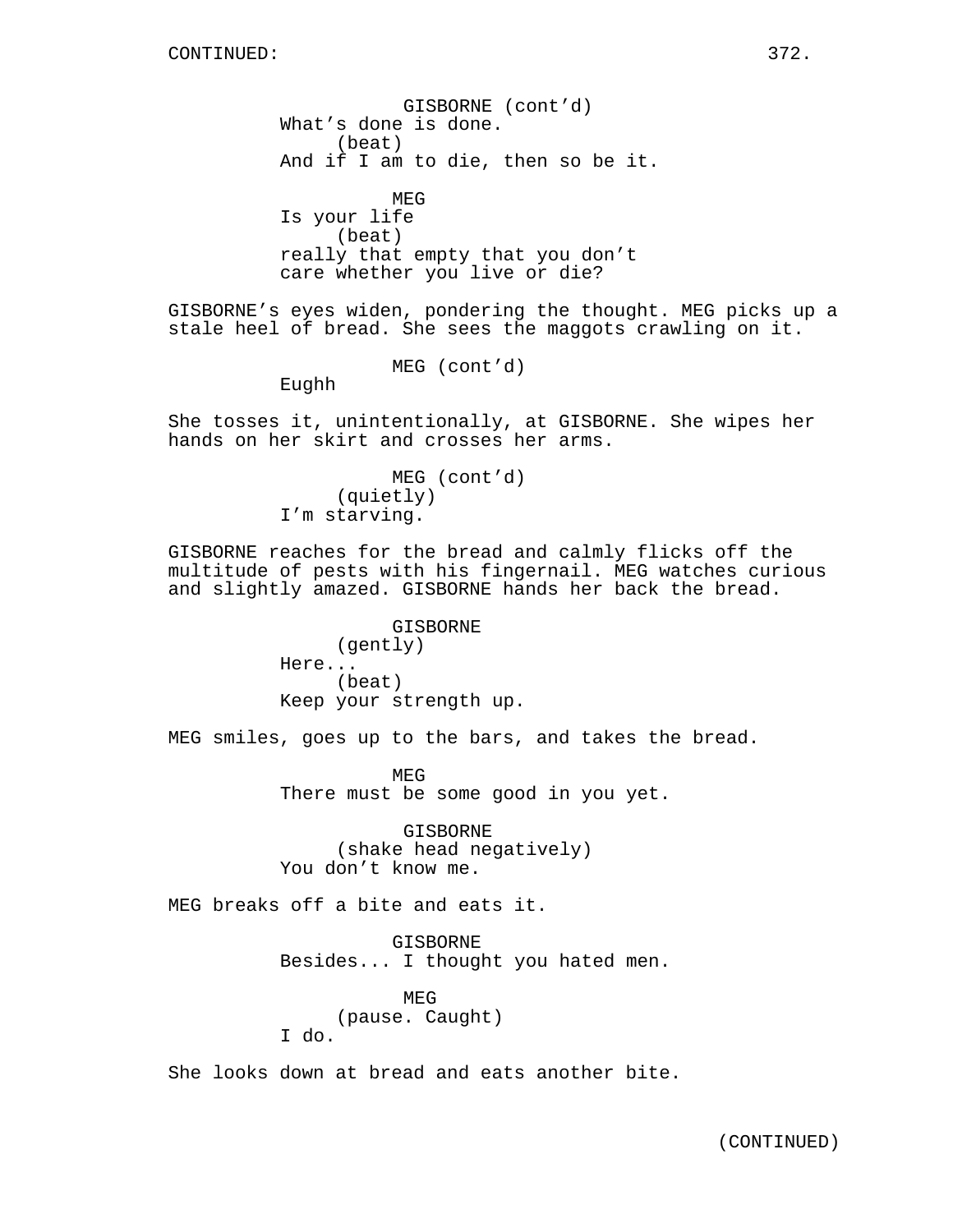MEG (a bit softer) I do.

GISBORNE scoffs softly and leans his head against the bars, staring at MEG. MEG glances up at him.

JUMP TO:

271 (309R) SHERWOOD FOREST - NEAR DEAD MAN'S CROSSING 271

GUARD (VO) Start loading the gold now onto the cart.

MUCH deliberately keeps his eyes on the guards working. MUCH is half listening to the guards' conversation and half day-dreaming.

> GUARD (VO) (cont'd) Come on, lot! Quickly! (beat) Haven't got all day. You! Come on!

ROBIN comes up behind MUCH.

ROBIN Right. We're almost ready. (beat) Much, when the cart's ready, I want you to get it out of there. (beat) All right?

MUCH (very silently whisper) Yeah, yeah.

**ROBIN** 

Good luck.

ROBIN leaves. MUCH gathers his arrows and weapons together before following.

PAN TO:

272 (309R) THORNTON 272

THORNTON takes a ring off a skeletal hand and puts it on his own finger, where several others have already found a new home. ISABELLA watches him, a bit horrified at taking things from a dead man. THORNTON pokes his fingers through the eye sockets of the skull and holds it up.

(CONTINUED)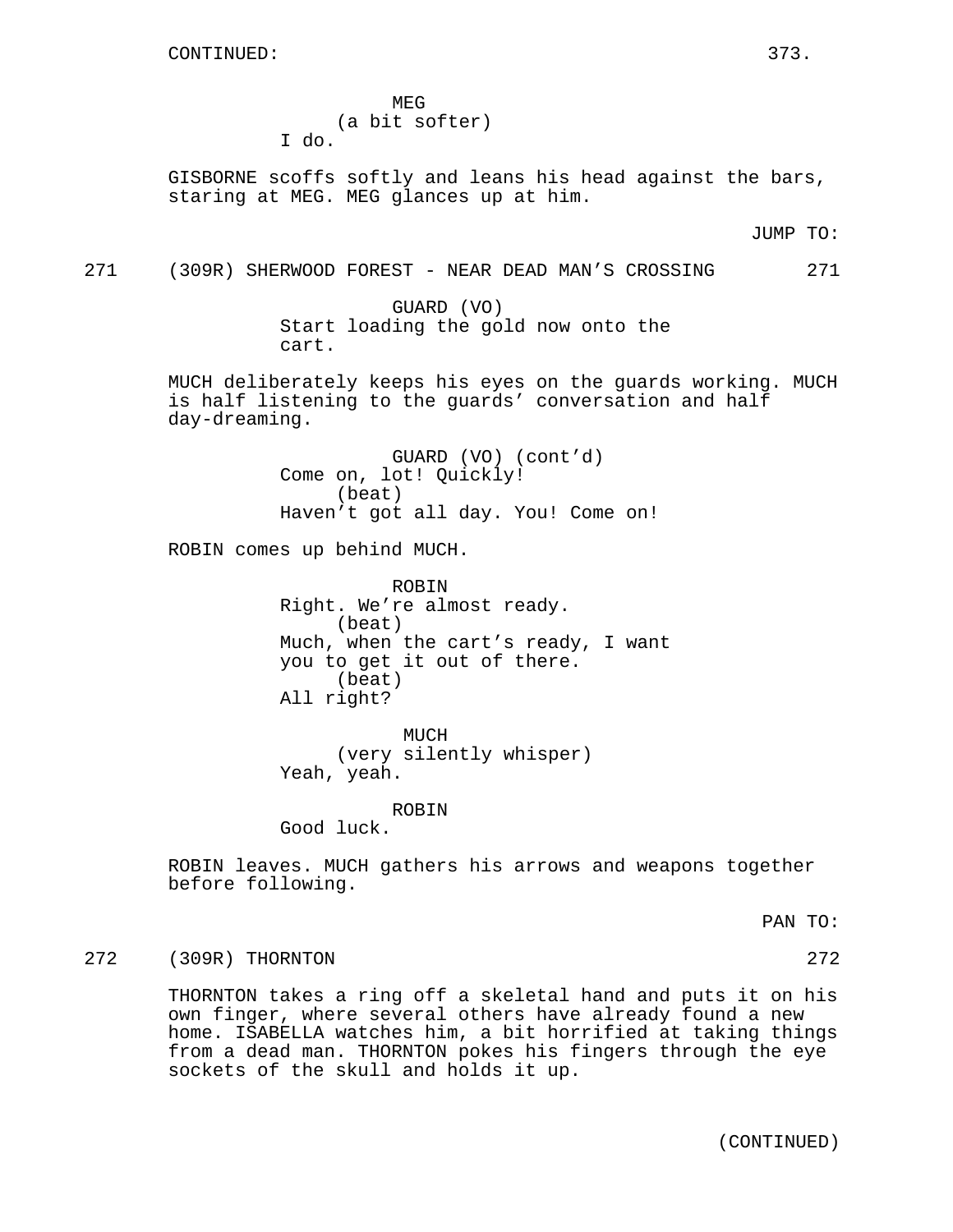THORNTON (to skull) Thanks, my friend. I shall enjoy spending your ill-gotten gains.

ISABELLA (eyes wide) You ought to be careful. He might come back to haunt you.

THORNTON grabs her head with both hands, tossing the skull back at its corpse.

> THORNTON You're the one who's living a nightmare, precious.

A horse whinnies as LITTLE JOHN and ALLAN, dressed as guards, drive the cart in.

> THORNTON (cont'd) That's it! We're done.

THORNTON releases ISABELLA. She steps back, her eyes full of terrified hatred.

LITTLE JOHN (VO)

Whoa!

The cart stops. ISABELLA steadily walks away from THORNTON.

THORNTON (watching Isabella) Start loading!

LITTLE JOHN gets off the cart.

LITTLE JOHN Right! Let's get it loaded! Come on, men.

The guards, LITTLE JOHN and ALLAN start to load the cart. THORNTON follows ISABELLA, who suddenly stops by the coach. She sees ROBIN standing behind the brush through its curtains. He puts a finger to his lips. Her eyes show she understands.

> THORNTON Isn't this my lucky day.

THORNTON holds out his hand to admire the rings.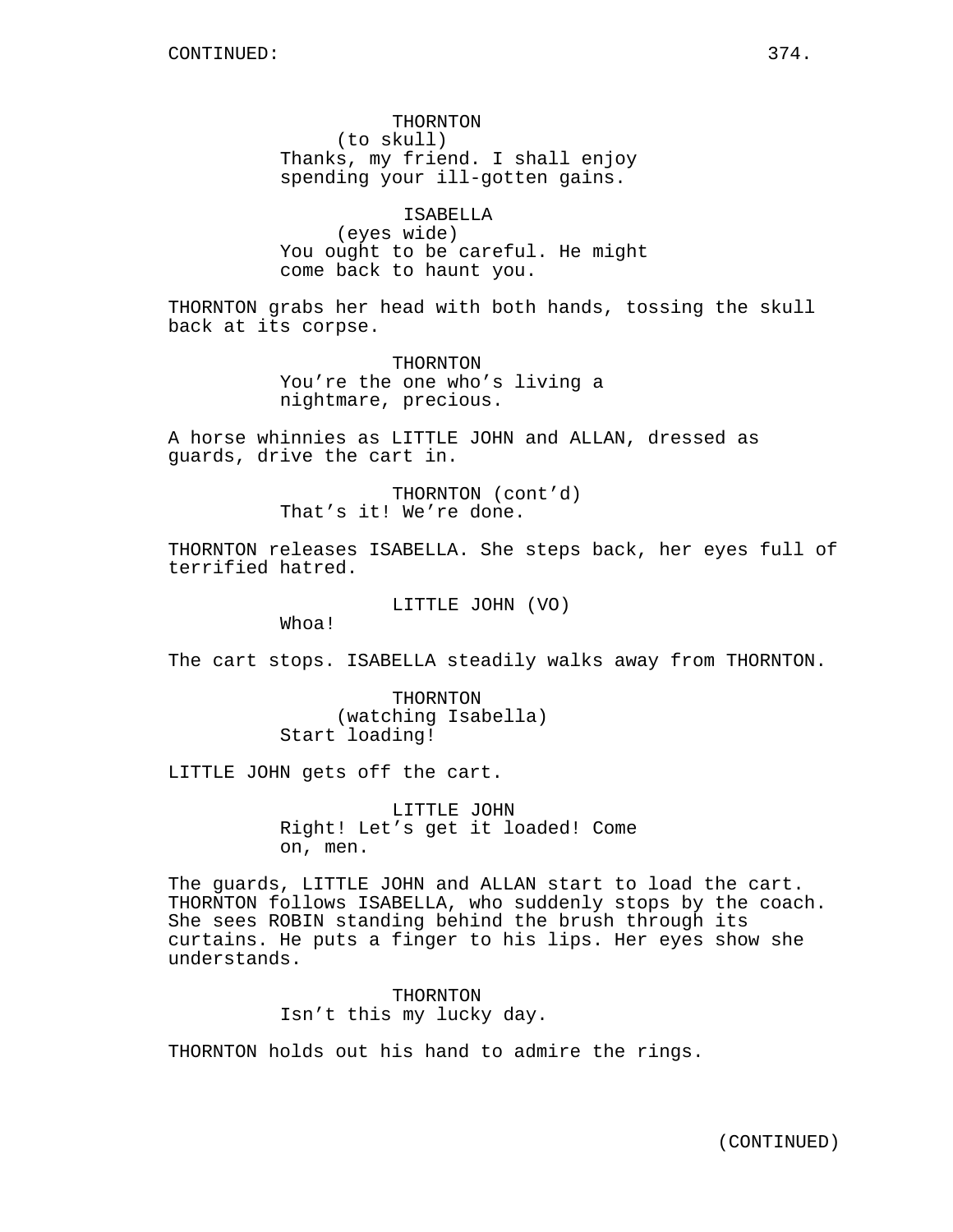THORNTON (cont'd) My first day as Sheriff and untold riches fall into my lap.

ISABELLA (turn around) Luck can easily change.

ISABELLA stares at THORNTON. ROBIN watches him through the curtain. THORNTON suspects something and looks at the coach, but can't see ROBIN. He calls to the guards.

### THORNTON

Right. Let's go!

THORNTON walks away and MUCH shoots the guard next to the coach with an arrow. THORNTON hears the guard groan and draws his sword as ROBIN steps out from behind the coach.

#### ROBIN

This hoard isn't yours to take, Thornton.

ROBIN draws his sword. The gang start to fight.

THORNTON And who's going to stop me?

### ROBIN

Robin Hood.

ROBIN charges and THORNTON parries. They both make sweeping moves and deflect each other's moves. THORNTON raises his sword overhead and down. ROBIN blocks, holding his sword at both ends, then quickly shoves THORNTON's blade aside. ROBIN swings and THORNTON ducks.

ISABELLA makes the most of the distraction and runs into the trees.

ROBIN jabs at THORNTON but has to block his swing instead. ROBIN holds his sword overhead and swings down. THORNTON side steps it, falls to one knee, then takes off after ISABELLA as three guards surround ROBIN.

> THORNTON Isabella, I haven't finished with you yet!

ALLAN runs to help ROBIN. They put their backs to each other.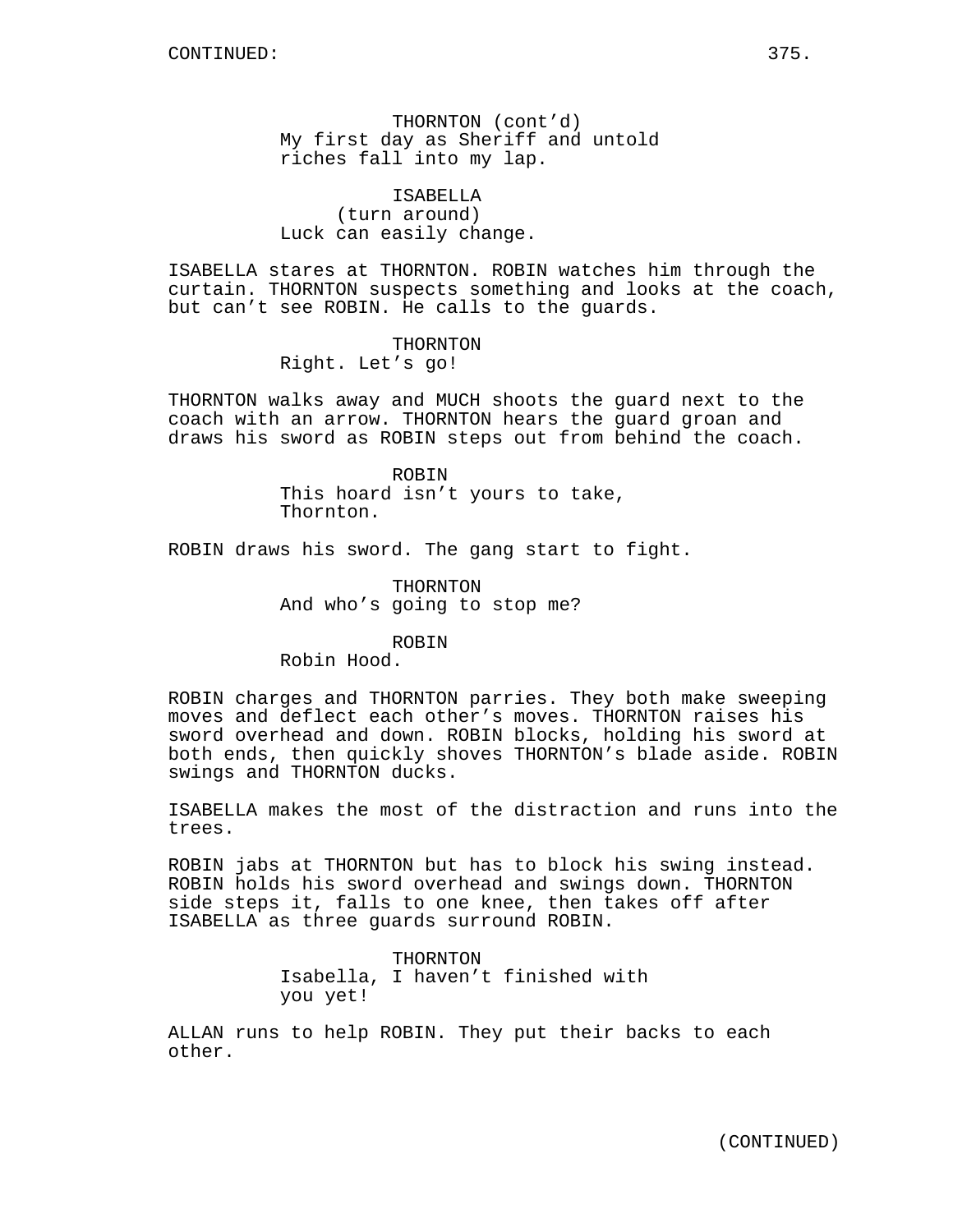ROBIN Get back! Get back!

THORNTON points his sword at some guards.

THORNTON You lot! With me! The rest, get the cart out of here!

ROBIN and ALLAN fight the three guards.

LITTLE JOHN Much, the cart!

MUCH runs to the cart. Once he's seated, he sees ALLAN and ROBIN fighting together. MUCH watches ROBIN fight with ALLAN they way he used to fight with him.

#### ROBIN

Stay back!

A guard climbs up beside the distracted MUCH, who turns just in time to be punched off the cart. He lands face down on the ground. The guard drives it off. MUCH shakes his dazed head and looks up at ROBIN. ALLAN ducks under a guard's upraised sword, just in time to avoid ROBIN running him through.

# ROBIN (cont'd) Get after them!

LITTLE JOHN sees MUCH sitting on the ground.

LITTLE JOHN (admonishingly)

Much!

MUCH, embarrassed at his failure and jealously, picks himself up.

JUMP TO:

273 (309) NEARBY 273

ISABELLA runs as fast as she can though the forest.

THORNTON Isabella! Isabella!

THORNTON and two guards with torches chase her in the late afternoon sunlight.

CUT TO: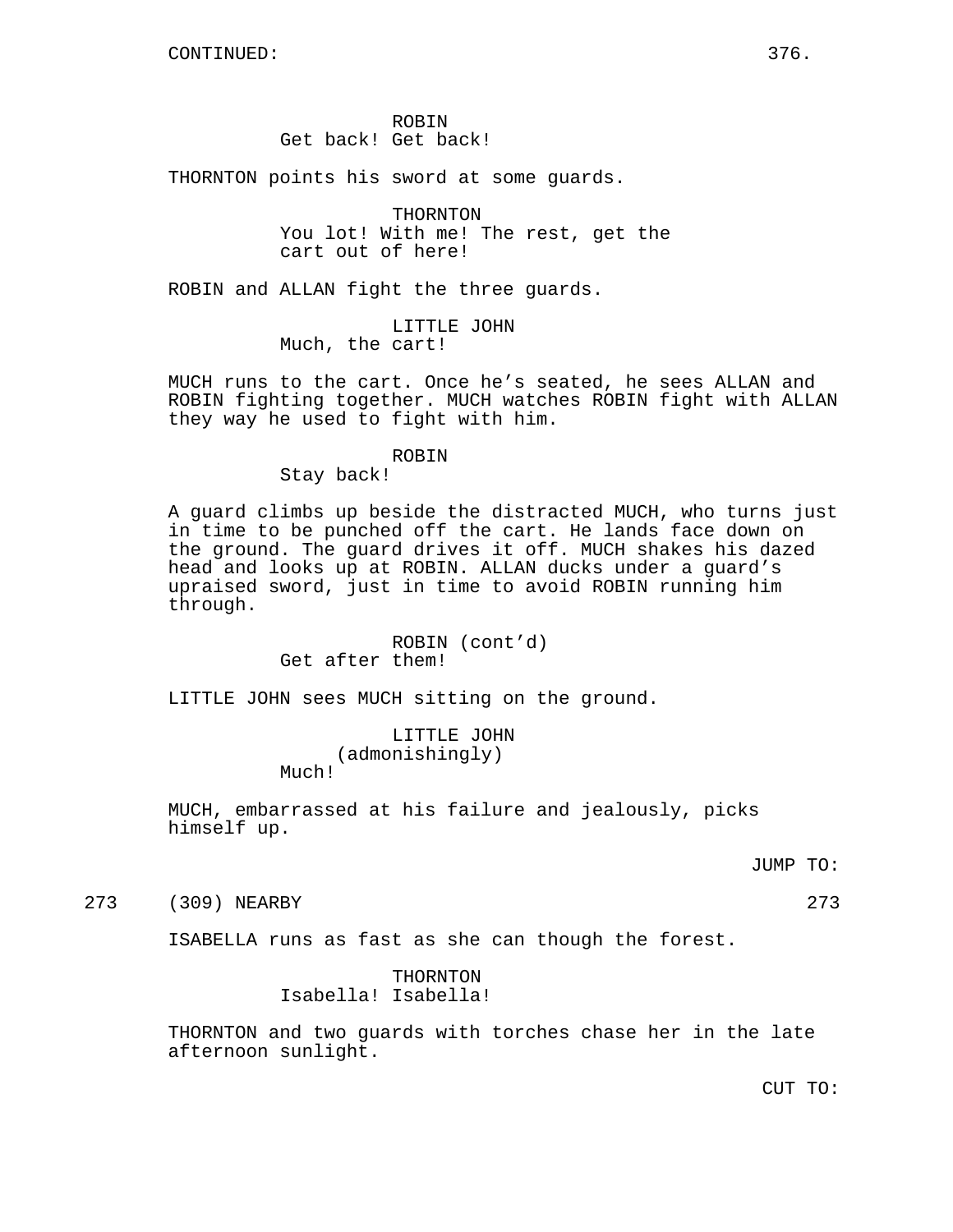274 (309R) ROBIN AND GANG 274

MUCH runs after ROBIN.

MUCH Robin, wait! Wait!

ROBIN stops impatiently.

ROBIN

Much!

MUCH (hold hands up) I'm sorry.

ROBIN We haven't got time for this. We have to find Thornton.

ROBIN runs off. MUCH watches him.

275 (309R) ISABELLA 275

ISABELLA runs, then ducks behind a thick tree, breathing heavily. She hears a twig snap close behind her. She quiets her breathing, pulls up her skirt and takes a knife from a small belt tied around her thigh. She slowly slides around the tree, then suddenly stabs out with the knife. ROBIN catches her arm and faces her with a stern look.

> ISABELLA (relieved) Robin...

ROBIN presses the inside of her wrist to make her drop the knife. He watches it as it falls from her hand to the ground.

> ISABELLA (cont'd) Oh, thank God.

ISABELLA throws her arms around ROBIN's neck. He loosely puts his arms around her waist and lets her hold him. ALLAN and MUCH wait awkwardly behind her. As do TUCK and LITTLE JOHN.

> ROBIN Are you all right?

ISABELLA nods and lets go.

CUT TO: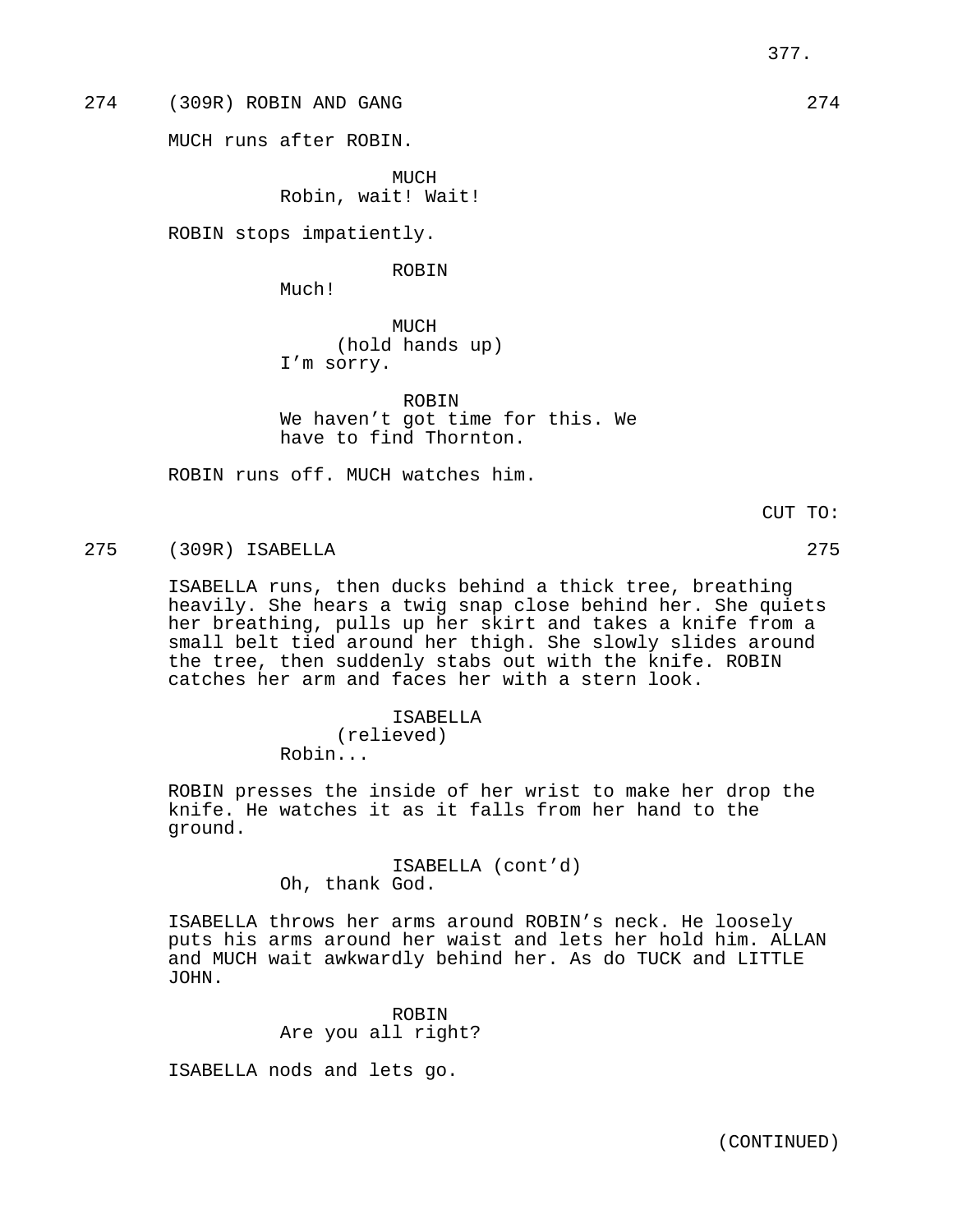ISABELLA I was a fool to turn my back on you. Please help me.

ROBIN If you promise to fight with us for King Richard, then I'll protect you.

ISABELLA Yes, of course. You and me, Robin.

ROBIN shifts his feet, his look still stern, deciding if he can trust her.

> ISABELLA (cont'd) I think we can work together. (beat) I've always known it and I think you do, too.

**ROBIN** And Guy? You will release him?

ISABELLA doesn't answer right away.

ROBIN (cont'd) I know you hate him. For a while, I did too. But he has changed. He deserves...

ISABELLA (reluctantly) Okay.

ROBIN purses his lips, then nods slightly.

ROBIN It's a deal.

ISABELLA You won't regret this. How can I repay you?

ROBIN Well, you can start by handing over the gold... (beat) Tomorrow, at Knight's Glade.

ISABELLA Of course. You must give it back to the people. It's theirs, after all.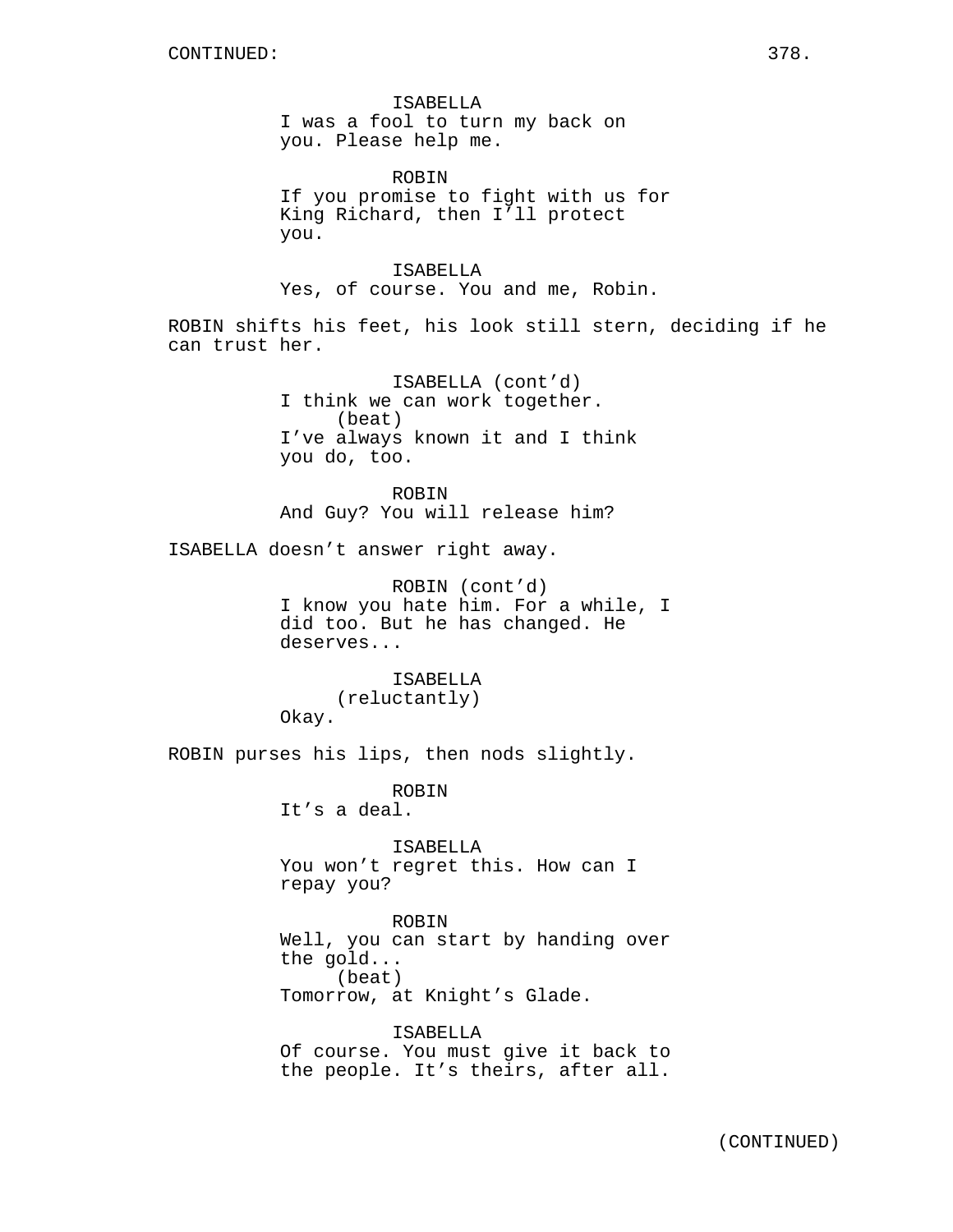## ROBIN

Good.

THORNTON's voice is heard getting closer.

THORNTON (VO) Isabella, you'll suffer for this!

LITTLE JOHN and TUCK turn towards the voice, pulling their weapons ready.

> THORNTON (VO) (cont'd) Isabella!

> ROBIN John, escort the Sheriff back to her castle.

LITTLE JOHN makes a silent look of disbelief as MUCH and TUCK disappear into the trees.

> ISABELLA (quietly) Thank you.

LITTLE JOHN stomps past her, clearly unhappy with his assignment.

> LITTLE JOHN (gruffly) This way.

ROBIN leans on the tree and ISABELLA follows LITTLE JOHN. ALLAN comes over up to him.

> ALLAN She always manages to get what she wants, doesn't she?

ROBIN Just leave it... please.

ROBIN angrily walks away after the gang. ALLAN glances at the retreating LITTLE JOHN and ISABELLA, then follows.

CUT TO: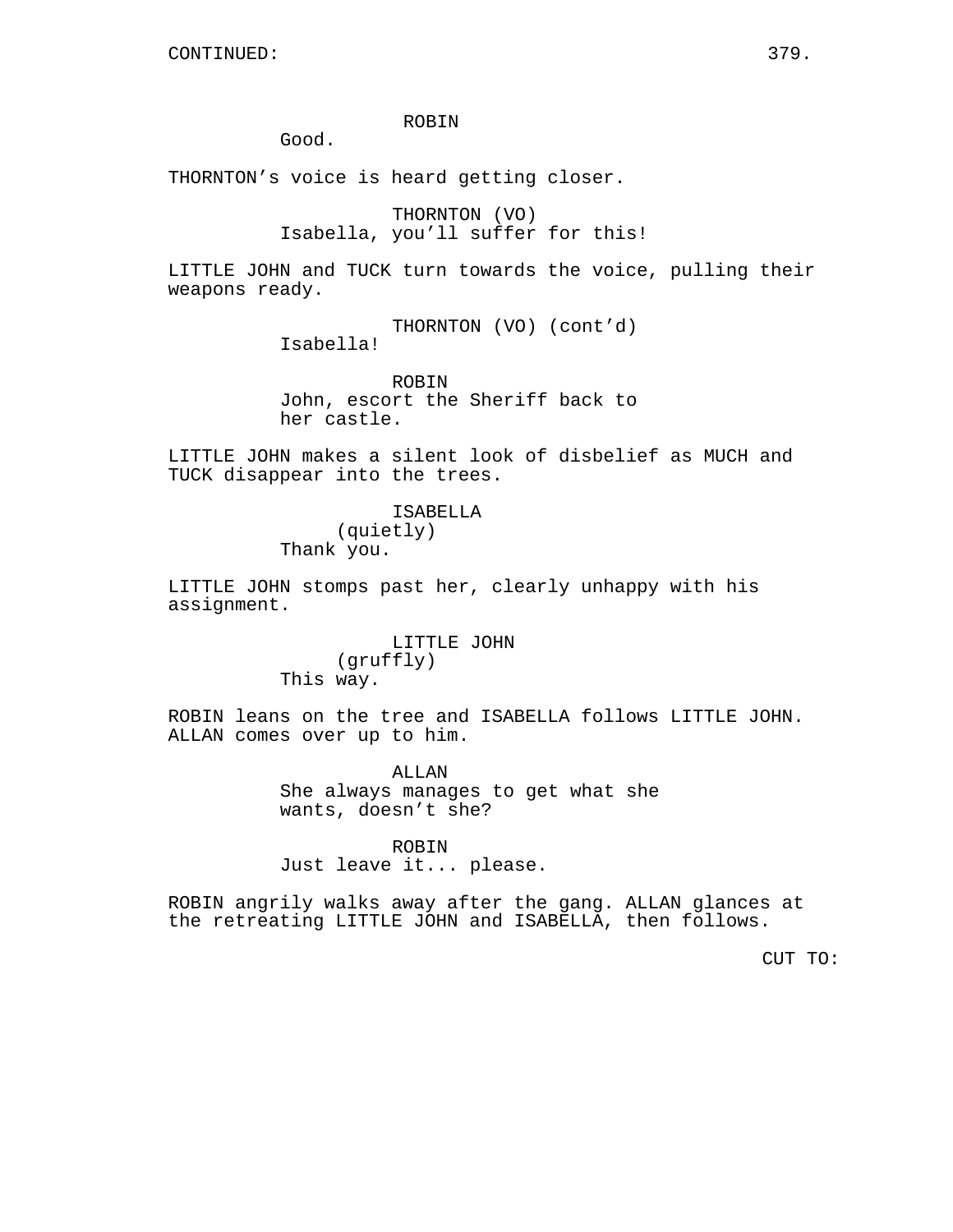276 (309) SHERWOOD FOREST - NIGHT 276

THORNTON and six guards with torches walk down the road.

THORNTON

Isabella!

They encounter a cross made with flat white stones in the middle of their path.

## GUARD

I don't like the look of this. You shouldn't have touched that burial mound.

THORNTON Superstitious peasant!

THORNTON kicks a rock near the center out of place. Suddenly, a swarm of bats fly at them. The guards try to swat them away, scared.

> THORNTON (cont'd) They're just bats!

Four guards run away.

THORNTON (cont'd) Get back here, you cowards!

THORNTON hears a horse whinny behind him. A figure in a black cloak, face hidden in the hood, on a white horse gallops up and stops.

> TUCK You have disturbed the dead!

The horses neighs and rears. The last two guards run off.

GUARD Somebody help me! Help!

THORNTON

Come back!

TUCK You invoked the Viking curse! (beat) You'll be visited by suffering, (beat) ...madness... (beat) ...and death!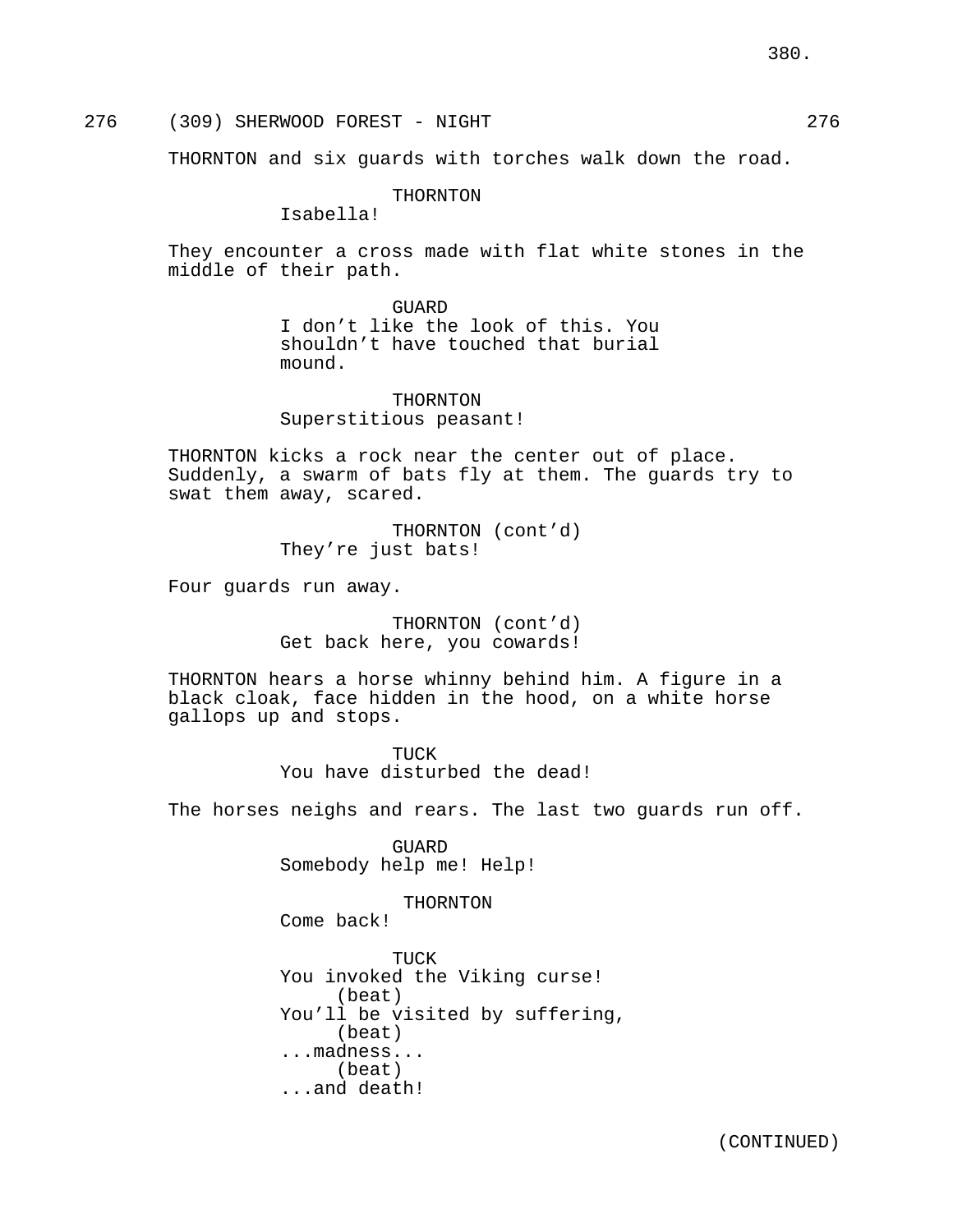ROBIN quietly stands behind THORNTON.

ROBIN Playing with the devil.

THORNTON looks behind him. ROBIN draws his bow.

ROBIN (cont'd) Big mistake, Thornton.

JUMP TO:

277 (309R) NOTTINGHAM - TOWN - NIGHT 277

LITTLE JOHN and ISABELLA walk through the streets to the castle as a bell tolls. LITTLE JOHN clears his throat.

> ISABELLA You don't say much, do you?

LITTLE JOHN (sigh) Robin sees you as an ally, strictly business.

ISABELLA (chuckle) Typical man. There's nothing ever strictly business between a man and a woman.

LITTLE JOHN (sigh) If he has done a deal with you, it's for the good of the cause, nothing else.

ISABELLA How can you be so sure?

LITTLE JOHN slows down.

LITTLE JOHN Because I know Robin.

ISABELLA stops. Could Robin really not feel anything for her? Could he really be only taking advantage of her heart?

> LITTLE JOHN (cont'd) After what you've done. I'm surprised he...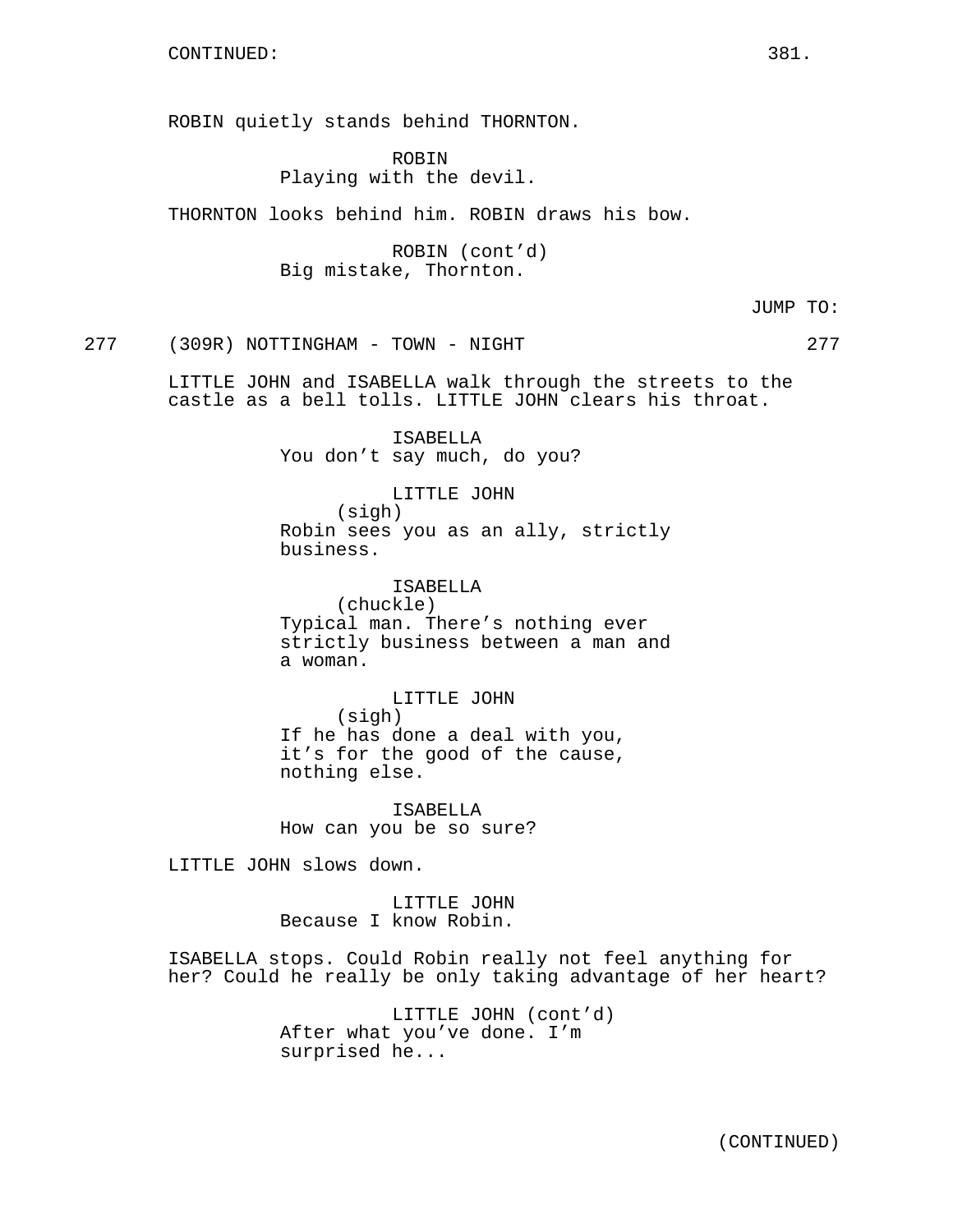LITTLE JOHN shuts up. But ISABELLA can tell from the look on his face that any chance she had of getting back with ROBIN was gone. And that Robin. like every other man in her life, was using her for their own gains.

JUMP TO:

#### 278 (309) SHERWOOD FOREST 278

TUCK, at the head, and ALLAN carry a bound and gagged THORNTON into a small caged cart. THORNTON yells behind his gag.

> TUCK (to cart driver) We found him in the forest, babbling something about Viking ghosts.

TUCK stands over THORNTON.

TUCK (cont'd) He needs to be locked up.

ALLAN is standing at the back.

ALLAN Yep, madhouse is the best place for him.

TUCK He's a danger to himself and the people around him.

TUCK gives a smug look to ALLAN and gets out. THORNTON struggles and yells.

> TUCK (cont'd) And if he mentions something about being Sheriff of Nottingham, just pay no attention.

THORNTON looks back at the driver and yells. ALLAN closes the door and latches it.

> ALLAN He was the Queen of Sheba last week.

ALLAN steps away and ROBIN comes up.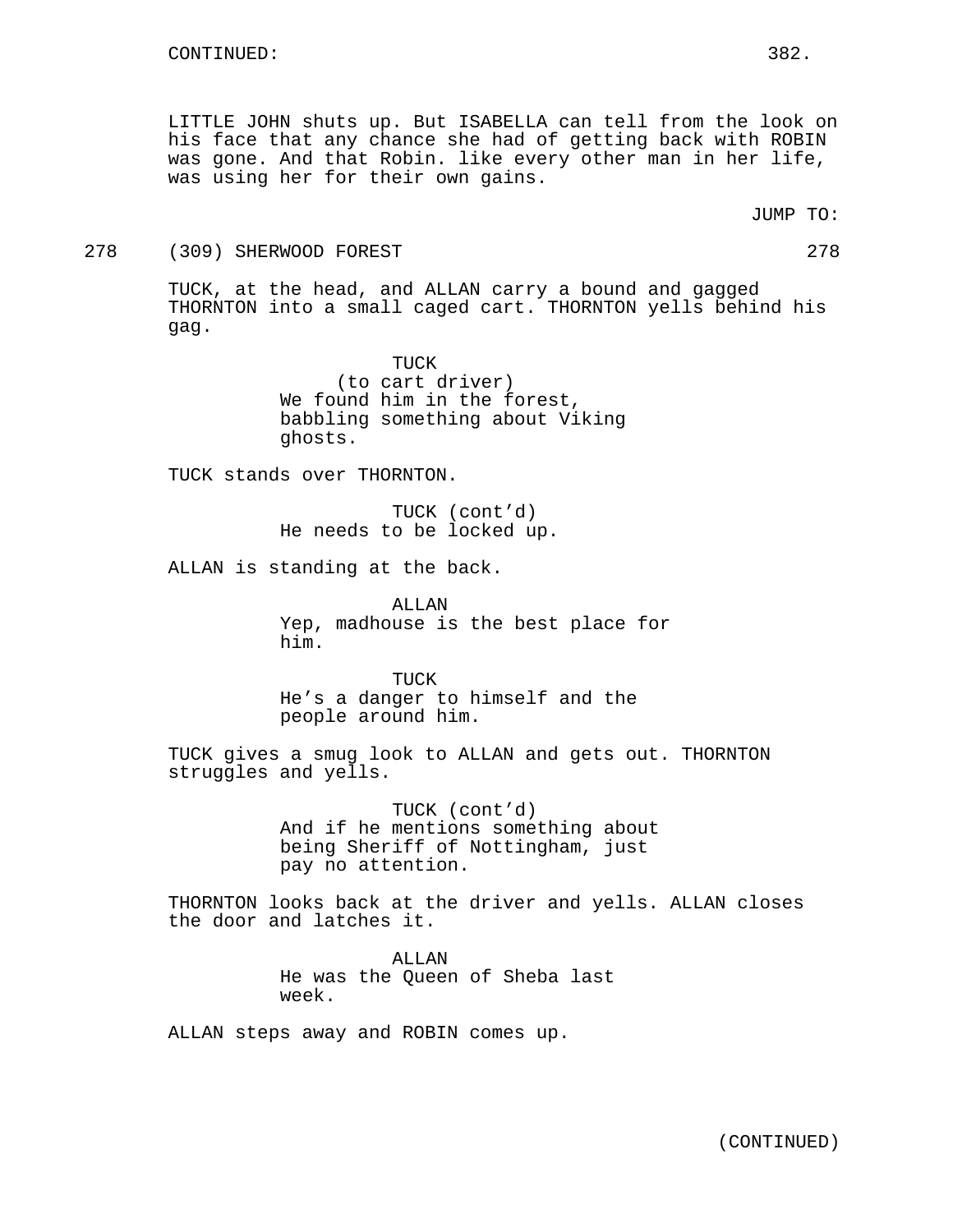ROBIN Well, Nottingham's well rid of you, Thornton. (beat) And don't even think of coming back. The cart driver turns around to watch. ROBIN (cont'd) Because if you do, your next destination won't be an asylum... THORNTON yells. ROBIN (cont'd) ...but where you really belong... (beat) Hell. ROBIN taps the cart and nods. The cart drives off with THORNTON still screaming in back. JUMP TO: 279 (309) NOTTINGHAM - CASTLE - DUNGEONS 279 ISABELLA comes down with two guards. ISABELLA Release her. MEG stands. MEG Isabella, you're back. ISABELLA Meg! MEG Thank goodness.

> The guard unlocks MEG's cuffs. GISBORNE sits at the bars separating them, his hands gripping the iron.

> > ISABELLA I'm not so sure my brother will feel the same. Come on, let's go.

ISABELLA walks away. GISBORNE watches MEG with a look of sadness in his eyes.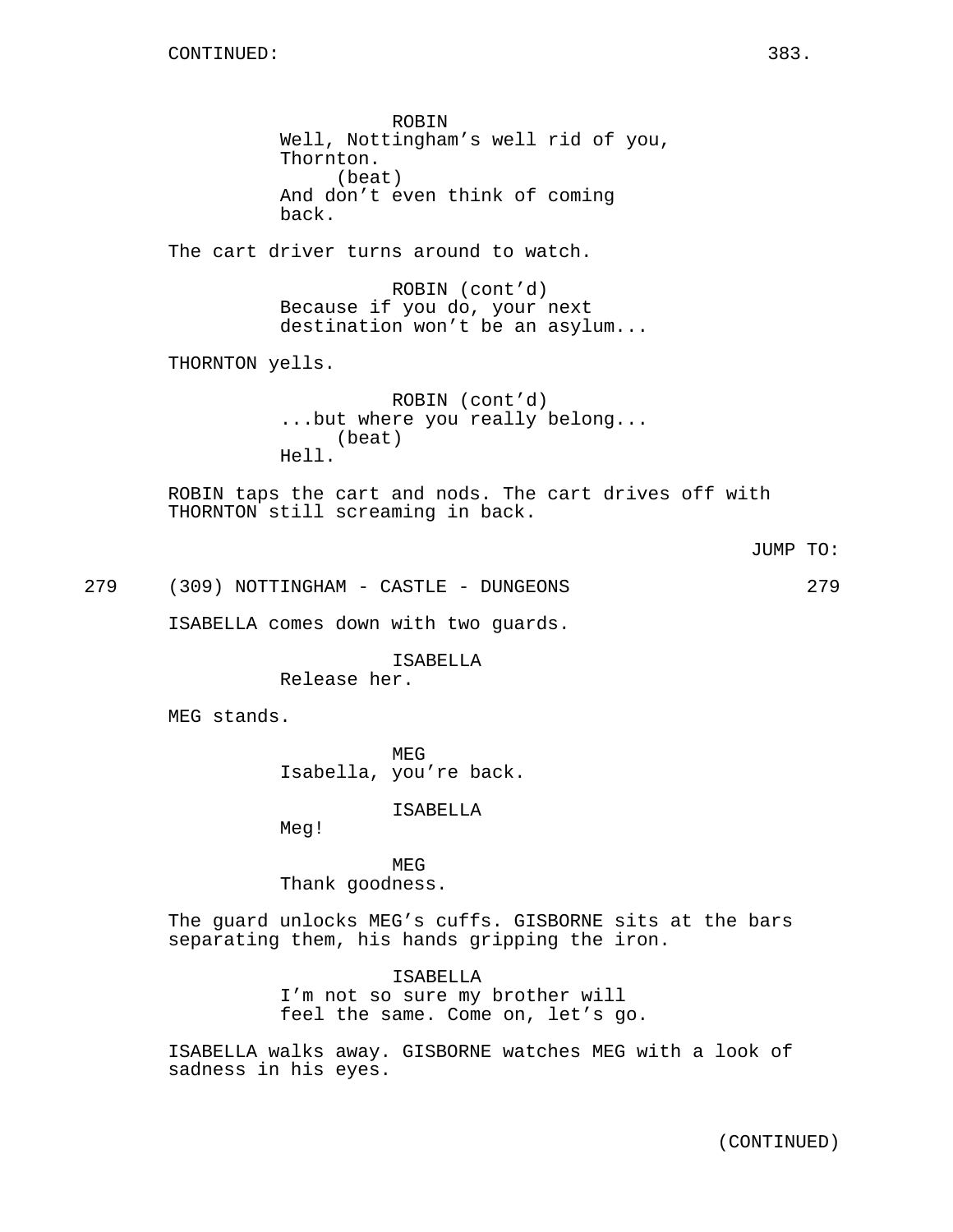MEG Won't you release Guy, too?

ISABELLA turns to MEG. Did she just call him "Guy"?

ISABELLA What? Are you mad? He's our enemy.

MEG looks plaintively at GISBORNE.

MEG

But...

ISABELLA You see? Do you see how they manipulate us?

GISBORNE glances down, but the fact MEG wants him released clearly moves him.

> ISABELLA (cont'd) A few hours in a cell with a cold-hearted killer and even you lose your wits. That's the poison of men, Meg. None of them can be trusted.

GISBORNE takes a last look at MEG.

ISABELLA (cont'd) My brother will get exactly what he deserves. Now come on.

ISABELLA glances at GISBORNE, then pulls MEG behind her. MEG looks back at GISBORNE, who lowers his eyes, sinking back into his depression.

CUT TO:

280 (309R) SHERWOOD FOREST - OUTLAW CAMP - JUST AFTER DAWN 280

MUCH lies in his bunk. He opens his eyes, takes a deep breath and backs out. He gets his bag out from under his bed and slips it over his shoulder. He looks at ALLAN in the bed opposite his, sleeping. In the bunk next to ALLAN's, TUCK rolls over. MUCH turns and looks at the bunk next to his, where LITTLE JOHN is asleep.

In the storage area, MUCH unhooks his shield and sword as quietly as he can. A bow and some arrows are in his other hand. He drapes his shield over his shoulder.

MUCH's eyes drift to the next bed, where his friend and master sleeps with a childlike face.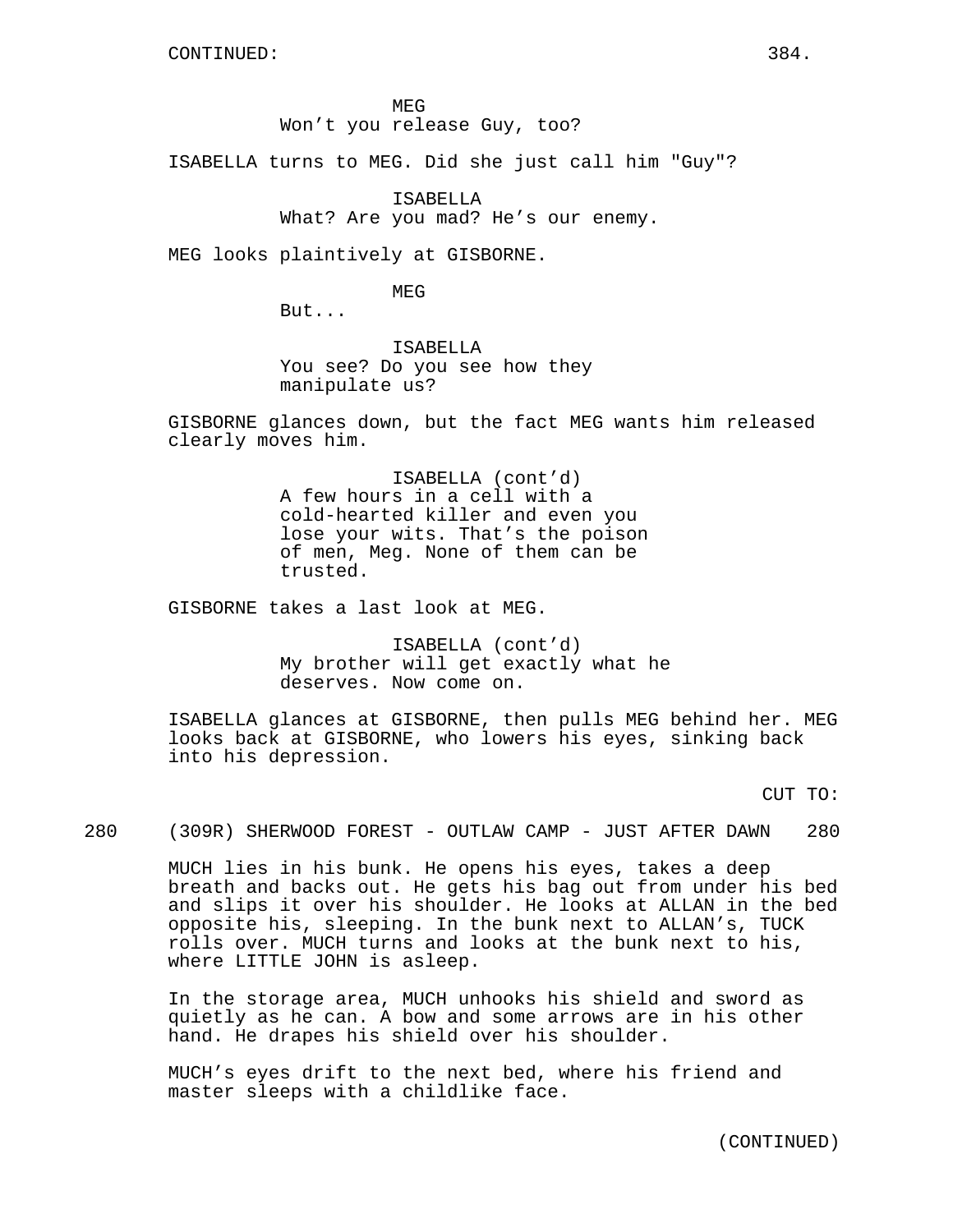MUCH walks past them and out into the forest.

CONTINUE TO:

# 281 (309R) SHERWOOD FOREST 281

When he is out of earshot he stops, sighs, and walks onward, his shield clanking against his sword.

CUT TO:

282 (309) NOTTINGHAM - CASTLE - DUNGEONS 282

MEG comes down the stairs with a plate of food and a cup. She stops at the bottom, then moves forward to GISBORNE's cell. She sets down the plate and cup outside the bars where GISBORNE is sitting. He looks forlornly up at her.

> GISBORNE (quietly) Thank you. (shake head) But no.

MEG You must eat... (beat) f... for me. (beat) It's the least that I can do.

GISBORNE (honestly) You've done more than enough.

MEG (start to cry) I haven't done anything.

Throughout the rest of this scene she is trying, unsuccessfully, to hold back the tears.

> GISBORNE (nod slightly) You have. (beat) You made me think.

MEG About what?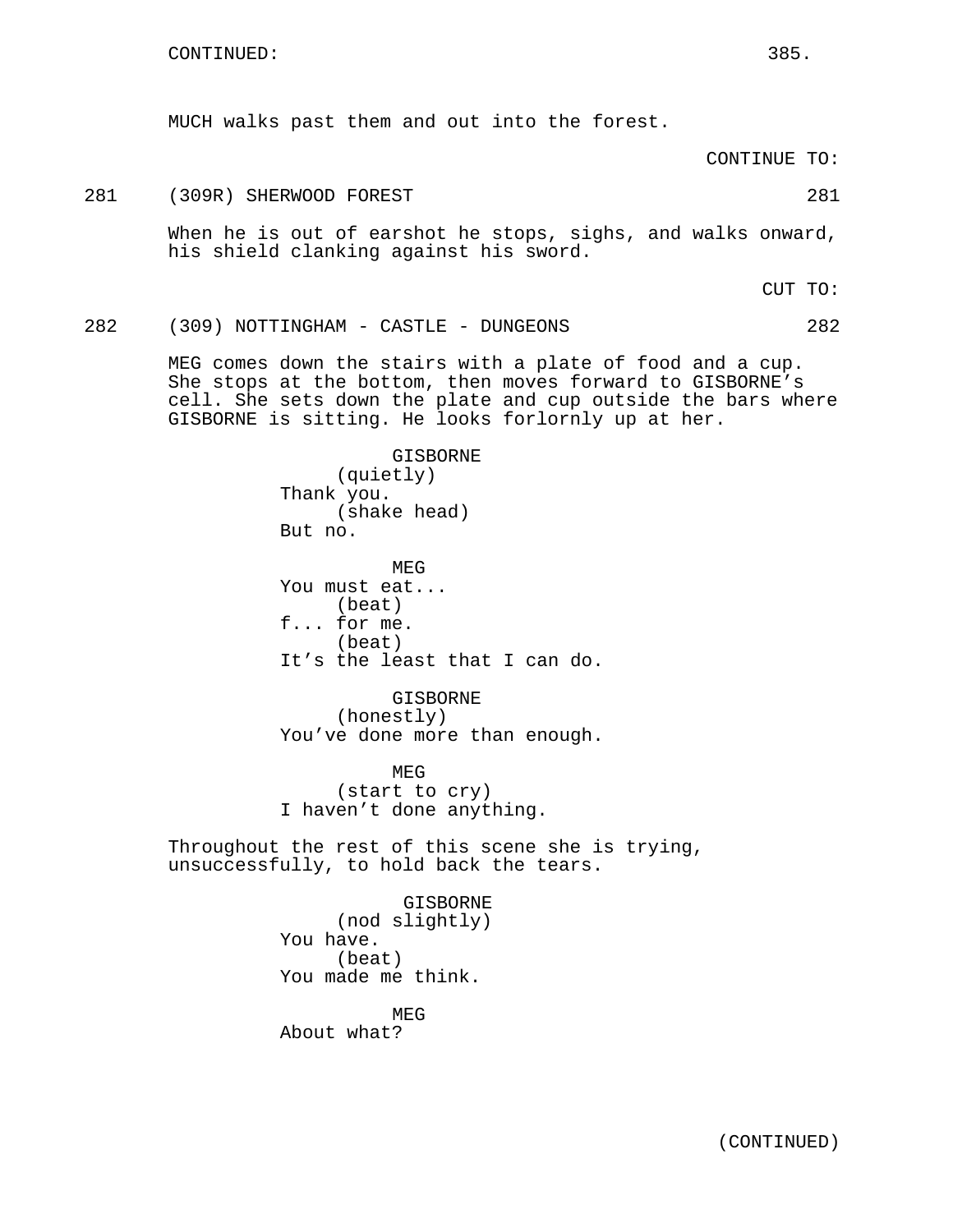GISBORNE About... (beat) someone I used to know.

MEG sniffles, holding back tears.

GISBORNE (cont'd) She saw good where there was none.

MEG sniffles, holding back tears.

GISBORNE (cont'd) She made me a better man.

MEG sniffles, holding back tears.

MEG What happened?

GISBORNE is silent a moment before answering.

GISBORNE (quietly) I destroyed her. (voice breaks a bit) I destroyed everything.

MEG sniffles, holding back tears.

GISBORNE (cont'd) G... Go on.

MEG stands, gazes at him a moment, then leaves. GISBORNE hangs his head.

CUT TO:

283 SHERIFF'S QUARTERS 283

ISABELLA gives instructions to two guards. Behind her, more guards unpack the treasure and MEG stands watching her.

> ISABELLA I want some guards behind me, and I want the rest of them hidden. Understood?

The guards nod.

ISABELLA (cont'd)

Good.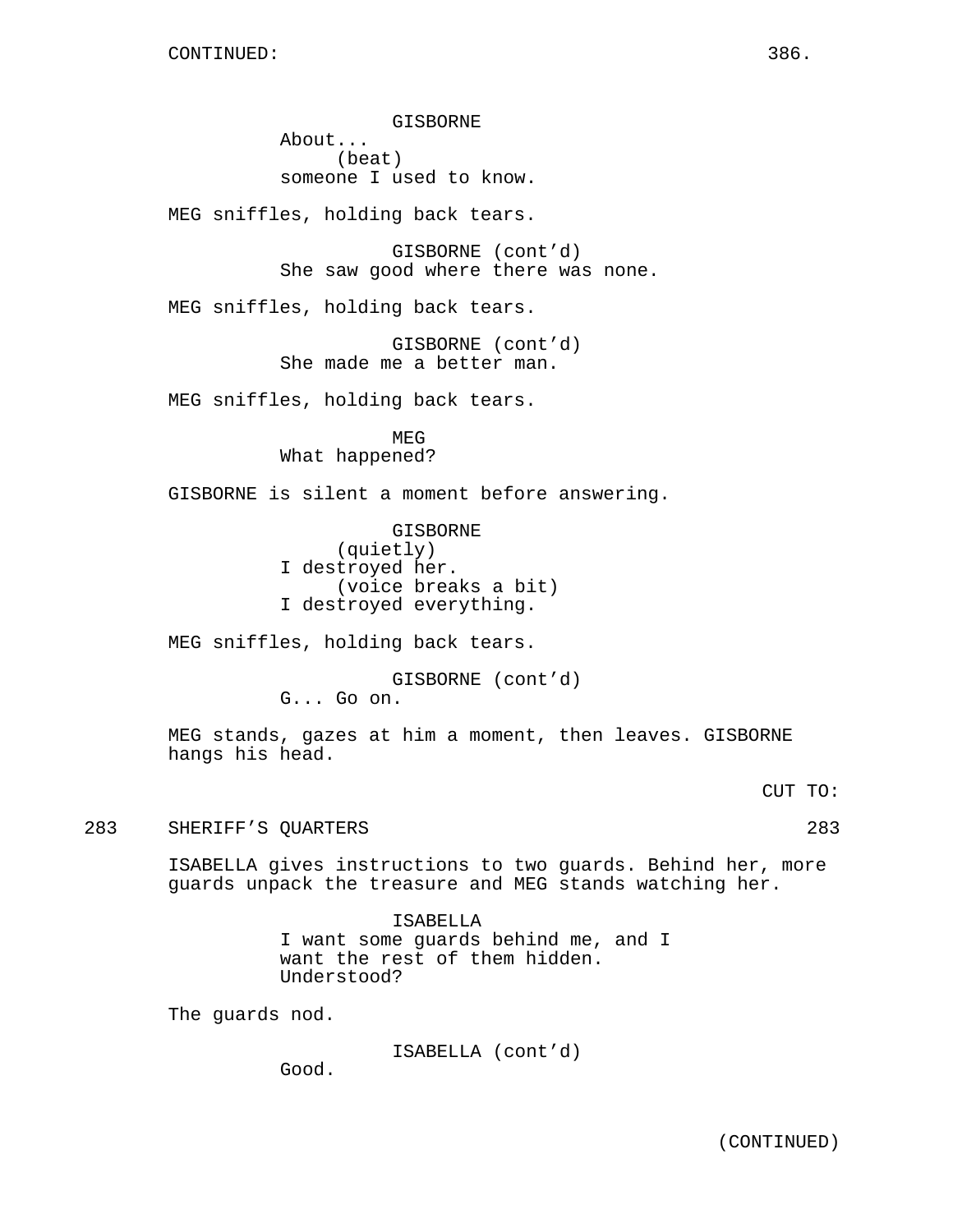ISABELLA picks up a sheet of parchment and gives it to the guard. The guard leaves.

```
ISABELLA (cont'd)
     (sigh deeply)
Right.
```
ISABELLA sits at the table and dips a quill in ink as MEG comes over, pretending to look at the jewelery in a chest on the edge of the table. ISABELLA quotes as she writes. MEG keeps looking at the dungeon keys, lying next to the chest, when ISABELLA is not looking.

> ISABELLA (cont'd) "Sire, I write to you with a grave confession...

She looks up at MEG, who looks back at her. ISABELLA chuckles slightly.

> ISABELLA (cont'd) ...that I hope you will find in your heart to forgive."

MEG silently takes the keys off the table when ISABELLA turns her head away to think.

> ISABELLA (cont'd) "By way of an apology, I would like to offer you... a gift..."

ISABELLA smiles up at MEG, but she has disappeared. She quickly glances at the table and sees the keys are gone, too. She frowns slightly, realizing MEG's intent. She puts down the quill, stands and hurries out.

CUT TO:

284 (309) DUNGEONS 284

MEG comes downstairs, checking for guards. She rushes to GISBORNE and unlocks his cell.

GISBORNE

Meg?

MEG opens the door and kneels down to unlock GISBORNE's shackles.

> GISBORNE (cont'd) What are you doing?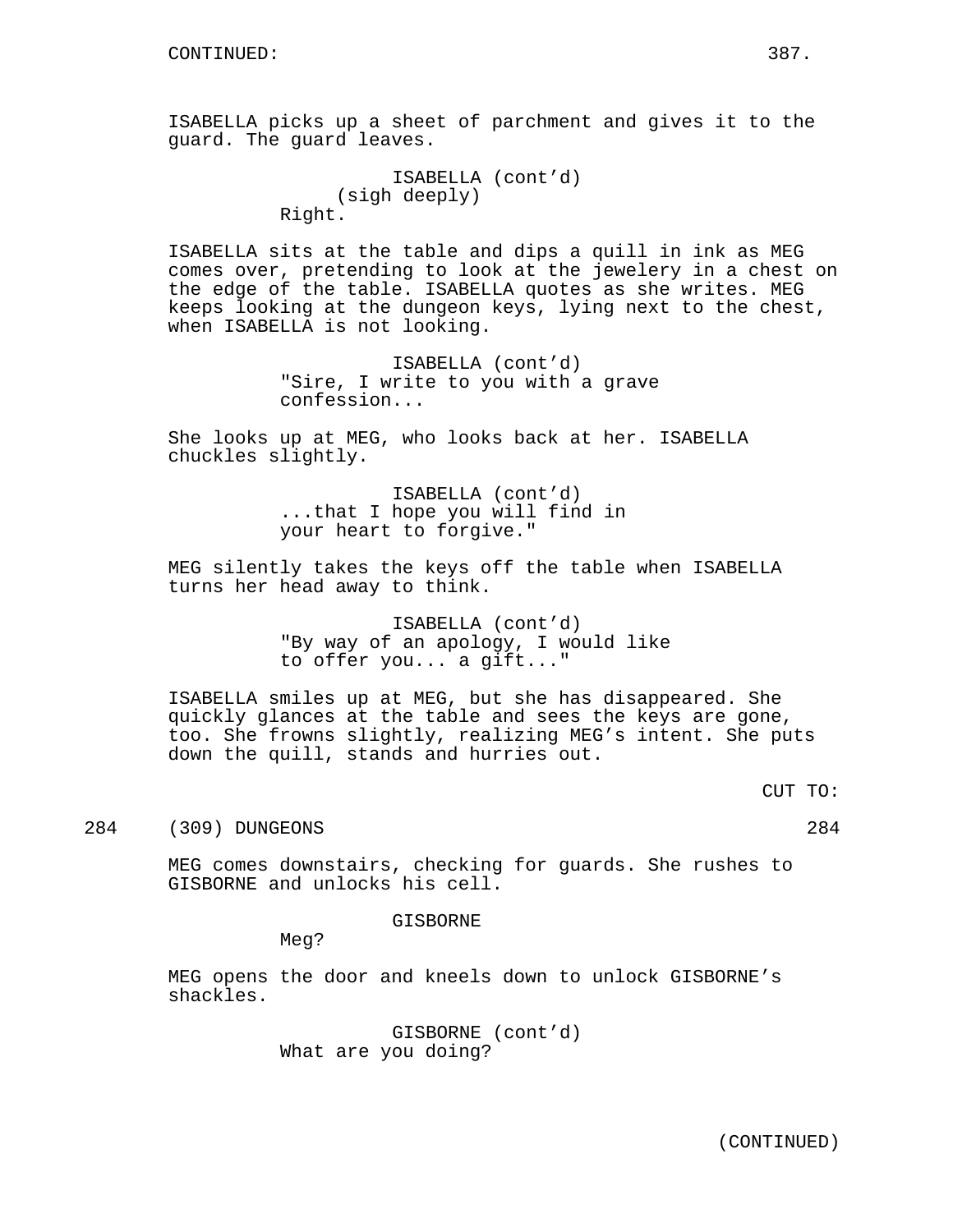MEG I can't let her kill you. I just can't.

GISBORNE (touched) You'd do this for me?

MEG smiles. GISBORNE grabs a bar and pulls himself up, then takes MEG's hand and strokes her cheek lovingly. They stare into each other's eyes. ISABELLA stands at the foot of the stairs, watching.

> GISBORNE (cont'd) Thank you.

He smiles.

ISABELLA Well, this is touching.

> GISBORNE (to Meg)

Go!

GISBORNE pushes MEG forward and they start to run to the stairs, but ISABELLA catches MEG and two guards with swords jump out to confront GISBORNE.

> GISBORNE (cont'd) She didn't know what she was doing!

ISABELLA Oh, yes, she did! (to Meg) How could you? I set you free and this is how you repay me?

MEG We're not the same! I try to do things out of love. You're doing this out of hate!

ISABELLA (eyes deliriously wide) How dare you?! (beat) I suppose I should be grateful. (beat) Now I know the only person I can trust is myself. (beat) I'm on my own!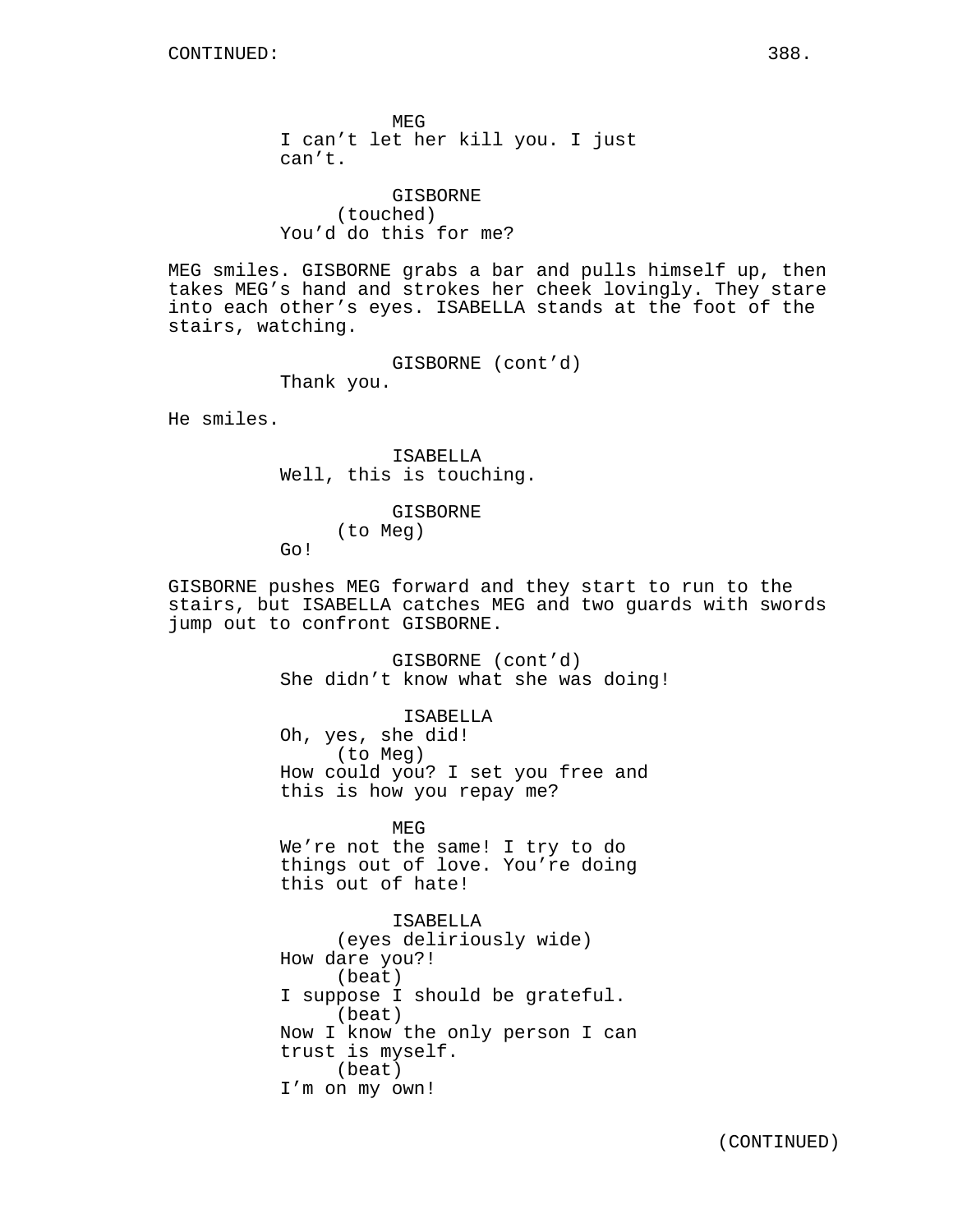ISABELLA shoves MEG at the guards. One stays with GISBORNE, the other takes MEG.

> MEG You put yourself there, Isabella.

ISABELLA I could say the same for you.

MEG and GISBORNE stare at ISABELLA, who steps forward.

ISABELLA And if you two lovebirds want to be together... that's fine. You shall. (beat) You'll both die.

MEG can only choke on the air and she puts her hand to her throat as the guards steer them away.

CUT TO:

285 (309R) SHERWOOD FOREST - OUTLAW CAMP - MID-MORNING 285

The gang gather their weapons together.

ROBIN Come on, we don't want to be late for Knight's Glade. And where's Much?

ALLAN walks past ROBIN.

TUCK Probably attempting to catch breakfast.

ROBIN sighs, wondering where he could be. ALLAN looks worried.

> ROBIN (to Allan) Are you all right?

> > ALLAN

Fine.

ROBIN tilts his head, looking at him, knowing it's not the truth.

> ALLAN Let's just go. Don't want to be late for Isabella.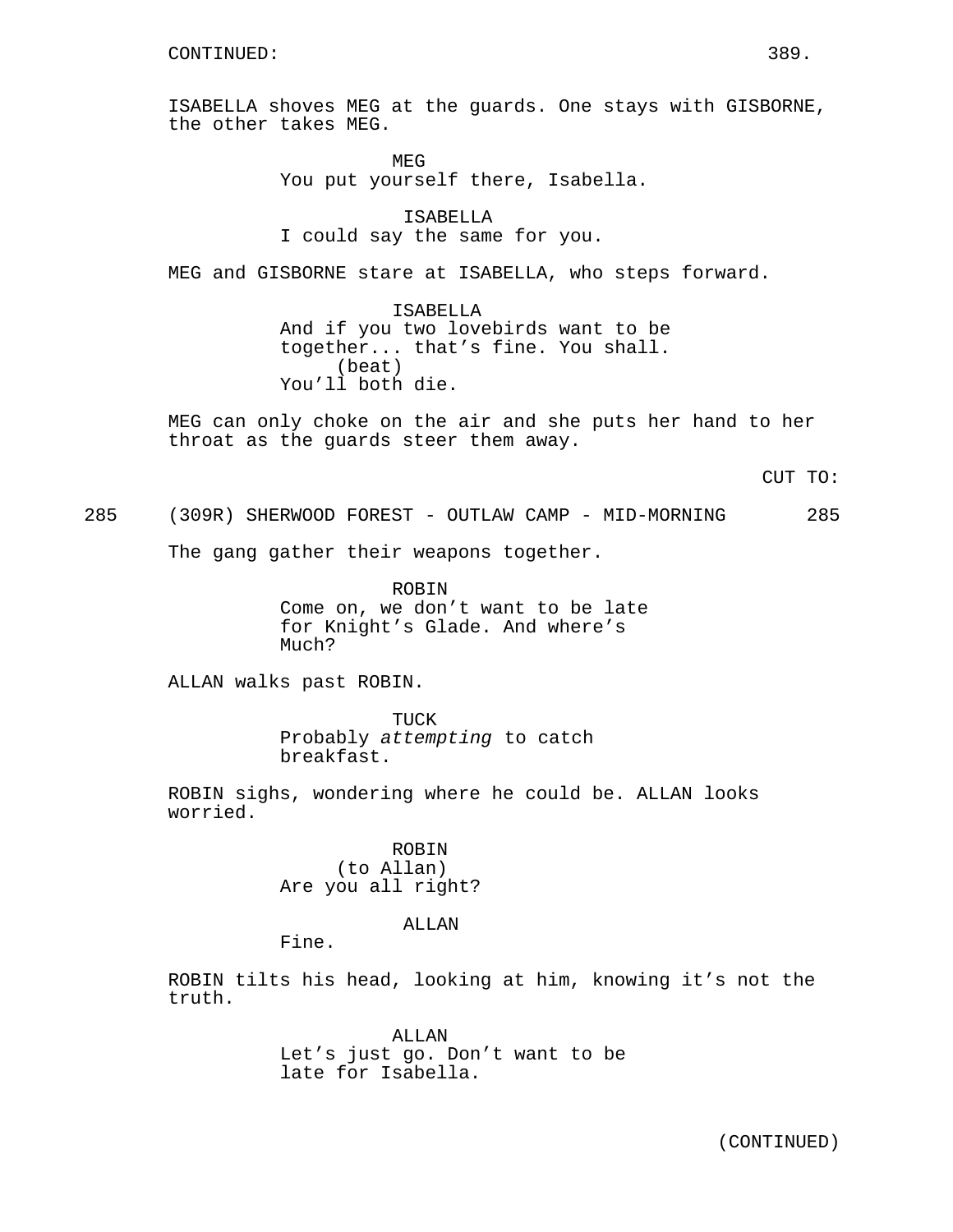ROBIN Hey... this is for the good of everyone. (beat) If we can get a Sheriff working...

ALLAN (interrupt) Yeah, I know, I know.

ALLAN pushes past ROBIN. ROBIN grabs his arm.

ROBIN She's promised to release Guy, hasn't she?

ALLAN Then where is he? She's been back at the castle for hours.

No answer.

ALLAN (cont'd) He should be your priority right now. Not her.

ALLAN pulls away. LITTLE JOHN comes up behind ROBIN.

LITTLE JOHN Never thought I'd say this, but he's right.

CUT TO:

286 (309R) SHERWOOD FOREST - BETWEEN NOTTINGHAM AND KNIGHT'S GLADE 286

> MUCH is walking through the forest, daydreaming. It used to be him that Robin counted on. Him that had Robin's back. But things have changed. Ever since they returned from the Holy Land it's been Gisborne. When they paired off in fights it was Robin and Gisborne, Little John and Tuck, him and Allan. And, since Gisborne's capture, Robin has been turning to Allan. Why? Why had Robin stopped turning to him. Would things ever be as they were? Would Robin ever put him first again? He and Robin used to be so close now things were...

The sound of a horse neighing, breaks him out of daydream. He soon hears horses galloping down the path. He quickly slips behind a tree. ISABELLA, two horsemen, a cart, and another lone horseman pass him. He steps out to watch after they pass, then hears more men behind him in the trees. He steps in front of the tree and watches fourteen foot

(CONTINUED)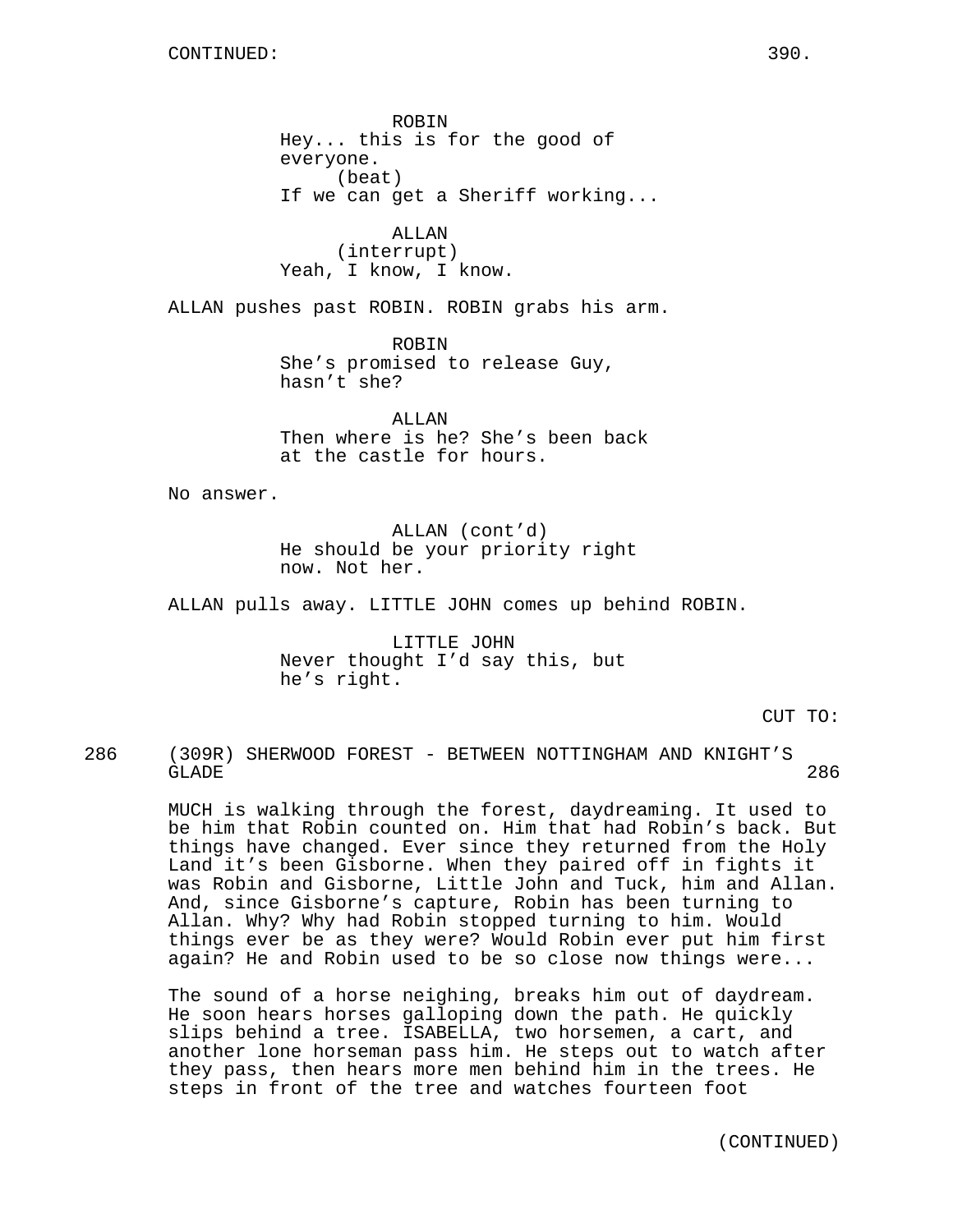soldiers trying to hurry quietly through the brush. MUCH suspects an ambush on the gang, bitterly pulls his sword out and follows.

CUT TO:

#### 287 (309R) SHERWOOD FOREST - KNIGHT'S GLADE 287

LITTLE JOHN, ROBIN, ALLAN and TUCK walk out to the middle of the clearing. ISABELLA meets them.

> ROBIN (pleasantly) You came, then?

Two guards set down a chest as ISABELLA strides towards ROBIN.

> ROBIN (cont'd) I am glad. ISABELLA (sweetly) Of course. (beat) We had a deal, you and me, remember?

ROBIN I do remember.

ROBIN and ISABELLA stand facing each other.

ISABELLA Working together.

ROBIN For the good of Nottingham.

ISABELLA Absolutely. That's all that matters now, isn't it?

ROBIN (nod once) Mm-hm.

ISABELLA (indicate the chest) Please, take it. You earned it.

ROBIN looks at LITTLE JOHN behind him and motions his head at the chest. ROBIN and LITTLE JOHN go to it. ISABELLA walks with ROBIN.

(CONTINUED)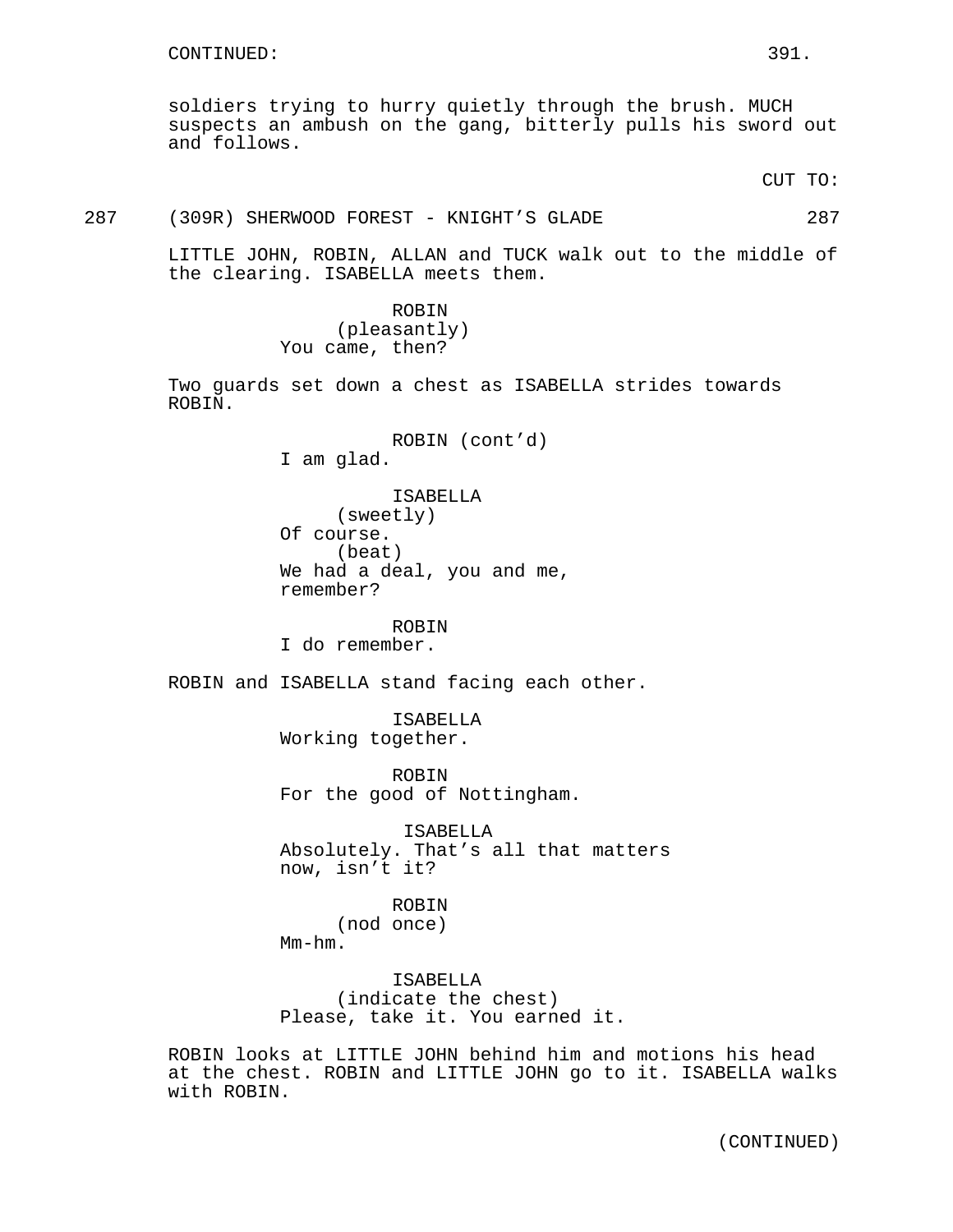ISABELLA (cont'd) You were my knight in shining armour.

ROBIN (quietly, putting her off) Yeah, that's me.

ISABELLA walks to the guards, smiling as ROBIN stops at the chest and opens it. It's full of stones and horseshoes. The guards draw their swords.

> LITTLE JOHN (admonishingly) Robin!

LITTLE JOHN turns away and is surprised to see more guards coming at them. ROBIN, utterly disappointed in himself, leans with both hands on the chest as the gang gather in a circle round him.

> ISABELLA (bitterly) Life's full of disappointment, isn't it?

FOCUS ON: MUCH. MUCH runs, following the guards, and stops behind a tree to watch near the glade. He sees a single guard with the cart and three horses - two brown and one black. MUCH gets a tighter grip on his sword, preparing to take the man out.

FOCUS on: ISABELLA and the Gang.

ISABELLA (cont'd) Now, I've decided to stand on my own two feet. (beat) Thought about what you said. (beat) Obey your every command, do whatever you say.

ROBIN I offered you friendship.

ISABELLA No, you threatened me. (beat) I won't be some frightened little woman. (beat)(to guards) Go on, take them!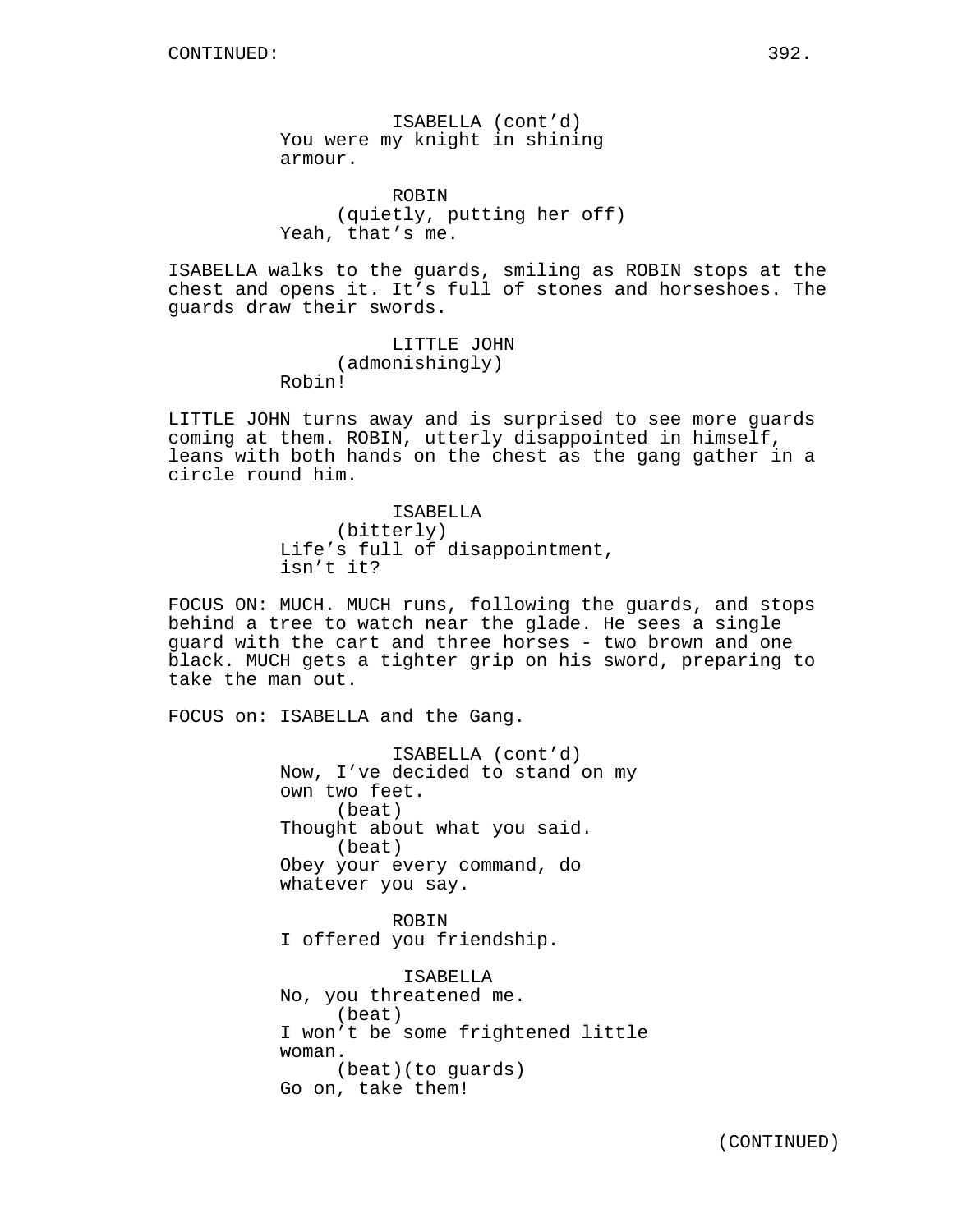ROBIN rips his sword from its scabbard. The gang, in the inner circle, face seventeen guards surrounding them. ALLAN spins his dual swords once. The guards slowly advance, closing the circle.

> ROBIN (to Allan) Well, it looks like you were right.

ALLAN Next time, you might just listen.

TUCK swipes out with his cross.

ROBIN If there is a next time.

ROBIN thrusts and hits a guard's sword, but the guards do not react. After a few moments, MUCH, riding the black horse and leading the other two (one on each side), gallops through the middle.

## MUCH

Yah! Robin!

Some guards and ISABELLA have to step back to avoid getting trampled, giving the gang a momentary advantage. They attack as ISABELLA watches in disbelief. MUCH stops at the far end of the clearing, and looks back at the gang.

## MUCH (cont'd)

Come on!

The gang each fight off the guard in front of them and then run to the horses. LITTLE JOHN jumps onto the horse on MUCH's right. TUCK runs and jumps onto the saddle behind MUCH. ROBIN runs to the side of the horse on MUCH's left. ALLAN is still fighting in fury.

ROBIN

Allan! Come on!

ALLAN stabs his foe.

### ISABELLA

Get them!

## ROBIN

# Allan!

ALLAN runs to ROBIN as ROBIN starts the horse. The guards chase after them. ROBIN pulls ALLAN up by the arm onto the back of his galloping horse. The guards run after them.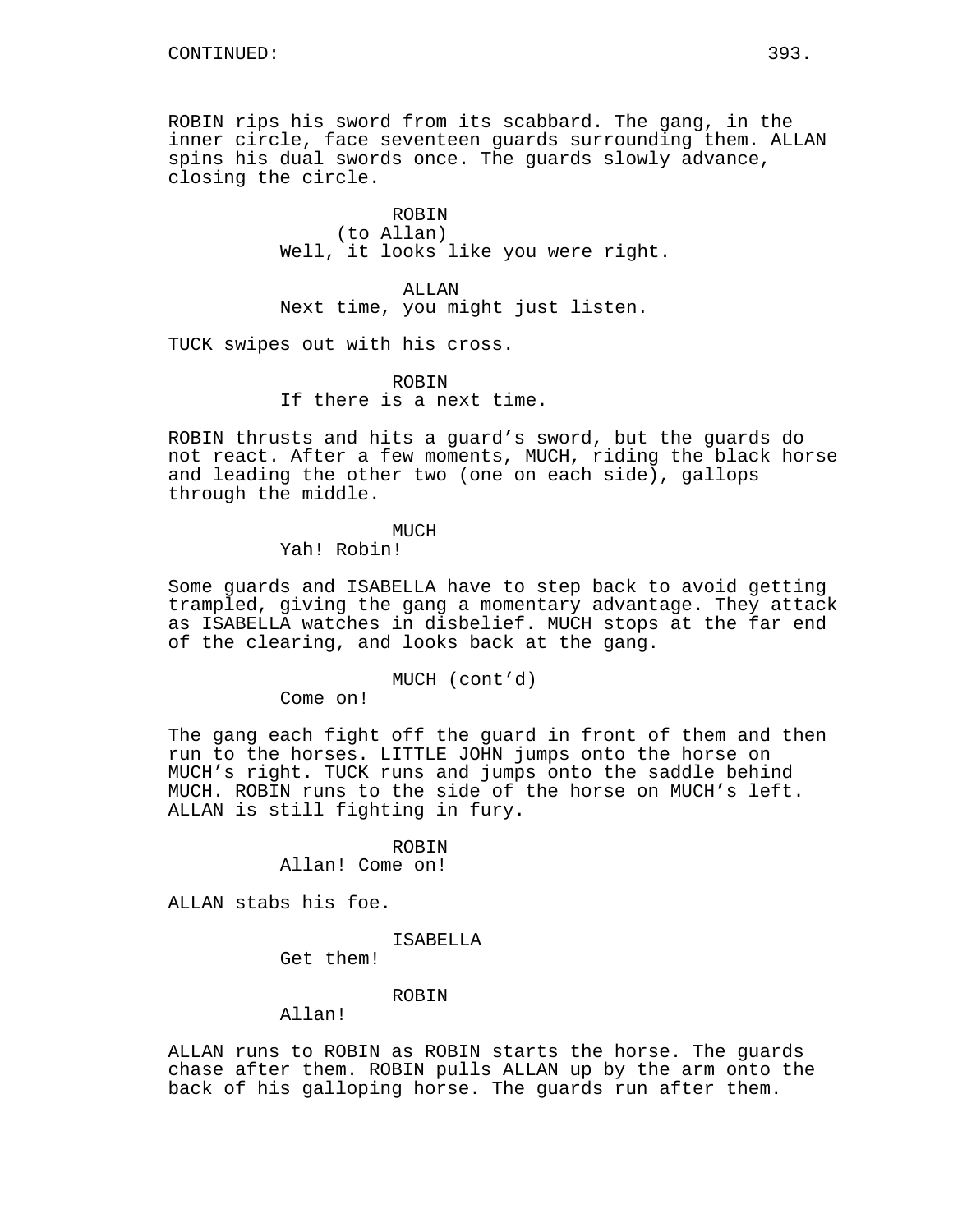## 288 (309R) SHERWOOD FOREST - OUTLAW CAMP 288

A disgruntled MUCH walks through to his kitchen. ALLAN follows him. MUCH talks to ALLAN without turning around.

> **ALLAN** So, where did you go then?

MUCH Er, nowhere. (beat) Just, er, wanted to be alone, (beat) that's all.

ALLAN You weren't leaving, were you?

MUCH looks down, then turns around. He looks at ALLAN as ROBIN comes over.

> ROBIN Where did you spring up from? Eh?

TUCK stands behind ROBIN.

MUCH

Er...

MUCH lets out his breath between rounded lips, not wanting to explain and not come up with a quick lie, either.

> ROBIN You all right?

MUCH (nod) Yeah.

LITTLE JOHN stands with his staff behind ROBIN and TUCK.

MUCH (cont'd)

I'm fine.

TUCK Robin, what's the plan?

ROBIN We're going to take that hoard back... (beat) (MORE)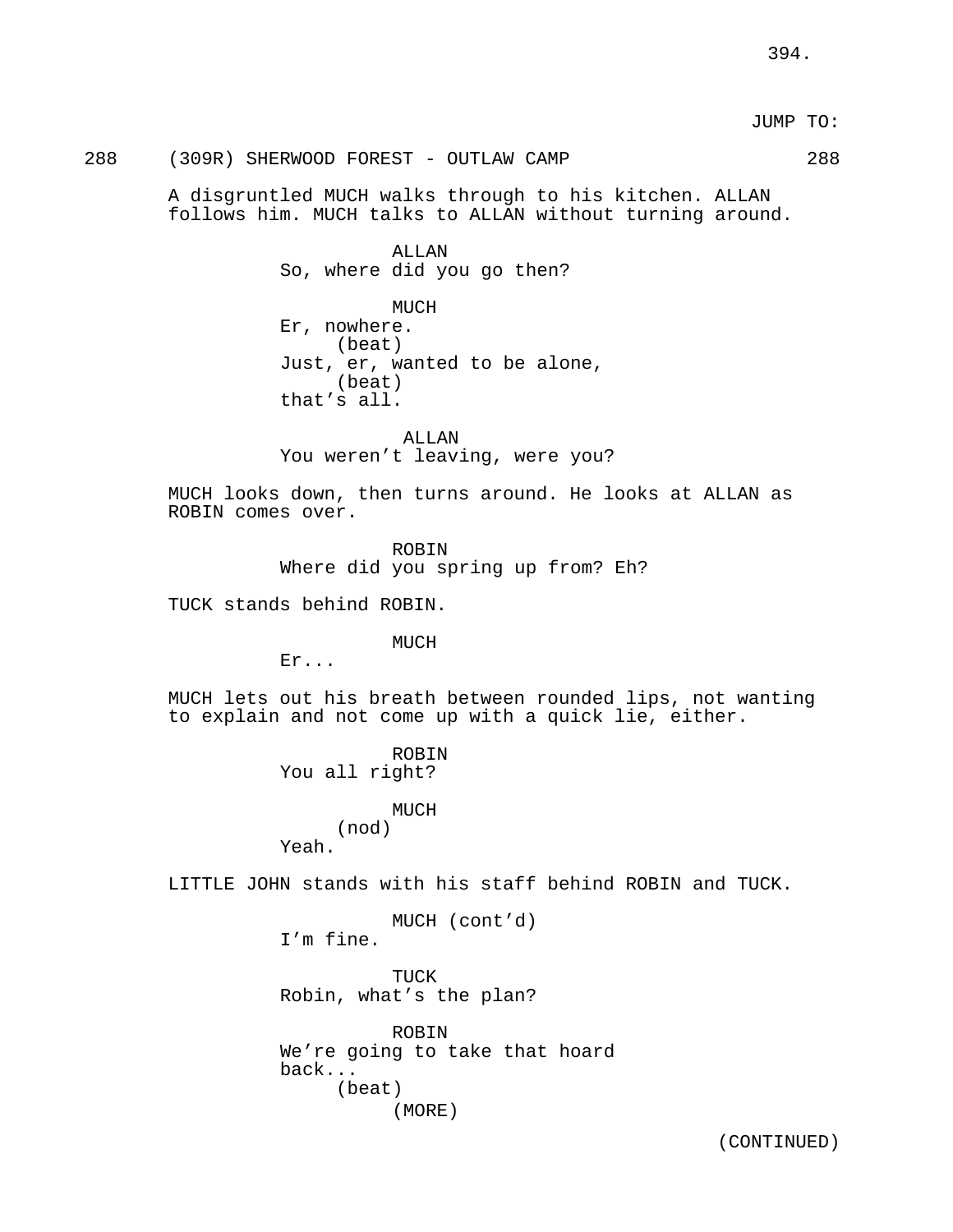ROBIN (cont'd) today at noon.

TUCK What about Gisborne's execution?

ROBIN We can use it as the perfect distraction. Isabella will be expecting us to save Guy, not steal the gold.

ALLAN So we do both.

ROBIN (smile) Exactly.

JUMP TO:

289 (309R) NOTTINGHAM - CASTLE - COURTYARD - THE NEXT MORNING 289

The portcullis is raised as guards hold back the crowd with crossed halberds. Once it's fully up, the guards let the people in. The gang, in cloaks and hoods, pass among them.

FOCUS ON: ROBIN AND GANG. ROBIN eyes the executioner's axe as he enters. The crowd swarm around the platform in the center. The gang meet up on the far side.

> ROBIN Now, we'll make our move as soon as everybody's looking to the platform. When he comes out, we slip inside. Tuck, go through the armoury. John, through the kitchens with Much. Allan, you come with me to the west gate. We'll go from there.

ROBIN tilts his head to the side.

ROBIN (cont'd)

Go on.

The gang slowly scatter.

FOCUS ON: ISABELLA. A fanfare sounds and ISABELLA walks out from the cloister towards her chair set at the top of the steps. The crowd cheer loudly. ISABELLA quiets them with a motion of her hand.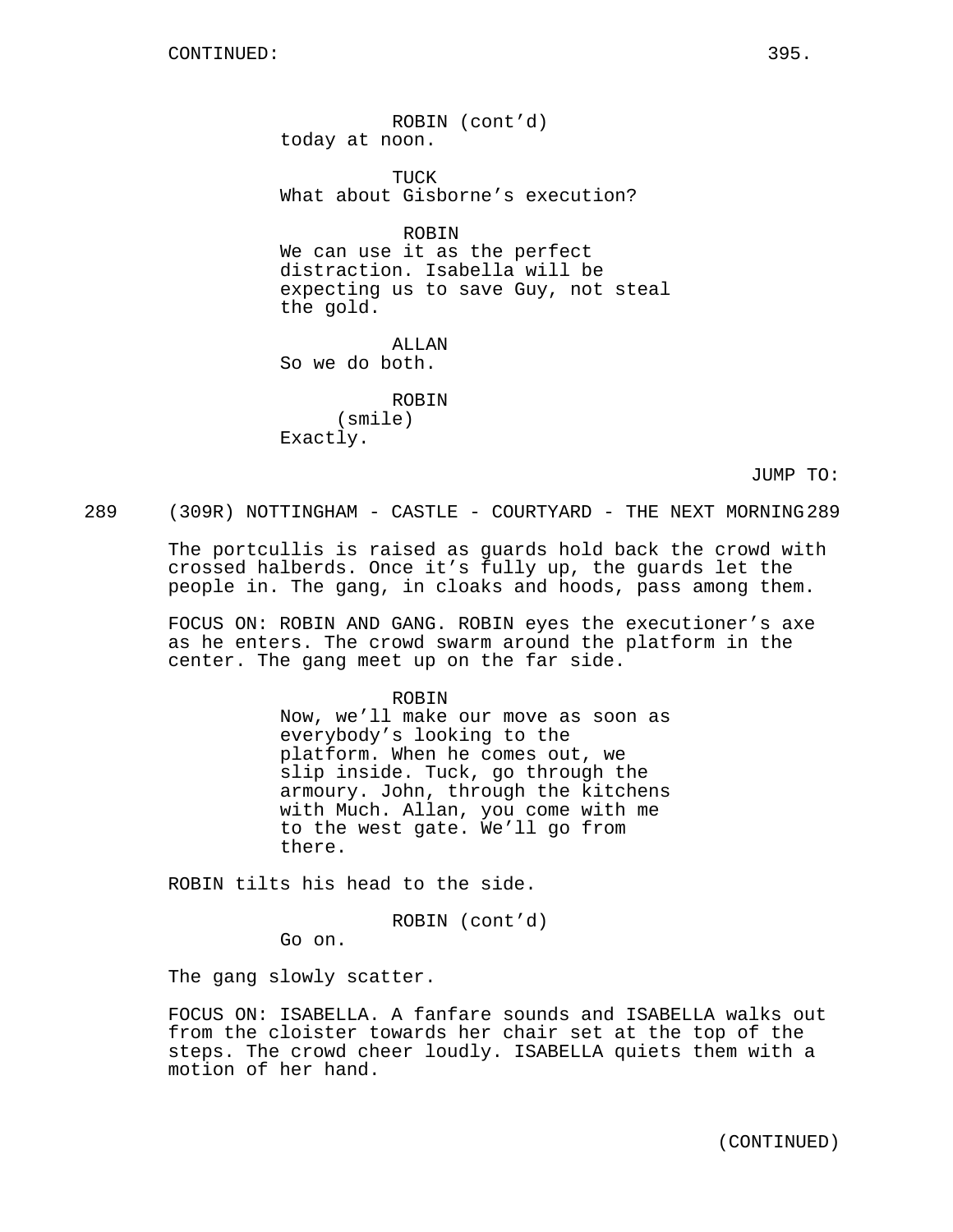ISABELLA (sigh) Bring out the prisoners.

Two boys start a drum roll. A door opens in back. GISBORNE is pushed out into the light. The crowd jeer. MEG is pushed out behind him.

FOCUS ON: ROBIN AND ALLAN. ROBIN, standing behind the tree with ALLAN, sees her.

> ROBIN That's the girl from the other day. Wonder what...

FOCUS ON: GISBORNE AND MEG. MEG and GISBORNE are pushed towards the platform. MEG looks at GISBORNE.

> MEG I'm scared.

GISBORNE looks at MEG.

GISBORNE When it comes, it'll be very quick.

GISBORNE and MEG are lead to the platform.

FOCUS ON: ROBIN AND ALLAN.

ROBIN (to Allan) Come on, this way.

FOCUS ON: GISBORNE AND MEG. MEG and GISBORNE go up the steps and are positioned behind large stumps with wide notches cut out for their heads. MEG is taken to the stumps to GISBORNE's left.

FOCUS ON: ISABELLA. The drum roll stops.

ISABELLA As you all know from bitter experience, (beat) Guy of Gisborne is an enemy of the people.

FOCUS ON: ROBIN AND ALLAN. ROBIN peeks at ISABELLA from around the corner under the cloister.

FOCUS ON: (bISABELLA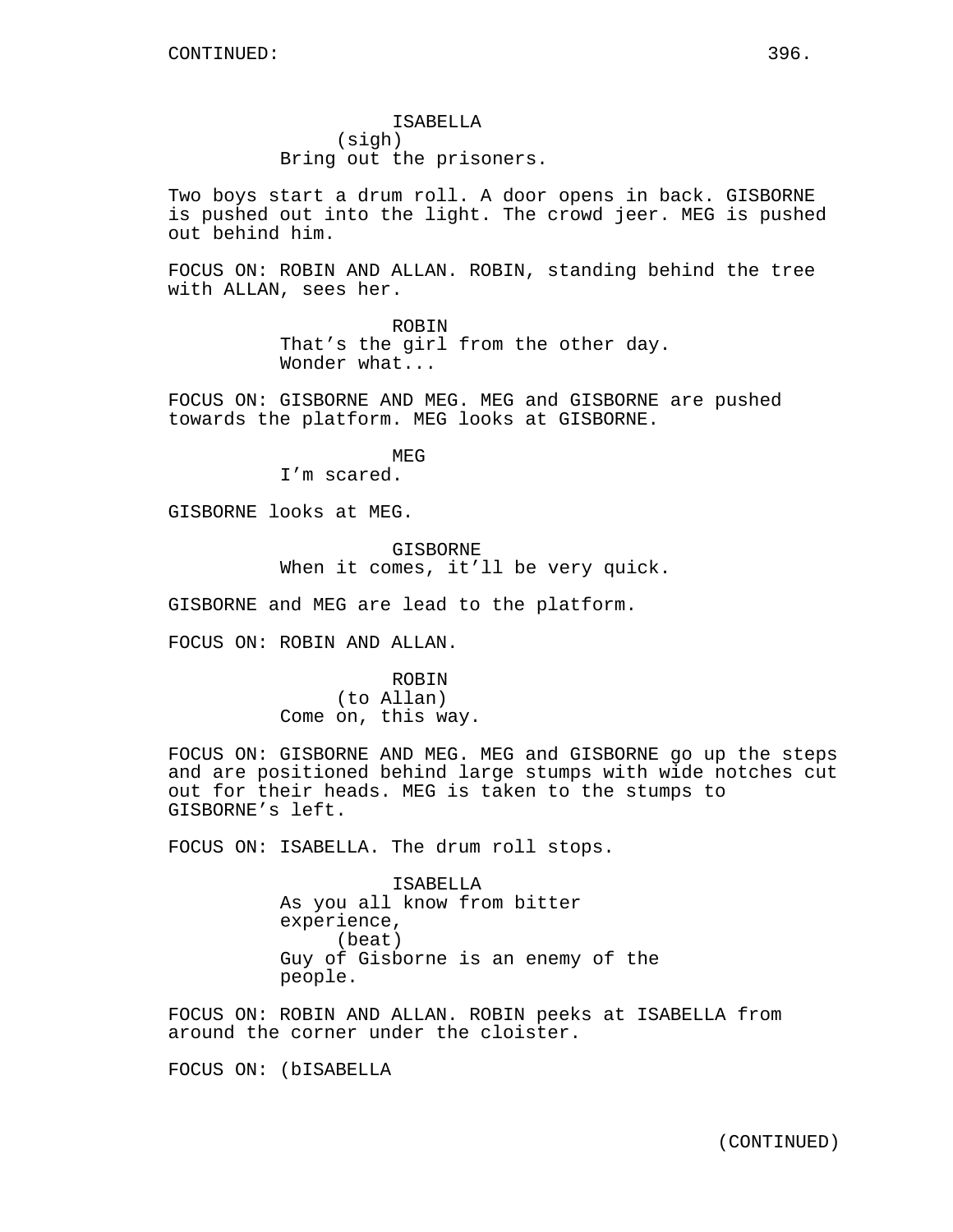ISABELLA (cont'd) He must pay the ultimate penalty. (beat)(point at Meg) This woman tried to help him escape justice. (beat) Therefore, she must share his fate. In future, if anyone challenges my authority, (beat) they shall suffer the same punishment. GISBORNE looks at MEG, who is shaking with terror. ISABELLA sits and crosses her legs triumphantly. ISABELLA (cont'd) Have the condemned any final words? FOCUS ON: GISBORNE. He keeps his eyes straight ahead. GISBORNE Very well, Isabella. You win. Kill me if you must, but not her. GISBORNE looks up at ISABELLA. GISBORNE I'll do whatever you want. (beat) But don't take her life. ISABELLA is silent. FOCUS ON: ROBIN. ROBIN watches her for a reaction, hoping she will change her mind. FOCUS ON: ISABELLA. ISABELLA Proceed with the execution! FOCUS ON: PLATFORM. GISBORNE She's just an innocent girl!

The guards push GISBORNE and MEG onto the stumps. MEG whimpers and sobs. The guards part their hair away from their necks. GISBORNE sees ROBIN and ALLAN.

FOCUS ON: ROBIN and ALLAN. ROBIN notices that GISBORNE has spotted them. ROBIN gives GISBORNE a "be ready" signal. ALLAN turns to ROBIN.

(CONTINUED)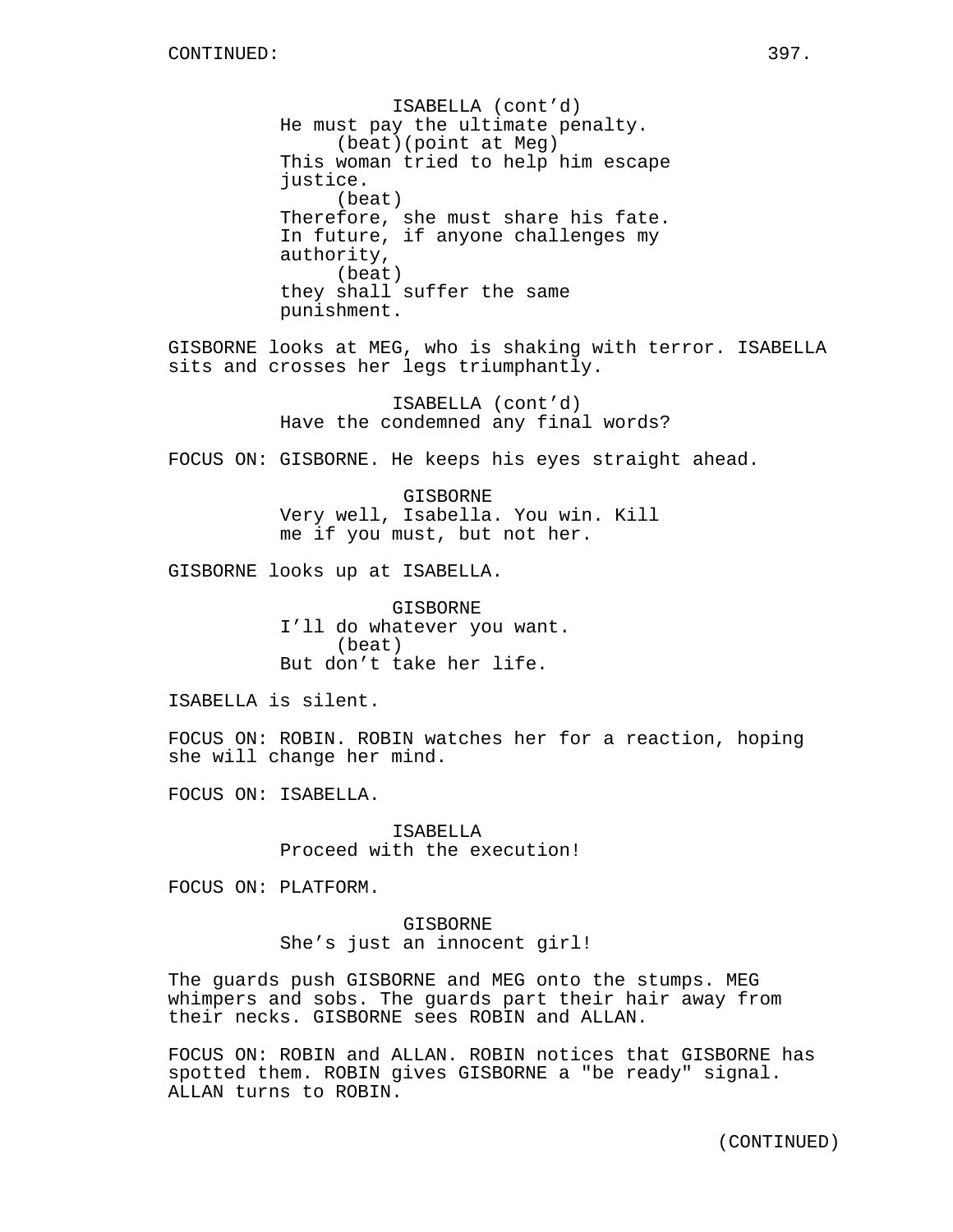ALLAN What do we do?

FOCUS ON: ISABELLA.

ISABELLA (impatiently) I said proceed!

FOCUS ON: PLATFORM. The two executioners get a grip on their axes.

FOCUS ON: ROBIN.

ROBIN (temper rising) This.

ROBIN draws his bow and shoots.

FOCUS ON: ALL. The arrow hits MEG's executioner in the chest as he raises his axe. The axe flies straight up in the air as the man falls back into the crowd. ROBIN quickly readies another arrow, ISABELLA notices the movement and its owner. ROBIN shoots for the axe. The arrow hits the axe and sends it spinning into the stump next to GISBORNE's head, right where ROBIN wanted it so that GISBORNE can cut his ropes. GISBORNE gasps and looks at the close call.

FOCUS ON: ISABELLA.

ISABELLA (quiet rage) Hood. (stand) Get him!

ROBIN (to Allan) Come on! Come on!

THORNTON calls from the back of the crowd.

```
THORNTON (VO)
     (singsong)
Is-a-bel-la!
```
ISABELLA freezes.

FOCUS ON: ROBIN. ROBIN stops.

FOCUS ON: THORNTON. THORNTON makes his way to the front of the platform and draws his sword.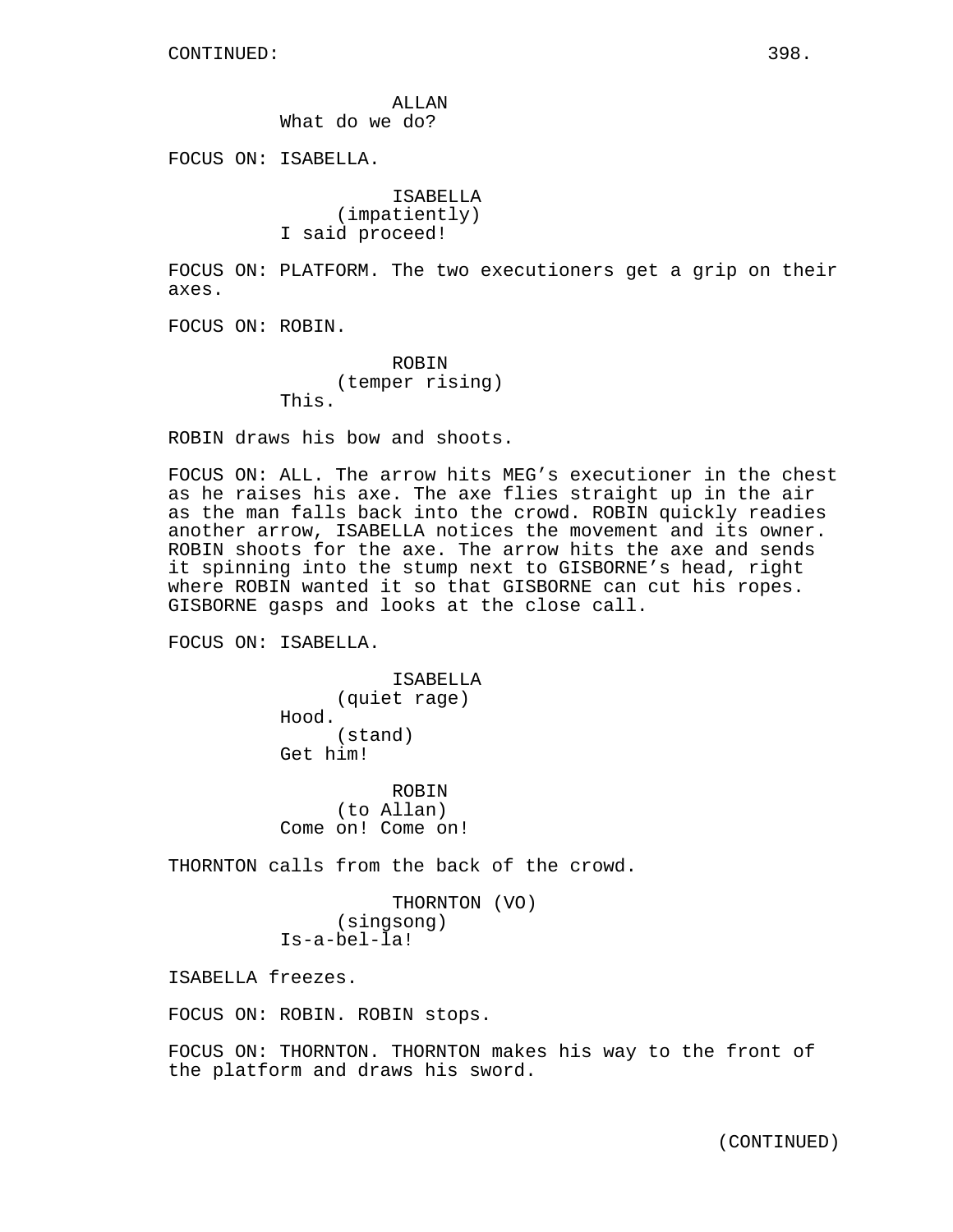THORNTON Didn't think you'd get rid of me that easily, did you? (Beat) And... sicking Hood on me? Really? Wonder what Prince John would say if he learned his Sheriff was working with Outlaws?

THORNTON charges ISABELLA.

ISABELLA

No!

ISABELLA turns and runs into the castle as the guards scatter to find ROBIN. THORNTON goes up the steps.

> THORNTON I've come to take what's mine! Your life!

ROBIN draws his bow at THORNTON. ALLAN pulls on his arm.

ALLAN Hey, hey! She doesn't deserve your help. Come on!

ROBIN lets ALLAN pull him away.

FOCUS ON: GISBORNE AND MEG. GISBORNE unties MEG's hands. He jumps down from the platform as MEG skips to its edge. He turns to help her down. A guard charges at GISBORNE with a halberd. MEG sees him.

MEG

Look out!

MEG jumps in front of the guard.

MEG (cont'd)

Guy, no!

GISBORNE grabs the halberd just as it stabs MEG. He yanks it away and punches the guard, then quickly turns to MEG.

> GISBORNE Are you all right?

GISBORNE takes MEG's arm and helps her to her feet.

GISBORNE (cont'd)

Come on.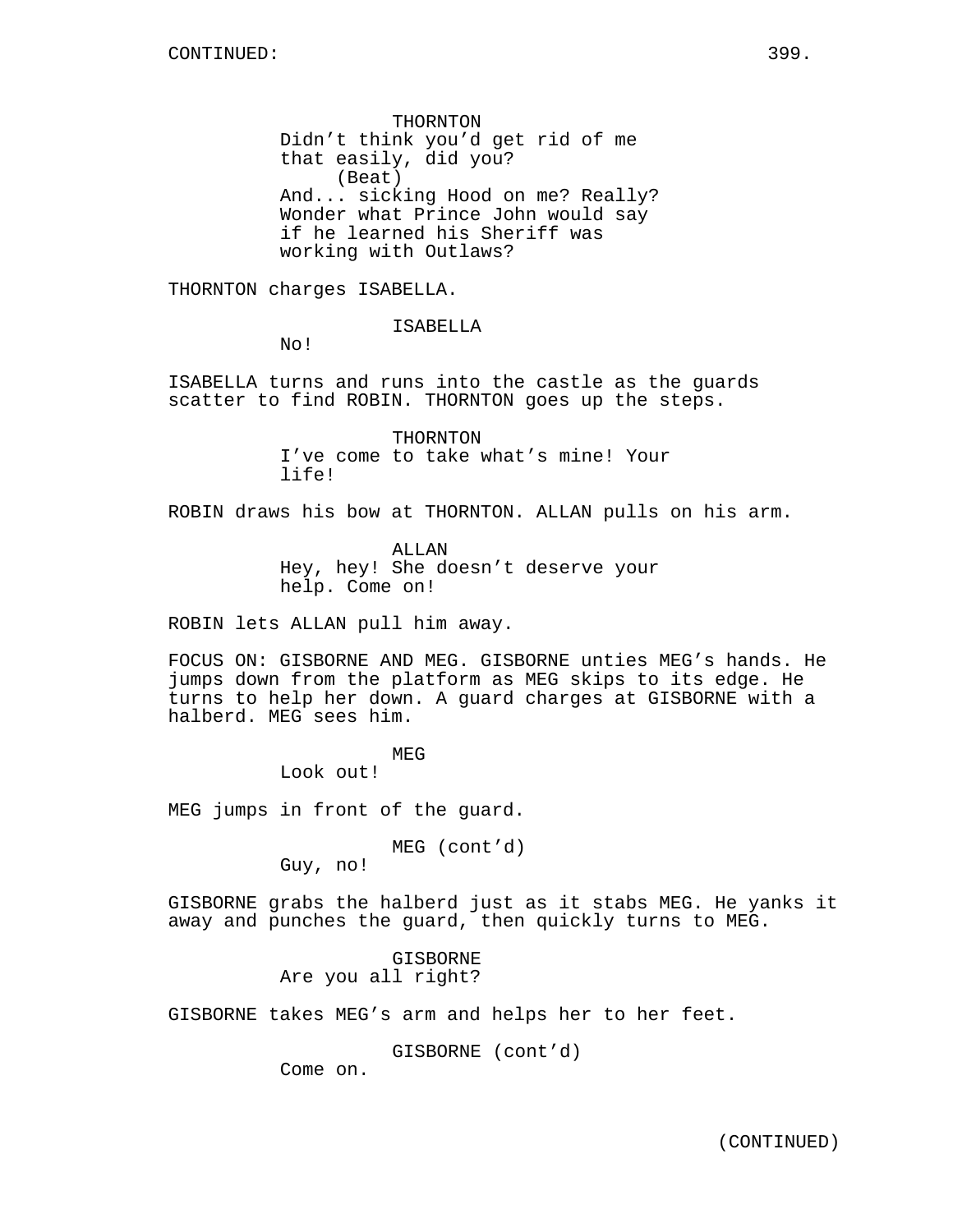MEG holds her stomach. GISBORNE sweeps her up in his arms and takes her away.

290 (309R) SHERIFF'S QUARTERS 290

The gang burst into the room with sacks and bags.

- ROBIN We have to do this quickly. Come on! Hurry up! They all start sweeping the treasure into the sacks. CUT TO: 291 (309) INTERIOR STAIRCASE 291 ISABELLA runs up the stairs. THORNTON calmly but boldly stalks her, saying his line as he climbs the stairs. THORNTON Did you really think I'd let you get away with it? CUT TO: 292 (309R) NORTH EXTERIOR CORRIDOR 292 The gang run down the corridor with bulging sacks. CUT TO: 293 (309) INTERIOR STAIRCASE 293 THORNTON You've betrayed your husband for the last time! CUT TO:
- 294 (309R) EXTERIOR CORRIDOR 294 The gang run.

CUT TO:

JUMP TO: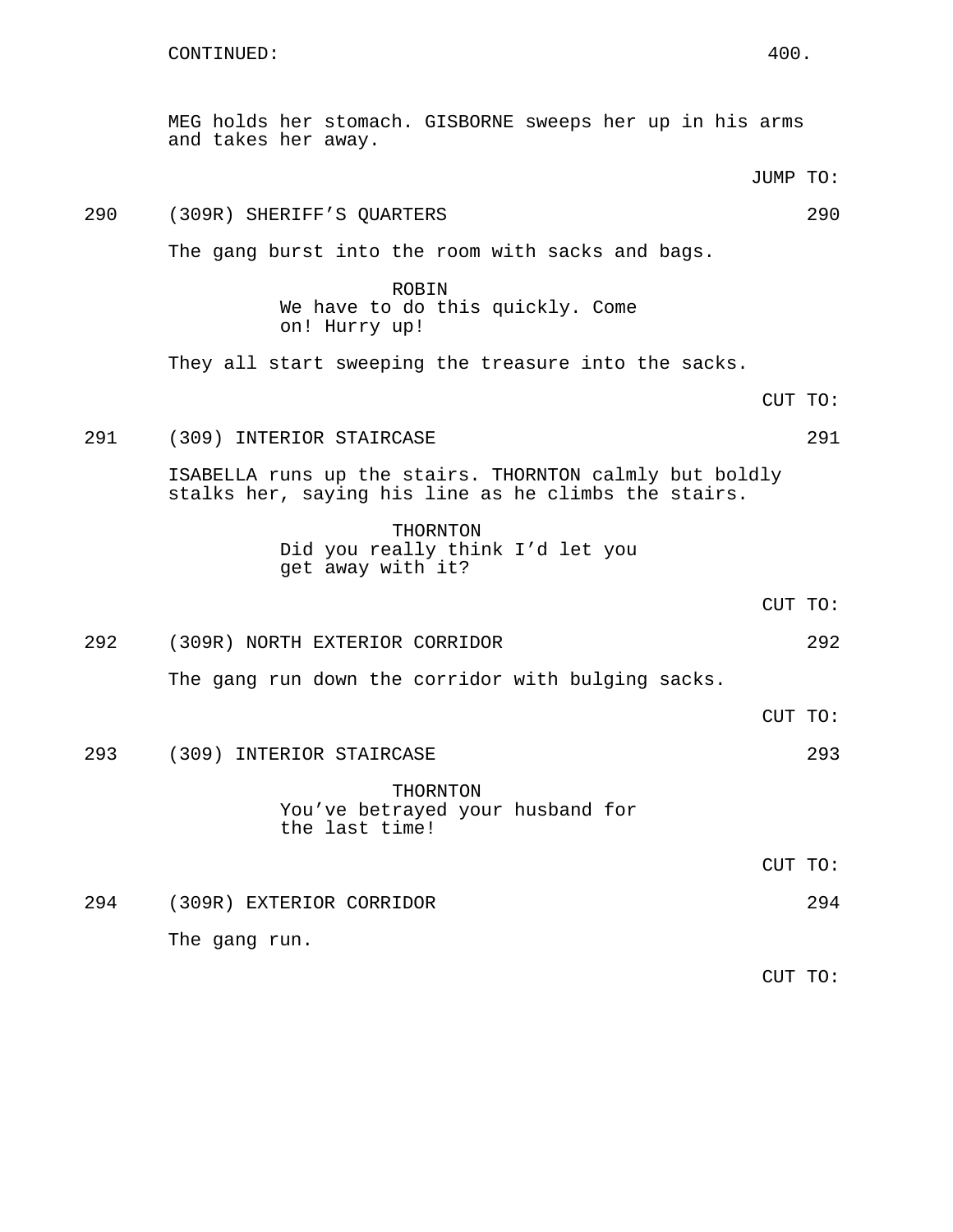295 (309) INTERIOR STAIRCASE 295

THORNTON

Is-a-bel-la!

CUT TO:

296 (309R) EXTERIOR CORRIDOR 296

ROBIN stops, his temper getting the better of him. ALLAN stops behind him.

> ALLAN Hey, hey! Where you going? We've got what we came for.

ROBIN I have to help her.

ALLAN She's your enemy!

ROBIN I told him not to come back. I warned him. (beat) I have to sort this out.

ROBIN switches his bow to his left hand.

ROBIN Here, take this.

ROBIN hands ALLAN his bag.

ROBIN (cont'd) I'll catch you up. Go on, go!

ALLAN sighs, flustered and confused.

297 (309R) SHERIFF'S QUARTERS 297

ISABELLA throws open the door. THORNTON is quick on her heels.

> THORNTON No, you don't!

ISABELLA runs to the bed.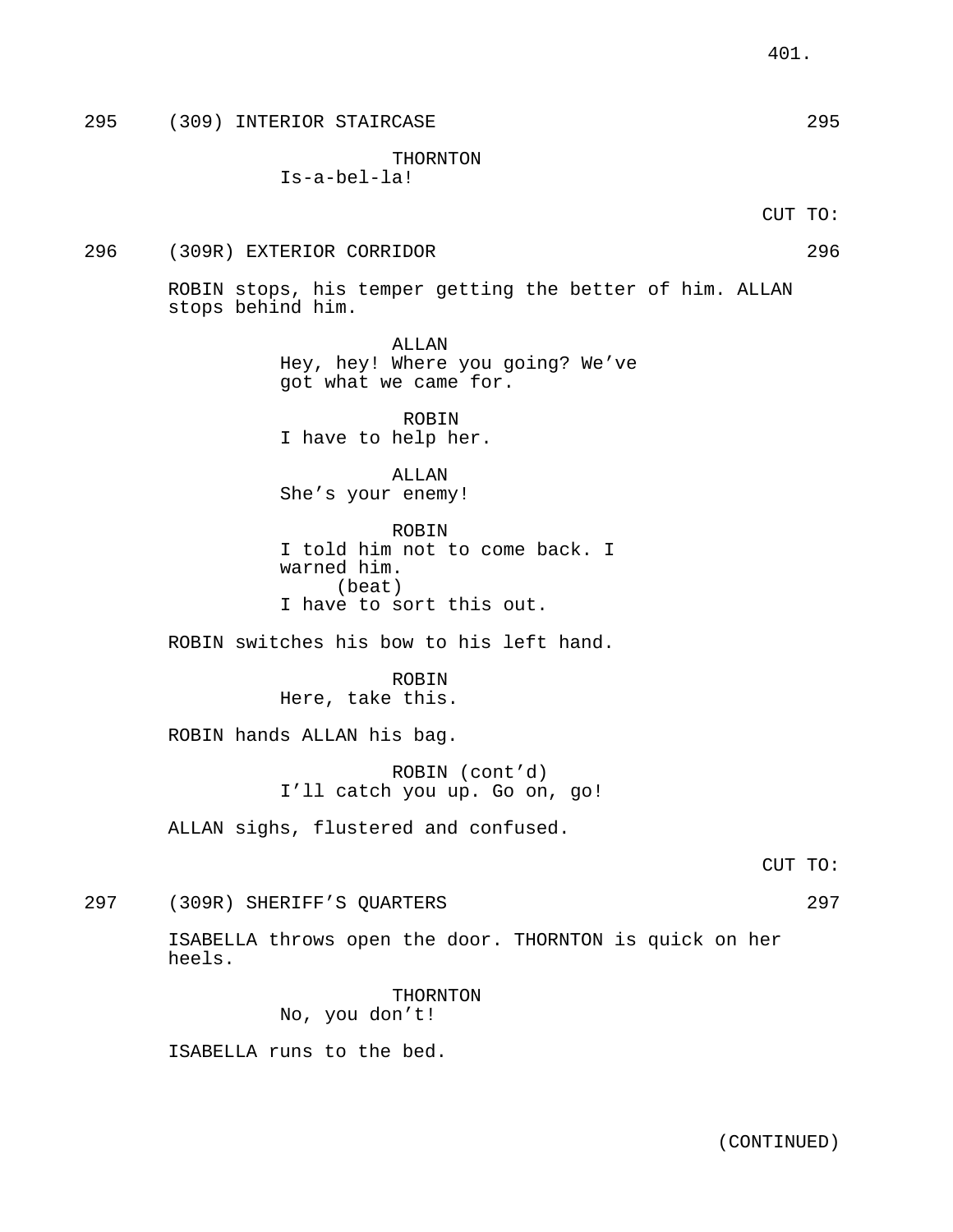ISABELLA Don't you dare!

THORNTON

It's over!

ISABELLA Just leave me alone!

THORNTON You're finished!

ISABELLA flips onto her hands and knees on the bed, facing the foot.

#### ISABELLA

I warn you.

THORNTON points his sword at her.

ISABELLA (cont'd) (with quiet intensity) Don't come any closer.

THORNTON slowly puts the sword's point under her chin. ISABELLA looks down at it warily.

> THORNTON You're going to die, Isabella.

He holds the sword there a moment longer, then drops it and advances with his hands out in claws.

> THORNTON (cont'd) With these.

THORNTON slowly reaches out for ISABELLA's neck, but she quickly bows her head into a pose she knows will appease him.

> ISABELLA No. I beg you, please. (beat) I'll give you everything you want. (beat) Just let me live. (sniffle) I see now. (beat) I'll be a good wife. (beat) I will show you the love of a good woman.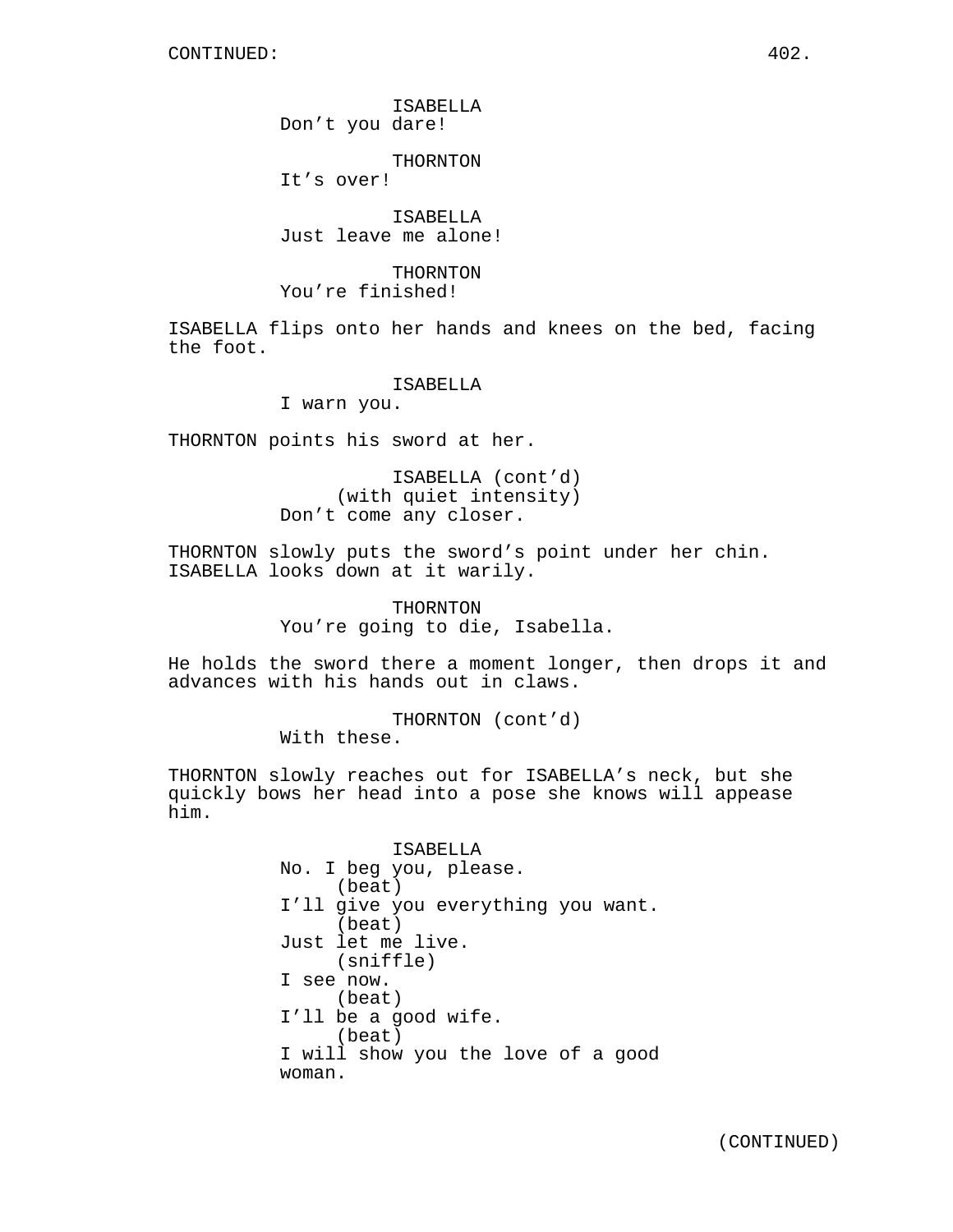THORNTON (annoyed)

Get up.

ISABELLA slowly raises her head.

THORNTON (cont'd) Stop sniveling, will you?

THORNTON leans in to kiss ISABELLA, but she brutally stabs him with her knife instead. THORNTON steps back, utterly surprised.

> THORNTON (cont'd) What have you done?

ISABELLA What I should have done years ago.

THORNTON falls back as ROBIN throws open the door.

ROBIN

Isabella!

THORNTON hits the floor. ISABELLA spins off the bed and stands at his feet as ROBIN drops his bow, kneels over THORNTON and checks to see if he's still alive. ROBIN looks up at ISABELLA.

> ROBIN Your first murder, Sheriff.

ISABELLA points the knife at ROBIN.

ISABELLA You were supposed to finish him off, but you weren't man enough for the job.

ROBIN I only kill when there's no other way!

ALLAN runs in.

ISABELLA You'll get the blame for this as far as Prince John is concerned.

ROBIN stands.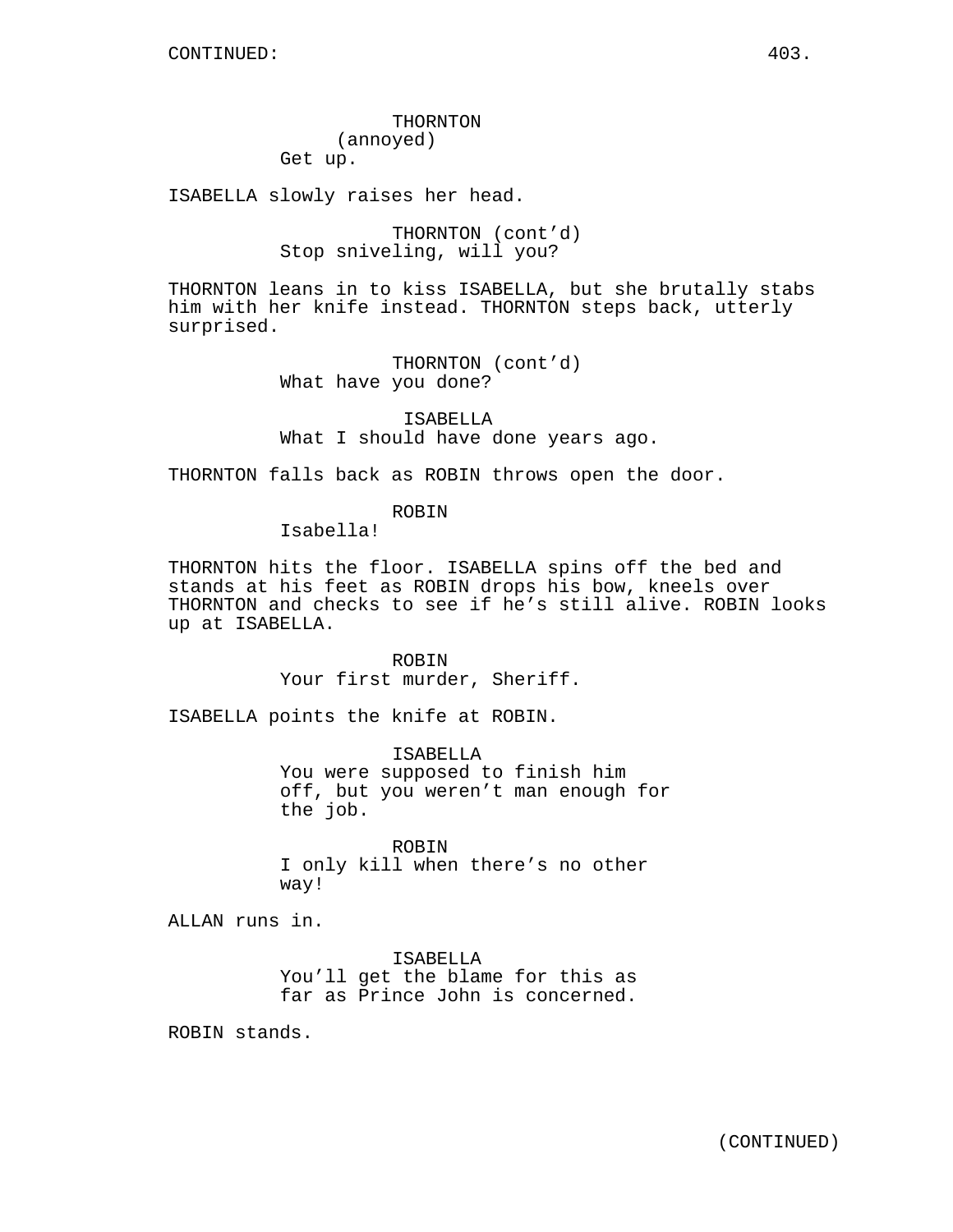ISABELLA (cont'd) The murderous Hood still at large...

ISABELLA changes her grip on the knife to a fist and charges ROBIN.

> ISABELLA (cont'd) ... but not for long!

ROBIN anticipates her move, catches her arm with one hand and her chin with the other.

## ROBIN

Listen to me!

He pushes her past ALLAN to the foot of the bed so her back arches over it.

> ROBIN (cont'd) Now, we've taken your precious hoard. And in case you're wondering, the deal's off!

ROBIN pushes ISABELLA onto the bed.

ROBIN (cont'd) (to Allan) Let's go.

ROBIN picks up his bow as ALLAN takes one last look at ISABELLA.

ROBIN (cont'd)

Come on.

ROBIN puts his hand on ALLAN's back, gently pushes him out the door and follows. ISABELLA watches them leave.

CUT TO:

298 (309) SHERWOOD FOREST - BY THE RIVER - LATE AFTERNOON 298

GISBORNE carries MEG down the path by the river.

GISBORNE Let's just rest here for a while.

GISBORNE stops by a tree.

GISBORNE (cont'd) There we go.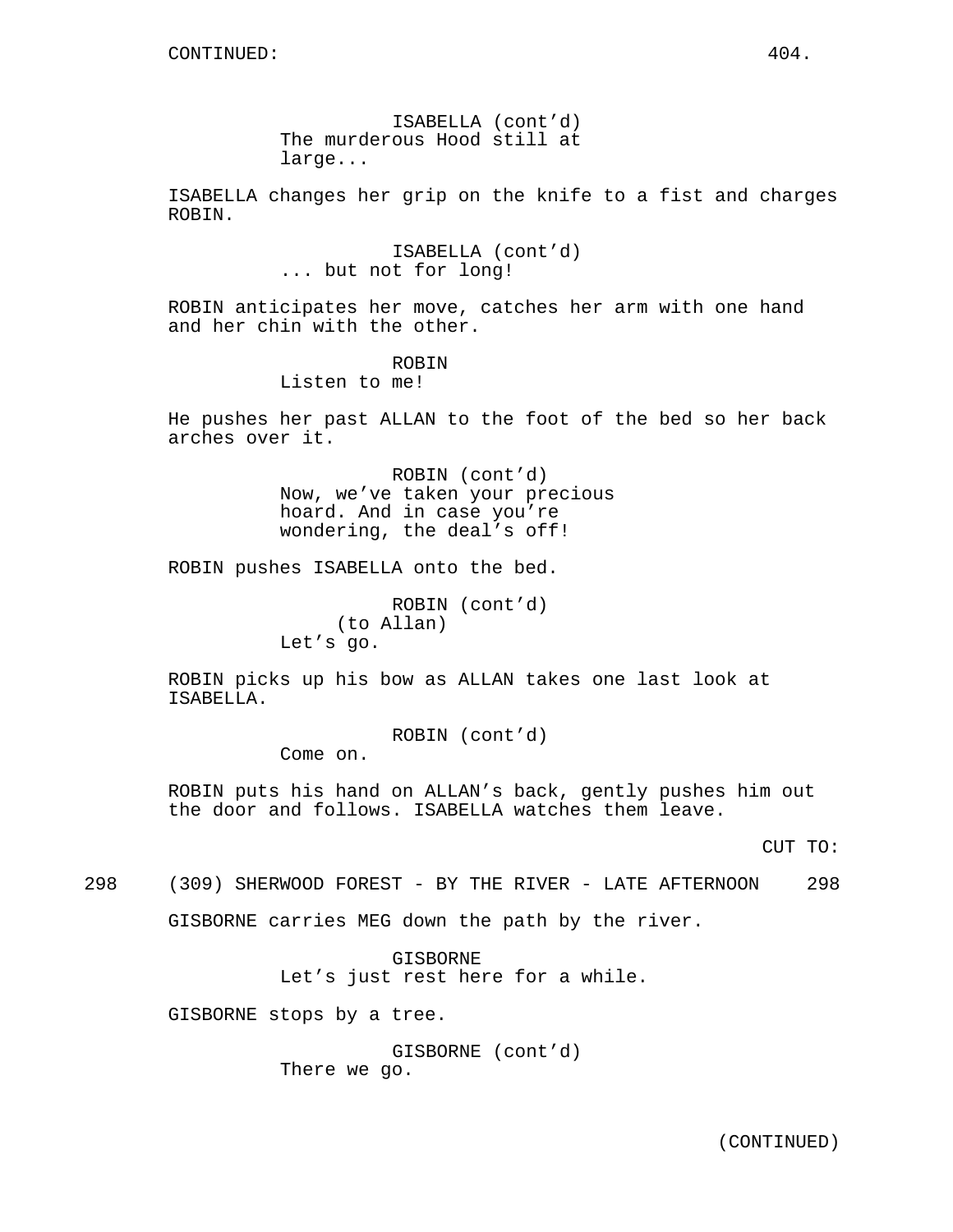He sets MEG down gently against the tree trunk and holds her, cradling her shoulders, then starts to look at her wound.

#### MEG (weakly) Kiss me.

He looks up into her eyes, helpless, sadly wanting to, but knowing he shouldn't.

GISBORNE

Shhh.

He strokes her hair lovingly, shaking his head no.

MEG

Please?

MEG whimpers softly in pain. GISBORNE stares into her eyes, then leans in and gives her a quick kiss. She smiles.

> MEG (cont'd) I always quite liked you, you know.

She tries to smile again, but must gasp for air instead. She takes her last breath and dies. Her arm falls off his. GISBORNE closes her eyes with his hand and starts to cry. He pulls her into him, unable to control his tears, and rocks her in his arms, mourning the lost of yet another.

CUT TO:

299 (309R) SHERWOOD FOREST - OUTLAW CAMP - NIGHT 299

ROBIN and ALLAN sit by the fire outside the camp. ROBIN is fiddling with a small twig.

> ROBIN You can say it, you know.

> > ALLAN

Say what?

ROBIN (flustered) "Say what?" (beat) You're dying to.

ALLAN (smile) All right.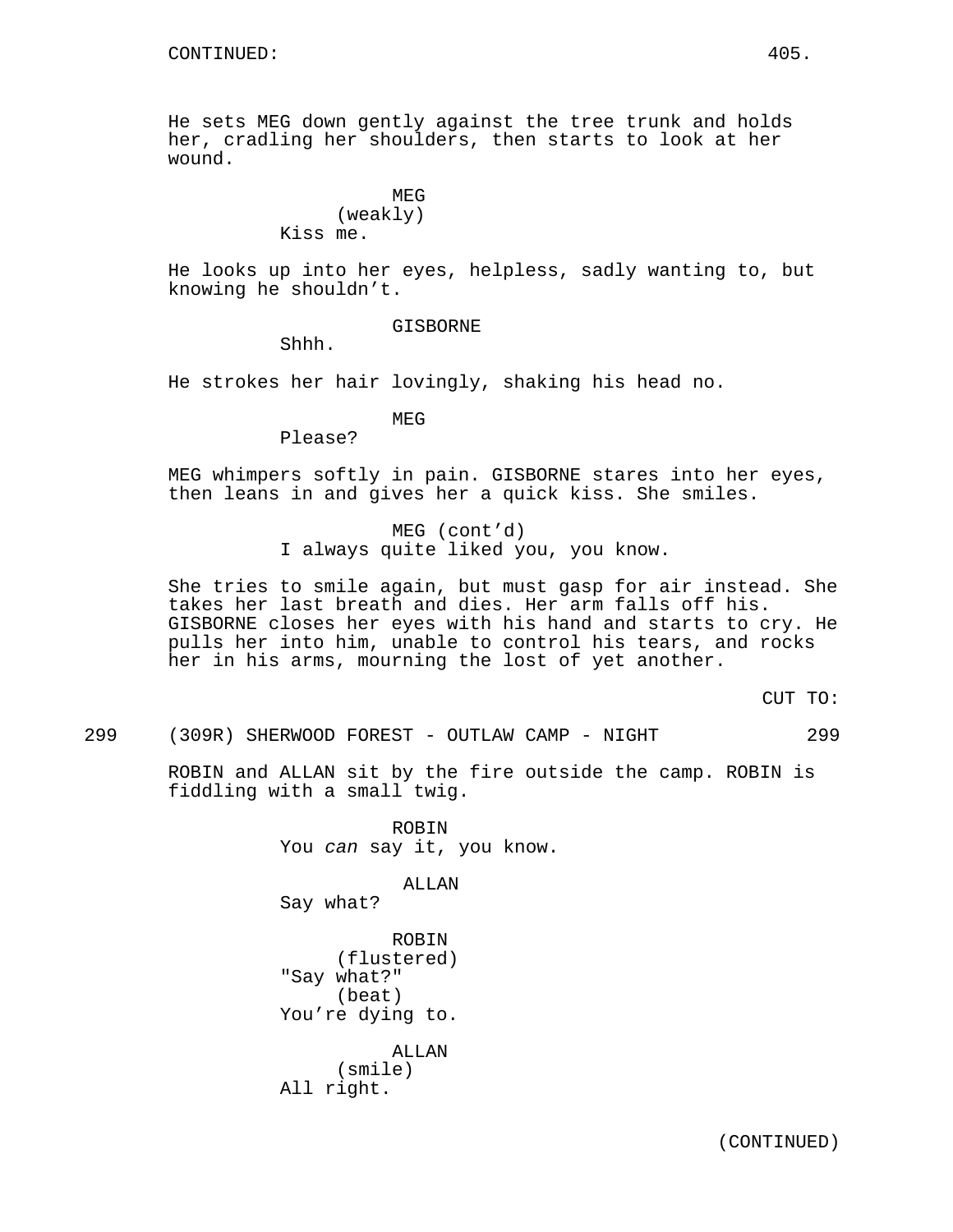(beat) I told you so.

ROBIN chuckles.

ALLAN (cont'd) You finally saw what sort of a woman she really is.

ROBIN

Yeah, I did.

ALLAN shakes his head and looks into the fire.

ALLAN You think he'll ever come back?

ROBIN

I don't know. I hope so. It's not the same without him. I've gotten kinda used to having him around.

ALLAN and ROBIN stare into the fire wondering where GISBORNE is right now.

CUT TO:

300 (309) NOTTINGHAM - CASTLE - SHERIFF'S QUARTERS 300

ISABELLA stands in front of a mirror with her knife. A guard stands behind her.

> ISABELLA Make sure all of Thornton's men are dead. I don't want Prince John hearing any more lies about me.

She looks back at him.

ISABELLA (cont'd) See to it!

The guard nods and leaves. ISABELLA looks in the mirror and sighs.

> ISABELLA (cont'd) Oh, and next time...

Momentary pause as she points the knife in the mirror.

ISABELLA (cont'd) ...it will be you... (beat) (MORE)

(CONTINUED)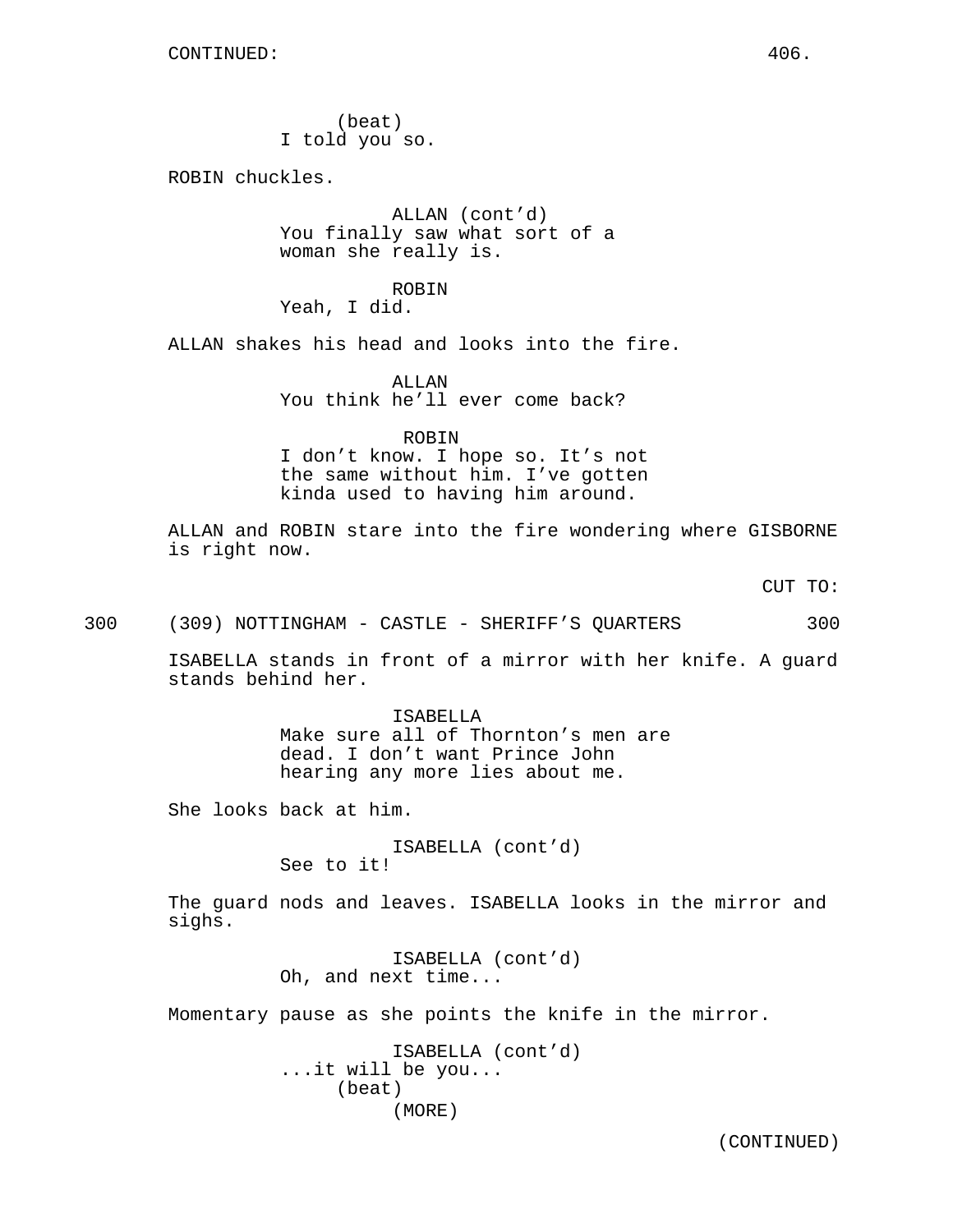ISABELLA (cont'd)

Robin Hood.

She holds the knife up and stares at it intensely, thinking of how she can finally finish him off.

JUMP TO:

301 SHERWOOD - OUTLAW CAMP - LATER THAT NIGHT 301

GISBORNE stumbles into camp. His head is down and he looks really sad. He sits by the fire. ROBIN goes to him.

ROBIN

You okay?

## GISBORNE

Fine.

ROBIN You don't look fine.

GISBORNE gives ROBIN a look. ROBIN realizes that Meg didn't make it.

ROBIN (cont'd)

No.

(beat) I'm sorry.

GISBORNE She seemed like a nice girl. She shouldn't have died. It..

MUCH Why was Isabella having her executed? Didn't she just free her?

GISBORNE

It was my fault.

## ALLAN

Your fault? How...

#### GISBORNE

When Thornton had Meg thrown back in the dungeon, she wound up in the cell beside me. We talked. She...

GISBORNE goes quiet. No-one says anything.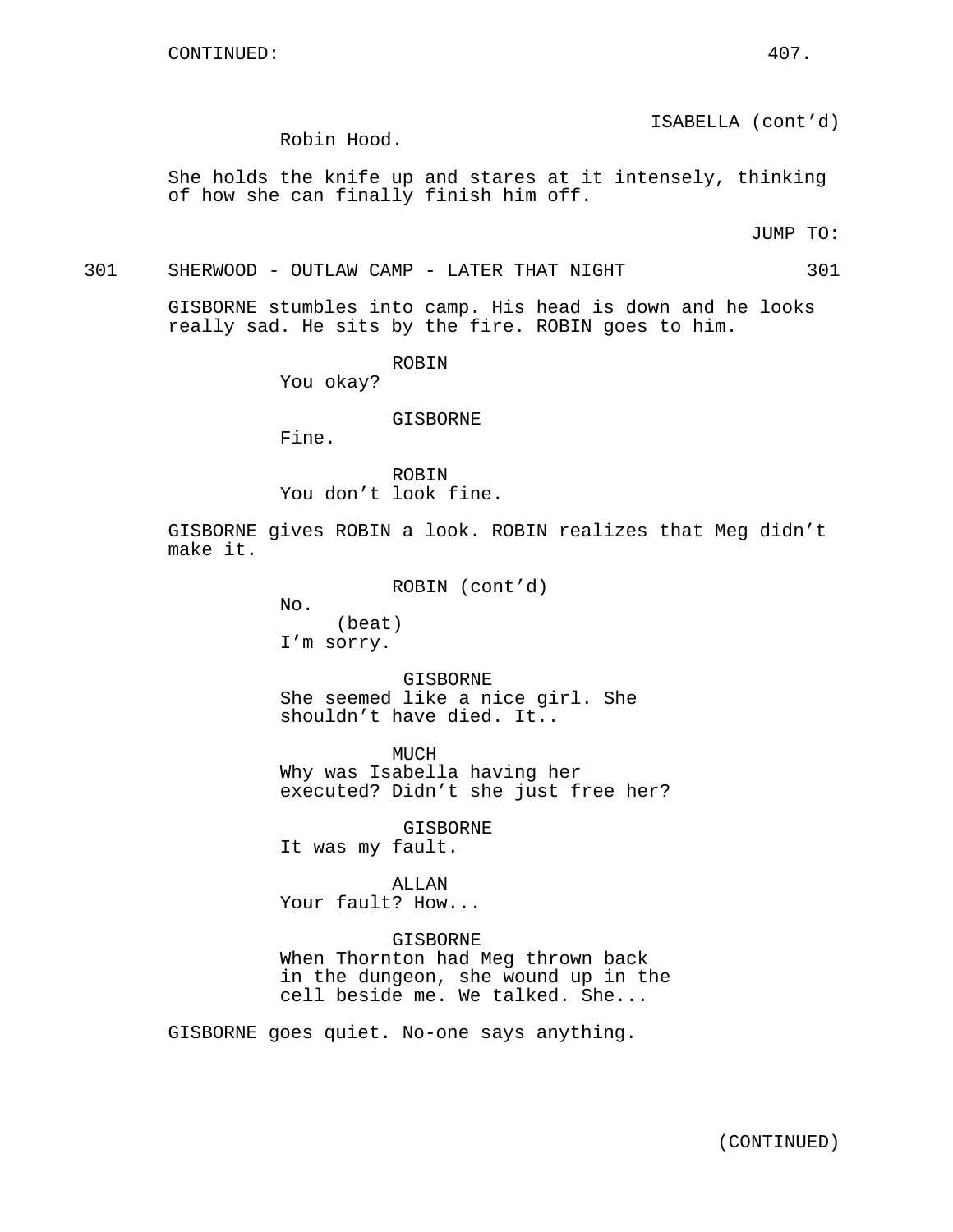## GISBORNE Later Isabella let her out and...

GISBORNE goes quiet again. No-one says anything.

GISBORNE (cont'd) She came back to see me. She brought me food and... and then tried to release me. She stole the keys from Isabella and when she came to let me out, she got caught.

## ROBIN

It wasn't your fault, Guy.

GISBORNE Yes it was. She was just a kid. She died because she wanted to save me. Me!

GISBORNE gets up and walks away from the fire. ROBIN is about to go after him, but ALLAN rises first and goes to his ex-master.

#### ALLAN

Guy, she...

GISBORNE Allan, please. Don't.

ALLAN Wow. You really have changed.

GISBORNE gives him a look.

ALLAN (cont'd) 7 months ago you would've said... (imitate Gisborne) She got what she deserved, helping a prisoner escape. She should have known better.

#### GISBORNE

I probably would have. And you're right. I have changed. Just being here with all of you. And Robin. I understand why you all cling to him. I think I'm the man Marian always knew I could be.

ALLAN Yeah. I know how much you loved her.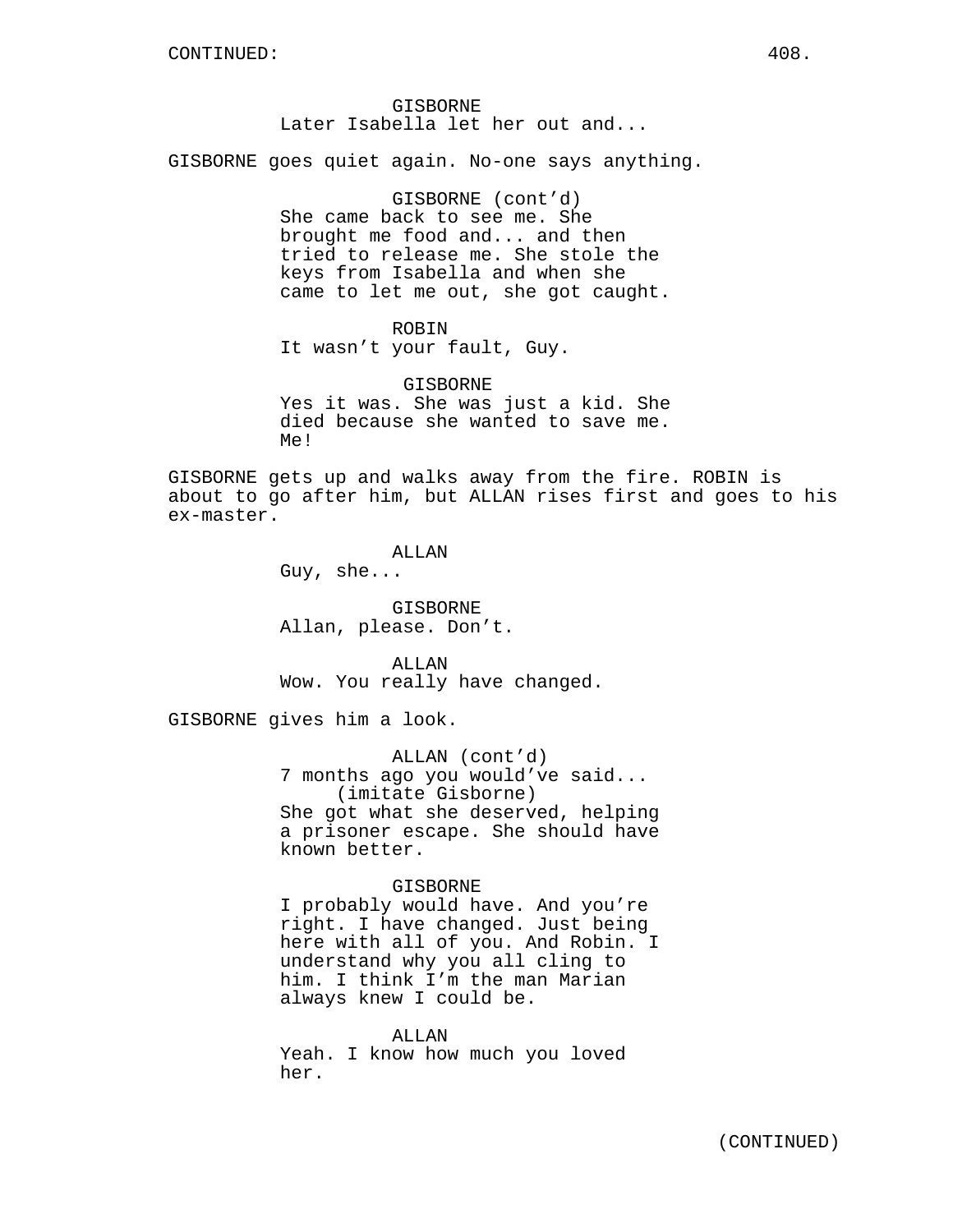GISBORNE I still miss her, Allan. Not a day goes by that...

ALLAN Guy, Marian would be so proud to see you now.

GISBORNE looks at ALLAN.

GISBORNE Thanks Allan.

GISBORNE goes back to the fire. ALLAN follows.

JUMP TO:

302 SHERWOOD FOREST - A FEW DAYS LATER 302

GISBORNE and ROBIN are walking through the forest.

GISBORNE Where are we going?

ROBIN I told you.

GISBORNE "Wait and see", isn't an answer, Robin.

ROBIN It's all your going to get.

They walk on.

CUT TO:

303 LADY GLASSON'S PLACE - OUTSIDE 303

LADY GLASSON meets ROBIN and GISBORNE as they approach the house.

A woman (ANNIE) watches from a window. No one notices her watching them.

LADY GLASSON smiles and hugs ROBIN.

LADY GLASSON

Robin.

ROBIN breaks the hug, looks at her and smiles.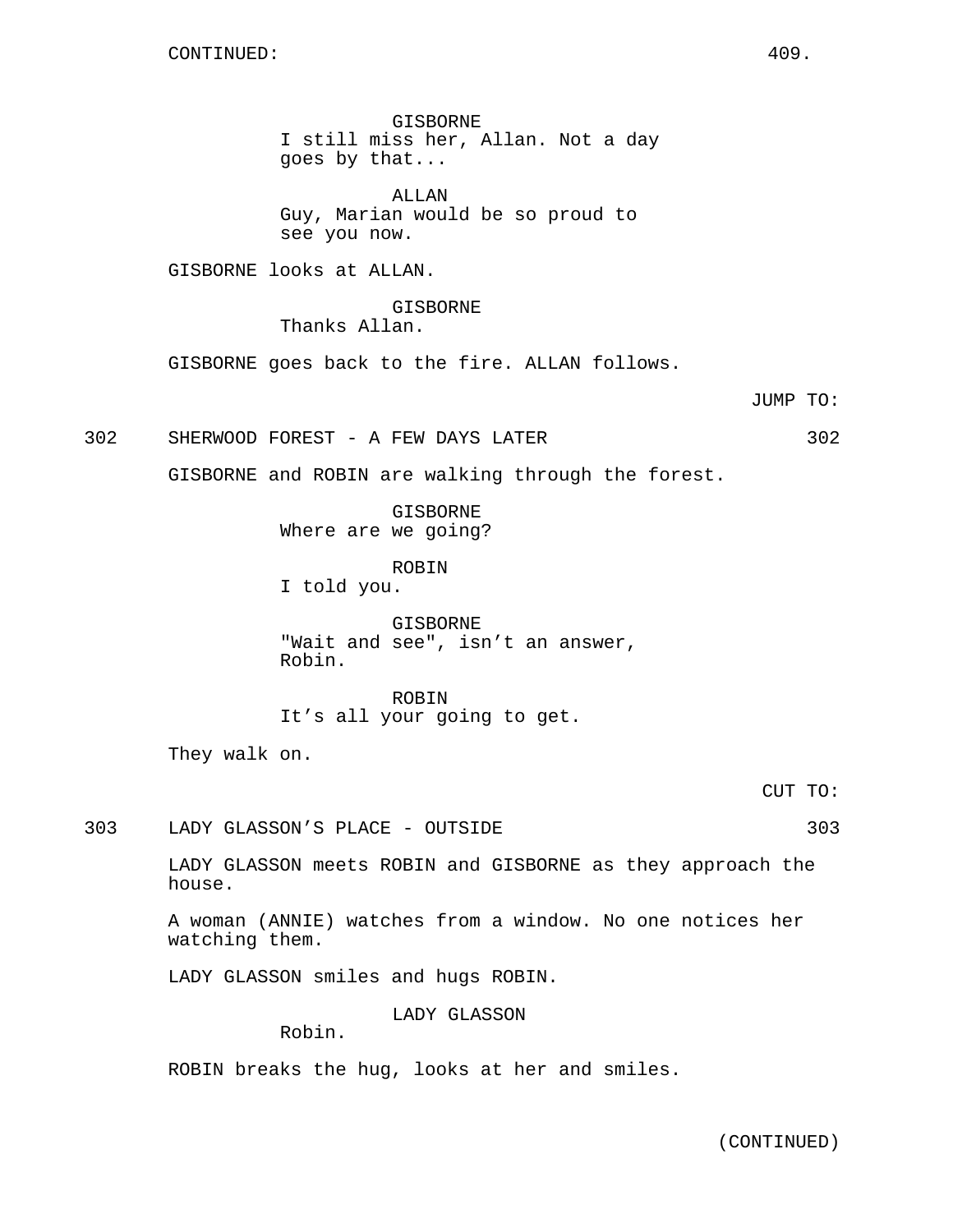still... LADY GLASSON

All is well.

LADY GLASSON glances at GISBORNE, then back at ROBIN.

LADY GLASSON (cont'd) They are waiting inside. Come.

ROBIN and GISBORNE follow LADY GLASSON.

GISBORNE Robin, why are we here?

ROBIN It's been a while, everything

ROBIN Patience, Guy. You will see soon enough.

LADY GLASSON enters the house. ROBIN and GISBORNE follow.

CONTINUE TO:

### 304 LIVING ROOM 304

ANNIE (the woman from the window) is playing with her son (SETH). LADY GLASSON, ROBIN, and GISBORNE enter the room.

GISBORNE sees ANNIE, then SETH. GISBORNE looks to ROBIN. ROBIN looks back.

> ROBIN Don't just stand there, go say hello to your son.

GISBORNE goes over to ANNIE and SETH. ANNIE notices the "dog tag" around GISBORNE's neck. LADY GLASSON leads ROBIN to the table and they sit. ANNIE comes over to join them, leaving GISBORNE alone with SETH. ANNIE sits beside ROBIN

> ROBIN (cont'd) Thanks for agreeing to this.

ANNIE What's happened to him? He...

ROBIN

Long story.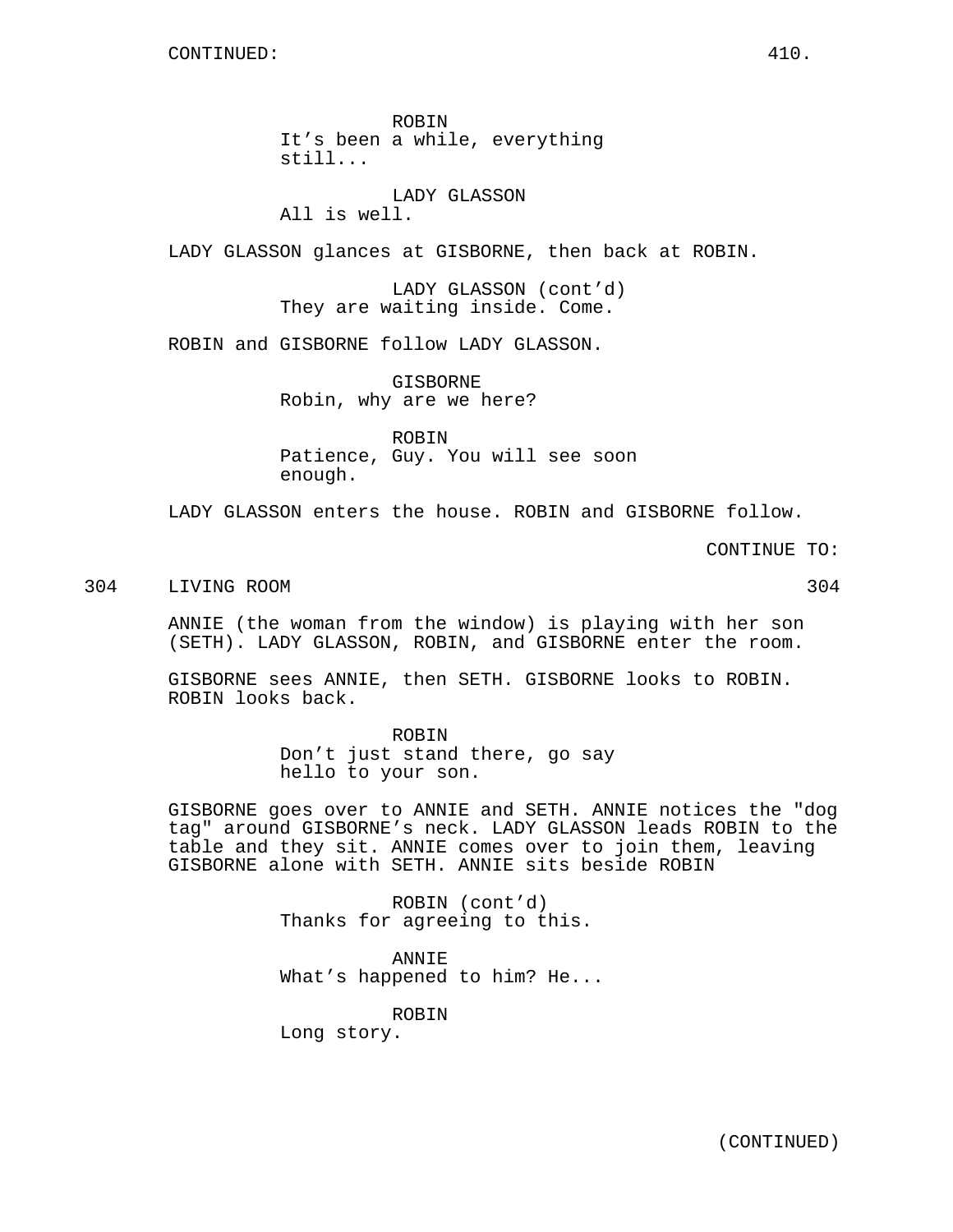ANNIE He looks so... lost.

ROBIN A lot has happened in the last 2 years. He's not the man you knew.

ANNIE

Obviously.

ROBIN looks at her.

ANNIE (cont'd) Last time I saw him, he wanted you dead. Now he wears your tag, and calls you Robin.

ROBIN He's lost so much. I thought seeing Seth might give him hope.

ROBIN and ANNIE watch GISBORNE play with SETH.

JUMP TO:

305 LADY GLASSON'S PLACE - OUTSIDE - A FEW HOURS LATER 305

LADY GLASSON is standing outside by the front door. ROBIN and GISBORNE are standing in front of her. ANNIE is standing in the doorway, holding SETH. ANNIE looks to GISBORNE.

> ANNIE Come back anytime you wish.

> > GISBORNE

Thank you.

Everyone says their goodbyes, then ROBIN and GISBORNE head off.

JUMP TO:

306 (310R) SHERWOOD FOREST - A FEW HOURS LATER 306

ROBIN hears a twig snap and turns his head towards the sound. He looks and listens, frowning.

GISBORNE also looks around for the source of the noise, but is hit in the neck with a slim dart. He immediately swoons and falls.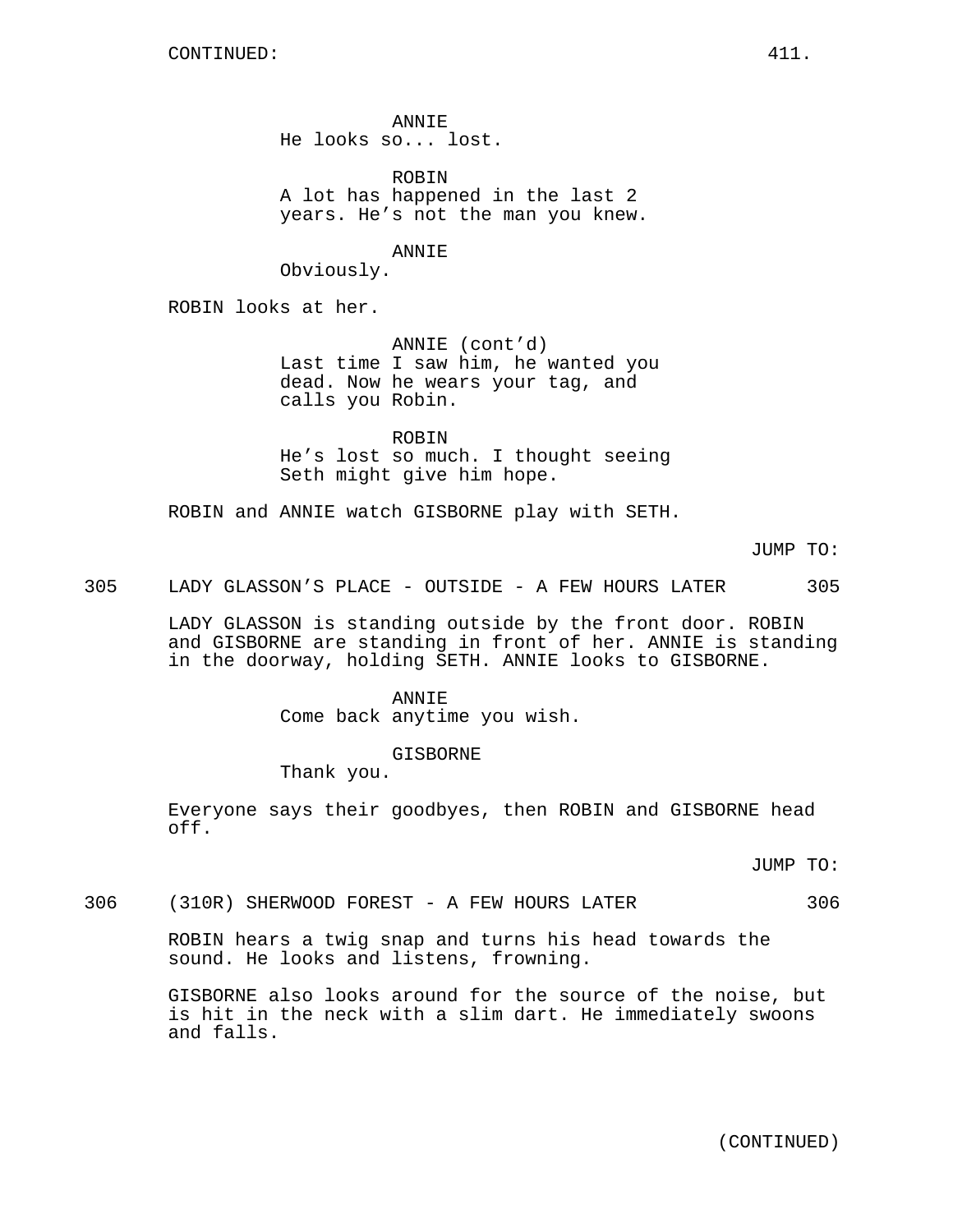ROBIN

Guy?

ROBIN looks around anxiously and is hit in the neck himself.

ROBIN (cont'd)

Ah!

ROBIN swoons and tries to control his fall to the ground. He fights to keep his eyes open long enough to see a strange man in a dark cloak coming towards him, then blacks out.

JUMP TO:

307 (310R) SHERWOOD FOREST - NIGHT 307

A fire burns brightly between ROBIN and GISBORNE, who are lying on either side of it. ROBIN is facing it and GISBORNE has his back to it. Both have their hands and feet bound together. ROBIN wakes, grunting softly. GISBORNE wakes, too, silently. In the distance, an owl hoots and a wolf howls. ROBIN tries to get up and discovers his bonds. GISBORNE looks around and finds he is bound, too.

**ROBIN** 

What is this?

GISBORNE Who's done this?

GISBORNE looks at ROBIN behind him. GISBORNE tries to pull himself free.

> ROBIN Where are you?! You're a coward to take us like this!

GISBORNE Show yourself!

GISBORNE looks around. They both hear footsteps crackling on the carpet of dead leaves. GISBORNE flips himself over to face ROBIN.

> ROBIN (softly) Guy?

The STRANGER steps between their heads and around the fire. ROBIN and GISBORNE's eyes follow him. The STRANGER sits on a fallen tree where both can see him, but with his face far back in his deep ragged hood, keeping his identity hidden from both.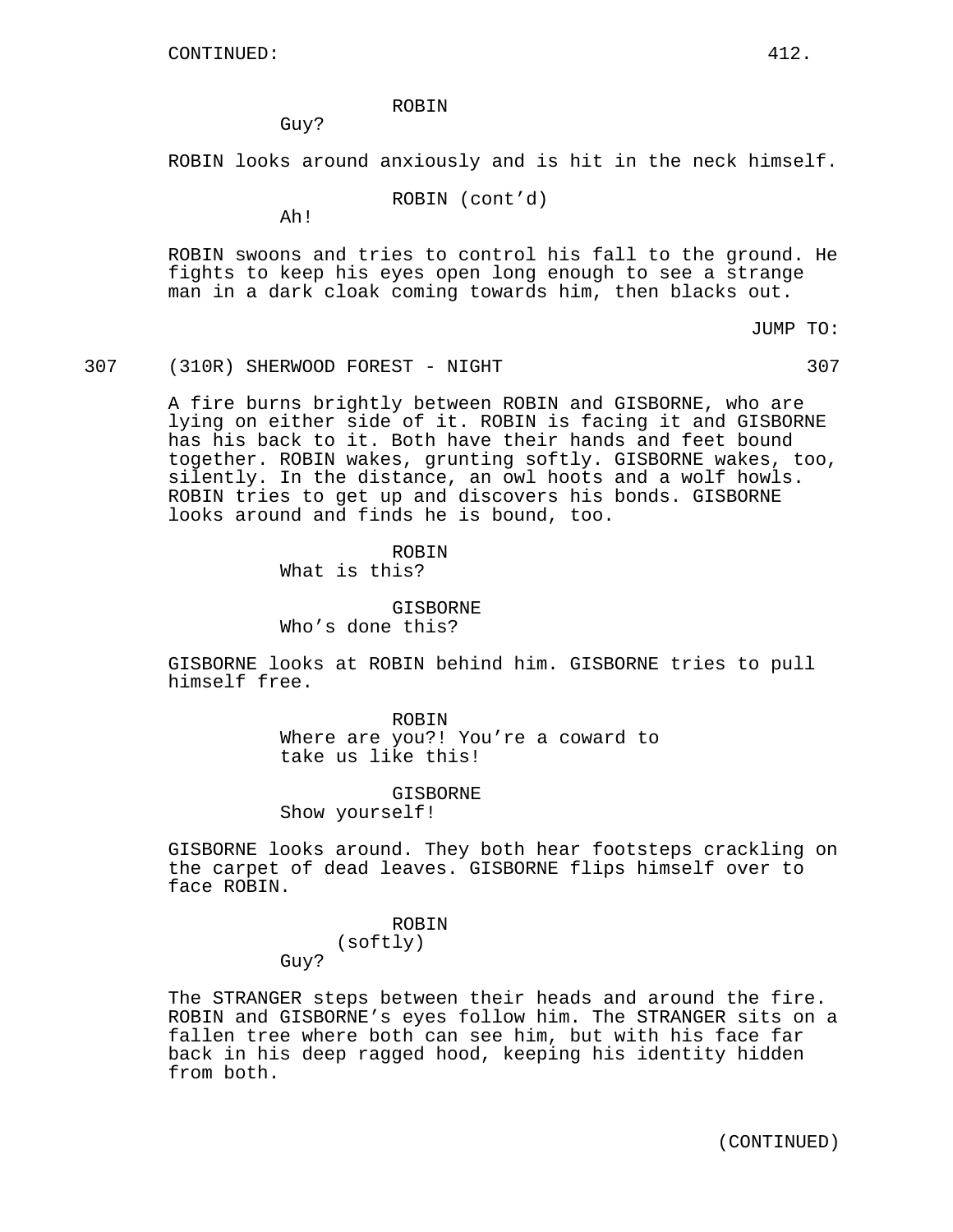GISBORNE Who sent you? Prince John?

ROBIN No, this is more like one of your sister's tricks.

ROBIN looks to the STRANGER.

ROBIN (cont'd) What would Isabella want with us?

The STRANGER speaks to them in a hoarse, raspy voice.

STRANGER I want you to listen and understand. Someone's life depends on it.

GISBORNE (through teeth) I find it hard to understand when I'm tied.

GISBORNE kicks his feet out to make his point.

GISBORNE (cont'd) Now free me!

STRANGER I'll free you, free you from that which has shackled you to each other for longer than...

GISBORNE glares at ROBIN, who returns the look.

GISBORNE What do you know about our lives?

STRANGER More than you do.

GISBORNE blinks in confusion. There is a short pause before the STRANGER continues.

> STRANGER I know the truth.

ROBIN (impatiently) The truth about what?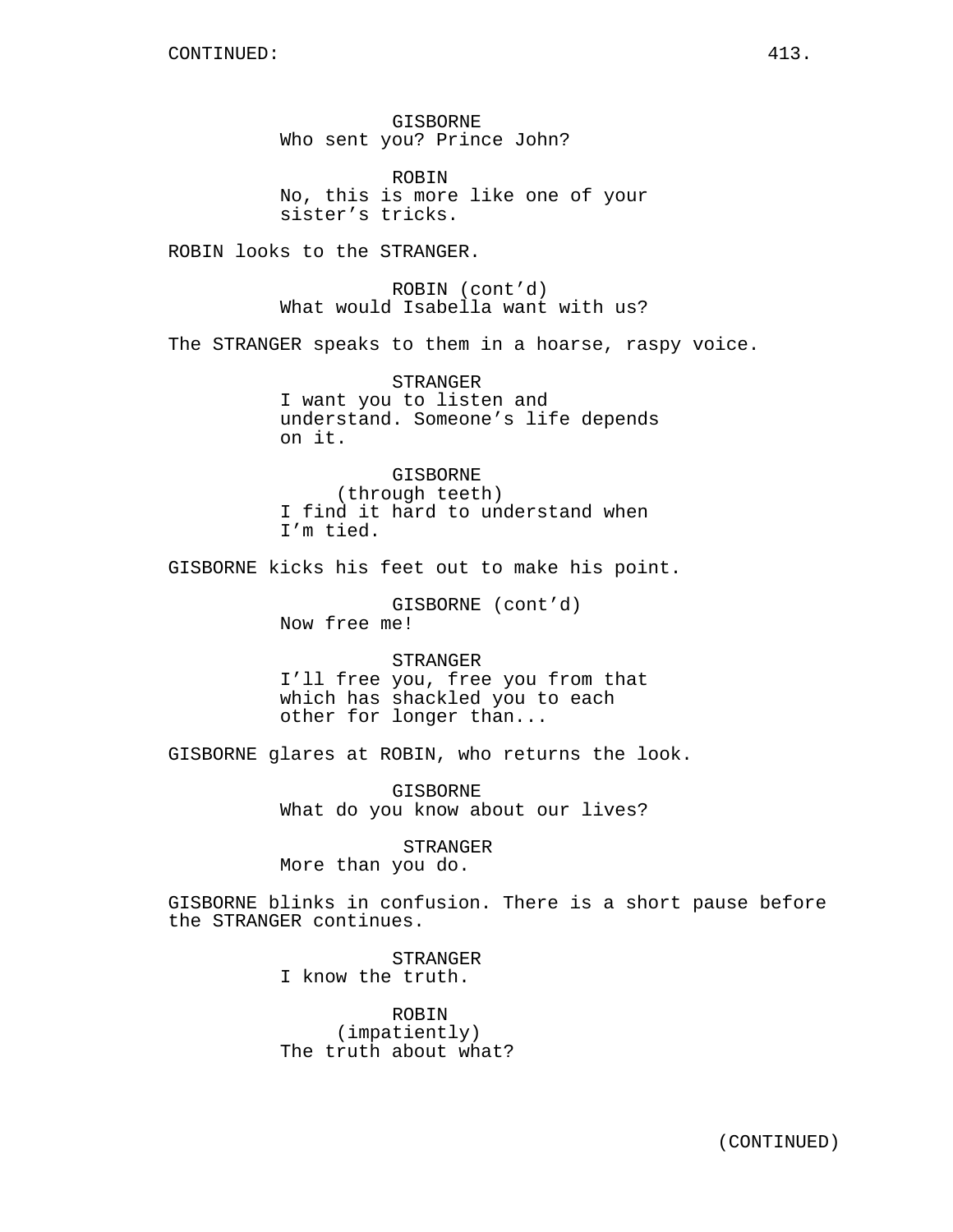STRANGER About how your parents really died.

CUT TO FLASHBACK:

308 (310) PAST: 20 YEARS EARLIER 308

An 11 year old ROBIN stands in front of a burning house.

YOUNG ROBIN My father's inside!...

RETURN TO PRESENT:

309 (310) PRESENT: SHERWOOD 309

YOUNG ROBIN (VO) Yours too and your mother! Do something!

ROBIN and GISBORNE are silent a moment, each remembering that day. Both had thought they had come to terms with the events of the past. But now it all comes flooding back.

> GISBORNE (unimpressed) You know about the fire. (look at Stranger) So?

ROBIN It was never a secret.

ROBIN's face is sad. GISBORNE blinks.

ROBIN (cont'd) Everybody knew that we both became orphans that day.

STRANGER There are still things you don't know about your past.

FLASHBACK TO PAST:

310 (310) PAST: BARN 310

A man (MALCOLM LOCKSLEY) waits in the barn. A dark-haired woman, (GHISLAINE GISBORNE), comes in, smiling.

> MALCOLM Oh, Ghislaine.

GHISLAINE runs to him.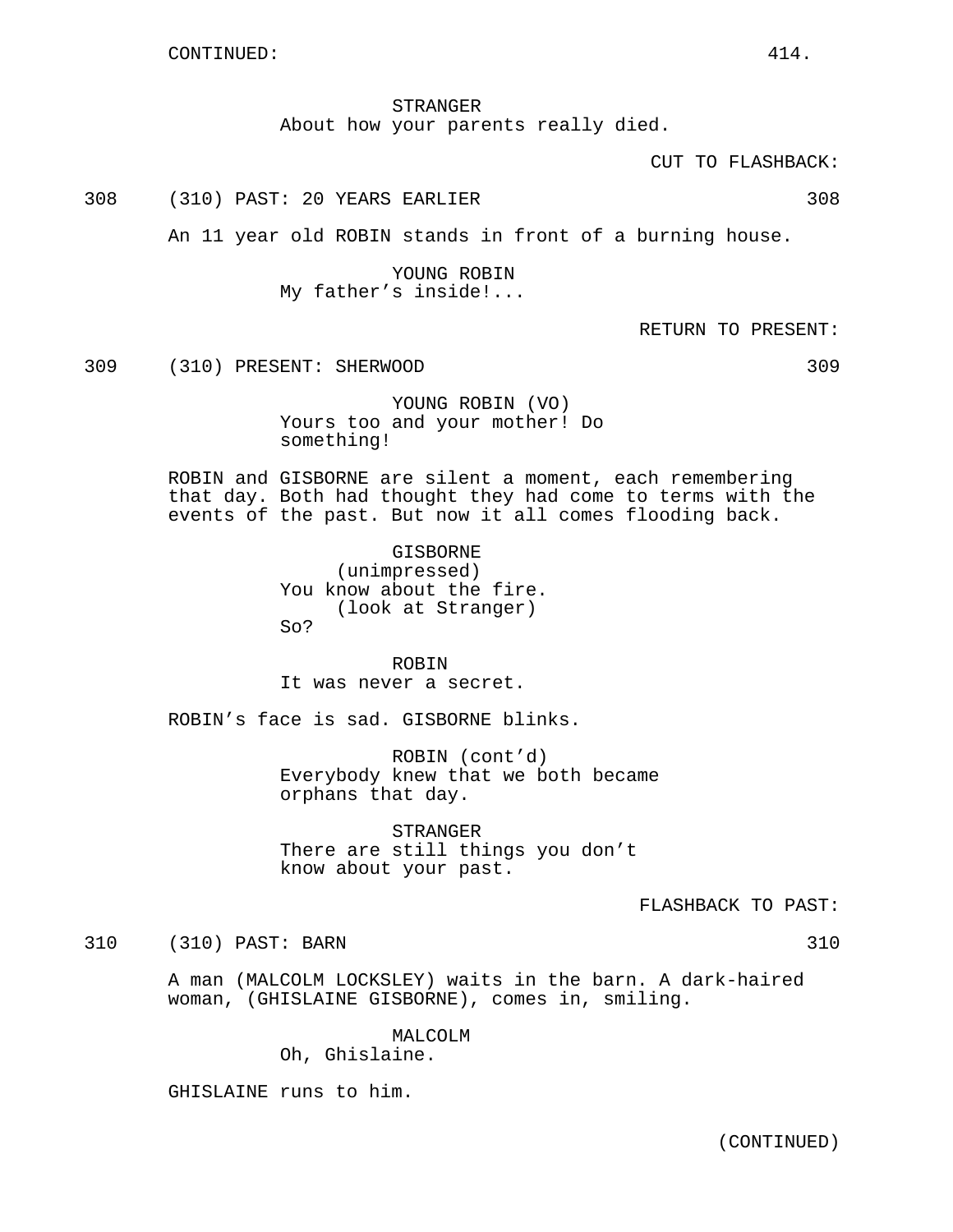MALCOLM (cont'd) I've been thinking about you all day.

GHISLAINE hugs him. MALCOLM kisses her cheek. (Note: Ghislaine speaks with a French accent)

> GHISLAINE We do not have much time, but if you wish to talk, then...

GHISLAINE kisses MALCOLM.

MALCOLM Oh... Oh, I look forward to the day when we no longer have to hide in stables and outhouses to do this.

GHISLAINE Mm. Not long now, my love.

She kisses him again. Through a crack in the wall, a 15 year-old boy (GUY) watches them, then runs off in anger.

RETURN TO PRESENT:

311 (310) PRESENT: SHERWOOD FOREST - NIGHT 311

ROBIN (fiercely) My father loved one woman only, and that was my mother.

GISBORNE (look up at Robin) That's just what you were told.

ROBIN looks at GISBORNE and scoffs.

GISBORNE (cont'd) (scornfully) The truth was kept from you by your precious father.

ROBIN What are you talking about?!

GISBORNE He shielded you from reality like he always did!

ROBIN silently glares at GISBORNE, who shakes his head.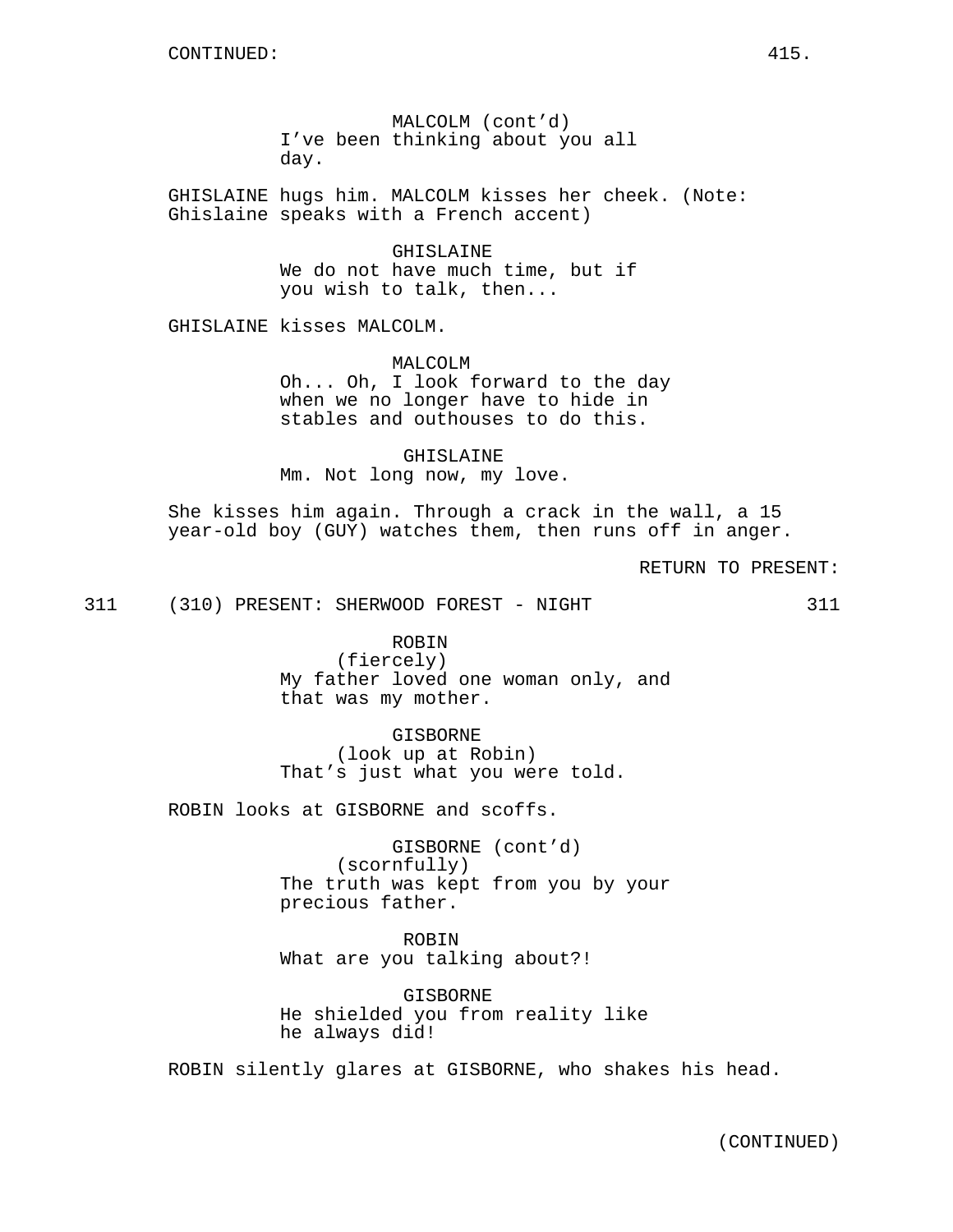GISBORNE You were never made to face the consequences of your actions.

ROBIN ponders the thought.

STRANGER You were once on a very different path, Robin.

FLASHBACK TO PAST:

#### 312 (310) PAST: NIGHT 312

The village is decorated for a celebration. A roasted pig is brought into the village. There are jugglers and fire-eaters and music. Lanterns have been strung round in a ring just outside the manor.

> MALCOLM Robin, come and give Swain a hand.

> > YOUNG ROBIN

Yes, Father.

ROBIN hurries forward with a recurve bow over his shoulder and joins SWAIN, who is rolling a barrel towards the festivities.

OFF CAMERA: GHISLAINE comes out of the manor with her children, GUY and ISABELLA. (Isabella is 10).

> GHISLAINE (VO) Guy, Isabella, come with me.

She walks to the crowd and addresses them. GUY stands beside her, sullen because of his discovery earlier in the day.

> GHISLAINE Ladies and Gentlemen, I am so pleased you decided to join me in celebrating the safe return of our men from the Holy Land.

The crowd quiets, and gather round her. MALCOLM and ROBIN stand opposite her.

> GHISLAINE (cont'd) Sadly, not everyone was able to make the journey back, and I would ask that we think also of our loved ones who died on this day. (beat) (MORE)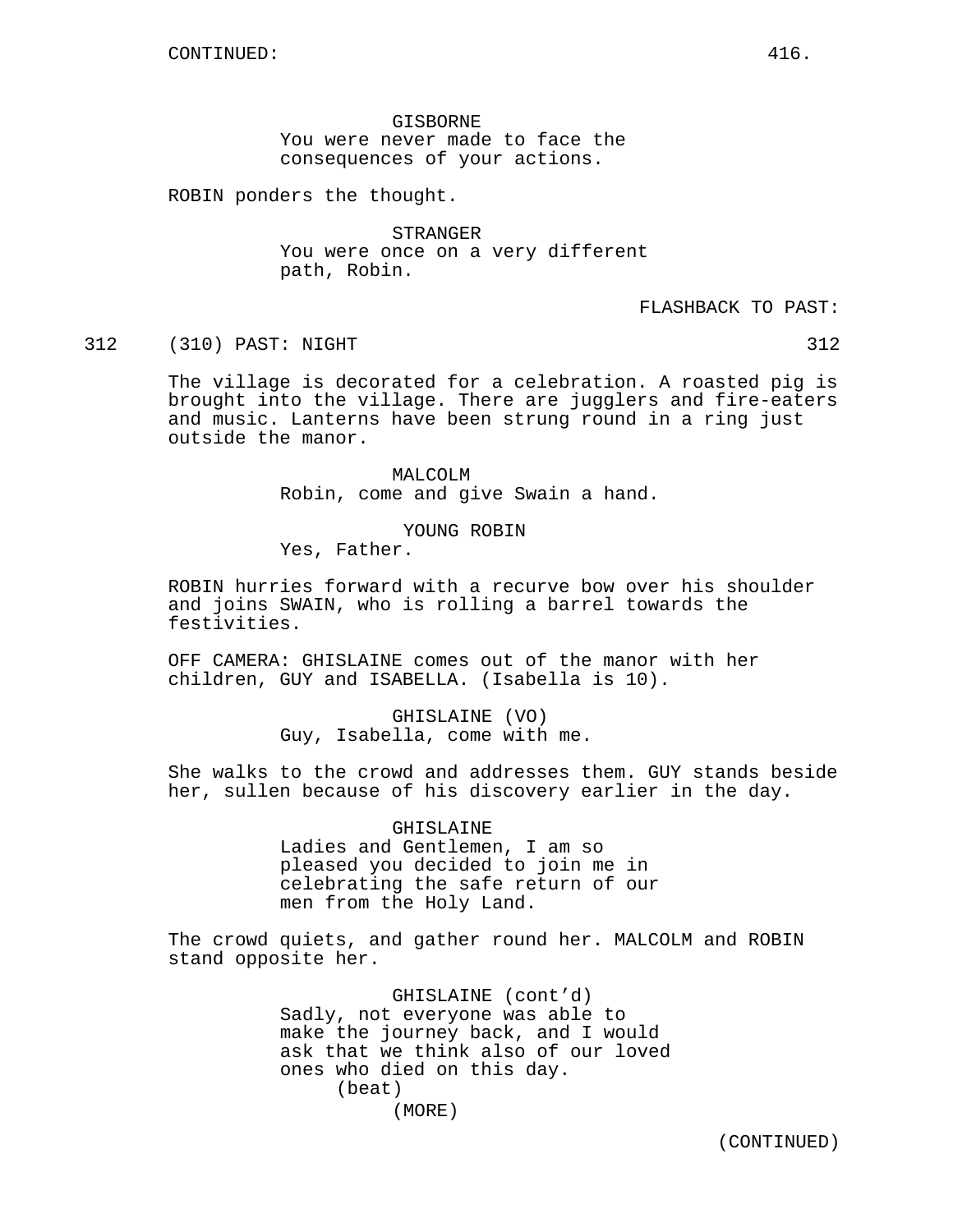GHISLAINE (cont'd) As you know, I feel your pain, as it is my own, my own husband being among the dead.

GUY hangs his head, as does ISABELLA. GHISLAINE smiles at MALCOLM as LONGTHORN pushes through the crowd.

LONGTHORN

My Lady Gisborne, as bailiff of these parts, it's my duty to ask who will now be the lord of the manor?

MALCOLM Longthorn! Now is not the time.

GHISLAINE No. He is right to ask. There will be no lord. (brightly) Instead, there will be a lady of the manor.

LONGTHORN So... we're expected to serve a woman?

LONGTHORN looks around at the villagers.

LONGTHORN (cont'd) A French woman?

The villagers laugh.

LONGTHORN (cont'd) The land should be returned to Lord Locksley.

MALCOLM (in warning) Longthorn...!

LONGTHORN This village was awarded to your husband for his services in the

Holy Land. Now he's dead...

LONGTHORN looks at MALCOLM.

LONGTHORN (cont'd) ...it's your right to reclaim them.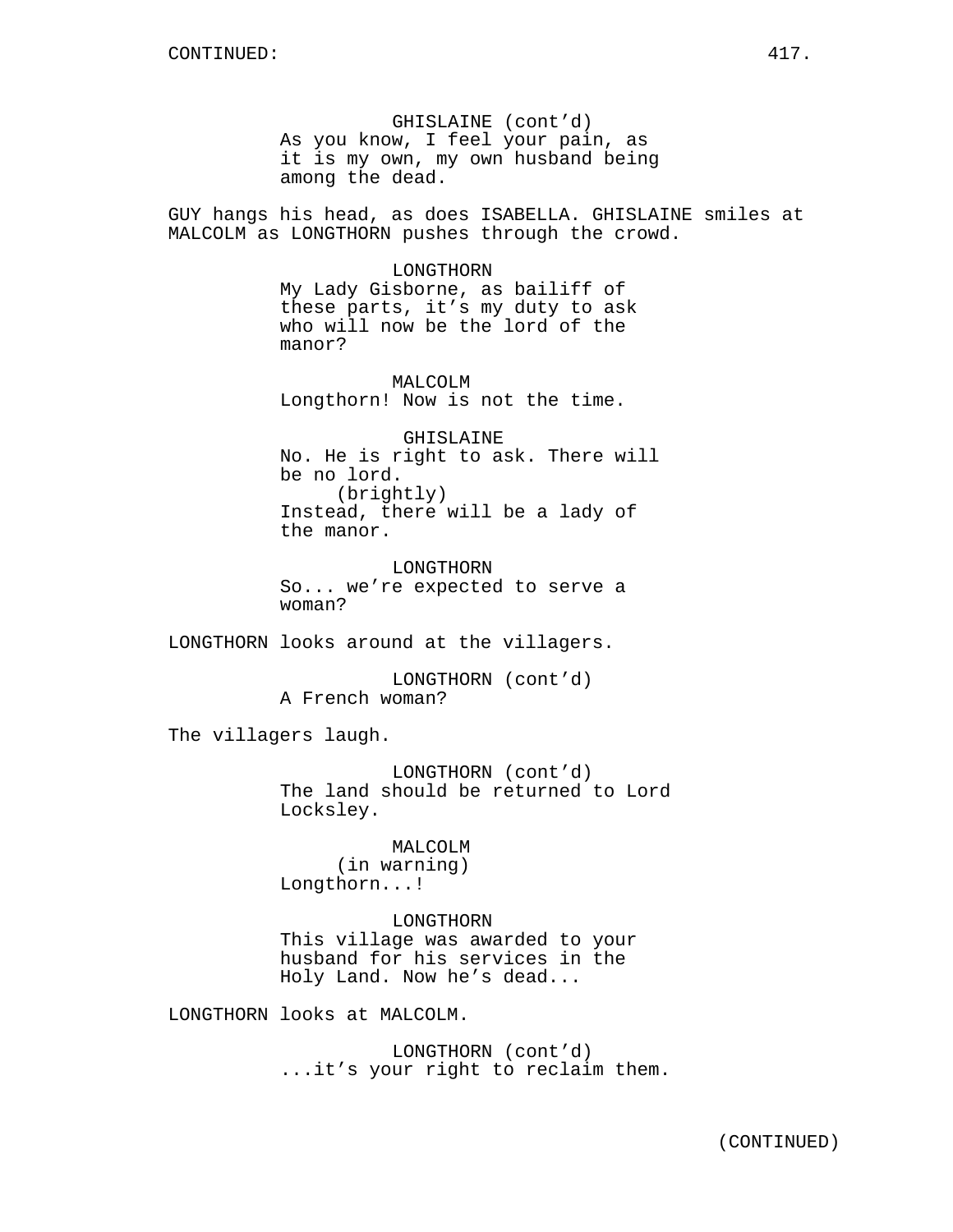MALCOLM

A right I will not be exercising. Sir Roger fought and died for an English king. His family should be respected.

MALCOLM raises his goblet.

MALCOLM To Sir Roger of Gisborne.

The villagers all raise their cups and chant.

VILLAGERS Sir Roger of Gisborne.

LONGTHORN turns away, disappointed.

GHISLAINE

Now...

GHISLAINE walks slowly towards the church.

GHISLAINE (cont'd) ... to celebrate those who have returned and to honour those who have not, I want you to join me in enjoying something the men have brought back from their travels. The fire wheel...

All turn to look behind MALCOLM and ROBIN at the tall tower of golden new wood. Leaning against its base is a large, solid wooden wheel flanked by several crates.

> GHISLAINE (cont'd) ...will light our skies to show us that our darkest days are now behind us. Now, I need two strong men to lift the wheel and the two best archers in the county.

She smiles brightly at ROBIN and rubs the back of his head.

GHISLAINE (cont'd) Robin, will you help me?

ROBIN smiles, pleased. SWAIN, standing behind him, pats ROBIN's shoulder.

GHISLAINE (cont'd)

And Guy.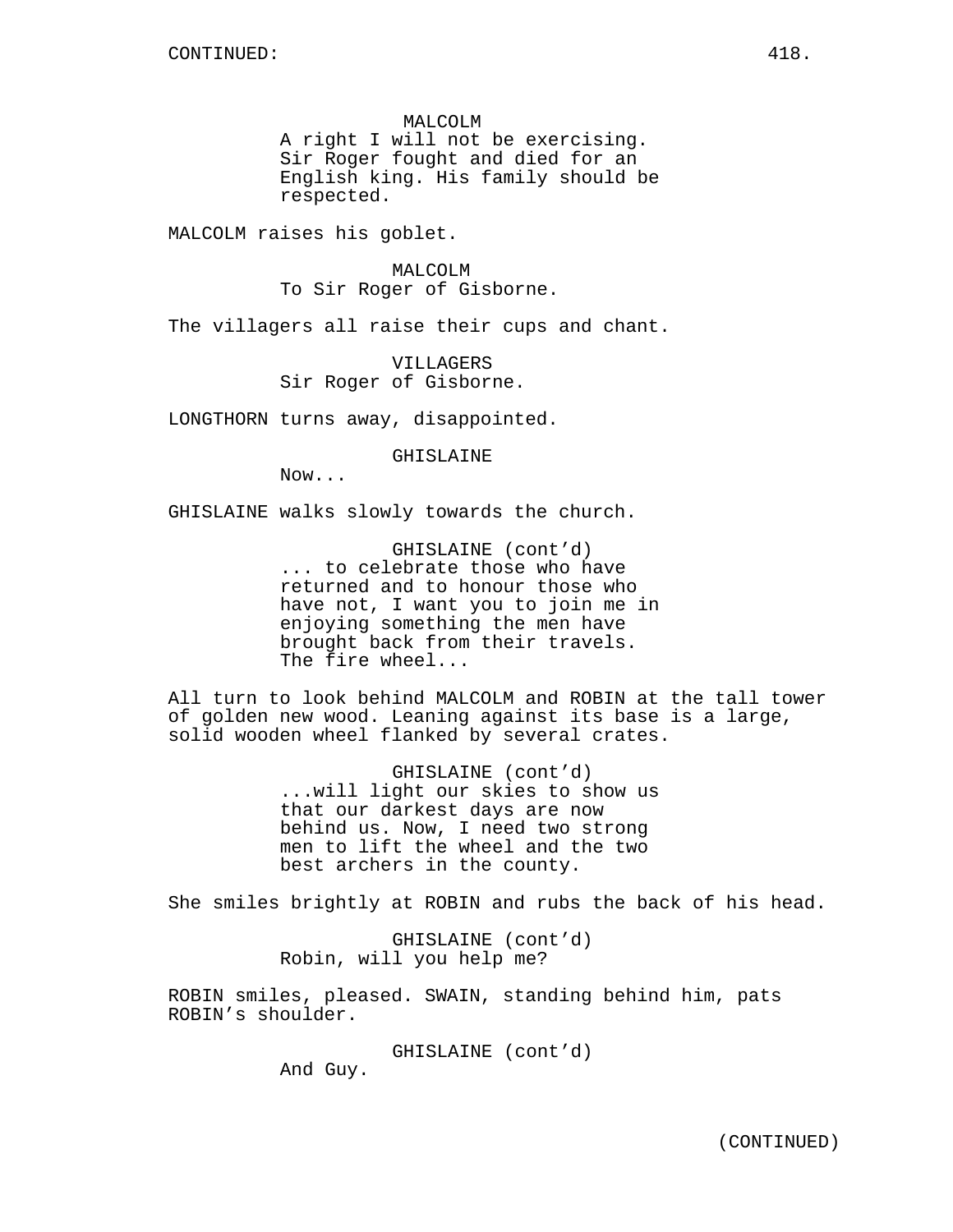The corners of GUY's mouth twitch. As the people make their way towards the tower, ROBIN picks up his father's recurve bow and starts to ask him a question.

YOUNG ROBIN

Father, may I...

MALCOLM interrupts in a warning tone.

MALCOLM

Robin...

MALCOLM takes the bow from his son.

YOUNG ROBIN I want to make the shot.

MALCOLM And you will, but not because of the bow.

ROBIN hangs his head, disappointed, and MALCOLM pulls ROBIN's head into his shoulder with a hug, rubbing his head.

> MALCOLM (cont'd) You're not ready.

MALCOLM looks at GHISLAINE, who turns to him, smiling. MALCOLM walks to the tower. GUY scowls at him.

ROBIN and GUY stand at the edge of the pond. ROBIN with the forbidden recurve bow and GUY with his longbow. Each has a flaming arrow at the ready.

> YOUNG ROBIN I don't know why you're bothering, Guy. (beat) You're a terrible shot. (beat) I'm younger than you, and everyone knows I'm the best shot in the village.

YOUNG GUY (looking away from Robin) Only because you keep telling everyone you are.

ROBIN sneers and GUY notices ROBIN's bow.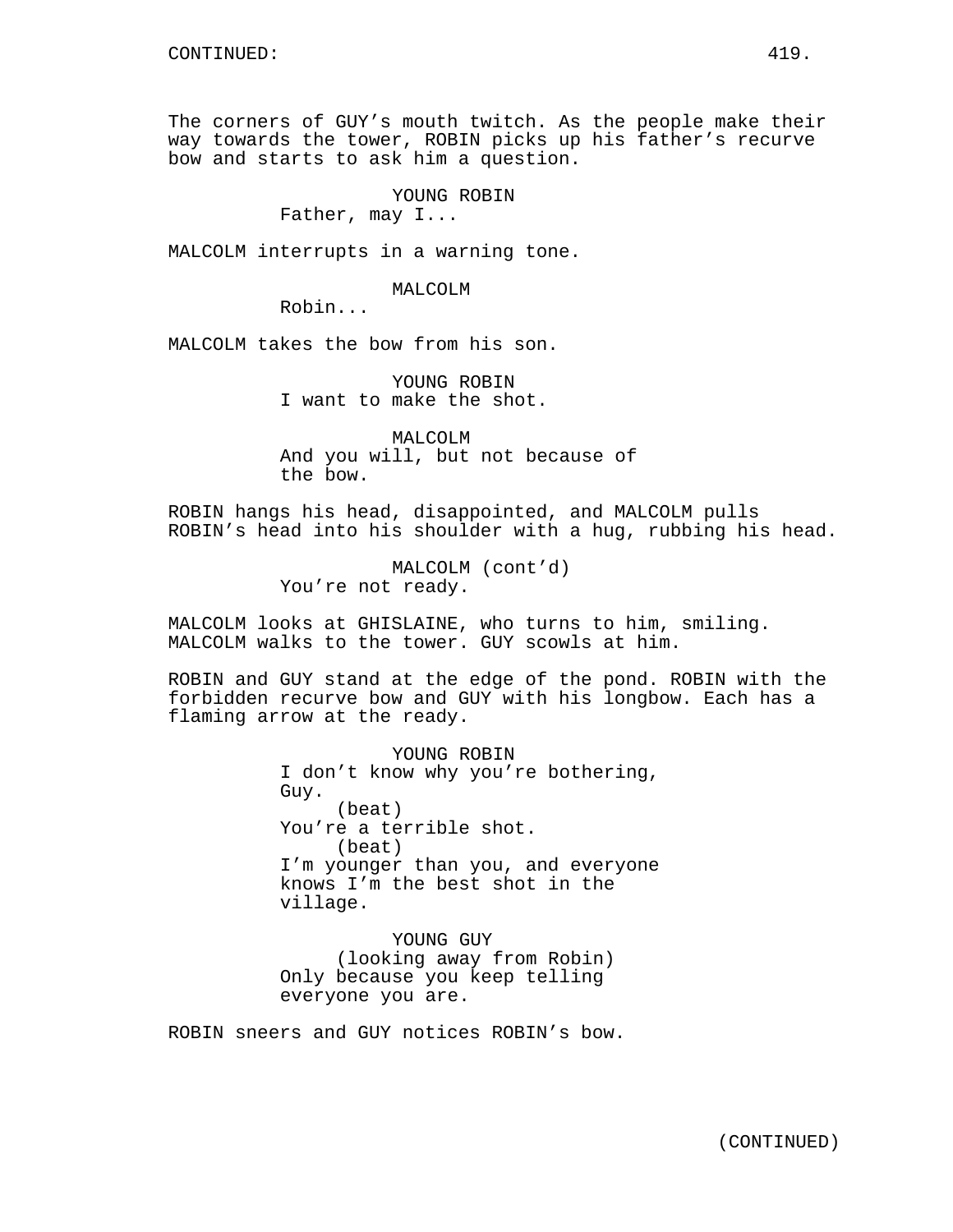YOUNG GUY (cont'd) I thought your father said you couldn't use his bow. You're not ready.

YOUNG ROBIN I'm going to show him he was wrong.

The wheel starts to rise. ROBIN raises his bow to indicate a lantern hanging in the middle of the tower near the top.

> YOUNG ROBIN (cont'd) I can hit that lantern with this. Watch.

ROBIN aims and draws but GUY snatches the white-fletched arrow off the bow.

> YOUNG GUY Don't be so stupid!

ROBIN immediately grabs GUY's black-fletched arrow, readies it and shoots before GUY can react again.

The arrow hits just below the lantern on the wheel being raised in front of it.

ROBIN and GUY watch as the arrow burns and sets off the fireworks.

The two men pulling on the rope underneath it, one of whom is SWAIN, look up at the noise and sparks.

> YOUNG GUY (cont'd) Look what you've done!

ROBIN watches, partly in awe of the fireworks, partly in horror. The men below are showered in sparks.

MALCOLM waits at the top of the tower to guide the wheel into place. He looks down at the commotion.

MALCOLM

No!

The second man on the rope can't bear the sparks and runs away, leaving SWAIN on his own. ROBIN drops his bow and backs away.

LONGTHORN and the villagers gather behind him and GUY, who is still holding his longbow.

SWAIN tries desperately to hold the wheel up, but the rope slips from his hands and the wheel falls on top of him.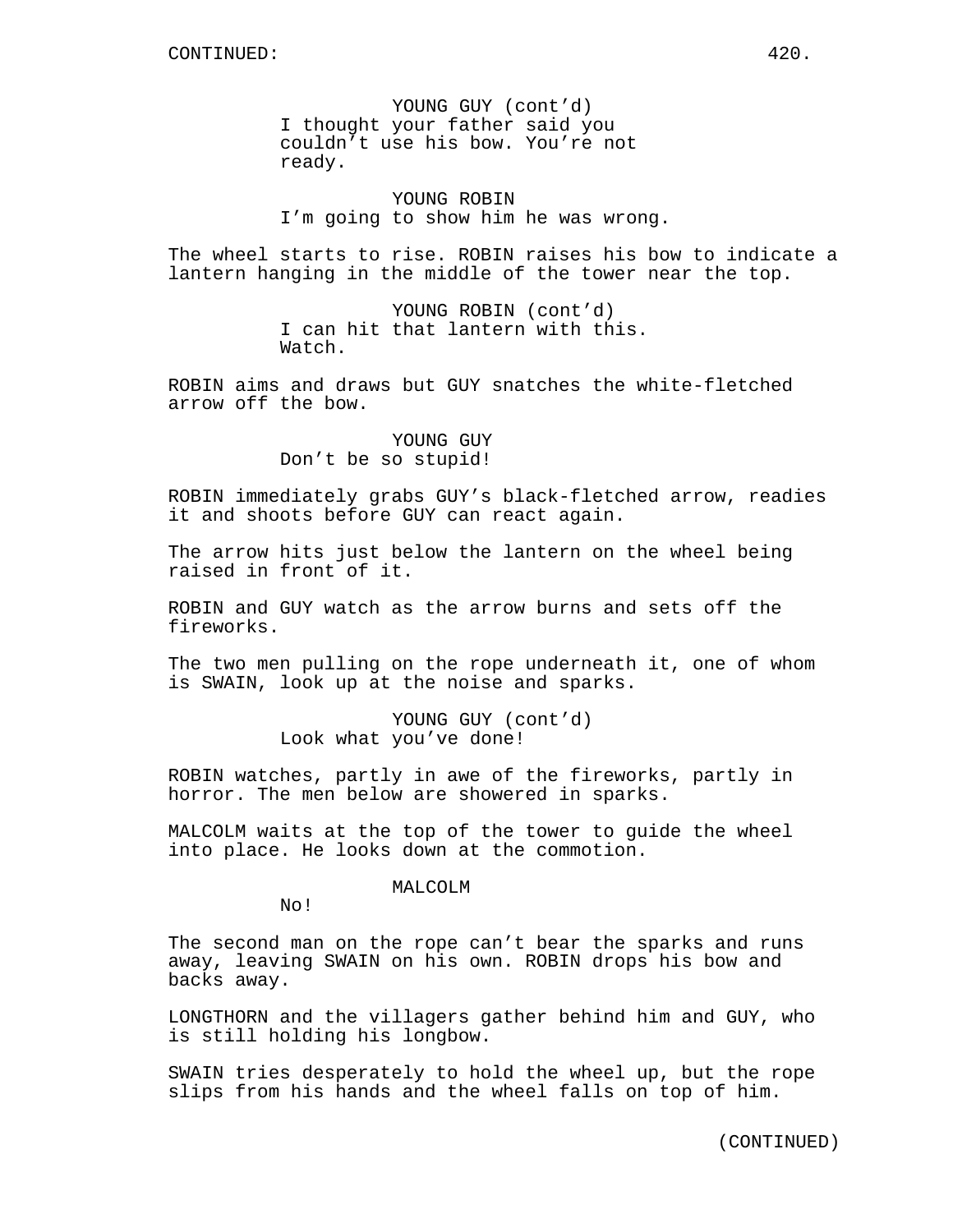## MALCOLM (cont'd)

Swain!

SWAIN lies under the wheel on his chest. MALCOLM watches, horrified, then quickly descends the tower.

LONGTHORN points at GUY.

## LONGTHORN Seize the boy!

ROBIN does nothing but watch as two men each take one of GUY's arms.

MALCOLM gets the rope, steps back out of the way of the cascading sparks and pulls on the rope to lift the wheel off SWAIN.

#### MALCOLM

Help me!

Two other men step forward and take the rope. SWAIN cries out in pain as MALCOLM pulls him out to a safer spot.

LONGTHORN leads the villagers to them, holding GUY's longbow over his head.

> MALCOLM (cont'd) Don't just stand there! Somebody get a physician!

ROBIN follows GHISLAINE as she kneels at SWAIN's side.

GHISLAINE Let me see him. I can help.

GUY stands right behind her, watching, still held by the men.

> LONGTHORN (to Guy) You see? You see what your stupid prank has done?

YOUNG GUY I didn't do it.

LONGTHORN Well, who did then?

YOUNG ROBIN (quickly) It wasn't me!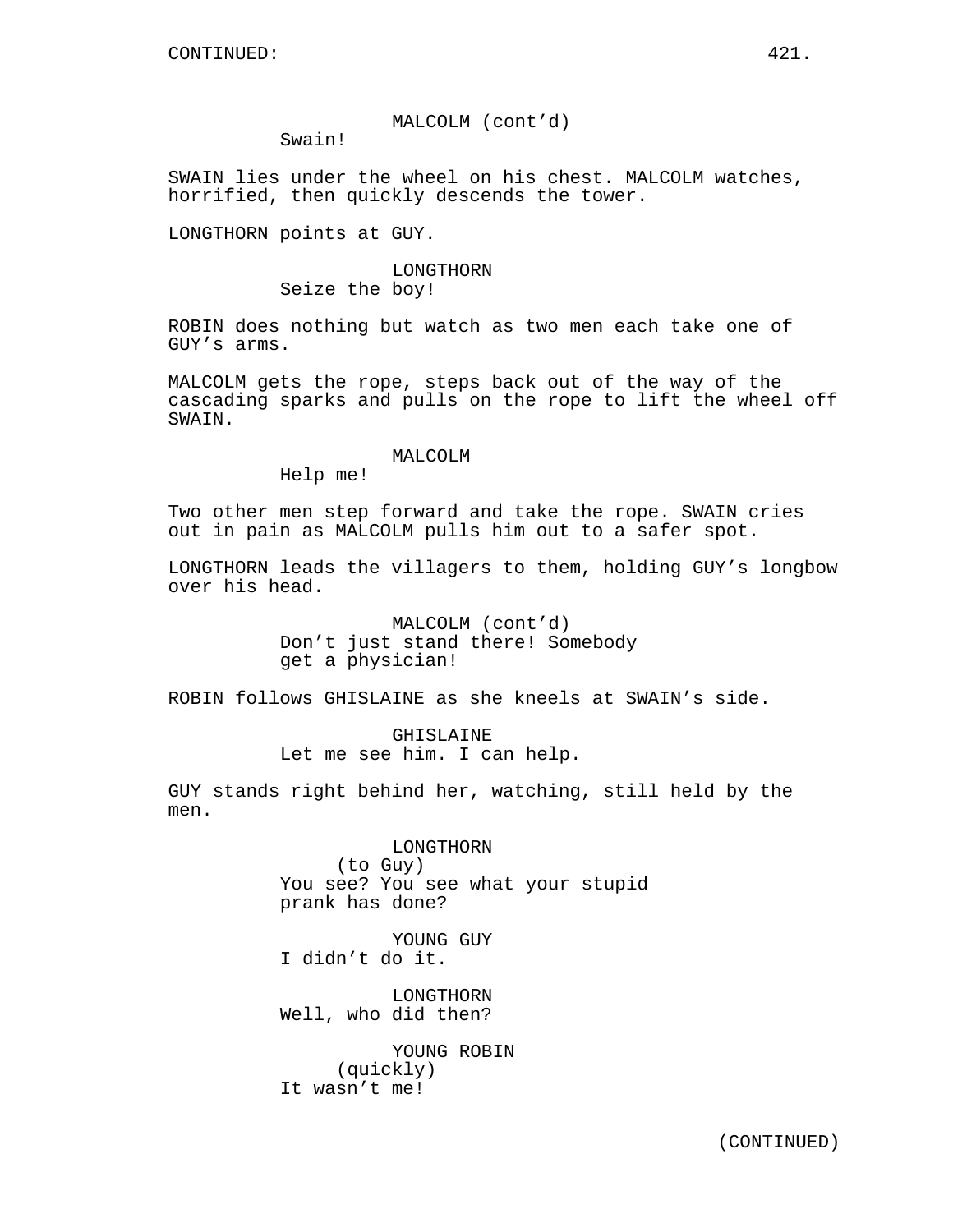GUY flinches in frustration at ROBIN's denial of responsibility.

> LONGTHORN Of course it wasn't, Master Robin.

SWAIN cries out.

LONGTHORN (cont'd) You wouldn't fire at your own father.

YOUNG ROBIN No, I swear.

LONGTHORN (point at Guy) He fired the arrow that caused the priest's injuries. He's a murderer!

YOUNG GUY

I didn't...

LONGTHORN pulls out GUY's black-fletched arrow from the wheel, and GUY immediately sees he has no defense.

> LONGTHORN (brandishing the arrow) One of yours, Master Guy?

> > GHISLAINE

How dare you?!

LONGTHORN It's not a question of daring, but duty. As bailiff, it's my job to uphold the law.

GUY hangs his head, knowing he will not be believed even if he tells the truth.

> MALCOLM I warn you only to hold the boy. Any further action and you will have me to answer to.

GHISLAINE What?! No!

MALCOLM (to Ghislaine) He will only be charged if he dies.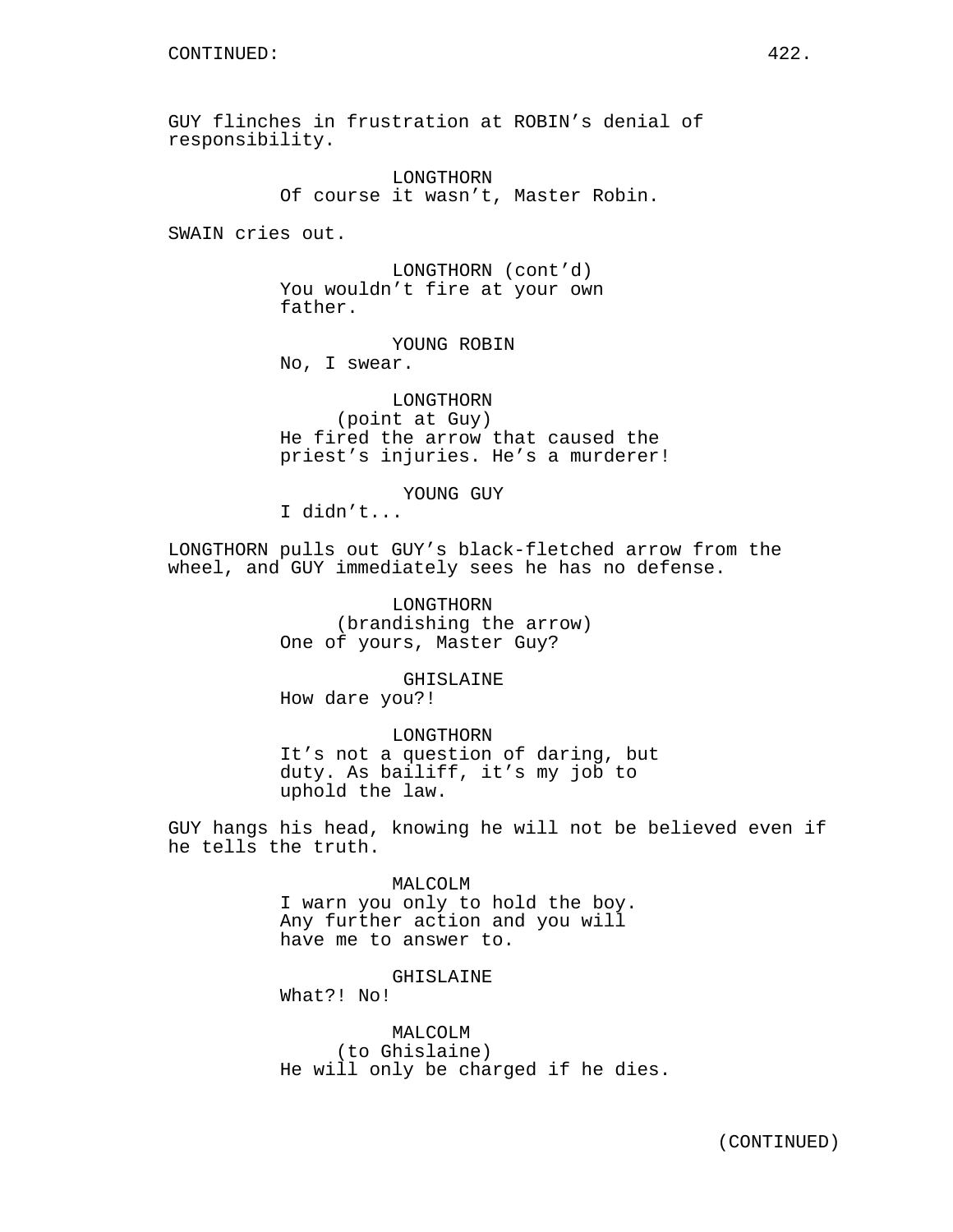GHISLAINE thinks quickly, knowing things are in her hands now.

> GHISLAINE Get him to the manor. Get him to the manor. Quickly!

MALCOLM You heard her!

JUMP TO:

313 (310) MANOR - MAIN ROOM 313

GHISLAINE sweeps the main table clear as MALCOLM and two other men bring SWAIN in.

> GHISLAINE Carefully! Carefully!

SWAIN is laid on the table.

MALCOLM Everybody out! Leave us! Let her work.

GHISLAINE feels SWAIN's chest.

GHISLAINE His rib is broken... and it has punctured a lung and his chest is filling with air.

MALCOLM There must be something you can do.

GHISLAINE looks behind her.

GHISLAINE

Ah... yes.

GHISLAINE grabs a slim knife from the table behind her. She pulls the clothes away from SWAIN's neck.

## MALCOLM

What are you doing?

GHISLAINE holds the knife tip at SWAIN's chest as ROBIN runs in.

> GHISLAINE It will release the air.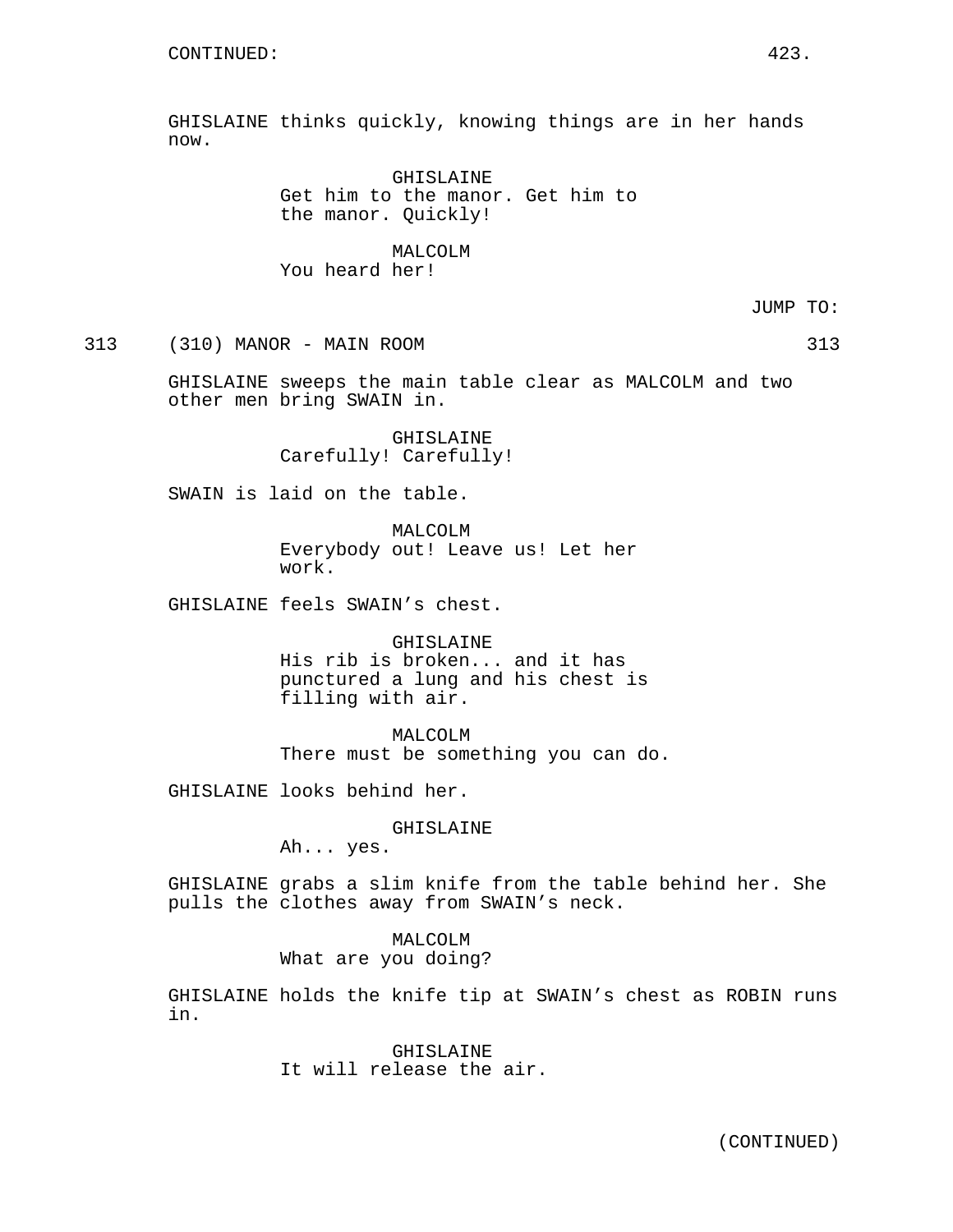#### YOUNG ROBIN

Father!

MALCOLM looks back at ROBIN as GHISLAINE punctures SWAIN's upper chest with the knife. SWAIN cries out, gasps, then starts to breathe easier. ROBIN watches in awe.

> GHISLAINE (to Swain) Just breathe. Careful. Better?

SWAIN lies calmly, concentrating on his breathing.

YOUNG ROBIN Father, they're going to hang Guy.

MALCOLM and GHISLAINE look at ROBIN in horror. GHISLAINE is clearly torn between rushing to her son and tending to her patient and starts to panic.

#### GHISLAINE

I can't leave him. I cannot leave him!

MALCOLM (fiercely, quietly) I'll put an end to this.

MALCOLM runs out, ROBIN on his heels. GHISLAINE turns back to SWAIN.

CUT TO:

314 (310) OUTSIDE 314

LONGTHORN

Did you see the way she declared herself "lady of the manor?"

The villagers mutter in agreement as MALCOLM walks through the circle gathered around LONGTHORN. ROBIN follows in his wake.

> LONGTHORN (cont'd) She has no right to this estate.

GUY hangs his head, standing behind LONGTHORN with two men on the crates under the tower.

> LONGTHORN (cont'd) Like an eye for an eye, the boy must hang.

The villagers gasp.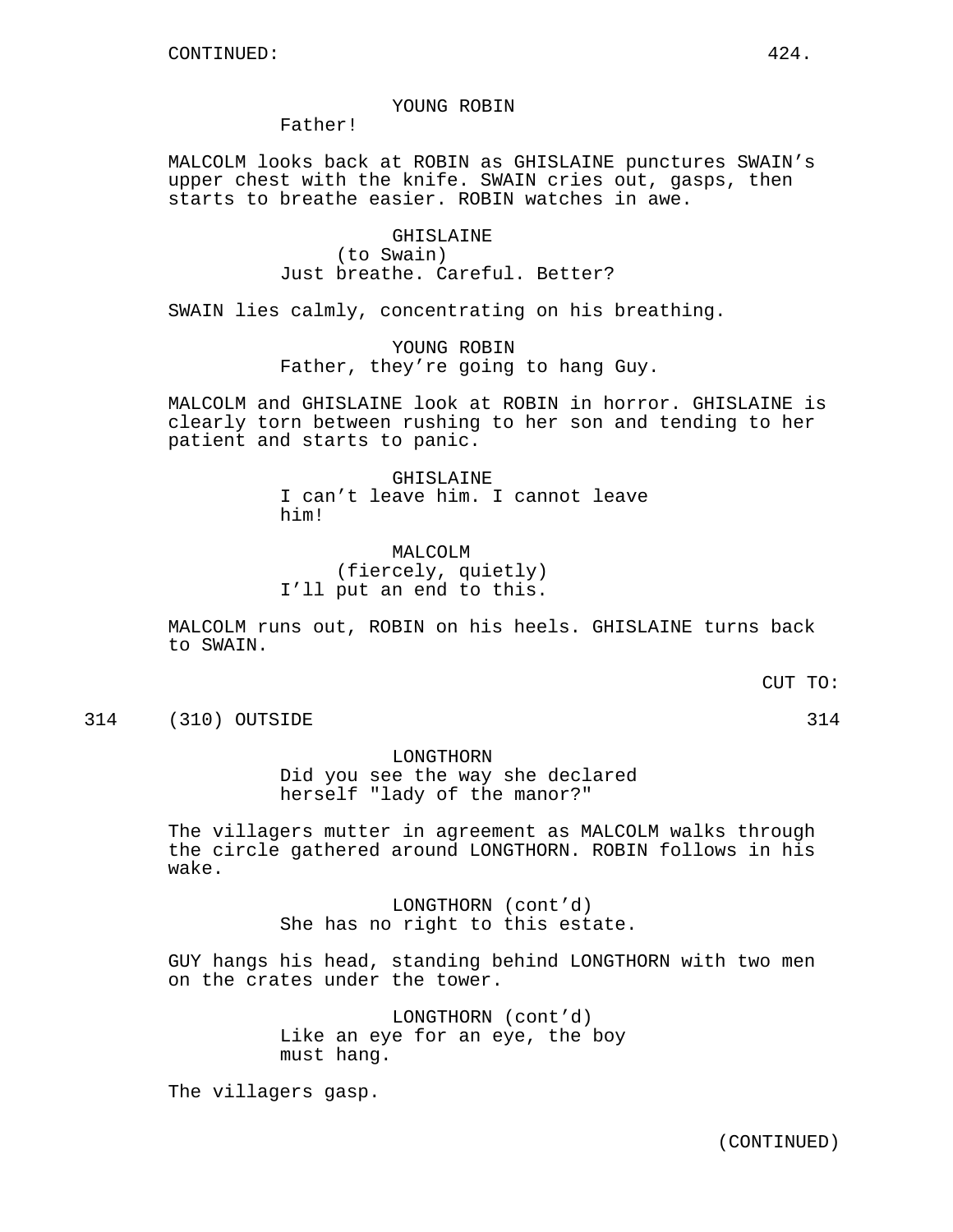MALCOLM Have you all taken leave of your senses? If you do this, you will have to answer for it.

LONGTHORN We all must pay for our actions, my lord.

ROBIN stops at the sight of GUY.

MALCOLM You were told not to harm the boy.

LONGTHORN True. But now I feel compelled by the will of the people.

A horse whinnies and hoof-beats approach.

LONGTHORN And they want justice...

A Crusader on a white horse stops behind the crowd and quickly dismounts.

> LONGTHORN (cont'd) ...and to that end...

A man puts a hood over GUY's head.

MALCOLM Then you force my hand!

MALCOLM starts to draw his sword. The Crusader (ROGER) yells out.

> ROGER Stop! I command you to stop!

LONGTHORN On whose authority?

ROGER strides quickly forward through the villagers.

ROGER The King's... as he made me lord of this manor. I am Sir Roger of Gisborne, this boy's father.

ROGER points at GUY.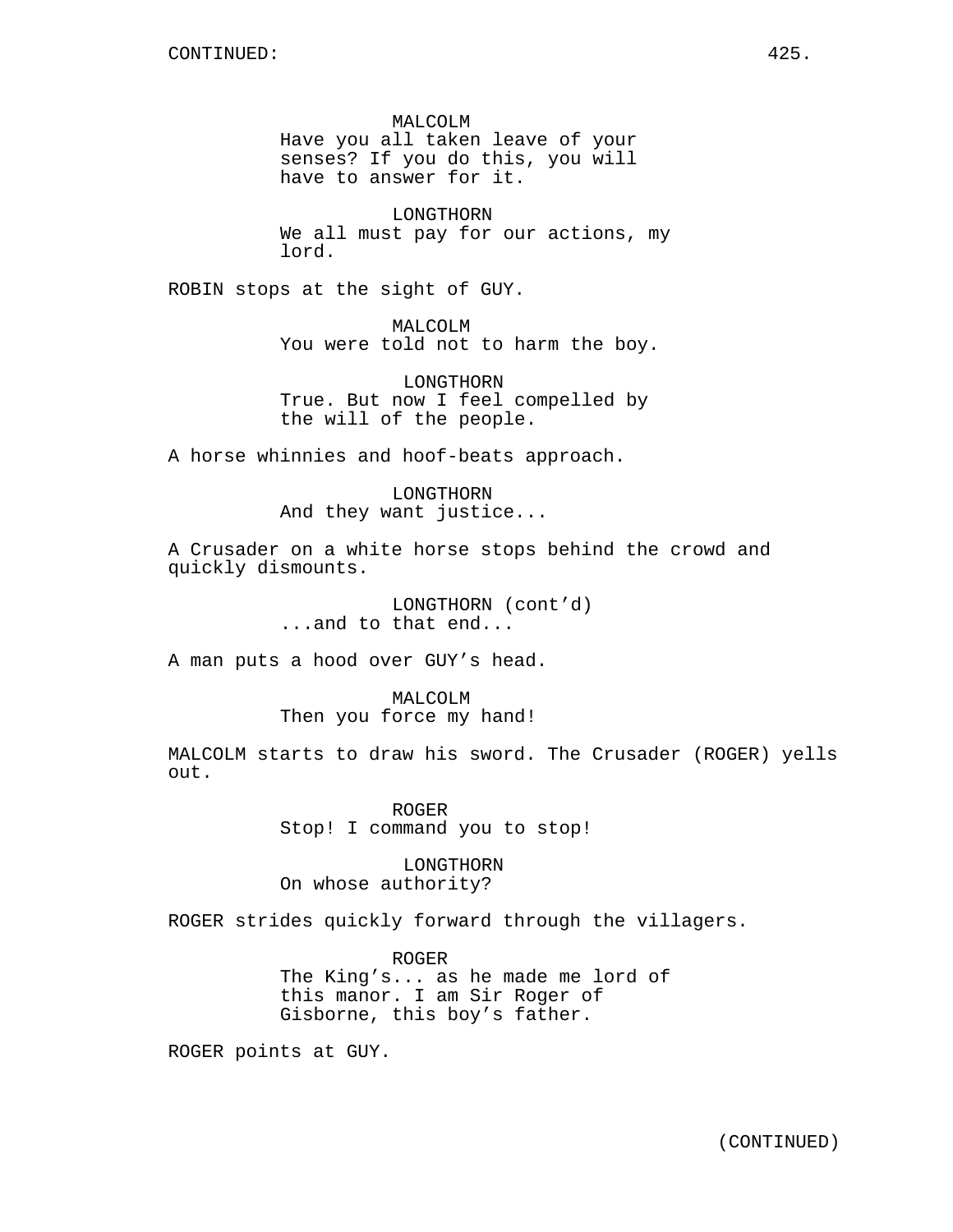# VILLAGE MAN (boldly)

ROGER turns round to glance at the villagers.

ROGER What? You doubt my word?

MALCOLM We thought you were dead.

ROGER I was captured, not killed.

ROGER looks at LONGTHORN and jerks his head to the side.

ROGER (cont'd) Out of my way.

LONGTHORN draws his dagger.

No!

LONGTHORN I cannot do that.

ROGER stops abruptly in front of LONGTHORN, then backs off.

LONGTHORN (cont'd) As bailiff, I must uphold the law.

ROBIN takes a step forward to get a better view.

ROGER You are no longer bailiff. (step forward) Out of my way!

LONGTHORN stabs out with the dagger. ROGER puts his left hand up to block and the dagger goes right through it. ROGER doesn't make a sound as MALCOLM throws off LONGTHORN and pushes him back. MALCOLM faces ROGER, staring at the dagger in his hand as the people groan in horror. LONGTHORN and ROBIN stare, too. ROGER pulls out the dagger, again with no sound or flinch of pain.

> ROGER (cont'd) (to Longthorn) You will never hold office again as long as I am lord of this manor.

ROGER throws down the dagger and goes to his son as GHISLAINE comes running out of the manor.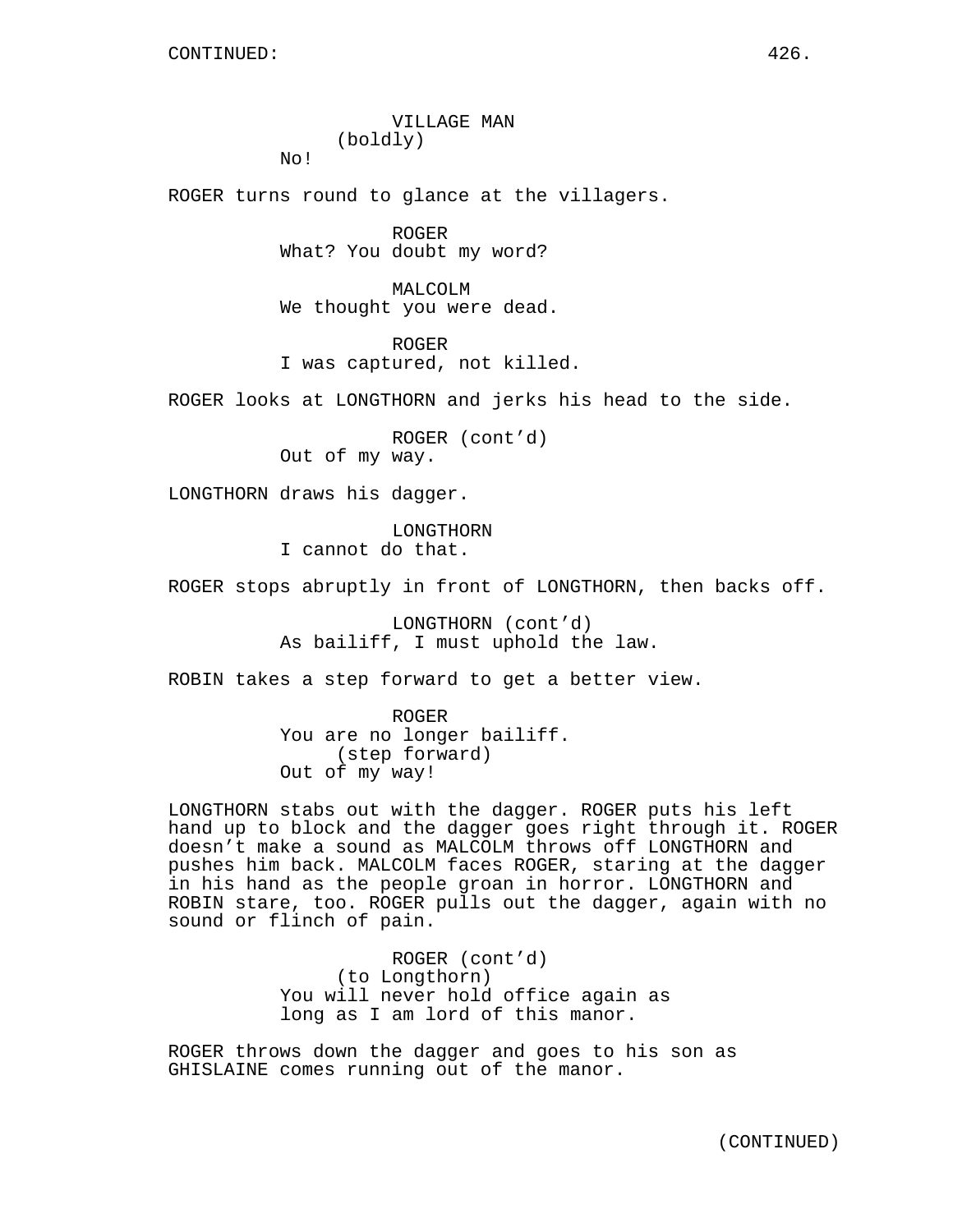ROGER takes the hood off GUY's head, then pulls him off the crate. GHISLAINE runs through the crowd and stops in shock when she sees ROGER.

GHISLAINE (cont'd)

Roger.

She stares at him like a ghost.

GHISLAINE (cont'd) They told...

ROGER I was captured. There was no way to get word to you.

GHISLAINE Captured? Did they hurt you?

ROGER shifts his feet, thinking.

ROGER I must talk with you at once, Ghislaine.

ROGER walks past his wife, who is still frozen in place. MALCOLM and ROBIN watch him go, then ROBIN hangs his head, ashamed.

> ROBIN (VO) I was truly sorry for what happened that night.

> > RETURN TO PRESENT:

315 (310) PRESENT: SHERWOOD FOREST - NIGHT 315

ROBIN It was a mistake... which I learnt from...

ROBIN pauses. GISBORNE is silent.

ROBIN (cont'd) ...and it was one that made me a better man.

RETURN TO PAST: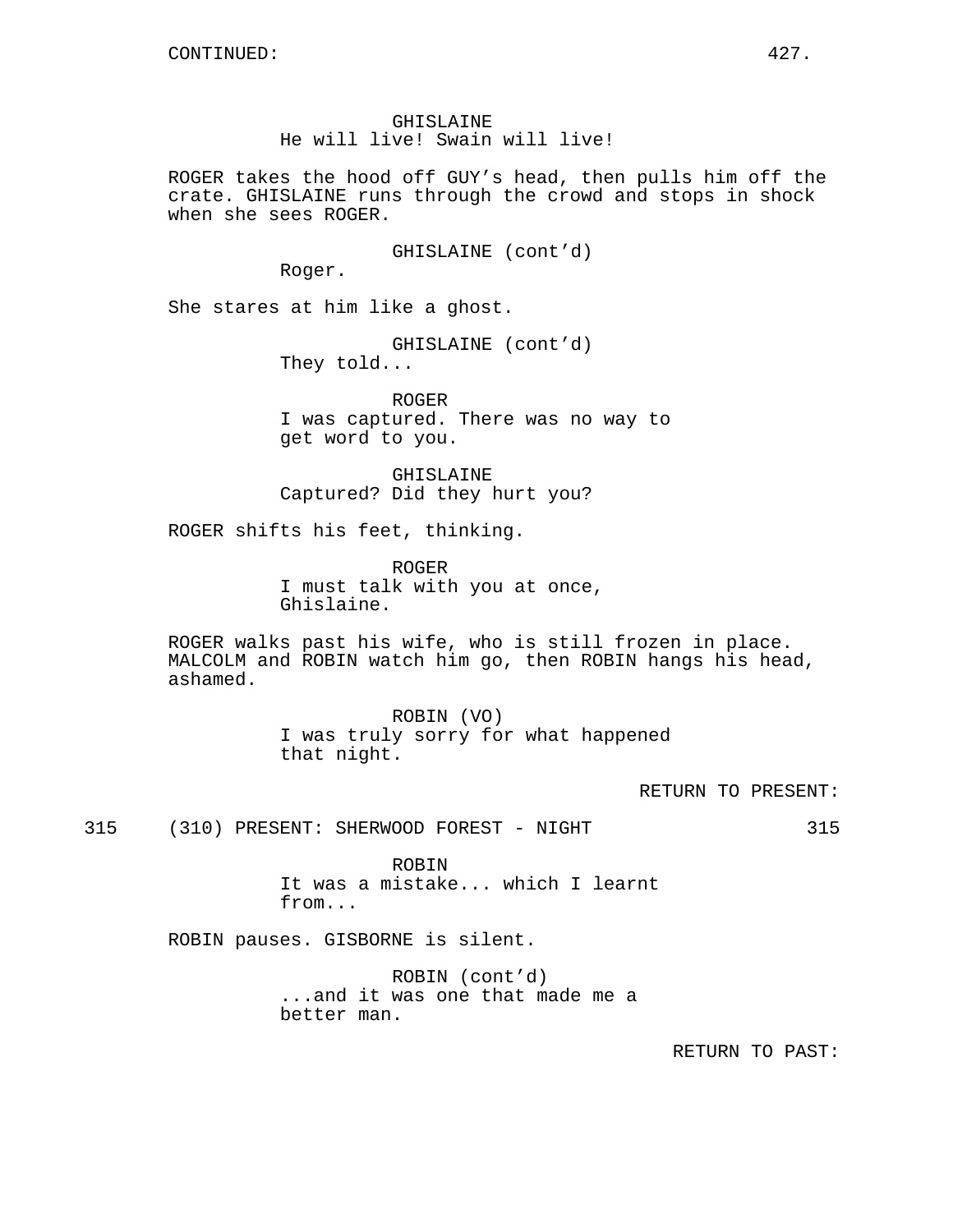## 316 (310) PAST: THE NEXT MORNING 316

ROBIN kneels at the side of his mother's grave on the grassy hillside overlooking the village. MALCOLM stands by the cross with his bow.

> YOUNG ROBIN Do you think Mother watches me... from heaven?

MALCOLM I'm sure she does. I'm sure she sees everything you do.

YOUNG ROBIN (think a long moment) Father... it was me that shot the arrow. (look up at Malcolm) I was showing off... with your bow.

MALCOLM kneels by ROBIN and puts his hand on his shoulder.

## MALCOLM Robin... one day you will be Lord of Locksley, lord of my lands. You must grow up and learn to take responsibility when you do something wrong. You could be the best shot in England. You shouldn't stand by and let something terrible happen because you were too scared to do the right thing. Do you understand?

YOUNG ROBIN

(nod) Yes.

MALCOLM chuckles slightly, then holds out his arms. ROBIN embraces his father.

RETURN TO PRESENT:

#### 317 (310R) PRESENT: SHERWOOD FOREST 317

GISBORNE (sarcastically) Ah. How touching. I almost get killed because you were going to let me take the blame, and all you got was a speech.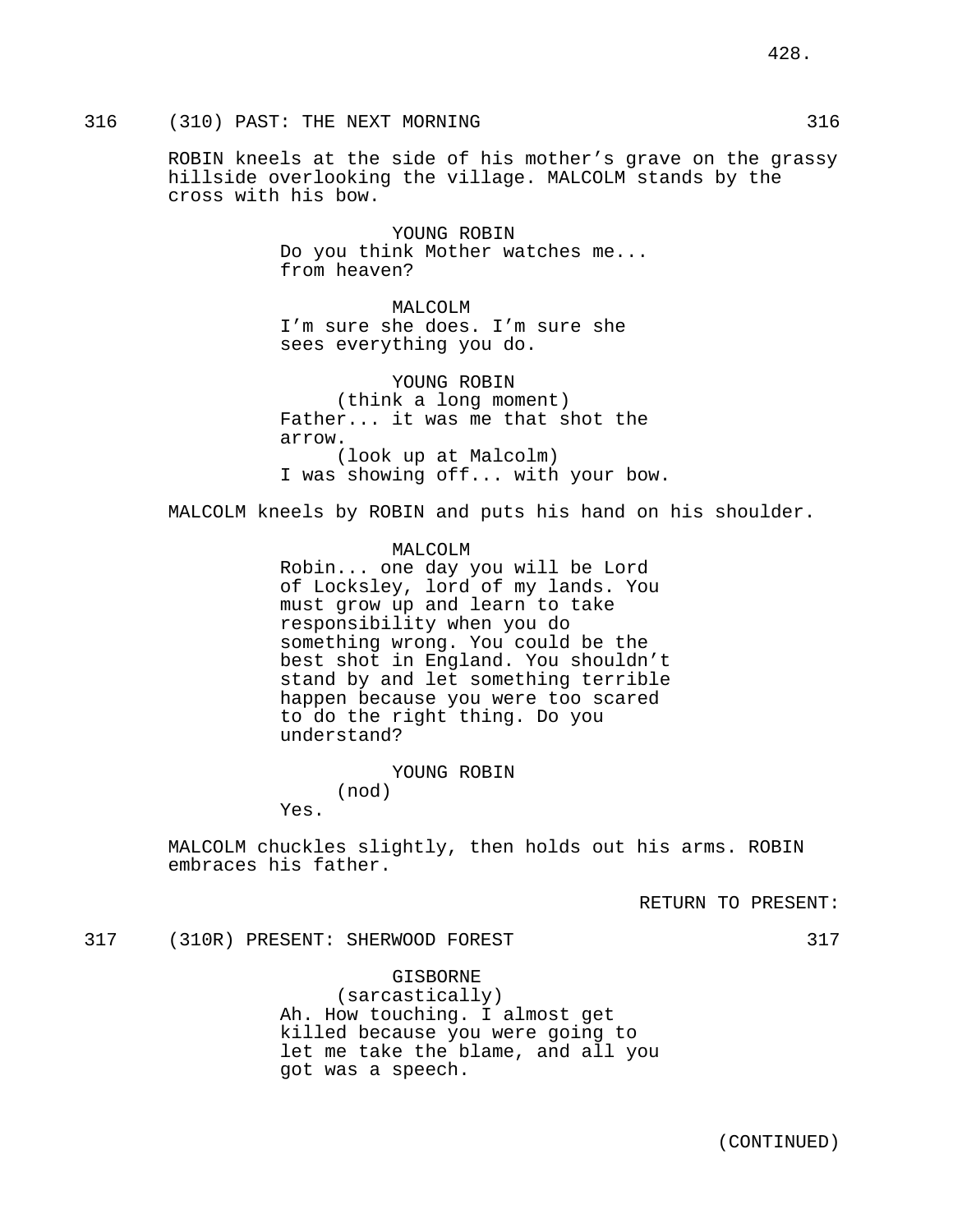ROBIN I'm sorry. I should have...

GISBORNE What would you have done if Swain had've died?

ROBIN But he didn't.

Momentary pause ROBIN looks at GISBORNE. They had come so far in the last 7 months. And now this stranger arrives and drags up the past. Could the truce be over?

> ROBIN (cont'd) I wouldn't have let them hang you.

GISBORNE looks at ROBIN, then at the STRANGER.

GISBORNE (annoyed) Look, I really don't see the point of any of this. Why are you dredging up...

STRANGER You need to know the truth to save a life.

RETURN TO PAST:

318 (310) PAST: SHERWOOD FOREST - NIGHT 318

GHISLAINE waits in the woods. MALCOLM gallops towards her on his horse. GHISLAINE smiles sadly as he approaches on foot and hugs her.

> MALCOLM Oh, we should not do this.

> > GHISLAINE

Malcolm...

MALCOLM

I have done what I thought was right. I have stayed away from you, but you have no idea how hard that's been.

GHISLAINE Of course, I do. But you understand I had to care for Roger.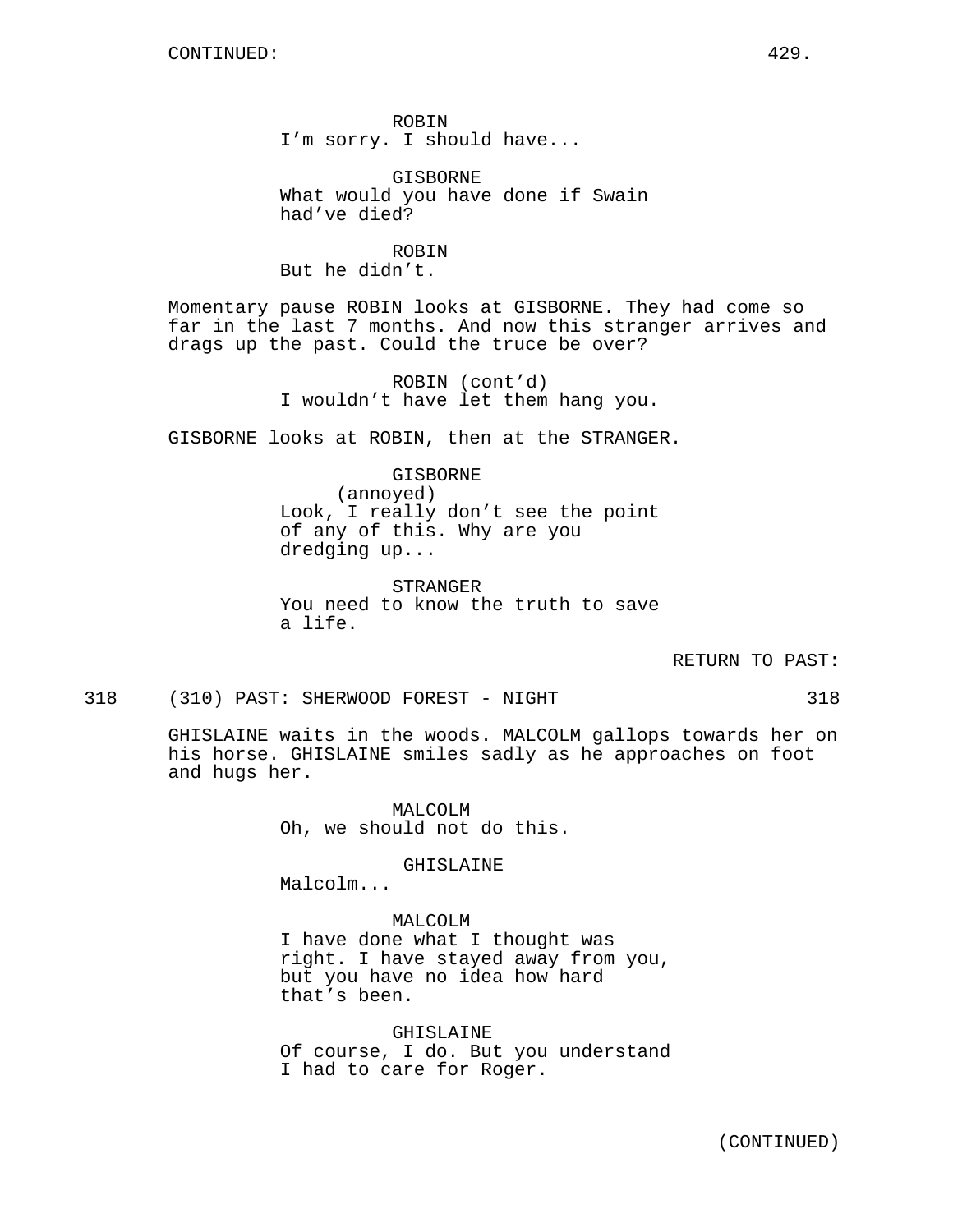## MALCOLM

I understand more than you think.

#### GHISLAINE stares at him apprehensively.

MALCOLM (cont'd) I know about his affliction.

Momentary pause.

### GHISLAINE

How?

MALCOLM The night of his return... Longthorn's dagger went straight through his hand, and he didn't even cry out.

## GHISLAINE

(frown, mouth)

Oh.

(nod, understanding) Hm. He told me he was infected in the Holy Land. All he wanted was to get back home and spend his last days with his family. He made his own way home, away from his soldiers, so they wouldn't know.

#### MALCOLM

People will know. There is talk about the bandages, the fact that he barely leaves your house.

GHISLAINE

He is a sick man!

#### MALCOLM

He is a leper! If he is discovered, you will all be cast out.

GHISLAINE starts to cry. MALCOLM holds her.

MALCOLM (cont'd) You should not have been put in this position, Ghislaine.

GHISLAINE audibly sucks in a breath.

GHISLAINE There is something else.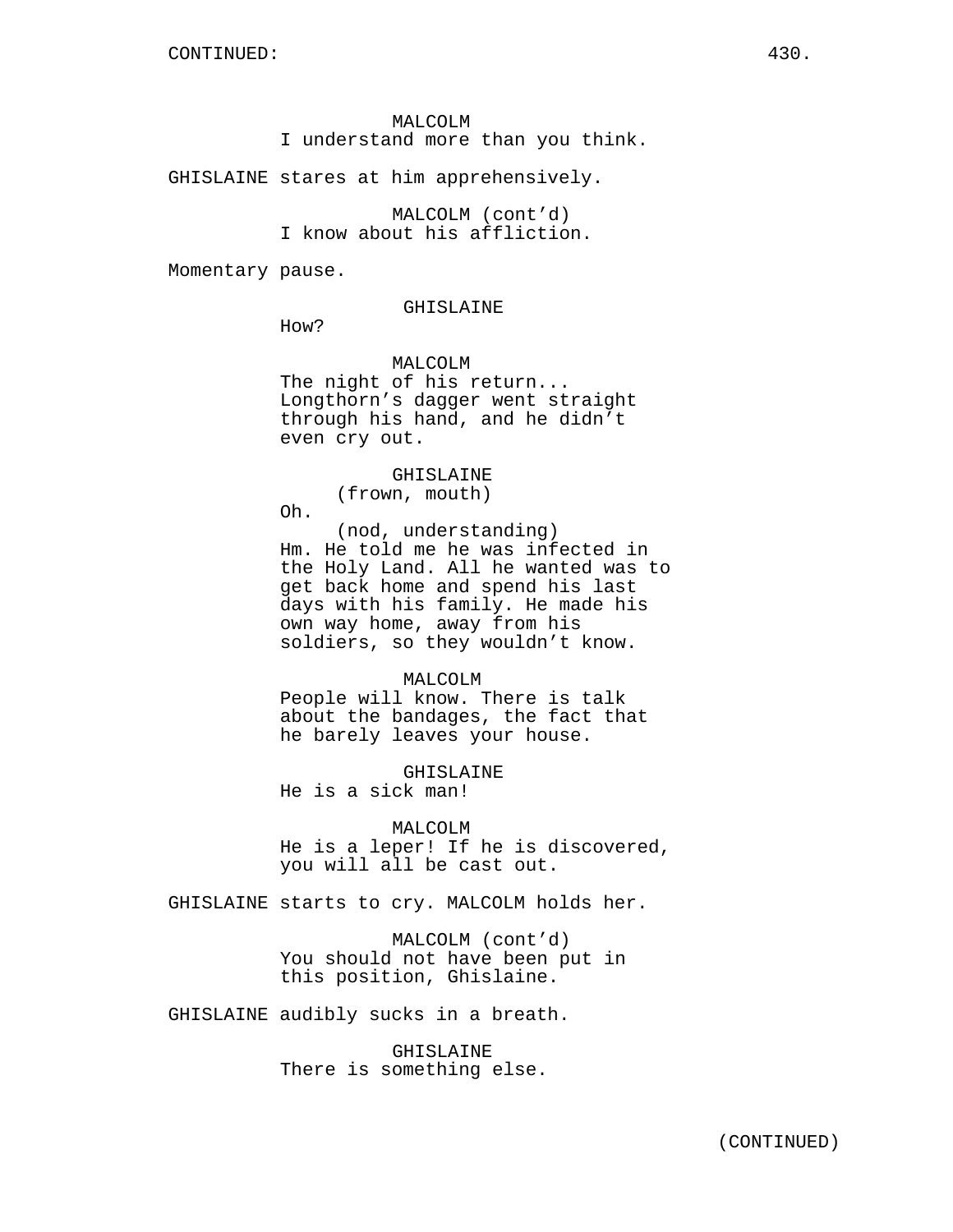MALCOLM releases GHISLAINE, who takes a step back. MALCOLM waits for her to say something, but she puts her hand on top of her belly, pulling the fabric in and revealing a pregnant bump. She rubs it with her other hand. MALCOLM, shocked, reaches out, hesitates, then puts his hand on her belly. GHISLAINE puts her hand over his.

In the trees, LONGTHORN is spying on them. He smiles gleefully at this revelation, then strides off.

MALCOLM pulls GHISLAINE into an embrace.

RETURN TO THE PRESENT:

319 (310R) PRESENT: SHERWOOD FOREST 319

ROBIN

More lies!

GISBORNE There was never any child.

The STRANGER stands and brings out his knife. GISBORNE flinches. ROBIN stares calmly.

> GISBORNE (cont'd) (apprehensively) Wh... what are you doing?

STRANGER If you think me a liar, there's no point in you being here.

GISBORNE Y... You're going to kill me with no means to defend myself?

GISBORNE thinks he has figured out who the stranger is.

GISBORNE (cont'd) (with conviction) Well, I expected nothing less from you.

The STRANGER steps towards GISBORNE. ROBIN gives GISBORNE a look. Did he know who the man was?

> GISBORNE (cont'd) Bailiff Longthorn!

The STRANGER cuts the rope at GISBORNE's feet. GISBORNE quickly untangles the rope. Then the STRANGER cuts ROBIN free and ROBIN also quickly pulls the ropes off himself.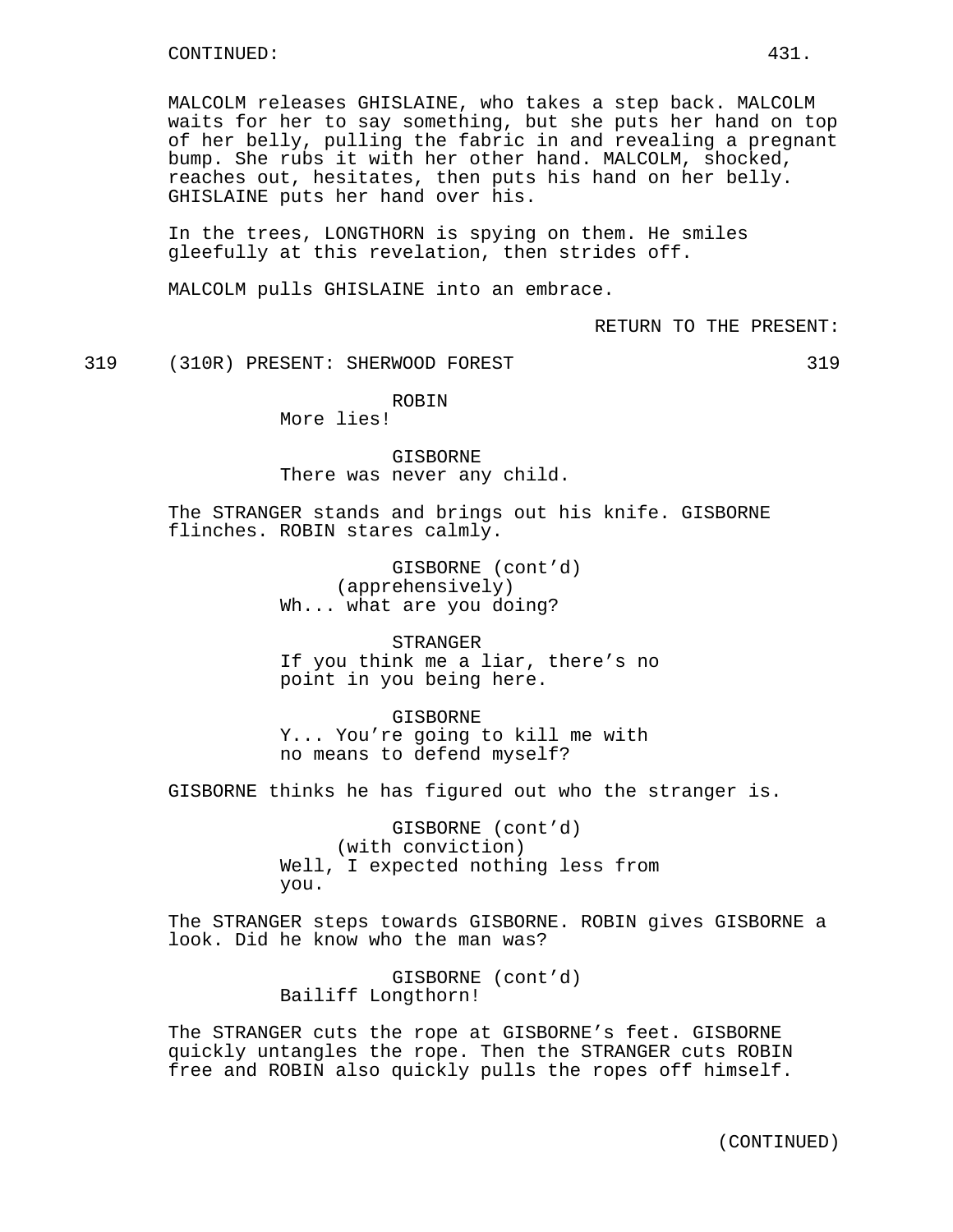STRANGER Hear my story or walk away.

GISBORNE gets up and staggers a few steps. ROBIN also stands and means to leave.

> STRANGER (cont'd) But if you do... (beat) Your brother will die.

ROBIN and GISBORNE both stop.

STRANGER (cont'd) Do you want that on your consciences?

ROBIN steps back towards the fire. GISBORNE pauses, watching ROBIN.

> ROBIN Keep talking.

GHISLAINE (VO) You understand now?

RETURN TO THE PAST:

320 (310) PAST: SHERWOOD FOREST 320

GHISLAINE I must go away. Roger will know for sure this is not his child.

MALCOLM Then I will declare my feelings for you and we can be a family.

GHISLAINE But I am married to another man.

MALCOLM

If he is discovered, he'll be banished from the village. He'll be stripped of his title, his lands, you will have nothing. Ghislaine, listen. If he is declared a leper, you'll be given a choice. You can declare yourself a widow.

GHISLAINE But that will be a lie... in the eyes of God.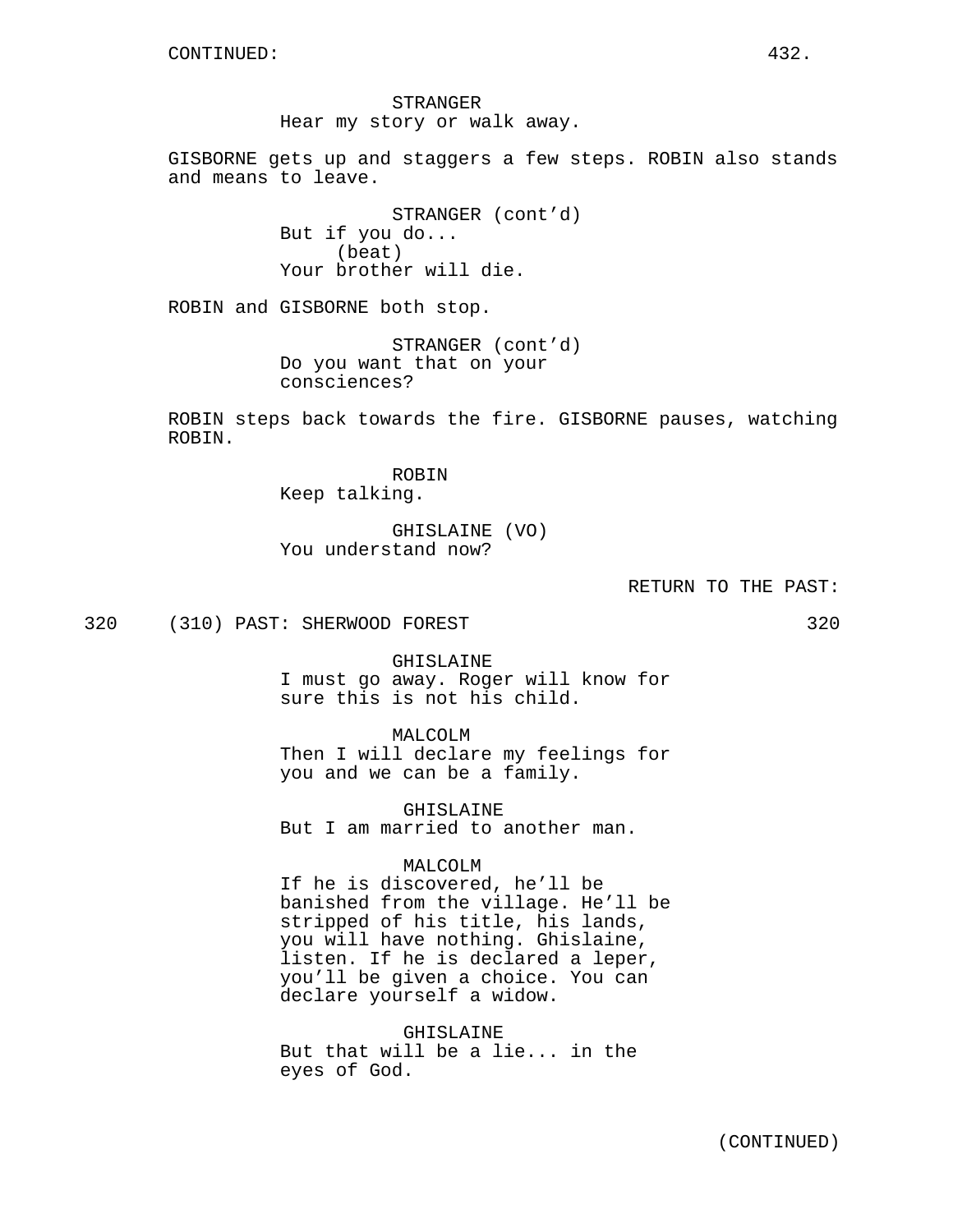MALCOLM In the eyes of the law, you will be free of him.

GHISLAINE But... the baby will show. People will still know. Roger has been back a very short time.

MALCOLM Then you will have our baby in secret and I will arrange for it to be taken away.

GHISLAINE thinks the child will gone forever.

### GHISLAINE

No!

# MALCOLM

(reassuringly) No-no-no. Only for a short while. Once you are recovered from the birth, you can go on a pilgrimage, bring him back, claim he is a foundling, an orphan. With that, we can be a family.

GHISLAINE agrees, and nods slightly.

321 (310) MANOR - MAIN ROOM - LATER THAT NIGHT 321

ROGER nervously sits in a chair by the fireplace. GHISLAINE opens the front door and comes in, not noticing her husband at first. She closes the door, turns and is startled to see him. She regains her composure and smiles at him.

> GHISLAINE Roger, I did not expect to see you. I was restless, I went for a ride.

ROGER says line barely looking at her.

ROGER

Of course.

Long pause.

ROGER (cont'd) And on this ride, did you happen to see anyone? Malcolm Locksley perhaps?

Momentary pause. GHISLAINE is stunned.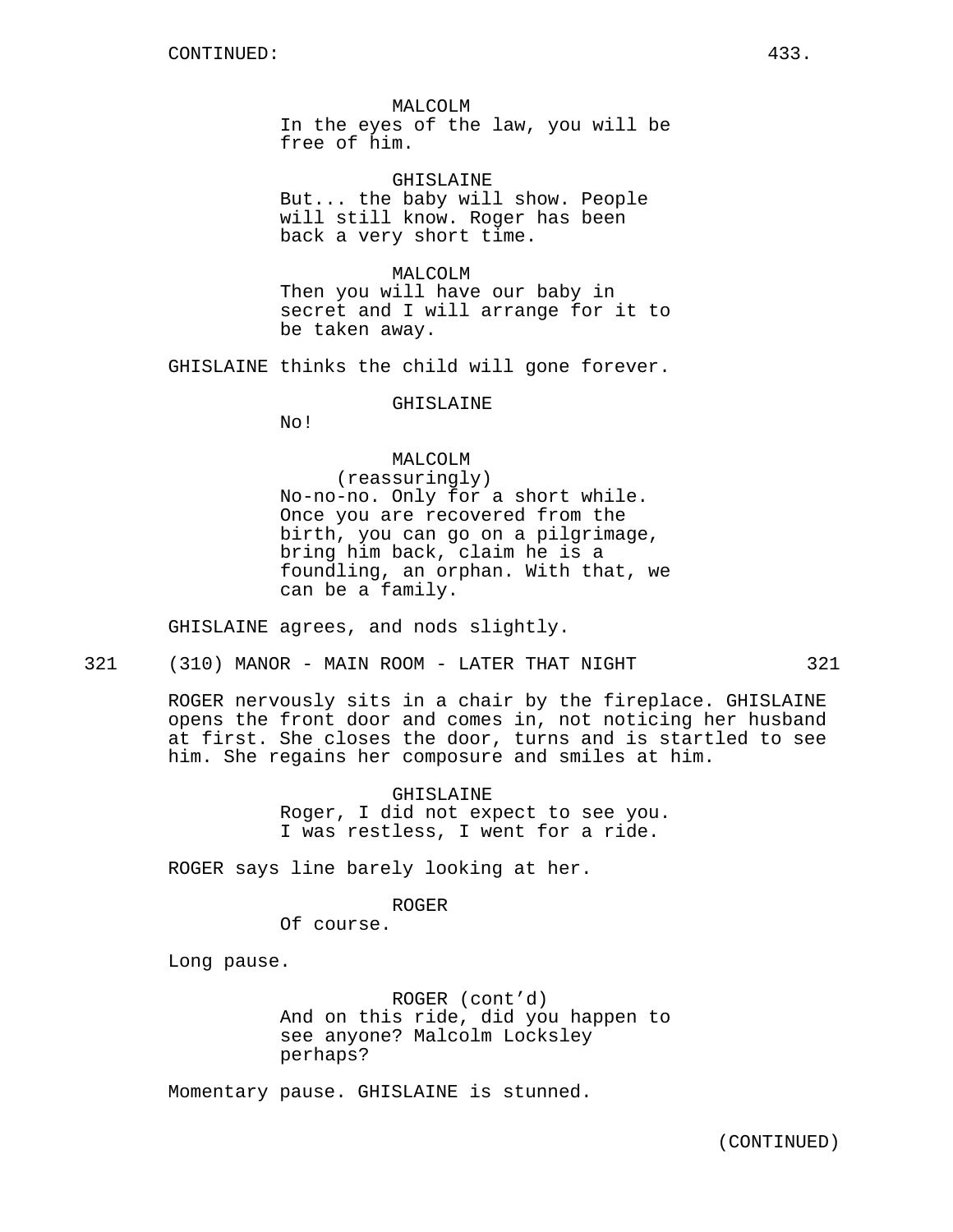### GHISLAINE How did you know?

Momentary pause. ROGER looks at her.

ROGER

Because I am your husband.

ROGER stares into the fire. GHISLAINE comes over to him and kneels at his feet.

> GHISLAINE And I have failed you as a wife.

She picks up his bandaged hand and puts her forehead to it.

ROGER

 $No.$ 

ROGER puts his other hand on hers. GHISLAINE looks up at him.

> ROGER (cont'd) It is I who failed you... leaving you alone and returning like this.

> > GHISLAINE

No, Roger.

ROGER You will never know how grateful I am that you've kept my secret...

GHISLAINE fights to hold back her tears.

ROGER (cont'd) ...and allowed me to see out my days with you and the children. And I'm glad you've found someone who will care for you when I've gone.

He pulls up on her hands. She stands and he guides her back into the facing chair, still holding her hands.

> ROGER (cont'd) All I ask is that he has the patience to wait until that day.

GHISLAINE makes a pained face. Momentary pause.

GHISLAINE Roger... you must go.

ROGER frowns.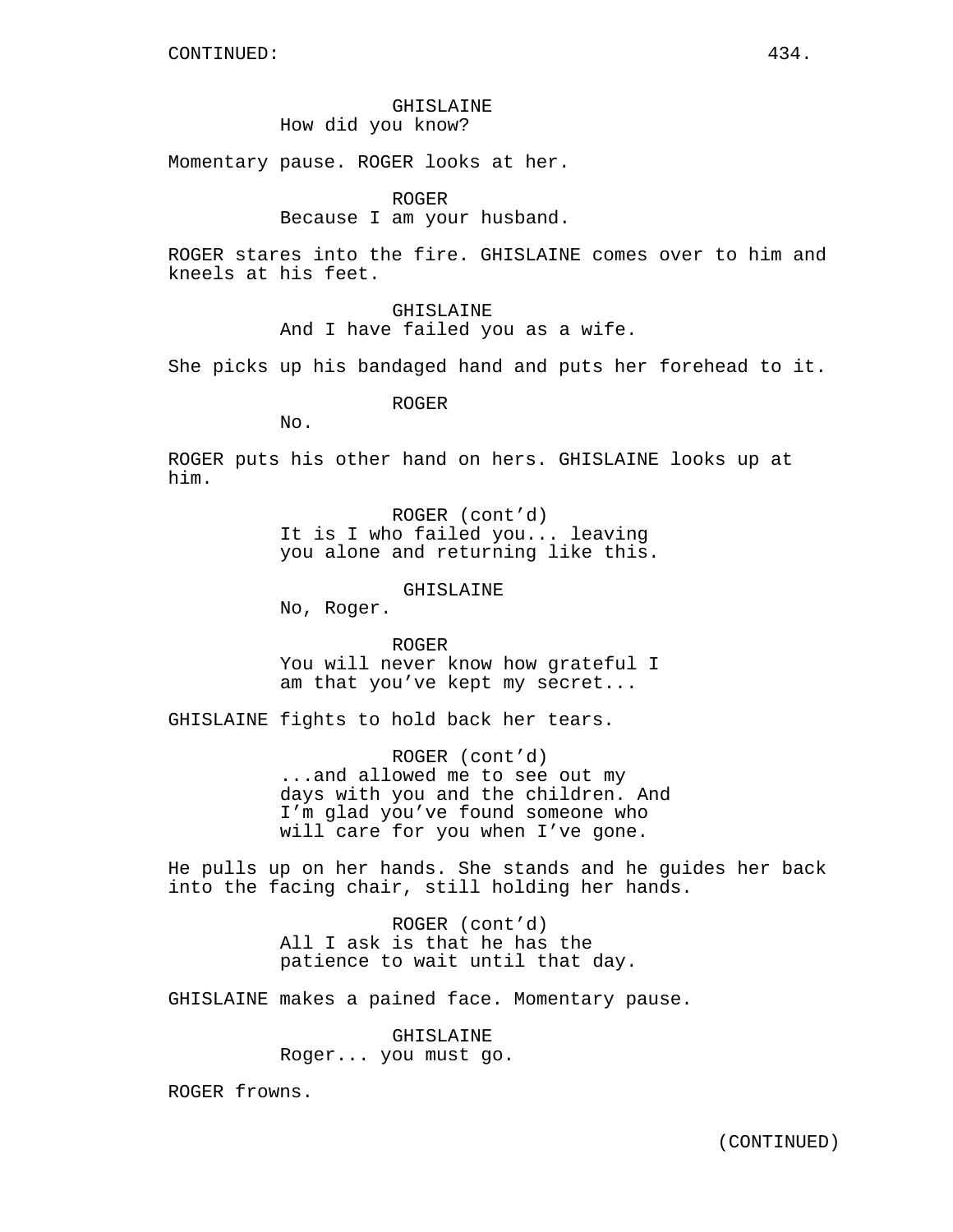GHISLAINE (cont'd) No, not for me. For yourself. Now.

ROGER I don't understand.

GHISLAINE (quietly) I'm sorry.

She sits back in the chair.

GHISLAINE (cont'd) I thought that I was doing the right thing. (stand) You must leave right away.

Somebody pounds on the door. GHISLAINE chokes down a sob.

GHISLAINE (cont'd) Not already.

SWAIN opens the door. ROGER stands. LONGTHORN follows SWAIN in. GUY and ISABELLA come halfway down the stairs in their nightclothes. MALCOLM steps inside.

> SWAIN Sir Roger, I think you know why we're here.

GHISLAINE can barely control her tears.

322 (310) THE NEXT MORNING 322

Sir ROGER of Gisborne walks stoically through the village in the mist, the small cowbell round his neck jingling.

SWAIN, LONGTHORN, GHISLAINE with GUY and ISABELLA, and MALCOLM with ROBIN follow him behind the church to a freshly dug grave.

ROGER stands at its foot. The others and the villagers gather behind him, several paces off.

GHISLAINE sees the open grave.

GHISLAINE

Oh... (to Swain) Oh, will you not show him mercy? I saved your life!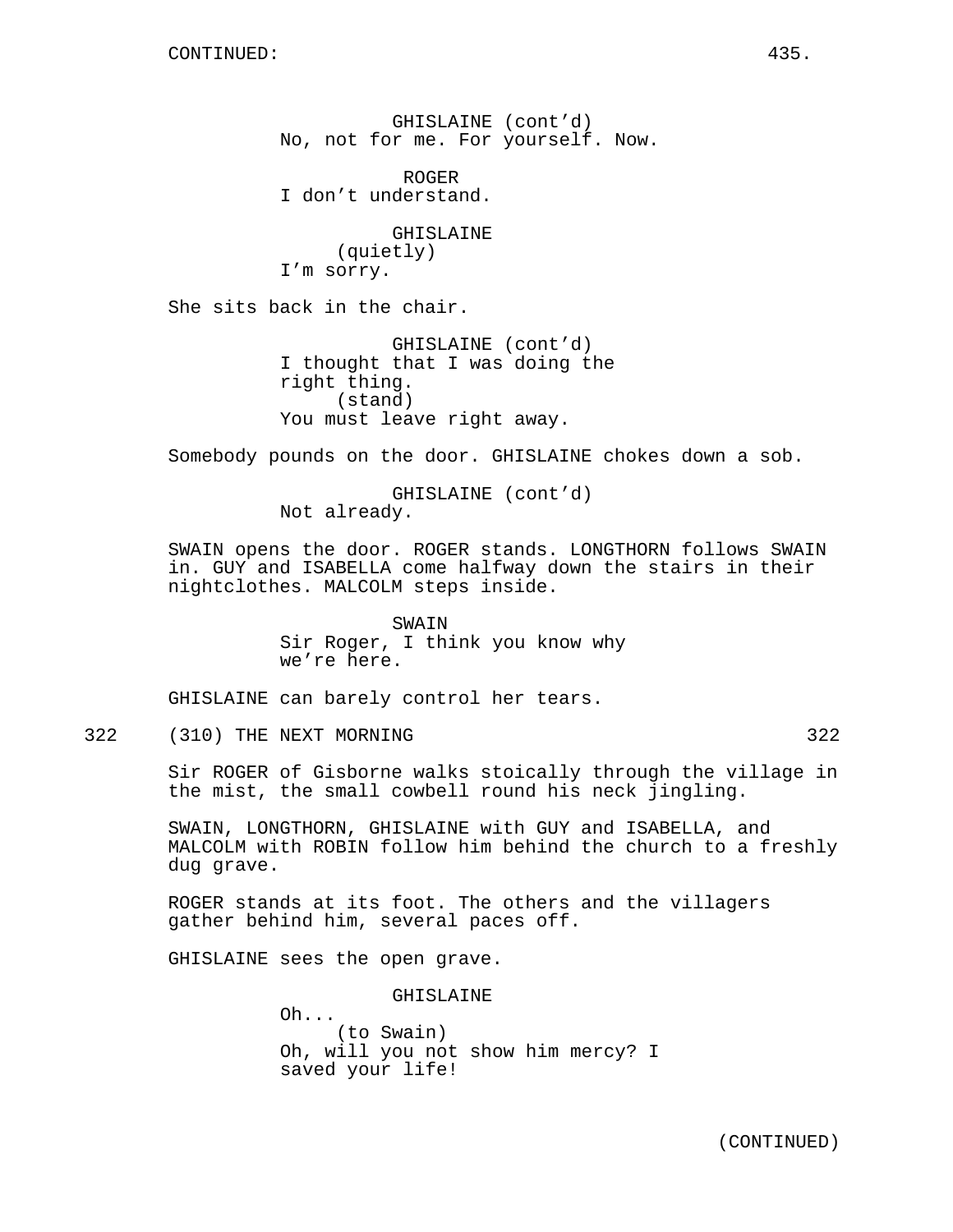ROGER looks round, then jumps in the grave and turns to face the people. GHISLAINE starts to cry.

> SWAIN (cont'd) Roger of Gisborne, you are a leper...

YOUNG GUY Mother, please.

SWAIN ...and, as such, are to be cast out from the society of others.

YOUNG GUY No, don't let them do this!

ROGER Guy! You must act like a man and not a child. Do not shame me.

GUY hangs his head.

SWAIN From this day forward you are deemed unclean. Do you understand?

### ROGER

(nod once)

I do.

SWAIN As his wife, you may go with him... or you may declare yourself a widow and be free of your impediment.

GHISLAINE shakes her head.

#### GHISLAINE

(incredulously) Impediment? He is my husband!

#### ROGER

Ghislaine, you must set an example for the children.

GHISLAINE sighs and bites her lip. Momentary pause. ROGER waits expectantly.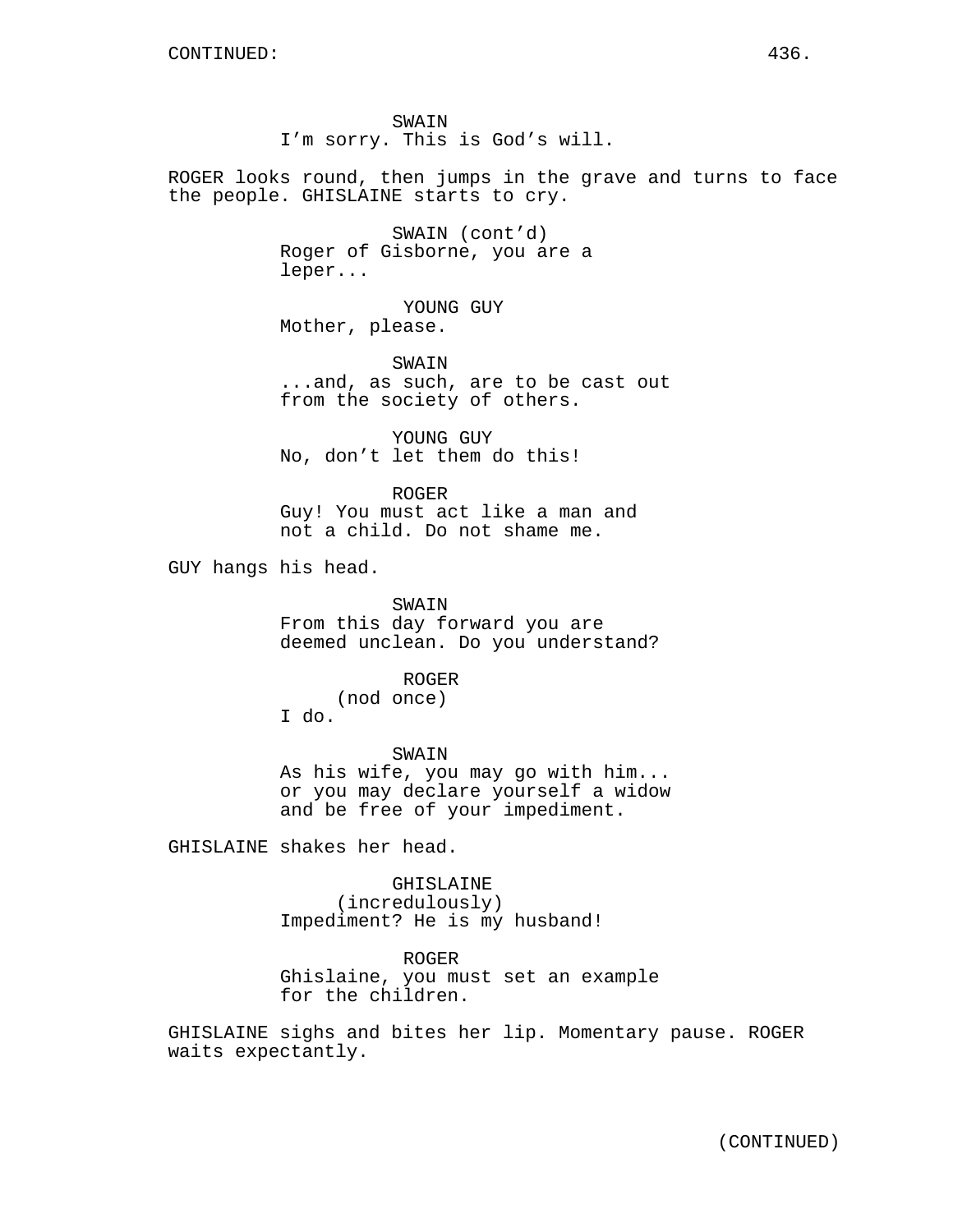SWAIN Do you declare?

Momentary pause. ROGER nods at her in encouragement. GHISLAINE says line while fighting back tears.

GHISLAINE

Yes. From today I am a widow.

ROGER is saddened upon hearing her words aloud.

SWAIN

Very well.

ROBIN, standing behind ISABELLA, looks back at his father, who stands with his arms folded and a grim look on his face.

> SWAIN (cont'd) Roger of Gisborne, I forbid you ever to enter any church, market, tavern, or any assembly of people. I forbid you to drink or eat from any vessel but your own.

GHISLAINE breaks down.

SWAIN (cont'd) I forbid you to touch any child...

ROGER looks up, exasperated. Momentary pause.

SWAIN (cont'd) Now you must leave this place.

ROGER turns around, walks to the far end of the grave, and tries to climb out, but can't. GUY hangs his head. MALCOLM strides over and offers an arm to ROGER. ROGER accepts and MALCOLM pulls him out.

> ROGER Thank you. Care for her.

MALCOLM looks past him, unable to look him in the eye.

ROGER (cont'd) Care for them all.

ROGER leaves up the hill.

YOUNG GUY

Father...!

GUY runs after him but MALCOLM catches him.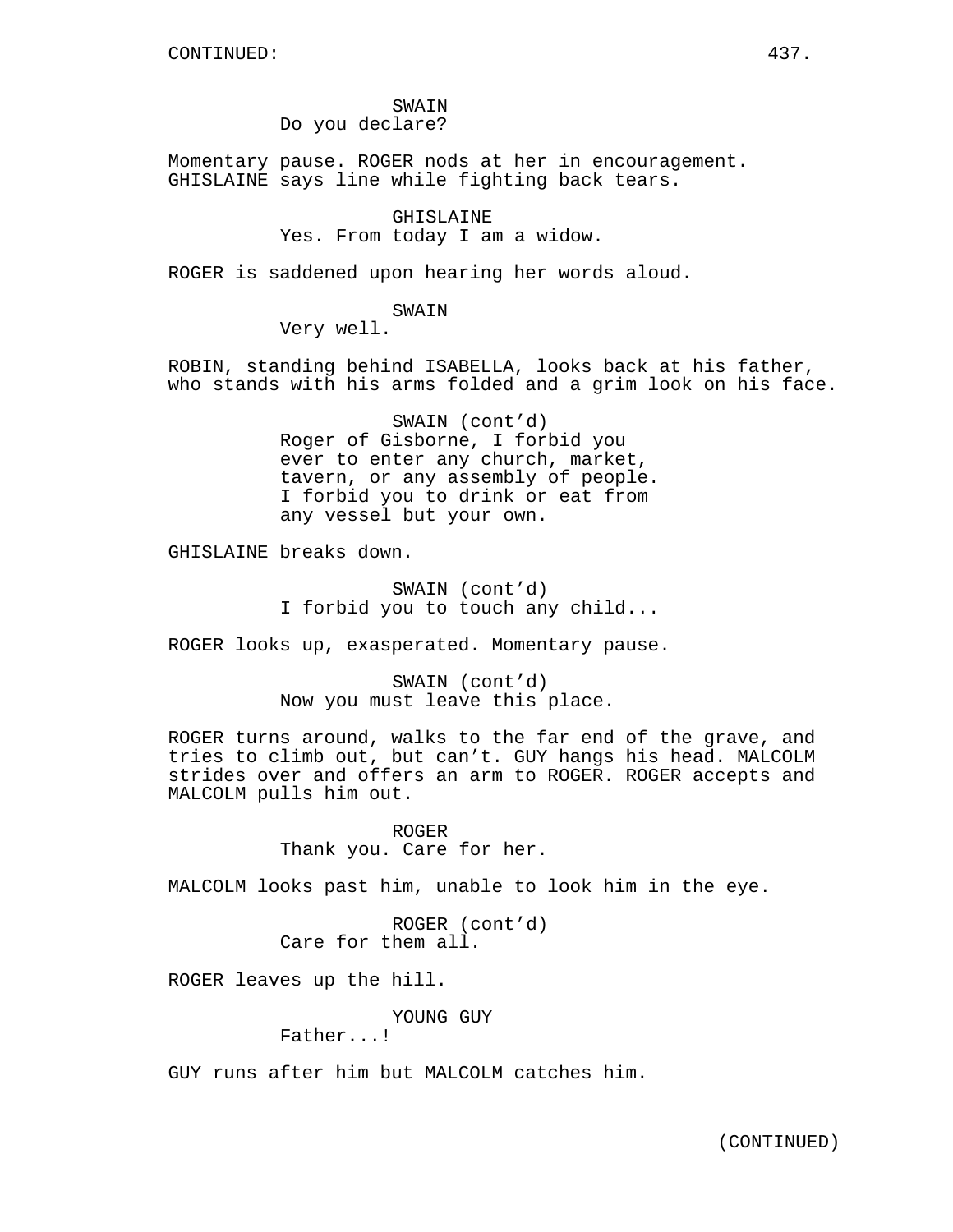YOUNG GUY (cont'd) Get away from me!

GUY pulls himself free, but MALCOLM still blocks his path. GUY watches his father go up the hill, his bell ringing faintly. GHISLAINE watches him, and a tear falls down her cheek. GUY glares at MALCOLM.

> YOUNG GUY (cont'd) (to Malcolm) You did this. I'll never forgive you.

GUY turns his gaze back to his father.

323 (310) MANOR - EXTERIOR 323

GHISLAINE walks with ISABELLA through the tunnel. GUY follows them. MALCOLM and ROBIN follow behind GUY. ROBIN stops before he enters the tunnel. ISABELLA continues into the house.

> YOUNG ROBIN (with disdain) I'm not going in here. It's a leper's house.

YOUNG GUY (turn to Robin) Shut your mouth.

YOUNG ROBIN Why? It's true! Your father's a leper!

Before ROBIN can say anything else, GUY charges him and tries to push him to the ground.

YOUNG GUY

Shut up!

GHISLAINE gently pushes ISABELLA towards the door before she and MALCOLM go to separate the boys.

GHISLAINE

Guy, no!

GHISLAINE pulls GUY off and pushes him into the wall.

GHISLAINE (cont'd) It is a good thing your father is not here to see this.

ROBIN stands by his father, his head hanging in shame.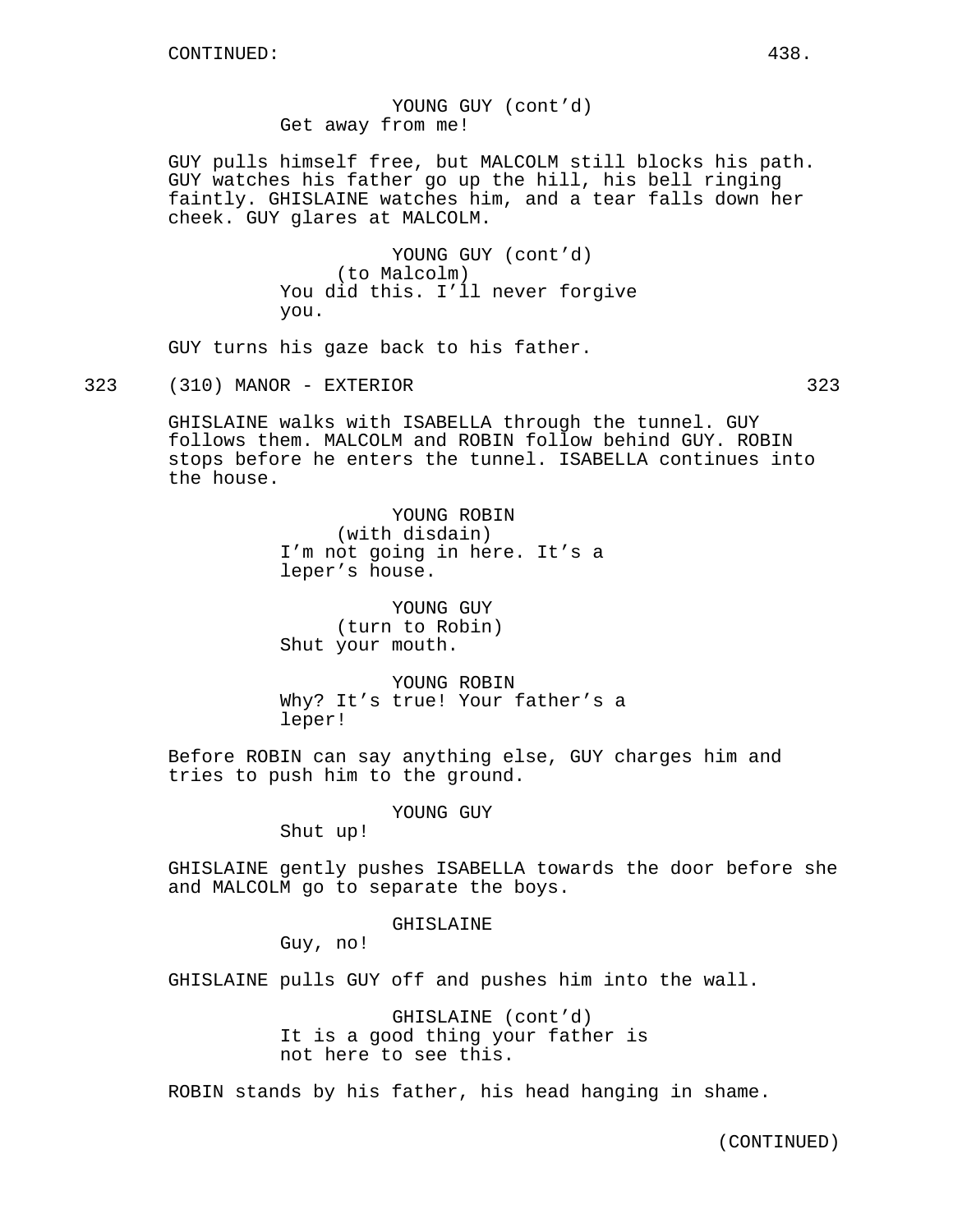GHISLAINE (cont'd) He would be ashamed of your behaviour.

GUY pushes his mother away and walks out the tunnel, pushing ROBIN aside as well.

> YOUNG ROBIN (in protest) Hey!

MALCOLM Robin, no more!

YOUNG ROBIN But he just...

MALCOLM (interrupt) Imagine you had lost what he has lost!

ROBIN hangs his head again. MALCOLM glances at GHISLAINE. MALCOLM addresses ROBIN.

> MALCOLM (cont'd) Go and find him, make your apologies. Go!

ROBIN scampers off passing LONGTHORN who is arriving.

LONGTHORN Lady Gisborne... Lord Malcolm...

MALCOLM sighs, not wanting this interruption.

LONGTHORN (cont'd) How fortuitous to find you both together. Have you told the children the good news?

GHISLAINE's face falls.

MALCOLM

What?

LONGTHORN Do you think they'll want a little brother or a sister?

GHISLAINE stares at LONGTHORN. MALCOLM pushes him into the wall.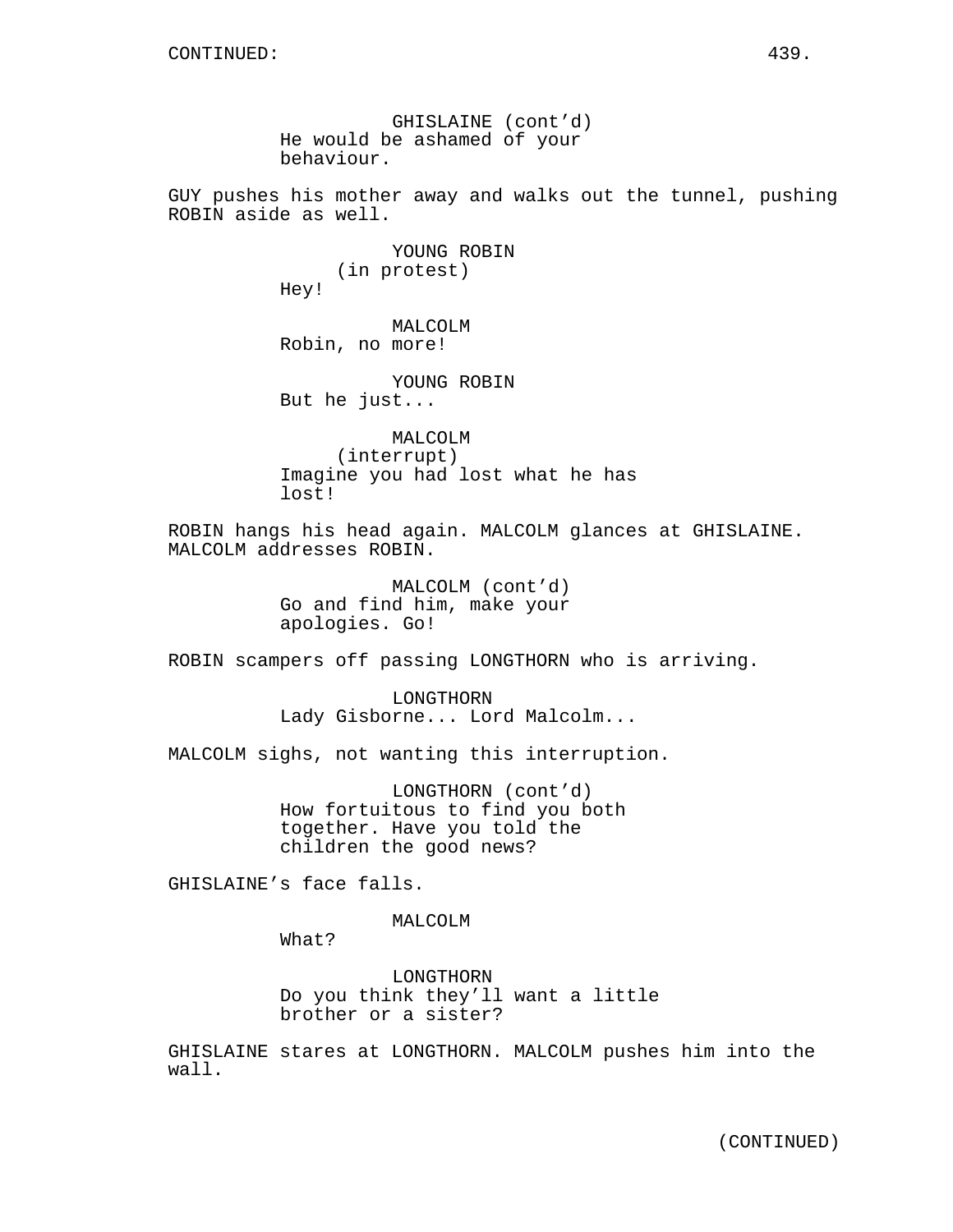MALCOLM You've been spying on us?

LONGTHORN I've been looking for an opportunity to get what I deserve. Lands of my own.

MALCOLM loosens his grip and LONGTHORN pushes him off.

LONGTHORN You will give me yours, lady, unless you want everyone to know your little secret.

LONGTHORN glances at GHISLAINE's stomach. GHISLAINE looks fearfully at MALCOLM.

#### MALCOLM

(calmly) Very well. Go to Nottingham, have the deeds drawn up.

LONGTHORN bows his head in acceptance.

LONGTHORN Thank you, my lord.

LONGTHORN leaves. GHISLAINE looks at MALCOLM.

GHISLAINE

(disbelief) Malcolm, the lands have to pass to Guy.

MALCOLM And they will. On Saturday, we shall be married. Your lands will become mine and Longthorn's deeds will be worthless.

GHISLAINE Saturday? The children have just lost their father.

MALCOLM But we must marry soon.

GHISLAINE nods slightly. MALCOLM hugs her.

ROBIN (VO) They never married.

RETURN TO THE PRESENT: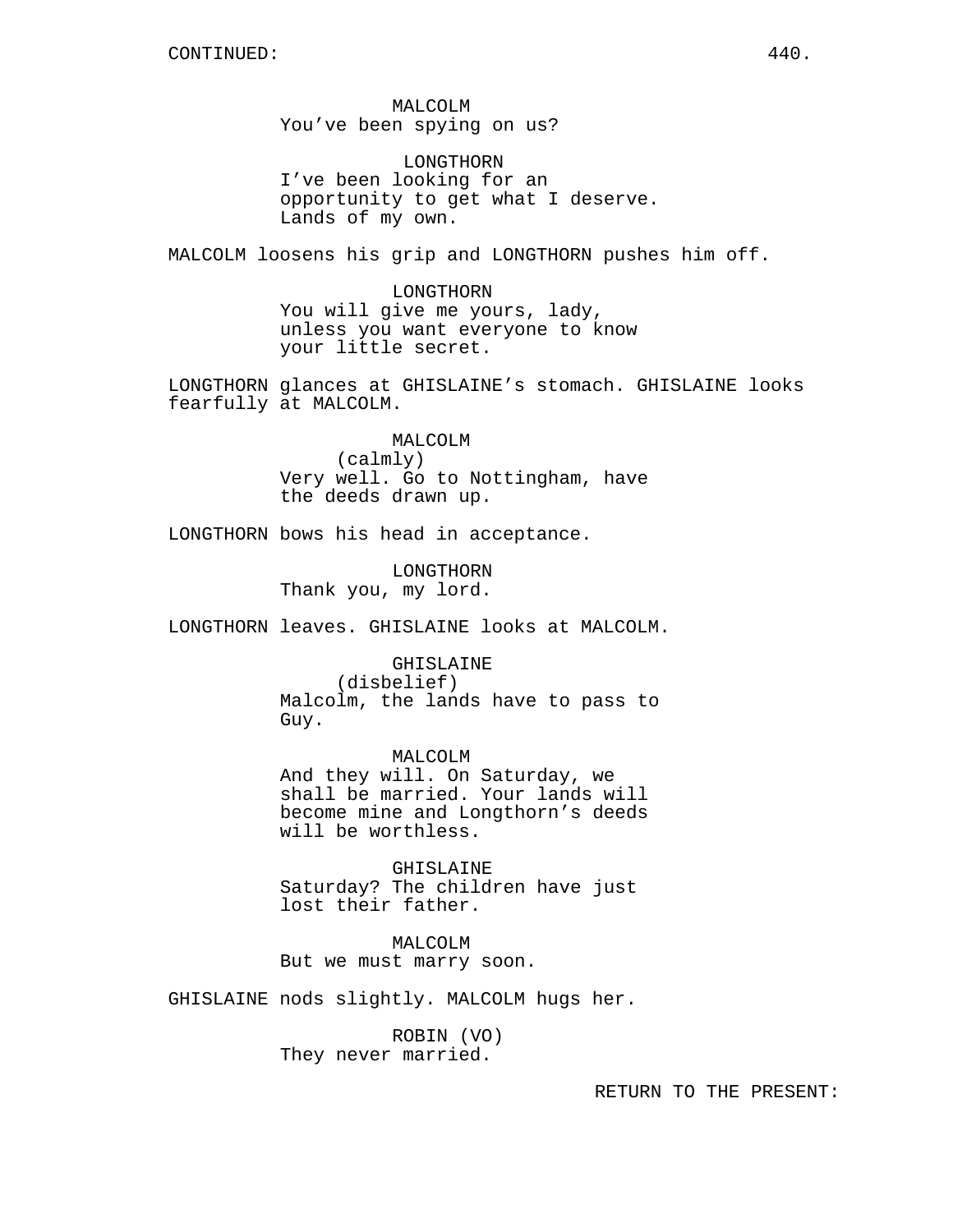STRANGER No. They only ever planned to.

GISBORNE is pacing. ROBIN is sitting by a tree.

STRANGER (cont'd) Didn't they, Guy?

GISBORNE stops pacing. ROBIN looks up at him. GISBORNE's eyes cast down.

ROBIN

You knew?

GISBORNE looks at ROBIN.

GISBORNE

I found out.

RETURN TO THE PAST:

325 (310) PAST: SHERWOOD FOREST 325

GUY makes his way through the trees.

GISBORNE (VO) I saw my mother making her way into the forest... and so I followed.

GUY sees his mother in the leper camp in the woods with a shallow basket of supplies, tending to ROGER.

> GISBORNE (VO) (cont'd) She still loved him. I was so angry. She told me that I had to forget him...

GHISLAINE hands an apple to ROGER and unwraps his bandaged hand as ROGER takes a bite.

> GISBORNE (VO) (cont'd) ... pretend that he didn't exist... yet here she was, denying me my father.

GUY has seen enough and runs away.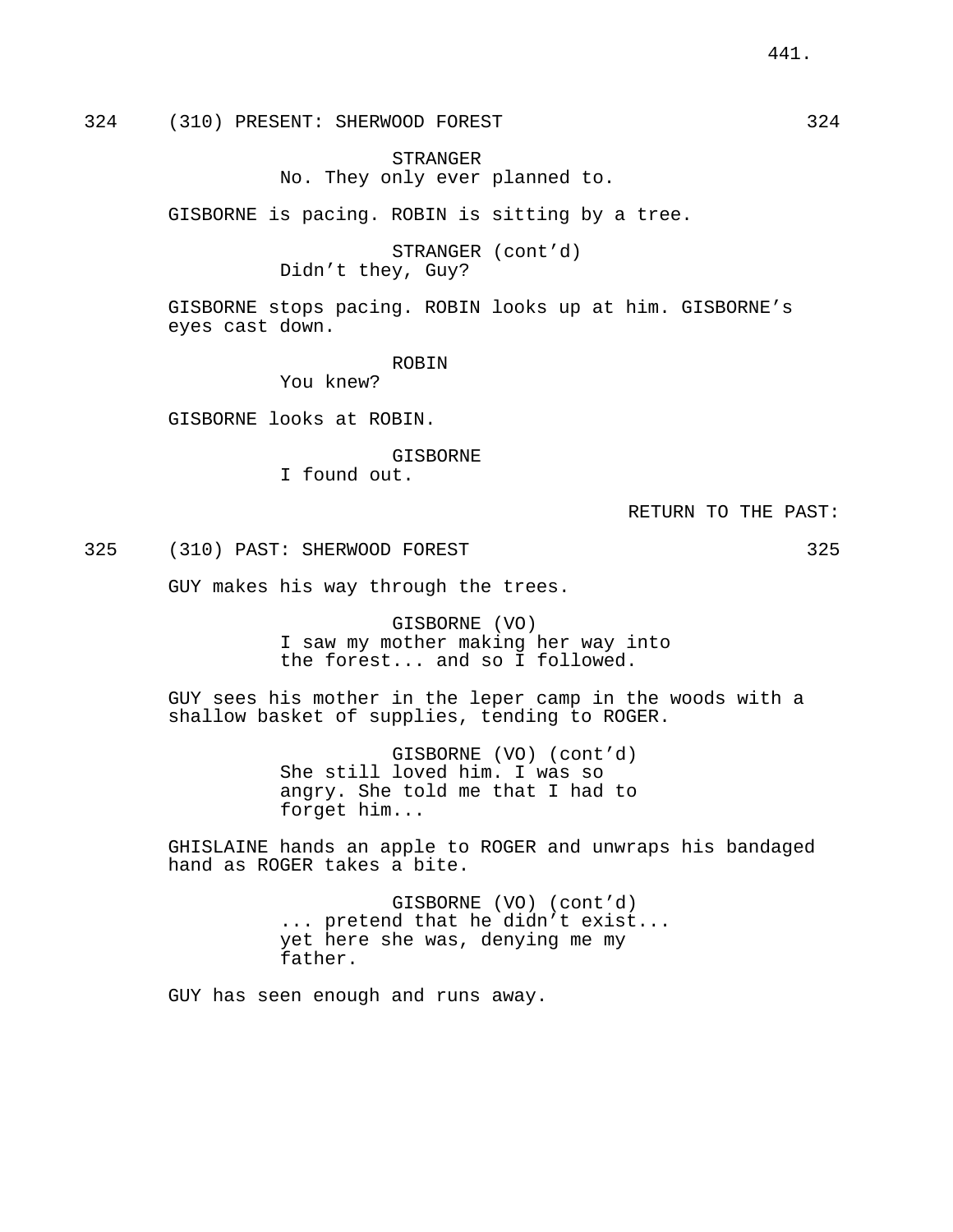326 (310) SAME DAY, LATE AFTERNOON 326

GHISLAINE carries the empty basket through the forest, very tired and not paying attention to anything around her. GUY stands in her path.

> YOUNG GUY How could you?

GHISLAINE is startled.

GHISLAINE Guy! You frightened me.

YOUNG GUY I saw you with Father. You said...

GHISLAINE (interrupt) I could not just abandon him. He needs care.

YOUNG GUY You said he was gone.

GHISLAINE

I know.

YOUNG GUY Did Malcolm make you do it?

GHISLAINE, disappointed, confused, ashamed, shakes her head.

YOUNG GUY (cont'd) I've seen how he looks at you. He wants you for himself.

GHISLAINE Malcolm is a good man, Guy. He can take care of us now that your father cannot. We are to be married.

YOUNG GUY

Married?

GHISLAINE Yes. On Saturday. It is for the best. All will be well. But you must promise not to speak of it until it is done.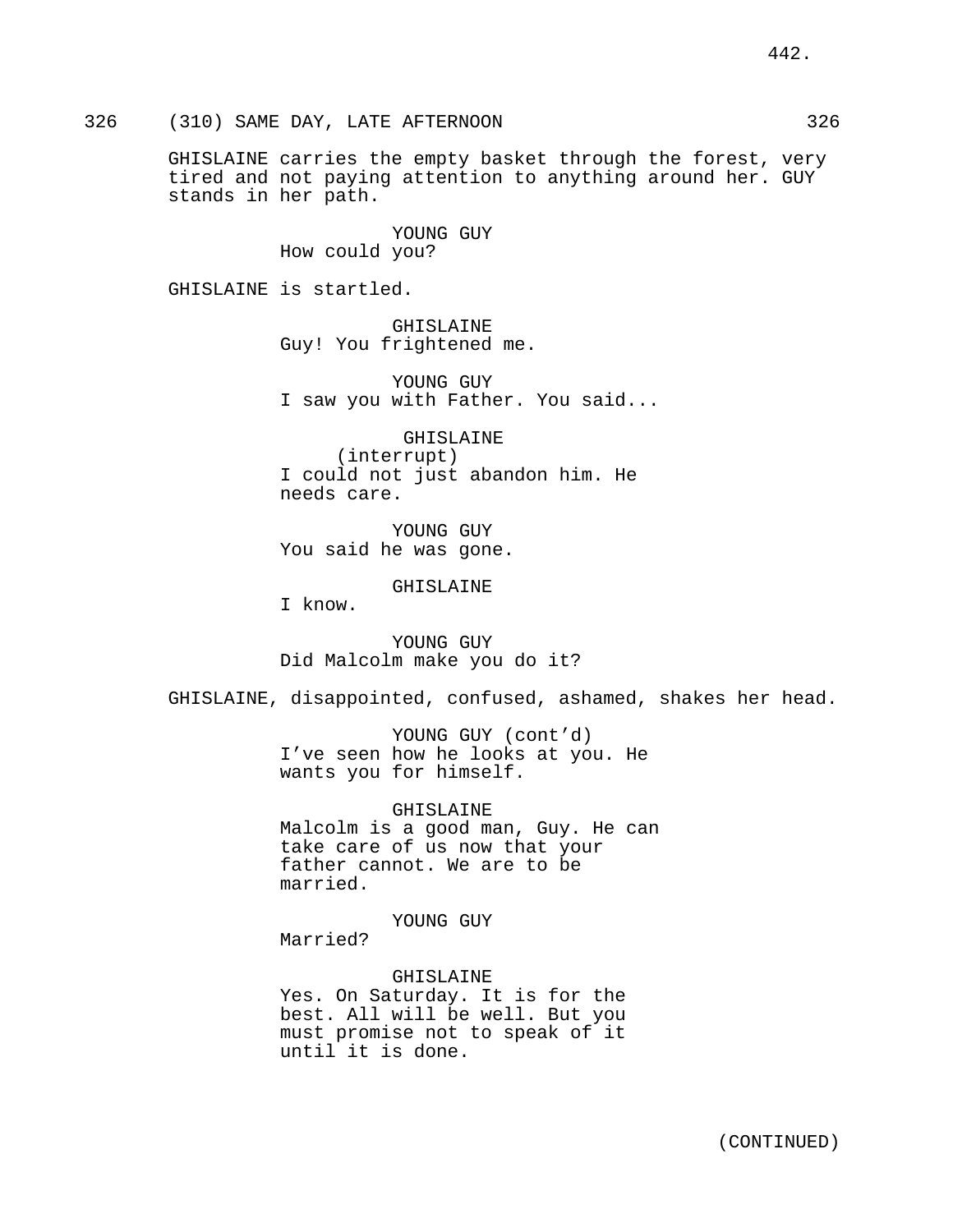YOUNG GUY Why? Why must it be a secret?

GHISLAINE Just promise me, huh? You must tell no-one, especially Robin. He must hear it from his father.

YOUNG GUY You don't have to do this, Mother. Let's leave Nottingham, go back to France, take Father with us. We could be together.

# GHISLAINE

(frown)

No.

GHISLAINE suddenly gasps in pain.

GHISLAINE (cont'd) Mon dieu!

GHISLAINE sinks to her knees and grabs her belly.

YOUNG GUY (concern) What is it?

GHISLAINE (in pain) Ah! Get help. Get help!

GUY runs off.

GHISLAINE (cont'd) Hurry! Guy! Please! Oh...

GISBORNE (VO) I'd never run so fast.

327 (310) PRESENT: SHERWOOD FOREST - DAWN 327

GISBORNE I thought that...

STRANGER (interrupt) She was in labour.

GISBORNE glances at ROBIN, who has been watching and listening intently.

(CONTINUED)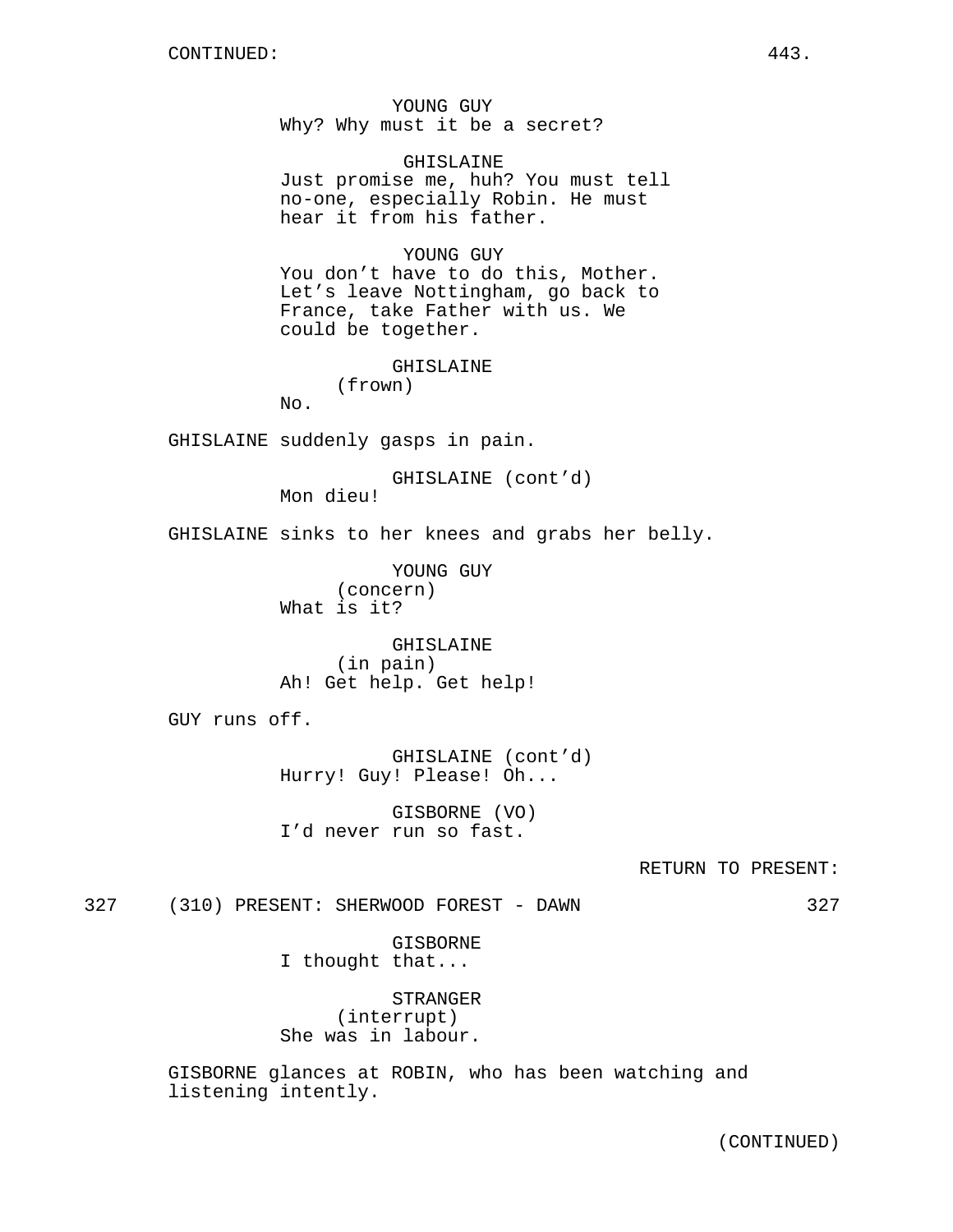GISBORNE I see that now.

ROBIN What happened to the baby?

STRANGER He was early... but strong.

RETURN TO PAST:

328 (310) PAST: MANOR - MASTER'S CHAMBER 328

GHISLAINE sits up in the bed, cradling her newborn. MALCOLM comes over and solemnly sits by her.

> GHISLAINE Look. He's so quiet, like he knows he's a secret. And look at this.

GHISLAINE pulls the blanket back from the baby, revealing a red arched birthmark on his right breast.

> GHISLAINE (cont'd) My son, by this mark, you will never be lost to me.

GHISLAINE starts to cry.

MALCOLM Ghislaine...

GHISLAINE looks up at him excitedly.

GHISLAINE I have thought of a name. Archer. Do you think it suits?

MALCOLM

I do.

GHISLAINE bends over the baby, crying.

MALCOLM (cont'd) But it's... it's...

GHISLAINE I know. It's time.

She tries to fight back her tears. MALCOLM stands and takes the baby as GHISLAINE cries.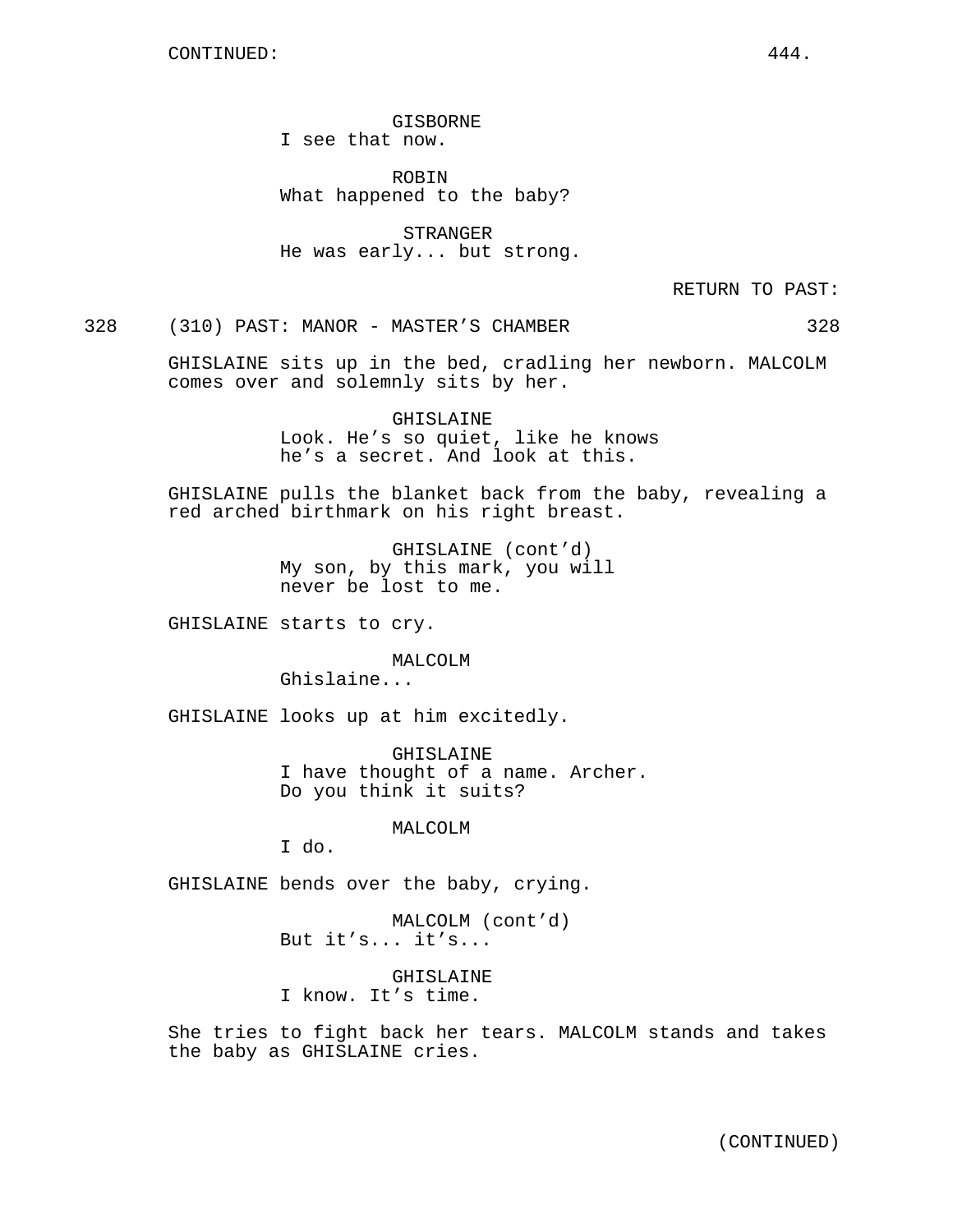STRANGER (VO) The baby was to be taken to a safe place until the parents could marry and reclaim him.

329 (310) STABLE 329 (329)

MALCOLM hands the baby to a man.

MALCOLM You ride carefully. You carry precious cargo.

The man nods as thunder rumbles.

MALCOLM (cont'd)

Go.

The man leaves with baby Archer.

STRANGER (VO) But that was the last he or Ghislaine ever saw of their son.

CUT TO:

330 (310) SHERWOOD FOREST - DAY BEFORE WEDDING 330

GUY walks through the woods to the leper camp, searching for ROGER. Crows caw in the trees.

YOUNG GUY

Father?

ROGER turns around, startled, and walks towards his son.

ROGER

My son...

ROGER stops, realizing others are listening.

ROGER (cont'd) Come, come with me.

GUY follows ROGER to the edge of the camp.

ROGER (cont'd) You should not have come here.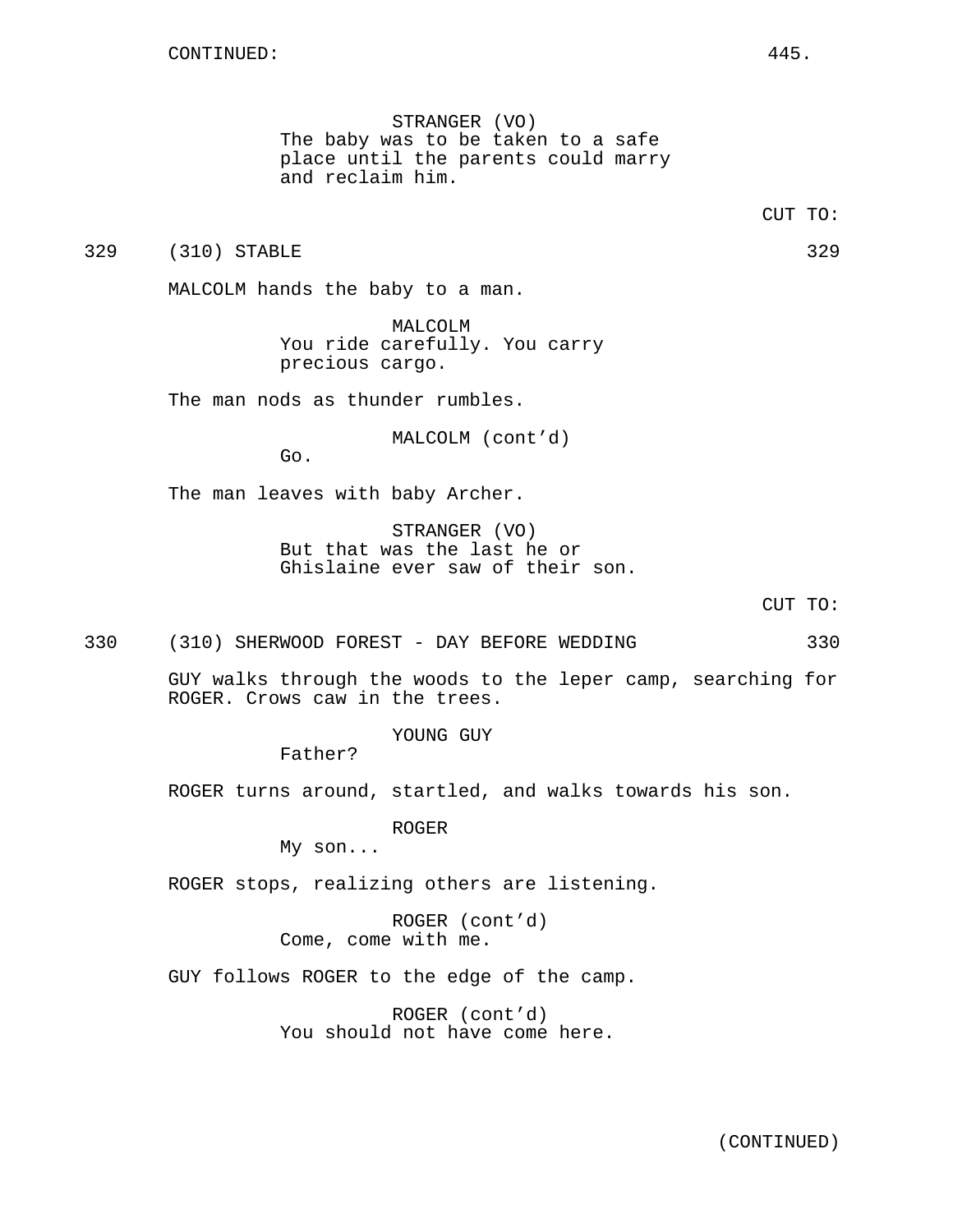YOUNG GUY I needed to tell you something. Malcolm Locksley is forcing Mother to marry him.

ROGER frowns in sadness.

YOUNG GUY The wedding is tomorrow. You must stop them.

ROGER No. That's no longer my right. You must try and understand. Your mother needs a husband, and you need a father.

YOUNG GUY I thought I already had one.

ROGER (sympathetically) Guy...

YOUNG GUY I thought you loved us, even when you went to the war. But you can't love us. If you did, you would never let this happen. If you did, you would fight for us.

ROGER steps forward and reaches for him, but GUY steps back.

YOUNG GUY (cont'd) Leave me be... leper!

GUY storms off, leaving ROGER angry and sad.

CUT TO:

331 (310) GRASSY HILLSIDE - EARLY SATURDAY MORNING 331

ROBIN is up on the grassy hillside. Two small red bags hang from a branch. ROBIN, with his longbow, shoots both bags in rapid succession and each explodes in a cloud of white dust. He smiles at his feat, then frowns, seeing ROGER of Gisborne sneaking around at the foot of the hill. ROBIN ducks behind the tall grass as ROGER goes around to the back of the manor. ROBIN runs to the village.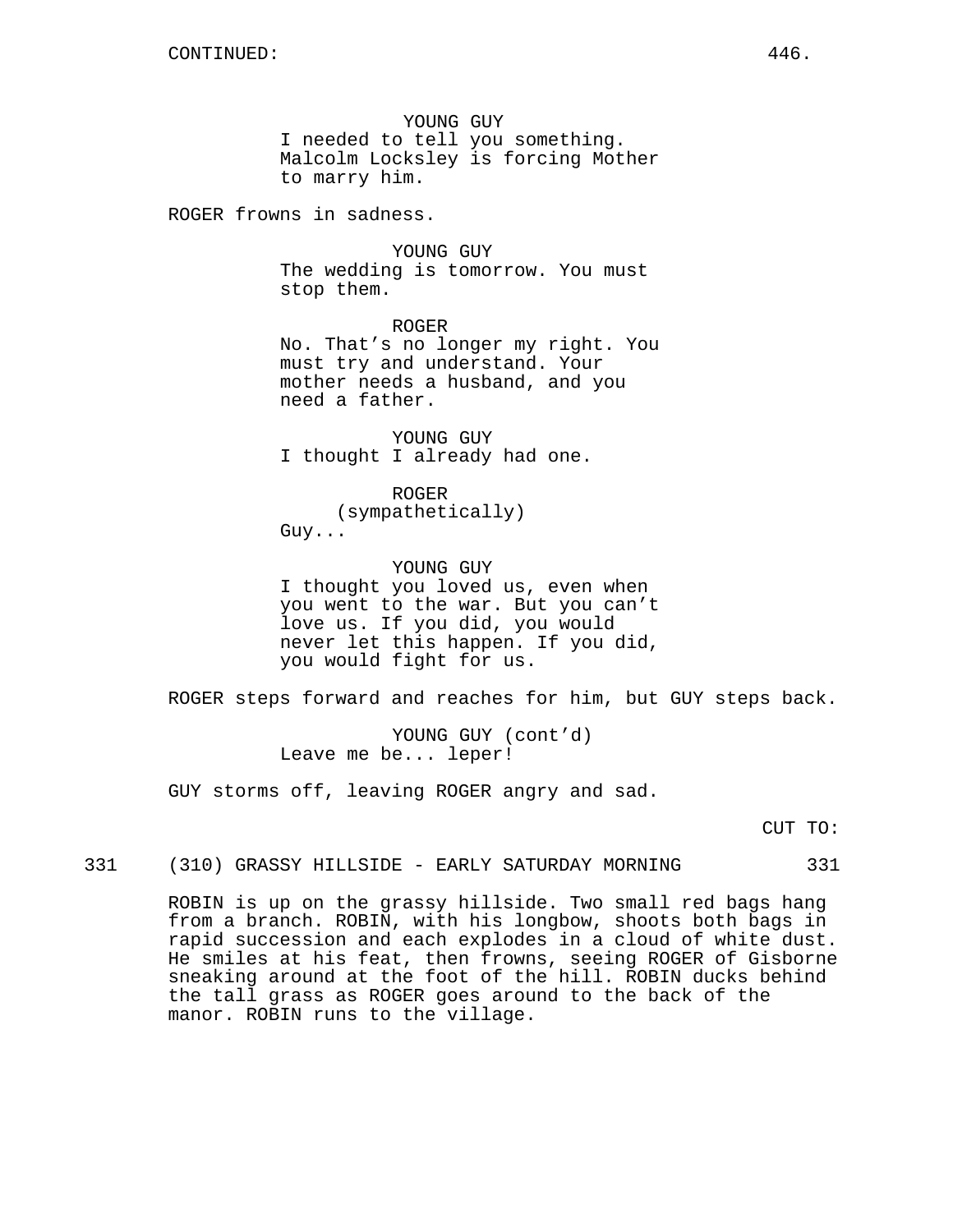332 (310) VILLAGE 332

In the village, MALCOLM meets SWAIN and asks a question with a look.

> SWAIN Yes, I've readied an altar in the woods.

ROBIN comes running in.

YOUNG ROBIN He's back! The leper! Guy's father!

MALCOLM and SWAIN stop and turn to ROBIN running in from behind them. ROBIN points at the manor.

> YOUNG ROBIN (cont'd) He's in their house!

MALCOLM looks towards the manor. SWAIN reaches out an arm to him, but MALCOLM runs to the house. ROBIN tries to run after him, but LONGTHORN catches him by his jacket.

> LONGTHORN Hold! What's going on?

YOUNG ROBIN The leper's back!

ROBIN pulls free and runs after his father. LONGTHORN addresses the gathering villagers.

> LONGTHORN Do you hear that? The leper's back. Risking all our lives again. Come on.

LONGTHORN steps forward, waving his arms for them to follow.

LONGTHORN (cont'd)

Come on!

LONGTHORN leads the procession to the manor.

CUT TO: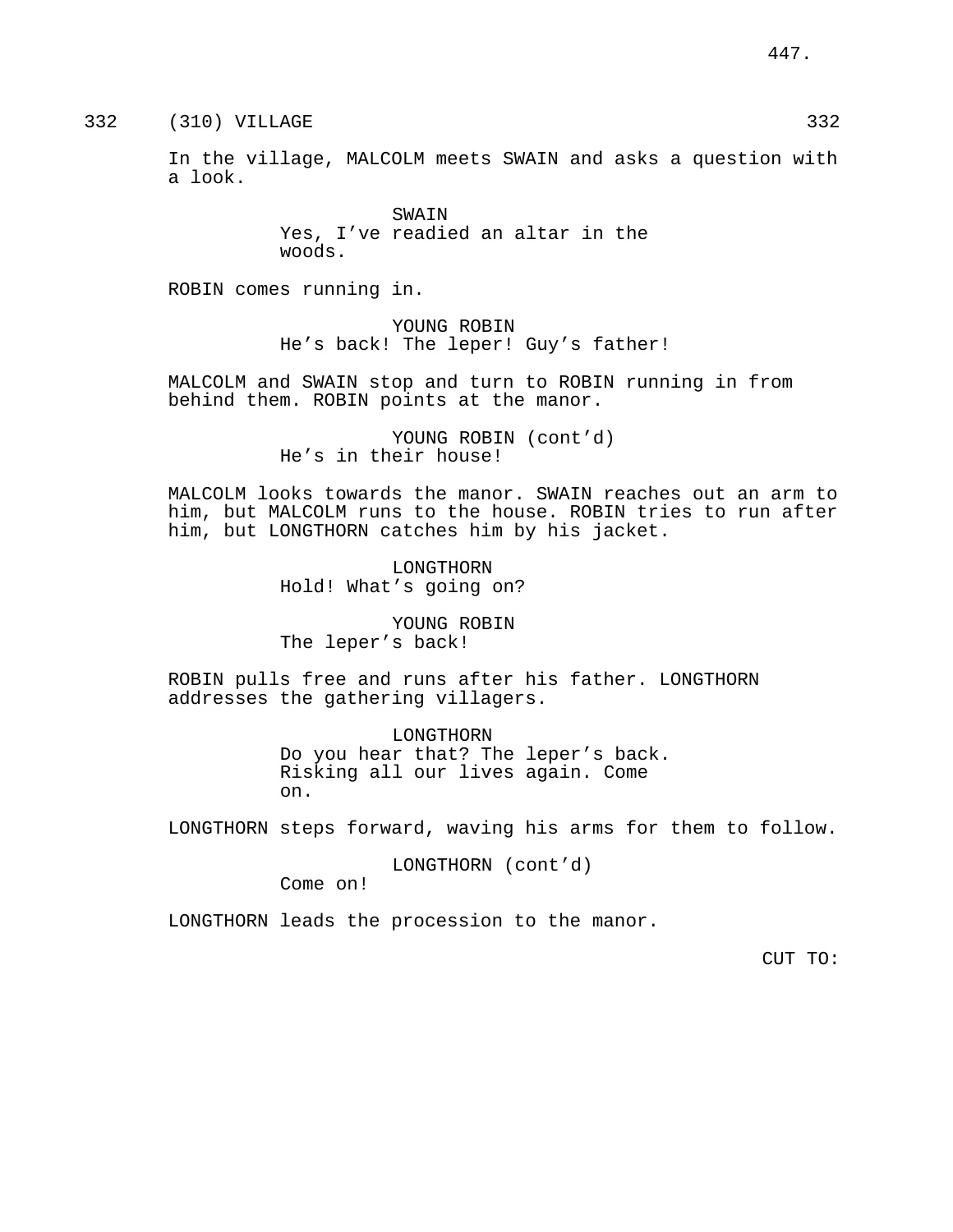# 333 (310) MANOR - MAIN ROOM 333

MALCOLM bursts in the front door.

# MALCOLM

Where is he?

ISABELLA and GUY are sitting in the chairs by the fireplace. GUY stands. MALCOLM steps towards GUY, looking around. GUY grabs a burning stick from the fireplace and confronts MALCOLM.

> MALCOLM (cont'd) Out of my way, boy.

YOUNG GUY No, not after what you did to my father.

GUY thrusts the stick at MALCOLM, forcing him to step back. GUY swings the stick again and MALCOLM ducks, then pushes GUY into the table under the stairs, knocking over two goblets of wine.

The alcohol ignites, as does a curtain hanging over the table from the banister.

GUY stares at the rising flames. MALCOLM steps back.

MALCOLM

Get out!

GUY glances at him.

MALCOLM (cont'd)

Get out!

GUY grabs ISABELLA's hand.

MALCOLM (cont'd) Get your sister out of here!

GUY pulls ISABELLA out the door. MALCOLM goes upstairs.

CUT TO:

334 (310) MASTER'S CHAMBER 334

MALCOLM opens the door. He sees ROGER and GHISLAINE standing together, holding each other's two hands. GHISLAINE is wearing a fine gown and has a few blossoms in her hair. MALCOLM steps inside.

(CONTINUED)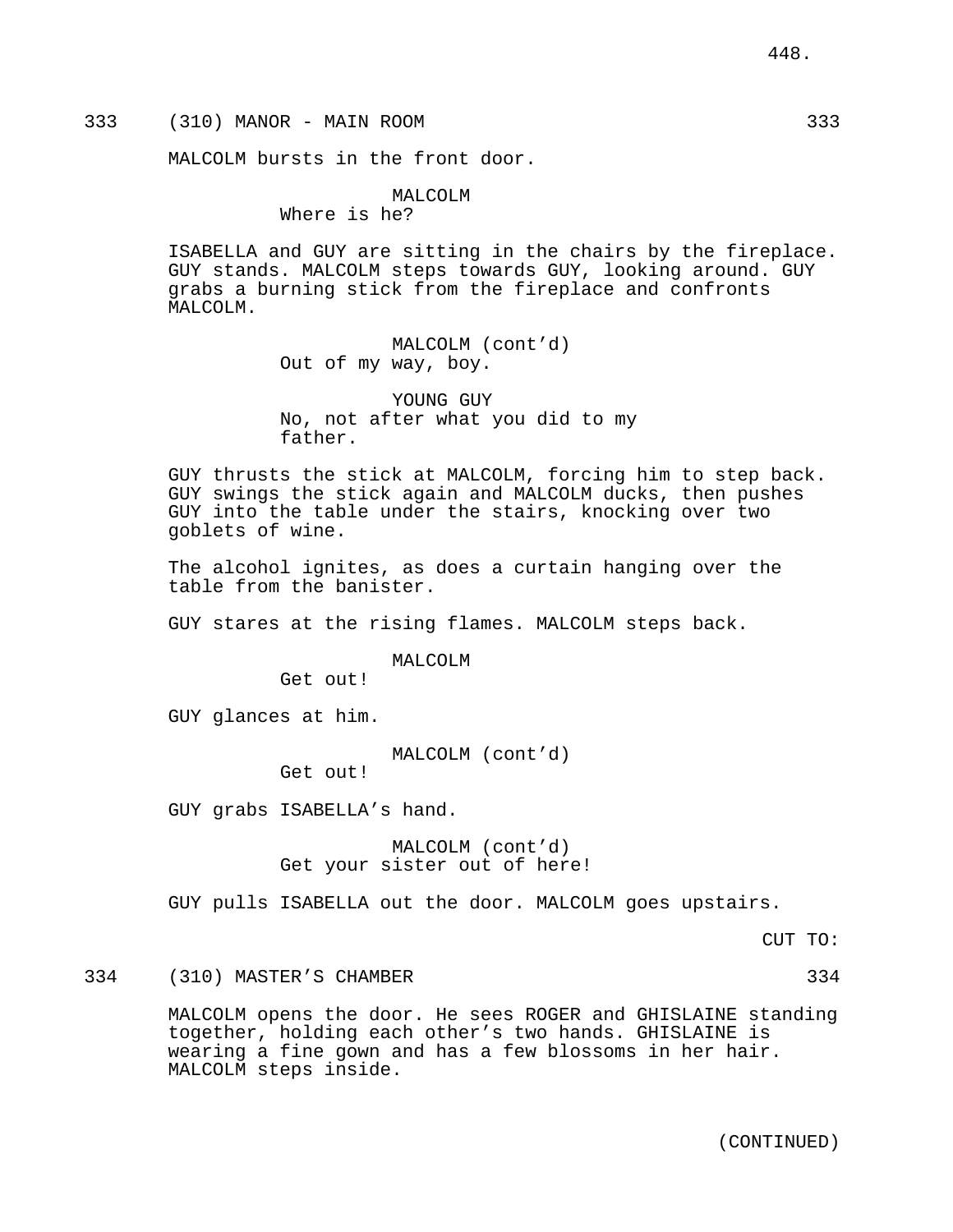MALCOLM Ghislaine, there's a fire. You must leave now.

MALCOLM closes the door. ROGER steps forward, alarmed. MALCOLM draws his sword.

> MALCOLM (cont'd) You were told not to return.

MALCOLM briefly points the sword at ROGER as smoke starts to rise between the floorboards.

> ROGER You expected me to stay away whilst you stole my wife?

MALCOLM Your wife? The woman that you abandoned for years?

ROGER draws.

GHISLAINE Oh, please don't do this.

MALCOLM (to Ghislaine) Why are you not leaving? Go, go.

GHISLAINE Not without you, both of you.

GHISLAINE steps forward but ROGER pushes her to the wall, out of the way. ROGER and MALCOLM circle each other.

> ROGER I was wrong... to give up without a fight, and I see it clearly now... how you had things planned from the moment I returned.

MALCOLM You brought disease to your family. If you loved them, you would have stayed away.

ROGER You know nothing of our love. It was she who came to me... in the leper colony.

GHISLAINE's face falls. MALCOLM glares at her.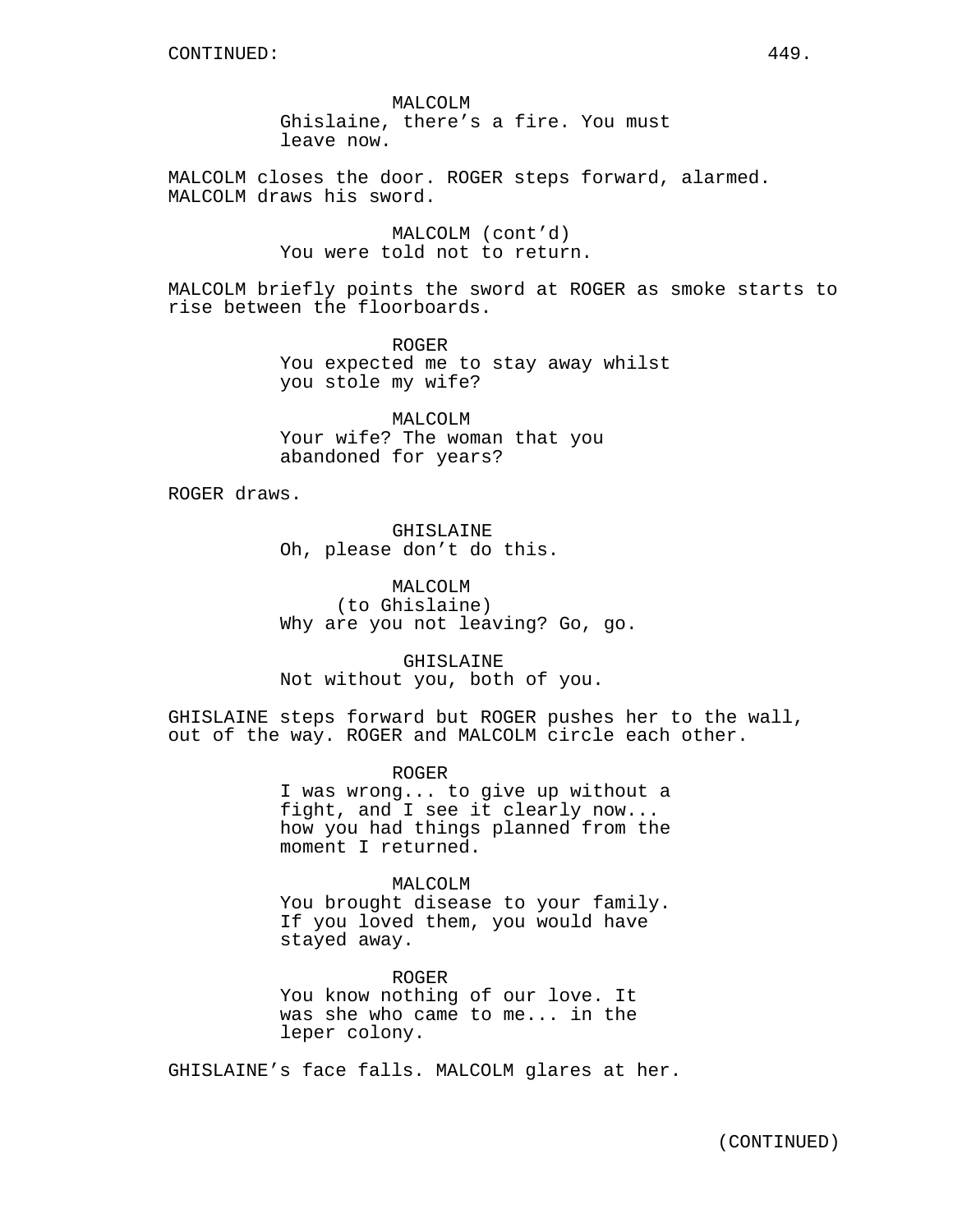ROGER (cont'd) But perhaps your hold over her wasn't as strong as you thought.

MALCOLM charges. ROGER blocks. They fight.

GHISLAINE Malcolm! Malcolm! He is my husband! The father of my children!

GHISLAINE stretches her hand out towards MALCOLM and he stops. MALCOLM says his line as he points to himself.

> MALCOLM And so am I!

ROGER is stunned.

MALCOLM (cont'd)

Our son!

GHISLAINE looks pleadingly at ROGER.

ROGER There is a child?!

ROGER attacks MALCOLM. MALCOLM blocks and kicks at ROGER. They fight.

GHISLAINE

Stop!

ROGER and MALCOLM fight until MALCOLM throws ROGER to the floor.

CUT TO:

335 (310R) EXTERIOR 335

GUY stands with ISABELLA, watching and waiting for their parents to come out. LONGTHORN stands nearby with several torches in his hand.

> LONGTHORN Look! Lord Malcolm is burning the place.

YOUNG GUY No, it was an accident!

LONGTHORN holds the torches out and some village men take them. ROBIN watches, entranced.

(CONTINUED)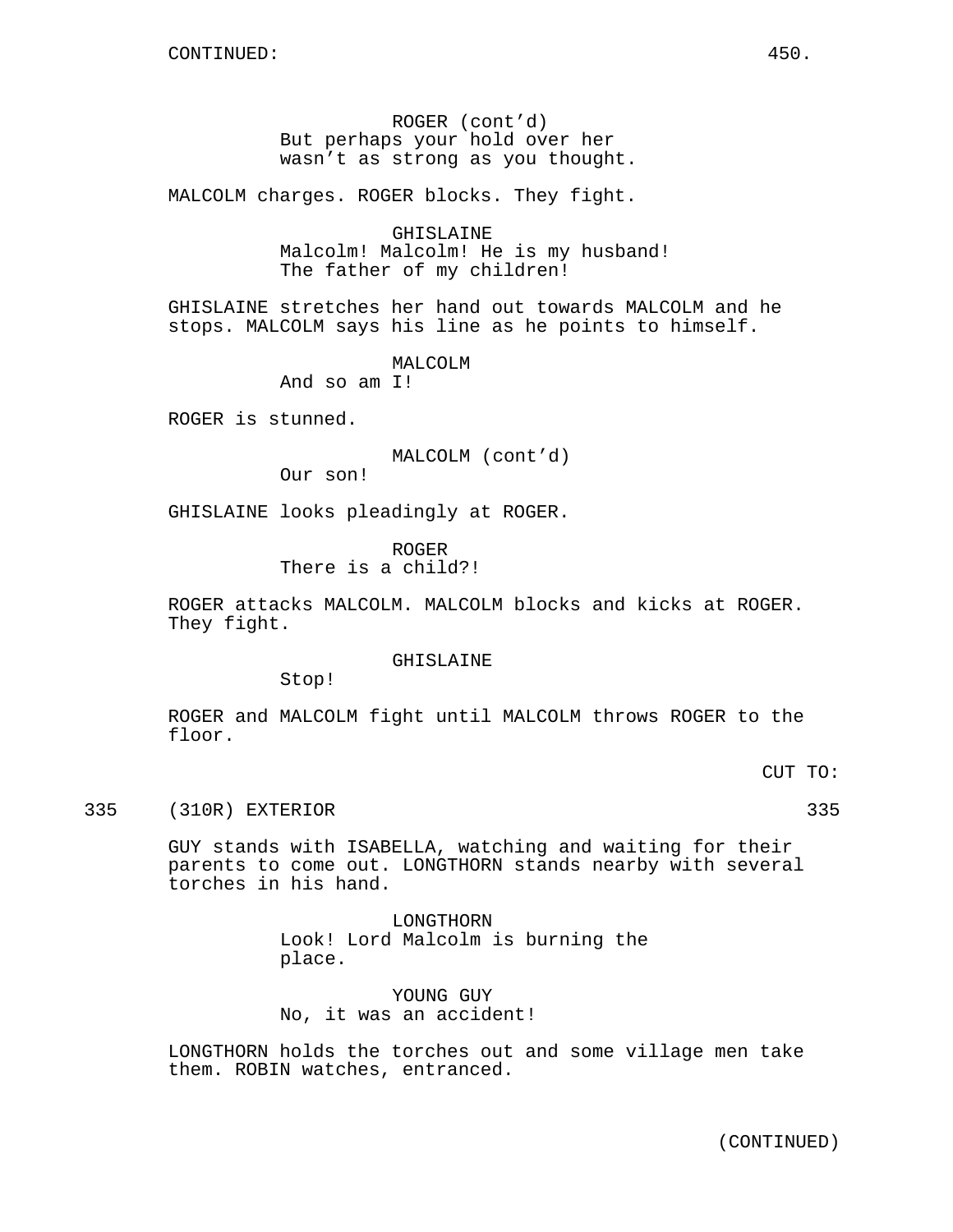LONGTHORN The only way to get rid of the disease! Come on!

The villagers charge the manor.

YOUNG GUY No, you're wrong! Don't do this!

SWAIN stands next to ROBIN, trying to stop the men.

SWAIN

Stop! Stop!

SWAIN tries to grab a man as he passes. The men start lighting the walls of the house.

> YOUNG ROBIN Wait! My father's inside!

ROBIN runs towards the house, but SWAIN pulls him back by the shoulders.

YOUNG ROBIN (cont'd)

No! No!

The men continue to light the building on fire.

GISBORNE (VO) I should have saved her.

RETURN TO THE PRESENT:

336 (310) PRESENT: SHERWOOD FOREST - A MISTY SUNRISE 336

GISBORNE sits, somber.

**GISBORNE** I should have braved the flames.

ROBIN sits, somber as well.

STRANGER It would have been too late.

GISBORNE You don't know that.

STRANGER She was already dead.

RETURN TO PAST: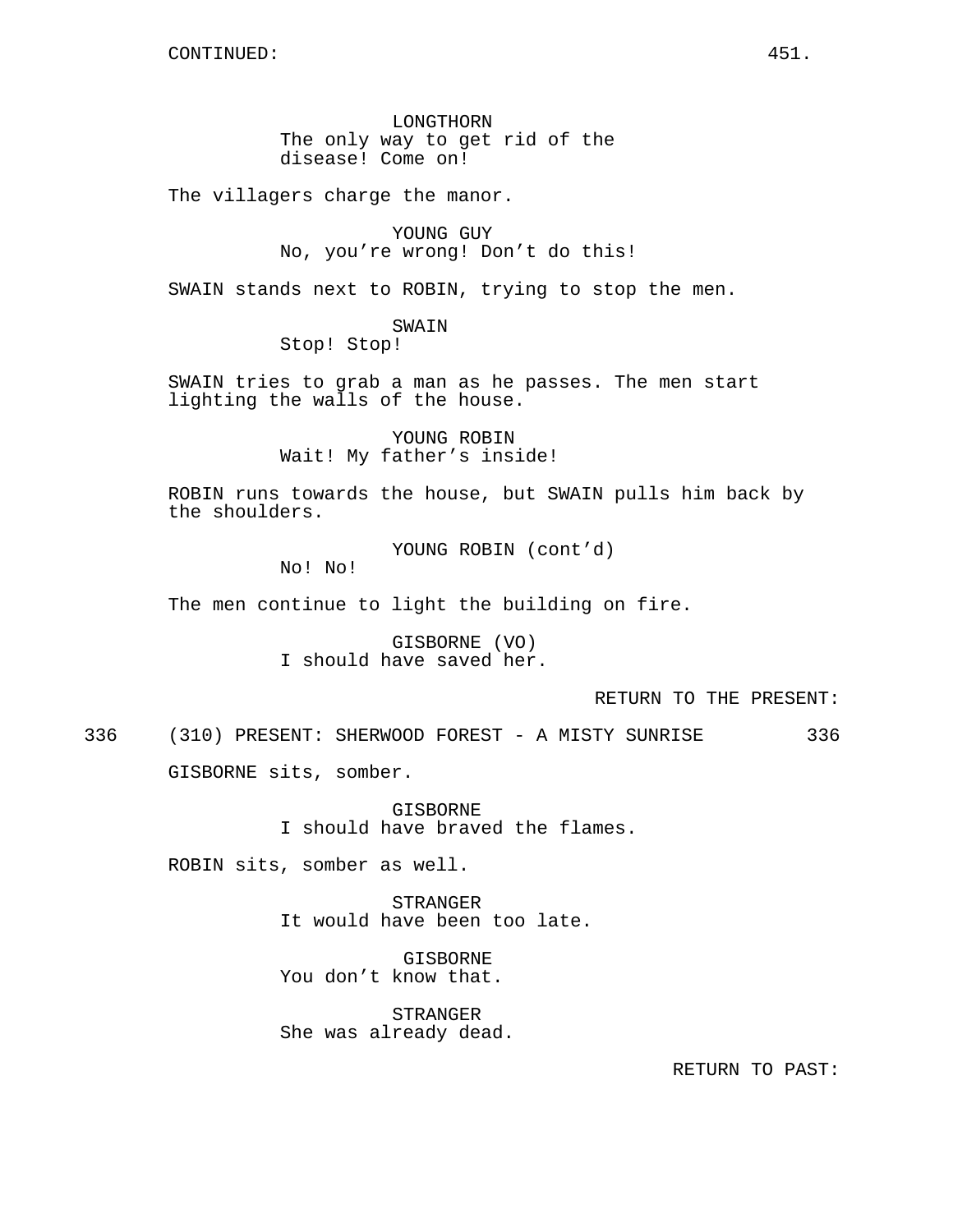# 337 (310) PAST: MANOR - MASTER'S CHAMBER 337

MALCOLM and ROGER continue to fight as smoke filters in.

### GHISLAINE

No!

MALCOLM has the upper hand. ROGER tries to defend himself, his back to the wall. ROGER elbows MALCOLM. MALCOLM kicks him, then punches him several times before throwing him to the stairs at the foot of the bed.

ROGER crawls up the steps. MALCOLM walks towards him, GHISLAINE follows. ROGER turns over on the steps to face MALCOLM, scrambling backwards. MALCOLM is delirious with the thought of finishing him, shaking his sword. ROGER crawls to the side of the bed.

> GHISLAINE (cont'd) Please! (beat) This solves nothing.

ROGER raises his hand in defense. MALCOLM holds his sword at his throat. GHISLAINE grabs MALCOLM's right arm.

GHISLAINE (cont'd)

Enough!

Without thinking, MALCOLM throws his elbow back into her face in intense anger to free his arm. GHISLAINE screams and falls back, her head slamming onto the hard floor.

MALCOLM immediately comes to his senses, looks back at her and drops his sword. ROGER sits up. MALCOLM goes to GHISLAINE, coughing from the smoke.

He kneels by her side and checks her. ROGER staggers over, staring in horror. MALCOLM looks up at ROGER and fights back a sob, as does ROGER.

#### MALCOLM

She's dead.

ROGER holds the point of his sword at MALCOLM's throat. MALCOLM closes his eyes, waiting for the death he knows he deserves. ROGER stares at him, wondering why he no longer fights, and realizes MALCOLM loved her just as much as he did.

RETURN TO PRESENT: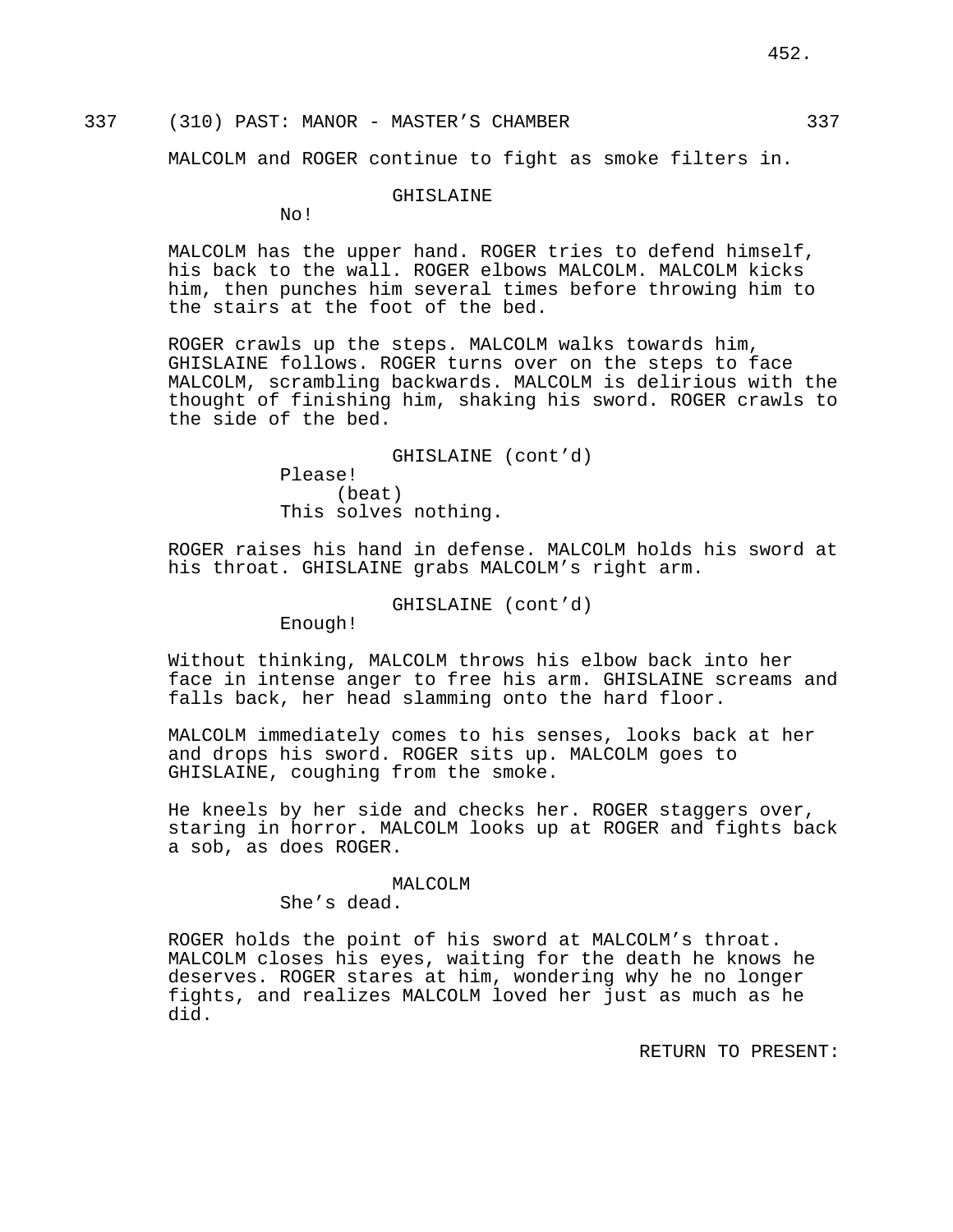453.

338 (310R) PRESENT: SHERWOOD FOREST - MORNING 338

GISBORNE, hearing that it was MALCOLM that killed his mother and not the fire, gets up and attacks ROBIN, putting his hands around his throat. ROBIN tries to pull them off.

ROBIN

Guy!

The STRANGER stands. ROBIN is sputtering and choking.

```
ROBIN (cont'd)
Guy, stop.
```
STRANGER What will that achieve? He didn't kill Ghislaine.

GISBORNE looks intensely at the STRANGER.

**GISBORNE** No, but his father did. And as his father's dead...

GISBORNE lets go of ROBIN's throat and reaches back to punch him.

### ROBIN

But...

### STRANGER

No, he isn't.

GISBORNE stops, confused. ROBIN, also confused, raises his head to look at the STRANGER.

> GISBORNE Explain yourself.

> > RETURN TO THE PAST:

339 (310) PAST: MANOR - MASTER'S CHAMBER 339

ROGER lowers his sword, then drops it and hangs his head.

ROGER

Go. (cough) My children will be better off without me.

ROGER kneels over GHISLAINE as MALCOLM stands.

(CONTINUED)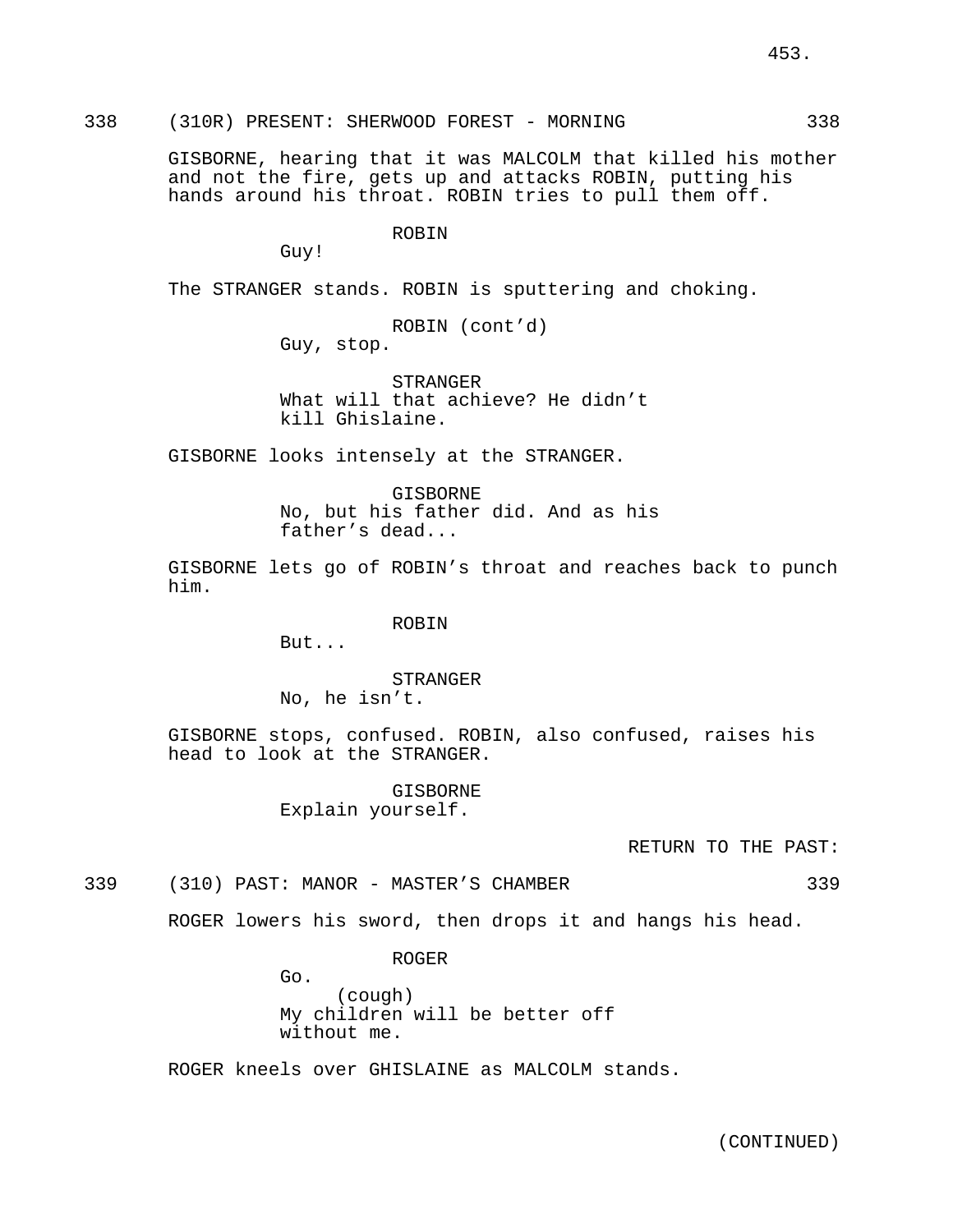ROGER (cont'd) And I wish only to spend my last moments with my wife... alone.

ROGER looks up at MALCOLM.

ROGER (cont'd)

Please!

ROGER picks up GHISLAINE's shoulders and cradles her in his arms, crying. He rocks her and kisses her.

MALCOLM turns, opens the door and is greeted by a roaring wall of flames which throw him backwards into the room.

CUT TO:

340 (310) EXTERIOR 340

The entire manor is engulfed in flames. SWAIN holds back a struggling ROBIN.

#### SWAIN

Robin!

# YOUNG ROBIN Let me go! My father's inside!

ROBIN turns to GUY, standing with ISABELLA, behind him.

YOUR ROBIN Yours too, and your mother! Do something!

GUY watches in horror, thinking it's his fault.

RETURN TO PRESENT:

341 (310R) PRESENT: SHERWOOD FOREST 341

ROBIN kicks GISBORNE off of him. GISBORNE falls back. ROBIN strides to the STRANGER, grabs his shoulders and pushes him back into a tree.

> ROBIN My father would never have left me alone!

GISBORNE stands as ROBIN stops, frowns and peers into the STRANGER's hood. The STRANGER puts a hand to ROBIN's chest. ROBIN glances at it and takes a step back. The STRANGER pulls his hood open wider, looks at ROBIN, then pushes it off all the way, revealing long, unkempt hair and a scruffy face half scarred from the fire. It's MALCOLM.

(CONTINUED)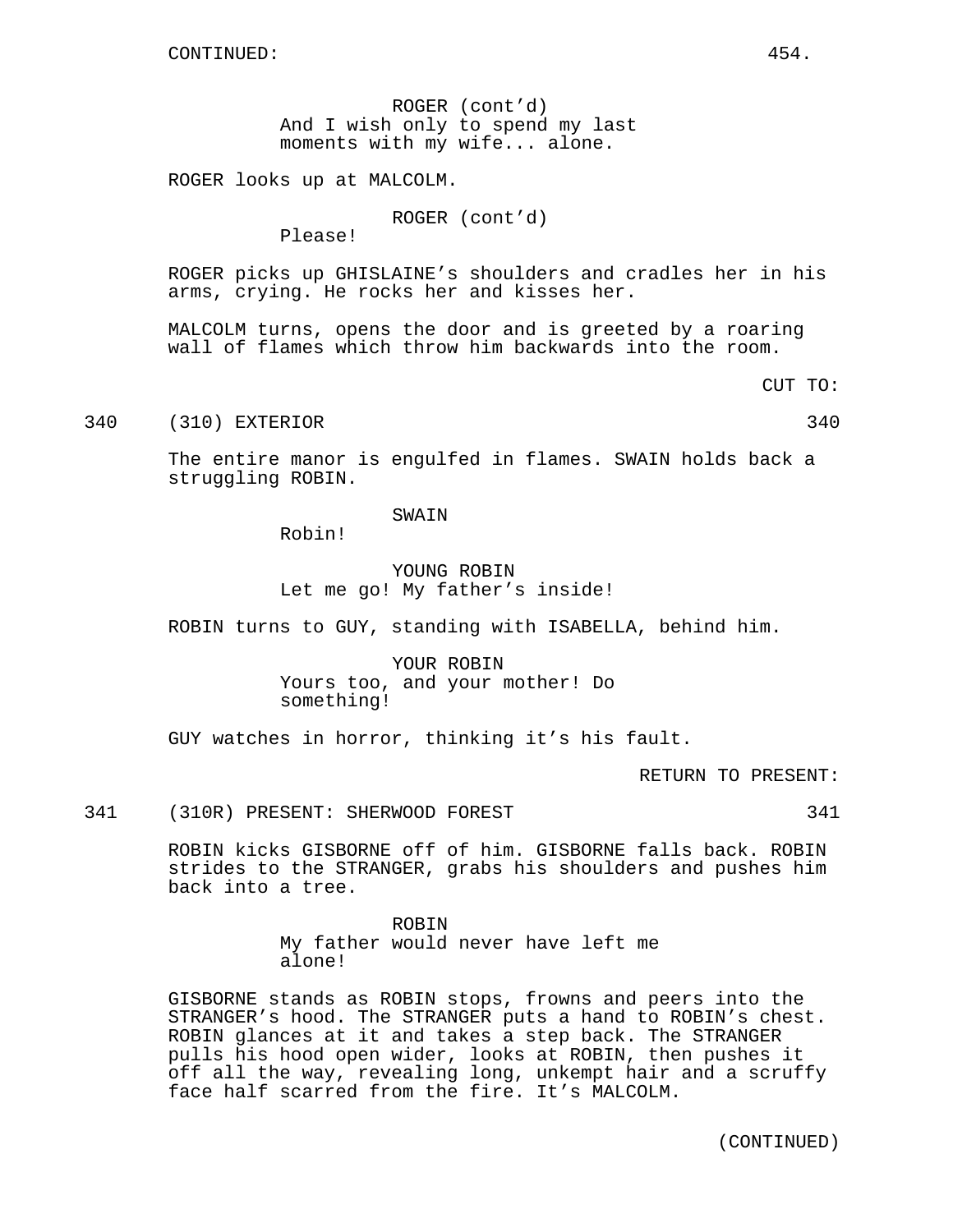ROBIN (cont'd) (whisper) No... no! ROBIN fights back his tears, shaking his head, staring. MALCOLM I'm sorry, Robin. ROBIN (shaking head) No! ROBIN turns, walks away, then faces him again. ROBIN (cont'd) I mourned for you! MALCOLM stands, silent. ROBIN turns away again. MALCOLM How could I be your father... after what I had done? After all I'd taught you about honour. Robin... ROBIN turns to look at him. MALCOLM (cont'd) I couldn't bear to see the shame in your eyes. ROBIN shifts his feet, shaking his head. GISBORNE addresses MALCOLM. GISBORNE You killed her. All these years I thought it was my fault, that my parents died because of the fire that I started, but it was you. GISBORNE slowly steps towards MALCOLM, his anger rising. GISBORNE (cont'd) That guilt was with me every day. GISBORNE pushes past ROBIN and grabs MALCOLM's shoulders. GISBORNE (cont'd) (roars) Every day!

ROBIN pulls GISBORNE off.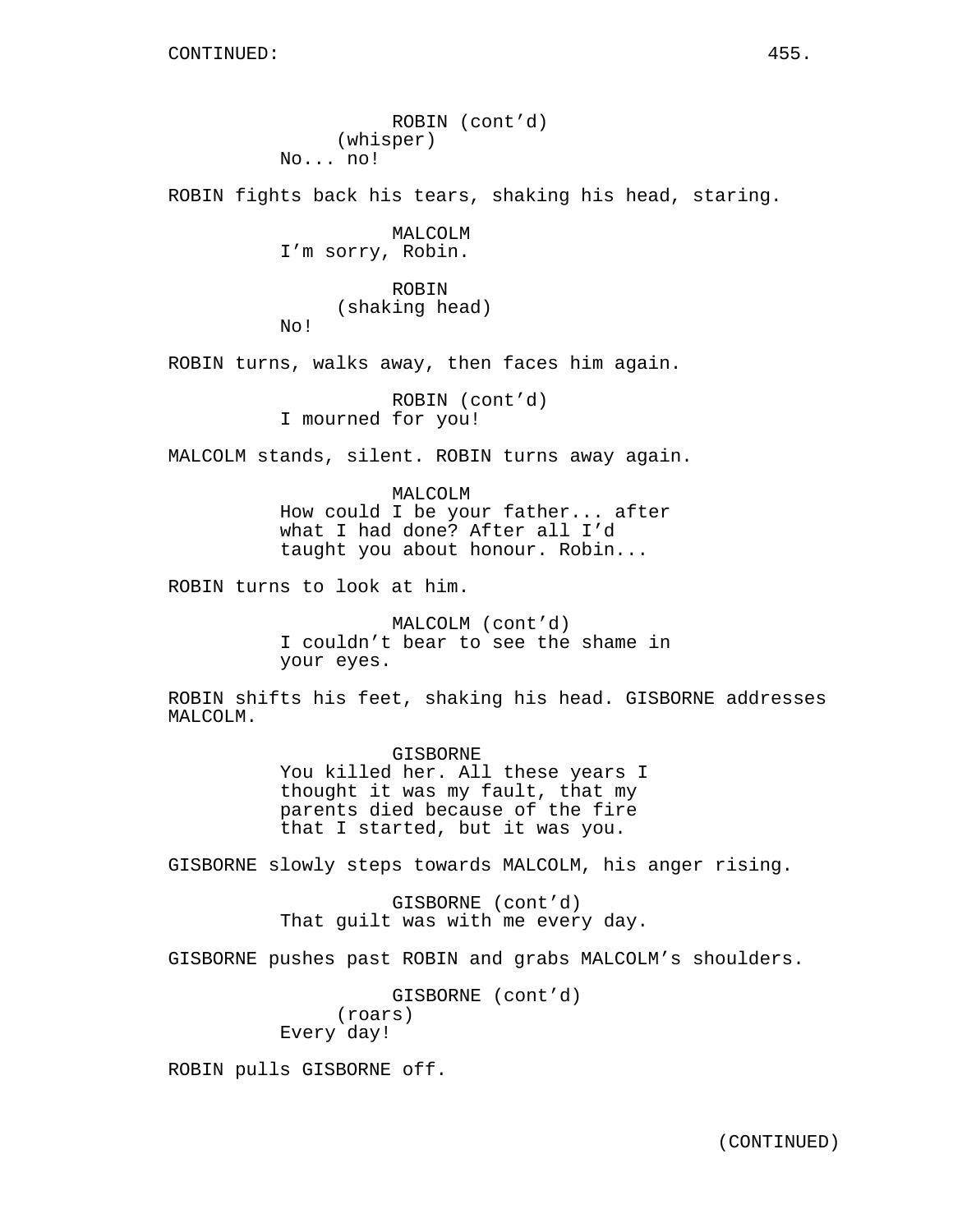ROBIN

Stop.

GISBORNE Can't you see he deserves this?! He's betrayed us both!

ROBIN looks at GISBORNE

MALCOLM You're right. Death would be a release.

ROBIN turns back to look at MALCOLM.

MALCOLM (cont'd) There's been many times that I've been tempted to do the job myself.

ROBIN And you expect us to feel sorry for you?!

MALCOLM Of course not.

GISBORNE So why now?

ROBIN walks a few steps away.

GISBORNE (cont'd) Why tell us after all this time?

MALCOLM Because of your brother.

ROBIN stops and looks back at MALCOLM.

MALCOLM I need you two to save him.

GISBORNE (exasperated) Oh, this again!

GISBORNE turns away.

MALCOLM Everything I've told you is the truth, Guy.

MALCOLM looks at ROBIN.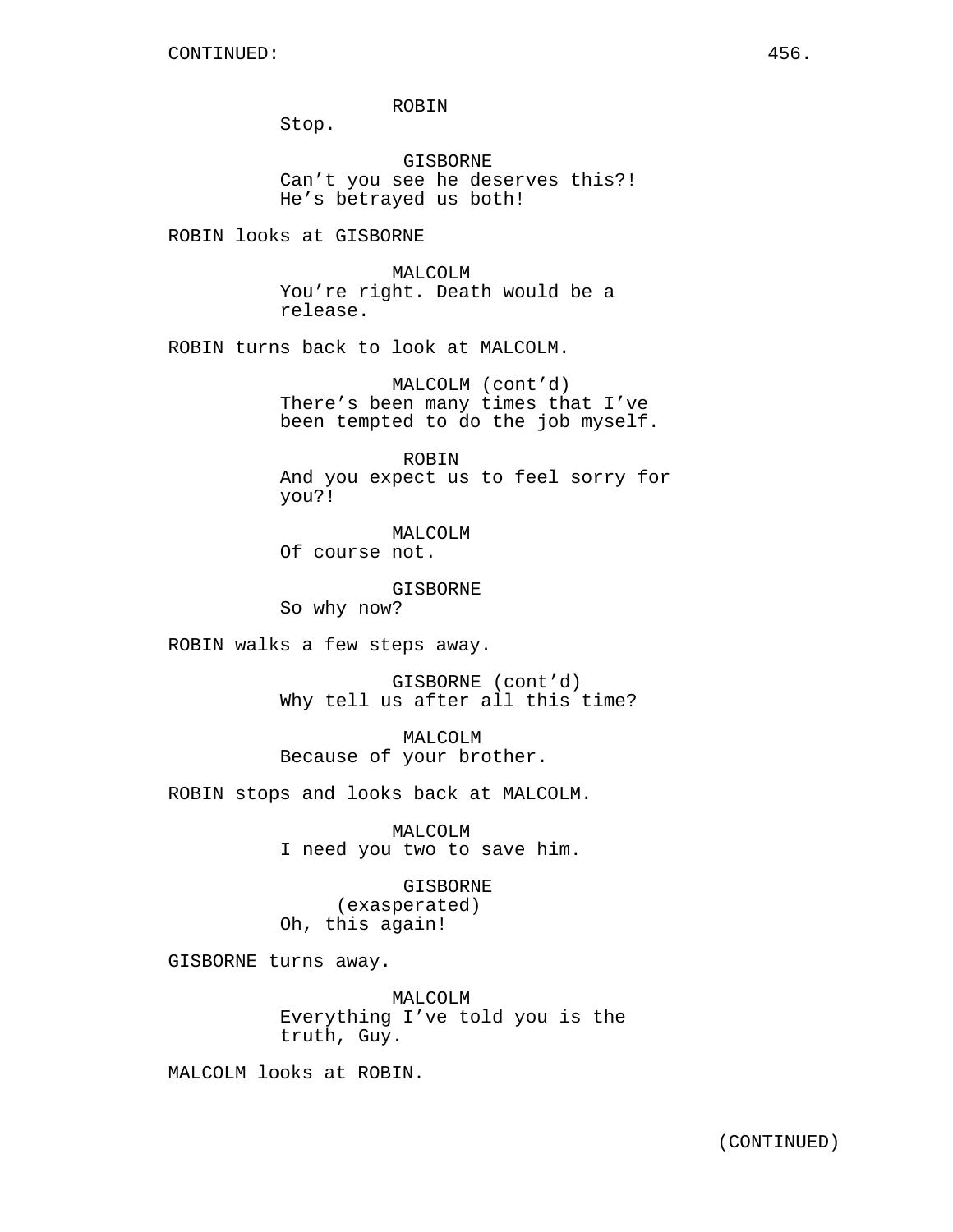MALCOLM (cont'd)

Son...

ROBIN shakes his head slowly, barely holding his temper, not looking at MALCOLM.

> ROBIN No. No, you lost the right to call me son when you left me alone in the world.

ROBIN looks at MALCOLM with hatred. MALCOLM sighs. ROBIN walks a few steps. Momentary pause.

> MALCOLM Maybe... but didn't it make you the man you are today?

ROBIN looks up, pondering his words.

RETURN TO THE PAST:

342 (310) PAST: MANOR - EXTERIOR - LATE AFTERNOON 342

The manor is nothing but smoking ruins. ROBIN, GUY and ISABELLA stand in the same place, watching.

LONGTHORN comes out of the ruins.

LONGTHORN Children! We've searched what is left of Gisborne Manor. Your parents... there's nothing left.

YOUNG GUY You killed them!

ROBIN watches GUY.

YOUNG GUY (cont'd) All of you. You murdered them.

LONGTHORN You started the fire, boy.

GUY hangs his head in shame, then takes ISABELLA's hand and leaves.

> LONGTHORN That's right. You go back to where you came from. News of your father's shame won't have reached France yet.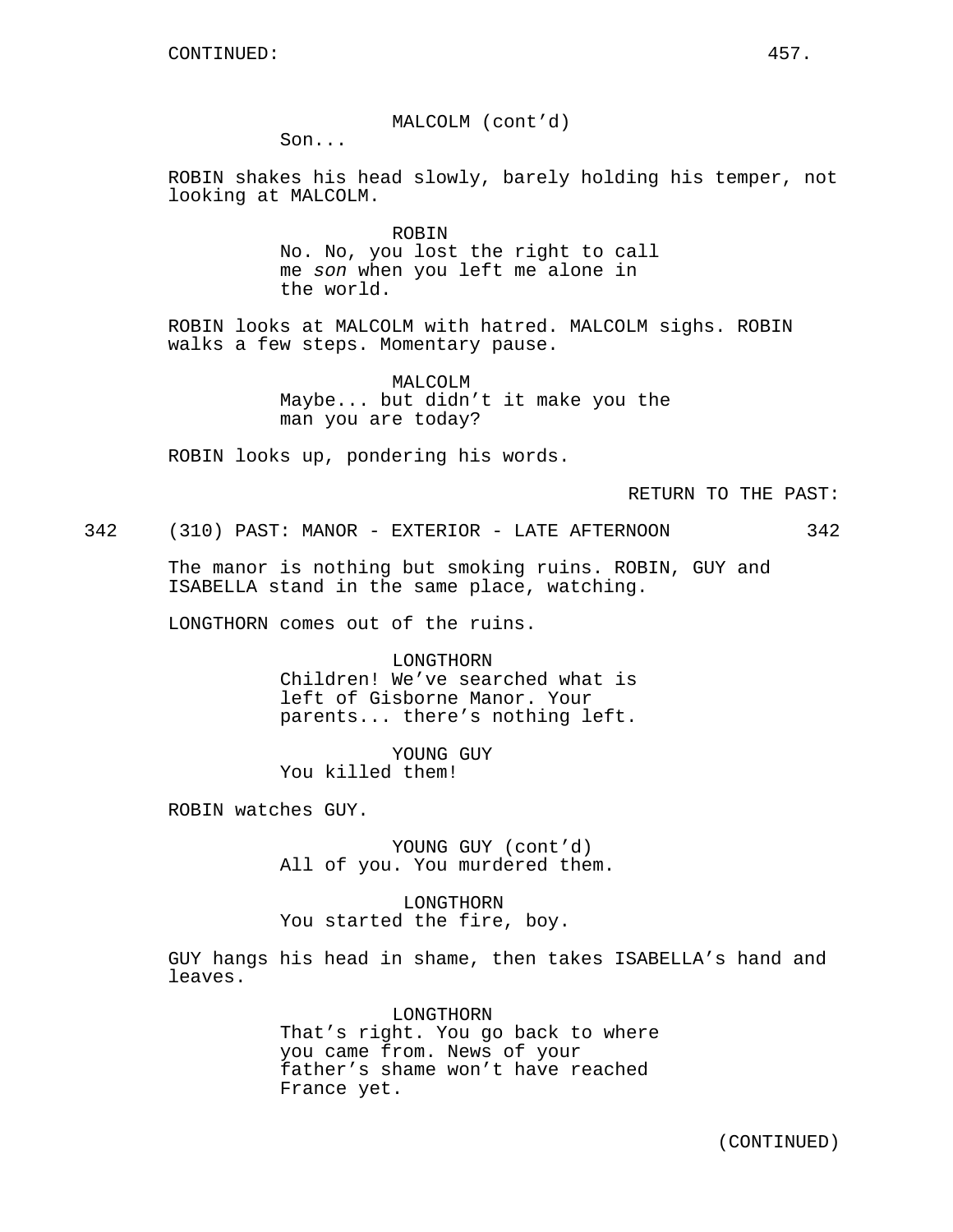LONGTHORN smiles, watching them go.

LONGTHORN (cont'd) You're no longer welcome anywhere near my lands!

SWAIN

Your lands? (chuckle) Longthorn, you are not a noble. You have no right to this land. The village will become part of the Locksley estate again.

ROBIN looks incredulously at SWAIN.

SWAIN (cont'd) They are Robin's lands now.

YOUNG ROBIN

Me?

LONGTHORN Him? You run along. There's no room for you here now either.

SWAIN (quietly to Robin) Robin, he's stealing from you, from your poor father.

LONGTHORN I'm doing the boy a kindness. (step forward) Do you really think you can run this estate, boy?

ROBIN looks overwhelmed.

LONGTHORN (cont'd) Feed the people when they're hungry, clothe them when they freeze, hm? You're just a child.

ROBIN turns and runs.

SWAIN

Robin!

#### LONGTHORN

I thought not. The duty falls to me. Right, let's start as we mean to go on, shall we?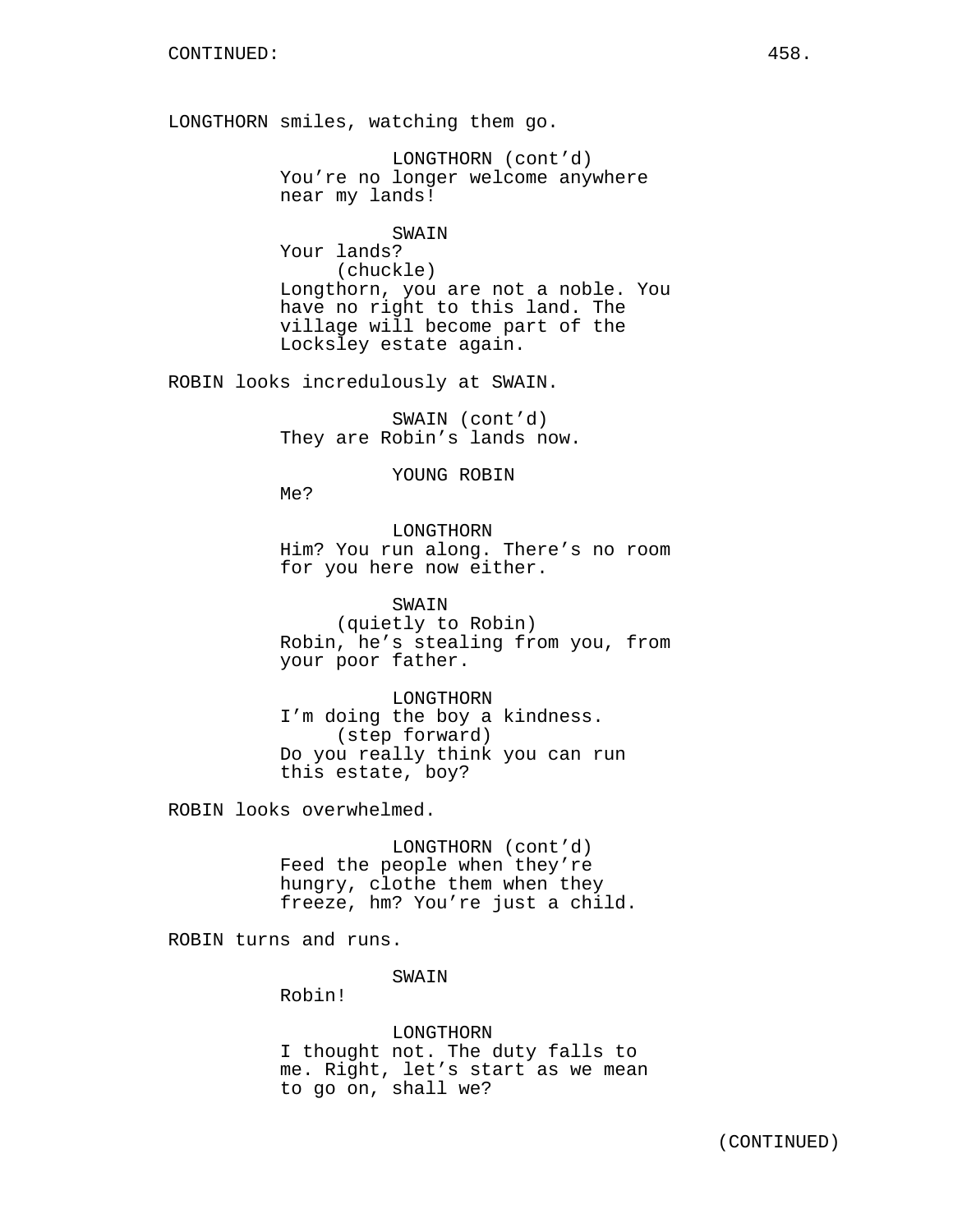LONGTHORN steps towards the village.

LONGTHORN (cont'd) Tax collection.

CUT TO:

### 343 (310) ROBIN'S MOTHER'S GRAVE 343

ROBIN runs up to his mother's grave and throws himself down at the side, breathing heavily.

> YOUNG ROBIN I don't know what to do.

ROBIN bows his head, puts his hands together and prays. He hears the words of his father echoing in his head.

# MALCOLM (VO) You shouldn't stand by and let something terrible happen because you were too scared to do the right thing.

The setting sun suddenly shines its golden light upon ROBIN and the cross. ROBIN opens his eyes, looks up at the cross, and sees his father's recurve bow leaning against it where there was nothing before. He stands up and stares at it, then takes it, realizing it's his now, and looks out at the sunset.

> YOUNG ROBIN Thank you... thank you.

ROBIN runs back to village.

CUT TO:

344 (310) VILLAGE 344

In the village, LONGTHORN and his followers are terrorizing the inhabitants.

> LONGTHORN Get them out!

LONGTHORN waves his arm. The villagers are crying and panicked.

> VILLAGE WOMAN Leave us alone! Leave us alone!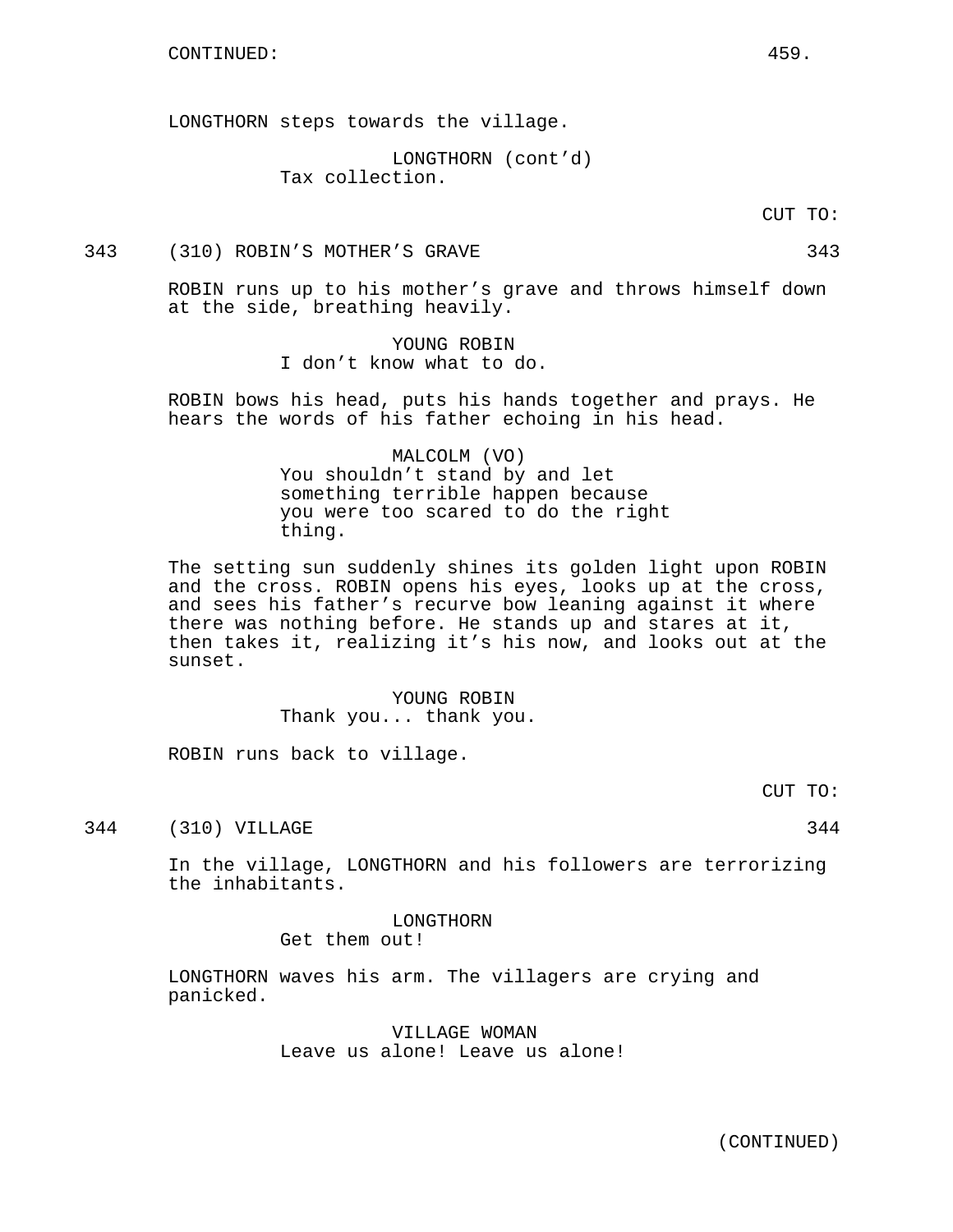#### LONGTHORN

Stay out!

ROBIN runs to the center of the village with his new bow and a quiver of white-fletched arrows on his back. One of LONGTHORN's men pulls his sword out at a villager. SWAIN looks around, helpless to intervene.

> YOUNG ROBIN Leave them be!

LONGTHORN turns around.

### LONGTHORN

Ignore him!

ROBIN draws, aims and shoots. One of LONGTHORN's men ducks the arrow. ROBIN turns around, and shoots again in another direction. The swordsman ducks, then runs away. LONGTHORN glances around in disbelief.

> YOUNG ROBIN (confidently) Next time, I won't miss.

LONGTHORN You stupid little boy!

LONGTHORN starts to advance on ROBIN. ROBIN quickly pulls another arrow from his quiver, readies it, and draws. LONGTHORN stops in his tracks, his mouth open in shock.

> YOUNG ROBIN My father never struck me. Neither will you.

ROBIN glances behind him.

YOUNG ROBIN (cont'd) These are my people, and I will care for them as my father intended.

LONGTHORN is dumbstruck.

YOUNG ROBIN (cont'd) (boldly) I am lord of the manor now.

SWAIN looks proudly at young ROBIN.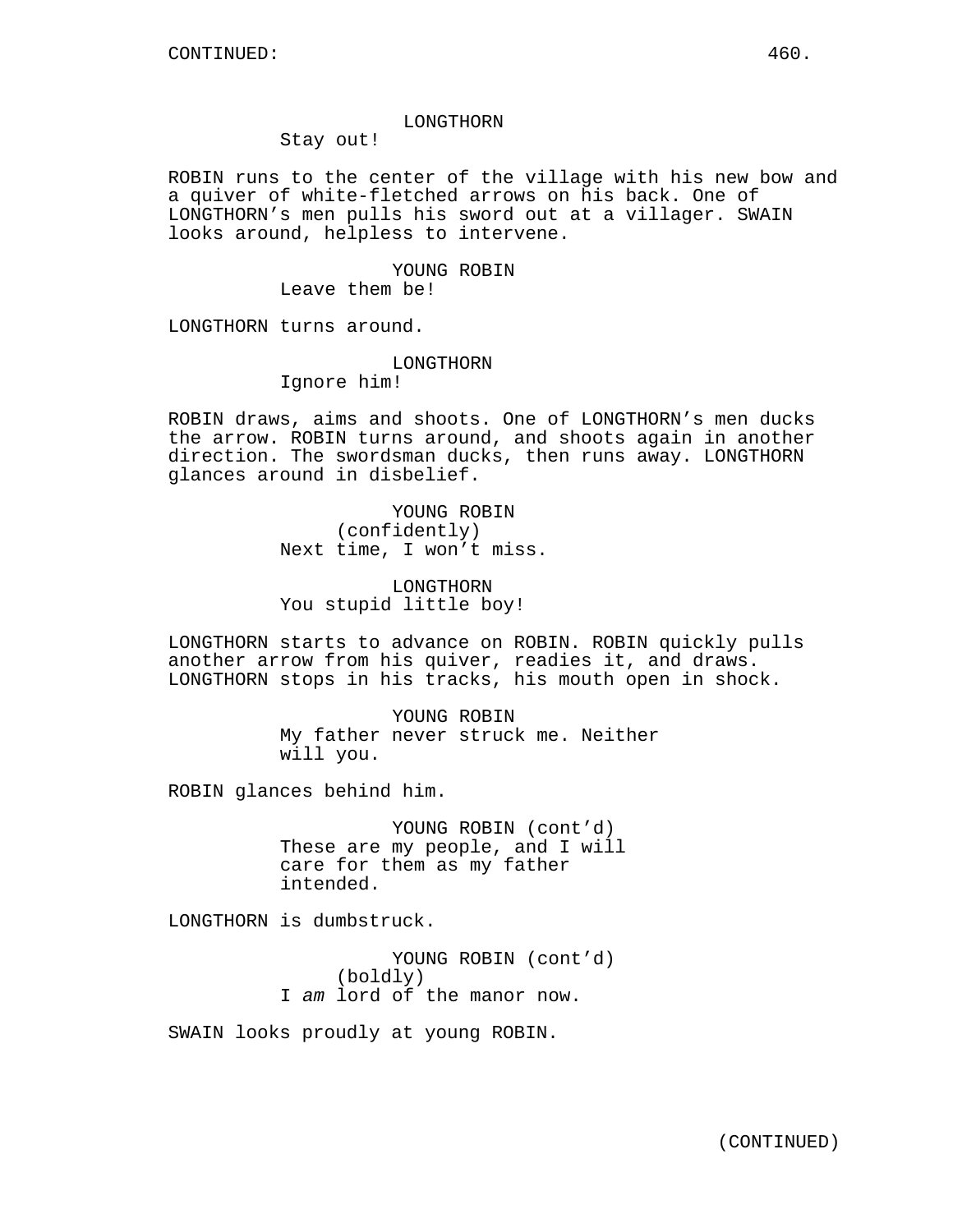LONGTHORN We'll see how long that lasts. Wait till you have to deal with your first poor harvest or bad winter. You'll be begging for help.

SWAIN steps forward and points at ROBIN.

SWAIN And he will have it.

VILLAGERS

Yeah!

LONGTHORN (scornfully) What, from a simpering priest and a few... (look around) ... villagers?

ROBIN still has his bow drawn at LONGTHORN. SWAIN and the villagers take a steadfast pose. LONGTHORN realizes he cannot win, wipes his mouth with his hand, and quickly walks away. The villagers jeer.

> VILLAGE MAN Go on! Get out of here!

ROBIN shoots the arrow past LONGTHORN's face into a tall post. LONGTHORN stops. SWAIN laughs. LONGTHORN ducks under the arrow and continues walking as the villagers cheer. ROBIN smiles. SWAIN claps, smiling proudly at him. The villagers gather around ROBIN. ROBIN punches the air.

345 (310R) PRESENT: SHERWOOD FOREST - MORNING 345

MALCOLM

Both of your lives could have been so different... were it not for the... mistakes your parents made.

ROBIN Well, we can't change that.

### MALCOLM

I have watched you two. You nearly destroyed each other. But something has changed. Over the last few months you have put aside your differences and learned to work together. Just like it was meant to be. Now, you must save your brother.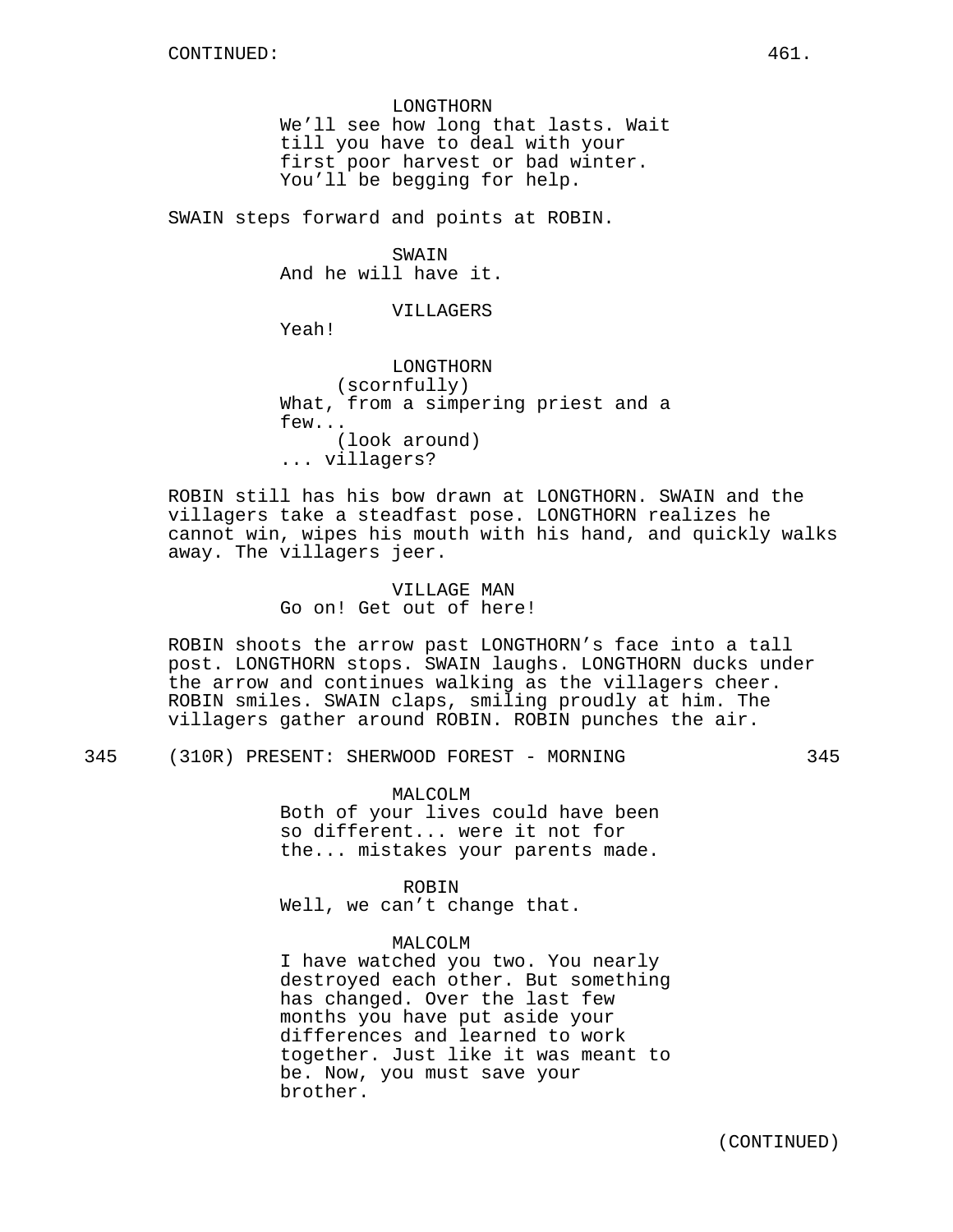ROBIN You know where he is?

MALCOLM Finally. After many years of searching. I thought if I could find him, tell him the truth about who he was... it seemed the right thing to do...

MALCOLM looks at GISBORNE.

MALCOLM (cont'd) ... for Ghislaine.

MALCOLM address both of them.

MALCOLM (cont'd) It wasn't easy. He doesn't stay in the same place for long, but now he has no choice.

GISBORNE takes a step.

GISBORNE (reluctantly) Where is he?

MALCOLM York jail. He is to hang.

GISBORNE looks at ROBIN. ROBIN glances at GISBORNE.

MALCOLM (cont'd) I'm too sick to help. I'm dying, Robin.

ROBIN blinks and looks down, not ready to lose him again.

ROBIN

Father...

MALCOLM You are my last chance. (look at Gisborne) Together, I know you can both do this. Remember the birthmark, shaped like an arrowhead. It is why your mother named him... Archer. You'll do this for me?

ROBIN bites his lip, looking down. He makes his decision, goes to MALCOLM and puts his hands on his shoulders.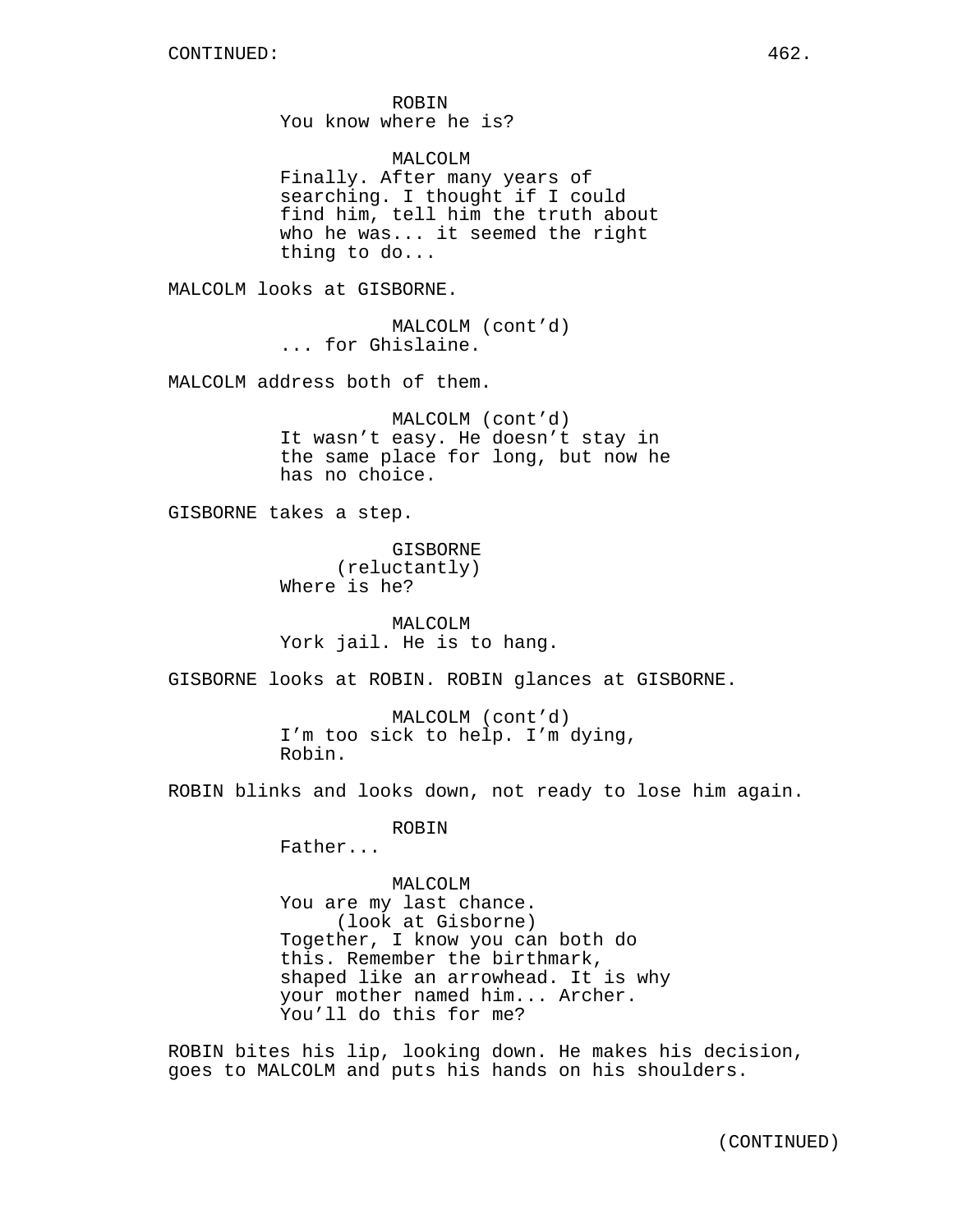ROBIN I won't let him die, Father.

**GISBORNE** WE, won't let him die.

ROBIN gingerly gives his father a long, tight hug, fighting his tears, then steps back with glazed eyes.

> STRANGER I wish I could see you three together at last.

ROBIN sighs, starting to get dizzy.

ROBIN Well, surely we have... more time.

MALCOLM

I'm sorry.

ROBIN sighs again and groans as he realizes he's been drugged once more.

### ROBIN

No...

ROBIN falls on his back. GISBORNE looks up at MALCOLM. MALCOLM raises his pipe. GISBORNE spreads his arms out. MALCOLM blows a dart into GISBORNE's neck. GISBORNE grunts and grabs at it, then falls backwards. MALCOLM sighs.

MALCOLM

Save him...

MALCOLM looks at ROBIN, whose leg relaxes and settles to the ground.

> MALCOLM (cont'd) ... and make peace with your past.

> > CUT TO:

346 (310R) SHERWOOD FOREST - LATE MORNING 346

ROBIN and GISBORNE wake up. The campfire has died to a small flame. ROBIN groans and sits up, holding his head. GISBORNE sits up as well. ROBIN brushes the dead leaves from his hair as GISBORNE stands up.

> ROBIN So, I'm guessing it wasn't a dream.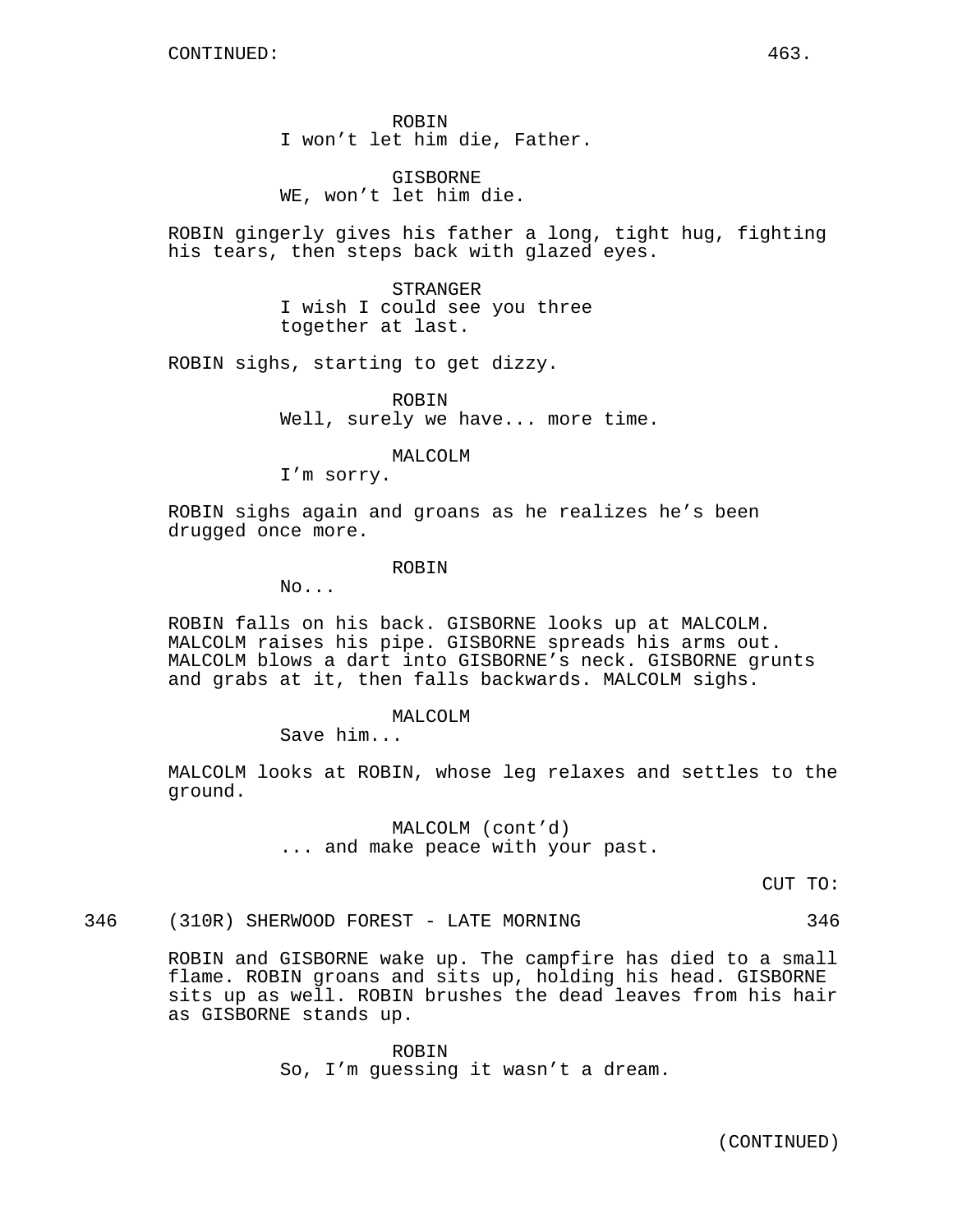GISBORNE

No more talk.

GISBORNE walks a step past ROBIN.

ROBIN You think we should head...

GISBORNE holds his hand out to ROBIN and finishes the sentence.

GISBORNE

...to York.

ROBIN reaches out and lets GISBORNE pull him to his feet. ROBIN nods once. GISBORNE starts walking. ROBIN picks up his bow and arrows and jogs in front of GISBORNE, but the effects from the darts haven't totally worn off yet.

ROBIN

Oh, oh, oh!

ROBIN and GISBORNE walk off.

JUMP TO:

347 SHERWOOD FOREST - A FEW HOURS LATER 347

ROBIN and GISBORNE are walking in silence. Both are thinking about everything that just happened.

> ROBIN You know, I searched for you.

GISBORNE looks at him.

GISBORNE

You did?

ROBIN I sent men to find you and Isabella and bring you back.

GISBORNE I'd heard that men from Locksley were looking for us, but I...

ROBIN You thought Longthorn sent them. That they were looking for you to punish you.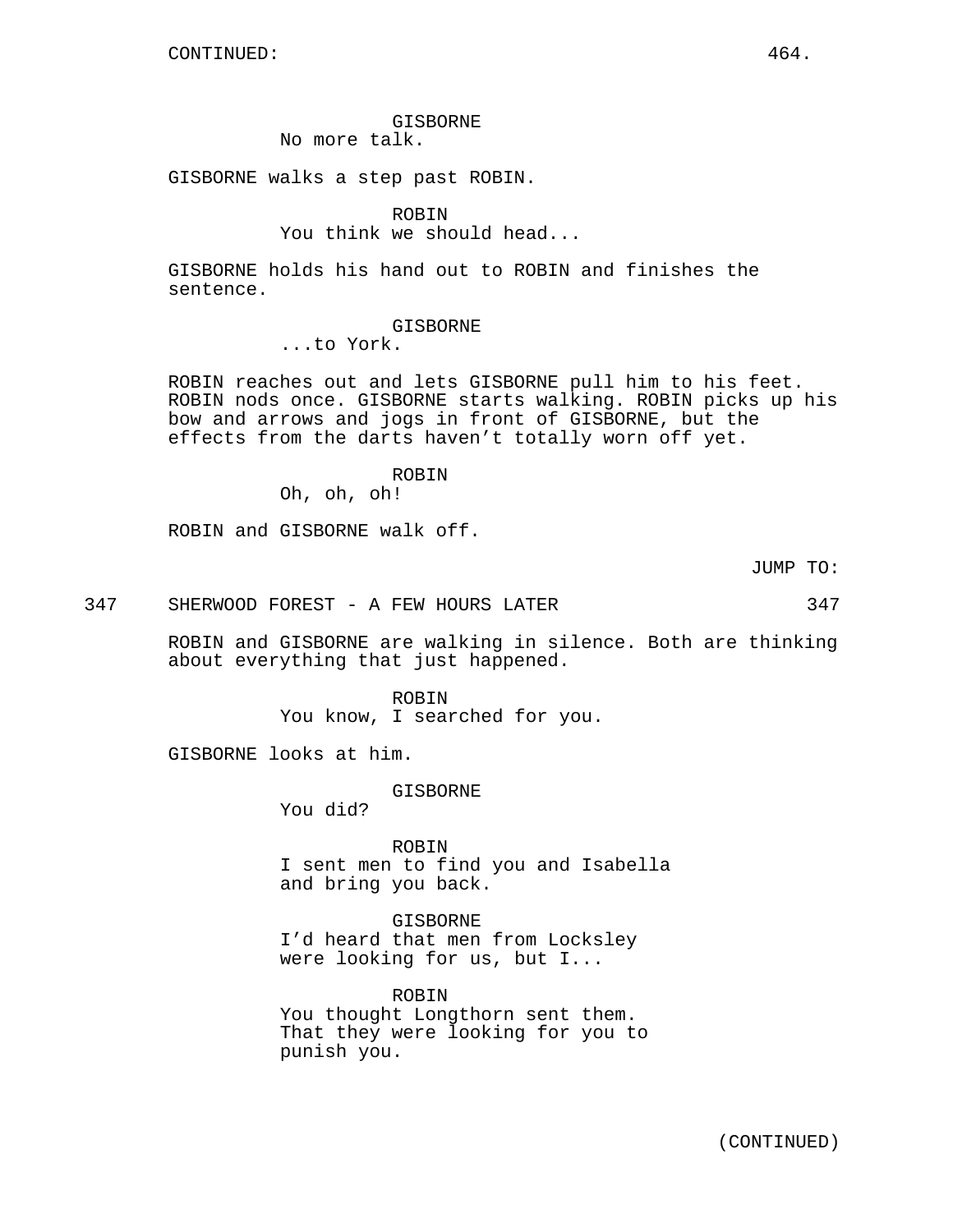#### GISBORNE

Yeah.

Momentary pause.

ROBIN What do you think our lives would have been like if you'd've come back?

Momentary pause.

ROBIN (cont'd) I wanted you back because, even though at times you could be a real pain in the backside, you were still a friend.

GISBORNE looks at him.

ROBIN (cont'd) I was barely 11 and I had just inherited everything my father had. What did I know about running an estate? I really needed a friend. Someone I could rely on. To help me.

GISBORNE And you thought that I...

ROBIN Think about it. We could have run it together. Side by side. Like brothers.

GISBORNE looks at ROBIN, remembering another incident from their past.

> GISBORNE (smile) Maybe more like brothers-in-law.

ROBIN gives GISBORNE a look.

GISBORNE (cont'd) You may have just been a kid, but even then you had a thing for my sister.

ROBIN and GISBORNE share a look.

RETURN TO PAST: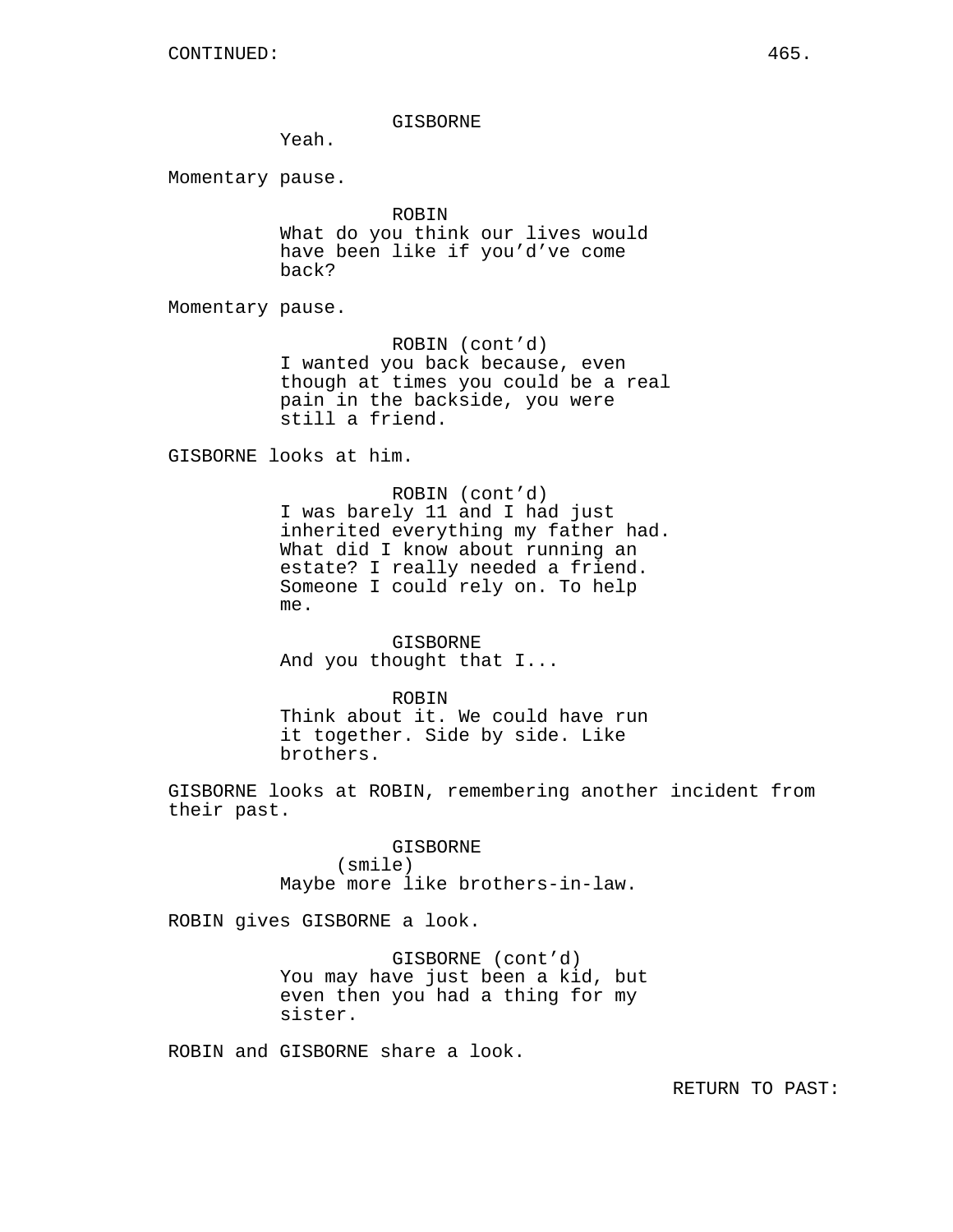# 348 PAST: MANOR HOUSE 348 348

GUY is sitting at a table. ISABELLA comes down the stairs. GUY looks at her. She is all "dolled" up.

> YOUNG GUY Where are you going?

#### YOUNG ISABELLA

Nowhere.

Robin.

ISABELLA heads for the door. GUY looks at her with a raised eyebrow not believing her. ISABELLA exits. GUY follows.

CONTINUE TO:

349 VILLAGE 349

GUY follows ISABELLA out of the village. GUY realizes she is heading to the forest.

CONTINUE TO:

350 SHERWOOD - MEADOW 350

GUY follows ISABELLA to the meadow. He sees a boy waiting for her. The boy's back is to him. ISABELLA approaches the boy. The boy turns. It's ROBIN.

> YOUNG GUY (mutter)

GUY watches them. He can't hear what they are saying. ROBIN leads ISABELLA to a log. They sit and talk. ROBIN says something that makes ISABELLA laugh. ISABELLA looks up at ROBIN. ROBIN and ISABELLA stare at each for a few moments, then ROBIN kisses her.

> YOUNG GUY (cont'd) (mutter) This stops now.

GUY comes out of hiding and heads over to ROBIN and ISABELLA.

> YOUNG GUY (cont'd) Isabella!

ROBIN and ISABELLA break the kiss. ISABELLA jumps to her feet.

(CONTINUED)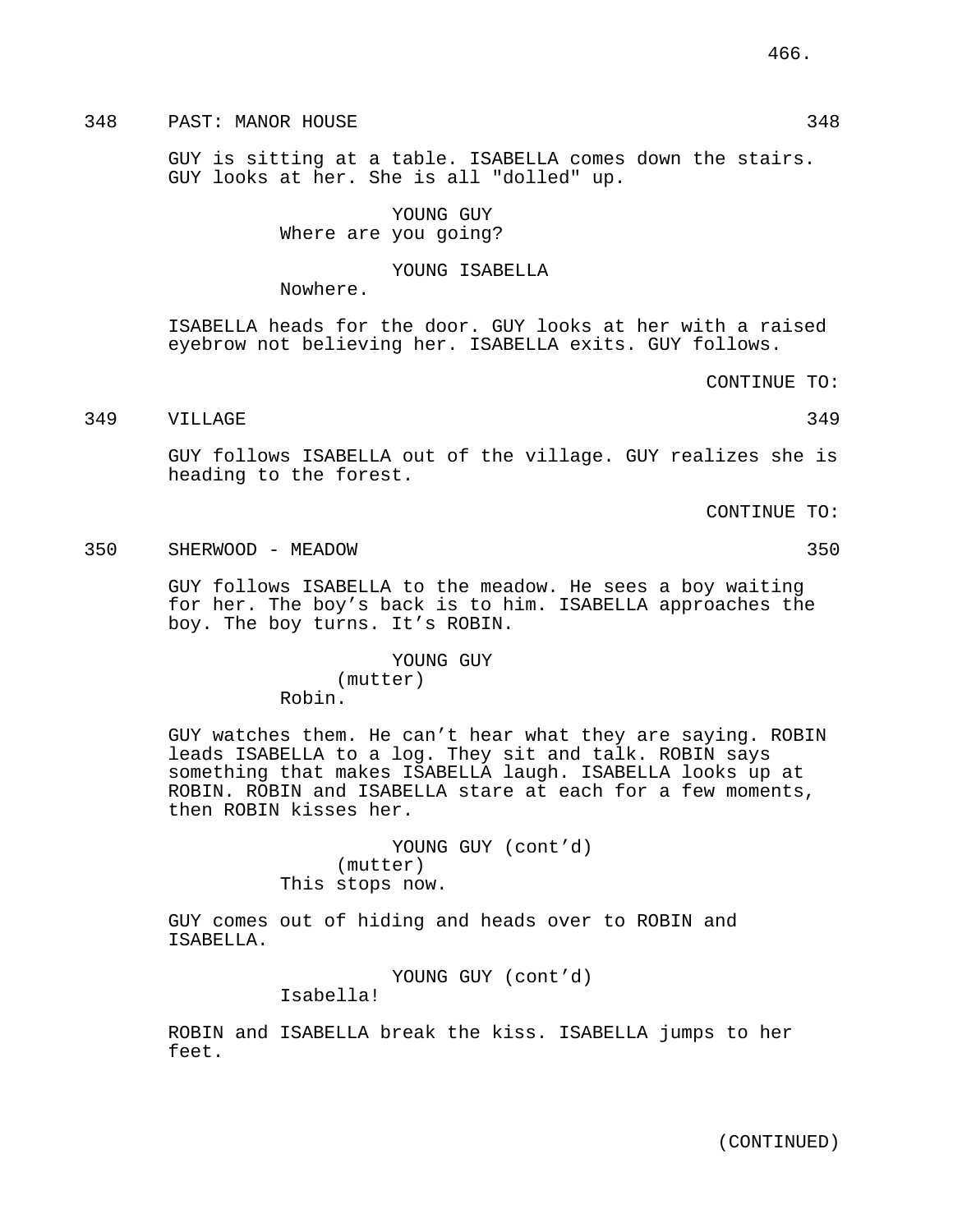YOUNG ISABELLA

Guy?

YOUNG GUY Come with me. Now!

YOUNG ISABELLA

But...

GUY grabs her arm.

YOUNG GUY

Now!

ISABELLA gives ROBIN a look as GUY drags her off.

RETURN TO PRESENT:

351 PRESENT: SHERWOOD 351

ROBIN I'd forgotten about that. Why were you so mad anyway?

GISBORNE At the time, I thought it ill advised that my sister should be kissing her soon to be step-brother.

ROBIN chuckles. GISBORNE gives him a look.

GISBORNE (cont'd)

What?

ROBIN If my father and your mother had have gotten married as they planned, then we would have been step-brothers.

GISBORNE Your point?

ROBIN Don't really have one.

They walk on in silence for a few moments.

ROBIN (cont'd) I wasn't the only one who missed you when you left.

GISBORNE gives ROBIN a look.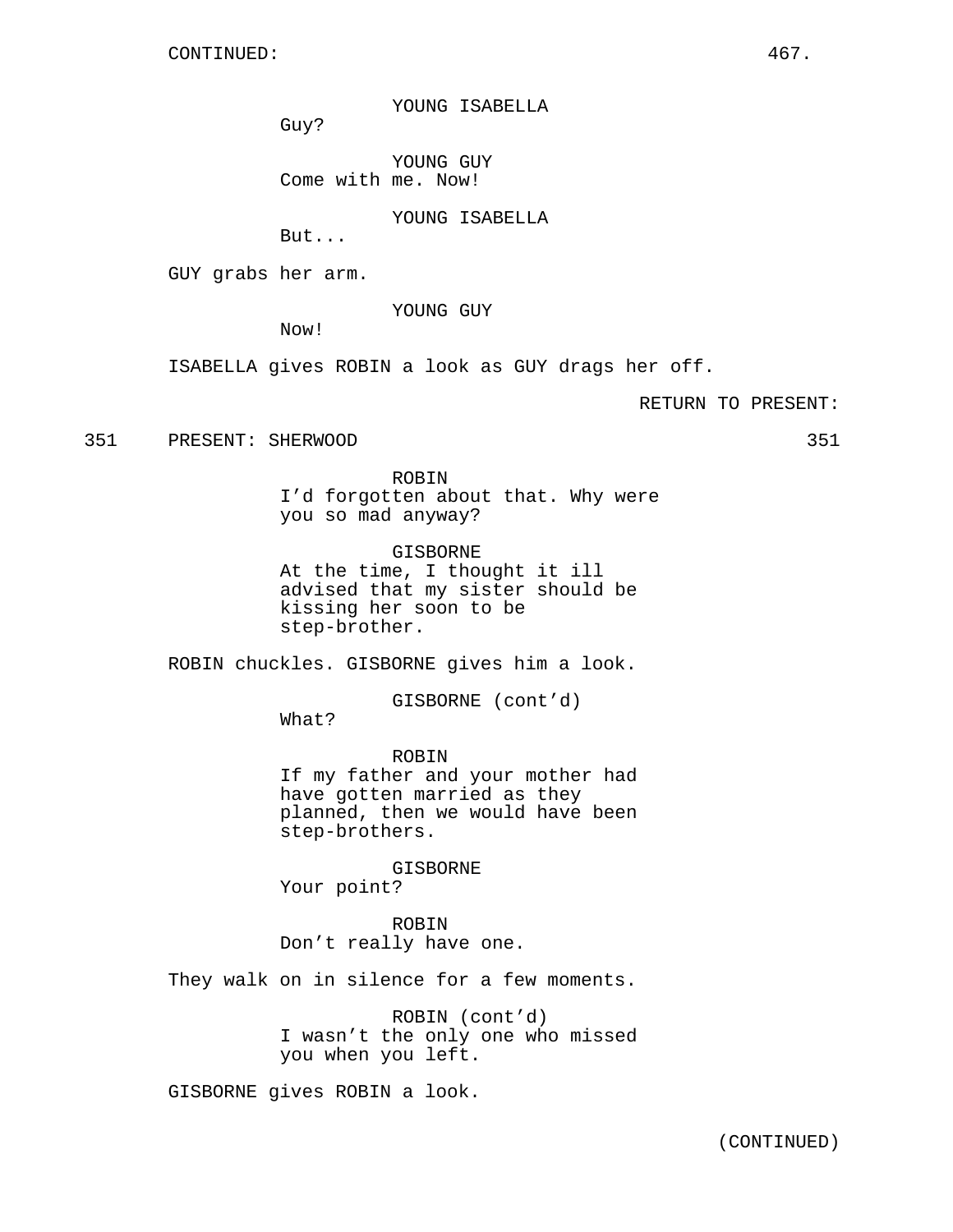ROBIN (cont'd) Deborah was really upset.

## GISBORNE

Deborah?

ROBIN Yeah. She had a thing for you even back then.

RETURN TO PAST:

352 PAST: SHERWOOD - MEADOW 352

ROBIN and GUY are target practicing. Neither notice that two girls (DEBORAH and ANNA) are spying on them. ROBIN hears a noise and looks at GUY.

> YOUNG ROBIN (quietly) Be right back.

GUY gives him a "where are you going" look. ROBIN gives him a "shhh" look. ROBIN walks off. GUY returns to practice.

PAN TO:

353 BEHIND THE GIRLS 353

ROBIN sneaks up, unseen behind them. He says nothing.

YOUNG ANNA (dreamy) He's so cute?

YOUNG DEBORAH I know. One day I'll marry him.

YOUNG ANNA In your dreams Deborah. Master Robin is...

YOUNG DEBORAH Robin? I'm not referring to Robin.

YOUNG ANNA You mean Guy? You think Master Guy is cute?

YOUNG DEBORAH Yes. Just look at the way he holds that bow.

Focus on GUY as he aims and fires the bow at target.

(CONTINUED)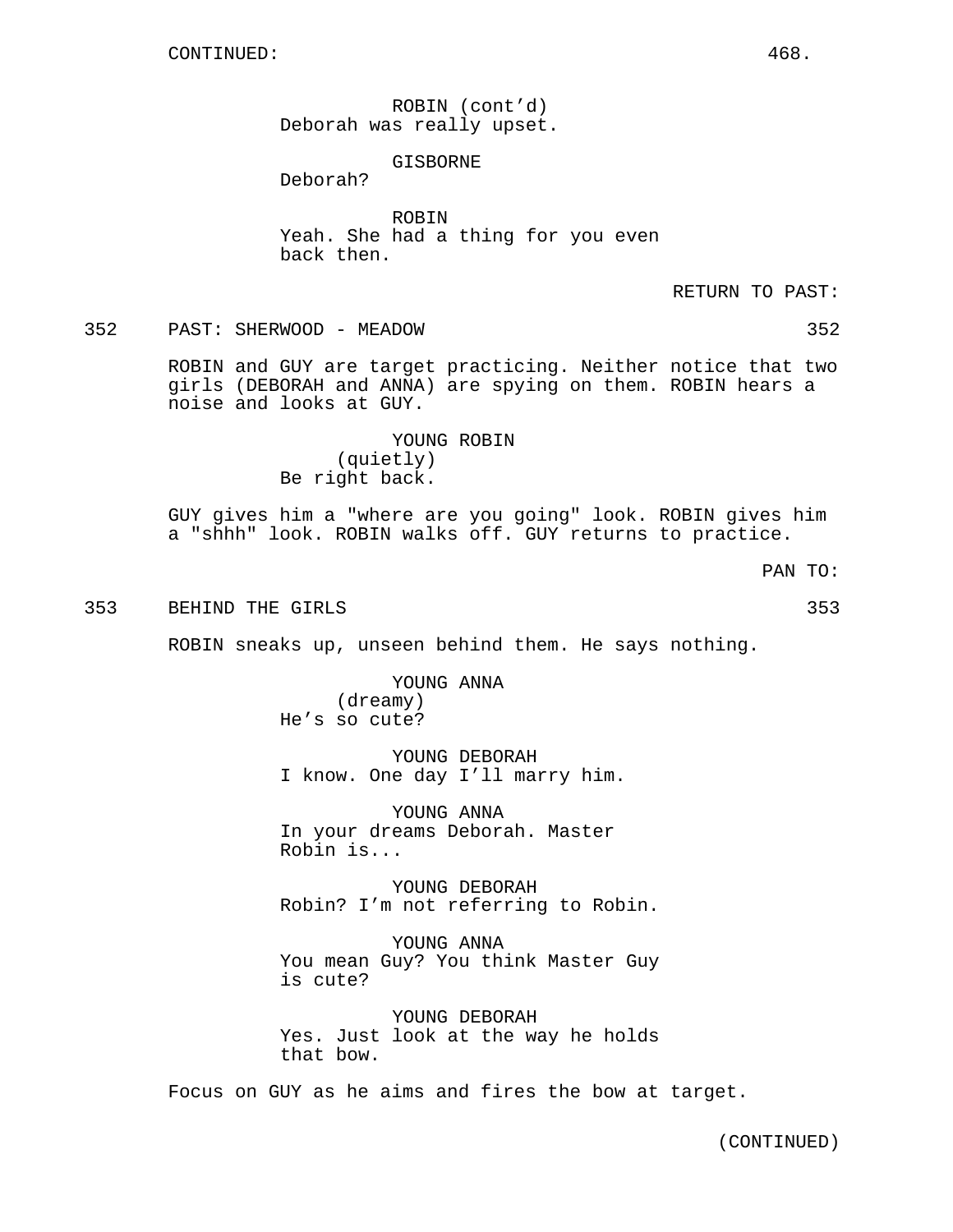CONTINUED: 469.

YOUNG DEBORAH (cont'd) And have seen him ride?

ANNA gives her a look.

YOUNG DEBORAH (cont'd) He can ride me anytime.

ANNA gives her an "I can't believe you said that" look.

YOUNG ANNA Deborah! I...

YOUNG DEBORAH Seriously. One day I will be his wife.

YOUNG ANNA Keep dreaming, Deb. We don't stand a chance with them.

ROBIN turns and leaves.

PAN TO:

354 GUY 354

ROBIN comes back and goes to GUY. He whispers something in his ear and points over to where the girls are hiding. The girls, realizing they have been spotted, run away.

RETURN TO PRESENT:

355 PRESENT: SHERWOOD 355

ROBIN She cried as you walked away from the village with Isabella.

GISBORNE doesn't say anything he just thinks of another incident.

RETURN TO THE PAST:

356 PAST: HILLSIDE OVERLOOKING VILLAGE - DAY AFTER FIRE WHEEL 356

GUY is sitting on the hill looking down at the village. DEBORAH approaches him. She goes to him, and sits beside him.

> YOUNG DEBORAH Why didn't you say anything?

GUY looks at her, not knowing what she is referring to.

(CONTINUED)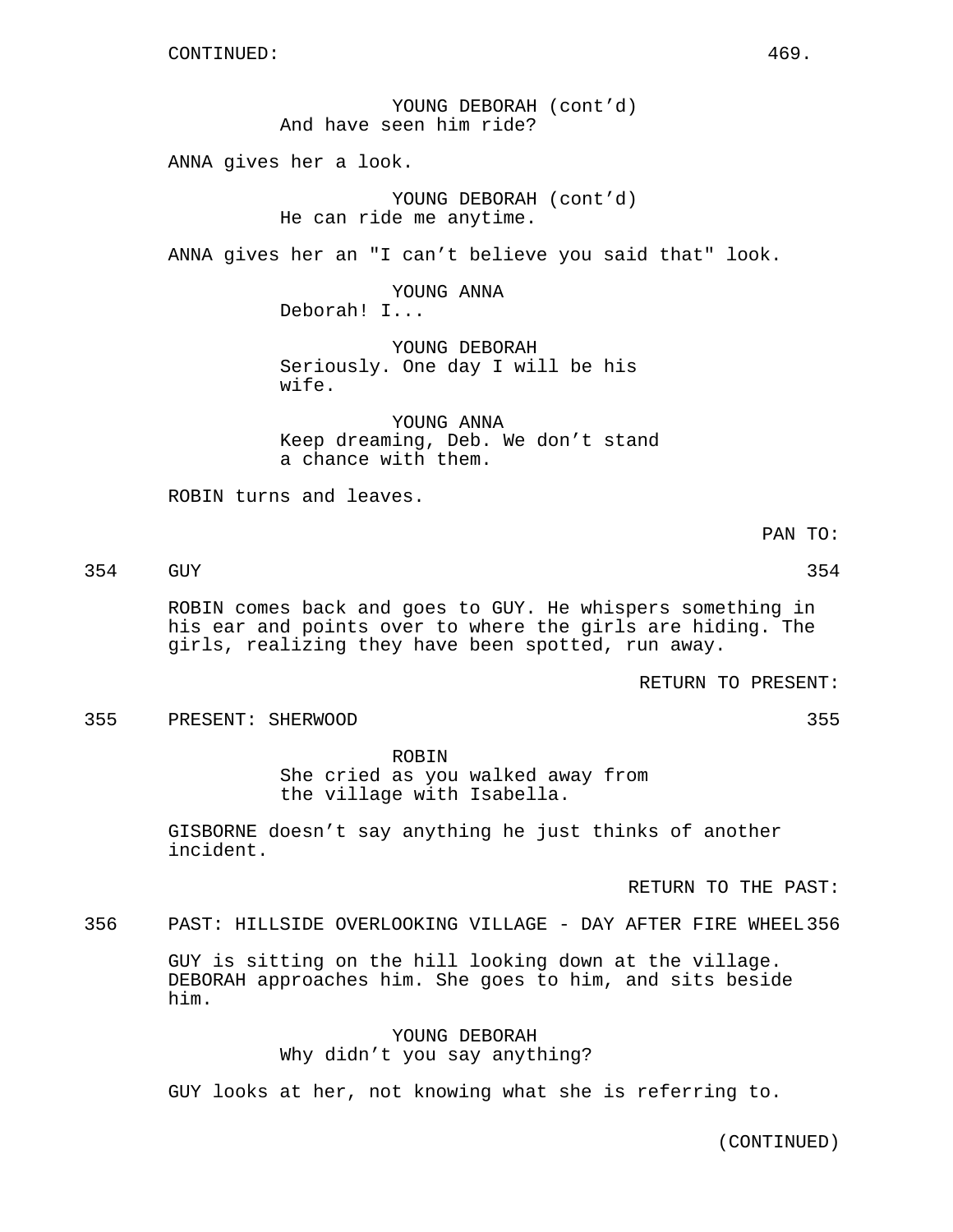YOUNG DEBORAH (cont'd) I saw you and Master Robin last night. It was Robin that shot your arrow.

Momentary pause.

YOUNG DEBORAH (cont'd) Why didn't you...

YOUNG GUY No one would've believed me.

YOUNG DEBORAH But you didn't even try? You could have been killed?

DEBORAH places a hand on his arm. GUY looks at her.

YOUNG GUY It's Deborah, isn't it?

DEBORAH smiles, surprised that he knows her name.

YOUNG DEBORAH

Yes.

YOUNG GUY (smile) Thanks.

DEBORAH smiles again.

YOUNG DEBORAH For what it's worth, I don't think Master Robin would have let...

YOUNG GUY Don't count on it.

YOUNG DEBORAH You don't mean that.

YOUNG GUY Robin can be a real spoiled brat when he wants to be.

GUY looks at her. DEBORAH looks at him. GUY kisses her. DEBORAH kisses him back. GUY lays her down on the grass. They start to make out. [Note: ISABELLA is coming up the hill and calls out. We only hear her.]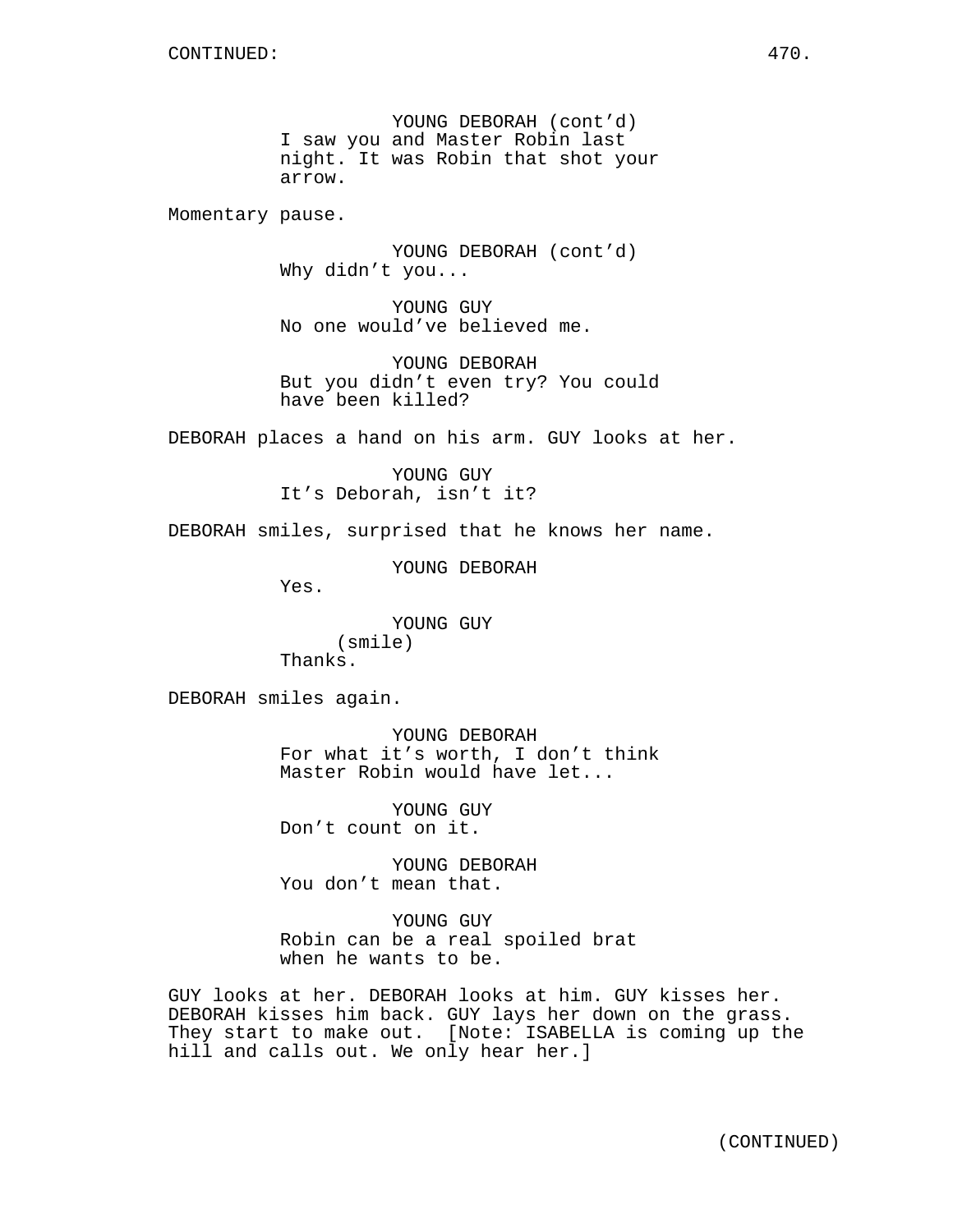YOUNG ISABELLA (VO) Guy? Where are you?

GUY and DEBORAH break the kiss.

YOUNG GUY (mutter) Isabella.

YOUNG ISABELLA (VO) Guy? Are you up there?

YOUNG GUY See ya later, Deborah.

GUY rises. DEBORAH is still trying to catch her breath.

YOUNG DEBORAH

Bye. Guy.

GUY leaves. DEBORAH watches him leave with an "oh my god he kissed me" look. GUY looks back. DEBORAH waves.

CUT TO:

357 MEADOW - A FEW DAYS LATER 357

GUY is target practicing. He hears a twig snap as someone approaches behind him. Without turning around, he addresses who he thinks it is.

> YOUNG GUY Go away, Robin.

YOUNG DEBORAH It's not Robin.

GUY turns and looks at her. She continues walking to him.

YOUNG GUY Deborah. What are you...

DEBORAH places her hand on his bow.

YOUNG DEBORAH I was hoping you could teach me how to shoot?

YOUNG GUY (raise eyebrow) Seriously?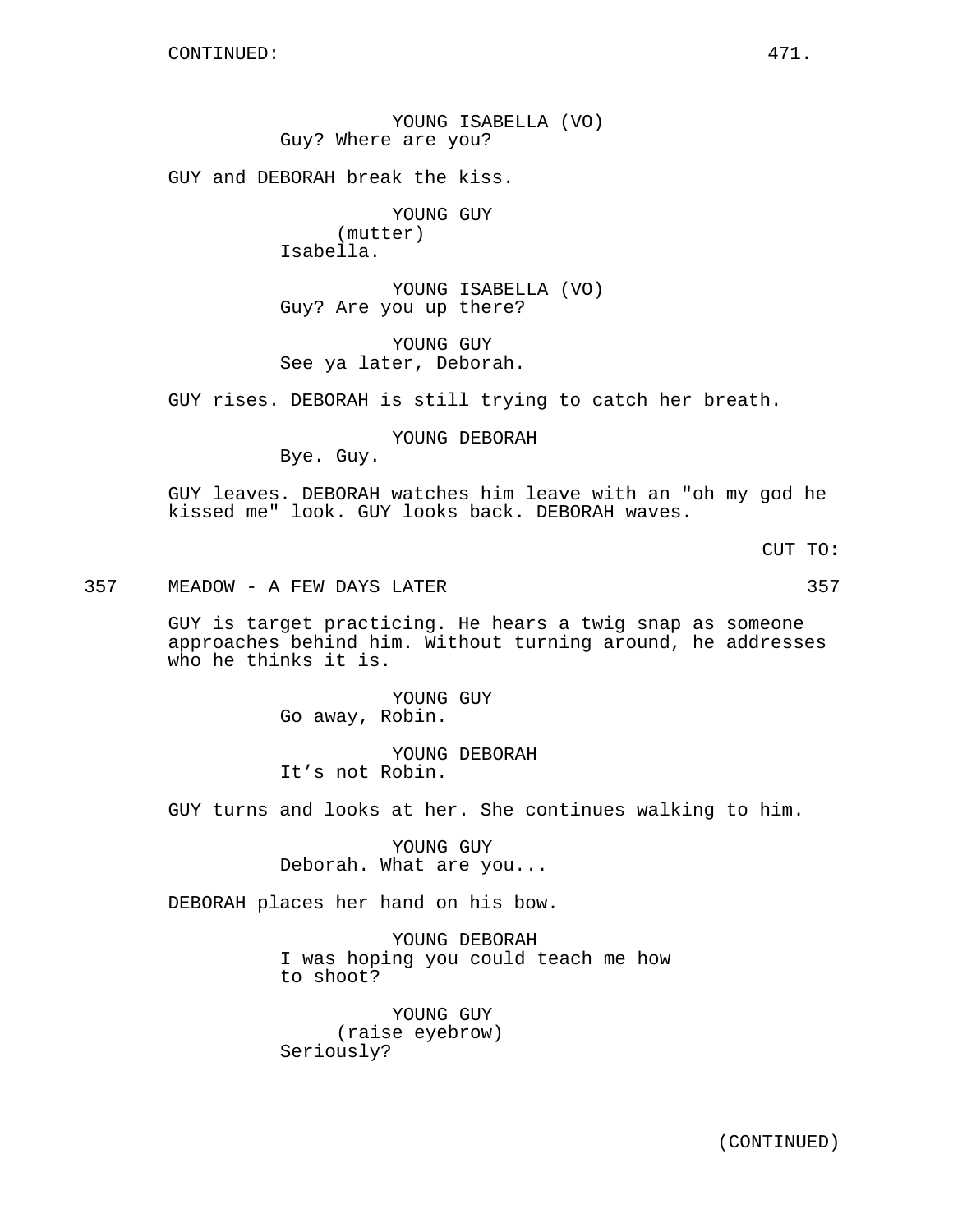YOUNG DEBORAH

Mm-hm.

YOUNG GUY (smile) Okay.

GUY stands behind her.

YOUNG GUY (cont'd)

First...

GUY moves her hair off her right shoulder, bringing it over across the back of her neck, to her left shoulder. He looks at her bare neck where he just moved the hair from. He then puts his arms around her and holds up the bow. He leans in over her shoulder, whispering in her ear.

> YOUNG GUY (cont'd) Put your left hand here.

GUY indicates the spot where his left hand is. DEBORAH places her left hand beside his.

> YOUNG GUY And your right hand here.

GUY indicates the spot where his right hand is. DEBORAH places her right hand beside his. He guides her arms into the proper positions. He says line as he gets an arrow.

> YOUNG GUY Then you take an arrow.

He brings the arrow up.

YOUNG GUY (cont'd) And place it in the bow.

He loads the arrow.

YOUNG GUY (cont'd) Now, you aim the arrow.

He aims for the target.

YOUNG GUY (cont'd) Once you have the shot lined up, You release the arrow.

They fire the arrow. DEBORAH sighs as the arrow releases. GUY looks at her neck, and gently kisses it. She leans back. He drops the bow, and turns her to face him. He raises a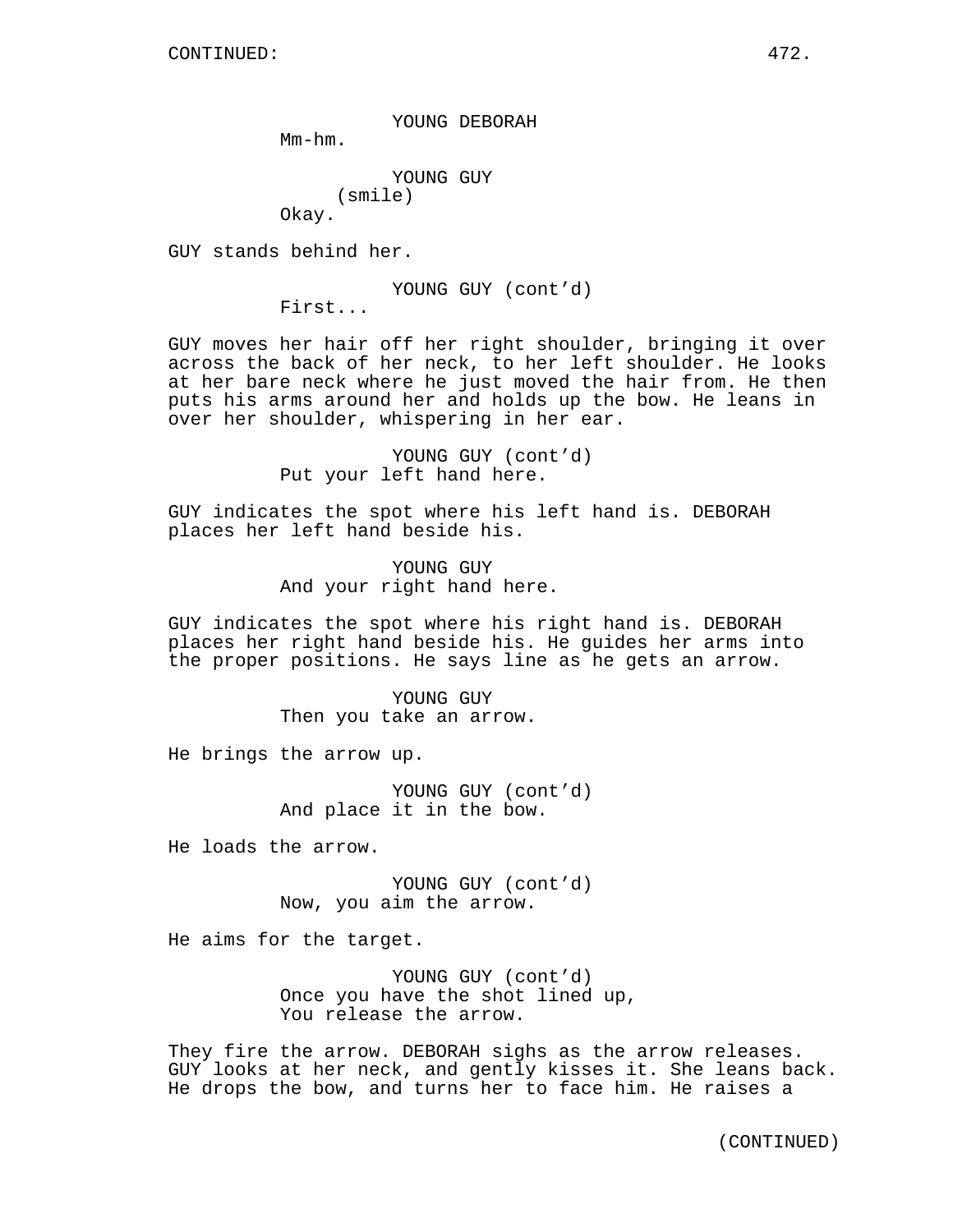hand to the side of her face and kisses her. She kisses him back. She wraps her arms around him and pulls him close. Without breaking the kiss, GUY walks over to a tree and leans her up against it. DEBORAH's back is against the tree. He breaks the kiss and looks at her.

> YOUNG GUY (cont'd) A little bird told me you wanted to go for a ride with me.

YOUNG DEBORAH (smile) This bird, it wouldn't happen to have been a robin would it?

YOUNG GUY Might have been.

YOUNG DEBORAH He heard us.

YOUNG GUY (smile) You still want to go for a ride?

She wraps her arms around him tighter.

YOUNG DEBORAH Oh yes. More than anything.

GUY smiles at her. She smiles back.

YOUNG DEBORAH (cont'd) I've never been riding before, so...

YOUNG GUY Don't worry. I can teach you that too.

She smiles. He smiles back. He picks up one of her legs and places it on his hip. He kisses her as his hand travels up the inside of her leg. She sighs. She locks her leg around his waist. He brings up her other leg. She locks that one around his waist as well. He kisses her deeper as she tightens her hold on him. He prepares to take her. When he is ready he breaks the kiss and looks at her.

> YOUNG GUY (cont'd) You ready for this?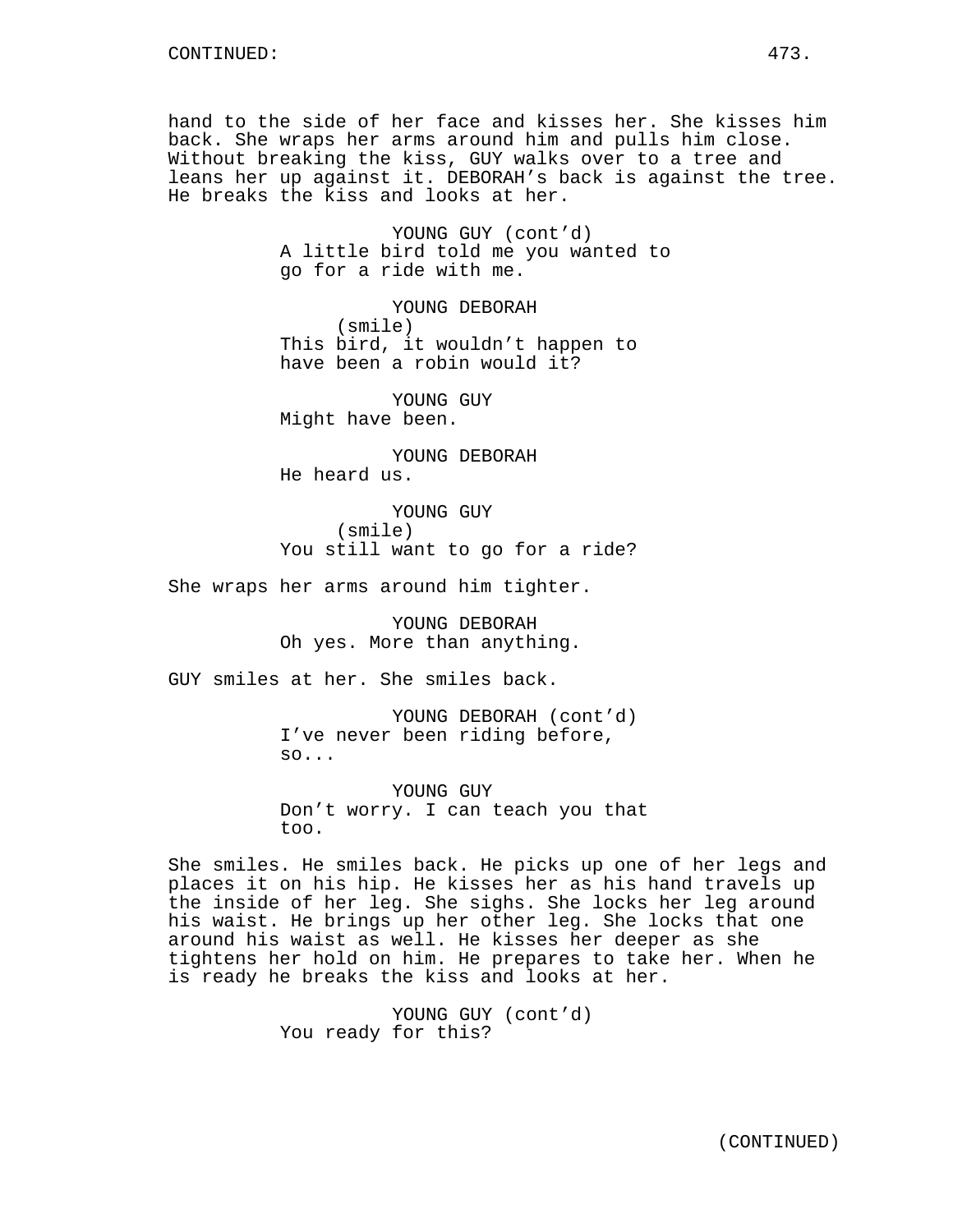YOUNG DEBORAH (smile) Yes, Master Guy.

YOUNG GUY

Say it.

YOUNG DEBORAH

Take me.

GUY brings his hands to her legs, and runs them up the inside. He opens her up. She sighs at his touch. He kisses her as he slides himself inside of her. She moans. He brings his hands and arms up and braces himself against the tree. She wraps her legs tighter around him, pulling him closer, and allowing him to go deeper. He rides her, starting out slow and gradually building up sped. After a few minutes, he erupts inside of her. He looks at her and lovingly strokes the side of her face. He is about to withdraw from her when she smiles.

> YOUNG DEBORAH (cont'd) Don't. Please stay. I love the way you feel inside of me.

He smiles and kisses her. She tightens her leg grip on him. He stays inside her. She kisses him hard. After a few moments she breaks the kiss and looks at him.

> YOUNG DEBORAH (cont'd) Again, Master?

YOUNG GUY (surprise) Now?

YOUNG DEBORAH You make me feel so... good.. I want you to...

She pulls him closer.

YOUNG DEBORAH (cont'd) I am yours, Master Guy. Take me for another ride.

He strokes the side of her face.

YOUNG DEBORAH (cont'd)

Please.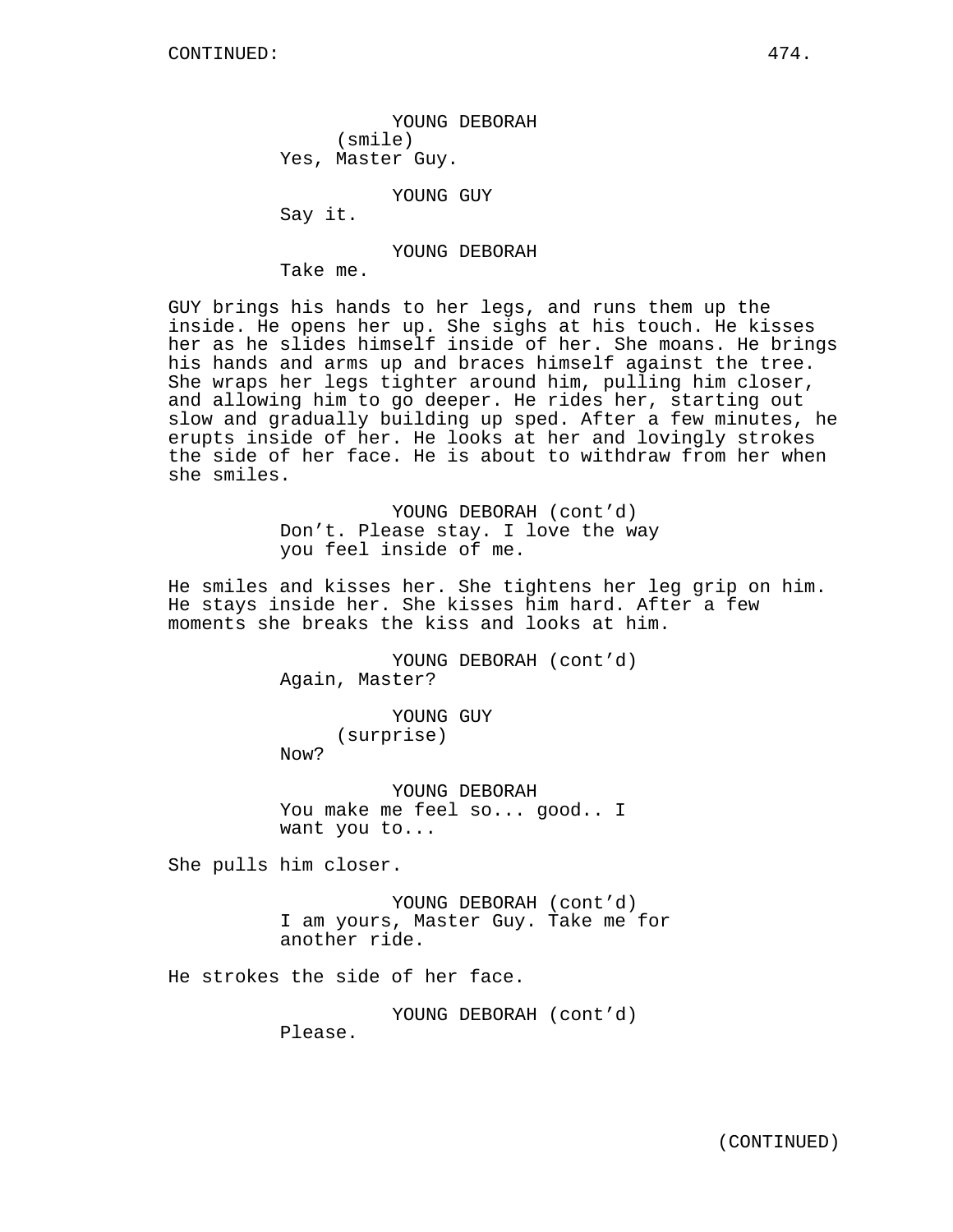YOUNG GUY Well, if you insist.

YOUNG DEBORAH Oh, I insist.

GUY smiles and pushes deeper into her. She moans.

YOUNG GUY You like that?

YOUNG DEBORAH Yes, Master.

He pushes deeper. She moans again. He whispers in her ear.

YOUNG GUY Say it. Tell me you want it.

YOUNG DEBORAH I want it. I want you. Please. I want you so much.

He pushes into her.

YOUNG DEBORAH (cont'd) Take me, Master. Take me.

He pushes into her hard, and deep. She moans. He starts to pump her up.

> YOUNG DEBORAH (cont'd) Faster.

He pumps her faster. He pushes deep inside her. It doesn't take long before he erupts inside of her. This time he exits her. He looks at her.

> YOUNG GUY Deborah, I...

He stops talking as he senses someone coming.

YOUNG GUY (cont'd) Someone is coming.

GUY removes DEBORAH's legs from around his waist. He pulls his pants back up and she straightens out her dress. He goes over and picks up his bow.

YOUNG GUY (cont'd)

C'mere.

DEBORAH goes to GUY.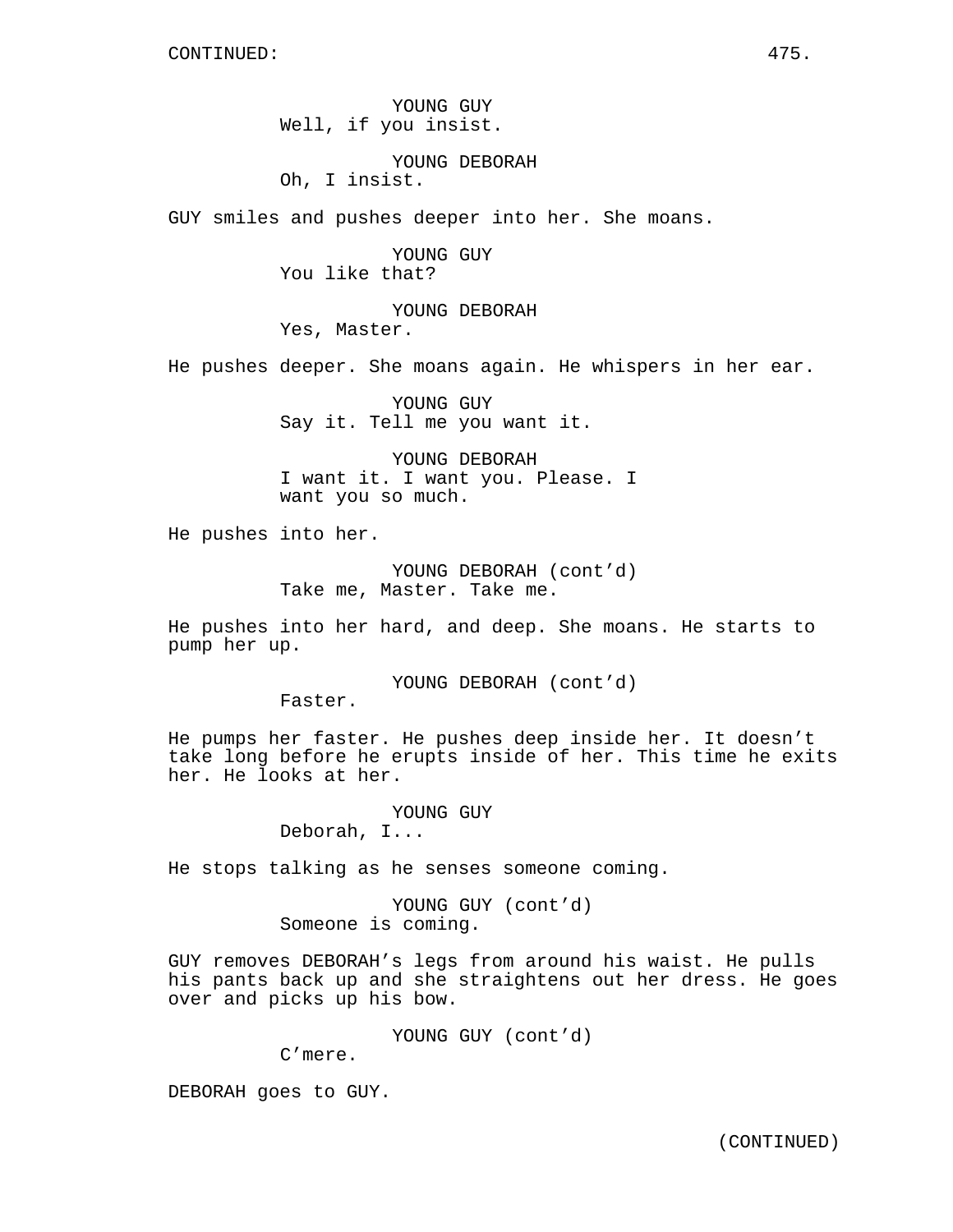PAN TO THE LEFT:

358 ROBIN 358

ROBIN is walking toward the target practice area. He has his father's bow. He gets there and sees GUY.

CONTINUE TO:

359 MEADOW 359

YOUNG ROBIN Guy, what are you...

GUY turns and ROBIN sees DEBORAH. GUY starts talking, and on the word "to" he looks at DEBORAH and smiles.

> YOUNG GUY Teaching Deborah how to.. shoot.

DEBORAH smiles back at him.

YOUNG DEBORAH And you are a great teacher. Can't wait for my next lesson.

ROBIN gives them an "are you guys feeling okay" look.

YOUNG DEBORAH (cont'd) I should be getting back.

YOUNG GUY I'll see you later.

YOUNG DEBORAH

Anytime.

DEBORAH smiles. GUY smiles. DEBORAH leaves. ROBIN watches DEBORAH leave, then looks at GUY.

YOUNG ROBIN

You okay?

YOUNG GUY Never better. Why?

YOUNG ROBIN You look, I don't know, different.

YOUNG GUY

I do?

(CONTINUED)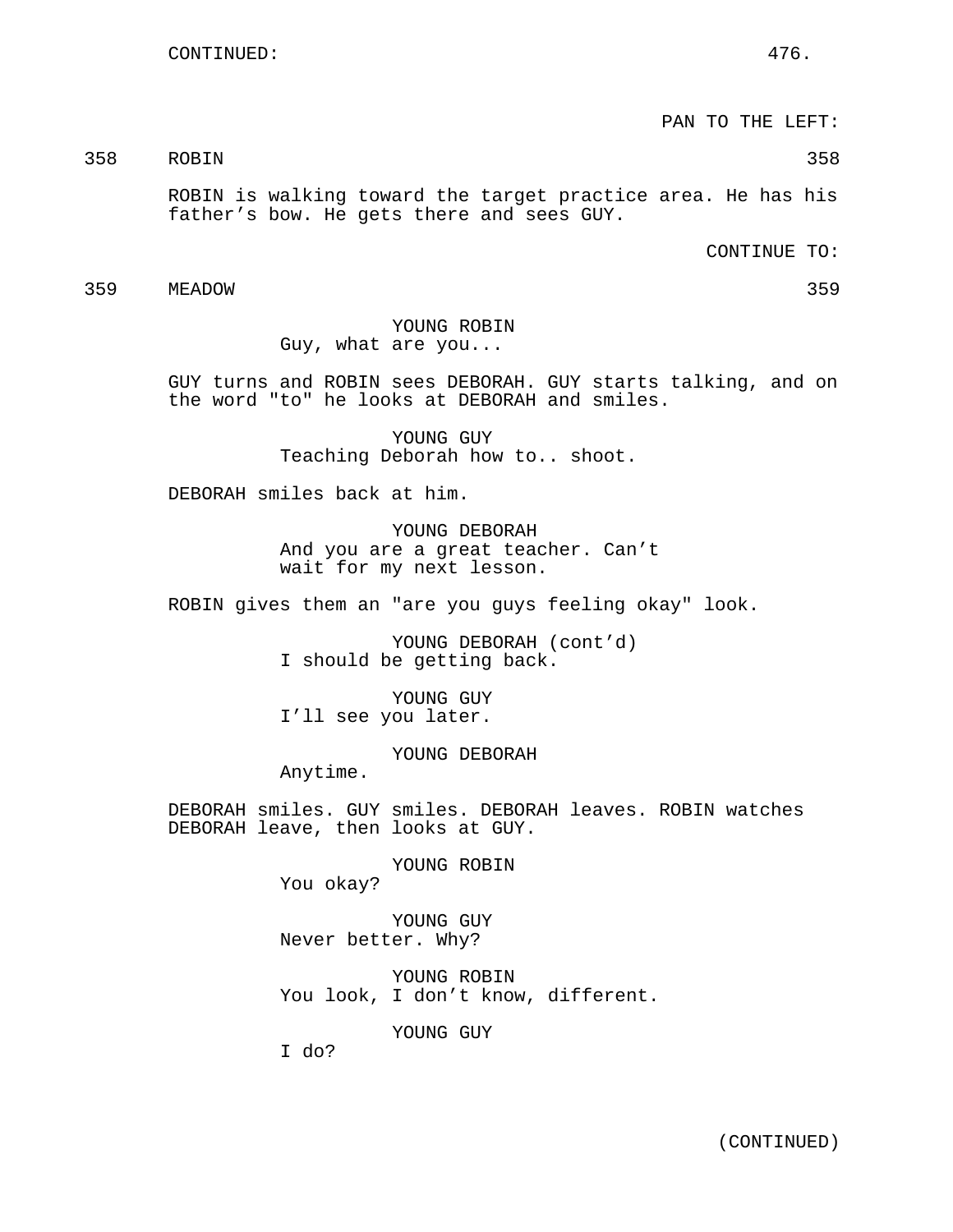ROBIN gives him another look. He knows something is different, he's just not sure what. He decides to change the subject.

YOUNG ROBIN So, is she any good? GUY gives him a look. YOUNG ROBIN (cont'd) You said you were teaching her how to... YOUNG GUY Oh. Right. YOUNG ROBIN Well. Is she? YOUNG GUY We've only just started but... Yeah. She has... potential. YOUNG ROBIN Potential? Is she good or not, Guy? GUY smiles to himself. YOUNG GUY She's great. ROBIN gives him a look. YOUNG ROBIN Great? How... ROBIN notices the look in GUY's eyes. YOUNG ROBIN (cont'd) You're not referring to her archery skills, are you? YOUNG GUY What? YOUNG ROBIN You like her.

> YOUNG GUY Robin I...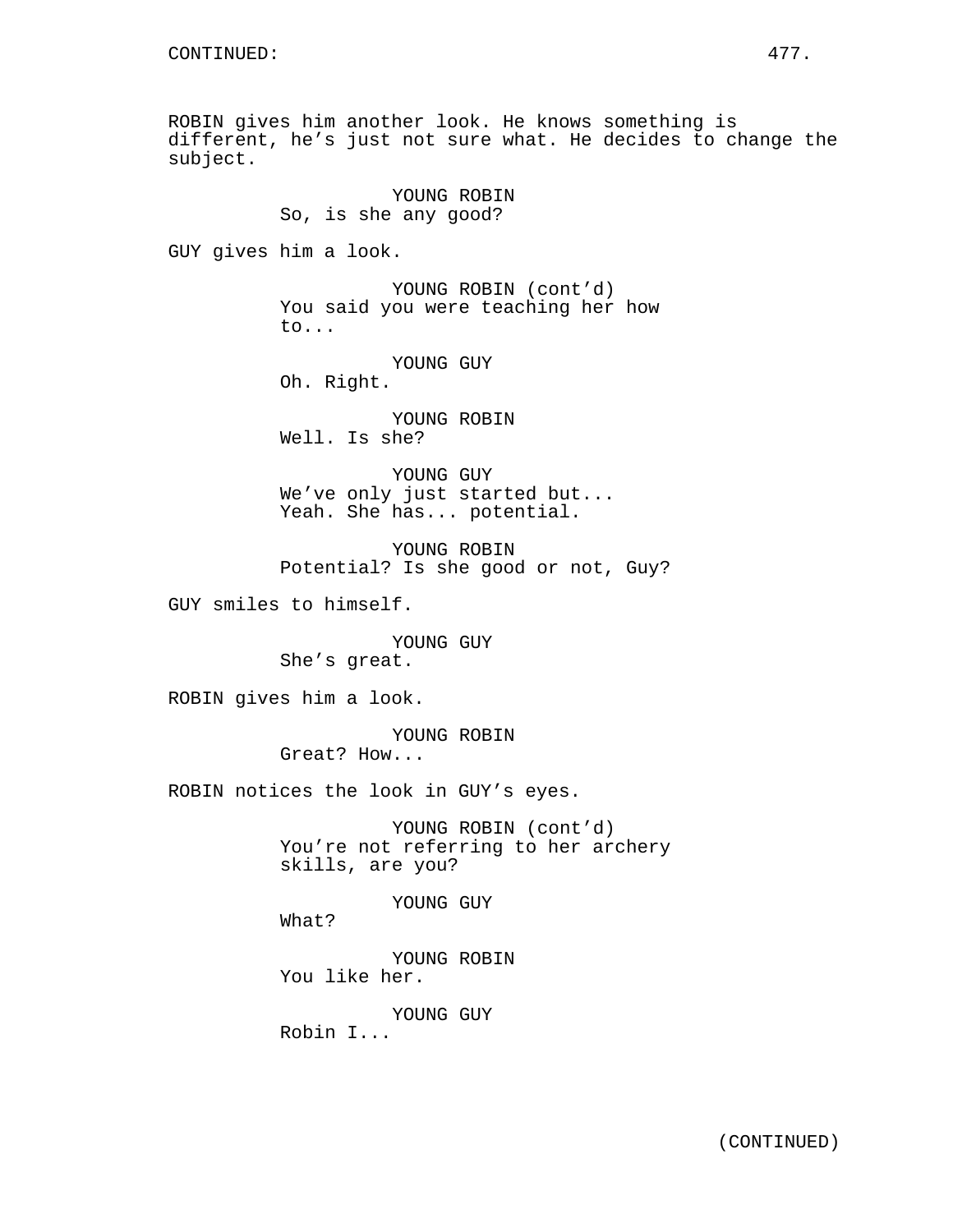YOUNG ROBIN Hey. I approve. She is pretty.

YOUNG GUY Yeah. She is.

CUT TO:

360 MANOR - GUY'S ROOM - A FEW HOURS AFTER ROGER BANISHED 360

GUY enters his room. He sees DEBORAH sitting on the edge of the bed. She looks at him. She pats the bed. He goes to her. He sits.

#### YOUNG DEBORAH

I'm sorry.

He hugs her, tightly, burying his head in her shoulder. He starts to cry. She comforts him. After a few moments, he looks at her. He strokes the side of her face lovingly. She smiles at him. He kisses her. He lays her back on the bed. He pins her arms to the bed and hungrily kisses her.

JUMP TO

361 A FEW HOURS LATER 361

GUY and DEBORAH are laying in bed. She has her head resting on his chest. He is stroking her hair.

> YOUNG GUY I have something for you.

She looks up at him. He gets up from the bed and walks over to a table. He picks up a box, then returns to bed. She sits up in the bed. He sits beside her. He hands her the box. She opens it. It's a necklace, with a black arrow pendant.

> YOUNG DEBORAH Guy, I can't...

GUY looks at her and cups her face.

YOUNG GUY Please. Take it. The last few weeks with you have been the best few weeks ever.

He smiles at her.

YOUNG DEBORAH Put it on me?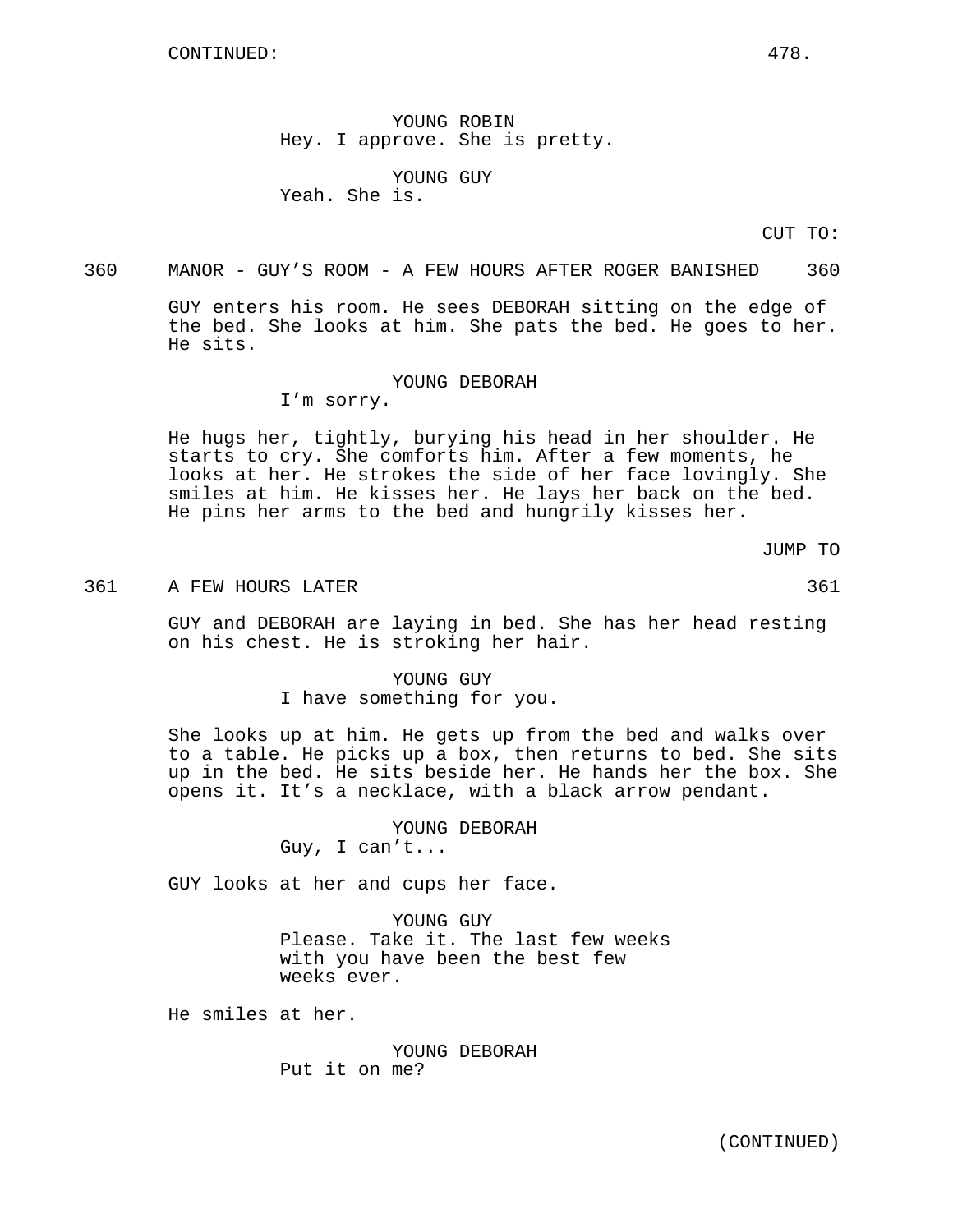DEBORAH hands him the necklace, and turns her head so he can put it on her. He does. She turns back to face him.

> YOUNG DEBORAH (cont'd) I shall wear this always.

She kisses him. He lays her back down on the bed and they make love.

CUT TO:

362 VILLAGE - GUY IS RETURNING FROM VISIT TO ROGER 362

GUY walks through village, looking upset. He looks up and sees DEBORAH. She jerks her head to the barn. He understands and heads to it. DEBORAH also heads to barn. We see DEBORAH enter the barn. GUY picks up his pace.

CONTINUE TO:

# 363 BARN 363

DEBORAH is standing near the back wall. GUY enters. He sees her and goes to her. He grabs her, kisses her, and pushes her up against the wall.

YOUNG DEBORAH

Guy, I...

GUY puts a finger to her lips, shushing her.

YOUNG GUY

No talking.

He kisses her hard. She kisses back. She wraps her arms around his neck and pulls him close. He brings her legs up around his waist. She is straddling him. He prepares to take her. He thrusts into her hard and fast. She moans and sighs upon his entry. He stays kissing her as he rides her till he explodes. He breaks the kiss and looks at her.

> YOUNG GUY (cont'd) Tomorrow my whole life will change.

YOUNG DEBORAH (confused) What do you mean?

He strokes her face.

YOUNG GUY Promise me you'll still...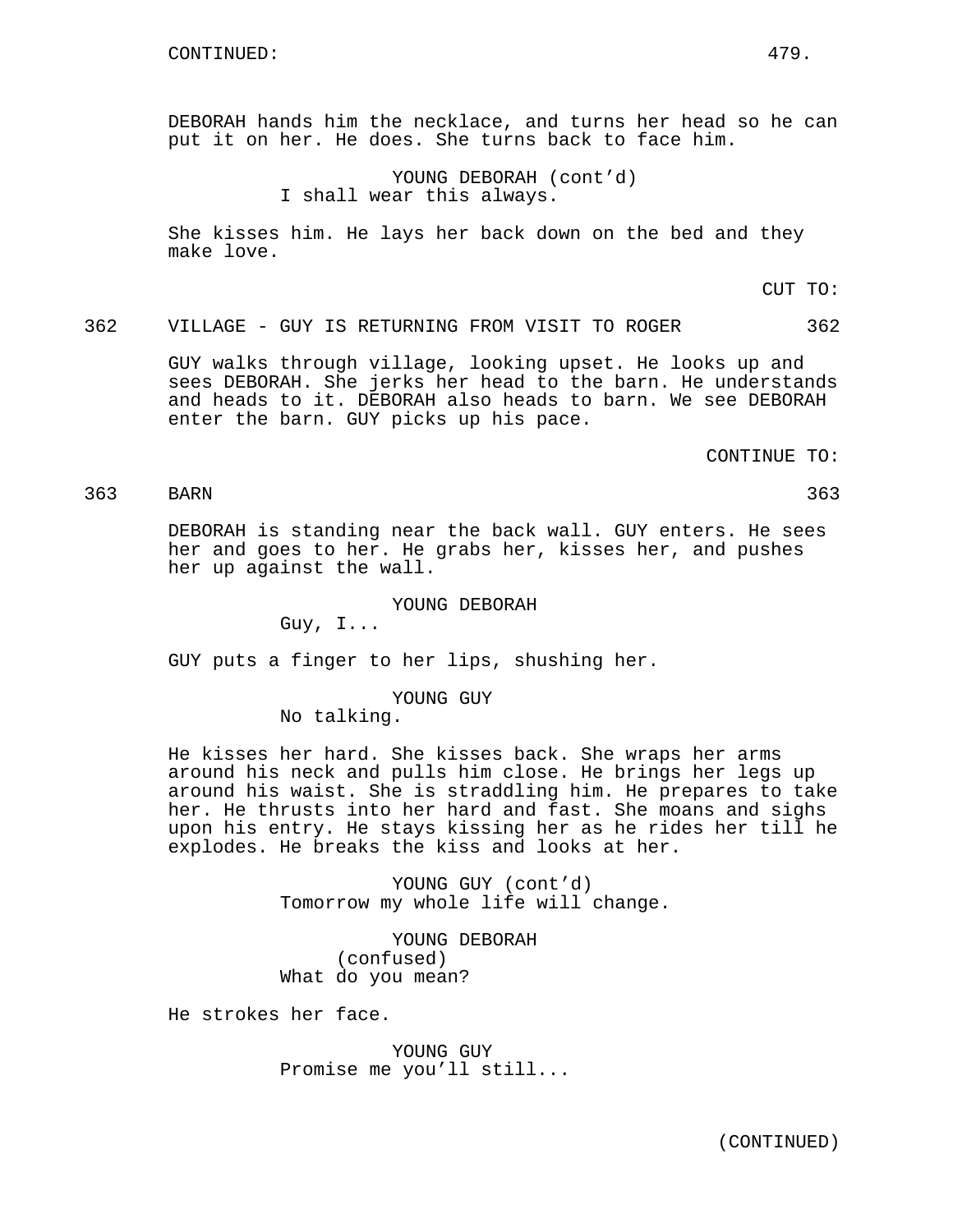YOUNG DEBORAH Guy, nothing could ever keep me away. As long as you want me, I'll be here.

He smiles and kisses her. [Present day ROBIN is trying to get GISBORNE's attention]

> ROBIN (VO) Guy? ... Guy?

> > RETURN TO PRESENT:

364 PRESENT: SHERWOOD 364

ROBIN

Guy?

ROBIN looks at GISBORNE. GISBORNE looks a million miles away. He never connected the Deborah he knew then to the one that he met when he returned to Locksley.

ROBIN (cont'd)

Guy?

ROBIN snaps his fingers. GISBORNE looks at him.

ROBIN (cont'd)

You okay?

GISBORNE

Yeah.

ROBIN Where were you?

GISBORNE

What?

ROBIN What were you thinking of?

GISBORNE When you brought Deborah to the camp that day, you knew she was the Deborah that...

ROBIN Yeah. Of course.

GISBORNE Why didn't you say anything?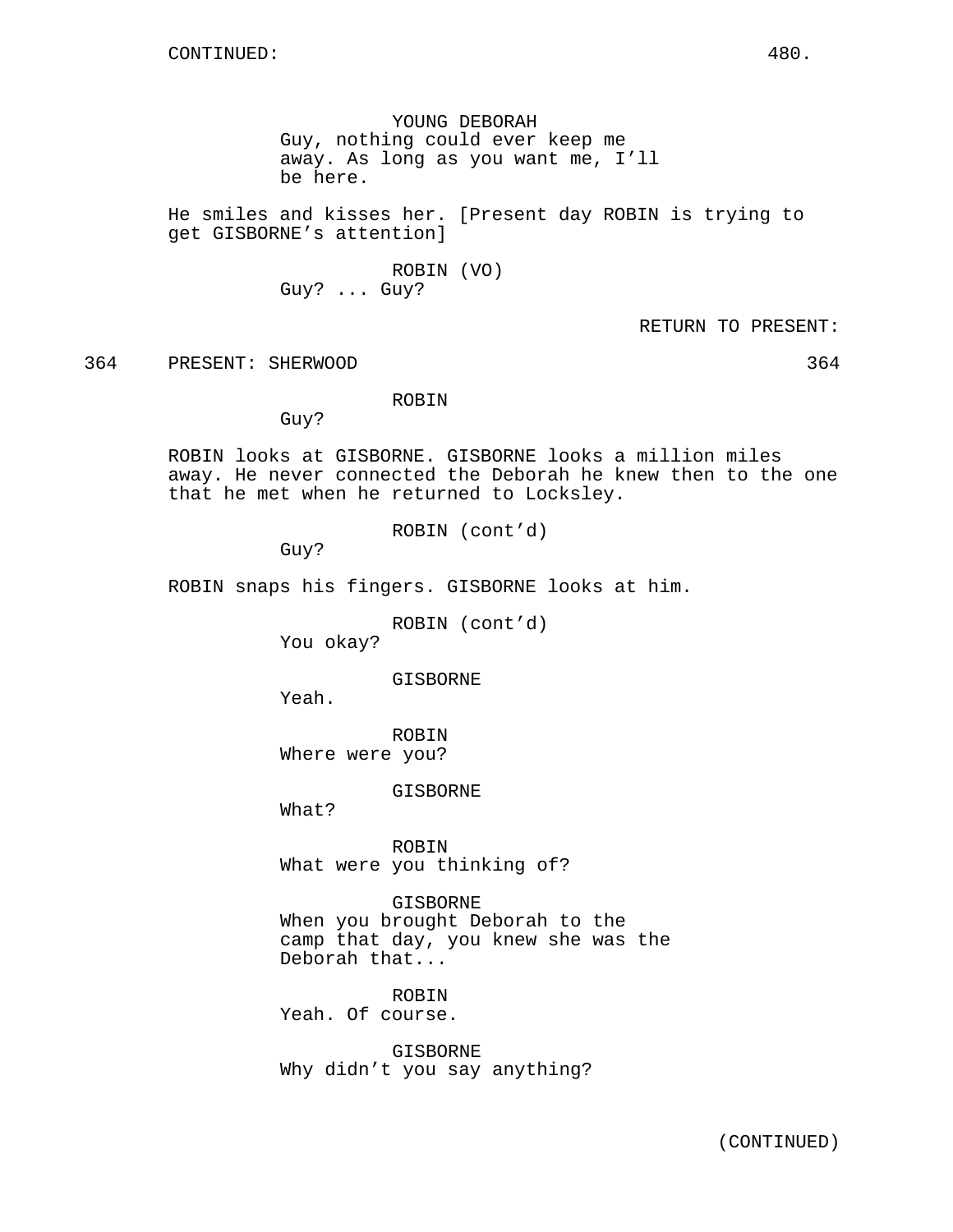ROBIN

Like what?

Silence.

ROBIN (cont'd) You two weren't that close back then. I figured you probably forgot...

ROBIN looks at GISBORNE.

ROBIN (cont'd)

Wait...

ROBIN places his hand on GISBORNE's arm, and they stop.

ROBIN (cont'd) Were you and she...

GISBORNE It was along time ago. I...

ROBIN

You were.

ROBIN remembers the archery lesson.

ROBIN (cont'd) That day I found you two together at the target practice site, you weren't giving her "archery" lessons, were you?

GISBORNE Drop it, Robin.

GISBORNE shakes ROBIN's hand off his arm. ROBIN remembers another incident.

> ROBIN Now it all makes sense.

GISBORNE What does?

RETURN TO THE PAST: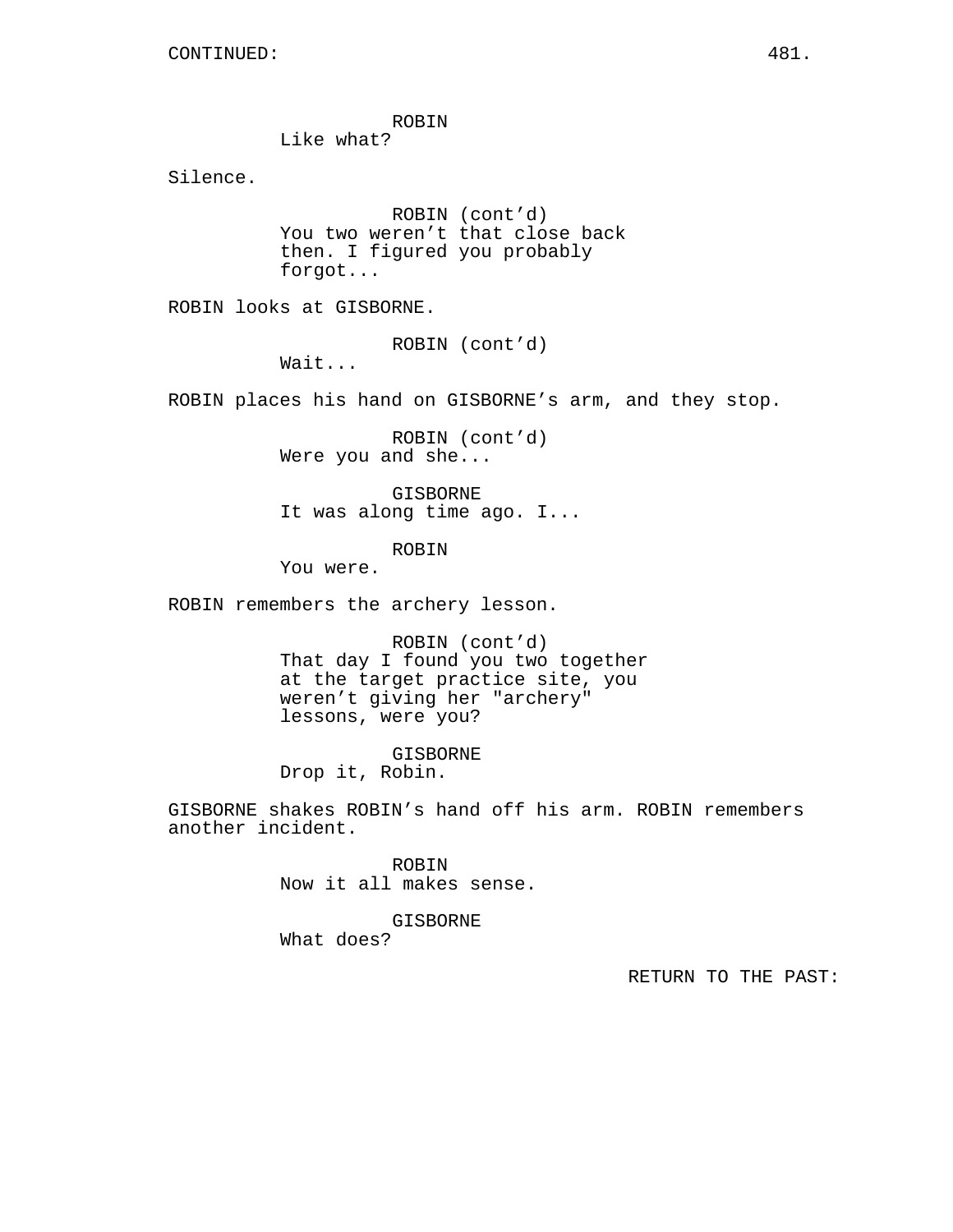365 PAST: LOCKSLEY MANOR 365

ROBIN is sitting at the table. DEBORAH enters.

YOUNG DEBORAH Aren't you going to do anything?

ROBIN looks at DEBORAH not knowing what she is talking about.

YOUNG ROBIN

About?

YOUNG DEBORAH Guy. And Isabella. They've been gone for weeks.

YOUNG ROBIN

So?

YOUNG DEBORAH Can't you send someone after them? Bring them back?

YOUNG ROBIN

Why?

DEBORAH leans on the table. Her necklace dangles.

YOUNG DEBORAH Don't you care?

Momentary pause.

YOUNG DEBORAH (cont'd) Robin, he's your friend. He's lost everything too. You two should be...

YOUNG ROBIN He left on his own. I didn't...

YOUNG DEBORAH He left because he blamed himself for the fire and...

YOUNG ROBIN Deborah, Guy is...

YOUNG DEBORAH He is alone, Robin. You can't just abandon him. He needs his friends. He needs us, the people who love (MORE)

(CONTINUED)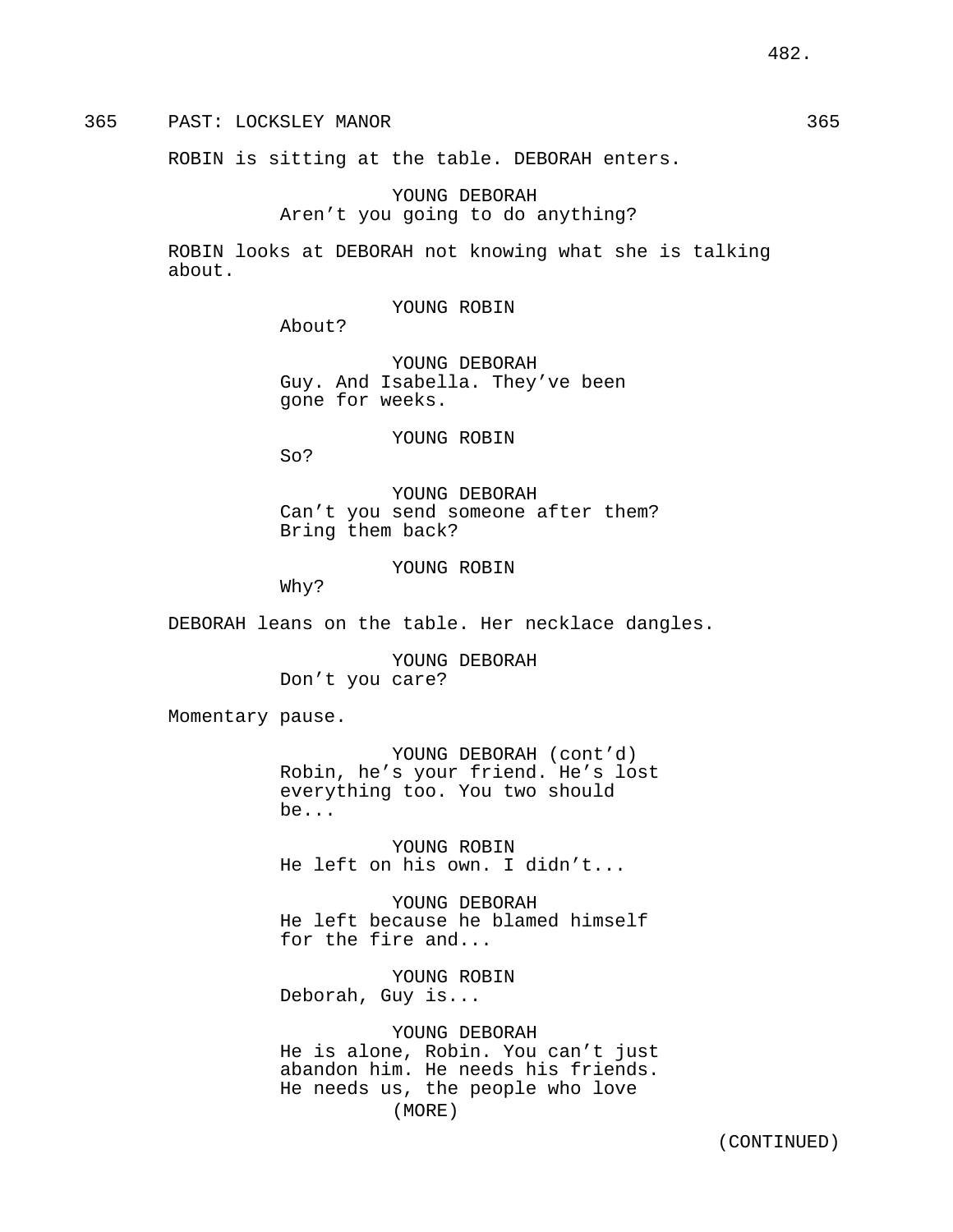YOUNG DEBORAH (cont'd) him. If he doesn't come back, his guilt will consume him, eat away at him, forever. The Guy we know, will cease to exist, and I hate to think what he will turn into. Robin, please, you...

YOUNG ROBIN

(beat) No promises, but I'll try.

YOUNG DEBORAH

Thank you.

Okay.

DEBORAH smiles and turns to leave.

YOUNG ROBIN Oh, Deborah.

DEBORAH looks back at ROBIN.

YOUNG DEBORAH

Yes.

YOUNG ROBIN

Thanks.

YOUNG DEBORAH For what?

YOUNG ROBIN For not talking to me like everyone else. I need people who are not afraid to speak their mind. I'm sick of "Yes, m'lord", "Right away, m'lord", "Whatever you say, m'lord".

DEBORAH smiles.

YOUNG ROBIN (cont'd) Would you like to work for me? Here at the Manor House?

YOUNG DEBORAH

Really?

YOUNG ROBIN Yes. Your first job will be to round up some men to search for Guy and Isabella.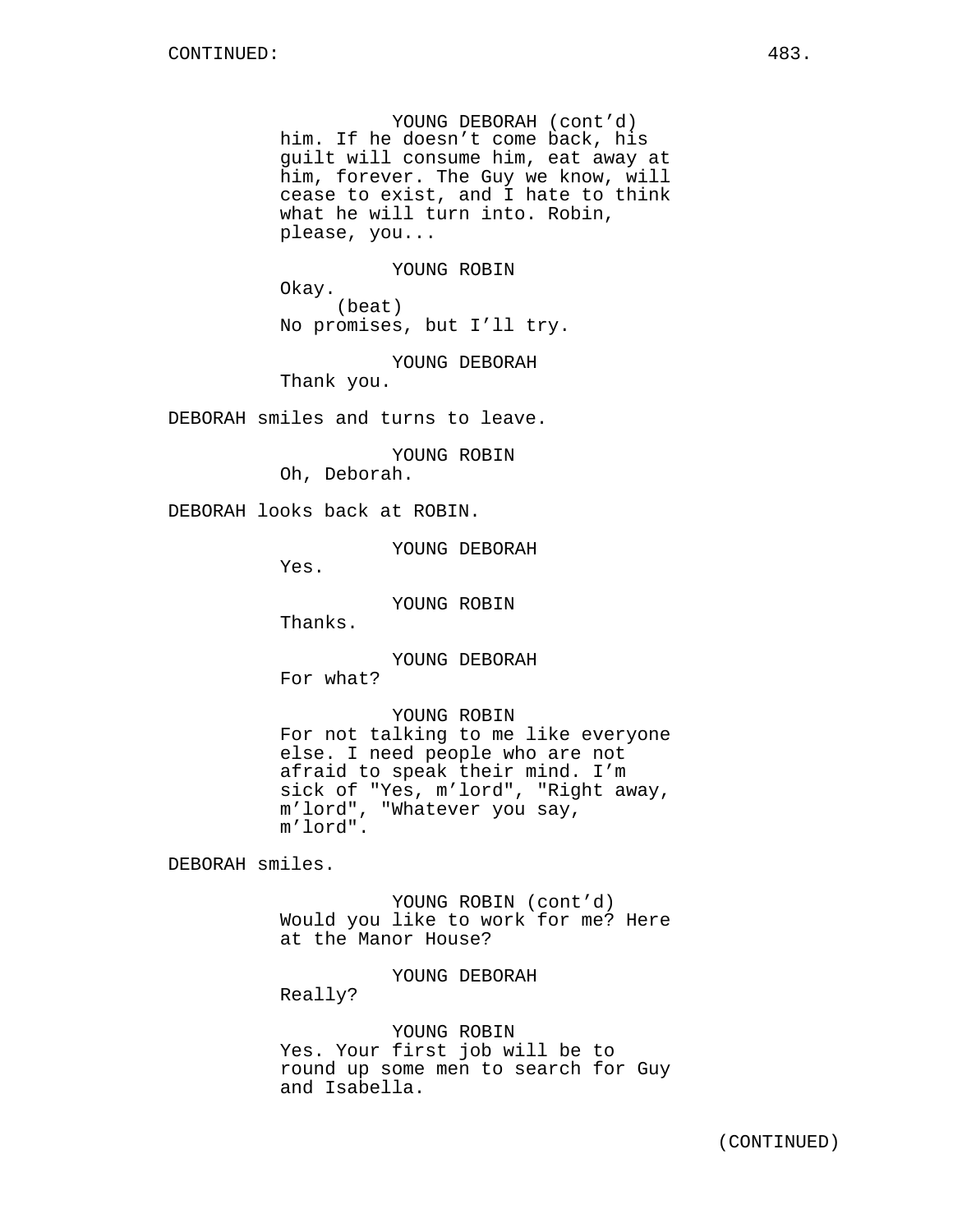DEBORAH runs to him and hugs him.

YOUNG DEBORAH

Thank you.

They break the hug and DEBORAH looks at him.

YOUNG DEBORAH (cont'd) And you know what? When Guy gets back, he would be a perfect right hand. You two would make a great team.

DEBORAH turns and exits. ROBIN reflects on what she said.

RETURN TO THE PRESENT:

366 PRESENT: SHERWOOD 366

#### ROBIN

After a few months, she gave up. I never knew that you two actually hooked up. I always thought it was just her. I see now that she never got over you. You sure did cast quite the spell on her.

ROBIN looks at GISBORNE.

ROBIN (cont'd) I can't believe you didn't know it was her? I mean didn't she say anything to you when you arrived at Locksley?

GISBORNE No. She never said a word.

They walk in silence for a few minutes.

ROBIN If it will make you feel better, you can hit me.

GISBORNE stops and looks at ROBIN. ROBIN stops and looks at GISBORNE.

> GISBORNE I'm not going to hit you, Robin.

ROBIN drops his bow.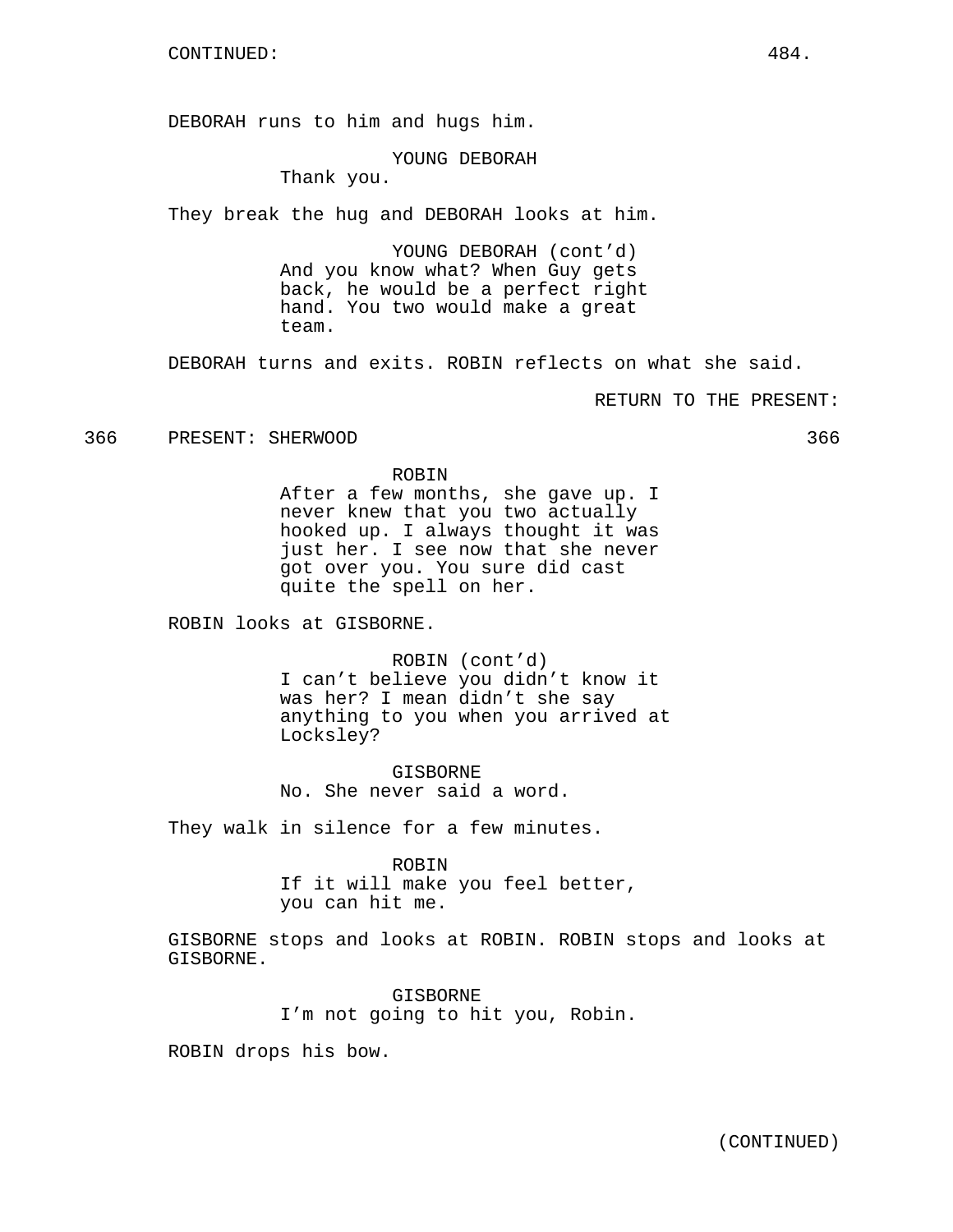ROBIN Come on, I know you want to.

ROBIN drops his quiver.

ROBIN (cont'd) I did some terrible things to you back then.

GISBORNE Yeah. You did.

ROBIN And last night dredged them all up again.

Momentary pause. GISBORNE looks at ROBIN.

ROBIN (cont'd) If we're going to rescue Archer, then we need to bury the past once and for all.

GISBORNE You're right.

ROBIN Thanks. I think. So...

GISBORNE swings. They fight. We stay with the fight for a few minutes then cut to next scene.

CUT TO:

367 ELSEWHERE 367 STEER SERVICES AND THE SERVICES SERVICES AND STEERING ASSAULT AND STEERING ASSAULT AND STEERING ASSAULT AND STEERING ASSAULT AND STEERING ASSAULT AND STEERING ASSAULT AND STEERING ASSAULT. THE STEERING OF

ALLAN and MUCH are out searching for ROBIN and GISBORNE. ALLAN has his bow with him. ALLAN hears something, and stops.

> ALLAN You hear that?

> > MUCH

What?

ALLAN (point) Over there.

ALLAN runs off in the direction of the sound. MUCH follows.

CONTINUE TO: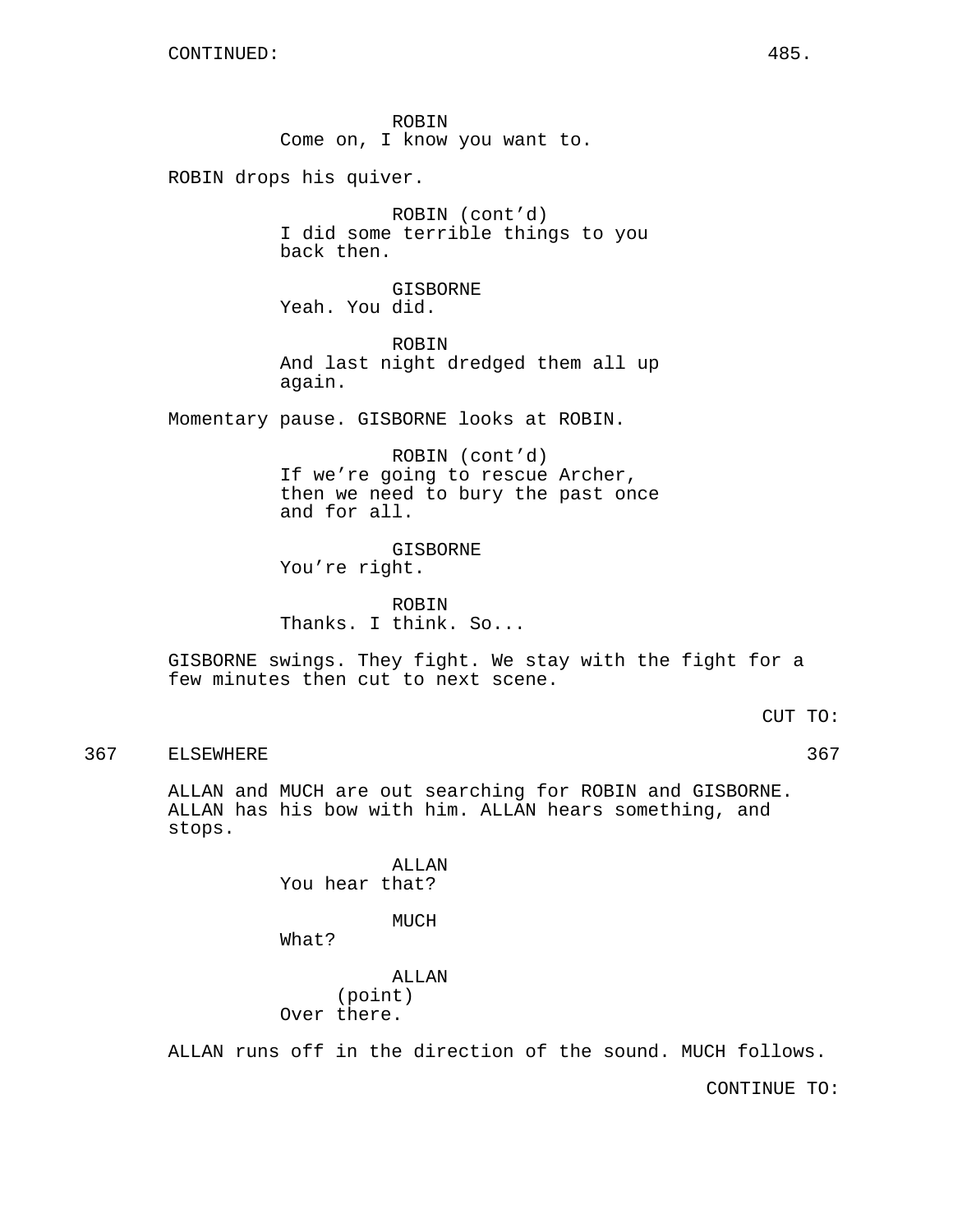ALLAN and MUCH see GISBORNE and ROBIN fighting.

ALLAN What are they....

MUCH Maybe they're just practicing.

ALLAN

I don't think so.

ALLAN raises his bow, readies an arrow, and aims. He aims the arrow at the tree near ROBIN and GISBORNE but over their heads. He just wants to fire a warning shot. Just as ALLAN is about to release the arrow, MUCH turns to ALLAN and, getting the wrong idea tries to knock the bow out of ALLAN's hands. MUCH says line as he grabs for bow.

#### MUCH

What are you....

The arrow releases. Only now it is heading straight for ROBIN and GISBORNE.

ALLAN

Much.

PAN TO:

#### 369 ROBIN AND GISBORNE 369

ROBIN hears the arrow coming. He pushes GISBORNE backwards, then falls back to avoid the arrow's path. The arrow just misses them and hits the tree. GISBORNE manages not to fall over from ROBIN's push. Both turn to see the arrow in the tree.

#### ROBIN

Where...

ROBIN sees MUCH and ALLAN running to them. ROBIN goes over and pulls the arrow out of the tree. He offers it to ALLAN.

> ROBIN (cont'd) Yours, I take it.

ALLAN Ah yeah. But I can explain.

ROBIN gives ALLAN a "go ahead, explain" look. GISBORNE walks over. ALLAN opens his mouth to say something.

(CONTINUED)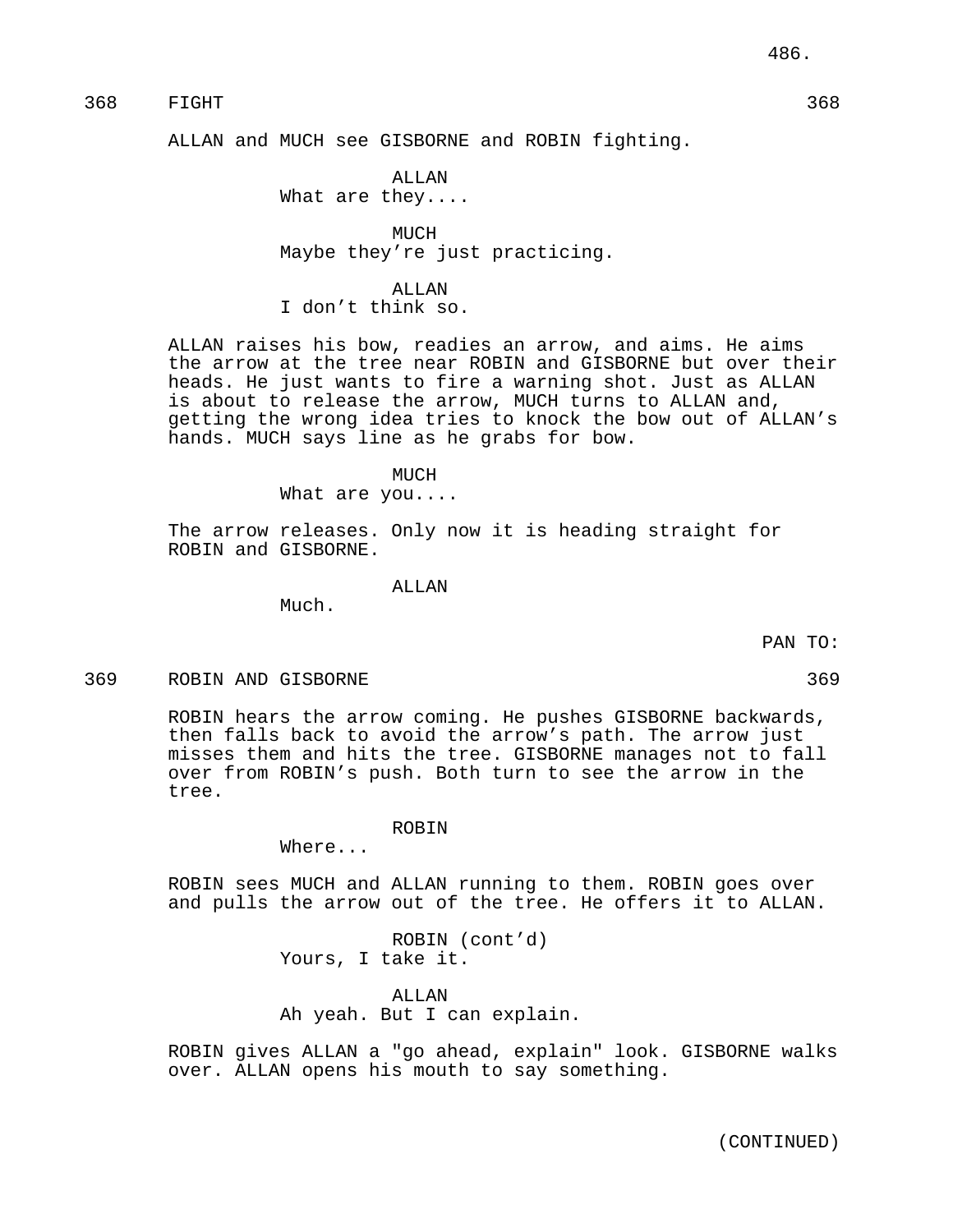MUCH It was my fault. I knocked the bow and...

ROBIN Okay. But what were you aiming at?

ALLAN Nothing. I just wanted to fire a shot to get you two to stop fighting. Why were you fighting anyway?

ROBIN looks to GISBORNE. GISBORNE looks at ROBIN. GISBORNE starts to laugh. ROBIN starts to laugh. MUCH and ALLAN look at them confused.

> ALLAN (cont'd) Want to fill us in on the...

## ROBIN

Back at camp.

ROBIN picks up his bow and quiver and heads of. GISBORNE follows him. MUCH and ALLAN look at each other and then follow them.

370 OUTLAW CAMP 370

LITTLE JOHN and TUCK are alone.

LITTLE JOHN I don't like this. Robin never stays out all night. Something must have happened.

TUCK He's with Guy. I'm...

LITTLE JOHN scoffs. TUCK continues his line without stopping.

> TUCK (cont'd) ...sure they are okay.

LITTLE JOHN (softly, sadly) Things aren't the same anymore.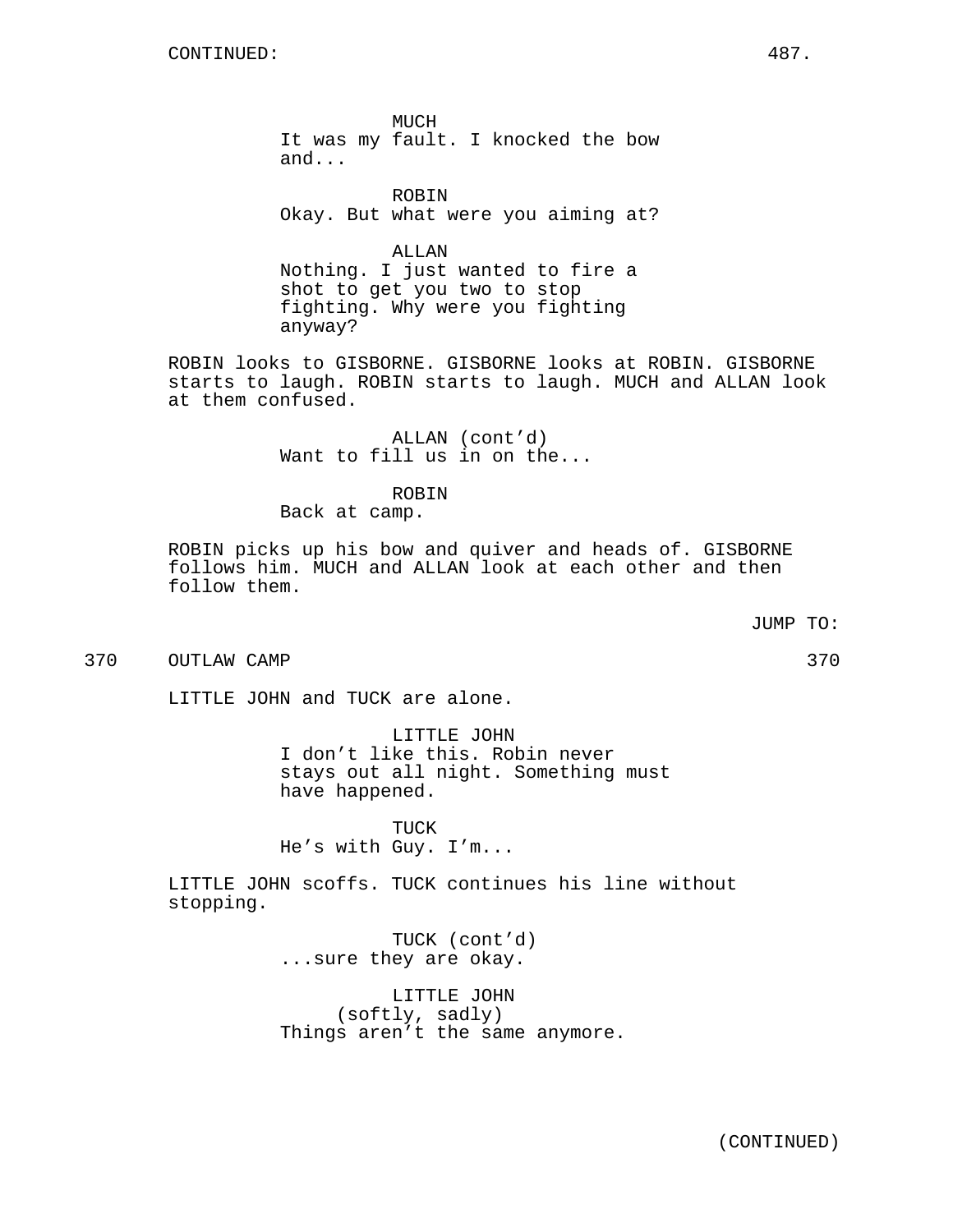TUCK What do you mean?

LITTLE JOHN You weren't here at the beginning. You don't know.

TUCK Then tell me.

LITTLE JOHN It was so different in the beginning. Our goal was clear.

TUCK can tell that LITTLE JOHN is not happy.

TUCK And now it isn't?

LITTLE JOHN That's not what I meant.

TUCK Well then, please explain.

LITTLE JOHN goes quiet. TUCK waits for him to continue.

JUMP TO:

#### 371 ELSEWHERE IN THE FOREST 371 SERVICE SERVICE STATES AND THE STATE STATES AND THE STATES STATES AND STATES AND THE STATES AND STATES AND STATES AND STATES AND STATES AND STATES AND STATES AND STATES AND STATES AND STATES

ROBIN, GISBORNE, ALLAN, and MUCH are heading back to the camp. ROBIN and GISBORNE are a few paces ahead of ALLAN and MUCH. Focus on ROBIN and GISBORNE.

> ROBIN How much you think we should tell them?

GISBORNE How much do you want to tell them?

Momentary pause.

GISBORNE (cont'd) You think they could handle the whole truth?

ROBIN I'm pretty sure Much and Allan could. Maybe Tuck.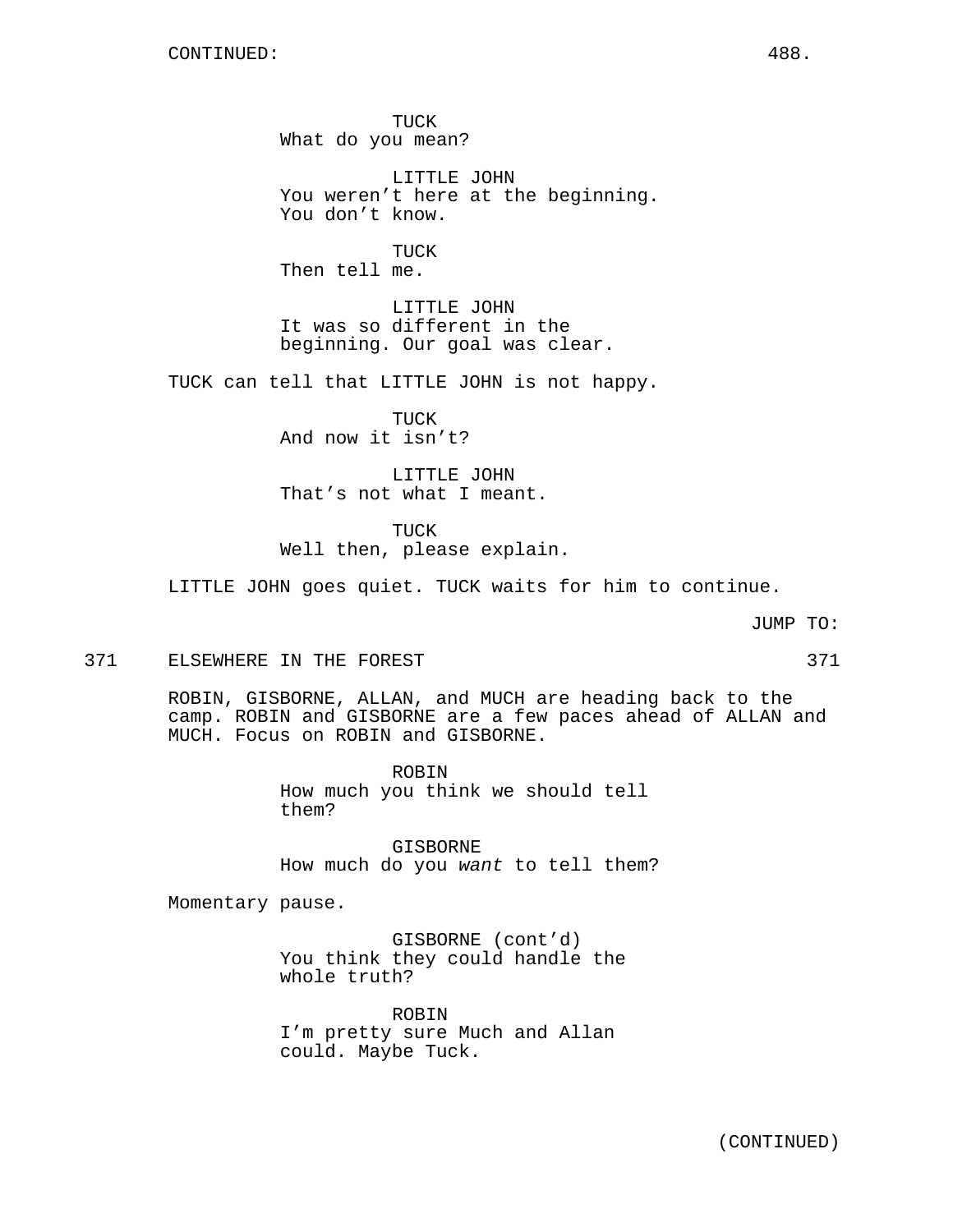GISBORNE

And John?

ROBIN Not sure. He still isn't comfortable with you being around.

GISBORNE I've noticed.

They walk on.

JUMP TO:

372 OUTLAW CAMP 372

LITTLE JOHN Ask Much. Ask Allan.

TUCK Ask them what?

LITTLE JOHN It used to always be Robin and Much. Much used to always have his back. Much was the one that always backed him. But ever since we got back, it's been Gisborne.

LITTLE JOHN says GISBORNE's name like he still hates the man.

TUCK

I see.

LITTLE JOHN Gisborne has become the one that Robin turns to.

TUCK And that's a bad thing?

LITTLE JOHN What about us? We've been here since...

TUCK (understanding) And you think Guy is taking over.

LITTLE JOHN Gisborne is a snake. He always was, and he always will be. I don't see (MORE)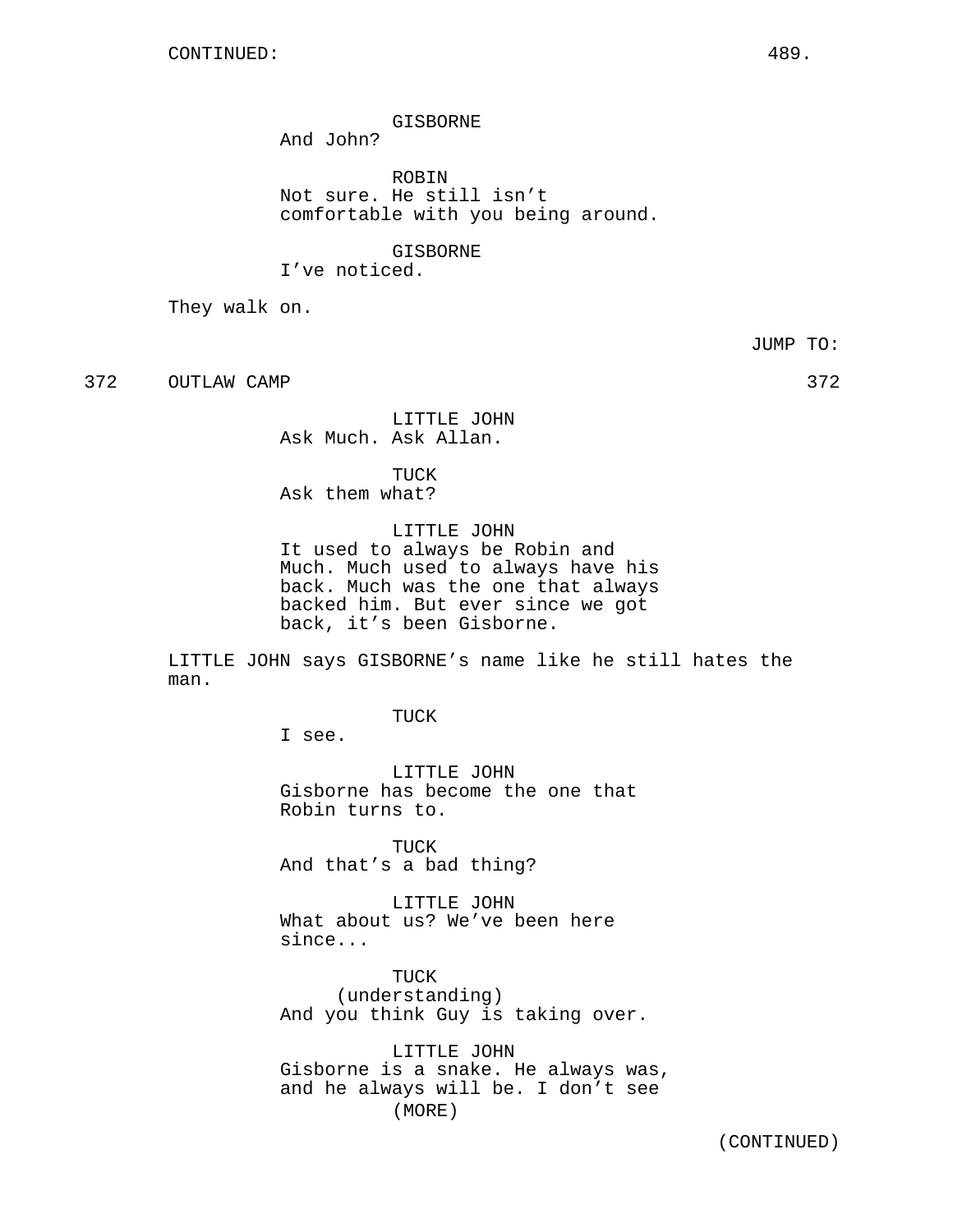LITTLE JOHN (cont'd) how Robin can so easily welcome him into our group.

TUCK Is that all you are concerned about?

LITTLE JOHN No. Robin treats Gisborne like... Like...

TUCK thinks he understands.

TUCK Like a right hand, a second in command?

## LITTLE JOHN

Yeah.

TUCK And you don't think he's qualified for the position.

LITTLE JOHN Qualified? Gisborne is the enemy he...

TUCK Was, John. He was the enemy. He has proven his worth over and over. Whatever he was, he is not that man now.

LITTLE JOHN He'll never truly be one of us. He's a noble, a knight. He...

TUCK So's Robin.

Momentary pause.

TUCK (cont'd) John, you have to...

LITTLE JOHN looks out the door and sees ROBIN, GISBORNE, ALLAN, and MUCH coming.

> LITTLE JOHN They're coming.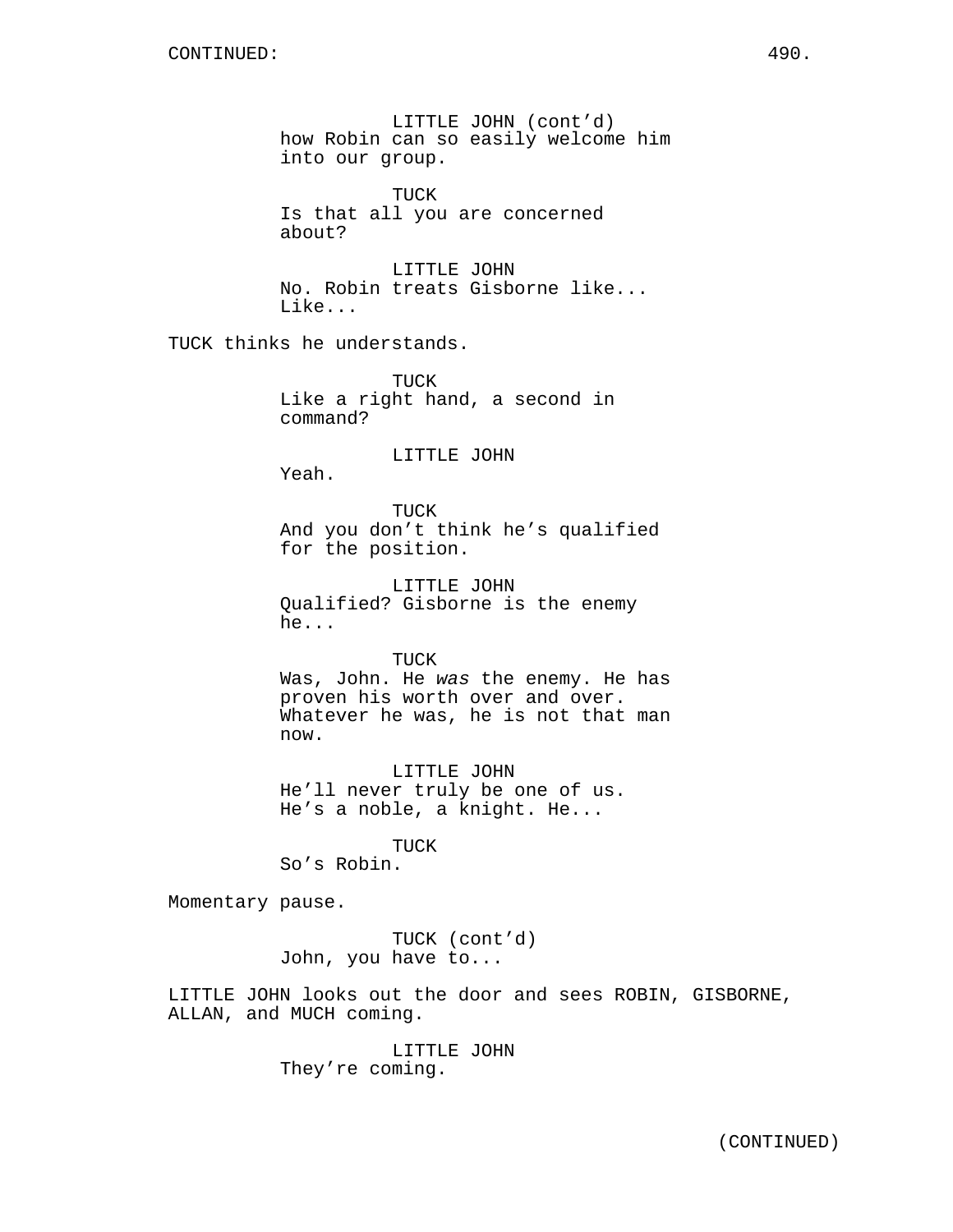TUCK goes to the door to see for himself. He pats LITTLE JOHN on the back as he says his line.

> TUCK See. They are fine. Come let's sit. Don't want them thinking we were worried.

# LITTLE JOHN

But we were.

TUCK gives him a look, then returns to where he was sitting. LITTLE JOHN leans back on the door.

CONTINUE TO:

373 OUTSIDE CAMP 373 373

ROBIN, GISBORNE, ALLAN, and MUCH walk up to, and enter, the camp.

CONTINUE TO:

374 (311R) OUTLAW CAMP 374 (311R)

LITTLE JOHN stands impatiently in the entrance, leaning a hand on a post on either side, tapping his fingers.

TUCK is standing in front of the bunks.

ROBIN heads goes to a stump. GISBORNE heads to a bed and sits.

> LITTLE JOHN So where have you been two been?

GISBORNE Little trip down memory lane.

ROBIN sits somewhat patiently on the stump, draping his arm over the rope ladder, dazed from lack of sleep and overwhelmed by his recent experience. Would they understand if he told them? Could he tell them? He had kept this hidden for so long. Not even Much knew the history he shared with Gisborne.

> ALLAN Is that what...?

GISBORNE lays down. ROBIN looks to the ground.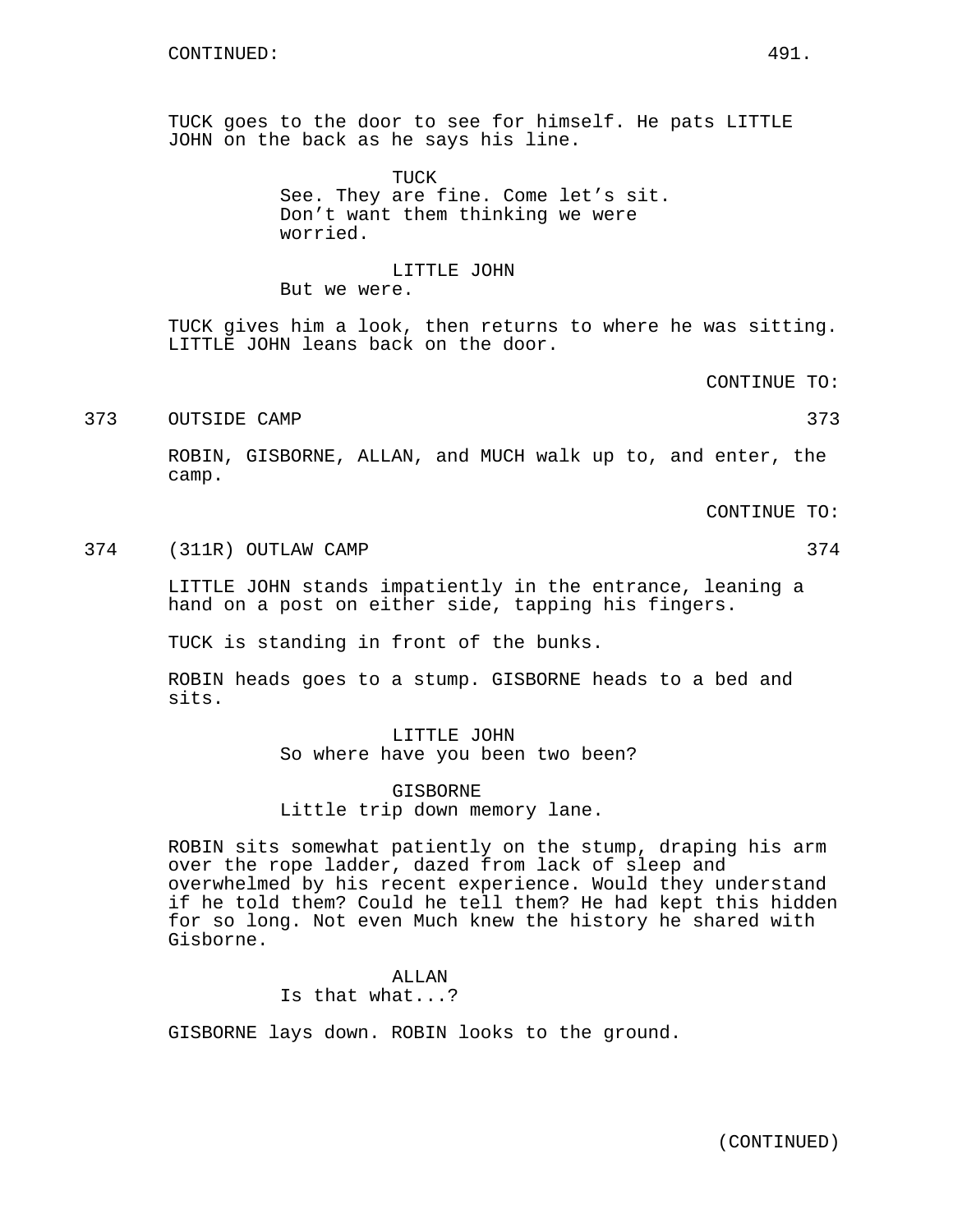ROBIN I've been with my father.

MUCH I thought your father was dead.

# ROBIN

(quietly) So did I.

GISBORNE So did I. Until Malcolm met us last night and he told that we were almost family. And that...

LITTLE JOHN looks GISBORNE.

GISBORNE (cont'd) ...we share a brother.

**MUCH** (scoffs) What?

ALLAN looks back and forth between GISBORNE and ROBIN, trying to determine if they're joking.

MUCH (cont'd)

A brother?

MUCH looks at ROBIN to confirm it. ROBIN raises his eyebrows, slightly nodding.

> MUCH (cont'd) Both of you?

ROBIN nods again.

ROBIN My father... his mother.

MUCH takes a step towards ROBIN, then glances at GISBORNE.

ROBIN (cont'd) Our brother is in jail in York... awaiting execution.

LITTLE JOHN's head snaps to look at ROBIN.

ROBIN (cont'd) And I promised my dying father that I would save him. (face turns intense) (MORE)

(CONTINUED)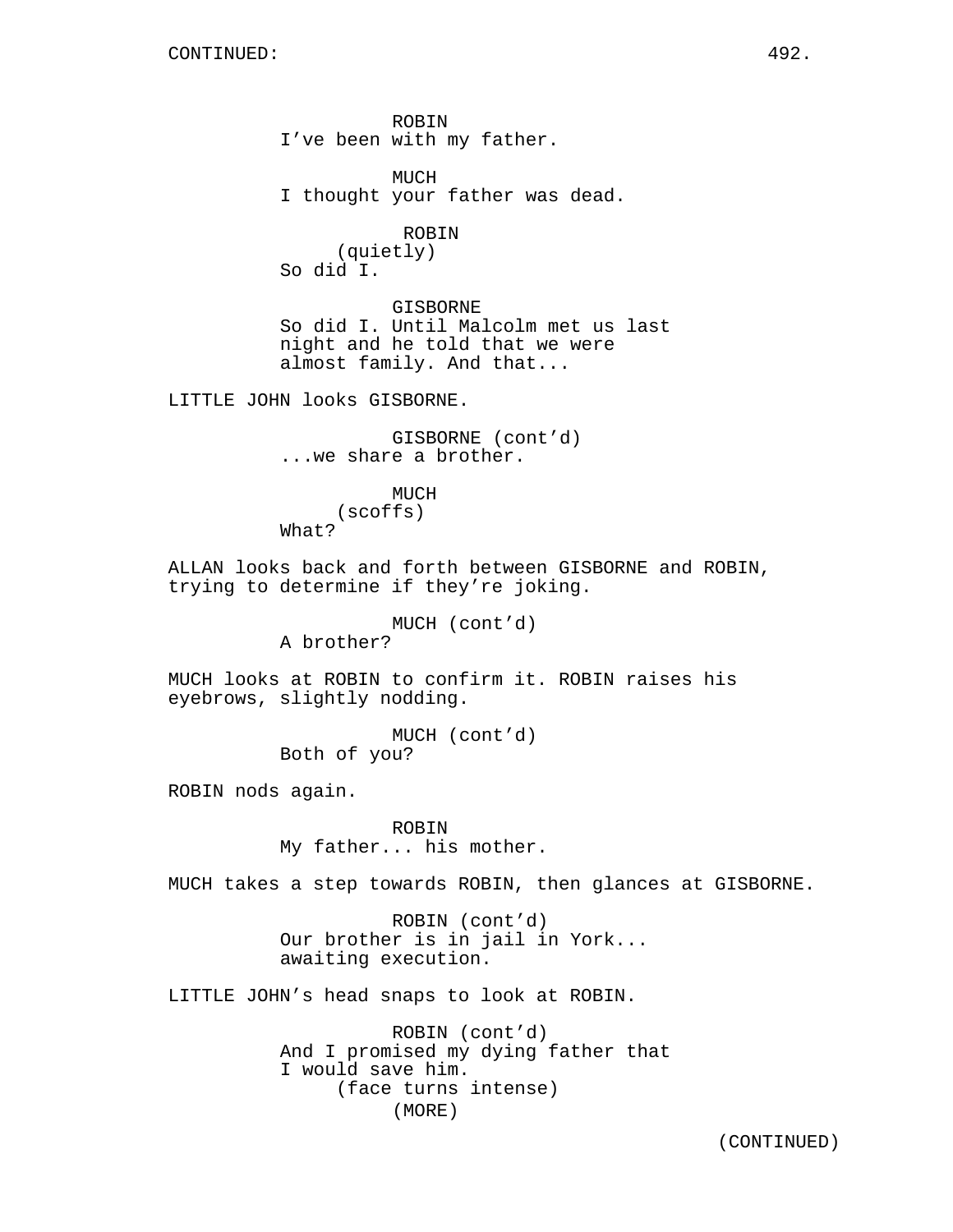ROBIN (cont'd) ... and I intend to honour it.

ROBIN sits up straighter and looks at each in turn while speaking.

> ROBIN (cont'd) Me and Guy will go to York and bring him back. If it were any of you, you know I'd do the same.

GISBORNE You still believe good conquers evil? (beat) To defeat Isabella we need our brother in York.

TUCK (calmly) Who is this brother, Robin? What do you know...

ROBIN His name is Archer. We've never met.

ROBIN takes a deep breath.

ROBIN

All I know is he's traveled far and wide and has a knowledge of exotic weapons he's brought back from the East.

GISBORNE Isabella's forces are far greater than ours. Archer's weapons will make us stronger.

GISBORNE glances at MUCH, who walks over to ROBIN.

MUCH

We all go.

ROBIN No. Guy and I will go alone. I need you here to protect the people from Isabella.

MUCH Who's going to protect you?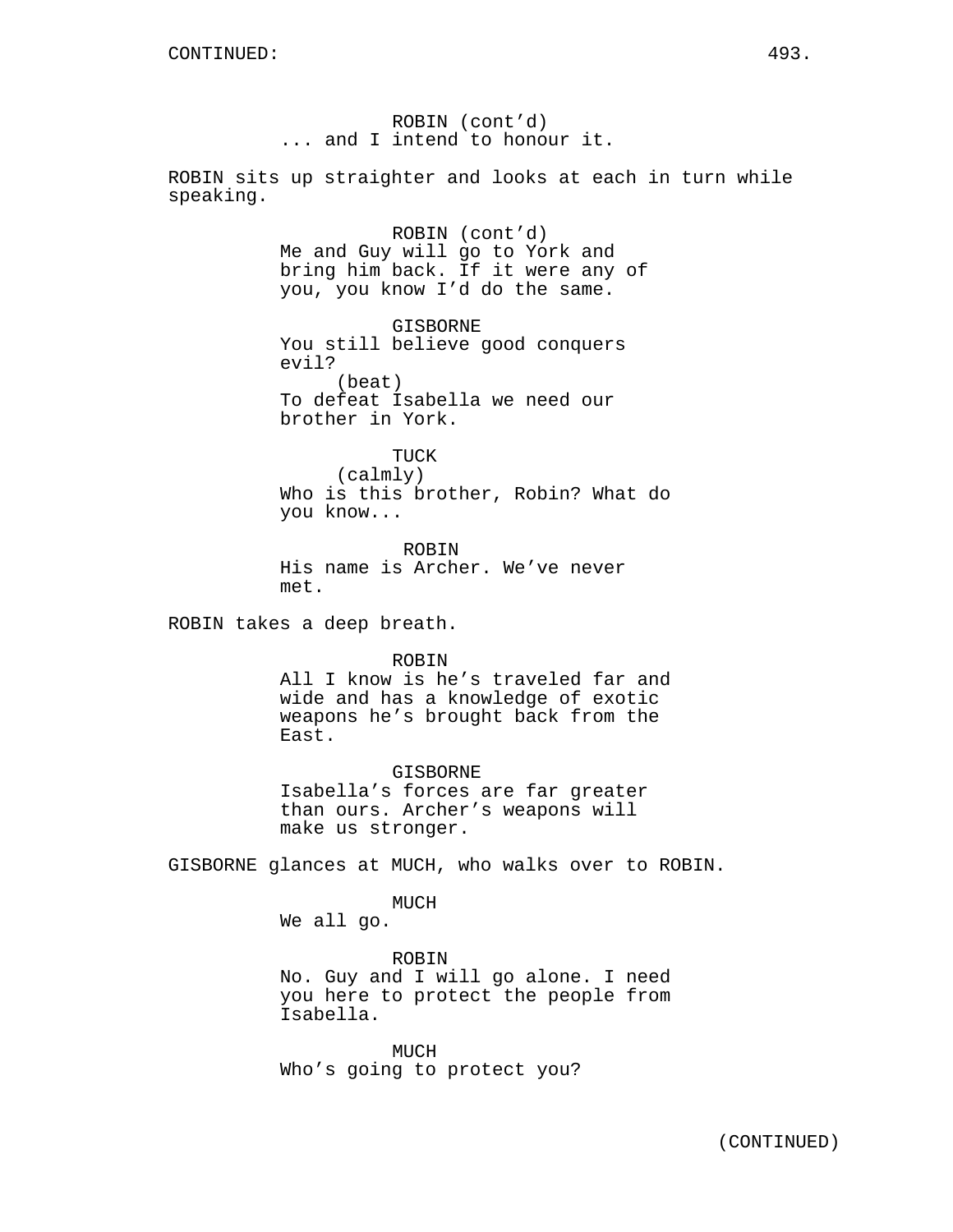ROBIN Much, we'll be fine!

LITTLE JOHN scoffs.

ROBIN (cont'd) (impatiently) No-one is going to recognize us in York.

TUCK, deliberately not looking at ROBIN, is not agreeing with him at all. He feels this could be a trap. Before he can say anything ROBIN tries to reassure them.

> ROBIN (cont'd) (decisively) It'll be a simple in and out. We'll be back soon.

ROBIN stands and pats MUCH on the shoulder. MUCH nods, accepting ROBIN's decision. ROBIN leaves, deliberately leaving his recurve bow behind, knowing it will identify him immediately. GISBORNE follows ROBIN out of camp.

375 (311) YORK 375

Establishing city shot.

JUMP TO:

CUT TO:

376 (311) CASTLE - DUNGEONS 376

Two guards come down the stairs. In a cell with about ten prisoners, ARCHER and an OLD MAN sit against the wall, near the cell's front.

> GUARD Archer! It's time.

The OLD MAN gives ARCHER a sympathetic look.

GUARD (cont'd) God have mercy on ya.

The keys jingle as the guard unlocks the door. The OLD MAN and ARCHER exchange looks. ARCHER gets up, seemingly resigned to his fate. The OLD MAN looks up at him.

> OLD MAN Rest in peace.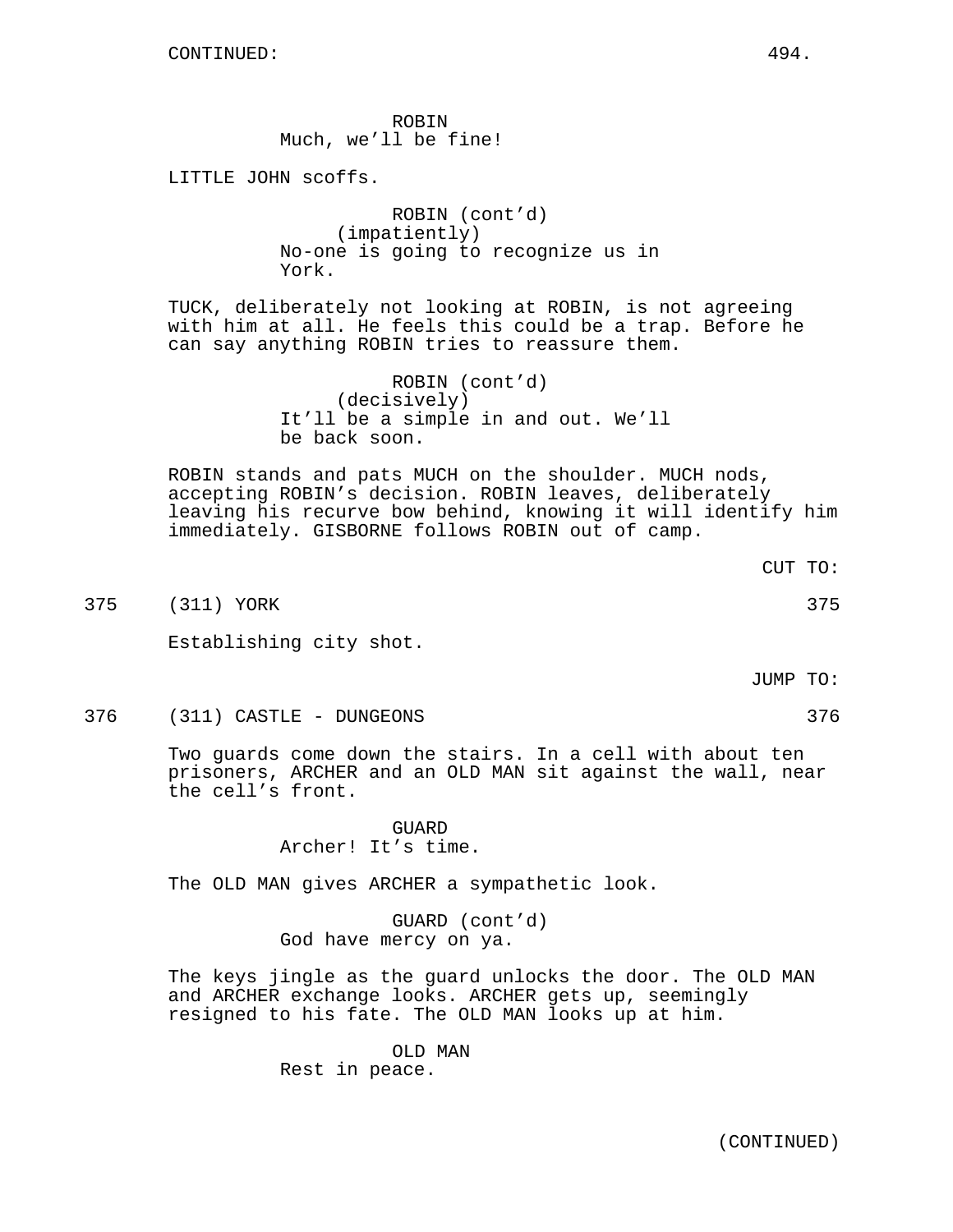ARCHER nods, resolved. He walks out the door and the guard grabs him and pushes him up the stairs while the second one locks the door again.

CUT TO:

377 (311) NOTTINGHAM - CASTLE - WEST EXTERIOR CORRIDOR 377

ISABELLA walks down the west corridor as her Guard comes up the small steps from the courtyard.

> ISABELLA Is there any news of my brother?

ISABELLA'S GUARD No, Sheriff.

ISABELLA And nothing on Hood, either?

ISABELLA'S GUARD

No.

The Guard waits for her to join him at the top of the steps. Behind him waits LIPSCOMB, a mute with a scar running from the corner of his mouth back to his right ear.

> ISABELLA'S GUARD This is Lipscomb, Sheriff. Collects the toll for you, from the Great North Road.

> > ISABELLA

Thank you.

ISABELLA goes down a few steps to Lipscomb.

ISABELLA (cont'd) Your loyalties will be rewarded, I assure you. And if you hear or see anything, you report to me immediately.

LIPSCOMB nods earnestly. Coins jingle as ISABELLA reaches into her purse.

> ISABELLA (cont'd) Hood and his men are spreading terror throughout Nottingham. Your help in finding them...

ISABELLA holds up a gold coin.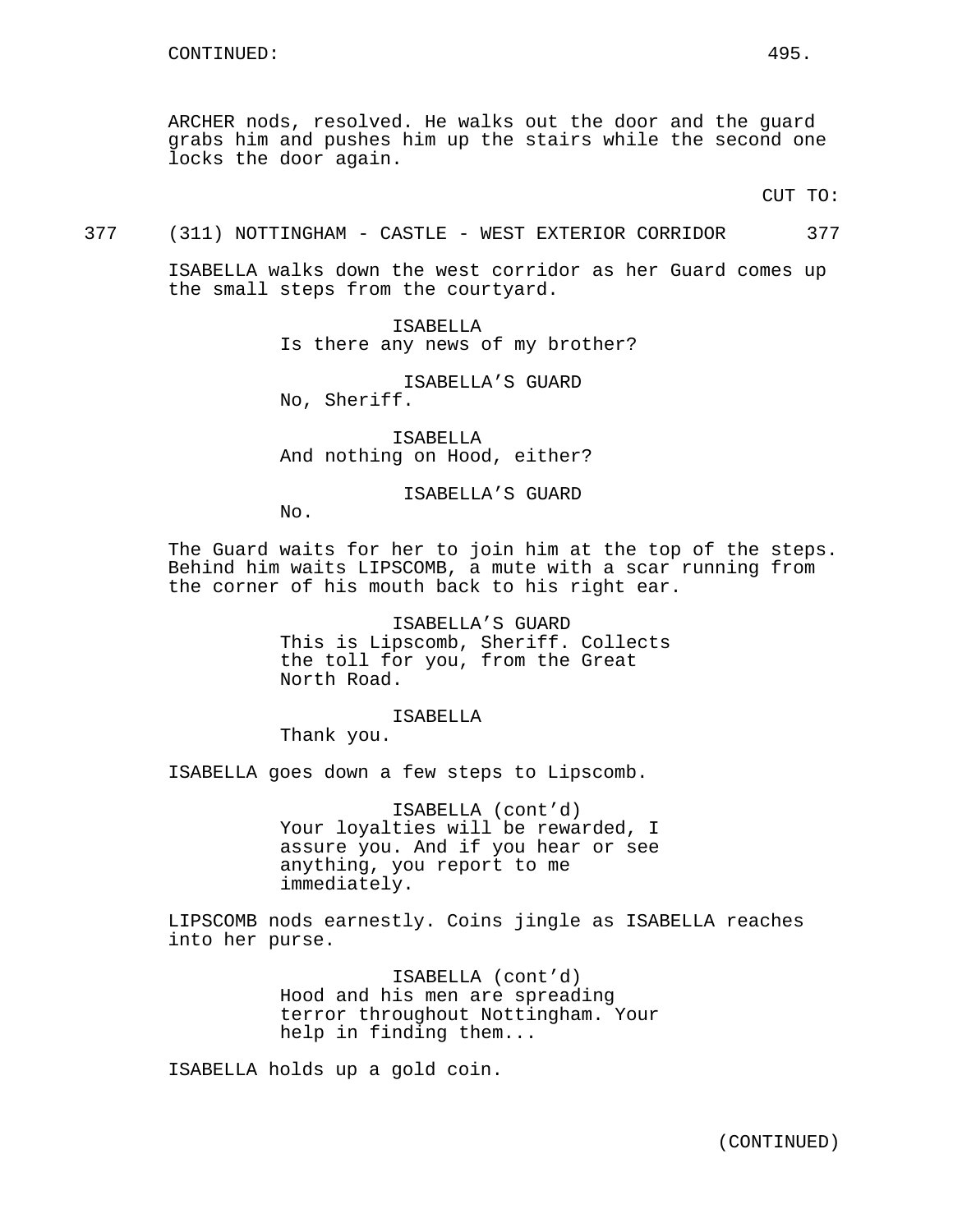ISABELLA (cont'd) ...keeps us all safe. Here.

ISABELLA puts the coin into LIPSCOMB's hand and he closes his fist over it. Isabella's Guard taps his shoulder to dismiss him. ISABELLA watches him go with evil eyes.

> ISABELLA (cont'd) Let's hope this little Judas does better than the last one I paid good money for. (temper rising) I want them found!

ISABELLA looks back at Guard.

CUT TO:

378 (311) YORK - CASTLE - SHERIFF'S QUARTERS 378

Candles are set up in candelabras all over the room. White roses surround them. Two lovers are kissing audibly on the bed. A woman (named GWENETH) sighs, lying next to the man (ARCHER) kissing her neck. She turns over and sits up. ARCHER also sits up so he can keep on kissing her neck. GWENETH sighs in pleasure.

> ARCHER You are glorious, Gweneth.

He puts his face next to hers.

GWENETH Am I? I'm not sure my husband would agree.

GWENETH puts her left hand up to ARCHER's head. He pulls her hand down again, looking at her wedding ring.

#### ARCHER

The Sheriff of York is a fool to neglect such a passionate, beautiful woman.

## GWENETH

Yes, well, I don't like to complain, but sometimes I just feel so under-appreciated.

ARCHER turns her face to his.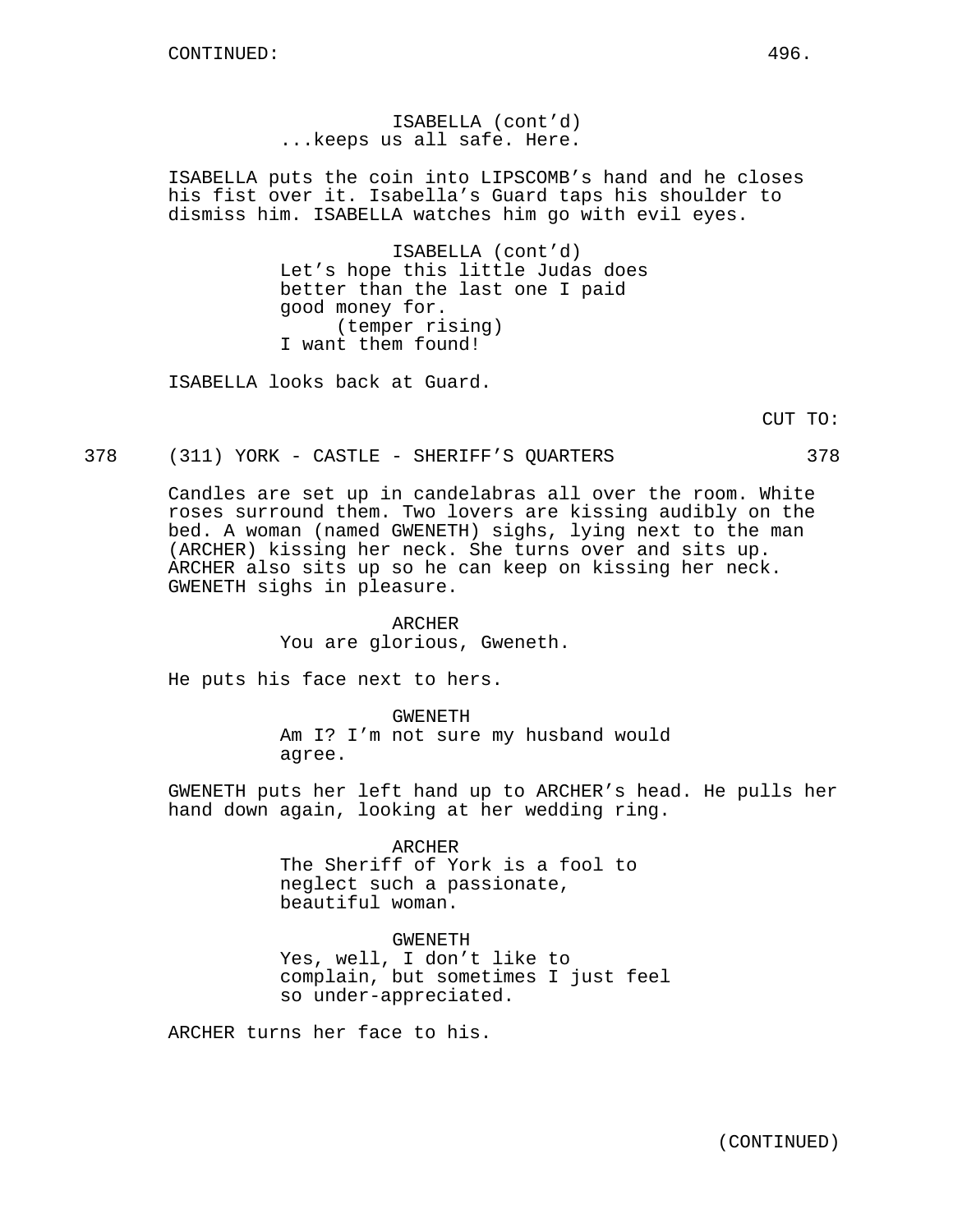ARCHER Well, shall we do something about that?

GWENETH smiles.

JUMP TO:

379 (311) YORK ROAD - TOLL HOUSE 379

GISBORNE, riding a white horse, and ROBIN, whiting a brown horse, gallop up and stop at the sight of a toll house, where LIPSCOMB is opening the gate for a patron.

GISBORNE

Toll house.

ROBIN (shake head) It's not worth the risk.

LIPSCOMB closes the gate.

GISBORNE (amiably) Well, they collect money for Isabella.

ROBIN looks at GISBORNE.

GISBORNE (cont'd) Robbing them is robbing her.

ROBIN says nothing. GISBORNE clicks his horse forward. ROBIN follows against his better judgment.

CUT TO:

380 (311) INSIDE 380

LIPSCOMB is on his knees in front of ROBIN, who is holding the collection purse. LIPSCOMB reaches back but GISBORNE puts his sword on his arm.

> GISBORNE Don't... move.

ROBIN pulls out a handful of coins and lets them fall back in, sighing unhappily.

> GISBORNE (cont'd) Is that everything?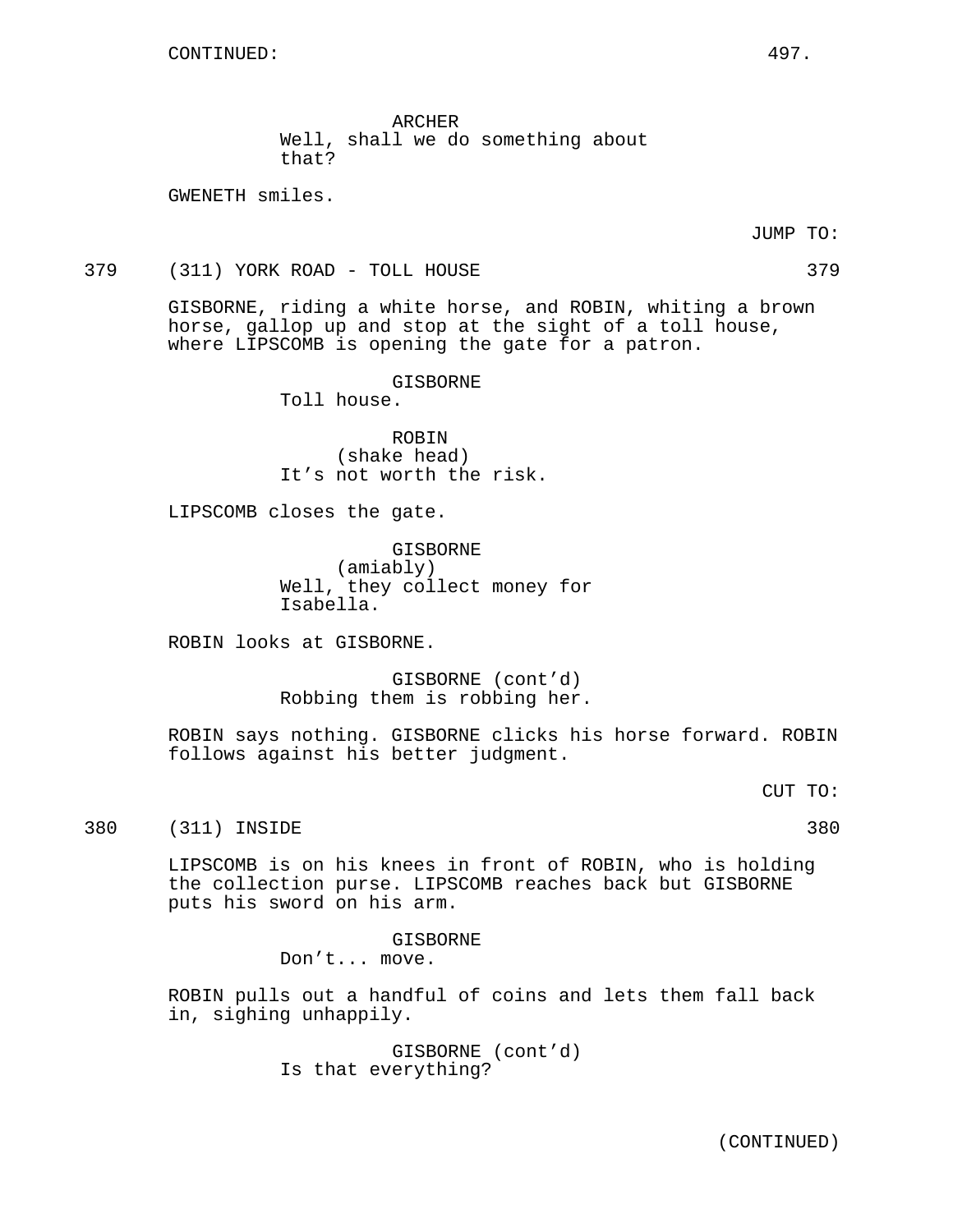# ROBIN (sullenly) Let's go.

ROBIN goes out the door, which is behind GISBORNE. GISBORNE puts the point of his sword in LIPSCOMB's back.

#### GISBORNE

## Stay on your knees!

GISBORNE follows ROBIN out the door. LIPSCOMB bravely turns to look at the robbers with narrowed eyes, his scar purple from unexpressed indignation.

JUMP TO:

## 381 (311) YORK - CASTLE - SHERIFF'S QUARTERS 381

GWENETH and ARCHER stand in the middle of the room, kissing. ARCHER pulls back.

> ARCHER I really must get back to the dungeon before your husband comes back.

GWENETH Yes, the Sheriff would be very upset.

GWENETH tries to kiss ARCHER.

ARCHER Yes, he would.

He kisses her.

GWENETH He is the most powerful man in York.

She kisses him.

ARCHER Yes, he is.

ARCHER puts both his hands on GWENETH's face.

ARCHER (cont'd) And if you're as fond of me as I am of you...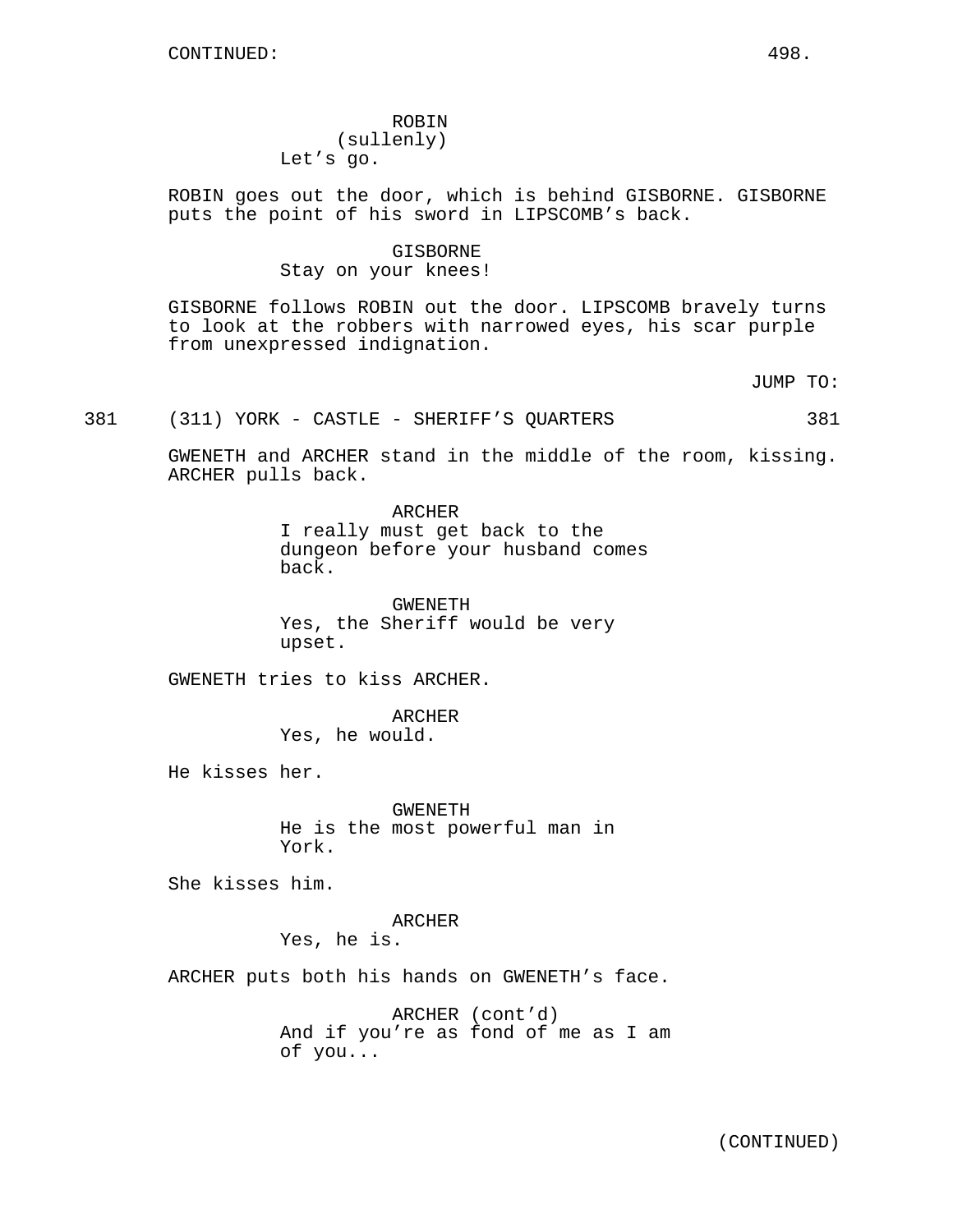GWENETH You know how fond I am of you.

She tries to kiss him, but he stops her.

ARCHER Then perhaps you might speak to him about not hanging me next week.

ARCHER wraps his arms around her, and she nestles into his shoulder.

> ARCHER (cont'd) You can tell him that I fully intend to deliver the weapons his cousin paid for.

GWENETH turns away.

ARCHER (cont'd) It's all a big mistake.

ARCHER pulls on his shirt.

ARCHER (cont'd) I'm completely innocent.

GWENETH stands in front of her mirror, putting her jewelery back on.

> ARCHER (cont'd) You heard the part about the hanging?

GWENETH steps briefly back from the mirror.

GWENETH Yes, of course.

ARCHER picks up a goblet.

ARCHER And if you find a good moment, you might want to suggest some sort of, em... (tilt head) ...pardon.

ARCHER takes a drink.

ARCHER (cont'd) And I will show him one of the mysteries of the Orient.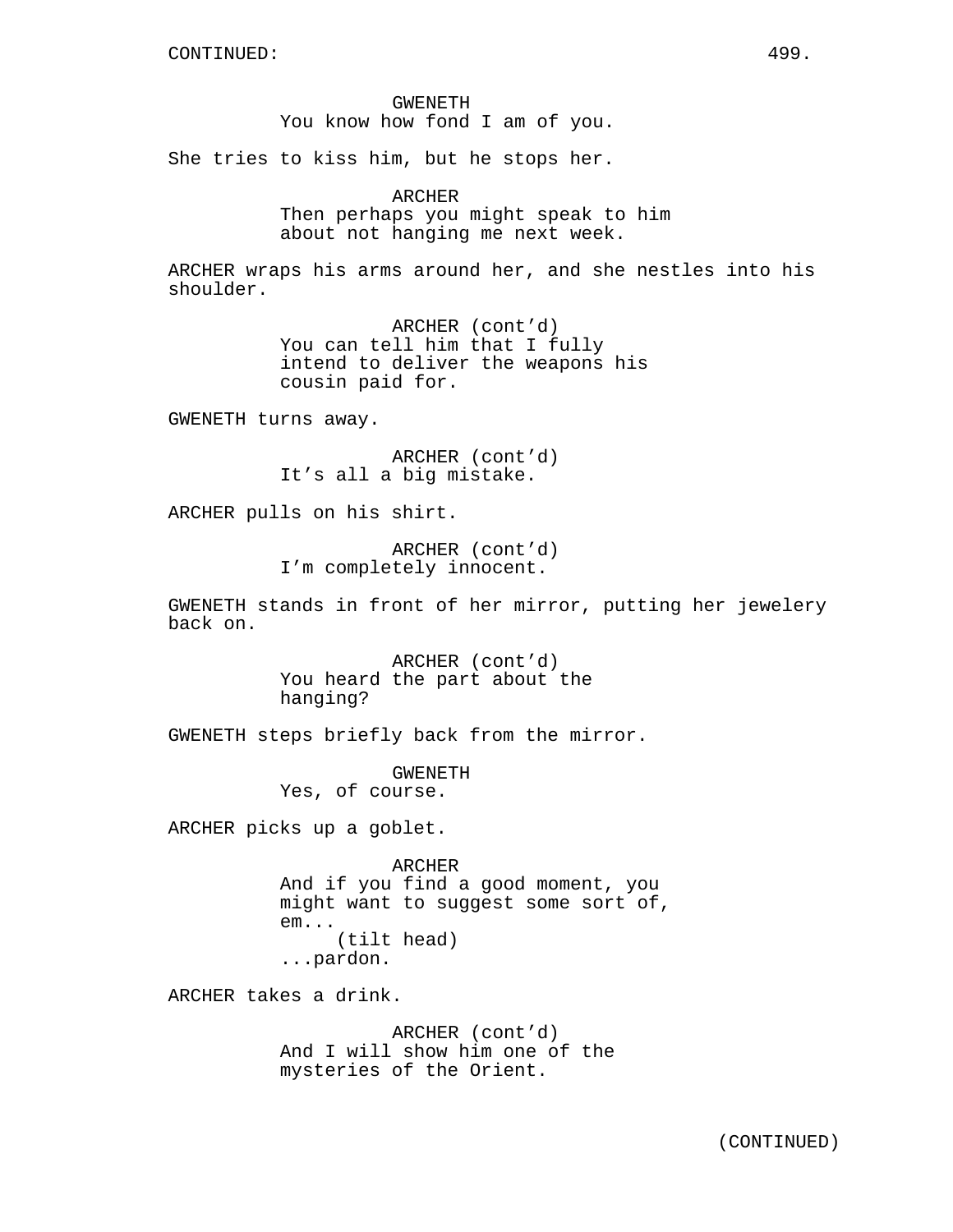GWENETH Mm, like the one you showed me?

ARCHER (chuckle) Not quite the same one.

GWENETH giggles. ARCHER draws her forward by the hand.

ARCHER You see, this is the mystery of how something glittering and precious, like you... (kiss her hand) ...can be made out of base metal.

GWENETH's eyes widen. ARCHER pulls her into an embrace.

ARCHER (cont'd) The alchemist's art... of making gold.

ARCHER gives her a long kiss.

GWENETH (breathing heavily) Ever since I've known you, you make me feel so... alive.

ARCHER guides her to sit together on the foot of the bed.

ARCHER And it would be a shame if anything were to happen to me that might interfere with that... alive feeling.

He kisses her.

ARCHER (cont'd)

Mm.

ARCHER keeps his forehead on hers.

ARCHER (cont'd) By the way, you didn't happen to bring any food with you, did you? It was a big success with the other lads last time.

GWENETH laughs. ARCHER kisses her and pulls her back onto the bed.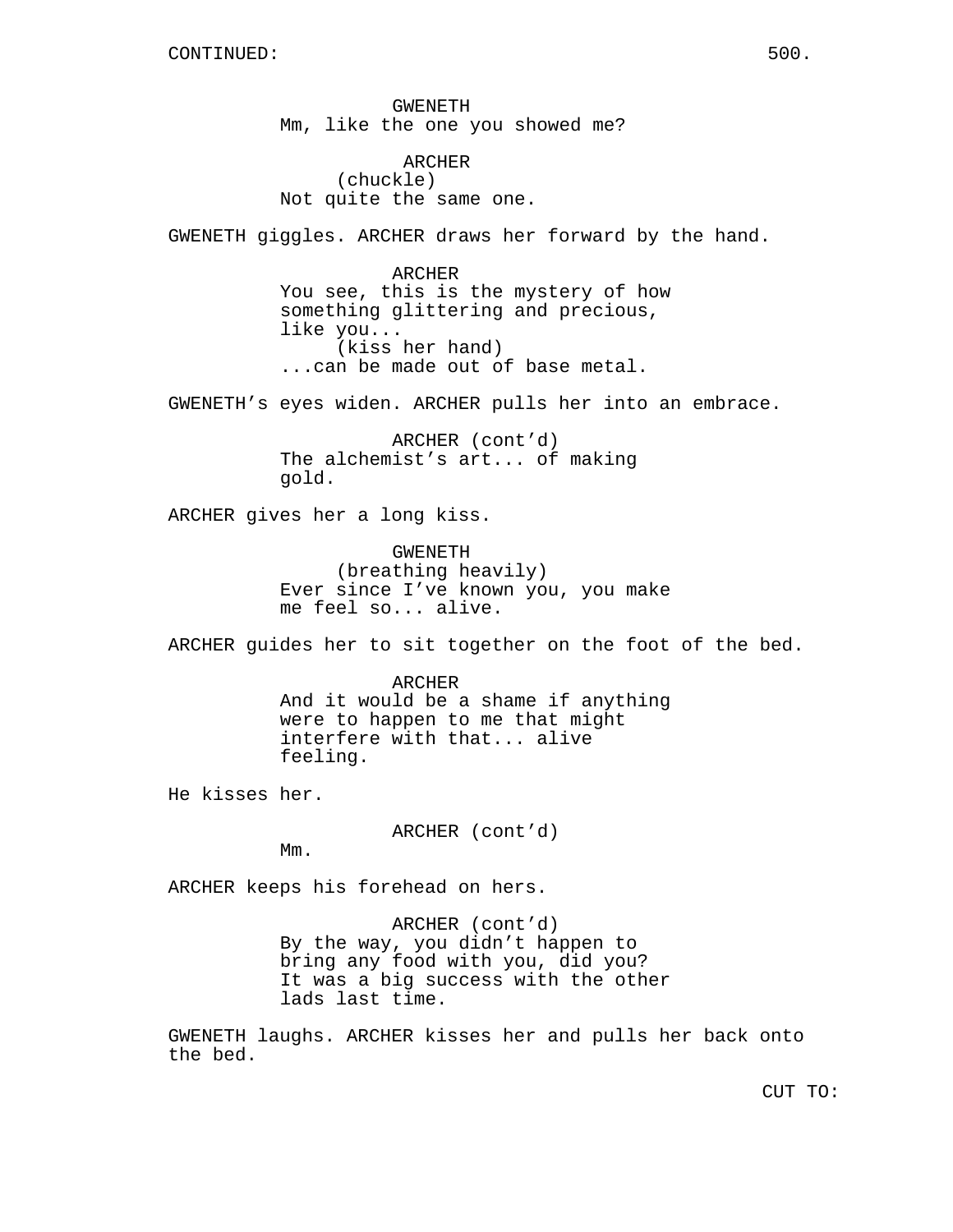382 (311) DUNGEONS 382

ARCHER drops several coins into the guard's outstretched hand. He holds a cloth tied into a bag in his other hand.

**ARCHER** 

Thank you, my good man.

ARCHER steps into the cell, looking behind him. The OLD MAN is amazed.

> OLD MAN You said they were going to kill you.

ARCHER Probably next time.

OLD MAN You said that last time.

ARCHER bends down to the OLD MAN and sets the cloth bag on the floor in front of him.

**ARCHER** 

Hungry?

The other prisoners lean forward as ARCHER unwraps sausages, bread and fruit. One leans in very closely to ARCHER's right. ARCHER stops him and holds up a finger.

> ARCHER (cont'd) I'll take offers.

OLD MAN I'll give you ten gold coins for that sausage.

ARCHER (hold up a sausage) I accept.

ARCHER holds out his hand. The OLD MAN twice mimes taking coins out of his pocket and dropping them into ARCHER's hand. ARCHER wiggles his fingers for more. The OLD MAN frowns in mock frustration and slaps another into his hand. ARCHER holds an invisible coin to his lips and glances at the OLD MAN before he bites on it. The OLD MAN watches apprehensively.

> ARCHER (cont'd) Good as gold.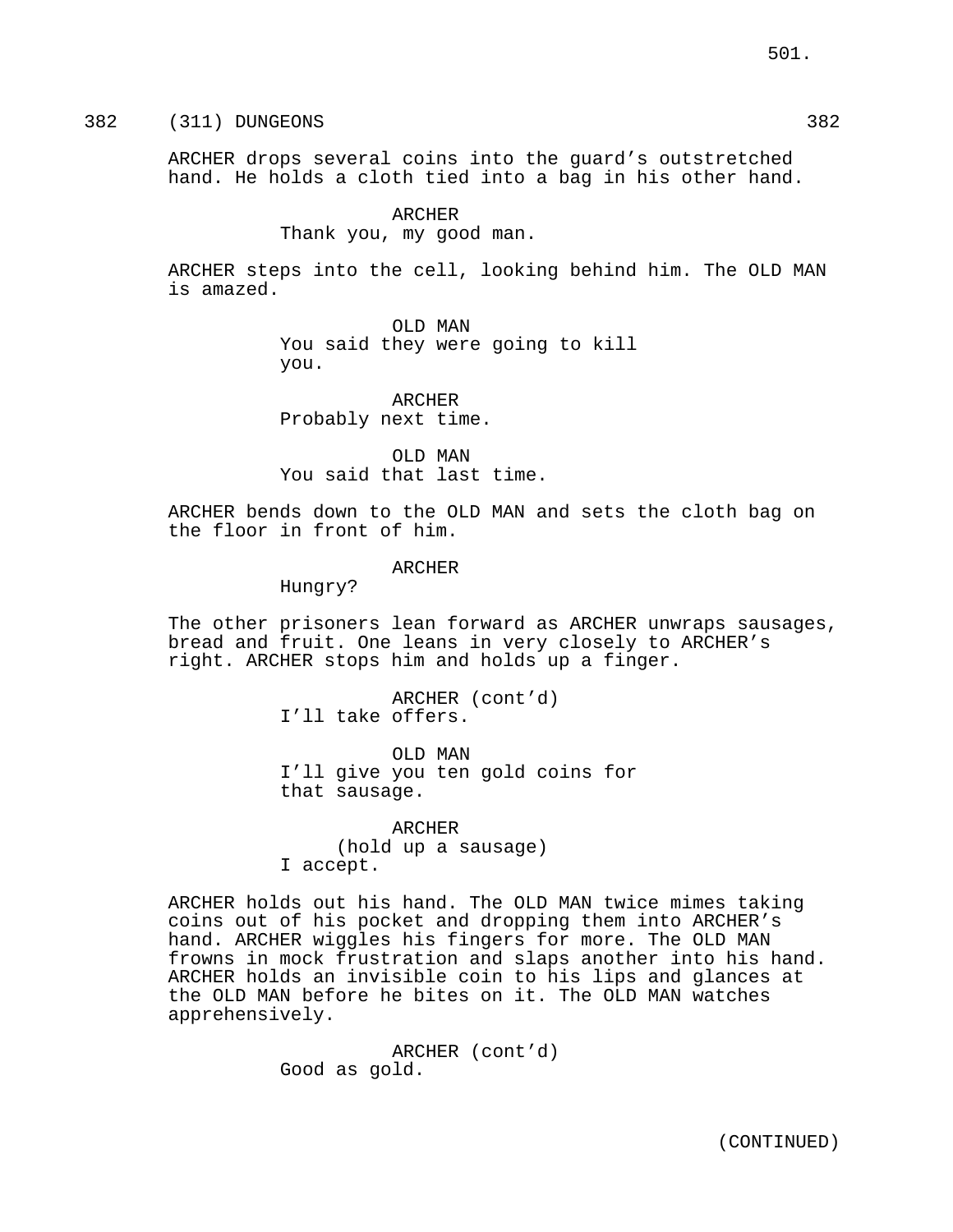They both laugh at their joke as ARCHER hands over the sausage. The OLD MAN takes a bite. ARCHER gently slaps his shoulder, then starts tossing food to the others in turn.

> ARCHER (cont'd) Eat up, lads. Enjoy the fruits of my labour.

> > CUT TO:

383 (311R) NOTTINGHAM - CASTLE - SHERIFF'S QUARTERS 383

ISABELLA And you are absolutely certain he saw them together?

ISABELLA'S GUARD Yes, Sheriff.

ISABELLA turns away, wrinkling her nose. She walks away. She'd've thought that after Guy's last stunt Robin would have severed ties. But is seems that Robin has let him back in.

> ISABELLA You said they were on their way to York?

ISABELLA'S GUARD Yes, Sheriff.

ISABELLA

York?

ISABELLA turns to the fire.

ISABELLA (cont'd) Why York? Do you think they're plotting against me?

ISABELLA'S GUARD I know nothing more, Sheriff.

ISABELLA, totally confounded, goes to sit at her desk.

ISABELLA Then you must go to York immediately, as my emissary. I'll assemble soldiers and I will follow you.

Isabella's Guard bows his head and starts to leave. ISABELLA points to him.

(CONTINUED)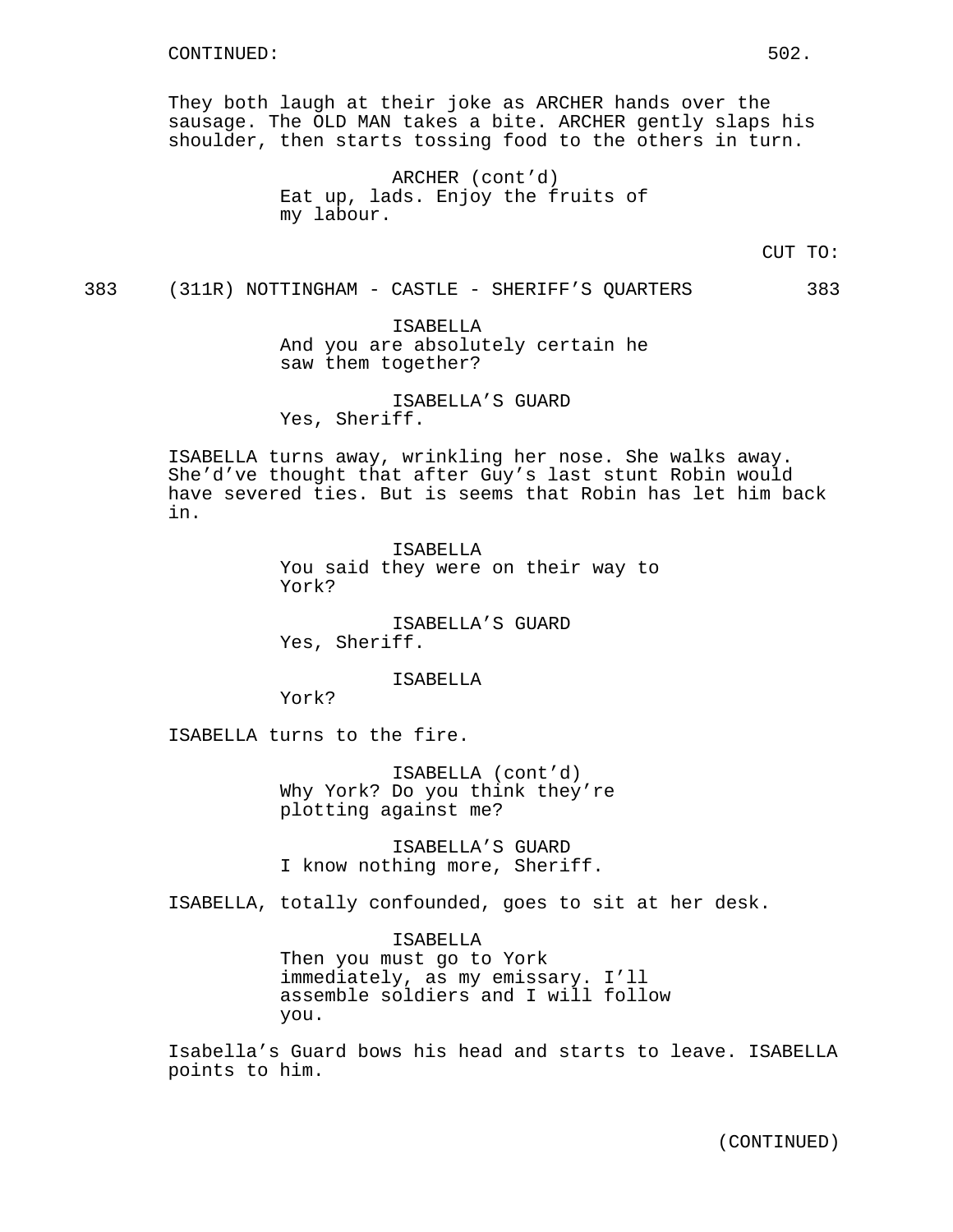ISABELLA (cont'd) Go to the Sheriff of York. Warn him that two murderous scoundrels are fouling his domain, Guy of Gisborne and Robin Hood. Tell him... I will offer 100 crowns for their heads, each... alive.

Isabella's Guard bows his head again and leaves.

ISABELLA (cont'd) (chuckle) Oh, yes. I want them alive.

384 (311) YORK 384 384

ROBIN and GISBORNE gallop up to the gates of York, whose castle is at least twice the size of Nottingham's.

In the town, they walk their horses through the narrow streets. They stop and look up at the walls when they hear a sergeant giving orders.

> SERGEANT (VO) Attention! Left turn! Stand at ease!

GISBORNE (bit disheartened) He's inside that.

ROBIN (cheerfully) Well, it can't be that difficult... can it?

ROBIN leads his horse on. GISBORNE follows.

CUT TO:

385 SHERWOOD FOREST 385

TUCK and LITTLE JOHN walk down the road with sacks, making a food drop in Robin's absence. MUCH and ALLAN walk a few paces behind them.

> LITTLE JOHN I can't believe Robin never told us that he and Gisborne go way back.

> > (CONTINUED)

CUT TO: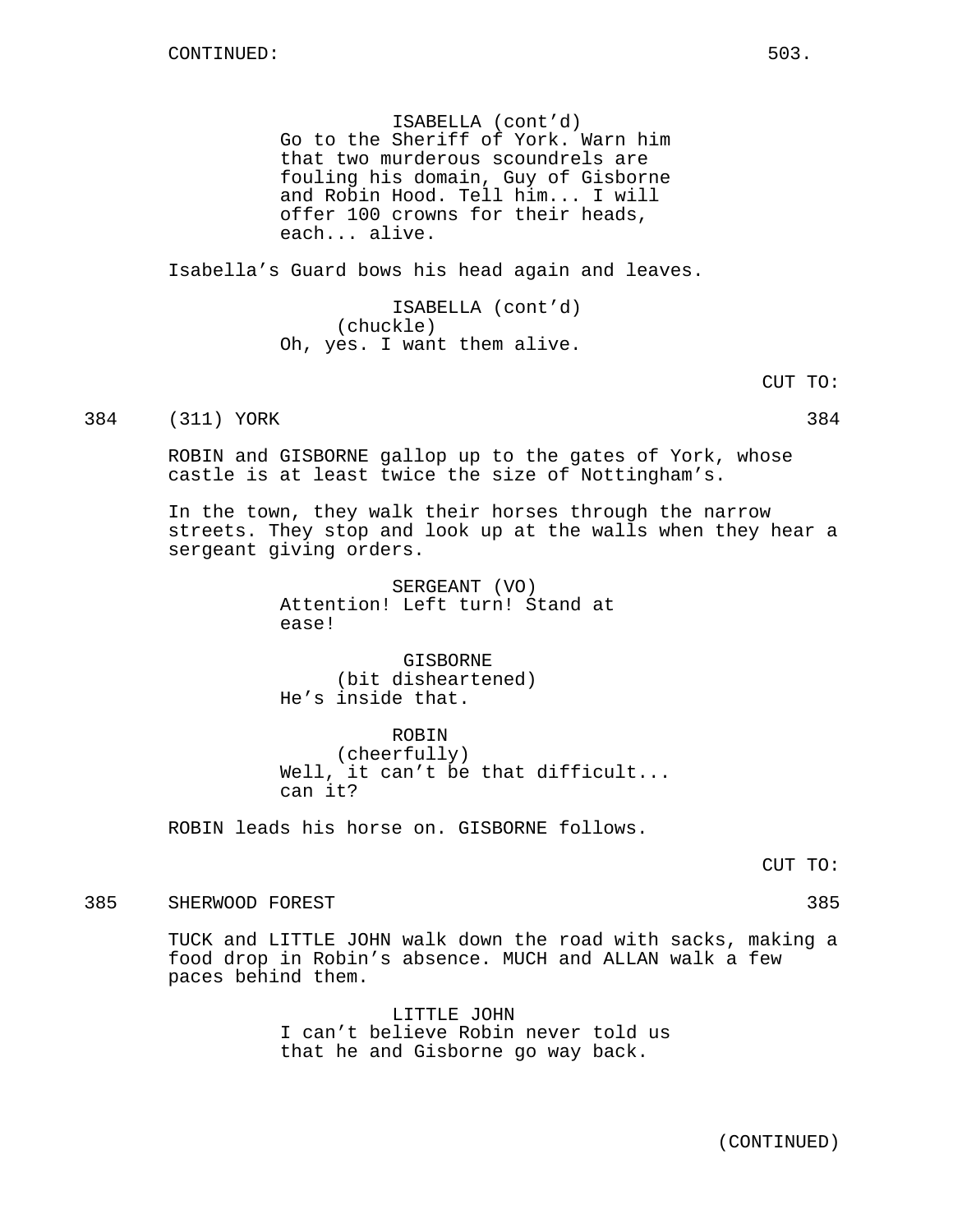#### ALLAN

I can't believe they share a brother.

#### LITTLE JOHN

Robin never once mentioned that he and Gisborne grew up together. That they had issues that went back to their childhood.

#### TUCK

It was in the past. A past they both wanted to forget.

#### ALLAN

If Guy and Robin share a brother, then that sorta makes them step brothers. Which makes Isabella Robin's sorta step-sister.

#### TUCK

We are striving not just to protect Nottingham, but England. Not to settle old scores, John. Robin and Gisborne put aside their issues a long time ago.

## LITTLE JOHN

Did they? (beat) They might have put their present issues behind them, but I'm not to sure of the past ones.

ALLAN

John, Robin and Guy trust each other now. They will not turn their backs on one another. They are family.

# LITTLE JOHN

So are we.

ALLAN You know, you've never accepted Guy. (look to Much) Neither have you.

LITTLE JOHN I admit. I did not like the idea of Gisborne joining us.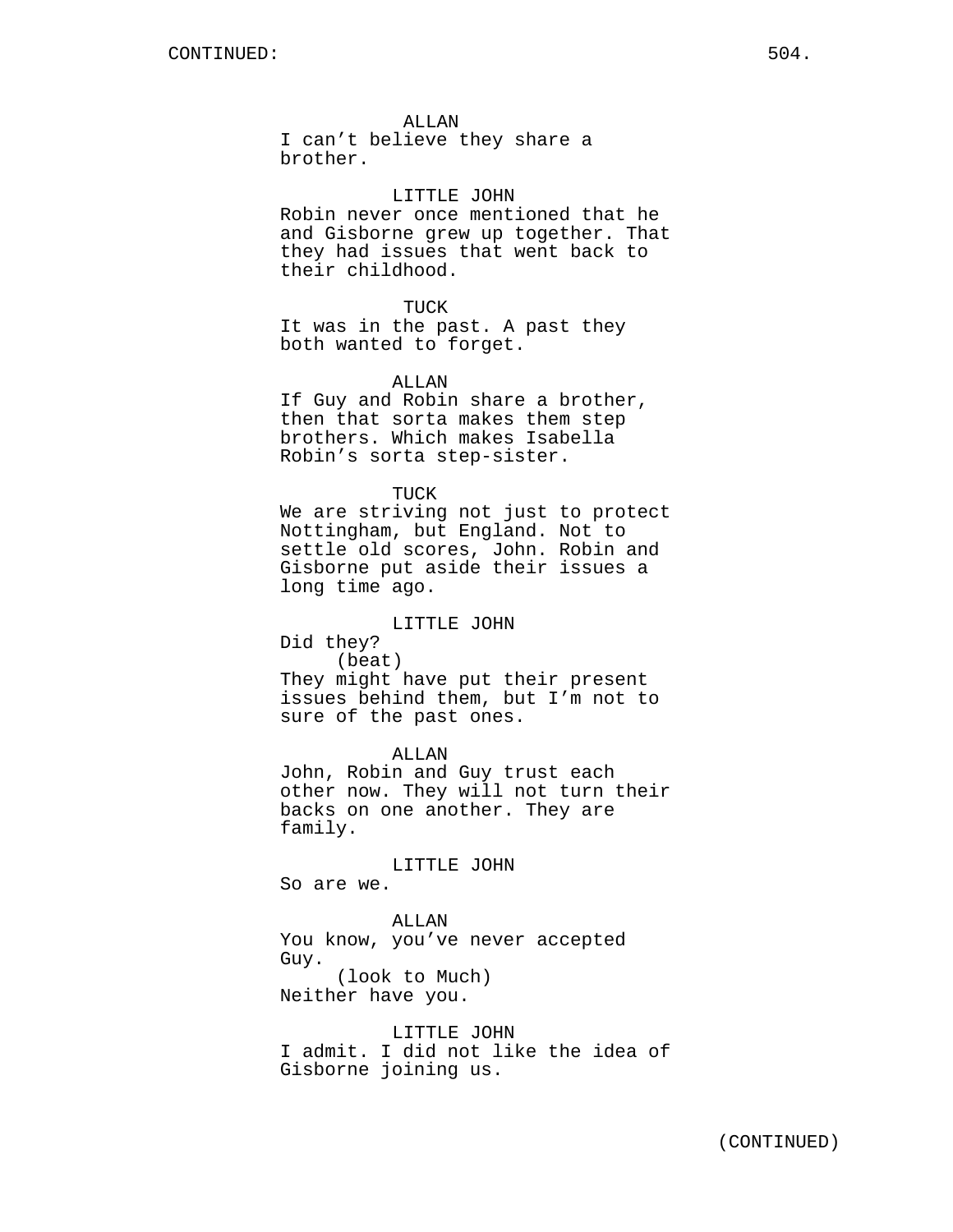ALLAN

You can't even call him by his name. He has been fighting with us, by our side, for almost a year. And you still don't trust him.

TUCK

Allan.

## ALLAN

Do you know how hard it was for him to work for the Sheriff? I saw what it did to him. I saw how he was constantly talked down to, how he battled with the choices he was forced to make. Now his own sister wants him dead.

(beat)

We don't know the whole story of what their past was, but the fact that they can work together and trust each other, it has to be worth something.

**TUCK** 

You're right. Robin and Guy have been on this journey for years. Their paths keep crossing. And now they've learned they share a brother. We have to let them do this.

MUCH, who has been quiet throughout this entire scene, speaks up. Everyone looks at him.

> MUCH I've known Robin almost my entire life. (beat) I never knew the whole story about how his father died.

MUCH corrects himself.

MUCH (cont'd) I mean how he was supposed to have died. When we arrived in Locksley, Robin had already been lord of the manor for a season. (beat) We'd heard the story about the fire that killed Lord Malcolm, Sir Roger, and Sir Roger's wife. but...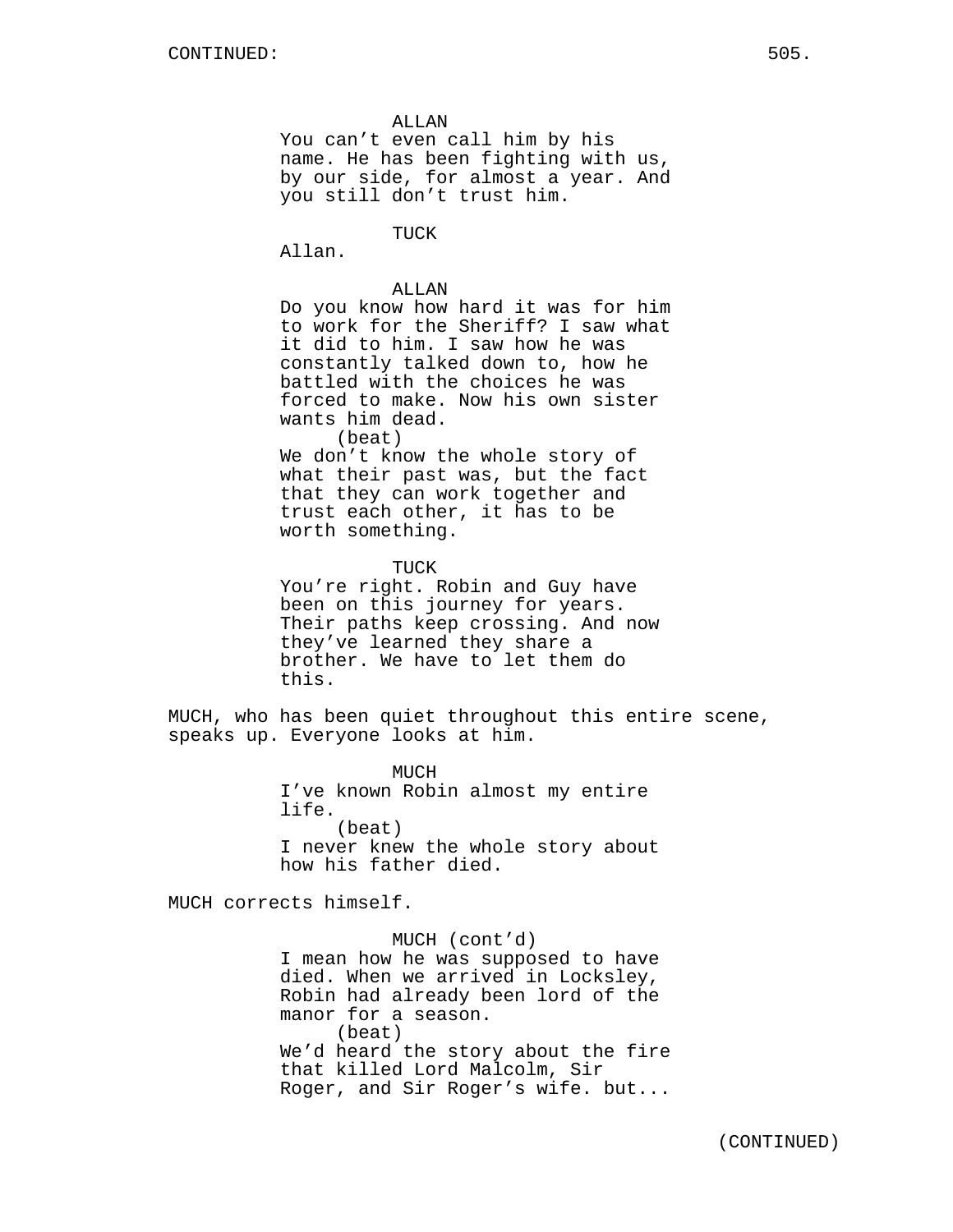(beat) ...no one ever mentioned Sir Roger's full name.

MUCH goes quiet. Everyone lowers their eyes and looks at the ground.

JUMP TO:

386 (311) YORK - CASTLE - THE GREAT HALL 386

ARCHER is brought in by two guards.

The SHERIFF of York, who is a short man with white hair, brings in GWENETH behind them, holding her hand high.

ARCHER smugly nods at the SHERIFF as he stands before him.

SHERIFF OF YORK Is this petty thief the one you mean?

GWENETH Yes, Harold.

ARCHER With all due respect, Sheriff, I have to object to the use of the word petty.

The SHERIFF glances at a guard and jerks his head towards ARCHER. The guard punches ARCHER in the stomach. ARCHER doubles over.

> ARCHER (cont'd) (breathlessly) Go ahead and use it if you like.

The SHERIFF steps forward and grabs ARCHER's chin.

SHERIFF OF YORK I know you. You're the one who took money from my cousin, but never delivered the weapons he purchased.

The SHERIFF roughly removes his hand. ARCHER smiles up at the SHERIFF.

> ARCHER A misunderstanding.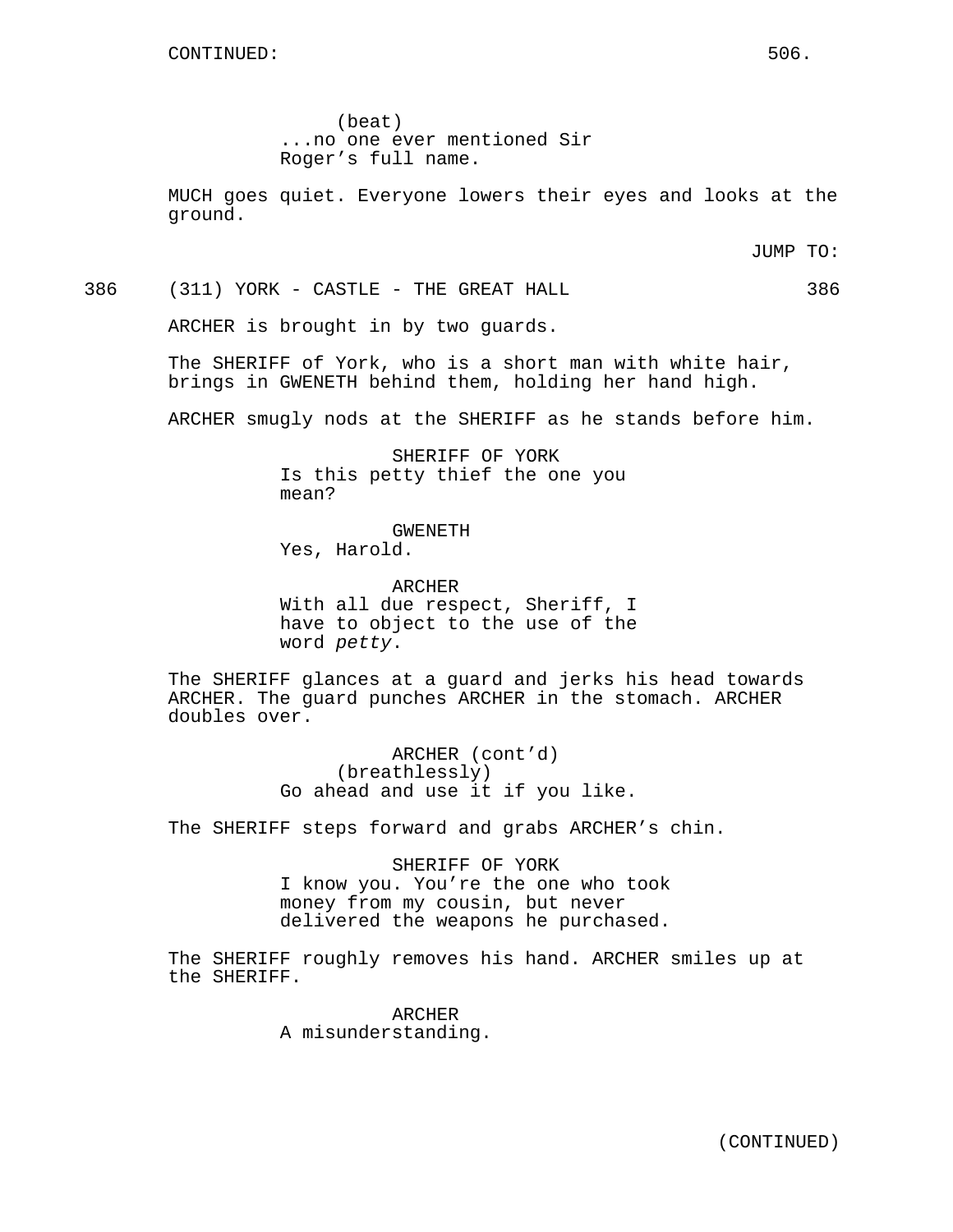GWENETH (look at Archer) He brings back mysteries from the Orient, Harold. More than one.

ARCHER stands up straight, looking at her.

SHERIFF OF YORK What kind of mysteries?

ARCHER (quietly) Alchemy.

SHERIFF OF YORK Ah. You have the power of alchemy?

ARCHER It's not a power, my lord. It's a science.

The SHERIFF scoffs.

ARCHER (look out dreamily) A science of the East... but what it can do... brings power.

ARCHER looks down at the SHERIFF, who smiles slyly.

387 (311R) SHERWOOD FOREST - OUTLAW CAMP 387

MUCH is making supper. ALLAN comes in with a bundle of sticks and notices LITTLE JOHN is not in camp.

> ALLAN Where's John?

Nobody answers.

ALLAN (cont'd) Is he not back yet?

MUCH shakes his head. TUCK crosses to MUCH with a carrot to peel.

TUCK

No.

ALLAN places his hands on his hips.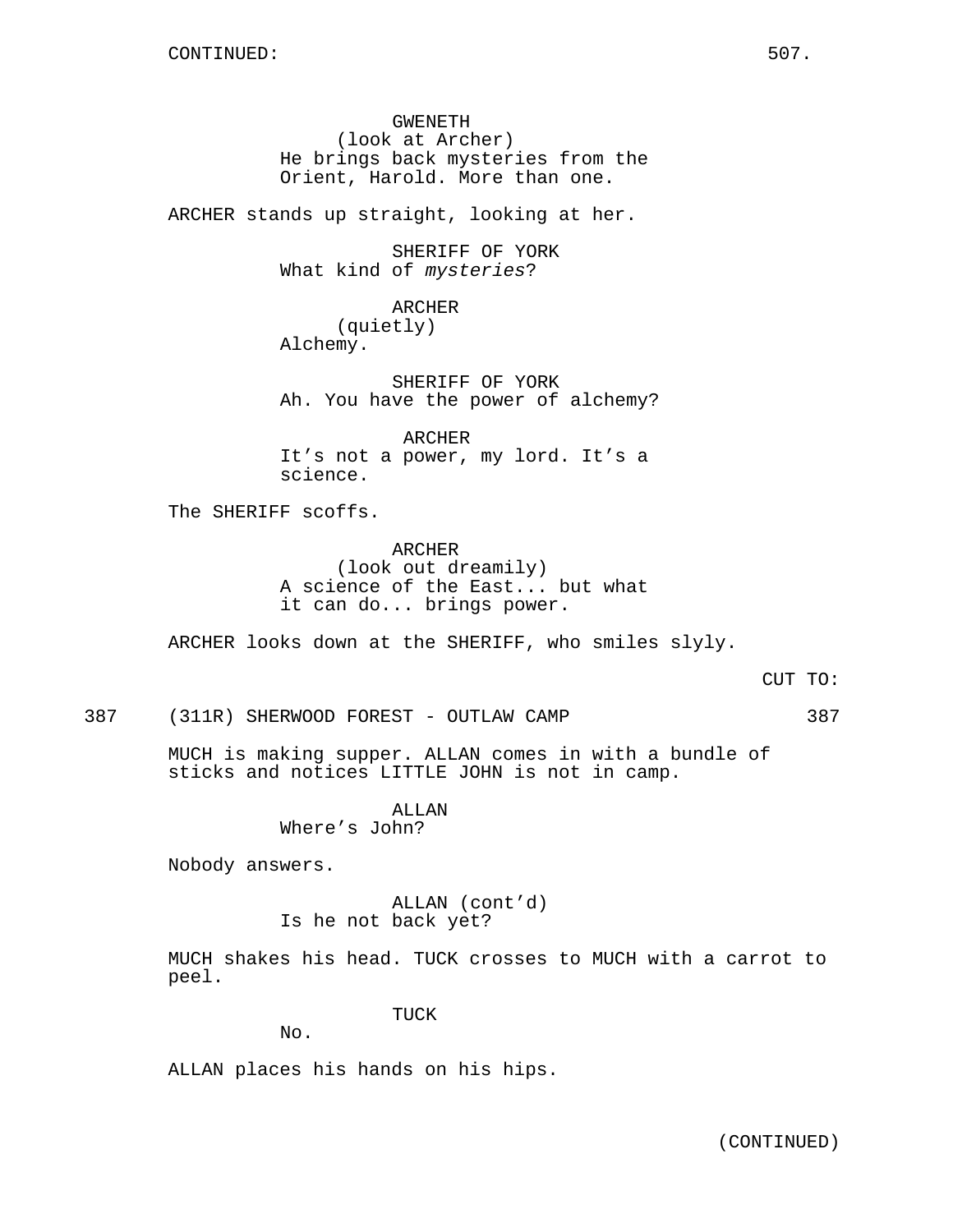ALLAN (sigh) Right. I'll find him.

ALLAN turns and leaves.

CUT TO:

#### 388 (311) YORK - CASTLE - THE GREAT HALL 388

ARCHER stands behind a small table with a large pewter plate and a lit candle. Across from him GWENETH and the SHERIFF sit in tall-backed chairs, watching.

#### ARCHER

Do we have the nail?

The guard behind him steps forward and hands him a nail. ARCHER takes a step round the table and holds it up. He goes to GWENETH, puts one foot on the dais, leaning his elbow on his knee, and hands it to her. She takes it and hands it to the SHERIFF.

#### GWENETH

Harold.

The SHERIFF takes it and examines it, sighs disinterestedly, then hands it back to her. GWENETH passes it back to ARCHER, who takes it from her.

#### ARCHER

My lady.

ARCHER strides back behind the table and sets the nail on the plate. He takes a handful of black powder from a small bag, sifts it over the nail, then dusts off his hands.

> ARCHER (cont'd) Now, this can be only the smallest of demonstrations due to the limited amount of magic powder I have with me at the moment.

The SHERIFF sits up, skeptical but smiling indulgently.

SHERIFF OF YORK

Of course.

ARCHER picks up a taper and holds it in the candle flame to light it. He holds it up, then sets the tip on the nail. After a brief moment, the powder explodes with a cloud of smoke. He quickly picks up the nail with his left hand and drops a pyrite nugget in its place before the smoke clears.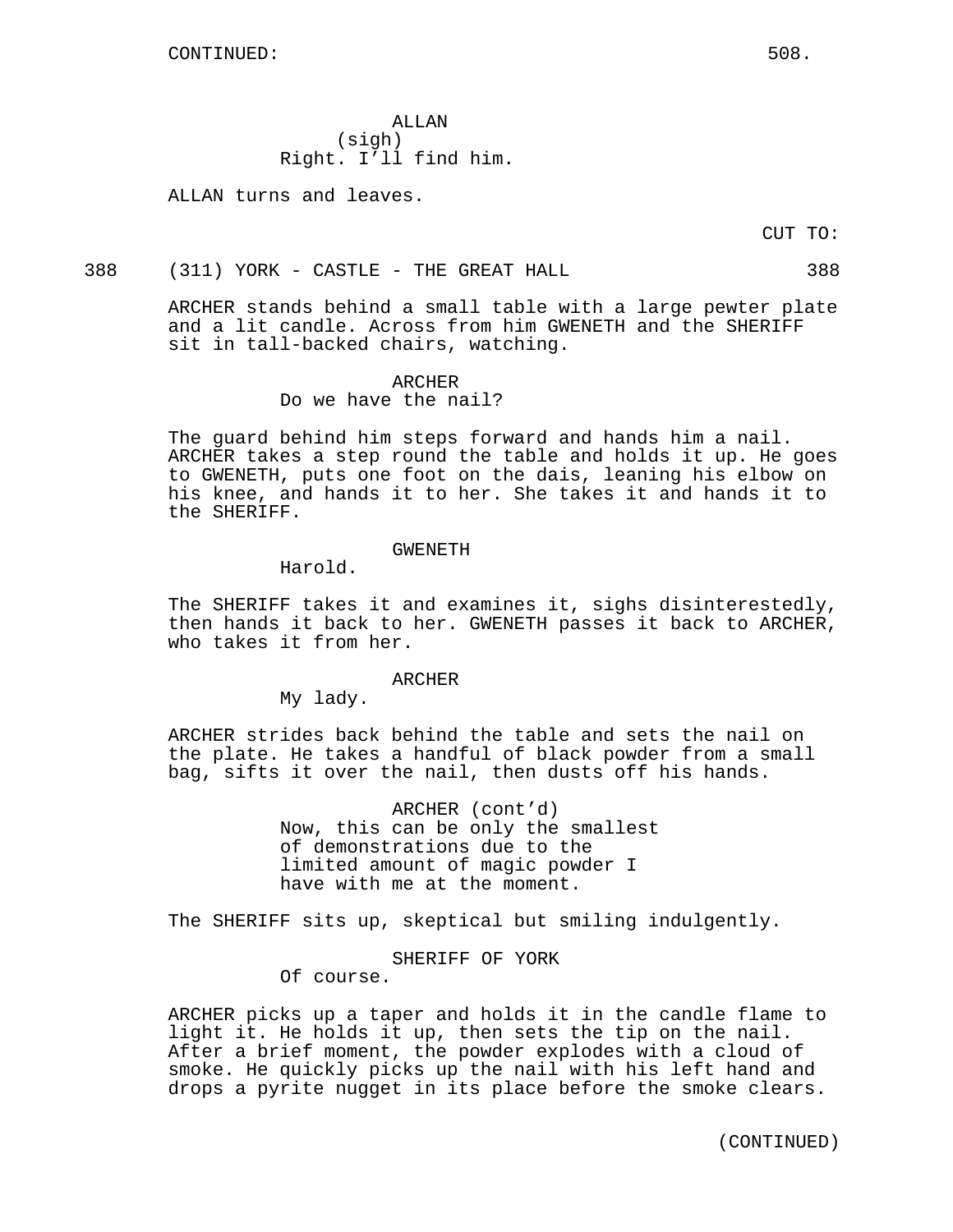GWENETH claps. ARCHER holds up the nugget. The SHERIFF stands and steps forward, amazed. GWENETH follows him. The SHERIFF takes the nugget as GWENETH peeks over his shoulder.

GWENETH

I told you.

SHERIFF OF YORK You can make more gold?

ARCHER Not if I'm a prisoner.

CUT TO:

389 (311) MARKETPLACE 389

ROBIN and GISBORNE wind their way through the busy and narrow marketplace on foot, looking around.

> MERCHANT (VO) Sir, have a look at this!

ROBIN points at something to his left as they pass through. They come to a side gate of the castle.

> GUARD (VO) As far as I know, yep. I'm doing the rounds again in five minutes, so I'll check them. I need to get in the gap, sorry.

GISBORNE peeks out at the guards, then quickly ducks back as ROBIN takes a more cautious look. There are three guards covering two exits. A church bell tolls in the background.

> GISBORNE The place is heavily fortified. There's guards on every entrance.

ROBIN looks at the gates again.

ROBIN I know. I think the only way in is to get invited.

GISBORNE Even if we are, how do we get into the dungeon?

ROBIN frowns and shakes his head, not knowing at the moment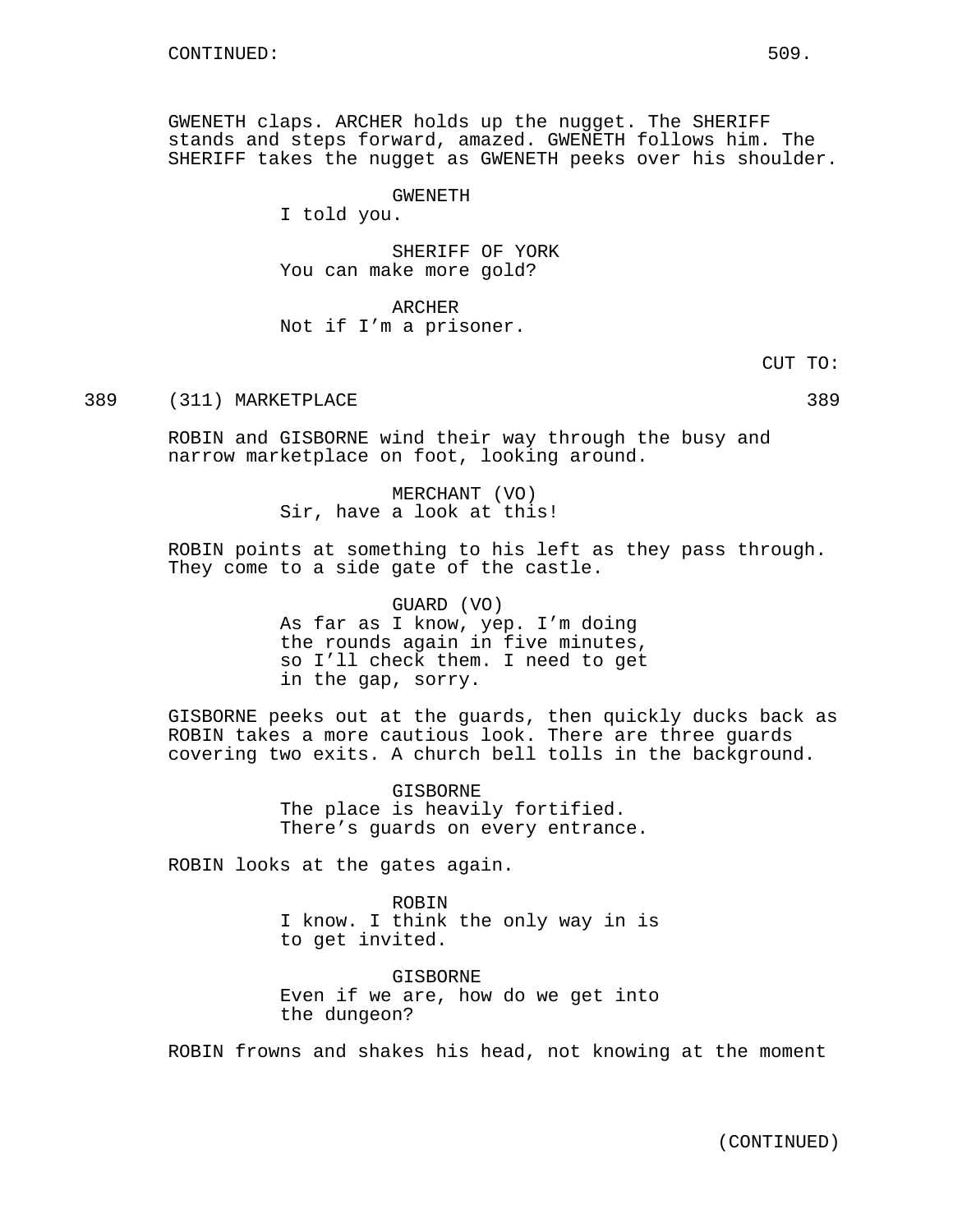ROBIN (thinking)

Hmm.

### 390 (311) CASTLE - CORRIDOR - NEAR SHERIFF'S QUARTERS 390

ARCHER is led down the corridor by a lone guard.

ARCHER It's a bit insulting he doesn't trust me to come back with the powder... on my own.

YORK PRISON GUARD (stop. Turn around) Why don't you just shut up?

ARCHER punches him hard. The guard is turned round from the blow and falls back into ARCHER's arms. ARCHER drags him into an alcove and sets him down, then shakes the pain from his hand.

> ARCHER He was right not to trust me.

ARCHER starts to walk down the way he came and runs into GWENETH.

GWENETH

Archer.

ARCHER stops.

GWENETH (cont'd) I was rather hoping you'd take me with you.

ARCHER

Oh, Gweneth.

ARCHER turns her round.

ARCHER (cont'd) I am so grateful for everything you've done for me...

He looks back, hearing the SHERIFF's voice behind them.

SHERIFF OF YORK (V) Are you sure the gold was counterfeit?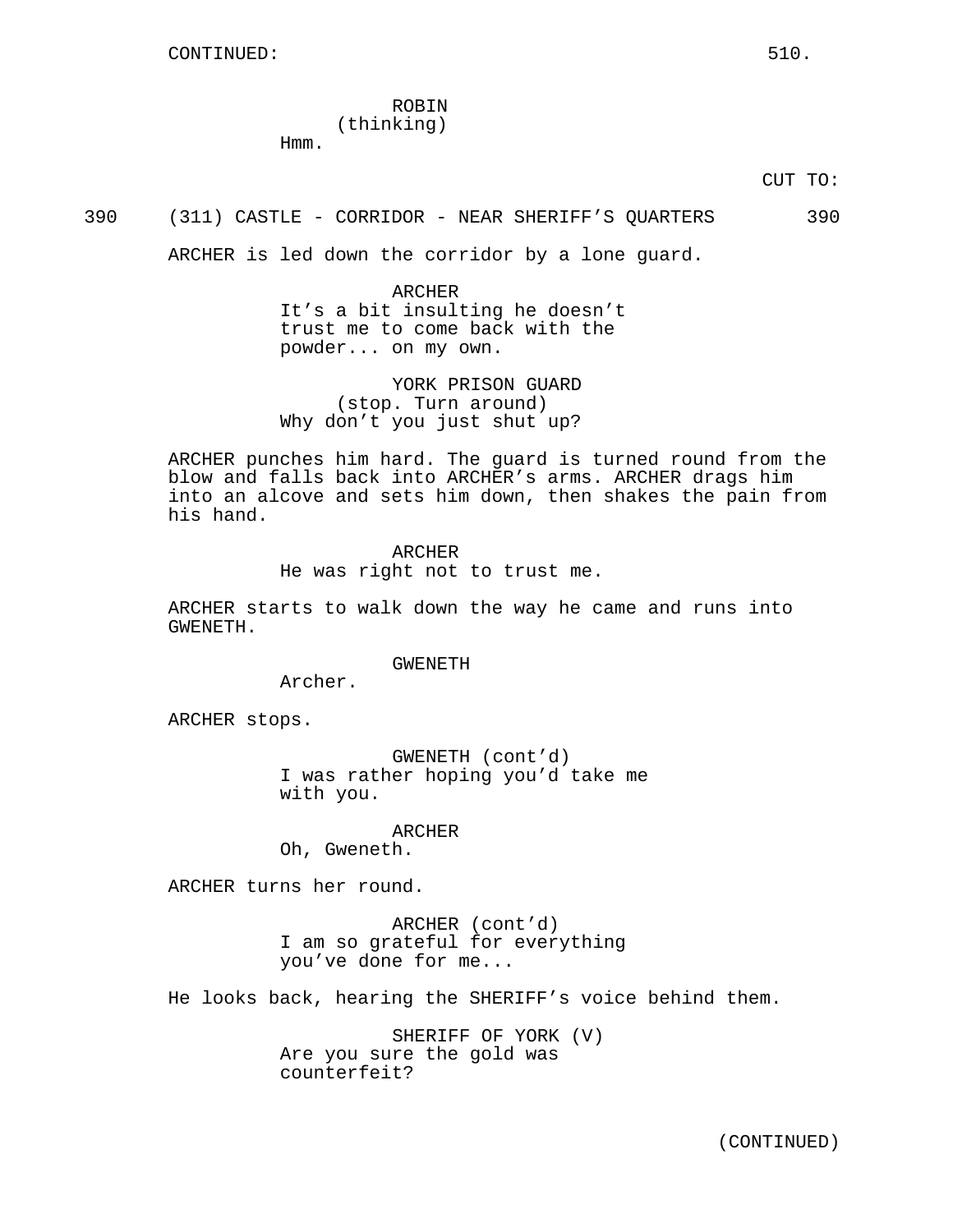ARCHER ...but I think we should probably try to resist each other. Don't you?

ARCHER tries to leave but GWENETH pulls him the other way.

SHERIFF OF YORK (VO) Lock the gates! Lock the gates!

GWENETH Quick, quick! Archer, quick! Here!

GWENETH pulls him along the corridor.

CUT TO:

391 (311) SHERIFF'S QUARTERS 391

GWENETH pulls ARCHER in to stand at the foot of the bed. She puts her hands on ARCHER's face.

> GWENETH We'll be safe in here.

GWENETH kisses ARCHER as he glances at the door.

GWENETH (cont'd)

Archer.

ARCHER gives in and pulls her down onto the bed, kissing her. The SHERIFF comes down the corridor, his voice sounding from outside.

> SHERIFF OF YORK (VO) Gweneth! It's not real gold!

GWENETH flails her arms as she gets up in a hurry and pulls down her skirt. The SHERIFF enters, flanked by two guards.

> SHERIFF OF YORK The man's a fraud...

The SHERIFF sees the two of them on the bed.

SHERIFF OF YORK (cont'd) (quietly)

No.

GWENETH puts a hand to her stomach.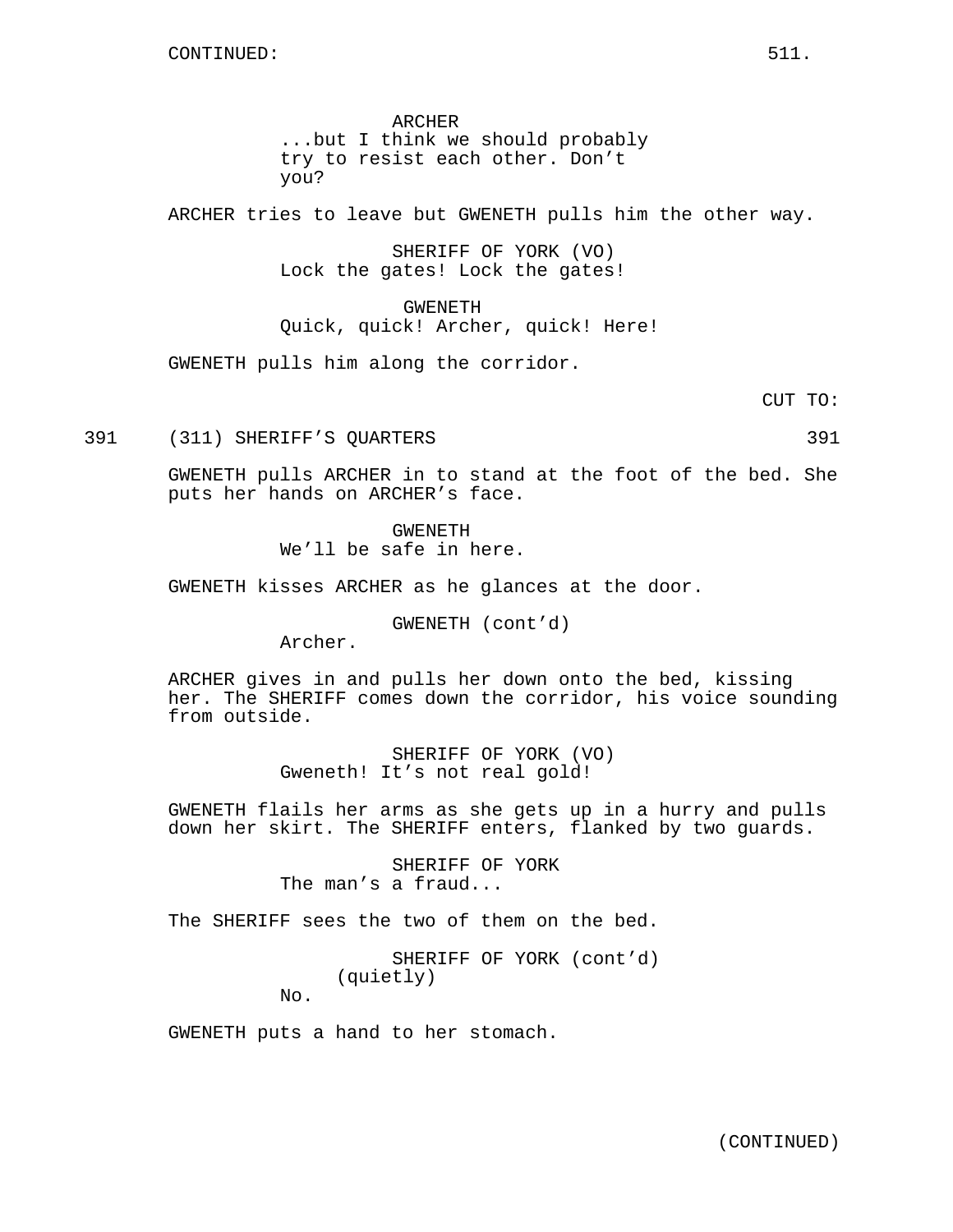SHERIFF OF YORK Oh, no, Gweneth. How could you?

The SHERIFF looks at ARCHER, who remains still but is thinking quickly how to get out of this.

> SHERIFF OF YORK (cont'd) I understand why you were so desperate to have him pardoned. I loved you so much.

GWENETH looks ashamed. Momentary pause.

SHERIFF OF YORK (cont'd) Take them both to the dungeon...

One guard takes a step forward.

SHERIFF OF YORK (cont'd) ...and prepare them to be put to death.

GWENETH glares at her husband. ARCHER slowly raises his head, at a loss as to how to get out of this. Momentary pause.

> SHERIFF OF YORK (cont'd) How could you do this to me?

ARCHER thinks of an idea.

ARCHER

She didn't.

He pushes himself down to sit with GWENETH at the foot of the bed.

> ARCHER (cont'd) It was my fault. I forced her into the bedchamber and she resisted. My lord, she fought me off, and then you entered and like the coward I am, I tried to hide.

ARCHER jumps off the bed to kneel at the SHERIFF's feet and takes his hand.

> ARCHER (cont'd) And I beg your for...

The SHERIFF pulls his hand away.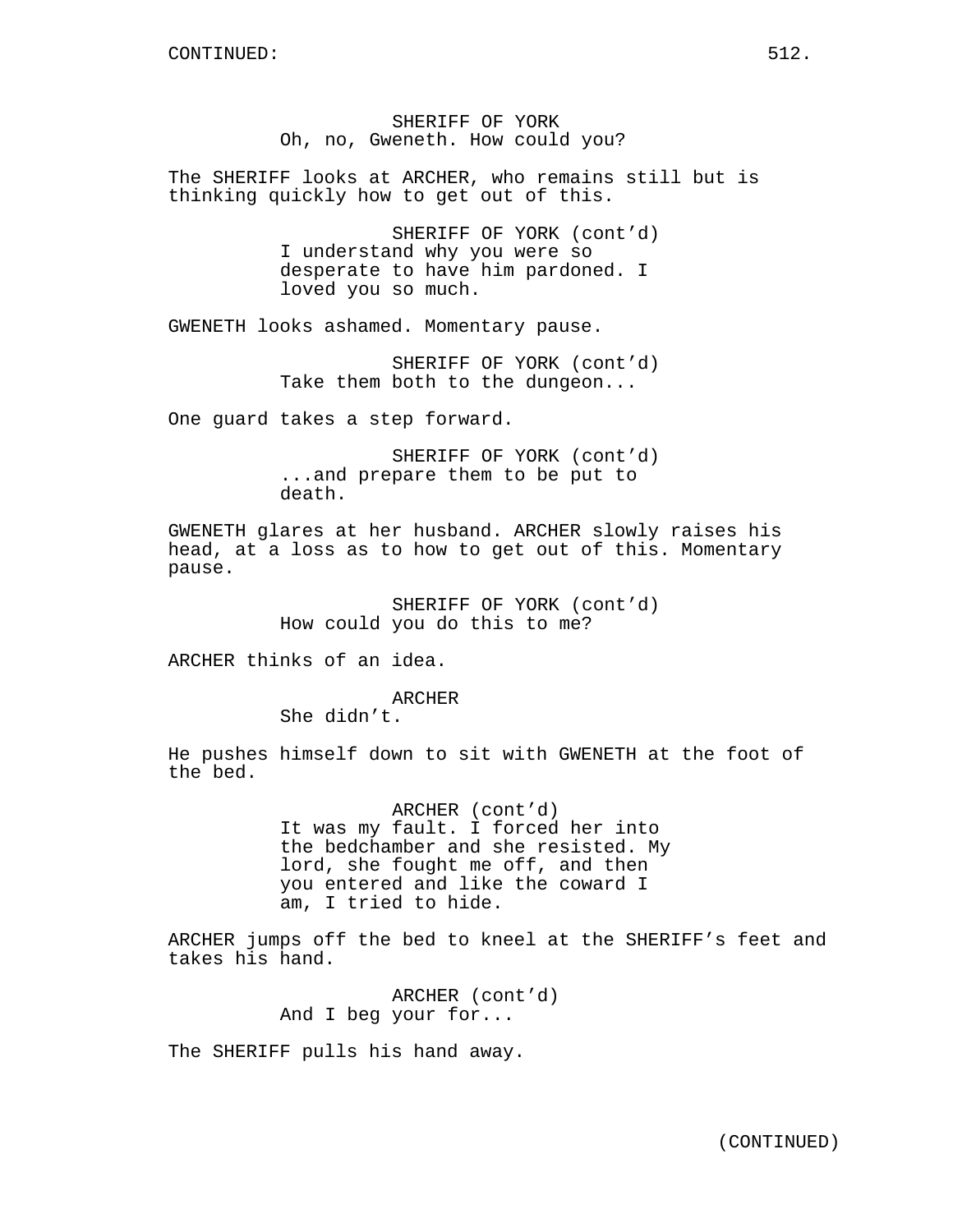ARCHER (cont'd) ...forgiveness.

The SHERIFF looks at GWENETH. ARCHER looks back at her, twitching his eyebrows at her, encouraging her to go along.

## GWENETH

Er... it's true.

ARCHER bows his head at the SHERIFF as he passes him to get to GWENETH. The SHERIFF chokes back a sob and sniffles.

> SHERIFF OF YORK Of course, it is. I never doubted you for one moment.

The SHERIFF takes GWENETH into his arms. ARCHER sighs and looks back at GWENETH. GWENETH mouths the following to ARCHER.

#### GWENETH

Thank you.

ARCHER smiles sheepishly. The SHERIFF releases GWENETH and turns to ARCHER.

> SHERIFF OF YORK I sentence this fraud to be put to death tomorrow.

ARCHER's eyes widen.

SHERIFF OF YORK He will be boiled in oil before his head is removed from his body and his entrails as well as another part of his body are fed to the pigs.

ARCHER (bit meekly) I don't suppose there's any...

SHERIFF OF YORK Take him away.

The two guards pull ARCHER to his feet and lead him away.

JUMP TO: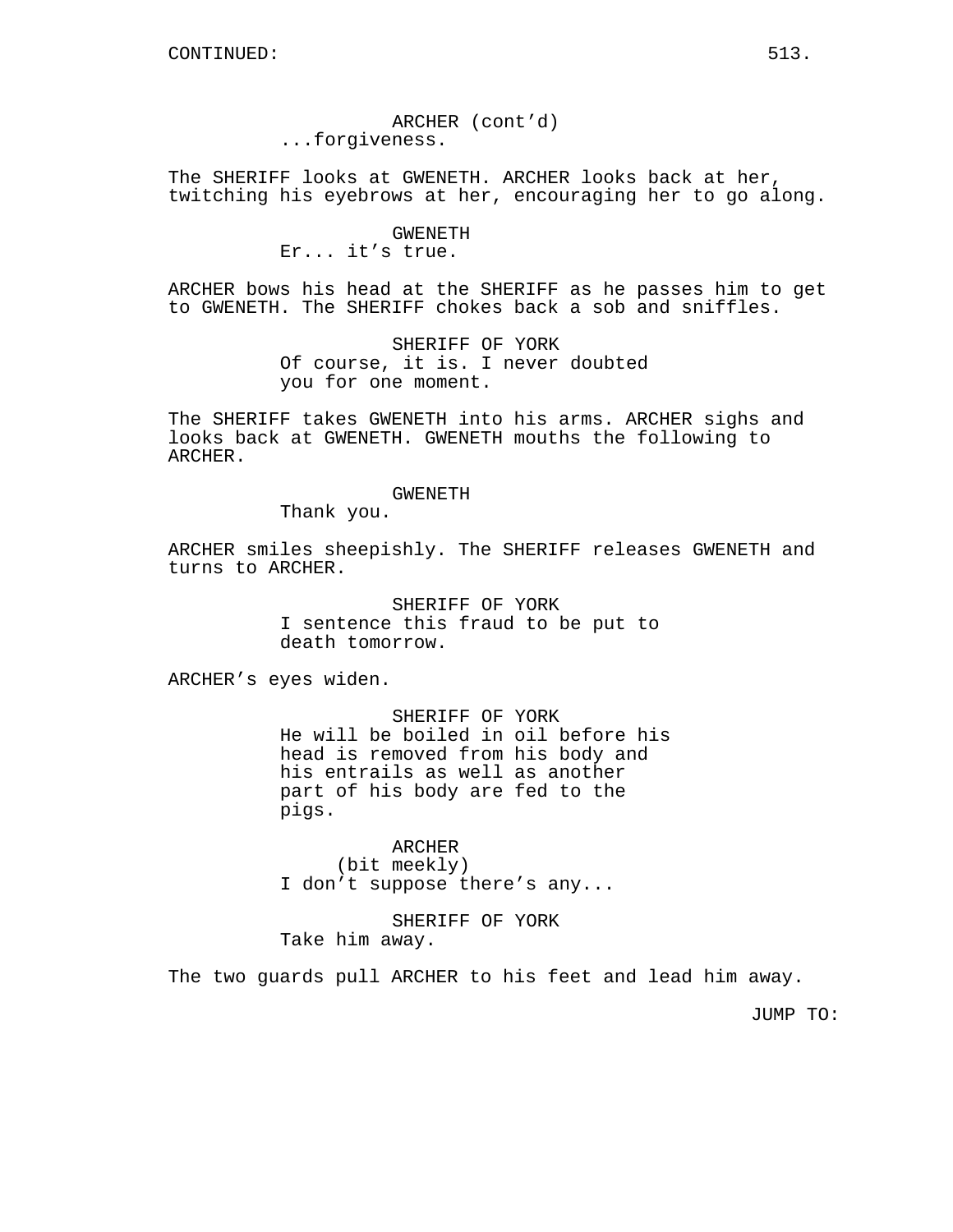392 (311R) SHERWOOD 392

LITTLE JOHN walks through the trees. He stops, sighs, and looks around. ALLAN sees him and calls to him.

ALLAN

John!

LITTLE JOHN turns around.

ALLAN (cont'd)

Come on.

LITTLE JOHN starts walking away.

ALLAN (cont'd) Hey?! John?!

ALLAN runs to catch him up.

ALLAN (cont'd) What you doing? I've been looking everywhere for you.

LITTLE JOHN walks on silently.

ALLAN (cont'd)

John?

LITTLE JOHN I don't want company.

ALLAN puts the back of his hand to LITTLE JOHN's chest.

ALLAN Hey, come back...

LITTLE JOHN (roar) I've had enough!

ALLAN stares at him.

LITTLE JOHN (cont'd) Robin betrayed us!

### ALLAN

What?

LITTLE JOHN He's had a personal stake in this the whole time. He should have told us. If he's been hiding this, what else has he been hiding!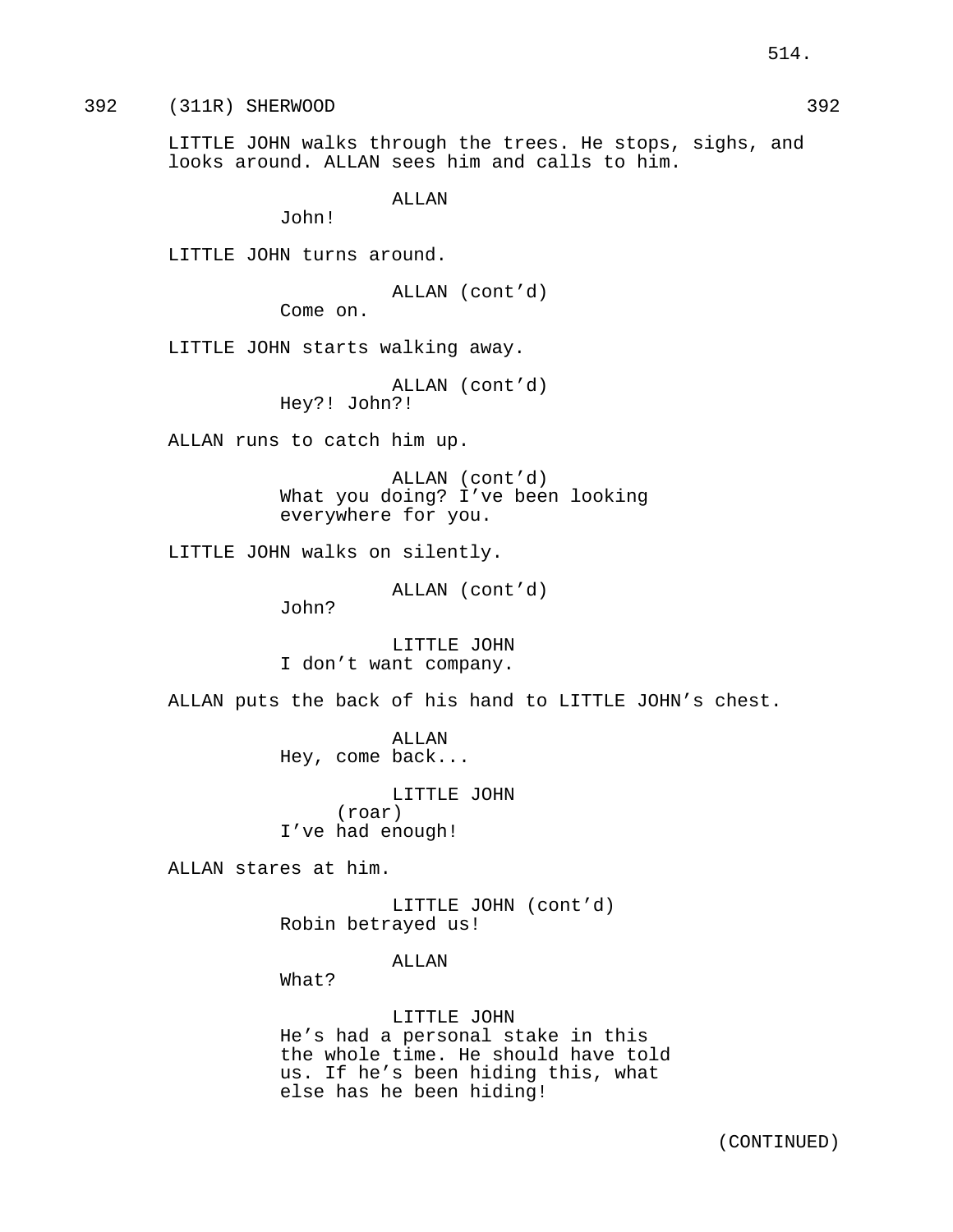LITTLE JOHN walks on, and ALLAN catches him up again.

ALLAN We all have a past John. Robin's is just a little more... complicated.

LITTLE JOHN

Leave me be.

### ALLAN

Okay.

ALLAN stays at his side.

LITTLE JOHN Why are you walking beside me?

ALLAN Maybe we're going to the same place, eh?

## LITTLE JOHN

Maybe we are. You still don't need to walk beside me. There are many roads to the same place, Allan.

ALLAN Yes, there are. We all believe the same things, John.

LITTLE JOHN Well, I don't know that I do.

ALLAN Well, I know we do, eh?

ALLAN stops LITTLE JOHN.

### ALLAN

I know we need you around, all right? To remind us who it is we're fighting for here. All right? We're lost without you.

LITTLE JOHN sighs, thinking it over.

LITTLE JOHN No. Go away!

LITTLE JOHN walks on.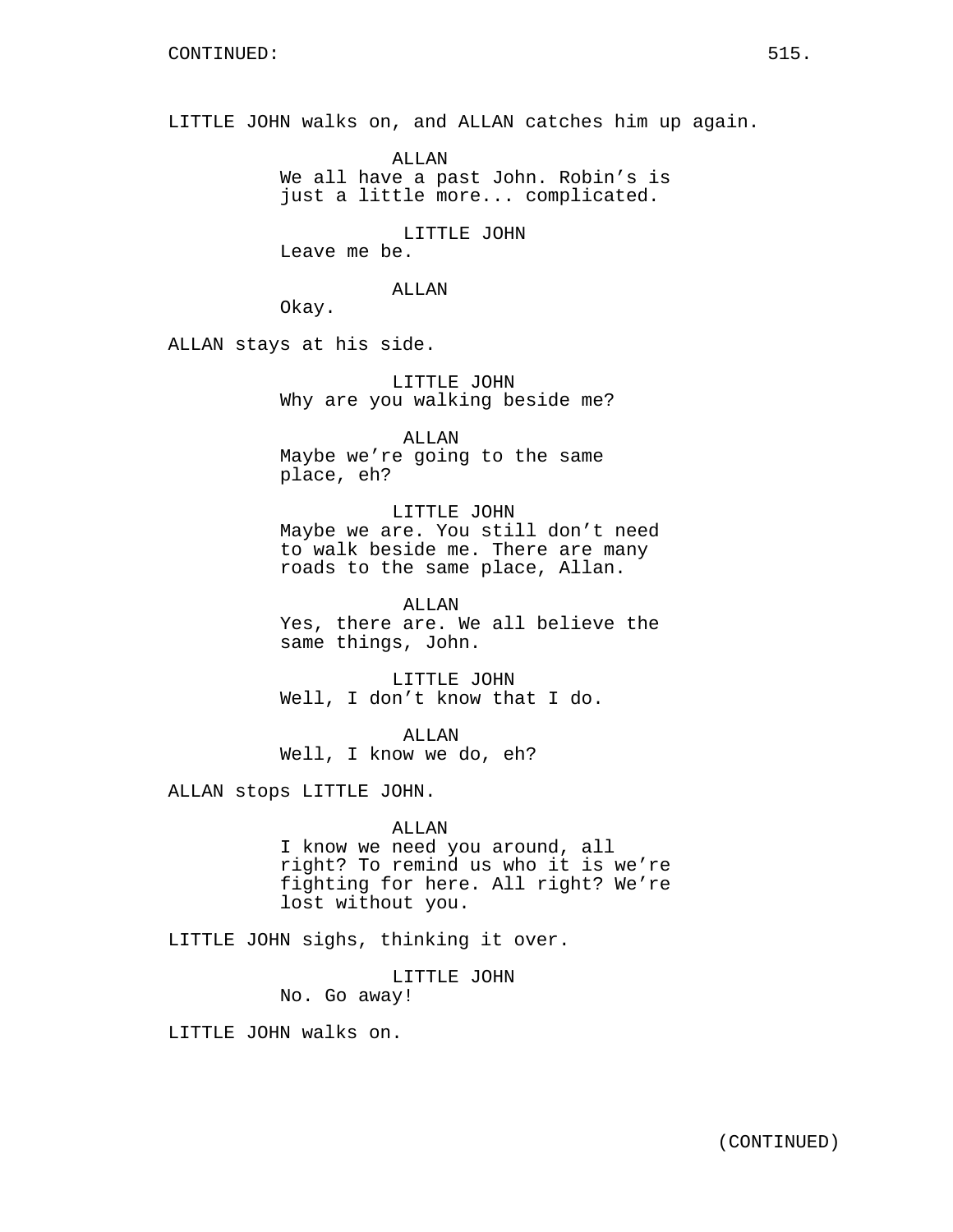LITTLE JOHN (mutter) Leave me alone.

ALLAN lets him go, then turns round, wondering what to do next, and goes back the way he came. After a moment, they both hear a horse neigh. LITTLE JOHN looks behind him and his faces falls as he sees ISABELLA on a horse with several guards behind her.

> LITTLE JOHN (mutter) Of all the people...

LITTLE JOHN starts to run. ISABELLA sees him.

ISABELLA

After him!

ISABELLA and the guards gallop after him. ALLAN hides behind a tree, watching. LITTLE JOHN runs but is soon overtaken.

> ISABELLA (cont'd) So tell me, where were you going, John? To your camp?

LITTLE JOHN is on his knees with five swords pointed at his neck. He doesn't answer.

> ISABELLA (cont'd) Or to York? (chuckle evilly) I'll deal with him when I get back. Take him to the castle and lock him up.

GUARD On your feet!

The guards pull LITTLE JOHN to his feet.

CUT TO:

393 (311R) YORK - TAVERN 393

ROBIN and GISBORNE sit at a table in the corner with their backs to the wall, eating.

> GISBORNE So we've got two fairly difficult problems.

ROBIN takes a drink from his cup.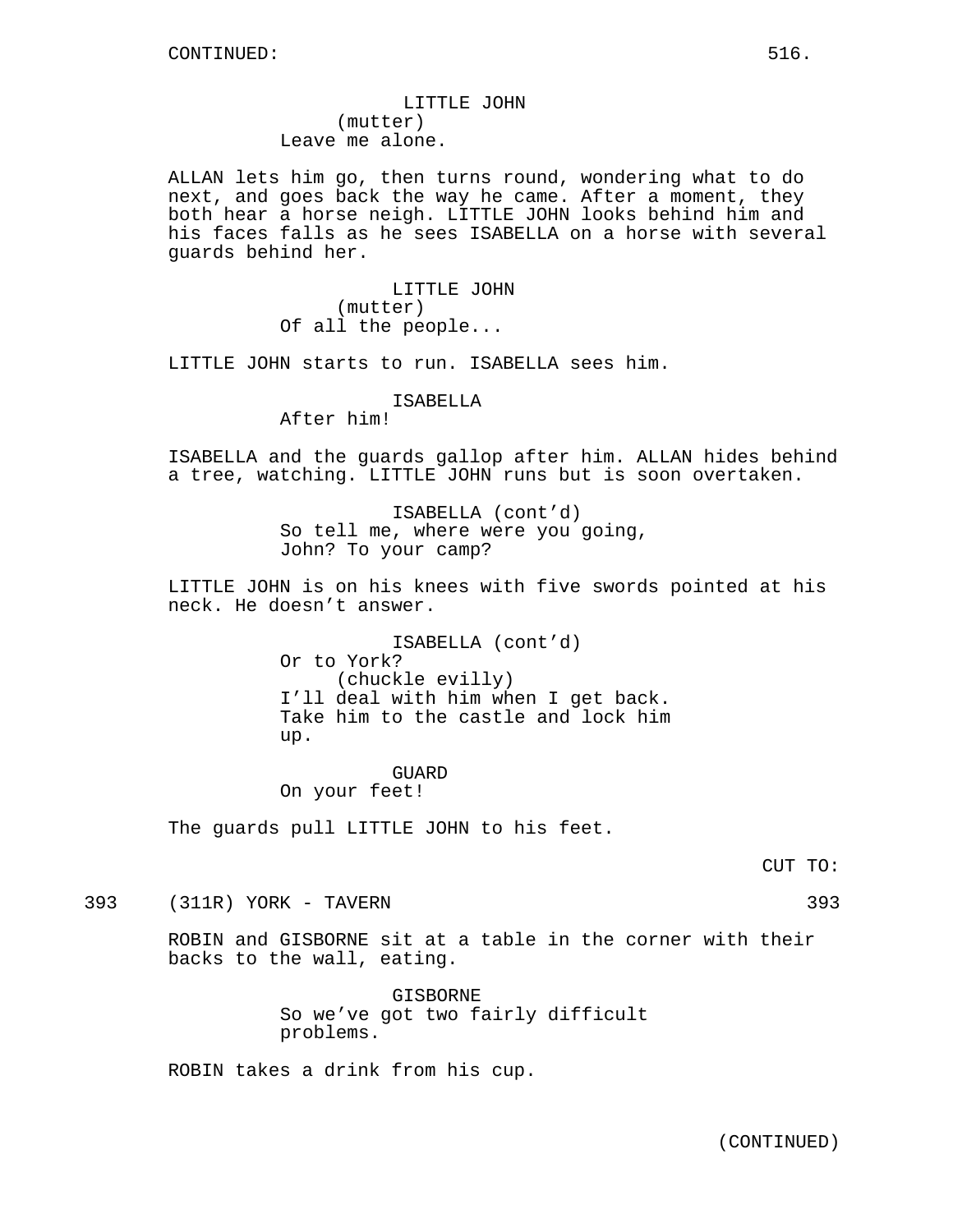GISBORNE (cont'd) One, we don't know what he looks like.

GISBORNE puts a bit of chicken in his mouth. ROBIN swallows his ale.

> ROBIN We'll recognize him by his birthmark.

GISBORNE gives him a dark look.

ROBIN (cont'd) Don't worry, we'll find him when we get there.

GISBORNE Which brings us to problem two.

MAN (IN BACKGROUND) Enough! That's it!

ROBIN and GISBORNE both suddenly sit back to avoid a chair thrown between them. They both yell in irritation back at the patrons.

ROBIN / GISBORNE

Oi!

They grab their cups from the table and stand up as two wrestling men fall into the table in front of theirs, knocking it over.

GISBORNE steps around their table, picks up one of the men and punches him with his cup as a roast chicken soars past his head.

ROBIN punches the other man with his cup as he is getting up.

They both duck behind the overturned table as the fight continues among the other patrons. Food, cups and plates are thrown indiscriminately.

> ROBIN I think I have a...

ROBIN ducks a flying cup

ROBIN (cont'd) ...I have a plan.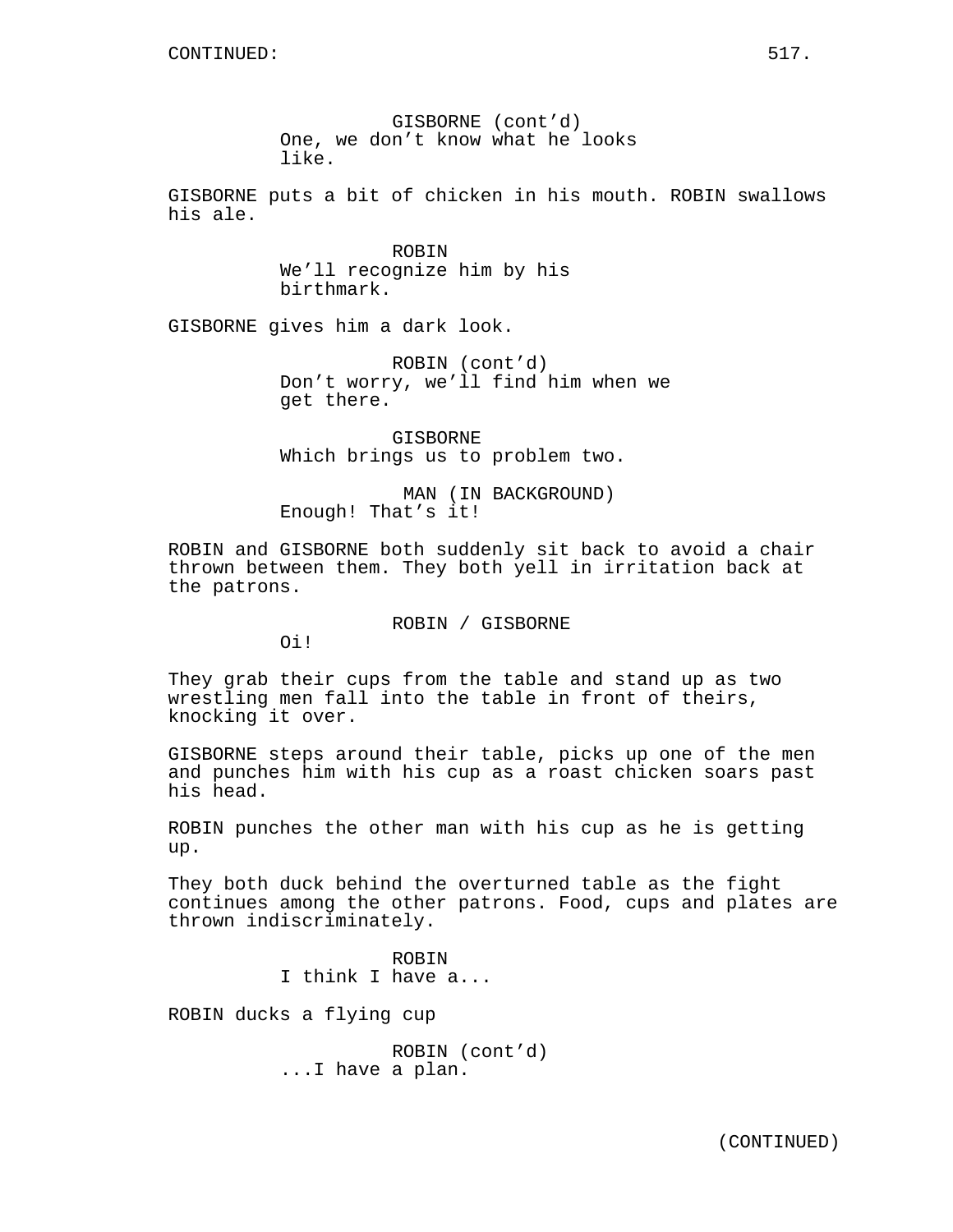GISBORNE I'm listening.

ROBIN shields his face with his hands as a man is pushed past him into post.

> ROBIN You, er... you get arrested...

ROBIN ducks another cup as GISBORNE makes a face indicating he already dislikes this plan.

> ROBIN (cont'd) .. get taken to the dungeons, find Archer and then... I'll bribe the guards. I'll come and see you.

> > GISBORNE

And then what?

GISBORNE puts his arm up to block.

ROBIN And then we escape!

GISBORNE

How?

ROBIN Well, I don't know. I haven't worked that out yet, have I?

The SHERIFF's guards enter to break up the fight and arrest the troublemakers. GISBORNE stands, the danger past.

> GISBORNE Forget it. It'll never work.

> > ROBIN

Why not?

ROBIN stands. GISBORNE sits back down in his chair.

GISBORNE Because I'm not going to get myself arrested.

ROBIN

Why not?

GISBORNE 'Cause you'll leave me in the dungeon.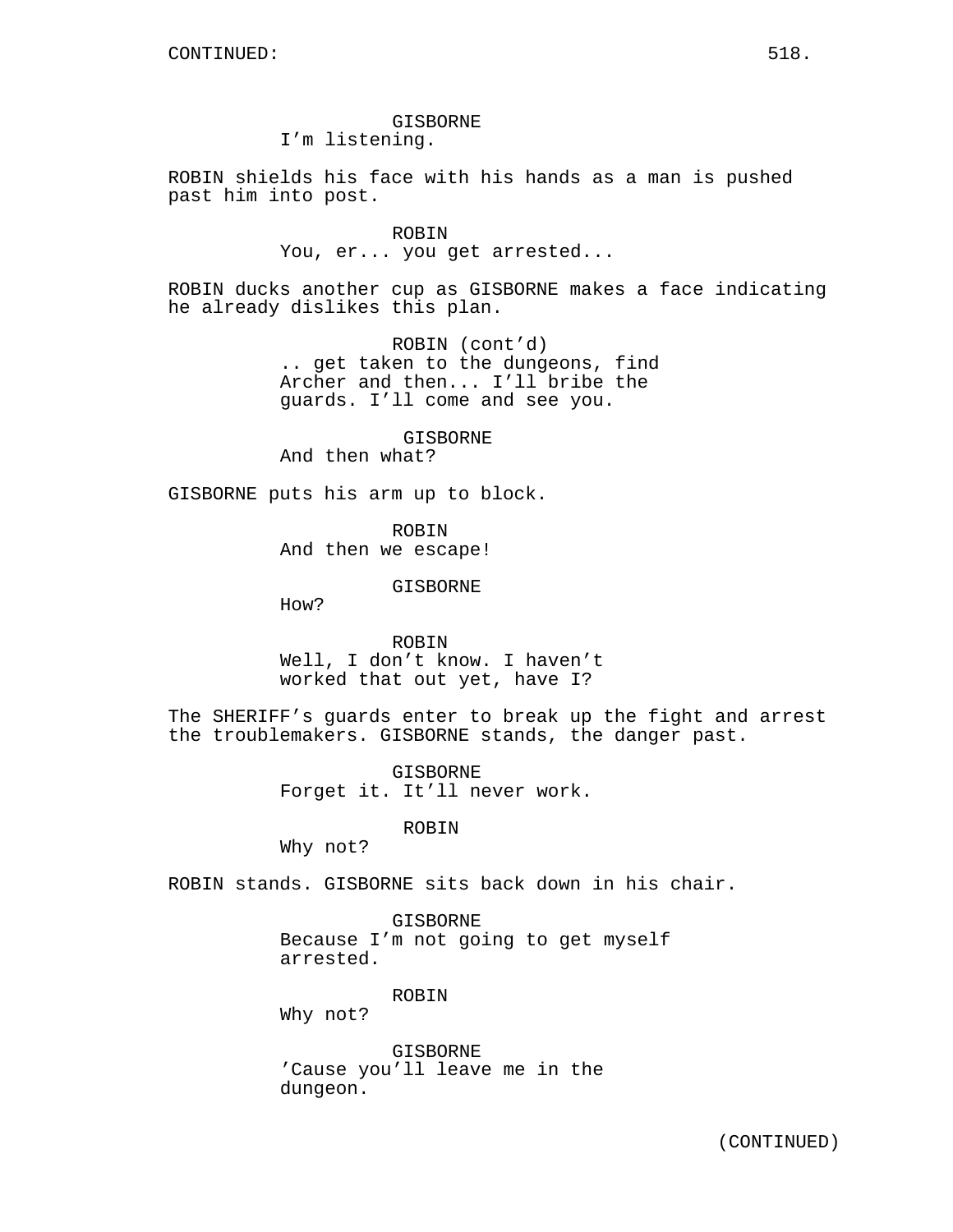GISBORNE sets his cup firmly on the table. ROBIN picks up his cup from the floor and sits down.

> ROBIN I will not leave you in the dungeons. You have my word.

The guards force their new prisoners out the door.

GISBORNE You did last time.

The tavern is quiet now. Three guards stand near the door.

ROBIN We rescued you.

GISBORNE

Eventually.

ROBIN Isabella didn't make it easy. We got to you as soon we could.

**GISBORNE** You cut it pretty close.

ROBIN (flustered) All right. I'll get myself arrested then.

GISBORNE Now that sounds like a better plan.

ROBIN And you come and get me out.

ROBIN picks up a loaf of bread from their table as GISBORNE stands up. To GISBORNE's surprise, ROBIN throws it at a guard, hitting him in the helmet. GISBORNE recovers quickly from the shock, smiles and pats ROBIN's shoulder.

> GISBORNE (flatly) Good luck.

ROBIN gives GISBORNE an apprehensive sidelong glance as the guard thumps over. GISBORNE walks round the table with the intent of going to their room.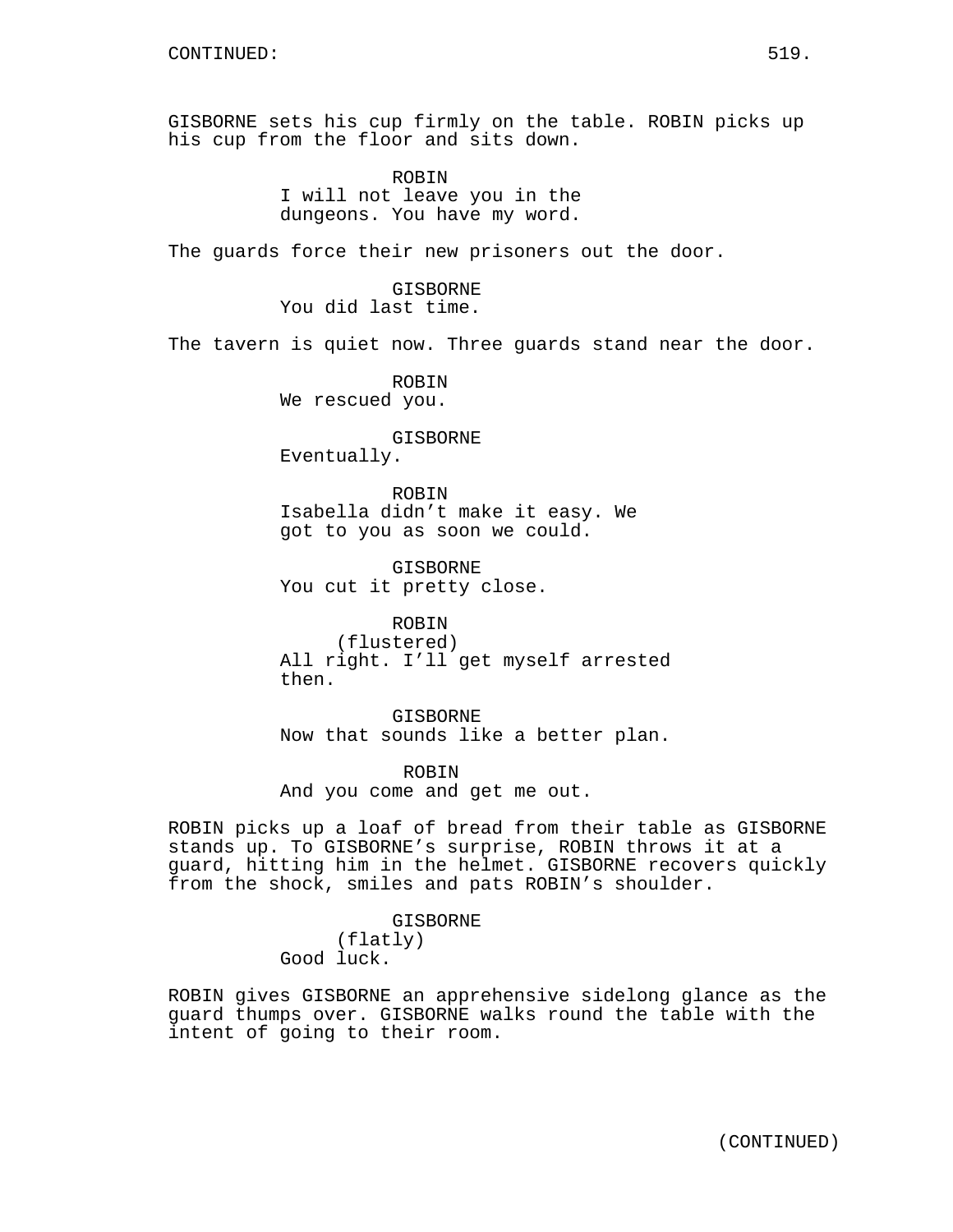GUARD (to Gisborne) Do you think that's funny?

GISBORNE walks past him with the smile still on his face. The two other guards grab him.

GUARD (cont'd)

Right.

GISBORNE Get off me! Get off me!

GISBORNE looks to ROBIN for help. ROBIN smiles at the unintentional arrest of GISBORNE. GISBORNE glares at ROBIN as he is being dragged away.

> GISBORNE (cont'd) Get off me!

> > CUT TO:

394 (311) SHERWOOD FOREST 394

Two mounted guards lead LITTLE JOHN down the road. His hands are tied together and tethered to a horse's saddle. They make their way slowly down the road.

ALLAN shadows them in the trees.

When LITTLE JOHN looks his way, ALLAN comes out from behind a tree and mimes falling to LITTLE JOHN. LITTLE JOHN, full of resentment and anger, mouths back.

> LITTLE JOHN What? No!

ALLAN runs to keep up, and motions again, larger. LITTLE JOHN realizes he's not going to give up and rolls his eyes. He starts moaning in pain and stops. The rope pulls him to the ground.

GUARD 1

You!

The guard dismounts.

LITTLE JOHN Oh, my leg. GUARD 1 Get up now!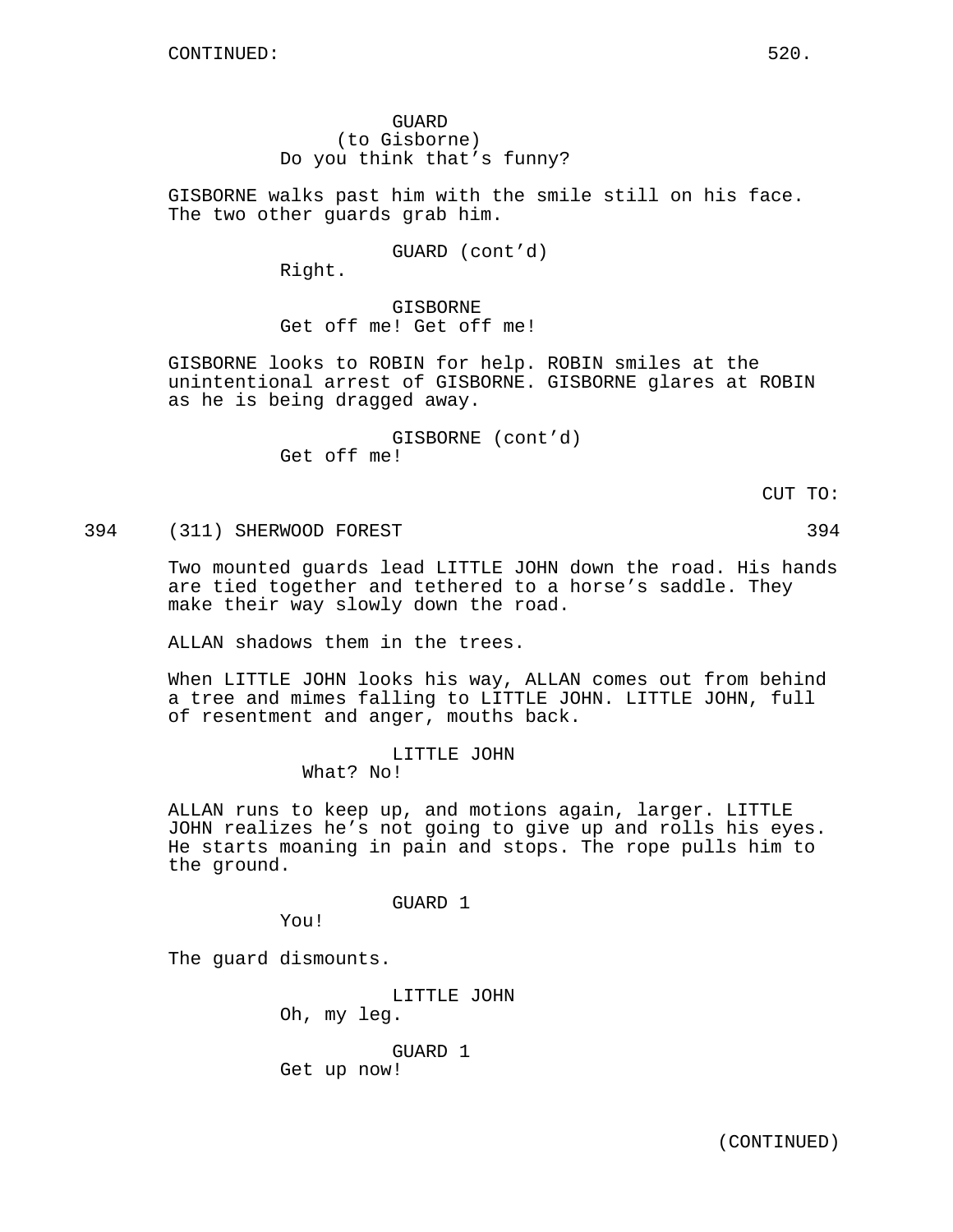ALLAN runs ahead with a large stick for a weapon, intending to come up behind the second guard.

> LITTLE JOHN My leg's gone. You'll have to carry me.

LITTLE JOHN pats his knee

LITTLE JOHN (cont'd) My leg.

GUARD 1 On your feet, I said!

LITTLE JOHN

My leg's gone.

The guard pokes him with the sharp, pointed end of his banner.

GUARD 1

Get up!

## LITTLE JOHN All right, all right, all right!

LITTLE JOHN gets up. Guard 1 hits him on the back with the pole. ALLAN hits Guard 2 with the stick and pulls him off his horse. LITTLE JOHN takes the pole from Guard 1 and punches him with his tied fists. Guard 2 takes ALLAN's feet out from under him, giving himself time to stand. They both get up. Guard 2 draws his sword and faces ALLAN as LITTLE JOHN stabs the butt of the pole into Guard 1. Guard 2 brings down his sword. ALLAN blocks with both hands on the stick, but then Guard 2 knocks it away with another blow. ALLAN steps back from Guard 2's first swing, ducks the second and comes up wrapping his arm around Guard 2's neck, choking him as LITTLE JOHN surges forward and stabs him with the banner point. ALLAN throws Guard 2 aside, then holds his hands out at LITTLE JOHN.

> ALLAN What are you doing?

LITTLE JOHN drops the banner.

ALLAN (cont'd) I was just going to finish him off!

LITTLE JOHN (unconvinced) Yeah, I saw.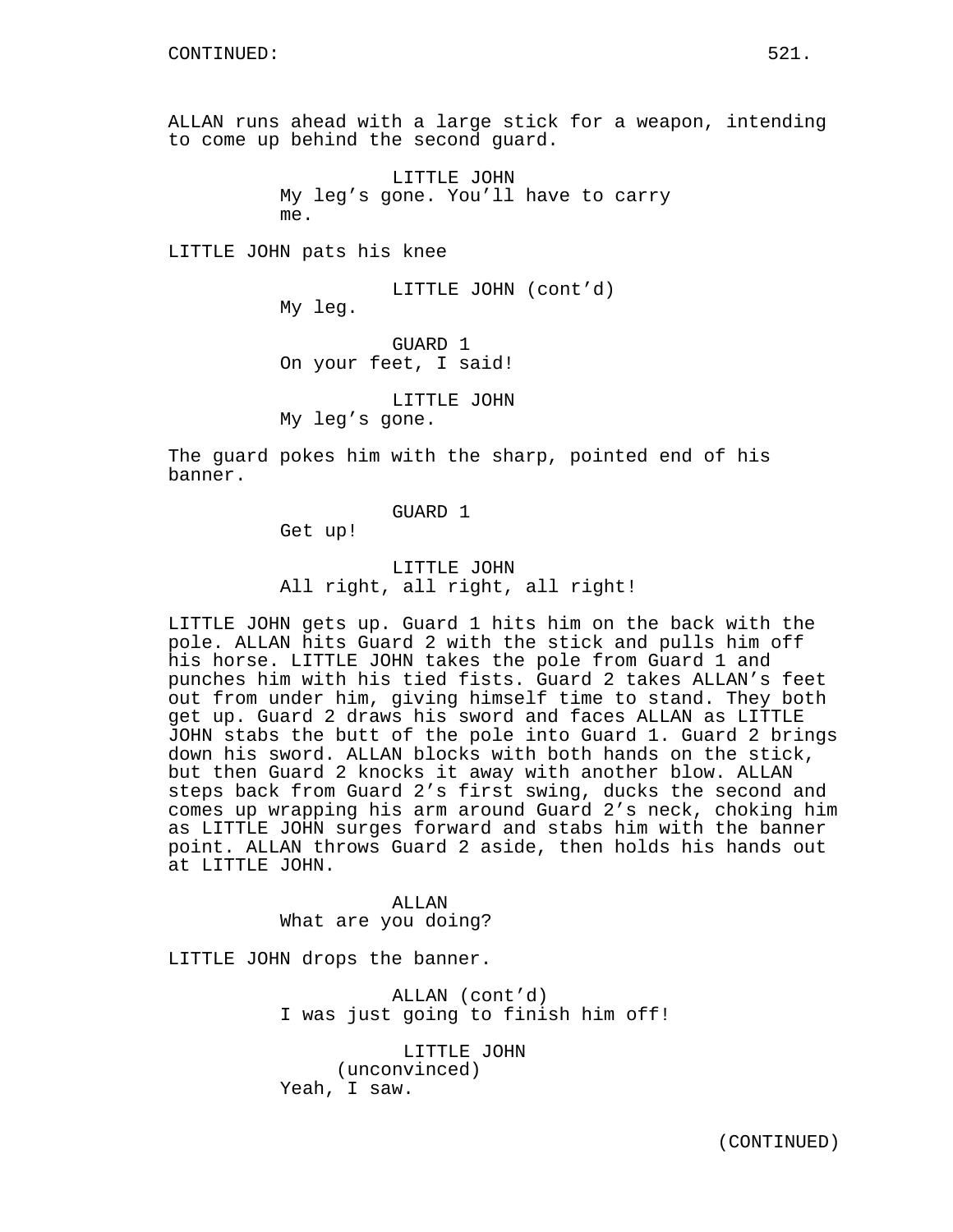ALLAN unties LITTLE JOHN's hands.

LITTLE JOHN What are you doing? Risking your life, no weapons?

ALLAN I was just saving you.

LITTLE JOHN Then you're a fool.

ALLAN Ha! Maybe, but I had no choice.

ALLAN starts to bend down to drag off the guard, then stands back up.

> ALLAN (cont'd) Hey, I'm your family, right?

LITTLE JOHN is silent a moment, then chuckles.

LITTLE JOHN Yeah, you are.

ALLAN (excited) Right. Horses.

LITTLE JOHN No. Isabella. She's on her way to York. We need to get the others. Come on!

LITTLE JOHN takes off for the camp. ALLAN takes a deep breath, then jogs off after him.

CUT TO:

395 (311) YORK - CASTLE - DUNGEONS 395

GISBORNE is thrown into the same cell as ARCHER and the OLD MAN.

> YORK PRISON GUARD In you go!

The other anonymous prisoners immediately start picking at him as the cell door closes and is locked.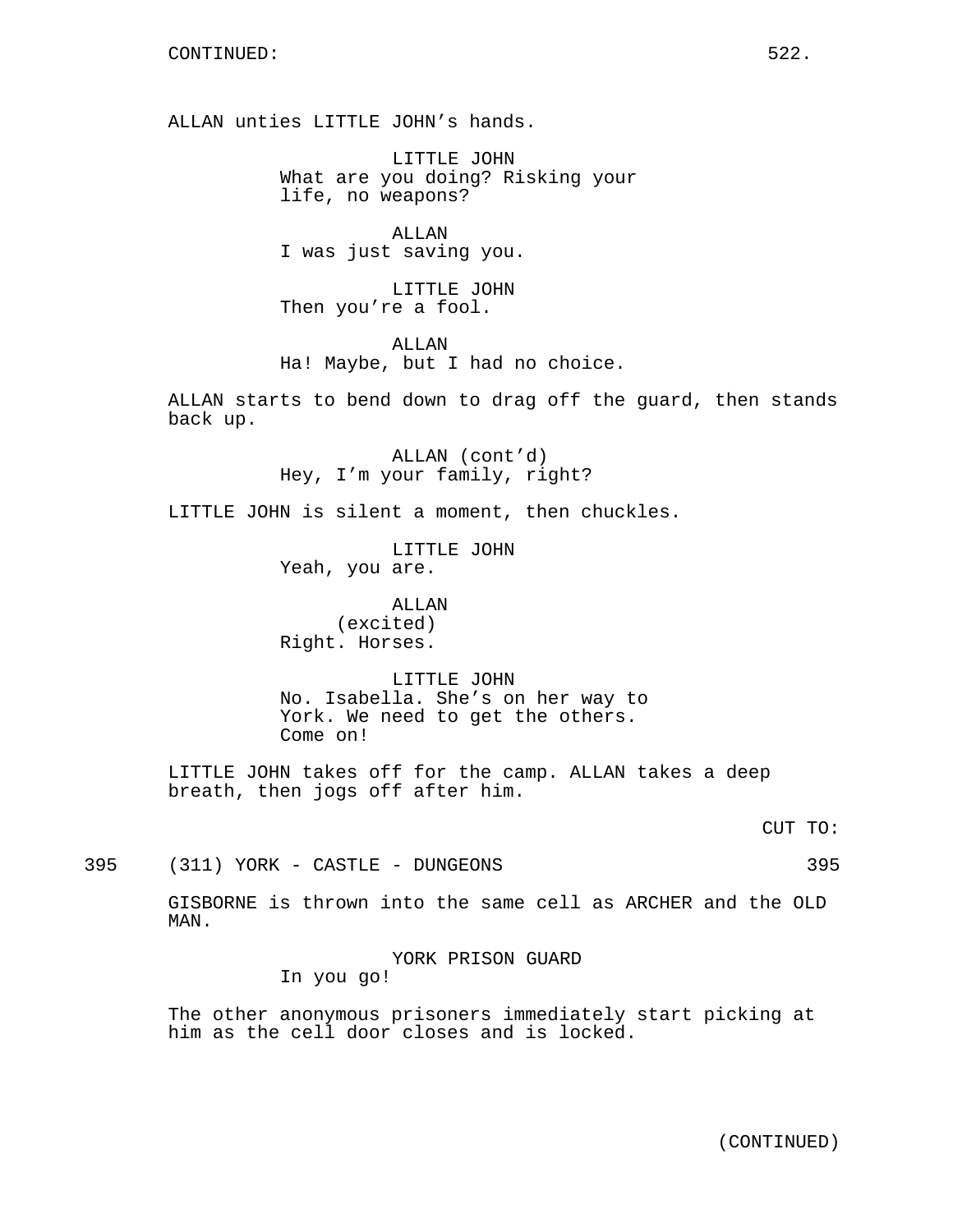GISBORNE Get off me! Get... Get off me!

GISBORNE gets to his hands and knees and kicks the men off.

GISBORNE (cont'd) Get off! I'll kill the next one that touches me!

The OLD MAN crawls over and puts a hand on GISBORNE's leg.

OLD MAN Kill me... please.

GISBORNE looks at him, frowning, having no intention of carrying out his threat on an old man.

> OLD MAN (cont'd) Put me out of me misery.

> > GISBORNE

No!

OLD MAN (brightly) You didn't bring any food, did ya?

CUT TO:

396 (311R) SHERWOOD FOREST - OUTLAW CAMP 396

LITTLE JOHN and ALLAN run into camp.

MUCH

Ah!

MUCH claps. ALLAN checks behind them to see if they were followed.

> LITTLE JOHN Robin's in trouble. Isabella's on her way to York with her guards.

MUCH scrambles to get weapons. TUCK walks calmly to LITTLE JOHN.

> TUCK She must know Robin and Guy are there. (think a moment) Why else would she go?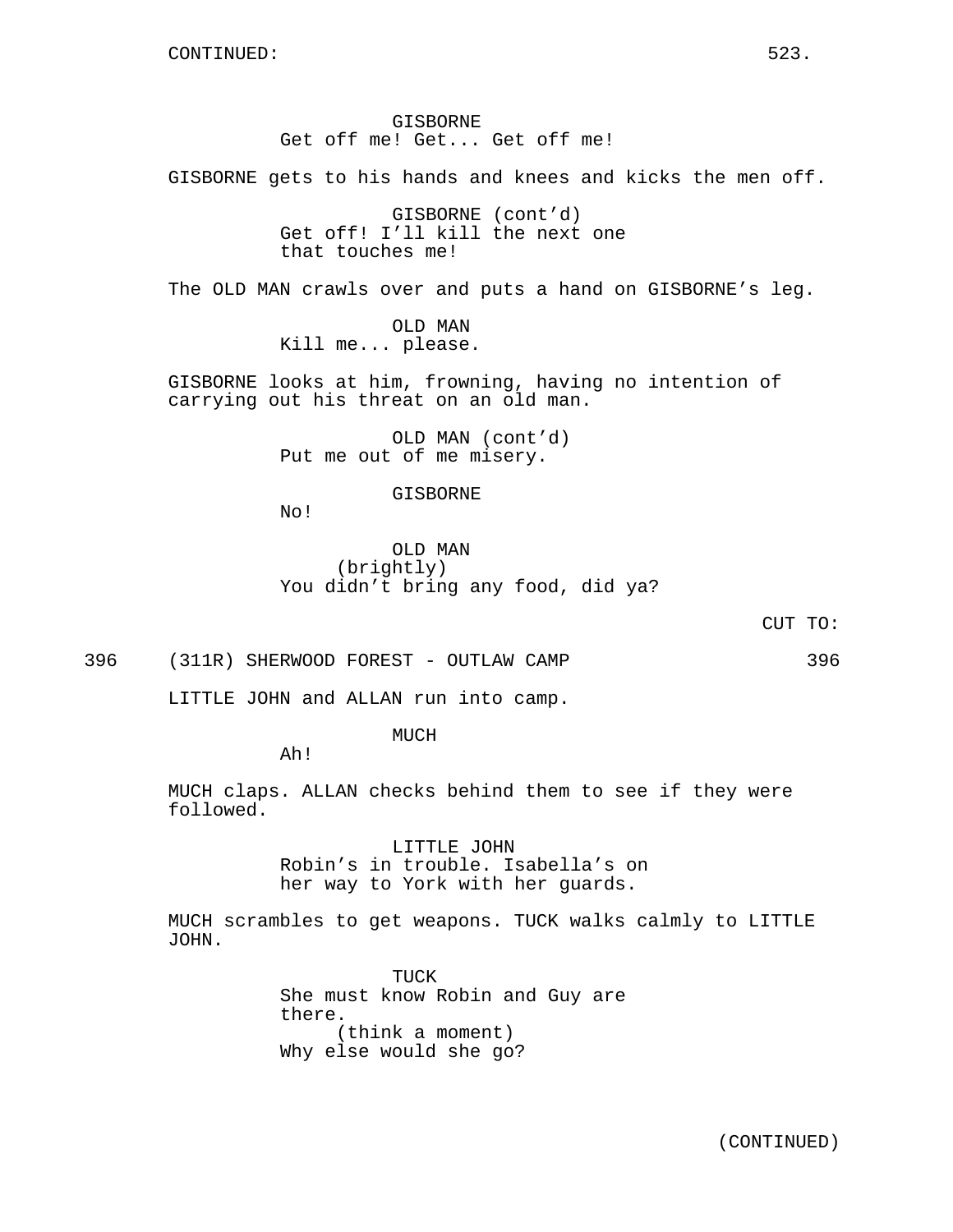LITTLE JOHN (breathlessly) Yeah.

LITTLE JOHN nods. MUCH comes back with a makeshift longbow and a quiver of white-fletched arrows.

> MUCH Well, we'll stop her before she gets to York.

ALLAN We'll have to cut across the forest then, try and get on the York road ahead of her.

MUCH Well, let's go.

MUCH heads out. ALLAN goes to get his bow and arrows. TUCK tilts his head at LITTLE JOHN, asking the silent question. LITTLE JOHN shakes his head at TUCK, a bit in shame, a bit in apology.

> LITTLE JOHN He's family.

ALLAN returns and hands LITTLE JOHN his staff. TUCK pats LITTLE JOHN's arm.

> TIJCK I'm glad you came back, John.

TUCK follows ALLAN out. LITTLE JOHN looks around sentimentally, realizing it's home, then follows.

CUT TO:

397 (311) YORK - CASTLE - DUNGEONS 397

GISBORNE squats by the OLD MAN. ARCHER, chained by each wrist to the walls of an alcove, holds his head back in the shadows.

> GISBORNE I'm looking for a man called Archer. Have you heard of him?

OLD MAN Might have. Why?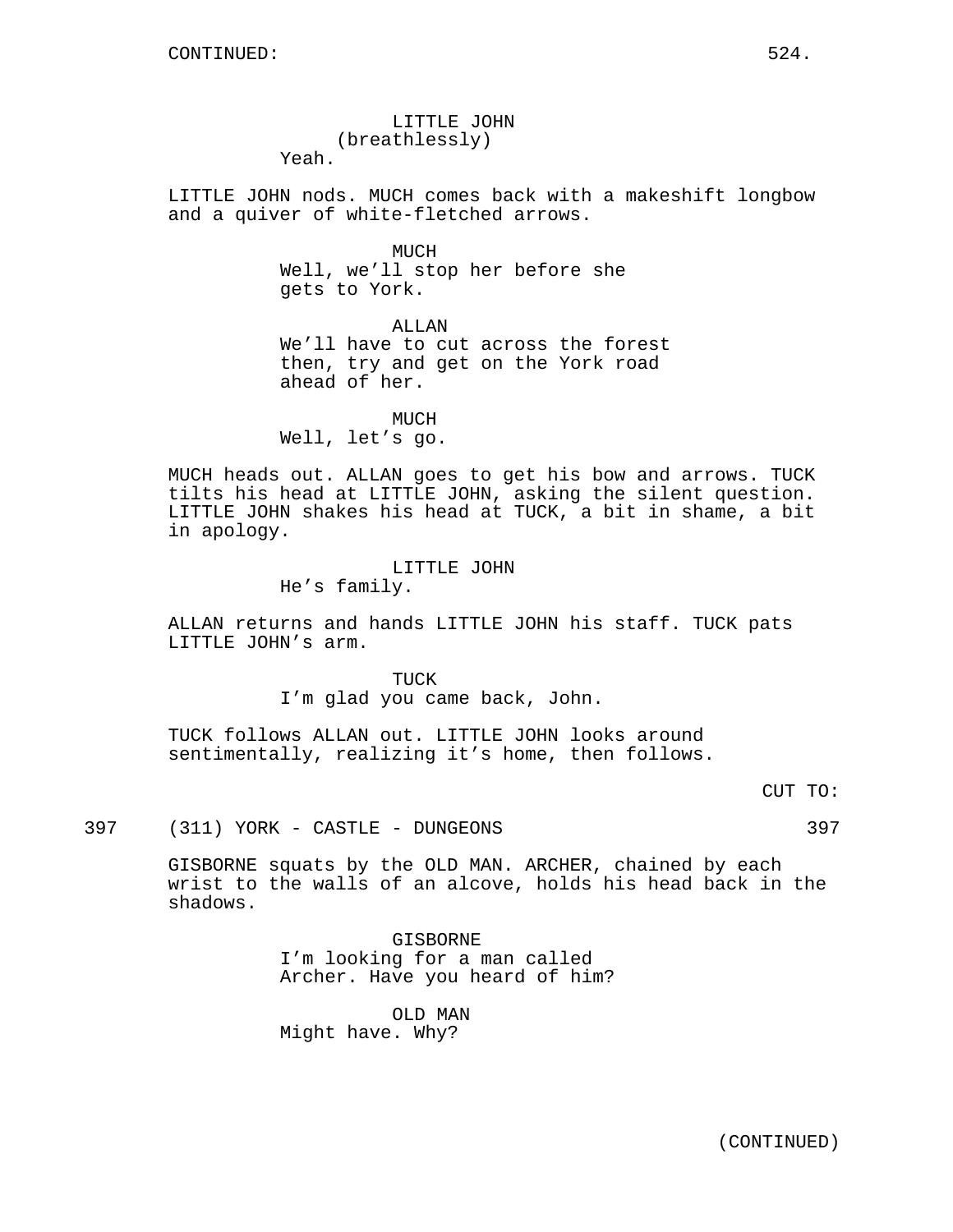GISBORNE He's my brother. OLD MAN Brother? GISBORNE Yeah. I've come to help him escape from this godforsaken place. OLD MAN (a bit loudly) Escape? GISBORNE Shh. OLD MAN (whispering) How will you escape? GISBORNE Well, I haven't come alone. You ever heard of Robin Hood? OLD MAN (make a pitiful face) Brother... GISBORNE You're my brother? OLD MAN Prison ages a man. GISBORNE No, you can't be Archer. OLD MAN Who says? ALL PRISONERS I'm Archer! GISBORNE (grumble sarcastically) Great. ALL PRISONERS I'm Archer! A guard steps out.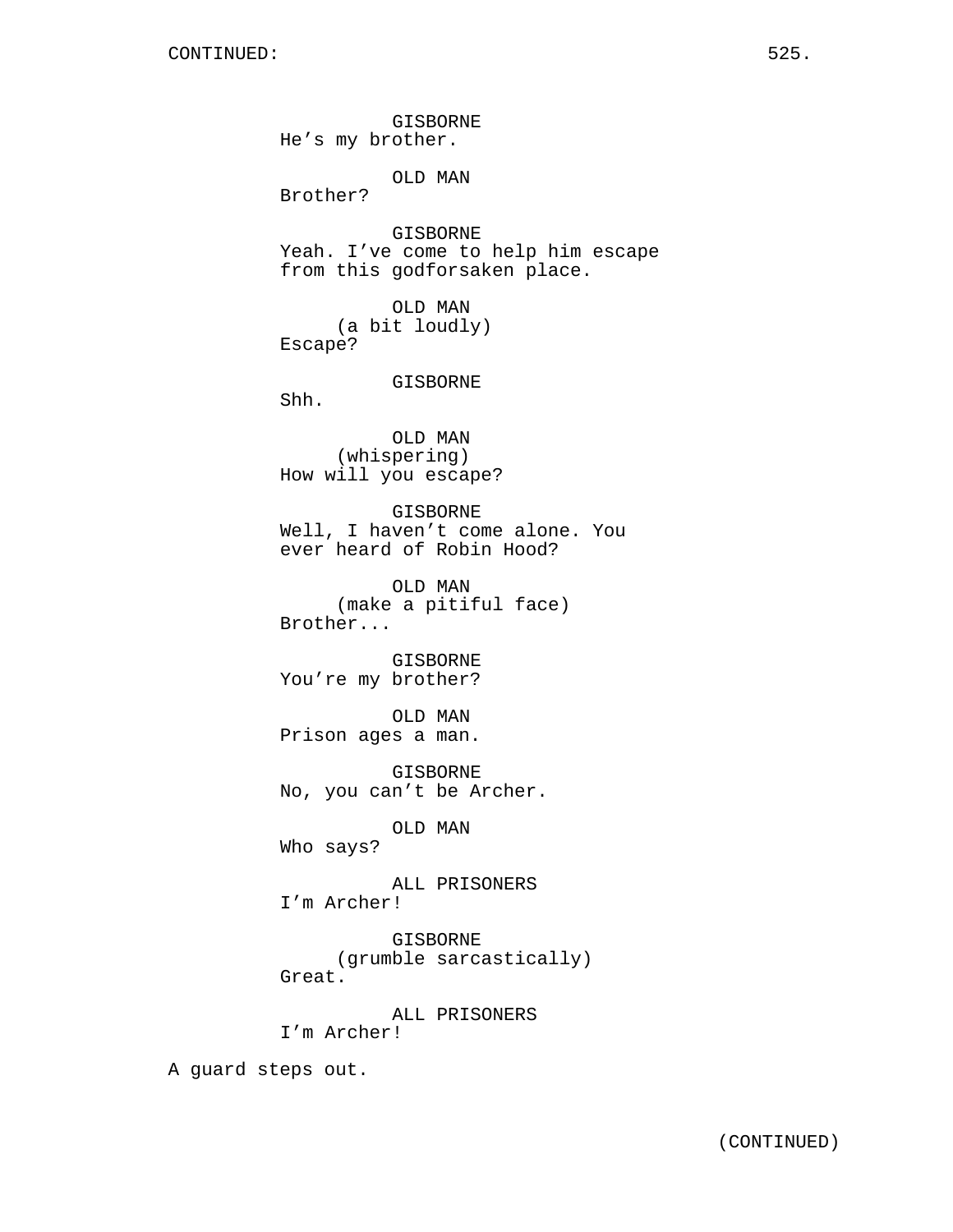YORK PRISON GUARD

Quiet!

The prisoners are immediately silent. The guard steps back to his post.

## ARCHER

I'm Archer.

GISBORNE looks back at him. ARCHER leans forward, putting his face in the dim light.

> GISBORNE Who's your father?

ARCHER I don't know... (slight sneer) ...and I don't care.

GISBORNE (stand) Your mother?

ARCHER She died when I was a baby.

GISBORNE steps to him.

ARCHER (cont'd) I was given away.

GISBORNE I was told you have a birthmark.

ARCHER raises his eyes, then looks down at his chest. GISBORNE glances down, then pulls up ARCHER's shirt, revealing a red welt shaped like an arrowhead just below his right breast.

> GISBORNE (cont'd) You're my brother.

ARCHER Who are you?

GISBORNE Guy of Gisborne.

ARCHER Well, that's an very expensive sounding name.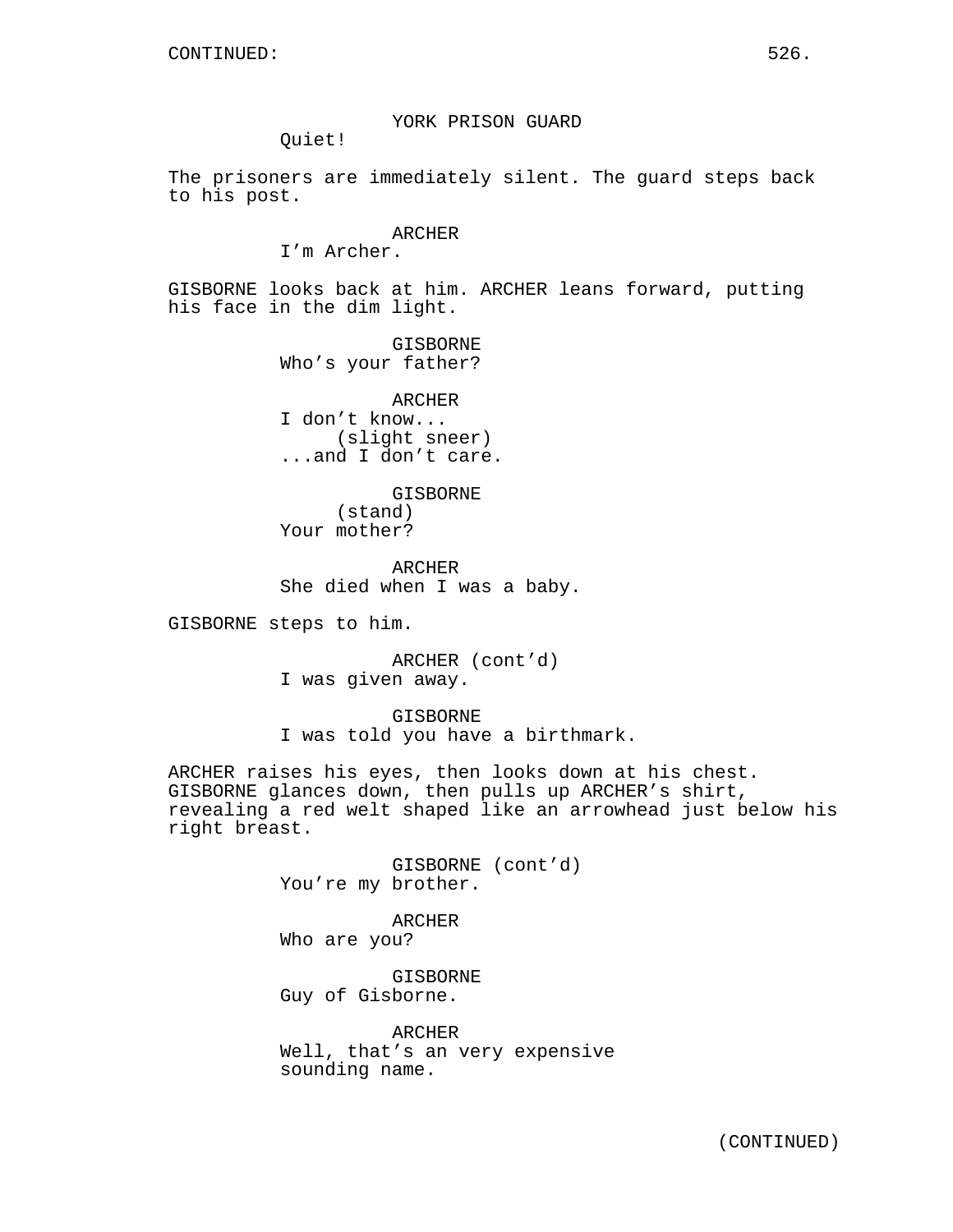GISBORNE (chuckle grimly) I've come to get you out of here.

#### ARCHER

How?

CUT TO:

### 398 (311) MARKETPLACE 398

ROBIN strides around a corner, putting a seed into his mouth, and happens to come across two men in expensive clothes exchanging a fat purse in the street. ROBIN steps back behind the corner and watches them, putting another seed into his mouth.

> MERCHANT Pleasure doing business with you.

The men shake hands.

MERCHANT (cont'd)

Thank you.

The Merchant, wearing a striped coat with a fur collar, shakes the purse in his hand. ROBIN turns his head to spit out a hull as the Merchant's customer leaves. The Merchant checks the purse's contents before going inside his home.

ROBIN looks round him, then makes his way towards the door. The door closes. ROBIN stands on the doorstep and checks round him again, then opens the door.

> MERCHANT (VO) Who are you?

We hear the sound of a punch to the jaw.

MERCHANT (VO) (cont'd)

Oh!

We hear a thud on the floor.

The door opens and ROBIN steps out in the fine coat holding the purse. He ties the purse to his belt, then pulls the fur collar out properly and smiles mischievously, heading in the direction of the castle.

CUT TO: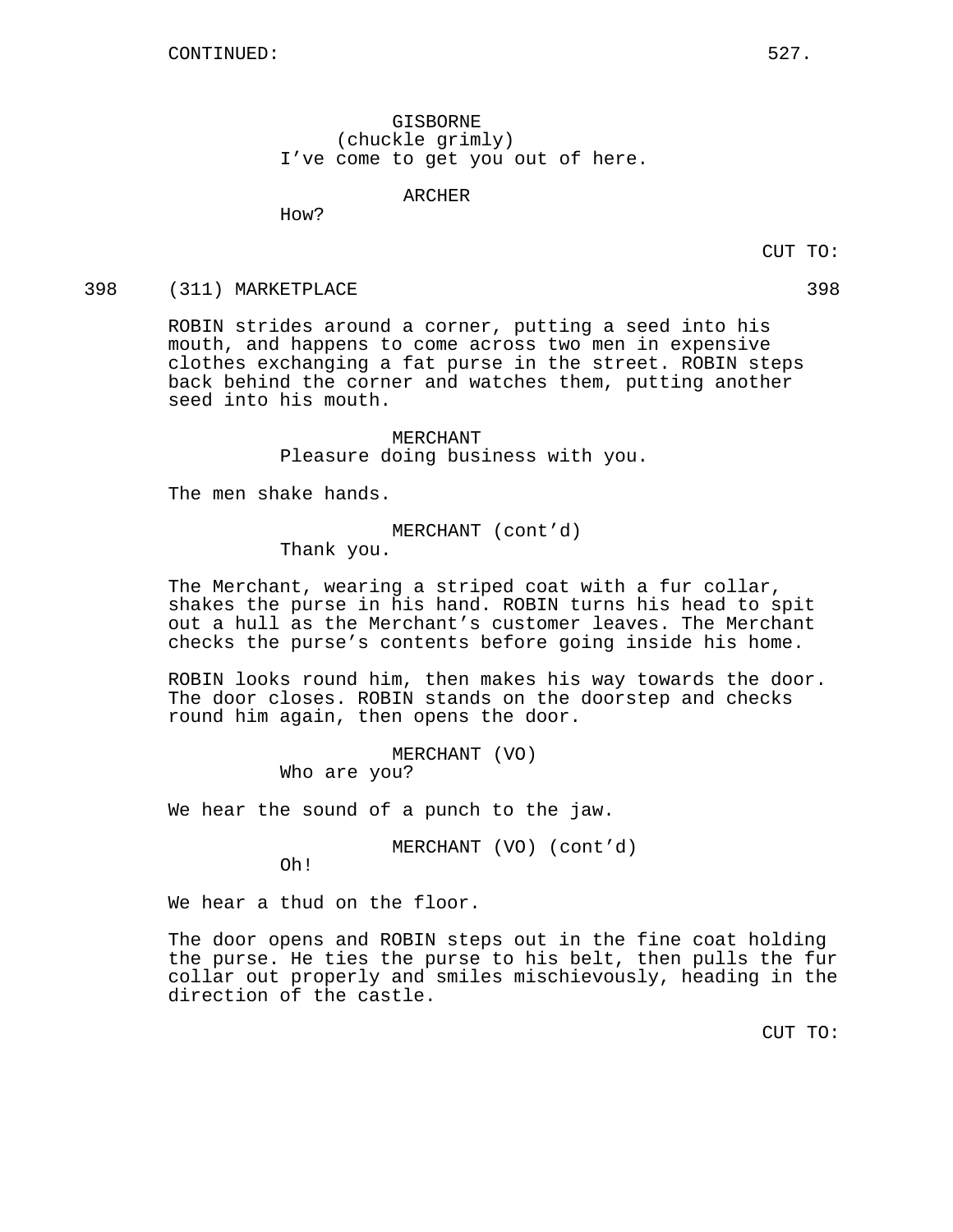ROBIN stands before the SHERIFF, who is seated at a small table in front of the fireplace. ROBIN's stolen purse sits on the edge of the table in front of him.

> ROBIN (posh accent) Well, the truth is, Gisborne just had a bit too much to drink. And for that I am sure he is profoundly sorry.

The SHERIFF says his line sternly, not willing to give in.

SHERIFF OF YORK An assault on one of the Sheriff's men is an assault on the Sheriff.

ROBIN Oh, believe me, I know. )

ROBIN inhales sharply, then frowns at the silver coins in his hand.

> ROBIN (cont'd) Would this be enough to... salve the indignity of this terrible assault?

ROBIN slaps a stack of at least twenty coins onto the table. The SHERIFF looks at the coins, then raises his eyebrows, staring down at the money in sincere awe.

> SHERIFF OF YORK It is but a faint memory now, sir.

ROBIN winks and smiles at him.

SHERIFF OF YORK I thank you for your... sympathy.

The SHERIFF looks at the guard standing near his table.

SHERIFF OF YORK (cont'd) Escort this gentleman to the dungeons so that he may collect his malfeasant friend.

The SHERIFF motions him away.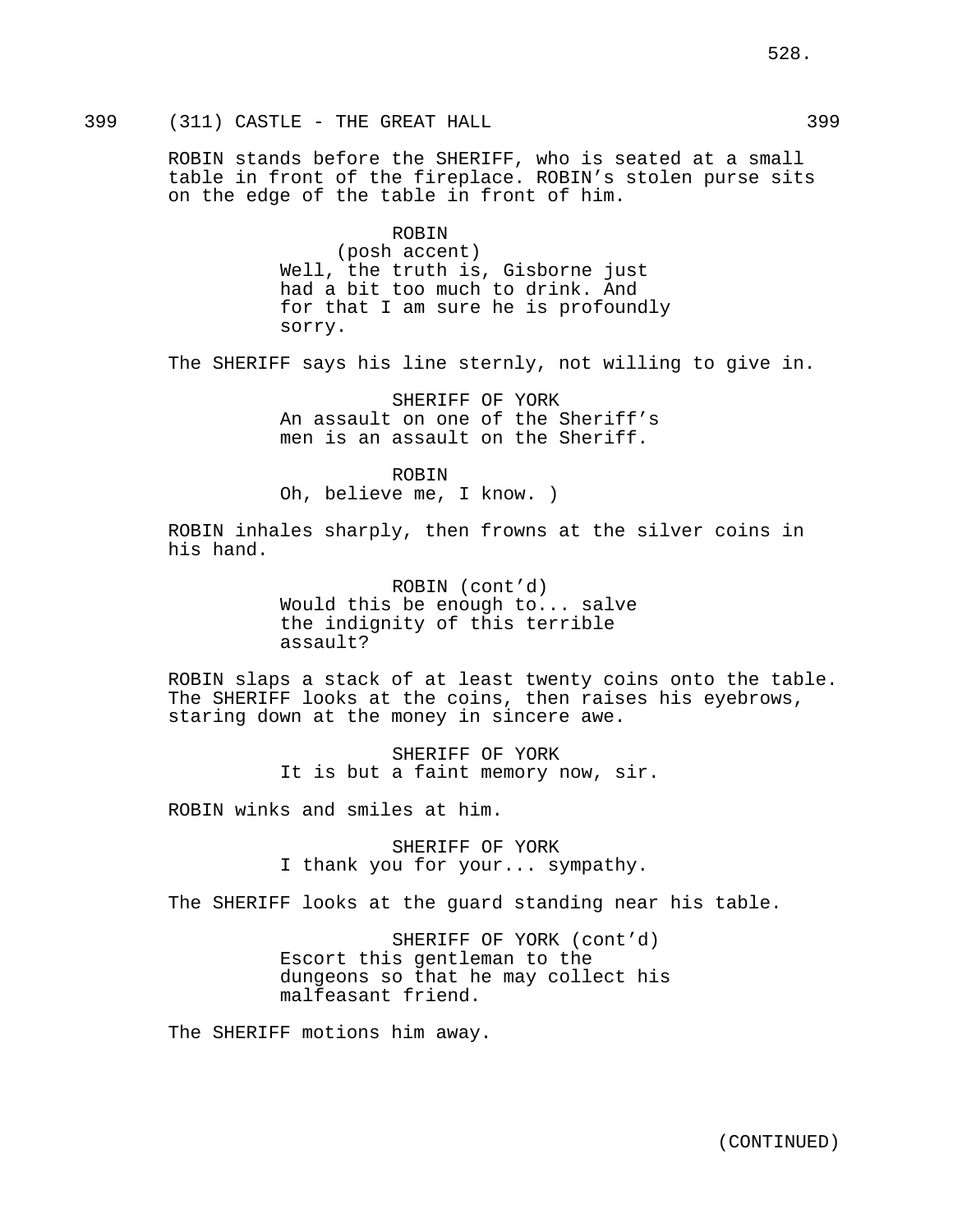ROBIN Thank you very much.

ROBIN smiles and nods, picking up the purse, and follows the guard as another announces the next visitor.

> GUARD (VO) An emissary from the Sheriff of Nottingham.

Upon hearing the words, ROBIN turns up the collar of his coat and holds his face away from Isabella's Guard, who is looking down and adjusting his uniform, and passes by unrecognized. Near the door ROBIN slows his pace, watching and listening as long as he can.

CUT TO:

400 (311R) SHERWOOD FOREST 400

TUCK, LITTLE JOHN, ALLAN and MUCH run through the trees towards the road.

> TUCK Come on! We must hurry. Come on!

They run over a rise and stop when they hear a horse neigh. They see ISABELLA below on the road in front of them. TUCK nods at LITTLE JOHN, who leads them along the rise, shadowing the road.

CUT TO:

401 (311) YORK - CASTLE - DUNGEONS 401

GISBORNE paces, waiting impatiently for ROBIN. A guard comes down the stairs.

> YORK PRISON GUARD Gisborne! Visitor.

The guard lets ROBIN into the cell.

GISBORNE He's over here.

GISBORNE leads ROBIN to ARCHER.

ROBIN We have to hurry. One of Isabella's men's here.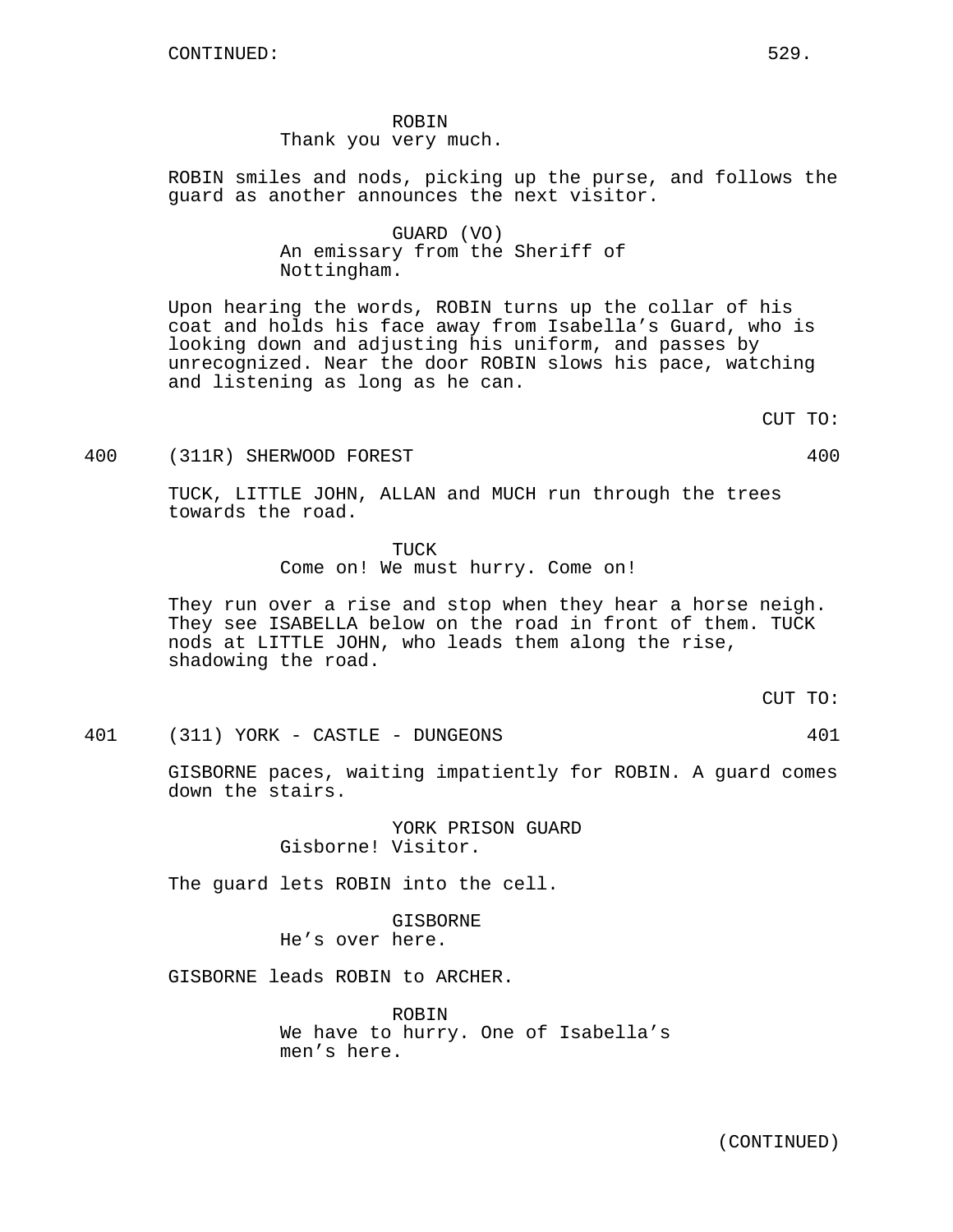ROBIN stands in front of ARCHER, looks him up and down, then nods. ARCHER barely looks at ROBIN. ROBIN puts his left hand on the side of ARCHER's head.

```
ROBIN (cont'd)
```
Brother.

**ARCHER** All of a sudden, I have so many brothers.

ROBIN glances at GISBORNE.

ARCHER (cont'd) Who are you?

ROBIN I'm Robin Hood.

ARCHER (raise eyebrows) Really?

ROBIN nods. ARCHER looks him up and down.

ARCHER (cont'd) Robin Hood really exists.

ROBIN's eyes glance at GISBORNE.

ROBIN Just... stay here.

ROBIN turns and walks to the guard waiting in the open door.

ROBIN (cont'd) How much to take him with us?

ROBIN pulls up the purse tied to his belt and reaches in.

YORK PRISON GUARD How much you have?

OLD MAN I'd be cheaper.

The OLD MAN looks at ARCHER and chuckles. ARCHER waits in amused anticipation to see what will happen. GISBORNE slowly steps towards the guard. ROBIN drops a few silver coins into the guard's outstretched hand.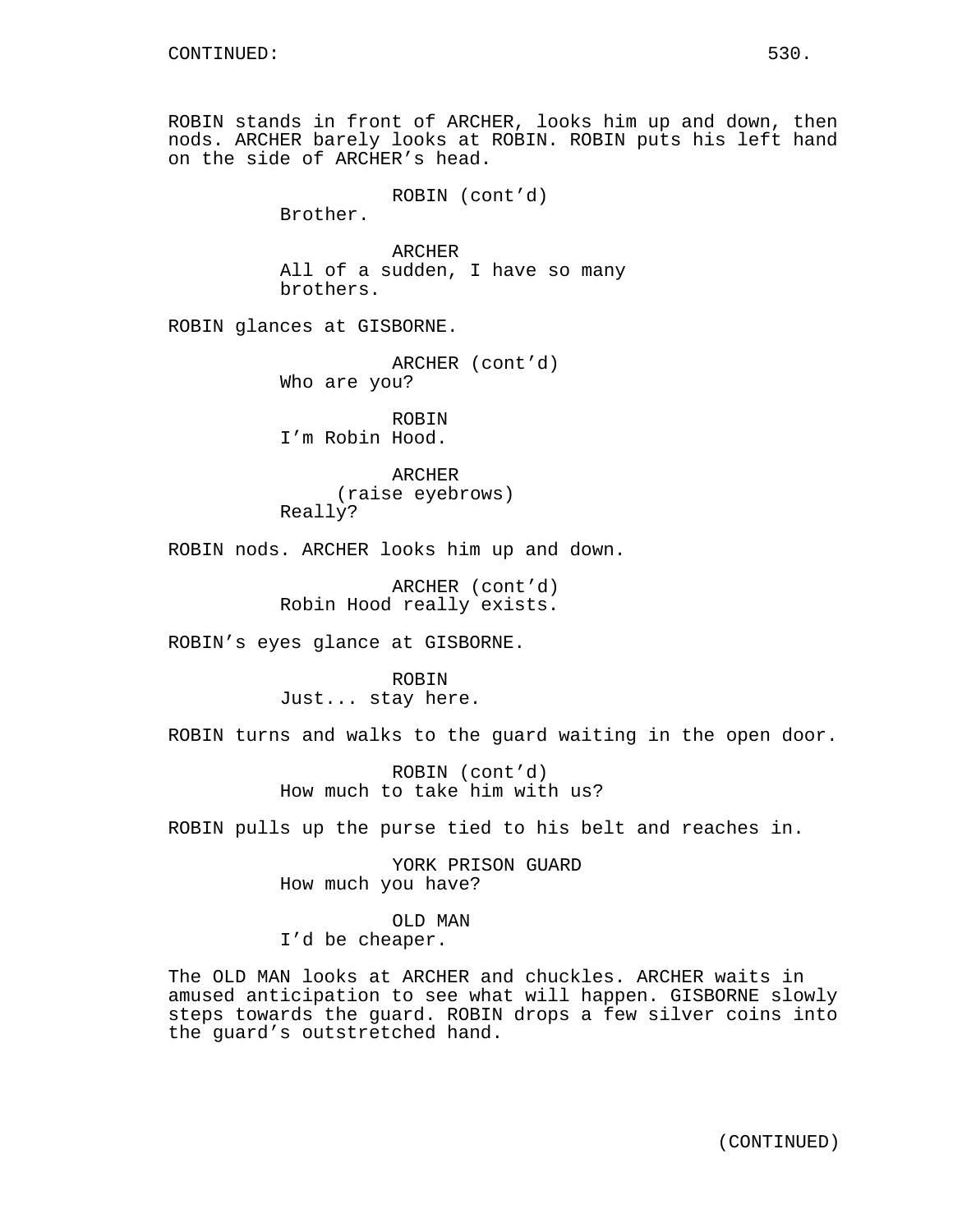ROBIN How about that?

ROBIN leans on the doorjamb.

Er...

YORK PRISON GUARD

(shake head) Nah. He's meant to die tomorrow and I think the Sheriff was, you know, looking forward to it.

ROBIN Right. Of course he is.

ROBIN drops three large gold coins into his hand.

YORK PRISON GUARD I'll have to leave York. (inhale sharply) The missus won't be happy.

ROBIN (giggle) Yeah, the missus. All right.

ROBIN drops several more silver coins into his hand.

ROBIN (cont'd)

Right.

GISBORNE is now standing unnoticed behind the guard.

YORK PRISON GUARD (look up at Robin) Nah, I'm sorry. Can't help you.

ROBIN suddenly punches the guard. GISBORNE catches him and drags him back into the cell.

CUT TO:

402 (311) THE GREAT HALL 402

The SHERIFF sits at his table, talking with Isabella's Guard.

> ISABELLA'S GUARD Robin Hood and Guy of Gisborne, they're both dangerous criminals.

The SHERIFF thinks the name sounds sorta familiar. He says the name thinking.

(CONTINUED)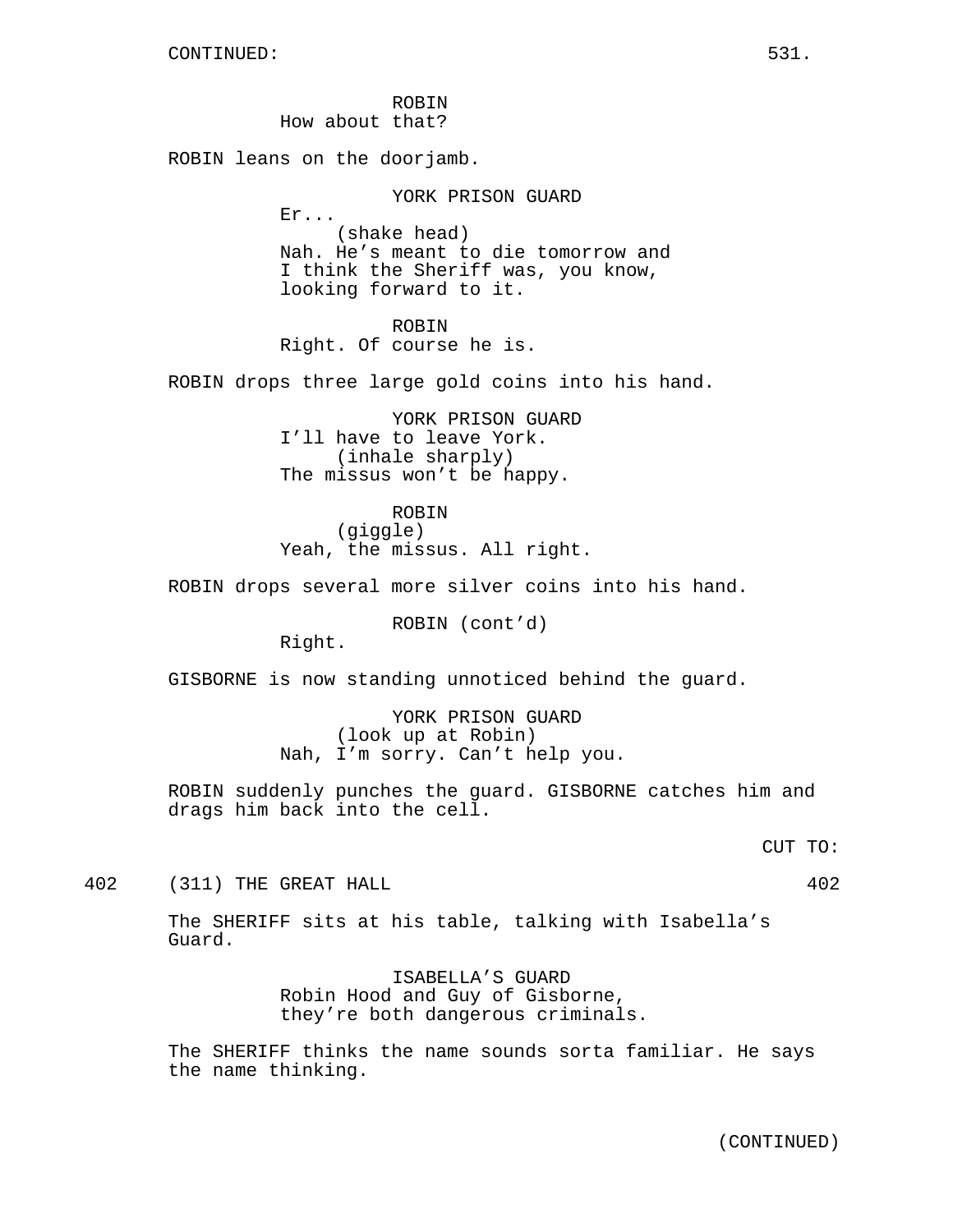SHERIFF OF YORK Gisborne... (look aside) ...Gisborne... Gisborne...

CUT TO:

403 (311) DUNGEONS 403

ROBIN We need to go.

GISBORNE and ROBIN go out the door. ARCHER follows, frowning at the OLD MAN as he passes, then stops.

ARCHER

No!

ROBIN and GISBORNE stop.

ARCHER (cont'd) Either we all go...

ARCHER stands resolutely in front of the OLD MAN with his hands on his hips.

> ARCHER (cont'd) ...or none of us go.

ROBIN eyes dance a moment, looking round at the prisoners, then shrugs.

ROBIN

Fine.

ROBIN tosses the keys to the OLD MAN, who cackles in glee.

JUMP TO:

404 (311R) STAIRS 404

GISBORNE runs up the stairs from the dungeons. ROBIN, having left his stolen coat in the dungeons, comes up behind him.

ROBIN

Do you know where you're going?

GISBORNE Not really, no. Do you?

GISBORNE peeks around the corner.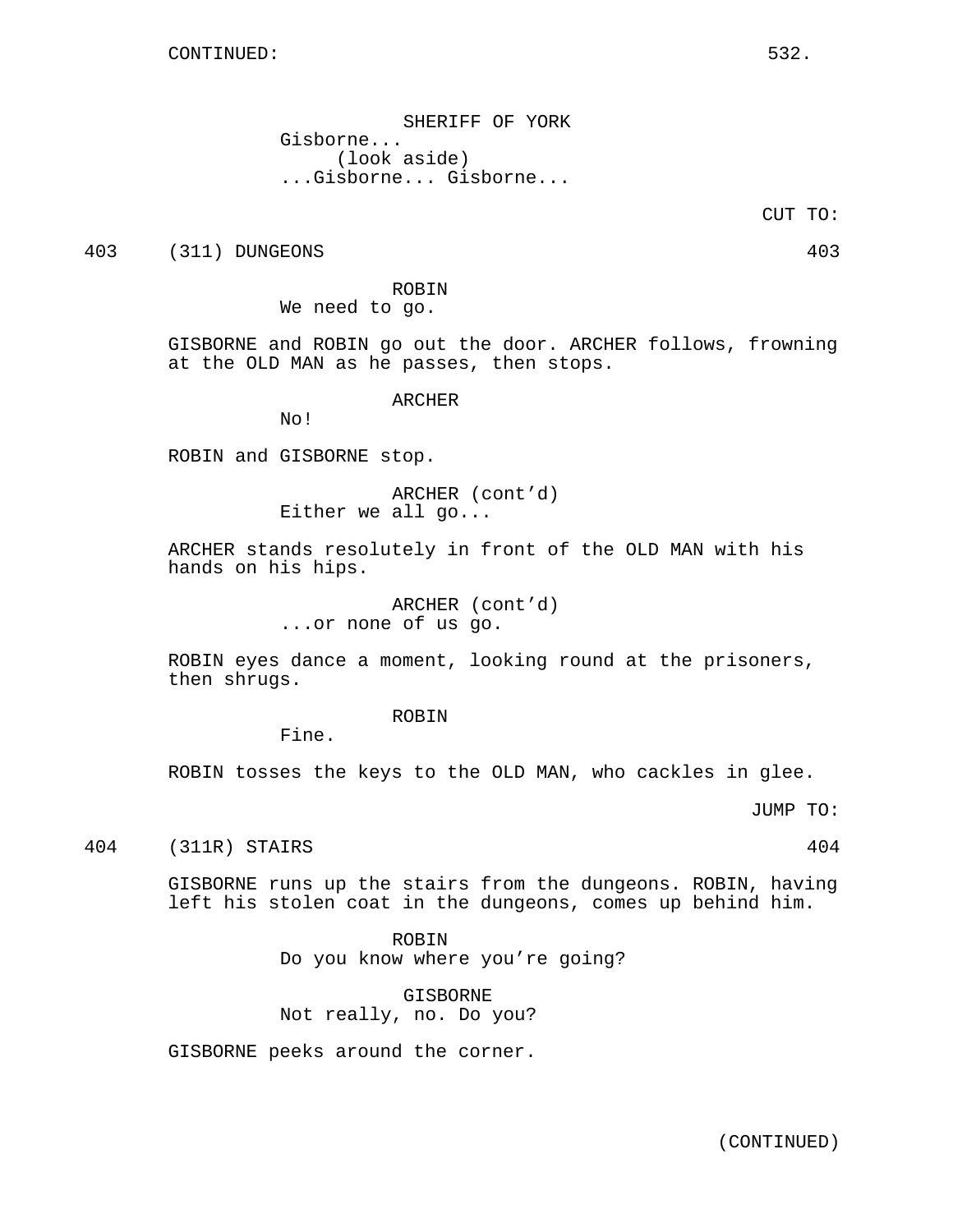GUARD (VO) (from a distance) Come on!

ROBIN (to prisoners behind) Get back!

ROBIN motions them to the side.

GUARD (VO)

This way!

ROBIN and GISBORNE duck behind the doorjambs. A line of guards pass them. ROBIN checks to see if it's clear.

> ROBIN Right, come on.

GISBORNE leads ROBIN and the prisoners out to the right. ARCHER is last, helping the OLD MAN up the stairs.

ARCHER

Come on.

OLD MAN Go on without me.

ARCHER Come on, you old codger. I'm not leaving you behind.

GUARD (VO) (from a distance) Down here!

ARCHER stops in the doorway, listening, and hears the guards heading away.

ARCHER

Come on.

He and the Old Man follow the others.

JUMP TO:

405 (311R) GREAT NORTH ROAD 405

ISABELLA leads two guards on horseback down the road. The gang wait to ambush her. ALLAN draws his bow, which has an arrow ready to go with a rope tied to it. LITTLE JOHN squats behind him holding the other end of the rope, which is anchored to a tree trunk. TUCK watches the road.

(CONTINUED)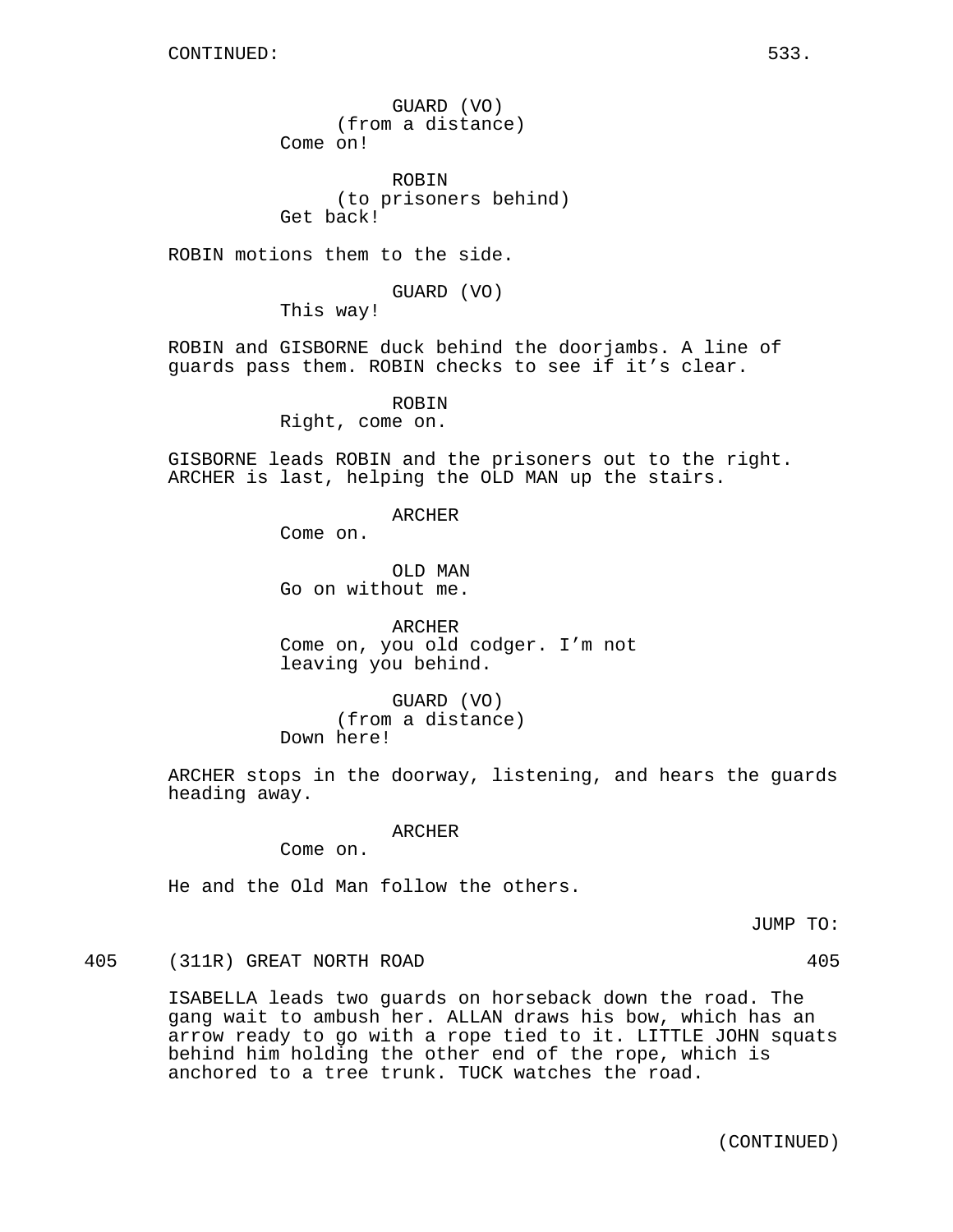ALLAN

Now?

TUCK holds his hand up to ALLAN.

TUCK

No. Hold it.

ISABELLA gallops closer.

ALLAN

Now?

TUCK

Hold it...

ISABELLA gallops closer.

ALLAN

Now?

TUCK (through teeth) Hold it.

ISABELLA passes them.

TUCK (cont'd)

Now!

ALLAN shoots the arrow into a tree across the road. LITTLE JOHN pulls it taut and it knocks the two guards off their horses. TUCK sprints to them.

ISABELLA stops her horse and looks back.

TUCK kicks a guard down again as he runs towards four more mounted guards galloping down the road. ALLAN runs in and engages a fallen guard with his dual swords as TUCK grabs the banner of a horseman to pull him off his mount and MUCH pulls off another. LITTLE JOHN yells at a guard on the ground.

> LITTLE JOHN Get off! Get off! Get off!

ALLAN blocks an overhead blow with both swords held together, then blocks with his left sword and punches the guard with his right fist. LITTLE JOHN knocks out the other fallen guard.

ISABELLA turns her horse around as the remaining horsemen run away. MUCH shoots an arrow at their retreating forms.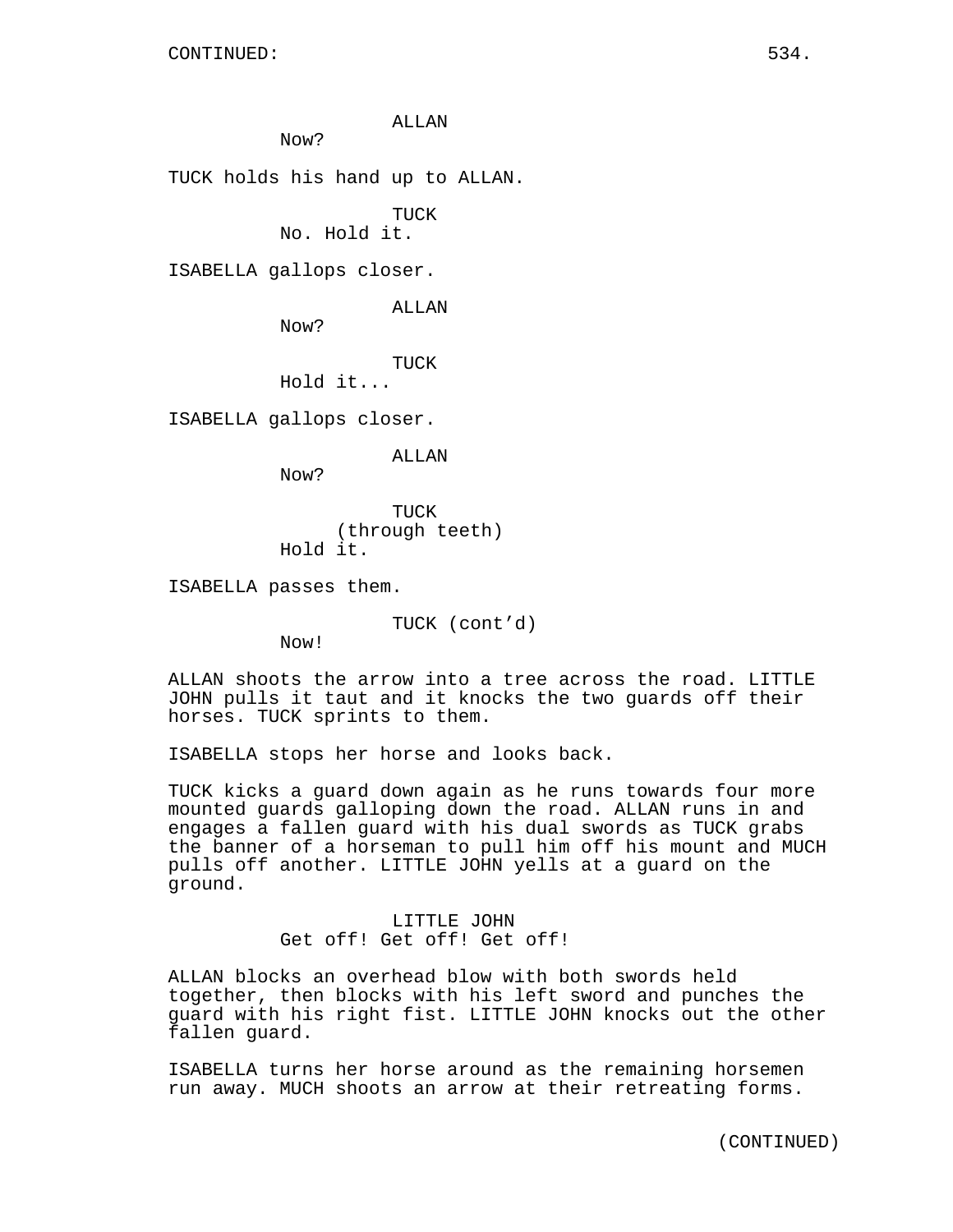ALLAN sees ISABELLA about to charge. He puts his swords away and picks up his bow. He runs towards her with an arrow at the ready in his bow. ISABELLA draws her sword and starts her horse forward. ALLAN stops and draws as TUCK pats MUCH's back, watching the guards leave. ISABELLA gallops closer and closer. ALLAN lets his arrow fly. ISABELLA knocks the arrow away with her sword but the momentum causes her to fall from the horse. ALLAN throws his bow aside and starts towards ISABELLA, but TUCK holds him back.

TUCK

Wait!

ISABELLA gets up.

TUCK (cont'd) Come on, wait.

ISABELLA runs off down the road, away from the gang and towards the two horses who stopped after their riders were knocked from their saddles.

> TUCK (cont'd) We have to get Guy and Robin away from York before she returns.

TUCK points at ISABELLA.

TUCK (cont'd)

Let's go.

ALLAN picks up his bow.

JUMP TO:

406 (311) YORK - CASTLE - INTERIOR CORRIDOR. 406

ARCHER follows GISBORNE down the corridor.

ARCHER So you're a noble who's now an outlaw with no money.

GISBORNE reaches a corner and peers around it.

GISBORNE

Yep.

ARCHER Can you explain the point of that?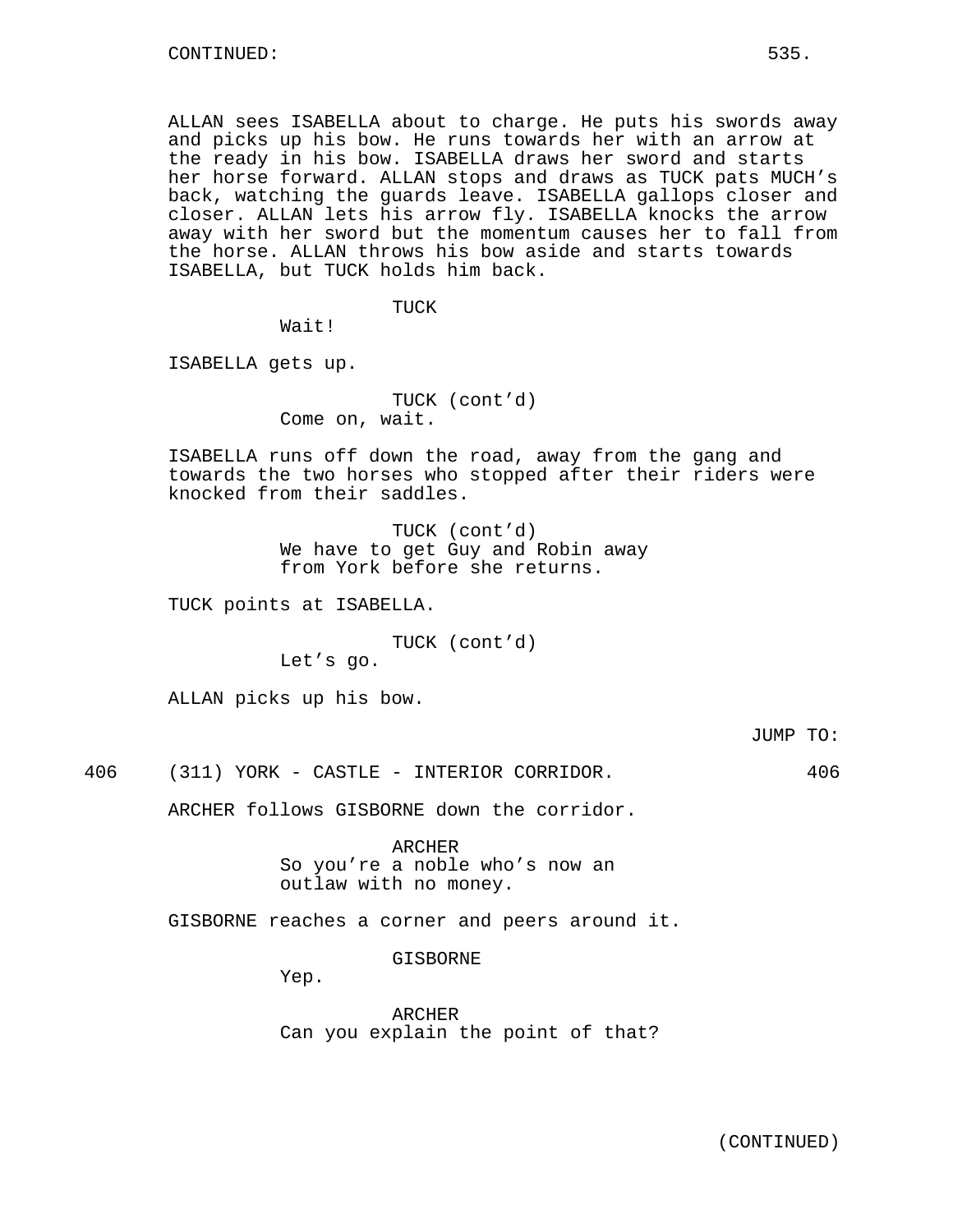### GUARD

## Come on!

Two guards charge before GISBORNE can answer. GISBORNE blocks with his sword. ARCHER spins and kicks one of them, then grabs GISBORNE's foe's hand and forces his fingers back from the hilt with a crunching sound, then drives the sword behind the guard's back and into the toe of his boot before kicking him to the floor. GISBORNE and ROBIN are amazed.

> ROBIN Where did you learn that? The Orient?

> > ARCHER

Nah.

ARCHER spins the guard's sword from hand to hand and catches it deftly.

> ARCHER (cont'd) That's pure English.

ARCHER steps forward to GISBORNE, glancing back at ROBIN, who is checking on the prisoners behind them.

> ARCHER (cont'd) (to Gisborne) He doesn't, by any chance, have any money, does he?

ROBIN (irritatedly) No, I don't.

GISBORNE raises his eyebrows and nods towards ROBIN with a "what he said" look.

> ROBIN (cont'd) I gave up all my family's wealth to help the poor.

ARCHER Of course you did.

ARCHER points to the side of the corridor.

ARCHER (cont'd) Pull their bodies in there.

The Old Man motions the prisoners forward.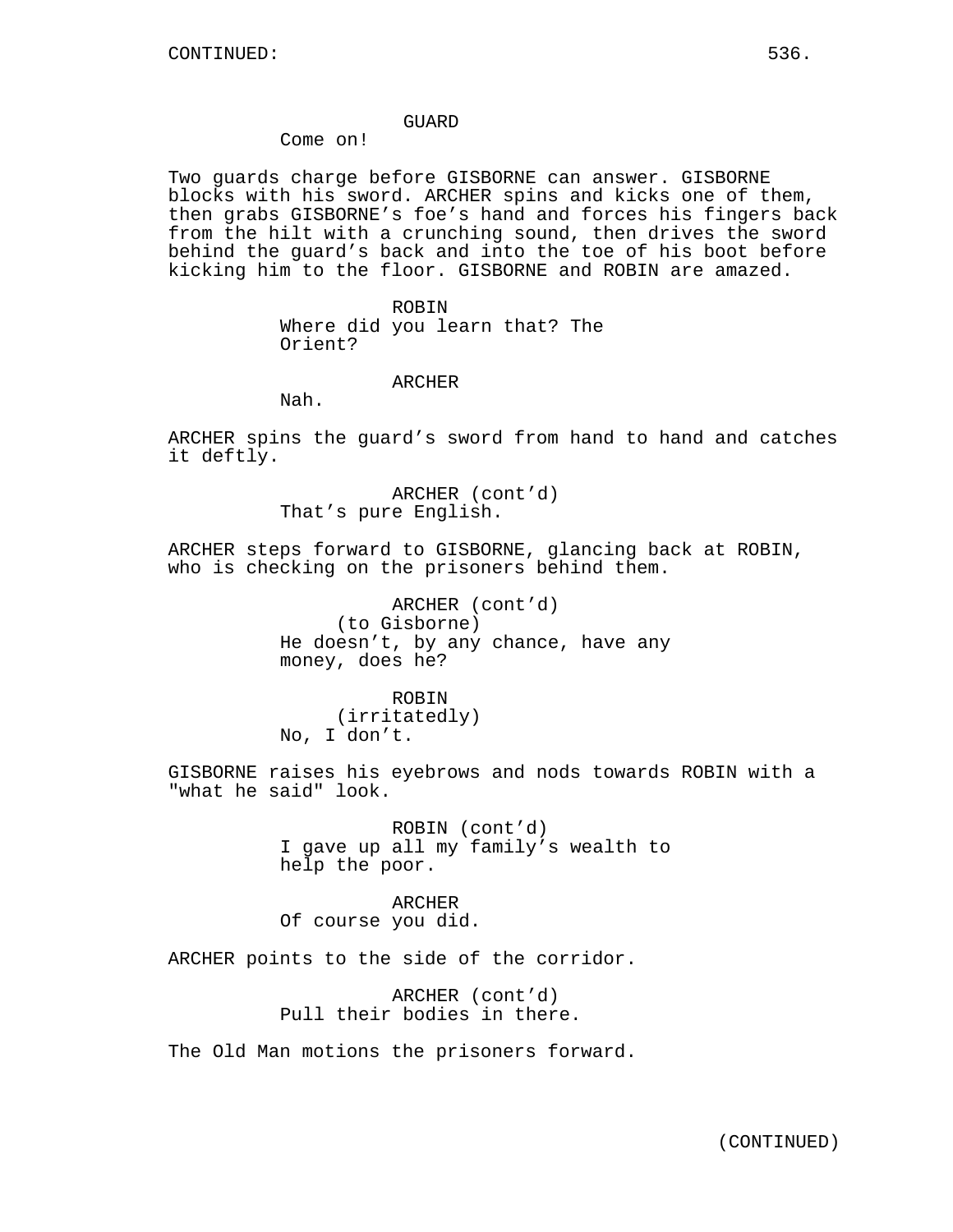Come on.

The prisoners walk forward and some drag the guards to the side.

> ARCHER Come on. Let's keep moving.

The Old Man jumps over a body to catch up ARCHER, who leads them down the corridor.

> ARCHER (cont'd) Both of you are mad. I know what poor is. I grew up that way. If either of you had... There is no honour in being poor, and there's no shame in it. If you'd grown up with nothing you'd know that. And you wouldn't apologize for wanting to have a little money...

ARCHER stops and faces GISBORNE.

ARCHER (cont'd) ...for dreaming of something better than you've got.

GISBORNE angrily pushes ARCHER into the wall, pointing his sword at him.

> ROBIN (admonishingly) Guy!

GISBORNE (snap at Archer) You know nothing about my life... about what I've endured! I envy you. Better no family, rich or poor, than a leper father and a mother...

GISBORNE stops himself. ARCHER glances at ROBIN, who looks back and forth between them.

> ARCHER My mother what?

GISBORNE looks at ROBIN, who is glaring a warning at him, then lowers his sword and pulls his hand off ARCHER's shoulder. GISBORNE finishes the sentence with an alternate thought then the one he was about to use.

(CONTINUED)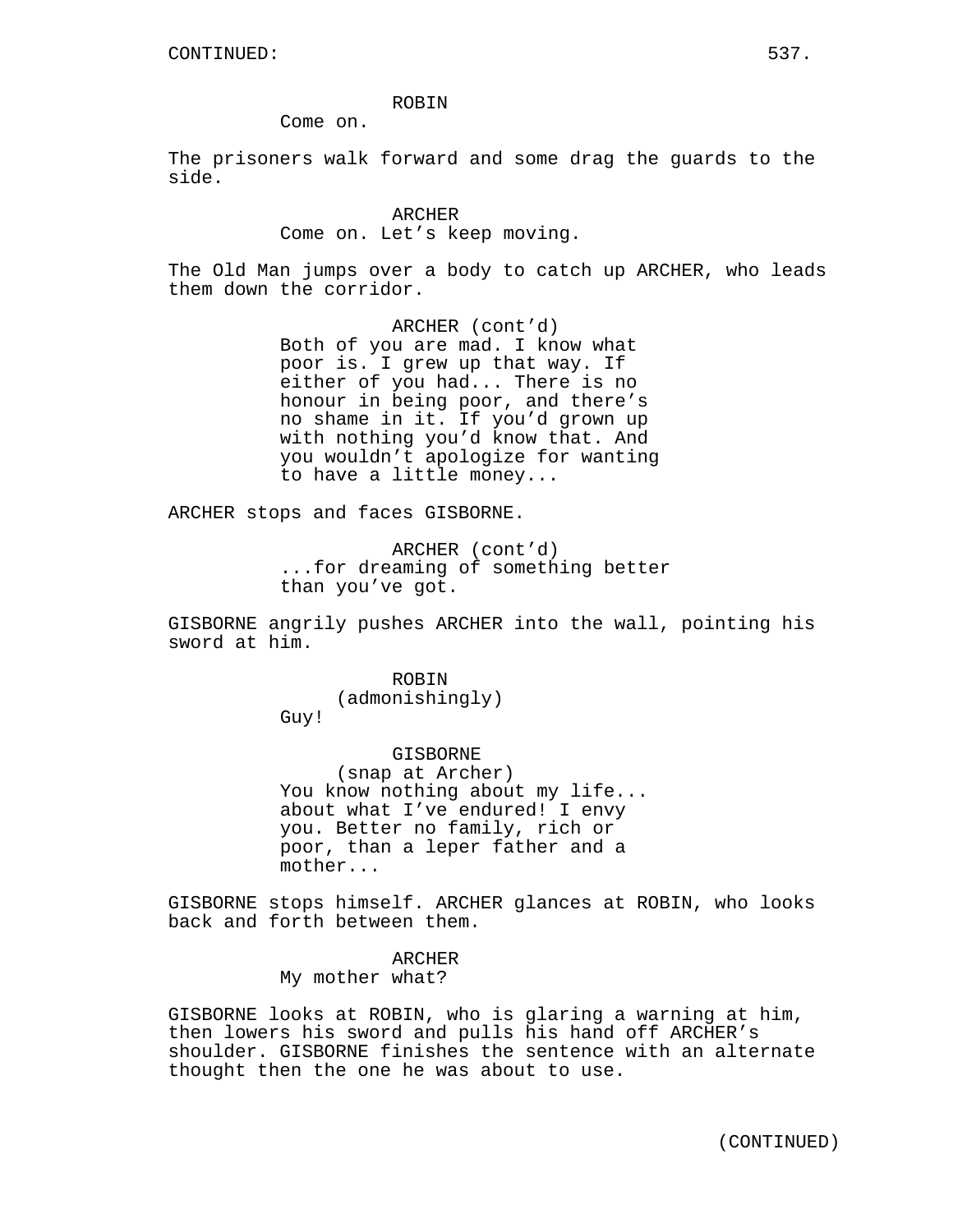## GISBORNE ...killed in a fire.

Tears start to well up in ARCHER'S eyes.

## ARCHER

#### What was her name?

The prisoners footsteps sound behind them.

### GISBORNE

Ghislaine.

ARCHER nods sadly, fighting his emotions. The other prisoners, finished with their chore, catch them up. ROBIN steps between ARCHER and GISBORNE.

> ROBIN Come on. We have to keep moving.

GISBORNE follows him. The Old Man goes up to ARCHER, takes his arm and nods. They follow ROBIN. ROBIN stops at an intersection, intending to go right and GISBORNE passes him.

GISBORNE

This way.

ROBIN points to the right.

ROBIN

It's this way.

ARCHER leans between two columns, waiting for them to play it out.

> GISBORNE Don't argue with me.

ROBIN Guy, it's this way.

ARCHER Have either of you been in this castle before?

ROBIN / GISBORNE

No.

ARCHER sighs and looks up, then mumbles sarcastically.

ARCHER

Great!

(CONTINUED)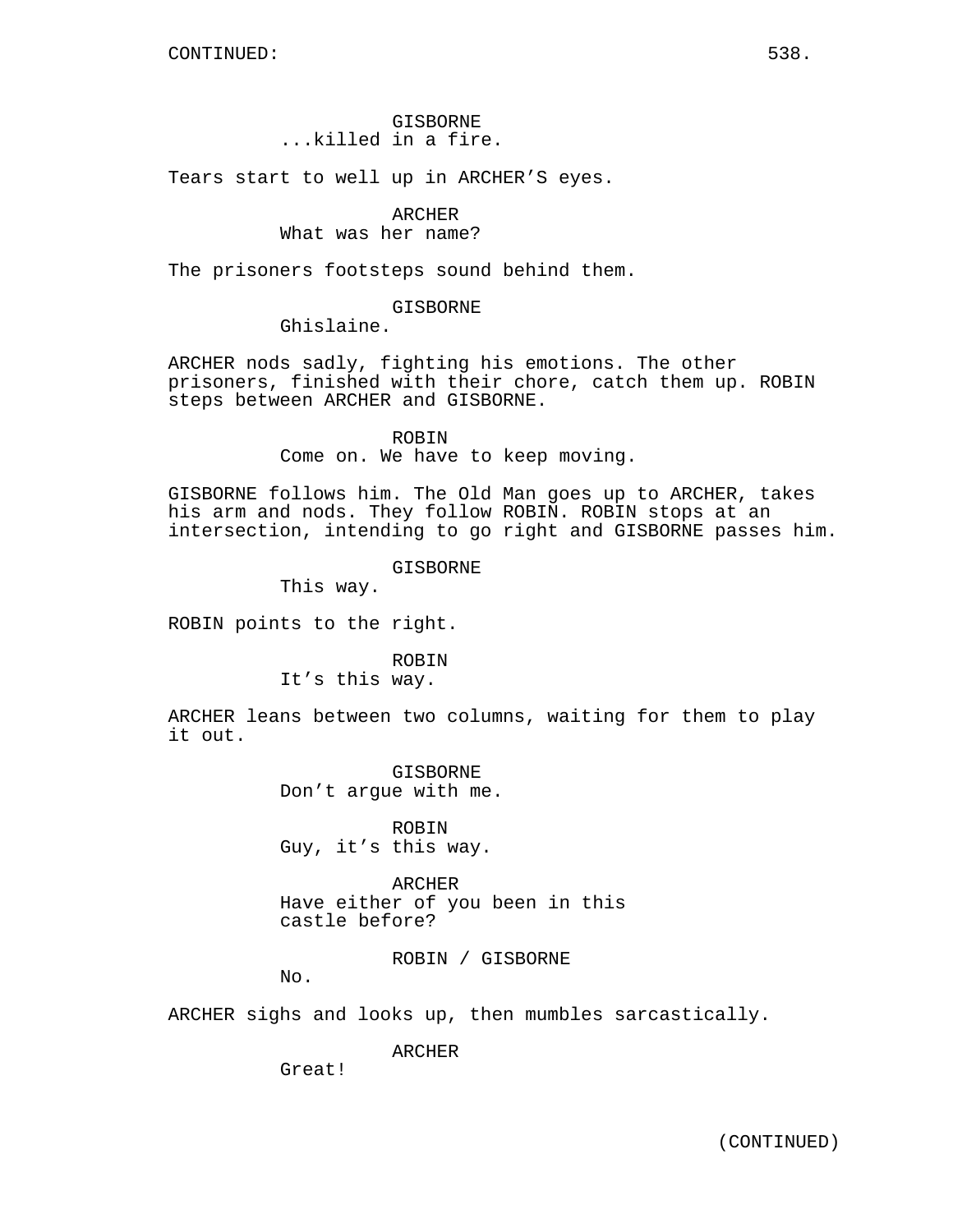GUARD (VO) (from a distance) Come on! Quick!

ARCHER

This way!

GUARD (VO)

Find them!

ARCHER points to the right and motions the prisoners to go first.

ROBIN

Come on!

## ARCHER

Come on!

ARCHER, ROBIN, and GISBORNE go last.

ARCHER (cont'd) Stop! Stop.

They all stop and ARCHER turns to ROBIN, a bit panicked.

ARCHER (cont'd) Where's the old man? Where is he?

ROBIN

I don't know.

The Old Man shuffles down the previous corridor.

GUARD You! You! Prisoner!

GISBORNE holds his sword ready. The Old Man holds his hands in the air as several guards come up behind him. GISBORNE and ROBIN dash forward to hide behind a column.

OLD MAN

Please. Please don't shoot.

ROBIN motions for the Old Man to come to him, but the guards shoot three arrows into his back. ARCHER surges forward.

ARCHER

No!

ROBIN and GISBORNE hold him back. The Old Man falls onto his face, dead. ARCHER breaks free of his brothers.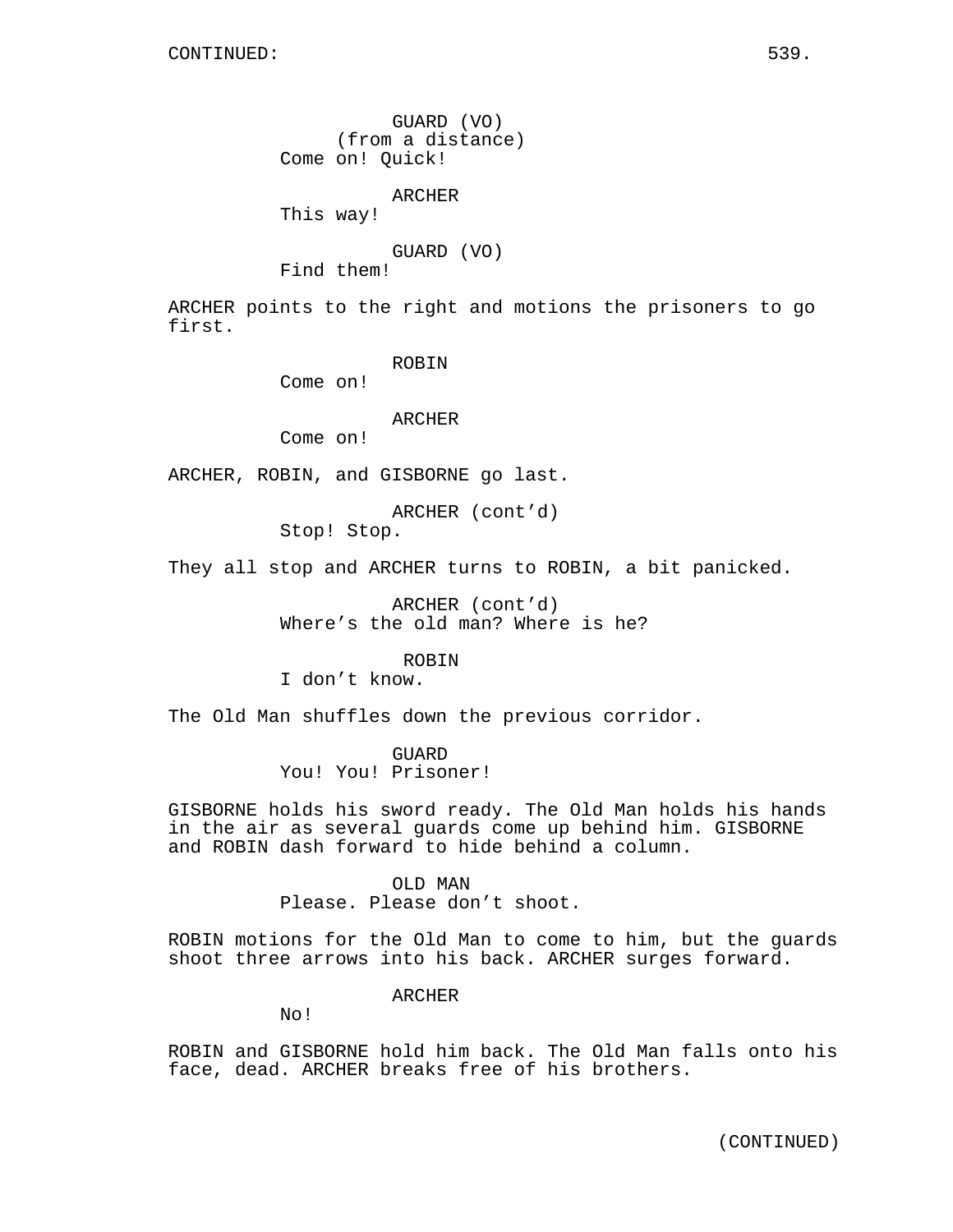### ARCHER (cont'd)

Get off!

He goes to stand over the Old Man, looking down at him. He looks up at the guards, his temper rising, takes a deep breath and roars at them in rage. The guards are frightened and take off back down the corridor. ARCHER chases them.

ROBIN and GISBORNE follow. ARCHER slams himself into a guard. He blocks a sword twice, forcing the guard into the wall with the second block, then ROBIN and GISBORNE pull him away from the first guard, whom ROBIN engages. GISBORNE fights a third. The left-handed ARCHER steps in to take over for ROBIN, who spins away gracefully, his sword arm no longer hindered by the wall. GISBORNE elbows a guard charging by him in the back, then pops up and punches another as ROBIN faces the elbowed guard. He and ARCHER both kick him backwards. ARCHER holds up his sword and faces another guard. ROBIN motions him back.

#### ROBIN

Get back! Get back!

Two more guards attack ROBIN and GISBORNE. ARCHER kicks his back, then kicks him in the face. ROBIN punches one into the wall. ARCHER spins round ready to help him. Amid the chaos, Isabella's Guard turns the corner into the corridor.

# ISABELLA'S GUARD It's Robin Hood!

The trio have taken out all their adversaries. They turn and run back down the corridor.

#### ROBIN

This way!

GISBORNE Go! Robin! Through here!

#### ARCHER

#### Robin, over here!

Isabella's Guard chases them. More York guards are behind him.

CONTINUE TO: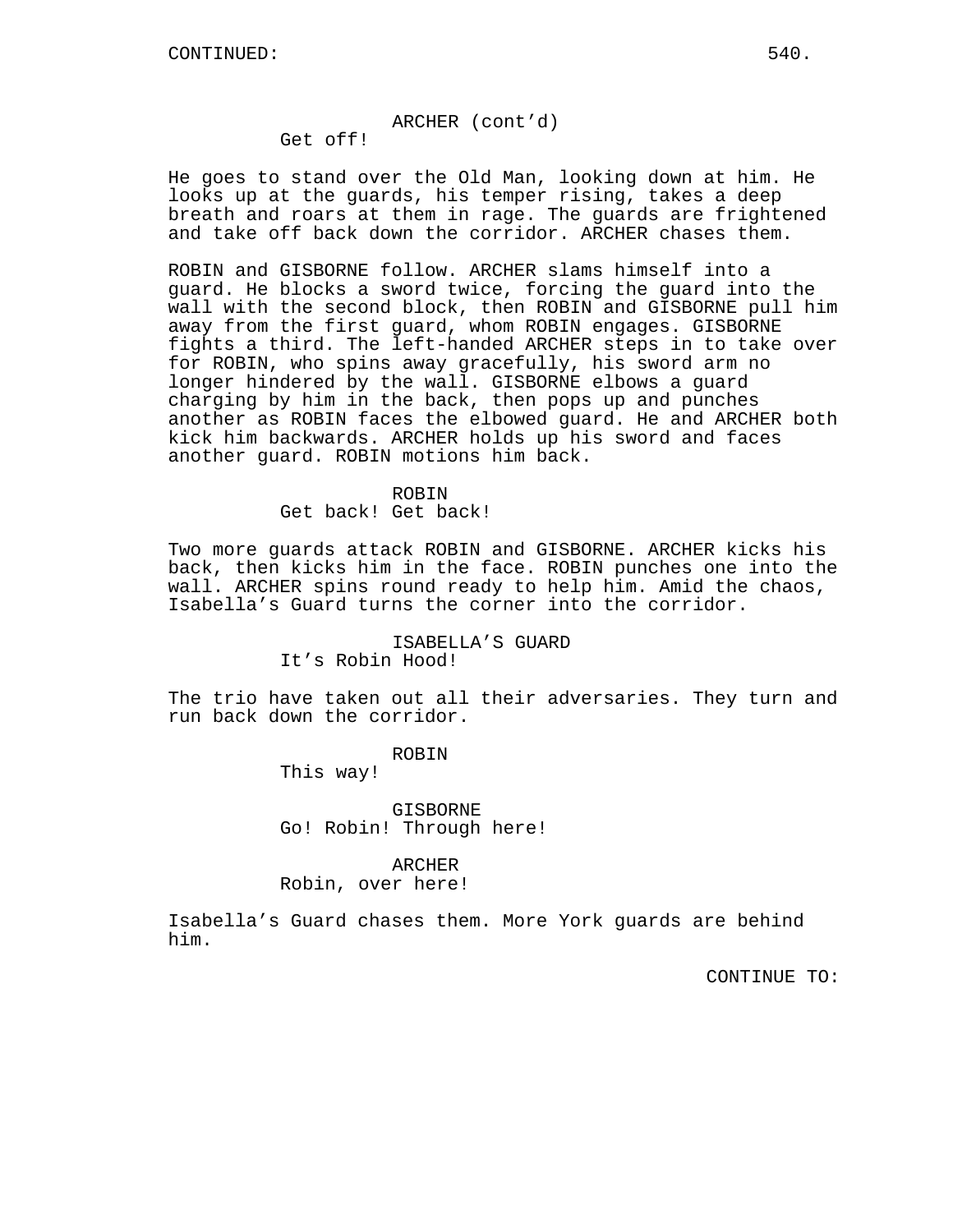# 407 (311) THE GREAT HALL 407

ARCHER bursts through the doors to the Great Hall. The SHERIFF and more guards enter from the opposite end.

### SHERIFF OF YORK

Guards!

GISBORNE, ARCHER and ROBIN slide to a stop on the wood floor. GISBORNE glances back and forth, holding his sword out, and sees they're trapped. Isabella's Guard and more York guards block the exit behind them. They are surrounded. On the balcony above them four archers appear and draw their bows.

> ISABELLA'S GUARD (to archers) Stop! Take them alive!

The guards from the corridor take away the other escaped prisoners as Isabella's Guard turns back to the trio and holds his sword out at them.

> ISABELLA'S GUARD The Sheriff of Nottingham is offering 100 crowns each...

Isabella's guard points at ROBIN and GISBORNE as he says their name.

> ISABELLA'S GUARD for Robin Hood and Guy of Gisborne.

The SHERIFF stands with GWENETH at the opposite end of the hall.

> SHERIFF OF YORK It might be worth more than that to watch them die.

ARCHER whispers quietly, eagerly to GISBORNE.

ARCHER I think we've got a good chance.

GISBORNE Well, then we should give ourselves up.

ARCHER Give ourselves up?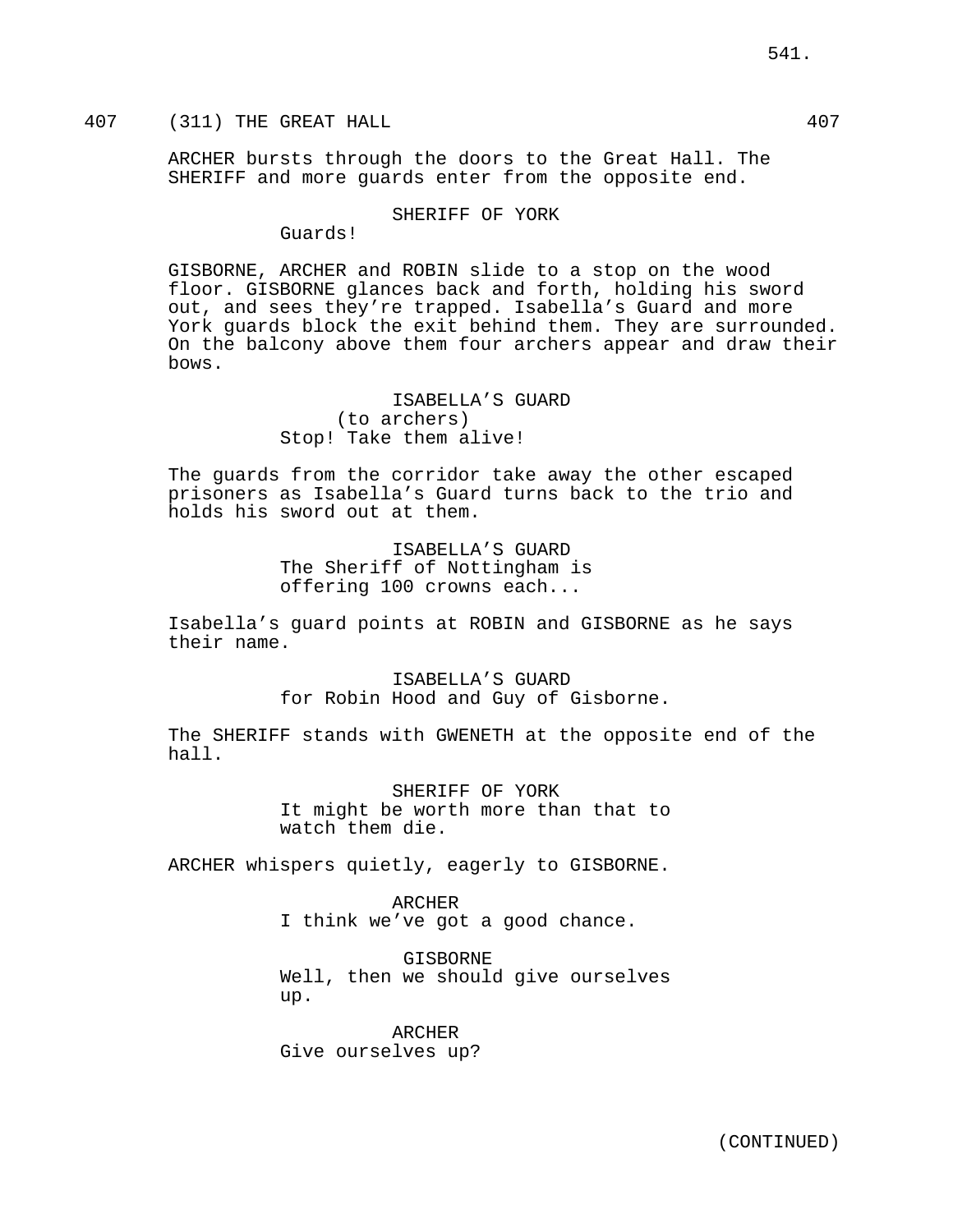GISBORNE Yeah, live to fight another day.

ARCHER

No.

ARCHER slides himself behind ROBIN.

#### ARCHER

That's not how I do business.

ARCHER pulls ROBIN's knife from its sheath and holds it to ROBIN's throat.

> GISBORNE (to Archer) Stop!

GISBORNE, distracted by ARCHER's unanticipated move, has his sword knocked away by Isabella's Guard.

ISABELLA'S GUARD

Stop!

Two guards seize GISBORNE.

GISBORNE

Get off me!

ROBIN tries to pull himself free. ARCHER whispers in his ear.

> ARCHER The best chance we have is to work together. Understood? Don't struggle.

ROBIN stops squirming.

ARCHER (cont'd) (to Isabella's Guard) Gentlemen! I offer you Robin Hood for my freedom. He is valuable, I am not. And it'd be a shame for me to kill him since he's worth so much more to you alive.

SHERIFF OF YORK

Guards!

The longbowmen on the balcony draw. Isabella's Guard turns round and points to them with his sword.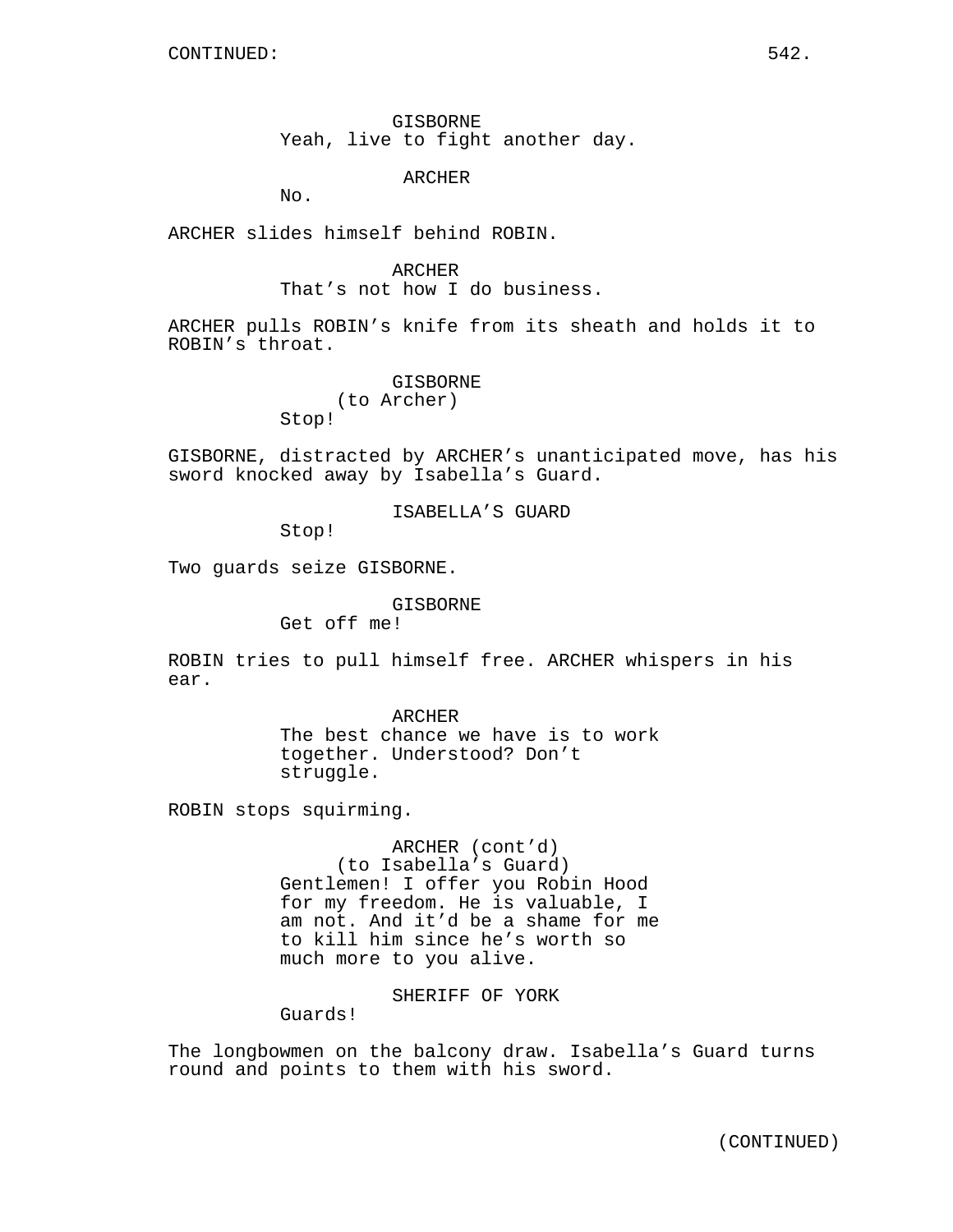# ISABELLA'S GUARD Don't shoot!

ARCHER drags ROBIN towards the opposite door.

ARCHER (to Robin) See? We're making progress.

GISBORNE watches helplessly. The SHERIFF steps forward and knocks the sword from ROBIN's hand. Isabella's Guard goes to the Sheriff's side.

> ISABELLA'S GUARD Allow me, Sheriff, to give the gift of Robin Hood and Guy of Gisborne to the Sheriff of Nottingham on your behalf.

ARCHER (to Robin) I see why the Sheriff wants you, but Gisborne?

ROBIN The Sheriff is his sister.

ARCHER (confused) His sister?

ISABELLA'S GUARD The Sheriff covets them both, my lord.

ROBIN (hiss) We're supposed to be working together.

ARCHER (to Robin) Well, I changed my mind.

ARCHER addresses the SHERIFF.

ARCHER (cont'd) Do we have a deal, Sheriff? I won't kill Robin Hood and you won't kill me.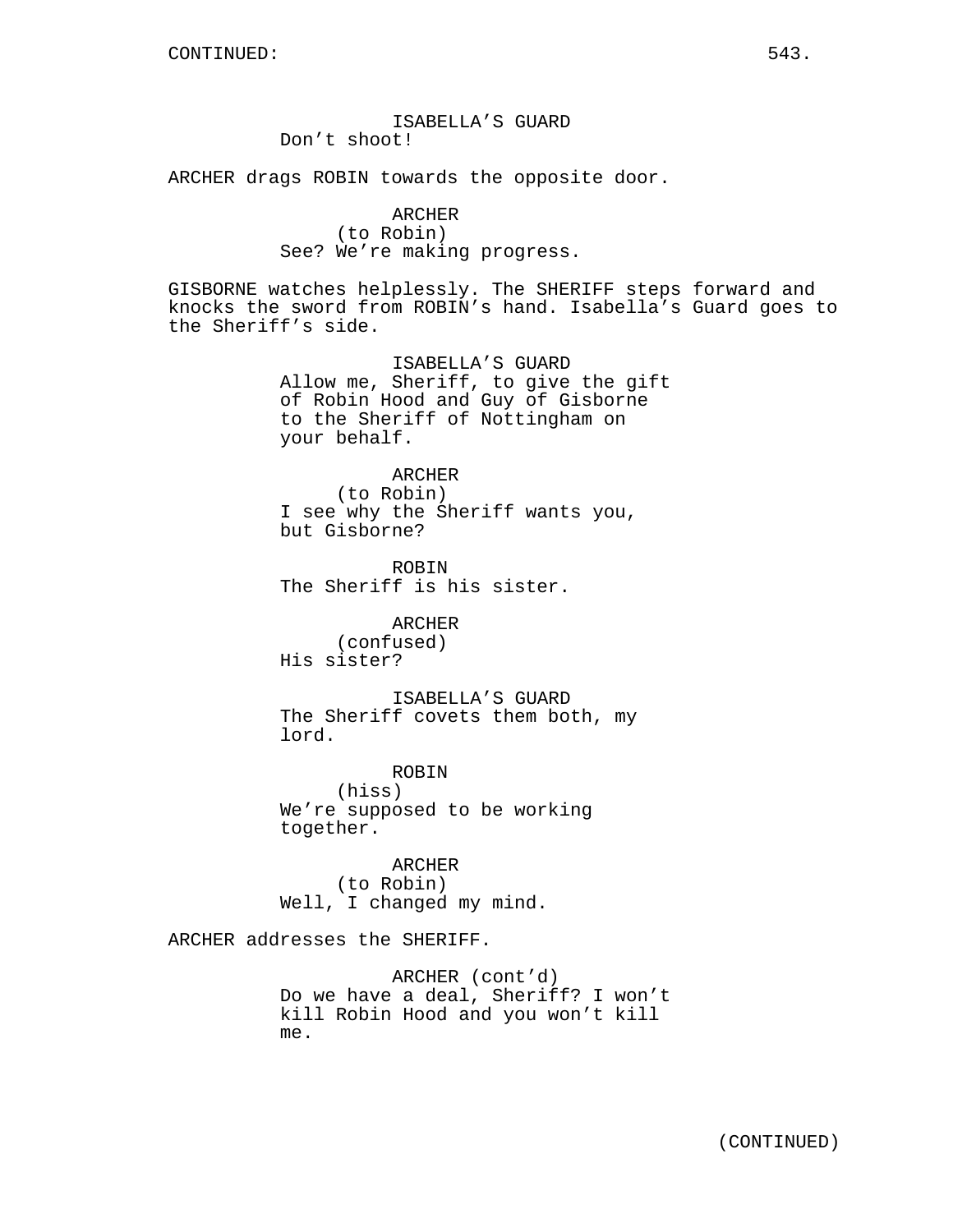SHERIFF OF YORK (think a moment)

Yes.

GWENETH smiles slightly.

SHERIFF OF YORK It's a deal.

ROBIN You're going to betray me like this?

ARCHER I have a sister who's the Sheriff of Nottingham. She's rich, she's powerful, and she hates you. This really isn't taking me a lot of thought.

ARCHER addresses the guards behind him brandishing his sword.

> ARCHER (cont'd) Out of the way!

The guards step aside and ARCHER drags ROBIN into the doorway.

> ARCHER (cont'd) Nice meeting you.

ARCHER pushes ROBIN at Isabella's Guard and turns around.

SHERIFF OF YORK Seize him!

ARCHER opens the door behind him and runs into three halberds pointing straight at him.

GUARDS

Stop!

SHERIFF OF YORK Prepare them all to die.

The SHERIFF nods at Isabella's Guard, who is holding the point of his sword at ROBIN's chest. GWENETH stares sadly at ARCHER.

> SHERIFF OF YORK (cont'd) The Sheriff of Nottingham can keep her money. I'll send her their severed heads...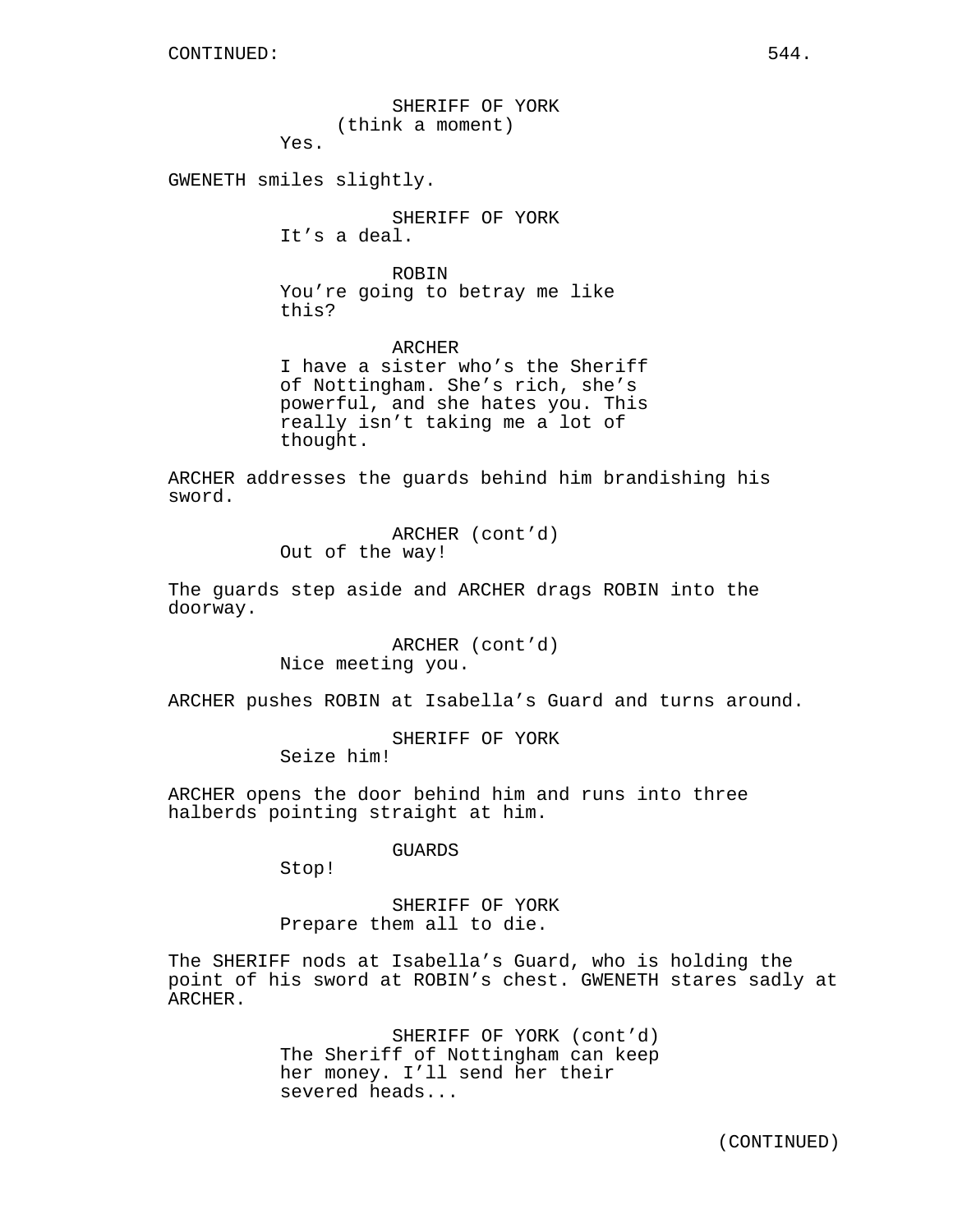GWENETH gives the SHERIFF a sidelong look of horror.

SHERIFF OF YORK (cont'd) ...as a gift.

ARCHER stares at GWENETH plaintively as he is taken away.

JUMP TO:

408 (311R) TOWN SQUARE 408

A long beam stretches across one side of the square. Three nooses hang from it. Under it are ARCHER (on a brown horse), ROBIN (on a white horse) and GISBORNE (on a brown horse). They are each sitting backwards on a horse with their hands tied behind them.

> GISBORNE Well, I'm certainly glad I came to rescue my brother, aren't you?

ROBIN glares at him.

ARCHER This is not my fault.

GISBORNE No? Whose fault is it then?

ARCHER I didn't ask you to come.

GISBORNE glares angrily at ARCHER. A fanfare sounds. The SHERIFF and GWENETH arrive to the cheers and applause of the townsfolk. The gang filter their way through the crowd. The SHERIFF leads GWENETH up onto a platform. GWENETH has her eyes on ARCHER in between polite nods to her admirers. ARCHER acknowledges her with a look. The SHERIFF kisses GWENETH's hand and she sits in her chair.

> TUCK Much, John, take the right-hand side. Allan, left.

The SHERIFF points and a drum roll starts.

ARCHER The drums aren't generally thought to be a good thing.

ROBIN glances at him. GWENETH hands a green purse to a page and gives him quiet instructions, pointing across the square. He nods and leaves. A guard puts a noose around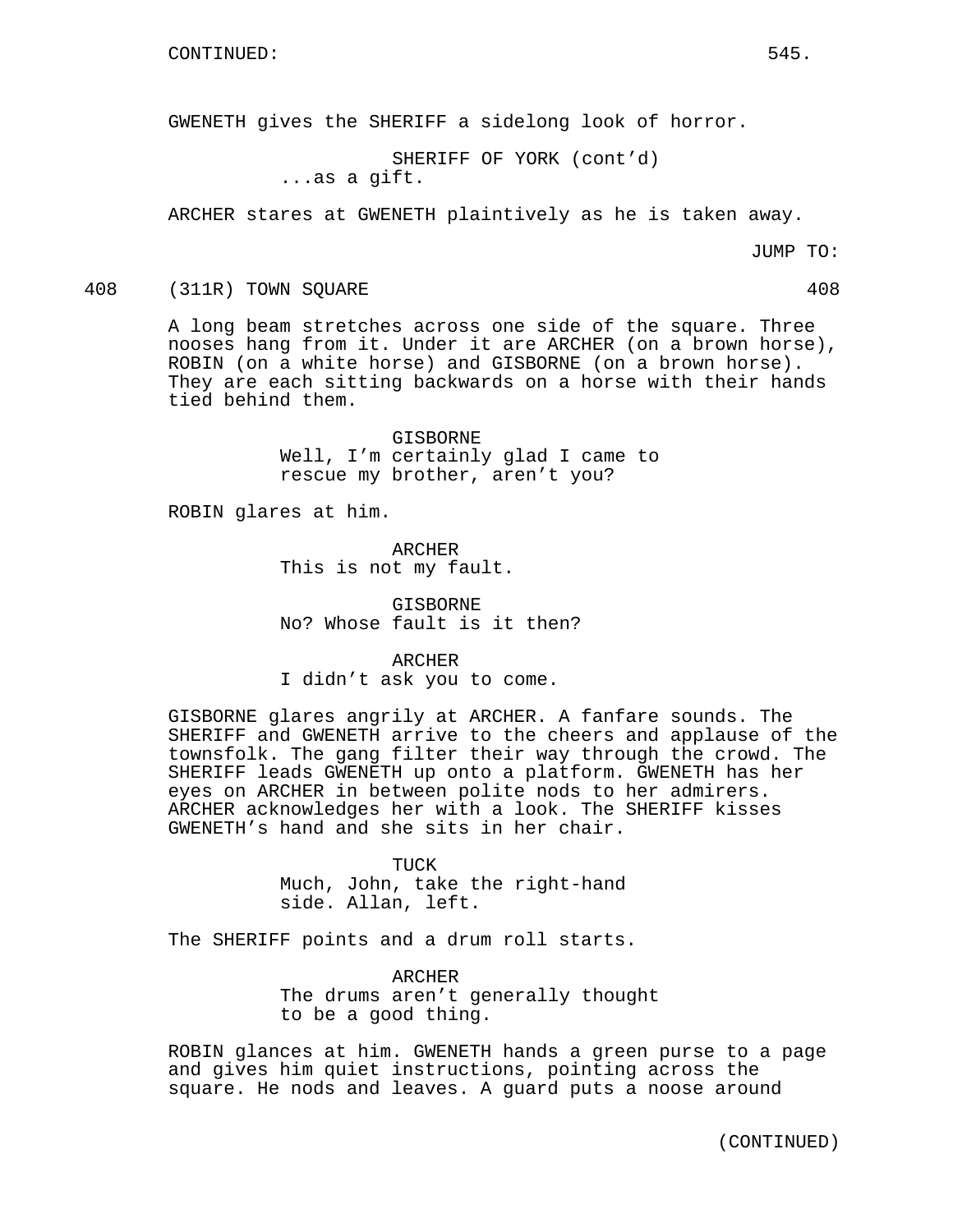GISBORNE's neck. GISBORNE starts to shake and breathe quickly, frightened at the prospect of death. ROBIN looks up at him, surprised at his reaction and also feeling sorry for him. GWENETH, after catching ARCHER's eye again, nods at the page. ARCHER sees the page by a fire-bowl and nods understandingly at GWENETH.

# SHERIFF OF YORK Proceed with the first execution!

GWENETH looks at the page, who nods, then pulls ARCHER's small bag of "magic powder" out of the purse, tosses it into the fire and runs. The black powder explodes loudly, generating a large cloud of smoke. ARCHER jumps off his horse. ROBIN immediately notices he's gone. TUCK fights his way through the crowd to ROBIN. ROBIN slides off his horse. TUCK catches him and turns ROBIN's back to him.

ROBIN

Get them off! Get them off!

TUCK carefully puts his sword under ROBIN's ropes and cuts through them.

> ROBIN (cont'd) This way! Go!

ALLAN watches ROBIN's escape, holding a makeshift bow. ARCHER sees it and runs to him, then stands next to him, appraising the situation.

On the other side of the square, MUCH holds up an arrow for ROBIN, who takes it and MUCH's thin longbow.

GISBORNE remains still amid the chaos, visibly scared that the horse will bolt and literally leave him hanging.

ARCHER takes the bow and arrow from ALLAN. ROBIN and ARCHER both aim and shoot at the same time. Both arrows land in the same place on the beam, severing GISBORNE's rope.

GISBORNE looks up with a gasp. ROBIN's jaw drops in amazement at the sight of two arrows and looks across the way to see ARCHER with ALLAN's bow. ARCHER looks at ROBIN. TUCK grabs ROBIN's shoulders.

> ROBIN (cont'd) Let's go! Let's go!

ARCHER smirks at ROBIN, then nods to ALLAN and leaves. ALLAN stares after him.

GISBORNE frees his hands and jumps off the horse.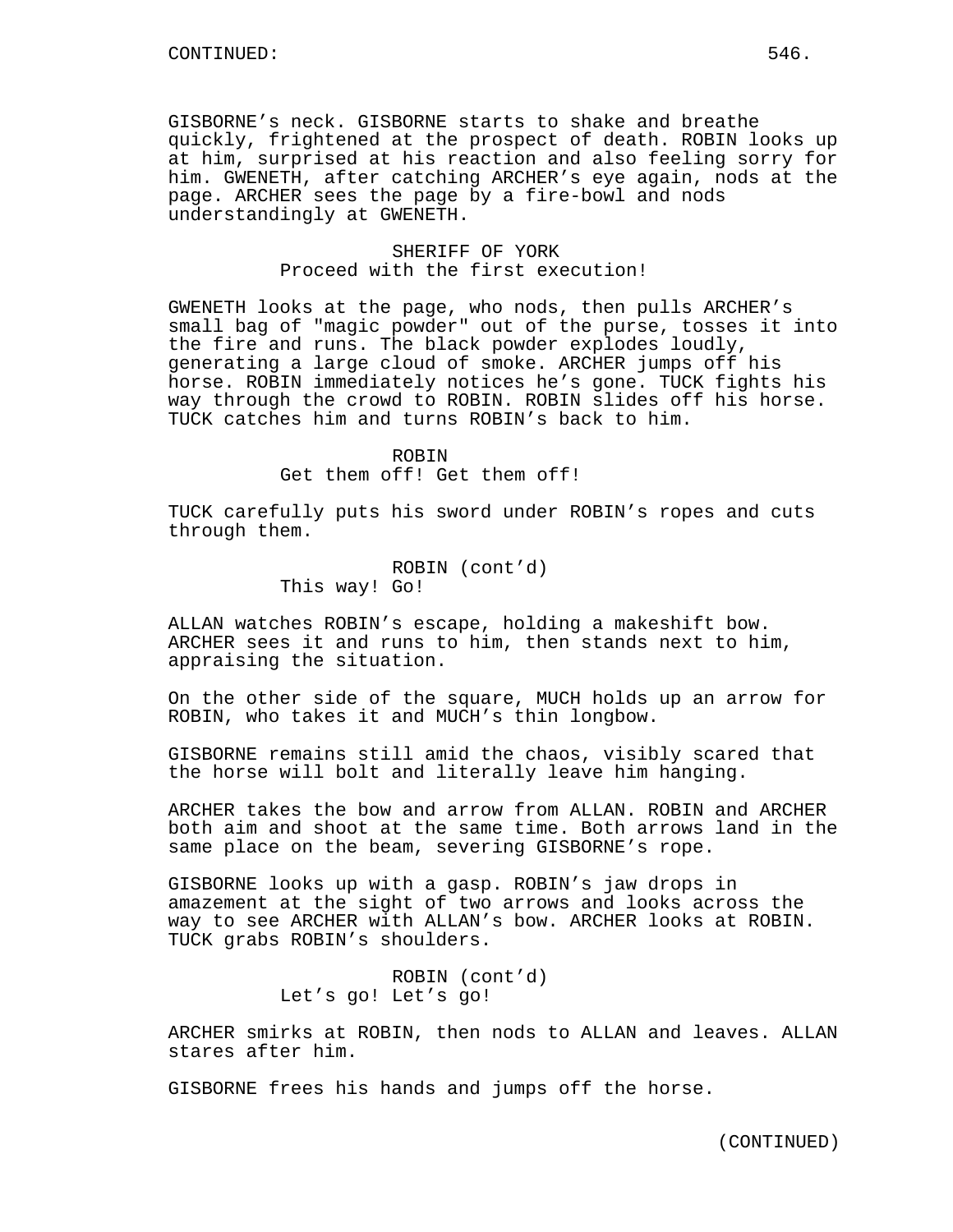LITTLE JOHN, near GISBORNE, blocks the sword of one guard and knocks him upside with the butt of his staff, then a second guard jumps over the first one, forcing LITTLE JOHN to block him. LITTLE JOHN punches him, but then gets punched by the first.

GISBORNE sees LITTLE JOHN being overpowered.

#### GISBORNE

John!

GISBORNE runs over, ducks a sword, grabs the guard's arm, kicks and punches him in one fluid motion, then helps LITTLE JOHN to his feet.

> GISBORNE (cont'd) All right?

> > LITTLE JOHN

Yeah.

GISBORNE runs off. LITTLE JOHN follows him out.

ARCHER, meanwhile, has retrieved his Japanese katana and runs through the town, pushing people out of his way. He cuts through a building and sees a horse tethered to a railing beyond it. He smiles, runs to the horse and unties it. GWENETH comes up behind him.

> GWENETH Take me with you, please!

ARCHER's face falls. He turns to GWENETH.

ARCHER Gweneth...

GWENETH I'm begging you!

ARCHER You have to stop doing this.

GWENETH

I want to come.

ARCHER

You can't.

Isabella's Guard comes up behind ARCHER, grabs his arm, turns him round and punches him to the ground.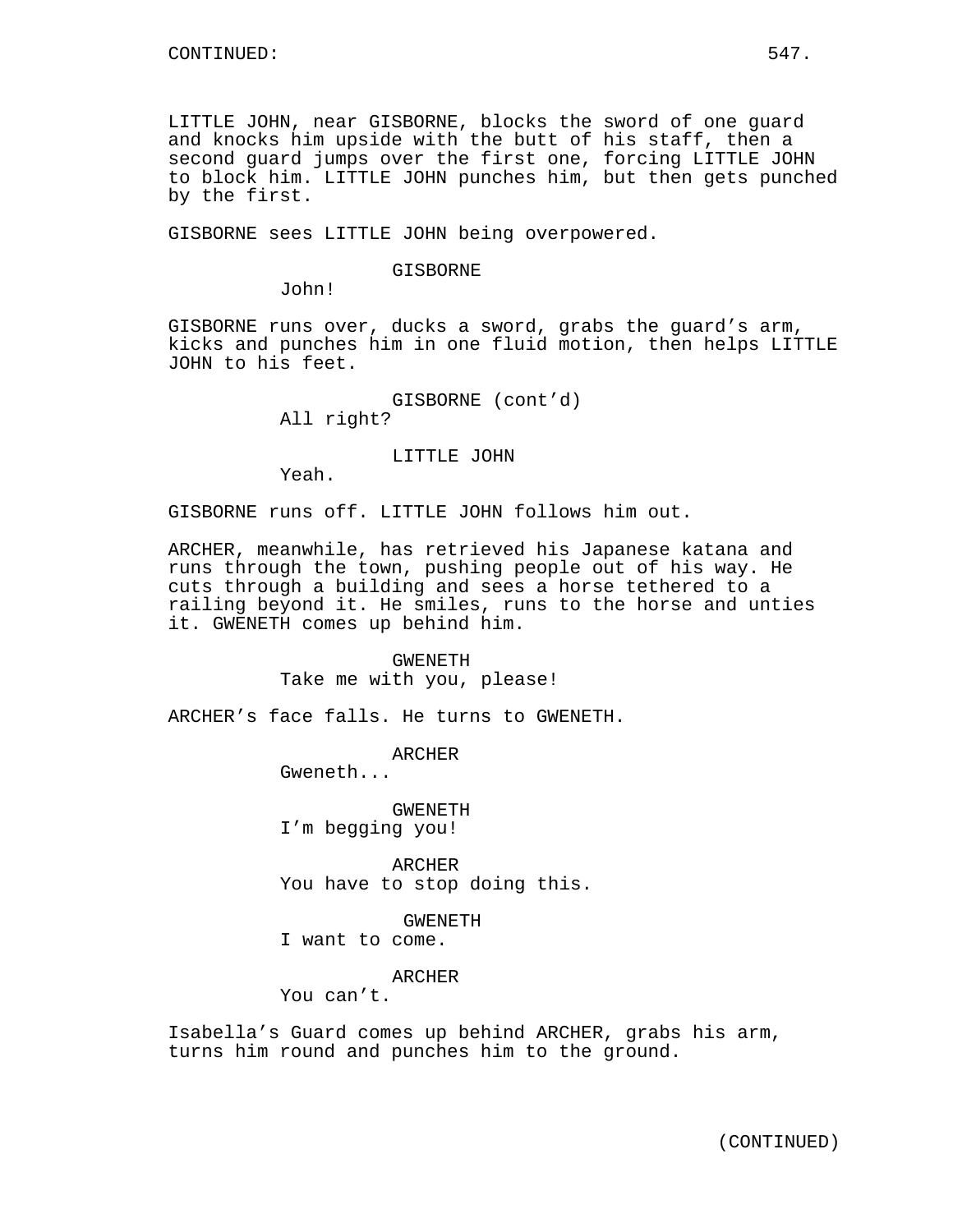GWENETH No! Leave him alone!

GWENETH grabs Isabella's Guard, but he pushes her down as ARCHER tries to sit up.

#### ARCHER

How dare you...

Isabella's Guard kicks him back down, then puts his foot on his chest, draws his sword and puts the point at his chest, too. GWENETH sits up.

> ISABELLA'S GUARD Where is Robin Hood and Guy of Gisborne? Tell me or die.

ARCHER (smirk) I don't know.

ISABELLA'S GUARD Then you die.

The guard raises his sword up, hands over his head.

GWENETH He's behind you.

ISABELLA'S GUARD (look at Gweneth) Well, you think I'm a fool?

#### ROBIN

Yes.

Isabella's Guard turns around to see ROBIN standing behind him with MUCH's bow drawn at him. Before he can make another move ROBIN shoots him in the heart with enough force to push him into the wall. ARCHER hops over the railing to face ROBIN as GISBORNE and the gang assemble behind him. ROBIN turns to the gang.

> ROBIN (cont'd) This is my brother, and this is my family.

ARCHER stares at the ragtag group.

GISBORNE Look, we need your help. We know you have weapons and we need them.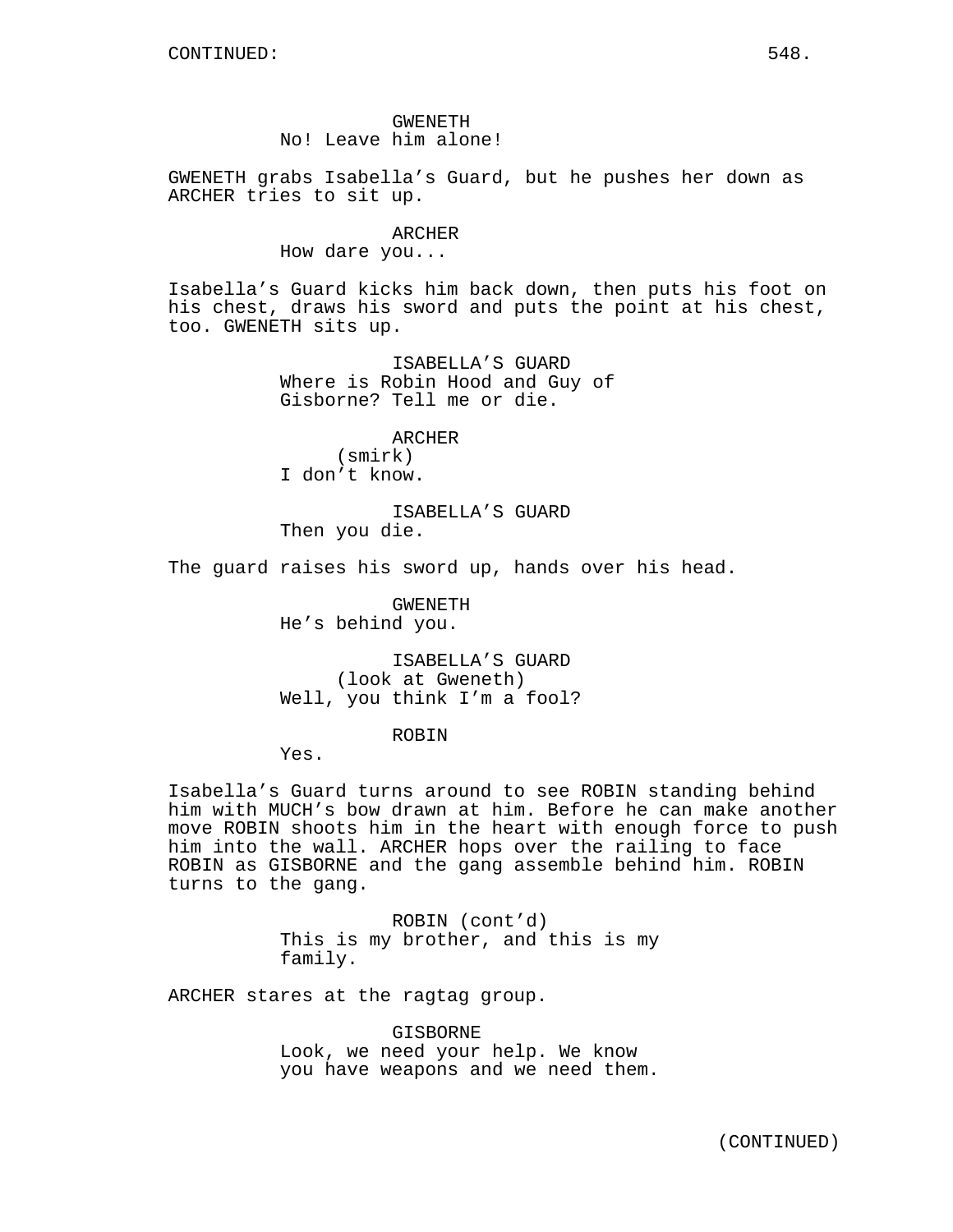ARCHER (smile knowingly) My weapons are for sale. Do you have money?

GISBORNE We just risked our lives for you, and you betrayed us.

GISBORNE points at him.

GISBORNE (cont'd) You owe us.

ROBIN Archer... I want you to join us. I want you to join us in our fight against Prince John.

ARCHER I'm flattered. But I have my own plans.

ROBIN looks grimly at GISBORNE.

ARCHER (cont'd) And they don't include anyone else.

GISBORNE and LITTLE JOHN turn to go.

GWENETH Archer, please, take me with you.

ARCHER holds her face and gives her a long kiss.

ARCHER Gweneth, thank you for everything you've done for me. I don't deserve a woman like you.

ARCHER mounts his stolen horse (the white one that Gisborne rode to York) and rides off. Leaving GWENETH shocked and hurt. GISBORNE turns to watch him go, frowning.

> GISBORNE He stole my horse.

ROBIN looks at GISBORNE, holding back a laugh.

JUMP TO: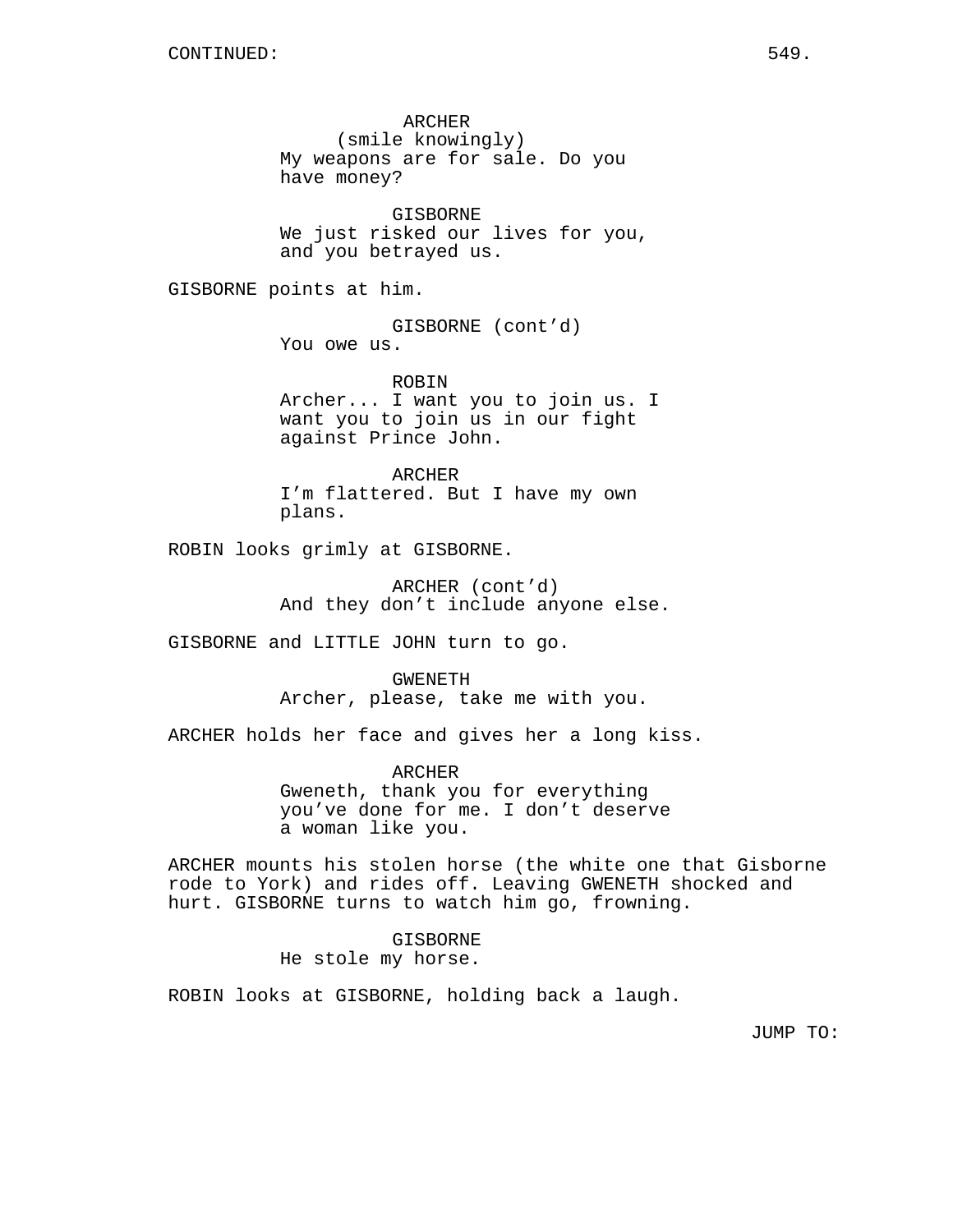# 409 (311) NOTTINGHAM - CASTLE - COURTYARD 409

ISABELLA stands by the SHERIFF of York. She looks down as he pulls a cloth off Isabella's Guard's dead face. ISABELLA sighs in exasperation. The SHERIFF of York hands her an arrow.

> SHERIFF OF YORK He was killed by Robin Hood's arrow.

ISABELLA takes the arrow.

SHERIFF OF YORK Both Hood and Gisborne escaped. (sneer) I would thank you to keep a tighter rein on your affairs... (with contempt) ...Sheriff.

The SHERIFF of York leaves. ISABELLA frowns and breaks the arrow in two, then throws the pieces down. She sighs and covers the dead man's face again.

JUMP TO:

410 (311) GREAT NORTH ROAD - TOLL HOUSE 410

ARCHER approaches on Gisborne's white horse and stops at the gate. LIPSCOMB hears the horse approaching and comes out as ARCHER stops at the gate.

#### ARCHER

Is this the road to Nottingham?

LIPSCOMB nods and holds out his hand, rubbing his fingers together. ARCHER turns the horse round, gallops for several yards, then turns the horse round again, rears and jumps over the gate.

JUMP TO:

411 SHERWOOD FOREST - OUTLAW CAMP 411

The gang all arrive back at camp. They drop their weapons and sit down.

> GISBORNE Well that was a wasted trip.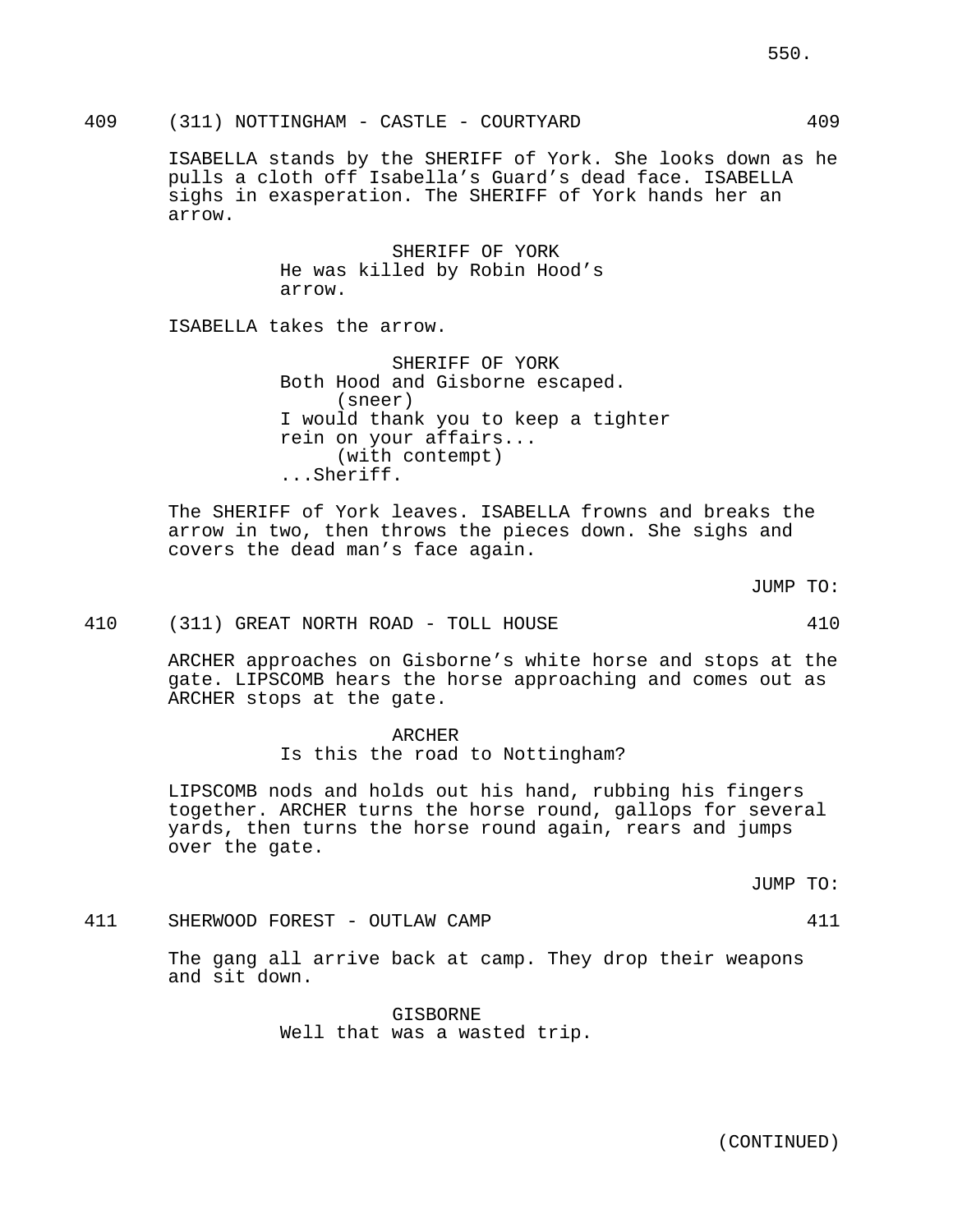ALLAN Think we'll ever see Archer again?

ROBIN

I'd bet on it.

All look at him.

ROBIN

When he found out his sister was the Sheriff of Nottingham, he couldn't wait to get out York.

GISBORNE You think he'll go to Isabella.

ROBIN

Yes. He thinks there's money in it. He doesn't know that Isabella doesn't know he exists.

GISBORNE smiles.

GISBORNE

I'd love to see the look on her face when he shows up and calls her sister.

ROBIN We might just have to break him out again.

ALLAN At least this time it will be out of a castle you both know your way around.

ROBIN and GISBORNE both pick up something and throw it at ALLAN. ALLAN ducks.

JUMP TO:

412 (312R) SHERWOOD FOREST - GREAT NORTH ROAD 412

ROBIN puts his ear to the ground and listens. He hears a single horse galloping down the road. He chuckles and gets up. He readies an arrow, pulls out a second one from his quiver and readies it beside the first. He draws and aims.

The horse neighs. ROBIN draws and shoots. The arrows sail and land in front of the horse, spooking it. It rears and bucks off its rider. GISBORNE immediately stands over him with his sword, turns him over and pulls the message from his belt.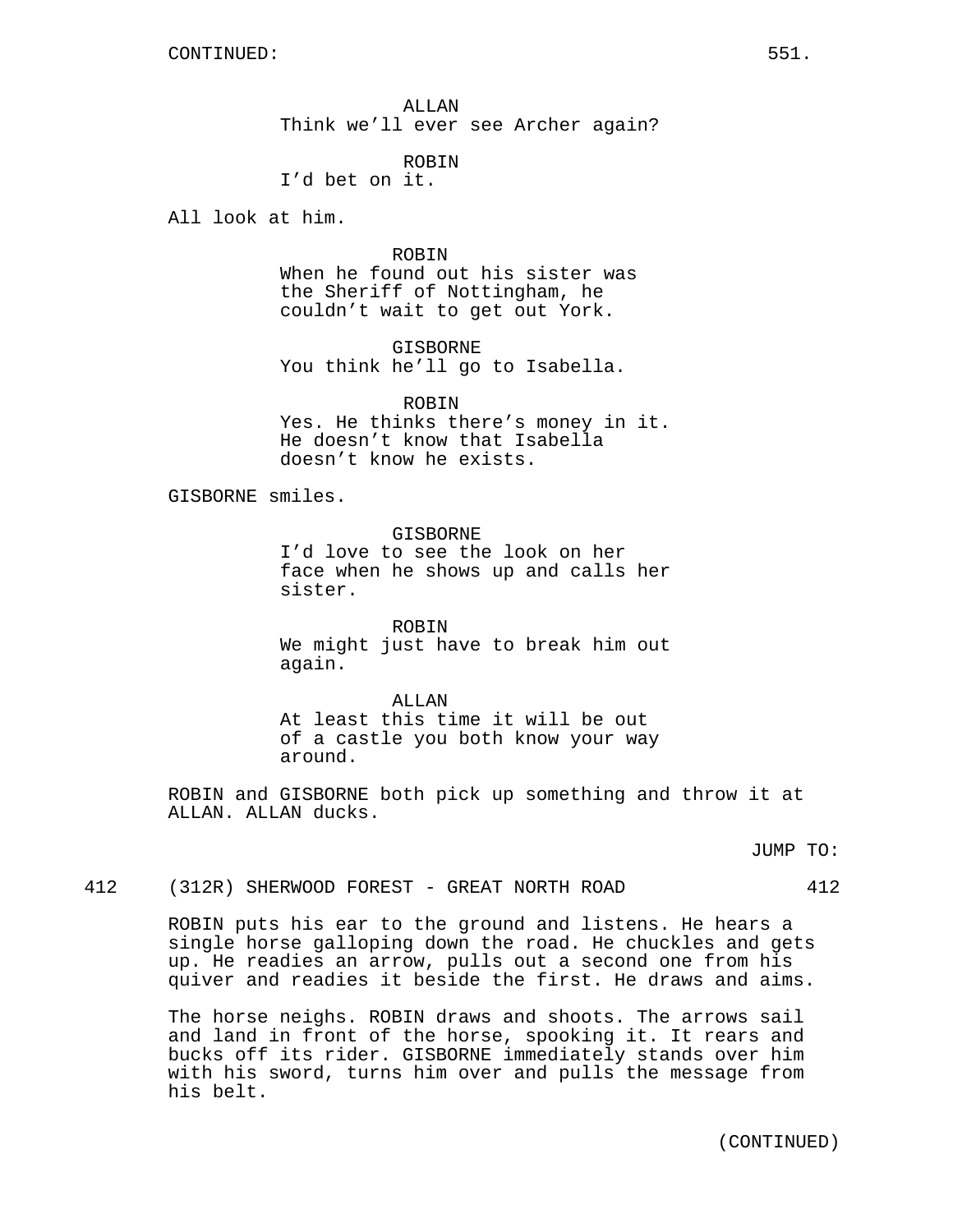# GISBORNE

I'll take that.

GISBORNE hands the parchment to TUCK. ROBIN walks over to them.

#### ROBIN

#### Tie him up, then.

ALLAN flips the messenger back onto his face, whips out a piece of rope and hands it to GISBORNE. MUCH leads the horse over to ROBIN as TUCK reads the message.

> TUCK It's from Isabella to Prince John.

TUCK reads the message.

TUCK "My Prince, I understand the urgency of your request. Richard returns from the Crusades within the month.

ROBIN turns his head, distressed at what he's hearing.

TUCK "Troops loyal to him await his return in Loughborough. We must be ready."

ALLAN Richard... King Richard?

MUCH The King's coming home.

ROBIN steps away from the gang, thinking.

#### ROBIN

Read the rest.

ALLAN leads the tied-up messenger to his horse.

#### TUCK

"You asked for three hundred men, food and supplies. I will dispatch them at sunset to join with your northern forces in Doncaster."

ROBIN (grimace) So where's Isabella got three hundred men from?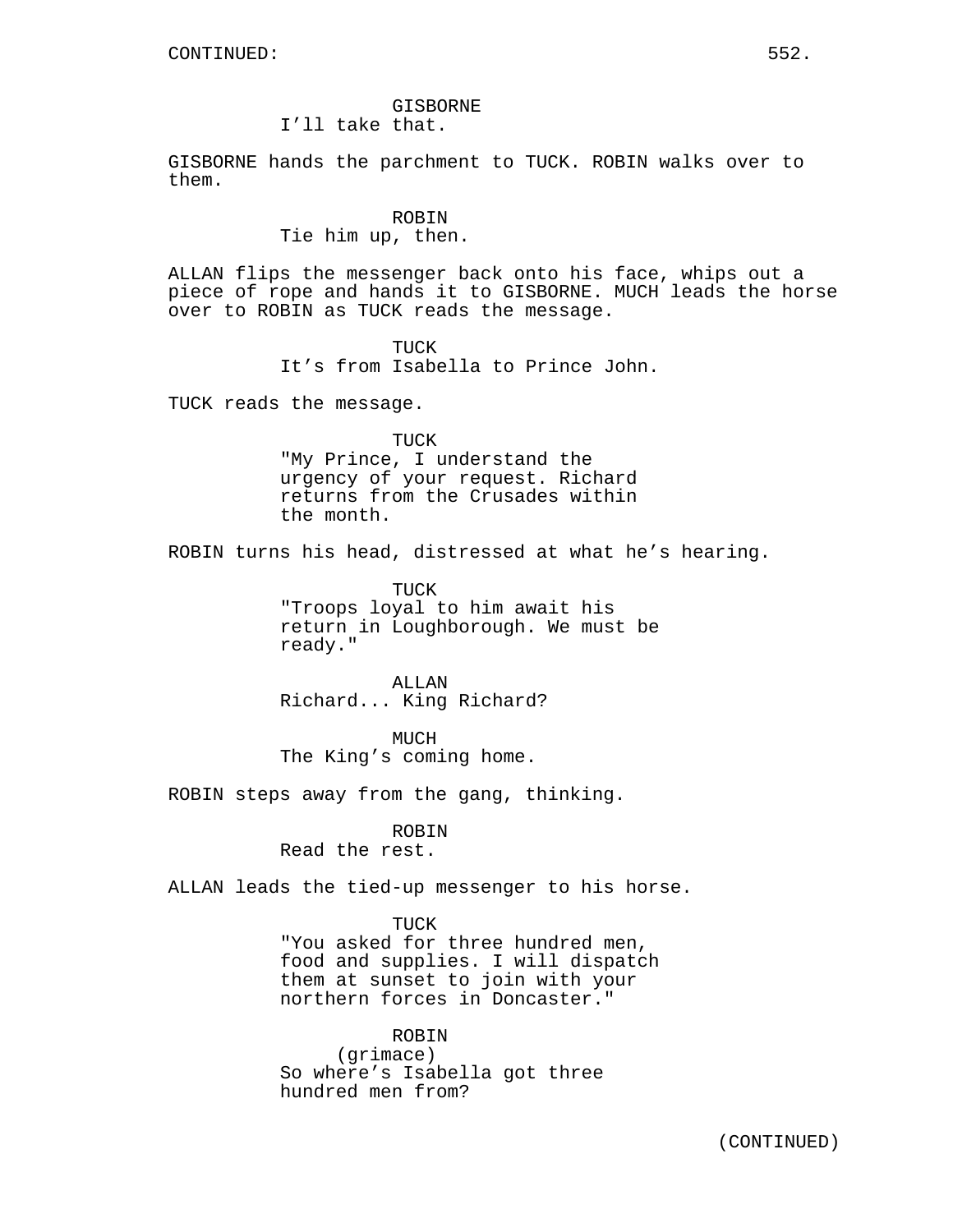TUCK "England will soon be yours."

ROBIN, leans on his bow, and addresses the messenger.

ROBIN You give the Sheriff this message.

ALLAN pats the horse's rump.

ALLAN

Go on.

The horse walks down the road with the messenger riding backwards, his hands tied to the saddle.

> ROBIN England will never be a slave to Prince John, not while Robin Hood fights for King Richard.

LITTLE JOHN calls from over the hill.

LITTLE JOHN

Robin!

TUCK and ROBIN run up the hill. GISBORNE, ALLAN, and MUCH follow.

> LITTLE JOHN (cont'd) They've taken them!

ROBIN and TUCK come over the rise.

LITTLE JOHN (cont'd) They took them!

ROBIN

Who?

LITTLE JOHN I was in Clun. The Sheriff's soldiers. They've taken all the men!

GISBORNE

How many?

LITTLE JOHN I don't know. Must have been at least a hundred.

MUCH yells from a nearby ridge.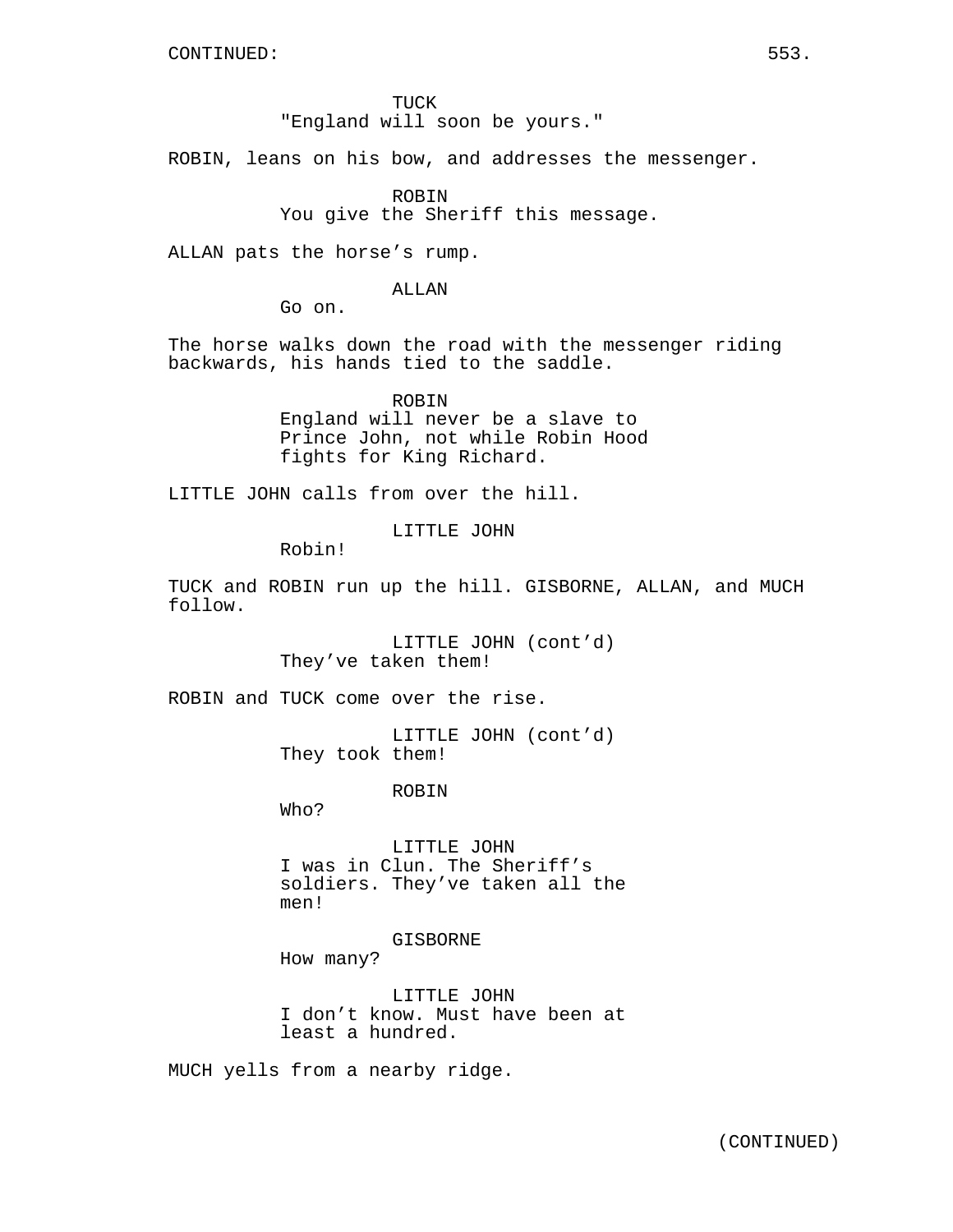**MUCH** Robin! Same in Nettlestone! The Sheriff's guard came and just carted them off. Crops and livestock, too.

TUCK A hundred from Clun, a hundred from Nettlestone.

GISBORNE They'll go to Locksley next.

ROBIN (to Much) Get to Locksley!

JUMP TO:

#### 413 (312R) LOCKSLEY 413

Soldiers are in Locksley, rounding up men, food and livestock. ROBIN stands over the ridge of a thatched roof, pulls an arrow from his quiver, and shoots a guard on a horse chasing a small group of men and boys. Those men already caught have been chained to the back of a wagon. BLAMIRE turns his horse around and immediately knows who's to blame for the commotion.

#### BLAMIRE

Hood!

ROBIN shoots another guard coming out of a house with more men, then he swings his back foot over the ridge and slides down the roof to the ground while the gang charge in. LITTLE JOHN and TUCK race in between buildings.

> LITTLE JOHN Come on, then! Aaaargh!

GISBORNE, ALLAN, and MUCH run in from another direction, swords blazing, killing the guards. ROBIN defends himself using his bow like a staff. GISBORNE says his next line while racing through the village.

> GISBORNE Get all the men! Move! Get the men!

BLAMIRE Pull back! Get the supplies to the castle!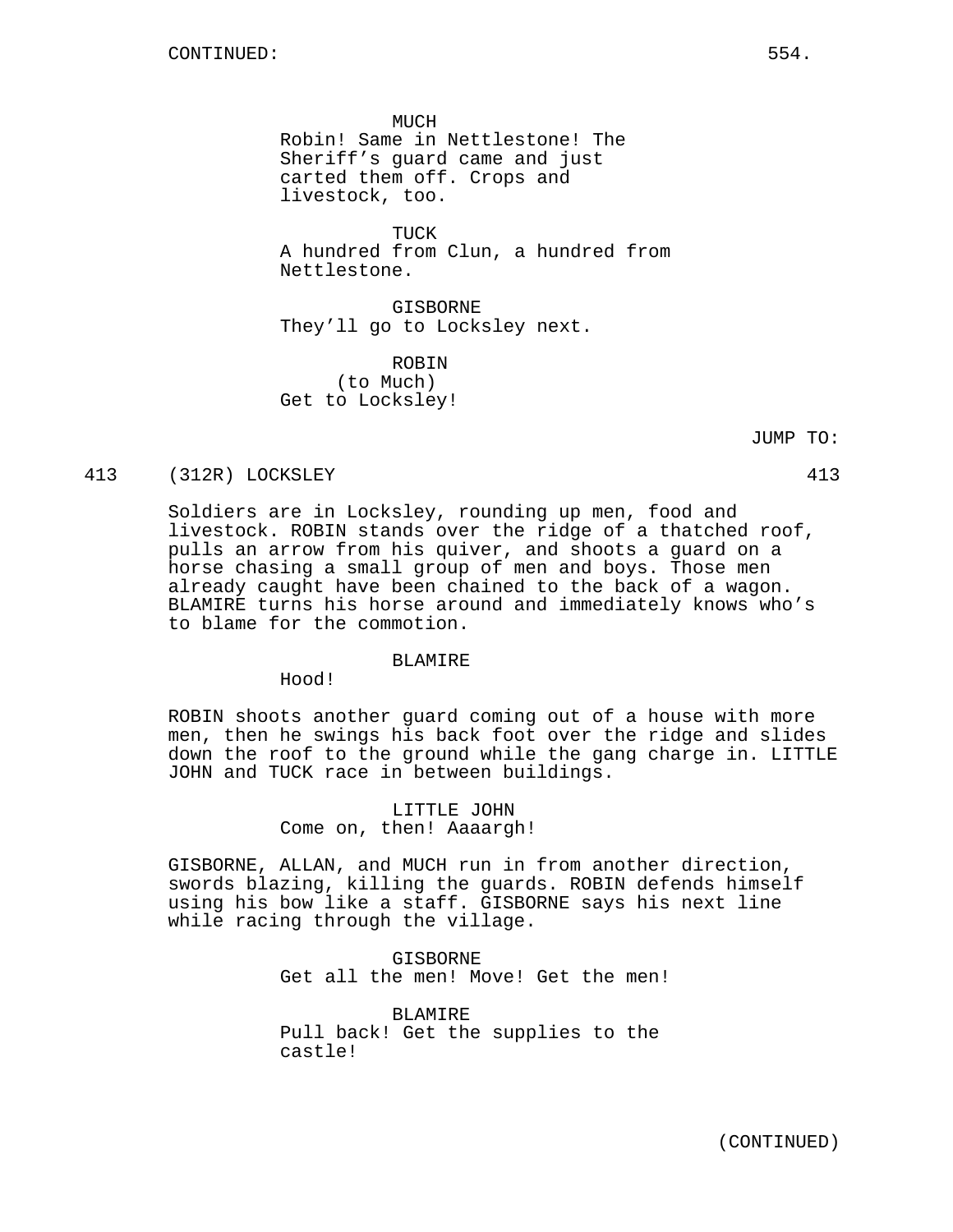The gang herd the village men together, away from the guards. ROBIN shoots a soldier standing near the foot of the wagon.

> BLAMIRE (cont'd) (mutter to self) Idiots! (yell to guards) Get the prisoners out of there!

ROBIN John! Break the chain!

LITTLE JOHN runs towards the wagon, chased by a guard. LITTLE JOHN turns to fight him off, but ROBIN shoots him instead, pulls another arrow from his quiver and points it at BLAMIRE. LITTLE JOHN pulls the chain off the wagon with a loud grunt.

# LITTLE JOHN On the move! On the move!

The soldiers withdraw, riding or running out of the village. The gang gather the men together. ROBIN advances on BLAMIRE, still pointing his bow at him. BLAMIRE looks back menacingly at him before finally leaving.

> ROBIN They're gone. (lower bow) Let's get these men to Sherwood!

ROBIN continues to stare after BLAMIRE a moment longer.

JUMP TO:

# 414 (312) NOTTINGHAM - MARKETPLACE 414

ARCHER, armed with his sword in its scabbard and his katana in the baldric over his shoulder, walks through the marketplace. He is passed by the messenger, who is still tied and riding backwards on his horse. ARCHER stops to watch him go into the castle courtyard, then continues on to the Trip Inn.

CUT TO: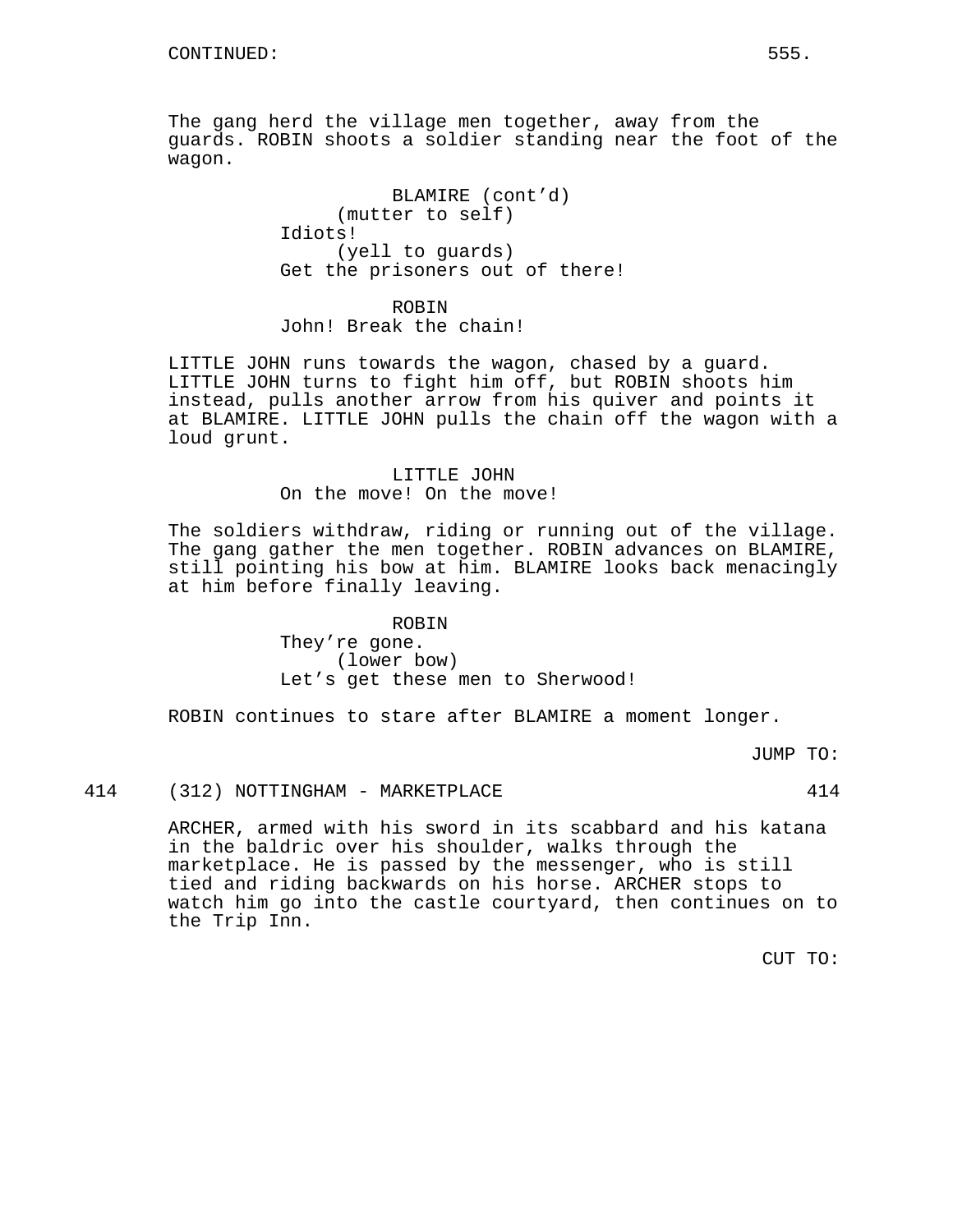415 (312R) CASTLE - THE GREAT HALL 415

ISABELLA turns around and sighs at her messenger, who is flanked by two guards.

> ISABELLA You are an imbecile.

She approaches the messenger and sighs. She says her line right in the messenger's face.

```
ISABELLA (cont'd)
     (shout)
Failure!
```
ISABELLA slaps the messenger with all her might. She hears footsteps and looks up at the balcony.

> ISABELLA (cont'd) (with relief) Oh, Blamire. Tell me, are the men of Locksley secured?

BLAMIRE We had a situation, some... unforeseen difficulties.

ISABELLA turns away.

ISABELLA (mutter) Robin Hood.

BLAMIRE (coming down the stairs) There's a man here to see you.

ISABELLA

A man?

BLAMIRE Apparently, he has a proposition for you.

> ISABELLA (chuckle)

Really?

ARCHER, having left his weapons at the inn, enters and leans over the balcony with a nod and a smile. ISABELLA gives him a sidelong glance.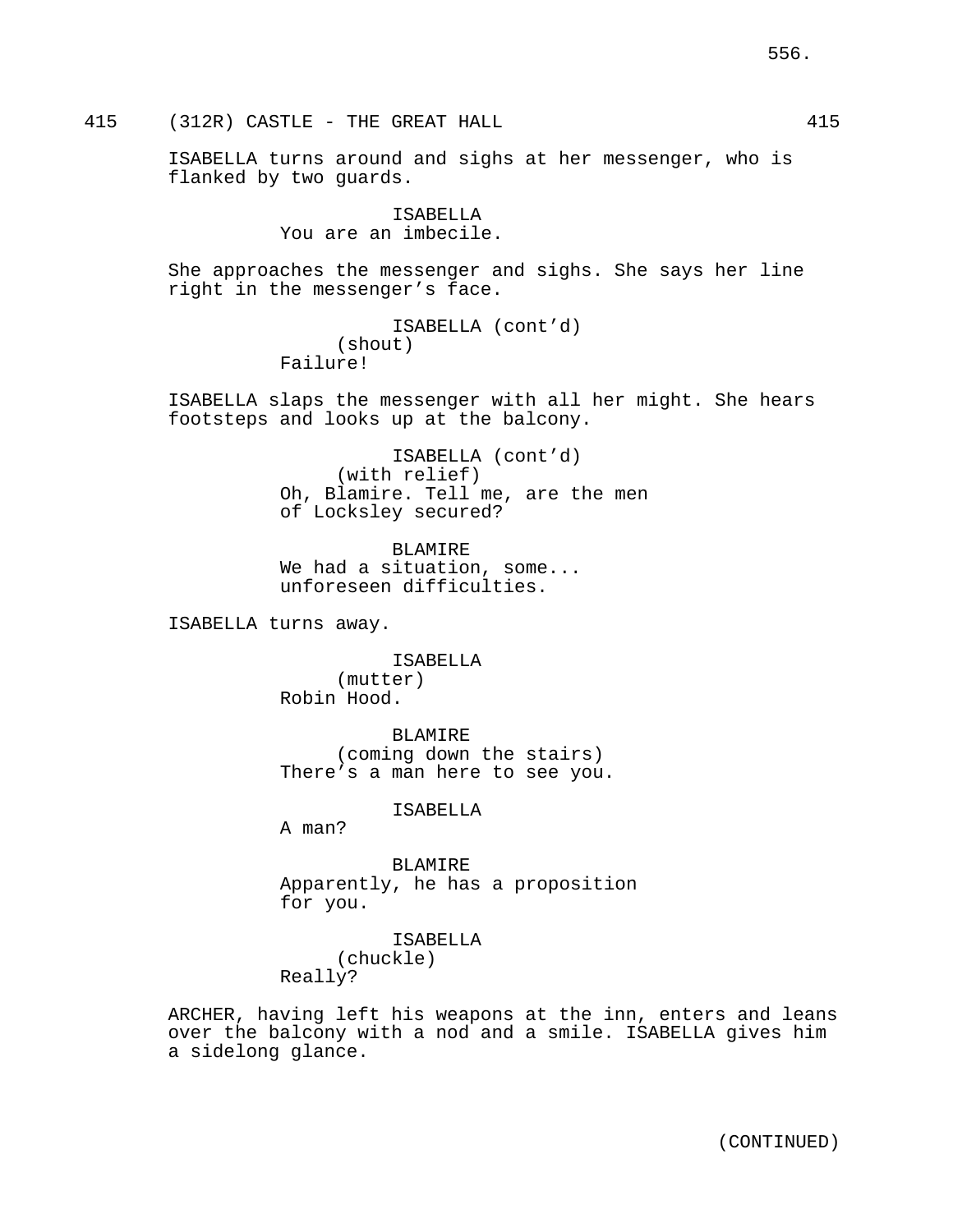ARCHER The name's Archer.

ISABELLA

Hmm.

#### BLAMIRE

Archer?

ARCHER goes downstairs.

BLAMIRE (cont'd) Archer what?

ARCHER stops on the landing, says his line, then continues down the stairs.

> **ARCHER** Just Archer.

# BLAMIRE

(frown) Archer?

ARCHER stands a few paces off from ISABELLA and BLAMIRE.

BLAMIRE (cont'd) Weren't you due to hang in York?

ARCHER (feign ignorance) Me? Hang? York? (shake head) Don't know anything about that.

BLAMIRE walks towards and past ISABELLA.

BLAMIRE That's right. He's the one that Hood and Gisborne broke out of prison. Many of my men were injured.

ARCHER outstretches his arms, protesting.

ARCHER I never asked them to do that. They just turned up.

ISABELLA

Arrest him.

Two guards immediately step forward. ISABELLA turns to go sit in her chair.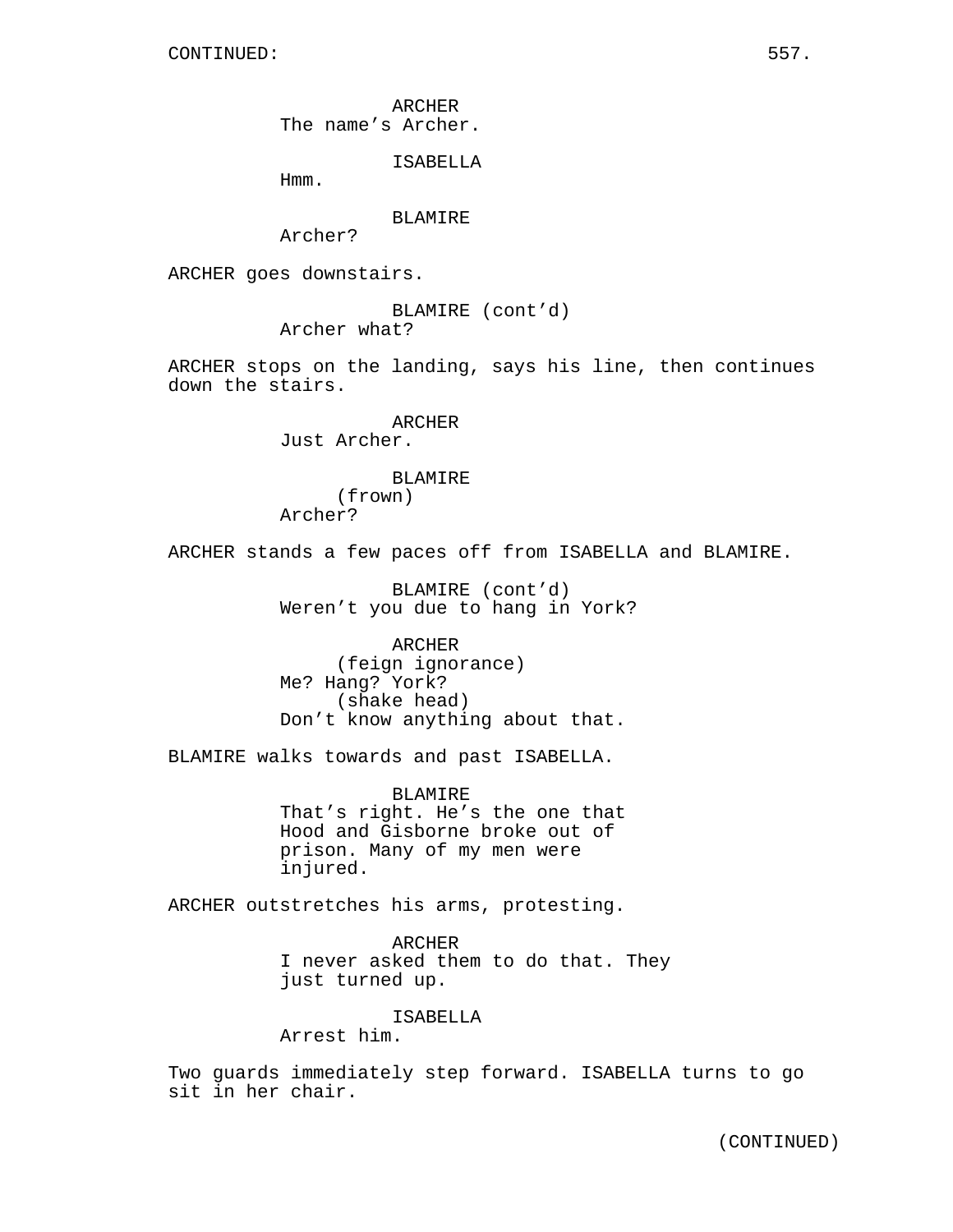ARCHER That Robin Hood's a nut. He feels compelled to go about saving people. ISABELLA

Even so, do you really think I would fraternize with such a lowlife as you?

The guards drag ARCHER back. ISABELLA smiles wickedly.

ARCHER You would if you knew the truth.

ISABELLA (intrigued) Wait.

The guards stop.

ISABELLA (cont'd)

The truth?

ARCHER pulls free and strides to ISABELLA.

ARCHER (nod) You and I...

ARCHER puts a foot on the dais.

ARCHER (cont'd) ... we're brother and sister.

> ISABELLA (laugh)

I'm sorry?

ARCHER leans into ISABELLA's face.

ARCHER Ghislaine is my mother, too.

ISABELLA Impossible.

ARCHER She had me out of wedlock and sent me away.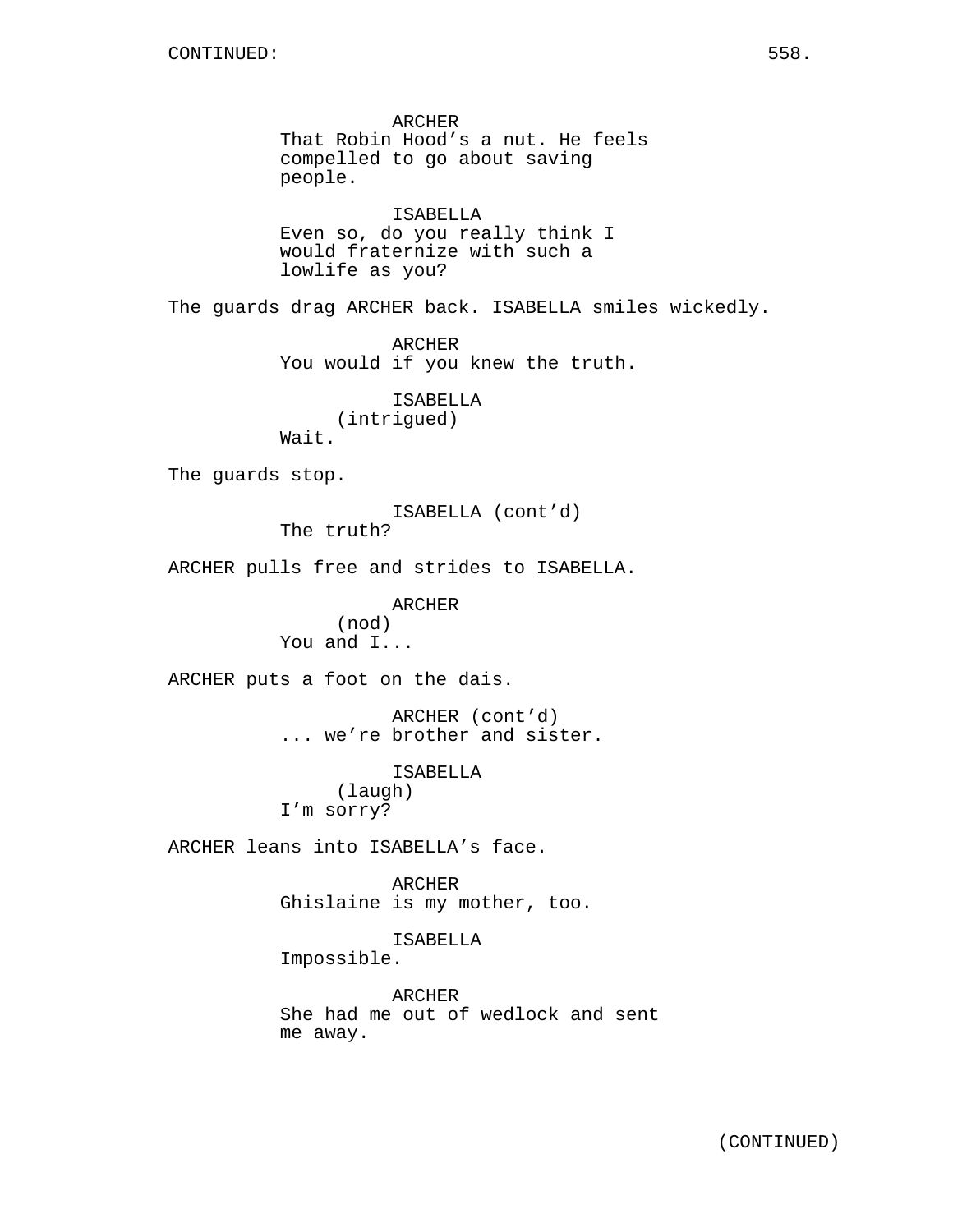ISABELLA How dare you stand there and tell me such evil lies.

ARCHER Is it a lie that she died in a house fire?

ARCHER leans in and whispers in ISABELLA's ear.

ARCHER (cont'd) Or that she was married to a leper... your father?

ISABELLA's eyes turn angry.

ARCHER (cont'd) Is that a lie? See, I've traveled far and wide...

ARCHER glances at BLAMIRE.

ARCHER (cont'd) ... I know the most exotic ways to kill a man. That's why Robin and Gisborne saved me. They wanted to use me. They figured that since I was their brother, I'd...

ISABELLA (raise eyebrow) Their brother?

ARCHER Yes. Your mother was my mother, and Robin's father was my father.

ISABELLA Are you telling me that my mother and Malcolm...

ARCHER

Yes.

BLAMIRE has had enough of ARCHER.

BLAMIRE Enough. Guards, take him away.

ISABELLA silences him with a wave of her hand.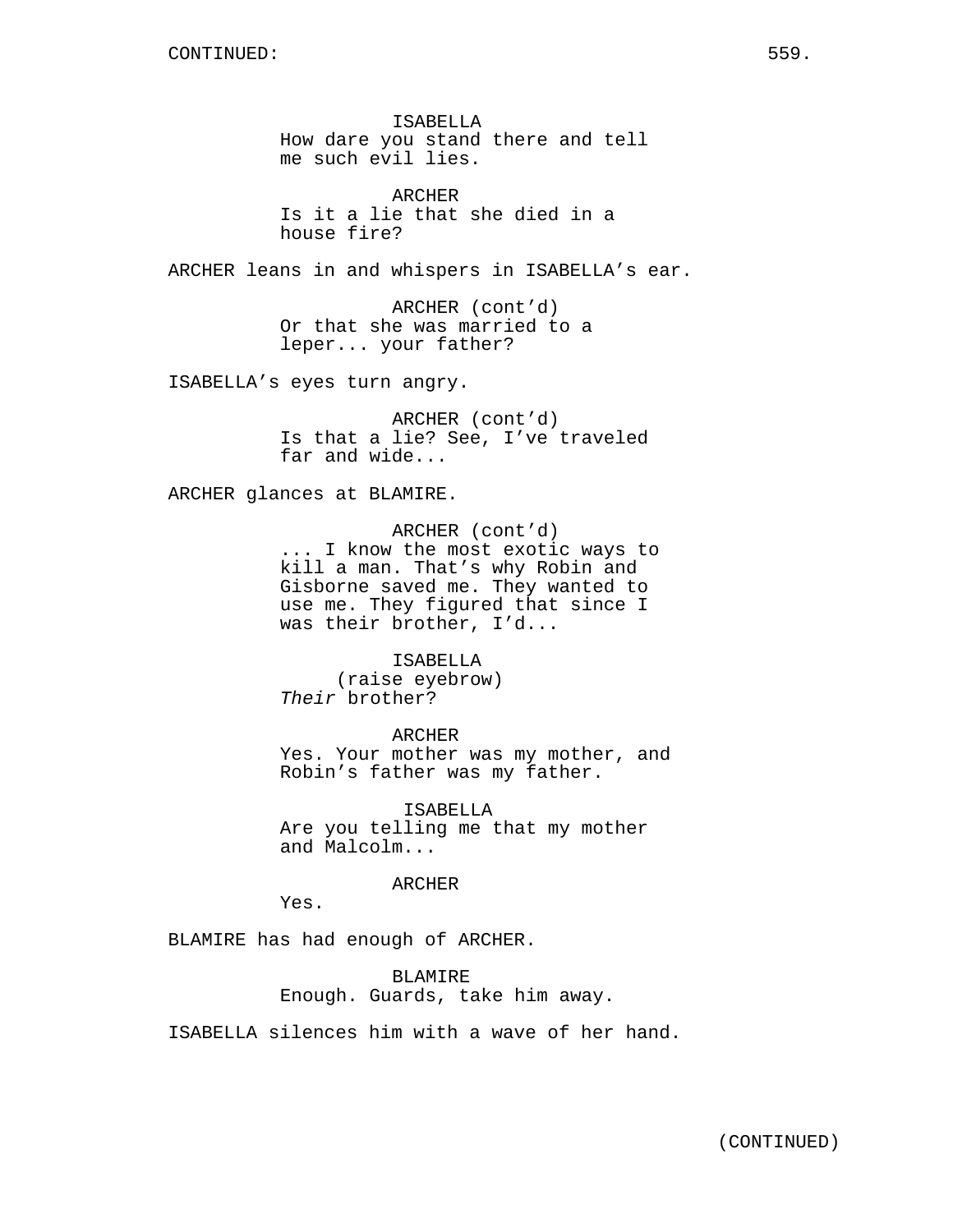ARCHER If we join forces, think about it. Your power, my skill, we can be unstoppable.

ISABELLA leans forward to ARCHER's face.

ISABELLA (intrigued) What I need are men that can offer me loyalty and protection. (loudly, still in his face) Arrest him!

ARCHER

Sister...

ARCHER grabs her face with both hands.

ARCHER (cont'd) ...don't forsake me.

ISABELLA smiles. The guards grab him and drag him away.

BLAMIRE Lock him up.

ISABELLA He must never be allowed to leave the castle.

ISABELLA looks at BLAMIRE.

ISABELLA (cont'd) And not a word about what he said. To anyone.

ARCHER smirks and nods at her. She stands.

ISABELLA (cont'd)

Ever!

JUMP TO:

#### 416 (312) EXTERIOR CORRIDOR 416

ARCHER, his hands shackled behind him, is led out the door and down the exterior corridor towards the dungeon door. He covertly holds a pick retrieved from his sleeve and unlocks his cuffs. As they walk into the dimmer light of the corridor, he wraps his chains around the forward guard's neck and turns him round to face the rear guard. ARCHER pulls the first guard's sword with his unfettered hand and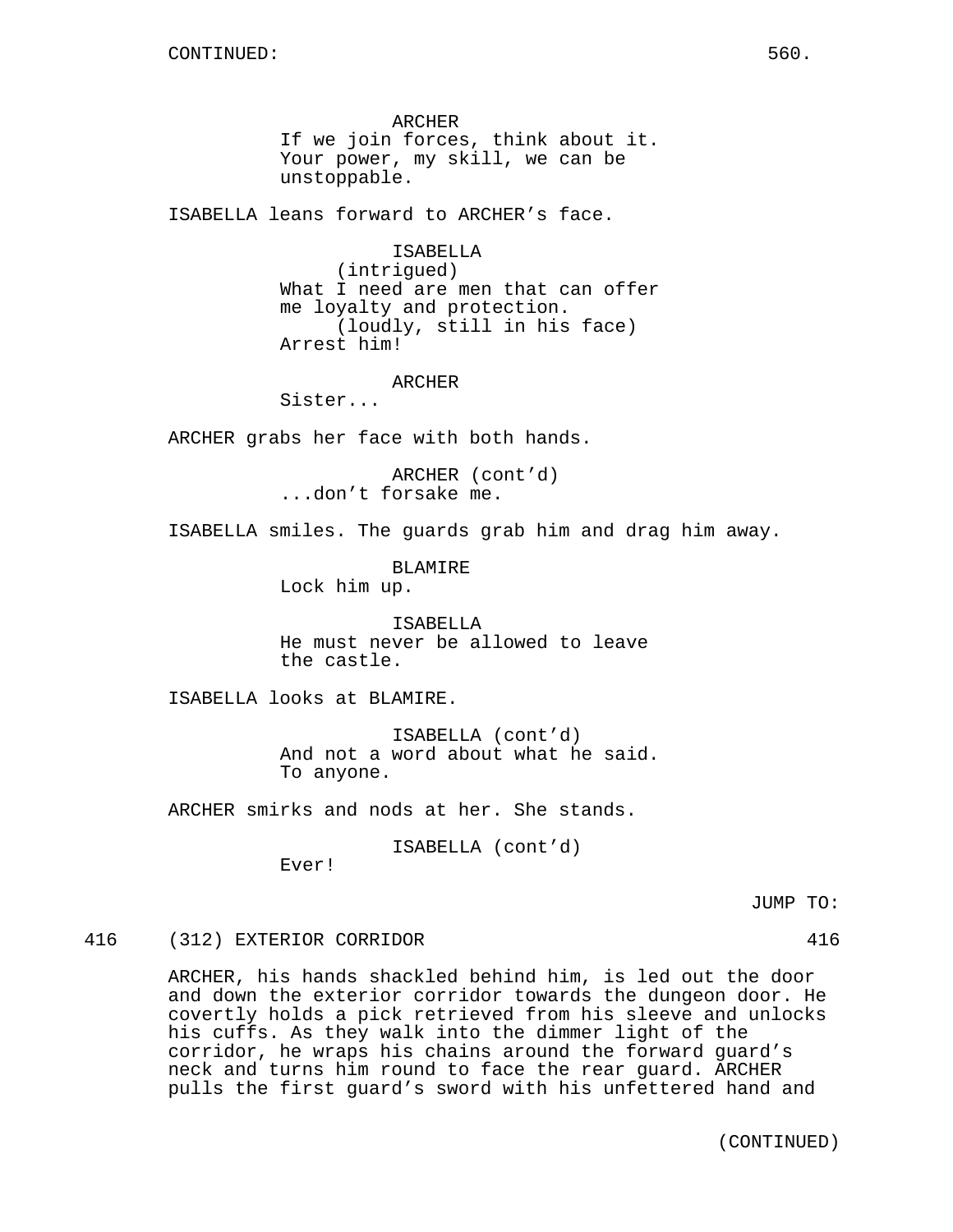uses it to fight the rear guard, holding the first soldier around the neck. He kicks back the rear guard, throws down the first one, and stabs him. The rear guard attacks and ARCHER pushes him to the wall and elbows his head several times, then pulls the sword from the first body and runs.

417 (312R) SHERWOOD FOREST 417

ROBIN leads the village men through the forest.

ROBIN We have to get the rest of our supplies to Locksley. That'll keep the women and children alive until we return their crops and livestock.

#### TUCK

Robin.

ROBIN stops.

TUCK (cont'd) What about the men?

ROBIN What about them?

The villagers file past them.

TUCK Well, when are they going to fight?

ROBIN (scoff) Tuck, these men are farmers, they're not warriors.

TUCK "The Lord helps those who help themselves," Robin.

ROBIN turns with a scowl to look at the men walking past.

TUCK (cont'd) Your protection weakens them. We are failing in our mission. We're supposed to be inspiring these men to stand up and fight for themselves, giving them real hope.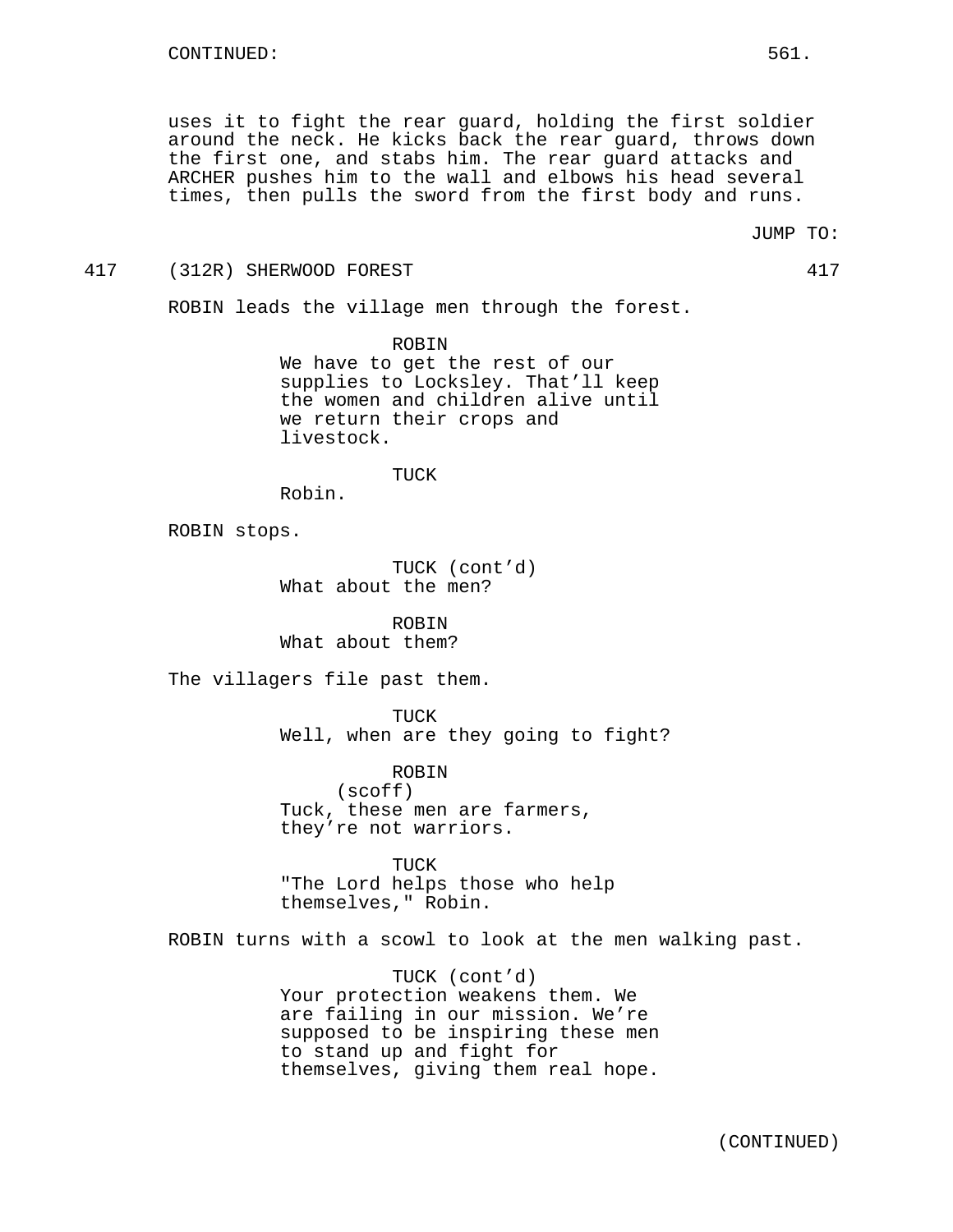ROBIN These men are terrified for their lives. They've forgotten how to hope.

TUCK Then, my friend...

TUCK puts his hand on ROBIN's arm.

TUCK (cont'd) ...it's time we lit the flame in them again.

TUCK walks past, leaving ROBIN to ponder his words.

418 (312R) NOTTINGHAM - CASTLE - THE GREAT HALL 418

ISABELLA, appraising her situation out loud, gets up off her chair as BLAMIRE goes to stand by it.

> ISABELLA If I disappoint the Prince, I hang like every other noble who's ever failed him. (take a deep breath) Blamire, I need those men.

BLAMIRE Tricky. Hood's protecting them in the forest.

ISABELLA Then it's Hood I need to destroy.

ISABELLA turns aside, and thinks aloud.

ISABELLA (cont'd) I need to get to his weakness... (sigh) ... exploit his vulnerabilities.

BLAMIRE

Which are?

ISABELLA thinks for a long moment, then gets an idea.

ISABELLA His friends. That odious little gang. The idiot cares about them. That's his weakness.

ISABELLA sighs, and turns to BLAMIRE.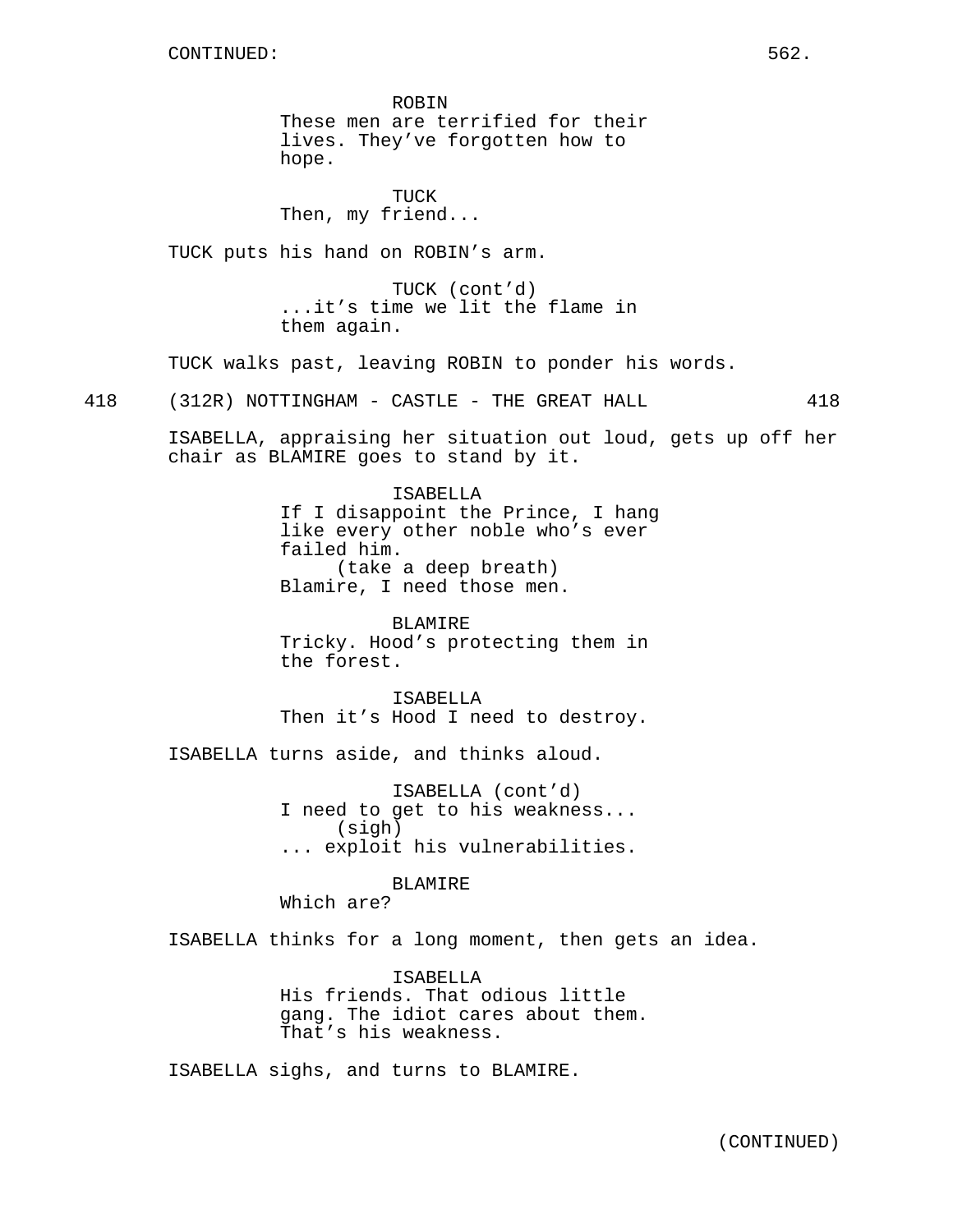ISABELLA (cont'd) Blamire, bring me Rebecca from Locksley.

BLAMIRE walks to the door as ISABELLA turns to her chair.

CUT TO:

#### 419 (312) COURTYARD - A FEW HOURS LATER 419

The courtyard is filled with wagons, livestock, sacks and village men. A woman (REBECCA) is brought through it all, staring at the goods around her.

GUARD

Hurry up!

The guard pushes her in the back.

GUARD (cont'd)

Move!

REBECCA goes up the steps.

JUMP TO:

420 (312R) THE GREAT HALL 420 420

ISABELLA holds the chain to a locket in both hands, letting the pendant slide back and forth on the taut chain. BLAMIRE enters with REBECCA and they stand before her. REBECCA has her hands clasped in front of her.

> ISABELLA Good. Go, please, Blamire. This is delicate.

BLAMIRE nods, glares at REBECCA and leaves. ISABELLA walks to REBECCA and holds up her locket.

> ISABELLA (cont'd) It's pretty, isn't it?

ISABELLA sighs and looks at the locket.

ISABELLA (cont'd) You know, sometimes the prettiest things can be the most fragile.

REBECCA is silent a moment. ISABELLA starts to circle her.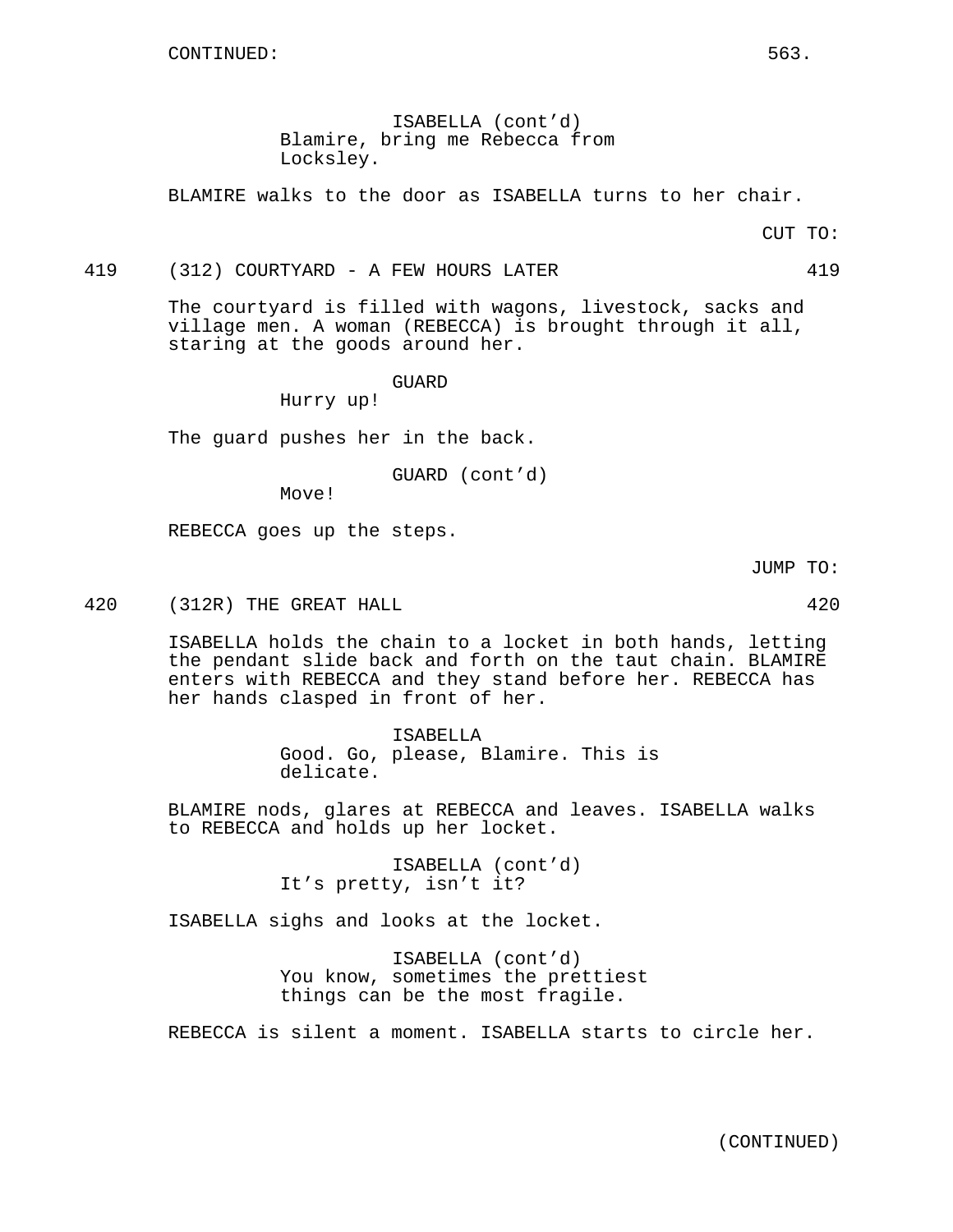REBECCA What do you want with me?

ISABELLA I want to help you.

REBECCA

Help me?

ISABELLA Yes. A safe passage to Doncaster for you and your family.

REBECCA looks at here with a raised eyebrow. ISABELLA drops the locket, breaking it in two. The back half of the locket is attached to the chain, the front half is not. ISABELLA picks up the two locket pieces from the floor and brushes the dust from them. ISABELLA drops the locket front into REBECCA's hands.

> ISABELLA (cont'd) Plant this on Robin.

REBECCA looks at the locket then at ISABELLA.

ISABELLA (cont'd) Then persuade Much that Robin still loves me. That he is devoted, to me.

REBECCA is about say something, when ISABELLA holds up the chain with the back.

> ISABELLA (cont'd) Then give him this.

ISABELLA drops the chain into REBECCA's hands.

ISABELLA (cont'd) When he finds the other half on Robin, his faith will be shaken. And he'll realize that a candle still burns deeply in his heart for me.

Satisfied, ISABELLA turns to her chair. REBECCA stares.

REBECCA

I can't.

ISABELLA stops and faces REBECCA.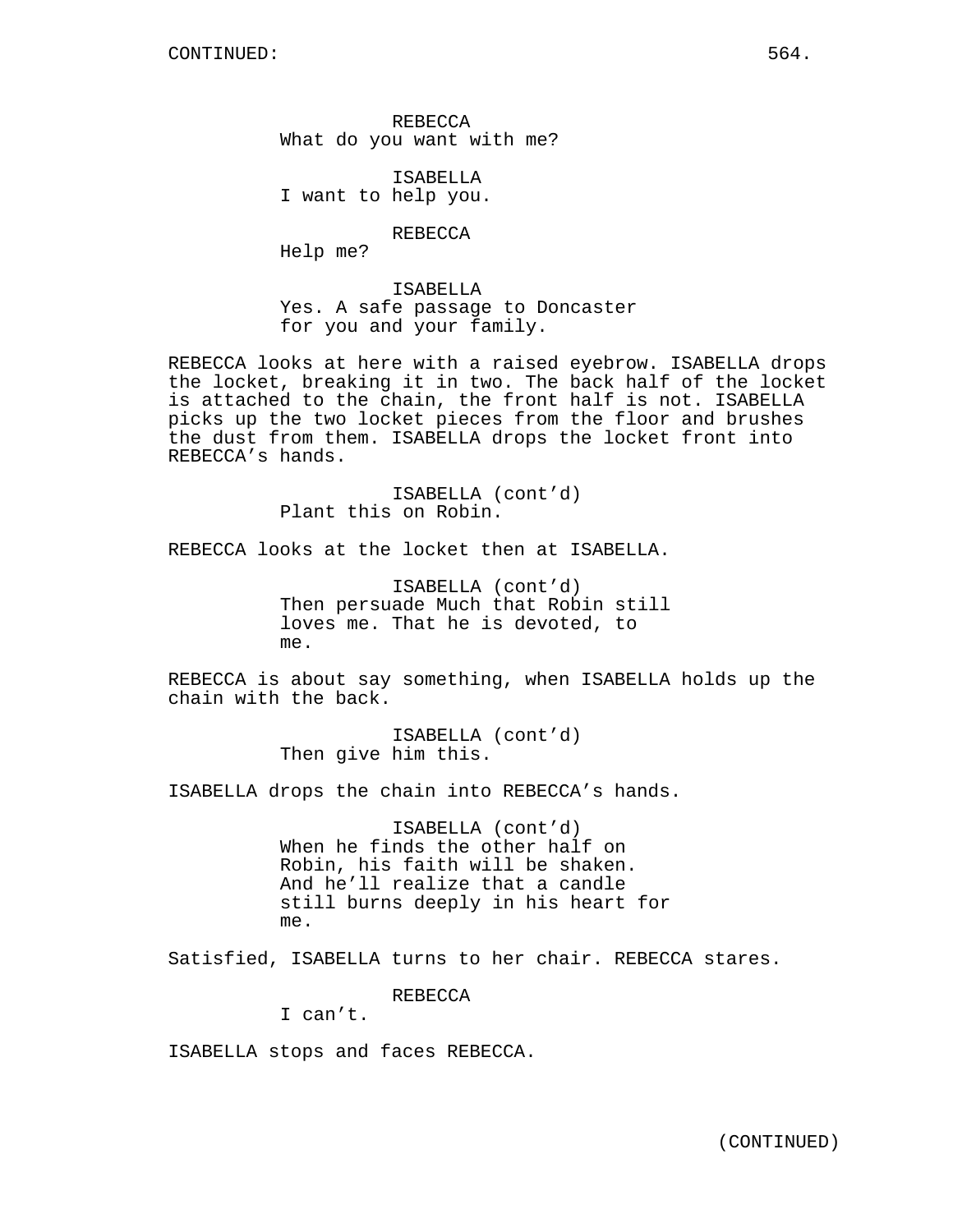ISABELLA Can't? I don't think you understand, you ignorant crone.

ISABELLA strides to face her.

ISABELLA (cont'd) Every last morsel of food, every animal, every grain of barley within a fifty-mile radius is locked up in my courtyard ready for transportation to the north. Hell is coming, Rebecca. (giggle) I think you should save your family whilst you still can.

REBECCA looks down at the locket. ISABELLA sends her a glaring look, then turns for her chair again.

JUMP TO:

421 (312R) LOCKSLEY - REBECCA'S HOUSE - A FEW HOURS LATER 421

A thunderstorm is approaching. REBECCA opens the door and MUCH enters with a sack for her.

> MICH This is everything we have.

REBECCA sets it down on the floor. She's not sure she is going to be able to pull this off, but she has to try. If she fails Isabella will kill her.

> **REBECCA** I've got something to show you.

REBECCA holds out the chain and locket back.

MUCH Where did you get that?

REBECCA

Isabella.

MUCH looks quizzically up at her.

MUCH Why would she give you...

REBECCA She says that Robin holds the other half... close to him. That there's a... a deep bond between them.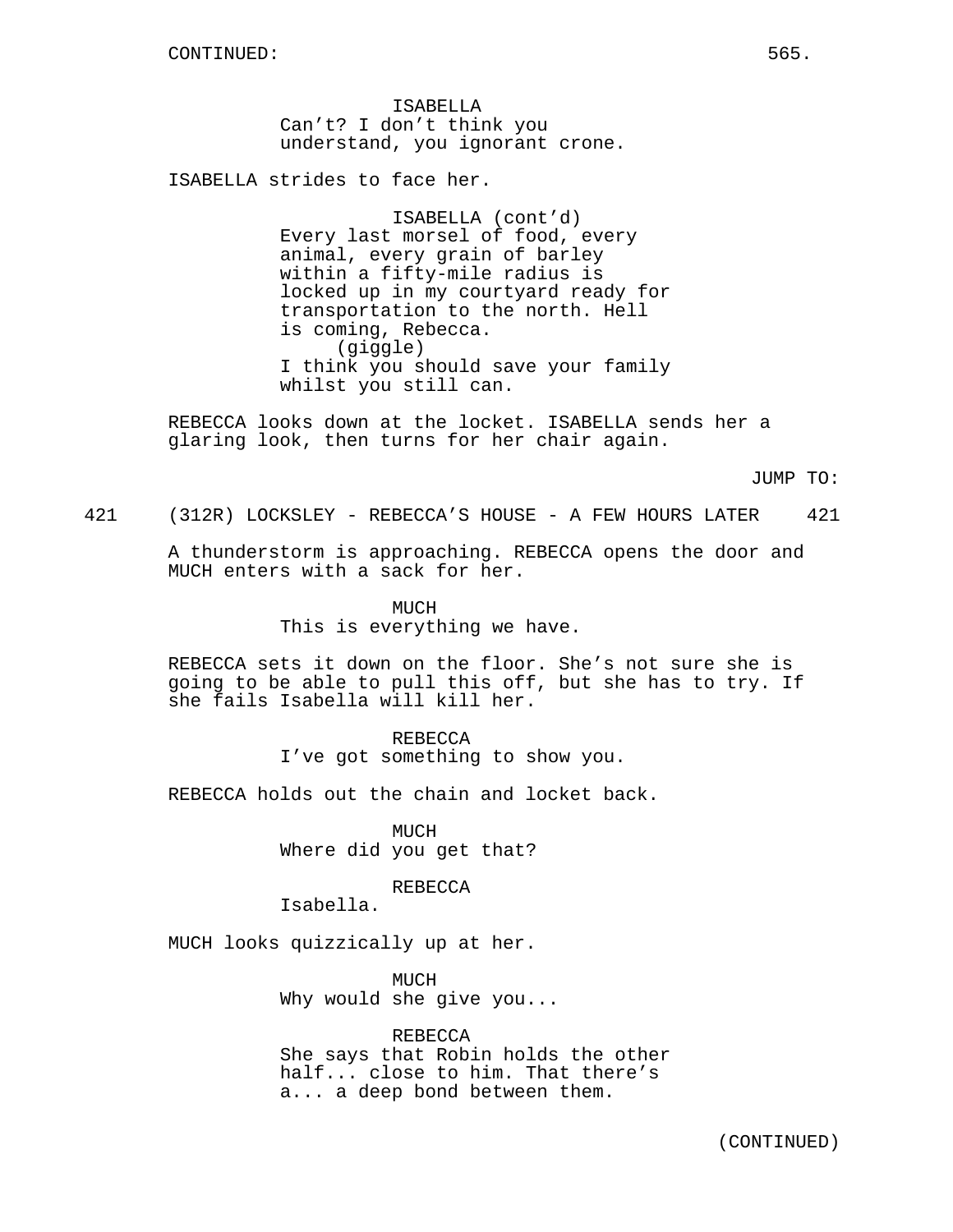MUCH (shake head) I don't believe that.

MUCH turns to leave, but REBECCA stops him.

REBECCA He loves her. I...

MUCH No. Isabella's the enemy. She...

MUCH tries to leave again, but REBECCA stops him once more.

REBECCA Is she? Check his things.

REBECCA presses the locket into MUCH's hands.

REBECCA (cont'd) If he holds the other half, like Isabella claims, then you'll know.

MUCH I don't need to check his things. I know...

ROBIN's voice is heard from outside.

ROBIN (VO) Much, what's taking you so long?

ROBIN comes halfway to the door, sees MUCH in the doorway ready to leave, then goes back to the gang as MUCH slides the locket into a pouch on his belt. MUCH looks at REBECCA.

> MUCH We have to go.

MUCH leaves. REBECCA pulls the locket front from her shirt.

# REBECCA (pleasantly)

Robin?

ROBIN walks over to her. REBECCA gives him a hug. ROBIN chuckles at the affection. REBECCA slips the locket into the bag he holds over his shoulder, then releases him.

> REBECCA (cont'd) Thank you.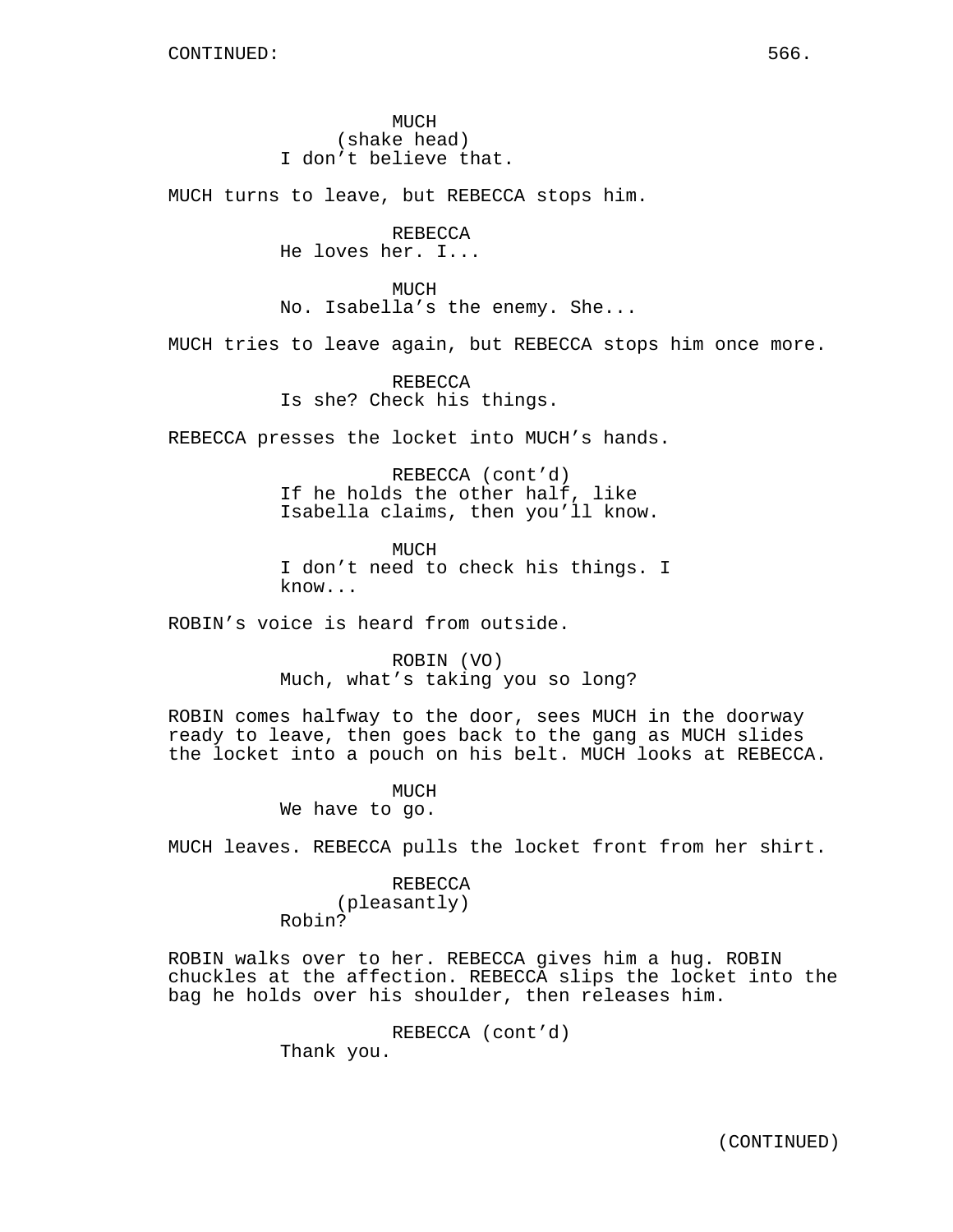ROBIN You're welcome.

REBECCA stares at him. ROBIN leaves and joins the gang.

ROBIN (cont'd) (to gang) Come on, then.

JUMP TO:

422 (312R) SHERWOOD FOREST - OUTLAW CAMP - RAIN 422

ROBIN tosses his bag onto his bunk. The locket front falls out and lands on the ground at his feet. He doesn't see it as he turns to retrieve their empty baskets, but TUCK does.

> TUCK What's that?

TUCK picks up the locket. GISBORNE recognizes it and comes over to see as ROBIN puts away the baskets under a bunk.

> GISBORNE It's Isabella's.

GISBORNE smiles remembering where the locket came from.

GISBORNE (cont'd) Our mother gave it to her when she was a child.

ROBIN overhears and comes over, curious.

GISBORNE (cont'd) She worshiped her.

GISBORNE gets a puzzled look on his face as he wonders how the locket got here.

> GISBORNE (cont'd) And she cherished this.

ROBIN takes the locket and hisses between his teeth.

ROBIN Well, she wouldn't give this to just anyone now, would she? (beat) So what's it doing here?

GISBORNE looks back and forth between ROBIN and TUCK.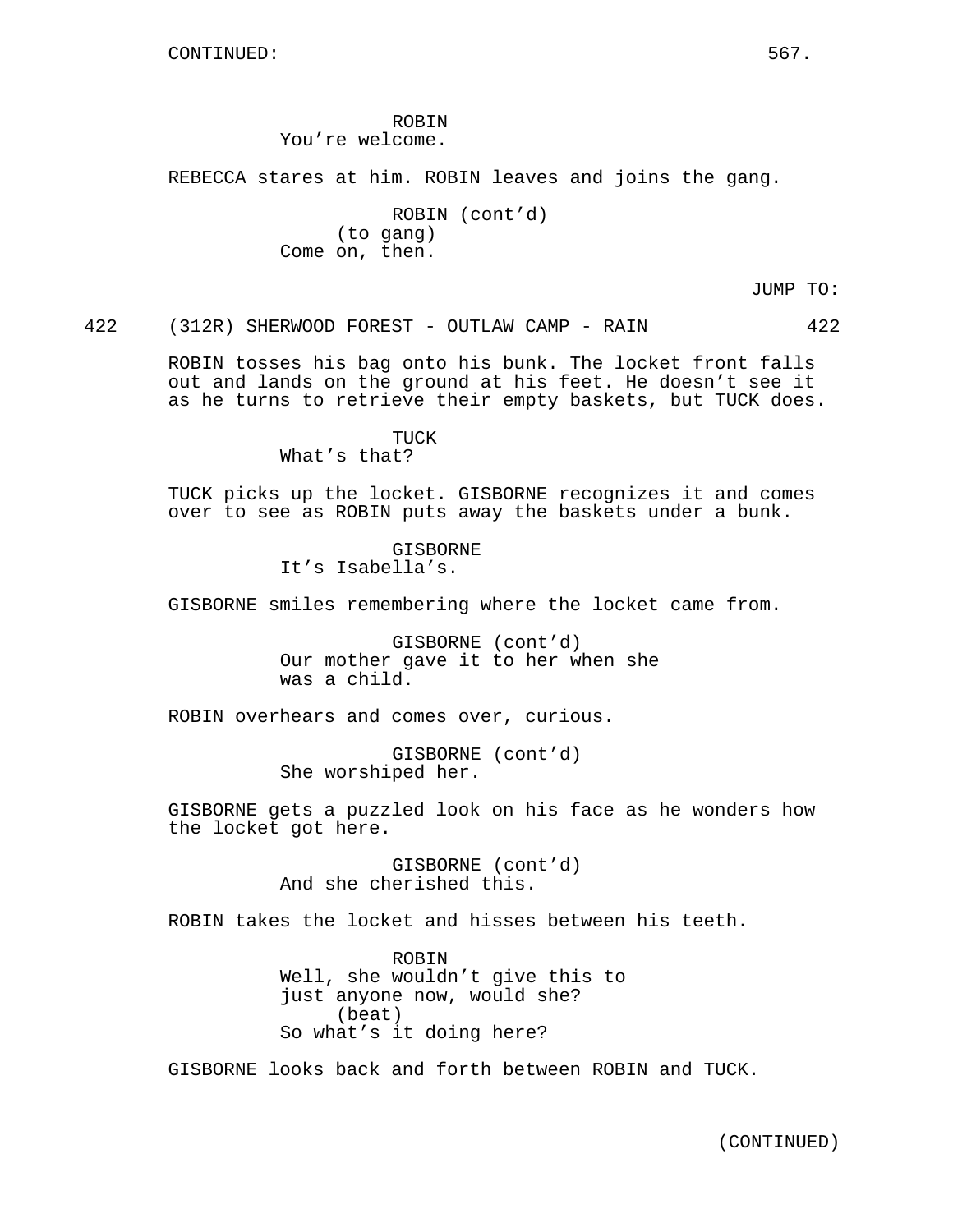GISBORNE You think this is mine?

ROBIN Well, she's your sister, Guy.

GISBORNE Yeah, a sister that's betrayed me many times and tried to kill me.

TUCK

We're not...

GISBORNE Would I have told you it was Isabella's if it was mine?

ROBIN Well, if it's not yours, then whose is it? And how did it get here?

GISBORNE and TUCK say nothing. ROBIN tosses the locket onto his bunk where it partly slips under a fur.

JUMP TO:

423 (312) NOTTINGHAM - THE "TRIP TO JERUSALEM" INN 423

ARCHER comes downstairs. At the bottom, he peeks around the corner, then scans the room and sees the man he wants sitting at a table, leaning into the corner. He goes over to him.

> ARCHER You haven't moved from that spot in ten years.

DIGGLER They let you out?

ARCHER Not exactly.

DIGGLER Need a drink?

ARCHER leans on the table.

ARCHER I need money... fast.

ARCHER sits at the table.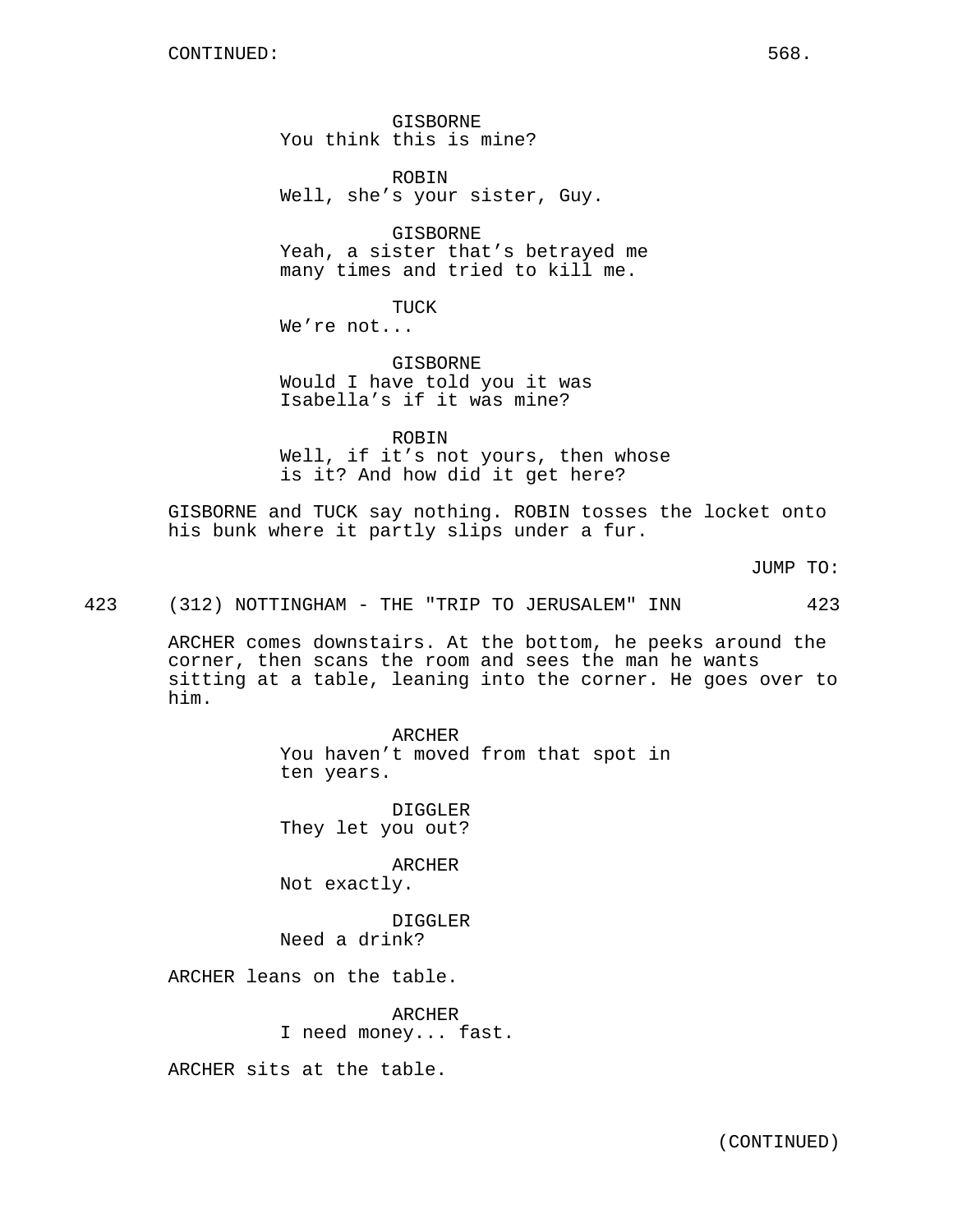ARCHER (cont'd) I'm a wanted man. I need safe passage out of England. I need information I can sell.

DIGGLER (lean forward) What sort of information?

# ARCHER

I need to prove my loyalty to the Sheriff, show that I can protect her.

JUMP TO:

424 (312R) OUTLAW CAMP - THUNDERSTORM 424

ROBIN leans on the rope ladder, his knife in his hand. He relates his plan for dealing with Isabella and Prince John to the gang.

> ROBIN We take the castle.

ROBIN stands and walks round the ladder.

ROBIN (cont'd) We claim it under King Richard. We put Isabella under house arrest. We release the supplies. We release the men.

ROBIN looks round at gang for reaction.

ROBIN (cont'd) And we hold that castle till King Richard returns.

CUT TO:

425 (312) TRIP INN 425

ARCHER If I can penetrate the castle, I open her eyes to what I'm capable of achieving.

DIGGLER But the castle, it's bursting with men, crops, livestock. It's defended by an army of guards.

CUT TO: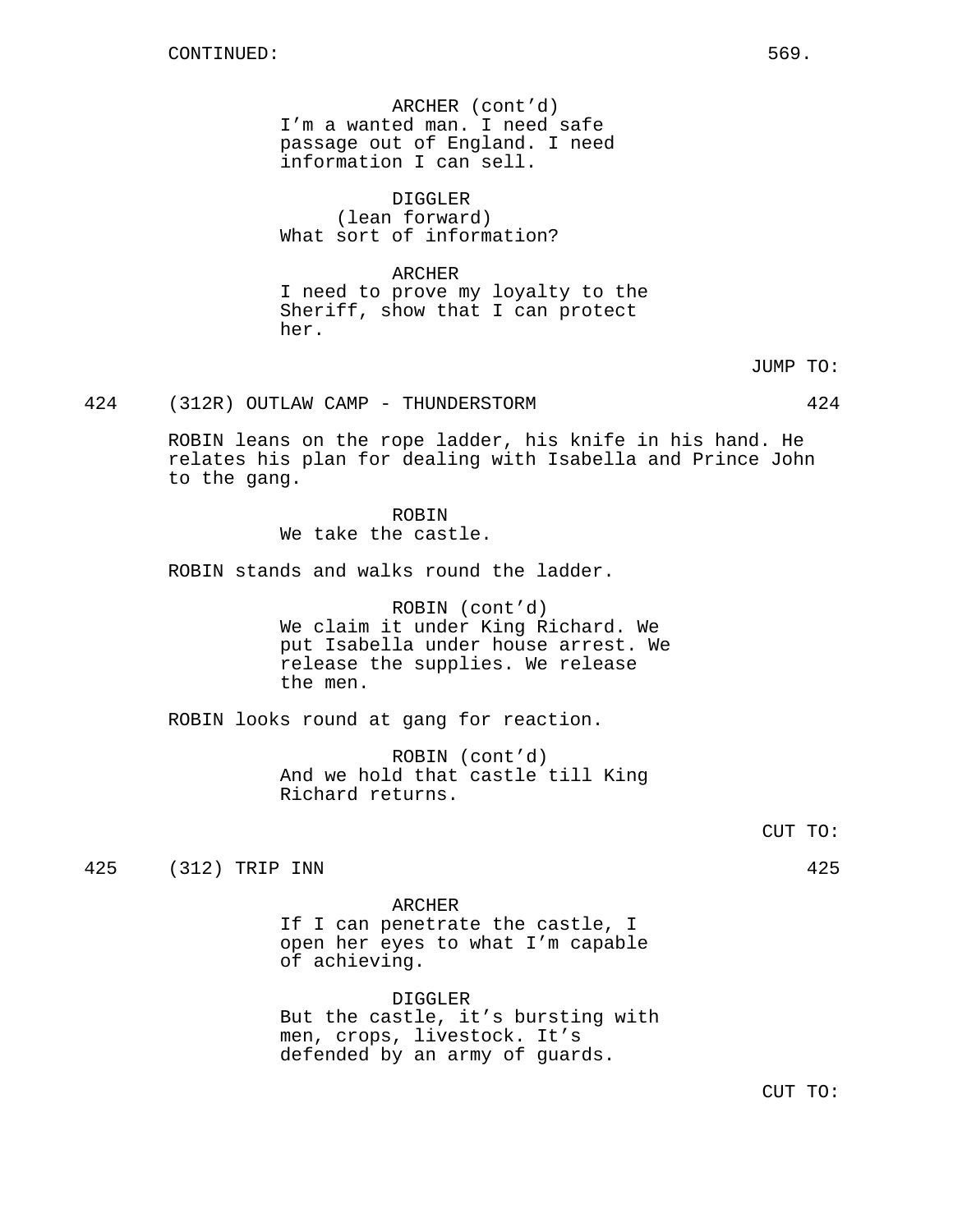426 (312R) OUTLAW CAMP 426 MUCH stands and goes to Robin. MUCH We can't take a castle. GISBORNE stares out at them thoughtfully. GISBORNE We can if we go down the tunnel. The gang all look at GISBORNE. ROBIN What tunnel? CUT TO: 427 (312) TRIP INN 427 ARCHER I'm tired of looking over my shoulder. I need enough so I can leave England... for ever. DIGGLER (slowly) Well... there is one way in. DIGGLER holds out his hand to ARCHER. CUT TO: 428 (312R) OUTLAW CAMP 428 GISBORNE walks slowly towards ROBIN. GISBORNE Vasey was paranoid so he built himself an escape route... GISBORNE draws his sword, but holds it down. GISBORNE (cont'd) ...a tunnel.

CUT TO: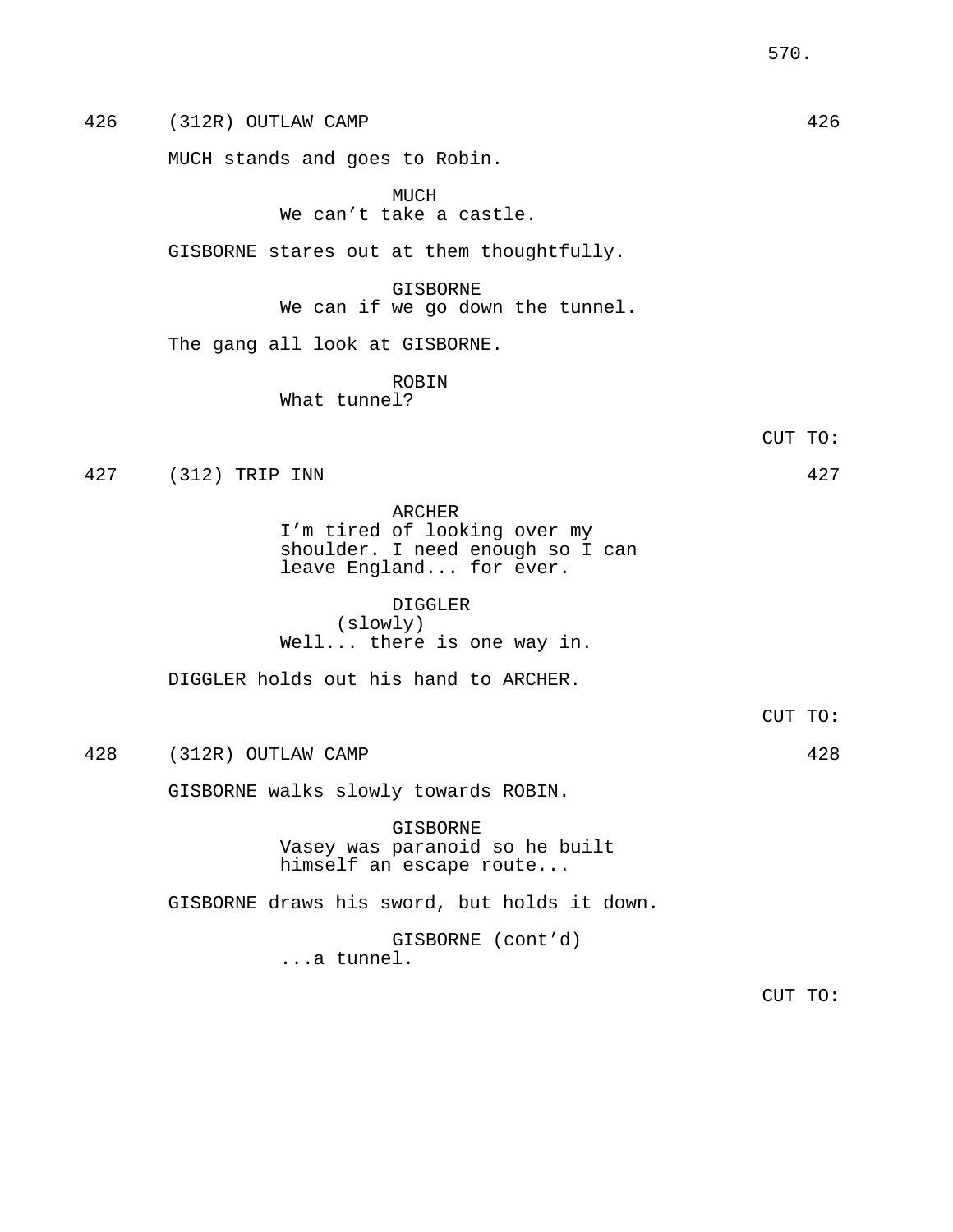|     | 429 (312) TRIP INN                                                                                                                                             | 429     |
|-----|----------------------------------------------------------------------------------------------------------------------------------------------------------------|---------|
|     | ARCHER<br>Who dug this tunnel?                                                                                                                                 |         |
|     | <b>DIGGLER</b><br>Their rotting bodies were found<br>underground. Gisborne locked them<br>in, the whole force.                                                 |         |
|     |                                                                                                                                                                | CUT TO: |
| 430 | (312R) OUTLAW CAMP                                                                                                                                             | 430     |
|     | GISBORNE draws in the dirt with his sword.                                                                                                                     |         |
|     | GISBORNE<br>The diggers were silenced.<br>(quietly)<br>I'd made sure of that.                                                                                  |         |
|     | GISBORNE draws more.                                                                                                                                           |         |
|     | GISBORNE (cont'd)<br>(normal)<br>So no-one else knows about the<br>tunnel, especially not Isabella.                                                            |         |
|     | ROBIN steps forward, listening intently.                                                                                                                       |         |
|     | GISBORNE (cont'd)<br>It starts here in a derelict<br>churchyard outside the west gate                                                                          |         |
|     | GISBORNE draws a long line.                                                                                                                                    |         |
|     | GISBORNE (cont'd)<br>and it leads directly into the<br>heart of the castle.                                                                                    |         |
|     | GISBORNE stabs the sword into the dirt.                                                                                                                        |         |
|     | GISBORNE (cont'd)<br>I say we go down the tunnel, we<br>seize Isabella, and we force her to<br>dismiss her guards. If we take<br>Isabella, we take the castle. |         |
|     |                                                                                                                                                                | CUT TO: |
|     |                                                                                                                                                                |         |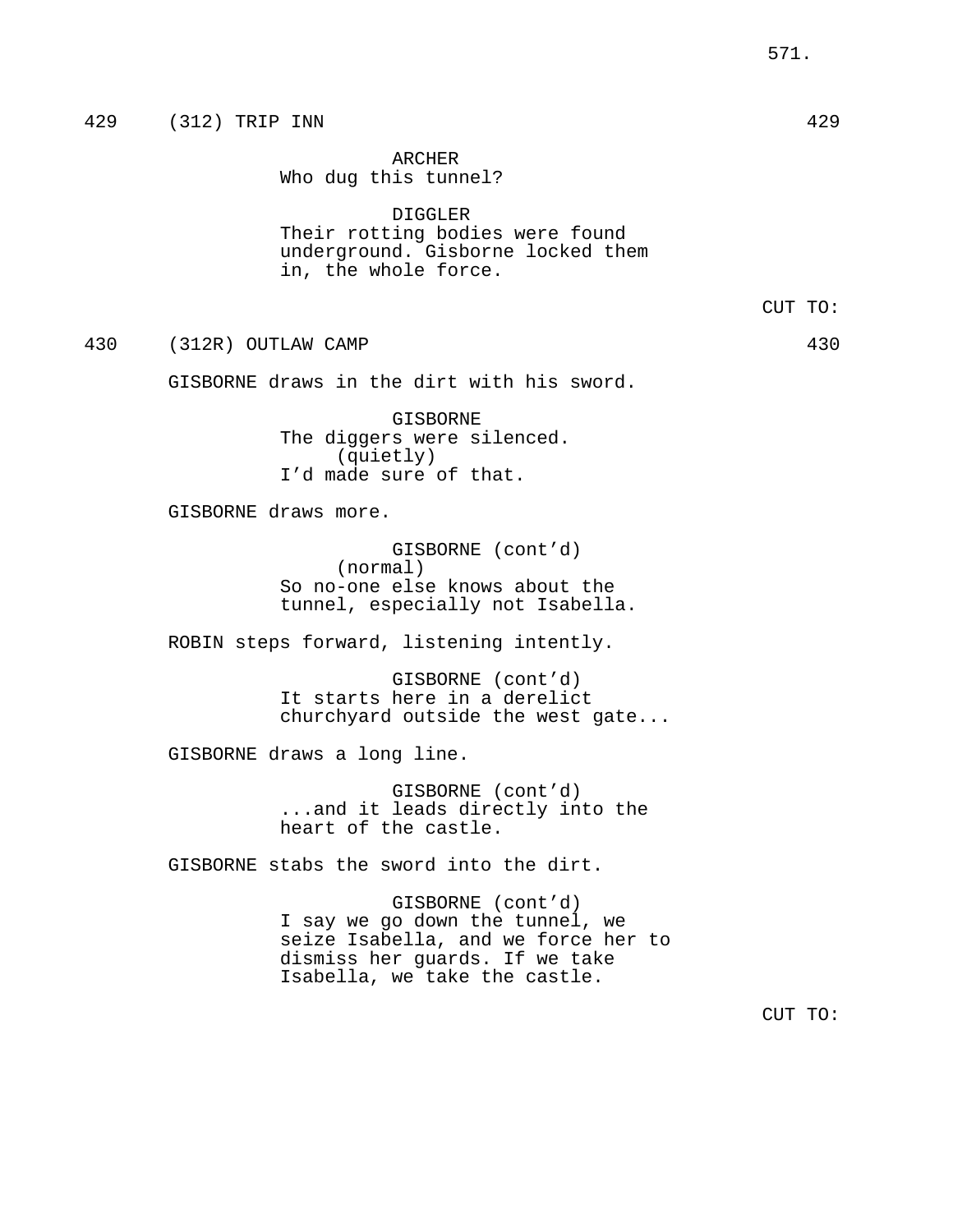DIGGLER holds out his hand to ARCHER. ARCHER puts a small purse into it and jerks back the old man's hand at the same time, pulling it in towards himself.

# ARCHER (sternly)

Now that's everything I have.

DIGGLER The opening is in a derelict churchyard under the grave with the fallen cross.

DIGGLER pulls the purse away. ARCHER stands, daring DIGGLER to move, then leaves.

CUT TO:

432 (312R) OUTLAW CAMP 432

ROBIN

If we time the break-in to coincide with the supply train leaving, most of the guards'll be busy with the convoy anyway.

LITTLE JOHN How do we know that this isn't a trap?

GISBORNE pulls his sword from the dirt and puts the point in his scabbard.

> GISBORNE You think I'm lying? We want the same thing, John.

GISBORNE slides the sword home.

GISBORNE (cont'd) I'm on your side. Haven't I proved that? ... I want Isabella just as much as you do. She betrayed me and I intend to make her pay.

ROBIN That's enough! We go through the tunnel, and that's my final word!

ROBIN points at GISBORNE, and addresses the men.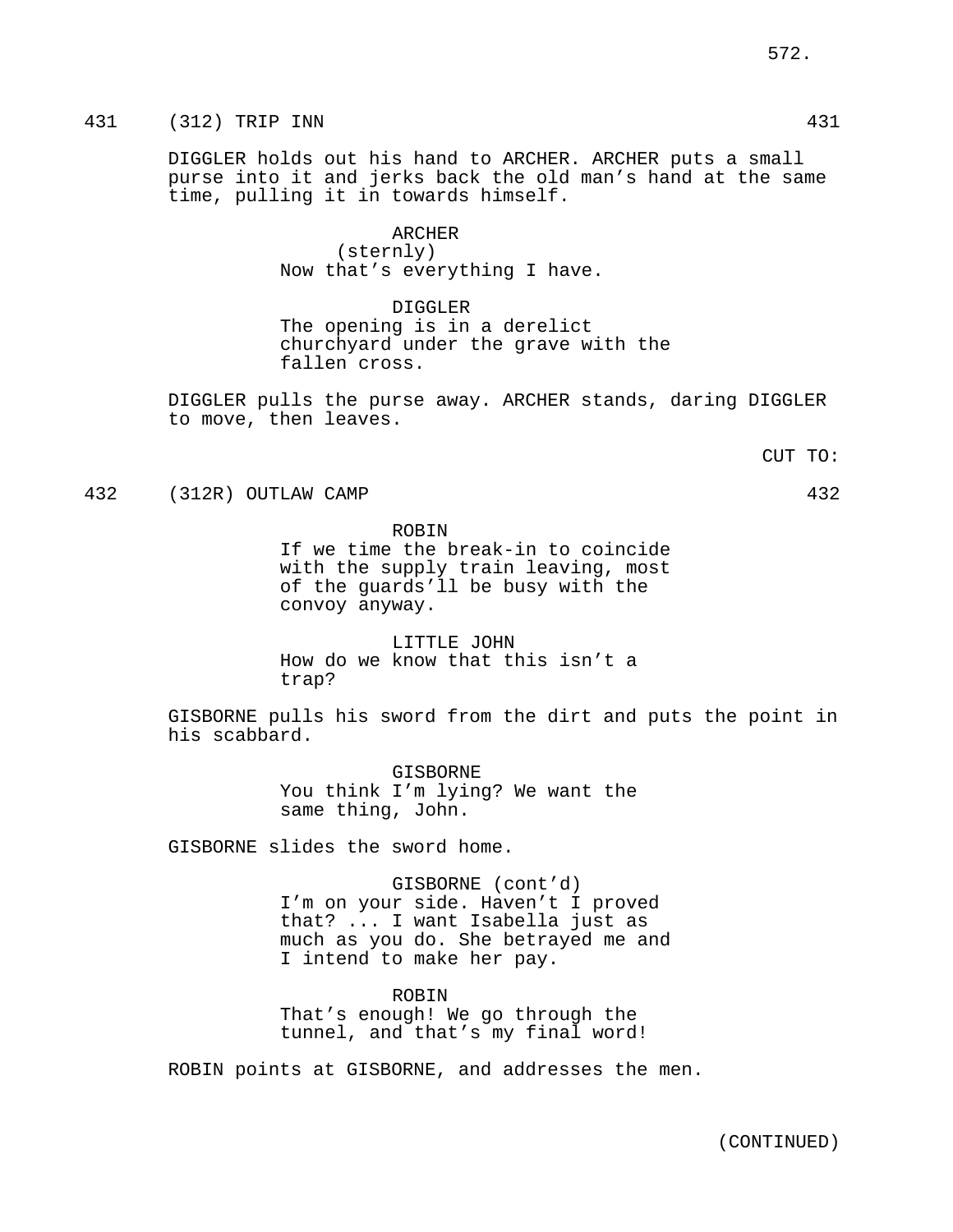ROBIN (cont'd) Guy is one of us. (beat) Tuck, John, get some forging tools to make weapons.

TUCK and LITTLE JOHN nod and leave.

ROBIN (cont'd) The rest of you, get whatever money we have and melt it down to make arrowheads.

GISBORNE and ALLAN set off to fetch the coins. MUCH watches ROBIN leave, then wanders over near ROBIN's bunk. He sees the locket peeking out from under the fur. He pulls it out and looks at it, then takes the other half out of his belt and puts them together. The halves unite with an audible click.

MUCH

No. I don't... There has to be...

MUCH looks over at ROBIN, puts the locket in the pouch on his belt, then goes to join ALLAN and GISBORNE.

JUMP TO:

#### 433 (312) OUTSIDE NOTTINGHAM - GRAVEYARD 433

ARCHER pulls one side of the wooden cover, still laden with stones, off the tunnel entrance. He looks around, picks up an unlit torch and his sword, looks around again and steps down, checking round him constantly.

CUT TO:

434 (312) TUNNEL 434

He breaks through cobwebs as he enters the lower level of the castle, as indicated by the carved columns. He stops for a few moments, looks around, and then continues on.

JUMP TO:

435 (312R) NOTTINGHAM CASTLE - THE GREAT HALL 435

ISABELLA holds a scroll, talking to BLAMIRE.

ISABELLA Now, I want you to issue this proclamation and I want you to make sure it's spoken about in every corner of Nottingham.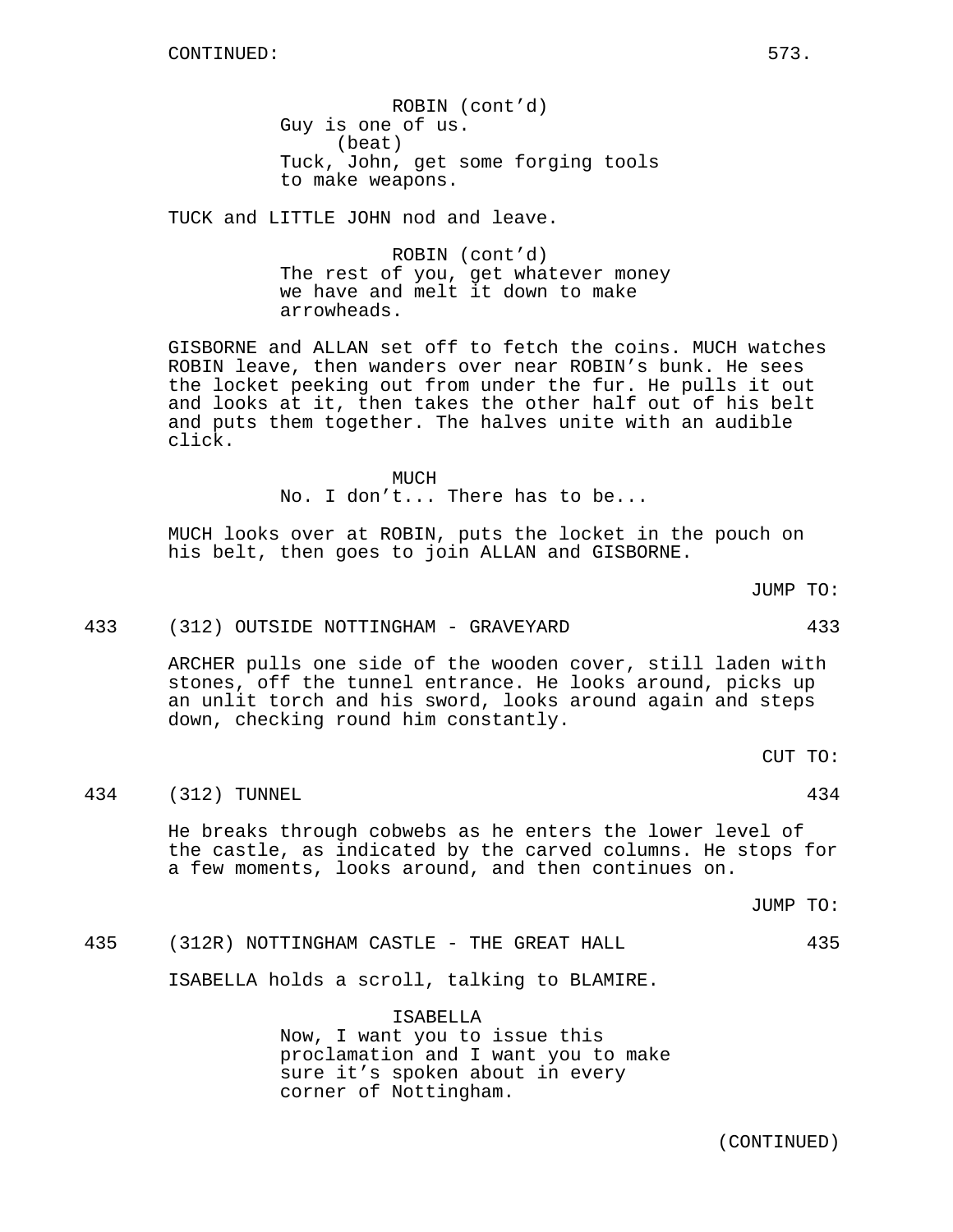Behind her, ARCHER opens a panel in the wainscoting. He steps out and silently closes it behind him.

> ISABELLA (cont'd) ...that due to his duties and loyalties to the Sheriff, the outlaw Allan A Dale is pardoned for all his wrongdoings.

BLAMIRE Allan A Dale has...

ISABELLA (interrupt) Shh. Just do it.

BLAMIRE nods, takes the scroll and leaves. ISABELLA smiles.

ISABELLA (cont'd) (to herself) Trust me.

BLAMIRE goes up the stairs. ISABELLA turns to her chair, behind which stands ARCHER, his back to the chair. ISABELLA sighs, satisfied with her plans and sits down. BLAMIRE gives her one last glance before disappearing out the door. She giggles.

> ARCHER Something funny, sis?

ISABELLA freezes. ARCHER makes a half spin round the chair and walks out.

> ISABELLA How on earth did you get in here?

ARCHER (impudently) Call the guards and you'll never find out.

ISABELLA

Speak.

ARCHER A tunnel. It was an escape route for the old Sheriff, but what's far more interesting is this. It was supervised by one Sir Guy of Gisborne. He and Hood are together, and with all that stuff locked up in your courtyard just waiting to (MORE)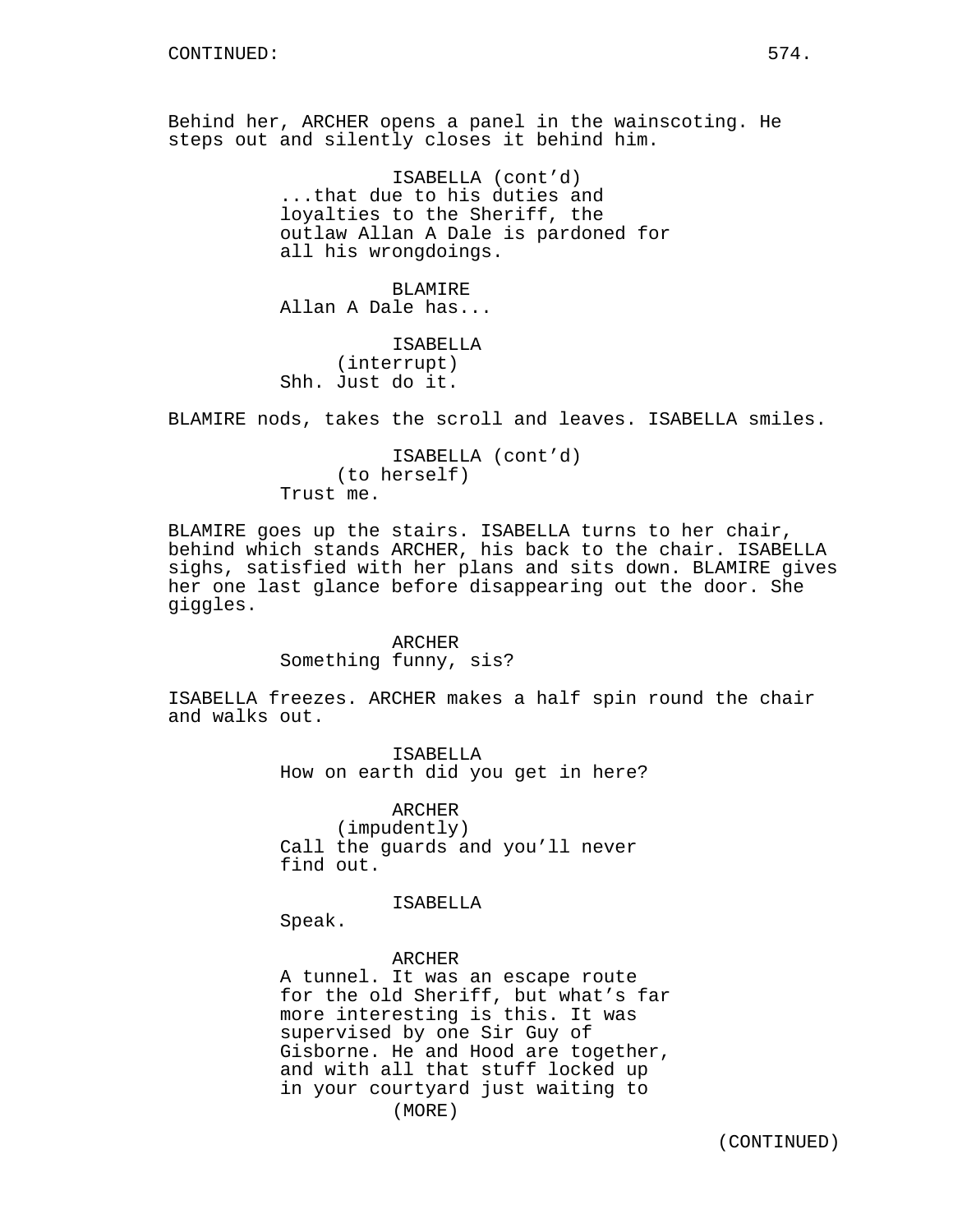ARCHER (cont'd) be stolen, how long do you think it'll take before they come in the same way I did?

ISABELLA I'll get the guards and wait.

ISABELLA steps down from her chair.

ISABELLA (cont'd) I could ambush them as soon as they emerge.

**ARCHER** Guards are useless. I've seen what they do to guards.

ISABELLA steps in front of him.

ARCHER (cont'd)

You need something a little more sophisticated than guards. Something they're not expecting.

ISABELLA Keep talking.

#### ARCHER

Well... for a few pennies, I can trap the tunnel. It does happen to be one of my specialities.

#### ISABELLA

If you can make sure they both die a slow and very painful death, I'll give you more than pennies... brother.

ARCHER turns to the tunnel as ISABELLA ponders the possibilities.

#### ARCHER

Oh, you might want to send some people to cover the entrance back up.

ISABELLA gives him a look.

ARCHER (cont'd) Robin and Gisborne aren't stupid. If they show up and see that the entrance has been disturbed, they...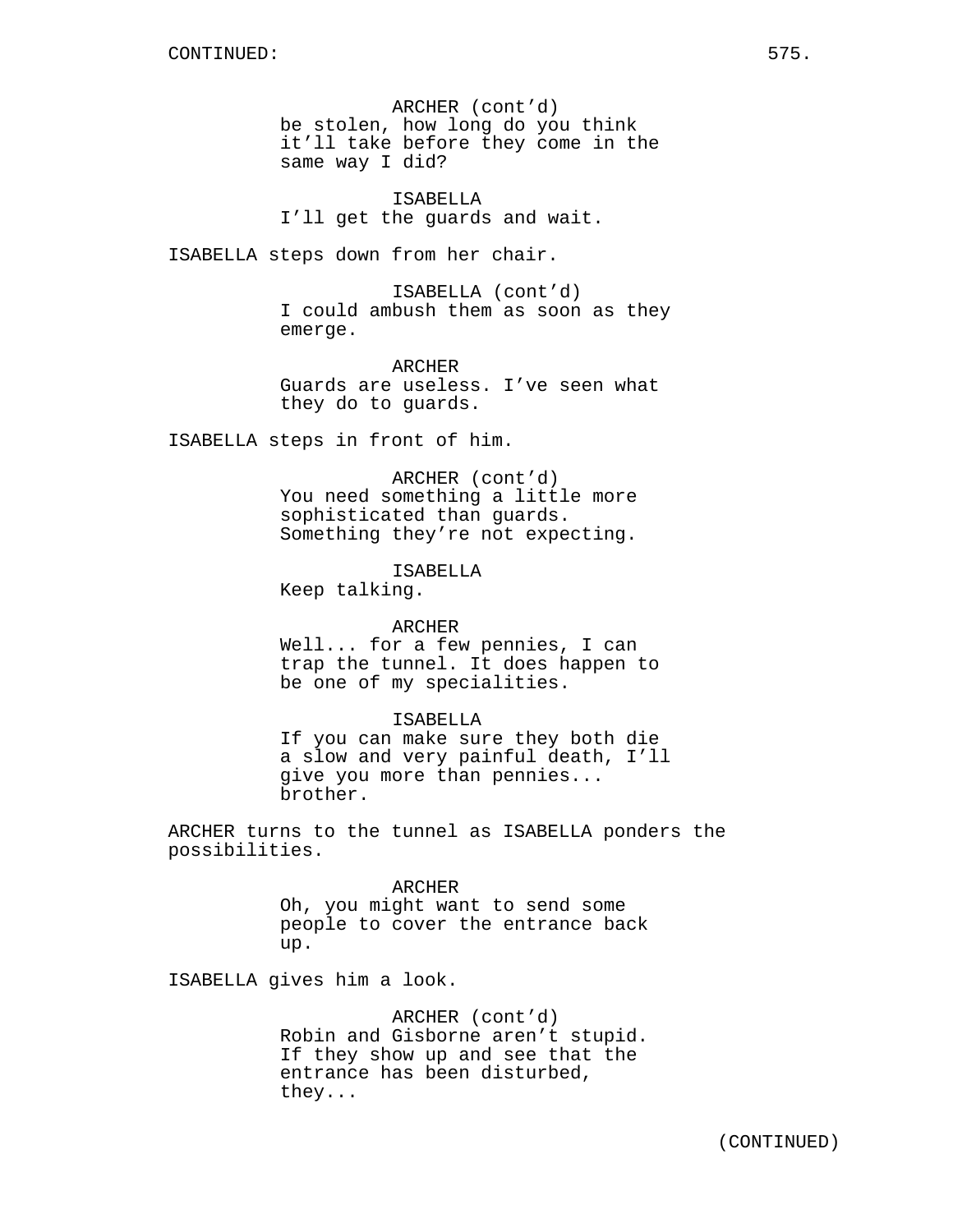## ISABELLA

Of course.

JUMP TO:

436 (312R) NOTTINGHAM TOWN - EMPTY SHOP 436

LITTLE JOHN and TUCK look for tools in an empty shop. A fanfare sounds.

> LITTLE JOHN They've taken everything.

## TUCK Even the forging tools.

LITTLE JOHN jumps at the sound of BLAMIRE's voice and they both go to the window to peek out at him.

> BLAMIRE (VO) This is a proclamation from the Sheriff of Nottingham. Let it be known that for services to the Sheriff...

> > CONTINUE TO:

437 (312) OUTSIDE SHOP ON STREET 437

BLAMIRE is on his horse reading the proclamation.

BLAMIRE ...the outlaw Allan A Dale..

CONTINUE TO:

438 (312) INSIDE SHOP 438

LITTLE JOHN and TUCK exchange incredulous glances.

BLAMIRE (VO) ...has been given immunity from prosecution.

CONTINUE TO:

439 (312) OUTSIDE SHOP ON STREET 439

BLAMIRE continues reading the proclamation.

BLAMIRE He is a free man.

BLAMIRE rolls up the proclamation and rides off.

(CONTINUED)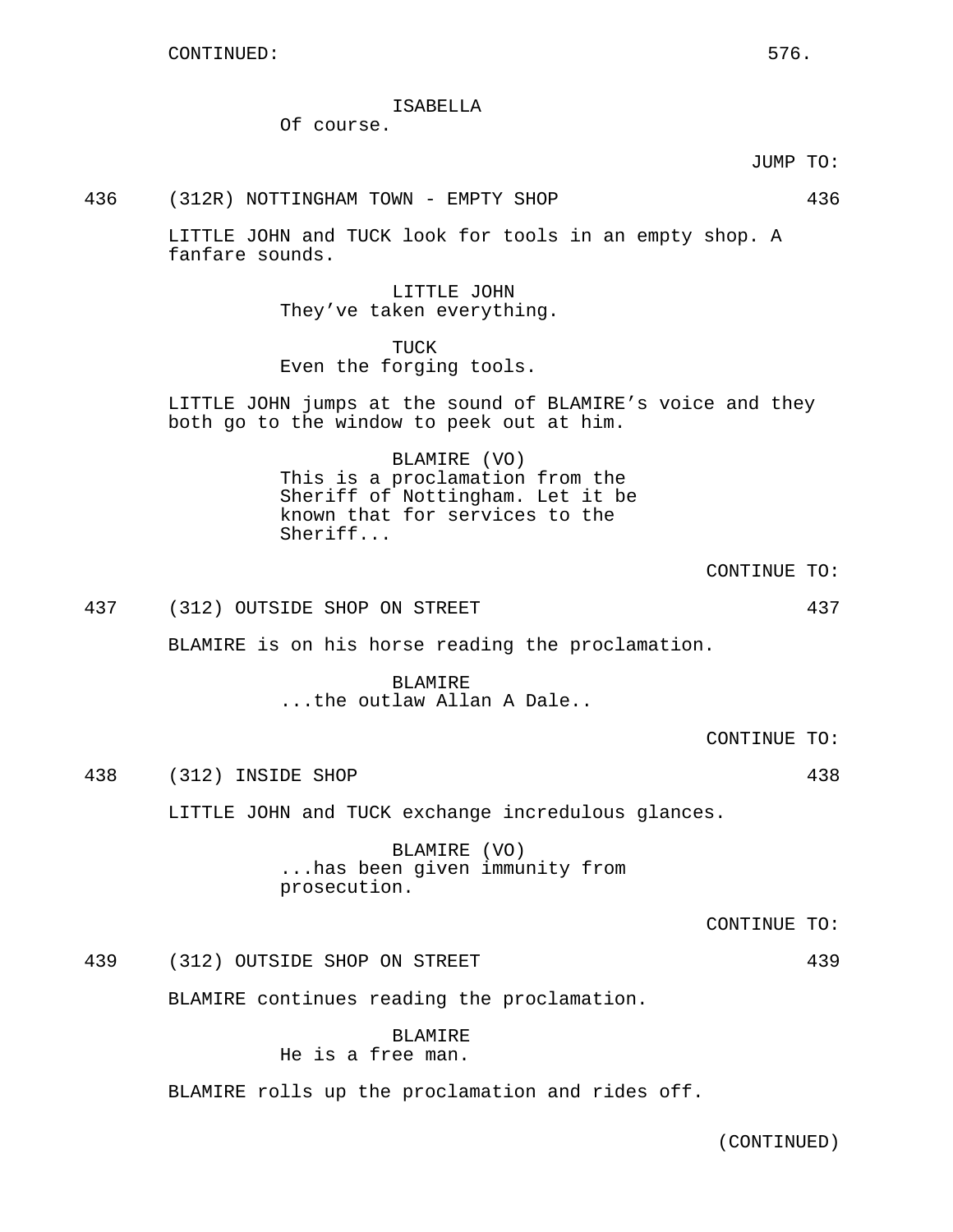CONTINUE TO:

#### 440 (312) INSIDE SHOP 440

LITTLE JOHN seethes with anger as TUCK stares in disbelief. BLAMIRE moves on. LITTLE JOHN turns on his heel and leaves. TUCK turns and glances at the spot where LITTLE JOHN was and notices he is gone.

## TUCK John! John!

TUCK follows LITTLE JOHN.

JUMP TO:

441 (312R) SHERWOOD FOREST - OUTLAW CAMP - THUNDERSTORM 441

Thunder rumbles. MUCH brings in a small chest and sets it down by his bunk. He is still wondering what to make of locket. Was it true?

ALLAN and GISBORNE are making arrows.

ROBIN enters bringing two large purses.

ROBIN All of this needs to be made into arrowheads.

MUCH

Robin?

ROBIN We're running out of time.

ROBIN sets the purses by the chest, deliberately ignoring MUCH.

MUCH

Robin!

ROBIN Where's Tuck and John with those tools?

ROBIN picks up the two purses and heads to a bunk.

ROBIN (cont'd) (to Allan) Did you say something to them?

ALLAN holds his arms out.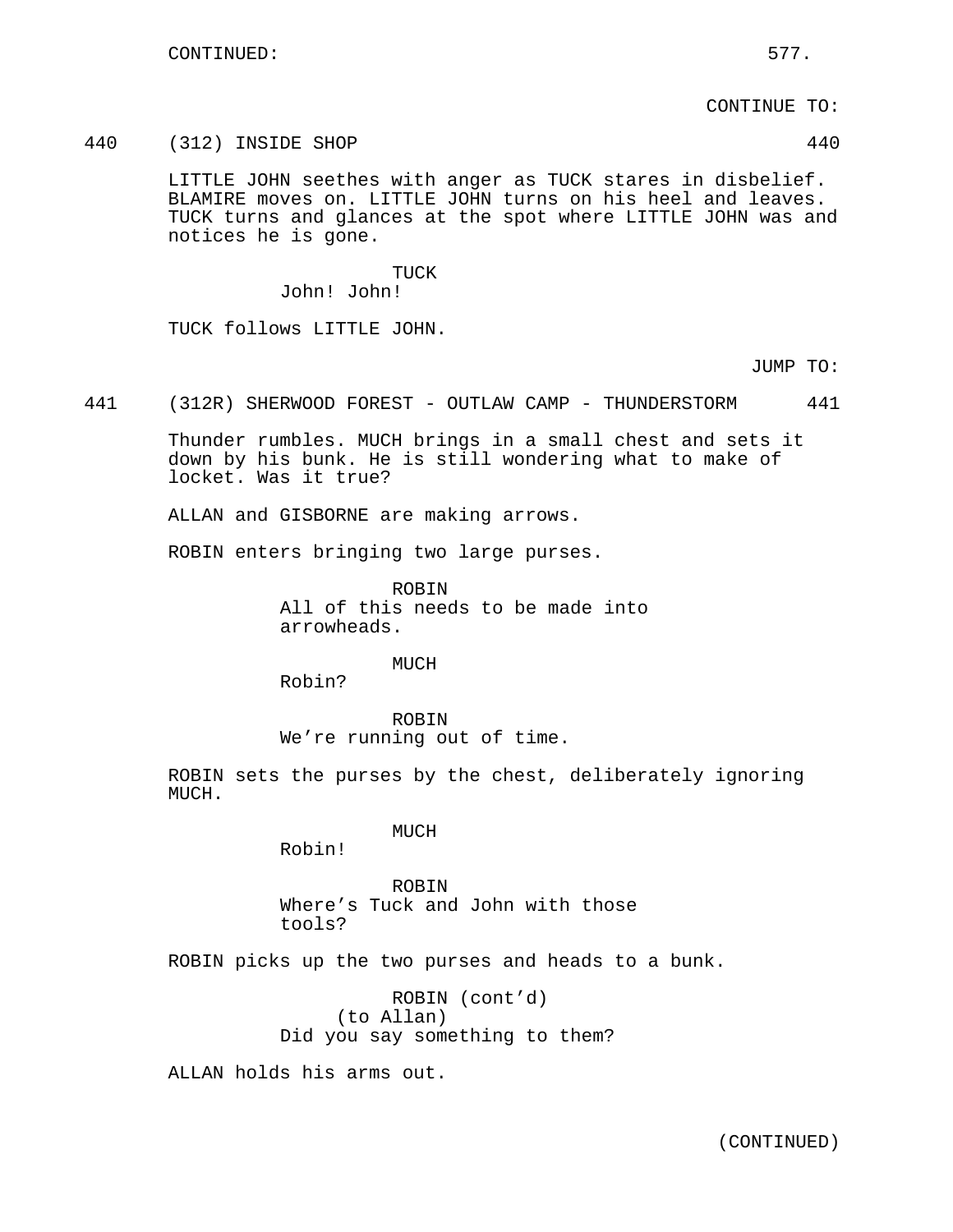# ALLAN Why is it always my fault?

MUCH walks out. ROBIN turns angrily to MUCH.

ROBIN

Where are you going?

MUCH

I...

ROBIN We've got a castle to take.

MUCH

I know.

ROBIN is about to say something else, but LITTLE JOHN runs in. LITTLE JOHN pushes MUCH aside in his hurry to get his hands round ALLAN's neck.

ALLAN

What?

LITTLE JOHN Traitor! What did you tell them? (through teeth) Judas!

ROBIN looks at TUCK as he comes in explaining.

TUCK It's all over Nottingham. Allan's been pardoned by the Sheriff... for services rendered.

ALLAN

What?

ROBIN (holding in his temper) John, let him go!

ALLAN Let me speak!

LITTLE JOHN Why? You're good at that, aren't you? Speaking, lying...

TUCK tries to pulls LITTLE JOHN back.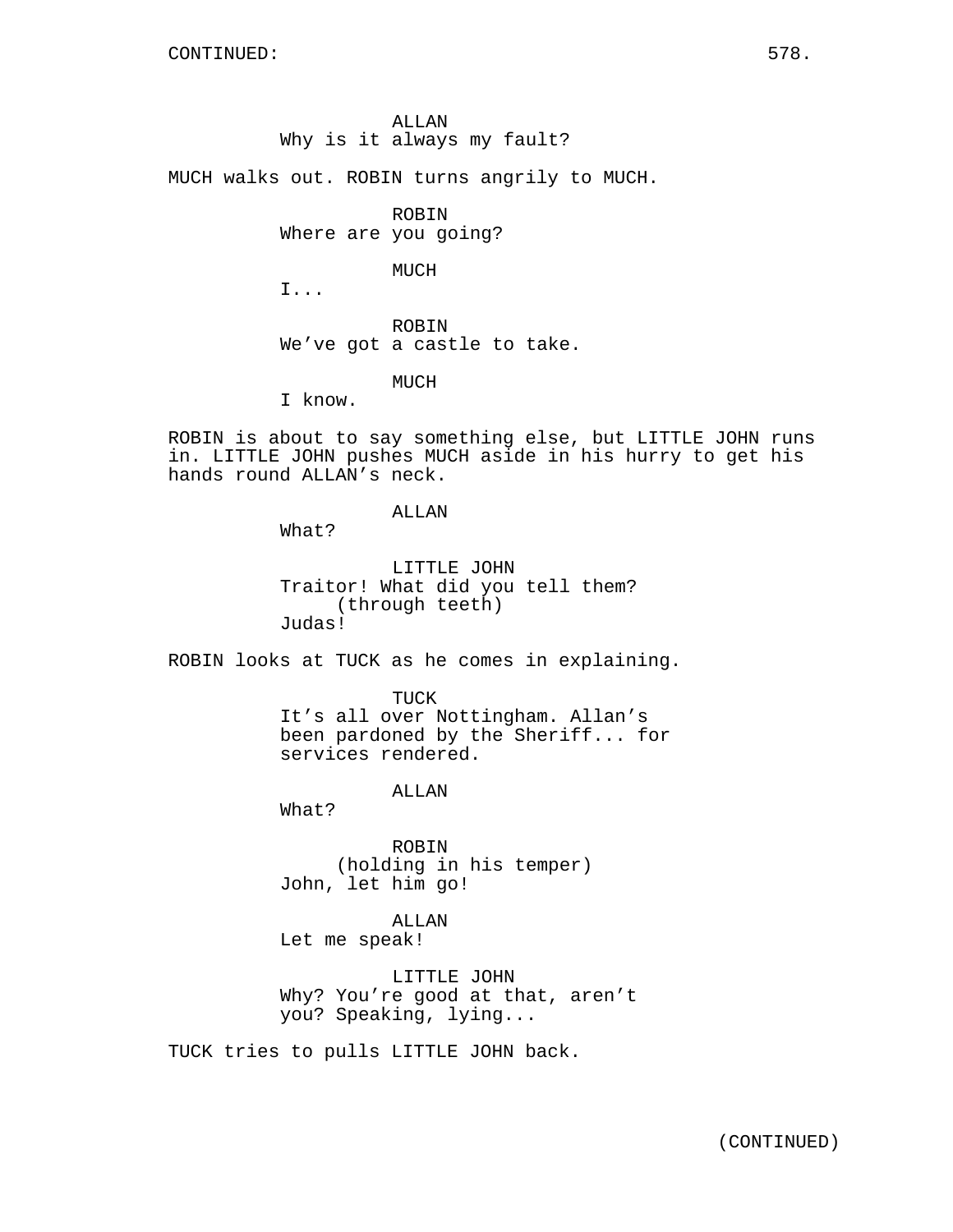LITTLE JOHN (cont'd) Twisting us around your little finger.

TUCK John! John, come on!

ROBIN

Let him go.

TUCK

Come on!

LITTLE JOHN lets go, throwing ALLAN's head down.

LITTLE JOHN

Liar!

ROBIN turns to ALLAN and puts a hand on his shoulder.

ROBIN

All right?

ALLAN I haven't done anything!

ROBIN, TUCK, LITTLE JOHN and MUCH line up to face him. GISBORNE, off to ALLAN's right, stays in the background, not wanting to believe it.

> ALLAN (cont'd) I swear, I haven't betrayed you. (to Much) Much...

MUCH stares at him a moment, then looks to ROBIN, who returns his gaze with doubt in his eyes. ALLAN looks to GISBORNE.

> ALLAN (cont'd) You believe me, Guy.

LITTLE JOHN charges ALLAN, but TUCK puts his hand to his chest and stops him.

TUCK

No.

GISBORNE, in answer to ALLAN, raises his eyebrows and shrugs, then looks ALLAN in the eye as if to say, "Well, you've done it before..."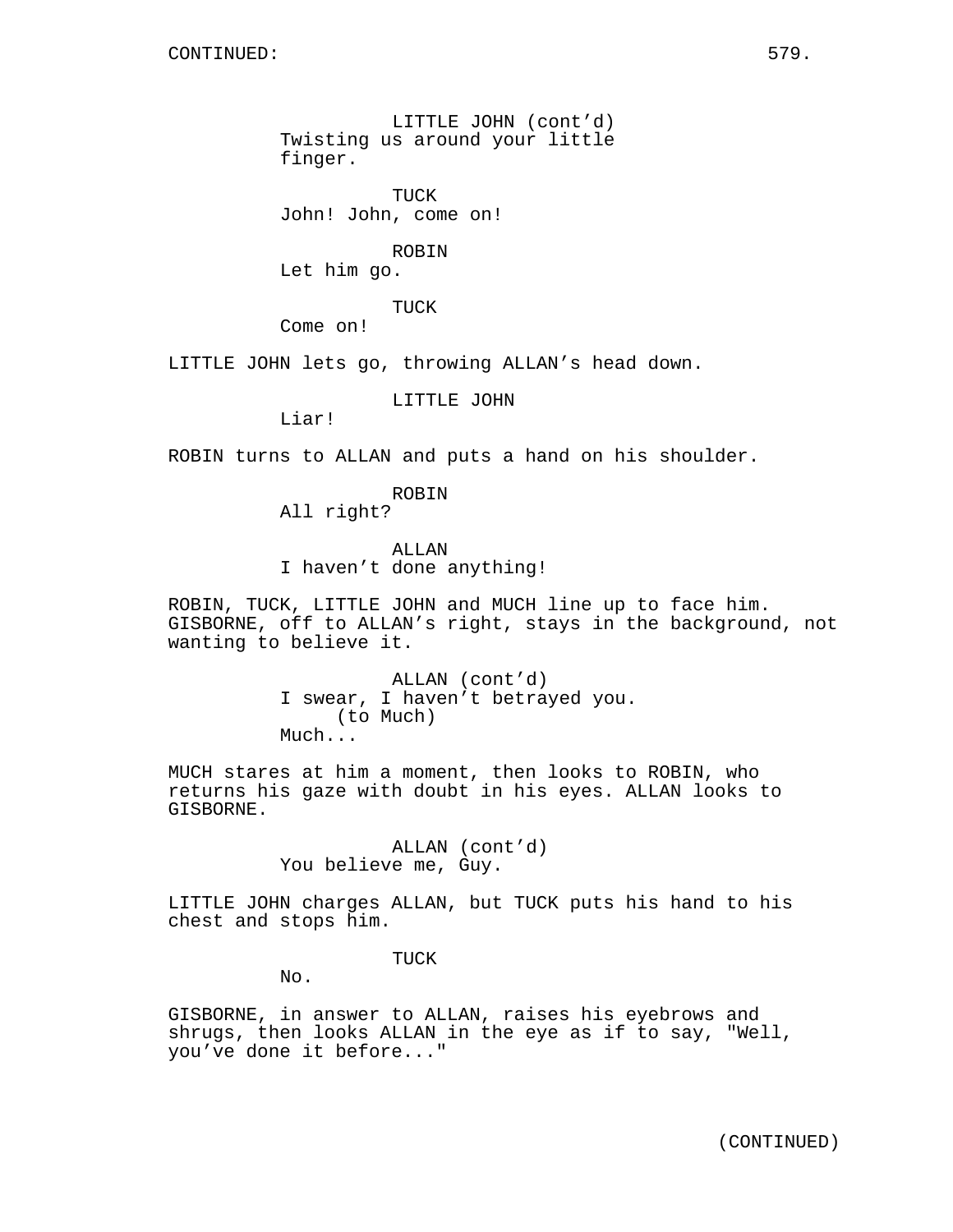ALLAN (pleadingly) Tuck?

TUCK looks at ROBIN. ROBIN looks up in exasperation at the sky. ALLAN looks at ROBIN, his voice almost breaking, beseechingly as he says line.

ALLAN (cont'd)

Robin?

ROBIN shoots ALLAN a furious look. The gang just stare at ALLAN. None can believe he would betray them again.

> ALLAN (cont'd) So you think I'm a coward? Is that it, yeah? What, that I've... sold you out to save myself somehow, yeah?

**MUCH** You've done that before!

LITTLE JOHN nods in agreement.

ALLAN I know! And every day I wish I could take that back, you know that!

Nobody says anything. ROBIN frowns, trying to decide what to do. ALLAN shakes his head.

> ALLAN (cont'd) None of you? None of you believe me? I'll be off, then.

ALLAN turns to gather his things.

MUCH Did you tell her about the tunnel?

ALLAN I told you, I haven't said...

ROBIN (furiously) Tie him up!

LITTLE JOHN steps forward to obey.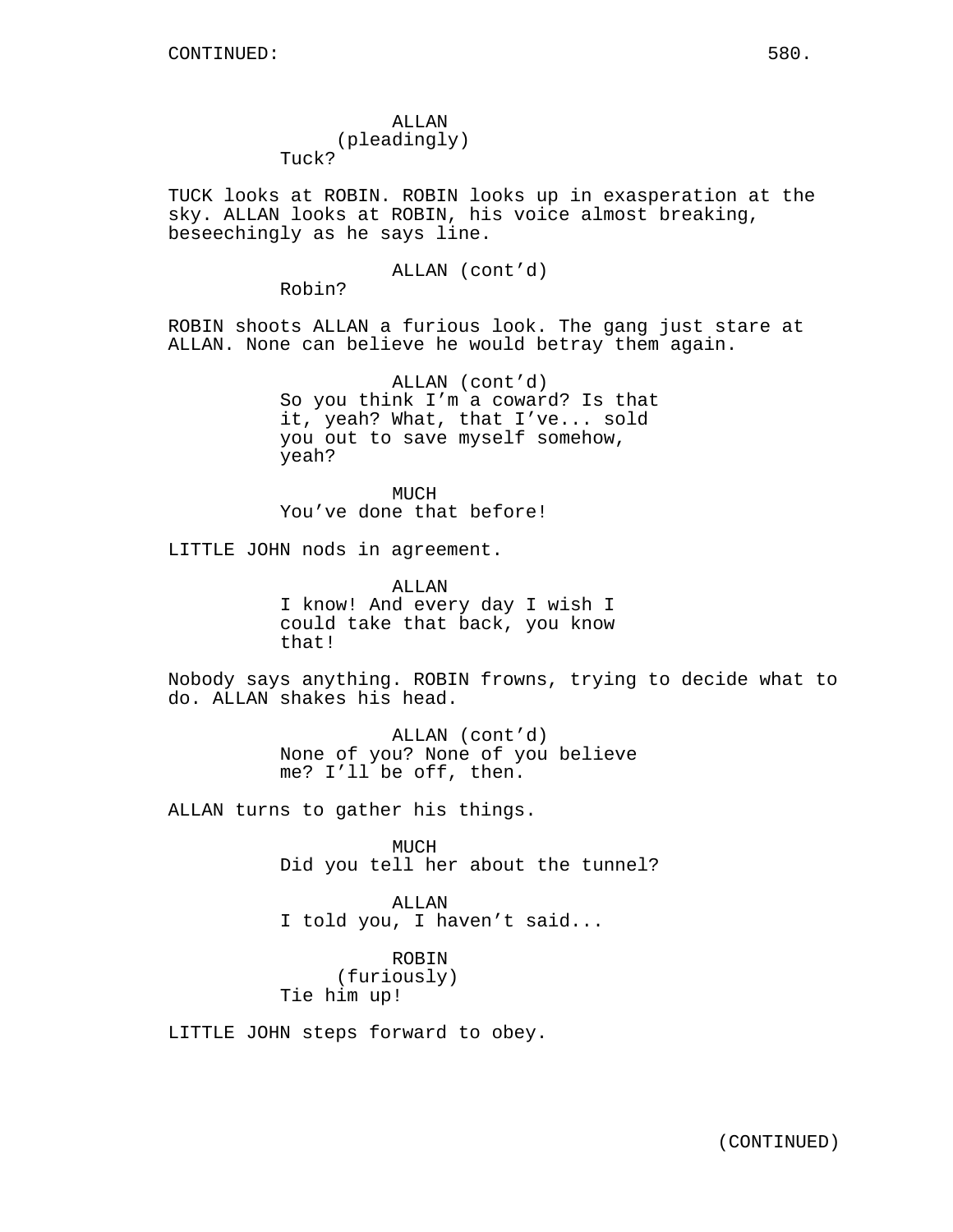ALLAN

What?

LITTLE JOHN grabs his shoulders and pushes him into a wooden ladder.

> ALLAN (cont'd) No, no, no, no. ROBIN I can't take the risk. I'm sorry. I... ALLAN (begging) Robin... ROBIN Once we've secured the castle, we will come back. (point at Allan)

And we will sort this out.

ALLAN John, don't do this.

ROBIN Get it done!

ROBIN walks past ALLAN.

LITTLE JOHN Don't even look at me!

ALLAN's eyes plaintively follow MUCH as MUCH accompanies ROBIN to the storage area. Thunder rumbles again.

MUCH wonders if Allan really did betray them again. Everything seems to falling apart. First there was Isabella's locket that he found on Robin, then there was the pardon that Allan received. If he was a betting man, Much would have to say that those things might not be as they seemed. Should he confront Robin about the locket? Should he tell Robin that he thinks this is all a game and that Isabella is playing them off each other?

> MUCH Robin, I... ROBIN

Not now, Much.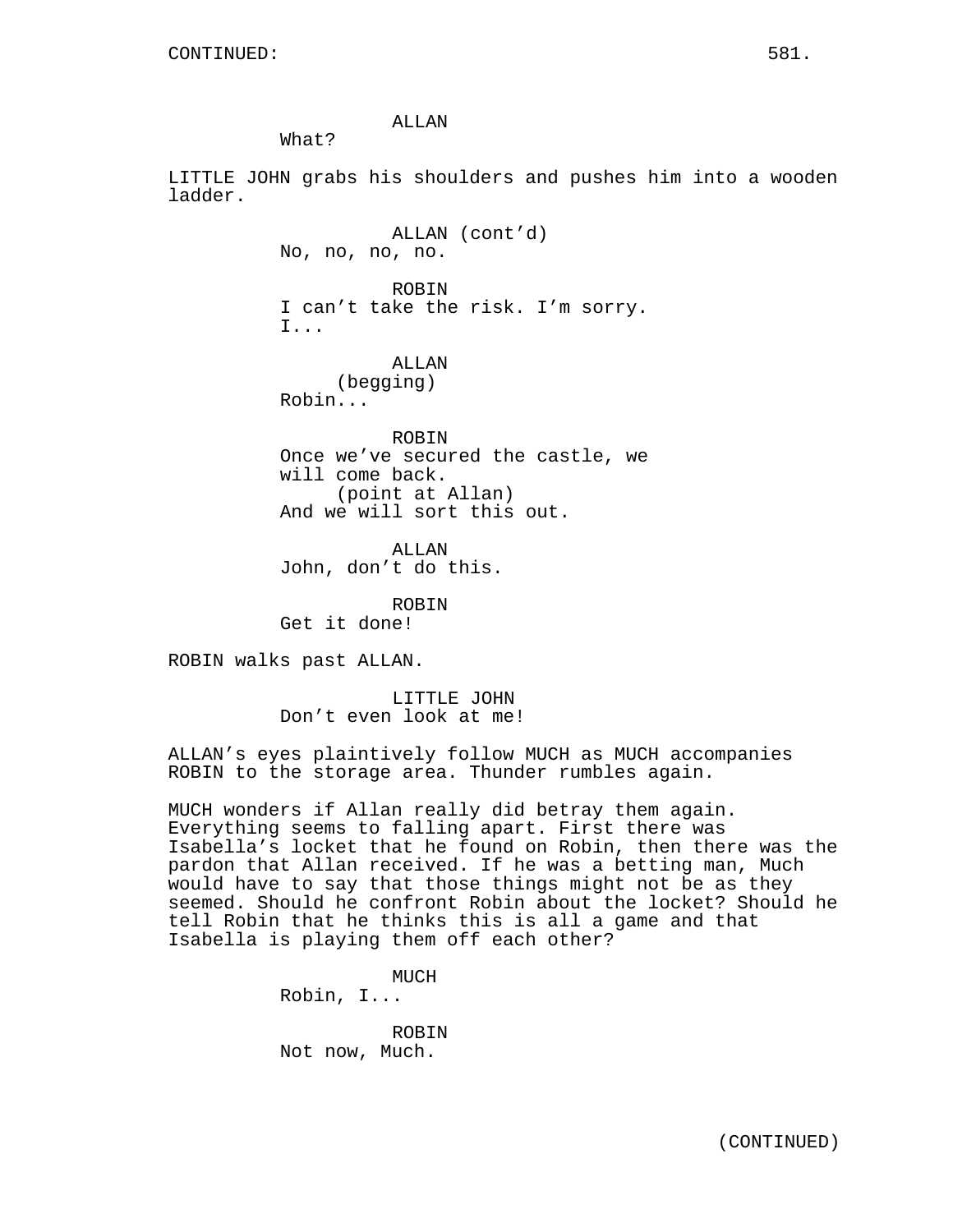MUCH But this is...

ROBIN I said. Not. Now!

MUCH gives ROBIN a look. Then he looks over at Gisborne. Gisborne knows Allan as well as they do, and he knows Isabella. He might be the perfect one to ask about his theory.

JUMP TO:

442 (312R) NOTTINGHAM - CASTLE - TUNNEL 442

ARCHER works with a hammer and anvil, pounding out thin strips of iron. ISABELLA comes down with a guard.

> ISABELLA (to guard) Stay here.

ISABELLA makes her way to ARCHER, smiling. ARCHER stops and wipes the sweat from his brow with the back of his hand.

> ISABELLA (cont'd) Specialist, you say? (cross arms) For your sake, you better be.

ARCHER flips the hammer up and catches it.

ARCHER You'll get your money's worth, sis. As long as I get mine.

ISABELLA You'll get paid on one condition, that this trap kills Hood.

ARCHER You're the boss.

ARCHER resumes his hammering. ISABELLA keeps a tight smile and leaves.

JUMP TO: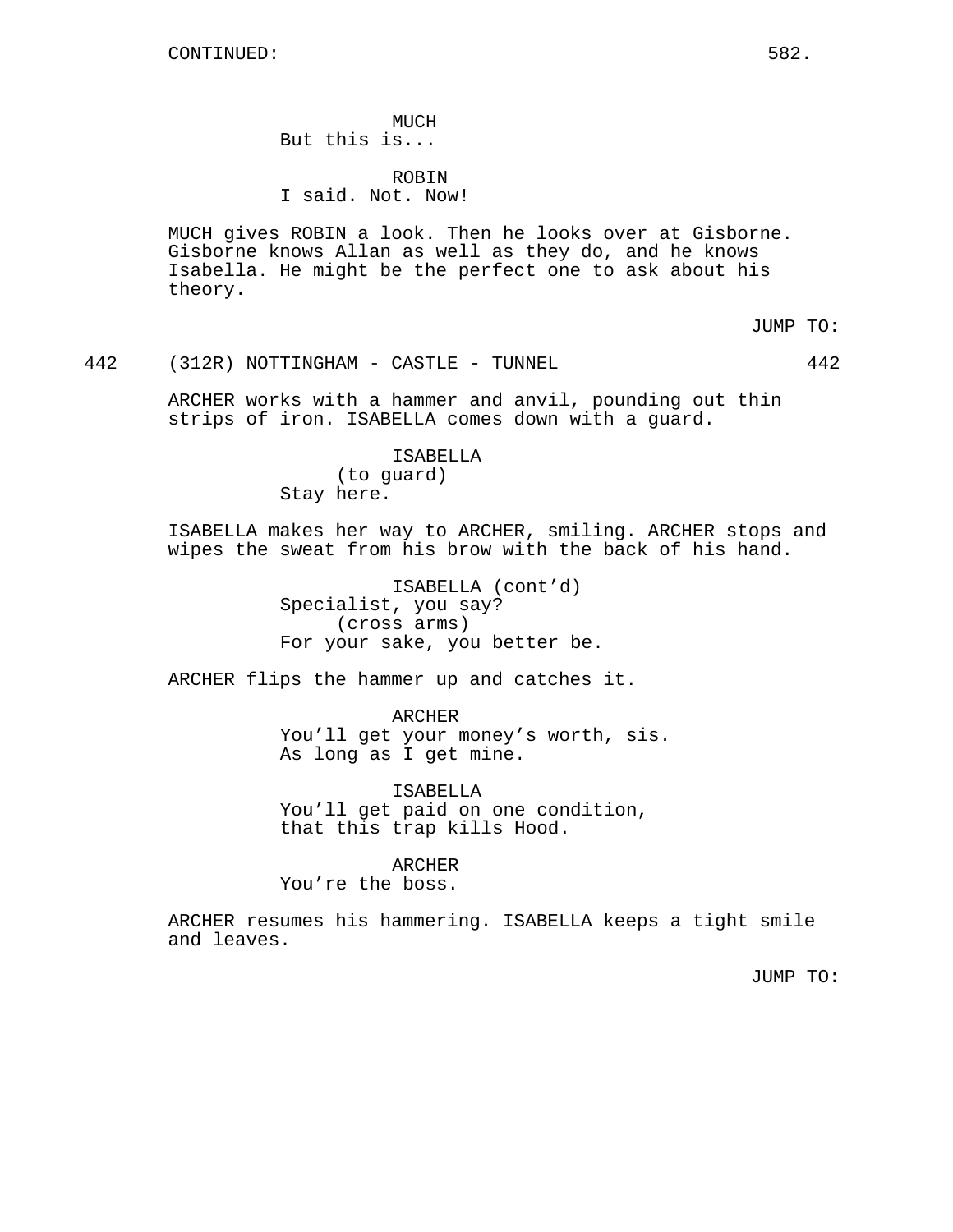# 443 (312R) SHERWOOD FOREST 443

On their way to Nottingham, the gang stop to say goodbye before going their separate ways.

> ROBIN We get into the castle, we capture Isabella, release the villagers. But if the convoy leaves, then we've failed. Tuck, John, it's up to you to stop it, no matter what.

TUCK and LITTLE JOHN nod solemnly.

ROBIN (cont'd) This could be the last time we see each other.

ROBIN hugs LITTLE JOHN. MUCH extends a hand to TUCK and they shake warmly.

GISBORNE stands back, watching. These guys had been through so much. They were all so close. He starts to wish that Allan were here. Next to Robin, Allan was the one he was the closest to. The others never really accepted him. He still couldn't believe that Allan would actually betray them again.

TUCK goes over to GISBORNE and offers his hand. GISBORNE takes it. MUCH hugs LITTLE JOHN.

> ROBIN (to Tuck) Best of luck.

ROBIN and TUCK shake hands. LITTLE JOHN looks at GISBORNE. He goes to him and offers his hand.

LITTLE JOHN

Good luck.

GISBORNE takes his hand.

GISBORNE Thanks. Same to you.

LITTLE JOHN I know I haven't...

GISBORNE It's okay, John.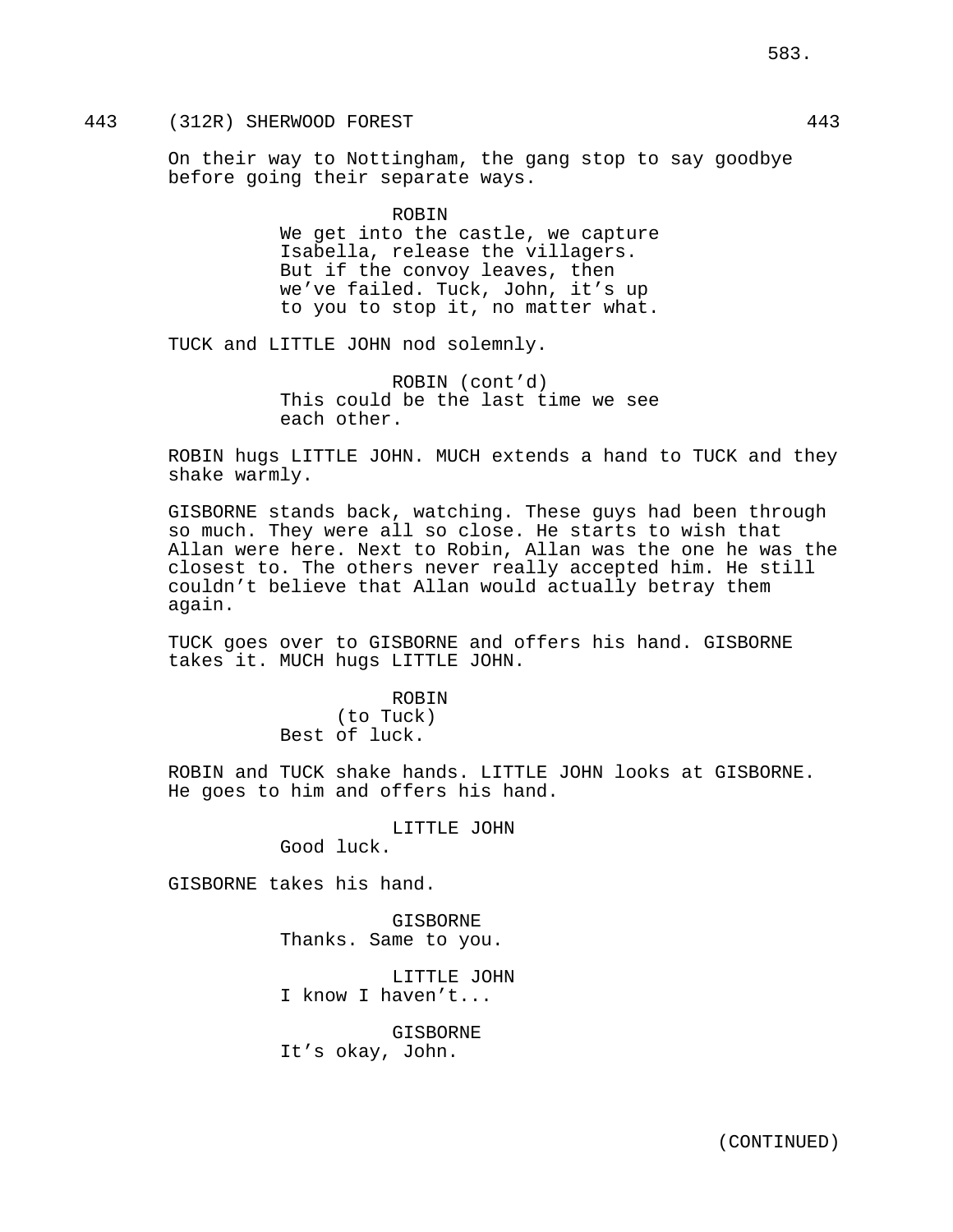ROBIN (to Gisborne) It's time.

GISBORNE acknowledges, and follows ROBIN. MUCH follows GISBORNE. LITTLE JOHN gets his staff from where it was leaning against a tree. The gang splits up. ROBIN, GISBORNE and MUCH going one way, TUCK and LITTLE JOHN going the other.

JUMP TO:

444 (312R) SHERWOOD FOREST - OUTLAW CAMP 444

ALLAN slips a knife out from his sleeve and starts cutting at the ropes. He mutters to himself as he saws.

> ALLAN I put my neck on the block time and time again and for what? Nothing. They should know I wouldn't betray them. I don't know what Isabella is up to, but when I get out of here, I'm gonna find out.

> > JUMP TO:

445 (312) SHERWOOD FOREST 445

TUCK addresses the Locksley men while walking among them.

TUCK Those of you who can fight must help us intercept the supply train.

The men start muttering many reasons why not.

TUCK (cont'd) Those are your crops inside that castle. Your livestock, your brothers. Damn it, men, it's time to stand up and fight!

TUCK puts his hand on a Locksley man's shoulder. LITTLE JOHN strides towards him.

> TUCK (cont'd) Take back what's rightfully yours.

LITTLE JOHN Brother Tuck...

LITTLE JOHN pulls TUCK away from the man.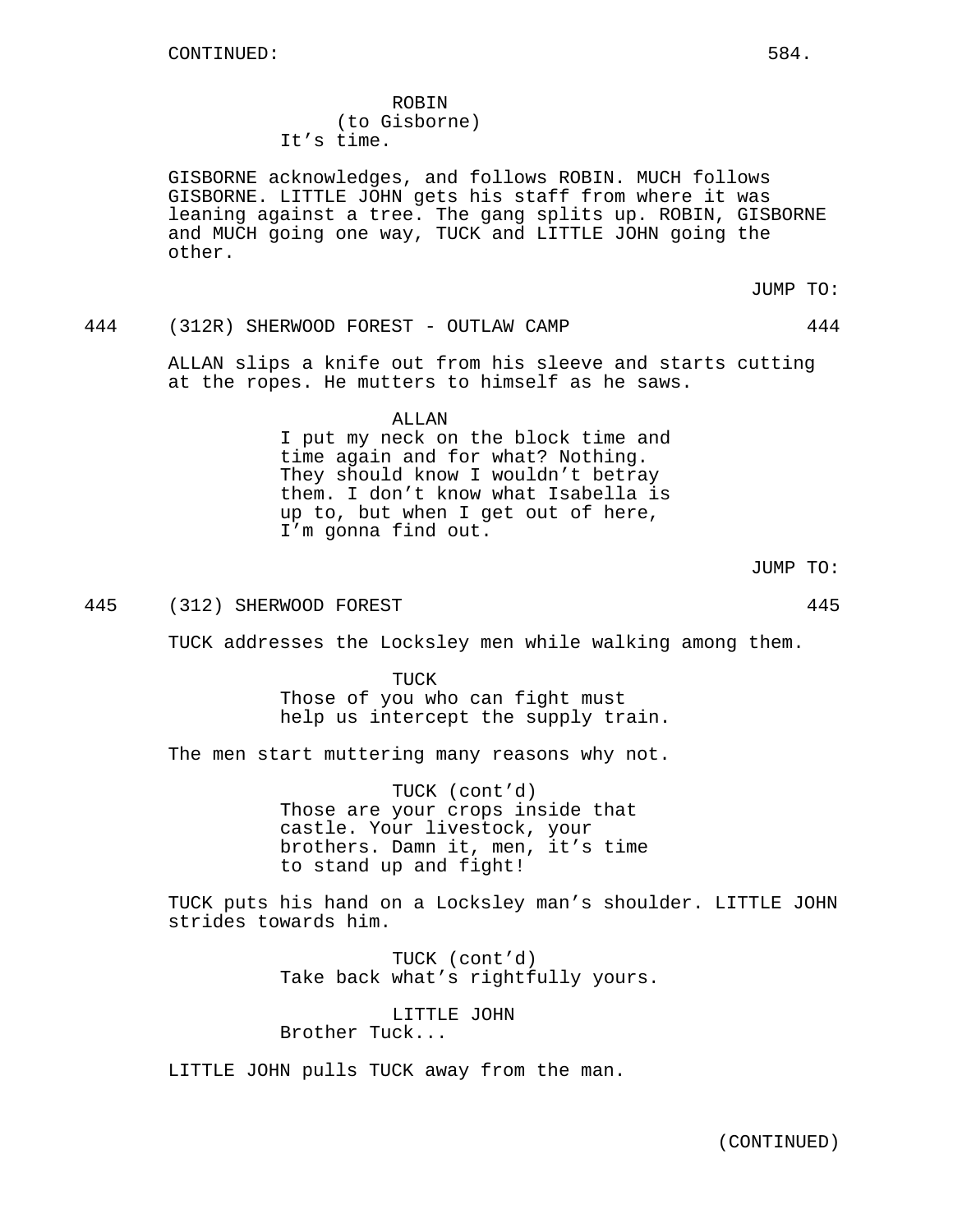TUCK They've been trodden on, John, and they're taking it! If they would only stand together, they could defeat the Sheriff.

LITTLE JOHN Defeating the Sheriff is our job, Tuck. Even if it is the last thing we ever do.

LITTLE JOHN leaves. TUCK hangs his head in dismay.

JUMP TO:

## 446 (312) OUTSIDE NOTTINGHAM - GRAVEYARD 446

GISBORNE leads ROBIN to the tunnel entrance.

GISBORNE Robin... this is it.

GISBORNE kneels at the side of the rock-covered grave and starts moving the stones off. ROBIN kneels on the other side to help. MUCH, scared of disturbing the grave, stands off, distressed, until ROBIN glances at him. Then he kneels by GISBORNE to help.

#### MUCH

You shouldn't mess with graves.

They clear off all the rocks and GISBORNE lifts off the cover. ROBIN looks down the steps. GISBORNE watches him, waiting for his approval. ROBIN starts down the steps.

JUMP TO:

447 (312) NOTTINGHAM - CASTLE - THE GREAT HALL 447

ARCHER sits on a windowsill on the south side. BLAMIRE approaches ISABELLA.

ISABELLA

Hm?

BLAMIRE (quietly) Hood and his men have entered the tunnel.

ISABELLA

Good.

BLAMIRE holds up a fat purse. ISABELLA takes it.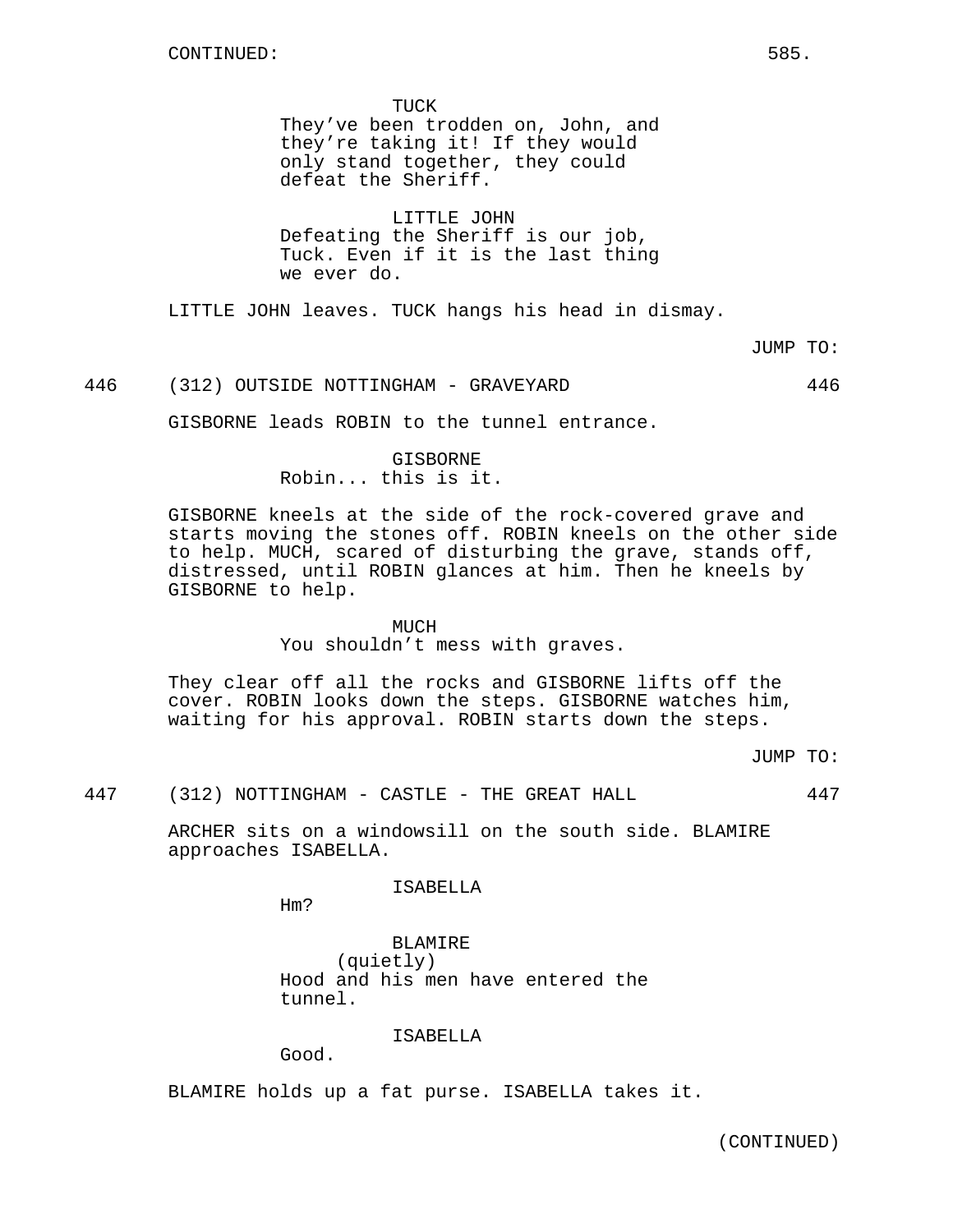ISABELLA (cont'd)

Thank you.

ISABELLA goes to ARCHER and tosses him the purse. He deftly catches it.

> ISABELLA (cont'd) This should buy your disappearance.

ARCHER This everything I asked for?

ISABELLA

Count it.

ARCHER (smile) I believe you.

# ISABELLA

Good. Then you can believe this. If I ever smell your fetid odour anywhere near Nottingham again, I will have you dipped in blood and torn apart by starving dogs. My mother was a saint. The fact that she could have had a child out of wedlock is bad enough, but some nasty little hustler like you...

ISABELLA puts her face in ARCHER's. ARCHER doesn't look at her.

> ISABELLA (cont'd) Be assured, I will kill a thousand times to keep my mother's sacred memory pure.

ARCHER (half-smile) Don't worry. I've got plans far away from here.

ARCHER bends down to pick up his sword.

ARCHER (cont'd) You'll never see me again.

ARCHER jumps off the sill and leaves.

JUMP TO: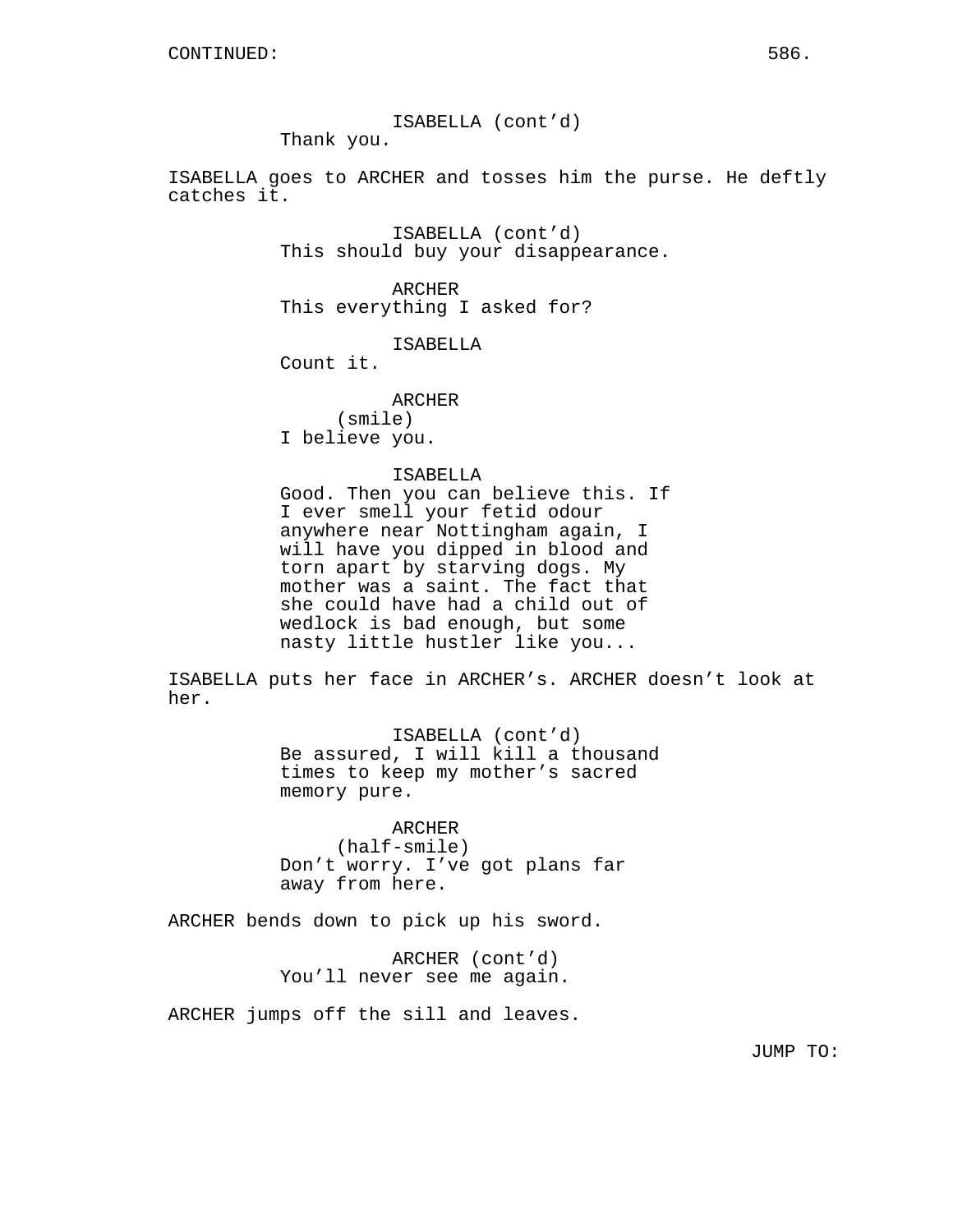# 448 (312R) TUNNEL 448

ROBIN, with a lit torch, walks through the tunnel. GISBORNE and MUCH follow. The tunnel turns into stone column supports. MUCH stops.

> MUCH Oh! We're under the castle.

> ROBIN Much, keep moving! Come on!

MUCH steps on a trip stone and grunts in surprise. GISBORNE and ROBIN look round, hearing gears turning. They see a barrier come down a few paces in front of them.

# MUCH

Oh no!

They rush to the barrier, but it's already down. ROBIN and MUCH pound on it as GISBORNE tries to lift it. Then they see another barrier coming down back the way they came. They rush to it and again they're too late. ROBIN looks at the floor and then the ceiling, which has a round grate in it. MUCH raises his sword at ROBIN.

> MUCH (cont'd) I knew it would be a trap!

ROBIN holds his hand up to silence him.

ROBIN Much... let me think.

JUMP TO:

# 449 LOCKSLEY - REBECCA'S HOUSE 449

REBECCA is feeling bad for what she did. She decides she has to make things right. She goes to the back room and pulls a sword out of a drawer.

> REBECCA Never thought I'd ever use this. But I can't let Isabella do this. I must get to Robin.

JUMP TO: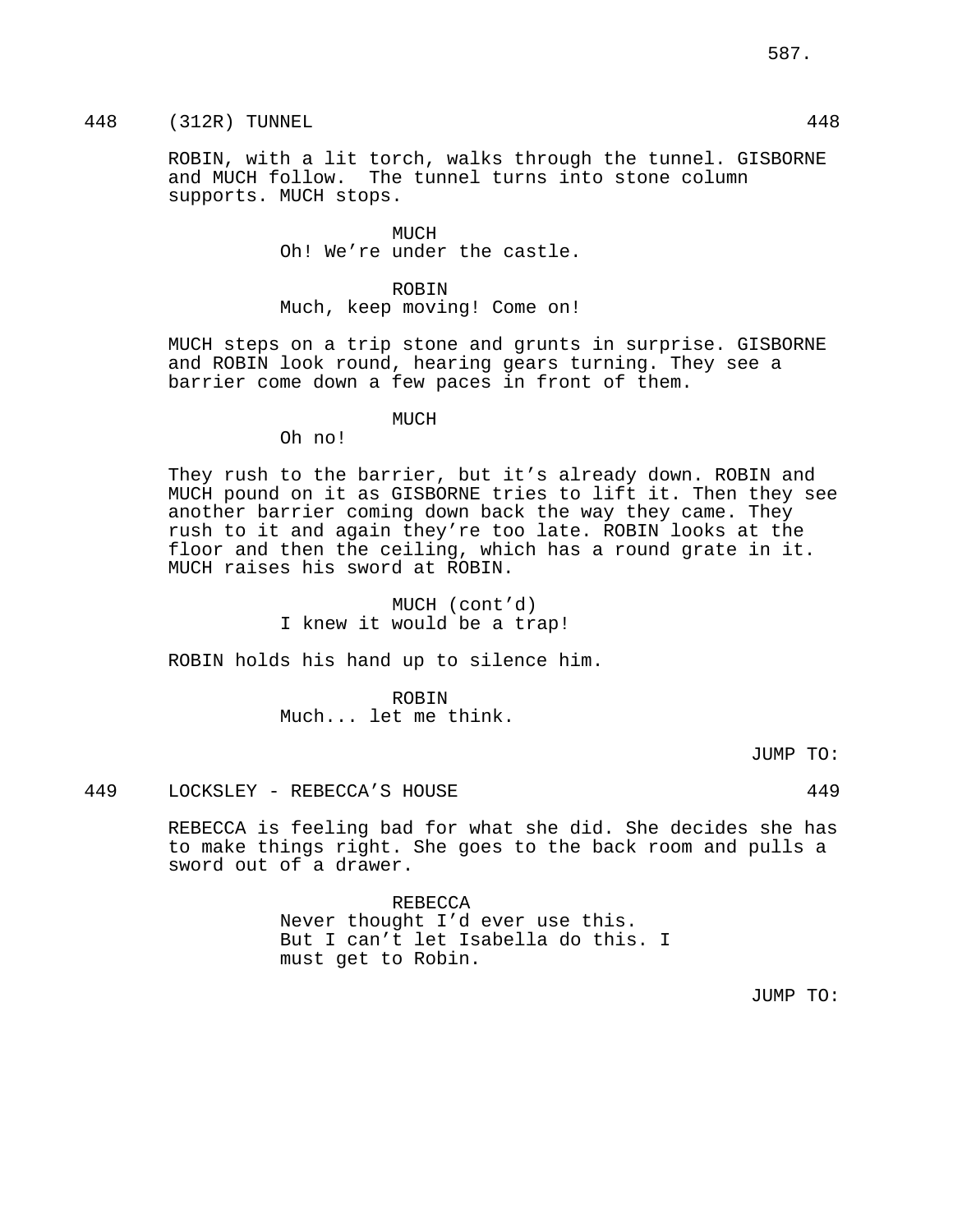450 NOTTINGHAM - CASTLE - TUNNEL 450

ROBIN is thinking.

MUCH

Robin.

ROBIN

Much, I....

MUCH pulls the locket out of his pocket.

MUCH

Can you explain this?

ROBIN looks at MUCH. GISBORNE notices the locket is whole again.

> ROBIN Where did you get that?

MUCH I found it in your...

ROBIN I only had half of it. That is whole. Where...

MUCH So it's true. She...

GISBORNE realizes this has all been a set up.

GISBORNE I think we've been had, Robin.

ROBIN turns to him.

ROBIN

What?

GISBORNE I think Isabella planted half on you for someone to find and...

ROBIN How? I haven't...

GISBORNE When we returned from Locksley the other day, we found half on the ground in the camp.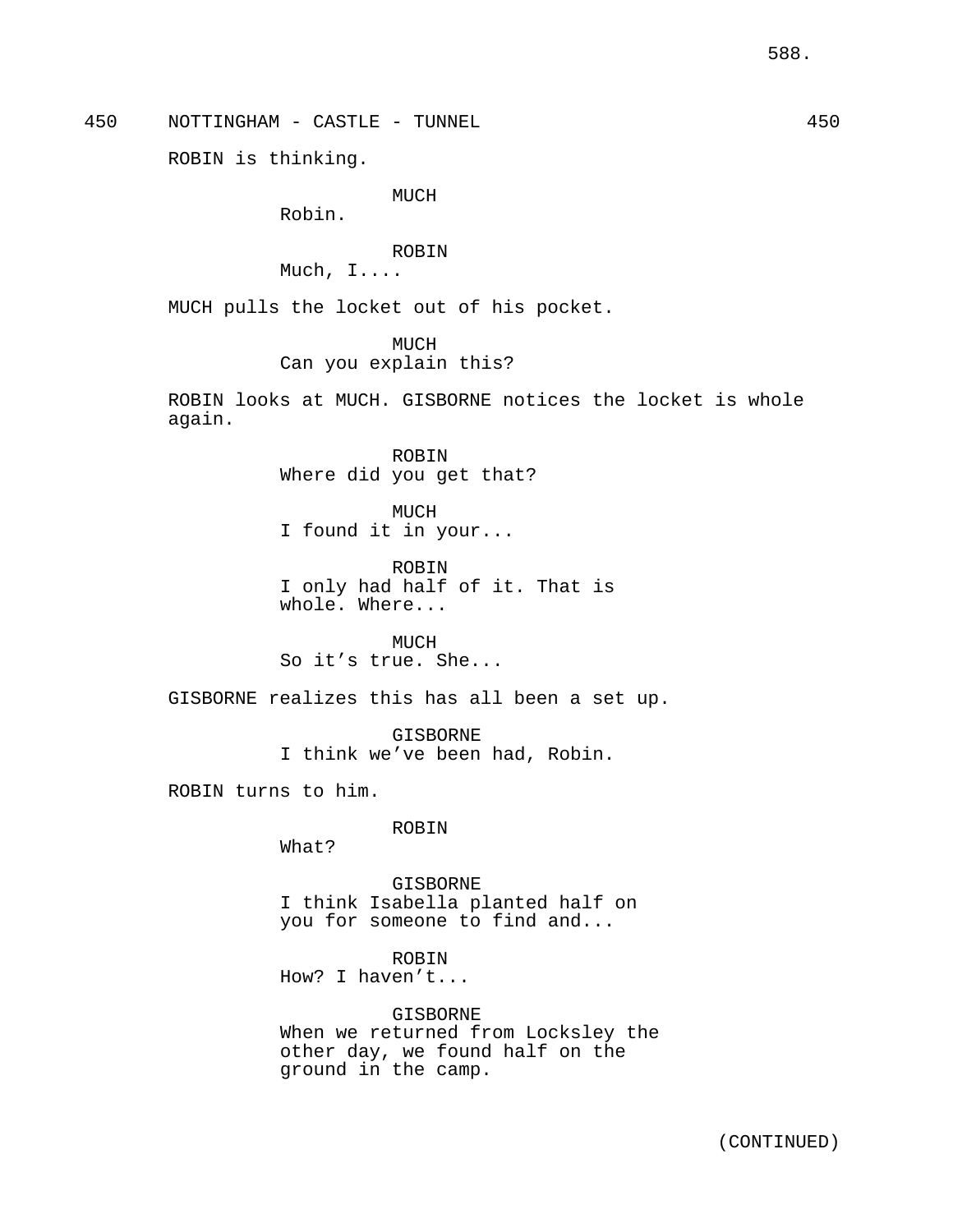ROBIN

Yeah.

GISBORNE Now it is whole.

GISBORNE looks to MUCH.

GISBORNE (cont'd) Where did you get the other half?

MUCH

What?

ROBIN

Much?

MUCH

Rebecca.

ROBIN

The Potter?

MUCH

Yes. She said that Isabella wanted us to know that you were still in love with her and the proof was that you would have the other half. I didn't want to believe her, but when...

ROBIN

Rebecca. She must have slipped the other half in my bag when she hugged me. I knew that hug seemed odd.

GISBORNE thinks of something else.

GISBORNE You know what this means, don't you.

ROBIN and MUCH look at GISBORNE. ROBIN understands what GISBORNE is thinking.

> GISBORNE (cont'd) She probably lied about Allan as well. She is turning the men against you, and you against them.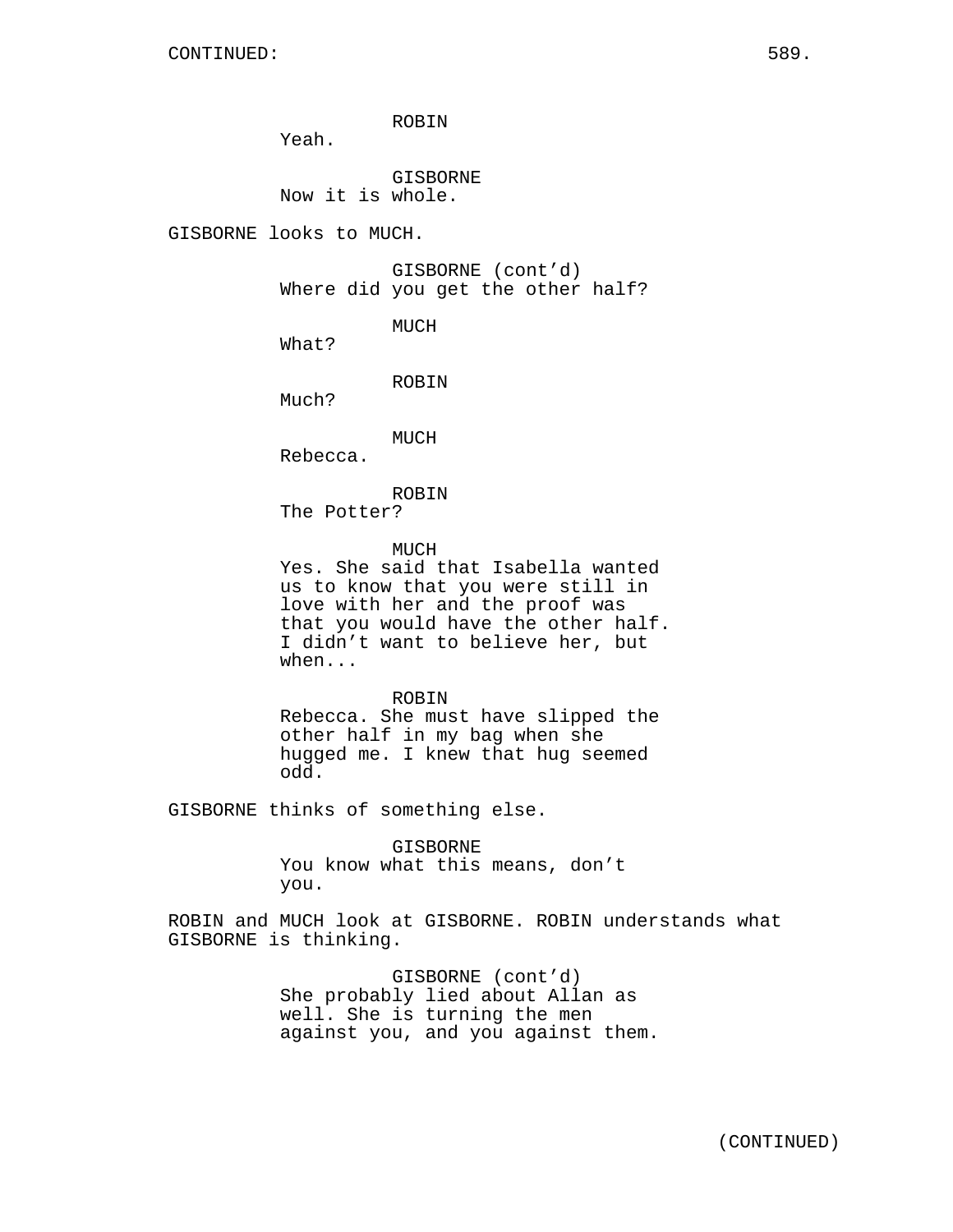ROBIN And we bought it. Everyone was so quick to turn on him.

GISBORNE She knew his history. She knew he'd done it before. She knew...

ROBIN We all owe Allan an apology.

MUCH looks at the locket, and then at ROBIN.

MUCH I'm sorry. I...

ROBIN She played us, Much. She's good. And if I get out of...

MUCH When. You did mean "when", right?

ROBIN smiles. GISBORNE smiles. MUCH smiles. ROBIN and GISBORNE exchange a look that MUCH doesn't notice.

```
JUMP TO:
```
451 (312) SHERWOOD FOREST 451

No.

ALLAN walks quickly and angrily through the trees.

ALLAN You give'em the best years of your life... and for what?!

He hears a horse neigh. He stops and peers down at the road through the trees. The sound of several wagons, horses and soldiers reaches his ears.

> ALLAN (cont'd) (disbelief)

He creeps through the trees to get a better look.

ALLAN (cont'd) (shake head) It can't be.

He takes another step forward, staring, when two guards run at him from behind. ALLAN fights them with his dual swords, kicking and punching them. He lets the last one roll over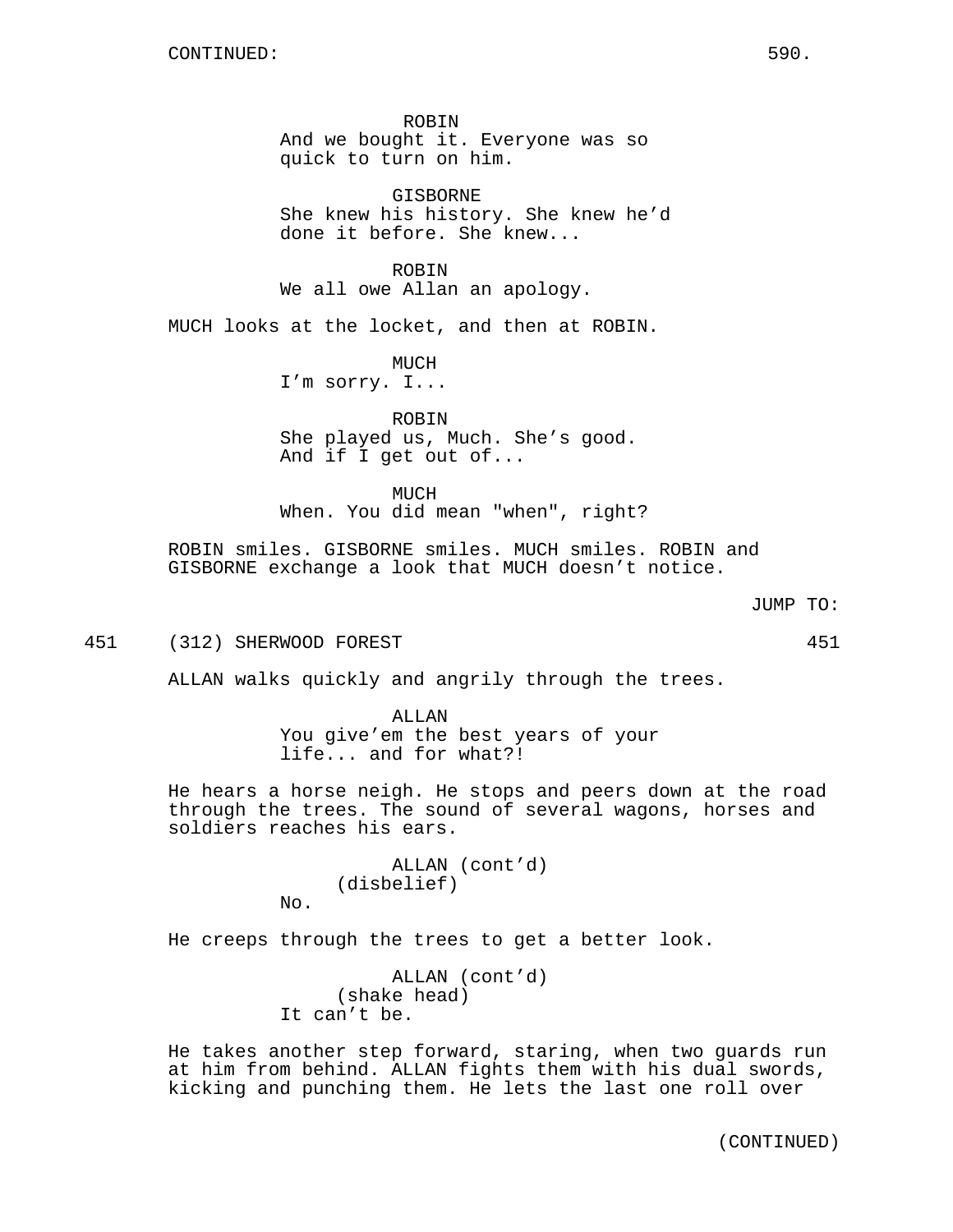his back, then stabs him. He puts his foot on the guard's chest and pulls out his sword, then stares down at the road again.

> ALLAN (cont'd) I've got to get to Robin.

ALLAN runs off.

JUMP TO:

452 (312) NOTTINGHAM - OUTSIDE THE WEST GATE 452

The gate is closed. TUCK and LITTLE JOHN walk down the bridge and stop in the middle. The only sound is the breeze blowing.

> TUCK Nearly time.

#### LITTLE JOHN

It's quiet, isn't it? Calm. It's like when you're hunting. The moment you spot your prey, your stag, there's a... stillness. Just for a moment, you wonder whether you can go through with it. Whether you can slaughter this beast with... so much...

LITTLE JOHN shakes his head, unable to find the word he wants.

TUCK

Dignity?

LITTLE JOHN (look at Tuck) Yeah. Dignity.

TUCK puts a hand on LITTLE JOHN's shoulder in agreement, then notices movement behind him.

TUCK

John...

LITTLE JOHN turns round to see the Locksley men coming out of the forest with torches, axes, scythes, flails, any tools or farm implements they could muster.

> LITTLE JOHN They're brave, but they can't fight, Tuck. Look at them. It'll be a massacre.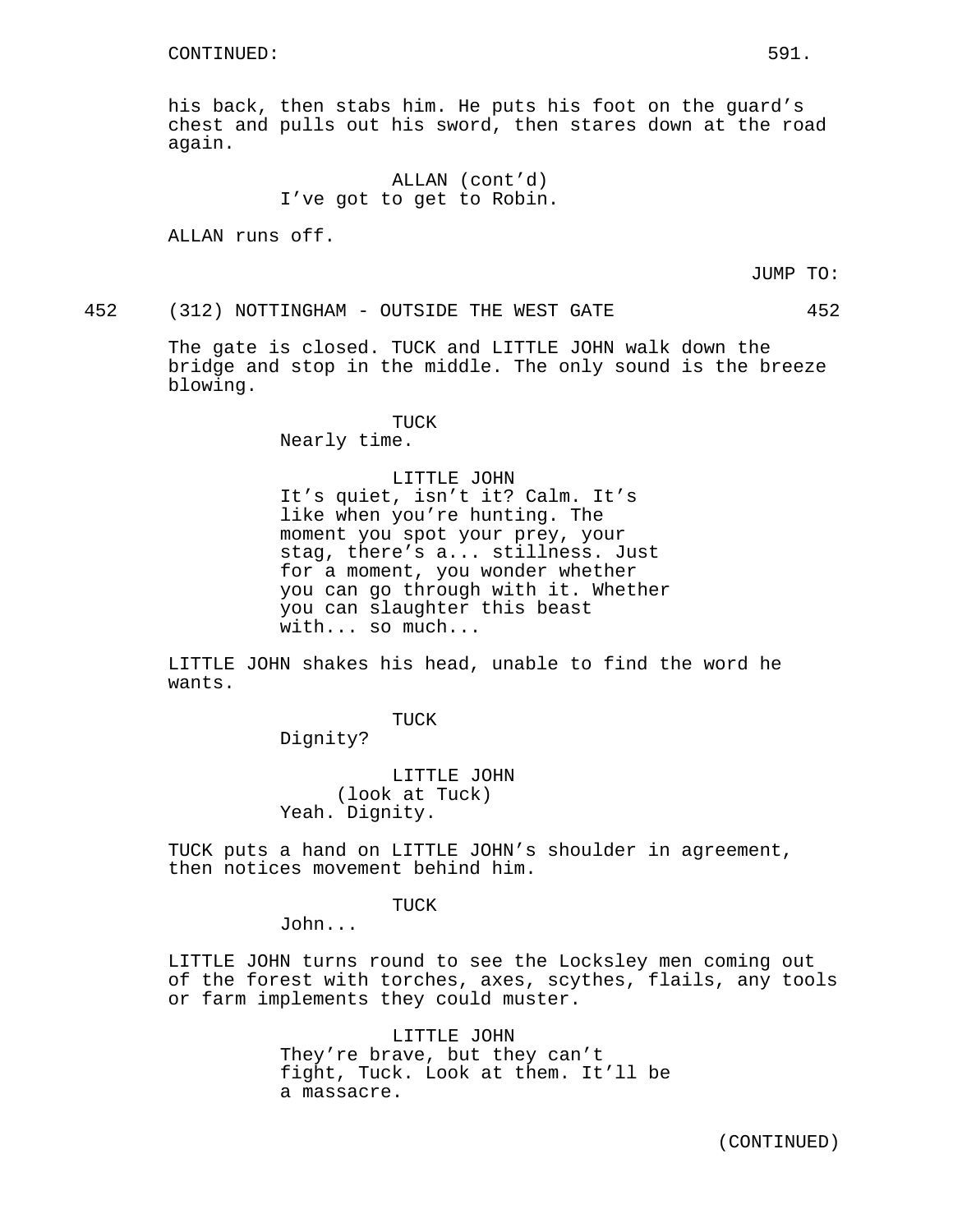TUCK

They're not going to fight, John.

TUCK puts his hand to LITTLE JOHN's chest and turns to the men.

### LITTLE JOHN

What?

# TUCK

Gentlemen, these gates will open soon. Now, it is our task to stop the supply train in its tracks. And that is exactly what we're going to do. As an army, as a militia, we would be crushed. The Sheriff's men would hack us down like weeds. But it's harder to cut the spirit with a blade. When these gates open, and the supply train pulls out, we are going to sit down.

LITTLE JOHN shoots TUCK an incredulous look.

TUCK (cont'd) Just sit, in silence.

LITTLE JOHN (mouth) What?!

LITTLE JOHN steps towards TUCK.

TUCK My friends, we are going to turn the other cheek.

LITTLE JOHN They will be... we will be crushed.

TUCK

Dignity, John. Dignity! Even when everything has been taken from us, we still have that.

> LITTLE JOHN (flustered)

Tuck!

TUCK And the Sheriff's men will be faced with a choice. Stand aside or carry out a massacre.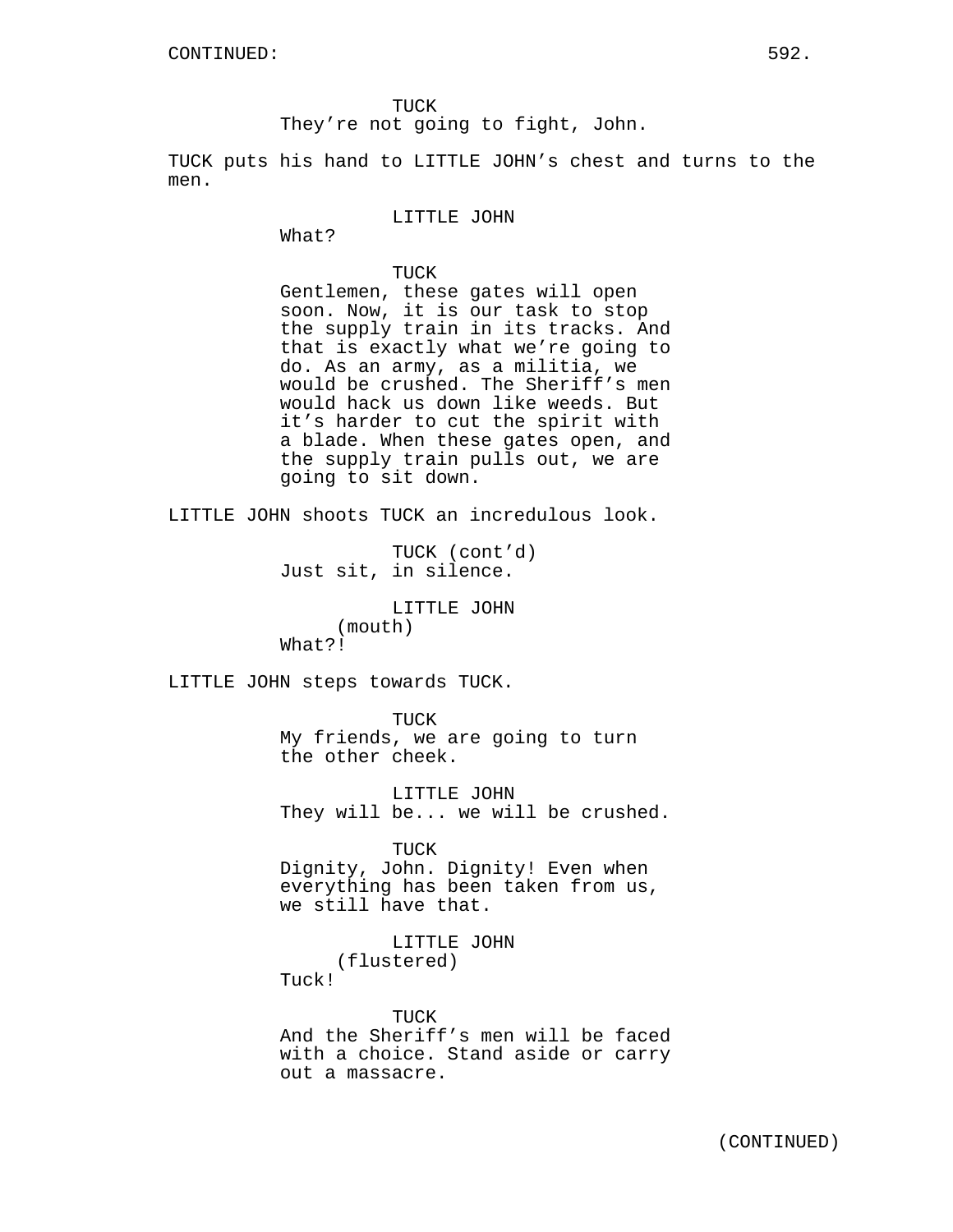LITTLE JOHN (in Tuck's ear) These are the Sheriff's men. I think we know what choice they're gonna make.

TUCK

They may be soldiers, John, but they are still men... just men. And faced with the power of truth, a man can change. If we all stand together, we can have that power.

The villagers nod.

TUCK (cont'd) We can be unstoppable.

LITTLE JOHN eyes TUCK, still unsure of the success of his plan.

JUMP TO:

453 (312R) TUNNEL 453

MUCH

This was a trap.

MUCH looks at GISBORNE. GISBORNE can see the look in MUCH's eye. GISBORNE grabs MUCH by the shoulders and pushes him against the wall.

> GISBORNE You still think I... If I knew this was a trap, do you think I'd be stuck in here as well?

GISBORNE roughly pushes MUCH away.

ROBIN That's enough! The both of you!

They hear a loud rumbling noise and small white pebbles start pouring down on them. ROBIN looks up.

> ROBIN (cont'd) What is that?

GISBORNE and MUCH look up in a mix of disbelief and fright as the deluge continues. MUCH whispers in hopelessness.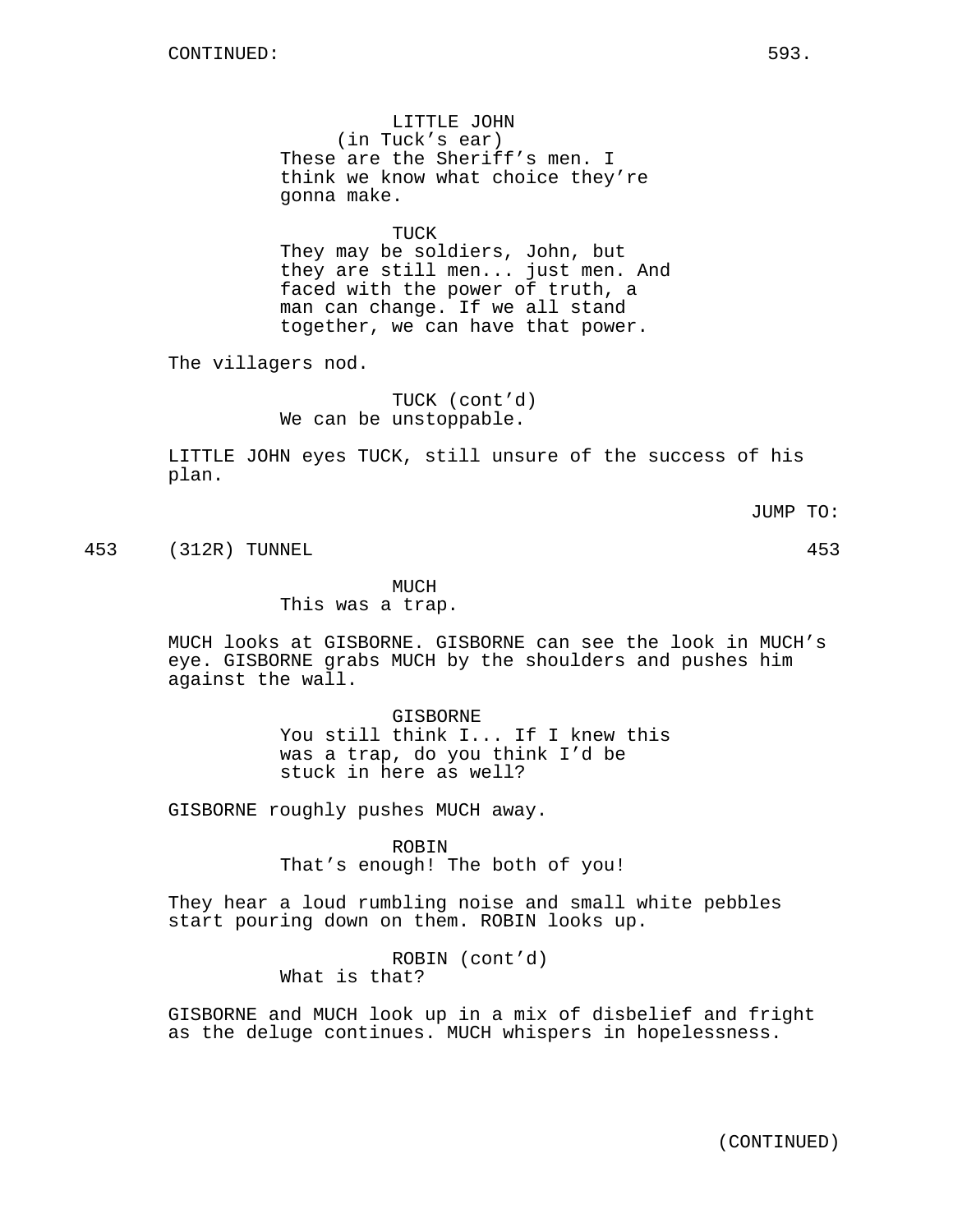MUCH (whisper) There's no way out.

ROBIN gives him an intense look.

# ROBIN

There's always a way out, Much.

ROBIN drops his bow and takes off his quiver. MUCH is unconvinced.

> **MUCH** So this is how it ends. This is how we die. Buried in limestone.

GISBORNE looks at MUCH. MUCH gives a sidelong look at ROBIN.

MUCH (cont'd) Hardly fair, is it?

ROBIN If one of us can reach the top, we can hold out longer. Much, come here. Guy, get on our shoulders.

MUCH starts to go to ROBIN, then stops.

MUCH No! It's got to be you, Robin. You're the one who has to live. It has to be you.

GISBORNE realizes that MUCH is right. ROBIN, realizing there is no time to argue, relents

> ROBIN All right. Come on. Let's do this.

MUCH and GISBORNE grab each other's shoulders and accidentally knock heads.

MUCH

Ow!

ROBIN

Ready?

GISBORNE

Go!

Under the relentless cascade of limestone, ROBIN pulls on their clothes and climbs up on their shoulders, then pulls up MUCH's hand as MUCH and GISBORNE grunt under the strain.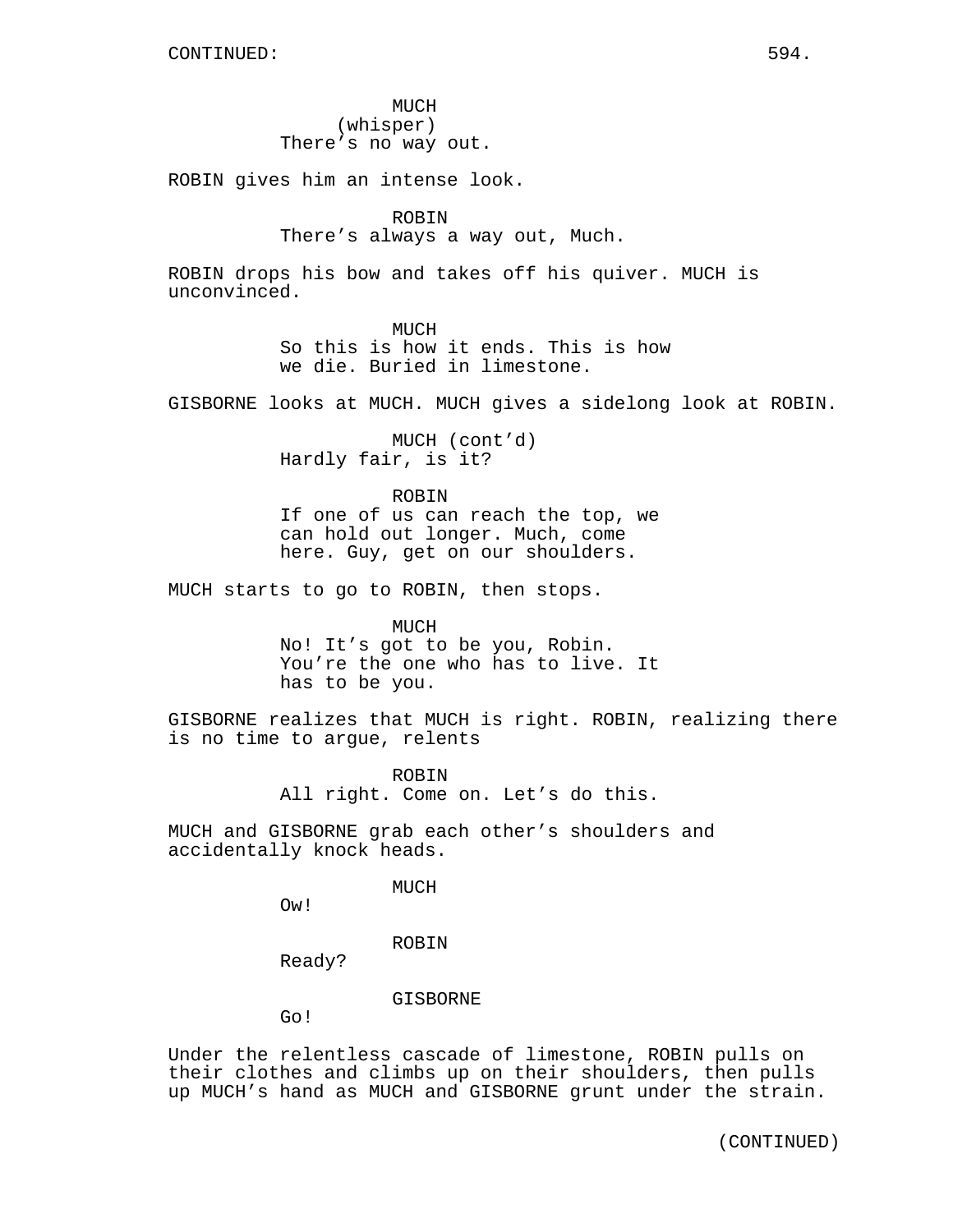JUMP TO:

# 454 (312) SHERWOOD FOREST 454

ALLAN runs as arrows whistle by him. One hits him in the back of his knee. He limps to a stop and pulls it out, hearing Robin's voice echoing in his head. "Allan!" He starts running again. Two arrows hit him in the back, then a third. Again, Robin's voice echoes in his head. "Allan!" He falls forward and determinedly tries to crawl on until a long, black cloak swishes in front of him. He looks up at the person.

# ALLAN

You?

JUMP TO:

455 (312) NOTTINGHAM - CASTLE - COURTYARD 455

BLAMIRE enters from the stables.

## BLAMIRE

Raise the portcullis! Move out!

The portcullis starts to move. BLAMIRE leads soldiers through first. The village conscripts unwillingly line up behind.

FOCUS ON: ARCHER crosses the courtyard, watching and waiting to leave.

> BLAMIRE (VO) Open the gates!

> > JUMP TO:

456 (312) THE WEST GATE 456

(Note: FOCUS shifts constantly throughout scene. There are various angles to be covered and various viewpoints to be taken. Some are from outside the gate, some are from inside the gate.)

LITTLE JOHN and TUCK turn round as they hear footsteps at the gate. TUCK crosses his legs and sits defiantly as the gates open. LITTLE JOHN and the men sit, too.

FOCUS ON: ARCHER walks amongst the conscripts, watching.

FOCUS ON: BLAMIRE steps forward, and the guards follow. They stand several paces in front of TUCK and LITTLE JOHN, who is the last to settle into place.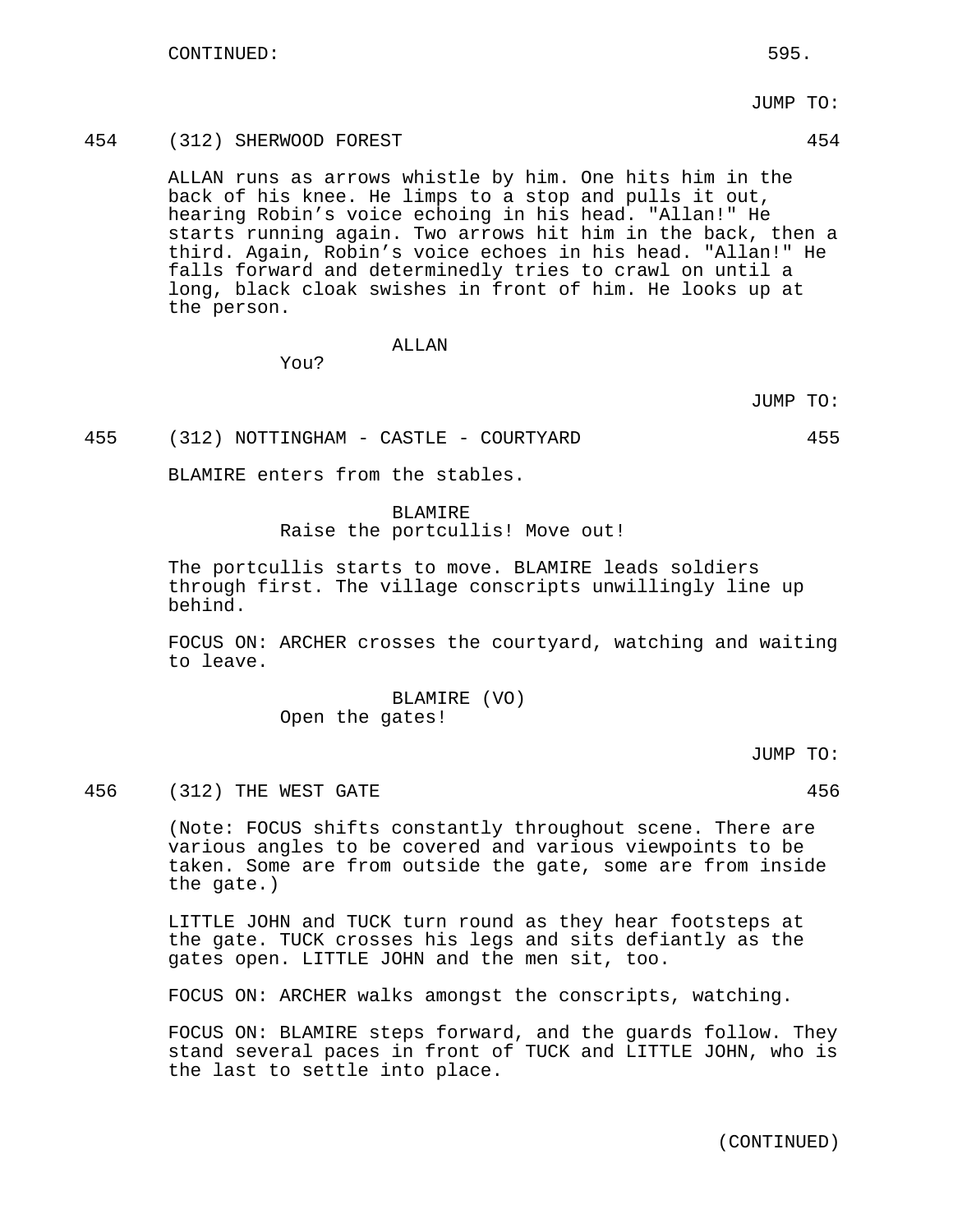# BLAMIRE You there! Move out of the road!

Nobody moves. BLAMIRE and one guard take a step forward.

BLAMIRE (cont'd) (forcefully, quietly) Move out of the road, I said.

FOCUS ON: ARCHER makes his way to the rear of the waiting guards.

> BLAMIRE (VO) Or prepare to die where you sit.

FOCUS ON: BLAMIRE stares a moment, then moves to the side.

BLAMIRE Men, draw your swords!

FOCUS ON: ARCHER leans against a post, curious as to the outcome.

FOCUS ON: The guards put a hand to their hilts, but do not draw.

> BLAMIRE (cont'd) (a restrained yell) I said, draw your swords. Now!

The guards half-heartedly draw pull their swords free.

CUT TO:

457 (312R) TUNNEL 457

ROBIN stands on MUCH and GISBORNE's shoulders, one hand each holding one of theirs. The limestone continues to pour down on top of them.

> ROBIN Don't worry! I won't let you die!

GISBORNE Aah! I'm sinking!

GISBORNE lets go of ROBIN's hand.

ROBIN

Guy? (beat) Guy, don't...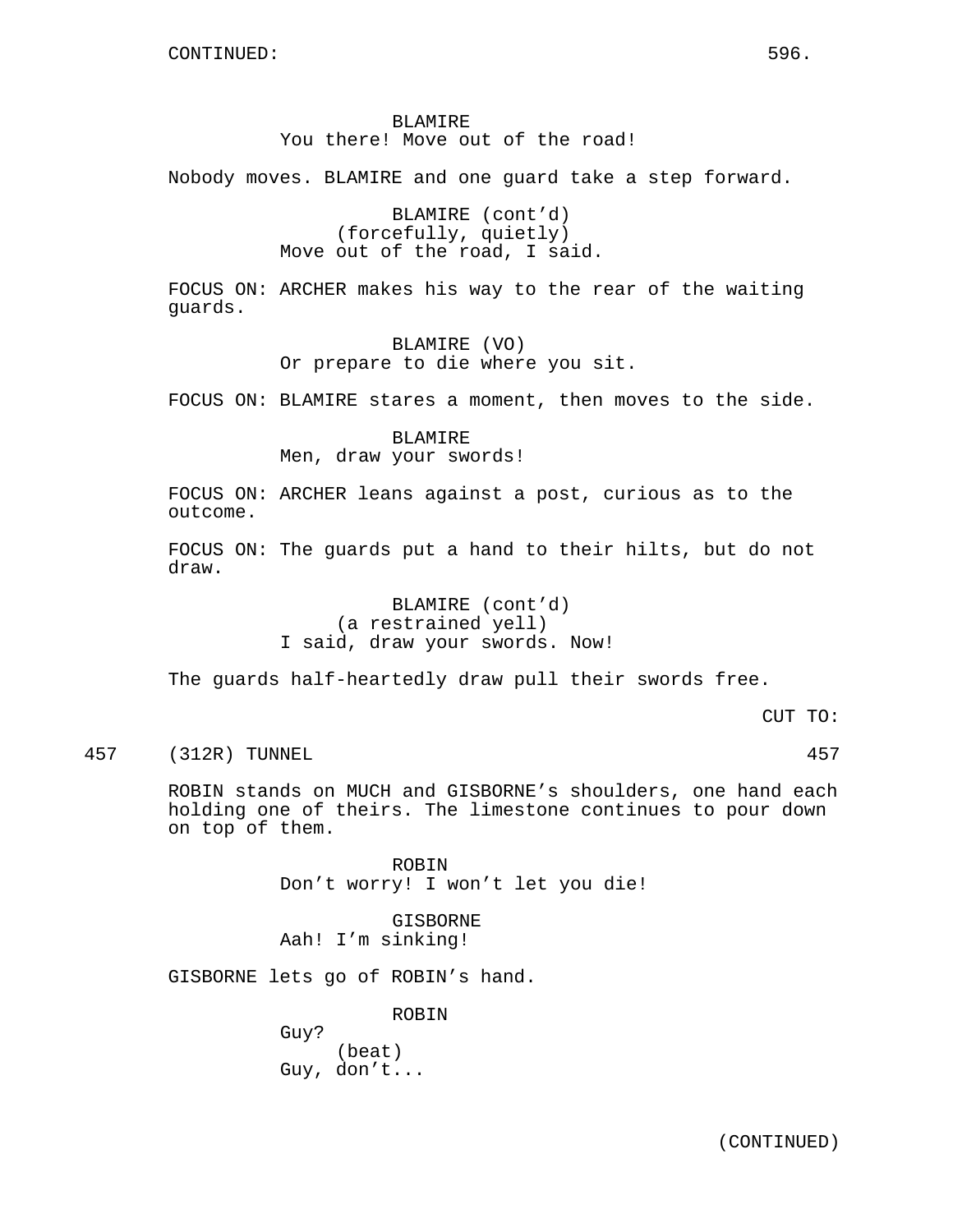ROBIN reaches up and grabs the grate. MUCH's hand slips from ROBIN's grasp and MUCH flails his arm.

> MUCH I'm going under! Aah!

#### ROBIN

Give me your...

ROBIN brushes MUCH's fingertips.

## MUCH

# Aah! Robin!

ROBIN hangs from the grate by one arm and finds MUCH's hand again.

> ROBIN Much! Guy! Stay together! If you stay together, you can breathe for a little while longer! And keep your hands moving, so I know! Much! Guy!

MUCH's hand slips from ROBIN's. ROBIN reaches for MUCH's hand, but it disappears under the growing pile of gravel. ROBIN reaches up and grabs the grate with both hands, and grimaces with grief at losing two friends.

JUMP TO:

458 (312R) THE WEST GATE 458

(Note: FOCUS shifts constantly throughout scene. There are various angles to be covered and various viewpoints to be taken. Some are from outside the gate, some are from inside the gate.)

BLAMIRE draws, his eyes wide with anger, and steps towards TUCK.

FOCUS ON: ARCHER. ARCHER watches intensely, silently supporting the outlaws.

FOCUS ON: BLAMIRE. BLAMIRE raises his sword with both hands, preparing to stab down. TUCK leans back, sticking out his chest, ready for the blow. BLAMIRE hesitates, looking at all the faces staring at him. To TUCK's relief, he slowly lowers his sword.

FOCUS ON: ISABELLA. ISABELLA appears on the battlements over the gate with a crossbow. She aims it at the men.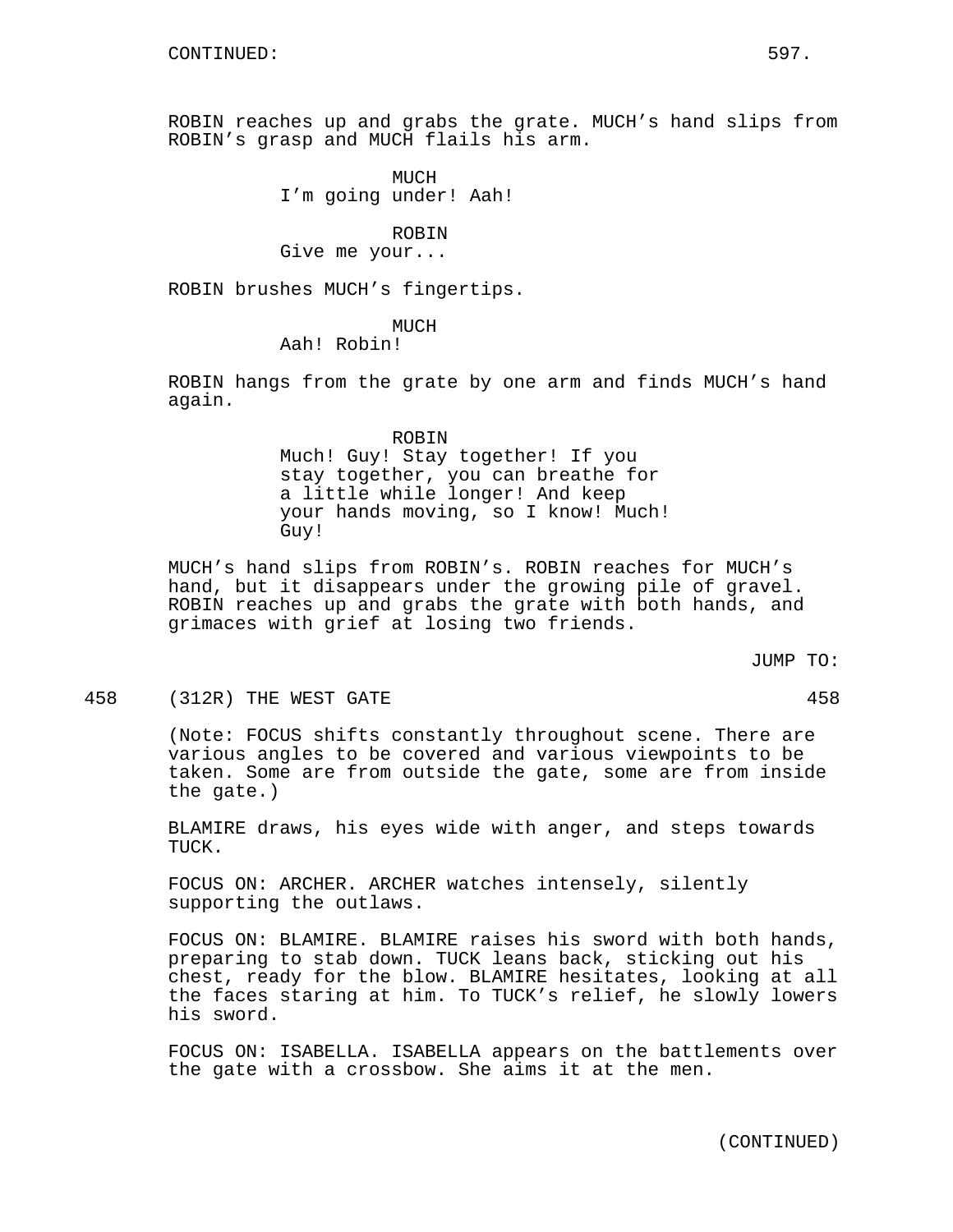# ISABELLA Get out of the way!

BLAMIRE turns aside and looks up at ISABELLA. ISABELLA shoots and hits TUCK in the shoulder. All the men groan.

FOCUS ON: ARCHER. ARCHER winces sympathetically.

FOCUS ON: LITTLE JOHN. LITTLE JOHN looks up at ISABELLA and starts to stand, but TUCK grabs his arm.

FOCUS ON: ARCHER. ARCHER moves to stand in the middle of the street.

FOCUS ON: ISABELLA

# ISABELLA

Cut them down!

FOCUS ON: BLAMIRE. Nobody moves. BLAMIRE frowns, then his attention is caught by REBECCA running up behind the villagers with a sword.

> REBECCA Start with me, then!

REBECCA strides through the men.

FOCUS ON: ARCHER. ARCHER sighs, thinking she just ruined the stalemate.

FOCUS ON: BLAMIRE. REBECCA stands before the guard next to BLAMIRE, presenting him her sword lying across both palms.

> REBECCA (cont'd) Go on, be a man! Start with me!

ISABELLA Do it or die.

REBECCA And kill an innocent woman.

REBECCA glances at BLAMIRE, who is glaring at the guard. The guard yells as he raises his sword.

FOCUS ON: ARCHER. ARCHER makes a decision to side with Robin and throws a shuriken, which hits the guard facing REBECCA in the spine.

FOCUS ON: REBECCA. The guard sinks to his knees and falls back. REBECCA is relieved.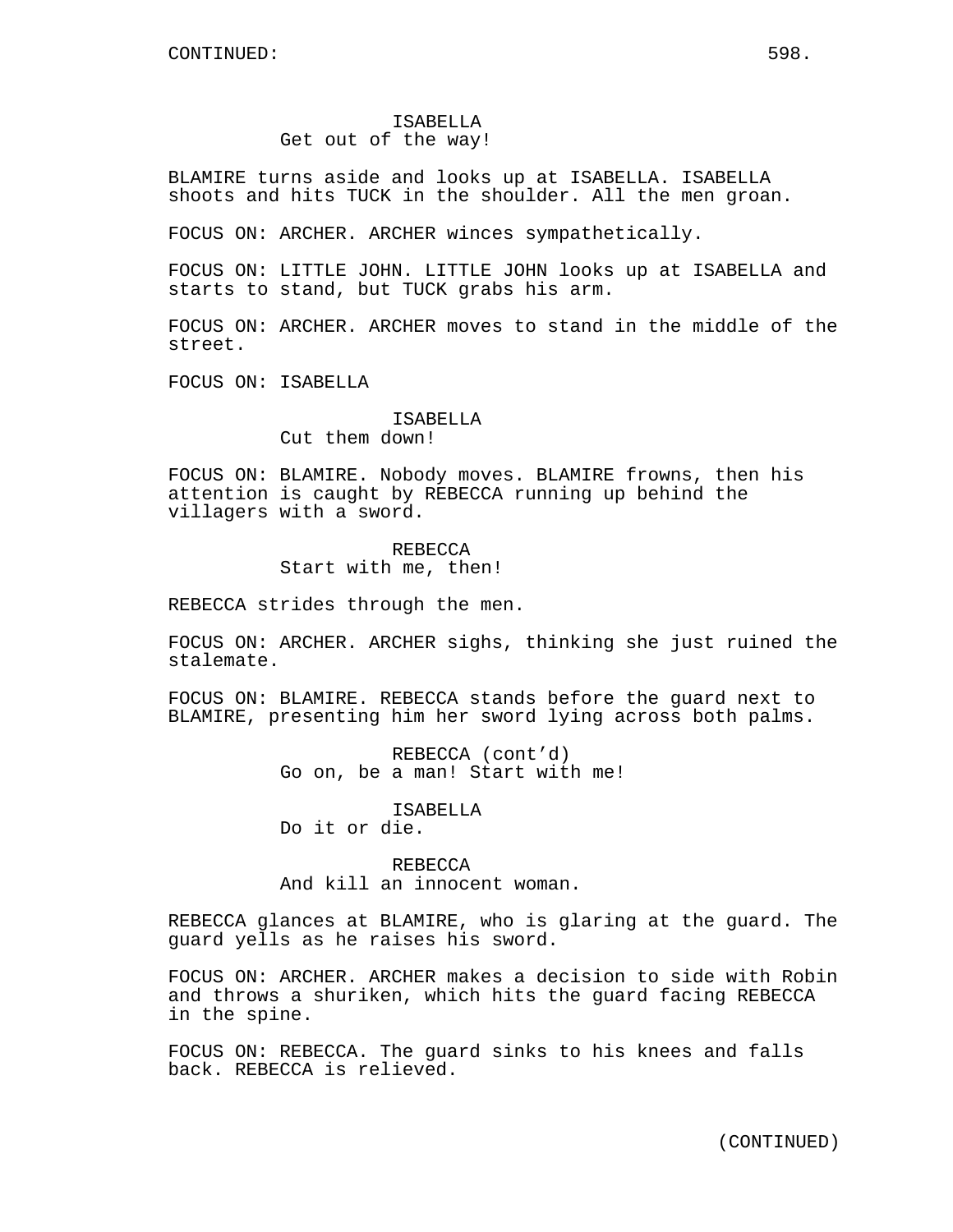FOCUS ON: ARCHER. ARCHER draws his sword from his hip and his katana from the baldric over his shoulder and charges the guards.

FOCUS ON: TUCK. TUCK and LITTLE JOHN get up. TUCK fights BLAMIRE. REBECCA gets out of the way. LITTLE JOHN charges a guard. BLAMIRE grabs the arrow in TUCK's arm, and TUCK staggers back in pain. TUCK pulls out the arrow. BLAMIRE retreats.

FOCUS ON: ARCHER. BLAMIRE retreats into the town past ARCHER, who is delighted to be taking part in a good fight.

FOCUS ON: VARIOUS ANGLES. The village men fight with their various weapons. LITTLE JOHN makes it through the guards in front to the conscripts in the town and herds them back. REBECCA makes her way to the gate. ARCHER defeats two guards. TUCK finishes off another.

TUCK

Let's go!

The villagers charge the gate as ARCHER finishes another guard. ISABELLA stares down in disbelief, then realizes she needs to retreat.

FOCUS ON: ARCHER. ARCHER defeats his last foe, then runs to REBECCA.

> ARCHER Nice work at the gate.

> > REBECCA

Thanks.

**ARCHER** Name's Archer.

REBECCA

Rebecca.

ARCHER I need your assistance.

REBECCA

Anything.

ARCHER We need to save Robin.

**REBECCA** 

What?

ARCHER grabs her hand.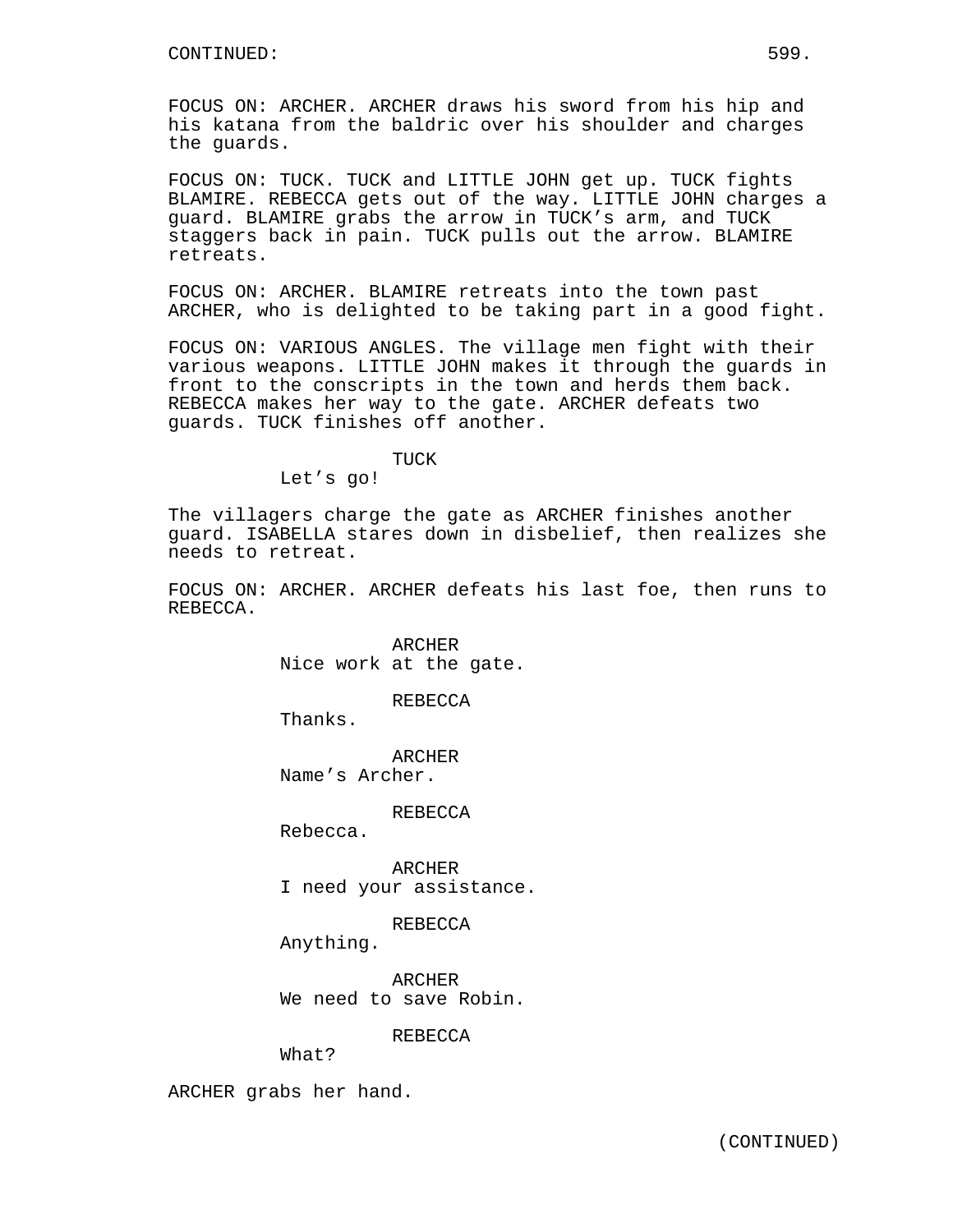## ARCHER

Come on!

ARCHER pulls her out the gate and down the bridge.

JUMP TO:

459 (312R) TUNNEL 459

ARCHER and REBECCA run down the tunnel to the first barrier. ARCHER reaches up the left side. REBECCA stops and almost runs into him with a desperate cry.

#### ARCHER

We've got to get that rope.

ARCHER laces his hands together for REBECCA to step on.

REBECCA What's in there?

REBECCA steps up on ARCHER's hands and reaches up for the rope.

> REBECCA (cont'd) I've got it, I've got it, I've got it!

> > ARCHER

Then pull!

REBECCA I'm pulling!

ARCHER lets REBECCA dangle from the rope a moment as he grabs her by the waist and pulls her down before taking the rope himself and pulling on it hand over hand. The barrier raises and limestone pebbles spill out from beneath.

ROBIN falls out. REBECCA screams at the sight of his body. MUCH and GISBORNE fall out after him. None of them are moving.

REBECCA (cont'd)

Robin! No.

REBECCA brushes the gravel from ROBIN's face, pinches his nose, and breathes into his mouth as ARCHER helps GISBORNE sit up, patting his back. GISBORNE coughs.

> REBECCA (cont'd) Come on, come on! We need you! Breathe!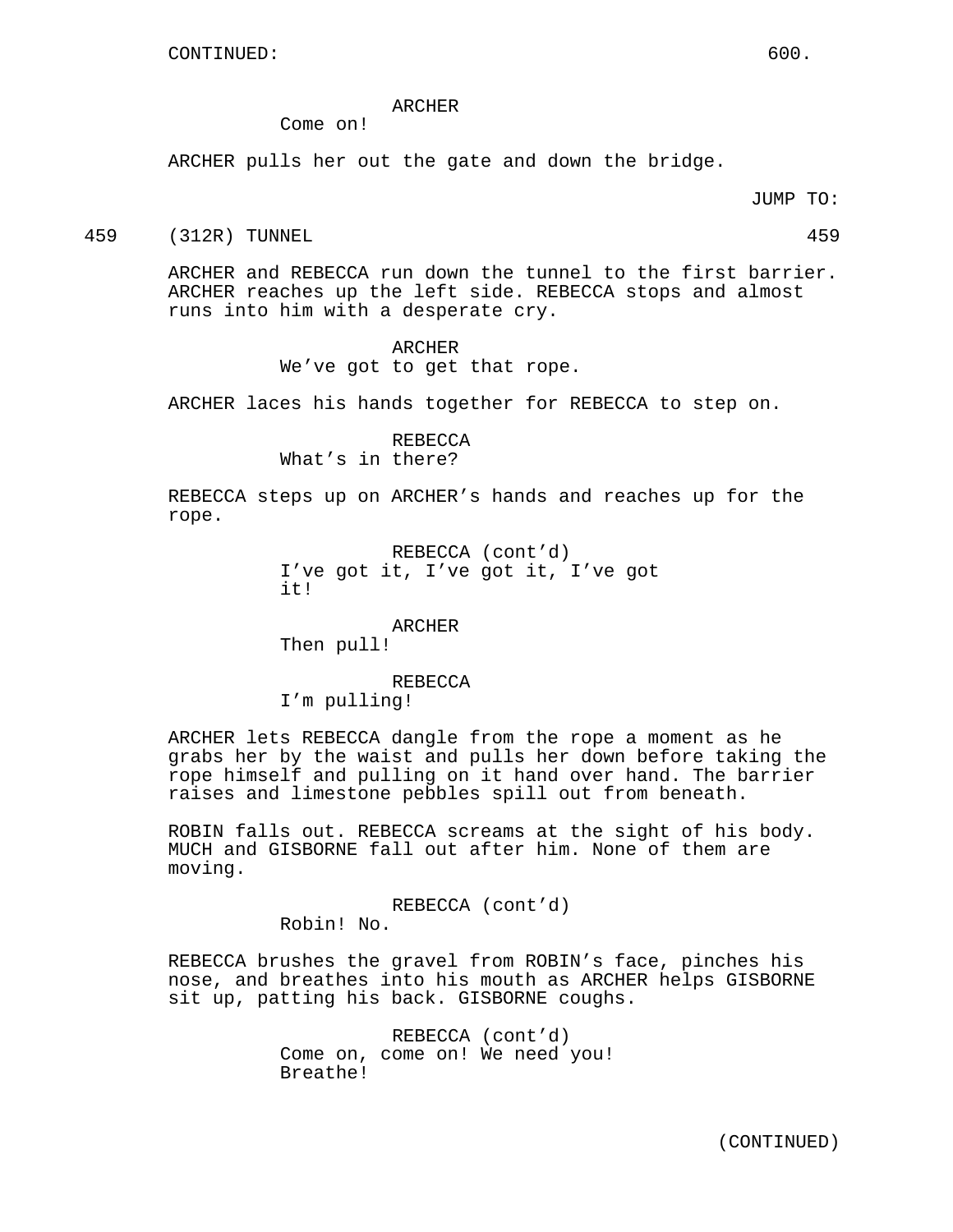ARCHER turns his attention to MUCH. REBECCA breathes into ROBIN's mouth again as ARCHER pulls MUCH out of the stones. ROBIN opens his eyes with a gasp. He is surprised to see REBECCA. ARCHER pulls a small bottle out of one of his pockets, uncorks it with his teeth, then spits out the cork. GISBORNE looks around, recovering. ARCHER holds the bottle under MUCH's nose. ROBIN turns over to his hands and knees. MUCH starts coughing at the smell of the bottle's contents. ARCHER returns the bottle to his pocket as ROBIN coughs.

> REBECCA (cont'd) Robin. I'm sorry. Isabella made me...

**ROBIN** I know. She's been playing with us all along. We need to find her now!

ARCHER pulls MUCH up to his feet.

ARCHER The entrance to the castle's blocked. Follow me!

ARCHER puts MUCH's arm around his neck and helps him along the tunnel. ROBIN digs out his bow and quiver and follows.

JUMP TO:

460 (312) EAST EXTERIOR CORRIDOR 460

BLAMIRE and ISABELLA meet at opposite ends of the corridor, BLAMIRE by the main doors. In the background, the peasants can be heard shouting in rage.

> ISABELLA The peasants are trying to get into the castle. You have to protect me.

BLAMIRE (step forward) Can't help...

ISABELLA strides quickly towards him.

BLAMIRE (cont'd) ... sorry.

ISABELLA They're going to tear me to pieces.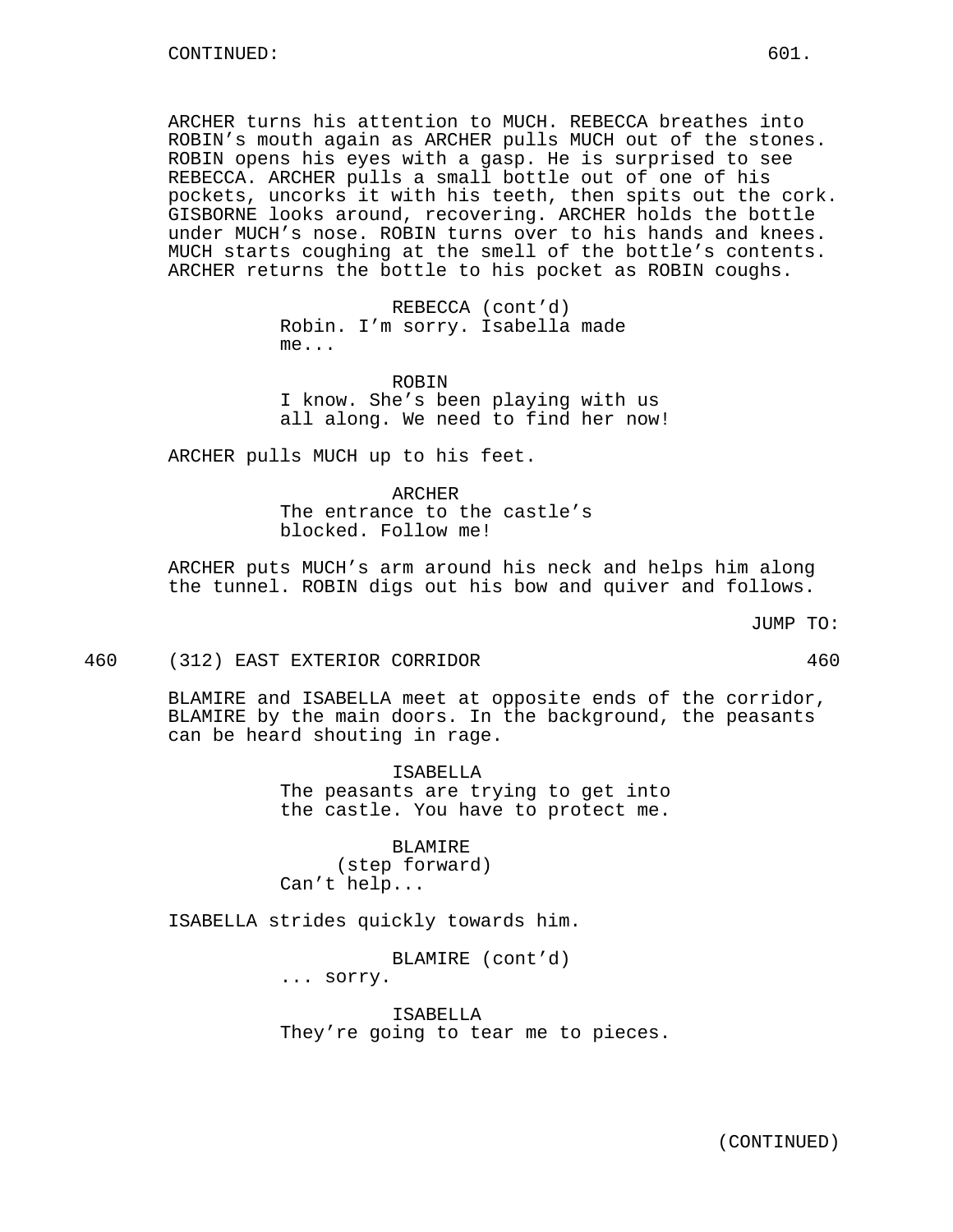BLAMIRE Not my problem.

ISABELLA stares at him in utter disbelief.

BLAMIRE (cont'd) I've got to be somewhere else.

ISABELLA I just gave you an order.

BLAMIRE (scoff) You have no idea what's happening here, do you?

ISABELLA What? You can't just leave me here to be massacred by this rabble.

BLAMIRE glares at her, then turns to leave.

ISABELLA (cont'd)

Please.

ISABELLA pulls on BLAMIRE's arm.

ISABELLA (cont'd) For pity's sake, help me.

BLAMIRE If you want to save yourself, hear this. Deliver Gisborne to the tunnel.

ISABELLA What? Gisborne is dead.

ISABELLA turns towards the portcullis.

BLAMIRE Goodbye, Sheriff. And good luck.

BLAMIRE leaves.

ISABELLA

Blamire!

Realizing he's not coming back, ISABELLA turns round and suddenly sees REBECCA, striding slowly towards her.

(CONTINUED)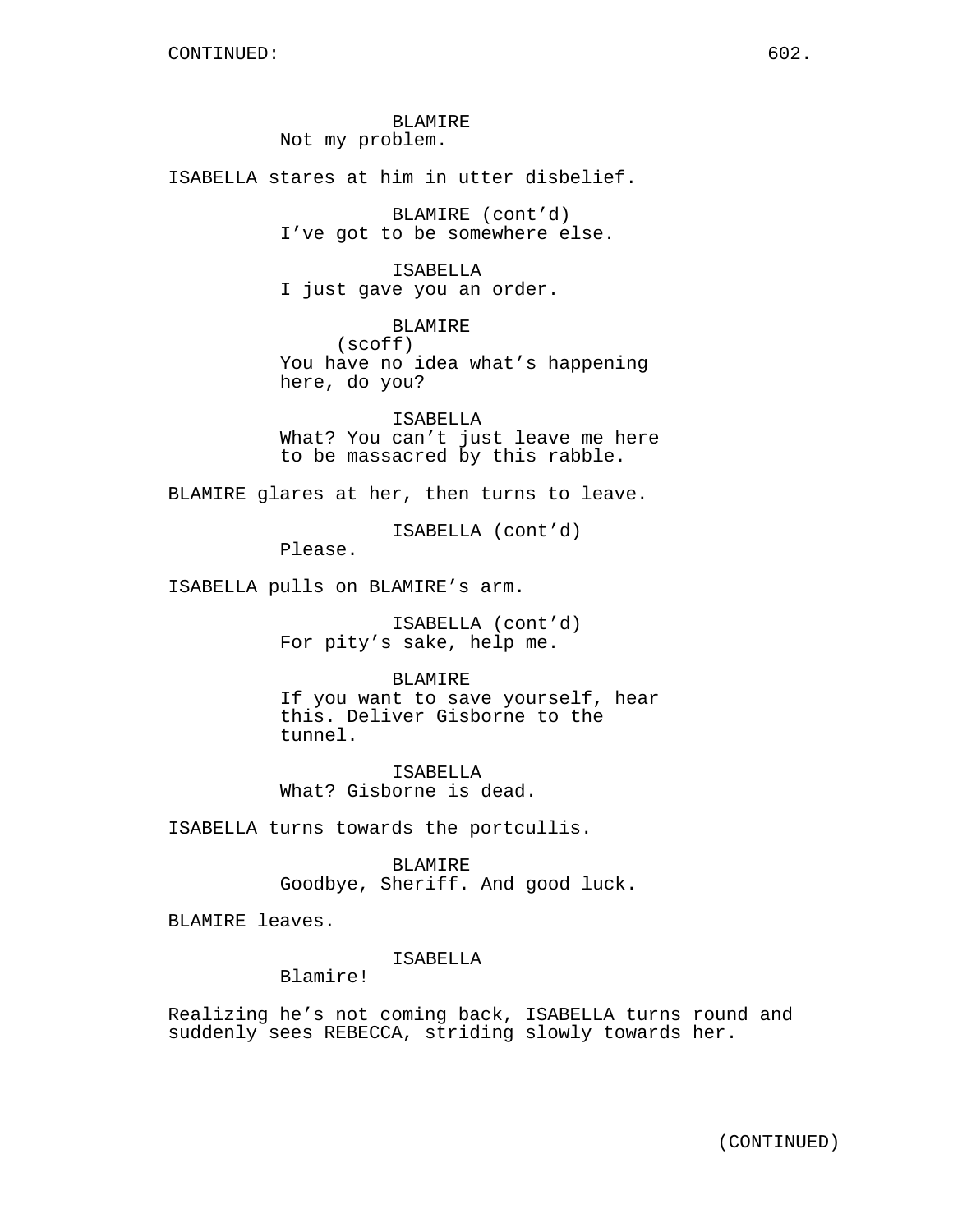REBECCA You forced me to lie for you. To try and turn...

ISABELLA What of it?

ISABELLA tries to pass her, but REBECCA steps in her way and pushes her into the wall, then pulls and pushes her into the opposite wall. ISABELLA pushes REBECCA away, then punches her, grabs her and throws her into the wall. ISABELLA grabs REBECCA and twists her down the corridor, slowly making their way to the side steps. REBECCA grabs ISABELLA and throws her against the pillar at the top of the steps. ISABELLA pulls a tiny knife.

> ISABELLA (cont'd) Don't come any closer.

REBECCA deliberately takes a step and ISABELLA stabs out at her. REBECCA grabs ISABELLA's arm and her neck and twists her into the opposite side of the steps as ROBIN, who has been standing behind the pillar spins round to stand next to her. He holds his arm over his head, dangling the locket from its chain in front of ISABELLA's face as REBECCA holds her against the wall by her chin. ARCHER, MUCH, LITTLE JOHN and GISBORNE crowd behind ROBIN.

> ROBIN I believe this is yours.

ROBIN leans into ISABELLA's face.

ROBIN (cont'd) It's over, Isabella.

REBECCA roughly pushes ISABELLA's chin as she releases it.

JUMP TO:

## 461 (312R) NOTTINGHAM - MARKETPLACE 461

ROBIN stands on boxes/barrels outside the portcullis to address the peasants. GISBORNE guards a disheveled ISABELLA. The gang stand around in support, TUCK with a bandage around his shoulder.

> ROBIN In the name of King Richard, I charge Isabella of Gisborne with high treason and crimes against the people of Nottingham.

ROBIN points to the castle.

(CONTINUED)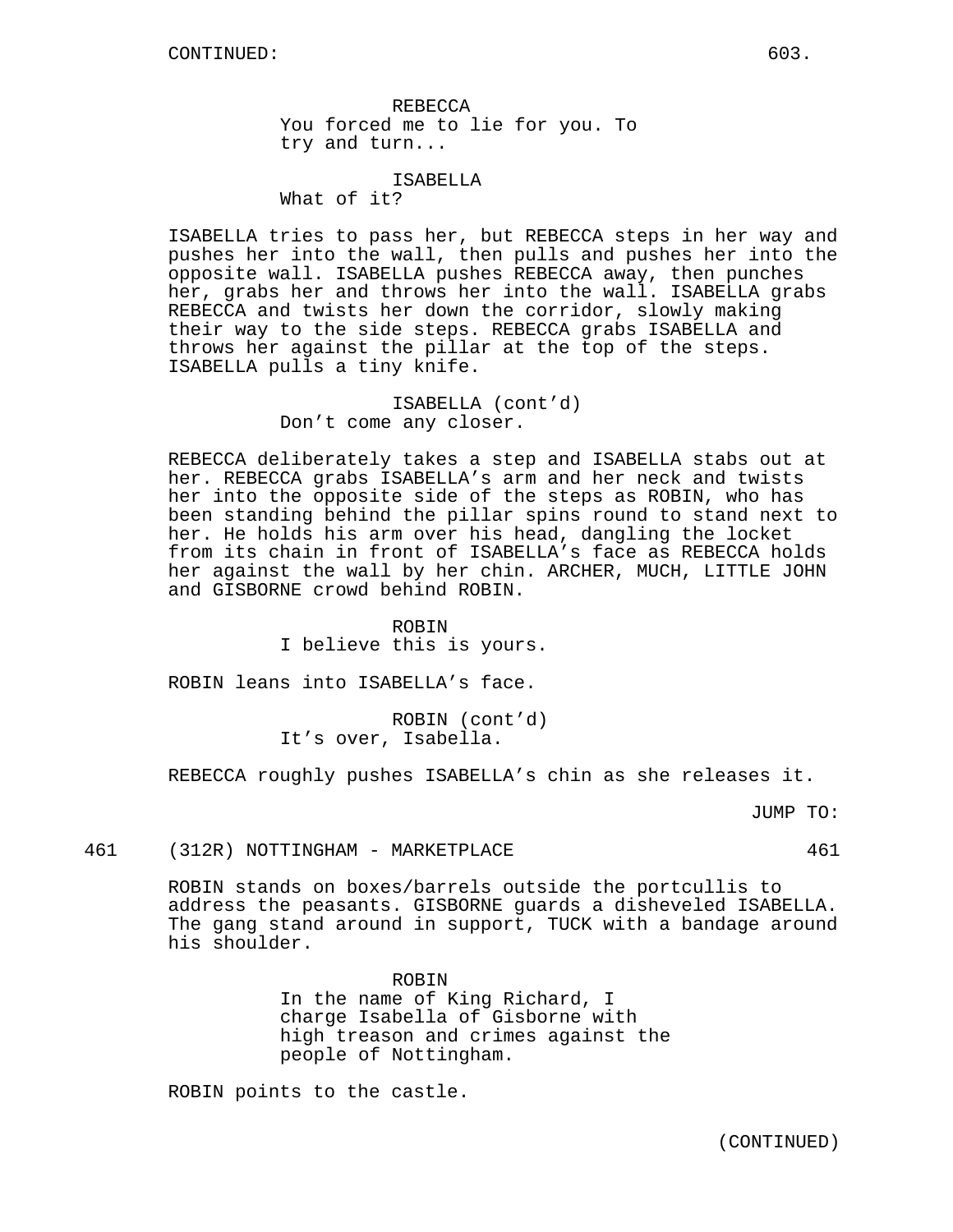ROBIN (cont'd) The castle and everything in it belongs to the people!

ROBIN raises his arms and all the townsfolk and villagers cheer and celebrate. GISBORNE stands solemnly behind ISABELLA. After several moments, MUCH runs in from the main gate.

#### MUCH

Robin!

ROBIN recognizes the alarm in his voice and immediately jumps off his perch. MUCH motions for them all to follow. GISBORNE grabs ISABELLA's arm.

#### GISBORNE

Move! Move!

CONTINUE TO:

#### 462 (312R) OUTSIDE THE MAIN GATE 462

The gang hurry to the gate. MUCH stops just outside it where a heavy burlap roll lies, bulging in the middle. LITTLE JOHN throws his staff aside as he runs for the gate. ROBIN stops beside MUCH, then they and LITTLE JOHN step forward, grab the edge of the cloth and pull it, unwinding it. ALLAN's body rolls out.

TUCK jumps over the edge of the cloth as the three men drop it and kneels by ALLAN's head. He turns ALLAN's head and the unseeing blue eyes stare up at the sky. TUCK looks back at the gang, shaking his head.

ROBIN is visibly distressed. MUCH starts to sob. LITTLE JOHN drops down to sit on the ledge of the bridge. GISBORNE hangs his head in a moment of silence for his friend.

TUCK closes ALLAN's eyes. ROBIN shifts his feet, keeping his emotions in check. TUCK stands up. ARCHER has a grim look on his face, and ISABELLA a smug one.

GISBORNE looks up, and stares out at the trees beyond, alarmed. He immediately starts issuing orders.

# GISBORNE Close the gates.

ARCHER looks out as GISBORNE draws his sword.

ROBIN looks to see what GISBORNE sees, and frowns.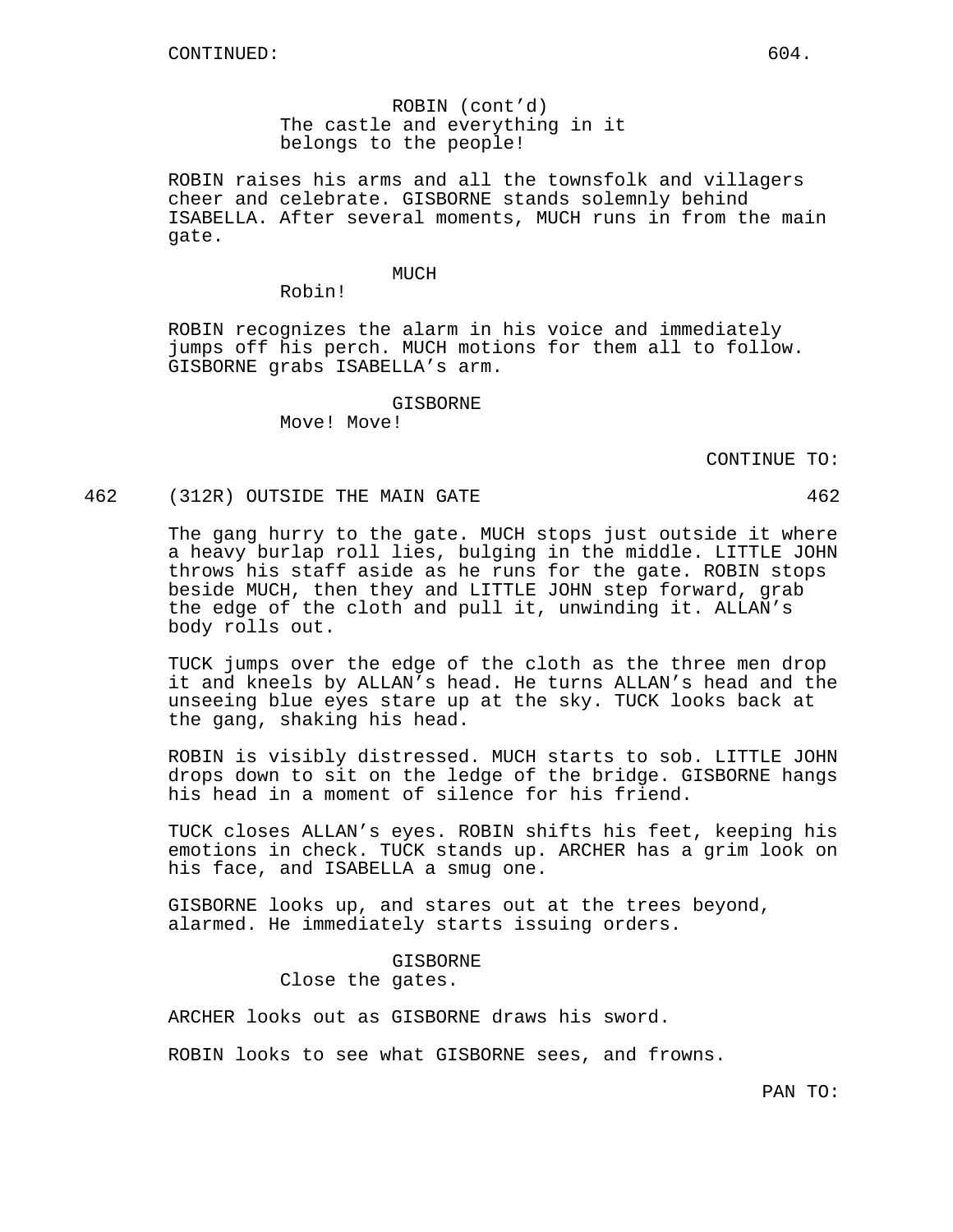# 463 (312) FIELD OUTSIDE THE GATES 463

By the trees, several hundred soldiers are making their way towards the town.

BLAMIRE is galloping out to join them. A man in a long, black cloak rides his horse to the front to meet him.

464 (312R) THE MAIN GATE 464

# GISBORNE Man the battlements!

ARCHER turns to the peasants inside.

ARCHER (to the peasants) Move!

GISBORNE pulls back ISABELLA. ROBIN stands staring, seething in anger and fitting the pieces together, as MUCH pulls the cloth out from under ALLAN and tosses it over the side. LITTLE JOHN picks up ALLAN's body, slings it over his shoulders and gives the new troops one last look before heading inside. ROBIN doesn't move.

GISBORNE (VO)

Come on!

465 (312) FIELD 465

BLAMIRE circles behind Vasey, the Sheriff of Nottingham, at the front of the troops, and stops his horse beside him.

BLAMIRE

My lord.

SHERIFF Blamire, you old tomcat. How the devil are you?

BLAMIRE The plan is in place.

SHERIFF

Good.

The SHERIFF smirks and chuckles, revealing a gold, jeweled tooth, then pulls up the hilt of his sword by his face.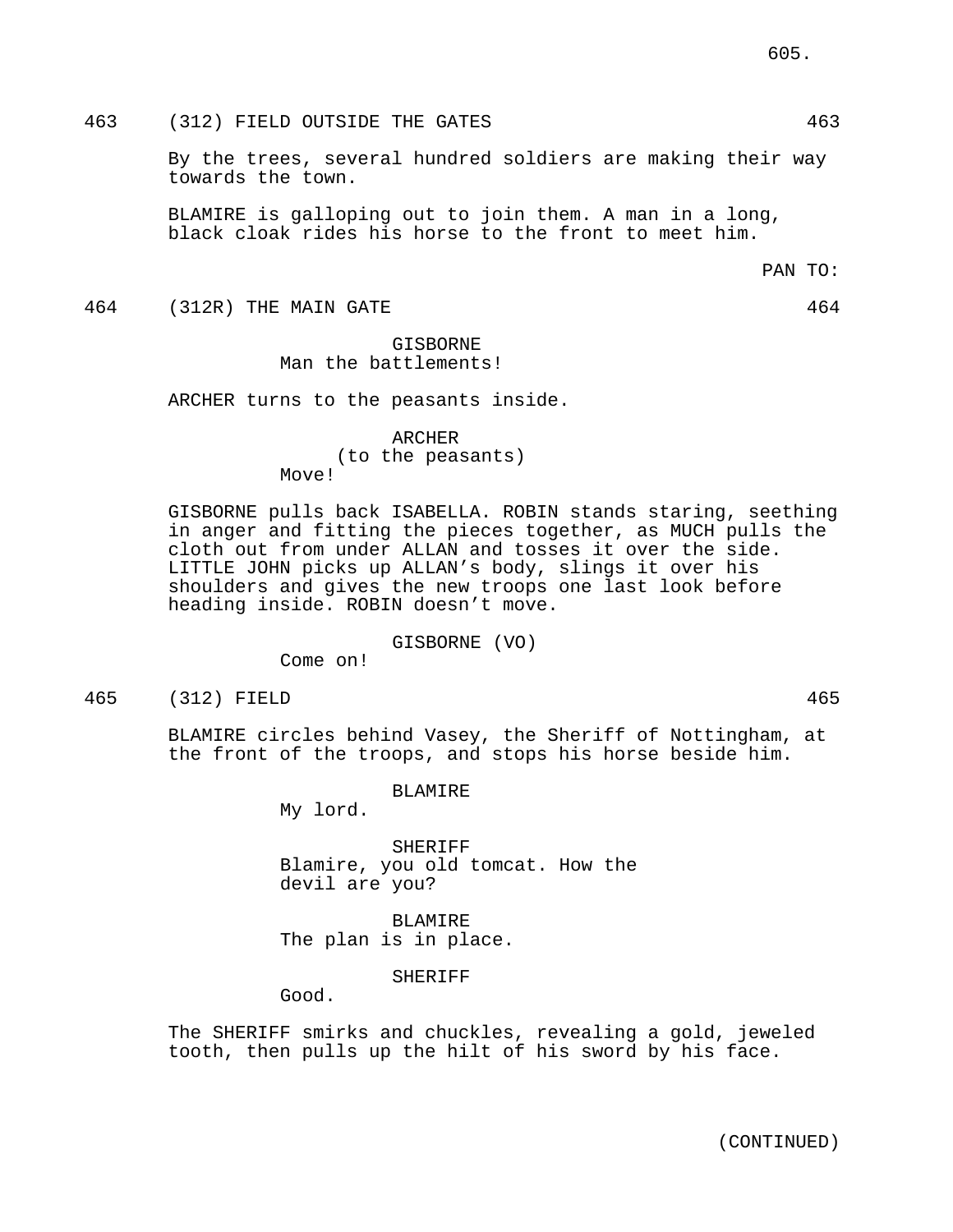SHERIFF (cont'd) Oh, this will be so much fun.

He kisses the cross-guard, then lets it slide back into its scabbard.

JUMP TO:

466 (312R) CITY GATES 466

ROBIN still hasn't moved.

GISBORNE (VO) Come on!... Robin!

MUCH

Robin!

MUCH and TUCK each have a door ready to push closed. ROBIN finally turns and strides in as the gates close behind him.

JUMP TO:

467 (313) SHERIFF'S CAMP 467

The SHERIFF's army surround the town. BLAMIRE shouts orders.

BLAMIRE Bring forward the trebuchets.

The soldiers push one of two large contraptions of golden, new wood forward and a soldier brings over a small barrel.

> BLAMIRE (cont'd) Load and make ready.

The soldiers pull on the chains to lower the arms and fasten the barrel in place.

> BLAMIRE (cont'd) Unfurl the flag of truce.

The SHERIFF comes up beside BLAMIRE.

SHERIFF This is my destiny, Blamire. The time is almost upon us. Welcome to hell, Robin Hood.

CUT TO: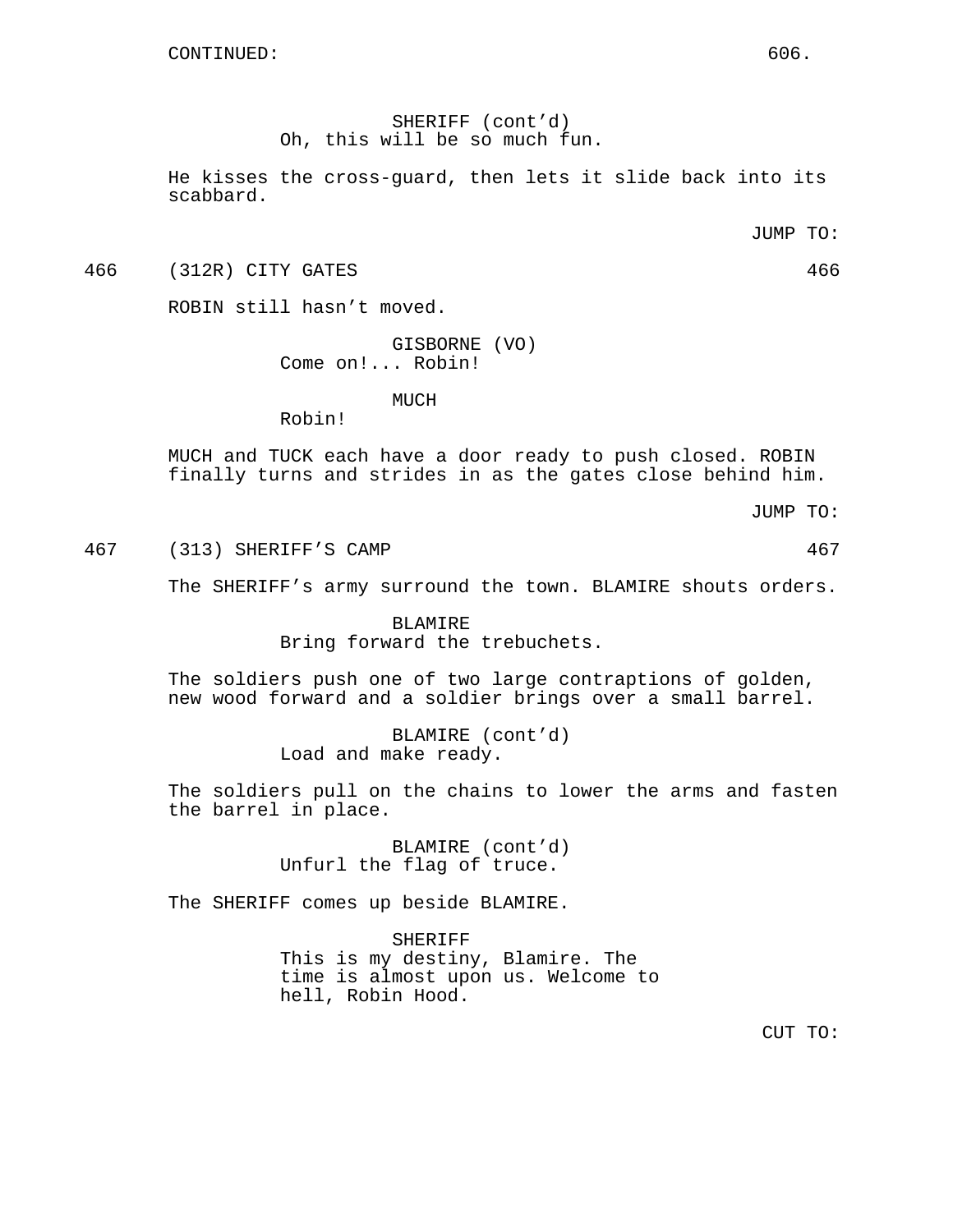(Note: FOCUS shifts constantly throughout scene. There are various angles to be covered and various viewpoints to be taken.)

LITTLE JOHN lays ALLAN's body on the ground inside the gates. MUCH looks down at it with shame.

## MUCH

What have we done? We doubted him, John.

ROBIN and GISBORNE come round the corner from the castle on horseback. GISBORNE on a white horse, ROBIN on a brown one. MUCH steps back and points at the gate, (indicating the Sheriff) his temper rising.

> MUCH (cont'd) He did this.

MUCH draws his sword and walks round ALLAN towards the gate.

MUCH He killed him!

ROBIN and GISBORNE stop beside him.

ROBIN

Much!

MUCH obediently stops, but his ire still shows.

ROBIN (cont'd) Much, you'll have time for that.

FOCUS ON: THE BATTLEMENTS ABOVE. TUCK calls down.

TUCK There's soldiers at every wall. Hundreds of them. The whole town's surrounded.

FOCUS ON: INSIDE MAIN GATES. ROBIN's face falls. GISBORNE stares, perplexed at the turn of events.

> GISBORNE Harrison killed him. He was proclaimed dead by Pr...

ROBIN (stoic calm) Well, that ghost has raised an army.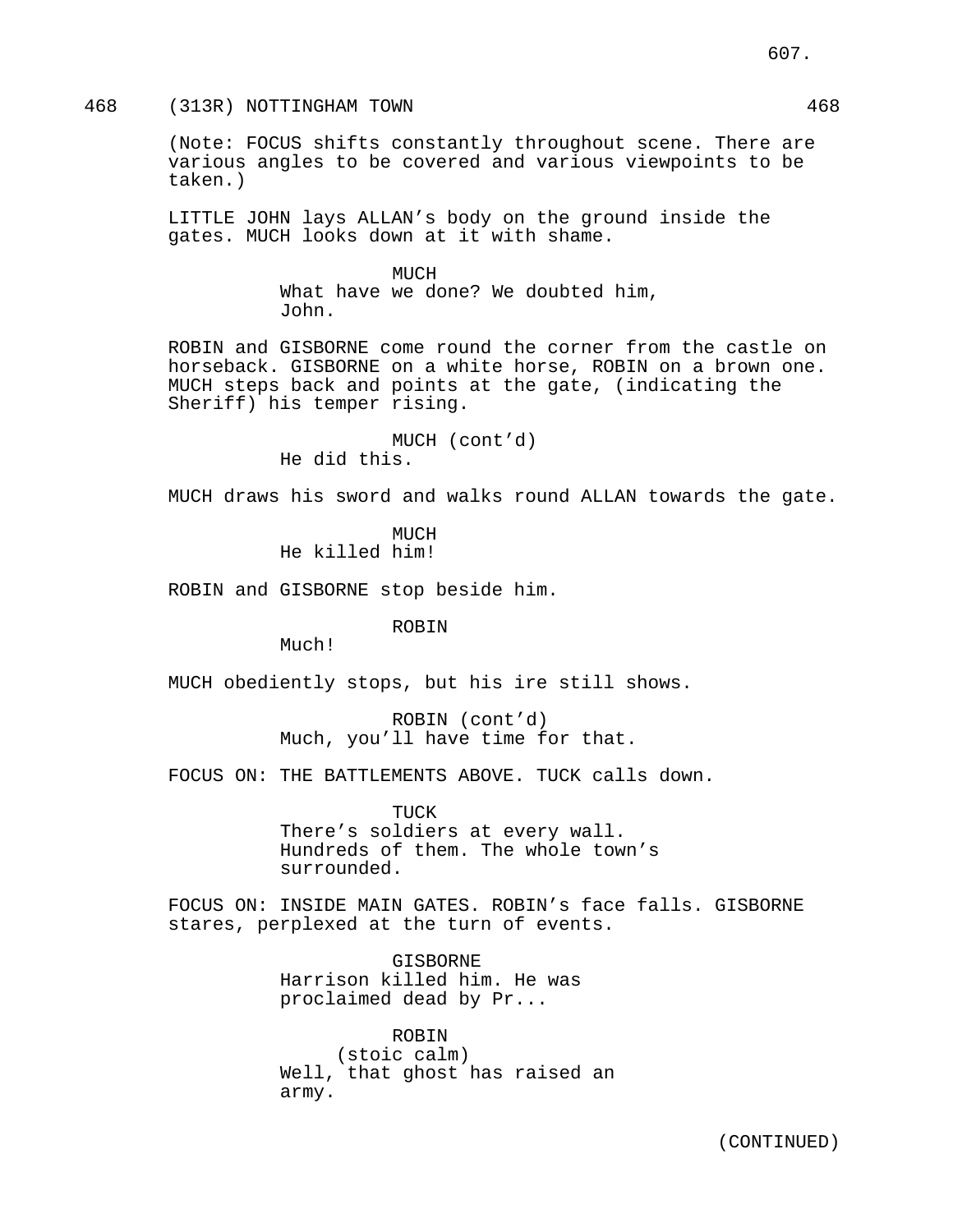ROBIN and GISBORNE kick their horses forward.

CONTINUE TO:

# 469 (313) OUTSIDE THE GATES 469

The gates open. ROBIN and GISBORNE canter across the bridge. ARCHER and TUCK close the gates behind them.

CONTINUE TO:

470 (313R) HALF WAY POINT 470

BLAMIRE and the SHERIFF walk their horses to meet ROBIN and GISBORNE. They are followed by a man with a white banner.

> SHERIFF Surprise. You thought I was dead. Very nasty wound.

SHERIFF points to below his left shoulder.

SHERIFF (cont'd) But, as you can see, not dead.

SHERIFF looks at GISBORNE.

SHERIFF (cont'd) Gisborne, we will have our reckoning. Right now... (hold arm out) ...I want my town back!

ROBIN

(quiet intensity) Never. You're finished, Vasey. Your weapons are no match for the hatred these men have for you.

The SHERIFF draws his sword over his horse's back.

SHERIFF You tell your peasant army anybody who resists me will die. Poor Allan...

ROBIN walks his horse forward as the SHERIFF inspects his blade.

> SHERIFF (cont'd) ...he squealed like a stuck pig when he died.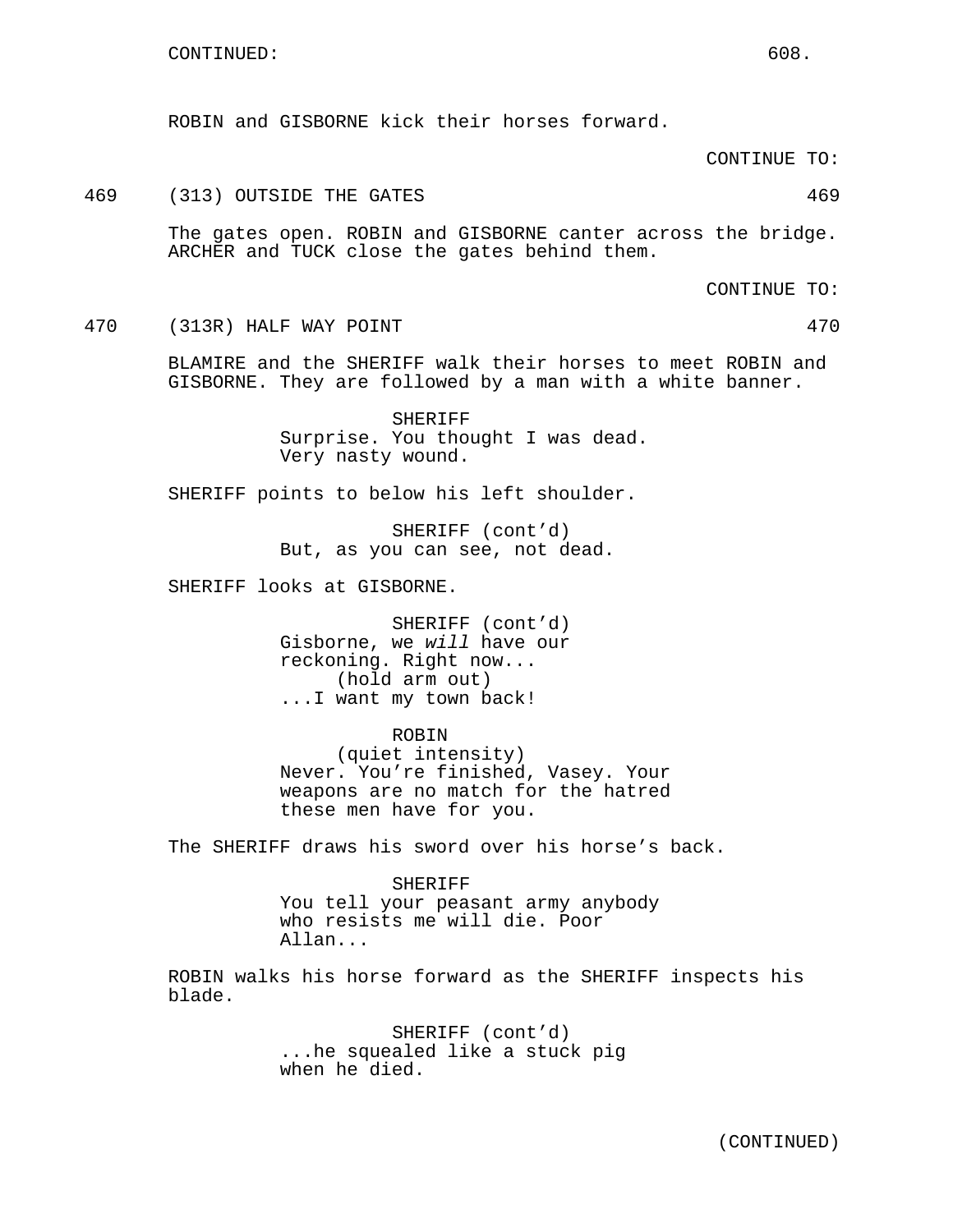GISBORNE (in warning) Robin...

ROBIN stops his horse sideways in front of the SHERIFF's.

ROBIN And you'll pay for that, you murdering swine.

The SHERIFF, unperturbed, points his sword at ROBIN

SHERIFF Sticks and stones, Hood.

ROBIN, glaring at the SHERIFF, sharply reins in the horse and it rears slightly before ROBIN walks it back to GISBORNE's side.

> SHERIFF (cont'd) Give them a demonstration, Blamire.

BLAMIRE raises his hand. A soldier lights the barrel chained to the trebuchet's arm. BLAMIRE drops his hand.

BLAMIRE

Loose.

ROBIN and GISBORNE watch the flaming barrel fly deep over the town wall.

CUT TO:

471 (313R) MARKETPLACE 471

It lands in the marketplace and explodes.

CUT TO:

472 (313R) ROBIN/GISBORNE AND SHERIFF/BLAMIRE 472

ROBIN turns back to the SHERIFF with stoic calm, masking the fury within.

> SHERIFF (to Robin) You have until dawn. Give me Gisborne, release Isabella, and then return Nottingham to myself and Prince John. Otherwise, you and your noisy friends, well, they'll be wiped off the face of the earth.

> > (CONTINUED)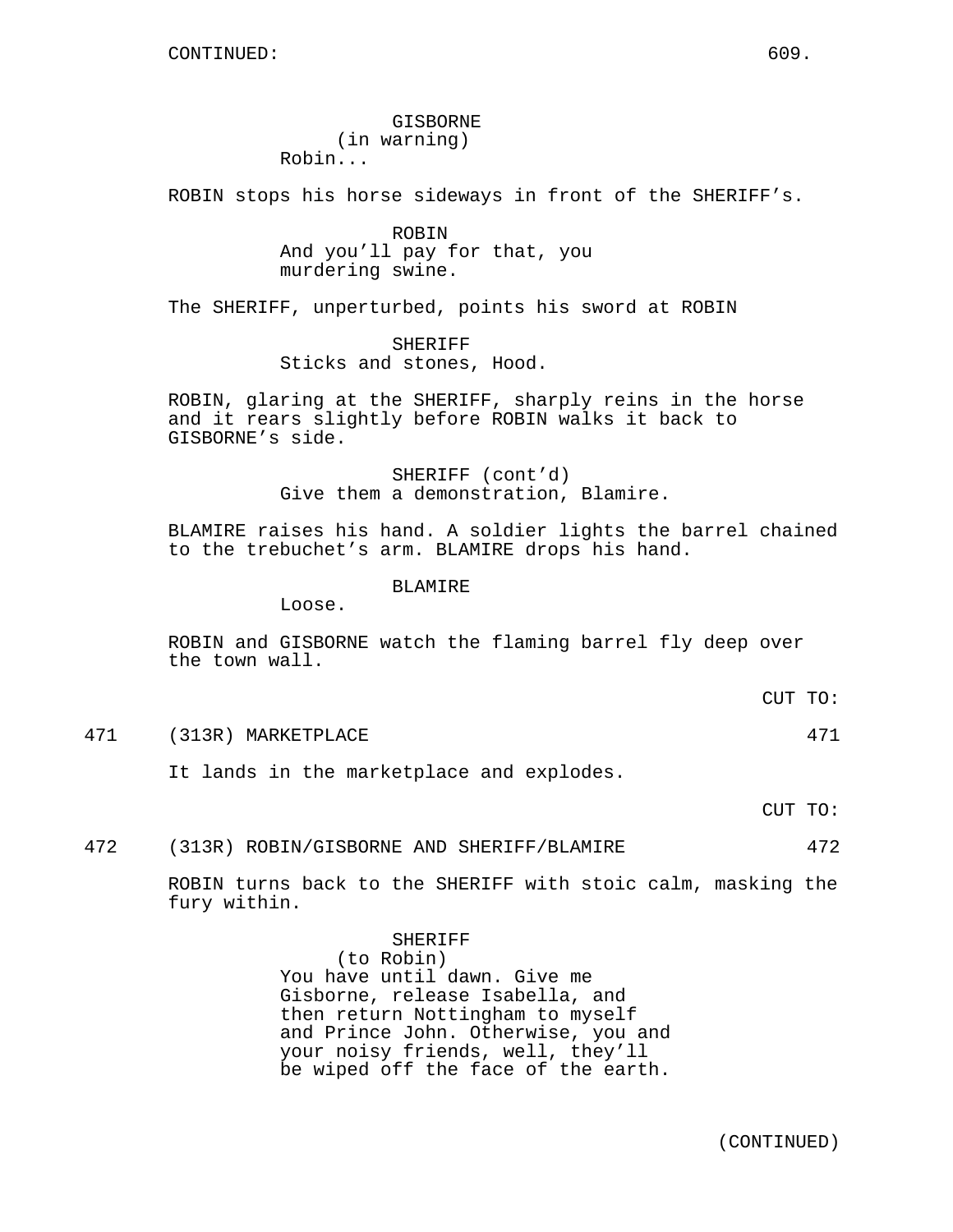473 (313R) MARKETPLACE 473

ARCHER and TUCK run in from the gates as the townsfolk scream and run away in panic.

> REBECCA What the hell was that?

ARCHER surveys the damage.

ARCHER The Arabs call it Byzantine fire.

ARCHER kneels over the barrel remains.

ARCHER (cont'd) Doesn't work like you'd expect.

ARCHER hands the charred wood to TUCK.

ARCHER (cont'd)

See?

(rub fingers) Sticky, like oil.

TUCK inspects the wood.

ARCHER (cont'd) Repels water.

TUCK looks the wood over, frowning.

TUCK Phlegon thanatos. Literally the burning death.

ARCHER picks up another piece of debris.

TUCK (cont'd) An alchemical mixture of flammable elements. (sniff fingers) I've heard of it, but I've never seen it used till now.

> ARCHER (stand)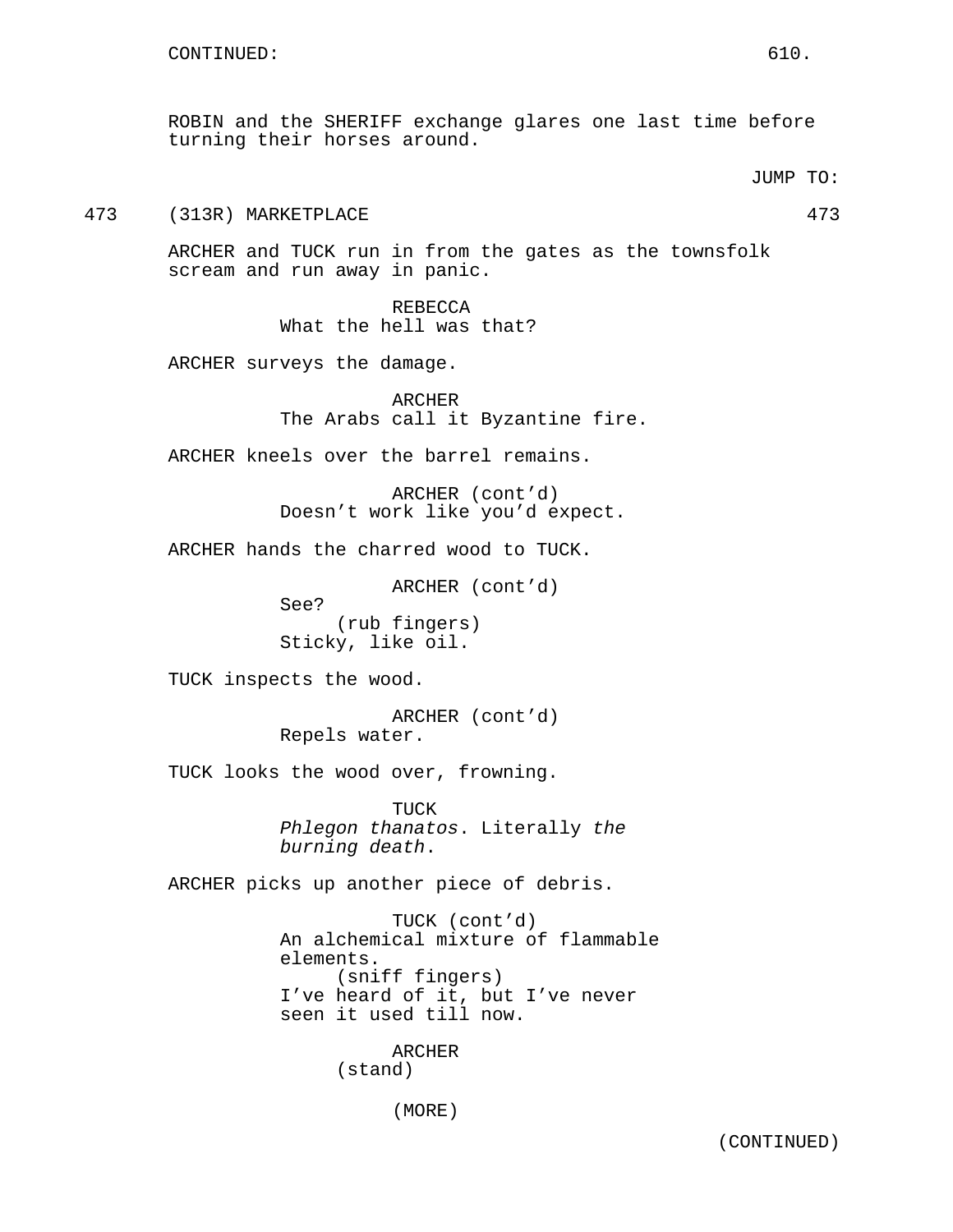ARCHER (cont'd) This will spread chaos across the town... destroying everything and everyone in its way.

ROBIN and GISBORNE return.

ROBIN (VO) Put lookouts on every wall! Scour the town!

ROBIN stops at TUCK and circles his horse in front of him. GISBORNE dismounts.

#### **ROBIN**

Tuck, I want every able-bodied man armed and ready. We hold Nottingham... for the King! We know the King's coming! He has loyal troops waiting for him at Loughborough. If we can get word to them...

## GISBORNE

Robin, you could end this now by giving me to the Sheriff. You could have done it back there. Why didn't you?

ROBIN leans down to him from his horse.

#### ROBIN

(intensely) This is bigger than you, Guy. It always has been. We stand together. We fight together. I will not give you to him. We are family.

GISBORNE gives ROBIN a look.

ROBIN (cont'd) We are fighting for the future of England. You have Isabella behind bars. That's what you wanted. Are you with me?

GISBORNE I'm with you.

ROBIN (to Tuck) Get it done!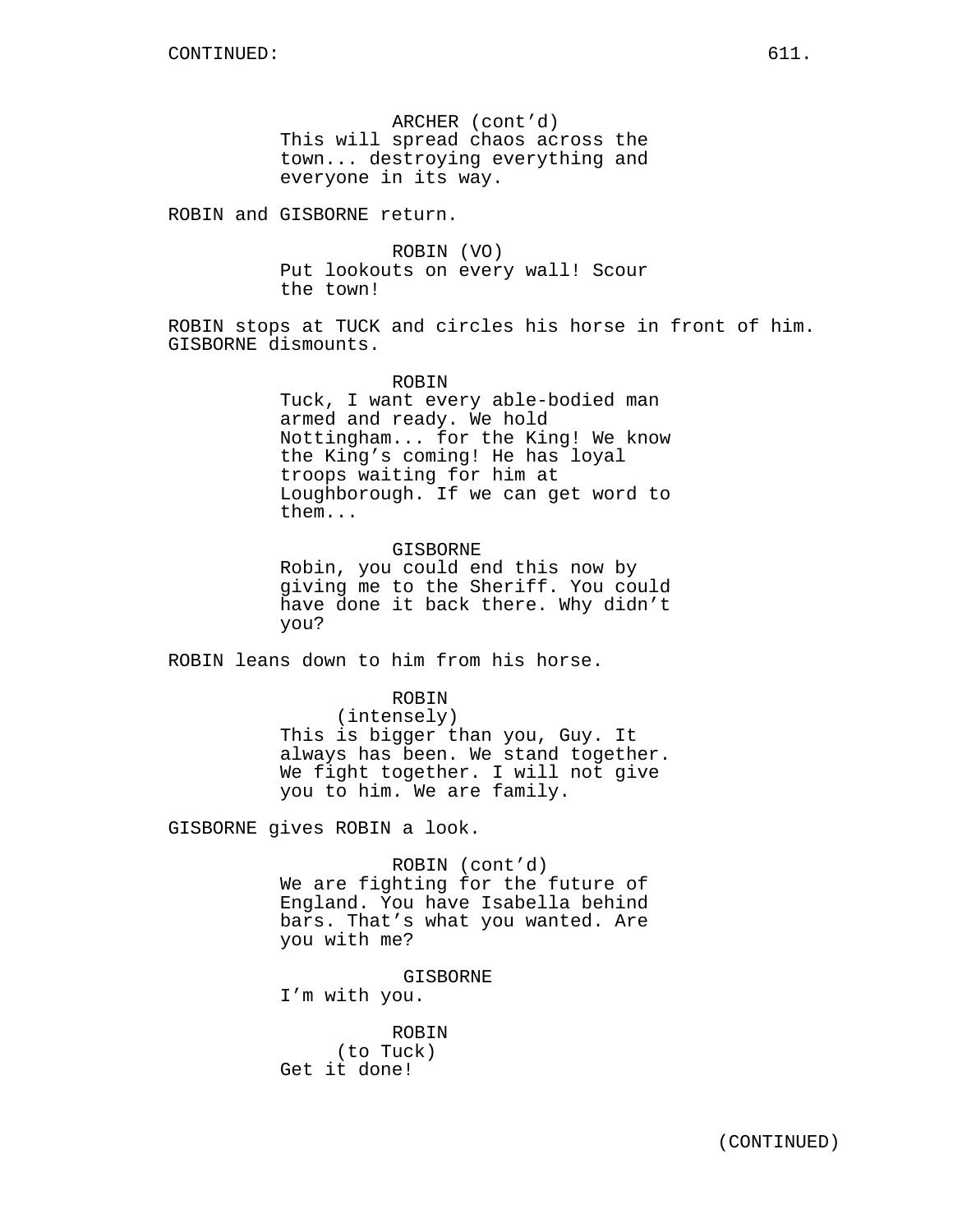MUCH and LITTLE JOHN wheel in a cart from the main gates with ALLAN's body on it.

> **MUCH** There's something we have to do first.

MUCH and LITTLE JOHN set the cart down on its handles.

LITTLE JOHN Honour the dead.

ROBIN stops his horse and looks at ALLAN, dreading the deed. ARCHER steps forward and stares at ALLAN's body.

CONTINUE TO:

#### 474 (313R) FUNERAL 474

ALLAN's body has been wrapped tightly in burlap and set upon a pyre. One short sword has been laid on his abdomen, pointing to his toes. ROBIN places ALLAN's tag on his chest. Waiting behind ROBIN on either side of the pyre are GISBORNE and MUCH, each with a lit torch. TUCK, LITTLE JOHN and ARCHER stand several paces off at ALLAN's feet. ROBIN walks to the side and nods at GISBORNE. GISBORNE nods back, then he and MUCH step to the pyre. MUCH raises his torch and looks round at them all, trying not to cry.

## MUCH

To Allan, our loyal friend.

EVERYONE

To Allan.

There's a brief moment of silence before GISBORNE and MUCH reach down with the torches and light the pyre. ROBIN stands, stoic and silent, watching the flames rise.

CONTINUE TO:

475 MONTAGE OF ALLAN FLASHBACKS 475

Camera pans to each member of the gang as they recall some fond Allan moments.

First: Robin and Allan

Second: Much and Allan

Third: Little John and Allan

Fourth: Tuck and Allan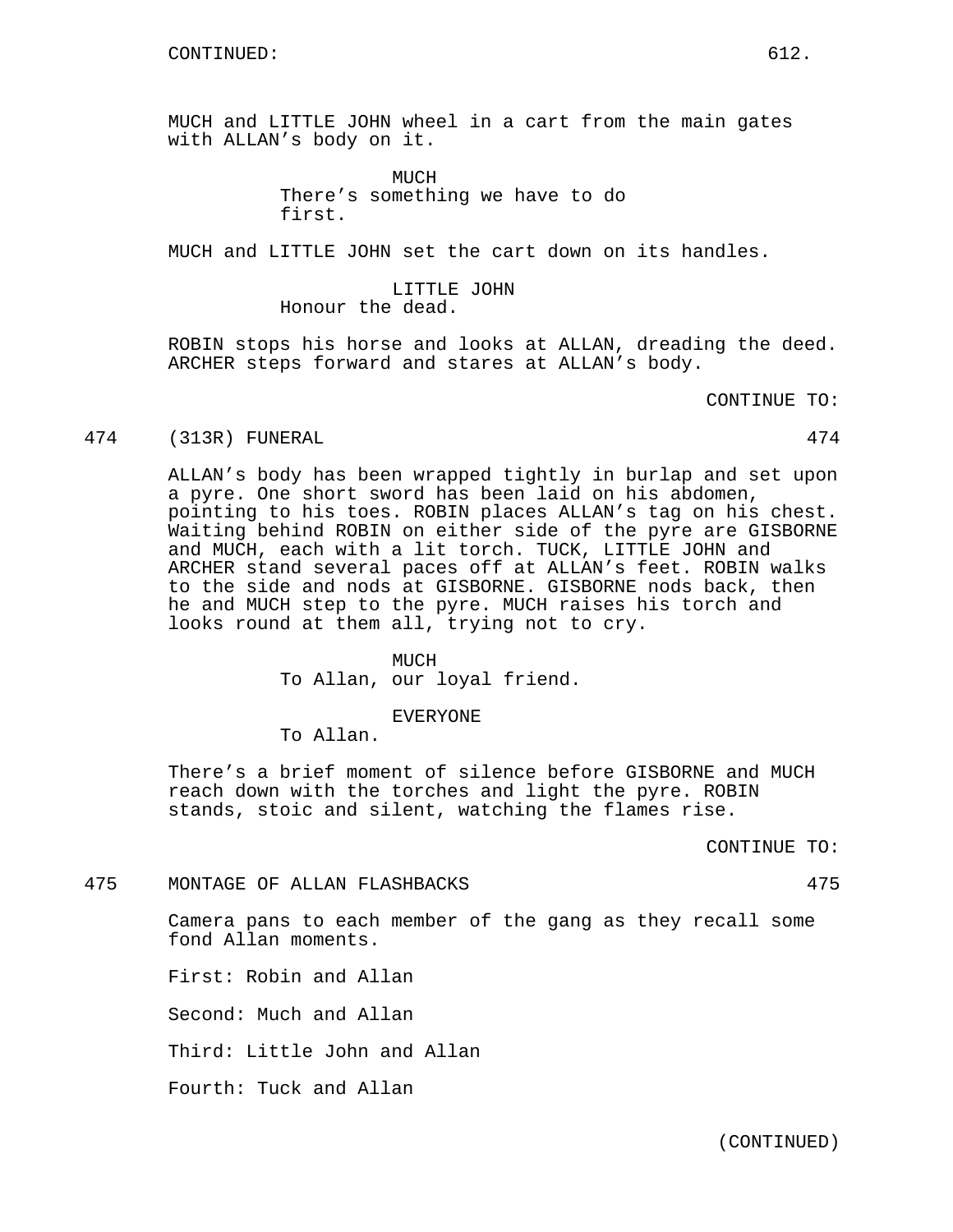Fifth: Gisborne and Allan

Camera zooms in on the flames.

CUT TO:

476 (313R) NOTTINGHAM - CASTLE - DUNGEONS 476

Keys jingle as a guard and GISBORNE approach ISABELLA's cell. The guard unlocks the door and GISBORNE storms in.

### GISBORNE

Did you know he was still alive?

GISBORNE slaps ISABELLA's face with rage, then grabs it and turns it to look in her eyes. She stares at him with hatred.

> ISABELLA I knew nothing of this.

GISBORNE searches her eyes for a hint of a lie and sees none. He lets go and turns to the guard.

GISBORNE

Leave us.

The guard obediently disappears. ISABELLA walks boldly towards GISBORNE.

## ISABELLA

You so want to kill me, don't you? What's stopping you, Guy? Not the fact that I'm a woman, surely.

GISBORNE There is too much blood on my hands already. Isabella, you'll find no mercy amongst Robin now.

GISBORNE looks down to his belt.

GISBORNE (cont'd) So when the time is right...

GISBORNE unhooks a small corked bottle from his belt.

GISBORNE (cont'd) ...you might want to use this.

GISBORNE places the nearly empty, pink glass bottle onto ISABELLA's palm. She immediately suspects what it is.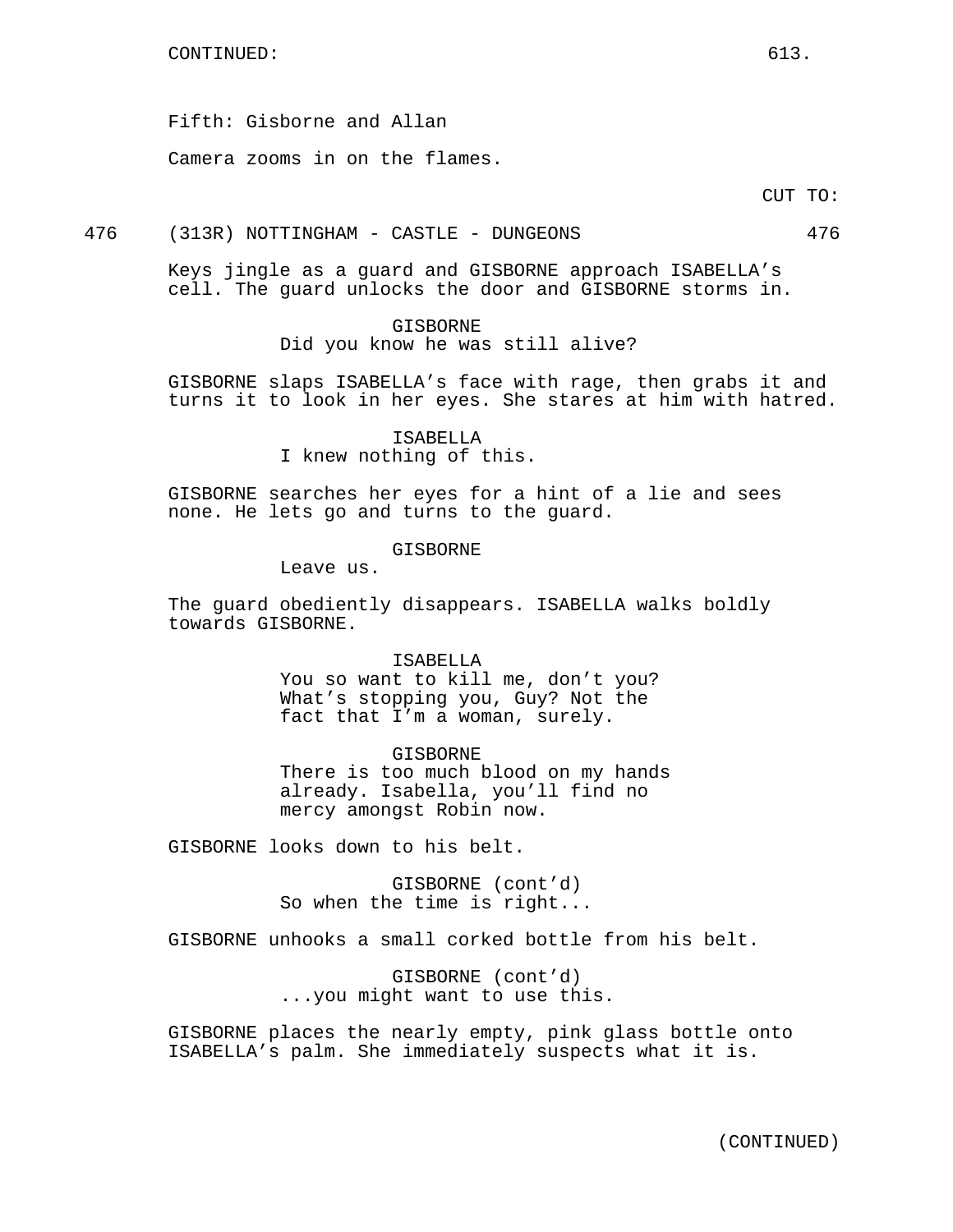### ISABELLA

Poison.

**GISBORNE** A single drop will act slowly and painfully. For it to be quick, you must take it all.

ISABELLA This is your idea of mercy?

She looks at the bottle and scoffs.

ISABELLA (cont'd) Your last brotherly gesture. For whose sake, Guy? Mine or yours?

ISABELLA bolts for the open door but GISBORNE catches her.

GISBORNE I do this for our mother's sake.

GISBORNE strokes her hair as he holds her against his chest. He gently lets her go, holding her back as he reverses out the door, closes it, locks it and leaves.

ISABELLA

Guy...

He does not turn back, his deed done.

JUMP TO:

477 (313R) BATTLEMENTS - NIGHT 477

REBECCA ties a rope around the post of the gibbet. She heads for the edge of wall as LITTLE JOHN approaches her.

> LITTLE JOHN What are you doing?

REBECCA You have to get word to the King's troops at Loughborough, right?

LITTLE JOHN Yeah, but Robin...

REBECCA Someone has to get help.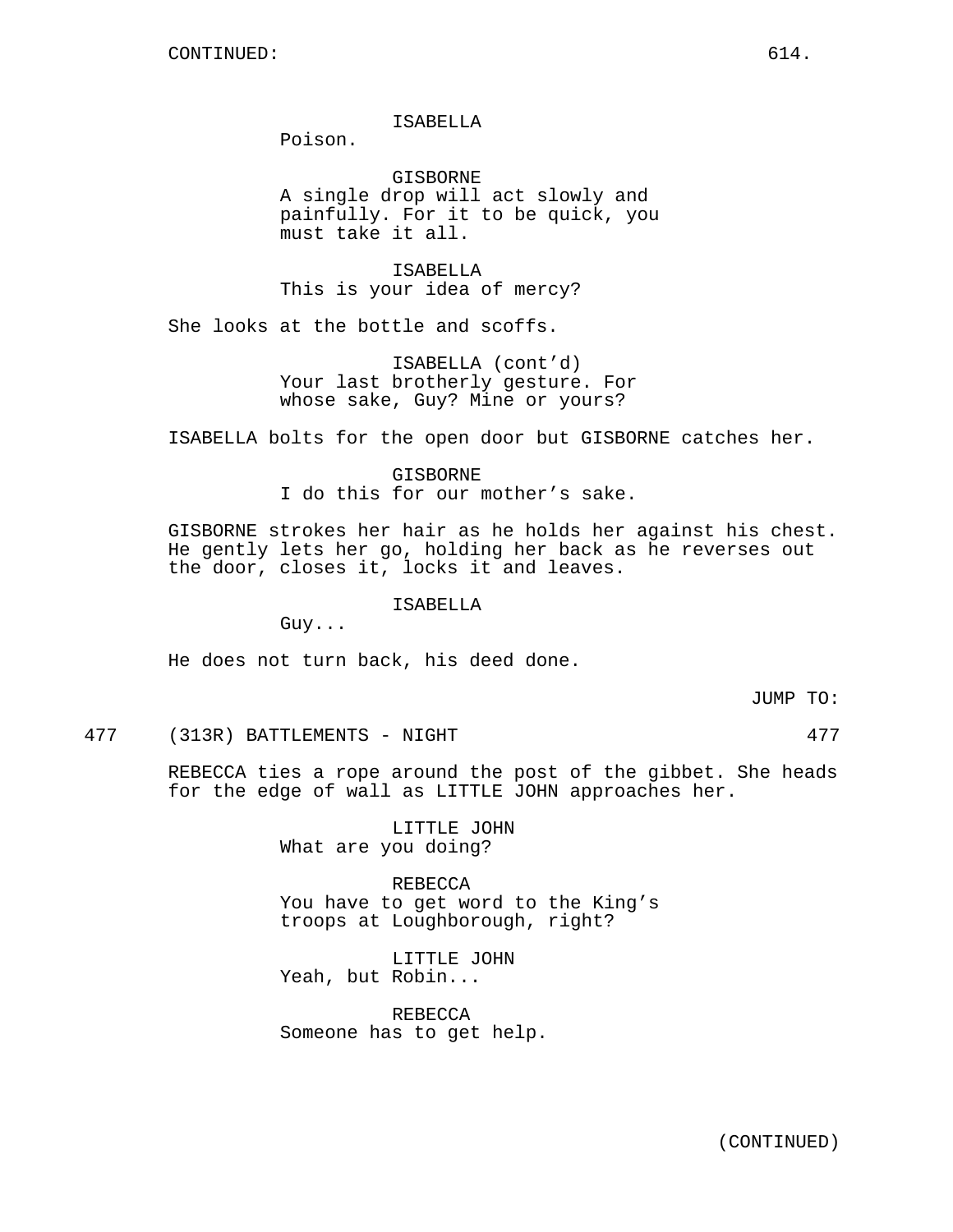LITTLE JOHN You're not...

REBECCA Please. Let me do this. I made a mistake. Let me fix it. Let me...

LITTLE JOHN

Hmm.

(nod)

REBECCA Pull the rope up after me and tell Robin... I'll be back with an army.

LITTLE JOHN

Right.

REBECCA abseils down the side as LITTLE JOHN watches. When she gets to bottom, she looks up and nods. LITTLE JOHN waves. REBECCA checks for soldiers, then runs off into the night. LITTLE JOHN looks out at the army in wait under an orange haze and a nearly full moon.

JUMP TO:

# 478 (313R) THE GREAT HALL 478

GISBORNE comes downstairs from the balcony entrance and sees the gang's distressed faces. ROBIN leans over the far end of the long table. ARCHER sits staring into the fireplace. TUCK takes off his bandage.

> GISBORNE What's happened?

ROBIN (agitatedly) I just learned that Rebecca has taken it upon herself to go to Loughborough for the troops.

GISBORNE Rebecca? She's just a...

LITTLE JOHN I tried to talk her out of it, but...

ROBIN gives LITTLE JOHN a "What were you thinking look".

Momentary silence.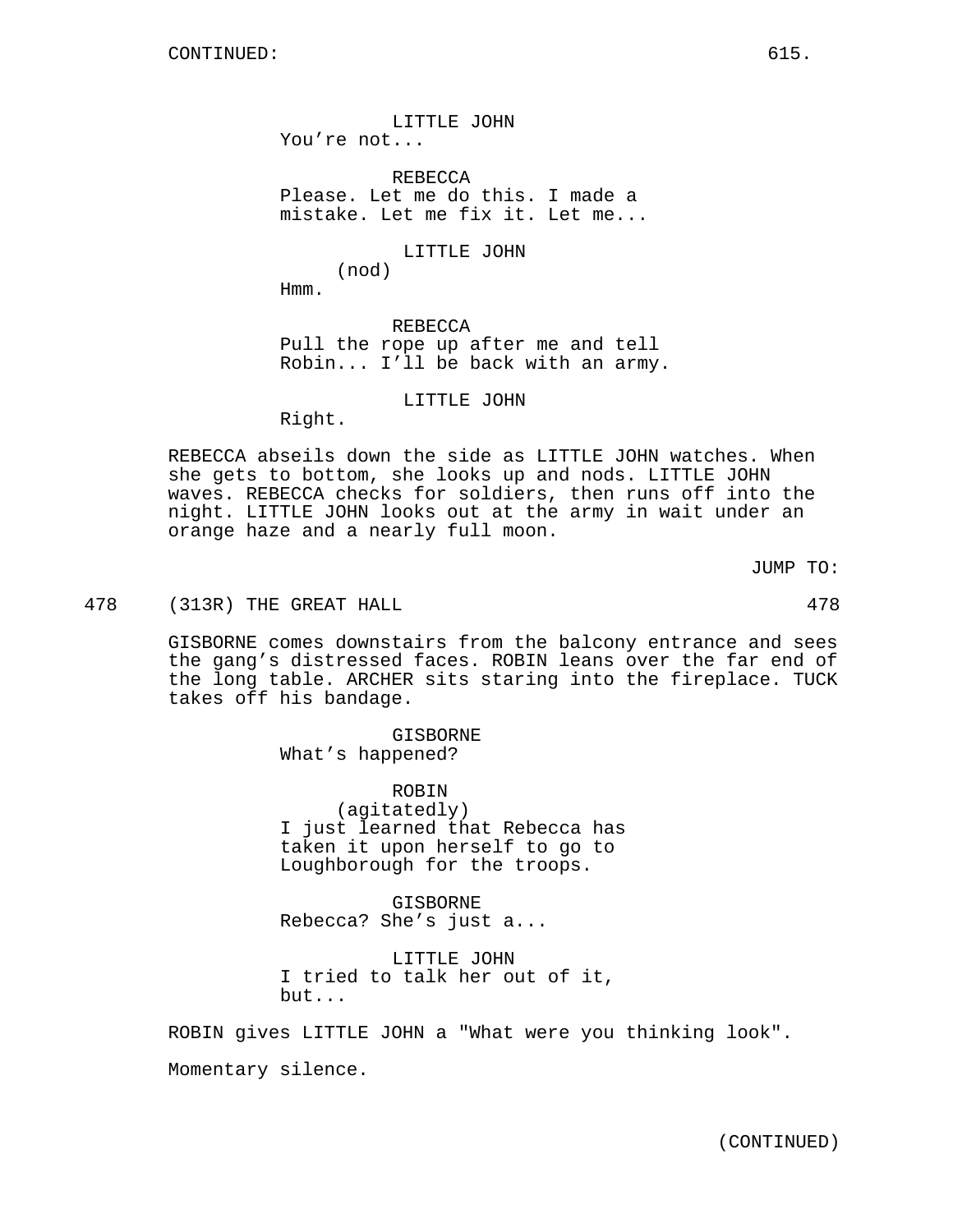ROBIN The Sheriff is playing with us! (exasperated) He knows he's got the advantage. We have to hold this castle until the troops arrive.

MUCH Can we? I mean, how long under bombardment from Byzantine fire?

ARCHER He's got plenty of it.

ROBIN How do you know?

ARCHER I sold it to him.

ROBIN turns round and puts his hands on his head in utter disbelief.

MUCH

For a profit?

TUCK looks up at ARCHER. GISBORNE silently chuckles at MUCH. MUCH strides forward and grabs ARCHER's shirt.

> MUCH (cont'd) You sold it to the man who killed my friend?!

ROBIN turns round to ARCHER.

ROBIN

(roar) Well, now your trade has caught up with you! And you're going to be bombarded by your own weapons!

MUCH circles the table to stand behind GISBORNE.

ARCHER I've done you a favour by sticking round here.

ROBIN glares at him.

ARCHER (cont'd) I saved your ungrateful lives!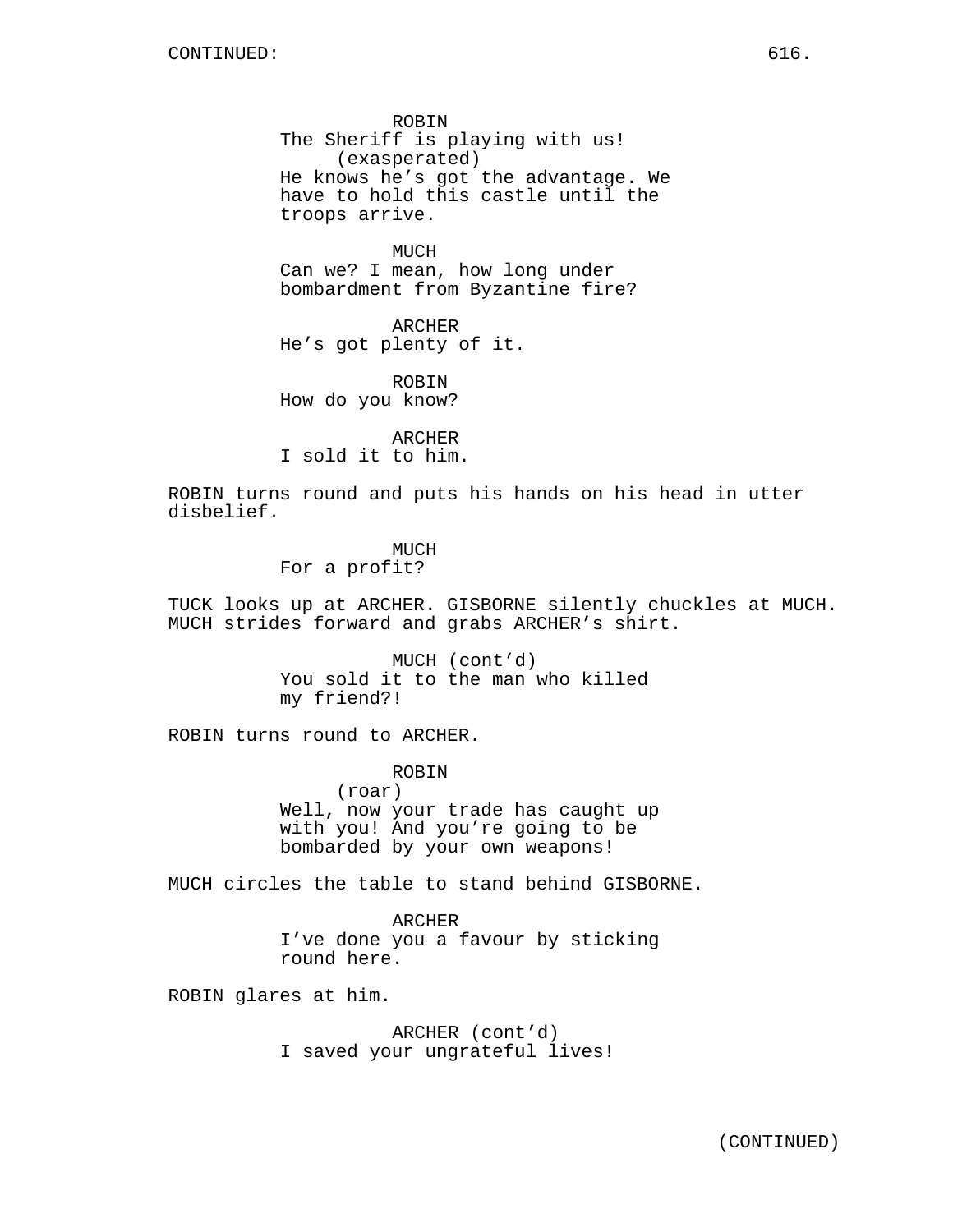GISBORNE Our lives wouldn't have needed saving if you hadn't trapped the tunnel in the first place.

MUCH (point at Archer) We lock him up! We can't trust him.

ARCHER, hurt and flustered, walks towards the stairs.

ROBIN (to Archer) Well, what's the matter? A guilty conscience?

ARCHER stops. ROBIN leans on the table again.

ROBIN (cont'd) And what about all those people that are going to die because of your greed?

ARCHER turns round and leans on the opposite end of the table.

> ARCHER Well, what about all those who have died because they listened to Robin Hood?

ROBIN stares silently at him. ARCHER walks the length of the table to him.

> ARCHER (cont'd) A few untrained, under-equipped peasants...

ARCHER gestures outside towards the SHERIFF.

ARCHER (cont'd) ...against that war machine.

ROBIN hangs his head. ARCHER leans on the table next to him.

ARCHER (cont'd) So you think about what you got them into... before you ever try and judge me.

ARCHER leaves through the door under the balcony. There is an icy silence before ROBIN speaks.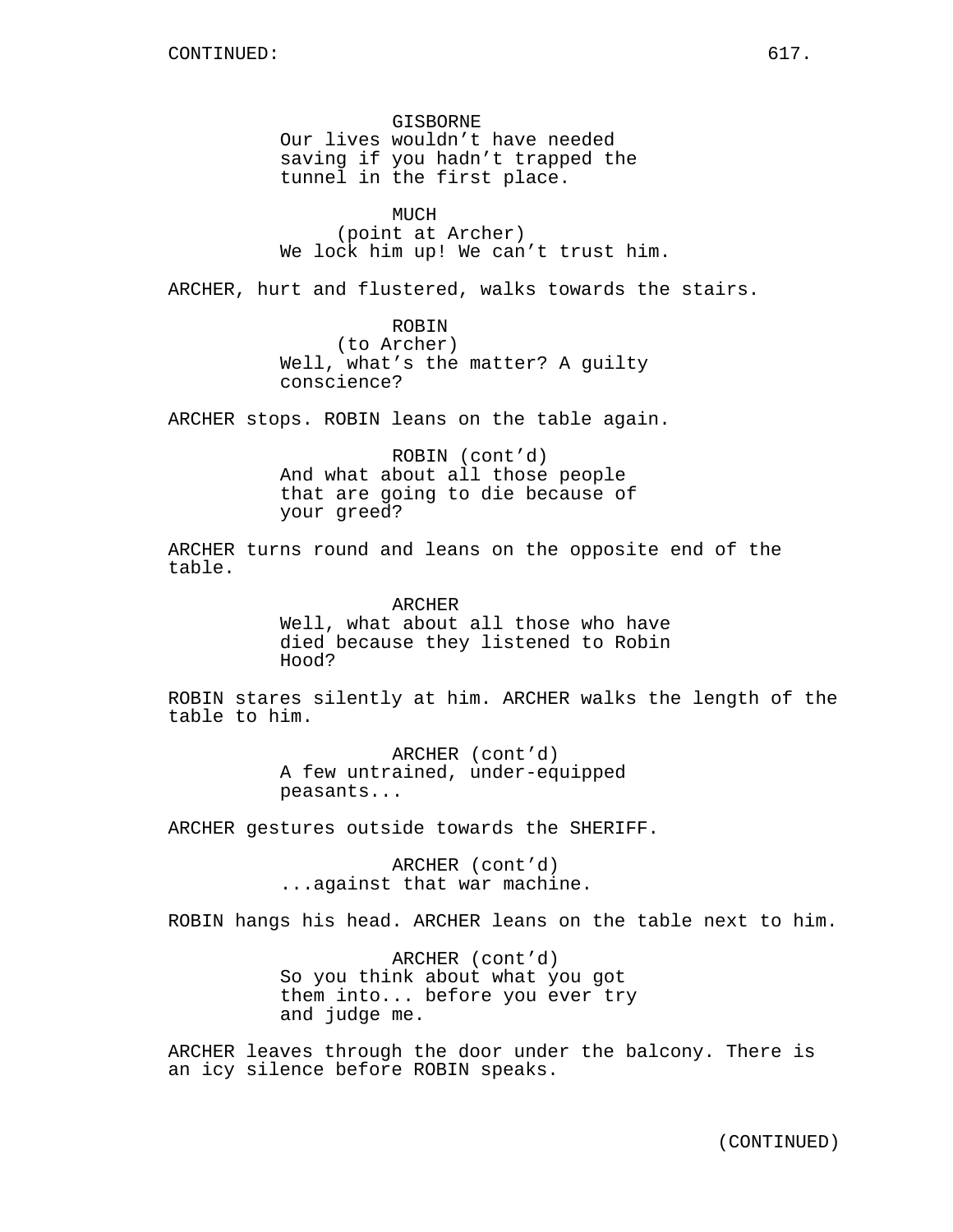ROBIN We have to take the trebuchets.

MUCH looks up at him.

ROBIN (cont'd) A small unit, tonight. You with me?

LITTLE JOHN and MUCH immediately head for the stairs.

ROBIN (cont'd) I'll see you all at the battlements.

LITTLE JOHN and MUCH continue up the stairs. GISBORNE looks to ROBIN and heads over to him.

> GISBORNE Don't let our brother get to you. He...

ROBIN He's right.

GISBORNE No. He isn't.

GISBORNE places a hand on ROBIN's shoulder.

GISBORNE (cont'd) I know. I've seen what you can do from both sides. And I'm proud to fight with you.

ROBIN

Thanks.

GISBORNE So, shall we?

GISBORNE points to the door by the fireplace. ROBIN nods and heads for the door. GISBORNE follows him out.

JUMP TO:

479 (313) BATTLEMENTS - NIGHT 479

LITTLE JOHN lays out four coiled ropes in a line along the parapet. MUCH runs up to ROBIN to report as the others ready their ropes for the descent.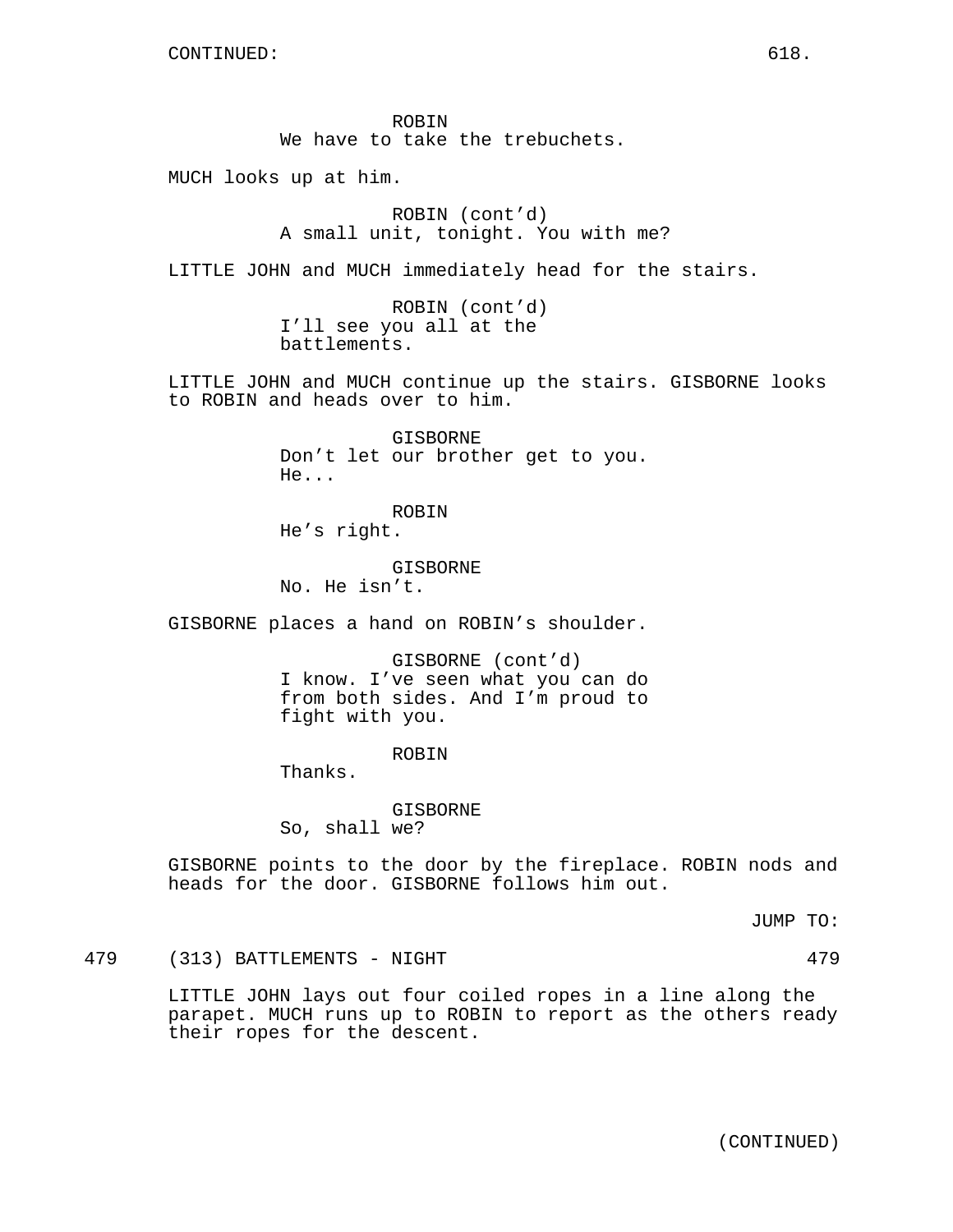MUCH There's pockets of men around the walls.

LITTLE JOHN Regular patrols.

ROBIN lays down his bow.

ROBIN You all know what we're doing. We go up along the dry moat... (point below) ...then we head for that cart and then the tent. That'll give us cover until we make our way to the trebuchets.

GISBORNE tosses his rope over the side.

ROBIN (cont'd) Much, you're in charge. If we don't come back, you fight to the end.

LITTLE JOHN stops and looks at ROBIN.

MUCH Well, I'm coming too, aren't I?

ROBIN No-no-no-no. No, you're not. I need a cool head here... (point below) ...not a hot one out there.

MUCH (disbelief and hurt) What?!

ROBIN Listen to me...

ROBIN puts his hand on the side of MUCH's head...

ROBIN (cont'd) You'll get your revenge for Allan, I promise.

MUCH sullenly relents. ROBIN gently slaps his cheek. TUCK stands at the edge, rope in hand. MUCH hands TUCK his bag and TUCK slips it over his shoulder. GISBORNE, ROBIN, TUCK and LITTLE JOHN stand ready with their backs to the parapet. ROBIN looks at them all.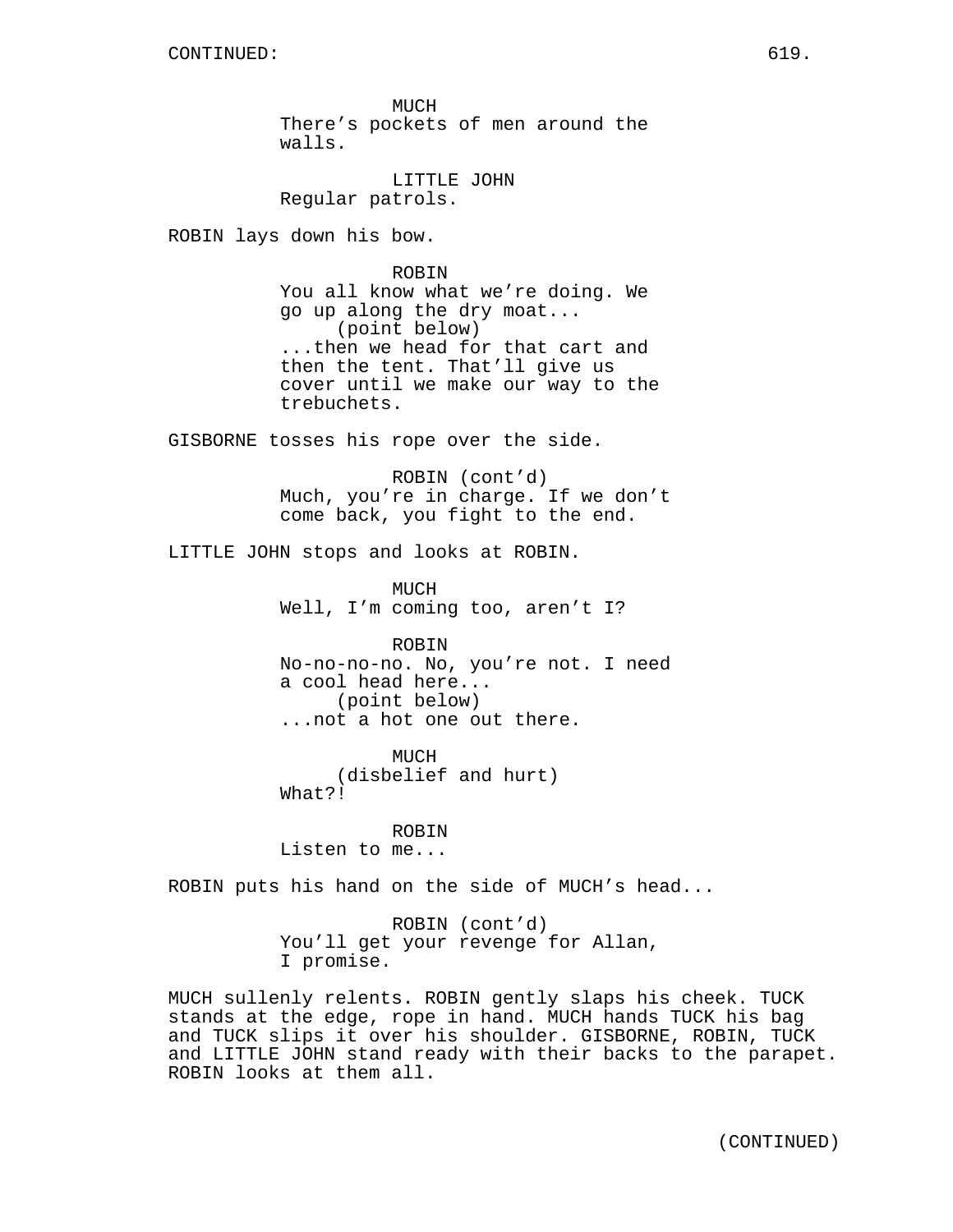ROBIN (cont'd) Right, let's do this.

LITTLE JOHN nods.

ROBIN (cont'd)

Ready?

All four abseil down the side.

480 (313) OUTSIDE TOWN 480

GISBORNE, ROBIN, TUCK and LITTLE JOHN poke their heads up over the edge of the moat and quickly duck down again as two horsemen go by. After they pass, the outlaws scramble out of the moat and run for the cart.

CONTINUE TO:

481 (313) SHERIFF'S CAMP 481

GISBORNE, ROBIN, TUCK and LITTLE JOHN duck down beside the cart. Beyond it the soldiers sit by the fire and talk, oblivious to the intruders. ROBIN peers around the wheel, then looks back and nods.

## ROBIN

(whisper) All right?

ROBIN crawls on his hands and feet to the tent. TUCK, GISBORNE, and LITTLE JOHN follow, all unnoticed.

LITTLE JOHN and TUCK go to one trebuchet, ROBIN and GISBORNE go to the other. They unhook the chains and set them up again shorter than before, lessening their range dramatically.

> LITTLE JOHN (to Tuck) Yeah?

### TUCK

Let's go.

GISBORNE, ROBIN, TUCK and LITTLE JOHN crawl back to the cart unobserved just as BLAMIRE starts striding among the soldiers, yelling orders.

CUT TO: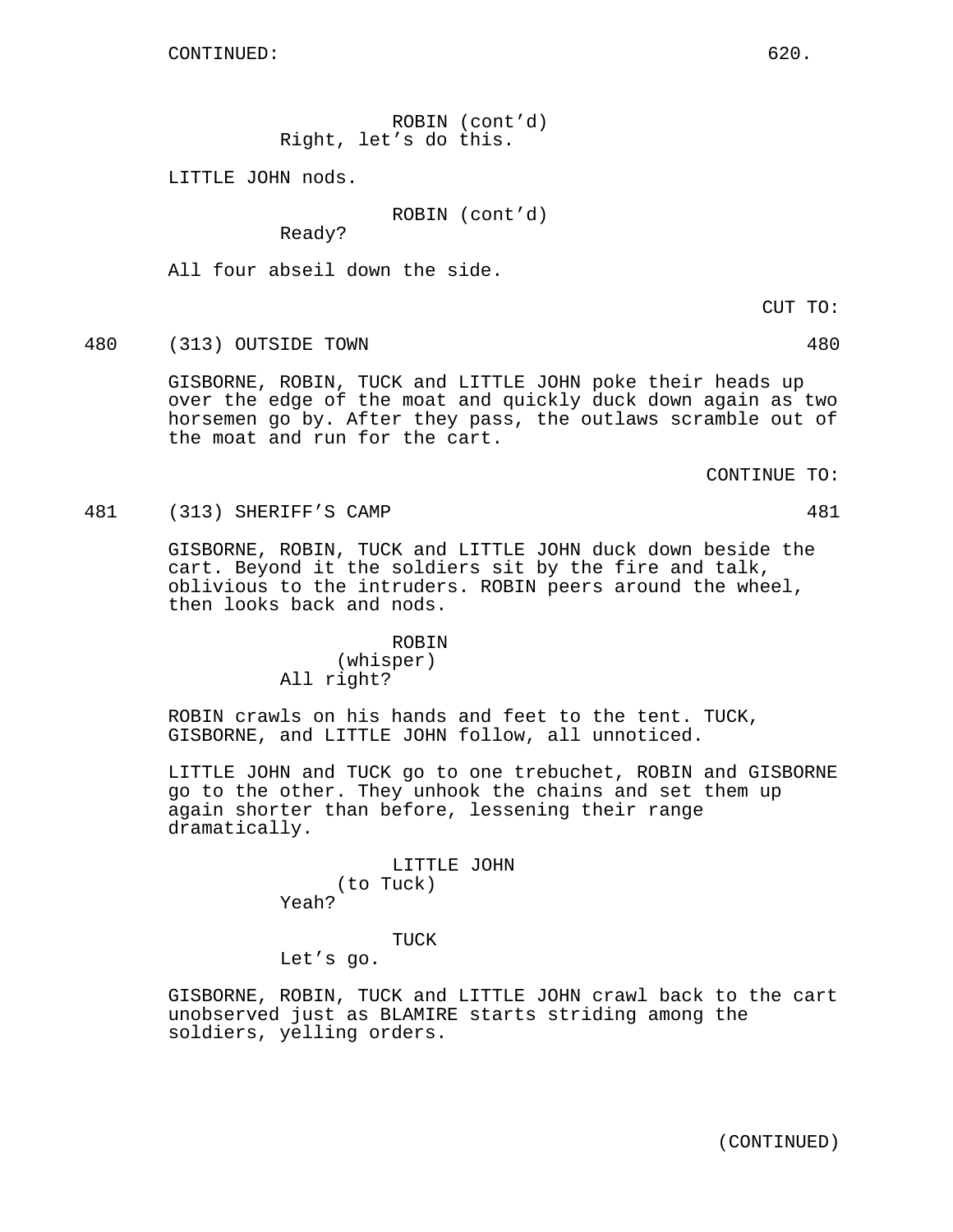BLAMIRE Come on, you lazy rebels! Move yourselves!

BLAMIRE appears out of the haze as ROBIN crawls back to the wagon.

> BLAMIRE (cont'd) Get to your posts! (beat) Weapons ready!

The soldiers scramble to obey.

ROBIN (to gang) The Sheriff had no intention of waiting till dawn.

BLAMIRE We attack immediately!

The SHERIFF looks at Nottingham as BLAMIRE strides to his side.

> SHERIFF Time to wake them up, I think.

The soldiers load the trebuchets. BLAMIRE lowers his hand.

### BLAMIRE

Loose!

The soldiers trip the trebuchets. The flaming barrels are sent straight up as the SHERIFF looks out at the town expectantly. When he doesn't see flying, flaming barrels, he turns to BLAMIRE.

# **SHERIFF** What's going on, Blamire?

BLAMIRE looks up as the barrels start to whistle in the air. The SHERIFF looks up, too, and sees the barrels falling down right on top of them. BLAMIRE grabs the SHERIFF, pulling him away.

# BLAMIRE

Run for cover!

The barrels come down on top of the trebuchets and explode, destroying them.

ROBIN takes advantage of the chaos.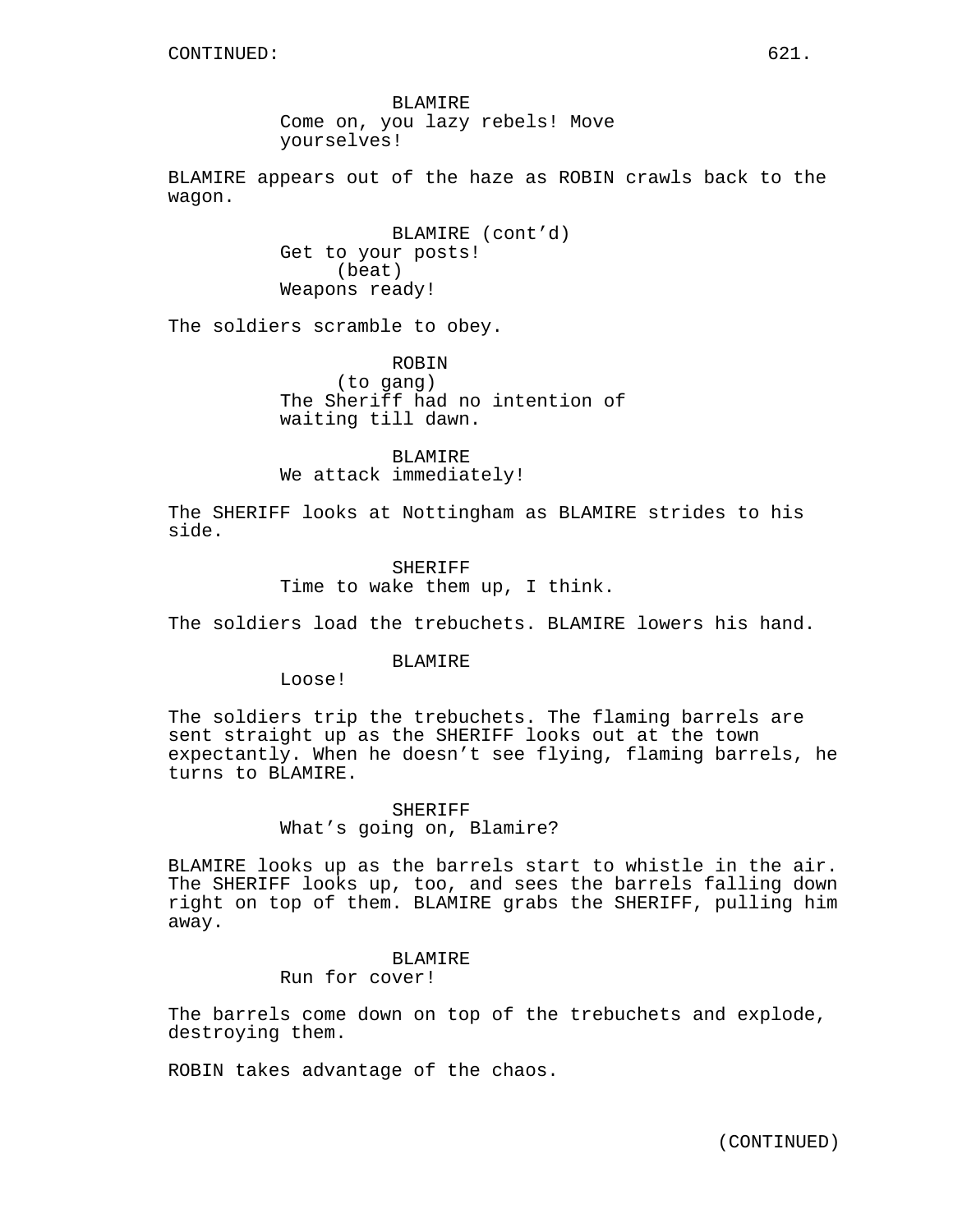ROBIN (to gang) Come on! Run!

SHERIFF

The trebuchets!

The SHERIFF looks round in confusion, then sees the outlaws running.

> SHERIFF (cont'd) Robin Hood! Get him!

The gang run into a band of soldiers who draw their swords, forcing them to stop in their tracks.

# SOLDIER

Stay there!

#### TUCK

Robin?!

ROBIN looks round, but realizes they are surrounded. Then he hears hoof beats approaching. ARCHER is galloping towards them. He shoots a flaming arrow at a small barrel, which explodes with a blinding light, cutting off the gang from the SHERIFF and the other soldiers. GISBORNE, ROBIN, TUCK and LITTLE JOHN fight off the guards in the bedlam. The SHERIFF is bewildered at what's happening as ARCHER rides by, holding his bow over his head, cheering at his feat. He then shoots a flaming arrow at another barrel and it explodes.

> ARCHER Run for it, Robin!

> > ROBIN

Come on! Go!

GISBORNE, ROBIN, TUCK and LITTLE JOHN run for town as the SHERIFF watches. BLAMIRE remains calm, shouting orders.

> BLAMIRE Archers to the left flank. Prepare to fire!

The archers assemble as ordered.

BLAMIRE (cont'd)

Main gate.

CUT TO: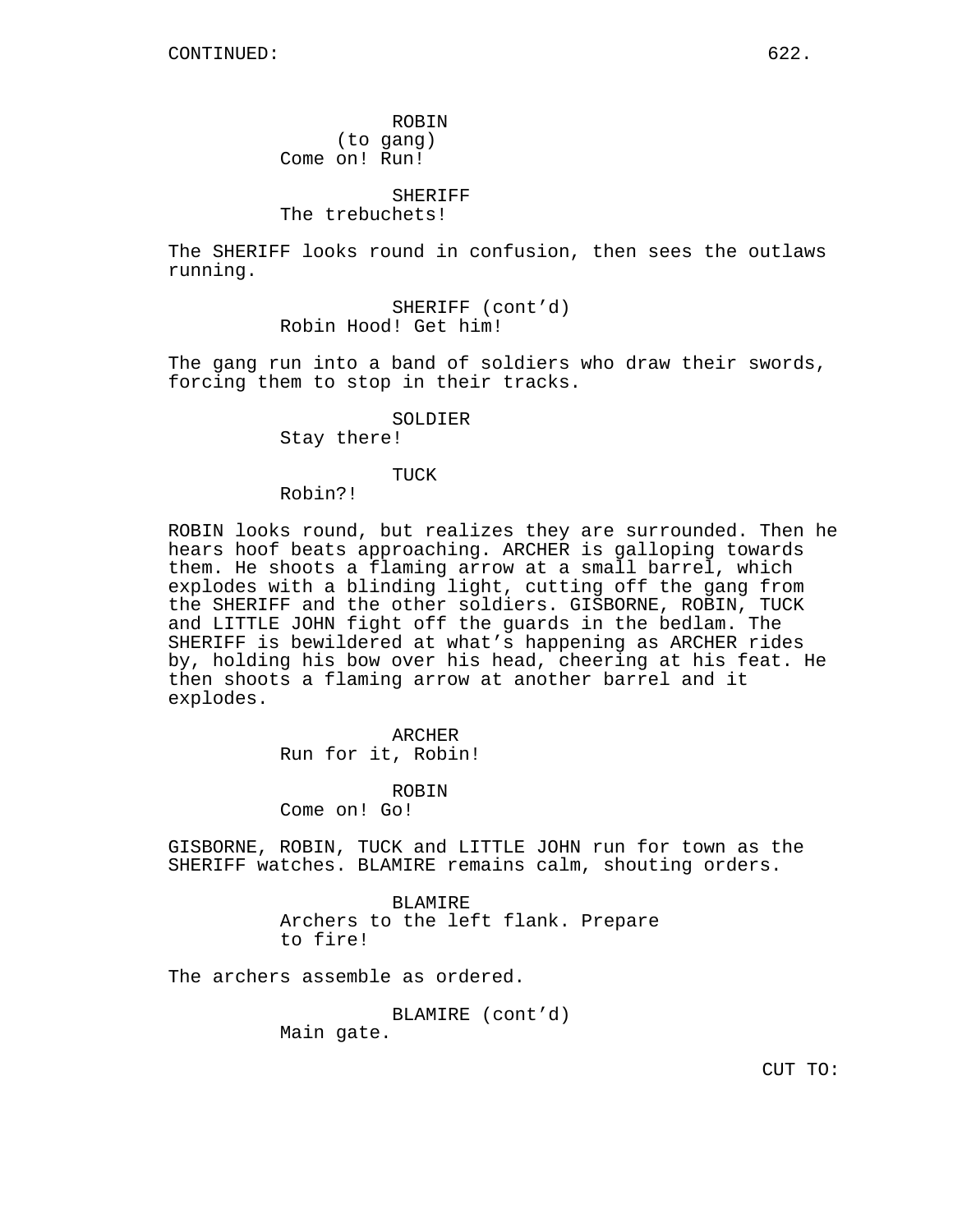MUCH, having watched the situation from above, descends the battlements using the ladder by the main gate.

> MUCH Open the gates!

Two men pull open a door each as MUCH jumps off the ladder.

ROBIN, TUCK, GISBORNE, and LITTLE JOHN run down the bridge. ARCHER gallops behind them, the soldiers close at his heels.

ROBIN, TUCK, GISBORNE, and LITTLE JOHN and ARCHER enter and the men close the gates behind them before the soldiers can get through.

MUCH, TUCK and ROBIN hold the doors closed while LITTLE JOHN and GISBORNE put in the beam to reinforce it.

ROBIN heads for ARCHER before turning to find MUCH first instead.

> ROBIN You see? That's why I had you here! Now you know!

MUCH (giddy with success) That's for Allan!

ROBIN goes to ARCHER. MUCH climbs up to the battlements.

ROBIN I thought you'd run out on us!

ARCHER (dismount) Thought you needed a hand. By the way, I got you a little present, courtesy of the Sheriff.

ARCHER slaps a leather flask into TUCK's hand. ROBIN is a bit suspicious.

> ROBIN What's that?

TUCK smells the liquid and recognizes it.

TUCK (delighted) It's Byzantine fire!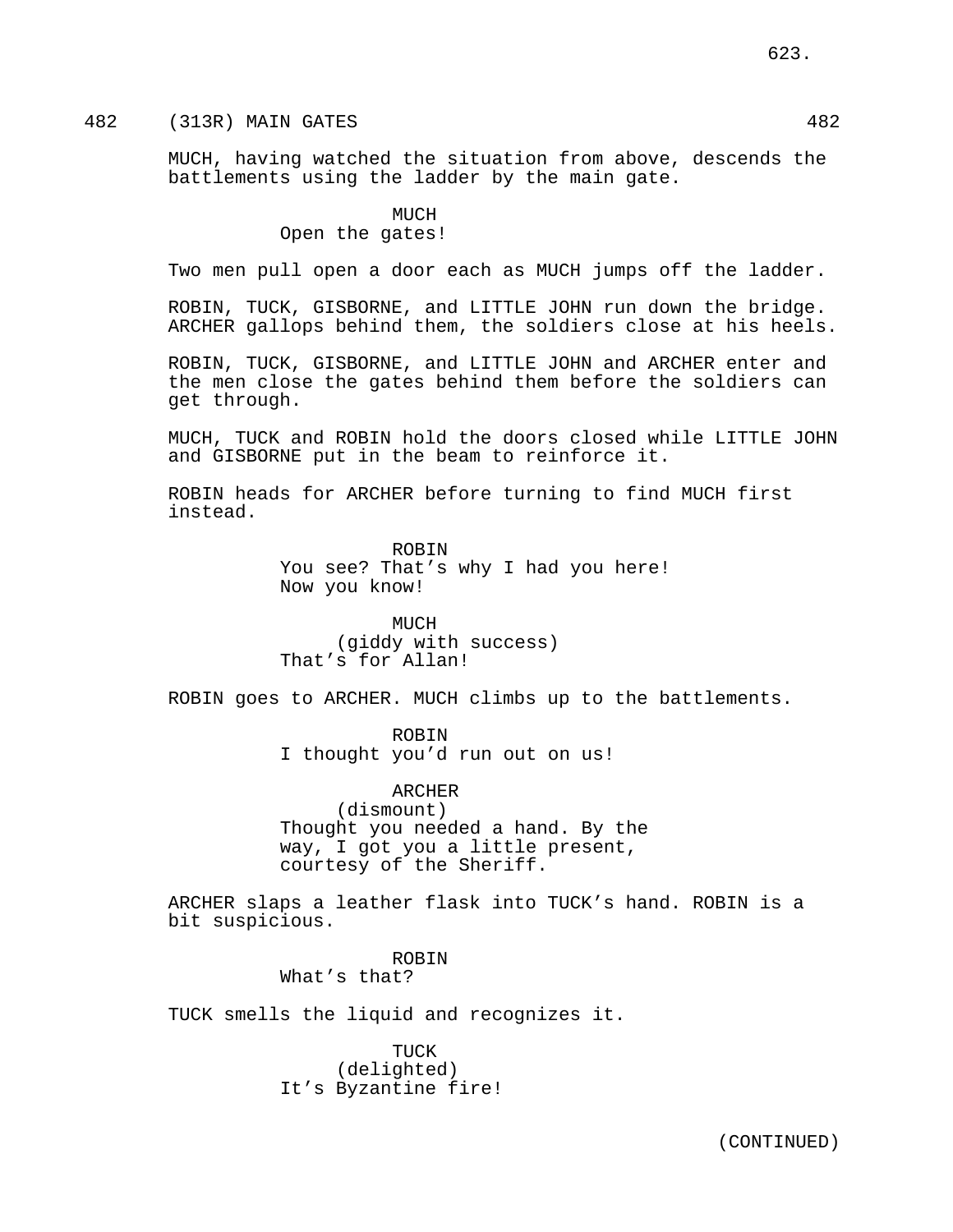TUCK pours some into his hand and smells it again.

TUCK (cont'd) If I can work out its base components, I can make some more of this.

ROBIN looks intensely into TUCK's eyes.

ROBIN So we can fight the Sheriff.

TUCK looks proudly into ROBIN's eyes. ROBIN shoves TUCK's good shoulder.

ROBIN (cont'd)

Do it!

ROBIN goes to the ladder. TUCK smells his hand again, thinking.

483 (313) SHERIFF'S CAMP 483

The SHERIFF is livid.

SHERIFF Destroy everything!

BLAMIRE Storm those gates!

SHERIFF I want Robin Hood's head!

BLAMIRE

Attack!

JUMP TO:

484 (313) NOTTINGHAM - CASTLE - DUNGEONS 484

ISABELLA goes to the door of her cell, by which sits a peasant man as guard. She talks to him dreamily, sultrily.

> ISABELLA Well, well, well. You are a big boy, aren't you?

ISABELLA chuckles at his silence.

JUMP TO: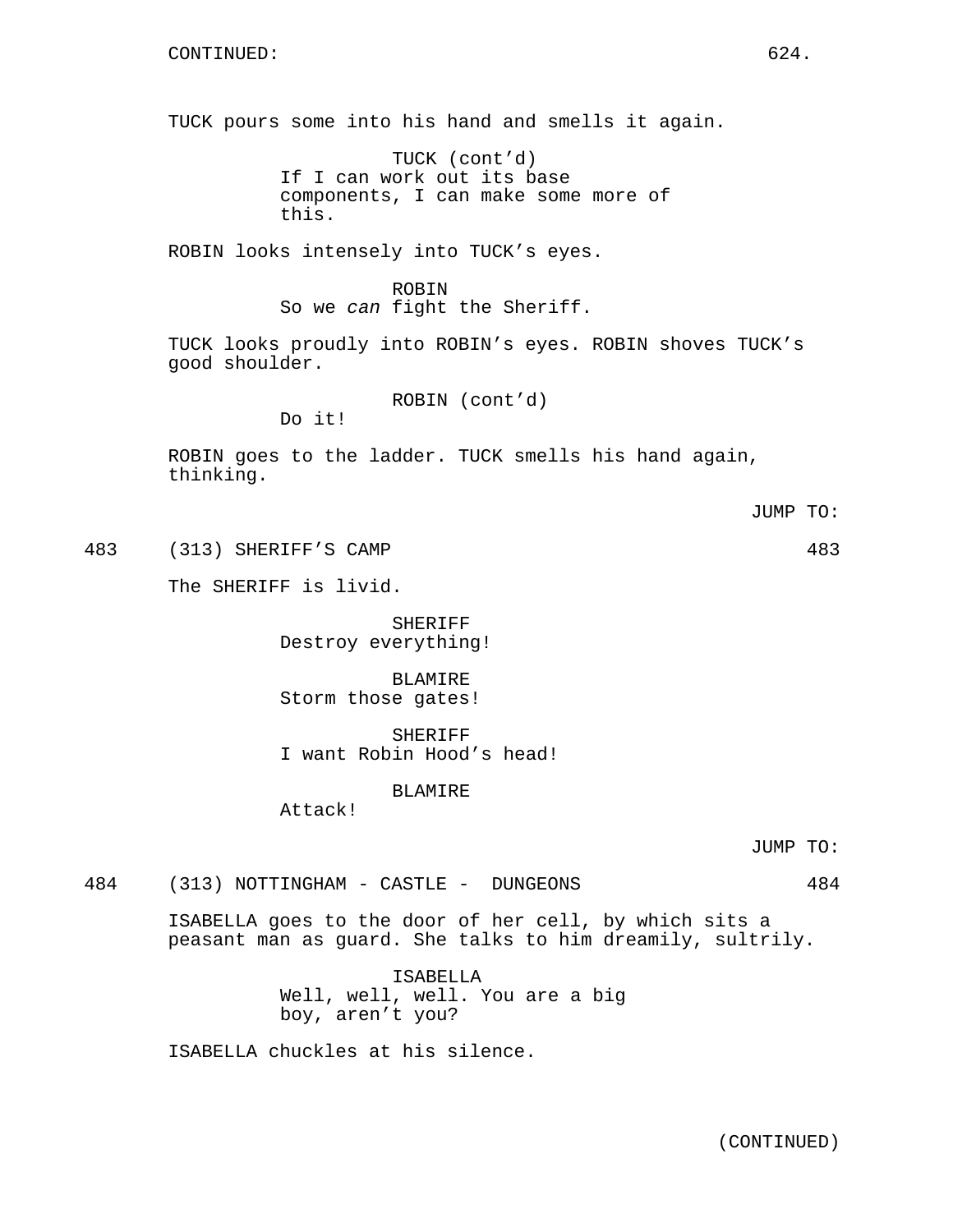ISABELLA (cont'd) Oh, come on, now. Don't be shy. It's just you and me, waiting for the end. I mean, Robin Hood can't win. You saw the Sheriff's army. So I guess we're in the same position... condemned. (sigh) Such a waste.

JUMP TO:

485 (313R) NOTTINGHAM CASTLE - DAWN 485

(Note: FOCUS shifts constantly throughout scene. There are various angles to be covered and various viewpoints to be taken.)

FOCUS ON: BATTLEMENTS. ROBIN climbs the ladder to MUCH on the battlements.

> MUCH Robin! We're going to need the King's troops fast.

ROBIN Let's hope Rebecca can get there.

They both look down at the bridge where soldiers are wheeling a battering ram made of three thick logs towards the portal. The ram hits the gates, which have been braced with thin tree trunks.

FOCUS ON: BELOW. GISBORNE turns sharply at the noise, and yells up to ROBIN.

> GISBORNE The gates won't hold against a battering ram and we don't have the men to take them on!

FOCUS ON: OUTSIDE. The battering ram pounds the gates again and archers, behind it, shoot flaming arrows over ROBIN and MUCH's heads.

FOCUS ON: BATTLEMENTS

MUCH

Run!

ROBIN yells down to the men below.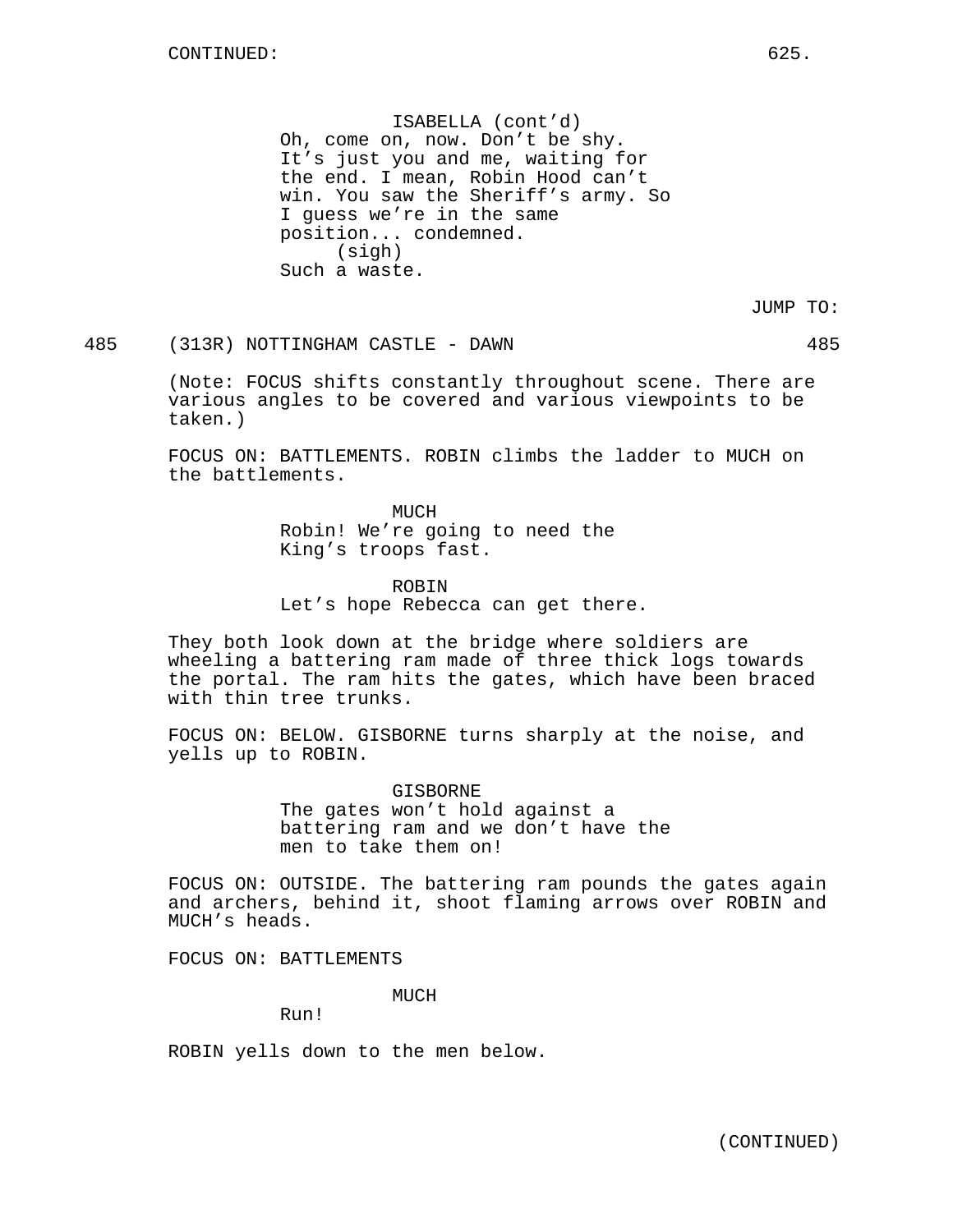## ROBIN

# Take cover!

FOCUS ON: BELOW. ARCHER, LITTLE JOHN and GISBORNE scramble to the sides. TUCK, with nowhere to go, turns his back and protects his head and the flask as the flaming arrows land amongst them. The battering ram pounds the gates.

FOCUS ON: BATTLEMENTS. ROBIN fires an arrow and a soldier falls. MUCH shoots another right in the heart.

> ROBIN (cont'd) (yell down) Pull everyone back into the castle courtyard!

FOCUS ON: BELOW. TUCK slides the flask of Byzantine fire over his shoulder.

FOCUS ON: BATTLEMENTS.

ROBIN (cont'd) We defend from there until the King's troops arrive!

ROBIN tosses his bow down.

FOCUS ON: BELOW.

LITTLE JOHN (to peasants) Move! Let's go.

LITTLE JOHN and the men move a cart into the gateway. ROBIN tosses his quiver down.

> LITTLE JOHN (cont'd) Take cover! Take cover! Take cover!

FOCUS ON: BATTLEMENTS.

ROBIN (to Much) Abandon this tower. Take a company of archers, hold them as long as possible.

MUCH nods as ROBIN goes down the ladder.

FOCUS ON: BELOW. LITTLE JOHN, two men, and GISBORNE position themselves to turn the cart on its side.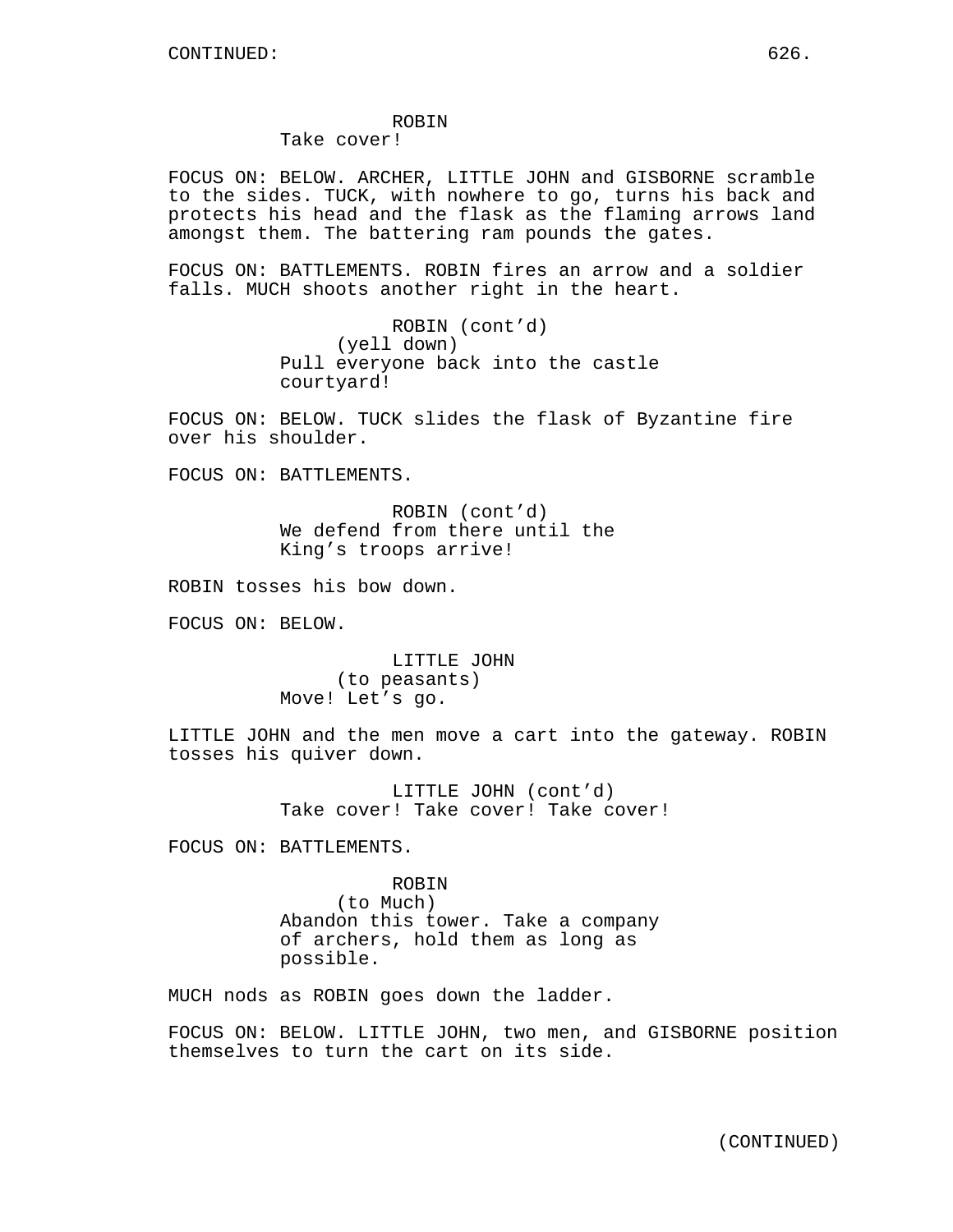LITTLE JOHN One, two, three.

They turn the cart over.

FOCUS ON: BATTLEMENTS.

**MUCH** (to men on the battlements) Abandon the tower!

FOCUS ON: BELOW. TUCK runs to the castle as the men put up more barriers. MUCH and seven archers take up position behind the overturned cart.

MUCH (cont'd)

Steady!

The battering ram pounds the gates.

MUCH (cont'd)

Draw!

The battering ram pounds again and the gates burst open.

MUCH (cont'd)

Loose!

Eight arrows fly and fell the first soldiers coming through. The battering ram is pushed in after them.

MUCH (cont'd)

Run!

The eight men run for the castle.

FOCUS ON: IN FRONT OF THE CASTLE GATE. TUCK stands directing another line of archers.

> TUCK Hold! ... Hold!

MUCH and the archers come round the corner and run past the line.

> TUCK (cont'd) Nock! ... Draw! ... Loose!

The archers let fly their arrows and immediately retreat to the rear, exposing a line led by LITTLE JOHN.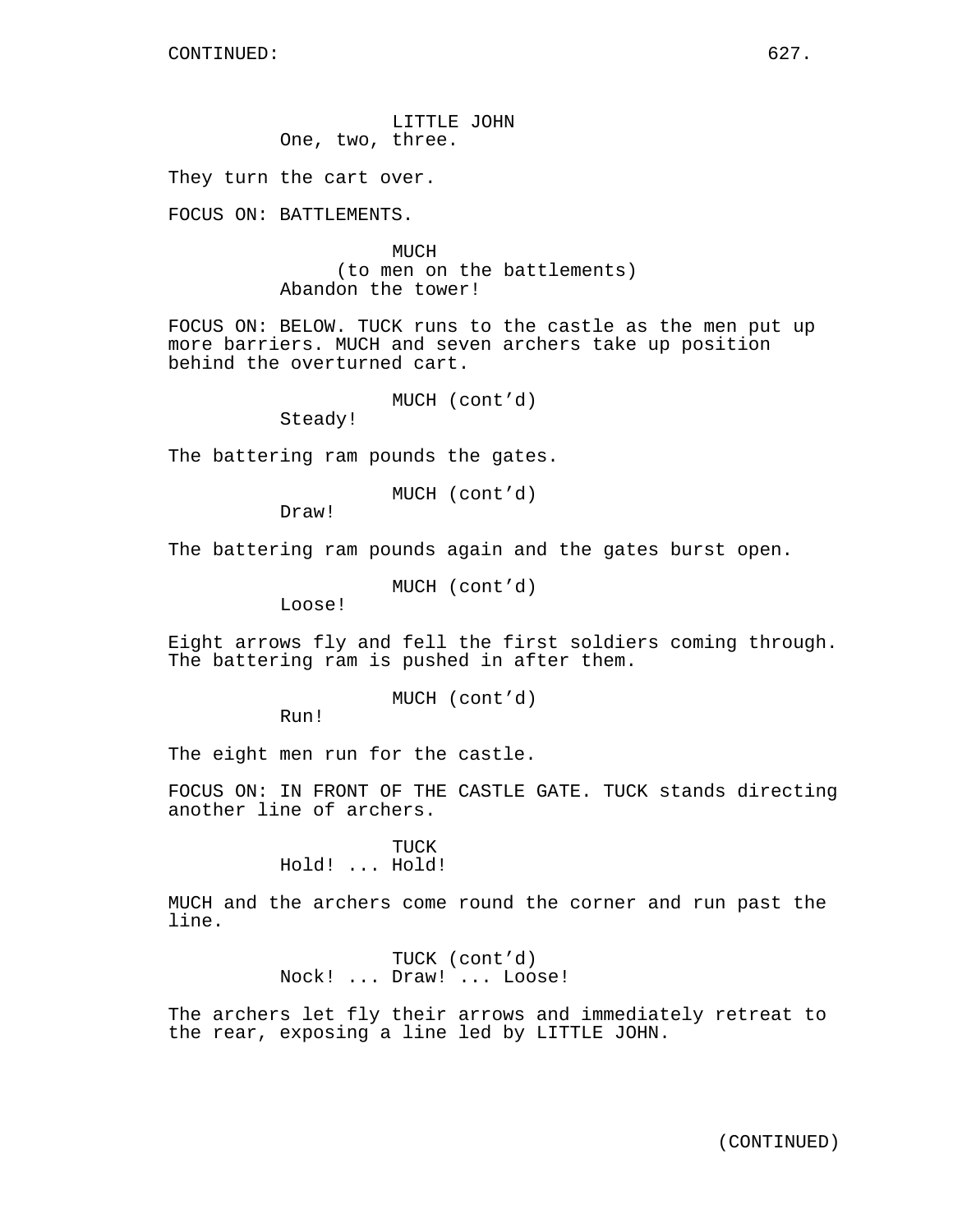LITTLE JOHN Nock! ... Draw! ... Loose! Fall back!

LITTLE JOHN's archers retreat to the rear and MUCH's line steps up.

> **MUCH** Nock! ... Draw! ... Loose! Fall back!

TUCK Fall back to the castle!

MUCH / LITTLE JOHN Fall back! Fall back!

FOCUS ON: COURTYARD. TUCK and LITTLE JOHN usher the men into the courtyard. MUCH is overtaken by the heat of the moment, seeing that most of their opponents are down, and starts to celebrate, cheering and jumping up and down in front of the gate. LITTLE JOHN and TUCK each grab an arm and pull him back through the doors just before they close.

CUT TO:

486 (313) DUNGEONS 486

ISABELLA is still crooning to her guard. He looks back at her.

> ISABELLA Isn't it traditional to offer the condemned one last request? You open the door and I'll give you exactly what you want.

The man smiles, giddy with anticipation. He gets the keys and unlocks the door. ISABELLA steps out, puts her left hand on his shoulder, seemingly to give him a big kiss, but her right hand pulls out his dagger and stabs him.

> ISABELLA (cont'd) Men are so easy.

> > CUT TO: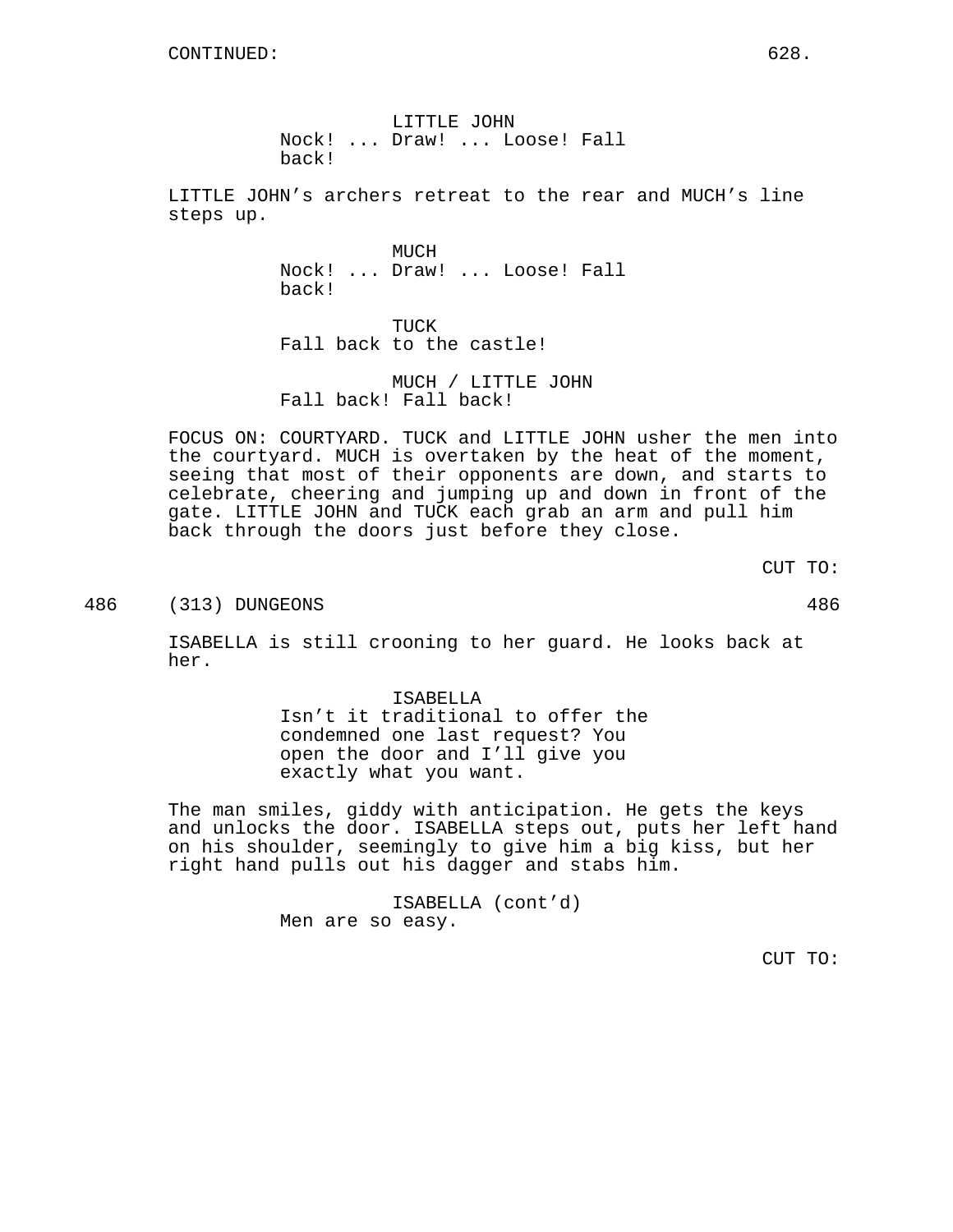ROBIN runs into the courtyard, pulling an arrow from his quiver.

TUCK

LITTLE JOHN joins TUCK and MUCH and helps them and a few men turn over a flatbed wagon in front of the gate.

488 (313) NOTTINGHAM TOWN 488

John!

BLAMIRE and the SHERIFF march through the town as archers scout the streets. Spent arrows and felled bodies are everywhere.

> SHERIFF Bring the battering ram, smash those gates! And bring me the prisoner you captured!

#### BLAMIRE

My lord!

BLAMIRE goes back through the town.

BLAMIRE (cont'd) Battering rams, now!

CUT TO:

489 (313R) CASTLE - COURTYARD 489

LITTLE JOHN looks through the crack in the gates, then calls out to the men above.

> LITTLE JOHN Portcullis!

He and two men run out from the gates as the portcullis is lowered.

FOCUS ON: ISABELLA. ISABELLA, cloaked, makes her way from the dungeons into the courtyard, unnoticed, but watching.

FOCUS ON: GANG. MUCH, holding his sword, directs a line of archers behind the overturned wagon. Behind him is LITTLE JOHN's line, and ARCHER leads a third, freeing TUCK to work on the Byzantine fire. ROBIN stands in the middle of MUCH's line of archers.

629.

CUT TO: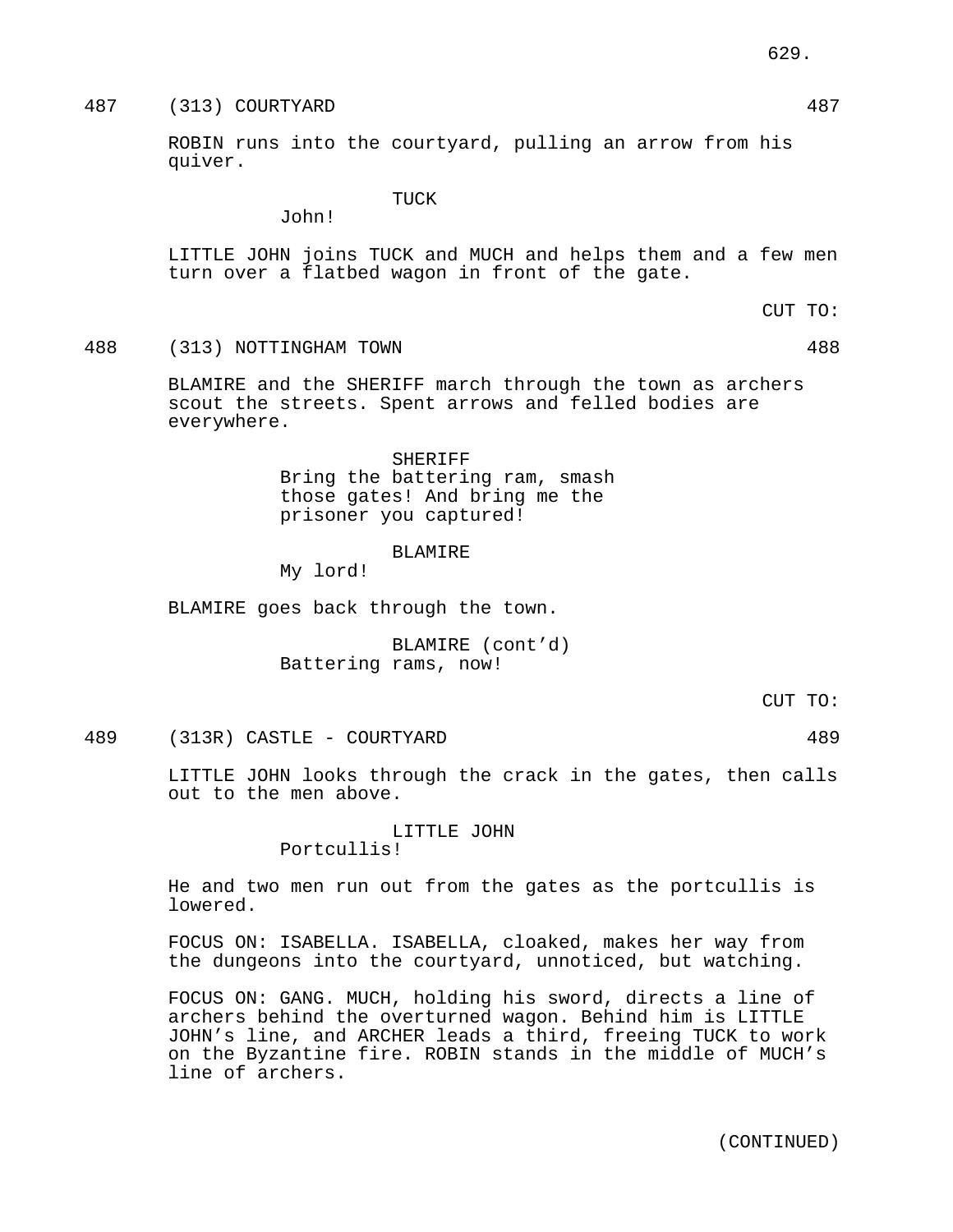LITTLE JOHN (cont'd) (to archers) Get in rank with me!

ROBIN

Get ready!

MUCH points his sword at the archers.

MUCH

Hold!

FOCUS ON: ISABELLA. ISABELLA stops by the small steps, watching, holding her dagger.

FOCUS ON: GANG. The battering ram smashes open the gates and they swing back to almost closed.

MUCH (cont'd)

Draw!

BLAMIRE brings REBECCA forward into ROBIN's line of sight between the doors.

> ROBIN (interrupt) Wait!

> > MUCH

But...

### ROBIN

Wait!

REBECCA I'm sorry, Robin.

ROBIN grabs the tip of his nocked arrow and flips it forward to hold it against the bow. The SHERIFF pushes open the left door all the way, revealing himself.

> SHERIFF Not as sorry as she's going to be.

ROBIN glances back to see where MUCH is.

SHERIFF (cont'd) She was on her way from Loughborough... with this.

The SHERIFF holds up a folded note and looks at it.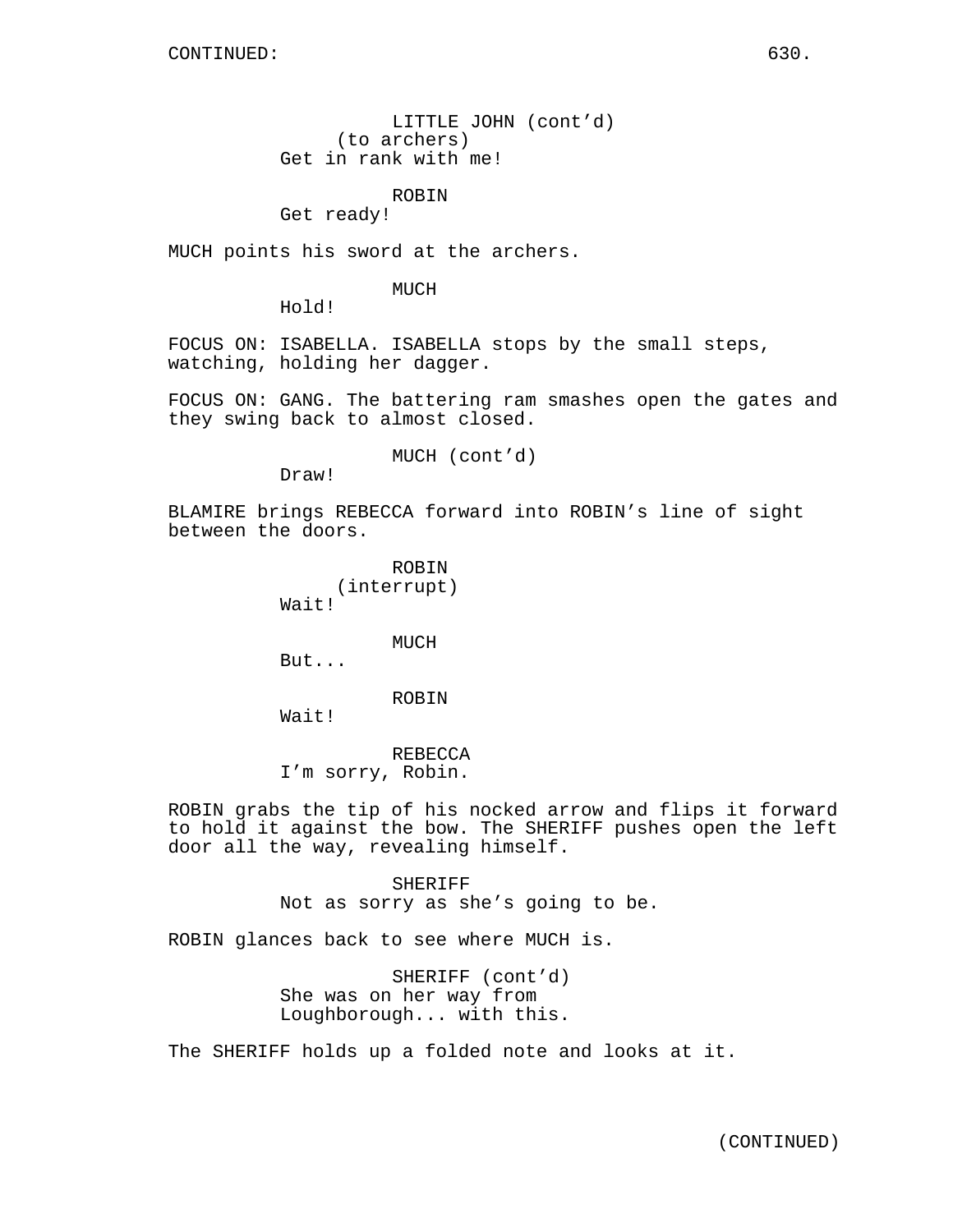SHERIFF (cont'd)

Expecting reinforcements? Not coming.

The SHERIFF tosses the parchment casually aside.

FOCUS ON: ISABELLA. ISABELLA wipes her dagger on her cloak, licks her lips and heads up the small steps.

FOCUS ON: SHERIFF AND ROBIN

SHERIFF (cont'd) (to Robin) Don't believe me? (to Rebecca) Tell him.

BLAMIRE shakes REBECCA, who struggles against his grip. ROBIN whispers to MUCH.

ROBIN

Much...

ROBIN looks up at the battlements over the portcullis. MUCH looks up, too. ROBIN turns away from the SHERIFF to circle behind MUCH, feigning exasperation to the SHERIFF.

> SHERIFF King Richard isn't coming either. He was on his way...

ROBIN (whispering) Can you do it?

MUCH (take a deep breath) Watch me.

SHERIFF ...but he was captured by Leopold of Austria.

ROBIN completes his circle and faces the SHERIFF again.

ROBIN You're lying.

REBECCA It's true. He's being held to ransom.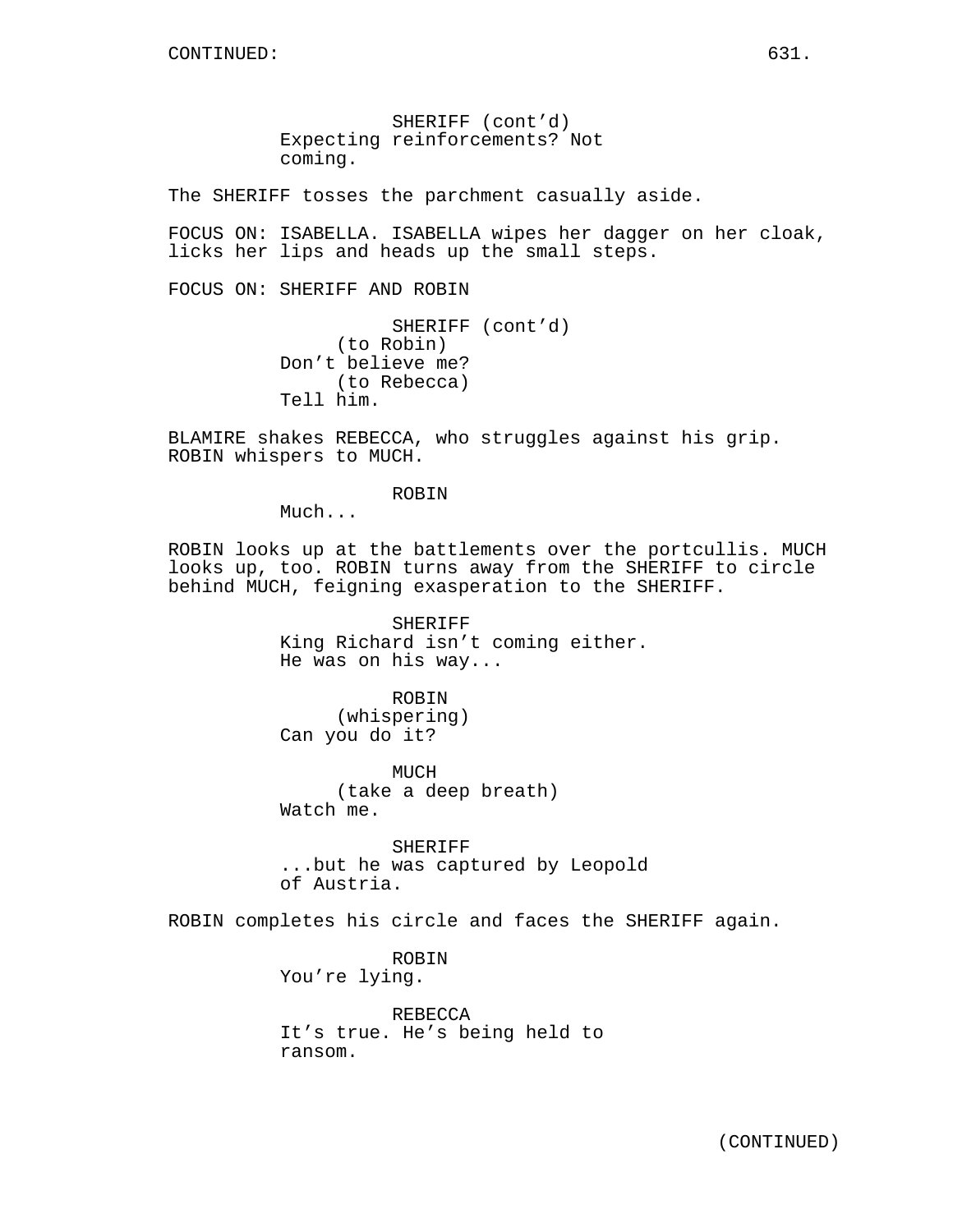SHERIFF Two hundred and fifty thousand crowns, enough money to bankrupt a nation.

In the background, MUCH runs along the battlements with a rope in hand.

> REBECCA The troops at Loughborough won't fight unless Richard leads them.

SHERIFF So what's it to be, Hood? Surrender or slaughter?

In the background, MUCH tosses the rope down into the courtyard.

#### ROBIN

Neither.

TUCK, GISBORNE and LITTLE JOHN catch the rope. ROBIN strides forward, stalling for time so the gang can get in place.

> ROBIN (cont'd) You see... I don't trust you... Vasey.

MUCH takes up the slack in the rope.

ROBIN (cont'd) You said you'd take no prisoners.

The SHERIFF says the next line flippantly, and feigning remembering.

> SHERIFF Oh, yes. Yes, I did say that. Well, that was rather hasty of me. I mean, who's going to pay tax if the villagers are all dead?

> ROBIN (scoff) So... What, you're going to release all these people now only to make slaves of them later?

> > SHERIFF

Why?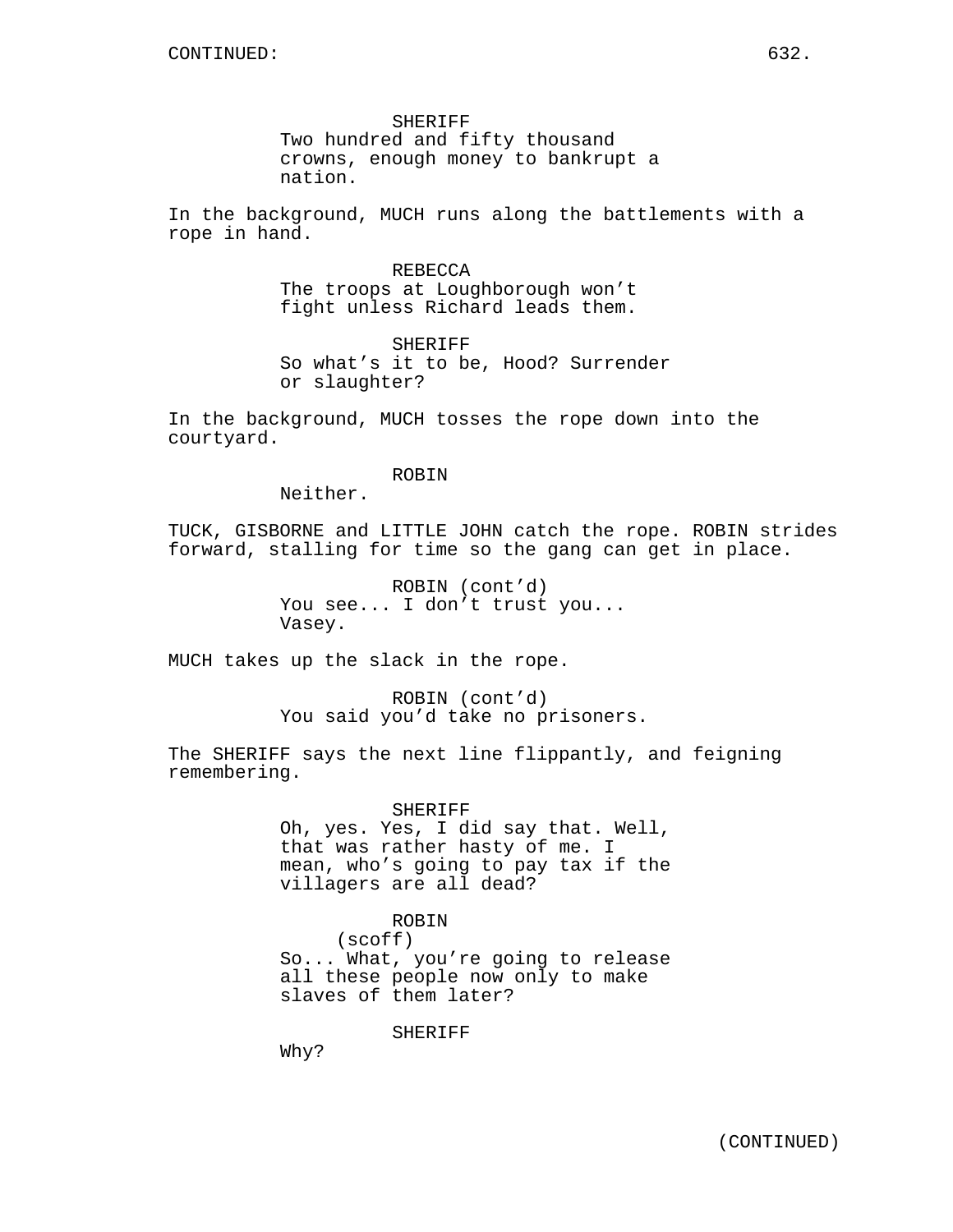ROBIN (scoff, shake head) You don't give me much of a choice, do you? SHERIFF (chuckle) What, have you got some little trick tucked up your sleeve, have you, hm? MUCH nods to the men below. SHERIFF (cont'd) Humiliate me and rescue the woman? MUCH looks down at REBECCA on the other side. SHERIFF (cont'd) You're so predictable, Hood. Bored with that game. ROBIN's eyes flicker to REBECCA. SHERIFF (cont'd) (to Blamire) Kill her. ROBIN Rebecca! Above you! ROBIN runs back behind the wagon. ROBIN (cont'd) (to Tuck) Lower the rope! MUCH is quickly lowered down in front of BLAMIRE and REBECCA puts one foot in a loop in the rope. BLAMIRE draws his sword and REBECCA elbows him in the chest, breaking free. She throws her bound hands over MUCH's head. MUCH

Up!

GISBORNE

Pull!

GISBORNE, TUCK and LITTLE JOHN pull back on the rope. BLAMIRE tries to grab them, but MUCH and REBECCA are quickly raised up out of his reach.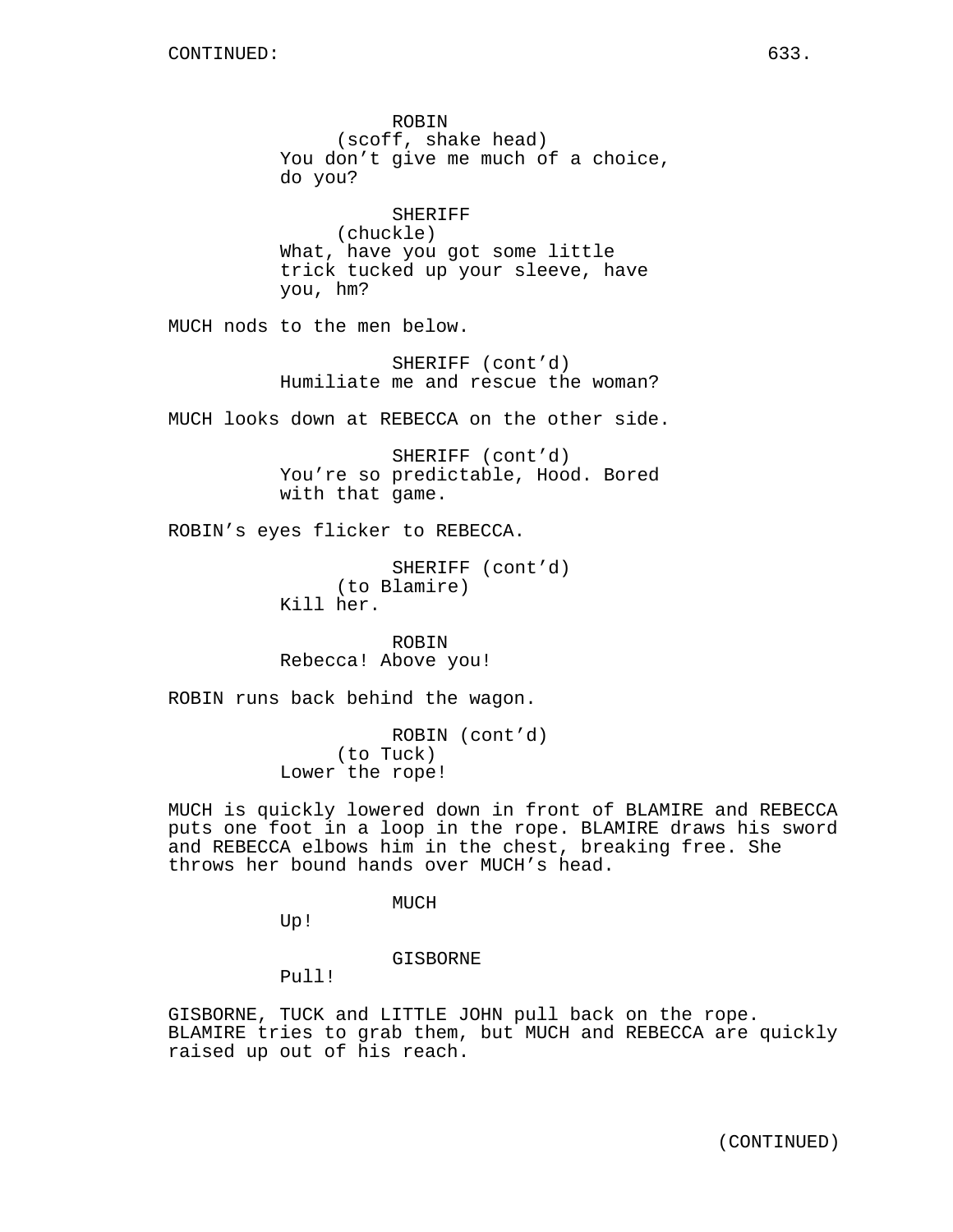#### ROBIN

#### Fire!

FOCUS ON: UP ON THE BATTLEMENTS. ARCHER and some villagers shoot down at the soldiers.

FOCUS ON: BELOW. ROBIN and the archers behind the wagon shoot. Soldiers fall.

FOCUS ON: BATTLEMENTS. A peasant man pulls MUCH and REBECCA back over the parapet. ARCHER leans over the battlements and shoots at the Sheriff, who ducks and runs to the side of the gate.

FOCUS ON: TOWN. BLAMIRE stands on the other side.

SHERIFF That is the last time Robin Hood makes a fool out of me!

FOCUS ON: BATTLEMENTS. REBECCA waits for MUCH as he tumbles ungracefully over the edge of the wall.

FOCUS ON: BELOW. The villagers and ROBIN shoot as fast as they can.

FOCUS ON: TOWN.

SHERIFF (cont'd) To the tunnel!

The SHERIFF and BLAMIRE run from the gate.

## BLAMIRE

Fall back!

The soldiers retreat and the battering ram is pulled back to the center of the marketplace.

FOCUS ON: ROBIN AND GANG.

MUCH It's working! They're falling back!

One last arrow hits the shield of a retreating soldier.

ROBIN They're regrouping.

ROBIN calls back up the stairs.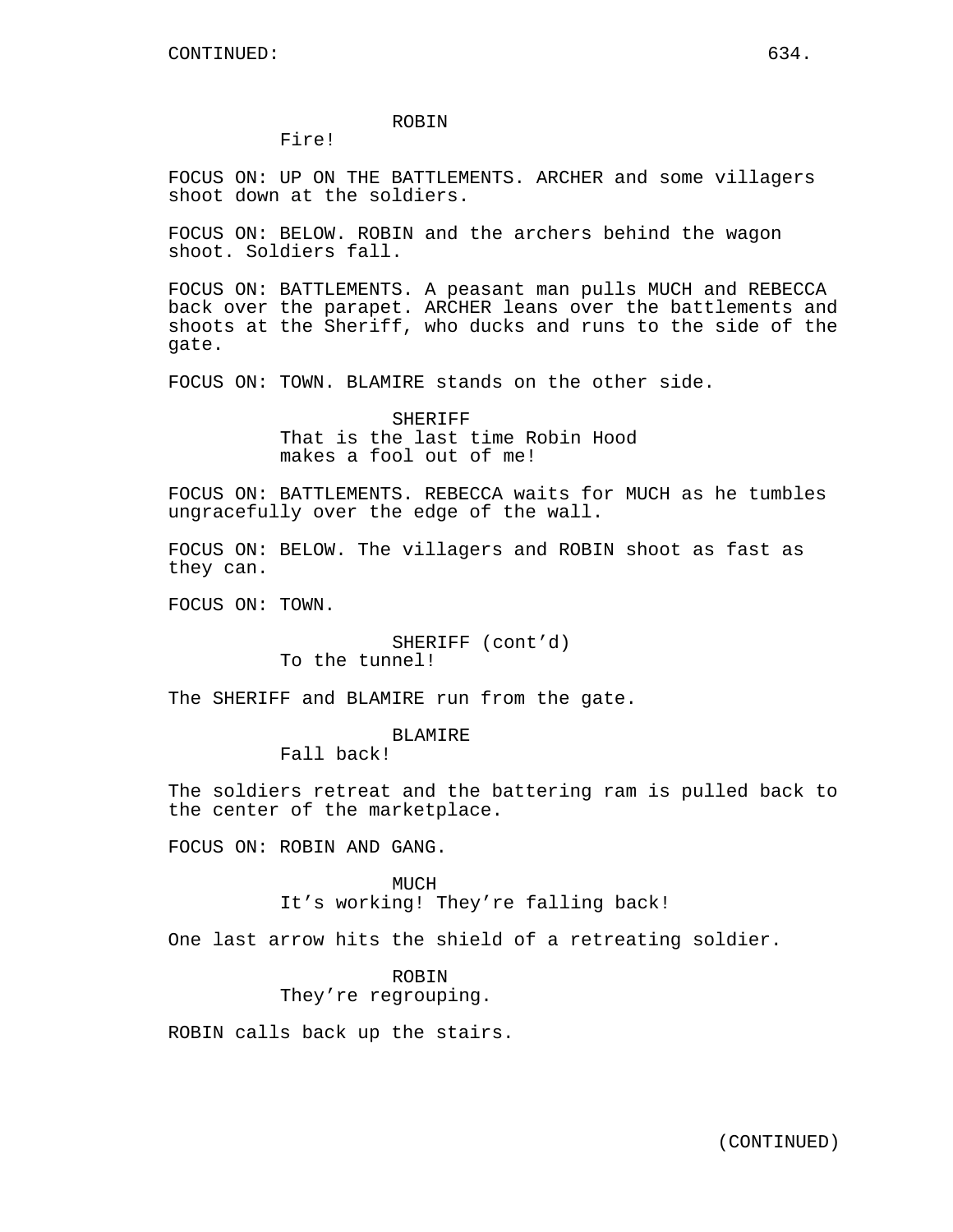# ROBIN (cont'd) Barricade the portcullis!

REBECCA runs down the steps from the battlements.

### MAN

### Bring him inside.

ROBIN looks behind him at the wounded being taken inside. LITTLE JOHN pats the shoulder of an exhausted old man, who gratefully sits down as LITTLE JOHN looks at the wound of his neighbour.

> MAN (cont'd) I think he's still breathing.

GISBORNE looks around in despair at the few men they have left.

CUT TO:

## 490 (313R) COURTYARD - A SHORT WHOLE LATER 490

As the gang and peasants do what they can to prepare for the next assault, ROBIN rests his head on his folded arms on the side of the overturned wagon. His face is solemn, knowing their situation is hopeless. TUCK comes up behind him and leans an arm beside him.

> TUCK The people need you, Robin. Talk to them.

ROBIN doesn't move or answer.

TUCK (cont'd)

Robin?

ROBIN remains silent a moment before slowly turning his head to look at TUCK, realizing he must act the leader. He stands and walks slowly up to the top of the steps. He turns and looks around at all the remaining men. ROBIN's speech starts out bleakly but gains strength and conviction until he is shouting at the end.

> ROBIN Loyal comrades... you know the situation. And you know that we are on our own. Now we have already lost friends and loved ones.

ROBIN starts to pace along the top of the steps.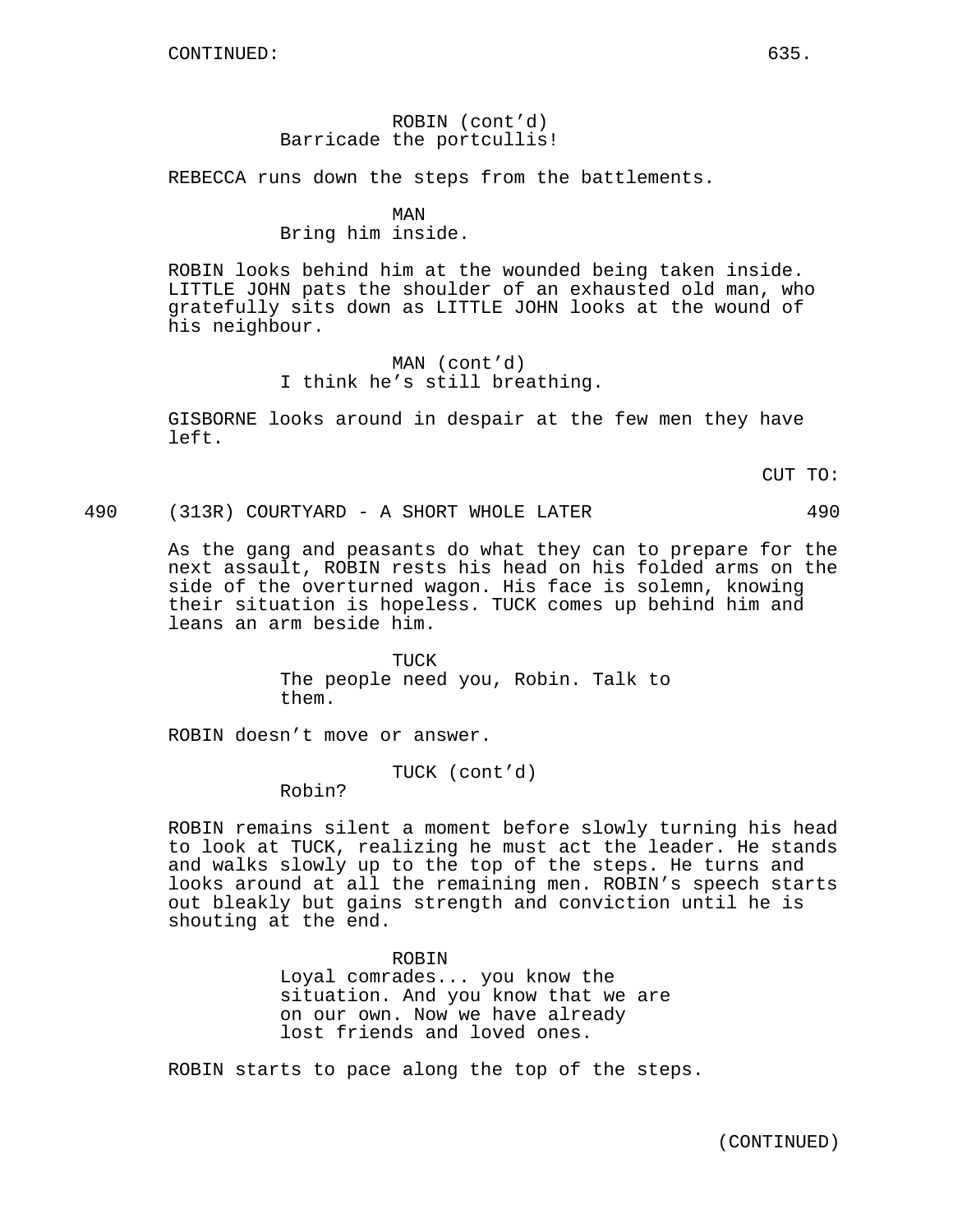ROBIN (cont'd) But England will lose far more if we do not make a stand this day. And yes, some of us may fall, but our fight will live on. In the minds of those that despise injustice, in the hearts of those that cherish freedom, you are the soul of England standing firm against tyranny for a real future. Now ask yourself, is that not something worth fighting for?! (draw sword) Together... (raise sword high) ...for England!

All those in the courtyard raise their fists in the air and cheer. ARCHER, near the gate, sees movement behind him and looks out the portcullis.

> ARCHER They're coming!

ARCHER pulls an arrow from his quiver, nocks and draws.

# LITTLE JOHN Archers! Archers!

The soldiers march down the street and start pushing the battering ram forward from where it was left. ROBIN and the villagers let arrows fly. More arrows whiz past them. Soldiers fall. ROBIN lets loose arrows as fast as he can. An arrow fells a villager. ROBIN quickly shoots the soldier who fired it. MUCH runs to LITTLE JOHN on the battlements. Together they push a ladder down with soldiers climbing up it.

> LITTLE JOHN (cont'd) Much, get down to the portcullis. Help hold it.

> > MUCH

Right!

LITTLE JOHN

Go!

JUMP TO: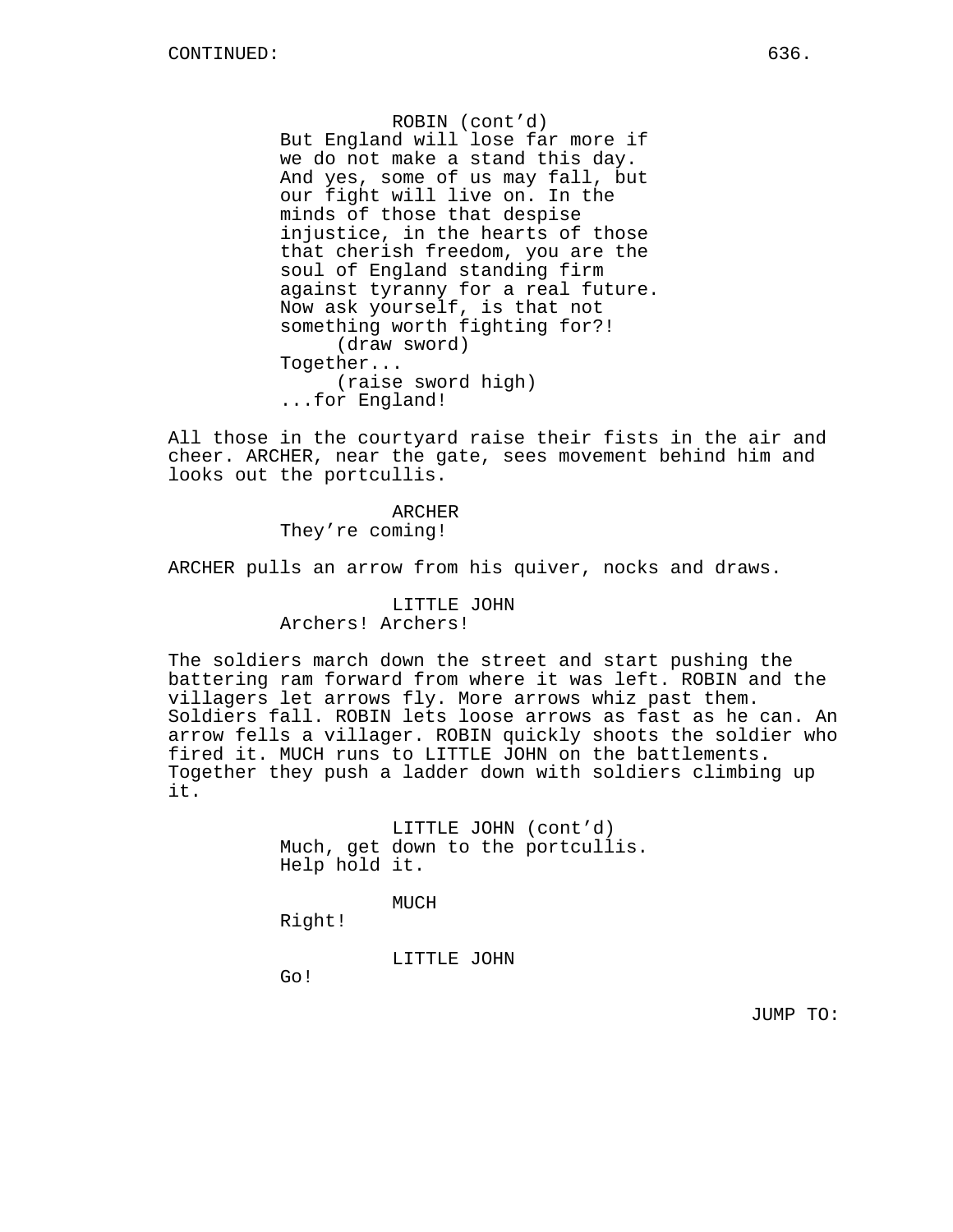The SHERIFF, BLAMIRE and a small company of soldiers walk down the tunnel. Drifts of limestone pellets litter the floor.

> SHERIFF Robin Hood won't know what's hit him.

They come upon ARCHER's wall.

BLAMIRE Blocked. There's a balance trap. We'll never get through there, my lord.

The SHERIFF's eyes dance over the face of the wall, first frowning, then chuckling as an idea forms.

> SHERIFF Well, we'll see about that. (chuckle) Back.

The SHERIFF smiles and turns round, noticing the guards still blocking his return path.

SHERIFF (cont'd)

Back!

The soldiers split neatly to each side and the SHERIFF walks between them.

> SHERIFF (cont'd) Bring down the Byzantine fire!

> > CUT TO:

492 (313R) COURTYARD 492

The battle continues. The archers behind the wagon have all fallen or retreated behind other barriers. MUCH surges forward, shooting an arrow, and motions with his arm for the men to advance.

### **MUCH**

Archers! Forwards!

MUCH ducks to avoid an incoming arrow, then pops up again and shoots as the peasant archers move in with him. Soldiers fall.

JUMP TO: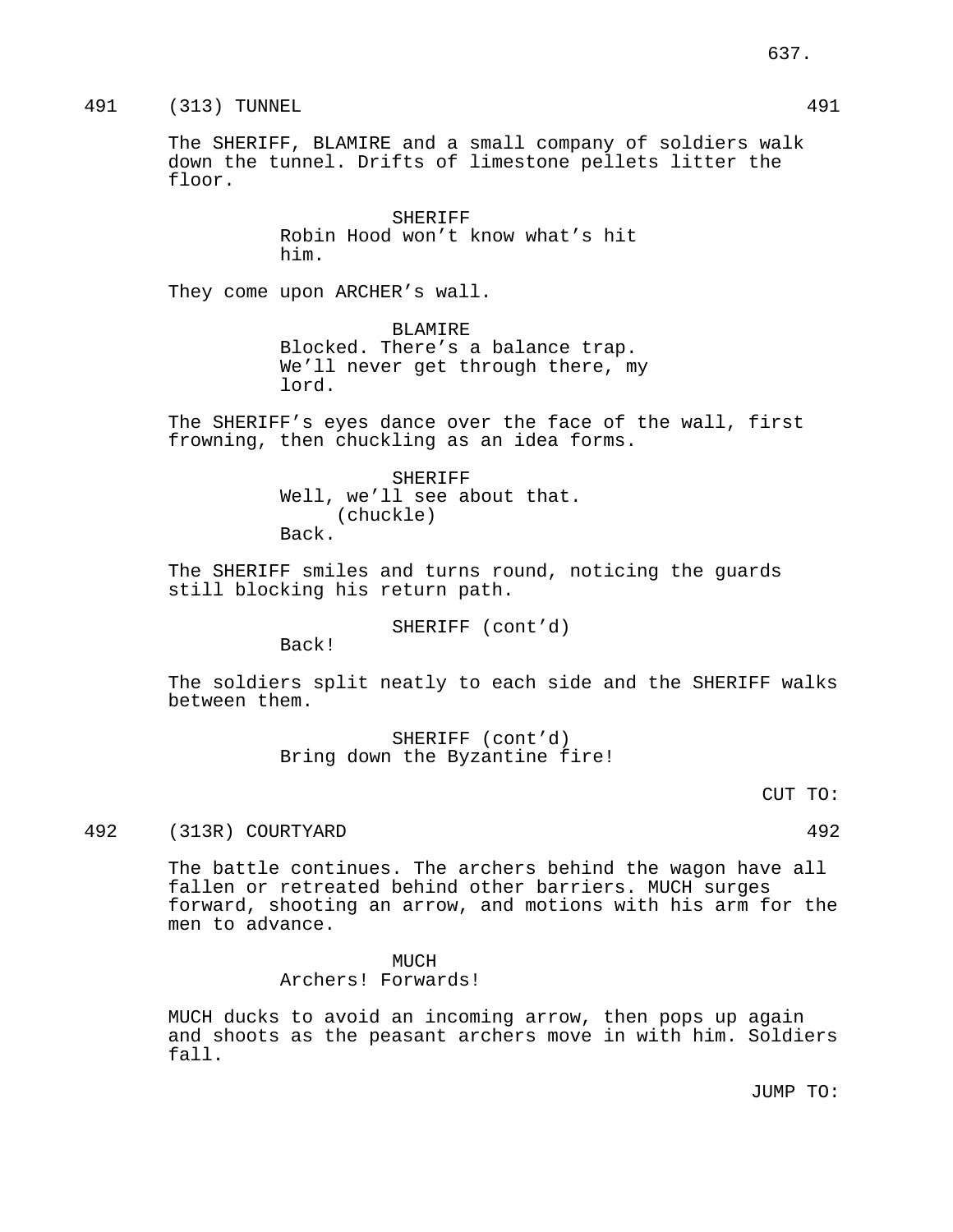493 (313R) THE GREAT HALL 493

ROBIN runs in from the main doors to the balcony.

ROBIN

Tuck!

TUCK, not looking up from his work, answers.

TUCK

Yeah?

ROBIN (lean on railing) I need that fire! We can't hold out much longer!

TUCK looks up excitedly at Robin.

TUCK Robin, Robin!

TUCK steps back to get a long-handled, small pitcher.

TUCK (cont'd) Nut oil. The Sheriff had gallons of it in the cellar.

TUCK pours the contents of the small pitcher in.

**ROBIN** Boiling oil, we can use it.

ROBIN glances back through the doors.

TUCK No, no-no-no-no. I can do better than that.

TUCK sets down the pitcher and picks up a short burning candle.

TUCK (cont'd)

Watch.

TUCK lights a fuse with the candle.

TUCK (cont'd) The nut oil is a base compound.

ROBIN glances back through the doors again. TUCK steps back.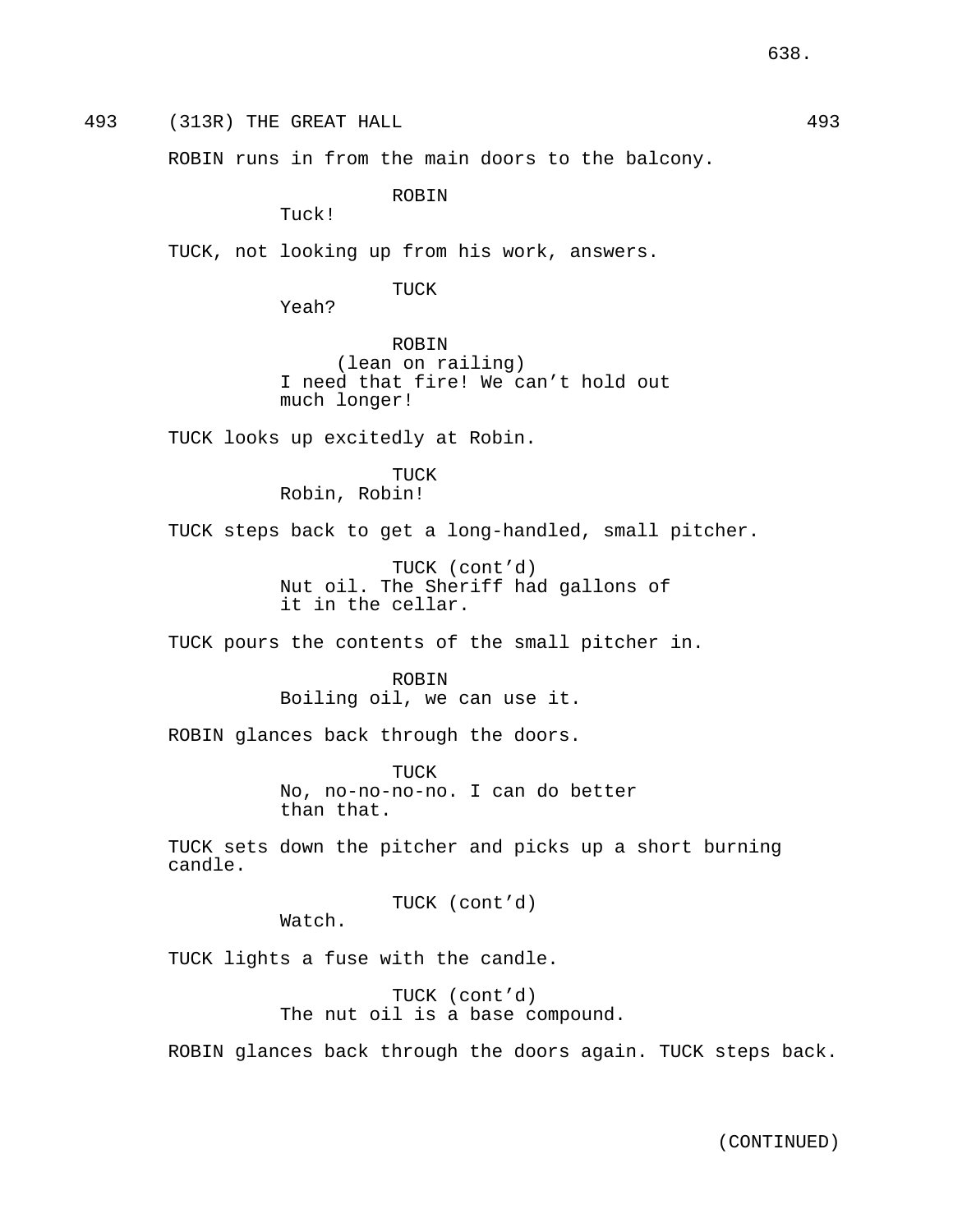TUCK (cont'd) (impatiently) Come on.

The mixture explodes in a ball of fire that almost reaches the top of the double-high ceiling. A woman screams at the noise. ROBIN watches in awe.

> TUCK (cont'd) That, my friend, is Byzantine fire.

ROBIN ponders the possibilities.

ROBIN How much have we got?

TUCK turns round, his arms wide at the several large barrels behind him.

> TUCK Gallons and gallons.

ROBIN looks at TUCK intensely.

ROBIN

Get it done.

REBECCA rushes in behind him.

REBECCA Robin! The portcullis is breached. We can't hold them.

ROBIN looks over the balcony in dismay.

ROBIN (mouths)

Damn!

REBECCA They're going to take the courtyard!

ROBIN runs out the doors.

CONTINUE TO: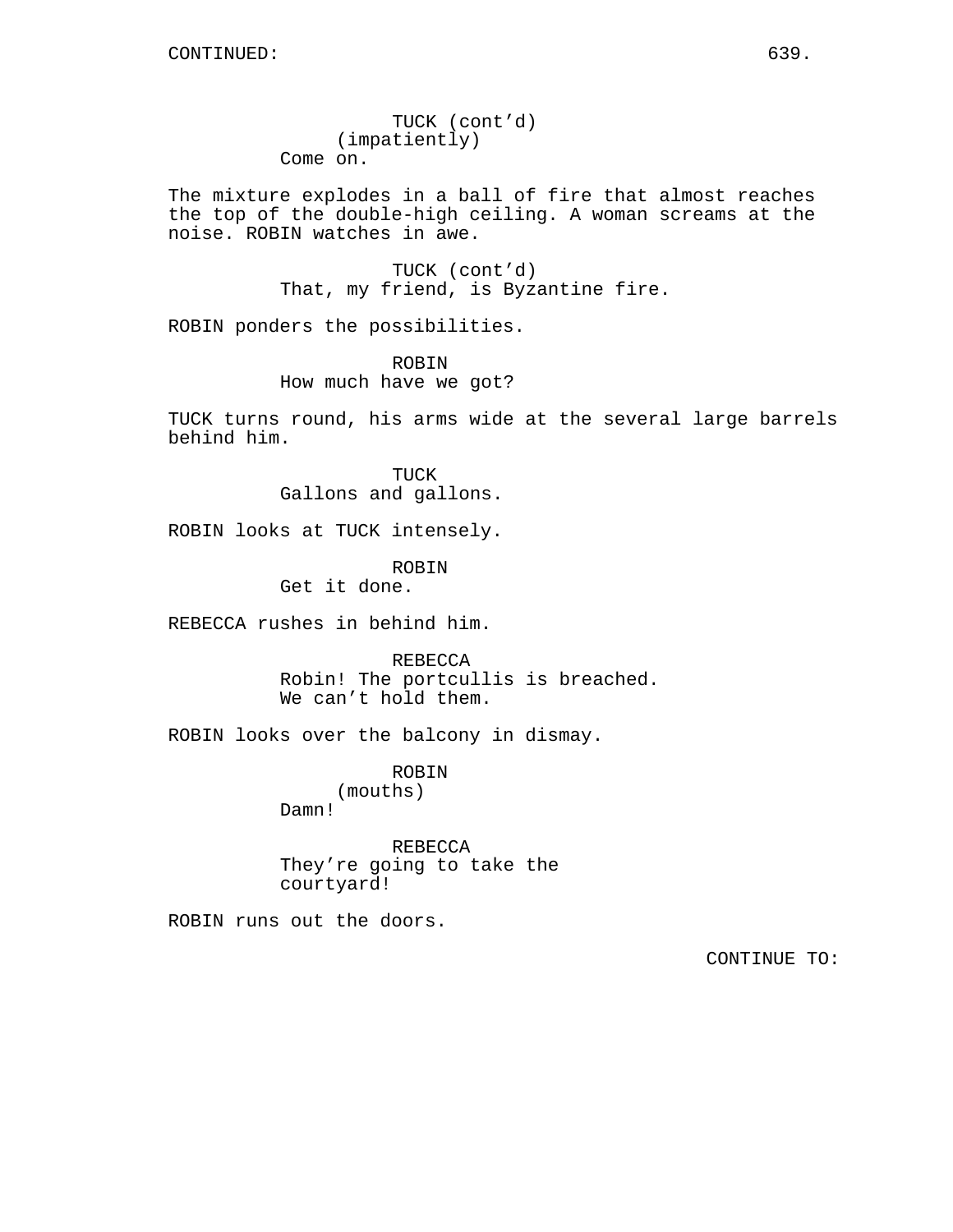# 494 (313R) COURTYARD 494

Once outside, ROBIN sees MUCH trying to fight off two soldiers at once from behind the wagon. He quickly pulls an arrow from his quiver and shoots. The arrow hits one of the soldiers in the neck and he drops like a sack of potatoes as MUCH stands up and slams his sword into the helmet of the second.

ROBIN

Much! (windmill arm) Pull back! John! Abandon the battlements!

MUCH has stepped out beyond the wagon and is furiously fighting two soldiers. His sword dances as he blocks and brings up a slicing blow at one, then fights the other off.

ROBIN (cont'd)

Much!

MUCH turns around and stabs a third soldier.

ROBIN (cont'd)

Much!

Behind LITTLE JOHN, a wooden roof is on fire. LITTLE JOHN viciously stabs a soldier on the floor with the point of a banner pole.

> ROBIN (cont'd) Get everyone in the hall!

The villagers stream past ROBIN into the castle. MUCH rallies them to go.

MUCH

Come on!

## LITTLE JOHN (wave banner) Abandon the battlements!

MUCH is the last one in. He glances back to be sure before going inside.

JUMP TO: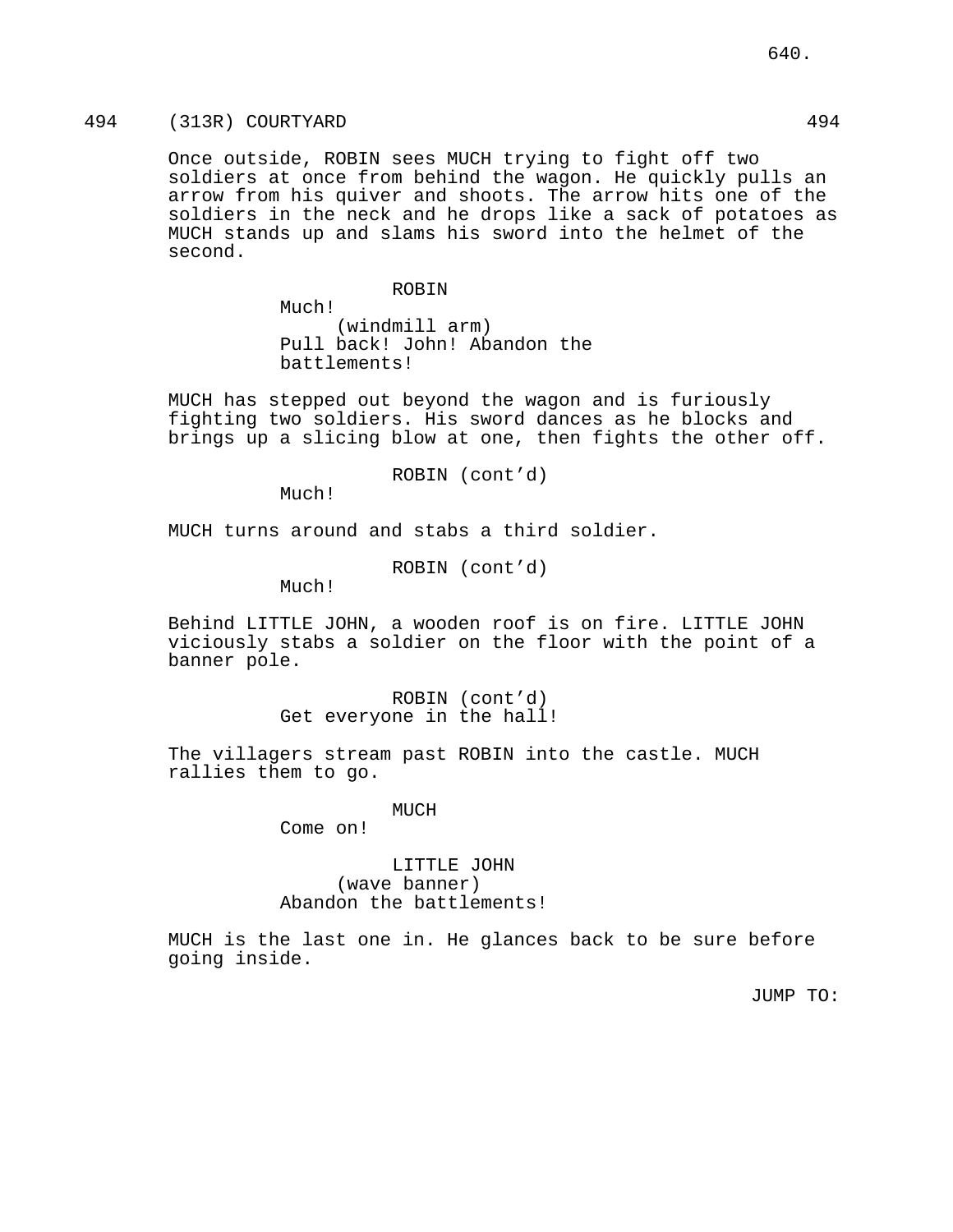# 495 (313R) THE GREAT HALL 495

ROBIN runs to the railing of the balcony.

ROBIN Pass out the weapons and ammunition! Guy, get these men into position!

ARCHER walks forward from the back of the room, carrying a small barrel on his shoulder and another full of arrows in his hand. GISBORNE, behind him, starts shouting orders.

> GISBORNE Barricade the doors! Move!

ISABELLA, wide-eyed but unnoticed, slides to the back of the hall.

> ISABELLA (quietly)

Guy.

GISBORNE turns to face her. She meekly steps towards the tunnel entrance, knowing he will follow.

GISBORNE

Isabella.

ARCHER rushes past GISBORNE as ISABELLA closes the door behind her.

> ARCHER It's the entrance to the escape tunnel.

GISBORNE slowly steps towards the door.

ARCHER (cont'd) Why's she gone in there? She knows it's blocked. I'm going to get Robin.

ARCHER starts to leave, but GISBORNE grabs him.

GISBORNE

 $N_{\Omega}$ .

GISBORNE draws his sword and faces the entrance.

GISBORNE (cont'd) She's mine.

GISBORNE takes another step.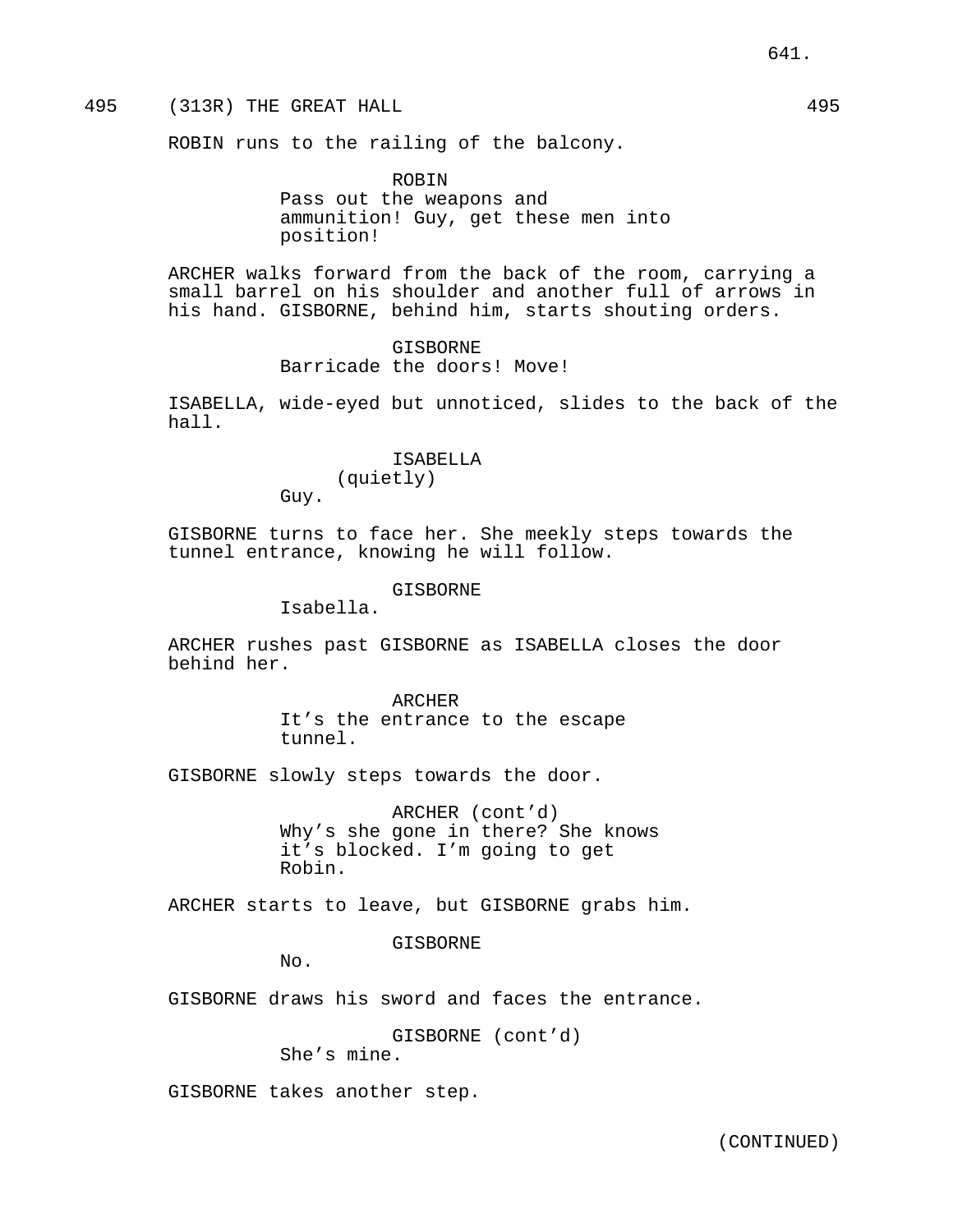ROBIN

# Barricade the door!

Men race to block the main doors as GISBORNE enters the tunnel. ARCHER looks up at ROBIN, then decides to follow GISBORNE.

CONTINUE TO:

496 (313) TUNNEL 496

GISBORNE walks slowly, his sword out in front. ARCHER walks down the other side and sees a grate at the bottom of a wall. He taps it with his sword, making a loud rattle.

GISBORNE

Shh.

ARCHER Where does that lead?

GISBORNE It leads into the cellar and back to the castle.

JUMP TO:

497 (313) OUTSIDE NOTTINGHAM - GRAVEYARD 497

The SHERIFF walks towards the tunnel entrance as BLAMIRE climbs out.

> SHERIFF So, you've laid out the barrels like I told you to.

> > BLAMIRE

Exactly as you said.

A soldier holds out a torch to the SHERIFF, who lights a short, thick, stick-like fuse in it.

> SHERIFF Good. Very good.

The SHERIFF drops the fuse down the open hole and walks away. BLAMIRE watches him go, confused for a moment, then realizes gravely that there's about to be an explosion. Balls of fire erupt from the grave.

JUMP TO: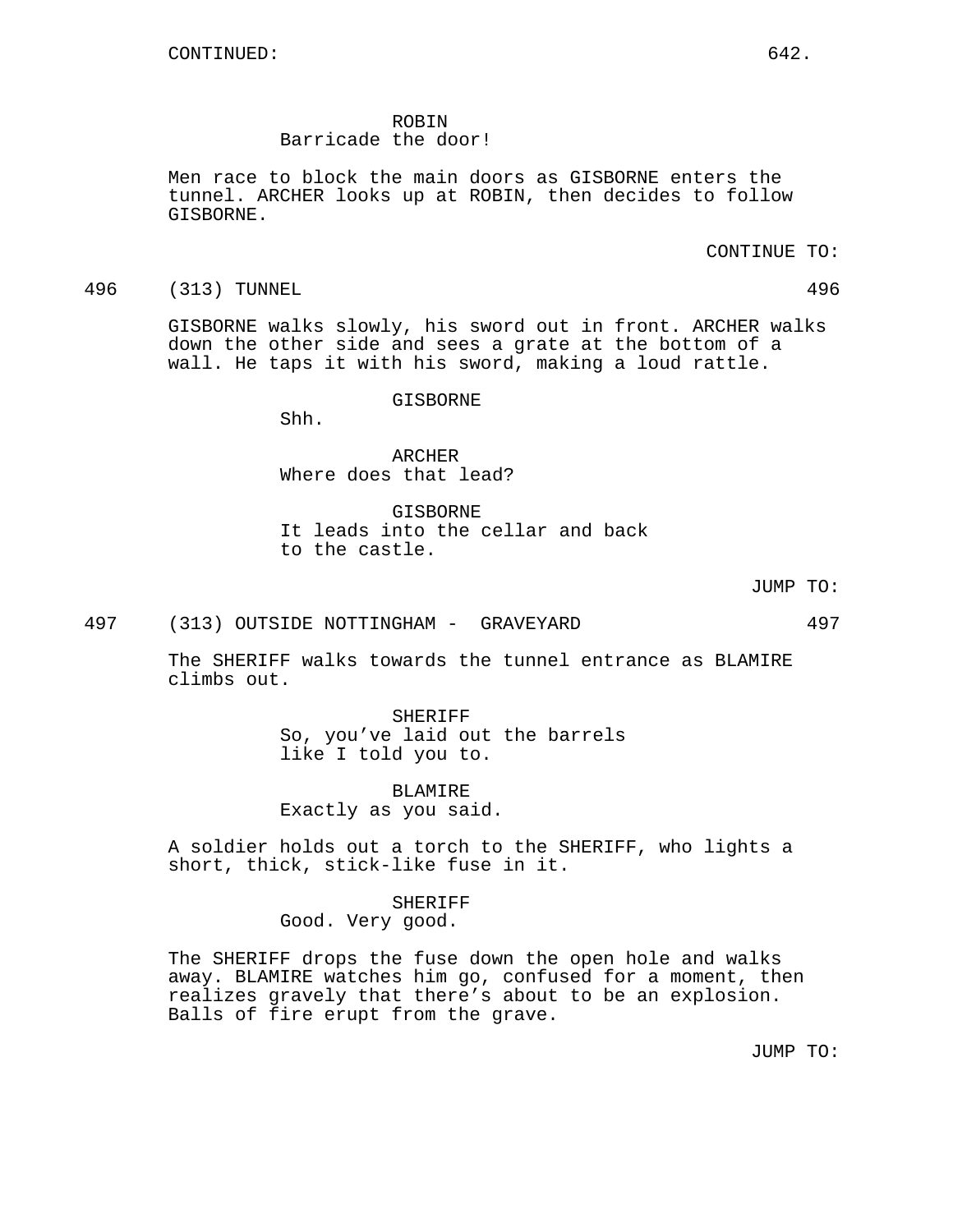498 (313) TUNNEL 498

ARCHER and GISBORNE fight to keep their balance as the explosion rocks the ground beneath their feet. Dust rains down on them.

> ARCHER Byzantine fire.

GISBORNE So that's why Isabella came down here. She's trying to blast her way out of the tunnel.

ARCHER Might be a way out for all of us.

GISBORNE Go and tell Robin. I'll deal with Isabella.

ARCHER turns back. GISBORNE continues cautiously forward.

CUT TO:

499 (313R) THE GREAT HALL 499

TUCK is standing on a large barrel. He gives REBECCA a small one.

> TUCK Fill it. Fill it, please.

TUCK hops to another barrel.

TUCK (cont'd)

Robin!

ROBIN comes over. TUCK kneels down to him.

TUCK (cont'd) Robin, if we use this much Byzantine fire, we'll destroy everything. The castle, the Sheriff's arm...

REBECCA (interrupting) And with it, his power, everything he has, gone for ever. That's what you want, isn't it?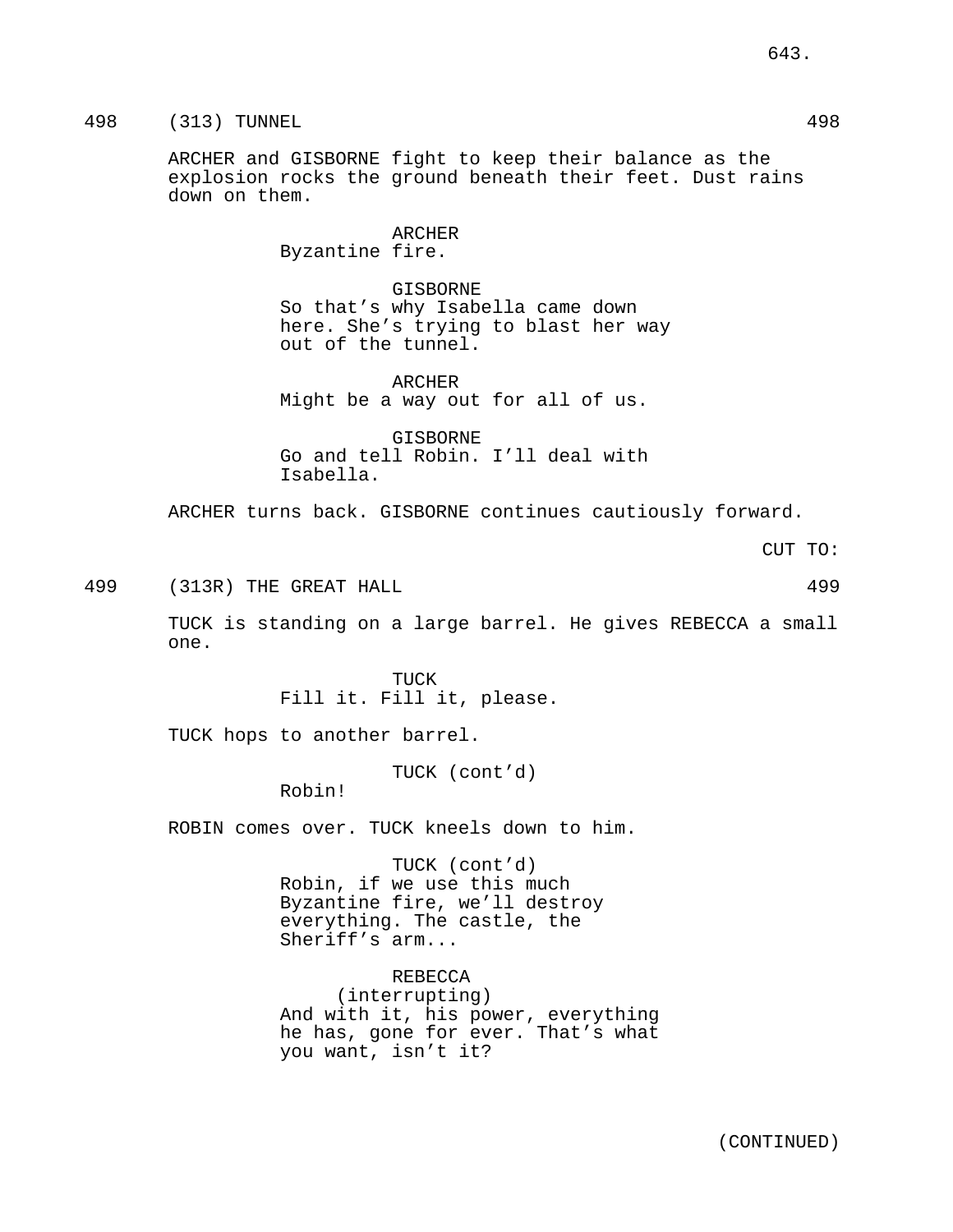TUCK But, we'll kill every man, woman and child in here.

ARCHER comes out of the tunnel.

ARCHER (breathlessly) Robin! The tunnel! Isabella's just cleared it.

LITTLE JOHN calls out from the balcony where he, MUCH and several archers stand ready.

> LITTLE JOHN Robin! They're coming!

ROBIN (to Tuck) Hold them out!

ROBIN runs to ARCHER.

ROBIN (cont'd) Tuck, you're in charge.

TUCK John, hold the doors!

TUCK pounds a barrel top with his cross.

JUMP TO:

500 (313R) TUNNEL 500

ISABELLA waits for GISBORNE, seeing the glint of his sword in the dim light. GISBORNE walks through drifts of dust and limestone pebbles on the floor.

GISBORNE

Isabella!

#### ISABELLA

Guy?

ISABELLA slinks behind a pillar. GISBORNE walks on, water dripping around him.

> GISBORNE Isabella, where are you?

GISBORNE walks past ISABELLA's pillar.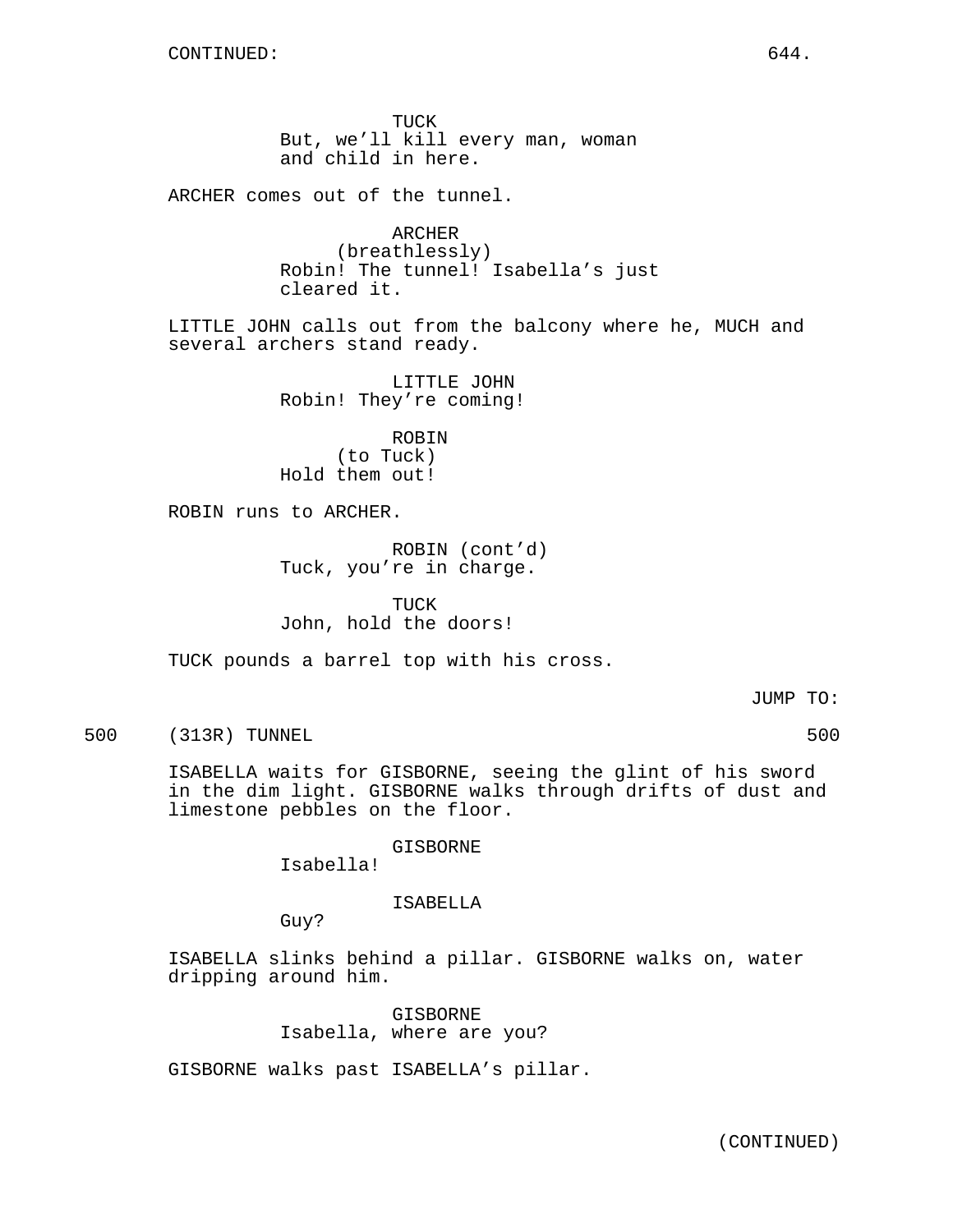ISABELLA Come and get me.

ISABELLA chuckles. GISBORNE stops and puts his sword at ISABELLA's throat. ISABELLA looks back at him.

> GISBORNE That explosion.

ISABELLA looks down at the blade.

GISBORNE (cont'd) The tunnel should be clear by now. (step forward) I'd say there's a way out if you want it.

He lowers his sword.

# ISABELLA Look at you, Guy.

She faces him, holding out the bottle of poison on her palm.

ISABELLA (cont'd) Perhaps it's time you take the poison for yourself.

She reaches for his arm.

ISABELLA (cont'd) After all, you've destroyed anyone you've ever held dear to you. You know, brother, you loved me once.

GISBORNE hangs his head as the SHERIFF comes up behind him.

SHERIFF And me, too.

GISBORNE whips his head around to look and raises his sword at the SHERIFF. The SHERIFF walks closer. GISBORNE turns to ISABELLA.

> GISBORNE You planned this?

ISABELLA chuckles.

SHERIFF Isabella, you will, of course, relinquish your claims to my title, if... you wish to join me.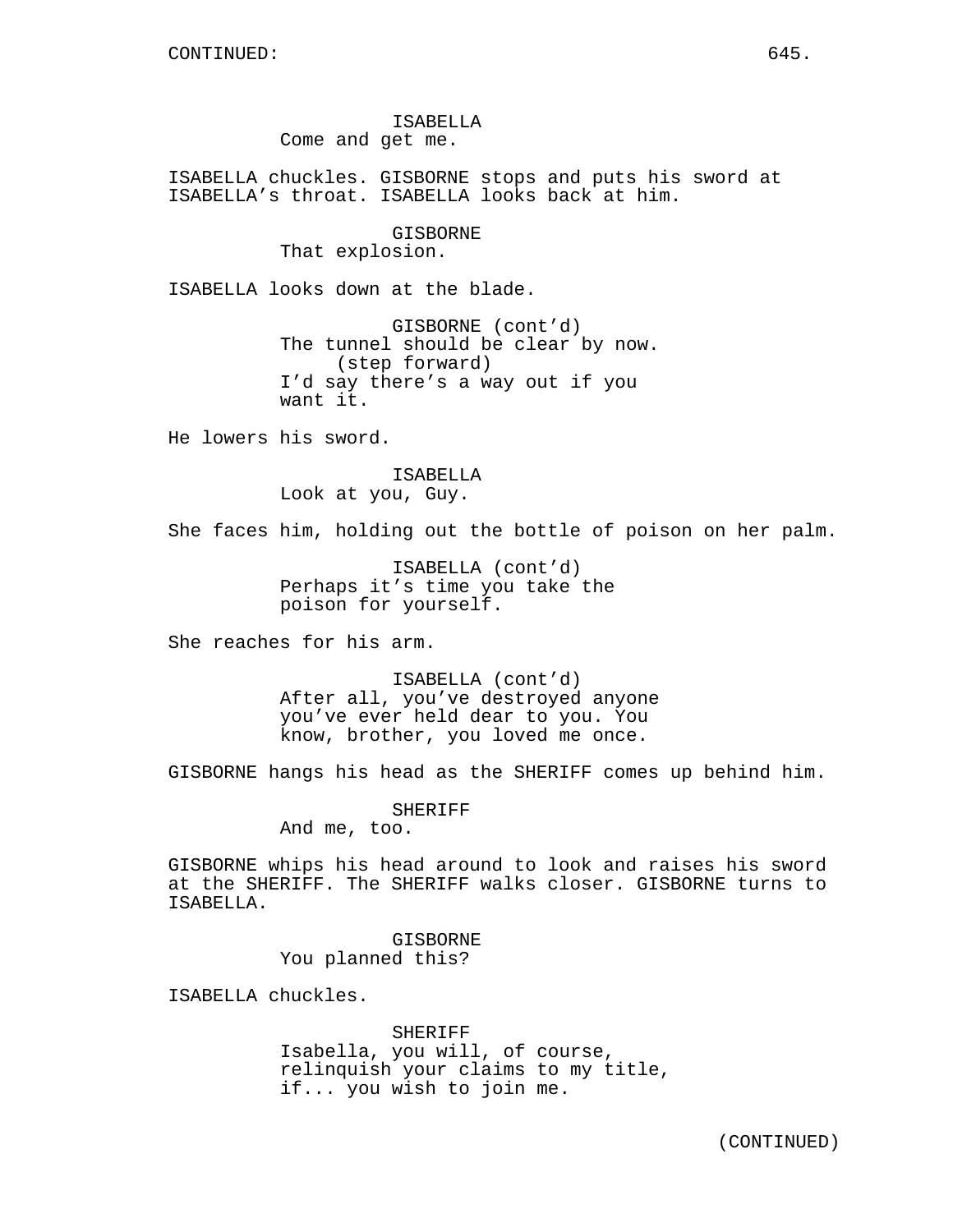ISABELLA unbuckles her cloak and lets it drop behind her before stepping towards the SHERIFF. The SHERIFF address GISBORNE.

> SHERIFF (cont'd) I didn't want anyone else to have the pleasure of killing you, so I set up this little trap.

BLAMIRE steps forward and draws. ISABELLA brings out her dagger.

> SHERIFF (cont'd) Stay back.

GISBORNE takes small retreating steps.

SHERIFF (cont'd) He's mine. (draw) I made you!

The SHERIFF immediately attacks. GISBORNE blocks and punches him as ISABELLA darts behind a pillar.

> GISBORNE I will kill you. And you will stay dead this time.

The SHERIFF and GISBORNE fight. GISBORNE has the SHERIFF on his knees. The SHERIFF holds up the sword with both hands, blocking GISBORNE's repeated blows. ISABELLA steps behind GISBORNE and grabs his arm just as ROBIN intervenes, catching her other arm and her neck and twisting her out of the way, but GISBORNE's arm is pulled round, distracting him. The SHERIFF sees the advantage and slices GISBORNE's arm. BLAMIRE points to the side, directing two soldiers. The SHERIFF attacks again as ROBIN pushes ISABELLA into a pillar.

> ROBIN (hissing) Still as treacherous as ever.

ISABELLA brings up a knee to ROBIN's gut and he is forced back into the soldiers. ROBIN draws as the soldiers charge him. ROBIN pushes one aside. ISABELLA calmly walks over to the SHERIFF's "side" of the tunnel. The SHERIFF kicks the back of GISBORNE's knee. GISBORNE fights to keep his balance. The SHERIFF is about to stab him when ARCHER charges the SHERIFF.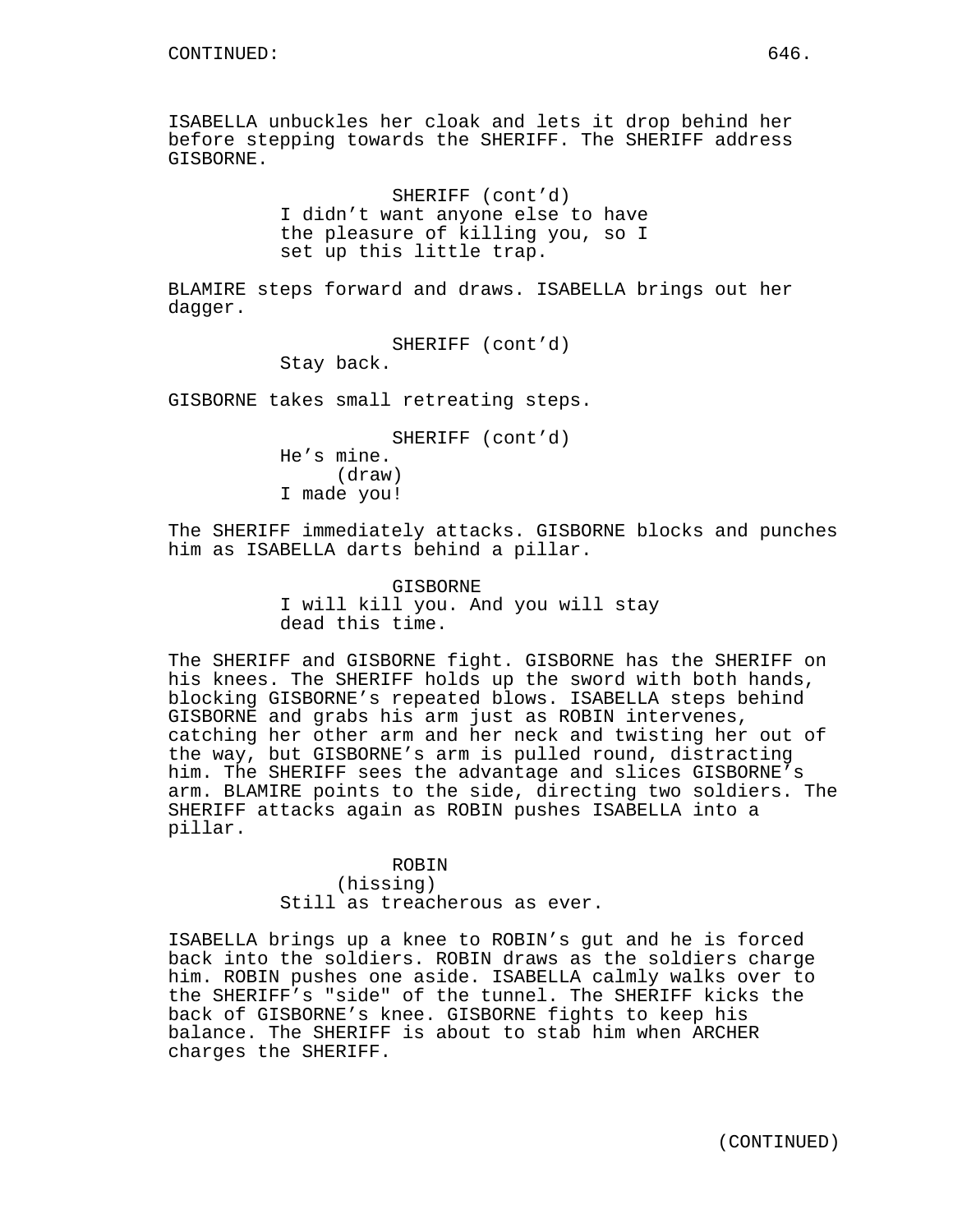### ARCHER

# Gisborne!

The SHERIFF turns to ARCHER, who fights with a sword in each hand. BLAMIRE renews the attack on GISBORNE. ROBIN fights the two soldiers. ARCHER kicks the SHERIFF. GISBORNE bests BLAMIRE and kicks him back. ARCHER spins and kicks back the SHERIFF. ROBIN fights off the soldiers.

ROBIN, ARCHER and GISBORNE retreat to the right side of the tunnel, each under an arch. ISABELLA advances, pointing her dagger at ROBIN. The soldiers and BLAMIRE regroup. ROBIN draws his knife and holds it out with his sword. The SHERIFF steps between the pillars in front of ARCHER as BLAMIRE faces GISBORNE. All have their weapons outstretched in front of them.

> SHERIFF How appropriate. A battle so huge should come down to the important few.

GISBORNE, ARCHER and ROBIN stand ready. The SHERIFF points his sword at ARCHER.

> SHERIFF (cont'd) A new one. Don't know you, do I?

ARCHER smirks at him.

ISABELLA He's my mother's foolish mistake.

ISABELLA glances at GISBORNE.

ISABELLA (cont'd) Look at us, the whole sorry family.

ROBIN looks sideways at ARCHER and GISBORNE and nods.

ROBIN

Together.

ARCHER Brothers in arms.

The SHERIFF attacks ROBIN, BLAMIRE attacks GISBORNE, and the soldiers attack ARCHER. ROBIN blocks the SHERIFF's blow and twists under his arm, away from the wall as ARCHER dropkicks one of the soldiers. GISBORNE also makes a twisting move against BLAMIRE, moving away from the wall. ARCHER quickly dispatches the remaining soldier and faces BLAMIRE. The SHERIFF swings at ROBIN, who blocks. ROBIN swings and the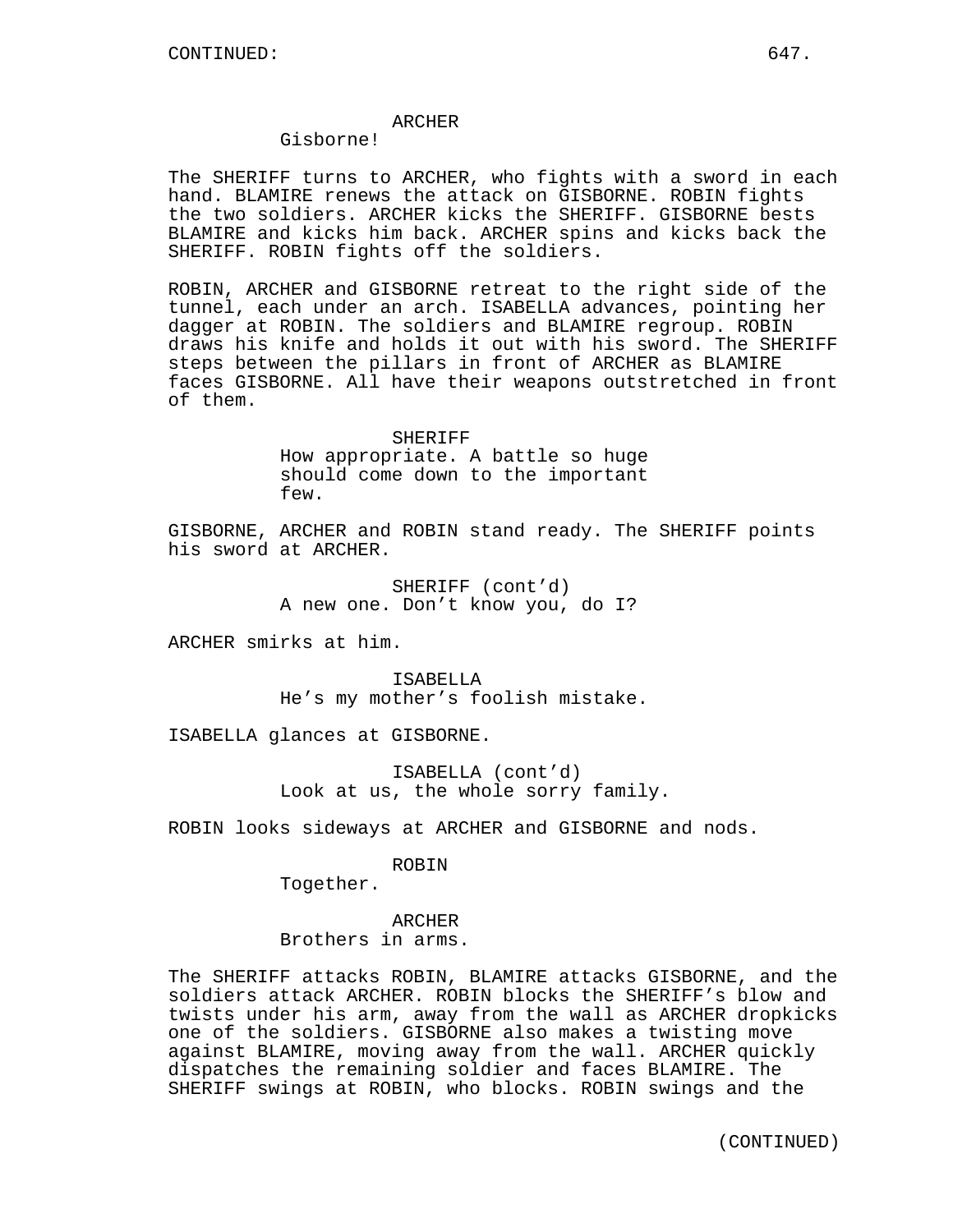SHERIFF ducks as GISBORNE knocks down a soldier. Meanwhile BLAMIRE punches ARCHER's face, causing ARCHER to drop his katana, then BLAMIRE kicks ARCHER in the chest, kicking away ARCHER's remaining sword at the same time. ARCHER falls on his back, then kicks himself to his feet again. GISBORNE sees he's defenseless.

#### GISBORNE

Archer!

GISBORNE tosses his sword to ARCHER. ROBIN wrestles the SHERIFF to the floor. He grits his teeth and stands over him, holding the point of his sword down.

> ROBIN This is for all the lives you've ruined...

ISABELLA stands behind the pillar, watching.

ROBIN (cont'd) ...for all the people you've killed.

SHERIFF

Now, Hood...

ROBIN changes his grip on his sword and holds it over the SHERIFF. ISABELLA charges him, but GISBORNE sees her.

GISBORNE

Robin!

GISBORNE pushes ROBIN out of the way, but ISABELLA reaches with her dagger and grazes ROBIN's neck. GISBORNE stands over the SHERIFF now, defenseless. The SHERIFF sits up and stabs GISBORNE with all his might. ISABELLA steps forward and drives her dagger into her brother's back. The SHERIFF pulls out his sword and ISABELLA her dagger, whipping her hair out of her face. GISBORNE grimaces.

ROBIN

Guy!

GISBORNE falls on his side towards ROBIN. ARCHER, having knocked out BLAMIRE, steps over and kneels at GISBORNE's side. The SHERIFF gets up and sees BLAMIRE on the floor. GISBORNE tries to stand, but falls again. ROBIN brandishes his sword at the SHERIFF.

> ROBIN (cont'd) This ends... here!

ISABELLA points her dagger at ROBIN.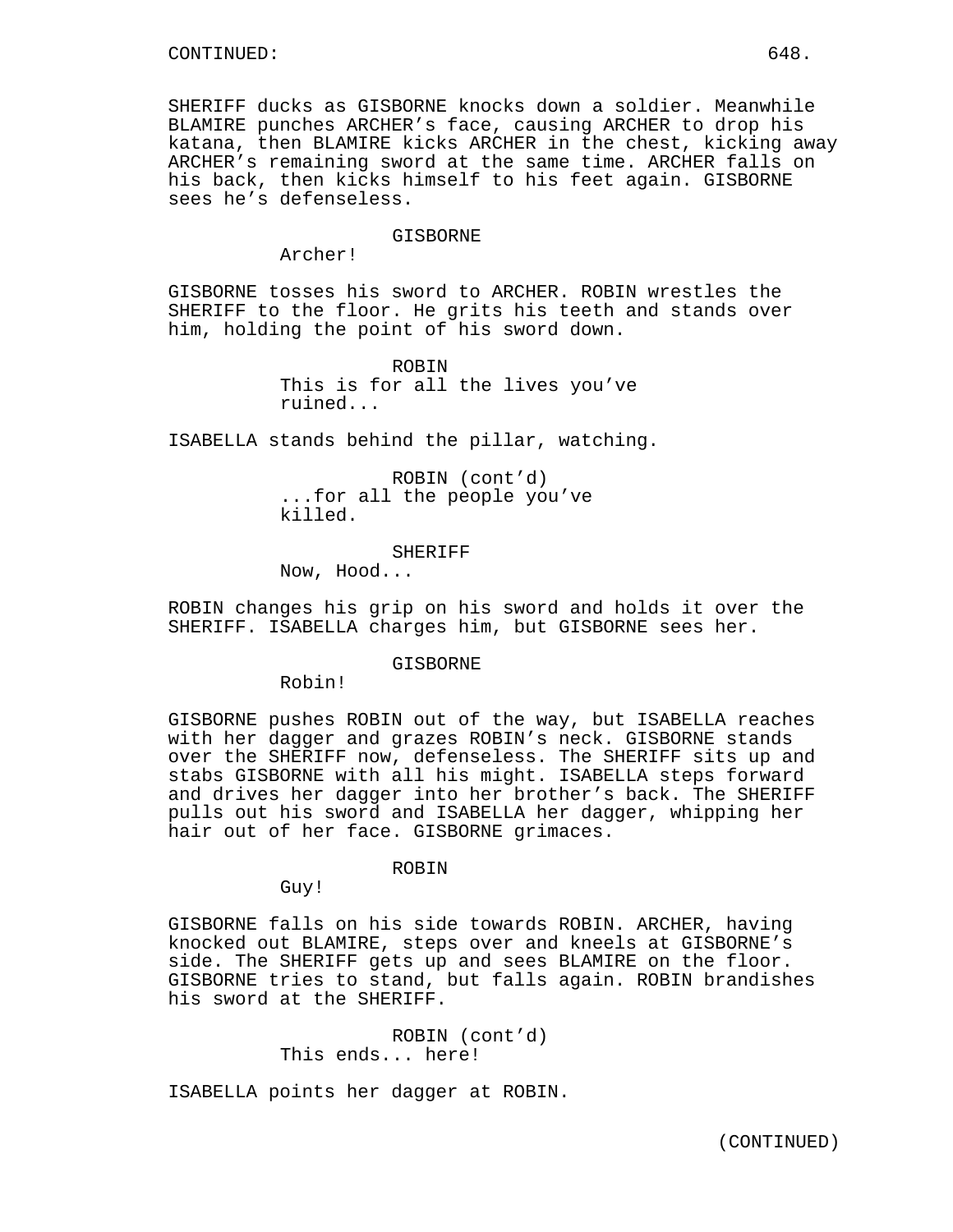ISABELLA How right you are, Robin Hood.

ISABELLA touches her neck in the same spot as she cut ROBIN and hisses loudly. ROBIN fingers his wound.

> ROBIN It's a scratch. It's nothing!

ISABELLA No-no-no. You should be careful. I mean, this blade, it could be rusty or... or even worse.

ARCHER guards GISBORNE from the SHERIFF.

GISBORNE What have you done?

ISABELLA I used your poison on the blade. A few drops flowing through your bloodstream...

ROBIN lowers his sword.

ISABELLA (cont'd) ...I say you'll be dead by sundown.

ROBIN (to Gisborne) Is this true?

GISBORNE nods, grimaces in pain and lets his head sink to the floor. ROBIN contemplates his fate.

> SHERIFF (ecstatic) Oh, this is too good to be true. You've killed Robin Hood! Ah! Oh, we'll be back...

ROBIN steps forward with his sword up.

SHERIFF (cont'd) ...to finish the rest of you off with an army. Please... wait for me. (step behind Isabella) I don't want to miss the big moment.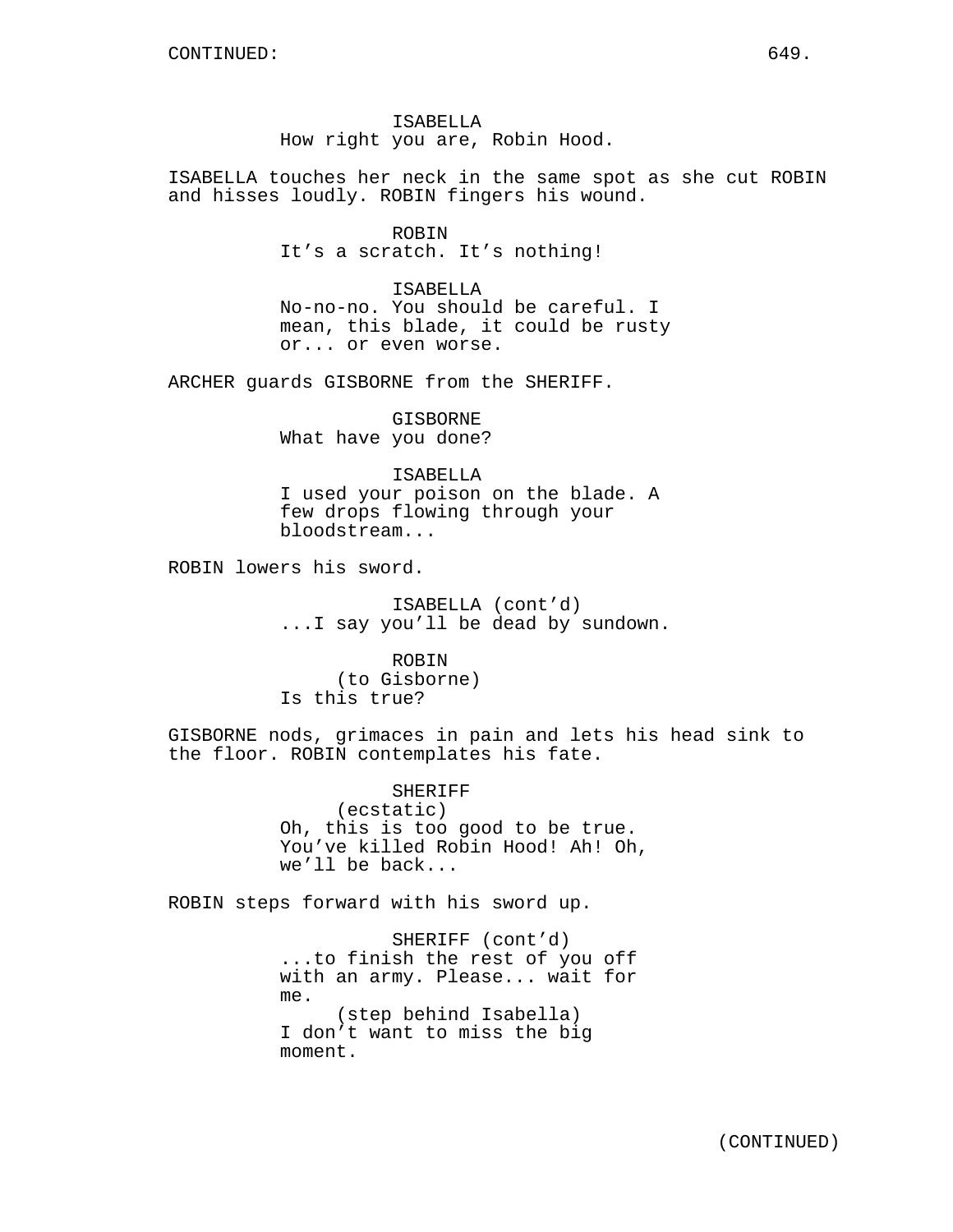The SHERIFF pulls ISABELLA down the tunnel. GISBORNE groans. ARCHER turns him onto his back and ROBIN drops his sword and kneels at his side.

> GISBORNE (huskily to Robin) Get the people out... through the cellar... backs onto this tunnel. The Sheriff will take his men the easy route through the Great Hall.

ARCHER nods to ROBIN, indicating he understands even if ROBIN does not.

> ARCHER So we hide our people in that tunnel until he moves his men through, and then we lead ours out.

ROBIN (nod to Archer) Get word to Tuck.

ROBIN jerks his head towards the castle entrance.

ROBIN (cont'd)

Go on.

ARCHER starts to get up, but GISBORNE pulls him down.

GISBORNE (earnestly) Brother...

ARCHER smiles at him sadly, then leaves. GISBORNE's head falls back with a groan. ROBIN cradles his head. GISBORNE's eyes swim.

> GISBORNE (cont'd) Is this the end?

ROBIN For you and me both, my friend.

GISBORNE

I'm sorry.

ROBIN shakes his head.

GISBORNE (cont'd) At least you have someone waiting for you... Marian... the love of my life. She was always yours.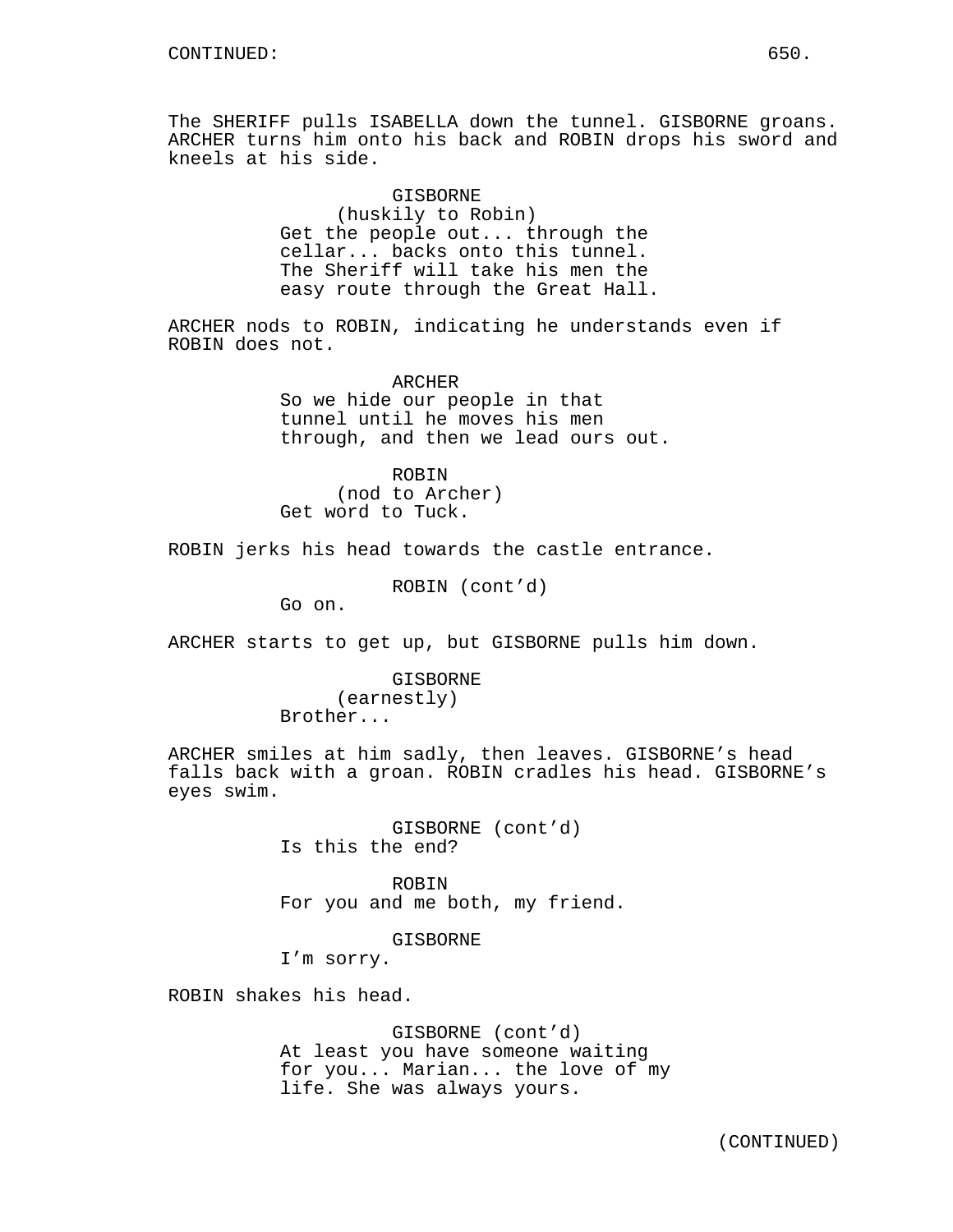ROBIN bites his lip, trying not to cry. GISBORNE grasps ROBIN's elbow from below.

> GISBORNE (cont'd) Robin, I've done many things I regret. But, spending this time with you, at your side, wasn't one of them. Because of you... I die proud... I am free.

GISBORNE's hand slips from ROBIN's arm. ROBIN lifts his hand to close GISBORNE's eyes and GISBORNE's arm falls to his chest. ROBIN lets his head down softly and grieves a moment for his friend.

JUMP TO:

501 (313R) THE GREAT HALL 501 (501)

LITTLE JOHN and MUCH man the closed doors of the Great Hall on the balcony. LITTLE JOHN opens the door, throws something out, then spits and closes the door again. Meanwhile, MUCH yells down to TUCK.

> MUCH Tuck, get up here! We can't hold them!

TUCK pours from a large pitcher.

TUCK Just a little bit longer!

ARCHER comes out of the tunnel.

ARCHER Leave the door! Everyone is to follow me! Robin's orders!

ARCHER picks up a boy to carry him.

ARCHER (cont'd) With me! To the cellars!

ARCHER leads the peasants out. Those who can walk help those who can't. ROBIN enters and leans wearily on a barrel next to TUCK.

> ROBIN Are we ready?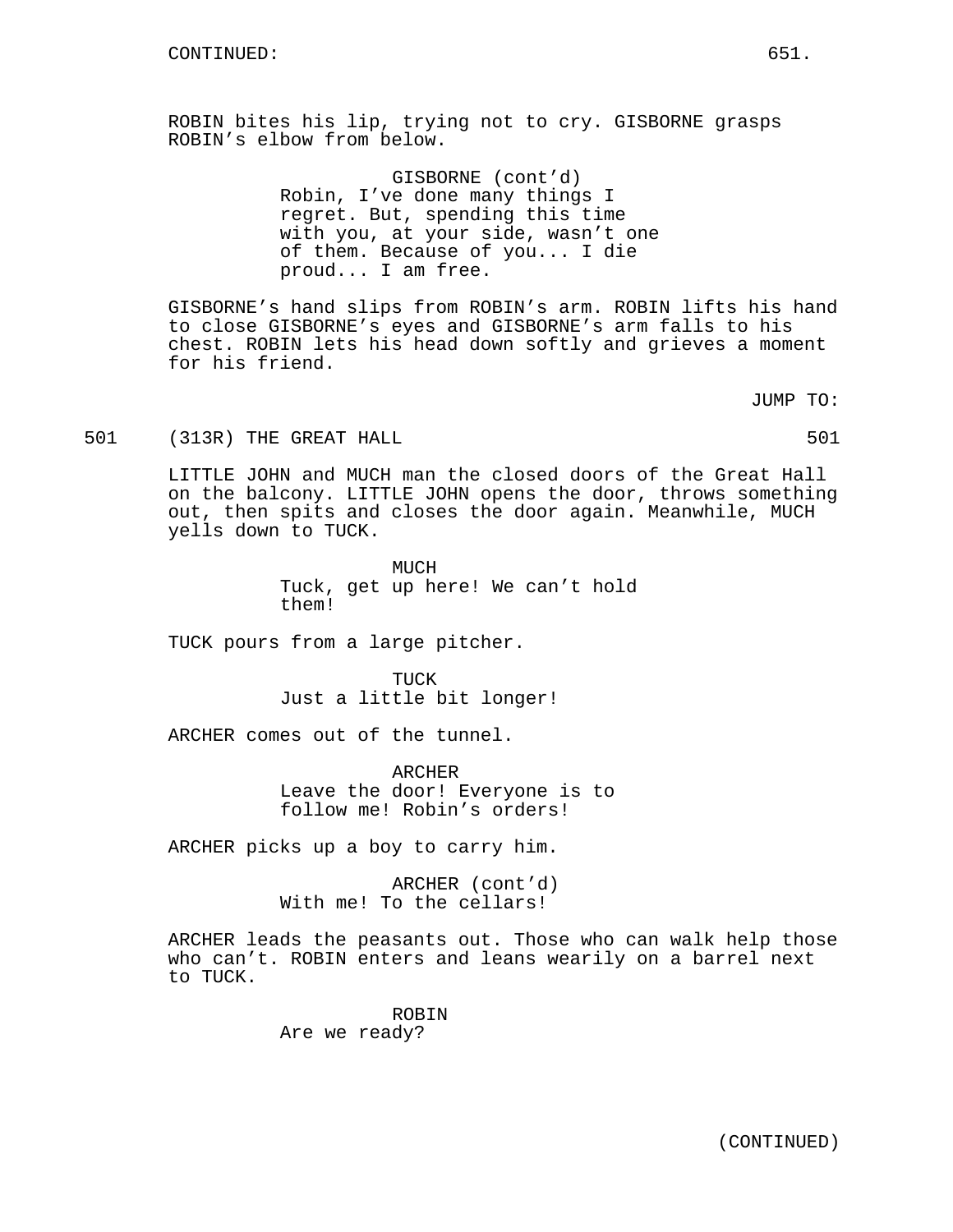TUCK Yeah, we're done, we're done.

TUCK looks at ROBIN with concern.

TUCK (cont'd)

Guy?

ROBIN shakes his head solemnly.

## ROBIN (mouth)

No.

ROBIN grimaces with the first twinge of the poison's effects. TUCK nods, understanding GISBORNE is dead, but he also suspects something more with ROBIN.

> ROBIN (cont'd) (shout impatiently) Get these people out!

> > TUCK

Come on!

MUCH and LITTLE JOHN herd those still guarding the doors out.

JUMP TO:

502 (313) TUNNEL 502

The SHERIFF leads his men down the tunnel. ISABELLA stops at GISBORNE's lifeless form and looks down at it. The SHERIFF sees her and stops.

> SHERIFF This is no time for sentiment.

The SHERIFF turns and continues. ISABELLA looks down at GISBORNE, then spitefully turns away. BLAMIRE gets up and sheathes his knife, staring at GISBORNE's body.

PAN TO:

503 (313R) BEHIND A GRATE 503

ARCHER and MUCH crouch by the grate in the tunnel wall. ROBIN shushes the people behind him as the SHERIFF's men pass through in front of them. After they've gone, ARCHER pulls on the grate but it doesn't budge.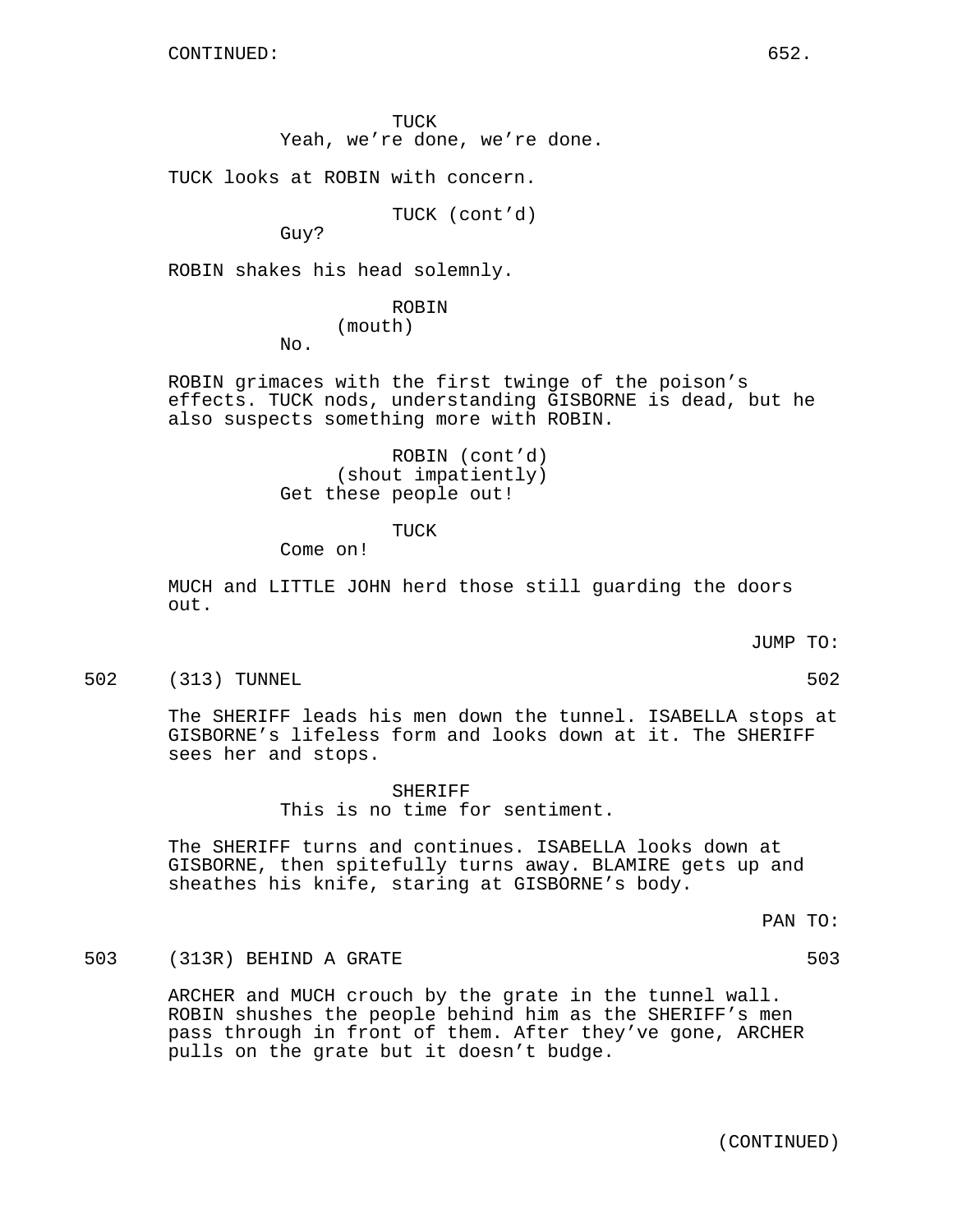ROBIN Try it again. Come on.

LITTLE JOHN impatiently crawls forward through the peasants.

LITTLE JOHN Out of the way!

ROBIN

Shh.

LITTLE JOHN

Move.

LITTLE JOHN hands his staff to TUCK. He spits on a hand, then rubs them together and grips the grate with both hands.

> MUCH (quietly) Come on, John.

LITTLE JOHN pulls harder, grunting with the effort.

MUCH (cont'd) (quietly) Come on.

LITTLE JOHN groans loudly and breaks the grate free with a yell. MUCH hugs LITTLE JOHN.

> MUCH (cont'd) Thank you, John.

> > PAN TO:

504 (313R) TUNNEL 504

ROBIN crawls out after LITTLE JOHN and stands up. He sees the last man coming down the tunnel and throws his bow and quiver to the floor, then holds his hand up behind him to stop the others.

ROBIN

Stay back!

LITTLE JOHN holds the people back as ROBIN draws and fights the soldier. MUCH runs to stand by LITTLE JOHN, to hold the peasants back and to watch ROBIN. ROBIN holds the soldier's shoulder and runs him through. He falls against the pillar and grimaces as MUCH and LITTLE JOHN let the villagers through.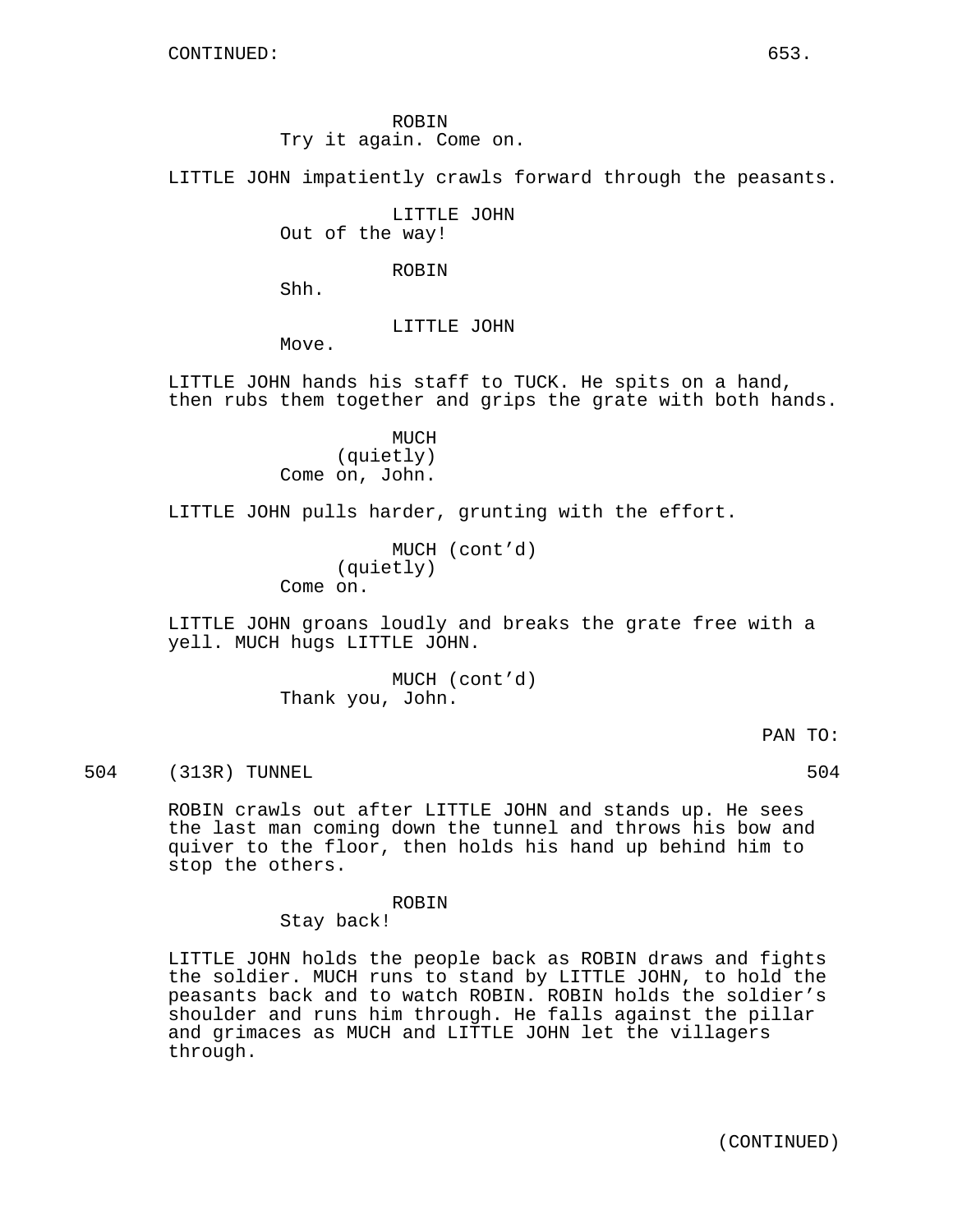ROBIN (cont'd) Come on! Get them out!

LITTLE JOHN (encouraging the people) Go on!

ROBIN (impatiently) Come on!

REBECCA passes ROBIN and notices him leaning on the pillar.

REBECCA You're hurt.

ROBIN doesn't answer.

REBECCA (cont'd)

Robin.

ROBIN I'm fine. Go on.

ROBIN gives her a gentle push. ARCHER stops by ROBIN. They share a look, then ARCHER nods and runs down the tunnel. TUCK stops at ROBIN.

> TUCK What happened? You look...

ROBIN catches his breath, and puts a hand on TUCK's shoulder.

> ROBIN There's something you need to know.

> > CUT TO:

505 (313R) OUTSIDE NOTTINGHAM - GRAVEYARD 505

LITTLE JOHN helps some young people out of the grave. ROBIN follows, breathing heavily and stands with his hands on his knees.

> ROBIN John... get them all to the forest.

LITTLE JOHN nods and heads off to obey.

ROBIN (cont'd) Tuck, you set everything up?

TUCK climbs up the steps and out.

(CONTINUED)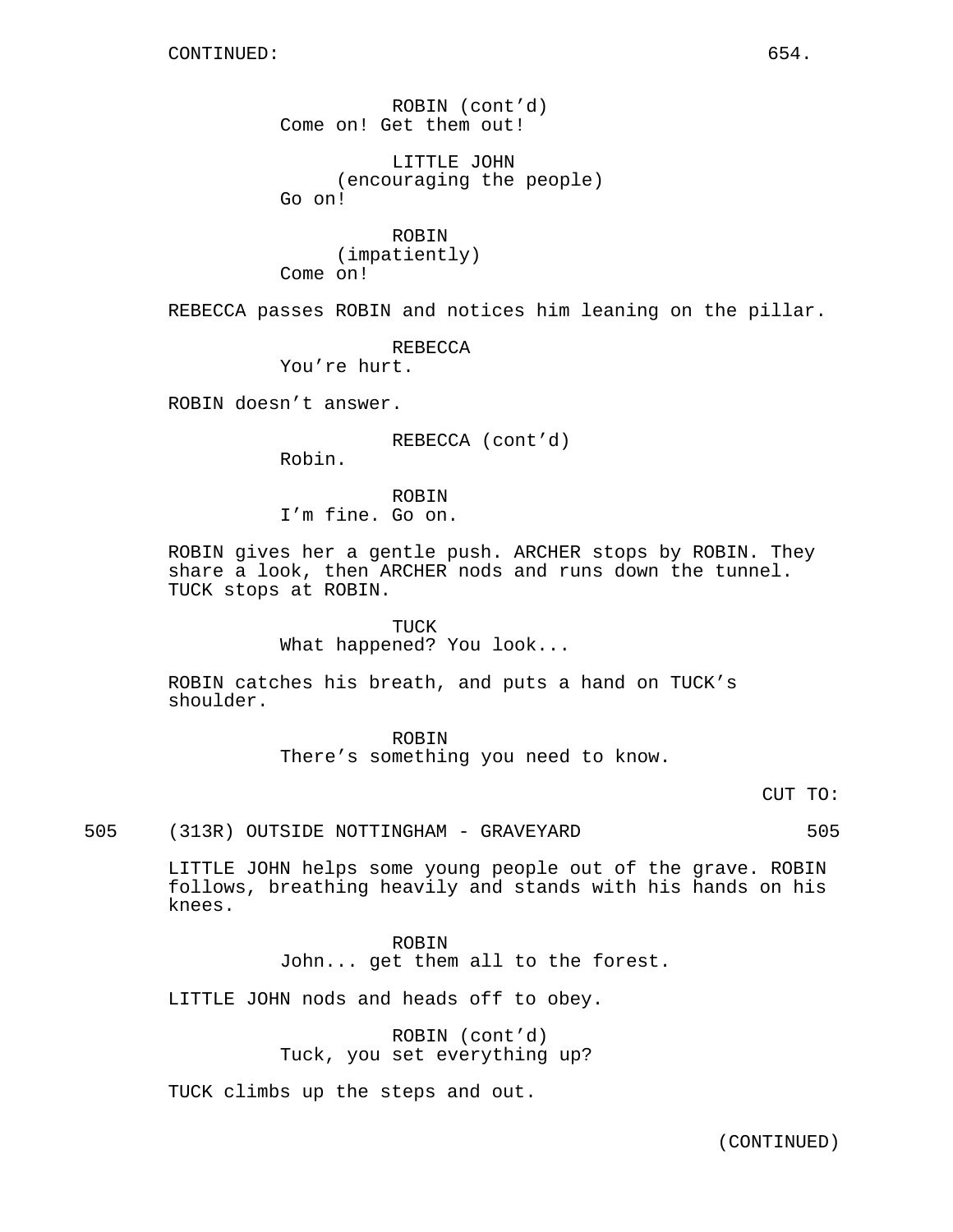TUCK

Yes.

ROBIN nods.

ROBIN

Archer...

ROBIN slaps TUCK's side.

ROBIN (cont'd) ...you come with me. Come on.

ROBIN leaves, nodding back to TUCK. TUCK looks at ARCHER, who hurries after ROBIN. TUCK watches them go, then follows the rest towards the forest.

JUMP TO:

506 (313) NOTTINGHAM - CASTLE - THE GREAT HALL 506

The SHERIFF walks into the Great Hall. ISABELLA follows him in.

> ISABELLA They've all escaped. How could that happen?

The SHERIFF walks through the barrels, suspicious of a trap, but not seeing it yet.

CUT TO:

507 (313) MARKETPLACE 507

ROBIN and ARCHER, both with arrows nocked and ready, walk down the street, watching for snipers. ROBIN walks with heavy steps. ROBIN lights his arrow in a blaze left from the Byzantine fire earlier, breathing heavily. He aims and draws, then suddenly winces in pain.

> **ARCHER** Can you do this?

ROBIN Of course I can.

ROBIN steels himself against the pain and stands up.

ROBIN (cont'd) I am Robin Hood.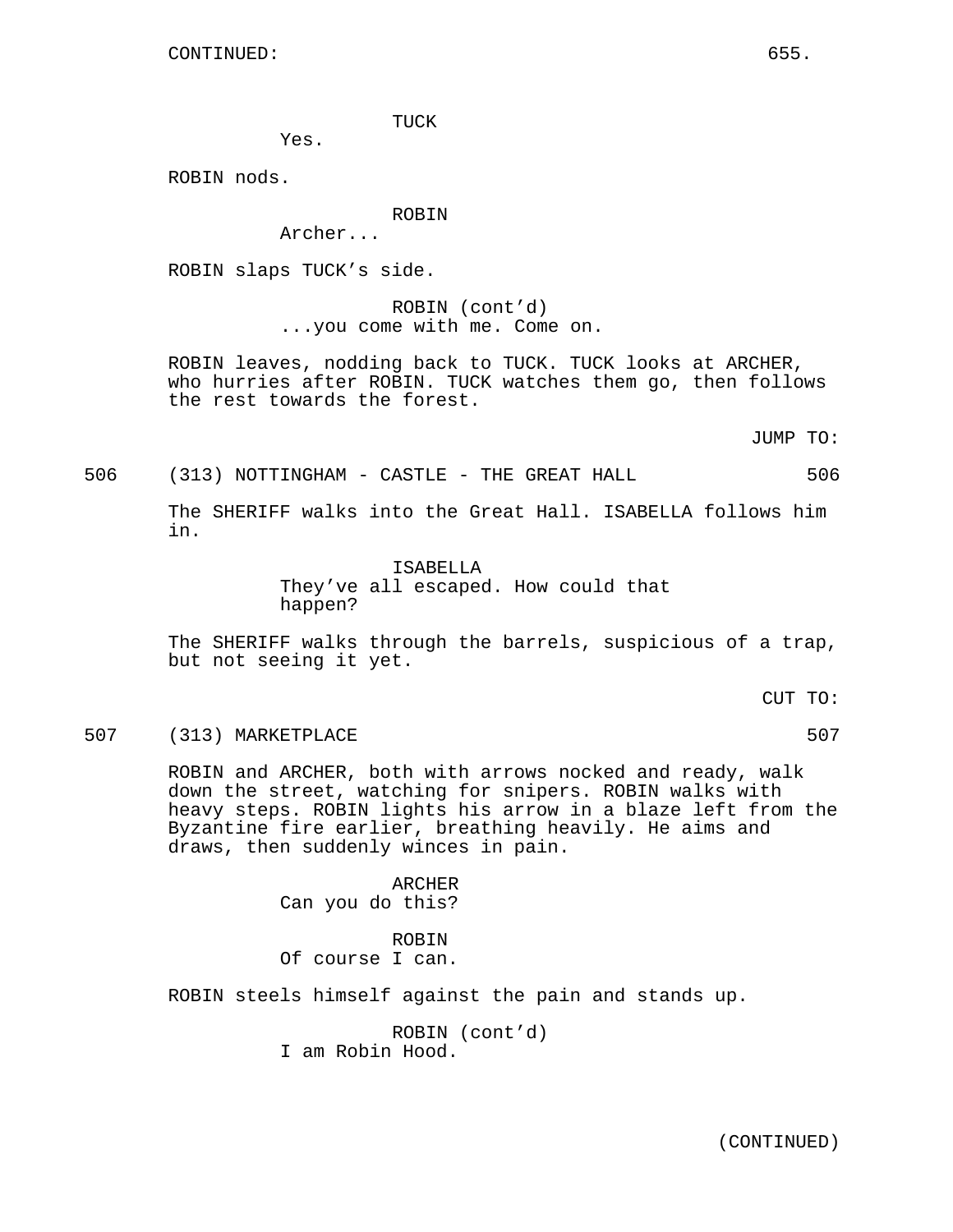He aims, draws and lets loose with a grimace before doubling over. The arrow flies through the portcullis, the main doors and under the railing of the balcony.

# CONTINUE TO:

## 508 (313) THE GREAT HALL 508

An arrow lands solidly in a barrel right in front of the SHERIFF and ISABELLA. The SHERIFF immediately recognizes the striped fletching and looks up at the balcony, expecting to see ROBIN, but the landing is empty. The SHERIFF is puzzled. ISABELLA chuckles.

509 (313) MARKETPLACE 509

ROBIN turns to ARCHER.

ROBIN Come on! (turn to leave) Let's go.

ROBIN and ARCHER run out of Nottingham.

CUT TO:

510 (313) GREAT HALL 510

The SHERIFF pulls out a large cork floating in the barrel and sniffs it.

> SHERIFF (casually) Byzantine fire.

The SHERIFF sees that there's a flaming arrow embedded in this barrel of Byzantine fire and realizes what will happen next. The barrel explodes. Soldiers are blown aside outside the main doors.

CUT TO:

511 (313R) OUTSIDE NOTTINGHAM 511

A series of explosions rock the castle. The villagers and townsfolk turn to watch. Dust billows out from the town as ARCHER and ROBIN run down the bridge, leaping over fallen bodies.

CUT TO: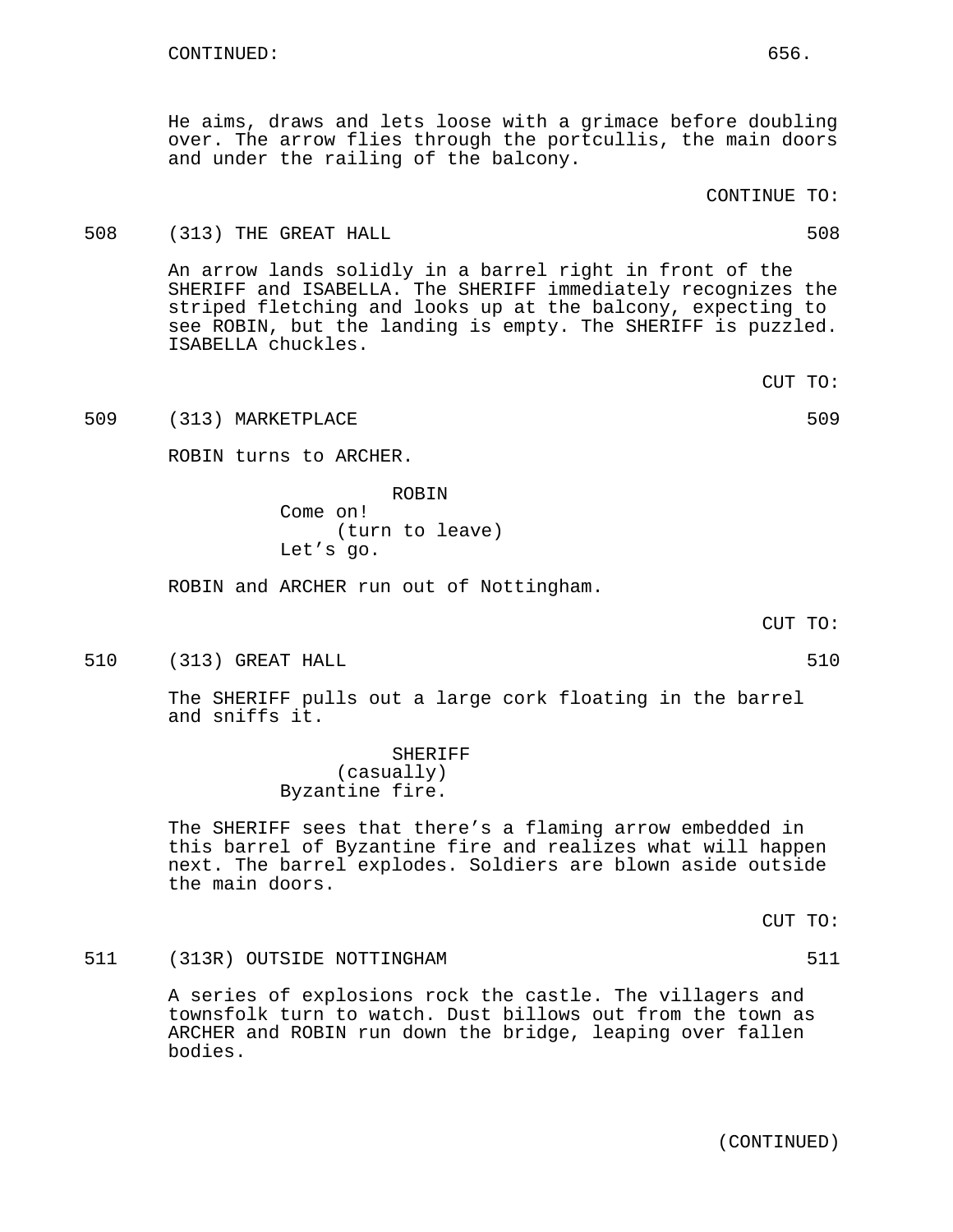ROBIN

Come on. Come on.

The castle towers collapse in billowing clouds of dust and smoke. LITTLE JOHN laughs. MUCH punches the air.

MUCH

Yeah!

ARCHER and ROBIN run to join the gang.

MUCH (cont'd) You did it! You did it!

MUCH runs to embrace ROBIN. He puts an arm on ARCHER's shoulder.

> MUCH (cont'd) You did it!

MUCH hugs ARCHER.

MUCH (cont'd) You did it!

All the people cheer loudly. ROBIN somberly walks through them as the people slap him on the back and congratulate him.

LITTLE JOHN

Yes!

MUCH notices ROBIN is gone.

MUCH Where is he? Where's Robin? He should be here to celebrate.

TUCK stops MUCH.

TUCK (solemnly) Listen to me. There was a fight, in the tunnel. Isabella stabbed Guy with a dagger. The blade was poisoned. She also managed to cut Robin with it.

MUCH (with disbelief) What?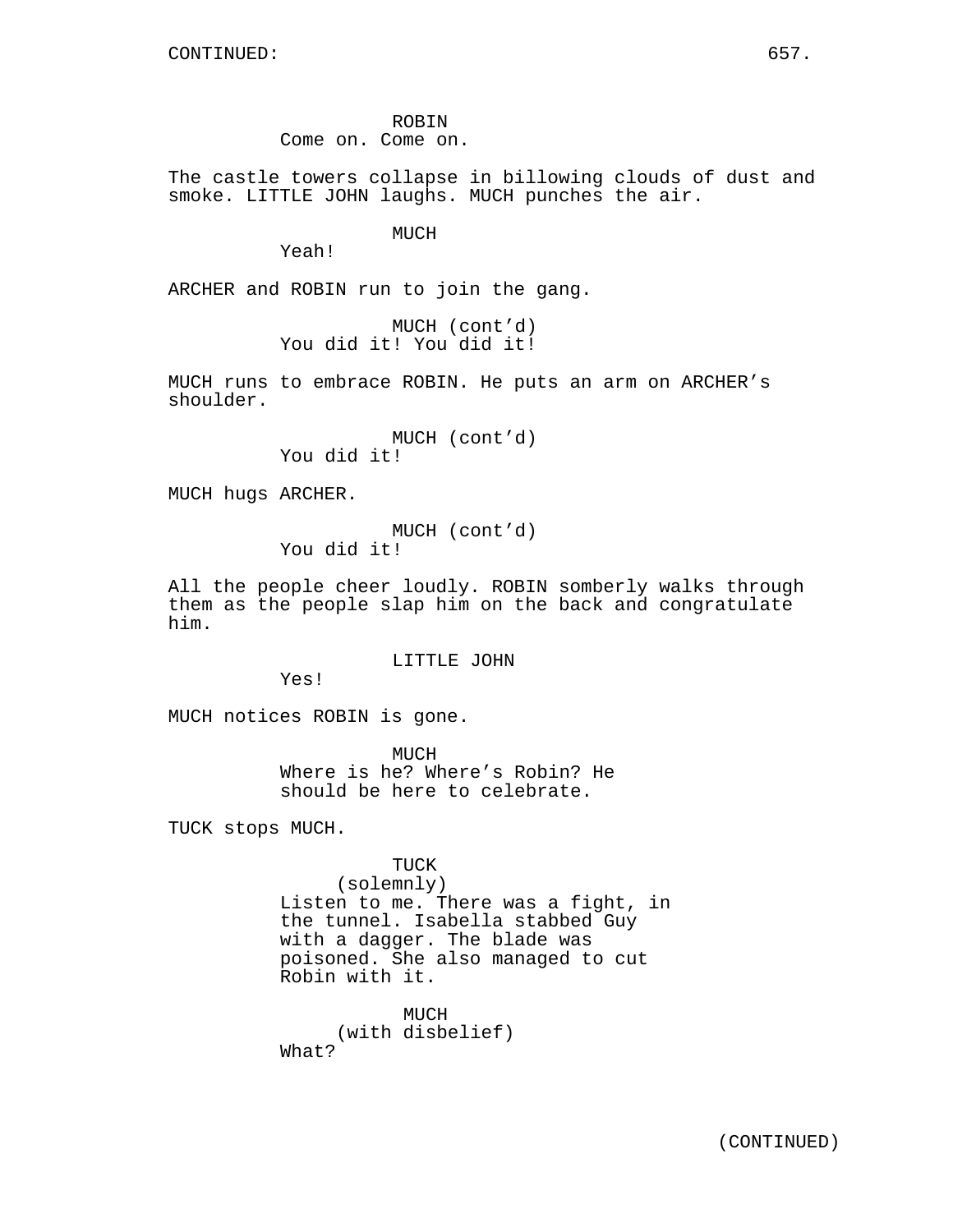TUCK

Guy died in the tunnel. And Robin will be joining him soon. It's time to say goodbye.

LITTLE JOHN is stunned. ARCHER hangs his head. MUCH refuses to believe his ears and runs after ROBIN, who is steadily climbing the hill towards the forest's edge.

MUCH

No!

TUCK follows ROBIN, as does LITTLE JOHN. ARCHER glances back at the castle ruins before following.

ROBIN lets his hand slide over the tall stalks of brown grass as he walks up the rise.

CUT TO:

512 (313R) SHERWOOD FOREST 512

ROBIN looks up at the sun streaming through the trees as the gang slowly catch him up.

> ROBIN I'd forgotten how beautiful sunsets here can be.

ROBIN sighs and turns his head to look around at the trees.

ROBIN (cont'd) Sherwood. This is home.

ROBIN looks back at the gang and realizes he must say his goodbyes, however much he doesn't want to. He turns to face them. MUCH tries to be brave and chokes back his tears.

> MUCH Is it true?

ROBIN (nod) The final battle.

> LITTLE JOHN (quietly)

No.

MUCH (shake head) No, this can't happen. There's... there's a cure.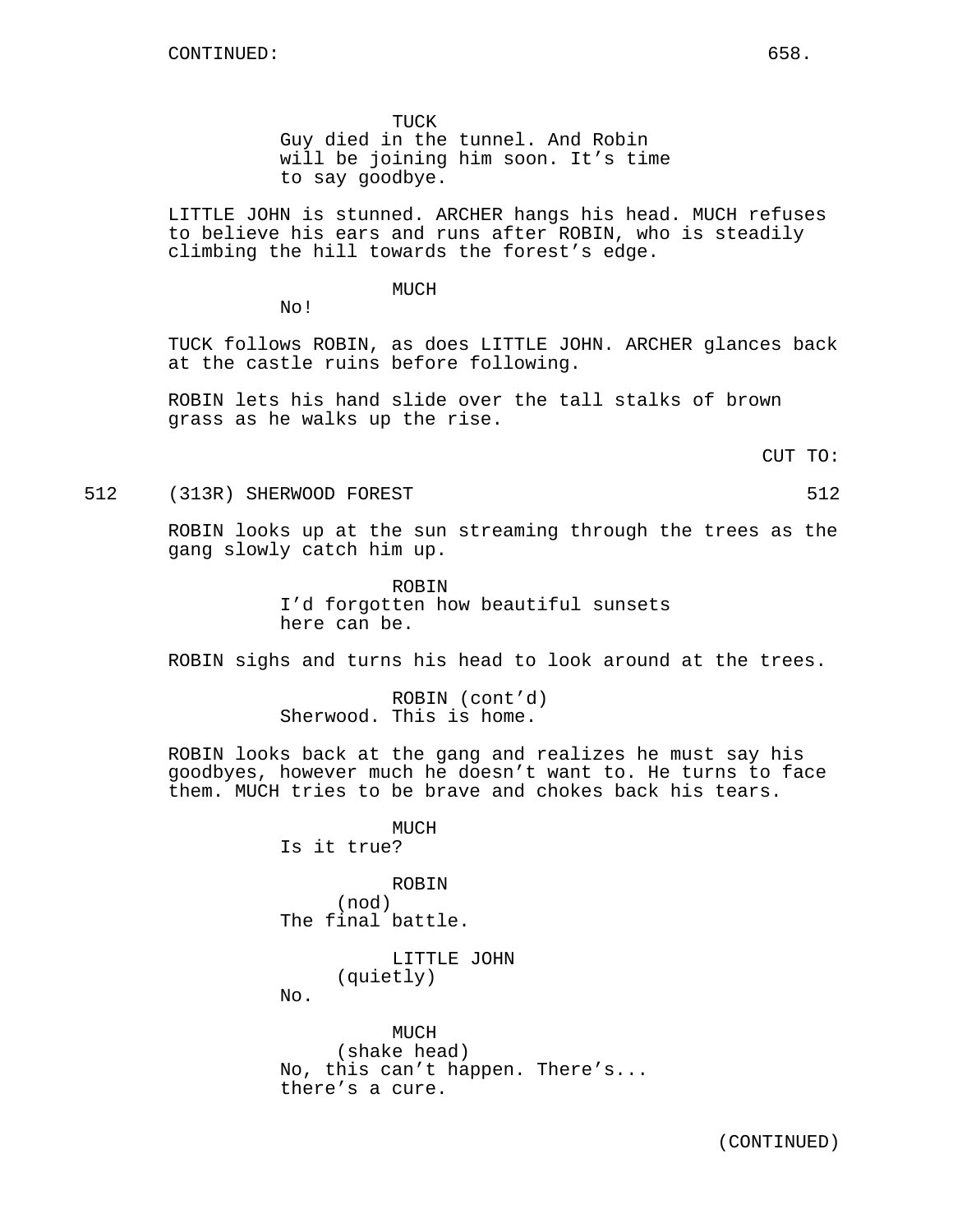ROBIN shakes his head.

ROBIN

Much...

ROBIN steps towards MUCH

ROBIN (cont'd) We have cheated death... so many times.

MUCH takes trembling breaths and takes a step forward.

MUCH What am I going to be without you?

ROBIN claps his hands on either side of MUCH's head.

ROBIN You... are already more of a man... than I will ever be.

ROBIN pulls MUCH's head covering off and looks him sternly in the face.

> ROBIN (cont'd) You are Much... and you are my best friend.

ROBIN gives MUCH a long embrace and MUCH can't hold back the tears any longer. ROBIN pulls himself away and turns to LITTLE JOHN, a tear streaking down his cheek. MUCH turns his back, unable to watch any more.

> LITTLE JOHN This isn't fair.

ROBIN Oh, come on, John! (try to smile. Fiercely) Today is a good day to die!

LITTLE JOHN hugs ROBIN. They are both crying now. ROBIN turns to ARCHER, then groans and doubles over. ARCHER catches him. ROBIN grabs his arm.

> ROBIN (cont'd) And you... you make sure this doesn't finish here. Because this... this is where you belong.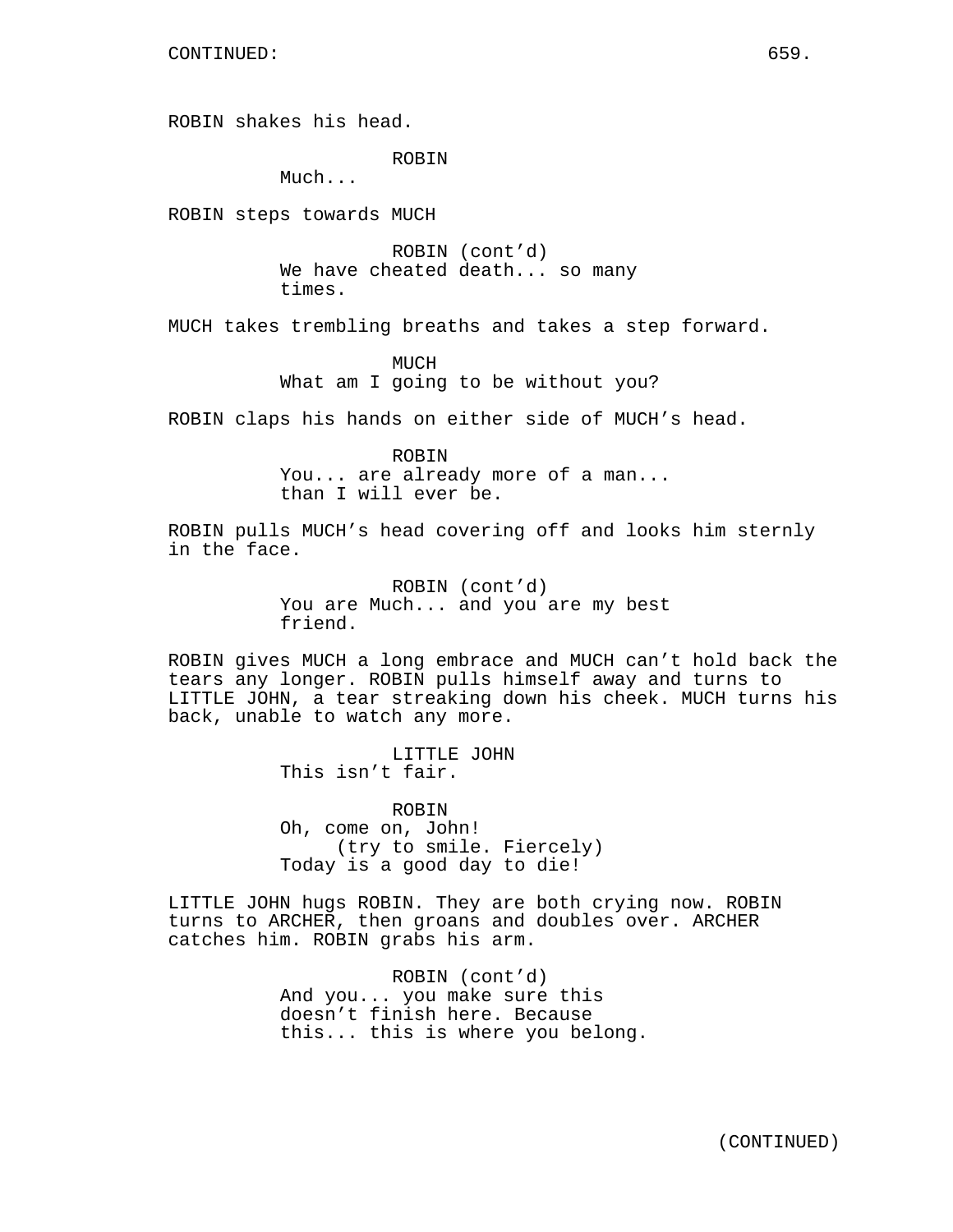ARCHER (grimly) Without you?

ROBIN These men are your brothers now.

ROBIN turns to TUCK.

ROBIN (cont'd) Our work isn't finished yet, Tuck. And you'll find another leader. I know you will.

ROBIN looks back at the gang, and MUCH finally looks at ROBIN in trepidation.

> ROBIN (cont'd) I'm sorry I have to leave you. All of you. But I have to do this alone.

ROBIN leaves and starts up the hill. After a few steps, he leans on a tree and groans. He puts a hand to his stomach and continues up the rise towards the sun.

ARCHER and LITTLE JOHN watch solemnly. LITTLE JOHN steps forward to MUCH and puts an arm round him. ROBIN stops, doubles over, then turns between the rocks and continues into the forest out of sight.

JUMP TO:

513 (313) SHERWOOD FOREST 513

ROBIN weakly climbs into the exposed roots of an old tree and settles himself into the hollow. He lays back his head, breathing heavily. His eyes catch movement, and he watches as a woman in a light blue cloak, the hood partly over her head, approaches him, winding through the trees, stealing glances at him. She smiles and chuckles slightly.

> ROBIN (whisper) Marian.

MARIAN smiles and stops in front of him.

MARIAN I have waited for you.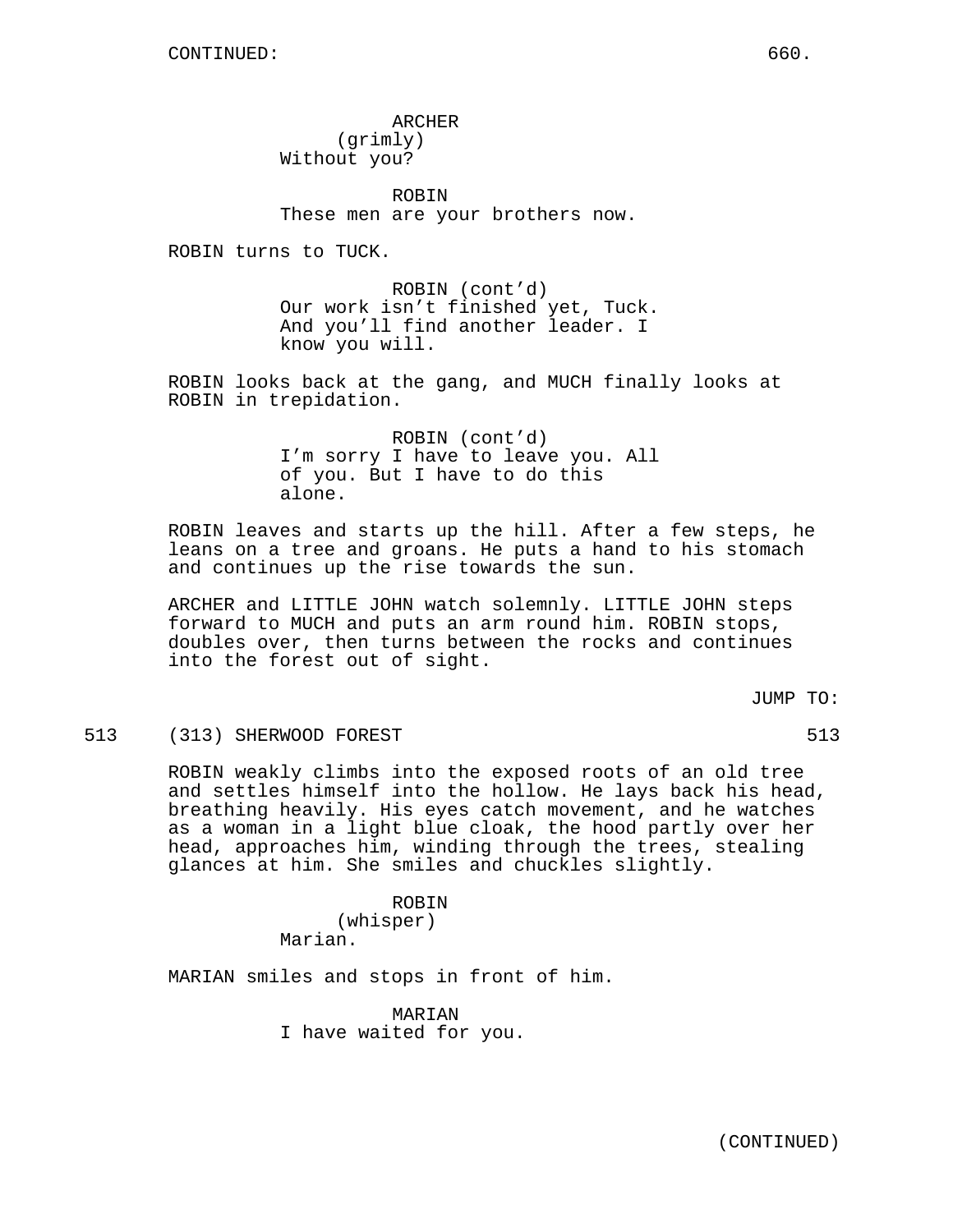ROBIN I knew I would find you again.

ROBIN chuckles. MARIAN smiles.

# **MARTAN**

It's time.

MARIAN reaches out a hand to him. ROBIN sits up, reaching for her, grasps her fingers and rubs them, convincing himself he's really touching her.

> MARIAN (cont'd) The greatest adventure is yet to come.

ROBIN gets to his feet. MARIAN smiles. ROBIN strokes her face.

#### ROBIN

My wife.

### **MARIAN**

Now and for ever, my love.

ROBIN gives her a long kiss and MARIAN wraps her hands round the back of his neck. ROBIN pulls back and they look into each other's eyes and laugh, then embrace. ROBIN picks her up and swings her round in circles...

ROBIN's hand reaches out from where he sits, then falls as he lets out his last breath. His head slumps to his chest. The birds continue singing to the setting sun, oblivious that the legendary Robin Hood has died in their midst.

JUMP TO:

# 514 SHERWOOD 514

ARCHER, LITTLE JOHN, TUCK, and MUCH are still standing around. ARCHER looks at the gang.

> ARCHER Look, I don't know you guys that well, but... Robin and Guy were my brothers. I've always been alone. I find out I have two brothers and then lose them both on the same day. I...

ARCHER remembers that GISBORNE's body is still in the tunnel.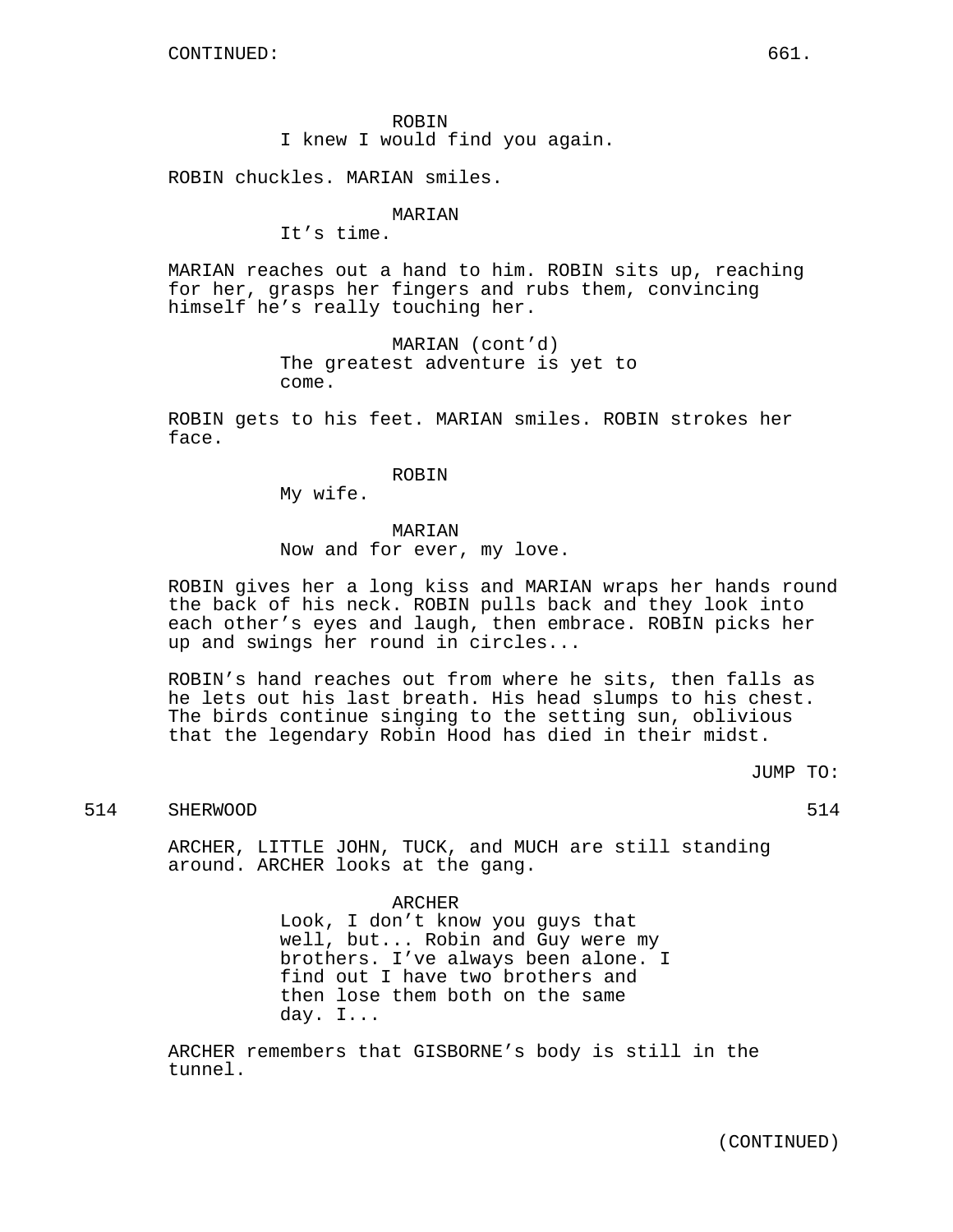# ARCHER (cont'd) He's still down there. I need...

LITTLE JOHN, TUCK, and MUCH, look at ARCHER.

ARCHER (cont'd) We can't leave his body in that tunnel. He deserves...

LITTLE JOHN You're right.

TUCK places an arm on ARCHER's shoulder. ARCHER smiles a thank you.

# LITTLE JOHN

You know, Gis... Guy. Wasn't my favourite person. I spent years hating him and everything he stood for. When Robin brought him into our ... family... I still had my doubts. I never fully trusted him. But he gave his life today fighting with us. He died protecting us. I...

TUCK John, it's...

LITTLE JOHN Let's go get him.

MUCH Robin would want that. We can... We can lay them to rest together.

LITTLE JOHN puts an arm around MUCH. The gang heads for the tunnel to get GISBORNE.

JUMP TO:

## 515 (313R) SHERWOOD FOREST - LATER THAT DAY 515

MUCH and LITTLE JOHN carry ROBIN's body on a stretcher. TUCK and ARCHER carry GISBORNE's body on a stretcher. White lilies are clasped in ROBIN's and GISBORNE's hands, which are placed over their chests. The men take a break and put the stretchers down. A devastated MUCH looks down at the bodies. TUCK walks away a step.

> MUCH I never thought... it would end like this.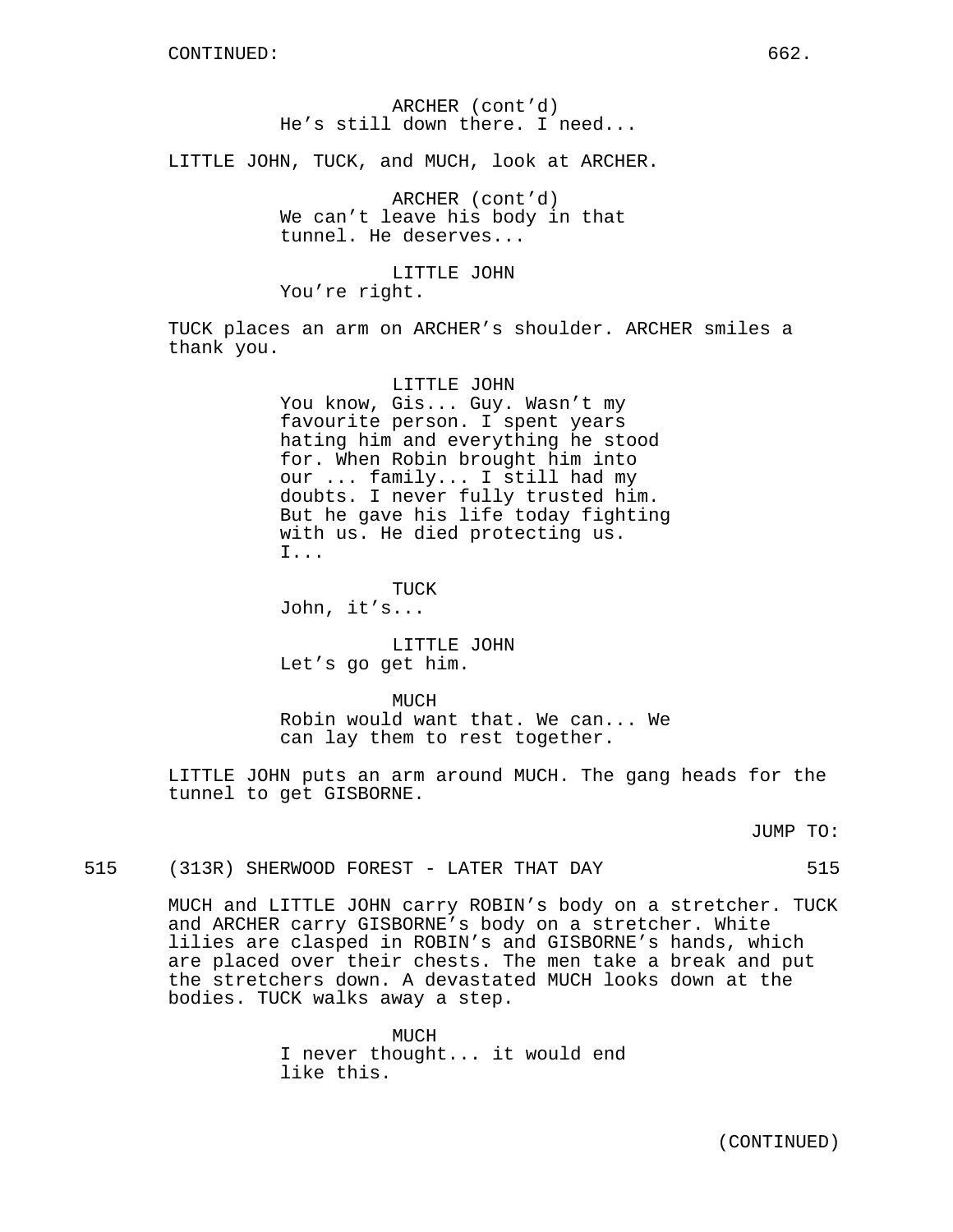TUCK It does not end, Much. Robin Hood goes on. Our work here is far from finished.

MUCH Our leader and our friend is dead.

LITTLE JOHN stares down at the bodies. ARCHER leans his back on a tree. TUCK puts his hand on MUCH's shoulder.

> TUCK Would you let his legacy die along with him?

MUCH looks at TUCK.

ARCHER He wouldn't want us to give up. ... They wouldn't want us to give up.

MUCH walks a few steps around ROBIN, gazing down at him. TUCK glances at ARCHER.

> TUCK As long as Prince John and his allies bring misery and suffering to the people of England, we will fight it.

LITTLE JOHN (nod in agreement) We are Robin Hood.

TUCK puts out his hand. LITTLE JOHN puts his hand on top of TUCK's. ARCHER stoutly walks to TUCK's other side, looks down at the bodies of his brothers, then up at TUCK.

> ARCHER I'm with you.

ARCHER slaps his hand on top. LITTLE JOHN looks at MUCH.

LITTLE JOHN (quietly) Much? For Robin.

ARCHER And Guy. My brothers.

MUCH gazes down sadly at ROBIN's body, then looks up at LITTLE JOHN. He slowly steps back to TUCK and rests his hand on top. TUCK puts his other hand on MUCH's.